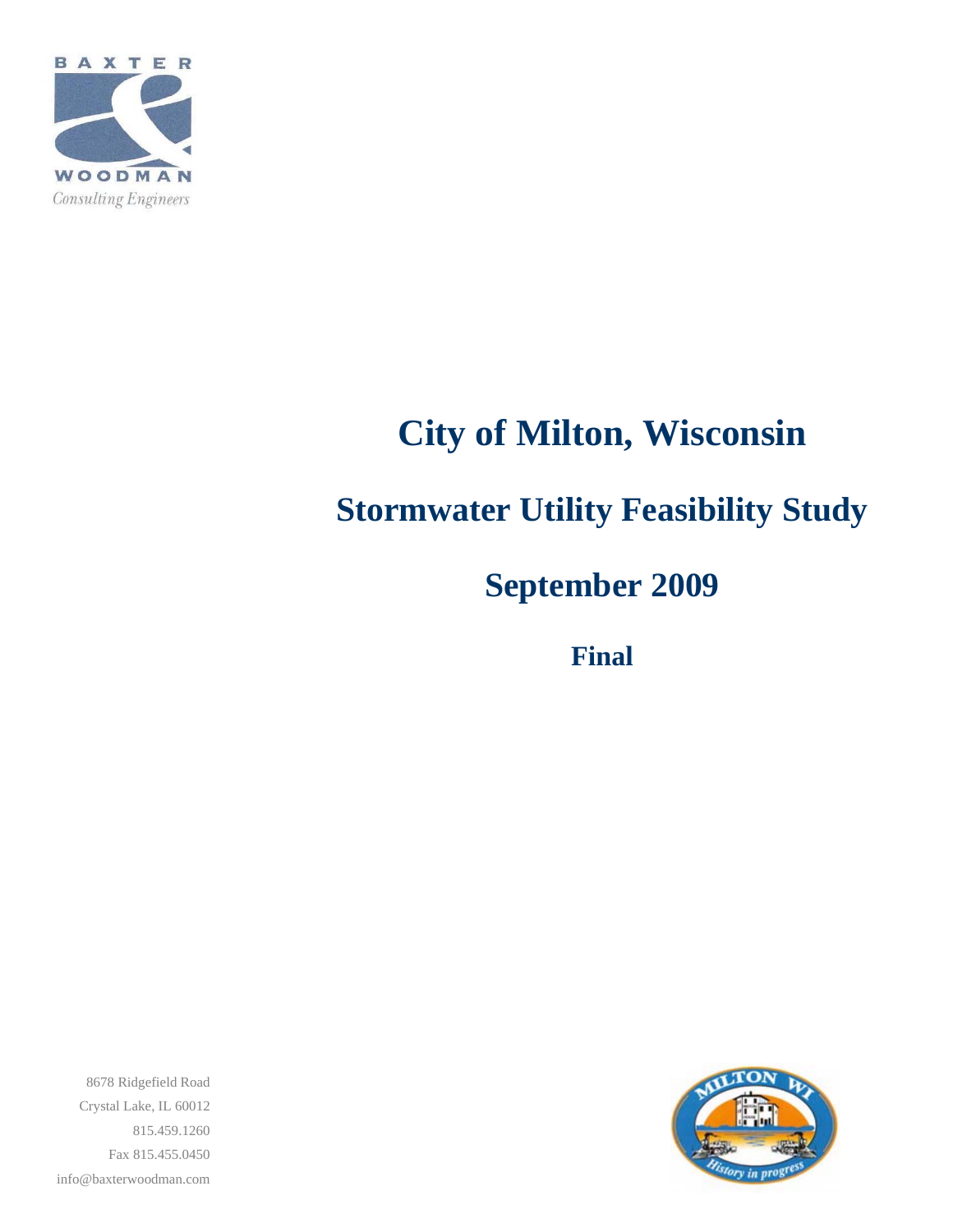## City of Milton, Wisconsin Storm Water Utility Feasibility Study

# TABLE OF CONTENTS

| Section |         |                                                     | Page No. |
|---------|---------|-----------------------------------------------------|----------|
| 1.      |         | STORM WATER QUALITY REGULATIONS                     |          |
|         | 1.1     | Introduction                                        | $1 - 1$  |
|         | 1.2     | <b>Federal Regulations</b>                          | $1 - 1$  |
|         | 1.3     | <b>State Regulations</b>                            | $1-2$    |
|         | 1.4     | Why the City of Milton                              | $1-3$    |
|         | 1.5     | Requirements of NR 216                              | $1 - 3$  |
| 2.      |         | FUNDING ALTERNATIVES FOR STORM WATER PROJECTS       |          |
|         | 2.1     | Introduction                                        | $2 - 1$  |
|         | $2.2\,$ | <b>General Property Tax</b>                         | $2 - 1$  |
|         | 2.3     | Assessments                                         | $2 - 2$  |
|         | 2.4     | <b>Grants and Loans</b>                             | $2 - 2$  |
|         | 2.5     | <b>Storm Water Utilities</b>                        | $2 - 3$  |
| 3.      |         | STORM WATER UTILITY BUDGET                          |          |
|         | 3.1     | Introduction                                        | $3-1$    |
|         | 3.2     | Existing Storm Water System, Activities and Budget  | $3-1$    |
|         | 3.3     | <b>Storm Water Utility Services</b>                 | $3 - 1$  |
|         | 3.4     | Storm Water Utility Needs and Proposed Budget       | $3 - 3$  |
| 4.      |         | <b>IMPERVIOUS AREA ANALYSIS</b>                     |          |
|         | 4.1     | Introduction                                        | $4 - 1$  |
|         | 4.2     | Data Sources and Impervious Area Measurement Method | $4 - 1$  |
|         | 4.3     | <b>Residential Parcels</b>                          | $4 - 2$  |
|         | 4.4     | <b>Duplex Parcels</b>                               | $4 - 3$  |
|         | 4.5     | Multi-family and Non-residential Parcels            | $4 - 3$  |
| 5.      |         | USER FEE RATE STRUCTURE DETERMINATION               |          |
|         | 5.1     | Introduction                                        | $5 - 1$  |
|         | 5.2     | Equivalent Run-off Unit (ERU)                       | $5 - 1$  |
|         | 5.3     | <b>Residential Parcels</b>                          | $5 - 1$  |
|         | 5.4     | <b>Duplex Parcels</b>                               | $5 - 1$  |
|         | 5.5     | Multi-family and Non-residential Parcels            | $5 - 1$  |
|         | 5.6     | <b>Total ERUs and User Fee Rate</b>                 | $5 - 2$  |
|         |         |                                                     |          |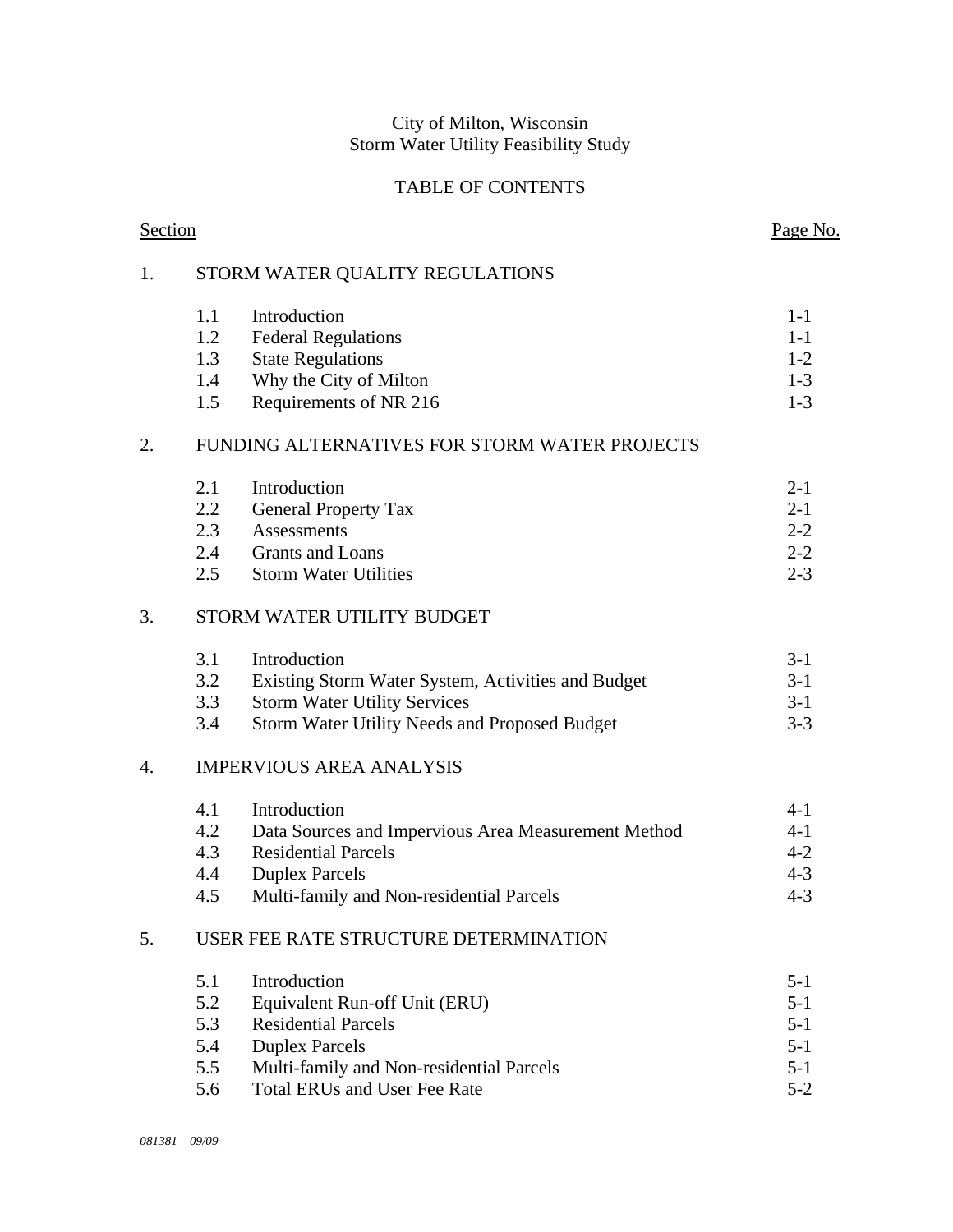# Section Page No.

# 6. EVALUATION OF PROPERTY IMPACTS

| 6.1 | Introduction                                          | $6-1$   |
|-----|-------------------------------------------------------|---------|
| 6.2 | <b>Residential Parcels</b>                            | $6-1$   |
| 6.3 | <b>Duplex Parcels</b>                                 | $6-1$   |
| 6.4 | Multi-family and Non-residential Parcels              | $6-1$   |
| 6.5 | <b>Tax Exempt Properties</b>                          | $6 - 2$ |
| 6.6 | User Fee Rate Versus Tax Based Funding Redistribution | $6 - 2$ |
| 6.7 | <b>Utility Customer Database of Annual Fees</b>       | $6-2$   |
|     | STORM WATER UTILITY ORDINANCE                         |         |

| 7.1 Introduction | $7-1$   |
|------------------|---------|
| 7.2 Credits      | $7 - 1$ |

# LIST OF TABLES

| Table |                                                        | Page No. |
|-------|--------------------------------------------------------|----------|
|       | <b>Stratification of Sample Residential Properties</b> | $4-2$    |
|       | Total ERUs by Unit of Classification                   | $5-2$    |
|       | User Fee Rate Versus Tax Based Funding Redistribution  | $6-3$    |

# LIST OF APPENDICES

# Appendix

| Preliminary Storm Water Utility Budget<br>A |  |
|---------------------------------------------|--|
|---------------------------------------------|--|

- B Account Listing by Tenant Name
- C Account Listing by Parcel Number
- D Draft Storm Water Utility Ordinance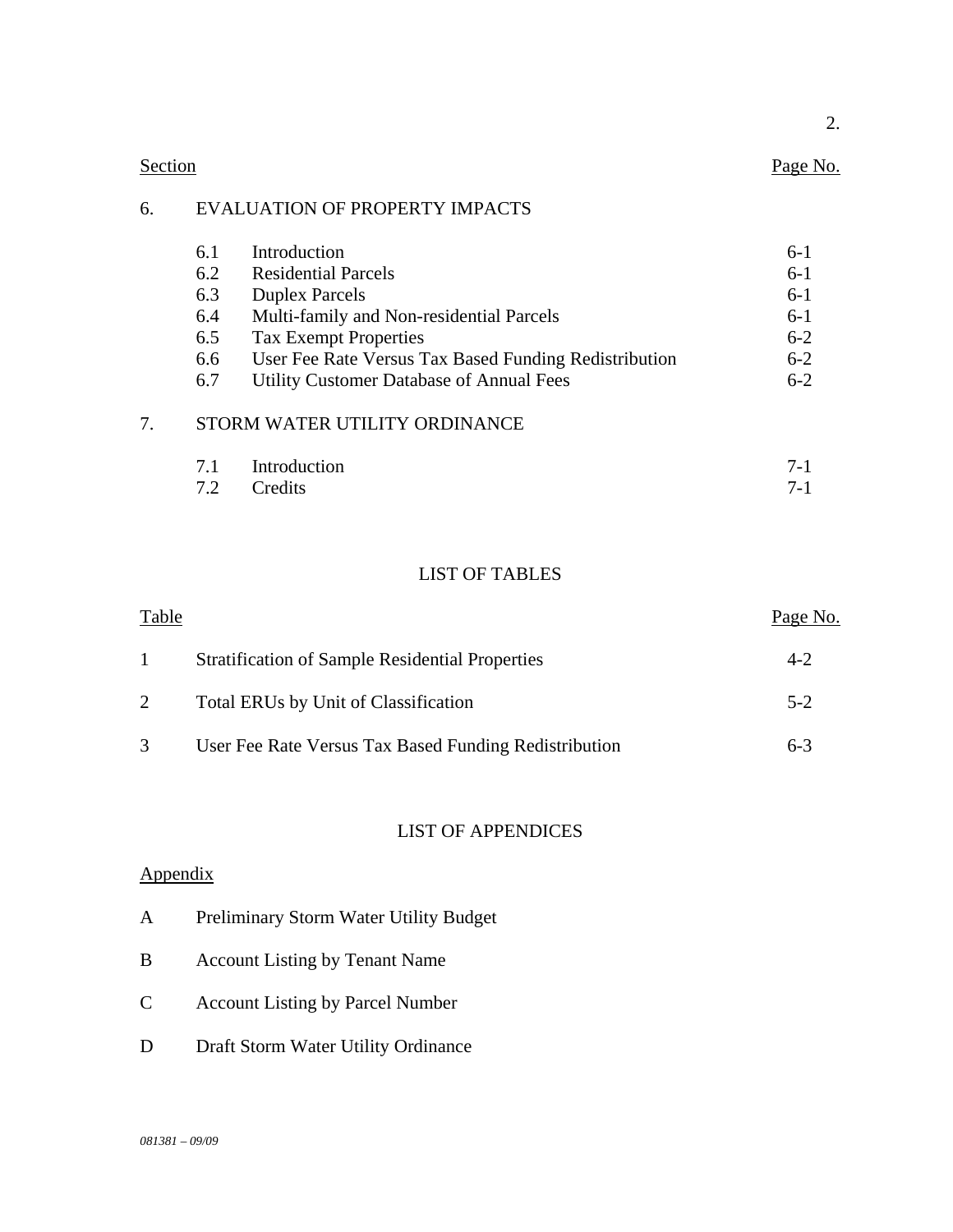### **1. STORM WATER QUALITY REGULATIONS**

#### **1.1 Introduction**

Storm water quantity has long been the primary issue considered when designing storm water infrastructure. In the past few decades, the United States Environmental Protection Agency (USEPA) and the Wisconsin Department of Natural Resources (WDNR) have begun to implement regulations addressing storm water quality as well as quantity. The change in focus from quantity to quality is due to rising concern about the condition of the federal and state's natural bodies of water. As a result, both agencies have implemented new regulations affecting the design, construction and maintenance of storm water control systems.

#### **1.2 Federal Regulations**

The 1972 amendments to the Federal Water Pollution Control Act (aka the Clean Water Act) established the National Pollutant Discharge Elimination System (NPDES) program. The NPDES program is essentially the mechanism through which the Clean Water Act is enforced. Initially, this program focused on removing pollutants from point discharge sources (e.g. industrial process wastewater and municipal sewage treatment plant discharges).

Over time, it became evident that pollutants from non-point (or diffuse) sources, such as storm water runoff, also played a significant role in water pollution. In 1987, Congress amended the Clean Water Act, directing the USEPA to develop a phased approach to controlling pollutants in storm water runoff.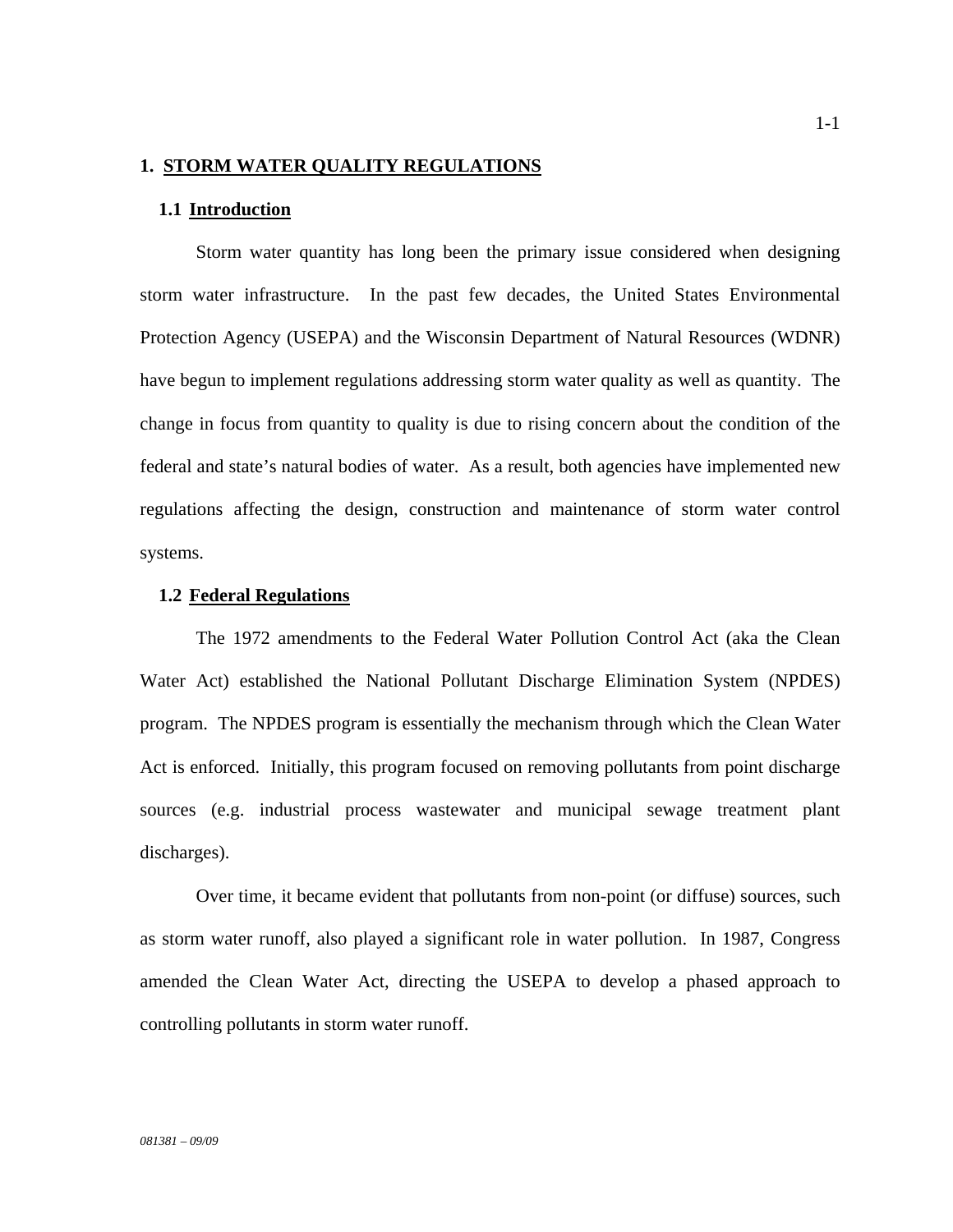In 1990, USEPA published rules that established the NPDES Storm Water program. The first phase (Phase I) of the NPDES Storm Water program addressed storm water runoff from industrial sites; construction activities disturbing greater than 5 acres; and municipal separate storm sewer systems (MS4) serving populations greater than 100,000. In 1999, USEPA published Phase II of the NPDES Storm Water program, regulating small MS4 communities in urbanized areas and MS4 communities greater than 10,000 people outside of urbanized areas. Phase II also lowered the threshold for construction sites needing a NPDES permit to one-acre. The Phase II rules went into effect on March 10, 2003.

#### **1.3 State Regulations**

The USEPA can delegate administrative activities to states and territories. In some cases, the delegated regulations become minimum standards. In many other cases, states and territories have adopted more restrictive standards. In Wisconsin, the provisions of the Federal Clean Water Act are administered by the WDNR. As a response to 1997 Wisconsin Act 27 and 1999 Wisconsin Act 9 and Clean Water Act requirements, the WDNR developed rules to control polluted runoff from urban and rural areas (generally known as the non-point source program). The non-point source program rules went into effect on October 1, 2002.

Wisconsin Administrative Code NR 216, which addresses storm water discharge permits, was revised in 2002 and 2004 to include the NPDES Phase II storm water requirements. A copy of Chapter NR 216 can be found at the following  $link^*$ : http://www.legis.state.wi.us/rsb/code/nr/nr216.PDF

 $\overline{a}$ 

<sup>\*</sup> Website links have been provided for convenience throughout the document and are current at the time of printing. Websites change from time to time and, as a result, the referenced links may not work in the future.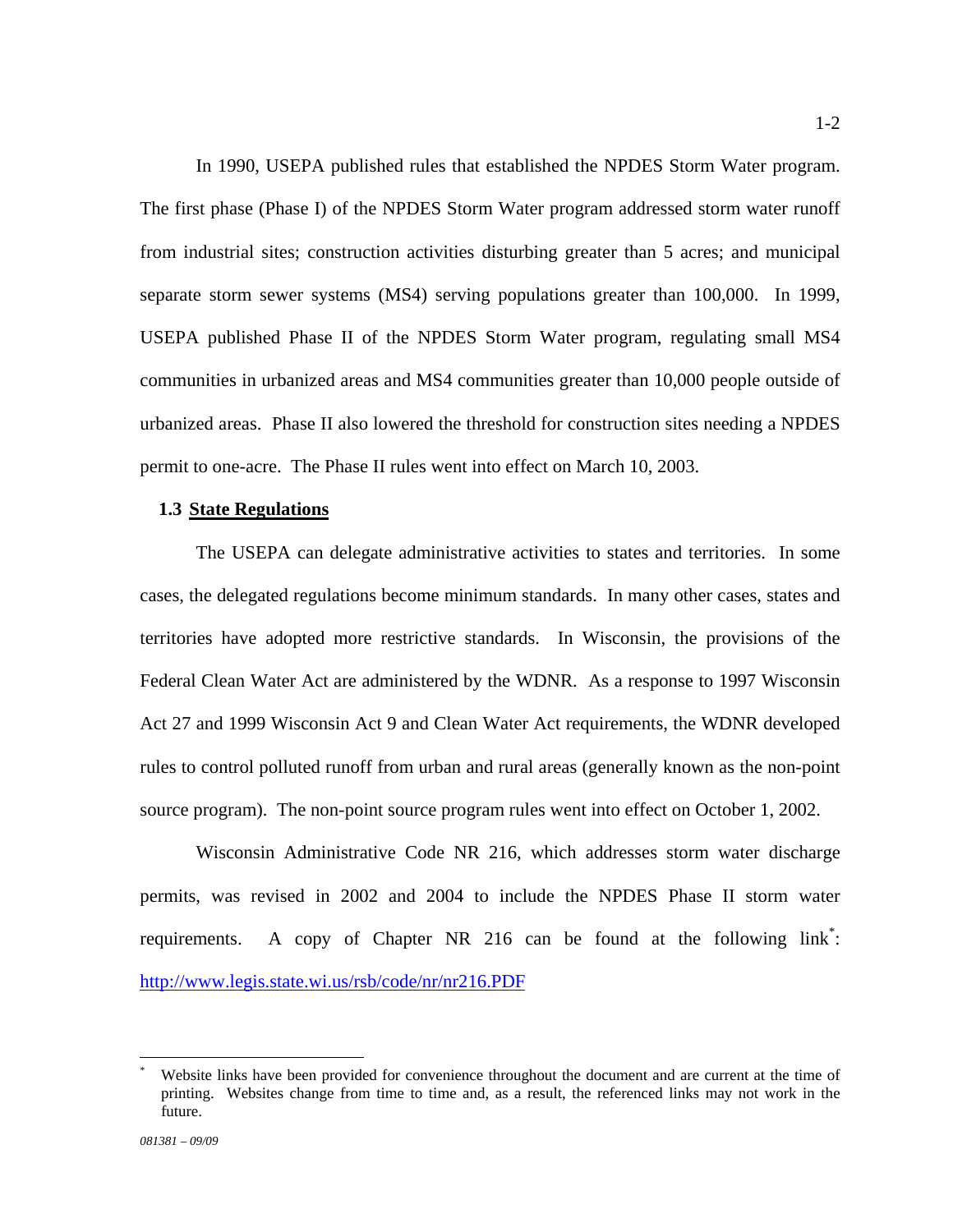Wisconsin Administrative Code NR 216 references Runoff Management Requirements included in Wisconsin Administrative Code NR 151. A copy of Chapter NR 151 can be found at the following link: http://www.legis.state.wi.us/rsb/code/nr/nr151.PDF

#### **1.4 Why the City of Milton**

The City of Milton is located within the Janesville urbanized area and is, therefore, required to meet NR 216 and the NPDES Phase II storm water requirements. A map of the Janesville urbanized area (including the City of Milton) is located at the following link: http://www.epa.gov/npdes/pubs/ua\_wi\_janesville.pdf A list of Wisconsin municipalities affected by NR 216 and the NPDES Phase II storm water requirements can be found at the following link: http://www.dnr.state.wi.us/runoff/storm water/affected.htm Municipalities affected by the revised NR 216 rule must apply for coverage under WDNR's Municipal General Permit by submitting a Notice of Intent to Apply for Coverage Under MS4 General Permit (NOI). The City of Milton's NOI Permit No. WI-S050075 dated 5-31-06 can be found at the following link: http://dnr.wi.gov/runoff/storm water/permits/ms4/noi/MiltonCity.pdf

#### **1.5 Requirements of NR 216**

The NR 216 permit requires that the City comply with specific minimum control measures. These requirements are consistent with the Federal NPDES Phase II storm water program and are discussed below.

**Public Education and Outreach -** The permittee shall implement a public education and outreach program to increase the awareness of storm water pollution impacts on waters of the state. The program must address such things as: promoting infiltration; promoting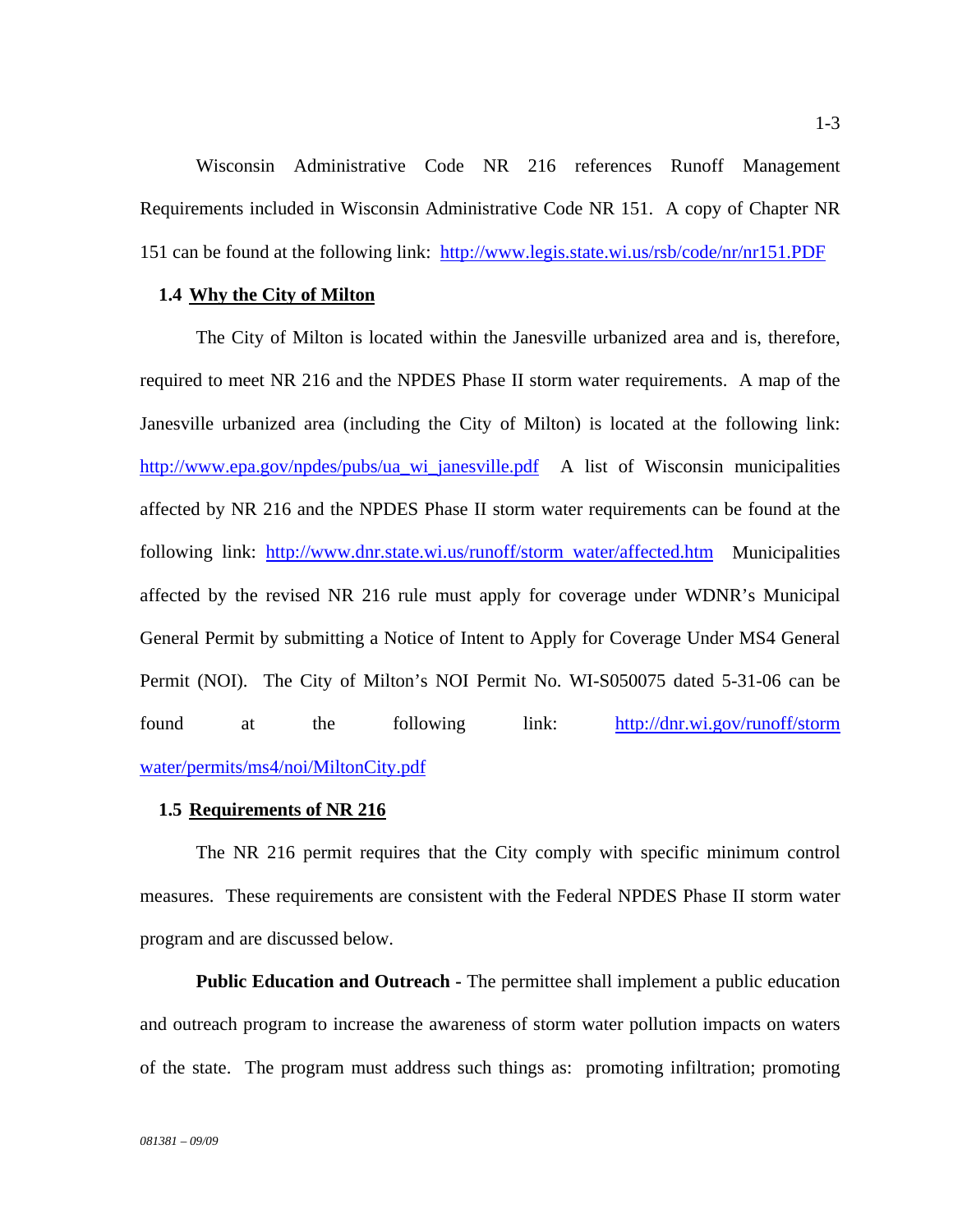detection and elimination of illicit discharges; and changing behavior that can lead to storm water pollution sources (such as the proper use, handling and disposal of fertilizers, pesticides, pet waste and automobile waste).

This requirement is typically met by distributing educational materials to the public or by conducting equivalent public outreach to increase awareness of storm water impacts on waters of the state. The City is currently a member of the Rock River Storm Water Group, a group of municipalities within the Rock River Basin that are working together to produce a common education and outreach program.

**Public Involvement and Participation -** The permittee shall implement a program to notify the public of activities required by the permit and to encourage input and participation from the public.

**Illicit Discharge Detection and Elimination -** The permittee shall develop, implement and enforce a program to detect and remove illicit connections and discharges to the MS4. The program components must include: an ordinance or other regulatory mechanism controlling illicit discharges; field screening and analysis (both initial and ongoing); response and tracing procedures for reported/identified illicit discharges; and enforcement action to remove illicit connections and discharges.

**Construction Site Pollutant Control -** The permittee shall develop, implement and enforce a program to implement and maintain erosion and sediment control best management practices (BMPs) to reduce pollutants in storm water runoff from construction sites with oneacre or more of land disturbance. The pollutant reduction achieved by the BMPs on the site is required to be 80 percent of the sediment load (total suspended solids) carried in runoff of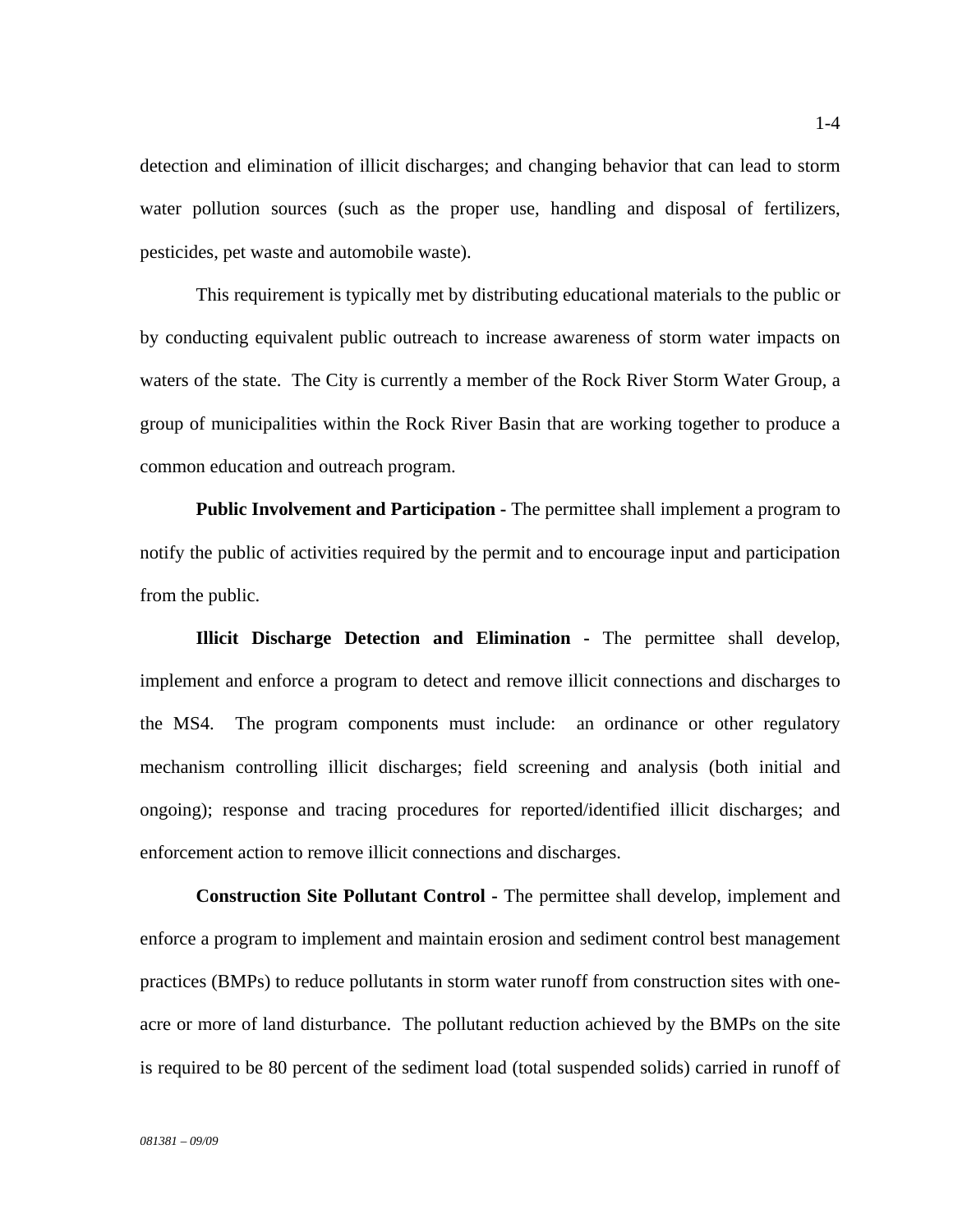the site with no BMPs in place. Examples of BMPs include: tracking pads, silt fence, erosion bales, detention basins with settling basins, grease, oil and sediment separators in storm sewer systems.

**Post-Construction Storm Water Management -** The permittee shall develop, implement and enforce a program to implement, maintain and enforce controls on discharges from new development and redevelopment projects that disturb one-acre or more of land. For new developments, the pollutant reduction achieved by the BMPs on the site is required to be 80 percent of the sediment load (total suspended solids) carried in runoff of the site with no BMPs in place. For redevelopments or infill development, the pollutant reduction is required to be 40 percent of the sediment load. Activities can include detention basin discharge structure maintenance at detention basins and dredging of detention basins to maintain the ability to settle and collect suspended solids.

**Pollution Prevention -** The permittee shall develop and implement a program to provide a storm water management program for municipalities providing a 20 percent reduction in total suspended solids by March 10, 2008 and a 40 percent reduction by March 10, 2013. This requires completing an updated storm water management plan including the use of a computer model such as SLAMM or P8. Activities that can be used to provide the 20/40 percent reductions include:

Street sweeping/vacuuming;

Catch basin cleaning;

Water quality detention basins and infiltration basins maintenance;

Leaf and yard waste collection activities;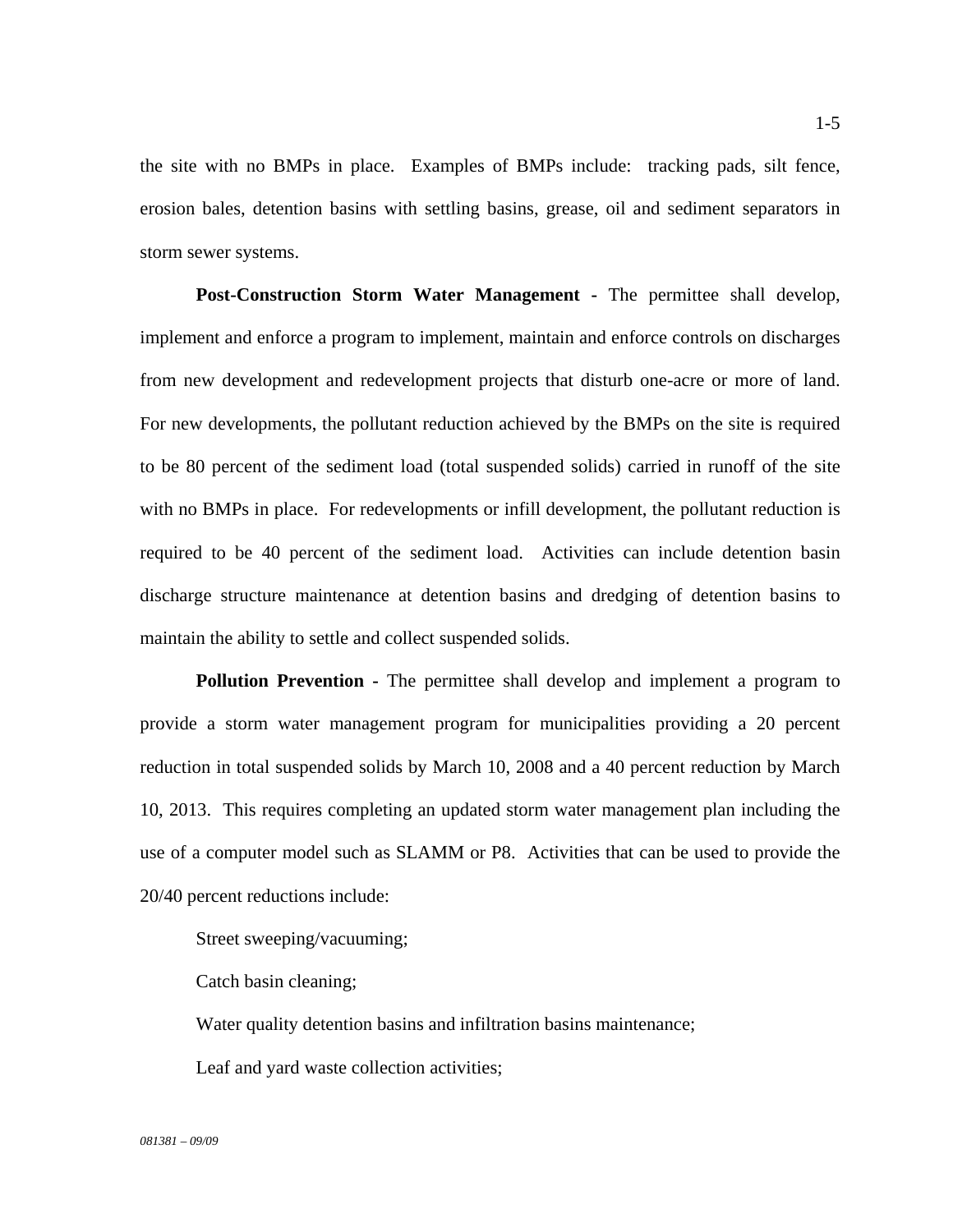Rain gardens and other infiltration basins; and

Storm sewer system maintenance;

**Storm Sewer System Map -** The permittee shall develop and maintain a detailed map of the municipal storm water system.

**Annual Report -** The permittee shall submit an annual report including:

- $\blacksquare$  the status of permit requirements and compliance with schedules;
- **a** summary of activities;
- **fiscal analysis;**
- **a** summary of inspections and enforcement actions; and
- **the identification of water quality improvements or degradations.**

**Schedule of Compliance –** The permittee shall develop a compliance schedule to fully develop, implement and enforce the requirements within 5 years of the initial permit coverage.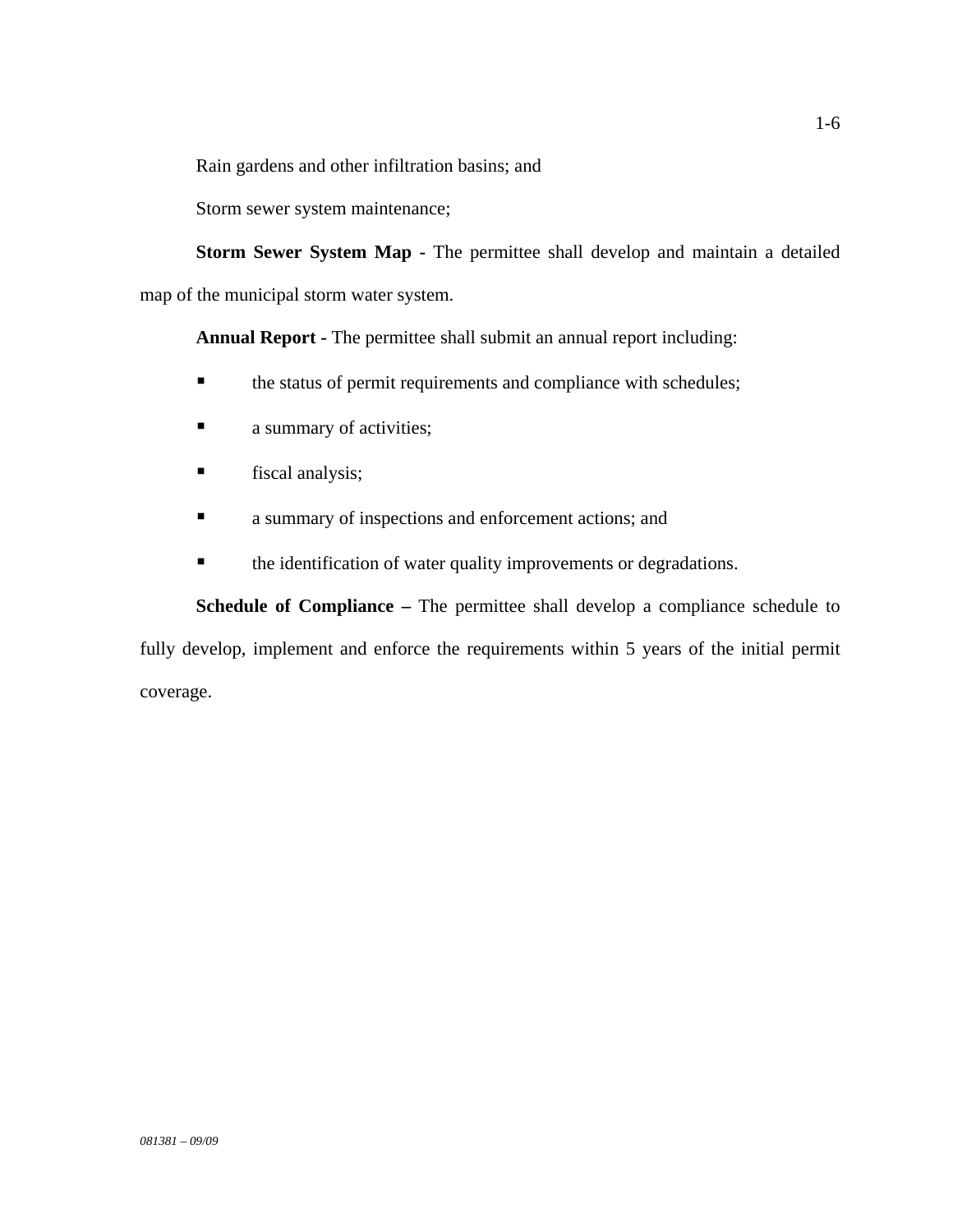#### **2. FUNDING ALTERNATIVES FOR STORM WATER PROJECTS**

#### **2.1 Introduction**

The City of Milton owns, operates and maintains a storm sewer system with approximately 29 miles of streets with curb and gutter and approximately 11 miles of storm sewer and other miscellaneous drainage improvements such as inlets, manholes, detention basins and grassed swales and ditches. There has always been a cost to the City of Milton to implement storm water management activities and system operation and maintenance. With increased costs required to comply with additional mandated regulations, the City of Milton is exploring options for generating the revenue required to meet the increasing cost.

#### **2.2 General Property Tax**

Storm water management and operation has typically been funded through the general tax levy. The general tax levy is based on assessed property value and, therefore, the cost of storm water service is distributed amongst the tax base. The tax base does not include tax-exempt properties such as schools, churches and public property, which also contribute storm water runoff to the system. In addition, the amount of storm water runoff produced from residential property is typically less than the runoff produced from other land use classifications. This is due to the fact that residential property typically has a higher percentage of grassed area, which allows more storm water to soak into the ground, producing less runoff. Therefore, the collection of storm water management funds through general property tax levy may not be the most equitable method of collection because it does not include all properties that contribute storm water runoff (or that benefit from the City's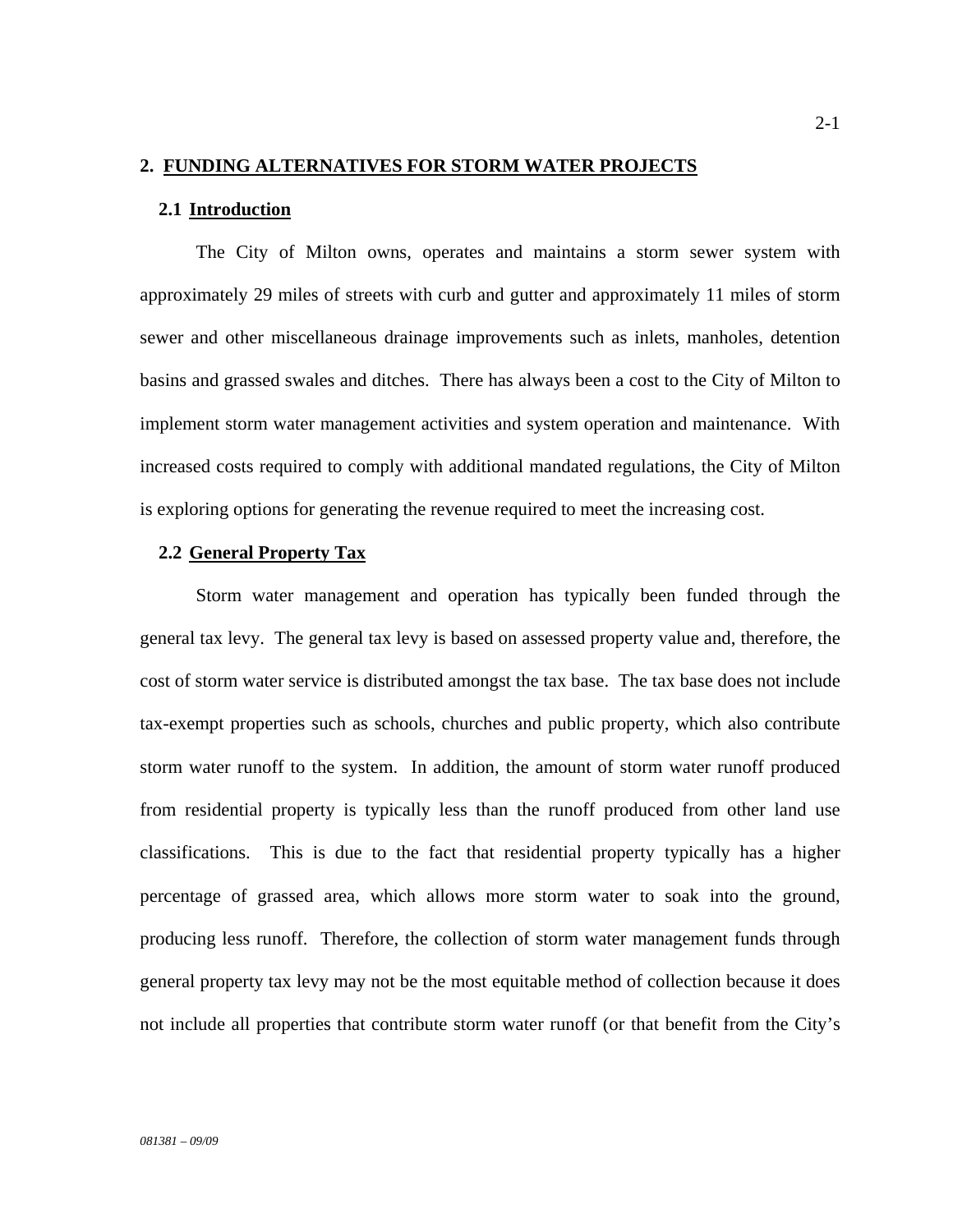storm water management program) and is not directly related to the amount of runoff generated from a property.

#### **2.3 Assessments**

New infrastructure required to serve new development can and has been required to be funded by the developer of the land through impact fees or development agreements. Special Assessments can be applied to some reconstruction type projects. The assessment area can be based on the entire drainage basin being served. However, assessments can be cost and time consuming as well as controversial as there must be a distinct benefit shown to each property being assessed. It could be argued, for example, that dredging a detention basin benefits the entire community because it provides a portion of the required suspended solids reduction for the entire storm sewer system. This general benefit to the entire community will not support a special assessment.

#### **2.4 Grants and Loans**

Financial assistance is available for local pollution control efforts through various WDNR Loan and Grant Programs. A link to the WDNR website can be found at: http://dnr.wi.gov/runoff/financial.htm#urban Unfortunately, funding of these grants and loans is capped and is limited.

An example of one of these programs is the Urban Nonpoint Source & Storm Water Management Grant Programs (UNPS & SW). UNPS & SW grant funds are used to control polluted runoff in urban project areas. These funds are awarded to both planning and construction projects. Planning Grants are cost shared up to a maximum of 70 percent and the construction costs are cost shared up to 50 percent up to a maximum of \$150,000. It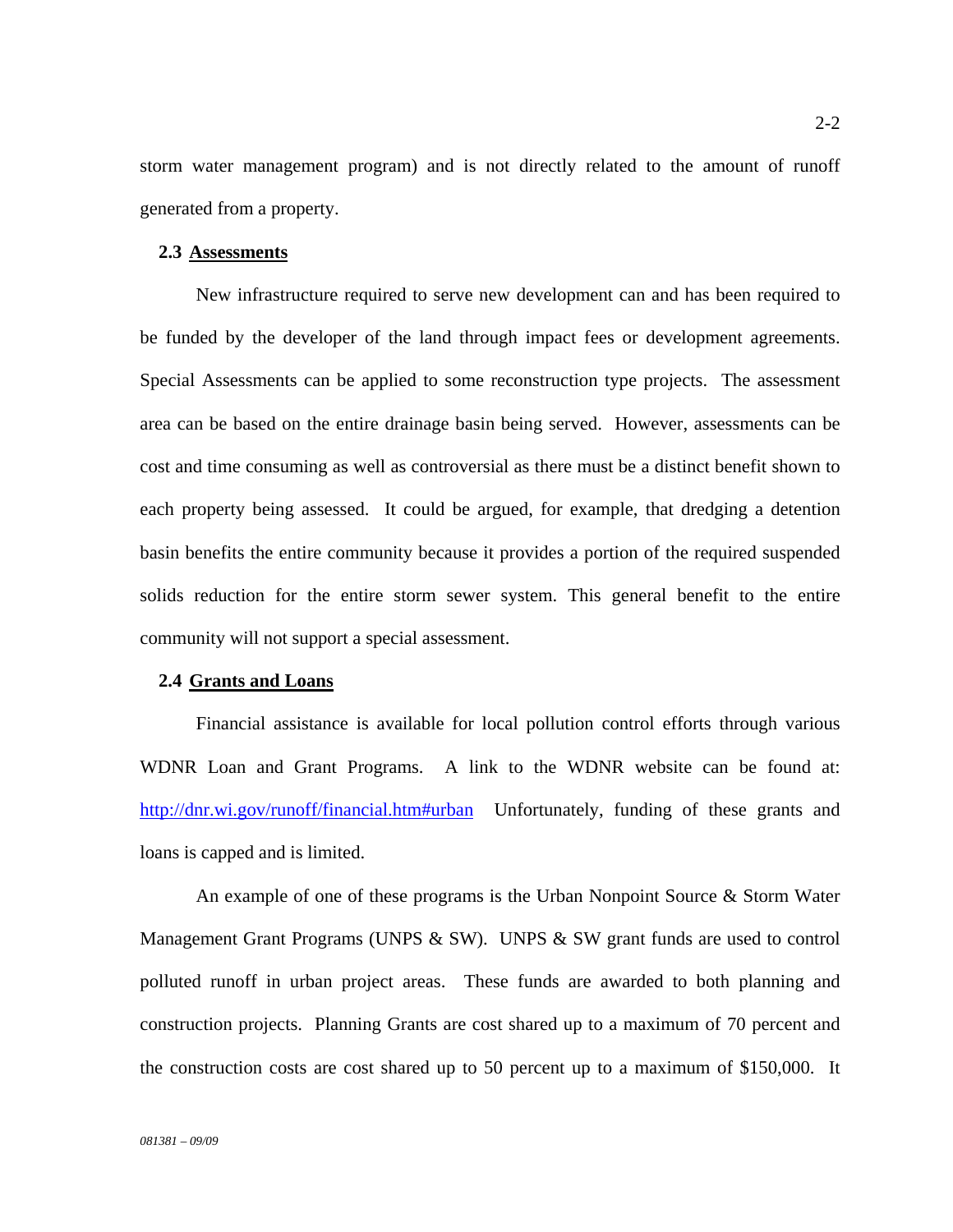should be noted that UNPS  $\&$  SW grant funds may not be used to fund dredging projects, projects related to new developments or projects that are not water quality based. Projects that are not water quality based would include projects only designed to relieve flooding or drainage issues. Therefore, funding can be limited based on the specific use and the amount of funding available.

Grants and loans can be an effective tool to continue to reduce and offset the cost of storm water system management activities regardless of the funding mechanism used to collect the remainder of the funds to operate the system, but are not a reliable, sufficient form of funding.

#### **2.5 Storm Water Utilities**

Storm water utilities collect the funding necessary for storm water management activities based on the amount of storm water runoff produced on a particular property. The amount of storm water runoff produced is typically calculated relative to the amount of impervious area on the property. Storm water utilities include property owners that are taxexempt and, therefore, do not contribute to funding storm water management under a tax base method of collection. Therefore, the storm water utility is collecting from all properties that contribute storm water runoff and/or benefit from the City's storm water management activities.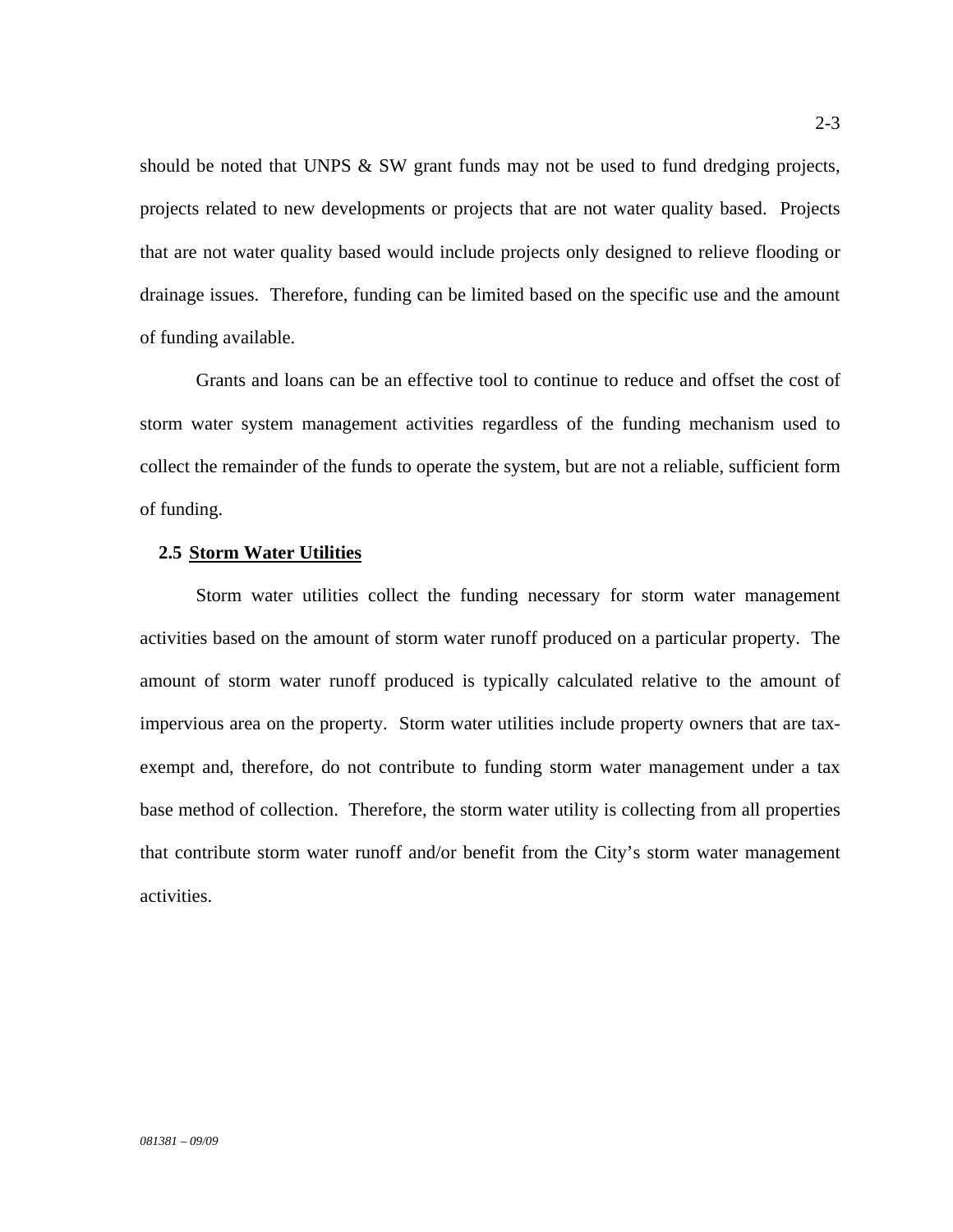### **3. STORM WATER UTILITY BUDGET**

#### **3.1 Introduction**

A preliminary storm water utility budget was developed with input from City staff. The proposed budget includes costs to fund new storm water management activities (as mandated by federal and state storm water regulation requirements of NR 216) as well as capital improvements and existing storm water system maintenance activities.

#### **3.2 Existing Storm Water System, Activities and Budget**

The City of Milton operates and maintains a storm sewer system with approximately 29 miles of streets with curb and gutter, approximately 11 miles of storm sewer and other miscellaneous drainage improvements such as inlets, manholes, detention basins and grassed swales and ditches. In the past, the cost for the majority of the storm water system management activities have been distributed amongst various City department budgets.

#### **3.3 Storm Water Utility Services**

In addition to operating and maintaining the storm sewer system described above, the operation and maintenance activities required to meet the mandated requirements of federal and state regulations discussed in the introduction in Section 1 will also be provided by the utility.

The proposed storm water utility budget includes planning, staff, storm sewer system and BMPs maintenance, detention basin management, capital improvement projects, equipment replacement fund, management and other expenditures related specifically to storm water management.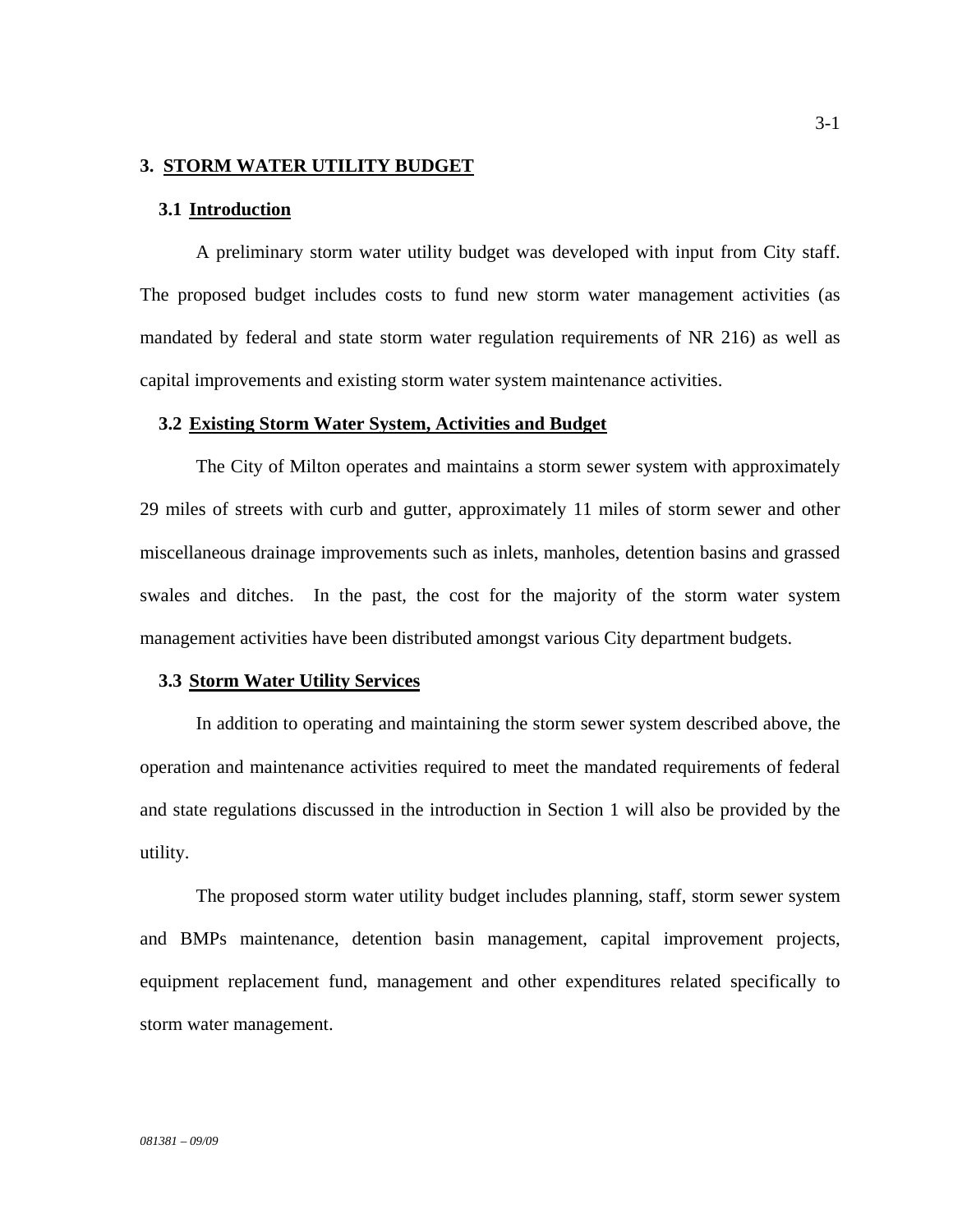Storm sewer maintenance and best management maintenance activities include, but are not limited to, street sweeping, catch basin cleaning, leaf and brush collection, annual televising of the existing storm sewer system to detect system failure. Other activities that would be eligible to be funded by the utility (but not included at this time) include curb and gutter repairs and re-ditching and/or ditch cleaning.

The Detention Basin Management Fund activities include dredging and sediment removal of existing and future detention basins to maintain intended operation levels. Structure maintenance and mowing at the detention basins owned and maintained by the City are included.

The Capital Improvement Program Fund (CIP) includes storm sewer system repair including pipes, manholes, inlets, curb and gutter as part of street reconstruction projects. The CIP could include new pretreatment basins (such as the proposed Mud Lake Road oil separator) or new BMPs (such as bioretention and rain gardens), or new regional or local storm water management basins.

The CIP will be redefined and updated following the completion of future planning documents required by NR 216. It is recommended that the CIP be updated on a regular basis to maintain an appropriate storm water utility budget and user fee rate to reflect anticipated capital improvement projects.

The Equipment Replacement Fund includes a budget to replace the street sweepers and mowers required to maintain the drainage systems.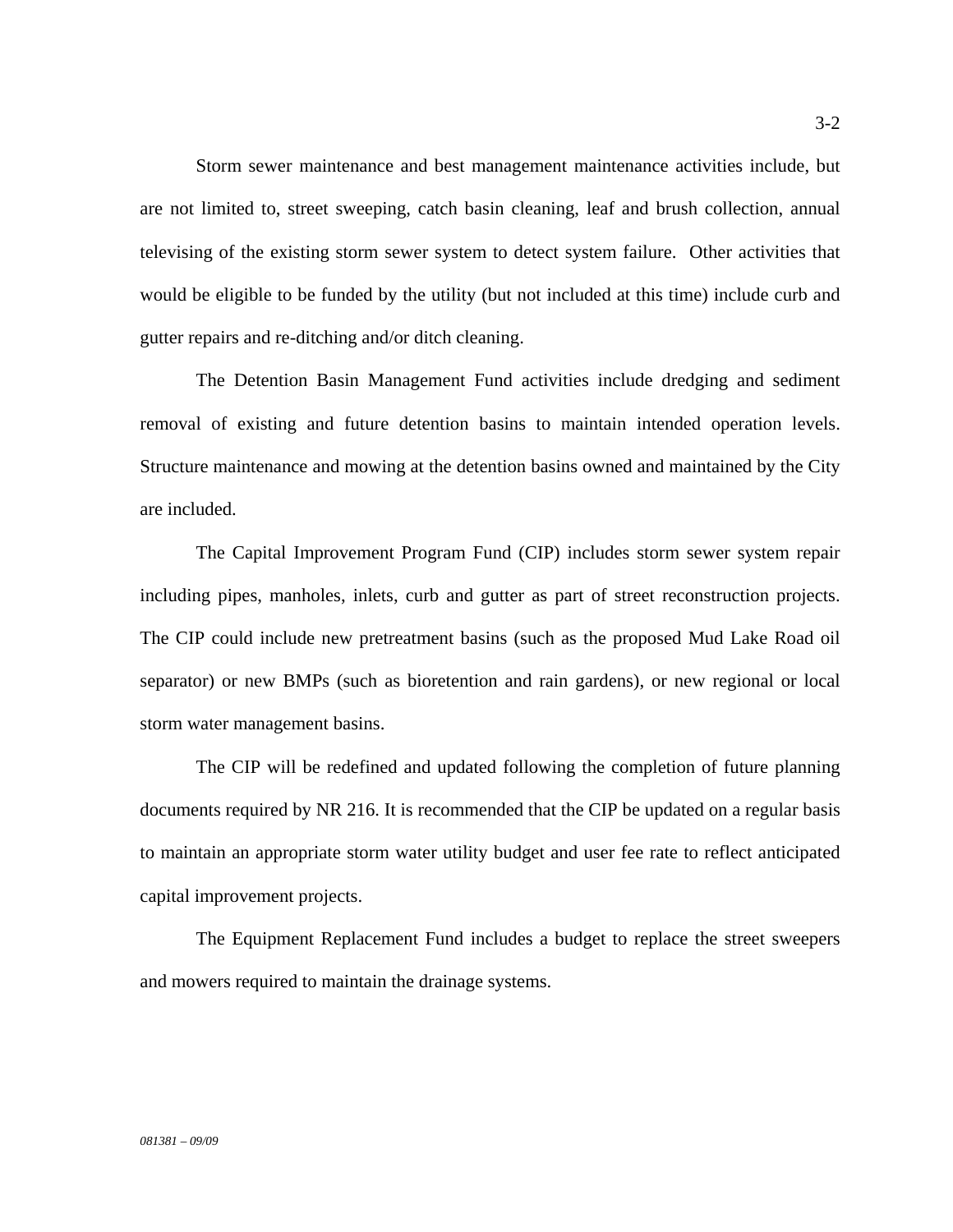### **3.4 Storm Water Utility Needs and Proposed Budget**

The preliminary annual storm water utility budget was determined to be approximately \$350,000/year. During the utility formation process, the City Council elected to make the following changes to moderate the initial utility budget:

- **The Year 1 Detention Basin Management Fund and the Equipment** Replacement Fund would only be financed at 20 percent and 50 percent, respectively, of originally estimated levels.
- The Capital Improvement Fund and Emergency Response Fund was completely removed in Year 1.
- The full storm water management plan, general planning, mapping and soil testing were reduced from \$35,000 to \$6,000.

These changes were made to allow collection of revenue in Year 1 to cover existing expenses, to begin funding a few accounts and to allow more accurate funding levels to be determined for subsequent years based on future planning and studies. Therefore, the first year annual budget was determined to be \$222,897. Appendix A includes more details summarizing the original preliminary total annual budget for the storm water utility for the Years 1 through 3 and the approved budget for Year 1.

This budget total has been used to determine the user fee rate in subsection 5.6 and the individual account charges and the evaluation of property impacts in Section 5.

It should be noted that the budget established is only for Year 1 of the utilty. If the City Council decides to fund portions of the budget through the general tax levy, then the utility budget (and, therefore, the fees) will be reduced. In turn, if the City Council decides to adjust the funding to match the preliminary proposed funding levels, then the utility budget and fee rates will be increased. It is recommended that the capital improvement plan be updated on a regular basis to allow the storm water utility budget to reflect current storm water utility needs and to maintain an appropriate level of service.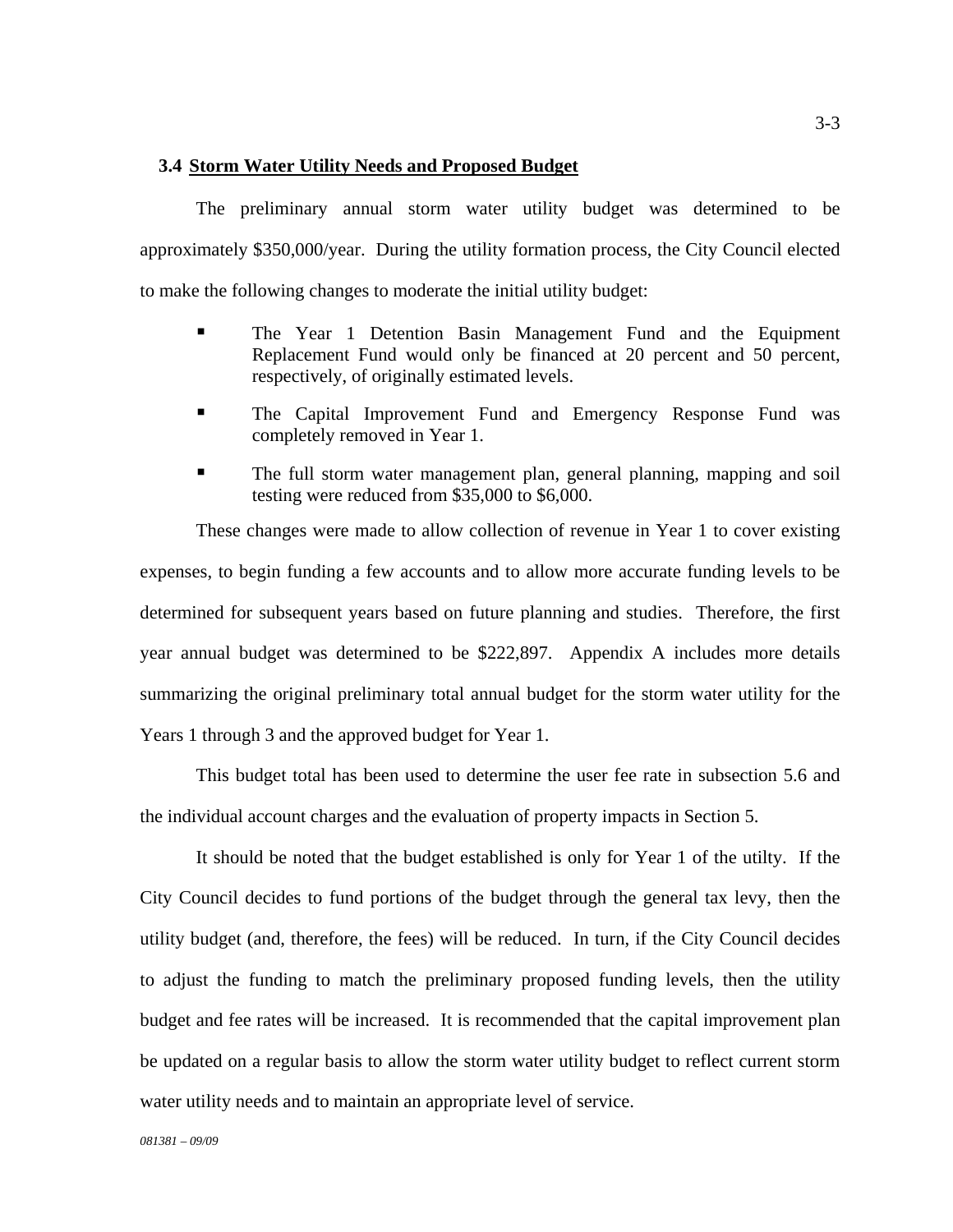### **4. IMPERVIOUS AREA ANALYSIS**

#### **4.1 Introduction**

The impervious area of a parcel is the amount of area on that particular parcel that does not allow water to absorb easily into the soil. There is a strong correlation between the amount of impervious ground cover (pavement, roofs, patios, etc.) on a property and both the amount of storm water runoff leaving that property and the level of pollution contained in the runoff. The greater the impervious area, the less vegetated and soil areas there are to absorb rainfall and snow melt. In addition, impervious areas accumulate pollutants which are readily carried offsite by storm water runoff. The more impervious area, the more pollutants the City must manage in the storm water system.

Therefore, the impervious area analysis is an appropriate basis for developing utility user fees. These impervious areas include hard surfaces such as rooftops, driveways, sidewalks and patios, as well as compacted areas of soil such as gravel driveways. The measurement and calculation of impervious area on a parcel determines the proportionate share of the annual storm water utility budget that will be charged to each individual property parcel and/or utility customer.

#### **4.2 Data Sources and Impervious Area Measurement Method**

The Rock County Geographic Information System (GIS) database was obtained from the Rock County GIS department. The GIS database includes 2006 aerial photography. Using computer aided drafting (CAD), the impervious area was isolated and measured for each parcel within the City.

*081381 – 09/09*  The City of Milton staff provided information regarding building permits dated after the aerial photography. Information on the proposed building and driveway footprints from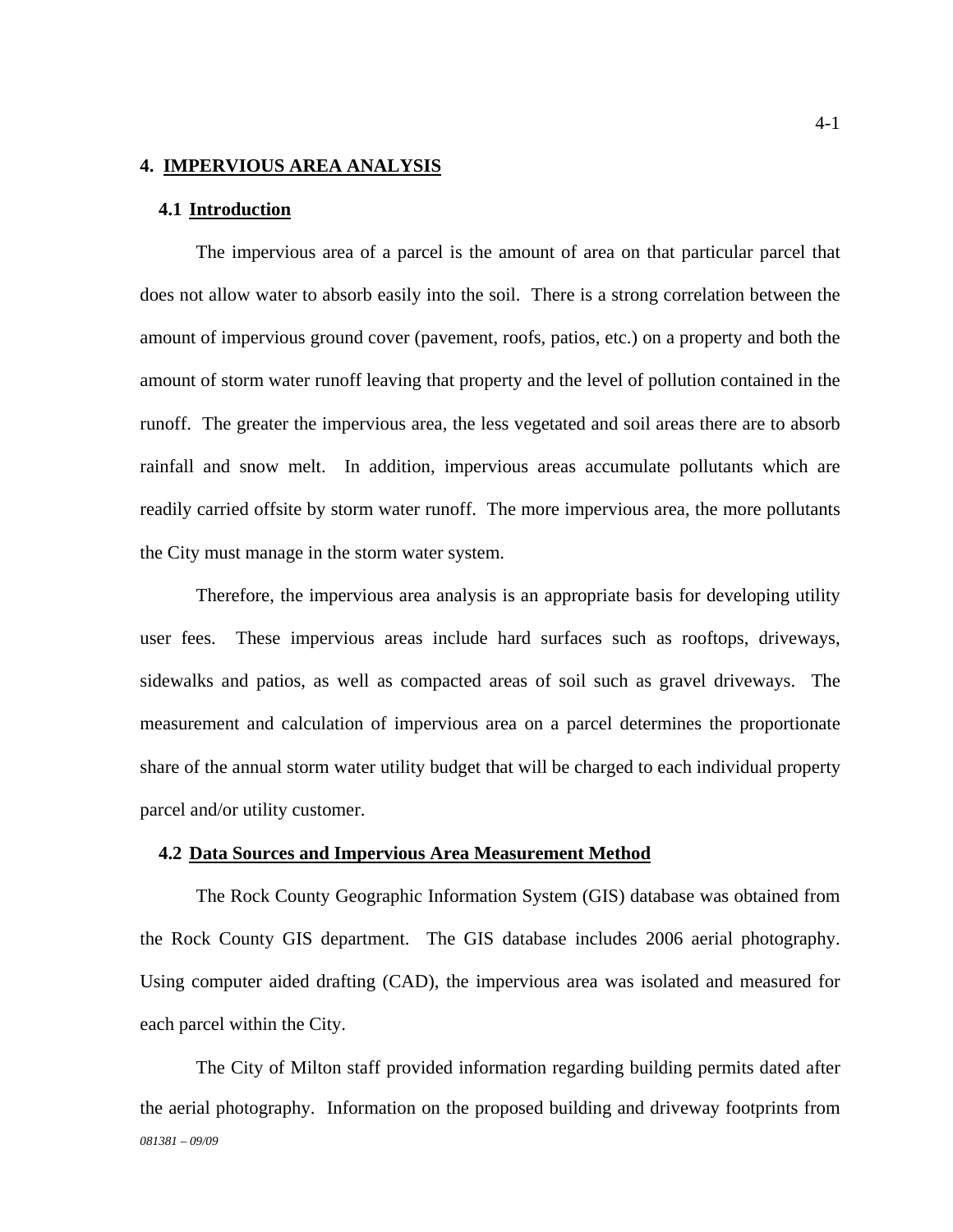the building permits were used to refine the impervious area on lots that were improved since the date of the aerial photograph.

## **4.3 Residential Parcels**

The individual impervious area for each single-family residential lot was not calculated. Instead, an average impervious area for all single-family lots was calculated. The City of Milton currently has 1,557 single-family residences within the study area. A representative sample of 40 random single-family residential properties were measured for impervious area. The average impervious area of a residential property is 4,081 square feet with a 95 percent confidence interval within  $+/- 410$  square feet. To further reduce the margin of error, the random parcels chosen were stratified by the lot size distribution of all the single-family residential parcels within the City. Table 1 below analyzes the stratification of the sample of improved residential lots versus the residential sample.

## **City of Milton, Wisconsin Storm Water Utility Feasibility Study**

#### **TABLE 1**

## **Stratification of Sample Residential Properties**

| <b>Lot Size Distribution</b> | Number of<br>Lots in<br><b>Distribution</b> | $%$ of<br>Total<br>Lots | Number of<br>Lots in<br><b>Distribution</b><br>in Sample | $%$ of<br>Total<br><b>Sample</b> | <b>Total Lot Size</b><br>of Parcels in<br><b>Distribution</b><br>(SQFT) | <b>Average Lot</b><br><b>Size of Parcels</b><br>in Distribution<br>(SQFT) | <b>Total Lot</b><br>Size of<br>Parcels in<br><b>Distribution</b><br>Sample (SQ)<br>FT) | <b>Average Lot</b><br>Size of<br>Parcels in<br><b>Distribution</b><br>in Sample |
|------------------------------|---------------------------------------------|-------------------------|----------------------------------------------------------|----------------------------------|-------------------------------------------------------------------------|---------------------------------------------------------------------------|----------------------------------------------------------------------------------------|---------------------------------------------------------------------------------|
| 0-10,000 SO FT               | 370                                         | 24%                     | 10                                                       | 25%                              | 3,064,836                                                               | 8,283                                                                     | 83.166                                                                                 | 8,317                                                                           |
| 10,001-15,000 SO FT          | 741                                         | 48%                     | 18                                                       | 45%                              | 8,972,887                                                               | 12,109                                                                    | 221,081                                                                                | 12,282                                                                          |
| 15,001-20,000 SO FT          | 209                                         | 13%                     | 6                                                        | 15%                              | 3,615,047                                                               | 17,297                                                                    | 102,942                                                                                | 17,157                                                                          |
| 20,001-30,000 SO FT          | 135                                         | 9%                      | $\overline{4}$                                           | 10%                              | 3,234,031                                                               | 23,956                                                                    | 103,790                                                                                | 25,948                                                                          |
| 30,001-50,000 SO FT          | 54                                          | 3%                      | $\overline{c}$                                           | 5%                               | 2,024,824                                                               | 37,497                                                                    | 87,114                                                                                 | 43,557                                                                          |
| 50,001-70,000 SO FT          | 15                                          | 1%                      |                                                          | 0%                               | 863,379                                                                 | 57,559                                                                    | $\mathbf{0}$                                                                           | $\mathbf{0}$                                                                    |
| 70,001-130,000 SO FT         | 18                                          | 1%                      |                                                          | 0%                               | 1,631,042                                                               | 90,613                                                                    | $\mathbf{0}$                                                                           | $\mathbf{0}$                                                                    |
| >130,001 SO FT               | 15                                          | 1%                      |                                                          | 0%                               | 4,324,515                                                               | 288,301                                                                   | $\mathbf{0}$                                                                           | $\mathbf{0}$                                                                    |
| <b>Total</b>                 | 1557                                        | 100%                    | 40                                                       | 100%                             |                                                                         |                                                                           |                                                                                        |                                                                                 |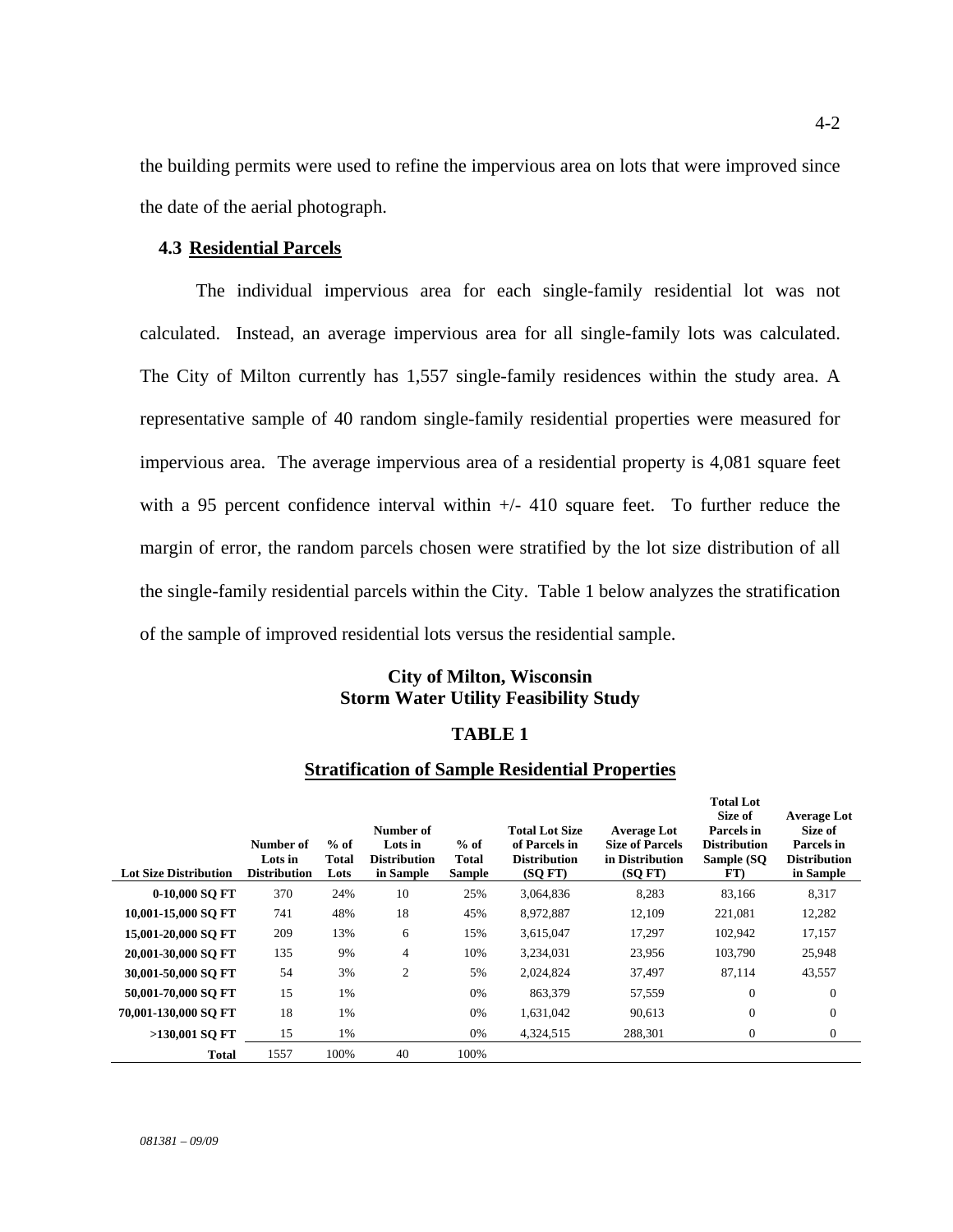# **4.4 Duplex Parcels**

For the feasibility study, all duplex parcels were considered equivalent to a singlefamily residential property. The City of Milton currently has 151 duplex residence parcels.

# **4.5 Multi-family and Non-residential Parcels**

All multi-family parcels of three or more units and all non-residential parcels (including tax-exempt properties) were individually measured to determine the impervious area.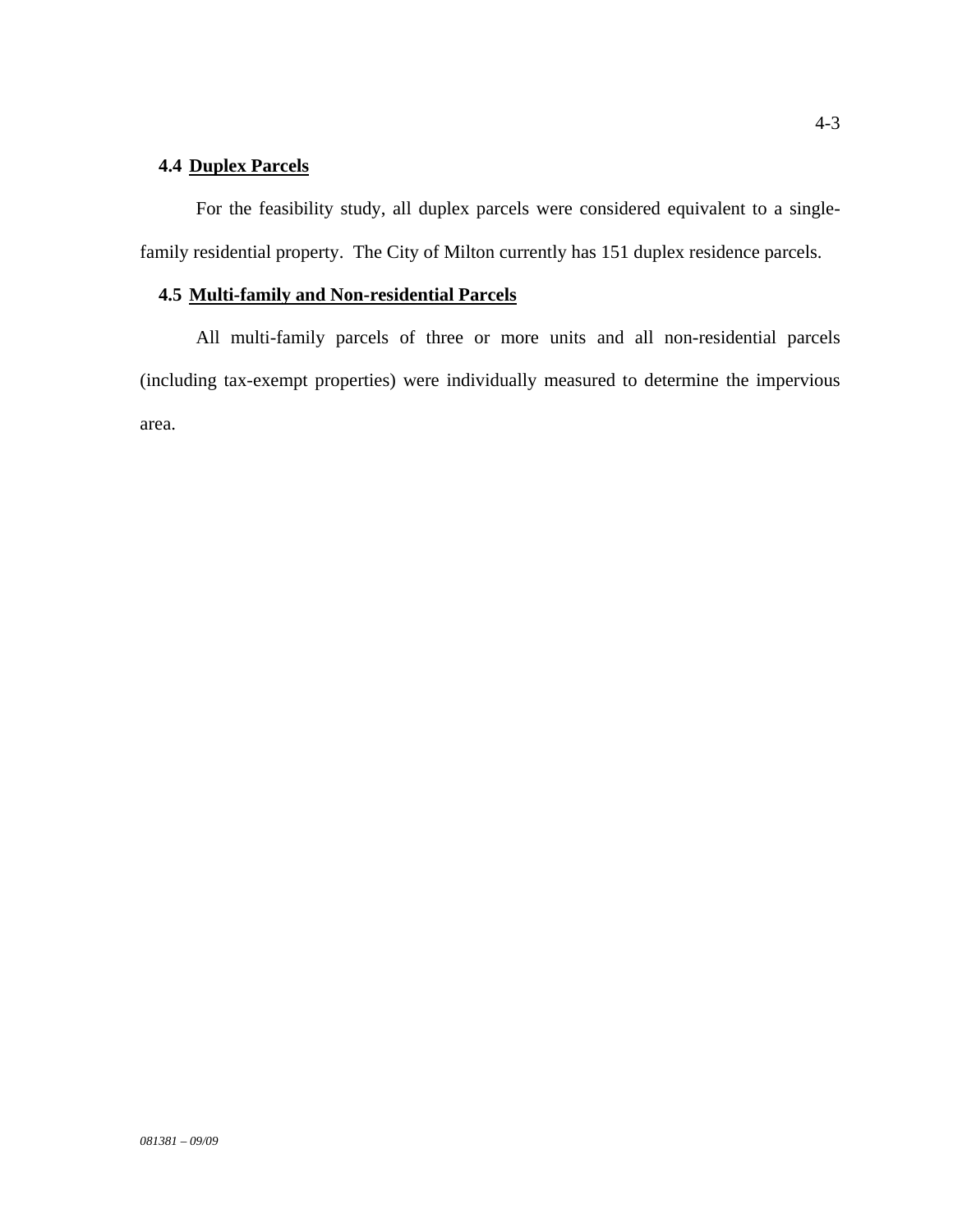## **5. USER FEE RATE STRUCTURE DETERMINATION**

#### **5.1 Introduction**

The user fee rate structure determines the distribution of the proportionate share of the annual storm water utility budget charged to each individual property or utility customer. The basis of this structure is the equivalent run-off unit (ERU).

#### **5.2 Equivalent Run-off Unit (ERU)**

The ERU is equivalent to the average single-family residential impervious area as determined in subsection 4.3 Residential Parcels.

1 ERU = 4,081 square feet of Impervious Area.

#### **5.3 Residential Parcels**

All of the 1,557 single-family residences within the study area are determined to be equal to one (1) ERU. Single-family residential lots that are not currently improved are not included.

#### **5.4 Duplex Parcels**

All two-unit multi-family parcels are considered to be duplex parcels. One duplex parcel is also determined to be equal to one ERU. If the billing account is setup with two separate accounts, the single ERU is divided to each unit of the duplex at 0.5 ERUs for each account. If there is a single billing account for the duplex parcel then the full ERU is applied to the account.

#### **5.5 Multi-family and Non-residential Parcels**

All multi-family parcels of three units or more and all non-residential parcels were measured to determine the impervious area on each parcel. The impervious area on each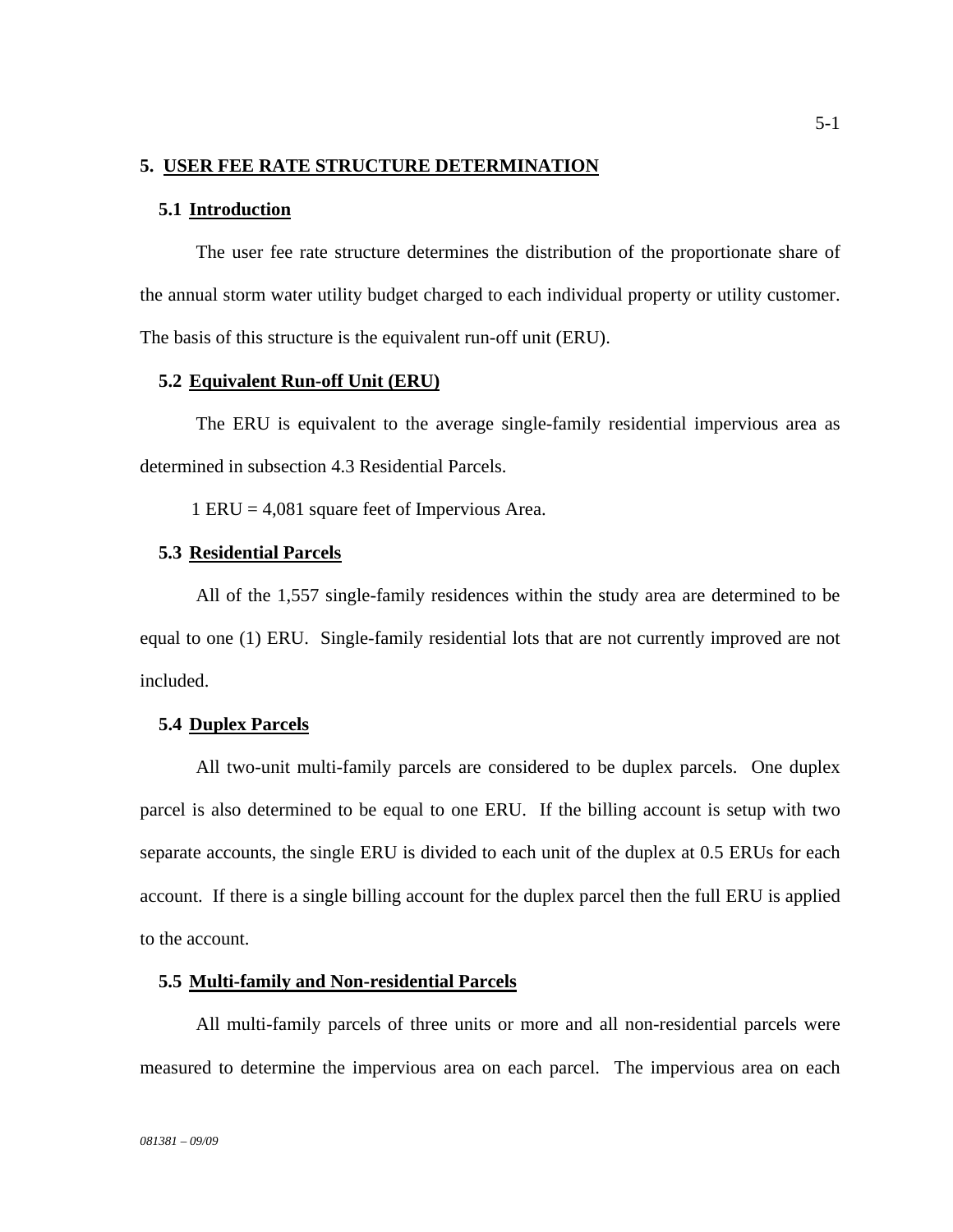individual parcel is divided by the base ERU value of 4,081 square feet of impervious area. The resulting quotient is the number of ERUs to be invoiced for an individual parcel. For example, a commercial parcel with an impervious area of 9,800 square feet will be charged a fee based on 2.4 ERUs  $(9,176 \text{ sq ft} \div 4,081 \text{ sq ft/ERU} = 2.4 \text{ ERUs}).$ 

## **5.6 Total ERUs and User Fee Rate**

The City of Milton currently has a total of 4,043 ERUs. Table 2 below summarizes the total 4,043 ERUs in each unit of parcel classification.

Using the total number of ERUs and the first year storm water utility annual budget of \$222,897/year, the unit cost per ERU per month is calculated to be \$4.59/month/ERU  $($222,897/year \div 4,043 ERU \div 12 month/year = $4.59/month/ERU).$ 

# **City of Milton, Wisconsin Storm Water Utility Feasibility Study**

## **TABLE 2**

## **Total ERUs by Unit of Classification**

|                                |                  | <b>Total Area</b> | Average           |                  |                |
|--------------------------------|------------------|-------------------|-------------------|------------------|----------------|
|                                | <b>Units of</b>  | <b>of</b>         | <b>Impervious</b> |                  |                |
|                                | <b>Developed</b> | <b>Impervious</b> | Area in           |                  | <b>ERU</b>     |
|                                | <b>Parcels</b>   | in Class          | <b>Class</b>      | <b>Estimated</b> | <b>Percent</b> |
| <b>Unit of Classification</b>  | (EA)             | (sq ft)           | (sqft)            | <b>ERUs</b>      | of Total       |
| Single-Family Residential      | 1,557            |                   | 4,081             | 1,557            | 38.5%          |
| <b>Duplex Residential</b>      | 151              |                   |                   | 151              | 3.7%           |
| <b>Multifamily Residential</b> | 33               | 702,571           | 21,290            | 172              | 4.3%           |
| Commercial/Industrial          | 191              | 6,597,639         | 34,543            | 1,617            | 40.0%          |
| Tax Exempt                     | <u>51</u>        | 2,227,773         | 43,682            | 546              | 13.5%          |
| Total                          | 1,983            |                   |                   | 4,043            | 100.0%         |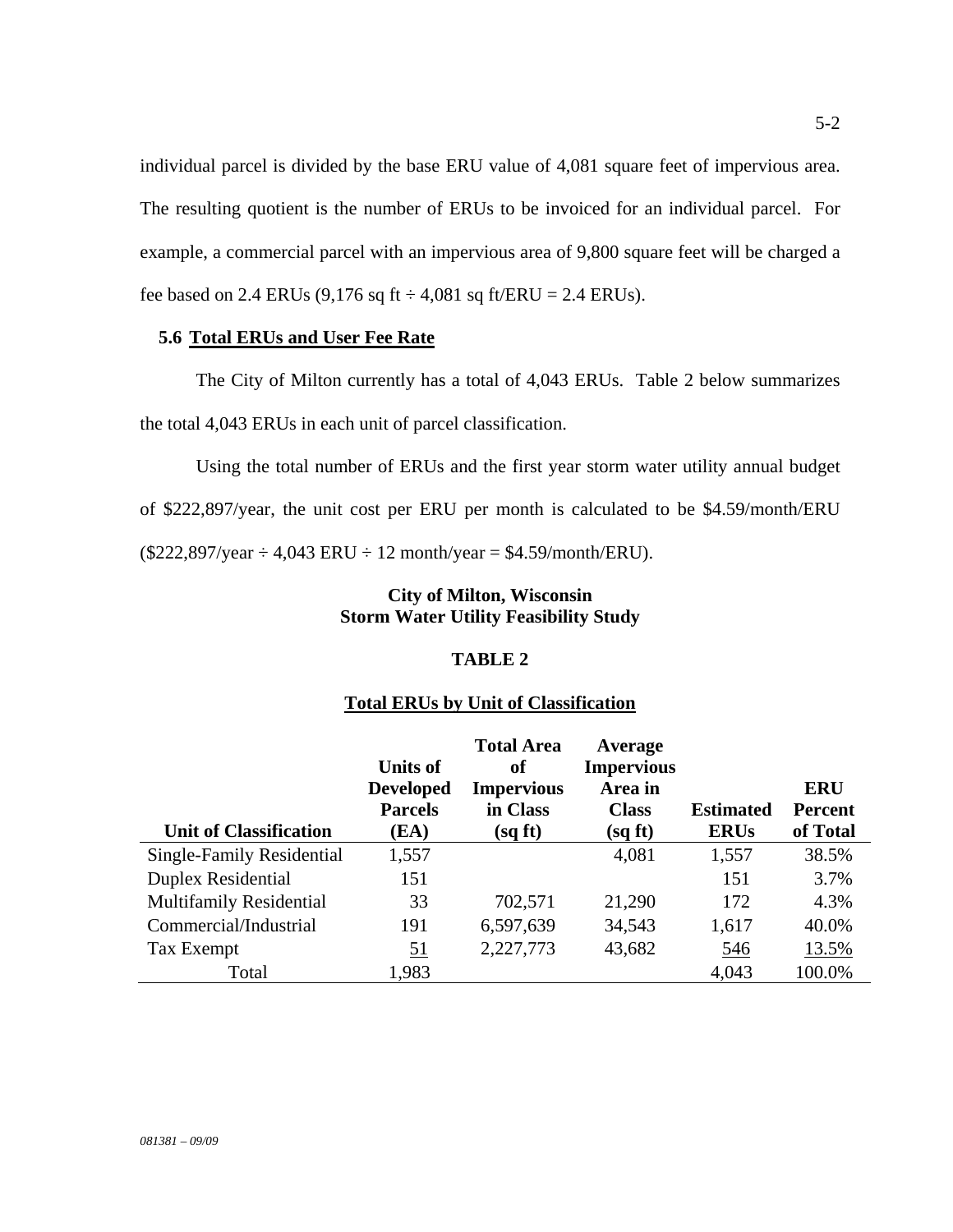## **6. EVALUATION OF PROPERTY IMPACTS**

#### **6.1 Introduction**

This section summarizes the proposed annual storm water utility fee for each property classification using the established user fee rate. In addition, a comparison of cost distribution between the tax basis and the storm water utility fee basis is provided. The impacts are shown based on a first year annual utility budget of \$222,897.

#### **6.2 Residential Parcels**

Each of the City of Milton's 1,557 single-family residences are equal to one (1) ERU. Therefore, all single-family residential units will be charged \$4.59/month.

#### **6.3 Duplex Parcels**

Each duplex parcel within the City is equal to one (1) ERU. If the billing for a duplex is set up with two separate accounts, then each account will be assigned 0.5 ERU and will be charged a fee of \$2.30/month. If the entire duplex has a single utility account, then the account will be charged \$4.59/month.

#### **6.4 Multi-family and Non-residential Parcels**

All multi-family parcels of three units or more and all non-residential parcels were evaluated to determine the number of ERUs on each parcel (based on the amount of impervious area measured on the parcel). Each of these accounts will be charged \$4.59/month per ERU. For example, a commercial parcel with an impervious area of 9,800 square feet will be charged a fee based on 2.4 ERUs at an annual rate of \$4.59/month/ERU for a total of \$11.02/month (9,800 sq ft  $\div$  4081 sq ft/ERU x \$4.59/month/ERU = \$11.02/month).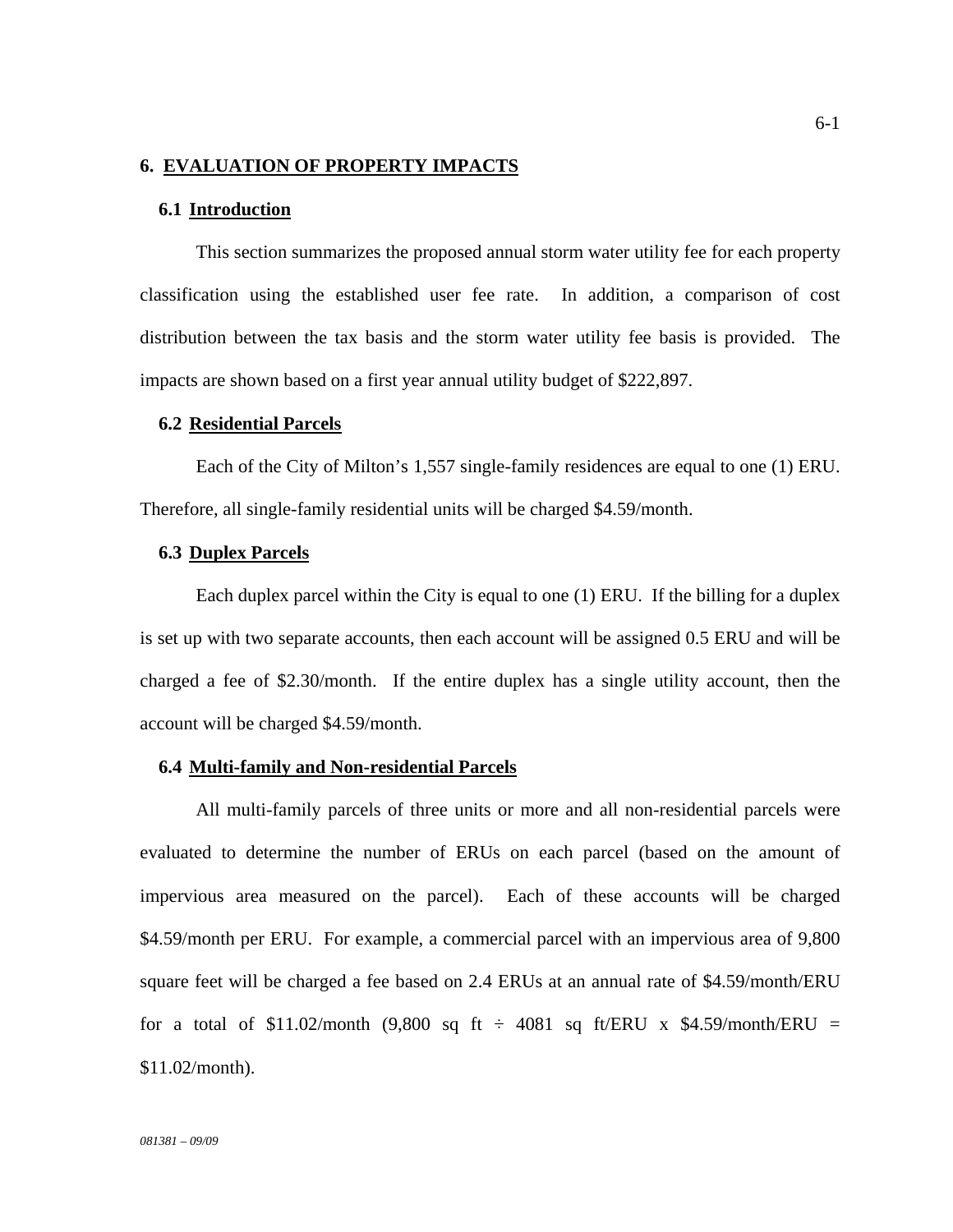## **6.5 Tax Exempt Properties**

All tax exempt properties are considered the same as non-residential properties and the utility fees are calculated in the same manner.

#### **6.6 User Fee Rate Versus Tax Based Funding Redistribution**

Table 3 shows the comparison of the redistribution of cost between tax-based funding and fee-based funding of the storm water management system for the various property classifications.

#### **6.7 Utility Customer Database of Annual Fees**

Appendix B provides an alphabetical listing by account owner's name of the utilitywide customer database and indicates the projected annual fee per customer based on the first year annual budget of \$222,897/year and the cost of \$4.59/month/ERU (\$55.08/year/ERU). Appendix C provides a numerical listing by parcel number of the utility-wide customer database and indicates the projected annual fee per customer based on the first year annual budget of \$222,897/year and the cost of \$4.59/month/ERU (\$55.08/year/ERU).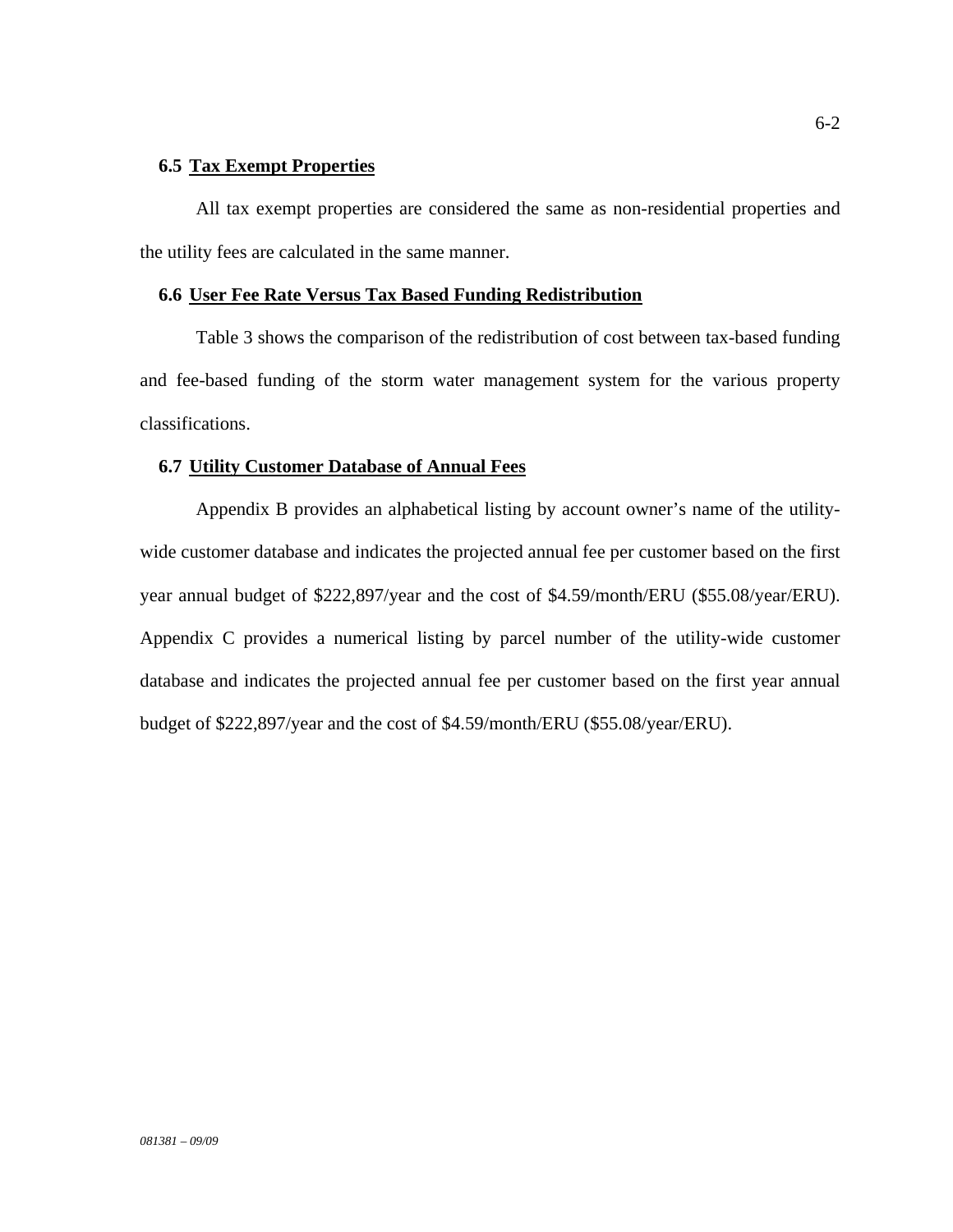# **City of Milton, Wisconsin Storm Water Utility Feasibility Study**

#### **TABLE 3**

# **User Fee Rate Versus Tax Based Funding Redistribution**

|                             | <b>Units of</b> | Area of                               |                                                |             |            | <b>Storm Water System Funding</b> |                             |            |         |                   |                                                             |
|-----------------------------|-----------------|---------------------------------------|------------------------------------------------|-------------|------------|-----------------------------------|-----------------------------|------------|---------|-------------------|-------------------------------------------------------------|
|                             | <b>Parcels</b>  | Developed Impervious<br><b>Parcel</b> | Average<br><b>Impervious Estimated Percent</b> |             | <b>ERU</b> | <b>Tax</b>                        | Cost                        |            |         | <b>Percentage</b> |                                                             |
| <b>Unit of Class</b>        | (EA)            | (sqft)                                | Area (sq ft)                                   | <b>ERUs</b> | of Total   | <b>Based</b>                      |                             |            |         |                   | Fee Based Redistribution Tax Based Fee Based Redistribution |
| Single-Family Residential   | 1557            |                                       | 4,081                                          | 1557        | 38.5%      |                                   | \$85,846                    |            |         |                   |                                                             |
| Duplex Residential          | 151             |                                       |                                                | 151         | 3.7%       |                                   | 8,325<br>S.                 |            |         |                   |                                                             |
| Multi-family Residential    | 33              | 702.571                               | 21.290                                         | 172         | 4.3%       |                                   | 9,492<br><sup>S</sup>       |            |         |                   |                                                             |
| <b>Residential Subtotal</b> |                 |                                       |                                                | 1880        |            |                                   | 46.5% \\$173,860 \\$103,663 | \$(70,197) | 78.0%   | 46.5%             | $-31.5%$                                                    |
| Commercial/Industrial       | 191             | 6,597,639                             | 34,543                                         | 1617        |            |                                   | 40.0% \$ 49,037 \$ 89,136   | \$40,099   | 22.0%   | 40.0%             | 18.0%                                                       |
| Tax Exempt                  | 51              | 2,227,773                             | 43,682                                         | 546         | 13.5% \$   |                                   | $0 \t$ 30,098$              | \$30,098   | $0.0\%$ | 13.5%             | 13.5%                                                       |
| Total                       | 1983            |                                       |                                                | 4043        |            |                                   | 100.0% S222.897 \$222.897   |            | 100.0%  | 100.0%            |                                                             |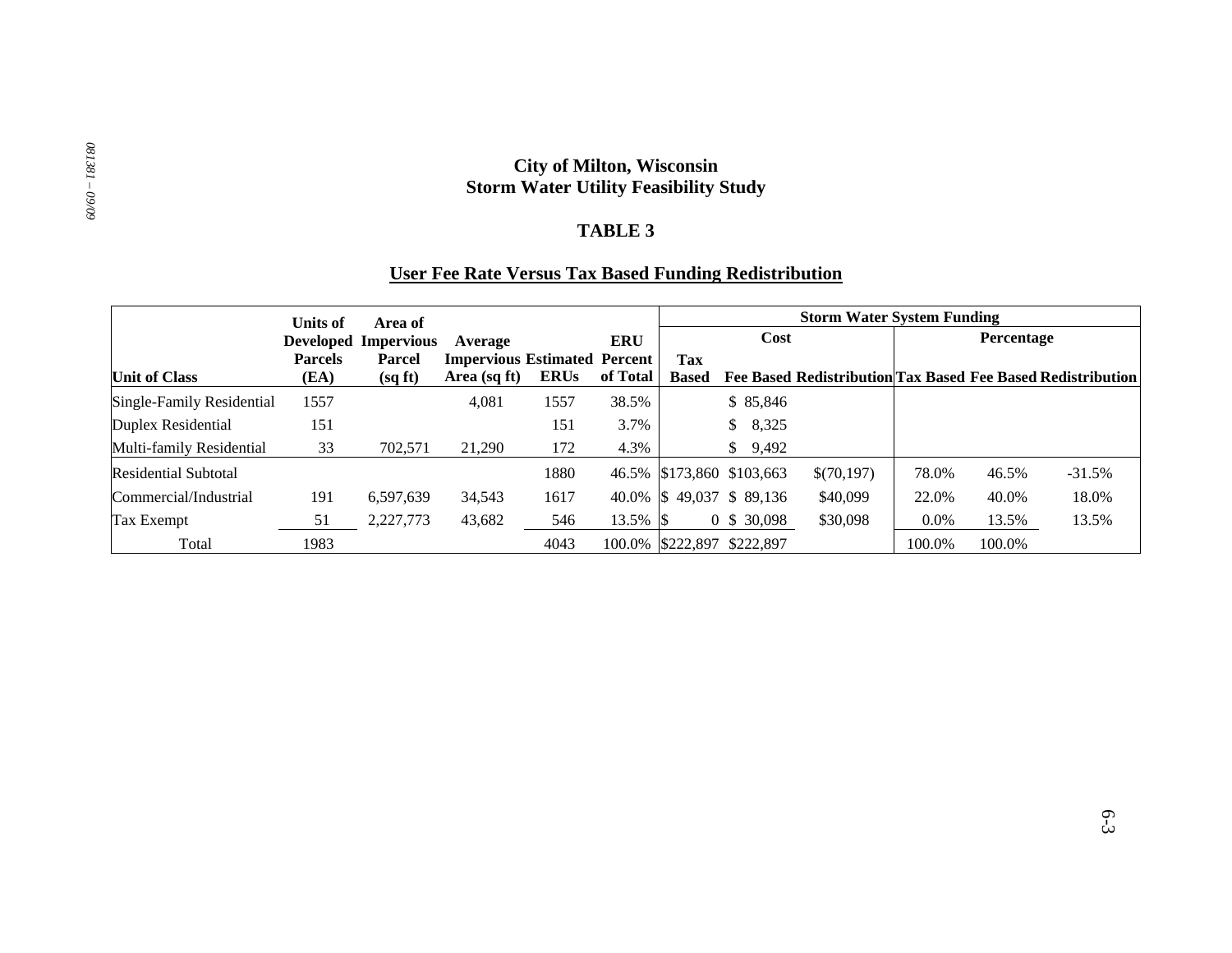## **7. STORM WATER UTILITY ORDINANCE**

#### **7.1 Introduction**

The storm water utility ordinance is included as Appendix D. The ordinance provides language on the creation of the storm water utility and policies.

### **7.2 Credits**

The ordinance includes a credit policy for non-residential property owners. Nonresidential property owners who reduce their impact on the City's storm water management program will be able to apply for a credit.

In order to be eligible for a credit, the reduction in impact must exceed the minimum storm water management requirements in force at the time the management device was constructed. For example, if newly developed commercial property were to construct a storm water detention pond meeting the current minimum detention standards, it would not be eligible for a credit. If, however, the pond were oversized to provide a benefit beyond the current minimum requirements, the property would be eligible for a credit.

There are certain storm water management activities that the City must conduct that benefit the entire community, regardless on whether or not an individual property contributes runoff to the City's storm water system. Therefore, a maximum credit of 50 percent has been established.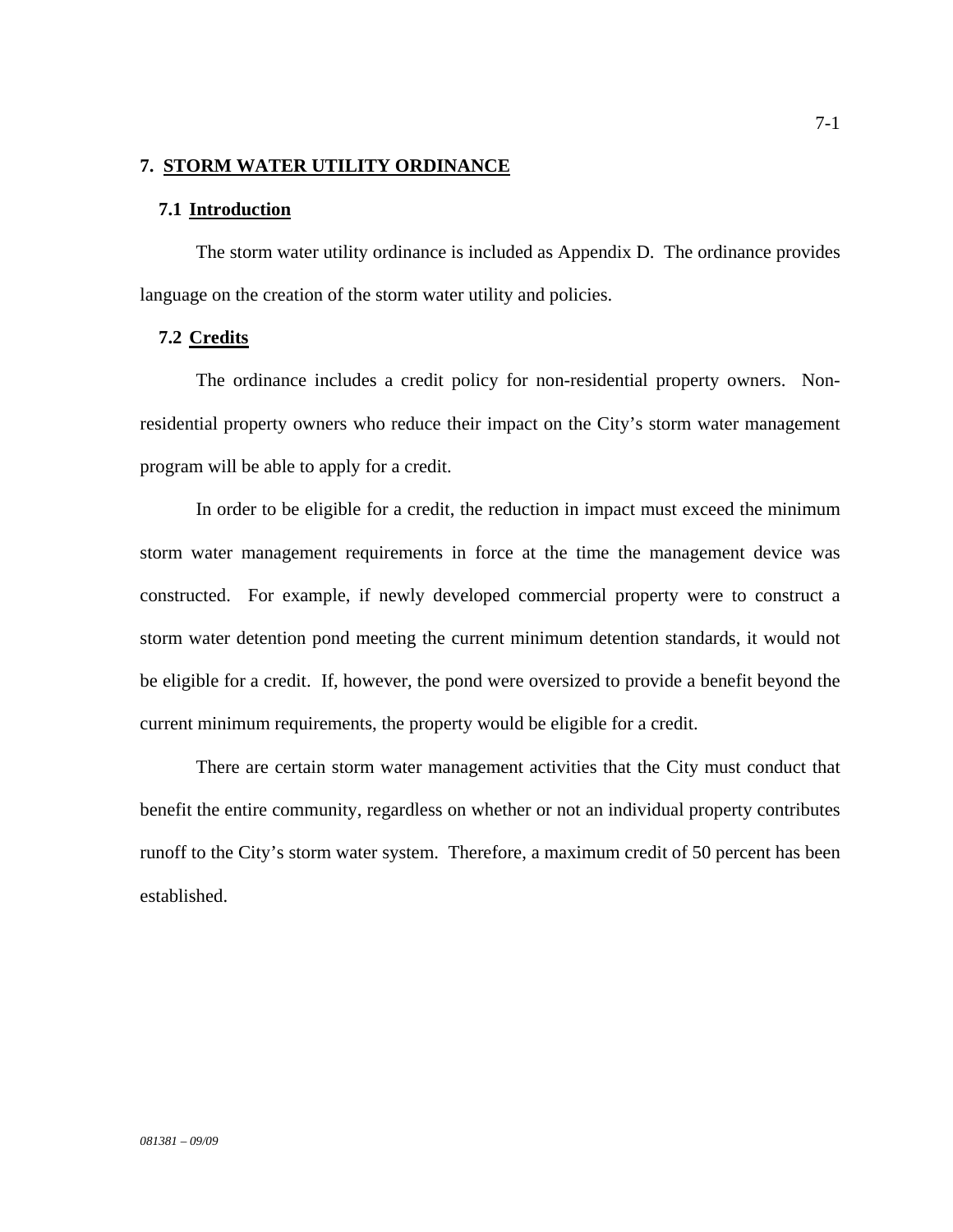#### CITY OF MILTON, WISCONSIN - STORMWATER UTILITY FEASIBILITY STUDY APPENDIX A

| <b>STORMWATER UTILITY BUDG</b> |  |
|--------------------------------|--|
|                                |  |

| STORMWATER UTILITY BUDGET<br>September-09                                                                                                                                                                                                                                                                 |                         |                | Approved<br><b>Budget</b><br>8/18/09 |                      | <b>Original Estimated Budgets</b> |                      | Prorated         |
|-----------------------------------------------------------------------------------------------------------------------------------------------------------------------------------------------------------------------------------------------------------------------------------------------------------|-------------------------|----------------|--------------------------------------|----------------------|-----------------------------------|----------------------|------------------|
|                                                                                                                                                                                                                                                                                                           |                         |                | Year 1 - Min                         | Year 1 -             | Year 2 -                          | Year 3 -             | $1/4$ of         |
| Utility Formation Study (repayment to Gen. Fund. + 5% int.)                                                                                                                                                                                                                                               | 2009 Total<br>\$15,450  | % S.W.<br>100% | Alt<br>\$15,450                      | Full<br>\$15,450     | Full<br>\$0                       | Full<br>\$0          | 2009*<br>\$3,863 |
| Storm Water Management Plan                                                                                                                                                                                                                                                                               | \$20,000                | 100%           | \$0                                  | \$20,000             | \$0                               | \$0                  |                  |
| <b>General Planning</b>                                                                                                                                                                                                                                                                                   | na                      | na             | \$5,000                              | \$0                  | \$0                               | \$10,000             | \$1,250          |
| Mapping & Soil Testing                                                                                                                                                                                                                                                                                    |                         |                | \$1,000                              | \$15,000             | \$0                               | \$0                  |                  |
| Staff (Salary, Wages, Benefits)                                                                                                                                                                                                                                                                           |                         |                | \$82,914                             | \$82,914             | \$85,402                          | \$87,964             | \$20,729         |
| City Administrator                                                                                                                                                                                                                                                                                        |                         | 5%             |                                      |                      |                                   |                      |                  |
| <b>Public Works Director</b><br><b>Assistant Public Works Director</b>                                                                                                                                                                                                                                    |                         | 10%<br>20%     |                                      |                      |                                   |                      |                  |
| Clerk / Treasurer                                                                                                                                                                                                                                                                                         |                         | 5%             |                                      |                      |                                   |                      |                  |
| Deputy Clerk / Treasurer                                                                                                                                                                                                                                                                                  |                         | 5%             |                                      |                      |                                   |                      |                  |
| Utility Billing Clerk (Part Time)                                                                                                                                                                                                                                                                         |                         | 33%            |                                      |                      |                                   |                      |                  |
| <b>Accounting Services Manager</b>                                                                                                                                                                                                                                                                        |                         | 15%            |                                      |                      |                                   |                      |                  |
| <b>Accounting Assistant</b>                                                                                                                                                                                                                                                                               |                         | 10%<br>10%     |                                      |                      |                                   |                      |                  |
| Administrative Assistant (Part Time)<br>City Hall Intern                                                                                                                                                                                                                                                  |                         | 5%             |                                      |                      |                                   |                      |                  |
| <b>Public Works Crews</b>                                                                                                                                                                                                                                                                                 |                         | 12%            |                                      |                      |                                   |                      |                  |
| Overtime                                                                                                                                                                                                                                                                                                  |                         | 100%           |                                      |                      |                                   |                      |                  |
| Accounting / Auditing                                                                                                                                                                                                                                                                                     |                         | 10%            |                                      |                      |                                   |                      |                  |
| Engineering                                                                                                                                                                                                                                                                                               |                         | 15%            |                                      |                      |                                   |                      |                  |
| Fuel                                                                                                                                                                                                                                                                                                      | \$500                   | 255%<br>100%   | \$500                                | \$500                | \$515                             | \$530                | \$125            |
|                                                                                                                                                                                                                                                                                                           |                         |                |                                      |                      |                                   |                      |                  |
| Storm Sewer System Maintenance/ BMP Maintenance<br>Catch Basin Cleaning (5-year cycle)<br>Leaf and Brush Collection<br>Televising (10 year cycle)<br><b>Street Sweeping</b><br>Reditching and Ditch Cleaning                                                                                              | \$15,000                | 100%           | \$10,000                             | \$15,000             | \$15,450                          | \$15,914             | \$2,500          |
| <b>Detention Basin Management Fund</b><br>Dredging/Sediment Removal (Estimated 10-year cycle)<br>Structure Maintenance (Annual Inspection)<br>Mowing                                                                                                                                                      | \$50,000                | 100%           | \$10,000                             | \$50,000             | \$51,500                          | \$53,045             | \$2,500          |
| <b>Capital Improvement Fund</b><br>New Storm Sewer Systems in Developed Areas<br>New BMP's (bioretention, green roofs, rain gardens)<br><b>Vegated Swale</b><br>Pretreatment Basins (Oil, grease and sediment seperators)<br>New Stormwater Management Basins<br>Inlet/Outlet and storm sewer pipe repair | \$56,000                | 100%           | \$0                                  | \$56,000             | \$57,680                          | \$59,410             | \$0              |
| <b>Equip. Replacement Fund</b><br>Mowers<br>Street Sweeper/Vacuum Truck                                                                                                                                                                                                                                   | \$20,000                | 100%           | \$10,000                             | \$20,000             | \$20,600                          | \$21,218             | \$2,500          |
| Public Education Consortium / Other Public Relations                                                                                                                                                                                                                                                      | \$2,000                 | 100%           | \$2,000                              | \$2,000              | \$2,060                           | \$2,122              | \$500            |
| Illicit Discharge Detection and Elimination                                                                                                                                                                                                                                                               | \$2,000                 | 100%           | \$2,000                              | \$2,000              | \$2,060                           | \$2,122              | \$500            |
| Equipment Rental (use & maintenace of DPW vehicles)                                                                                                                                                                                                                                                       | \$10,000                | 100%           | \$10,000                             | \$10,000             | \$10,300                          | \$10,609             | \$2,500          |
| Facility Rental (facilities, technology, utilities, postage, etc.)                                                                                                                                                                                                                                        | \$90,000                | 3%             | \$2,997                              | \$2,997              | \$3,087                           | \$3,180              | \$749            |
| Debt Service Share - Contribution to Debt Service Fund<br><b>Emergency Response Fund</b>                                                                                                                                                                                                                  | \$1,420,720<br>\$10,000 | 5%<br>100%     | \$71,036<br>\$0                      | \$71,036<br>\$10,000 | \$73,167<br>\$10,300              | \$75,362<br>\$10,609 | \$17,759<br>\$0  |
|                                                                                                                                                                                                                                                                                                           |                         |                |                                      |                      |                                   |                      |                  |
|                                                                                                                                                                                                                                                                                                           |                         |                |                                      |                      |                                   |                      |                  |
| <b>Total Annual Budget</b><br>Annual ERU (Fee for Residential Unit)                                                                                                                                                                                                                                       |                         |                | \$222,897<br>\$55.13                 | \$373,000<br>\$92.26 | \$332,000<br>\$82.12              | \$352,000<br>\$87.06 | \$55,000         |
| Monthly ERU (Fee for Residential Unit)                                                                                                                                                                                                                                                                    |                         |                | \$4.59                               | \$7.69               | \$6.84                            | \$7.26               |                  |
|                                                                                                                                                                                                                                                                                                           |                         |                |                                      |                      |                                   |                      |                  |

\* Note: Stormwater Utility is on line on September 1, 2009 and 2009 billing revenue is collected in October, November, and December.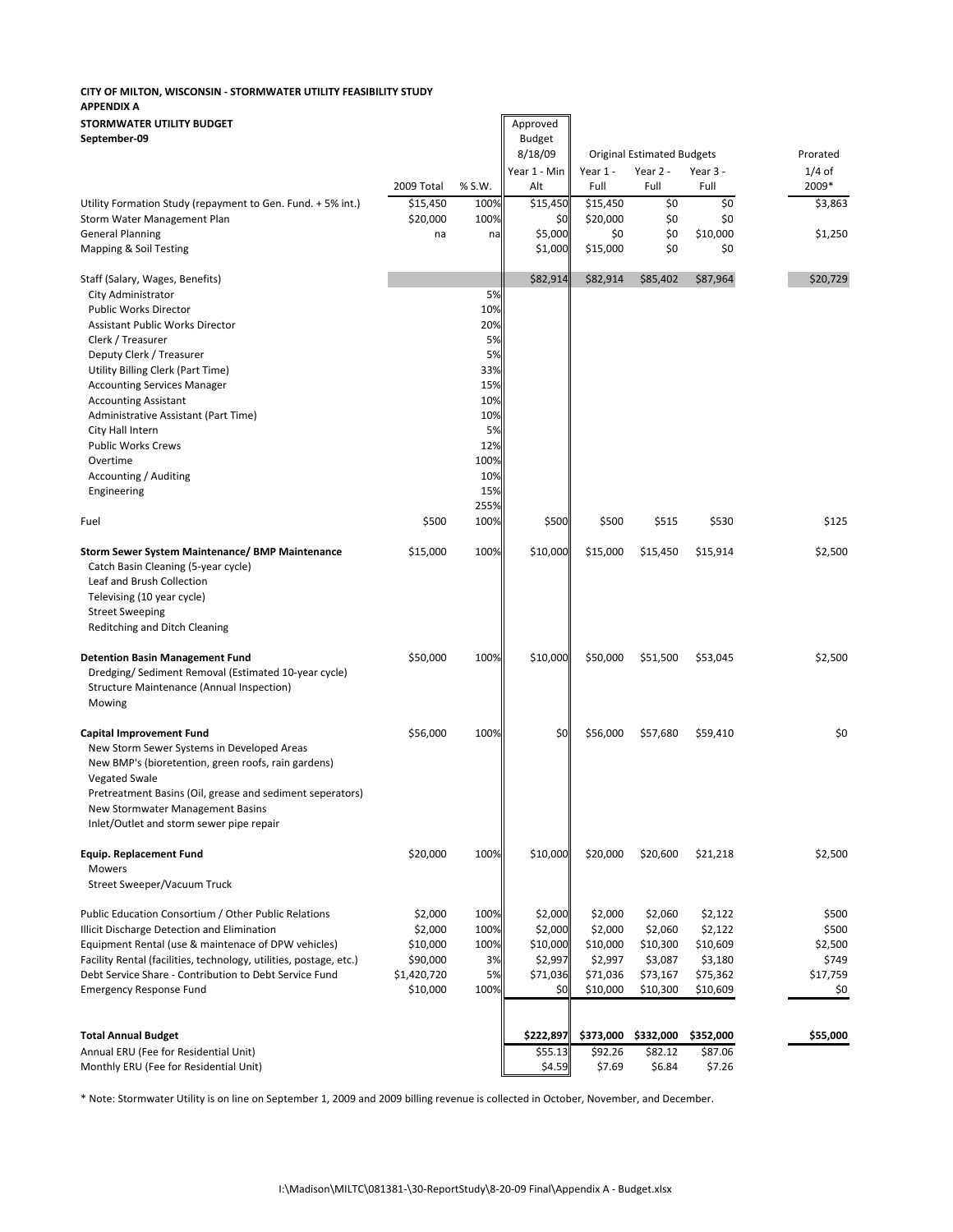## CITY OF MILTON, WISCONSIN - STORMWATER UTILITY FEASIBILITY STUDYAPPENDIX A STORMWATER UTILITY BUDGETSeptember-09

|                                                         |                |                | <b>Estimated Budgets</b> | Prorated |          |              |
|---------------------------------------------------------|----------------|----------------|--------------------------|----------|----------|--------------|
|                                                         | 2009 Total     | $%$ S.W.       | 2009                     | 2010     | 2011     | 1/2 of 2009* |
| Storm Sewer System Maintenance/ BMP Maintenance         | \$15,000       | 100%           | \$15,000                 | \$15,450 | \$15,914 | \$7,500      |
| <b>Catch Basin Cleaning (5-year cycle)</b>              |                |                |                          |          |          |              |
| Approximately 550 Inlets (110 per year)                 |                |                |                          |          |          |              |
| at 2 inlets cleaned per hour                            |                |                |                          |          |          |              |
| Staff at 2 person crew                                  |                | 110 Hours/year |                          |          |          |              |
| <b>Leaf and Brush Collection</b>                        |                |                |                          |          |          |              |
| Brush one week per quarter and Leaf 1 month during fall |                |                |                          |          |          |              |
| $= 8$ weeks                                             |                |                |                          |          |          |              |
| Staff at 2 person crew                                  |                | 640 Hours/year |                          |          |          |              |
| Televising (10 year cycle)                              |                |                |                          |          |          |              |
| Approximately 11 miles of Storm Sewer (1.1 mile/year)   |                |                |                          |          |          |              |
| = 5800 LF / year @ \$2.50/LF                            | \$15,000 /year |                |                          |          |          |              |
| Staff at 10% of televising for cleaning                 |                | 40 Hours/year  |                          |          |          |              |
| <b>Street Sweeping</b>                                  |                |                |                          |          |          |              |
| Approximately 1 week per interval                       |                |                |                          |          |          |              |
| $@$ 6 times per year = 6 weeks                          |                |                |                          |          |          |              |
| Staff at 1 person crew                                  |                | 240 Hours/year |                          |          |          |              |
| Reditching and Ditch Cleaning                           |                |                |                          |          |          |              |
|                                                         |                |                |                          |          |          |              |

**Totals** 

 \$\$\$ \$15,000 /year Staff Hours1,030 /year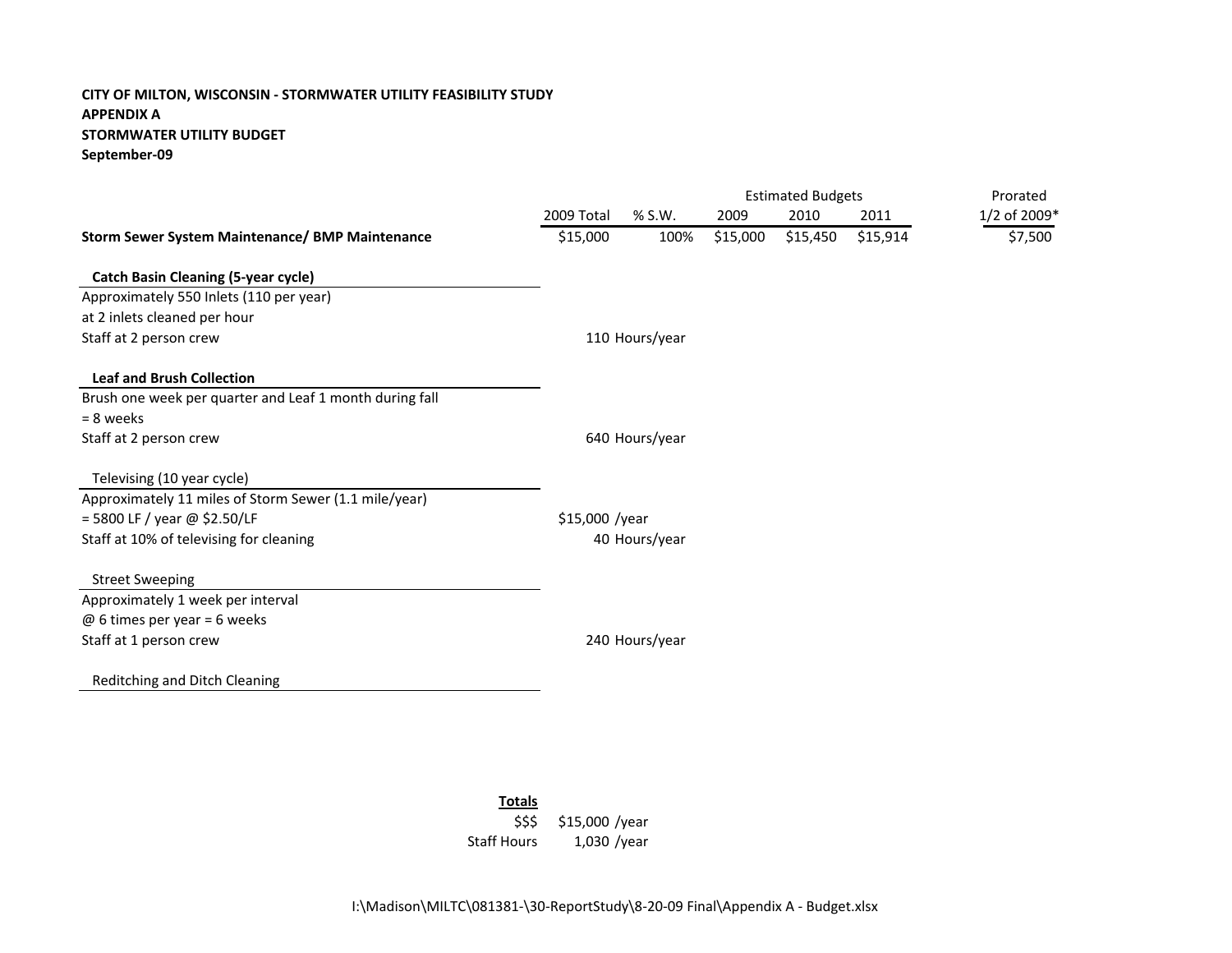# CITY OF MILTON, WISCONSIN - STORMWATER UTILITY FEASIBILITY STUDYAPPENDIX A STORMWATER UTILITY BUDGETSeptember-09

|                                                        |                |                | <b>Estimated Budgets</b> | Prorated |          |              |
|--------------------------------------------------------|----------------|----------------|--------------------------|----------|----------|--------------|
|                                                        | 2009 Total     | % S.W.         | 2009                     | 2010     | 2011     | 1/2 of 2009* |
| <b>Detention Basin Management Fund</b>                 | \$50,000       | 100%           | \$50,000                 | \$51,500 | \$53,045 | \$25,000     |
| Dredging/Sediment Removal (Estimated 40-year cycle)    |                |                |                          |          |          |              |
| Approximately 20 Basins (1 per 2 years)                |                |                |                          |          |          |              |
| 1995 study includes 14 basins (A-N)                    |                |                |                          |          |          |              |
| 6 additional stormwater detention areas shown on atlas |                |                |                          |          |          |              |
| at 1 acre per basin                                    |                |                |                          |          |          |              |
| at \$100,000 per acre                                  | \$50,000 /year |                |                          |          |          |              |
| <b>Structure Maintenance (Annual Inspection)</b>       |                |                |                          |          |          |              |
| Approximately 20 Basins                                |                |                |                          |          |          |              |
| at 1 basin per day                                     |                |                |                          |          |          |              |
| Staff at 2 person crew                                 |                | 320 Hours/year |                          |          |          |              |
| Mowing                                                 |                |                |                          |          |          |              |
| Approximately 20 Basins @ 4 mowings per year           |                |                |                          |          |          |              |
| at 4 basin per day                                     |                |                |                          |          |          |              |
| Staff 1 person crew                                    |                | 160 Hours/year |                          |          |          |              |
|                                                        |                |                |                          |          |          |              |

# **Totals**

 \$\$\$ \$50,000 /year Staff Hours<sup>480</sup> /year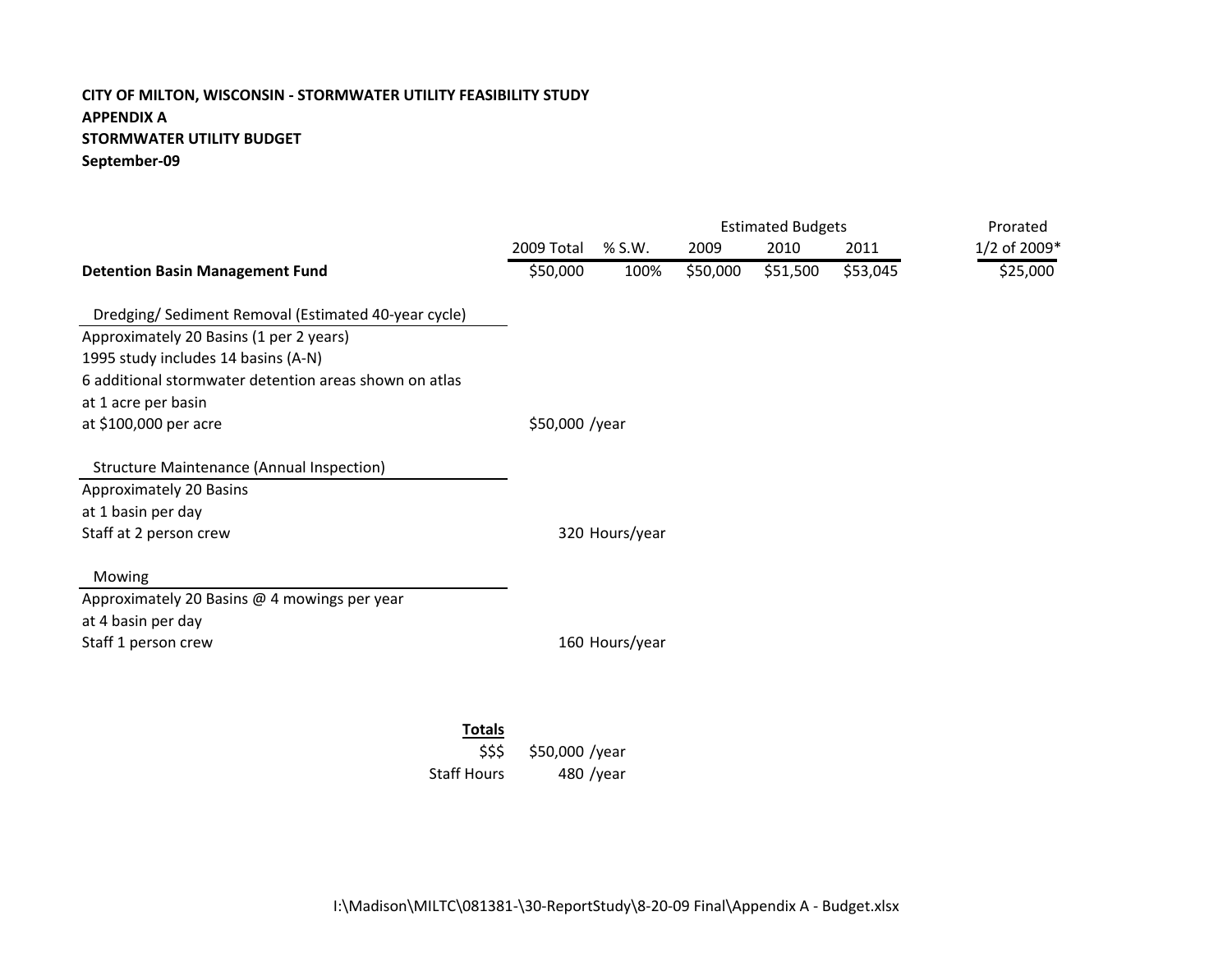### CITY OF MILTON, WISCONSIN - STORMWATER UTILITY FEASIBILITY STUDYAPPENDIX A STORMWATER UTILITY BUDGETSeptember-09

|                                                            |                 |               |          | <b>Estimated Budgets</b> |          | Prorated     |  |
|------------------------------------------------------------|-----------------|---------------|----------|--------------------------|----------|--------------|--|
|                                                            | 2009 Total      | % S.W.        | 2009     | 2010                     | 2011     | 1/2 of 2009* |  |
| <b>Capital Improvement Fund</b>                            | \$56,000        | 100%          | \$56,000 | \$57,680                 | \$59,410 | \$28,000     |  |
| New Storm Sewer Systems in Developed Areas and pipe repair |                 |               |          |                          |          |              |  |
| From previous annual street projects                       | \$30,000 /year  |               |          |                          |          |              |  |
| Inlet/Outlet and storm sewer pipe repair                   |                 |               |          |                          |          |              |  |
| 4 per year @ \$4000 each                                   | $$16,000$ /year |               |          |                          |          |              |  |
| staff of 2 at 1 repair per day                             |                 | 64 Hours/year |          |                          |          |              |  |
| New BMP's (bioretention, green roofs, rain gardens)        |                 |               |          |                          |          |              |  |
| <b>Vegated Swale</b>                                       |                 |               |          |                          |          |              |  |
| Pretreatment Basins (Oil, grease and sediment seperators)  |                 |               |          |                          |          |              |  |
| Mud Lake Road \$50,000 oil seperator                       |                 |               |          |                          |          |              |  |
| one in five years                                          | \$10,000 /year  |               |          |                          |          |              |  |
| New Stormwater Management Basins                           |                 |               |          |                          |          |              |  |
|                                                            |                 |               |          |                          |          |              |  |

**Totals** 

\$\$\$ \$56,000 /year Staff Hours<sup>64</sup> /year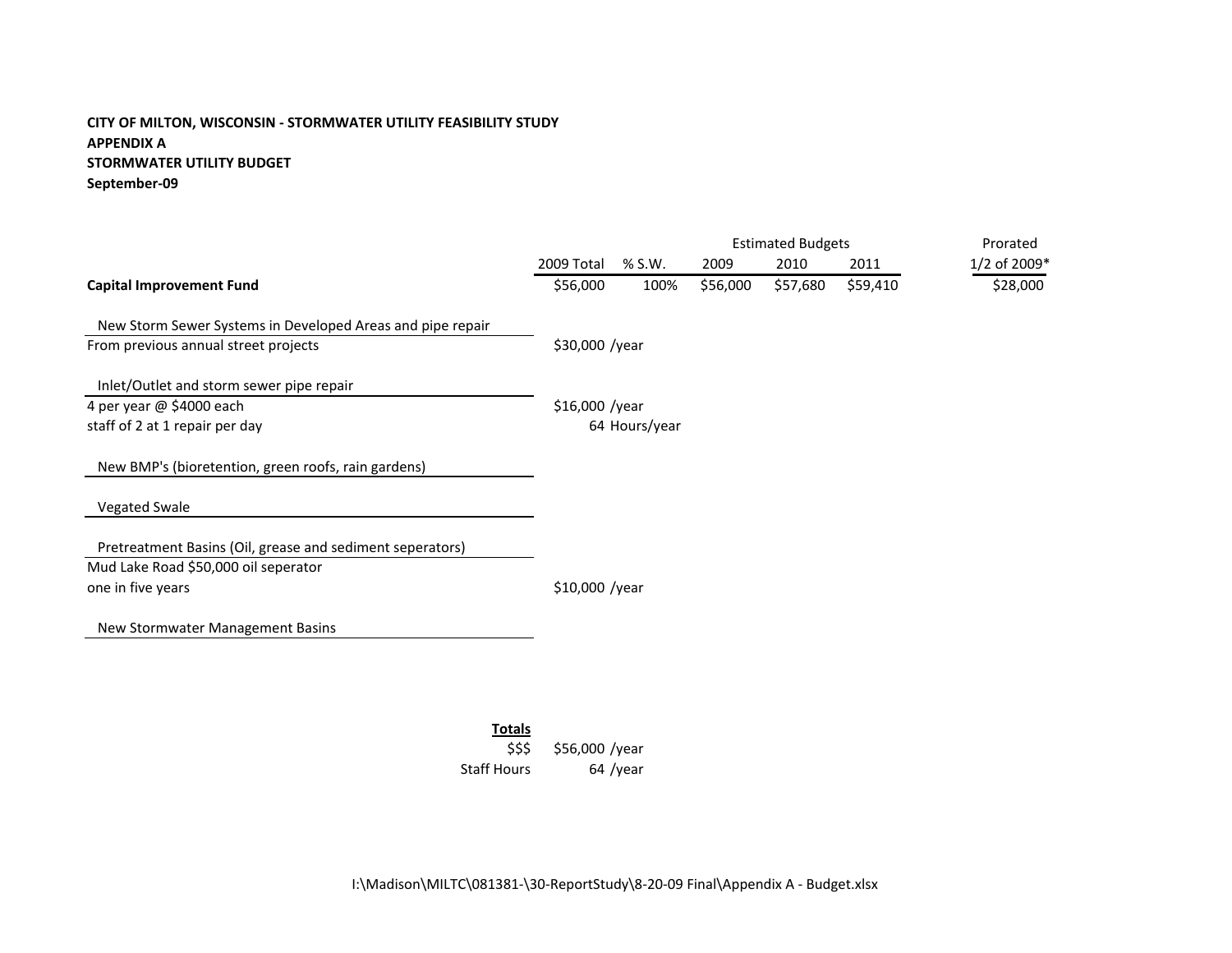# CITY OF MILTON, WISCONSIN - STORMWATER UTILITY FEASIBILITY STUDYAPPENDIX ASTORMWATER UTILITY BUDGET

September-09

|                                |                    |                |        | <b>Estimated Budgets</b> | Prorated |          |              |
|--------------------------------|--------------------|----------------|--------|--------------------------|----------|----------|--------------|
|                                |                    | 2009 Total     | % S.W. | 2009                     | 2010     | 2011     | 1/2 of 2009* |
| <b>Equip. Replacement Fund</b> |                    | \$20,000       | 100%   | \$20,000                 | \$20,600 | \$21,218 | \$10,000     |
| <b>Mowers</b>                  |                    |                |        |                          |          |          |              |
| 10-year life @ 20,000          |                    | $$2,000$ /year |        |                          |          |          |              |
| Street Sweeper/Vacuum Truck    |                    |                |        |                          |          |          |              |
| 10-year life @ \$180,000       |                    | \$18,000 /year |        |                          |          |          |              |
|                                |                    |                |        |                          |          |          |              |
|                                | <b>Totals</b>      |                |        |                          |          |          |              |
|                                | \$\$\$             | 20,000 /year   |        |                          |          |          |              |
|                                | <b>Staff Hours</b> |                | /year  |                          |          |          |              |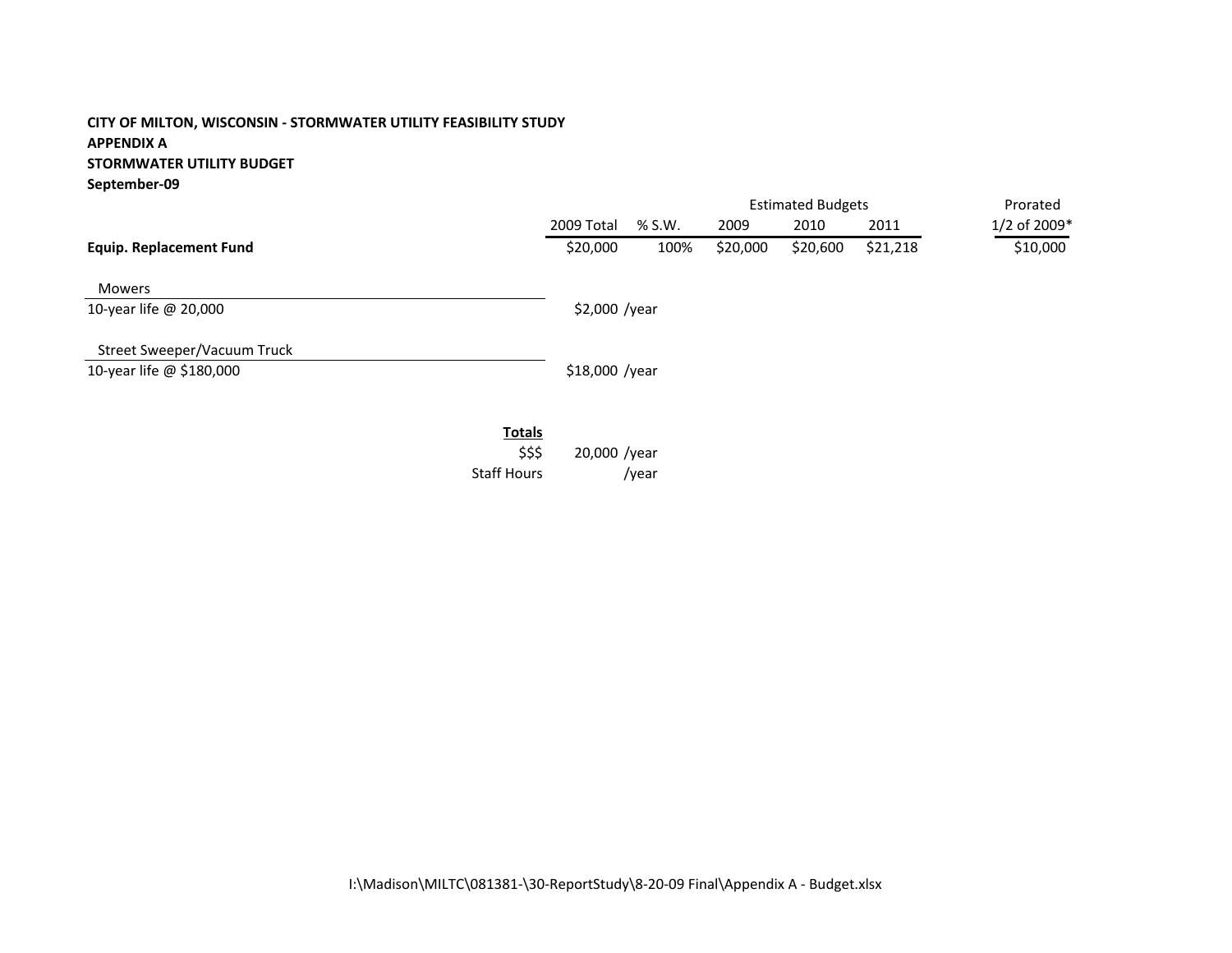| שיייטי<br>3/26/2009             |                                |                          |                                  |                                                  |                                                              |                              |                                          |                                            |              | <b>ESTIMATED</b><br><b>ANNUAL COST</b>                  |
|---------------------------------|--------------------------------|--------------------------|----------------------------------|--------------------------------------------------|--------------------------------------------------------------|------------------------------|------------------------------------------|--------------------------------------------|--------------|---------------------------------------------------------|
| PARCEL NO. CITY                 | PARCEL NO.<br><b>MODIFIED</b>  | <b>ACCOUNT NO.</b>       | <b>CITY 257</b><br><b>COMPUT</b> | <b>SERVICE ADDRESS</b>                           | <b>TENANT NAME</b>                                           | <b>OWNERS NAME</b>           | <b>CUSTOMER TYPE</b>                     | <b>IMPERVIOUS</b><br><b>AREA</b><br>(SQFT) | ERU          | <b>BASED ON</b><br>4.59/ERU/Month<br>(\$55.08/ERU/year) |
| $V-23-1265.2$                   | $V-23-1265.2$                  | 9.0240.00                | 13900602                         | 357 S JOHN PAUL ROAD                             | "THE" CAR WASH                                               | None                         | <b>COMMERCIAL</b>                        | 20,782                                     | 5.1          | \$280.91                                                |
| V-23-0293                       | $V-23-293$                     | 5.0026.04                | 35002                            | 15 E ELIZABETH STREET                            | AARSTAD, JENNIFER                                            | None                         | <b>RESIDENTIAL</b>                       |                                            | 1.0          | \$55.08                                                 |
| V-23-1299                       | $V-23-1299$                    | 9.0178.00                | 143004                           | 424 GOLDEN LANE                                  | ABRAHAMSON, GERALD                                           | None                         | <b>RESIDENTIAL</b>                       |                                            | 1.0          | \$55.08                                                 |
| V-23-690.15                     | $V-23-690.15$                  | 4.0490.00                | 79315                            | 754 ST. JOHN'S AVENUE                            | ADAM, EDWARD                                                 | None                         | <b>RESIDENTIAL</b>                       |                                            | 1.0          | \$55.08                                                 |
| V-23-1082                       | $V-23-1082$                    | 1.0206.04                | 117001                           | 340 E MADISON AVENUE                             | ADAMS, BLAINE                                                | None                         | <b>RESIDENTIAL</b>                       |                                            | 1.0          | \$55.08                                                 |
| $V-23-543$<br>$V-23-556$        | $V-23-543$<br>$V-23-556$       | 12.0102.00<br>11.0386.00 | 63005<br>64009                   | 162 FIRST LANE<br>411 W MADISON AVENUE           | ADAMS, BLAINE<br>ADAMS, BLAINE                               | None<br>None                 | <b>RESIDENTIAL</b><br><b>RESIDENTIAL</b> |                                            | 1.0<br>1.0   | \$55.08<br>\$55.08                                      |
| V-23-0984                       | $V-23-984$                     | 2.0612.03                | 105008                           | 342 ROGERS STREET                                | ADAMS, BLAINE                                                | None                         | <b>RESIDENTIAL</b>                       |                                            | 1.0          | \$55.08                                                 |
| V-23-0296.94                    | V-23-296.94                    | 5.0606.00                | 360164                           | 717 RAINBOW DRIVE                                | ADAMS, DAVID                                                 | None                         | <b>RESIDENTIAL</b>                       |                                            | 1.0          | \$55.08                                                 |
| V-23-0260                       | $V-23-260$                     | 11.0348.01               | 31001                            | 22 WINDSOR COURT                                 | ADAMS, JOHN                                                  | None                         | <b>RESIDENTIAL</b>                       |                                            | 1.0          | \$55.08                                                 |
| $V-23-0015$                     | $V-23-15$                      | 6.0155.05                | 2006                             | 503 GREENMAN STREET                              | ADAMSKI, DELOS & MELISSA                                     | None                         | <b>RESIDENTIAL</b>                       |                                            | 1.0          | \$55.08                                                 |
|                                 |                                | 12.0125.00               |                                  | 1222 WOODLAND DR- EXEMPT                         | ADDIE, RICH                                                  | None                         | <b>RESIDENTIAL</b>                       |                                            | 0.0          | \$0.00                                                  |
| V-23-0232.53                    | $V-23-232.53$                  | 7.0199.01                | 29534                            | 1222 WOODLAND DRIVE                              | ADDIE, RICHARD                                               | None                         | <b>RESIDENTIAL</b>                       |                                            | 1.0          | \$55.08                                                 |
| V-23-0174                       | $V-23-174$                     | 10.0001.01               | 22003                            | 120 S JOHN PAUL ROAD                             | ADRION, BRUCE                                                | None                         | <b>RESIDENTIAL</b>                       |                                            | 1.0          | \$55.08                                                 |
|                                 | V-23-890.4A<br>V-23-890.4A     | 12.0143.00<br>12.0144.00 |                                  | 858 ARTHUR DR<br>858 ARTHUR DR- EXEMPT METER     | <b>AGARD AND LIPKER</b><br>AGARD AND LIPKER-EXEMPT           | None<br>None                 | <b>COMMERCIAL</b><br>COMMERCIAL          | 21,168                                     | 5.2<br>0.0   | \$286.42<br>\$0.00                                      |
|                                 | $V-23-1226$                    |                          |                                  | <b>341 N CLEAR LAKE AVE</b>                      | <b>AGNEW</b>                                                 | <b>WILLIAM &amp; HELEN</b>   |                                          |                                            | 1.0          | \$55.08                                                 |
| V-23-0232.21                    | V-23-232.21                    | 7.0130.02                | 29515                            | 1259 WOODLAND DRIVE                              | AGNEW, KRISTOPHER                                            | None                         | <b>RESIDENTIAL</b>                       |                                            | 1.0          | \$55.08                                                 |
| $V-23-1235$                     | $V-23-1235$                    | 12.0059.00               | 135001                           | 1015 TERRA DRIVE - LAB                           | AIR PRODUCT PERFORMANCE MANU                                 | None                         | <b>INDUSTRIAL</b>                        | 484,547                                    | 13.2         | \$727.06                                                |
| $V-23-1235$                     | $V-23-1235$                    | 8.0275.01                | 135001                           | 1012 TERRA DRIVE - A                             | AIR PRODUCT PERFORMANCE MANU                                 | None                         | <b>INDUSTRIAL</b>                        | 484,547                                    | 13.2         | \$727.06                                                |
| $V-23-1235$                     | $V-23-1235$                    | 8.0276.01                | 135001                           | 1012 TERRA DRIVE - B                             | AIR PRODUCT PERFORMANCE MANU                                 | None                         | <b>INDUSTRIAL</b>                        | 484,547                                    | 13.2         | \$727.06                                                |
| $V-23-1235$                     | $V-23-1235$                    | 8.0278.02                | 135001                           | 1012 TERRA DRIVE-COOLING TOWE                    | AIR PRODUCT PERFORMANCE MANU                                 | None                         | <b>INDUSTRIAL</b>                        | 484,547                                    | 13.2         | \$727.06                                                |
| $V-23-1235$                     | $V-23-1235$                    | 8.0281.02                | 135001                           | 1036 TERRA DRIVE                                 | AIR PRODUCT PERFORMANCE MANU                                 | None                         | <b>INDUSTRIAL</b>                        | 484,547                                    | 13.2         | \$727.06                                                |
| $V-23-1235$                     | $V-23-1235$                    | 8.0323.01                | 135001                           | 1015 TERRA DRIVE<br>1012 TERRA DRIVE - PP ONLY - | AIR PRODUCT PERFORMANCE MANU                                 | None                         | <b>INDUSTRIAL</b>                        | 484,547                                    | 13.2         | \$727.06                                                |
| $V-23-1235$<br>V-23-1235B       | $V-23-1235$<br>$V-23-1235B$    | 8.0325.01<br>8.0326.00   | 135001<br>135001002              | 337 VINCENT STREET                               | AIR PRODUCT PERFORMANCE MANU<br>AIR PRODUCT PERFORMANCE MANU | None<br>KING HOLDINGS LLC    | <b>INDUSTRIAL</b><br><b>INDUSTRIAL</b>   | 484,547<br>43,345                          | 13.2<br>10.6 | \$727.06<br>\$583.85                                    |
| $V-23-1235$                     | $V-23-1235$                    | 8.0274.02                | 135001                           | 303 VINCENT STREET                               | AIR PRODUCTS PERFORMANCE MANU                                | None                         | <b>INDUSTRIAL</b>                        | 484,547                                    | 13.2         | \$727.06                                                |
| $V-23-1235$                     | $V-23-1235$                    | 8.0324.01                | 135001                           | 1012 TERRA DRIVE - PP ONLY                       | AIR PRODUCTS PERFORMANCE MANU                                | None                         | <b>INDUSTRIAL</b>                        | 484,547                                    | 13.2         | \$727.06                                                |
| V-23-0894.4A                    | V-23-894.4A                    | 3.0226.00                | 9401101                          | 828 S JANESVILLE STREET                          | ALBRECHT FUNERAL HOME                                        | None                         | <b>COMMERCIAL</b>                        | 35,506                                     | 8.7          | \$479.20                                                |
| $V-23-593$                      | $V-23-593$                     | 11.0398.03               | 68007                            | 227 W MADISON AVENUE                             | ALBRECHT, ADAM &                                             | None                         | <b>RESIDENTIAL</b>                       |                                            | 1.0          | \$55.08                                                 |
| V-23-0191                       | $V-23-191$                     | 11.0050.00               | 24008                            | 46 MORGAN STREET                                 | ALBRECHT, ROBERT                                             | None                         | <b>RESIDENTIAL</b>                       |                                            | 1.0          | \$55.08                                                 |
| V-23-0298.9                     | $V-23-298.9$                   | 5.0443.01                | 360232                           | 923 HILLTOP DRIVE                                | ALDRICH, KIMBERLY                                            | None                         | <b>RESIDENTIAL</b>                       |                                            | 1.0          | \$55.08                                                 |
| V-23-0279                       | $V-23-279$                     | 5.0003.02                | 33005                            | 21 W HIGH STREET                                 | ALEXANDER, ROBERT                                            | SISSON, WENDELL              | <b>RESIDENTIAL</b>                       |                                            | 1.0          | \$55.08                                                 |
| V-23-0297.52                    | $V-23-297.52$                  | 5.0261.04                | 360222                           | 39 E ASH LANE                                    | ALLEN, JENNIFER                                              | None                         | <b>RESIDENTIAL</b>                       |                                            | 1.0          | \$55.08                                                 |
| V-23-1509.101                   | V-23-1509.101                  | 3.0134.00                | 1620110102                       | 416 SUNNYSIDE DRIVE                              | ALL-FAB INC.                                                 | SCHIEFELBEIN, GUY            | <b>INDUSTRIAL</b>                        | 49,087                                     | 12.0         | \$660.96                                                |
| V-23-872A.3<br>V-23-0296.16     | V-23-872A.3<br>$V-23-296.16$   | 4.0111.00<br>5.0046.04   | 9100700103<br>360086             | 884 ROGERS STREET<br>628 SKYVIEW DRIVE           | ALLRED, MELODY                                               | None<br>None                 | <b>RESIDENTIAL</b><br><b>RESIDENTIAL</b> |                                            | 1.0<br>1.0   | \$55.08                                                 |
| $V-23-1354$                     | $V-23-1354$                    | 11.0328.00               | 149006                           | 306 W MADISON AVENUE                             | ALVIZAR, JORGE & THERESA<br>AMBROSE, ETHEL                   | None                         | <b>RESIDENTIAL</b>                       |                                            | 1.0          | \$55.08<br>\$55.08                                      |
| V-23-0242                       | $V-23-242$                     | 2.0560.00                | 30003                            | 210 S JANESVILLE STREET                          | AMBROSE, RON                                                 | None                         | <b>RESIDENTIAL</b>                       |                                            | 1.0          | \$55.08                                                 |
| $V-23-538.1$                    | $V-23-538.1$                   | 10.0079.05               | 620091                           | 115 FIRST STREET                                 | AMBROSE, SHAWN & KIM RYNES                                   | None                         | <b>RESIDENTIAL</b>                       |                                            | 1.0          | \$55.08                                                 |
| $V-23-1019$                     | $V-23-1019$                    | 2.0697.02                | 109009                           | 648 COLLEGE STREET                               | AMERICAN AWARDS & PROMOTIONS L                               | None                         | <b>COMMERCIAL</b>                        | 4,380                                      | 1.1          | \$60.59                                                 |
| V-23-0218.8                     | $V-23-218.8$                   | 2.0257.04                | 27107                            | 915 NELSON AVENUE                                | AMES, PRESTON AND LISA                                       | None                         | <b>RESIDENTIAL</b>                       |                                            | 1.0          | \$55.08                                                 |
| $V-23-0111$                     | $V-23-111$                     | 3.0585.12                | 14002                            | 436 WOODCREST LANE                               | AMUNDSON, LAURA                                              | JOHNSON, TOM                 | <b>RESIDENTIAL</b>                       |                                            | 0.5          | \$27.54                                                 |
| V-23-0127                       | $V-23-127$                     | 4.0045.03                | 16004                            | 616 ROGERS STREET                                | ANDERSON, BRANDY & AMBER AURIT                               | None                         | <b>RESIDENTIAL</b>                       |                                            | 1.0          | \$55.08                                                 |
| V-23-1227                       | $V-23-1227$                    | 7.0432.00                | 134002                           | 931 W MADISON AVENUE                             | ANDERSON, C. RICHARD                                         | None                         | <b>RESIDENTIAL</b>                       |                                            | 1.0          | \$55.08                                                 |
| V-23-650.N16B3<br>V-23-0143A.40 | V-23-650.N16B3<br>V-23-143A.40 | 11.0768.01<br>3.0835.13  | 7500716023<br>18050              | 480 W SUNSET DRIVE<br>1017 SUE LANE              | ANDERSON, CINDY L<br>ANDERSON, DANIELLE                      | None<br>ANDERSON, DANIELLE   | <b>RESIDENTIAL</b><br><b>RESIDENTIAL</b> | 10,217                                     | 0.6<br>0.5   | \$33.05<br>\$27.54                                      |
| $V-23-463$                      | $V-23-463$                     | 7.0430.01                | 55001                            | 109 S CRESCENT DRIVE                             | ANDERSON, DAVID                                              | None                         | <b>RESIDENTIAL</b>                       |                                            | 1.0          | \$55.08                                                 |
| V-23-0218.24                    | $V-23-218.24$                  | 2.0244.02                | 27123                            | 1053 NELSON AVENUE                               | ANDERSON, DENNIS                                             | None                         | <b>RESIDENTIAL</b>                       |                                            | 1.0          | \$55.08                                                 |
| V-23-0218.24                    | $V-23-218.24$                  | 2.0245.02                | 27123                            | 1053 NELSON AVE.-EXEMPT METER                    | ANDERSON, DENNIS                                             | None                         | <b>RESIDENTIAL</b>                       |                                            | 0.0          | \$0.00                                                  |
| V-23-0143A.4A                   | V-23-143A.4A                   | 3.0894.11                | 1801401                          | 1116 PARKVIEW DR #2                              | ANDERSON, HOLLY                                              | REICHER, PAUL/JO ANN         | <b>RESIDENTIAL</b>                       | 8,404                                      | 0.5          | \$27.54                                                 |
| $V-23-0158$                     | $V-23-158$                     | 8.0028.06                | 20005                            | 736 W MADISON AVENUE                             | ANDERSON, JEREMY                                             | None                         | <b>RESIDENTIAL</b>                       |                                            | 1.0          | \$55.08                                                 |
| $V-23-1453$                     | $V-23-1453$                    | 11.0130.01               | 156008                           | 41 E MADISON AVENUE                              | ANDERSON, KEVIN                                              | None                         | <b>RESIDENTIAL</b>                       |                                            | 1.0          | \$55.08                                                 |
| V-23-143A.13                    | V-23-143A.13                   | 3.0699.11                | 18023                            | 927 ARTHUR DRIVE                                 | ANDERSON, LOGAN & BRIANNE                                    | OSHEL, JIM & RHONDA          | <b>RESIDENTIAL</b><br><b>RESIDENTIAL</b> |                                            | 0.5          | \$27.54                                                 |
| V-23-1386<br>V-23-650.N7        | $V-23-1386$<br>V-23-650.N7     | 11.0156.01<br>11.0524.01 | 153008<br>7500707                | 116 W MADISON AVENUE<br>668 RIVENDELL DRIVE      | ANDERSON, PAUL<br>ANDERSON, TAMMY                            | ANDERSON, C. RICHARD<br>None | <b>RESIDENTIAL</b>                       |                                            | 1.0<br>1.0   | \$55.08<br>\$55.08                                      |
| V-23-1461F                      | $V-23-1461F$                   | 11.0085.04               | 15700805                         | 318 HILLTOP DRIVE                                | ANDERSON, TRACY                                              | None                         | <b>RESIDENTIAL</b>                       |                                            | 1.0          | \$55.08                                                 |
| $V-23-890.1$                    | $V-23-890.1$                   | 3.0981.06                | 9400401                          | 889 ARTHUR DR #07 APT                            | ANDRESEN, NICOLE                                             | PREMIER REALTY MANAGEME      | <b>RESIDENTIAL</b>                       | 193,766                                    | 0.5          | \$27.54                                                 |
| V-23-0996                       | $V-23-996$                     | 2.0585.01                | 107002                           | 631 COLLEGE STREET                               | ANTOS, RUSSELL                                               | None                         | <b>RESIDENTIAL</b>                       |                                            | 1.0          | \$55.08                                                 |
| V-23-700.64                     | V-23-700.64                    | 12.0096.01               | 79464                            | 714 RED HAWK                                     | APPEL, DONALD & BEVERLY                                      | None                         | <b>RESIDENTIAL</b>                       |                                            | 1.0          | \$55.08                                                 |
| $V-23-690.2$                    | $V-23-690.2$                   | 4.0645.01                | 79302                            | 615 ST. JOHN'S AVENUE                            | APPEL, ROBERT                                                | None                         | <b>RESIDENTIAL</b>                       |                                            | 1.0          | \$55.08                                                 |
| V-23-1294                       | V-23-1294                      | 9.0189.16                | 142008                           | 310 GOLDEN LANE                                  | APPLEBECK, DONALD                                            | LUKAS, HENRY                 | <b>RESIDENTIAL</b>                       |                                            | 0.5          | \$27.54                                                 |
| V-23-0296.83                    | $V-23-296.83$                  | 5.0115.00                | 360153                           | 3 E MAPLE LANE                                   | APPLEGATE, KEN                                               | None                         | <b>RESIDENTIAL</b>                       |                                            | 1.0          | \$55.08                                                 |
| V-23-1036<br>$V-23-1001.1$      | $V-23-1036$<br>$V-23-1001.1$   | 6.0209.00<br>4.0764.15   | 111008<br>10700701               | 626 GREENMAN STREET<br>658 E HIGH STREET         | APTED, ROGER<br>ARDNT, JAMES                                 | None<br>ARNDT, JAMES         | <b>RESIDENTIAL</b><br><b>RESIDENTIAL</b> |                                            | 1.0<br>0.5   | \$55.08<br>\$27.54                                      |
| V-23-0270                       | $V-23-270$                     | 11.0372.24               | 32003                            | 5 WINDSOR COURT                                  | ARDNT, JAMES                                                 | ARNDT, JAMES                 | <b>RESIDENTIAL</b>                       | 2,252                                      | 0.5          | \$27.54                                                 |
| V-23-682A                       | V-23-682A                      | 8.0136.04                | 79003                            | 624 LAMAR DRIVE                                  | ARLENE WRIGHT LIVING TRUST                                   | WRIGHT, H. NELS              | <b>RESIDENTIAL</b>                       |                                            | 1.0          | \$55.08                                                 |
| V-23-0319A                      | V-23-319A                      | 6.0084.00                | 3900101                          | 105 HOMESTEAD ROAD                               | ARMSTRONG, ROBERT                                            | None                         | <b>RESIDENTIAL</b>                       |                                            | 1.0          | \$55.08                                                 |
| V-23-0270                       | $V-23-270$                     | 11.0373.01               | 32003                            | 506-508 W MADISON AVENUE                         | ARNDT INVESTMENTS LLC                                        | None                         | <b>RESIDENTIAL</b>                       | 2,252                                      | 0.5          | \$27.54                                                 |
| $V-23-1003$                     | $V-23-1003$                    | 1.0336.00                | 108001                           | 423 PARKVIEW DRIVE                               | ARNDT'S MINI MART                                            | None                         | COMMERCIAL                               | 5,946                                      | 1.5          | \$82.62                                                 |
| V-23-0031                       | $V-23-31$                      | 6.0170.05                | 4004                             | 345 GREENMAN STREET                              | ARNOLD, CHRIS & MEGHAN HUNTER                                | None                         | <b>RESIDENTIAL</b>                       |                                            | 1.0          | \$55.08                                                 |
| V-23-0143A.20                   | V-23-143A.20                   | 3.0852.02                | 18030                            | 1104 ARTHUR DRIVE                                | ARNOLD, LEE & CHRISTINE                                      | None                         | <b>RESIDENTIAL</b>                       |                                            | 1.0          | \$55.08                                                 |
| $V-23-427$<br>$V-23-690.14$     | $V-23-427$<br>$V-23-690.14$    | 7.0059.00<br>4.0628.00   | 50003<br>79314                   | 920 SUNSET DRIVE<br>54 E ST. MARY STREET         | ARNOLD, RICHARD<br>ARROWOOD, MARK                            | None<br>None                 | <b>RESIDENTIAL</b><br><b>RESIDENTIAL</b> |                                            | 1.0<br>1.0   | \$55.08<br>\$55.08                                      |
| V-23-0147                       | $V-23-147$                     | 8.0189.16                | 19004                            | 14 DIVISION STREET                               | ARTHUR, ANGELEA                                              | <b>CK PROPERTIES</b>         | <b>RESIDENTIAL</b>                       | 3,632                                      | 0.3          | \$16.52                                                 |
| V-23-0034                       | $V-23-34$                      | 2.0655.00                | 4007                             | 326 COLLEGE STREET                               | ASH, CLEMENT                                                 | None                         | <b>RESIDENTIAL</b>                       |                                            | 1.0          | \$55.08                                                 |
| V-23-650.N44                    | V-23-650.N44                   | 11.0828.02               | 7500744                          | 769 SUNSET DR # 8                                | ASHENFELTER, JOHN                                            | KOPP, SHARON                 | <b>RESIDENTIAL</b>                       | 15,188                                     | 0.5          | \$27.54                                                 |
| V-23-0650P.5                    | $V-23-650P.5$                  | 2.0211.01                | 7500805                          | 926 PARK PLACE                                   | ASLESON, KEVIN & AMY SALTER                                  | None                         | <b>RESIDENTIAL</b>                       |                                            | 1.0          | \$55.08                                                 |
| V-23-1278                       | $V-23-1278$                    | 9.0214.04                | 141001                           | 503 GOLDEN LANE                                  | ASPLUND, JACOB & ERIKA                                       | None                         | <b>RESIDENTIAL</b>                       |                                            | 1.0          | \$55.08                                                 |
| V-23-1278                       | $V-23-1278$                    | 9.0215.02                | 141001                           | 503 GOLDEN LANE - GARAGE                         | ASPLUND, JACOB & ERIKA                                       | None                         | <b>RESIDENTIAL</b>                       |                                            | 0.0          | \$0.00                                                  |
| $V-23-0148$                     | $V-23-148$                     | 8.0186.00                | 19005                            | 22 DIVISION STREET                               | ASTIN, ALBERT                                                | None                         | <b>RESIDENTIAL</b>                       |                                            | 1.0          | \$55.08                                                 |
| V-23-690.25<br>$V-23-566$       | $V-23-690.25$<br>$V-23-566$    | 4.0464.02<br>10.0121.00  | 79325<br>65009                   | 610 ST. JOHN'S AVENUE<br>400 VERNAL AVENUE       | ASTIN, JONATHAN<br>ASTIN, MRS. MALCOLM                       | None<br>None                 | <b>RESIDENTIAL</b><br><b>RESIDENTIAL</b> |                                            | 1.0<br>1.0   | \$55.08<br>\$55.08                                      |
|                                 | $V-23-700.30$                  |                          |                                  | 673 WILDFIRE LN                                  | <b>ATCHISON</b>                                              | <b>JAMES E &amp; JILL M</b>  |                                          |                                            | 1.0          | \$55.08                                                 |
| V-23-700.31                     | V-23-700.31                    | 12.0045.01               | 79431                            | 673 WILDFIRE LANE                                | ATCHISON, JAMES                                              | None                         | <b>RESIDENTIAL</b>                       |                                            | 1.0          | \$55.08                                                 |
| $V-23-1101$                     | $V-23-1101$                    | 1.0246.11                | 119002                           | 522 E MADISON AVENUE                             | <b>ATKINSON, NIKKI</b>                                       | CUTRARA, BRANDY              | <b>RESIDENTIAL</b>                       |                                            | 0.5          | \$27.54                                                 |
| V-23-0297.49                    | $V-23-297.49$                  | 5.0265.03                | 360219                           | 19 E ASH LANE                                    | ATWOOD, GEORGE                                               | None                         | <b>RESIDENTIAL</b>                       |                                            | 1.0          | \$55.08                                                 |
| V-23-0232.24                    | V-23-232.24                    | 7.0133.00                | 29518                            | 208 FOREST LAKE DRIVE                            | AU, GIANG                                                    | None                         | <b>RESIDENTIAL</b>                       |                                            | 1.0          | \$55.08                                                 |
| V-23-0223                       | $V-23-223$                     | 11.0172.02               | 28005                            | 168 W MADISON AVENUE                             | AURIT, CINDY                                                 | None                         | <b>RESIDENTIAL</b>                       |                                            | 1.0          | \$55.08                                                 |
| V-23-0298.1B                    | $V-23-298.1B$                  | 5.0279.06                | 36022402                         | 44 E EVERGREEN LANE                              | AURIT, KYLE & JENNIFER                                       | WISCH, COLLEEN               | <b>RESIDENTIAL</b>                       | 3,324                                      | 0.5          | \$27.54                                                 |
| $V-23-1100$                     | $V-23-1100$                    | 1.0243.21                | 119001                           | 516 E MADISON AVENUE                             | <b>AURIT, PHILIP</b>                                         | AURIT, PHILIP                | <b>RESIDENTIAL</b>                       |                                            | 0.5          | \$27.54                                                 |
| V-23-1100                       | $V-23-1100$                    | 1.0244.14                | 119001                           | 516 1/2 E MADISON AVENUE                         | AURIT, PHILLIP                                               | AURIT, PHILIP                | <b>RESIDENTIAL</b>                       |                                            | 0.5          | \$27.54                                                 |

| $V-23-1345$    | $V-23-1345$   | 11.0011.00 | 148006    | 151 W MADISON AVENUE          | AUSTIN, KEN              | None                   | <b>RESIDENTIAL</b> |        | 1.0  | \$55.08    |
|----------------|---------------|------------|-----------|-------------------------------|--------------------------|------------------------|--------------------|--------|------|------------|
| $V-23-1023$    | $V-23-1023$   | 6.0139.12  | 110004    | 617 1/2 GREENMAN STREET       | <b>BABCOCK, JANICE</b>   | GETCHEL, GARY & CHERYL | <b>RESIDENTIAL</b> | 3.640  | 0.5  | \$27.54    |
| V-23-365.25    | $V-23-365.25$ | 11.0244.01 | 43035     | 174 E SUNSET DRIVE            | BADERTSCHER, JAMES       | None                   | <b>RESIDENTIAL</b> |        | 1.0  | \$55.08    |
|                | V-23-368.107  | 12.0156.01 |           | 388 E. SUNSET DR EXEMPT       | BADTKE, COREY & ERIN     | None                   | <b>RESIDENTIAL</b> |        | 0.0  | \$0.00     |
|                | V-23-368.107  | 12.0157.01 |           | 388 E. SUNSET DR              | BADTKE, COREY & ERIN     | None                   | <b>RESIDENTIAL</b> |        | 1.0  | \$55.08    |
| $V-23-577$     | $V-23-577$    | 11.0396.02 | 67001     | 305 W MADISON AVENUE          | <b>BAILEY, BURNIE</b>    | None                   | <b>RESIDENTIAL</b> |        | 1.0  | \$55.08    |
| $V-23-0142$    | $V-23-142$    | 2.0631.03  | 18004     | 337 ROGERS STREET             | BAKER JR., HARROLLE E.   | None                   | <b>RESIDENTIAL</b> |        | 1.0  | \$55.08    |
|                | V-23-368.109  | 12.0142.00 |           | 404 E. SUNSET DR              | BAKER, ANDREW & TERESA   | None                   | <b>RESIDENTIAL</b> |        | 1.0  | \$55.08    |
| V-23-1289      | V-23-1289     | 9.0202.02  | 142003    | 311 GOLDEN LANE               | <b>BAKER, BRIAN</b>      | None                   | <b>RESIDENTIAL</b> |        | 1.0  | \$55.08    |
| $V-23-0263$    | $V-23-263$    | 11.0364.04 | 31004     | 33 WINDSOR COURT              | <b>BAKER, ELAINE</b>     | None                   | <b>RESIDENTIAL</b> |        | 1.0  | \$55.08    |
| V-23-872F      | V-23-872F     | 4.0095.02  | 91007006  | 830 ROGERS STREET             | BAKER, KIM               | None                   | <b>RESIDENTIAL</b> |        | 1.0  | \$55.08    |
| $V-23-0654$    | $V-23-654$    | 8.0041.04  | 76004     | 124 N CLEAR LAKE AVENUE       | <b>BAKER, STACEY L</b>   | None                   | <b>RESIDENTIAL</b> |        | 1.0  | \$55.08    |
| $V-23-388$     | $V-23-388$    | 7.0461.03  | 45009     | 826 W MADISON AVENUE          | BAKKE, CAMERON & EMILY   | None                   | <b>RESIDENTIAL</b> |        | 1.0  | \$55.08    |
| V-23-700.53    | $V-23-700.53$ | 12.0055.00 | 79453     | 229 FOXGLOVE                  | BALCH, KEN & STEPHANIE   | None                   | <b>RESIDENTIAL</b> |        | 1.0  | \$55.08    |
| V-23-0650.N15B | V-23-650.N15B | 11.0562.05 | 75007152  | 374 BREE DRIVE                | BALLARD, LARRY           | None                   | <b>RESIDENTIAL</b> | 8.698  | 0.5  | \$27.54    |
| $V-23-1449$    | $V-23-1449$   | 11.0069.00 | 156003    | 1 W MADISON AVENUE            | BAN, BETTY JO            | None                   | <b>RESIDENTIAL</b> |        | 1.0  | \$55.08    |
| $V-23-1002.2$  | $V-23-1002.2$ | 1.0332.00  | 10700802  | 323 PARKVIEW DRIVE            | <b>BANK OF MILTON</b>    | None                   | COMMERCIAL         | 32.986 | 8.1  | \$446.15   |
| V-23-0296.50   | $V-23-296.50$ | 5.0083.04  | 360120    | 705 HILLTOP DRIVE             | <b>BANKS JR., EARL</b>   | None                   | <b>RESIDENTIAL</b> |        | 1.0  | \$55.08    |
| V-23-0688.7    | $V-23-688.7$  | 9.0066.05  | 79016     | 449 SANDALWOOD COURT          | <b>BARB, TRICIA</b>      | ROBINSON, ROY          | <b>RESIDENTIAL</b> |        | 0.5  | \$27.54    |
| V-23-0218.13   | $V-23-218.13$ | 2.0252.01  | 27112     | 951 NELSON AVENUE             | <b>BARLASS, ELLEN</b>    | None                   | <b>RESIDENTIAL</b> |        | 1.0  | \$55.08    |
| V-23-0232.85   | $V-23-232.85$ | 7.0214.00  | 29557     | 1232 SURREY DRIVE             | <b>BARNETT, THOMAS</b>   | None                   | <b>RESIDENTIAL</b> |        | 1.0  | \$55.08    |
| V-23-232.85    | $V-23-232.85$ | 7.0215.00  | 29557     | 1232 SURREY DRIVE/EXEMPT METE | <b>BARNETT, THOMAS</b>   | None                   | <b>RESIDENTIAL</b> |        | 0.0  | \$0.00     |
| V-23-1466.4A   | V-23-1466.4A  | 12.0097.00 | 159100101 | 621 GATEWAY DR                | <b>BARON STYLES, INC</b> | None                   | <b>RESIDENTIAL</b> | 78,574 | 19.3 | \$1,063.04 |
| V-23-065.N14B  | V-23-650.N14B | 11.0550.06 | 75007142  | 552 RIVENDELL DRIVE           | BARREAU, RICHARD & KAREN | None                   | <b>RESIDENTIAL</b> | 5,099  | 0.5  | \$27.54    |
| $V-23-340$     | $V-23-340$    | 6.0033.01  | 41002     | 324 GREEN HILL DRIVE          | BARRIAGE, JOHN           | None                   | <b>RESIDENTIAL</b> |        | 1.0  | \$55.08    |
| V-23-687.29B   | V-23-687.29B  | 11.3760.01 | 79009292  | 376 W. SUNSET                 | BARRY, TODD W.           | None                   | <b>RESIDENTIAL</b> | 6,478  | 0.5  | \$27.54    |
| $V-23-557$     | $V-23-557$    | 11.0388.08 | 65001     | 403 W MADISON AVENUE          | <b>BARSNESS, KELLI</b>   | SCHRANK, WILLIAM       | <b>RESIDENTIAL</b> |        | 1.0  | \$55.08    |
| V-23-0782      | $V-23-782$    | 1.0061.07  | 81003     | 106 E MADISON AVENUE          | <b>BARTLE, THOMAS</b>    | None                   | <b>RESIDENTIAL</b> |        | 1.0  | \$55.08    |
| $V-23-665$     | $V-23-665$    | 8.0043.13  | 77005     | 740 LAMAR DRIVE               | BARTLETT, KRYSTAL        | LUKAS, HENRY           | <b>RESIDENTIAL</b> |        | 0.5  | \$27.54    |
| $V-23-1179.4$  | $V-23-1179.4$ | 3.0050.00  | 127008103 | 421 SUNNYSIDE DRIVE           | <b>BART'S REPAIR</b>     | None                   | <b>COMMERCIAL</b>  | 19.831 | 4.9  | \$269.89   |
| V-23-0138      | $V-23-138$    | 2.0626.03  | 18001     | 357 ROGERS STREET             | BASCOM, SCOTT            | None                   | <b>RESIDENTIAL</b> |        | 1.0  | \$55.08    |

V-23-1051 V-23-1051 2.0573.00 113005 404 S JANESVILLE STREET AUSTIN, DALE None RESIDENTIAL 1.0 \$55.08

Page 1 of 20

I:\Madison\MILTC\081381-\30-ReportStudy\8-20-09 Final\Final Appendix b and c 8-26-09 from ERUSheet6-04-09 and \$55.08 per ERU.xls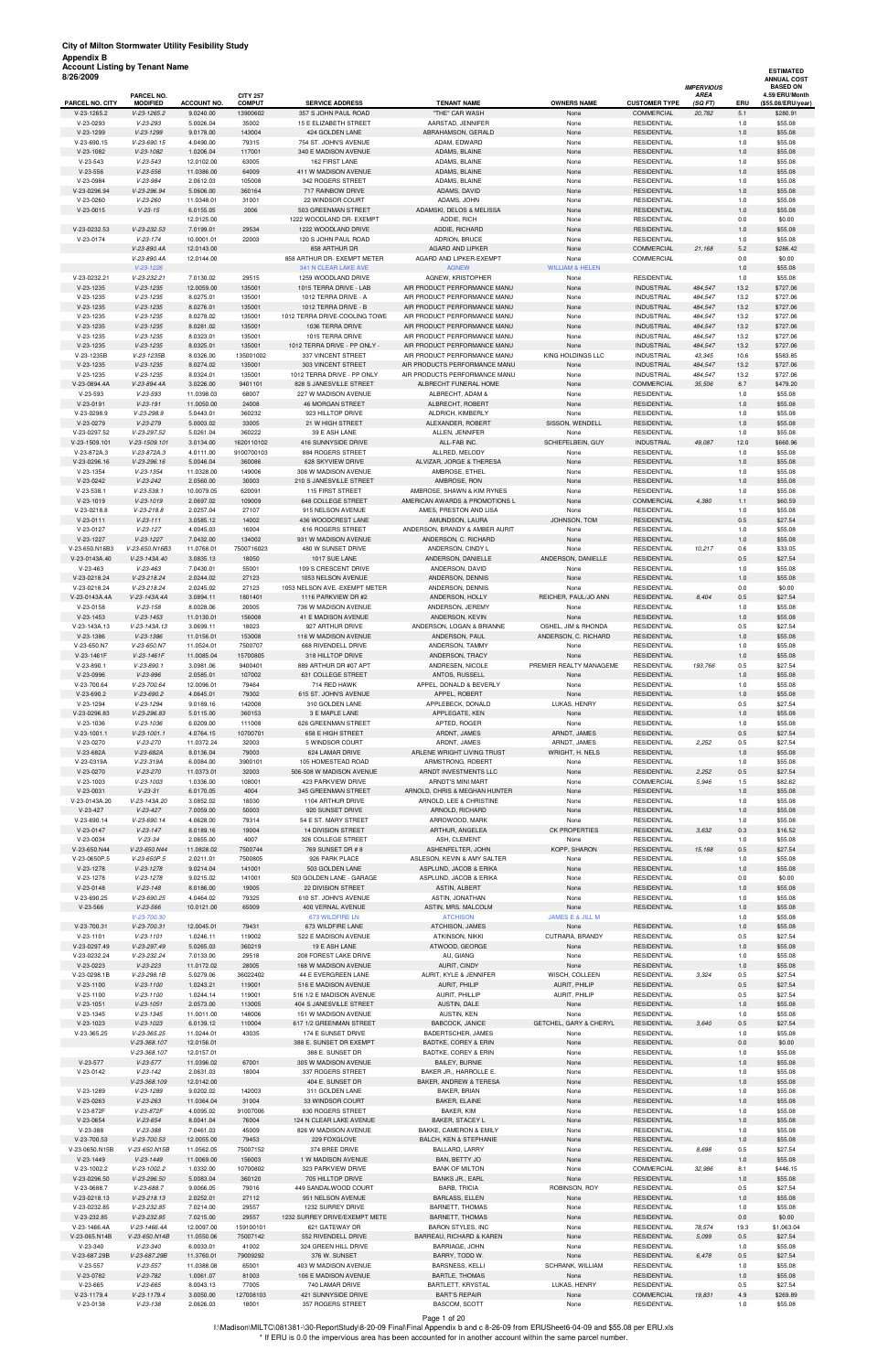| <b>Account Listing by Tenant Name</b><br>3/26/2009 |                               |                    |                                  |                        |                              |                                 |                      | <b>IMPERVIOUS</b>      |            | <b>ESTIMATED</b><br><b>ANNUAL COST</b><br><b>BASED ON</b> |
|----------------------------------------------------|-------------------------------|--------------------|----------------------------------|------------------------|------------------------------|---------------------------------|----------------------|------------------------|------------|-----------------------------------------------------------|
| PARCEL NO. CITY                                    | PARCEL NO.<br><b>MODIFIED</b> | <b>ACCOUNT NO.</b> | <b>CITY 257</b><br><b>COMPUT</b> | <b>SERVICE ADDRESS</b> | <b>TENANT NAME</b>           | <b>OWNERS NAME</b>              | <b>CUSTOMER TYPE</b> | <b>AREA</b><br>(SQ FT) | <b>ERU</b> | 4.59/ERU/Month<br>(\$55.08/ERU/year)                      |
| V-23-0297.48                                       | $V-23-297.48$                 | 5.0266.03          | 360218                           | 11 E ASH LANE          | <b>BASTIEN, ANTHONY</b>      | None                            | <b>RESIDENTIAL</b>   |                        | 1.0        | \$55.08                                                   |
| $V-23-939$                                         | $V-23-939$                    | 3.0625.04          | 100005                           | 517 PARKVIEW DRIVE     | BATTERSBY, JASON             | None                            | <b>RESIDENTIAL</b>   |                        | 1.0        | \$55.08                                                   |
| V-23-0687.22                                       | V-23-687.22                   | 11.0430.05         | 7900922                          | 365 LUKAS LANE         | <b>BAUCH, KRISTOFER</b>      | MC KNIGHT, KARLA                | <b>RESIDENTIAL</b>   |                        | 0.5        | \$27.54                                                   |
| $V-23-0066.1$                                      | $V-23-66.1$                   | 1.0038.05          | 800301                           | 305 E MADISON AVENUE   | BAUM, WAYNE                  | None                            | COMMERCIAL           | 7,109                  | 1.7        | \$93.64                                                   |
| $V-23-1323$                                        | $V-23-1323$                   | 10.0027.00         | 146001                           | 315 VERNAL AVENUE      | <b>BAUMAN, ROBERT</b>        | None                            | <b>RESIDENTIAL</b>   |                        | 1.0        | \$55.08                                                   |
| $V-23-1012$                                        | V-23-1012                     | 2.0580.02          | 109001                           | 655 COLLEGE STREET     | BAXTER & WOODMAN INC.        | None                            | COMMERCIAL           | 1,843                  | 0.5        | \$27.54                                                   |
| $V-23-1307$                                        | $V-23-1307$                   | 10.0062.09         | 144003                           | 533 VERNAL AVENUE      | <b>BBC INVESTMENTS L.L.C</b> | None                            | COMMERCIAL           | 1.928                  | 0.5        | \$27.54                                                   |
| $V-23-338$                                         | $V-23-338$                    | 6.0031.00          | 40009                            | 304 GREEN HILL DRIVE   | BEALL, JOHN                  | None                            | <b>RESIDENTIAL</b>   |                        | 1.0        | \$55.08                                                   |
| V-23-700.24                                        | $V-23-700.24$                 | 4.0373.00          | 79424                            | 259 WILDFIRE LANE      | BEATY, DALE M                | None                            | <b>RESIDENTIAL</b>   |                        | 1.0        | \$55.08                                                   |
| V-23-0143A.4A                                      | V-23-143A.4A                  | 3.0893.09          | 1801401                          | 1116 PARKVIEW DR #1    | BECHTOL, LAURA               | REICHER, PAUL/JO ANN            | <b>RESIDENTIAL</b>   | 8,404                  | 0.5        | \$27.54                                                   |
| $V-23-1040$                                        | $V - 23 - 1040$               | 1.0297.03          | 112003                           | 107 PARKVIEW DRIVE     | <b>BECK, BARBARA</b>         | None                            | <b>RESIDENTIAL</b>   |                        | 1.0        | \$55.08                                                   |
| V-23-1358.2                                        | $V-23-1358.2$                 | 11.0311.06         | 15000102                         | 23 N JOHN PAUL ROAD    | <b>BECKER, CHASITY</b>       | PASSER, KAY                     | <b>RESIDENTIAL</b>   |                        | 0.5        | \$27.54                                                   |
| $V-23-1394$                                        | $V-23-1394$                   | 11.0138.03         | 154007                           | 14 W MADISON AVENUE    | BECKER, PHILLIP              | None                            | <b>RESIDENTIAL</b>   |                        | 1.0        | \$55.08                                                   |
| $V-23-1212.1$                                      | $V-23-1212.1$                 | 3.0185.00          | 13200301                         | 904 MC EWAN LANE       | <b>BECKER, VICKIE</b>        | <b>R &amp; B PROPERTIES LLC</b> | <b>RESIDENTIAL</b>   |                        | 1.0        | \$55.08                                                   |
|                                                    |                               |                    |                                  |                        |                              |                                 |                      |                        |            |                                                           |

| $V-23-939$                  | $V-23-939$                     | 3.0625.04               | 100005             | 517 PARKVIEW DRIVE                         | BATTERSBY, JASON                                     | None                            | <b>RESIDENTIAL</b>                       |         | 1.0        | \$55.08            |
|-----------------------------|--------------------------------|-------------------------|--------------------|--------------------------------------------|------------------------------------------------------|---------------------------------|------------------------------------------|---------|------------|--------------------|
| V-23-0687.22                | V-23-687.22                    | 11.0430.05              | 7900922            | 365 LUKAS LANE                             | <b>BAUCH, KRISTOFER</b>                              | MC KNIGHT, KARLA                | <b>RESIDENTIAL</b>                       |         | 0.5        | \$27.54            |
| $V-23-0066.1$               | $V-23-66.1$                    | 1.0038.05               | 800301             | 305 E MADISON AVENUE                       | BAUM, WAYNE                                          | None                            | COMMERCIAL                               | 7,109   | 1.7        | \$93.64            |
| V-23-1323                   | $V-23-1323$                    | 10.0027.00              | 146001             | 315 VERNAL AVENUE                          | <b>BAUMAN, ROBERT</b>                                | None                            | <b>RESIDENTIAL</b>                       |         | 1.0        | \$55.08            |
| V-23-1012                   | $V-23-1012$                    | 2.0580.02               | 109001             | 655 COLLEGE STREET                         | BAXTER & WOODMAN INC.                                | None                            | COMMERCIAL                               | 1,843   | 0.5        | \$27.54            |
| $V-23-1307$<br>$V-23-338$   | $V-23-1307$<br>$V-23-338$      | 10.0062.09<br>6.0031.00 | 144003<br>40009    | 533 VERNAL AVENUE<br>304 GREEN HILL DRIVE  | BBC INVESTMENTS L.L.C<br>BEALL, JOHN                 | None<br>None                    | COMMERCIAL<br><b>RESIDENTIAL</b>         | 1,928   | 0.5<br>1.0 | \$27.54<br>\$55.08 |
| V-23-700.24                 | V-23-700.24                    | 4.0373.00               | 79424              | 259 WILDFIRE LANE                          | BEATY, DALE M                                        | None                            | <b>RESIDENTIAL</b>                       |         | 1.0        | \$55.08            |
| V-23-0143A.4A               | V-23-143A.4A                   | 3.0893.09               | 1801401            | 1116 PARKVIEW DR #1                        | BECHTOL, LAURA                                       | REICHER, PAUL/JO ANN            | <b>RESIDENTIAL</b>                       | 8,404   | 0.5        | \$27.54            |
| $V-23-1040$                 | $V-23-1040$                    | 1.0297.03               | 112003             | 107 PARKVIEW DRIVE                         | <b>BECK, BARBARA</b>                                 | None                            | <b>RESIDENTIAL</b>                       |         | 1.0        | \$55.08            |
| $V-23-1358.2$               | $V-23-1358.2$                  | 11.0311.06              | 15000102           | 23 N JOHN PAUL ROAD                        | BECKER, CHASITY                                      | PASSER, KAY                     | <b>RESIDENTIAL</b>                       |         | 0.5        | \$27.54            |
| V-23-1394                   | $V-23-1394$                    | 11.0138.03              | 154007             | 14 W MADISON AVENUE                        | <b>BECKER, PHILLIP</b>                               | None                            | <b>RESIDENTIAL</b>                       |         | 1.0        | \$55.08            |
| V-23-1212.1                 | $V-23-1212.1$                  | 3.0185.00               | 13200301           | 904 MC EWAN LANE<br>835 ANSLEY AVENUE      | <b>BECKER, VICKIE</b><br>BEDWELL, GERALD             | R & B PROPERTIES LLC            | <b>RESIDENTIAL</b>                       |         | 1.0        | \$55.08            |
| V-23-0078<br>V-23-0143A.14  | $V-23-78$<br>V-23-143A.14      | 8.0363.05<br>3.0700.00  | 9006<br>18024      | 1004 BROWN DRIVE                           | BEEBE, DEAN                                          | None<br>None                    | <b>RESIDENTIAL</b><br><b>RESIDENTIAL</b> |         | 1.0<br>1.0 | \$55.08<br>\$55.08 |
| V-23-0650P.21               | V-23-650P.21                   | 2.0227.01               | 7500821            | 1024 PARK PLACE                            | BEEBE, LEON                                          | None                            | <b>RESIDENTIAL</b>                       |         | 1.0        | \$55.08            |
| V-23-365.43                 | $V-23-365.43$                  | 12.0026.01              | 43053              | 184 BADGER LANE                            | BEHRENS, JEFF & CARMEN                               | None                            | <b>RESIDENTIAL</b>                       |         | 1.0        | \$55.08            |
| V-23-0297.11                | $V-23-297.11$                  | 5.0130.01               | 360181             | 22 W ST. MARY STREET                       | BEILHARZ, SUSAN M.                                   | None                            | <b>RESIDENTIAL</b>                       |         | 1.0        | \$55.08            |
| V-23-0916.5                 | $V-23-916.5$                   | 3.0298.20               | 9700905            | 618 MARY LANE - APT #8                     | <b>BELL. KELLY</b>                                   | DEHN MANAGEMENT GROUP           | <b>RESIDENTIAL</b>                       | 12,917  | 0.4        | \$22.03            |
| V-23-0143A.47A              | V-23-143A.47A                  | 3.0820.15               | 1805701            | 1104 SUE LANE                              | BELMONTES, VENANCIO                                  | None                            | <b>RESIDENTIAL</b>                       |         | 0.5        | \$27.54            |
| V-23-0932.1                 | $V-23-932.1$                   | 3.0307.01               | 9900701            | 718 MC EWAN LANE                           | BELTZ, LUCKY                                         | None                            | <b>RESIDENTIAL</b>                       |         | 1.0        | \$55.08            |
| V-23-0365.4                 | $V-23-365.4$                   | 1.0074.14               | 43015              | 19 NORTHSIDE DRIVE                         | BENASH, SHARON & BRADLEY                             | <b>BARTELS, HAROLD</b>          | <b>RESIDENTIAL</b>                       |         | 0.5        | \$27.54            |
| V-23-143A.6A<br>V-23-0332   | V-23-143A.6A<br>$V-23-332$     | 3.0686.03<br>6.0016.05  | 1801601<br>40004   | 1029 BROWN DRIVE<br>210 GREEN HILL DRIVE   | BENASH-GIBSON, BEVERLY<br>BENDER, TIM & BRENDA       | SHORE, PAUL<br>None             | <b>RESIDENTIAL</b><br><b>RESIDENTIAL</b> |         | 0.5<br>1.0 | \$27.54<br>\$55.08 |
| V-23-690.22                 | V-23-690.22                    | 4.0481.00               | 79322              | 656 ST. JOHN'S AVENUE                      | BENDLIN, DAVID                                       | None                            | <b>RESIDENTIAL</b>                       |         | 1.0        | \$55.08            |
| V-23-0232.34                | V-23-232.34                    | 7.0152.03               | 29524              | 215 FOREST LAKE DRIVE                      | BENJAMIN, MICHELLE                                   | None                            | <b>RESIDENTIAL</b>                       |         | 1.0        | \$55.08            |
| V-23-687.4                  | $V-23-687.4$                   | 11.0224.02              | 7900904            | 218 LUKAS LANE                             | BENNETT, BRIAN                                       | None                            | <b>RESIDENTIAL</b>                       |         | 1.0        | \$55.08            |
| $V-23-1214$                 | $V-23-1214$                    | 3.0176.02               | 132005             | 925 E HIGH STREET                          | BENNETT, JAMES K                                     | None                            | <b>RESIDENTIAL</b>                       |         | 1.0        | \$55.08            |
| V-23-687.30.2               | V-23-687.30.2                  | 12.0062.01              | 7900930002         | 384 W SUNSET DRIVE                         | BENSON, DAVID & MARIE                                | None                            | <b>RESIDENTIAL</b>                       |         | 0.5        | \$27.54            |
| $V-23-505.10$               | $V-23-505.10$                  | 11.0283.00              | 59060              | 111 E SUNSET DRIVE                         | BENTZ, DEBORAH                                       | None                            | <b>RESIDENTIAL</b>                       |         | 1.0        | \$55.08            |
| V-23-365.14                 | $V-23-365.14$                  | 1.1246.01               | 43024              | 246 NORTHSIDE DRIVE                        | BENWAY, TYSON & AMANDA                               | None                            | <b>RESIDENTIAL</b>                       | 3,970   | 1.0        | \$55.08            |
| V-23-0296.4<br>V-23-326     | $V-23-296.4$<br>$V-23-326$     | 5.0617.01<br>6.0120.02  | 36005<br>39008     | 615 RAINBOW DRIVE<br>241 GREEN HILL DRIVE  | BERAN, ARCHIE<br>BERENTSEN, THOMAS                   | None<br>None                    | <b>RESIDENTIAL</b><br><b>RESIDENTIAL</b> |         | 1.0<br>1.0 | \$55.08<br>\$55.08 |
| $V-23-478$                  | $V-23-478$                     | 7.0409.02               | 56007              | 197 S CRESCENT DRIVE                       | <b>BERG, ERIK</b>                                    | VERHOEVEN, BERNARD              | <b>RESIDENTIAL</b>                       |         | 0.5        | \$27.54            |
| $V-23-404$                  | $V-23-404$                     | 7.0063.00               | 47007              | 214 N CRESCENT DRIVE                       | BERG, GERALD                                         | None                            | <b>RESIDENTIAL</b>                       |         | 1.0        | \$55.08            |
| V-23-0916.6                 | $V-23-916.6$                   | 3.0290.01               | 9700906            | 745 MC EWAN LANE                           | BERG, TREVOR & MELISSA                               | None                            | COMMERCIAL                               | 9,429   | 2.3        | \$126.68           |
|                             | V-23-1259B                     |                         |                    | 828 W HIGH ST                              | <b>BERGENDAL</b>                                     | <b>BARRY &amp; VICKI</b>        |                                          |         | 1.0        | \$55.08            |
| V-23-0912                   | $V-23-912$                     | 3.0334.02               | 97005              | 622 PARKVIEW DRIVE                         | BERGERON, ELIZABETH                                  | None                            | <b>RESIDENTIAL</b>                       |         | $1.0\,$    | \$55.08            |
| V-23-0143A.78               | V-23-143A.78                   | 3.0734.04               | 18088              | 1142 BROWN DRIVE                           | BERGSBAKEN, CHAD                                     | None                            | <b>RESIDENTIAL</b>                       |         | 1.0        | \$55.08            |
| V-23-0129.4                 | $V-23-129.4$<br>V-23-368.112   | 4.0319.00               | 1600604            | 643 ROGERS STREET                          | <b>BERGSBAKEN, MARK</b><br><b>BERINGER HOMES INC</b> | None                            | <b>RESIDENTIAL</b>                       |         | 1.0<br>1.0 | \$55.08            |
|                             | $V-23-368.115$                 |                         |                    |                                            | <b>BERINGER HOMES INC</b>                            |                                 |                                          |         | 1.0        | \$55.08<br>\$55.08 |
| V-23-1039                   | $V-23-1039$                    | 1.0298.02               | 112002             | 111 PARKVIEW DRIVE                         | BERLANGA, EDWARD                                     | None                            | <b>RESIDENTIAL</b>                       |         | 1.0        | \$55.08            |
|                             | V-23-1463.2A                   |                         |                    |                                            | BEST PROPERTIES LLC                                  | % S CARPENTER                   |                                          | 41,314  | 10.1       | \$556.31           |
| $V-23-0006$                 | $V-23-6$                       | 6.0144.00               | 1006               | 212 BABCOCK STREET                         | BESTUL, DEAN                                         | None                            | <b>RESIDENTIAL</b>                       |         | 1.0        | \$55.08            |
| $V-23-1064$                 | $V-23-1064$                    | 1.0004.00               | 115001             | 529 E MADISON AVENUE                       | BESTUL, JAMES                                        | None                            | <b>RESIDENTIAL</b>                       |         | 1.0        | \$55.08            |
| V-23-873A                   | V-23-873A                      | 4.0315.04               | 91008              | 803 ROGERS STREET - 8 UNIT                 | BEULAH BEACH INC.                                    | None                            | COMMERCIAL                               | 13,331  | 3.3        | \$181.76           |
| V-23-700.70                 | $V-23-700.70$                  | 12.0099.01              | 79470              | 869 TOWER HILL DR                          | BEYER, SHANA                                         | None                            | <b>RESIDENTIAL</b>                       |         | 1.0        | \$55.08            |
| V-23-700.27                 | V-23-700.27                    | 4.0376.01               | 79427              | 211 WILDFIRE LANE                          | <b>BICHANICH, JUDY</b>                               | None                            | <b>RESIDENTIAL</b>                       |         | 1.0        | \$55.08            |
| $V-23-459$<br>V-23-365.16   | $V-23-459$<br>$V-23-365.16$    | 7.0420.01<br>1.1282.01  | 54006<br>43026     | 138 ROMAR DRIVE<br>282 NORTHSIDE DRIVE     | BIERMEIER, JOHN<br>BILHORN, JOSHUA & OPALA           | None<br>None                    | <b>RESIDENTIAL</b><br><b>RESIDENTIAL</b> |         | 1.0<br>1.0 | \$55.08<br>\$55.08 |
| V-23-365.15                 | $V-23-365.15$                  | 1.1268.01               | 43025              | 268 NORTHSIDE DRIVE                        | BILHORN, SAMUEL & MELINDA                            | None                            | <b>RESIDENTIAL</b>                       |         | 1.0        | \$55.08            |
| V-23-1358                   | $V-23-1358$                    | 11.0320.03              | 150001             | 206 W MADISON AVENUE                       | <b>BILLS, CHRISTINA</b>                              | PASSER, SCOTT & SUSAN           | <b>RESIDENTIAL</b>                       |         | 0.5        | \$27.54            |
| V-23-364                    | $V-23-364$                     | 6.0118.00               | 43010              | 234 GREEN HILL CIRCLE                      | <b>BINGHAM, CHARLES</b>                              | None                            | <b>RESIDENTIAL</b>                       |         | 1.0        | \$55.08            |
| V-23-0130                   | $V-23-130$                     | 4.0323.05               | 16007              | 607 ROGERS STREET                          | BINGHAM, MICHAEL/LYNN                                | None                            | <b>RESIDENTIAL</b>                       |         | 1.0        | \$55.08            |
| V-23-1272A.2                | V-23-1272A.2                   | 9.0152.03               | 140004003          | 346 ELM STREET                             | <b>BIRKENESS, LISA</b>                               | PERNAT, DAN                     | <b>RESIDENTIAL</b>                       |         | 0.5        | \$27.54            |
| $V-23-411$                  | $V-23-411$                     | 7.0061.00               | 48005              | 219 N CRESCENT DRIVE                       | <b>BIRKNESS, DEAN</b>                                | None                            | <b>RESIDENTIAL</b>                       |         | 1.0        | \$55.08            |
| V-23-0143A.22<br>$V-23-644$ | V-23-143A.22<br>$V-23-644$     | 3.0856.01<br>9.0125.12  | 18032<br>74007     | 1024 ARTHUR DRIVE<br>428 ELM STREET        | BITTNER, JOHN<br>BLABAUM, MICHELLE                   | None<br>DRAKE, DONALD           | <b>RESIDENTIAL</b><br><b>RESIDENTIAL</b> |         | 1.0<br>0.5 | \$55.08<br>\$27.54 |
| V-23-0232.12                | V-23-232.12                    | 7.0100.02               | 29506              | 115 IVANHOE DRIVE                          | BLADE, EUGENE & LINDA                                | None                            | <b>RESIDENTIAL</b>                       |         | 1.0        | \$55.08            |
|                             | $V-23-700.56$                  | 12.0160.01              |                    | 753 RED HAWK DR                            | BLAESIUS, JAMES & MARY                               | None                            | <b>RESIDENTIAL</b>                       |         | 1.0        | \$55.08            |
| V-23-1347                   | $V-23-1347$                    | 11.0016.06              | 148008             | 135 W MADISON AVE                          | <b>BLANK JR, JAMES</b>                               | VECHINSKY, MARGARET             | <b>RESIDENTIAL</b>                       |         | 1.0        | \$55.08            |
| V-23-1189.2                 | $V-23-1189.2$                  | 3.0037.01               | 12900502           | 304 CHICAGO STREET                         | BLASER, CONNIE                                       | None                            | <b>RESIDENTIAL</b>                       |         | 0.5        | \$27.54            |
| $V-23-172$                  | $V-23-172$                     | 12.0016.02              | 21010              | 138 BUTEN                                  | BLASER, DALE JR & STEPH                              | None                            | <b>RESIDENTIAL</b>                       |         | 1.0        | \$55.08            |
| $V-23-950$                  | $V-23-950$                     | 4.0013.00               | 101008             | 603 E HIGH STREET                          | BLIESE, BRIAN                                        | None                            | <b>RESIDENTIAL</b>                       |         | 1.0        | \$55.08            |
| V-23-911.2C                 | V-23-911.2C                    | 3.0303.04               | 970040203          | 649 S JANESVILLE STREET                    | <b>BLOEDEL, ROBERT</b>                               | None                            | <b>RESIDENTIAL</b>                       | 15,472  | 1.3        | \$71.60            |
| V-23-0689.5                 | $V-23-689.5$                   | 1.0504.02               | 79205              | 602 E MADISON AVE #5 UNIT                  | BLOMGREN, CAROL                                      | None                            | <b>RESIDENTIAL</b>                       |         | 0.5        | \$27.54            |
| V-23-365.51<br>V-23-650.20  | $V-23-365.51$<br>$V-23-650.20$ | 12.0093.00<br>4.0105.01 | 43061<br>75030     | 327 NORTHSIDE DR<br>864 ROGERS STREET      | BLOOM, JEFF<br>BLOOM, STEVEN                         | None<br>None                    | <b>RESIDENTIAL</b><br><b>RESIDENTIAL</b> |         | 1.0<br>1.0 | \$55.08<br>\$55.08 |
| $V-23-1206$                 | $V-23-1206$                    | 3.0007.00               | 131006             | 926 E HIGH STREET                          | BLUM, DORA                                           | None                            | <b>RESIDENTIAL</b>                       |         | $1.0\,$    | \$55.08            |
| V-23-0788                   | $V-23-788$                     | 1.0069.00               | 81009              | 202 E MADISON AVENUE                       | <b>BLUMER, SUSAN</b>                                 | None                            | <b>RESIDENTIAL</b>                       |         | 1.0        | \$55.08            |
| V-23-0218.15                | $V-23-218.15$                  | 2.0251.00               | 27114              | 1017 NELSON AVENUE                         | BODIN, CAROL                                         | None                            | <b>RESIDENTIAL</b>                       |         | 1.0        | \$55.08            |
| V-23-700.45                 | $V-23-700.45$                  | 5.1155.01               | 79445              | 155 E ST MARY                              | BOE, RYAN & LESLIE                                   | None                            | <b>RESIDENTIAL</b>                       |         | 1.0        | \$55.08            |
| V-23-0218.3                 | $V-23-218.3$                   | 2.0205.00               | 27102              | 932 NELSON AVENUE                          | BOETTCHER, STEVE                                     | None                            | <b>RESIDENTIAL</b>                       |         | 1.0        | \$55.08            |
| V-23-492                    | V-23-492                       | 4.0437.00               | 58002              | 243 E HIGH STREET                          | BOLDEN, JEFF                                         | None                            | <b>RESIDENTIAL</b>                       |         | 1.0        | \$55.08            |
| V-23-0218.2<br>V-23-700.12  | $V-23-218.2$<br>V-23-700.12    | 2.0206.01<br>12.0044.00 | 27101<br>79412     | 942 NELSON AVENUE<br>360 WILDFIRE COURT    | <b>BOLDEN, KAREN</b><br>BOLDT, ROBERT                | None<br>None                    | <b>RESIDENTIAL</b><br><b>RESIDENTIAL</b> |         | 1.0<br>1.0 | \$55.08<br>\$55.08 |
| $V-23-549$                  | $V-23-549$                     | 10.0109.12              | 64002              | 102 FIRST STREET                           | BOMGAARS, C.FINN                                     | POLGLAZE, ELLEN                 | <b>RESIDENTIAL</b>                       |         | 1.0        | \$55.08            |
| $V-23-0111$                 | $V-23-111$                     | 3.0586.18               | 14002              | 438 WOODCREST LANE                         | BONE, LORI                                           | JOHNSON, TOM                    | <b>RESIDENTIAL</b>                       |         | 0.5        | \$27.54            |
| $V-23-552$                  | $V-23-552$                     | 10.0096.03              | 64005              | 14 FIRST STREET                            | BONGLE, DONALD                                       | None                            | <b>RESIDENTIAL</b>                       |         | 1.0        | \$55.08            |
| V-23-0143A.51               | V-23-143A.51                   | 3.0812.01               | 18061              | 1130 SUE LANE                              | BOOTH, DWIGHT                                        | None                            | <b>RESIDENTIAL</b>                       |         | 1.0        | \$55.08            |
| $V-23-1000$                 | $V-23-1000$                    | 4.0760.00               | 107006             | 646 E HIGH STREET                          | BORGWARDT, DONALD                                    | None                            | <b>RESIDENTIAL</b>                       |         | 1.0        | \$55.08            |
| $V-23-643$                  | $V-23-643$                     | 9.0123.00               | 74006              | 432 ELM STREET                             | BORGWARDT, JAMES                                     | None                            | <b>RESIDENTIAL</b>                       |         | 1.0        | \$55.08            |
| V-23-690.12<br>$V-23-1374$  | $V-23-690.12$<br>$V-23-1374$   | 4.0630.00<br>8.0138.07  | 79312<br>152004    | 55 E MAPLE LANE<br>506 LAMAR DRIVE         | BORGWARDT, TODD<br>BORGWARDT, TROY                   | None<br>None                    | <b>RESIDENTIAL</b><br><b>RESIDENTIAL</b> |         | 1.0<br>1.0 | \$55.08<br>\$55.08 |
| $V-23-1336$                 | $V-23-1336$                    | 9.0345.02               | 147006             | 204 S JOHN PAUL ROAD                       | BORNEMAN, DARAND                                     | None                            | <b>RESIDENTIAL</b>                       |         | $1.0\,$    | \$55.08            |
| V-23-0143A.36               | V-23-143A.36                   | 3.0842.02               | 18046              | 1115 SUE LANE                              | <b>BORNICK, NICK</b>                                 | None                            | <b>RESIDENTIAL</b>                       |         | 1.0        | \$55.08            |
| V-23-1093A                  | V-23-1093A                     | 1.0231.00               | 11800301           | 416 E MADISON AVENUE                       | BOSTON, MARY K.                                      | None                            | <b>RESIDENTIAL</b>                       |         | 1.0        | \$55.08            |
| $V-23-648$                  | $V-23-648$                     | 9.0136.02               | 75002              | 410 ELM STREET                             | <b>BOSTWICK, JAMES</b>                               | None                            | <b>RESIDENTIAL</b>                       |         | 1.0        | \$55.08            |
| $V-23-890.1$                | $V-23-890.1$                   | 3.0951.01               | 9400401            | 893 ARTHUR DR #9 APT<br>323 PLUMB STREET   | BOWERS, DONALD & DARLENE                             | PREMIER REALTY MANAGEME         | <b>RESIDENTIAL</b>                       | 193,766 | 0.5        | \$27.54            |
| V-23-0840<br>V-23-0316      | $V-23-840$<br>$V-23-316$       | 4.0687.05<br>6.0079.03  | 88002<br>38007     | 317 GREEN HILL DRIVE                       | <b>BOWERS, LORI</b><br>BOYD, JUDITH H.               | MILLER III, LARRY<br>None       | <b>RESIDENTIAL</b><br><b>RESIDENTIAL</b> |         | 0.5<br>1.0 | \$27.54<br>\$55.08 |
| V-23-0218.12                | $V-23-218.12$                  | 2.0253.01               | 27110              | 943 NELSON AVENUE                          | BOYNTON, MARIE                                       | None                            | <b>RESIDENTIAL</b>                       |         | 1.0        | \$55.08            |
| $V-23-890.1$                | $V-23-890.1$                   | 3.0969.08               | 9400401            | 881 ARTHUR DR #13 APT                      | BRACE, JANICE & RALPH                                | PREMIER REALTY MANAGEME         | <b>RESIDENTIAL</b>                       | 193,766 | 0.5        | \$27.54            |
|                             | V-23-368.114                   | 12.0153.01              |                    | 373 E. SUNSET DR                           | BRACKETT, MARY KAY                                   | None                            | <b>RESIDENTIAL</b>                       |         | 1.0        | \$55.08            |
| V-23-690.21                 | $V-23-690.21$                  | 4.0482.00               | 79321              | 668 ST. JOHN'S AVENUE                      | <b>BRADEN, RANDY</b>                                 | None                            | <b>RESIDENTIAL</b>                       |         | 1.0        | \$55.08            |
| V-23-0122                   | $V-23-122$                     | 3.0559.00               | 15004              | 380 WOODCREST LANE                         | BRADEN, RON                                          | None                            | <b>RESIDENTIAL</b>                       |         | 1.0        | \$55.08            |
| V-23-690.24<br>$V-23-637$   | $V-23-690.24$<br>$V-23-637$    | 4.0465.03<br>8.0002.09  | 79324              | 624 ST. JOHN'S AVENUE                      | BRADFORD, BILL & JODI<br><b>BRAND, ASHLEY</b>        | None                            | <b>RESIDENTIAL</b><br><b>RESIDENTIAL</b> |         | 1.0        | \$55.08            |
| $V-23-540.1$                | $V-23-540.1$                   | 8.0412.06               | 73006<br>6300201   | 745 W MADISON AVE<br>154 FIRST LANE        | BRANZ, DONALD                                        | LUKAS, HENRY<br>None            | COMMERCIAL                               | 1,790   | 0.5<br>0.4 | \$27.54<br>\$22.03 |
| V-23-0193                   | $V-23-193$                     | 11.0048.00              | 25001              | 102 MORGAN STREET                          | BRATVOLD, RANDY                                      | None                            | <b>RESIDENTIAL</b>                       |         | 1.0        | \$55.08            |
| $V-23-890.1$                | $V-23-890.1$                   | 3.1005.07               | 9400401            | 897 ARTHUR DR #13 APT                      | <b>BREDISEN, PAUL</b>                                | PREMIER REALTY MANAGEME         | <b>RESIDENTIAL</b>                       | 193,766 | 0.5        | \$27.54            |
| V-23-0330                   | $V-23-330$                     | 6.0123.05               | 40002              | 209 GREEN HILL DRIVE                       | BREITBACH, TIMOTHY                                   | None                            | <b>RESIDENTIAL</b>                       |         | 1.0        | \$55.08            |
| V-23-0916.5                 | $V-23-916.5$                   | 3.0297.10               | 9700906            | 618 MARY LANE - APT #7                     | <b>BREMER, LORIE</b>                                 | <b>DEHN MANAGEMENT GROUP</b>    | <b>RESIDENTIAL</b>                       | 12,917  | 0.4        | \$22.03            |
| V-23-297.29                 | V-23-297.29                    | 5.0221.13               | 360199             | 28 E ASH LANE                              | BREWER, MELISSA                                      | JORDAN, ALBERT                  | <b>RESIDENTIAL</b>                       |         | 0.5        | \$27.54            |
| V-23-687.8<br>V-23-0891.4   | $V-23-687.8$<br>$V-23-891.4$   | 11.0204.01              | 7900908<br>9400504 | 223 LUKAS LANE<br>868 PARKVIEW DRIVE       | BREY, DAN<br><b>BRIGGS, CHERYL</b>                   | None<br>KAISER PROPERTIES LLC   | <b>RESIDENTIAL</b><br><b>RESIDENTIAL</b> | 6,534   | 1.0        | \$55.08<br>\$22.03 |
| V-23-0537                   | $V-23-537$                     | 3.0388.06<br>10.0082.12 | 62008              | 101 FIRST STREET                           | <b>BRIGGS, KRISTY</b>                                | STRITZEL, TERRY                 | <b>RESIDENTIAL</b>                       |         | 0.4<br>0.5 | \$27.54            |
| V-23-0298.12                | V-23-298.12                    | 5.0453.00               | 360235             | 918 RAINBOW DRIVE                          | <b>BRIGGS, TIM</b>                                   | None                            | <b>RESIDENTIAL</b>                       |         | 1.0        | \$55.08            |
| $V-23-399$                  | $V-23-399$                     | 7.0451.03               | 47002              | 219 DAIRYLAND DRIVE                        | <b>BRIGGS, TONYA</b>                                 | None                            | <b>RESIDENTIAL</b>                       |         | 1.0        | \$55.08            |
| V-23-1054                   | $V-23-1054$                    | 2.0568.02               | 113008             | 316 S JANESVILLE STREET                    | <b>BRIKOWSKI, NANCY</b>                              | None                            | <b>RESIDENTIAL</b>                       |         | 1.0        | \$55.08            |
| V-23-1389                   | $V-23-1389$                    | 11.0150.01              | 154002             | 54 W MADISON AVENUE                        | BRISSETTE, CHRISTOPHER & LESLI                       | None                            | <b>RESIDENTIAL</b>                       |         | 1.0        | \$55.08            |
|                             | V-23-1363B                     |                         |                    | <b>40 WINDSOR CT</b>                       | <b>BROCK</b>                                         | <b>KENNETH H &amp; PAMELA S</b> |                                          |         | 1.0        | \$55.08            |
| V-23-0143A.41               | V-23-143A.41                   | 3.0832.02               | 18051              | 1006 SUE LANE                              | BROCKMAN, JASON                                      | RICE, IVAN                      | <b>RESIDENTIAL</b>                       |         | 0.5        | \$27.54            |
| $V-23-13$<br>$V-23-371$     | $V-23-13$<br>$V-23-371$        | 6.0150.01<br>7.0464.02  | 2004<br>44001      | 203 BABCOCK STREET<br>806 W MADISON AVENUE | BROKMEIER, JOHN<br><b>BROOKER, BRIAN</b>             | None<br>None                    | <b>RESIDENTIAL</b><br><b>RESIDENTIAL</b> |         | 1.0<br>1.0 | \$55.08<br>\$55.08 |
| V-23-1157C                  | V-23-1157C                     | 2.0414.00               | 12500401           | 124 N JANESVILLE STREET                    | BROOKHISER, ANDREW                                   | None                            | <b>RESIDENTIAL</b>                       |         | 1.0        | \$55.08            |
| V-23-0913                   | $V-23-913$                     | 3.0333.03               | 97006              | 616 PARKVIEW DRIVE                         | <b>BROOKHISER, WILLIAM</b>                           | None                            | <b>RESIDENTIAL</b>                       |         | 1.0        | \$55.08            |
| V-23-890.1                  | $V-23-890.1$                   | 3.0918.05               | 9400401            | 877 ARTHUR DR #05 APT                      | <b>BROOKS, BRITTANY &amp;</b>                        | PREMIER REALTY MANAGEME         | <b>RESIDENTIAL</b>                       | 193,766 | 0.5        | \$27.54            |
| $V-23-199$                  | $V-23-199$                     | 11.0028.00              | 25007              | 103 W MADISON AVENUE                       | BROOKS, RODNEY & CARYN                               | None                            | <b>RESIDENTIAL</b>                       |         | 0.5        | \$27.54            |
| $V-23-199$                  | $V-23-199$                     | 11.0027.03              | 25007              | 101 W MADISON AVENUE                       | BROOKS, RODNEY AND CARYN                             | BROOKS, RODNEY AND CARY         | <b>RESIDENTIAL</b>                       |         | 0.5        | \$27.54            |
| V-23-0296.8<br>V-23-873D    | $V-23-296.8$<br>V-23-873D      | 5.0034.01<br>4.0311.08  | 360072<br>9100902  | 618 RAINBOW DRIVE<br>839 ROGERS STREET     | BROWN JR.<br>BROWN, BRENDA                           | None<br>GODFREY, JANE           | <b>RESIDENTIAL</b><br><b>RESIDENTIAL</b> |         | 1.0<br>0.5 | \$55.08<br>\$27.54 |
|                             |                                |                         |                    |                                            |                                                      |                                 |                                          |         |            |                    |

Page 2 of 20

I:\Madison\MILTC\081381-\30-ReportStudy\8-20-09 Final\Final Appendix b and c 8-26-09 from ERUSheet6-04-09 and \$55.08 per ERU.xls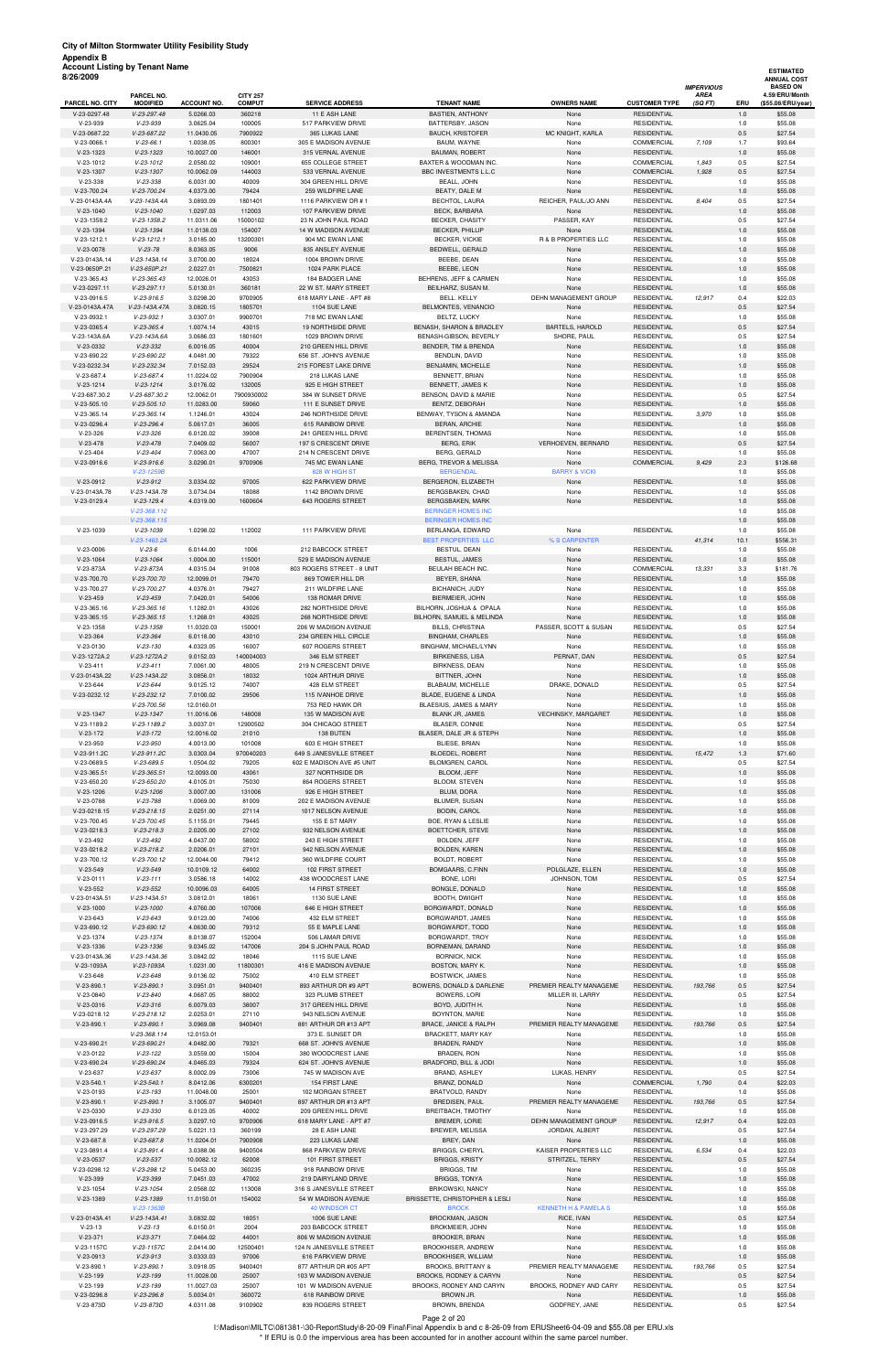| <b>Account Listing by Tenant Name</b><br>3/26/2009 |                               |                    |                                  |                            |                           |                      |                      | <b>IMPERVIOUS</b>     |      | <b>ESTIMATED</b><br><b>ANNUAL COST</b><br><b>BASED ON</b> |
|----------------------------------------------------|-------------------------------|--------------------|----------------------------------|----------------------------|---------------------------|----------------------|----------------------|-----------------------|------|-----------------------------------------------------------|
| PARCEL NO. CITY                                    | PARCEL NO.<br><b>MODIFIED</b> | <b>ACCOUNT NO.</b> | <b>CITY 257</b><br><b>COMPUT</b> | <b>SERVICE ADDRESS</b>     | <b>TENANT NAME</b>        | <b>OWNERS NAME</b>   | <b>CUSTOMER TYPE</b> | <b>AREA</b><br>(SQFT) | ERU  | 4.59/ERU/Month<br>(\$55.08/ERU/year)                      |
| V-23-0298.10                                       | $V-23-298.10$                 | 5.0458.00          | 360233                           | 18 W EVERGREEN LANE        | <b>BROWN, DANIEL</b>      | None                 | <b>RESIDENTIAL</b>   |                       | 1.0  | \$55.08                                                   |
| V-23-0505.13                                       | $V-23-505.13$                 | 11.0280.00         | 59063                            | 139 E SUNSET DRIVE         | BROWN, DEAN               | None                 | <b>RESIDENTIAL</b>   |                       | 1.0  | \$55.08                                                   |
| V-23-1228                                          | $V-23-1228$                   | 7.0434.01          | 134003                           | 919 W MADISON AVENUE       | <b>BROWN, GAIL</b>        | None                 | <b>RESIDENTIAL</b>   |                       | 1.0  | \$55.08                                                   |
| $V-23-1274$                                        | $V-23-1274$                   | 9.0003.10          | 140006                           | 301 ELM STREET             | BROWN, JASON              | None                 | <b>RESIDENTIAL</b>   |                       | 1.0  | \$55.08                                                   |
| $V-23-901.1$                                       | $V-23-901.1$                  | 3.0606.01          | 9600201                          | 739 PARKVIEW DRIVE         | <b>BROWN, LONNIE</b>      | None                 | <b>RESIDENTIAL</b>   |                       | 1.0  | \$55.08                                                   |
| $V-23-1025$                                        | $V-23-1025$                   | 6.0136.05          | 110006                           | 627 GREENMAN STREET        | <b>BROWN, MARK</b>        | None                 | <b>RESIDENTIAL</b>   |                       | 1.0  | \$55.08                                                   |
| V-23-700.60                                        | $V-23-700.60$                 | 12.0091.00         | 79460                            | 754 RED HAWK               | BROWN, PATRICK AND SHELLY | None                 | <b>RESIDENTIAL</b>   |                       | 1.0  | \$55.08                                                   |
| $V-23-1128$                                        | $V-23-1128$                   | 2.0021.01          | 122002                           | 732 HUDSON STREET          | BROWN, RAYMOND            | None                 | <b>RESIDENTIAL</b>   |                       | 1.0  | \$55.08                                                   |
| $V-23-0574$                                        | $V-23-574$                    | 10.0131.06         | 66007                            | 16 SECOND STREET           | BROWN, RAYMOND            | None                 | <b>RESIDENTIAL</b>   |                       | 1.0  | \$55.08                                                   |
| $V-23-0054$                                        | $V-23-54$                     | 6.0181.11          | 6009                             | 25 ROGERS STREET           | BROWN, RODNEY             | FITTERER, TRACI      | <b>RESIDENTIAL</b>   |                       | 1.0  | \$55.08                                                   |
| V-23-0686                                          | $V-23-686$                    | 8.0151.04          | 79008                            | <b>110 DIVISION STREET</b> | BROWN, RYAN               | None                 | <b>RESIDENTIAL</b>   |                       | 1.0  | \$55.08                                                   |
| V-23-0297.31                                       | $V-23-297.31$                 | 5.0212.00          | 360201                           | 16 E ASH LANE              | <b>BROWN, SHERRY</b>      | None                 | <b>RESIDENTIAL</b>   |                       | 1.0  | \$55.08                                                   |
| V-23-0296.40                                       | $V-23-296.40$                 | 5.0612.01          | 360110                           | 653 RAINBOW DRIVE          | BROWNE, DONNA             | None                 | <b>RESIDENTIAL</b>   |                       | 1.0  | \$55.08                                                   |
|                                                    | $V-23-1465$                   |                    |                                  | <b>1115 E HIGH ST</b>      | <b>BROWNTOWN MILL INC</b> |                      |                      | 66,676                | 16.3 | \$897.80                                                  |
| V-23-0143A.4B                                      | V-23-143A.4B                  | 3.0887.11          | 1801402                          | 517 BLANCHE DR #4          | <b>BROYIER, SALLY</b>     | REICHER, PAUL/JO ANN | <b>RESIDENTIAL</b>   | 14,968                | 0.5  | \$27.54                                                   |
| V-23-0283                                          | $V-23-283$                    | 4.0653.00          | 33009                            | 3 E HIGH STREET            | <b>BRUCE, NATHAN</b>      | None                 | <b>RESIDENTIAL</b>   |                       | 1.0  | \$55.08                                                   |
| V-23-143A.84                                       | V-23-143A.84                  | 3.0722.03          | 18094                            | 1215 ARTHUR DRIVE          | BRUMMOND, RYAN            | None                 | <b>RESIDENTIAL</b>   |                       | 0.5  | \$27.54                                                   |
| V-23-0891.2A                                       | V-23-891.2A                   | 3.0376.11          | 940050201                        | 848 PARKVIEW DRIVE         | BRUMMOND, WILLIAM F.      | LADER, DAVID         | <b>RESIDENTIAL</b>   | 6,084                 | 0.4  | \$22.03                                                   |
| $V-23-461$                                         | $V - 23 - 461$                | 7.0428.00          | 54008                            | 118 ROMAR DRIVE            | BRUNS, EDWARD             | None                 | <b>RESIDENTIAL</b>   |                       | 1.0  | \$55.08                                                   |
|                                                    | $V-23-1464.1$                 |                    |                                  | <b>1155 E HIGH ST</b>      | <b>BUA REV TRUST</b>      | <b>FRANK</b>         |                      |                       | 1.0  | \$55.08                                                   |
| $V-23-1313$                                        | $V-23-1313$                   | 10.0049.05         | 144009                           | 501 VERNAL AVENUE          | BUCHANAN, BARBARA         | LUKAS, HENRY         | <b>RESIDENTIAL</b>   | 4,010                 | 0.5  | \$27.54                                                   |
| $V-23-1401$                                        | $V-23-1401$                   | 11.0063.04         | 155004                           | 25 W MADISON AVENUE        | BUERGER, MICHAEL & ANGELA | None                 | <b>RESIDENTIAL</b>   |                       | 1.0  | \$55.08                                                   |
| $V-23-599$                                         | $V-23-599$                    | 10.0175.02         | 69004                            | 218 VERNAL AVENUE          | <b>BUNKER, CRAIG</b>      | None                 | <b>RESIDENTIAL</b>   |                       | 1.0  | \$55.08                                                   |
| V-23-0143A.53                                      | V-23-143A.53                  | 3.0809.11          | 18063                            | 1138 ARTHUR DRIVE          | <b>BURDICK, MARK</b>      | PETERSON, MICHAEL    | <b>RESIDENTIAL</b>   |                       | 0.5  | \$27.54                                                   |

| V-23-1025                | $V-23-1025$                  | 6.0136.05  | 110006           | 627 GREENMAN STREET                | <b>BROWN, MARK</b>                             | None                           | <b>RESIDENTIAL</b>      |                  | 1.0        | \$55.08              |
|--------------------------|------------------------------|------------|------------------|------------------------------------|------------------------------------------------|--------------------------------|-------------------------|------------------|------------|----------------------|
| V-23-700.60              | $V-23-700.60$                | 12.0091.00 | 79460            | 754 RED HAWK                       | BROWN, PATRICK AND SHELLY                      | None                           | <b>RESIDENTIAL</b>      |                  | 1.0        | \$55.08              |
| V-23-1128                | $V-23-1128$                  | 2.0021.01  | 122002           | 732 HUDSON STREET                  | <b>BROWN, RAYMOND</b>                          | None                           | <b>RESIDENTIAL</b>      |                  | 1.0        | \$55.08              |
| $V-23-0574$              | $V-23-574$                   | 10.0131.06 | 66007            | 16 SECOND STREET                   | <b>BROWN, RAYMOND</b>                          | None                           | <b>RESIDENTIAL</b>      |                  | 1.0        | \$55.08              |
| V-23-0054                | $V-23-54$                    | 6.0181.11  | 6009             | 25 ROGERS STREET                   | <b>BROWN, RODNEY</b>                           | FITTERER, TRACI                | <b>RESIDENTIAL</b>      |                  | 1.0        | \$55.08              |
| V-23-0686                | $V-23-686$                   | 8.0151.04  | 79008            | 110 DIVISION STREET                | BROWN, RYAN                                    | None                           | <b>RESIDENTIAL</b>      |                  | 1.0        | \$55.08              |
| V-23-0297.31             | $V-23-297.31$                |            |                  | 16 E ASH LANE                      |                                                |                                | <b>RESIDENTIAL</b>      |                  |            |                      |
|                          |                              | 5.0212.00  | 360201<br>360110 |                                    | <b>BROWN, SHERRY</b>                           | None                           |                         |                  | 1.0        | \$55.08              |
| V-23-0296.40             | $V-23-296.40$                | 5.0612.01  |                  | 653 RAINBOW DRIVE                  | BROWNE, DONNA<br><b>BROWNTOWN MILL INC</b>     | None                           | <b>RESIDENTIAL</b>      |                  | 1.0        | \$55.08              |
|                          | $V-23-1465$                  |            |                  | <b>1115 E HIGH ST</b>              |                                                |                                |                         | 66,676           | 16.3       | \$897.80             |
| V-23-0143A.4B            | V-23-143A.4B                 | 3.0887.11  | 1801402          | 517 BLANCHE DR #4                  | <b>BROYIER, SALLY</b>                          | REICHER, PAUL/JO ANN           | <b>RESIDENTIAL</b>      | 14,968           | 0.5        | \$27.54              |
| V-23-0283                | $V-23-283$                   | 4.0653.00  | 33009            | 3 E HIGH STREET                    | <b>BRUCE, NATHAN</b>                           | None                           | <b>RESIDENTIAL</b>      |                  | 1.0        | \$55.08              |
| V-23-143A.84             | V-23-143A.84                 | 3.0722.03  | 18094            | 1215 ARTHUR DRIVE                  | BRUMMOND, RYAN                                 | None                           | <b>RESIDENTIAL</b>      |                  | 0.5        | \$27.54              |
| V-23-0891.2A             | V-23-891.2A                  | 3.0376.11  | 940050201        | 848 PARKVIEW DRIVE                 | BRUMMOND, WILLIAM F.                           | LADER, DAVID                   | <b>RESIDENTIAL</b>      | 6,084            | 0.4        | \$22.03              |
| $V-23-461$               | $V-23-461$                   | 7.0428.00  | 54008            | 118 ROMAR DRIVE                    | <b>BRUNS, EDWARD</b>                           | None                           | <b>RESIDENTIAL</b>      |                  | 1.0        | \$55.08              |
|                          | $V-23-1464.1$                |            |                  | <b>1155 E HIGH ST</b>              | <b>BUA REV TRUST</b>                           | <b>FRANK</b>                   |                         |                  | 1.0        | \$55.08              |
| $V-23-1313$              | $V-23-1313$                  | 10.0049.05 | 144009           | 501 VERNAL AVENUE                  | BUCHANAN, BARBARA                              | LUKAS, HENRY                   | <b>RESIDENTIAL</b>      | 4,010            | 0.5        | \$27.54              |
| $V-23-1401$              | $V-23-1401$                  | 11.0063.04 | 155004           | 25 W MADISON AVENUE                | BUERGER, MICHAEL & ANGELA                      | None                           | <b>RESIDENTIAL</b>      |                  | 1.0        | \$55.08              |
| $V-23-599$               | $V-23-599$                   | 10.0175.02 | 69004            | 218 VERNAL AVENUE                  | <b>BUNKER, CRAIG</b>                           | None                           | <b>RESIDENTIAL</b>      |                  | 1.0        | \$55.08              |
| V-23-0143A.53            | V-23-143A.53                 | 3.0809.11  | 18063            | 1138 ARTHUR DRIVE                  | <b>BURDICK, MARK</b>                           | PETERSON, MICHAEL              | <b>RESIDENTIAL</b>      |                  | 0.5        | \$27.54              |
| V-23-1461A.3             | $V-23-1461A.3$               | 6.0094.01  | 1570083          | 26 HOMESTEAD ROAD                  | <b>BURDICK, WILLIAM</b>                        | HONOLD, DANIEL                 | <b>RESIDENTIAL</b>      |                  | 0.5        | \$27.54              |
| $V-23-496$               | $V-23-496$                   | 4.0441.06  | 58006            | 203 E HIGH STREET                  | <b>BURKE, JEROMY</b>                           | None                           | <b>RESIDENTIAL</b>      |                  | 1.0        | \$55.08              |
| V-23-0298.3              | $V-23-298.3$                 | 5.0275.03  | 360226           | 32 E EVERGREEN LANE                | <b>BURNS, DEBORAH</b>                          | None                           | <b>RESIDENTIAL</b>      |                  | 1.0        | \$55.08              |
| V-23-1024                | $V-23-1024$                  |            | 110005           | 621 GREENMAN STREET                | BURR, CHARLOTTE                                |                                | <b>RESIDENTIAL</b>      |                  | 1.0        | \$55.08              |
|                          |                              | 6.0138.00  |                  |                                    |                                                | None                           |                         |                  |            |                      |
| V-23-0296                | $V-23-296$                   | 5.0625.00  | 36001            | 111 W HIGH STREET                  | <b>BURRI, SHARON</b>                           | None                           | <b>RESIDENTIAL</b>      |                  | 1.0        | \$55.08              |
| V-23-0143A.4C            | V-23-143A.4C                 | 3.0876.02  | 1801403          | 533 BLANCHE DR #2                  | <b>BURROWS, PHIL</b>                           | REICHER, PAUL/JO ANN           | <b>RESIDENTIAL</b>      | 14,618           | 0.4        | \$22.03              |
| $V-23-1314$              | $V-23-1314$                  | 10.0047.01 | 145001           | 433 VERNAL AVENUE                  | BURT, JASON & JENNIE                           | None                           | <b>RESIDENTIAL</b>      |                  | 1.0        | \$55.08              |
| V-23-302                 | $V-23-302$                   | 4.0670.19  | 37002            | 204 E HIGH STREET                  | <b>BURTON, KELLY</b>                           | KINCADE, GERALD AND JEA        | <b>RESIDENTIAL</b>      |                  | 0.5        | \$27.54              |
| V-23-1238                | $V-23-1238$                  | 9.0040.03  | 135006           | 736 CAPMAN STREET                  | BURZINSKI, RICHARD                             | None                           | <b>RESIDENTIAL</b>      |                  | 1.0        | \$55.08              |
| $V-23-0109$              | $V-23-109$                   | 3.0502.02  | 13009            | 909 PARKVIEW DRIVE                 | BUSH, JOHN                                     | None                           | <b>RESIDENTIAL</b>      |                  | 1.0        | \$55.08              |
| $V-23-1117$              | $V-23-1117$                  | 2.0009.04  | 120009           | 47 N JANESVILLE STREET             | BUSSE, MICHEAL & JAMIE                         | None                           | <b>RESIDENTIAL</b>      |                  | 1.0        | \$55.08              |
|                          | $V-23-700.58$                | 12.0126.01 |                  | 733 RED HAWK DR                    | BUTLER, MELANIE                                | None                           | <b>RESIDENTIAL</b>      |                  | 1.0        | \$55.08              |
| V-23-700.76              | $V-23-700.76$                | 12.0116.00 | 79476            | 868 TOWER HILL DR                  | BUTTCHEN, SHANE & MICHELLE                     | None                           | <b>RESIDENTIAL</b>      |                  | 0.5        | \$27.54              |
| V-23-1033                | $V-23-1033$                  | 1.0305.03  | 111005           | 133 PARKVIEW DRIVE                 | BYRNE, MARY                                    | None                           | COMMERCIAL              |                  | 1.0        | \$55.08              |
| $V-23-530$               | $V-23-530$                   | 8.0445.09  | 62001            | 34 MERCHANT ROW                    | C & J GRANSEE LIMITED                          | PAN, FEI RI                    | COMMERCIAL              | 10,621           | 0.0        | \$0.00               |
| V-23-0530                | $V-23-530$                   | 8.0447.04  | 62001            | 28 MERCHANT ROW                    | C & J GRANSEE LIMITED                          | PAN, FEI RI                    | COMMERCIAL              | 10,621           | 0.0        | \$0.00               |
| $V-23-147$               | $V-23-147$                   | 8.0190.13  | 19004            | 16 DIVISION STREET                 | <b>C K PROPERTIES</b>                          | <b>CK PROPERTIES</b>           | <b>RESIDENTIAL</b>      | 3,632            | 0.3        | \$16.52              |
| V-23-0221                | $V-23-221$                   | 11.0168.02 | 28003            | 152 W MADISON AVENUE               | CAGNEY, CHRISTOPHER                            | None                           | RESIDENTIAL             |                  | 1.0        | \$55.08              |
| V-23-0224                | $V-23-224$                   | 11.0174.11 | 28006            | 172 W MADISON AVENUE               | CAGNEY, ROBERT                                 | STRITZEL, TERRY                | <b>RESIDENTIAL</b>      |                  | 0.5        | \$27.54              |
| V-23-1268                | $V-23-1268$                  | 9.0145.04  | 139009           | 376 ELM STREET                     | CAJVA, CHADWICK                                | None                           | <b>RESIDENTIAL</b>      |                  | 1.0        | \$55.08              |
| V-23-0804                | $V-23-804$                   | 1.0044.01  | 83006            | 219 E MADISON AVENUE               | CALHOUN, GEORGE                                | None                           | <b>RESIDENTIAL</b>      |                  | 1.0        | \$55.08              |
| $V-23-1512$              | $V-23-1512$                  | 7.0097.02  | 163003           | 1210 W MADISON AVENUE              | CALL, LANCE                                    | None                           | <b>RESIDENTIAL</b>      |                  | 1.0        | \$55.08              |
|                          |                              |            |                  |                                    |                                                |                                |                         |                  |            |                      |
| V-23-0085                | $V-23-85$                    | 8.0266.10  | 10004            | 133 S CLEAR LAKE AVENUE            | CALVERT, WILLIAM AND SARAH                     | <b>WESTRICK, THOMAS</b>        | <b>RESIDENTIAL</b>      |                  | 1.0        | \$55.08              |
| V-23-0933                | $V-23-933$                   | 3.0320.01  | 99008            | 711 E HIGH STREET                  | CAMPBELL, JASON                                | None                           | <b>RESIDENTIAL</b>      |                  | 1.0        | \$55.08              |
| V-23-0650.N11            | V-23-650.N11                 | 11.0540.01 | 7500711          | 624 RIVENDELL DRIVE                | CAMPBELL, JEREMY                               | None                           | <b>RESIDENTIAL</b>      |                  | 1.0        | \$55.08              |
| V-23-877.1A              | V-23-877.1A                  | 4.0029.00  | 9200402          | 710 CAMPUS STREET                  | CAMPUS PARK INC.                               | None                           | COMMERCIAL              | 25,572           | 6.3        | \$347.00             |
| V-23-954A                | $V-23-954A$                  | 4.0023.00  | 102003001        | 508 CAMPUS STREET                  | CAMPUS PARK INC.                               | None                           | COMMERCIAL              | 23,141           | 5.7        | \$313.96             |
| V-23-954B                | $V-23-954B$                  | 4.0025.00  | 102003002        | 604 CAMPUS STREET                  | CAMPUS PARK INC.                               | None                           | COMMERCIAL              | 11,442           | 2.8        | \$154.22             |
| V-23-954C                | V-23-954C                    | 4.0026.00  | 102003003        | 616 CAMPUS STREET                  | CAMPUS PARK INC.                               | None                           | COMMERCIAL              | 11,805           | 2.9        | \$159.73             |
| V-23-954D                | $V-23-954D$                  | 4.0027.00  | 102003004        | 626 CAMPUS STREET                  | CAMPUS PARK INC.                               | None                           | COMMERCIAL              | 11,134           | 2.7        | \$148.72             |
| $V-23-953$               | $V-23-953$                   | 4.0022.02  | 102002           | 513 E HIGH STREET                  | <b>CAMPUS PARK PARTNERSHIP</b>                 | None                           | <b>RESIDENTIAL</b>      |                  | 1.0        | \$55.08              |
| V-23-958.2B              | $V-23-958.2B$                | 4.0035.01  | 10201502         | 609-611 CAMPUS STREET              | CAMPUS PARK PARTNERSHIP                        | CAMPUS PARK PARTNERSHIP        | COMMERCIAL              | 20,516           | 5.0        | \$275.40             |
| V-23-958A                | V-23-958A                    | 4.0037.00  | 102011           | 507 CAMPUS STREET                  | <b>CAMPUS PARK PARTNERSHIP</b>                 | None                           | COMMERCIAL              | 17,019           | 4.2        | \$231.34             |
| V-23-0644                | $V-23-644$                   | 9.0126.18  | 74007            | 426 ELM STREET                     | CANNISTRA, BENJAMIN                            | DRAKE, DONALD                  | <b>RESIDENTIAL</b>      |                  | 0.5        | \$27.54              |
| $V-23-1510.1$            | $V-23-1510.1$                | 2.0520.00  | 1630011          | 1211 STORRS LAKE ROAD              | CAP ELECTRIC                                   | None                           | COMMERCIAL              | 12,602           | 3.1        | \$170.75             |
| V-23-0114A               | $V-23-114A$                  | 3.0570.04  | 1400401          | 876 CHAPEL DRIVE                   | CAPRIOLI, BRYAN                                | None                           | COMMERCIAL              | 15,356           | 3.8        | \$209.30             |
|                          |                              |            |                  |                                    |                                                | TEUSCHER, DEAN                 |                         |                  |            |                      |
| V-23-1002.1              | $V-23-1002.1$                | 2.0582.00  | 10700801         | 645 COLLEGE STREET                 | <b>CAPTAIN CLEAN</b>                           | <b>WILLIAM T - HELEN KUHN</b>  | COMMERCIAL              | 9,365            | 2.3        | \$126.68             |
|                          | V-23-650.N39                 |            |                  |                                    | CAREY - CAREY                                  |                                |                         | 6,931            | 0.2        | \$11.02              |
|                          | V-23-650.N42                 |            |                  |                                    | CAREY - CAREY                                  | <b>WILLIAM T - HELEN KUHN</b>  |                         | 2,333            | 0.6        | \$33.05              |
| V-23-1466.2              | $V-23-1466.2$                | 3.1425.00  | 159102           | 1425 E HIGH STREET                 | CARGILL                                        | None                           | <b>INDUSTRIAL</b>       | 209,388          | 51.3       | \$2,825.60           |
| V-23-0296.1              | $V-23-296.1$                 | 5.0622.00  | 36002            | 519 RAINBOW DRIVE                  | CARLSON, RODNEY                                | None                           | <b>RESIDENTIAL</b>      |                  | 1.0        | \$55.08              |
| V-23-0042                | $V-23-42$                    | 6.0199.00  | 5006             | 520 GREENMAN STREET                | CARLSON, VALERIA                               | None                           | <b>RESIDENTIAL</b>      |                  | 1.0        | \$55.08              |
| V-23-0297.33             | $V-23-297.33$                | 5.0207.03  | 360203           | 819 HILLTOP DRIVE                  | CARREL, JOSHUA & BOBBI                         | None                           | <b>RESIDENTIAL</b>      |                  | 1.0        | \$55.08              |
| V-23-0365.5              | $V-23-365.5$                 | 1.0076.01  | 43016            | 33 NORTHSIDE DRIVE                 | CARRIAGE HILL APTS.                            | None                           | COMMERCIAL              | 19,498           | 4.8        | \$264.38             |
|                          | $V-23-1245.1$                |            |                  | <b>419 VINCENT ST</b>              | <b>CARROLL</b>                                 | <b>STEVEN J</b>                |                         |                  | 1.0        | \$55.08              |
| $V-23-890.1$             | $V-23-890.1$                 | 3.0943.01  | 9400401          | 893 ARTHUR DR #1 APT               | CARROLL, CLIFF                                 | PREMIER REALTY MANAGEME        | <b>RESIDENTIAL</b>      | 193,766          | 0.5        | \$27.54              |
| V-23-0253                | $V-23-253$                   | 3.0026.02  | 30006            | 225 CHICAGO STREET                 | CARROLL, JILL                                  | None                           | <b>RESIDENTIAL</b>      |                  | 1.0        | \$55.08              |
| V-23-700.52              | $V-23-700.52$                | 12.0029.01 | 79452            | 217 FOXGLOVE                       | CARROLL, RUSSELL AND KATHY                     | None                           | <b>RESIDENTIAL</b>      |                  | 1.0        | \$55.08              |
| V-23-365.35              | $V-23-365.35$                | 1.1346.01  | 43045            | 346 PHEASANT RIDGE                 | CARTER, DEREK & CINDY                          | None                           | <b>RESIDENTIAL</b>      |                  | 1.0        | \$55.08              |
| V-23-0911.1              | $V-23-911.1$                 | 3.0336.04  | 9700401          | 630 PARKVIEW DRIVE                 | CARTWRIGHT, DONALD & MELISSA                   | None                           | <b>RESIDENTIAL</b>      |                  | 1.0        | \$55.08              |
| $V-23-554$               | $V-23-554$                   | 11.0382.00 | 64007            | 425 W MADISON AVENUE               | CARWARDINE, CONNIE                             | None                           | <b>RESIDENTIAL</b>      |                  | 1.0        | \$55.08              |
| $V-23-428$               | $V-23-428$                   | 7.0058.00  | 50004            | 912 SUNSET DRIVE                   | CARWARDINE, JOSEPH                             | None                           | RESIDENTIAL             |                  | 1.0        | \$55.08              |
| $V-23-1395$              | $V-23-1395$                  | 11.0136.00 | 154008           | 2 E MADISON AVENUE                 | CASAROTTO, DAVID                               | None                           | <b>RESIDENTIAL</b>      |                  | 1.0        | \$55.08              |
|                          |                              |            |                  | 1033 SUE LANE                      |                                                |                                |                         |                  |            |                      |
| V-23-0143A.38            | V-23-143A.38                 | 3.0838.02  | 18048            |                                    | CASE, TORY & MELISSA                           | None                           | <b>RESIDENTIAL</b>      |                  | 1.0        | \$55.08              |
| V-23-1263B.5A            | V-23-1263B.5A                | 9.0296.00  | 139002051        | 464 S JOHN PAUL ROAD               | CASEY'S GENERAL STORE #1992                    | None                           | COMMERCIAL              | 20,431           | 5.0        | \$275.40             |
| $V-23-619$               | $V-23-619$                   | 8.0244.00  | 71006            | 717 CRANDALL STREET                | CASHORE, DOUGLAS                               | None                           | <b>RESIDENTIAL</b>      |                  | 1.0        | \$55.08              |
| V-23-0136                | $V-23-136$                   | 4.0329.15  | 17004            | 337 E HIGH STREET                  | CASTRO, JESSICA                                | GREENWOOD, GREG                | <b>RESIDENTIAL</b>      |                  | 0.5        | \$27.54              |
| V-23-650.N44             | V-23-650.N44                 | 11.0820.01 | 7500744          | 769 SUNSET DR # 6                  | CEDARS, DAVID & ALIS                           | KOPP, SHARON                   | <b>RESIDENTIAL</b>      | 15,188           | 0.5        | \$27.54              |
|                          | $V-23-1405.1$                |            |                  |                                    | <b>CENCOM OF WISCONSIN INC</b>                 |                                |                         | 5,924            | 1.5        | \$82.62              |
| $V-23-1406$              | $V-23-1406$                  | 11.0076.00 | 155009           | 101 HILLTOP DRIVE                  | CENTURY TELEPHONE ENTERPRISES                  | None                           | COMMERCIAL              | 22,704           | 5.6        | \$308.45             |
| $V-23-1406$              | $V-23-1406$                  | 11.0077.00 | 155009           | 101 HILLTOP DR.-EXEMPT METER       | CENTURY TELEPHONE ENTERPRISES                  | None                           | COMMERCIAL              |                  | 0.0        | \$0.00               |
| V-23-1461.26             | V-23-1461.26                 | 5.0642.06  | 158026           | 183 W HIGH ST                      | CERVANTES, LOUIS                               | SCHOOL DISTRICT OF MILT        | <b>RESIDENTIAL</b>      |                  | 1.0        | \$55.08              |
| V-23-991.1A              | $V-23-991.1A$                | 4.0743.00  | 10600600101      | 448 E HIGH STREET                  | <b>CESA</b>                                    | None                           | PUBLIC AUTHORITY        | 61,782           | 15.1       | \$831.71             |
| V-23-0232.32             | V-23-232.32                  | 7.0150.01  | 29522            | 123 FOREST LAKE DRIVE              | CHADY, EDWARD                                  | None                           | <b>RESIDENTIAL</b>      |                  | 1.0        | \$55.08              |
| V-23-700.44              | $V-23-700.44$                | 12.0053.01 | 79444            | 167 E ST MARYS                     | CHARLES JR, ET                                 | None                           | <b>RESIDENTIAL</b>      |                  | 1.0        | \$55.08              |
| V-23-499                 | $V-23-499$                   | 4.0444.02  | 59002            | 117 E HIGH STREET                  | CHERRY, LESLIE                                 | None                           | <b>RESIDENTIAL</b>      |                  | 1.0        | \$55.08              |
|                          | $V-23-1246$                  |            |                  | <b>429 VINCENT ST</b>              | <b>CHESHER &amp; BOETTGE</b>                   | PHILIP & JACQUELINE            |                         |                  | 1.0        | \$55.08              |
| $V-23-380$               | $V-23-380$                   | 7.0053.00  | 45001            | 817 SUNSET DRIVE                   | CHESMORE, DONALD                               | None                           | <b>RESIDENTIAL</b>      |                  | 1.0        | \$55.08              |
| $V-23-1273$              | $V-23-1273$                  | 9.0010.00  | 140005           | 345 ELM STREET                     | CHESMORE, THOMAS                               | None                           | <b>RESIDENTIAL</b>      |                  | 1.0        | \$55.08              |
| V-23-650.N41             | V-23-650.N41                 | 11.0752.00 | 7500741          | 655 SUNSET DRIVE APT #3            | CHHUM, LISA                                    | KOPP, SHARON                   | <b>RESIDENTIAL</b>      | 15,612           | 0.2        | \$11.02              |
| V-23-0143A.59A           | V-23-143A.59A                | 3.0796.01  | 1806901          | 1220 ARTHUR DRIVE                  | CHOJNACKI, LORRAINE                            | None                           | <b>RESIDENTIAL</b>      |                  | 0.5        | \$27.54              |
| V-23-0297.5              | $V-23-297.5$                 | 5.0196.00  | 360175           | 23 W ST. MARY STREET               | CHRISINGER, DARRELL                            | None                           | <b>RESIDENTIAL</b>      |                  | 1.0        | \$55.08              |
| $V-23-890.1$             | $V-23-890.1$                 | 3.0949.03  | 9400401          | 893 ARTHUR DR # 7 APT              | CHRISTOPHERSON, MELISSA                        | PREMIER REALTY MANAGEME        | <b>RESIDENTIAL</b>      | 193,766          | 0.5        | \$27.54              |
| V-23-0143A.4B            | V-23-143A.4B                 | 3.0890.04  | 1801402          | 517 BLANCHE DR #7                  | CHUDZIAK, LOUIE                                | REICHER, PAUL/JO ANN           | <b>RESIDENTIAL</b>      | 14,968           | 0.5        | \$27.54              |
|                          | $V-23-1057$                  |            |                  |                                    | <b>CITY OF MILTON</b>                          |                                |                         | 12,190           |            |                      |
| V-23-1057<br>$V-23-1059$ |                              | 1.0340.00  | 114002<br>114004 | 120 PARKVIEW DRIVE                 | CITY OF MILTON                                 | None                           | PUBLIC AUTHORITY        |                  | 3.0        | \$165.24             |
|                          | $V-23-1059$                  | 1.0344.00  |                  | 20 PARKVIEW DRIVE (COMM.HOUSE      |                                                | None                           | PUBLIC AUTHORITY        | 12,848           | 3.1        | \$170.75             |
|                          | $V-23-1059.1$                |            |                  | 430 E HIGH ST                      | <b>CITY OF MILTON</b>                          |                                | <b>PUBLIC AUTHORITY</b> | 4,410            | 1.1        | \$60.59              |
|                          | $V-23-1059.2$                |            |                  | 430 E HIGH ST                      | <b>CITY OF MILTON</b>                          |                                | PUBLIC AUTHORITY        | 5,544            | 1.4        | \$77.11              |
|                          | $V-23-1060$                  |            |                  | 430 E HIGH ST                      | <b>CITY OF MILTON</b>                          |                                | PUBLIC AUTHORITY        | 4,820            | 1.2        | \$66.10              |
| $V-23-1060.1$            | $V-23-1060.1$                | 1.0337.00  | 11400501         | 404 PARKVIEW DR-BUBBLER/GAZEB      | CITY OF MILTON                                 | None                           | PUBLIC AUTHORITY        | 33,534           | 8.2        | \$451.66             |
|                          | $V-23-1078$                  |            |                  | 430 E HIGH ST                      | <b>CITY OF MILTON</b>                          |                                | <b>PUBLIC AUTHORITY</b> | 55,335           | 13.6       | \$749.09             |
|                          | $V-23-1088.3$                |            |                  | 430 E HIGH ST                      | <b>CITY OF MILTON</b>                          |                                | <b>PUBLIC AUTHORITY</b> | 1,866            | 0.5        | \$27.54              |
|                          | $V-23-1131A$                 |            |                  | 430 E HIGH ST                      | <b>CITY OF MILTON</b>                          |                                | PUBLIC AUTHORITY        | 61,735           | 15.1       | \$831.71             |
| $V-23-1133$              | $V-23-1133$                  | 1.0202.00  | 122007           | 49 NORTH ST. - WASTEWATER LAB      | CITY OF MILTON                                 | None                           | PUBLIC AUTHORITY        |                  | 0.0        | \$0.00               |
| $V-23-1134$              | $V-23-1134$                  | 1.0200.00  | 122008           | 49 NORTH STREET - STP              | <b>CITY OF MILTON</b>                          | None                           | PUBLIC AUTHORITY        | 31,409           | 7.7        | \$424.12             |
|                          | $V-23-1151B$                 |            |                  | 430 E HIGH ST                      | <b>CITY OF MILTON</b>                          | <b>WATER UTILITY</b>           |                         | 17,117           | 4.2        | \$231.34             |
|                          | $V-23-1177$                  |            |                  | 430 E HIGH ST                      | <b>CITY OF MILTON</b>                          |                                |                         | 3,581            | 0.9        | \$49.57              |
|                          | $V-23-1177$                  |            |                  | 430 E HIGH ST                      | <b>CITY OF MILTON</b>                          |                                |                         | 5,189            | 1.3        | \$71.60              |
| $V-23-1225$              |                              | 7.0413.00  | 133008           | S LAMAR-CRESCENT DR-BUBBLER        | CITY OF MILTON                                 | None                           | PUBLIC AUTHORITY        |                  | 0.0        | \$0.00               |
| V-23-1225                |                              |            |                  | 130 S CRESCENT DR-LAMAR PARK       | CITY OF MILTON                                 | None                           | PUBLIC AUTHORITY        | 10,090           | 2.5        | \$137.70             |
|                          | $V-23-1225$                  |            |                  |                                    |                                                |                                |                         |                  |            |                      |
|                          | $V-23-1225$                  | 7.0431.00  | 133008           |                                    |                                                |                                |                         |                  |            |                      |
| V-23-1263B.1             | V-23-1263B.1                 | 5.0650.01  | 13900201         | <b>SCHILBERG PARK - IRRIGATION</b> | CITY OF MILTON                                 | None                           | PUBLIC AUTHORITY        |                  | 0.0        | \$0.00               |
|                          | $V-23-1287$                  |            |                  | 430 E HIGH ST                      | <b>CITY OF MILTON</b>                          |                                |                         | 761              | 0.2        | \$11.02              |
| $V-23-1368.1$            | $V-23-1368.1$                | 8.0018.00  | 151006           | 620 W MADISON AVENUE               | CITY OF MILTON                                 | None                           | PUBLIC AUTHORITY        | 44,833           | 11.0       | \$605.88             |
|                          | $V-23-1368.3$                |            |                  | 430 E HIGH ST                      | <b>CITY OF MILTON</b>                          |                                |                         | 11,353           | 2.8        | \$154.22             |
| V-23-1461A               | $V-23-1461A$                 | 11.0079.00 | 157008           | CENTRAL PARK-SOFTBALL FIELD        | CITY OF MILTON                                 | None                           | PUBLIC AUTHORITY        | 81,725           | 20.0       | \$1,101.60           |
| V-23-1461A               | $V-23-1461A$                 | 11.0080.00 | 157008           | 201 HILLTOP DRIVE -RESTROOM        | CITY OF MILTON                                 | None                           | PUBLIC AUTHORITY        |                  | 0.0        | \$0.00               |
| V-23-1461A               | $V-23-1461A$                 | 4.0655.00  | 157008002        | HILLTOP PARK-BUBBLER               | CITY OF MILTON                                 | None                           | PUBLIC AUTHORITY        |                  | 0.0        | \$0.00               |
|                          | $V-23-1461AB$                |            |                  | 430 E HIGH ST                      | <b>CITY OF MILTON</b>                          |                                |                         | 8,587            | 2.1        | \$115.67             |
|                          | $V-23-1462.1$<br>$V-23-1474$ |            |                  | 430 E HIGH ST<br>430 E HIGH ST     | <b>CITY OF MILTON</b><br><b>CITY OF MILTON</b> | <b>COMMUNITY DEV AUTHORITY</b> |                         | 34,906<br>20,236 | 8.6<br>5.0 | \$473.69<br>\$275.40 |

Page 3 of 20

I:\Madison\MILTC\081381-\30-ReportStudy\8-20-09 Final\Final Appendix b and c 8-26-09 from ERUSheet6-04-09 and \$55.08 per ERU.xls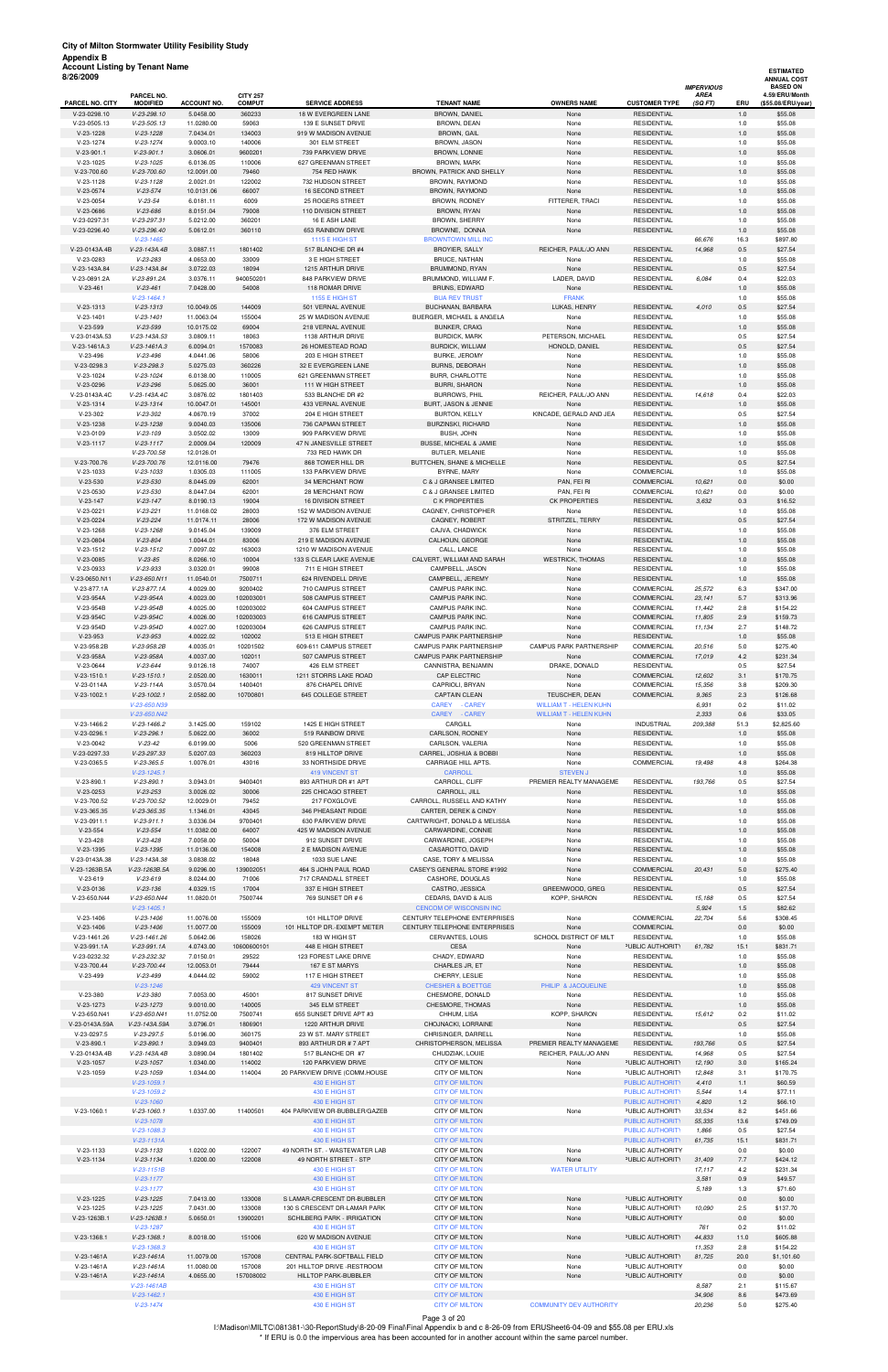| שיייט<br>3/26/2009<br>PARCEL NO. CITY | PARCEL NO.<br><b>MODIFIED</b> | <b>ACCOUNT NO.</b>      | <b>CITY 257</b><br><b>COMPUT</b> | <b>SERVICE ADDRESS</b>                         | <b>TENANT NAME</b>                             | <b>OWNERS NAME</b>             | <b>CUSTOMER TYPE</b>                     | <b>IMPERVIOUS</b><br><b>AREA</b><br>(SQFT) | ERU        | <b>ESTIMATED</b><br><b>ANNUAL COST</b><br><b>BASED ON</b><br>4.59/ERU/Month<br>(\$55.08/ERU/year) |
|---------------------------------------|-------------------------------|-------------------------|----------------------------------|------------------------------------------------|------------------------------------------------|--------------------------------|------------------------------------------|--------------------------------------------|------------|---------------------------------------------------------------------------------------------------|
|                                       | $V-23-1474$                   |                         |                                  | 430 E HIGH ST                                  | <b>CITY OF MILTON</b>                          | <b>COMMUNITY DEV AUTHORITY</b> |                                          | 37,725                                     | 9.2        | \$506.74                                                                                          |
|                                       | $V-23-1474.1$                 |                         |                                  | 430 E HIGH ST                                  | <b>CITY OF MILTON</b>                          |                                |                                          | 1,590                                      | 0.4        | \$22.03                                                                                           |
| V-23-1474.2A                          | V-23-1474.2A                  | 8.0379.00               | 16000702                         | 202 FRONT STREET - BUBBLER                     | <b>CITY OF MILTON</b>                          | None                           | PUBLIC AUTHORITY                         | 7,808                                      | 1.9        | \$104.65                                                                                          |
|                                       | $V-23-1476.2$                 |                         |                                  | 430 E HIGH ST                                  | <b>CITY OF MILTON</b>                          | <b>COMMUNITY DEV AUTHORITY</b> |                                          | 6,360                                      | 1.6        | \$88.13                                                                                           |
|                                       | $V-23-1476.3$                 |                         |                                  | 430 E HIGH ST                                  | <b>CITY OF MILTON</b>                          | <b>COMMUNITY DEV AUTHORITY</b> |                                          | 8,215                                      | 2.0        | \$110.16                                                                                          |
|                                       | $V-23-296.41$                 |                         |                                  | 430 E HIGH ST                                  | <b>CITY OF MILTON</b>                          |                                |                                          | 3,944                                      | 1.0        | \$55.08                                                                                           |
|                                       | V-23-650.N02                  |                         |                                  | 430 E HIGH ST                                  | <b>CITY OF MILTON</b>                          |                                |                                          | 3,093                                      | 0.8        | \$44.06                                                                                           |
| $V-23-72$                             | $V-23-72$<br>$V-23-872A.9$    | 8.0370.00               | 9001                             | 230 S CLEAR LAKE-LIBERTY PARK<br>430 E HIGH ST | <b>CITY OF MILTON</b><br><b>CITY OF MILTON</b> | None                           | PUBLIC AUTHORITY                         | 976<br>7,052                               | 0.2<br>1.7 | \$11.02<br>\$93.64                                                                                |
|                                       | $V-23-991.6$                  |                         |                                  | 430 E HIGH ST                                  | <b>CITY OF MILTON</b>                          |                                |                                          | 15,211                                     | 3.7        | \$203.80                                                                                          |
| V-23-991A                             | $V-23-991A$                   | 4.0742.00               | 10600601                         | 430 E HIGH STREET-SHAW CENTRE                  | CITY OF MILTON                                 | None                           | PUBLIC AUTHORITY                         | 15,224                                     | 3.7        | \$203.80                                                                                          |
| V-23-1461A                            | $V-23-1461A$                  | 11.0105.11              | 157008                           | 214 HILLTOP DRIVE                              | CITY OF MILTON - BUBBLER                       | None                           | PUBLIC AUTHORITY                         |                                            | 0.0        | \$0.00                                                                                            |
| $V-23-1510$                           | $V-23-1510$                   | 12.0098.00              | 163001                           | 1389 STORRS LAKE RD                            | CITY OF MILTON- WELL #6                        | None                           | PUBLIC AUTHORITY                         | 21,704                                     | 5.3        | \$291.92                                                                                          |
| V-23-365.54                           | $V-23-365.54$                 | 12.0039.02              | 43064                            | 375 NORTHSIDE DR                               | CLAPPER, SAM & AMY RIVERA                      | None                           | <b>RESIDENTIAL</b>                       |                                            | 1.0        | \$55.08                                                                                           |
| V-23-0143A.82                         | V-23-143A.82                  | 3.0726.00               | 18092                            | 1216 BROWN DRIVE                               | CLARK, BENJAMIN                                | None                           | <b>RESIDENTIAL</b>                       |                                            | 1.0        | \$55.08                                                                                           |
| $V-23-1066$                           | $V-23-1066$                   | 1.0008.07               | 115003                           | 511 E MADISON AVENUE                           | CLARK, DANIEL                                  | STRITZEL, TERRY                | <b>RESIDENTIAL</b>                       | 8,075                                      | 0.5        | \$27.54                                                                                           |
| V-23-0936.4                           | $V-23-936.4$                  | 3.0326.10               | 10000204                         | 518 PARKVIEW DRIVE                             | <b>CLARK, RUSSELL</b>                          | None                           | <b>RESIDENTIAL</b>                       |                                            | 1.0        | \$55.08                                                                                           |
| V-23-0143A.10                         | V-23-143A.10                  | 3.0692.02               | 18020                            | 1015 BROWN DRIVE                               | CLARK, SCOTT                                   | None                           | <b>RESIDENTIAL</b>                       |                                            | 1.0        | \$55.08                                                                                           |
| V-23-0143A.4D                         | V-23-143A.4D                  | 3.0870.11               | 1801404                          | 549 BLANCHE DR #5                              | CLARK, STEVE                                   | REICHER, PAUL/JO ANN           | <b>RESIDENTIAL</b>                       | 14,646                                     | 0.4        | \$22.03                                                                                           |
| V-23-650.N43                          | V-23-650.N43                  | 11.0876.03              | 7500743                          | 727 SUNSET DRIVE APT #2                        | CLARK, WILLIAM                                 | KOPP, SHARON                   | <b>RESIDENTIAL</b>                       | 22,368                                     | 0.7        | \$38.56                                                                                           |
| V-23-1327                             | $V-23-1327$                   | 10.0018.00              | 146005                           | 223 VERNAL AVENUE                              | CLARKE, DAVID                                  | None                           | <b>RESIDENTIAL</b>                       |                                            | 1.0        | \$55.08                                                                                           |
| V-23-143A.49                          | V-23-143A.49                  | 3.0815.01               | 18059                            | 1122 SUE LANE                                  | CLARKE, RICHARD E.                             | PASSER, KAY                    | <b>RESIDENTIAL</b>                       |                                            | 0.5        | \$27.54                                                                                           |
| $V-23-494$                            | $V-23-494$                    | 4.0439.01               | 58004                            | 225 E HIGH STREET                              | CLEGG, CHARLES                                 | None                           | <b>RESIDENTIAL</b>                       |                                            | 1.0        | \$55.08                                                                                           |
| V-23-0286                             | $V-23-286$                    | 5.0016.00               | 34004                            | 14 E ELIZABETH STREET                          | CLEMO, GARY                                    | None                           | <b>RESIDENTIAL</b>                       |                                            | 1.0        | \$55.08                                                                                           |
| V-23-0275                             | $V-23-275$                    | 5.0623.01               | 33001                            | 105 W HIGH STREET                              | CLIFT, CARLA                                   | None                           | <b>RESIDENTIAL</b>                       |                                            | 1.0        | \$55.08                                                                                           |
| $V-23-0805$                           | $V-23-805$                    | 1.0047.01               | 83007                            | 161 E MADISON AVENUE                           | COCKERHAM, FRANK & CAROL                       | None                           | <b>RESIDENTIAL</b>                       | 6,659                                      | 1.0        | \$55.08                                                                                           |
| $V-23-470$                            | $V-23-470$                    | 7.0411.03               | 55008                            | 198 ROMAR DRIVE                                | COLE, MICHAEL & REBECCA                        | None                           | <b>RESIDENTIAL</b>                       |                                            | 1.0        | \$55.08                                                                                           |
| V-23-0285                             | $V-23-285$                    | 5.0015.00               | 34003                            | 520 HILLTOP DRIVE                              | COLEMAN, JUDITH/MIKE                           | None                           | <b>RESIDENTIAL</b>                       |                                            | 1.0        | \$55.08                                                                                           |
| V-23-0232.3                           | $V-23-232.3$                  | 7.0093.02               | 29502                            | 122 IVANHOE DRIVE                              | COLLINS, DAVID                                 | None                           | <b>RESIDENTIAL</b>                       |                                            | 1.0        | \$55.08                                                                                           |
| V-23-891.2C                           | V-23-891.2C                   | 3.0378.14               | 940050203                        | 852 PARKVIEW DRIVE                             | COLLINS, PAM                                   | LADER, DAVID                   | <b>RESIDENTIAL</b>                       | 6,084                                      | 0.4        | \$22.03                                                                                           |
| V-23-0052                             | $V-23-52$                     | 1.0020.02               | 6007                             | 411 E MADISON AVENUE                           | COLLINS, RICHARD                               | None                           | <b>RESIDENTIAL</b>                       |                                            | 1.0        | \$55.08                                                                                           |
| $V-23-1016$                           | $V-23-1016$                   | 1.0322.02               | 109005                           | 658 COLLEGE STREET                             | CONGDON, BARBARA                               | None                           | COMMERCIAL                               | 4,051                                      | 0.0        | \$0.00                                                                                            |
| V-23-690.7                            | $V-23-690.7$                  | 4.0646.00               | 79307                            | 661 ST. JOHN'S AVENUE                          | CONGER, JOHN                                   | None                           | <b>RESIDENTIAL</b>                       |                                            | 1.0        | \$55.08                                                                                           |
| $V-23-649$                            | $V-23-649$                    | 9.0137.02               | 75003                            | 406 ELM STREET<br>413 COLLEGE STREET           | CONKLIN, LOIS                                  | None                           | <b>RESIDENTIAL</b><br><b>RESIDENTIAL</b> |                                            | 1.0        | \$55.08                                                                                           |
| $V-23-980$<br>$V-23-381$              | $V-23-980$<br>$V-23-381$      | 2.0603.04<br>7.0453.01  | 105004<br>45002                  | 228 DAIRYLAND DRIVE                            | <b>CONKLIN, MARK</b><br>CONLIN, HEATHER        | None<br>None                   | <b>RESIDENTIAL</b>                       |                                            | 1.0<br>1.0 | \$55.08<br>\$55.08                                                                                |
| V-23-0095                             | $V-23-95$                     | 4.0748.01               | 11005                            | 608 E HIGH STREET                              | CONRAD, RONALD                                 | None                           | <b>RESIDENTIAL</b>                       |                                            | 1.0        | \$55.08                                                                                           |
| $V-23-1073$                           | $V-23-1073$                   | 1.0196.05               | 116001                           | 302 E MADISON AVENUE                           | COOK, JODY A.                                  | None                           | <b>RESIDENTIAL</b>                       |                                            | 0.5        | \$27.54                                                                                           |
| V-23-1073                             | $V-23-1073$                   | 1.0197.06               | 116001                           | 300 E MADISON AVE                              | COOK, JODY A.                                  | None                           | <b>RESIDENTIAL</b>                       |                                            | 0.5        | \$27.54                                                                                           |
| V-23-594                              | $V-23-594$                    | 11.0400.01              | 68008                            | 221 W MADISON AVENUE                           | COOK, JOHN                                     | None                           | <b>RESIDENTIAL</b>                       |                                            | 1.0        | \$55.08                                                                                           |
| $V-23-0609$                           | $V-23-609$                    | 8.0228.06               | 70005                            | 127 FRONT STREET                               | COOK, TRACY & JAMES                            | None                           | <b>RESIDENTIAL</b>                       |                                            | 1.0        | \$55.08                                                                                           |
| V-23-0296.63                          | $V-23-296.63$                 | 5.0079.00               | 360133                           | 19 E BASSWOOD DRIVE                            | COOKSON, JACQUELYN                             | None                           | <b>RESIDENTIAL</b>                       |                                            | 1.0        | \$55.08                                                                                           |
| V-23-650.N13                          | $V-23-650.N13$                | 11.0548.01              | 7500713                          | 570 RIVENDELL DRIVE                            | COOLEY, GARY/LISA                              | None                           | <b>RESIDENTIAL</b>                       |                                            | 1.0        | \$55.08                                                                                           |
| $V-23-634$                            | $V-23-634$                    | 8.0250.00               | 73003                            | 24 S CLEAR LAKE AVENUE                         | COPPERS, WILLIAM                               | None                           | <b>RESIDENTIAL</b>                       |                                            | 1.0        | \$55.08                                                                                           |
| V-23-0028                             | $V-23-28$                     | 2.0659.02               | 4001                             | 338 COLLEGE STREET                             | COPUS, EUGENE                                  | SCHUMACHER, DAVID              | <b>RESIDENTIAL</b>                       |                                            | 0.5        | \$27.54                                                                                           |
| V-23-0028                             | $V-23-28$                     | 2.0660.04               | 4001                             | 338 1/2 COLLEGE STREET                         | COPUS, MIKE                                    | SCHUMACHER, DAVID              | <b>RESIDENTIAL</b>                       |                                            | 0.5        | \$27.54                                                                                           |
| V-23-0143A.24B                        | V-23-143A.24B                 | 3.0860.03               | 1803402                          | 926 ARTHUR DRIVE                               | CORBIN, KEVIN                                  | None                           | <b>RESIDENTIAL</b>                       |                                            | 0.5        | \$27.54                                                                                           |
| $V-23-0056$                           | $V-23-56$                     | 1.0025.00               | 7002                             | 373 E MADISON AVENUE                           | CORNWELL, WAYNE                                | None                           | <b>RESIDENTIAL</b>                       |                                            | 1.0        | \$55.08                                                                                           |
| V-23-1028                             | $V-23-1028$                   | 1.0318.02               | 110009                           | 233 PARKVIEW DR.-APT ABOVE                     | CORWIN DEAN & MARY RENZ                        | ANDERSON INVESTMENTS LL        | <b>RESIDENTIAL</b>                       | 9,568                                      | 0.0        | \$0.00                                                                                            |
| V-23-0931                             | $V-23-931$                    | 3.0308.13               | 99006                            | 724 MC EWAN LANE                               | COUEY, DUSTIN                                  | None                           | <b>RESIDENTIAL</b>                       |                                            | 1.0        | \$55.08                                                                                           |
| V-23-650.N40                          | V-23-650.N40                  | 12.0041.00              | 7500740                          | 633 SUNSET DRIVE APT 4                         | COUGHLIN, ANNMARIE                             | KOPP, SHARON                   | <b>RESIDENTIAL</b>                       | 13,389                                     | 0.4        | \$22.03                                                                                           |
| V-23-0296.14                          | V-23-296.14                   | 5.0044.00               | 360084                           | 623 SKYVIEW DRIVE                              | COUNTER, CAROL                                 | None                           | <b>RESIDENTIAL</b>                       |                                            | 1.0        | \$55.08                                                                                           |
|                                       | $V-23-1191$                   |                         |                                  |                                                | <b>COUNTY OF ROCK</b>                          |                                |                                          | 30,775                                     | 7.5        | \$413.10                                                                                          |
| V-23-700.46                           | $V-23-700.46$                 | 12.0038.01              | 79446                            | 147 E ST MARYS ST                              | COUPAR, MATTHEW                                | None                           | <b>RESIDENTIAL</b>                       |                                            | 1.0        | \$55.08                                                                                           |
| $V-23-306$                            | $V-23-306$                    | 6.0045.03               | 37006                            | 107 ORCHARD ROW                                | COURTNEY, JIM                                  | LADER, DAVID                   | <b>RESIDENTIAL</b>                       |                                            | 0.5        | \$27.54                                                                                           |
| $V-23-1356$                           | $V-23-1356$                   | 11.0324.00              | 149008                           | 224 W MADISON AVENUE                           | COURTNEY, MRS. GEORGE                          | None                           | <b>RESIDENTIAL</b>                       |                                            | 1.0        | \$55.08                                                                                           |
| V-23-0970                             | $V-23-970$                    | 2.0645.05               | 104003                           | 313 COLLEGE STREET                             | COUSIN, RHONDA                                 | None                           | <b>RESIDENTIAL</b>                       |                                            | 1.0        | \$55.08                                                                                           |
| V-23-0650P.29                         | V-23-650P.29                  | 2.0200.01               | 7500829                          | 1011 PARK PLACE                                | COWLEY, JASON/ANGELA                           | None<br>REICHER, PAUL/JO ANN   | <b>RESIDENTIAL</b>                       |                                            | 1.0        | \$55.08                                                                                           |
| V-23-0143A.4B                         | V-23-143A.4B                  | 3.0889.08               | 1801402                          | 517 BLANCHE DR #6                              | COX, KATHLEEN                                  |                                | <b>RESIDENTIAL</b>                       | 14,968                                     | 0.5        | \$27.54                                                                                           |
| V-23-0296.49                          | $V-23-296.49$                 | 5.0084.01               | 360119                           | 15 W BASSWOOD LANE                             | COX, LINDA                                     | None                           | <b>RESIDENTIAL</b>                       |                                            | 1.0        | \$55.08                                                                                           |
| V-23-650.N8<br>V-23-0089              | V-23-650.N8<br>$V-23-89$      | 11.0528.01<br>8.0256.03 | 7500708<br>10008                 | 654 RIVENDELL DRIVE<br>103 S CLEAR LAKE AVENUE | CRABTREE, HEATHER<br>CRABTREE, NEAL            | None<br>None                   | <b>RESIDENTIAL</b><br><b>RESIDENTIAL</b> |                                            | 1.0<br>1.0 | \$55.08<br>\$55.08                                                                                |
| V-23-0143A.33                         | V-23-143A.33                  | 3.0744.02               | 18043                            | 1034 BROWN DRIVE                               | CRAMER, DONNY                                  | None                           | <b>RESIDENTIAL</b>                       |                                            | 1.0        | \$55.08                                                                                           |
| V-23-0140                             | $V-23-140$                    | 2.0628.03               | 18003                            | 349 ROGERS STREET                              | CRANDALL, BRANDON & KATHY                      | None                           | <b>RESIDENTIAL</b>                       |                                            | 1.0        | \$55.08                                                                                           |
| V-23-0160                             | $V-23-160$                    | 8.0032.00               | 20007                            | 26 N CLEAR LAKE AVENUE                         | CRANDALL, JAMES                                | None                           | <b>RESIDENTIAL</b>                       |                                            | 1.0        | \$55.08                                                                                           |
| $V-23-446$                            | $V-23-446$                    | 7.0341.04               | 53002                            | 1031 DICKHOFF DRIVE                            | CRANDALL, PETER                                | MC KAY, LISA                   | <b>RESIDENTIAL</b>                       |                                            | 0.5        | \$27.54                                                                                           |
| V-23-0296.30                          | $V-23-296.30$                 | 5.0030.00               | 36010                            | 19 W ELIZABETH STREET                          | CRAWFORD, JAMES                                | None                           | <b>RESIDENTIAL</b>                       | 4,026                                      | 1.0        | \$55.08                                                                                           |
| V-23-1272.3                           | $V-23-1272.3$                 | 9.0158.01               | 14000404                         | 326 ELM STREET                                 | CRISP, CHRISTOPHER                             | DRAKE, DONALD                  | <b>RESIDENTIAL</b>                       |                                            | 0.5        | \$27.54                                                                                           |
| $V-23-58$                             | $V-23-58$                     | 1.0022.02               | 7004                             | 393 E MADISON AVENUE                           | CRISP, KENNETH                                 | None                           | <b>RESIDENTIAL</b>                       |                                            | 1.0        | \$55.08                                                                                           |
| $V-23-571$                            | $V-23-571$                    | 10.0137.01              | 66005                            | 44 SECOND STREET                               | CROSS POINT COMMUNITY CHURCH                   | None                           | COMMERCIAL                               | 22,305                                     | 0.0        | \$0.00                                                                                            |

V-23-0143A.70B V-23-143A.70B 3.0761.04 1808002 1149 BROWN DRIVE CROSS, LEAH None RESIDENTIAL 0.5 \$27.54 V-23-951 V-23-951 4.0015.00 101009 533 E HIGH STREET CRUZAN, JONATHAN None RESIDENTIAL 1.0 \$55.08 V-23-1461C V-23-1461C 11.0090.01 15700802 242 HILLTOP DRIVE CULLEN, ROBERT None RESIDENTIAL 1.0 \$55.08 V-23-890.1 V-23-890.1 3.0967.07 9400401 881 ARTHUR DR #11 APT CULLER, ANDRA PREMIER REALTY MANAGEME RESIDENTIAL 193,766 0.5 \$27.54 V-23-1293 V-23-1293 9.0193.04 142007 306 GOLDEN LANE CULVER, CHRIS SHAIKH, NAHEED RESIDENTIAL 1.0 \$55.08 V-23-0296.74 V-23-296.74 5.0081.02 360144 710 HILLTOP DRIVE CUMMINGS, BRIAN None RESIDENTIAL 1.0 \$55.08 V-23-365.18 V-23-365.18 11.0264.01 43028 249 E SUNSET DRIVE CUMMINGS, DAVID & NANCY None RESIDENTIAL 1.0 \$55.08 V-23-1357 V-*23-1357* 11.0322.00 149009 214 W MADISON AVENUE CUMMINGS, THERESA None RESIDENTIAL 1.0 \$55.08 V-23-795.2 V-23-795.2 1.0187.04 8200702 246 E MADISON AVENUE CURLER HOME None COMMERCIAL 21,177 2.6 \$143.21 V-23-0795.2 V-23-795.2 1.0185.00 8200702 238 E MADISON AVENUE CURLER, GARY None COMMERCIAL 21,177 2.6 \$143.21 V-23-1405 V-23-1405 11.0074.04 155008 45 HILLTOP DRIVE CURRAN, STEVEN AND KATHERINE None RESIDENTIAL 1.0 \$55.08 V-23-0914 V-23-914 3.0331.02 97007 608 PARKVIEW DRIVE CURRAN, TROY & DEANNA None RESIDENTIAL 1.0 \$55.08<br>-23-0143A.4A V-23-143A.4A 3.0896.14 1801401 1116 PARKVIEW DR #4 CURRY, MELISSA REICHER, PAUL/JO ANN RESIDENTIAL 8,404 V-23-0143A.4A V-23-143A.4A 3.0896.14 1801401 1116 PARKVIEW DR #4 CURRY, MELISSA REICHER, PAUL/JO ANN RESIDENTIAL 8,404 0.5 \$27.54 V-23-1286 V-23-1286 9.0234.01 141009 329 S JOHN PAUL ROAD CUSTOM CLASSICS AUTO BODY RUBITSKY, RONNIE & DORO COMMERCIAL 2,827 0.7 \$38.56<br>-23-0143A.4C V-23-143A.4C 3.0881.09 1801403 533 BLANCHE DR#7 CUTLER, DEBRA REICHER, PA V-23-0143A.4C V-23-143A.4C 3.0881.09 1801403 533 BLANCHE DR #7 CUTLER, DEBRA REICHER, PAUL/JO ANN RESIDENTIAL 14,618 0.4 \$22.03 V-23-1101 V-23-1101 1.0245.08 119002 524 E MADISON AVENUE CUTRARA, BRANDY CUTRARA, BRANDY RESIDENTIAL 0.5 \$27.54 V-23-872D V-23-872D 4.0092.00 91007004 405 E ST. MARY STREET CZERNECKI, GARY None RESIDENTIAL 1.0 \$55.08

V-23-1180 432 CHICAGO ST CZERWINSKI DAVID J & TARA L 1.0 \$55.08

V-23-1272.4 V-23-1272.4 9.0148.03 14000405 352 ELM STREET D M R ENTERPRISE None RESIDENTIAL 1.0 \$55.08 V-23-1184 V-23-1184 3.0041.00 128006 334 CHICAGO STREET DABSON, BETTY None RESIDENTIAL 1.0 \$55.08 V-23-0143A.65 V-23-143A.65 3.0770.00 18075 1223 BROWN DRIVE DAHL, JERRY None RESIDENTIAL 1.0 \$55.08 V-23-1379 V-23-1379 11.0192.08 152009 104 N JOHN PAUL ROAD DAHM, DENNIS None RESIDENTIAL 1.0 \$55.08 V-23-0218.1 V-23-218.1 2.0207.04 27100 950 NELSON AVENUE DAILEY,JONATHAN & JENNIE HENRY None RESIDENTIAL 1.0 \$55.08

| V-23-0143A.4C  | V-23-143A.4C   | 3.0882.13  | 1801403  | 533 BLANCHE DR #8         | DANKS, JASON & FRIEND CHARLY | REICHER, PAUL/JO ANN    | <b>RESIDENTIAL</b> | 14,618  | 0.4  | \$22.03  |
|----------------|----------------|------------|----------|---------------------------|------------------------------|-------------------------|--------------------|---------|------|----------|
| V-23-0296.23   | $V-23-296.23$  | 5.0054.00  | 360093   | 641 HILLTOP DRIVE         | DANKS, LORRAINE              | None                    | <b>RESIDENTIAL</b> |         | 1.0  | \$55.08  |
| V-23-0143A.58A | V-23-143A.58A  | 3.0798.06  | 1806801  | 1210 ARTHUR DRIVE         | DANNENBERG, PATRICE A.       | None                    | <b>RESIDENTIAL</b> |         | 0.5  | \$27.54  |
| V-23-1088.2    | $V-23-1088.2$  | 1.0221.02  | 11700702 | 384 E MADISON AVE #C      | DARR, DAVID                  | PERNAT, DAN             | <b>RESIDENTIAL</b> | 7,757   | 0.4  | \$22.03  |
| V-23-1197.2    | $V-23-1197.2$  | 3.0022.01  | 13000602 | 333 CHICAGO STREET        | DASKAM, ALLEN & KARA         | None                    | <b>RESIDENTIAL</b> |         | 1.0  | \$55.08  |
| V-23-687.26    | $V-23-687.26$  | 11.0480.01 | 7900926  | 326 LUKAS LANE            | DASSOW, ANTHONY              | None                    | <b>RESIDENTIAL</b> |         | 1.0  | \$55.08  |
| V-23-0232.54   | $V-23-232.54$  | 7.0198.06  | 29535    | 1230 WOODLAND DRIVE       | DAUM. HOLLY                  | None                    | <b>RESIDENTIAL</b> |         | 1.0  | \$55.08  |
| V-23-0298.13   | $V-23-298.13$  | 5.0455.07  | 360236   | 34 W EVERGREEN LANE       | DAUPER, SCOTT                | PIRARO, ROBERT          | <b>RESIDENTIAL</b> |         | 1.0  | \$55.08  |
| V-23-1263C     | V-23-1263C     | 9.0300.00  | 139003   | 430 S JOHN PAUL ROAD      | DAVE'S MILTON ACE HARDWARE   | None                    | COMMERCIAL         | 61,571  | 15.1 | \$831.71 |
| V-23-0899      | $V-23-899$     | 3.0284.02  | 95008    | 631 S JANESVILLE STREET   | DAVID W. ZENTGREBE, LLC.     | None                    | <b>COMMERCIAL</b>  | 12.594  | 3.1  | \$170.75 |
| $V-23-533$     | $V-23-533$     | 11.0380.00 | 62004    | 503 W MADISON AVENUE      | DAVIDSON, JOHN               | None                    | <b>RESIDENTIAL</b> |         | 1.0  | \$55.08  |
| $V-23-1070$    | $V-23-1070$    | 1.0016.12  | 115007   | 431 E MADISON AVENUE      | DAVIDSON, MELANIE            | DOHS, RODNEY            | <b>RESIDENTIAL</b> |         | 0.5  | \$27.54  |
| $V-23-1197.1$  | $V-23-1197.1$  | 3.0023.00  | 13000601 | 321 CHICAGO STREET        | DAVIDSON, MRS. WAYNE         | None                    | <b>RESIDENTIAL</b> |         | 1.0  | \$55.08  |
| V-23-0232.31   | $V-23-232.31$  | 7.0136.00  | 29521    | 1304 W MADISON AVENUE     | DAVIS, AARON                 | None                    | <b>RESIDENTIAL</b> |         | 1.0  | \$55.08  |
| $V-23-418$     | $V-23-418$     | 7.0090.01  | 49003    | 1062 SUNSET DRIVE         | DAVIS, CHRIS                 | None                    | <b>RESIDENTIAL</b> |         | 1.0  | \$55.08  |
| V-23-0143A.67A | V-23-143A.67A  | 3.0767.02  | 1807701  | 1211 BROWN DRIVE          | DAVIS, DAVE                  | None                    | <b>RESIDENTIAL</b> |         | 0.5  | \$27.54  |
| $V-23-491$     | $V-23-491$     | 4.0436.00  | 58001    | 249 E HIGH STREET         | DAVIS, PAUL                  | None                    | <b>RESIDENTIAL</b> |         | 1.0  | \$55.08  |
| $V-23-848$     | $V - 23 - 848$ | 4.0736.01  | 89001    | 316 E HIGH STREET         | DAVIS, STEVEN                | None                    | <b>RESIDENTIAL</b> |         | 1.0  | \$55.08  |
| V-23-0143A.6B  | V-23-143A.6B   | 3.0684.07  | 1801602  | 566 BLANCHE DRIVE         | DAVIS, WILLIAM D             | None                    | <b>RESIDENTIAL</b> |         | 0.5  | \$27.54  |
| $V-23-597$     | $V-23-597$     | 10.0179.01 | 69002    | 27 S JOHN PAUL ROAD       | DAY, JAMES                   | None                    | <b>RESIDENTIAL</b> |         | 1.0  | \$55.08  |
|                | $V-23-1147.4$  |            |          | 1061 E BOWERS LAKE RD     | <b>DE WAR</b>                | <b>DAVID J</b>          |                    |         | 1.0  | \$55.08  |
| V-23-0916.2    | $V-23-916.2$   | 3.0190.00  | 9700902  | 710 S JANESVILLE STREET   | <b>DEAN MILTON CLINIC</b>    | None                    | <b>COMMERCIAL</b>  | 23,238  | 5.7  | \$313.96 |
| $V-23-0141$    | $V-23-141$     | 2.0629.02  | 18004    | 343 ROGERS STREET         | DEAN, KENNETH                | None                    | <b>RESIDENTIAL</b> |         | 1.0  | \$55.08  |
| V-23-0646      | $V-23-646$     | 9.0129.05  | 74009    | 418 ELM STREET            | DEGROOT, ERIC J.             | None                    | <b>RESIDENTIAL</b> |         | 1.0  | \$55.08  |
| V-23-0916.5    | $V-23-916.5$   | 3.0293.19  | 9700905  | 618 MARY LANE - APT #3    | DEHN MANAGEMENT GROUP        | DEHN MANAGEMENT GROUP   | <b>RESIDENTIAL</b> | 12.917  | 0.4  | \$22.03  |
| $V-23-0916.5$  | $V-23-916.5$   | 3.0299.02  | 9700905  | 618 MARY LANE - SILL COCK | <b>DEHN MANAGEMENT GROUP</b> | None                    | COMMERCIAL         |         | 0.0  | \$0.00   |
|                | $V-23-688.3$   | 12.0129.01 |          | 417 SANDLEWOOD            | DEHNERT, ELIZABETH           | STREIB, JIM             | <b>RESIDENTIAL</b> |         | 0.5  | \$27.54  |
| V-23-700.21    | $V-23-700.21$  | 4.0370.01  | 79421    | 631 WILDFIRE LANE         | DEHNERT, PETER               | None                    | <b>RESIDENTIAL</b> |         | 1.0  | \$55.08  |
| V-23-700.29    | $V-23-700.29$  | 12.0025.02 | 79429    | 210 E ST MARY ST          | DEHNERT, THOMAS & LINDSEY    | None                    | <b>RESIDENTIAL</b> |         | 1.0  | \$55.08  |
| $V-23-890.1$   | $V-23-890.1$   | 3.0958.07  | 9400401  | 881 ARTHUR DR #02 APT     | DELOZA, FELIPE               | PREMIER REALTY MANAGEME | <b>RESIDENTIAL</b> | 193.766 | 0.5  | \$27.54  |
| V-23-0143A.27  | V-23-143A.27   | 3.0710.02  | 18037    | 1127 ARTHUR DRIVE         | DEMOE, GLORIA                | None                    | <b>RESIDENTIAL</b> |         | 1.0  | \$55.08  |

#### Page 4 of 20

I:\Madison\MILTC\081381-\30-ReportStudy\8-20-09 Final\Final Appendix b and c 8-26-09 from ERUSheet6-04-09 and \$55.08 per ERU.xls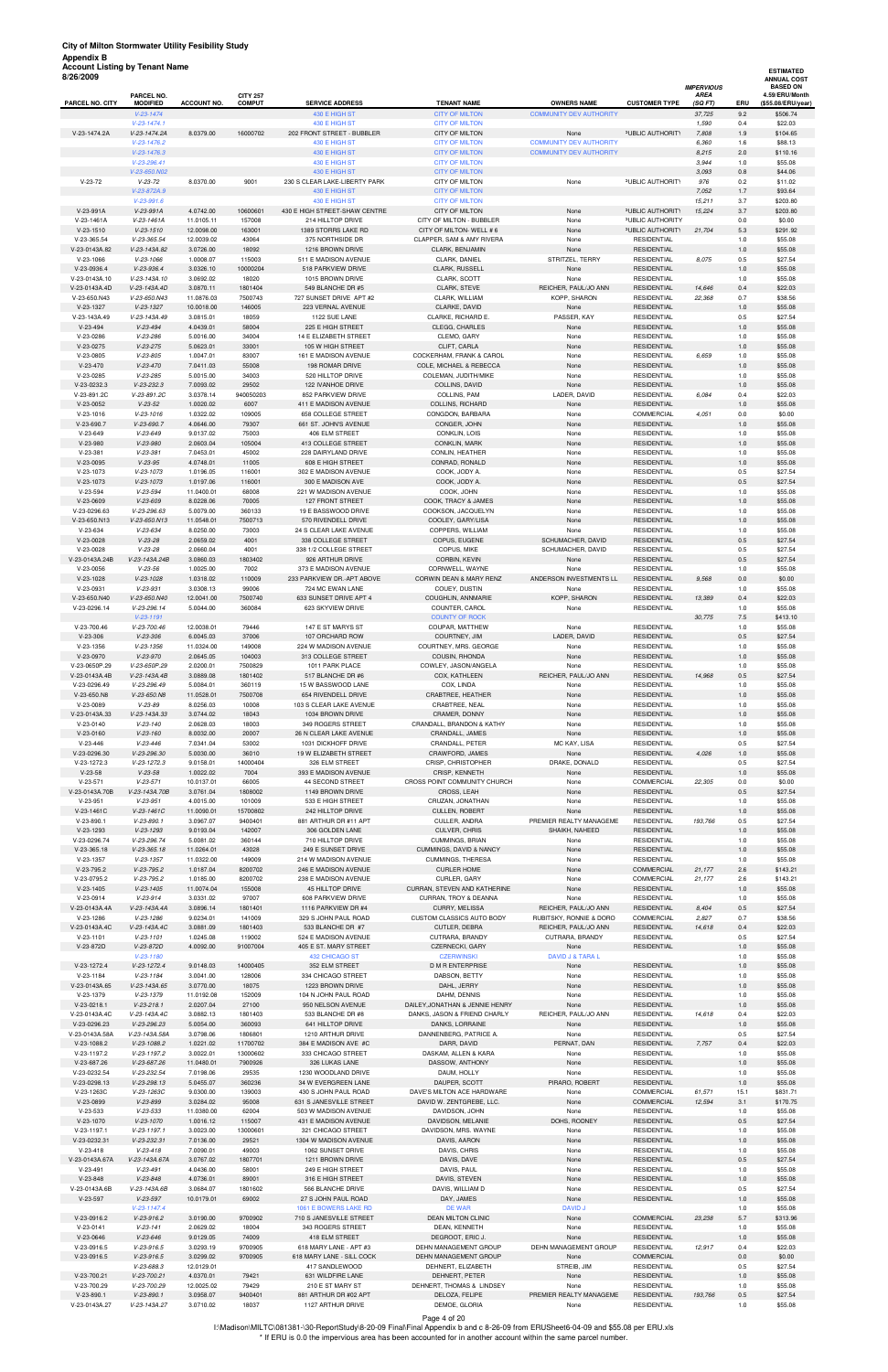**ESTIMATED** 

| 8/26/2009                    |                               |                         |                   |                                              |                                                   |                                  |                                          |                                  |            | <b>ANNUAL COST</b>                |
|------------------------------|-------------------------------|-------------------------|-------------------|----------------------------------------------|---------------------------------------------------|----------------------------------|------------------------------------------|----------------------------------|------------|-----------------------------------|
|                              | PARCEL NO.                    |                         | <b>CITY 257</b>   |                                              |                                                   |                                  |                                          | <b>IMPERVIOUS</b><br><b>AREA</b> |            | <b>BASED ON</b><br>4.59/ERU/Month |
| PARCEL NO. CITY              | <b>MODIFIED</b>               | <b>ACCOUNT NO.</b>      | <b>COMPUT</b>     | <b>SERVICE ADDRESS</b>                       | <b>TENANT NAME</b>                                | <b>OWNERS NAME</b>               | <b>CUSTOMER TYPE</b>                     | (SQFT)                           | ERU        | (\$55.08/ERU/year)                |
| V-23-365.57                  | $V-23-365.57$                 | 12.0019.02              | 43067             | 372 NORTHSIDE DR                             | DEMORE, DUANE AND JENNIFER                        | None                             | <b>RESIDENTIAL</b>                       |                                  | 1.0        | \$55.08                           |
| V-23-365.34                  | $V-23-365.34$                 | 11.0262.00              | 43044             | 278 E SUNSET DRIVE                           | DEMPSEY, BRIAN                                    | None                             | <b>RESIDENTIAL</b>                       |                                  | 1.0        | \$55.08                           |
| V-23-687.9<br>V-23-0296.73   | $V-23-687.9$<br>V-23-296.73   | 11.0203.00<br>5.0100.01 | 7900909<br>360143 | 217 LUKAS LANE<br>18 E MAPLE LANE            | DEMPSEY, ROSEMARY<br>DENNISTON, CHRISTOPHER       | None<br>None                     | <b>RESIDENTIAL</b><br><b>RESIDENTIAL</b> |                                  | 1.0<br>1.0 | \$55.08<br>\$55.08                |
| $V-23-177$                   | $V-23-177$                    | 12.0037.00              | 22007             | 173 BUTEN                                    | DEROCHE, SHERRY                                   | None                             | <b>RESIDENTIAL</b>                       |                                  | 1.0        | \$55.08                           |
| $V-23-511$                   | $V-23-511$                    | 8.0396.04               | 60001             | 230 MERCHANT ROW                             | DESIGNER WEST LLC                                 | DUTCHER, BRAD                    | COMMERCIAL                               | 3,193                            | 0.0        | \$0.00                            |
| V-23-0298.7                  | $V-23-298.7$                  | 5.0271.04               | 360230            | 6 E EVERGREEN LANE                           | DEXTER, STERLE                                    | None                             | <b>RESIDENTIAL</b>                       |                                  | 1.0        | \$55.08                           |
| V-23-877B                    | $V-23-877B$                   | 4.0059.00               | 92004002          | 436 E ST. MARY STREET                        | DEYER, DOROTHY M L                                | None                             | <b>RESIDENTIAL</b>                       |                                  | 1.0        | \$55.08                           |
| $V-23-1349$                  | $V-23-1349$                   | 11.0340.03              | 149001            | 418 W MADISON AVENUE                         | DI PASQUALE, ANNA                                 | None                             | <b>RESIDENTIAL</b>                       |                                  | 1.0        | \$55.08                           |
| V-23-687.6                   | $V-23-687.6$                  | 11.0220.00              | 7900906           | 236 LUKAS LANE                               | DIBBLE, JOHN                                      | None                             | <b>RESIDENTIAL</b>                       |                                  | 1.0        | \$55.08                           |
|                              | $V-23-1143B$                  |                         |                   |                                              | <b>DICK</b>                                       | <b>RICHARD G</b>                 |                                          |                                  | 1.0        | \$55.08                           |
| V-23-0296.51                 | $V-23-296.51$                 | 5.0061.00               | 360121            | 40 W BASSWOOD LANE                           | DIECK, TERRY                                      | None                             | <b>RESIDENTIAL</b>                       |                                  | 1.0        | \$55.08                           |
| V-23-650.N30<br>V-23-0296.42 | V-23-650.N30<br>V-23-296.42   | 11.0652.03<br>5.0609.02 | 7500730<br>360112 | 771 RIVENDELL DRIVE<br>705 RAINBOW DRIVE     | DILLENBECK, SCOTT A.<br>DILLINDER, SHANE & JANICE | None<br>None                     | <b>RESIDENTIAL</b><br><b>RESIDENTIAL</b> |                                  | 1.0<br>1.0 | \$55.08<br>\$55.08                |
| V-23-0207                    | $V-23-207$                    | 11.0047.03              | 26006             | 105 MORGAN STREET                            | DILLON, DAVID                                     | None                             | <b>RESIDENTIAL</b>                       |                                  | 1.0        | \$55.08                           |
| $V-23-631$                   | $V-23-631$                    | 8.0249.02               | 72009             | 736 CRANDALL STREET                          | DISCH, KAREN                                      | None                             | <b>RESIDENTIAL</b>                       |                                  | 1.0        | \$55.08                           |
| $V-23-561$                   | $V-23-561$                    | 10.0127.00              | 65004             | 33 SECOND STREET                             | DISRUDE, GLENN                                    | None                             | <b>RESIDENTIAL</b>                       |                                  | 1.0        | \$55.08                           |
| V-23-0780                    | $V-23-780$                    | 1.0059.07               | 81001             | 102 E MADISON AVENUE                         | DIX, TODD                                         | None                             | <b>RESIDENTIAL</b>                       |                                  | 1.0        | \$55.08                           |
| V-23-0650P.28                | V-23-650P.28                  | 2.0234.00               | 7500828           | 1019 PARK PLACE                              | DIXON, THOMAS                                     | None                             | <b>RESIDENTIAL</b>                       |                                  | 1.0        | \$55.08                           |
|                              | $V-23-182$                    |                         |                   |                                              | <b>DMR REAL EST ENTERPRISES</b>                   |                                  |                                          |                                  | 1.0        | \$55.08                           |
| V-23-0143A.4A                | V-23-143A.4A                  | 3.0895.11               | 1801401           | 1116 PARKVIEW DR #3                          | DOBSON, BENJAMIN                                  | REICHER, PAUL/JO ANN             | <b>RESIDENTIAL</b>                       | 8,404                            | 0.5        | \$27.54                           |
| V-23-0626                    | $V-23-626$                    | 8.0205.06               | 72004             | 714 CRANDALL STREET                          | DOBSON, MICHAEL                                   | None                             | <b>RESIDENTIAL</b>                       |                                  | 1.0        | \$55.08                           |
| $V-23-890.1$                 | $V-23-890.1$                  | 3.0994.06               | 9400401           | 897 ARTHUR DR #2 APT                         | DOERR, KRISTA                                     | PREMIER REALTY MANAGEME          | <b>RESIDENTIAL</b>                       | 193,766                          | 0.5        | \$27.54                           |
| $V-23-1373$                  | $V-23-1373$                   | 8.0140.04               | 152003            | 516 LAMAR DRIVE                              | DOERR, RICHARD                                    | None                             | <b>RESIDENTIAL</b>                       |                                  | 1.0        | \$55.08                           |
| $V-23-0365.2$<br>V-23-1070   | $V-23-365.2$<br>$V-23-1070$   | 1.0179.13<br>1.0015.01  | 43013<br>115007   | 30 NORTHSIDE DRIVE<br>433 E MADISON AVENUE   | DOHMS, BENJAMIN<br>DOHS, RODNEY                   | CURLER, GARY<br>None             | <b>RESIDENTIAL</b><br><b>RESIDENTIAL</b> |                                  | 0.5<br>0.5 | \$27.54<br>\$27.54                |
| $V-23-1265.3$                | $V-23-1265.3$                 | 9.0250.00               | 13900603          | 383 S JOHN PAUL ROAD                         | DOLLAR GENERAL # 6787                             | None                             | <b>COMMERCIAL</b>                        | 28,840                           | 7.1        | \$391.07                          |
| V-23-899.1B                  | $V-23-899.1B$                 | 3.0280.03               | 9500902           | 705 S JANESVILLE STREET                      | DOMINQUEZ, JESSIE & PATTY                         | None                             | <b>COMMERCIAL</b>                        | 192,254                          | 0.0        | \$0.00                            |
| V-23-0689.7                  | $V-23-689.7$                  | 1.0508.01               | 79207             | 602 E MADISON AVE #7 UNIT                    | DONAVON, EDWARD                                   | None                             | <b>RESIDENTIAL</b>                       |                                  | 0.5        | \$27.54                           |
| V-23-0571                    | $V-23-571$                    | 10.0136.11              | 66005             | 36 SECOND STREET                             | DONNELLY, DONALD                                  | None                             | <b>RESIDENTIAL</b>                       | 22,305                           | 5.5        | \$302.94                          |
| V-23-0292                    | $V-23-292$                    | 5.0025.01               | 35001             | 607 SKYVIEW DRIVE                            | DORCEY, DAVID & KIMBERLY                          | None                             | <b>RESIDENTIAL</b>                       |                                  | 1.0        | \$55.08                           |
| V-23-0143A.49                | V-23-143A.49                  | 3.0816.06               | 18059             | 1120 SUE LANE                                | DORN, KATHRYN                                     | PASSER, KAY                      | <b>RESIDENTIAL</b>                       |                                  | 0.5        | \$27.54                           |
| $V-23-1102$                  | $V-23-1102$                   | 1.0247.02               | 119003            | 528 E MADISON AVENUE                         | DORR, JAMES                                       | None                             | <b>RESIDENTIAL</b>                       |                                  | 1.0        | \$55.08                           |
| $V-23-1205$                  | $V-23-1205$                   | 3.0009.01               | 131005            | 932 E HIGH STREET                            | DORSEY, TIMOTHY                                   | None                             | <b>RESIDENTIAL</b>                       |                                  | 1.0        | \$55.08                           |
|                              | V-23-1461.33A1                |                         |                   | 330 ROGERS ST                                | <b>DOSCH</b>                                      | THERON E & TAMI R                |                                          | 13,572                           | 3.3        | \$181.76                          |
| V-23-0982                    | $V-23-982$                    | 2.0609.03               | 105006            | 330 ROGERS STREET                            | DOSCH, THERON                                     | None                             | <b>RESIDENTIAL</b>                       |                                  | 1.0        | \$55.08                           |
| $V-23-464$<br>V-23-0296.34   | $V-23-464$<br>$V-23-296.34$   | 7.0426.00<br>5.0055.04  | 55002<br>360104   | 119 S CRESCENT DRIVE<br>17 W COTTONWOOD LANE | DOWNING, PENNY<br>DOWNING, TRAVIS                 | None<br>None                     | <b>RESIDENTIAL</b><br><b>RESIDENTIAL</b> |                                  | 1.0<br>1.0 | \$55.08<br>\$55.08                |
| $V-23-318$                   | $V-23-318$                    | 6.0075.10               | 38009             | 102 WALLACE WAY                              | DOXEY, ROBERT                                     | TUPPER, STEPHEN                  | <b>RESIDENTIAL</b>                       |                                  | 0.5        | \$27.54                           |
| V-23-1320                    | $V-23-1320$                   | 10.0032.00              | 145007            | 335 VERNAL AVENUE                            | DR. JULIA FOSTER                                  | None                             | COMMERCIAL                               | 2,092                            | 0.5        | \$27.54                           |
| V-23-0897.2                  | $V-23-897.2$                  | 3.0350.01               | 9500602           | 641 E ST MARY STREET                         | DR. MICHAEL J. LONG                               | None                             | <b>COMMERCIAL</b>                        | 8,809                            | 2.2        | \$121.18                          |
| $V-23-0018$                  | $V-23-18$                     | 2.0669.03               | 2009              | 414 COLLEGE STREET                           | DRADA, JOHNATHAN                                  | None                             | <b>RESIDENTIAL</b>                       |                                  | 1.0        | \$55.08                           |
| $V-23-0116$                  | $V-23-116$                    | 3.0567.00               | 14007             | 891 CHAPEL DRIVE                             | DRADA, RICHARD                                    | None                             | <b>RESIDENTIAL</b>                       |                                  | 1.0        | \$55.08                           |
| $V-23-1300$                  | $V-23-1300$                   | 9.0181.00               | 143005            | 408 GOLDEN LANE                              | DRAKE, DONALD                                     | None                             | <b>RESIDENTIAL</b>                       |                                  | 1.0        | \$55.08                           |
| $V-23-990$                   | $V-23-990$                    | 4.0740.01               | 106005            | 410 E HIGH STREET                            | DRAKE, LAWRENCE                                   | None                             | <b>RESIDENTIAL</b>                       |                                  | 1.0        | \$55.08                           |
| $V-23-844$                   | $V-23-844$                    | 6.0004.01               | 88006             | 319 DAVIS STREET                             | DRAKE, MARK                                       | None                             | <b>RESIDENTIAL</b>                       |                                  | 1.0        | \$55.08                           |
| $V-23-1455$                  | $V-23-1455$                   | 11.0126.11              | 156009            | 29 E MADISON AVENUE                          | DRAVIS-MEDINA, PATRICIA                           | None                             | <b>RESIDENTIAL</b>                       |                                  | 1.0        | \$55.08                           |
| V-23-687.21                  | $V-23-687.21$                 | 11.0428.00              | 7900921           | 357 LUKAS LANE                               | DREES, ROBERT/NANCY                               | None                             | <b>RESIDENTIAL</b>                       |                                  | 1.0        | \$55.08                           |
| V-23-0143A.4B<br>V-23-0778   | V-23-143A.4B<br>$V-23-778$    | 3.0891.10<br>1.0063.00  | 1801402<br>80008  | 517 BLANCHE DR #8<br>120 E MADISON AVENUE    | DREW, BRETT<br>DREW, STEPHEN K.                   | REICHER, PAUL/JO ANN<br>None     | <b>RESIDENTIAL</b><br><b>RESIDENTIAL</b> | 14,968                           | 0.5<br>1.0 | \$27.54<br>\$55.08                |
| V-23-0650P.24                | V-23-650P.24                  | 2.0230.01               | 7500824           | 1050 PARK PLACE                              | DROESSLER, BARTHOLOMEW                            | None                             | <b>RESIDENTIAL</b>                       |                                  | 1.0        | \$55.08                           |
| V-23-0916.5                  | $V-23-916.5$                  | 3.0291.09               | 9700905           | 618 MARY LANE - APT #1                       | DUARTE, JAIME                                     | DEHN MANAGEMENT GROUP            | <b>RESIDENTIAL</b>                       | 12,917                           | 0.4        | \$22.03                           |
| V-23-0650P.6                 | $V-23-650P.6$                 | 2.0212.01               | 7500806           | 932 PARK PLACE                               | DUARTE, JENNIFER                                  | None                             | <b>RESIDENTIAL</b>                       |                                  | 1.0        | \$55.08                           |
| $V-23-1010$                  | $V-23-1010$                   | 1.0327.00               | 108008            | 311 PARKVIEW DRIVE                           | DUBATS DDS J.J.                                   | None                             | COMMERCIAL                               | 2,003                            | 0.5        | \$27.54                           |
| $V-23-815$                   | $V-23-815$                    | 6.0013.00               | 85002             | 217 LARCH LANE                               | DUBATS, DR. JOHN                                  | None                             | <b>RESIDENTIAL</b>                       |                                  | 1.0        | \$55.08                           |
|                              | V-23-1504.2A                  |                         |                   | <b>601 FOREST LAKE DR</b>                    | <b>DUECKER</b>                                    | <b>KENNETH J &amp; CYNTHIA A</b> |                                          |                                  | 1.0        | \$55.08                           |
| V-23-0936.3                  | $V-23-936.3$                  | 3.0328.19               | 10000203          | 530 PARKVIEW DRIVE                           | DUGENSKE, ROBERT & DENISE                         | None                             | <b>RESIDENTIAL</b>                       |                                  | 1.0        | \$55.08                           |
| $V-23-1066$                  | $V-23-1066$<br>$V-23-700.35$  | 1.0007.15<br>12.0009.01 | 115003            | 515 E MADISON AVENUE                         | DULL, KRISTA<br>DUMMER, JOHN AND REGINA           | STRITZEL, TERRY                  | <b>RESIDENTIAL</b><br><b>RESIDENTIAL</b> | 8,075                            | 0.5        | \$27.54                           |
| V-23-700.35<br>$V-23-341$    | $V-23-341$                    | 6.0035.00               | 79435<br>41003    | 266 E ST MARY ST<br>400 GREEN HILL DRIVE     | DUNN, ROBERT                                      | None<br>None                     | <b>RESIDENTIAL</b>                       |                                  | 1.0<br>1.0 | \$55.08<br>\$55.08                |
| V-23-0143A.9                 | $V-23-143A.9$                 | 3.0473.12               | 18019             | 926 PARKVIEW DRIVE                           | DUOSS, AARON                                      | DRAKE, DONALD                    | <b>RESIDENTIAL</b>                       |                                  | 0.5        | \$27.54                           |
| V-23-143A.9                  | $V-23-143A.9$                 | 3.0474.06               | 18019             | 928 PARKVIEW DRIVE                           | DUOSS, CAITLYN                                    | DRAKE, DONALD                    | <b>RESIDENTIAL</b>                       |                                  | 0.5        | \$27.54                           |
| V-23-0868                    | $V-23-868$                    | 4.0650.10               | 91003             | 27 E HIGH STREET                             | DUOSS, CHRISTOPHER                                | DRAKE, DONALD                    | <b>RESIDENTIAL</b>                       |                                  | 0.5        | \$27.54                           |
| $V-23-825$                   | $V-23-825$                    | 4.0700.02               | 86004             | 225 PLUMB STREET                             | DUOSS, DENNIS & SHERRIE                           | None                             | <b>RESIDENTIAL</b>                       |                                  | 1.0        | \$55.08                           |
| V-23-0662                    | $V-23-662$                    | 8.0149.14               | 77003             | 109 DIVISION STREET                          | DUOSS, GARY                                       | PATRICK, ROBERT                  | <b>RESIDENTIAL</b>                       |                                  | 0.5        | \$27.54                           |
| $V-23-512$                   | $V-23-512$                    | 8.0399.05               | 60002             | 220 MERCHANT ROW                             | DUTCHER, BRAD & DONA                              | DUTCHER, BRAD                    | COMMERCIAL                               | 2,629                            | 0.6        | \$33.05                           |
| V-23-0297.34                 | V-23-297.34                   | 5.0206.00               | 360204            | 14 W ASH LANE                                | DUTCHER, DALE                                     | None                             | <b>RESIDENTIAL</b>                       |                                  | 1.0        | \$55.08                           |
| V-23-0296.22                 | V-23-296.22                   | 5.0053.00<br>2.0082.05  | 360092            | 640 HILLTOP DRIVE<br>265 N JANESVILLE STREET | DYER, VICTOR<br>EAST SIDE FABRIC & ENGINEERING    | None                             | <b>RESIDENTIAL</b><br><b>INDUSTRIAL</b>  |                                  | 1.0        | \$55.08                           |
| $V-23-1137$                  | $V-23-1137$                   |                         | 123002            |                                              |                                                   | SAYRE, JOHN                      |                                          | 98,353                           | 24.1       | \$1,327.43                        |
| V-23-938<br>V-23-0650P.18    | $V-23-938$<br>V-23-650P.18    | 3.0627.01<br>2.0224.01  | 100004<br>7500818 | 505 PARKVIEW DRIVE<br>362 FAIR WAY           | ECKERT, MICHAEL & AMY<br>EDMUNDSON, ALLEN         | None<br>None                     | <b>RESIDENTIAL</b><br><b>RESIDENTIAL</b> |                                  | 1.0<br>1.0 | \$55.08<br>\$55.08                |
| V-23-892B                    | $V-23-892B$                   | 3.0262.00               | 9400602           | 848 ARTHUR DRIVE                             | EDWARD JONES INVESTMENT                           | None                             | COMMERCIAL                               | 25,369                           | 0.0        | \$0.00                            |
| $V-23-43$                    | $V-23-43$                     | 6.0197.24               | 5007              | 512 GREENMAN STREET                          | EDWARDSON, CHRISTINE                              | PASTORIUS, LONNY                 | <b>RESIDENTIAL</b>                       |                                  | 0.5        | \$27.54                           |
| V-23-890.1                   | $V-23-890.1$                  | 3.0911.09               | 9400401           | 873 ARTHUR DR #12 APT                        | EDWARDSON, DONALD & ROBERTA                       | PREMIER REALTY MANAGEME          | <b>RESIDENTIAL</b>                       | 193,766                          | 0.5        | \$27.54                           |
| V-23-650.N44                 | V-23-650.N44                  | 11.0804.00              | 7500744           | 769 SUNSET DR # 2                            | EDWARDSON, SNORT                                  | KOPP, SHARON                     | <b>RESIDENTIAL</b>                       | 15,188                           | 0.5        | \$27.54                           |
| $V-23-890.1$                 | $V-23-890.1$                  | 3.0989.06               | 9400401           | 889 ARTHUR DR #15 APT                        | EGELHOFF, ANDREW                                  | PREMIER REALTY MANAGEME          | <b>RESIDENTIAL</b>                       | 193,766                          | 0.5        | \$27.54                           |
| V-23-687.14                  | V-23-687.14                   | 11.0198.02              | 7900914           | 107 LUKAS LANE                               | EGGEN, JEFFREY                                    | LUKAS, HENRY                     | <b>RESIDENTIAL</b>                       |                                  | 0.5        | \$27.54                           |
| V-23-700.9                   | $V-23-700.9$                  | 4.0358.02               | 79409             | 262 WILDFIRE LANE                            | EICHTER, CARL & JULIE                             | None                             | <b>RESIDENTIAL</b>                       |                                  | 1.0        | \$55.08                           |
| V-23-365.37                  | $V-23-365.37$                 | 12.0004.00              | 43047             | 370 PHEASANT RIDGE                           | EIDMAN, KIRK                                      | None                             | <b>RESIDENTIAL</b>                       |                                  | 1.0        | \$55.08                           |
| V-23-0365.2<br>V-23-0232.63  | $V-23-365.2$<br>$V-23-232.63$ | 1.0178.06<br>7.0216.00  | 43013<br>29544    | 32 NORTHSIDE DRIVE<br>1243 SURREY DRIVE      | EIDMAN, WENDY<br>EKEDAHL, PEGGY A.                | CURLER, GARY<br>None             | <b>RESIDENTIAL</b><br><b>RESIDENTIAL</b> |                                  | 0.5<br>1.0 | \$27.54<br>\$55.08                |
| V-23-890.1                   | $V-23-890.1$                  | 3.0922.13               | 9400401           | 877 ARTHUR DR #09 APT                        | <b>ELAINE NYNUS</b>                               | PREMIER REALTY MANAGEME          | <b>RESIDENTIAL</b>                       | 193,766                          | 0.5        | \$27.54                           |
| V-23-0232.14                 | V-23-232.14                   | 7.0102.00               | 29508             | 203 IVANHOE DRIVE                            | ELIASON, MRS. ED                                  | None                             | <b>RESIDENTIAL</b>                       |                                  | 1.0        | \$55.08                           |
| V-23-1377                    | $V-23-1377$                   | 11.0188.05              | 152007            | 58 N JOHN PAUL ROAD                          | ELLEFSON, ANTHONY                                 | None                             | <b>RESIDENTIAL</b>                       |                                  | 1.0        | \$55.08                           |
| V-23-0795.3                  | $V-23-795.3$                  | 1.0180.10               | 8200703           | 24 NORTHSIDE DRIVE                           | ELLEFSON, KRIS                                    | CURLER, GARY                     | <b>RESIDENTIAL</b>                       |                                  | 0.5        | \$27.54                           |
| V-23-1360A.2                 | V-23-1360A.2                  | 11.0305.00              | 15000304          | 113 N JOHN PAUL ROAD                         | ELLEFSON, STEWART                                 | None                             | <b>RESIDENTIAL</b>                       |                                  | 1.0        | \$55.08                           |
| $V-23-1457.1$                | $V-23-1457.1$                 | 11.0115.03              | 15700201          | 44 HILLTOP DRIVE                             | ELLIOTT, DAWN                                     | RICE, IVAN                       | <b>RESIDENTIAL</b>                       | 4,820                            | 0.5        | \$27.54                           |
| V-23-368.119                 | V-23-368.119                  | 12.0076.01              | 43319             | 319 E. SUNSET DR                             | EMANN, JAMES                                      | None                             | <b>RESIDENTIAL</b>                       |                                  | 1.0        | \$55.08                           |
| V-23-0297.18                 | $V-23-297.18$                 | 5.0139.01               | 360188            | 36 E ST. MARY STREET                         | EMERY, MARY A.                                    | None                             | <b>RESIDENTIAL</b>                       |                                  | 1.0        | \$55.08                           |
| V-23-0297.10                 | V-23-297.10                   | 5.0128.02               | 360180            | 28 W ST. MARY STREET                         | ERICKSON, AMI                                     | None                             | <b>RESIDENTIAL</b>                       |                                  | 1.0        | \$55.08                           |
| V-23-0296.53<br>$V-23-1115$  | $V-23-296.53$<br>$V-23-1115$  | 5.0062.00<br>2.0005.00  | 360123<br>120007  | 30 W BASSWOOD LANE<br>31 N JANESVILLE STREET | ERICKSON, GEORGIA<br>ERICKSON, MICHAEL            | None<br>VAN HORN, PETE           | <b>RESIDENTIAL</b><br><b>RESIDENTIAL</b> |                                  | 1.0<br>0.5 | \$55.08<br>\$27.54                |
|                              |                               |                         |                   |                                              |                                                   |                                  |                                          |                                  |            |                                   |

V-23-1115 V-23-1115 2.0005.00 120007 31 N JANESVILLE STREET ERICKSON, MICHAEL VAN HORN, PETE RESIDENTIAL 0.5 \$27.54

V-23-0232.15 V-23-232.15 7.0103.04 29509 1207 WOODLAND DRIVE ESQUIVEL, JOSE None RESIDENTIAL 1.0 \$55.08

| $V-23-890.1$   | $V-23-890.1$   | 3.0987.08  | 9400401   | 889 ARTHUR DR #13 APT     | ESSER. ANNA & MATT BINKLEY       | PREMIER REALTY MANAGEME | <b>RESIDENTIAL</b> | 193,766 | 0.5  | \$27.54    |
|----------------|----------------|------------|-----------|---------------------------|----------------------------------|-------------------------|--------------------|---------|------|------------|
| V-23-365.30    | $V-23-365.30$  | 11.0254.01 | 43040     | 240 E SUNSET              | <b>ESTATE OF MARIAN GILSTRAP</b> | None                    | <b>RESIDENTIAL</b> |         | 1.0  | \$55.08    |
| $V-23-353.1$   | $V-23-353.1$   | 6.0110.00  | 420081    | 153 GREEN HILL CIRCLE     | EVANS, DAVE                      | None                    | <b>RESIDENTIAL</b> |         | 1.0  | \$55.08    |
| V-23-689.19    | $V-23-689.19$  | 1.0532.00  | 79219     | 602 E MADISON AVE #19     | EVERETTE, BRENDA M               | None                    | <b>RESIDENTIAL</b> |         | 0.5  | \$27.54    |
|                | $V-23-505.27$  |            |           | 8006 N JOHN PAUL RD       | <b>EXODUS FARMS LLC</b>          |                         |                    | 4,651   | 1.1  | \$60.59    |
|                | $V-23-505.28$  |            |           | 8006 N JOHN PAUL RD       | <b>EXODUS FARMS LLC</b>          |                         |                    | 4.955   | 1.2  | \$66.10    |
|                | $V-23-700.65$  | 12.0147.00 |           | 809 TOWER HILL DR         | FACKENTHALL, KRISTIAN            | None                    | <b>RESIDENTIAL</b> |         | 1.0  | \$55.08    |
| V-23-0037      | $V-23-37$      | 2.0650.02  | 5001      | 308 COLLEGE STREET        | FAHRNEY, BRIAN                   | None                    | <b>RESIDENTIAL</b> |         | 1.0  | \$55.08    |
| $V-23-573$     | $V-23-573$     | 10.0134.04 | 66006     | 24 SECOND STREET          | FAIRBERT, BARBARA                | None                    | <b>RESIDENTIAL</b> |         | 1.0  | \$55.08    |
| V-23-700.62    | V-23-700.62    | 12.0068.00 | 79462     | 738 RED HAWK              | FALK, AARON                      | None                    | <b>RESIDENTIAL</b> |         | 1.0  | \$55.08    |
| V-23-0143A.35B | V-23-143A.35B  | 3.0843.03  | 1804502   | 1123 SUE LANE             | FALK, JAMES                      | None                    | <b>RESIDENTIAL</b> |         | 0.5  | \$27.54    |
| $V-23-0121$    | $V-23-121$     | 3.0560.02  | 15003     | 390 WOODCREST LANE        | FAMILETTI, SCOTT                 | None                    | <b>RESIDENTIAL</b> |         | 1.0  | \$55.08    |
| V-23-1294      | $V-23-1294$    | 9.0191.10  | 142008    | 312 GOLDEN LANE           | FANNING, JAN                     | LUKAS, HENRY            | <b>RESIDENTIAL</b> |         | 0.5  | \$27.54    |
| V-23-0298.14   | $V-23-298.14$  | 5.0552.01  | 360237    | 913 RAINBOW DRIVE         | FARLOW, MARY ANN                 | None                    | <b>RESIDENTIAL</b> |         | 1.0  | \$55.08    |
| V-23-1235.1A   | V-23-1235.1A   | 8.0360.00  | 135001004 | 302 VINCENT STREET        | FARM-CITY ELEVATORINC            | None                    | <b>INDUSTRIAL</b>  | 110.012 | 27.0 | \$1,487.16 |
| V-23-0936.1    | $V-23-936.1$   | 3.0306.00  | 10000201  | 710 MC EWAN LANE          | FARNSWORTH, VINCE                | None                    | <b>RESIDENTIAL</b> |         | 1.0  | \$55.08    |
| V-23-319B      | $V-23-319B$    | 6.0082.11  | 3900102   | 113 HOMESTEAD ROAD        | FARRAR, LARRY                    | FARRAR, LARRY           | <b>RESIDENTIAL</b> |         | 0.5  | \$27.54    |
| V-23-319B      | $V-23-319B$    | 6.0083.15  | 3900102   | 111 HOMESTEAD ROAD        | FARRAR, LARRY                    | FARRAR, LARRY           | <b>RESIDENTIAL</b> |         | 0.5  | \$27.54    |
| $V-23-1065$    | $V-23-1065$    | 1.0006.07  | 115002    | 523 E MADISON AVENUE      | FARRELL, SHAUN & AMBER           | STRITZEL, TERRY         | <b>RESIDENTIAL</b> |         | 0.5  | \$27.54    |
| $V-23-544$     | $V-23-544$     | 10.0114.01 | 63006     | 426 VERNAL AVENUE         | FASSL, JOSEPH                    | None                    | <b>RESIDENTIAL</b> |         | 1.0  | \$55.08    |
| $V-23-650.18$  | $V-23-650.18$  | 4.0103.03  | 75028     | 409 PRAIRIE VIEW CIRCLE   | FEARON, DOUGLAS                  | None                    | <b>RESIDENTIAL</b> |         | 1.0  | \$55.08    |
|                | $V-23-1146$    |            |           |                           | <b>FEDERAL NATIONAL MTG</b>      |                         |                    | 3,468   | 0.8  | \$44.06    |
| $V-23-700.10$  | $V-23-700.10$  | 4.0359.00  | 79410     | 300 WILDFIRE COURT        | FEGGESTAD, HAL & LINDA           | None                    | <b>RESIDENTIAL</b> |         | 1.0  | \$55.08    |
| $V-23-665$     | $V-23-665$     | 8.0042.14  | 77005     | 742 LAMAR DRIVE           | FEIST, FRANK                     | LUKAS, HENRY            | <b>RESIDENTIAL</b> |         | 0.5  | \$27.54    |
| V-23-650.N44   | V-23-650.N44   | 11.0800.02 | 7500744   | 769 SUNSET DR #1          | FELDHAUSEN, CATHY & EARL MCDON   | KOPP, SHARON            | <b>RESIDENTIAL</b> | 15,188  | 0.5  | \$27.54    |
| V-23-0143A.4B  | $V-23-143A.4B$ | 3.0888.06  | 1801402   | 517 BLANCHE DR #5         | FELTENBERGER, CONNIE             | REICHER, PAUL/JO ANN    | <b>RESIDENTIAL</b> | 14.968  | 0.5  | \$27.54    |
| V-23-0143A.31  | V-23-143A.31   | 3.0702.01  | 18041     | 1027 ARTHUR DRIVE         | FELTZ, RUSSELL                   | None                    | <b>RESIDENTIAL</b> |         | 1.0  | \$55.08    |
| $V-23-342$     | $V-23-342$     | 6.0037.02  | 41004     | 410 GREEN HILL DRIVE      | FENRICK, JENNIFER                | None                    | <b>RESIDENTIAL</b> |         | 1.0  | \$55.08    |
| V-23-650.N4    | V-23-650.N4    | 11.0512.00 | 7500704   | 750 RIVENDELL DRIVE       | FERFECKI, KURT/SUSAN             | None                    | <b>RESIDENTIAL</b> |         | 1.0  | \$55.08    |
| V-23-0297.2    | $V-23-297.2$   | 5.0557.01  | 360172    | 811 RAINBOW DRIVE         | FERNAN, STEVEN                   | None                    | <b>RESIDENTIAL</b> |         | 1.0  | \$55.08    |
| $V-23-1179.6$  | $V-23-1179.6$  | 12.0111.00 | 127008105 | 311 SUNNYSIDE DR-ADDITION | FERTILIZER DEALER SUPPLY         | None                    | <b>RESIDENTIAL</b> |         | 0.0  | \$0.00     |

#### Page 5 of 20

I:\Madison\MILTC\081381-\30-ReportStudy\8-20-09 Final\Final Appendix b and c 8-26-09 from ERUSheet6-04-09 and \$55.08 per ERU.xls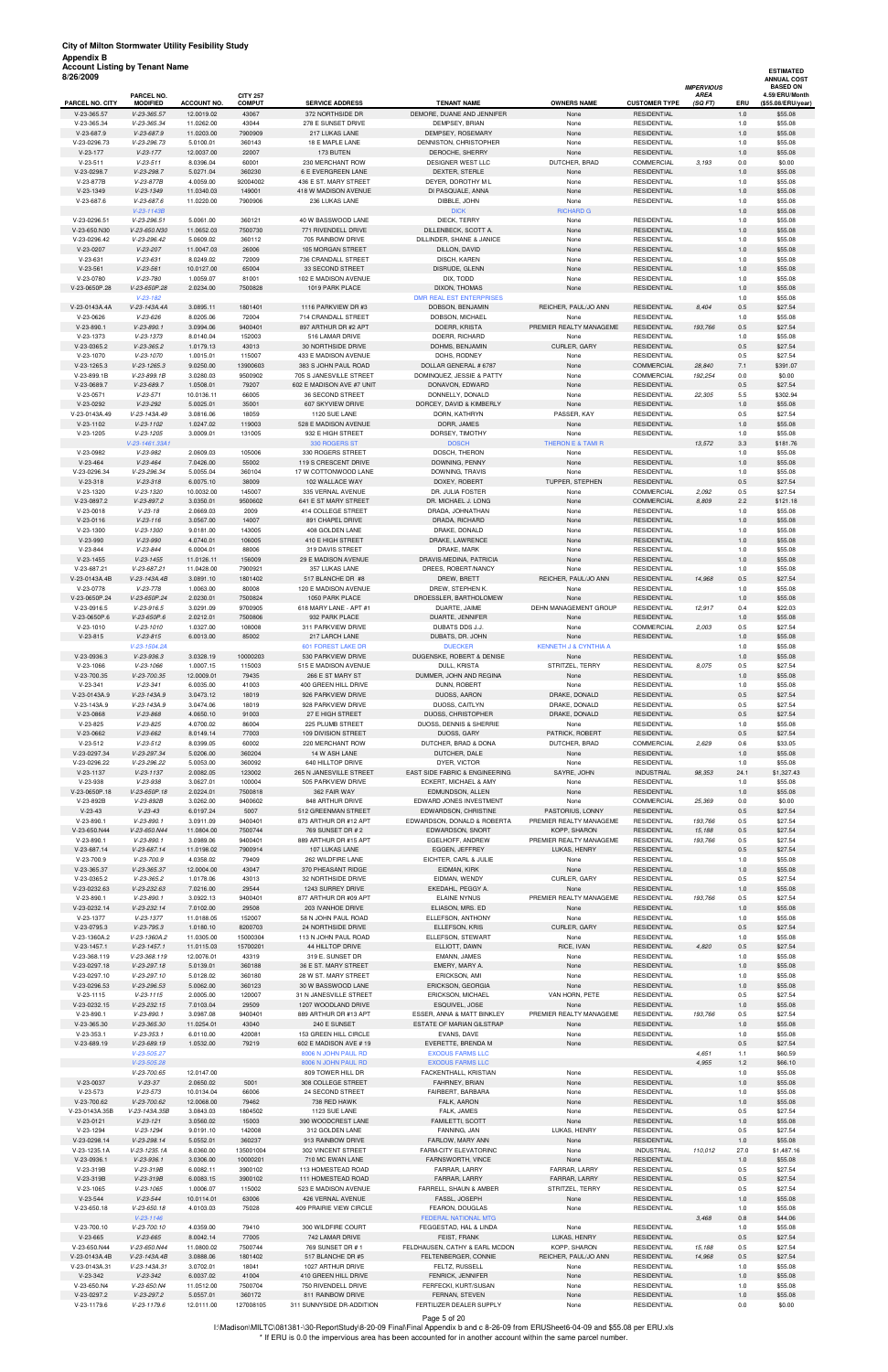| ັ້ນສ<br>3/26/2009             |                               |                         |                                  |                                            |                                                        |                                        |                                          | <b>IMPERVIOUS</b>      |            | <b>ESTIMATED</b><br><b>ANNUAL COST</b><br><b>BASED ON</b> |
|-------------------------------|-------------------------------|-------------------------|----------------------------------|--------------------------------------------|--------------------------------------------------------|----------------------------------------|------------------------------------------|------------------------|------------|-----------------------------------------------------------|
| PARCEL NO. CITY               | PARCEL NO.<br><b>MODIFIED</b> | <b>ACCOUNT NO.</b>      | <b>CITY 257</b><br><b>COMPUT</b> | <b>SERVICE ADDRESS</b>                     | <b>TENANT NAME</b>                                     | <b>OWNERS NAME</b>                     | <b>CUSTOMER TYPE</b>                     | <b>AREA</b><br>(SQ FT) | ERU        | 4.59/ERU/Month<br>(\$55.08/ERU/year)                      |
| $V-23-1179.6$                 | $V-23-1179.6$                 | 3.0054.00               | 127008105                        | 311 SUNNYSIDE DRIVE                        | FERTILIZER DEALER SUPPLY CO.                           | None                                   | <b>COMMERCIAL</b>                        | 49,098                 | 12.0       | \$660.96                                                  |
| V-23-650.N17A                 | V-23-650.N17A                 | 11.0600.00              | 75007171                         | 551 RIVENDELL DRIVE                        | FICHTNER, DAVID                                        | None                                   | <b>RESIDENTIAL</b>                       | 6,498                  | 0.5        | \$27.54                                                   |
| V-23-297.29                   | V-23-297.29                   | 5.0222.09               | 360199                           | 30 E ASH LANE                              | FIEBIG, AMBER                                          | JORDAN, ALBERT                         | <b>RESIDENTIAL</b>                       |                        | 0.5        | \$27.54                                                   |
| V-23-1302.2                   | $V-23-1302.2$                 | 9.0175.00               | 14300602                         | 510 GOLDEN LANE                            | FIELD, NANCY                                           | None                                   | <b>RESIDENTIAL</b>                       |                        | 1.0        | \$55.08                                                   |
| V-23-650.N41<br>V-23-365.4    | V-23-650.N41<br>V-23-365.4    | 12.0106.00<br>1.0075.00 | 7500741<br>43015                 | 621 W. SUNSET DR # 2<br>21 NORTHSIDE DRIVE | FIELD, ROBERT<br>FIELD, RUTH                           | KOPP, SHARON<br><b>BARTELS, HAROLD</b> | <b>RESIDENTIAL</b><br><b>RESIDENTIAL</b> | 15,612                 | 0.2<br>0.5 | \$11.02<br>\$27.54                                        |
| $V-23-1304$                   | $V-23-1304$                   | 9.0001.03               | 143009                           | 250 ELM STREET                             | FIELD, WILLIAM                                         | None                                   | <b>RESIDENTIAL</b>                       |                        | 1.0        | \$55.08                                                   |
| V-23-0297.23                  | V-23-297.23                   | 5.0190.01               | 360193                           | 25 E ST. MARY STREET                       | FIELDS, FRED                                           | None                                   | <b>RESIDENTIAL</b>                       |                        | 1.0        | \$55.08                                                   |
| $V-23-1166$                   | $V-23-1166$                   | 2.0438.04               | 126005                           | 28 N JANESVILLE STREET                     | <b>FIEREK, ROBERT</b>                                  | None                                   | <b>RESIDENTIAL</b>                       |                        | 1.0        | \$55.08                                                   |
| V-23-0296.82                  | V-23-296.82                   | 5.0114.00               | 360152                           | 15 E MAPLE LANE                            | FINLEY, DENNIS                                         | None                                   | <b>RESIDENTIAL</b>                       |                        | 1.0        | \$55.08                                                   |
| $V-23-891.3$                  | $V-23-891.3$                  | 3.0381.01               | 9400503                          | 860 PARKVIEW DRIVE                         | FINN, DEBBIE                                           | KAISER PROPERTIES LLC                  | <b>RESIDENTIAL</b>                       | 5,117                  | 0.3        | \$16.52                                                   |
| $V-23-180$                    | $V-23-180$                    | 12.0034.01              | 22010                            | 147 BUTEN                                  | FIORVANTI, F RAYMOND                                   | None                                   | <b>RESIDENTIAL</b>                       |                        | 1.0        | \$55.08                                                   |
| $V-23-513$                    | $V-23-513$                    | 8.0404.05               | 60003                            | 216 MERCHANT ROW                           | FIRST COMMUNITY BANK                                   | None                                   | COMMERCIAL                               | 2,382                  | 0.6        | \$33.05                                                   |
| $V-23-516.1$                  | $V-23-516.1$                  | 8.0409.00               | 60004                            | 202 MERCHANT ROW                           | FIRST COMMUNITY BANK                                   | None                                   | COMMERCIAL                               | 16,378                 | 4.0        | \$220.32                                                  |
| V-23-924A                     | V-23-924A<br>V-23-924A        | 3.0314.00               | 98009                            | 741 E HIGH ST<br>741 E HIGH STREET- CHURCH | FIRST CONGREGATIONAL CH<br>FIRST CONGREGATIONAL CHURCH | None                                   | COMMERCIAL                               | 4,744<br>12,520        | 1.2<br>3.1 | \$66.10<br>\$170.75                                       |
| V-23-0840                     | $V-23-840$                    | 4.0686.09               | 88002                            | 321 PLUMB STREET                           | FISCHER, DONALD                                        | MILLER III, LARRY                      | <b>RESIDENTIAL</b>                       |                        | 0.5        | \$27.54                                                   |
| $V-23-446$                    | $V-23-446$                    | 7.0340.19               | 53002                            | 1033 DICKHOFF DRIVE                        | <b>FISCHER, HEATHER</b>                                | MC KAY, LISA                           | <b>RESIDENTIAL</b>                       |                        | 0.5        | \$27.54                                                   |
| V-23-0229                     | $V-23-229$                    | 11.0184.01              | 29002                            | 42 N JOHN PAUL ROAD                        | FISH, JAMES B                                          | None                                   | <b>RESIDENTIAL</b>                       |                        | 1.0        | \$55.08                                                   |
| $V-23-385$                    | $V-23-385$                    | 7.0458.00               | 45006                            | 124 DAIRYLAND DRIVE                        | FISH, JOHN                                             | None                                   | <b>RESIDENTIAL</b>                       |                        | 1.0        | \$55.08                                                   |
| $V-23-890.1$                  | $V-23-890.1$                  | 3.0939.01               | 9400401                          | 885 ARTHUR DR #12 APT                      | FISHER, CORLOTTA                                       | PREMIER REALTY MANAGEME                | <b>RESIDENTIAL</b>                       | 193,766                | 0.5        | \$27.54                                                   |
| $V-23-0125$                   | $V-23-125$                    | 4.0042.02               | 16002                            | 534 ROGERS STREET                          | FISHER, ELIZABETH                                      | None                                   | <b>RESIDENTIAL</b>                       |                        | 1.0        | \$55.08                                                   |
| V-23-0296.3                   | $V-23-296.3$                  | 5.0618.00               | 36004                            | 605 RAINBOW DRIVE                          | FISHER, GARY                                           | None                                   | <b>RESIDENTIAL</b>                       |                        | 1.0        | \$55.08                                                   |
| V-23-1344                     | $V-23-1344$                   | 11.0009.01              | 148005                           | 157 W MADISON AVENUE                       | FISHER, SUSAN                                          | None                                   | <b>RESIDENTIAL</b>                       |                        | 1.0        | \$55.08                                                   |
| V-23-0225                     | $V-23-225$                    | 11.0176.00              | 28007                            | 16 N JOHN PAUL ROAD                        | FITZ RANDOLPH, IVAN                                    | None                                   | <b>RESIDENTIAL</b>                       |                        | 1.0        | \$55.08                                                   |
| V-23-0219                     | $V-23-219$                    | 11.0162.01              | 28001                            | 134 W MADISON AVENUE                       | FITZ-RANDOLPH, MERRY ETTA                              | None                                   | <b>RESIDENTIAL</b>                       |                        | 1.0        | \$55.08                                                   |
| V-23-1461.20                  | $V-23-1461.20$                | 5.0655.04               | 158020                           | 403 W HIGH ST                              | FLADHAMMER, AL & JUDY                                  | None                                   | COMMERCIAL                               | 27,172                 | 6.7        | \$369.04                                                  |
| V-23-0296.12<br>V-23-0650P.12 | V-23-296.12<br>V-23-650P.12   | 5.0042.00<br>2.0218.02  | 360082                           | 14 E COTTONWOOD LANE<br>371 FAIR WAY       | FLADHAMMER, ALAN<br>FLADHAMMER, SHAWN & CHELSY         | None<br>None                           | <b>RESIDENTIAL</b><br><b>RESIDENTIAL</b> |                        | 1.0<br>1.0 | \$55.08                                                   |
| $V-23-361$                    | $V-23-361$                    | 6.0115.00               | 7500812<br>43007                 | 200 GREEN HILL CIRCLE                      | FLAHERTY, JANET                                        | None                                   | <b>RESIDENTIAL</b>                       |                        | 1.0        | \$55.08<br>\$55.08                                        |
| V-23-687.23                   | V-23-687.23                   | 11.0436.03              | 7900923                          | 379 N SUNSET DRIVE                         | FLECK, WAYNE & JEAN                                    | MC KNIGHT, KARLA                       | <b>RESIDENTIAL</b>                       |                        | 0.5        | \$27.54                                                   |
| V-23-0687                     | $V-23-687$                    | 8.0145.03               | 79009                            | 122 DIVISION STREET                        | FLEISCHMANN, JONATHON & CLARA                          | None                                   | <b>RESIDENTIAL</b>                       |                        | 1.0        | \$55.08                                                   |
| V-23-650.N44                  | V-23-650.N44                  | 11.0824.04              | 7500744                          | 769 SUNSET DR #7                           | FLOCK, KATRINA                                         | KOPP, SHARON                           | <b>RESIDENTIAL</b>                       | 15,188                 | 0.5        | \$27.54                                                   |
| $V-23-0113$                   | $V-23-113$                    | 3.0581.00               | 14003                            | 886 CHAPEL DRIVE                           | FLOOD, TERRY                                           | DRAKE, DONALD                          | <b>RESIDENTIAL</b>                       |                        | 0.5        | \$27.54                                                   |
| $V-23-505.15$                 | $V-23-505.15$                 | 11.0278.03              | 59065                            | 161 E SUNSET DRIVE                         | FLYNN, JASON                                           | None                                   | <b>RESIDENTIAL</b>                       |                        | 1.0        | \$55.08                                                   |
| $V-23-505.7$                  | $V-23-505.7$                  | 11.0286.00              | 59057                            | 53 E SUNSET DRIVE                          | FOLK, ROBERT                                           | None                                   | <b>RESIDENTIAL</b>                       |                        | 1.0        | \$55.08                                                   |
| $V-23-946$                    | $V-23-946$                    | 4.0005.01               | 101003                           | 635 E HIGH STREET                          | FONS, CHRISTINA                                        | None                                   | <b>RESIDENTIAL</b>                       |                        | 1.0        | \$55.08                                                   |
| $V-23-1253.1$                 | $V-23-1253.1$                 | 9.0082.00               | 137008001                        | 420 SANDALWOOD COURT                       | FORD, MICHAEL & LAURA                                  | FORD, MICHAEL & LAURA                  | <b>RESIDENTIAL</b>                       |                        | 0.5        | \$27.54                                                   |
| V-23-0297.22                  | V-23-297.22                   | 5.0192.00               | 360192                           | 17 E ST. MARY STREET                       | FORNEY, V.A.                                           | None                                   | <b>RESIDENTIAL</b>                       |                        | 1.0        | \$55.08                                                   |
| $V-23-813.1$                  | $V-23-813.1$                  | 6.0129.00               | 84010                            | 248 LARCH LANE                             | FORSTER, RICHARD                                       | None                                   | <b>RESIDENTIAL</b>                       |                        | 1.0        | \$55.08                                                   |
| $V-23-1041$<br>V-23-650.N28   | $V-23-1041$<br>V-23-650.N28   | 1.0296.02<br>11.0644.00 | 112004<br>7500728                | 101 PARKVIEW DRIVE<br>757 RIVENDELL DRIVE  | FORTE, SHAWN F<br>FORTIN, TONY                         | None<br>None                           | <b>RESIDENTIAL</b><br><b>RESIDENTIAL</b> |                        | 1.0<br>1.0 | \$55.08<br>\$55.08                                        |
| V-23-0082                     | $V-23-82$                     | 8.0369.07               | 10001                            | 213 S CLEAR LAKE AVENUE                    | FOSBURGH, CATHERINE                                    | None                                   | <b>RESIDENTIAL</b>                       |                        | 1.0        | \$55.08                                                   |
| $V-23-512$                    | $V-23-512$                    | 12.0083.03              | 60002                            | 224 MERCHANTS ROW                          | FOSBURGH, JAMES                                        | DUTCHER, BRAD                          | <b>RESIDENTIAL</b>                       | 2,629                  | 0.0        | \$0.00                                                    |
| V-23-687.13                   | $V-23-687.13$                 | 11.0199.01              | 7900913                          | 115 LUKAS LANE                             | FOSTER, DAVID M.                                       | None                                   | <b>RESIDENTIAL</b>                       |                        | 1.0        | \$55.08                                                   |
| $V-23-394$                    | $V-23-394$                    | 7.0445.02               | 46006                            | 917 LAMAR DRIVE                            | FOSTER, WILLIAM J.                                     | None                                   | <b>RESIDENTIAL</b>                       |                        | 1.0        | \$55.08                                                   |
| $V-23-890.1$                  | $V-23-890.1$                  | 3.0966.06               | 9400401                          | 881 ARTHUR DR #10 APT                      | FOX, CARRIE                                            | PREMIER REALTY MANAGEME                | <b>RESIDENTIAL</b>                       | 193,766                | 0.5        | \$27.54                                                   |
| $V-23-866$                    | $V-23-866$                    | 4.0647.00               | 91001                            | 47 E HIGH STREET                           | FRAILEY, JERRY                                         | None                                   | <b>RESIDENTIAL</b>                       |                        | 1.0        | \$55.08                                                   |
| V-23-1179                     | $V-23-1179$                   | 3.0055.00               | 127008                           | 257 SUNNYSIDE DRIVE                        | FRANK MANAGEMENTINC                                    | None                                   | COMMERCIAL                               | 134,756                | 33.0       | \$1,817.64                                                |
| $V-23-1179$                   | $V-23-1179$                   | 3.0056.00               | 127008                           | 257 SUNNYSIDE DR.-EXEMPT METE              | FRANK MANAGEMENTINC                                    | None                                   | COMMERCIAL                               |                        | 0.0        | \$0.00                                                    |
| $V-23-1035$<br>V-23-396       | $V-23-1035$<br>$V-23-396$     | 6.0210.05<br>7.0444.00  | 111007<br>46008                  | 632 GREENMAN STREET<br>907 LAMAR DRIVE     | FRANK, DONALD<br>FRANK, DONALD                         | None                                   | <b>RESIDENTIAL</b><br><b>RESIDENTIAL</b> |                        | 1.0<br>1.0 | \$55.08<br>\$55.08                                        |
| V-23-0212                     | $V-23-212$                    | 9.0024.10               | 27001                            | 710 CAPMAN STREET                          | FRANK, ROBERT                                          | None<br>None                           | <b>RESIDENTIAL</b>                       |                        | 1.0        | \$55.08                                                   |
| $V-23-406$                    | $V-23-406$                    | 7.0065.00               | 47009                            | 204 N CRESCENT DRIVE                       | FRANK, RONNA                                           | None                                   | <b>RESIDENTIAL</b>                       |                        | 1.0        | \$55.08                                                   |
| $V-23-110$                    | $V-23-110$                    | 3.0588.04               | 14001                            | 448 WOODCREST LANE                         | <b>FRANKS, MELISSA</b>                                 | POLARSKI, JAMES                        | <b>RESIDENTIAL</b>                       |                        | 0.5        | \$27.54                                                   |
| $V-23-890.1$                  | $V-23-890.1$                  | 3.1008.05               | 9400401                          | 897 ARTHUR DR #16 APT                      | FRAZER-WILLIAMS, JUANITA                               | PREMIER REALTY MANAGEME                | <b>RESIDENTIAL</b>                       | 193,766                | 0.5        | \$27.54                                                   |
| V-23-0961                     | $V-23-961$                    | 2.0620.03               | 103003                           | 423 ROGERS STREET                          | FRAZIER, BRETT                                         | None                                   | <b>RESIDENTIAL</b>                       |                        | 1.0        | \$55.08                                                   |
| V-23-1463.2B                  | V-23-1463.2B                  | 3.0260.00               | 1590020202                       | 1101 S JANESVILLE STREET                   | FREEDOM GRAPHIC SYSTEMS INC                            | None                                   | <b>INDUSTRIAL</b>                        | 303,287                | 74.3       | \$4,092.44                                                |
|                               | $V-23-1466.1$                 | 12.0148.00              |                                  | 1475 E. HIGH ST                            | <b>FREEDOM GRAPHICS</b>                                | None                                   | <b>INDUSTRIAL</b>                        | 250,599                | 61.4       | \$3,381.91                                                |
| $V-23-890.1$                  | $V-23-890.1$                  | 3.0965.07               | 9400401                          | 881 ARTHUR DR #09 APT                      | FREEMAN, TRACY                                         | PREMIER REALTY MANAGEME                | <b>RESIDENTIAL</b>                       | 193,766                | 0.5        | \$27.54                                                   |
| $V-23-426$                    | $V-23-426$                    | 7.0060.03               | 50002                            | 930 SUNSET DRIVE                           | FRIEND, DAVID                                          | None                                   | <b>RESIDENTIAL</b>                       |                        | 1.0        | \$55.08                                                   |
| V-23-0143A.72                 | V-23-143A.72                  | 3.0756.01               | 18082                            | 1135 BROWN DRIVE                           | <b>FRISQUE, ROBERT</b>                                 | None<br>MC GUIRE, AUDRA                | <b>RESIDENTIAL</b>                       |                        | 1.0<br>1.0 | \$55.08                                                   |
| $V-23-0315$<br>V-23-0296.39   | $V-23-315$<br>V-23-296.39     | 6.0060.05<br>5.0613.00  | 38006<br>360109                  | 409 GREEN HILL DRIVE<br>645 RAINBOW DRIVE  | FRITZ, JENNY & MATTHEW<br>FRUTIGER, CONNIE             | None                                   | <b>RESIDENTIAL</b><br><b>RESIDENTIAL</b> |                        | 1.0        | \$55.08<br>\$55.08                                        |
| $V-23-466$                    | $V-23-466$                    | 7.0423.02               | 55004                            | 139 S CRESCENT DRIVE                       | FRUTIGER, MISTY                                        | None                                   | <b>RESIDENTIAL</b>                       |                        | 1.0        | \$55.08                                                   |
| V-23-832                      | $V-23-832$                    | 4.0689.00               | 87003                            | 307 PLUMB STREET                           | FRY, ERVIN                                             | None                                   | <b>RESIDENTIAL</b>                       |                        | 1.0        | \$55.08                                                   |
| $V-23-650.9$                  | $V-23-650.9$                  | 4.0081.05               | 75019                            | 844 NEUMANN COURT                          | FRY, JEFFREY                                           | None                                   | <b>RESIDENTIAL</b>                       |                        | 1.0        | \$55.08                                                   |
| V-23-1145.2D1                 | V-23-1145.2D1                 | 2.0133.03               | 124001051                        | 1005 BOWERS LAKE ROAD                      | FRY, RICHARD & PHYLLIS                                 | None                                   | <b>RESIDENTIAL</b>                       |                        | 0.5        | \$27.54                                                   |
| V-23-1272.3                   | $V-23-1272.3$                 | 9.0157.13               | 14000404                         | 328 ELM STREET                             | FRY, SHANNON                                           | CRISP, CHRIS & SUE                     | <b>RESIDENTIAL</b>                       |                        | 0.5        | \$27.54                                                   |
| V-23-1310                     | $V-23-1310$                   | 10.0057.06              | 144006                           | 517 VERNAL AVENUE                          | FRYDA, CARL & HEATHER                                  | None                                   | <b>RESIDENTIAL</b>                       |                        | 1.0        | \$55.08                                                   |
| $V-23-386$                    | $V-23-386$                    | 7.0459.03               | 45007                            | 118 DAIRYLAND DRIVE                        | FUGATE, DOUG/SUE                                       | None                                   | <b>RESIDENTIAL</b>                       |                        | 1.0        | \$55.08                                                   |
| $V-23-591$                    | $V-23-591$                    | 10.0162.03              | 68005                            | 22 THIRD STREET                            | <b>FUGATE, THOMAS</b>                                  | None                                   | <b>RESIDENTIAL</b>                       |                        | 1.0        | \$55.08                                                   |
| V-23-0232.17                  | V-23-232.17                   | 7.0105.01               | 29511                            | 1225 WOODLAND DRIVE                        | FULLER, ALAN                                           | None                                   | <b>RESIDENTIAL</b>                       |                        | 1.0        | \$55.08                                                   |
| V-23-0143A.67B                | V-23-143A.67B                 | 3.0766.02               | 1807702                          | 1209 BROWN DRIVE                           | FULLER, PATRICIA                                       | None                                   | <b>RESIDENTIAL</b>                       |                        | 0.5        | \$27.54                                                   |
| V-23-1272.2B                  | V-23-1272.2B                  | 9.0165.02               | 14000403                         | 322 ELM STREET                             | FULTZ, L. MICHAEL                                      | None                                   | <b>RESIDENTIAL</b>                       |                        | 0.5        | \$27.54                                                   |
| $V-23-943$<br>V-23-687.17     | $V-23-943$<br>$V-23-687.17$   | 3.0619.01<br>11.0412.02 | 100009<br>7900917                | 611 PARKVIEW DRIVE<br>323 LUKAS LANE       | FUNK, BARBARA<br>FUREY, BENJAMIN                       | None<br>None                           | <b>RESIDENTIAL</b><br><b>RESIDENTIAL</b> |                        | 1.0<br>1.0 | \$55.08<br>\$55.08                                        |
| V-23-1461E                    | $V-23-1461E$                  | 11.0087.00              | 15700804                         | 306 HILLTOP DRIVE                          | FURLANO, JAMES                                         | None                                   | <b>RESIDENTIAL</b>                       |                        | 1.0        | \$55.08                                                   |
| $V-23-379$                    | $V-23-379$                    | 7.0008.01               | 44009                            | 235 N CLEAR LAKE AVENUE                    | FURLANO, LINN                                          | None                                   | <b>RESIDENTIAL</b>                       |                        | 1.0        | \$55.08                                                   |
| $V-23-1461.6$                 | $V-23-1461.6$                 | 4.0665.05               | 158005                           | 46 E HIGH STREET                           | GAFFEY, JAMES                                          | None                                   | <b>RESIDENTIAL</b>                       |                        | 1.0        | \$55.08                                                   |
| V-23-700.43                   | $V-23-700.43$                 | 12.0064.01              | 79443                            | 704 RED HAWK                               | GAFFNEY, SCOTT                                         | None                                   | <b>RESIDENTIAL</b>                       |                        | 1.0        | \$55.08                                                   |
| $V-23-575$                    | $V-23-575$                    | 11.0390.07              | 66008                            | 327 W MADISON AVENUE                       | GAILEY, DEBRA                                          | None                                   | <b>RESIDENTIAL</b>                       |                        | 0.5        | \$27.54                                                   |
| $V-23-575$                    | $V-23-575$                    | 11.0391.10              | 66008                            | 6 SECOND STREET                            | GAILEY, DEBRA                                          | None                                   | <b>RESIDENTIAL</b>                       |                        | 0.5        | \$27.54                                                   |
| V-23-0143A.21                 | V-23-143A.21                  | 3.0854.02               | 18031                            | 1030 ARTHUR DRIVE                          | GALICA, ROBERT/SANDY                                   | None                                   | <b>RESIDENTIAL</b>                       |                        | 1.0        | \$55.08                                                   |

V-23-0650P.15 V-23-650P.15 2.0221.01 7500815 384 FAIR WAY GALLAGHER, MORRIS None RESIDENTIAL 1.0 \$55.08 V-23-650.N20 V-23-650.N20 11.0612.04 7500720 621 RIVENDELL DRIVE GALLEGOS, RICHARD & DIANE None RESIDENTIAL 1.0 \$55.08 V-23-0973 V-23-973 2.0640.00 104006 333 COLLEGE STREET GALLUN, JACK None RESIDENTIAL 1.0 \$55.08 V-23-0010 V-23-10 2.0677.09 2001 508 COLLEGE STREET GAMBLE, YVONNE OLSON, CARL RESIDENTIAL 4,293 0.4 \$22.03 V-23-0296.55 V-23-296.55 5.0065.02 360125 651 HILLTOP DRIVE GAMBREL, DONALD None RESIDENTIAL 1.0 \$55.08 V-23-0218.7 V-23-218.7 2.0258.03 27106 905 NELSON AVENUE GARBE, STEVEN None RESIDENTIAL 1.0 \$55.08 V-23-1461A.1 V-23-1461A.1 6.0089.00 1570081 45 HOMESTEAD ROAD GARBE, WILLIAM LAUER, WILLIS RESIDENTIAL 1.0 \$55.08 V-23-0307 V-23-307 6.0044.00 37007 113 ORCHARD ROW GARBER, GEORGE None RESIDENTIAL 1.0 \$55.08 V-23-1280.1 V-23-1280.1 9.0208.03 14100301 403 GOLDEN LANE GARBER, LARRY None RESIDENTIAL 1.0 \$55.08

| V-23-0297.38  | V-23-297.38    | 5.0556.07  | 360208    | 819 RAINBOW DRIVE     | GARBER, LEE                           | WENHAM, EUGENE                    | <b>RESIDENTIAL</b> |         | 1.0 | \$55.08  |
|---------------|----------------|------------|-----------|-----------------------|---------------------------------------|-----------------------------------|--------------------|---------|-----|----------|
| $V-23-0025$   | $V-23-25$      | 2.0664.16  | 3007      | 219 ROGERS STREET     | GARLOCK, BRANDON                      | <b>GARLOCK, BRANDON</b>           | <b>RESIDENTIAL</b> |         | 0.5 | \$27.54  |
| V-23-700.26   | $V-23-700.26$  | 4.0375.01  | 79426     | 219 WILDFIRE LANE     | GARRY, THOMAS J.                      | None                              | <b>RESIDENTIAL</b> |         | 1.0 | \$55.08  |
| $V-23-1475$   | $V-23-1475$    | 8.0210.13  | 160008    | 24 FRONT STREET       | GARTHWAITE, DENNIS                    | PIPER, STEVEN J.                  | <b>COMMERCIAL</b>  | 12,637  | 0.0 | \$0.00   |
| $V-23-1276$   | $V-23-1276$    | 9.0218.01  | 140008    | 515 GOLDEN LANE       | GATES, JANE                           | None                              | <b>RESIDENTIAL</b> |         | 1.0 | \$55.08  |
|               | $V-23-958.3$   |            |           | <b>CAMPUS ST</b>      | <b>GATHERING PLACE OF MILTO</b>       |                                   |                    | 31,432  | 7.7 | \$424.12 |
| $V-23-1285$   | $V-23-1285$    | 9.0232.05  | 141008    | 323 S JOHN PAUL ROAD  | <b>GATHING, LINDA</b>                 | DONAHUE, RICHARD                  | <b>RESIDENTIAL</b> |         | 1.0 | \$55.08  |
| V-23-0143A.8  | $V-23-143A.8$  | 3.0690.00  | 18018     | 1019 BROWN DRIVE      | GAUGER, DEAN                          | None                              | <b>RESIDENTIAL</b> |         | 1.0 | \$55.08  |
|               | V-23-650.N16A  | 12.0138.01 |           | 362 BREE DR           | GAUSS, RUSSELL                        | None                              | <b>RESIDENTIAL</b> | 10.084  | 0.6 | \$33.05  |
| V-23-877A     | $V-23-877A$    | 4.0058.09  | 92004001  | 430 E ST MARY STREET  | GEGARE, DEBORAH                       | None                              | <b>RESIDENTIAL</b> |         | 0.5 | \$27.54  |
| $V-23-1402$   | $V-23-1402$    | 11.0065.01 | 155005    | 17 W MADISON AVENUE   | GEISSLER, KYLE                        | None                              | <b>RESIDENTIAL</b> |         | 1.0 | \$55.08  |
| V-23-1179.10  | $V-23-1179.10$ | 3.0057.00  | 127008109 | 201 SUNNYSIDE DRIVE   | <b>GENERAL CASE COMPANY</b>           | None                              | <b>INDUSTRIAL</b>  | 33,386  | 8.2 | \$451.66 |
| $V-23-890.1$  | $V-23-890.1$   | 3.0959.05  | 9400401   | 881 ARTHUR DR #03 APT | <b>GEORGE, MONICA &amp; ADAM KREY</b> | PREMIER REALTY MANAGEME           | <b>RESIDENTIAL</b> | 193.766 | 0.5 | \$27.54  |
| $V-23-1011$   | $V-23-1011$    | 1.0324.01  | 108009    | 301 PARKVIEW DRIVE    | <b>GEORGIO'S</b>                      | ELMER, BERNARD                    | <b>COMMERCIAL</b>  | 1,606   | 0.4 | \$22.03  |
| V-23-688.2    | $V-23-688.2$   | 9.0053.06  | 79011     | 409 SANDALWOOD COURT  | GERBER, CARRIE A                      | FISHER, CHRISTINE                 | <b>RESIDENTIAL</b> |         | 0.5 | \$27.54  |
| $V-23-391$    | $V-23-391$     | 7.0436.02  | 46003     | 922 W MADISON AVENUE  | GESKE, JOHN                           | None                              | <b>RESIDENTIAL</b> |         | 1.0 | \$55.08  |
| $V-23-1023$   | $V-23-1023$    | 6.0140.12  | 110004    | 617 GREENMAN STREET   | GETCHEL, GARY                         | <b>GETCHEL, GARY &amp; CHERYL</b> | <b>RESIDENTIAL</b> | 3.640   | 0.5 | \$27.54  |
| $V-23-0186$   | $V-23-186$     | 11.0061.03 | 24003     | 31 W MADISON AVENUE   | GETCHEL, GARY & CHERYL                | GETCHEL, GARY & CHERYL            | <b>RESIDENTIAL</b> | 1.987   | 0.5 | \$27.54  |
| $V-23-1348$   | $V-23-1348$    | 11.0017.00 | 148009    | 129 W MADISON AVENUE  | GETCHEL, GLEN                         | None                              | <b>RESIDENTIAL</b> |         | 1.0 | \$55.08  |
| V-23-0143A.83 | V-23-143A.83   | 3.0724.01  | 18093     | 1232 BROWN DRIVE      | <b>GETCHEL, GLENN</b>                 | None                              | <b>RESIDENTIAL</b> |         | 1.0 | \$55.08  |
| $V-23-186$    | $V-23-186$     | 11.0060.04 | 24003     | 33 W MADISON AVENUE   | GETCHELL, GARY                        | GETCHEL, GARY & CHERYL            | <b>RESIDENTIAL</b> | 1,987   | 0.5 | \$27.54  |
| $V-23-586$    | $V-23-586$     | 10.0146.05 | 67009     | 304 VERNAL AVENUE     | <b>GETCHELL, NICK &amp; TERESA</b>    | PENN, BLAKE & PAULETTE            | <b>RESIDENTIAL</b> |         | 1.0 | \$55.08  |
| V-23-0296.36  | $V-23-296.36$  | 5.0058.01  | 360106    | 33 W COTTONWOOD LANE  | GIDDLEY, JAMIE                        | None                              | <b>RESIDENTIAL</b> |         | 1.0 | \$55.08  |
| $V-23-621$    | $V-23-621$     | 12.0069.05 | 71008     | 105 1/2 FRONT STREET  | GIGLIO, JENNIFER                      | COPPERS, WILLIAM                  | <b>RESIDENTIAL</b> |         | 0.5 | \$27.54  |
| $V-23-890.1$  | $V-23-890.1$   | 3.0985.09  | 9400401   | 889 ARTHUR DR #11 APT | GILBERTSON, JAMES & EMILY             | PREMIER REALTY MANAGEME           | <b>RESIDENTIAL</b> | 193,766 | 0.5 | \$27.54  |
|               | $V - 23 - 636$ |            |           | 603 ROGERS ST         | <b>GILLAND</b>                        | <b>THOMAS A</b>                   |                    |         | 1.0 | \$55.08  |
| $V-23-132$    | $V-23-132$     | 4.0324.00  | 16009     | 603 ROGERS STREET     | GILLAND, THOMAS                       | None                              | <b>RESIDENTIAL</b> |         | 0.5 | \$27.54  |
| $V-23-587$    | $V-23-587$     | 10.0170.14 | 68001     | 226 VERNAL AVENUE     | GILLE, PATRICK                        | STRITZEL, TERRY                   | <b>RESIDENTIAL</b> | 3.171   | 0.5 | \$27.54  |
| $V-23-1319$   | $V-23-1319$    | 10.0034.03 | 145006    | 405 VERNAL AVENUE     | GILMORE, BEAUMONT                     | None                              | <b>RESIDENTIAL</b> |         | 1.0 | \$55.08  |
| $V-23-1391.1$ | $V-23-1391.1$  | 11.0143.01 | 15400401  | 30 W MADISON AVENUE   | GILMORE, LINDA                        | None                              | <b>RESIDENTIAL</b> |         | 1.0 | \$55.08  |
| V-23-0232.33  | $V-23-232.33$  | 7.0151.00  | 29523     | 205 FOREST LAKE DRIVE | GILMOUR, ROY                          | None                              | <b>RESIDENTIAL</b> |         | 1.0 | \$55.08  |

Page 6 of 20

I:\Madison\MILTC\081381-\30-ReportStudy\8-20-09 Final\Final Appendix b and c 8-26-09 from ERUSheet6-04-09 and \$55.08 per ERU.xls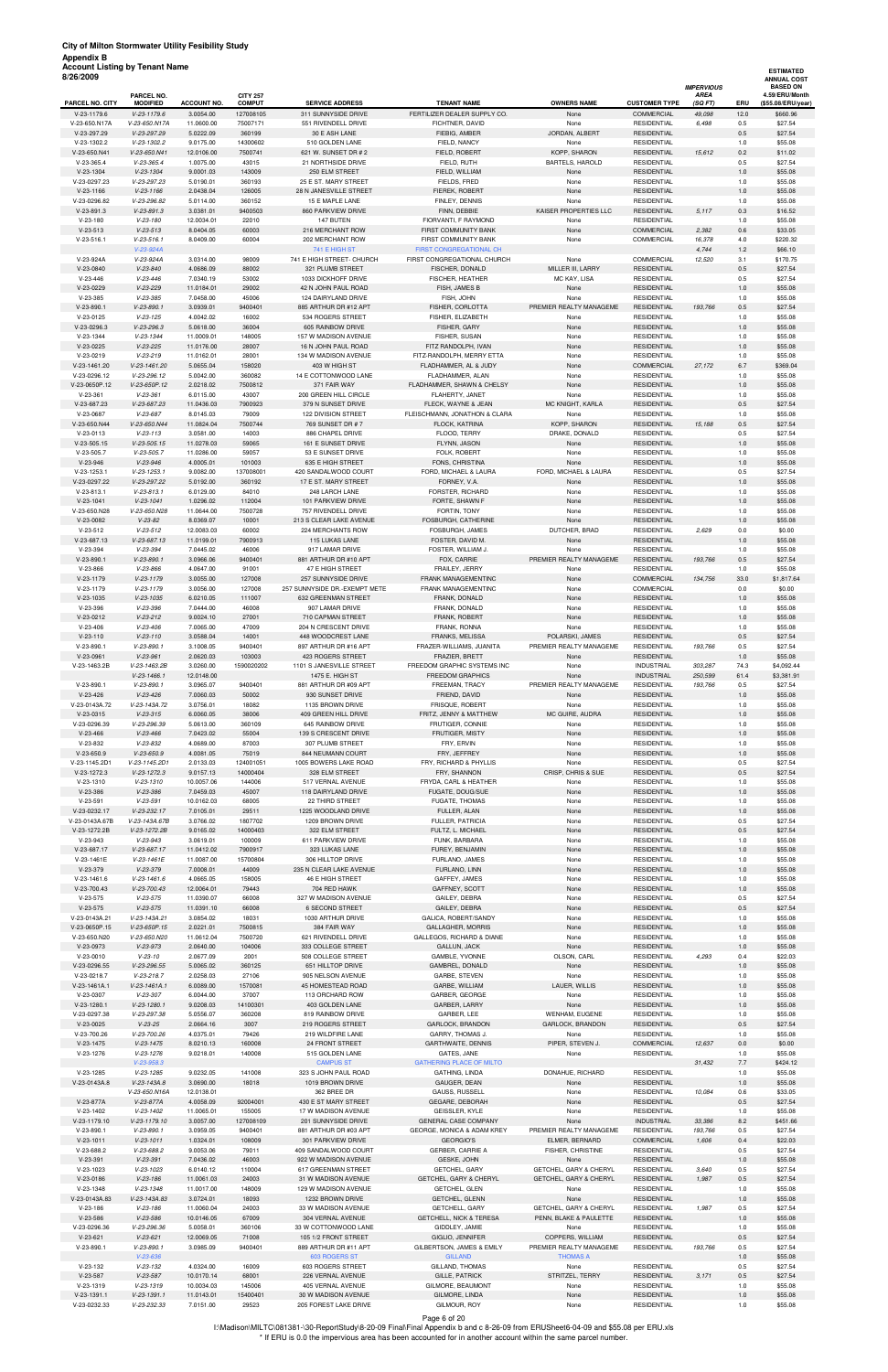| ັ້ນສ<br>3/26/2009             |                               |                         |                                  |                                               |                                                                      |                                           |                                          | <b>IMPERVIOUS</b>      |             | <b>ESTIMATED</b><br><b>ANNUAL COST</b><br><b>BASED ON</b> |
|-------------------------------|-------------------------------|-------------------------|----------------------------------|-----------------------------------------------|----------------------------------------------------------------------|-------------------------------------------|------------------------------------------|------------------------|-------------|-----------------------------------------------------------|
| PARCEL NO. CITY               | PARCEL NO.<br><b>MODIFIED</b> | <b>ACCOUNT NO.</b>      | <b>CITY 257</b><br><b>COMPUT</b> | <b>SERVICE ADDRESS</b>                        | <b>TENANT NAME</b>                                                   | <b>OWNERS NAME</b>                        | <b>CUSTOMER TYPE</b>                     | <b>AREA</b><br>(SQ FT) | ERU         | 4.59/ERU/Month<br>(\$55.08/ERU/year)                      |
| $V-23-525$                    | $V-23-525$                    | 8.0433.01               | 61005                            | 108 MERCHANT ROW                              | GIMMER, THOMAS & LEIGH                                               | GIMMER, THOMAS & LEIGH                    | <b>COMMERCIAL</b>                        | 3,276                  | 0.8         | \$44.06                                                   |
| $V-23-505.5$                  | $V-23-505.5$                  | 11.0289.00              | 59055                            | 37 E SUNSET DRIVE                             | GIVENS, BRIAN & AMI                                                  | None                                      | <b>RESIDENTIAL</b>                       |                        | 1.0         | \$55.08                                                   |
| $V-23-1257$<br>V-23-687.25    | $V-23-1257$<br>$V-23-687.25$  | 9.0104.06<br>11.0484.00 | 138003<br>7900925                | 455 ELM STREET<br>310 LUKAS LANE              | GLASER, JENNIFER<br><b>GLEASON, KAREN</b>                            | MOON, LINDA<br>None                       | <b>RESIDENTIAL</b><br><b>RESIDENTIAL</b> |                        | 1.0<br>1.0  | \$55.08<br>\$55.08                                        |
| $V-23-1071$                   | $V-23-1071$                   | 1.0017.00               | 115008                           | 427 E MADISON AVENUE                          | GLEITER, DORIS                                                       | None                                      | <b>RESIDENTIAL</b>                       |                        | 1.0         | \$55.08                                                   |
| V-23-365.46                   | $V-23-365.46$                 | 12.0054.00              | 43056                            | 193 BADGER LANE                               | GLOEDE, DIXSON & CARLENE                                             | None                                      | <b>RESIDENTIAL</b>                       |                        | 1.0         | \$55.08                                                   |
|                               | V-23-700.42                   | 12.0136.00              |                                  | 241 E. ST MARY ST- EXEMPT                     | GLORVIGAN, JAMES & LEANNE                                            | None                                      | <b>RESIDENTIAL</b>                       |                        | 0.0         | \$0.00                                                    |
| V-23-0795.1                   | V-23-700.42<br>$V-23-795.1$   | 12.0141.00<br>1.0190.10 | 8200701                          | 241 E. ST. MARY ST<br>252 E MADISON AVENUE    | GLORVIGAN, JAMES & LEANNE<br>GLYNN, SARAH                            | None<br>CURLER, GARY                      | <b>RESIDENTIAL</b><br><b>RESIDENTIAL</b> |                        | 1.0<br>1.0  | \$55.08<br>\$55.08                                        |
| V-23-0298.4                   | V-23-298.4                    | 5.0274.00               | 360227                           | 22 E EVERGREEN LANE                           | GODDING, MICHAEL                                                     | None                                      | <b>RESIDENTIAL</b>                       |                        | 1.0         | \$55.08                                                   |
| $V-23-658$                    | $V-23-658$                    | 8.0064.04               | 76008                            | 723 LAMAR DRIVE                               | <b>GOECKS, CRISTY</b>                                                | None                                      | <b>RESIDENTIAL</b>                       |                        | 1.0         | \$55.08                                                   |
| V-23-687.18                   | $V-23-687.18$                 | 11.0416.01              | 7900918                          | 331 LUKAS LANE                                | GOHDE, EDWARD J.                                                     | None                                      | <b>RESIDENTIAL</b>                       |                        | 1.0         | \$55.08                                                   |
| $V-23-114B$                   | $V-23-114B$                   | 3.0603.04               | 1400402                          | 881 PARKVIEW DRIVE - A                        | GOHRE, RICK                                                          | POLARSKI, JAMES                           | <b>RESIDENTIAL</b>                       |                        | 0.5         | \$27.54                                                   |
| $V-23-890.1$                  | $V-23-890.1$                  | 3.0929.06               | 9400401                          | 885 ARTHUR DR #02 APT<br>652 E HIGH STREET    | GOOD, DANIELLE<br>GOODGER, DOUGLAS                                   | PREMIER REALTY MANAGEME                   | <b>RESIDENTIAL</b><br><b>RESIDENTIAL</b> | 193,766                | 0.5         | \$27.54                                                   |
| $V-23-1001$<br>V-23-0690.17   | $V-23-1001$<br>$V-23-690.17$  | 4.0762.00<br>4.0488.03  | 107007<br>79317                  | 736 ST. JOHN'S AVENUE                         | GOODMAN, JARRETT                                                     | None<br>None                              | <b>RESIDENTIAL</b>                       |                        | 1.0<br>1.0  | \$55.08<br>\$55.08                                        |
| $V-23-1358$                   | $V-23-1358$                   | 11.0319.09              | 150001                           | 204 W MADISON AVENUE                          | GOODMAN, MICHELLE                                                    | PASSER, SCOTT & SUSAN                     | <b>RESIDENTIAL</b>                       |                        | 0.5         | \$27.54                                                   |
| $V-23-0145$                   | $V-23-145$                    | 8.0021.01               | 19002                            | 632 W MADISON AVENUE                          | GORDON, ED                                                           | None                                      | <b>RESIDENTIAL</b>                       | 1,302                  | 1.0         | \$55.08                                                   |
|                               | $V-23-179$                    | 12.0135.00              |                                  | 155 BUTEN ST                                  | <b>GORST, KRISTOPHER</b>                                             | None                                      | <b>RESIDENTIAL</b>                       |                        | 1.0         | \$55.08                                                   |
| V-23-0278                     | $V-23-278$                    | 5.0004.00               | 33004                            | 29 W HIGH STREET                              | GOTTSCHALK, ROGER                                                    | None                                      | <b>RESIDENTIAL</b>                       |                        | 1.0         | \$55.08                                                   |
| V-23-1020<br>$V-23-1028$      | $V-23-1020$<br>$V-23-1028$    | 2.0696.01<br>1.0312.02  | 110001<br>110009                 | 644 COLLEGE STREET<br>223 PARKVIEW DRIVE      | <b>GRABOW, ROBERT &amp; EMILY</b><br><b>GRABOW, ROBERT AND EMILY</b> | NILES, CHARLES<br>ANDERSON INVESTMENTS LL | <b>COMMERCIAL</b><br>COMMERCIAL          | 4,269<br>9,568         | 1.0<br>0.0  | \$55.08<br>\$0.00                                         |
| $V-23-890.1$                  | $V-23-890.1$                  | 3.0977.03               | 9400401                          | 889 ARTHUR DR #03 APT                         | GRABOWSKI, CATHY                                                     | PREMIER REALTY MANAGEME                   | <b>RESIDENTIAL</b>                       | 193,766                | 0.5         | \$27.54                                                   |
| $V-23-440$                    | $V-23-440$                    | 7.0268.01               | 52005                            | 1005 W MADISON AVENUE                         | GRAEHLING, JOSEPH                                                    | None                                      | <b>RESIDENTIAL</b>                       |                        | 1.0         | \$55.08                                                   |
| V-23-0297.25                  | $V-23-297.25$                 | 5.0183.13               | 360195                           | 39 E ST. MARY STREET                          | GRAHAM, BENJAMIN                                                     | NODOLF, CURTIS                            | <b>RESIDENTIAL</b>                       |                        | 0.5         | \$27.54                                                   |
| V-23-0198                     | $V-23-198$                    | 11.0025.02              | 25006                            | 109 W MADISON AVENUE                          | <b>GRANSEE, JEFFREY</b>                                              | None                                      | <b>RESIDENTIAL</b>                       | 4,674                  | 1.0         | \$55.08                                                   |
| V-23-0143A.24A                | V-23-143A.24A                 | 3.0862.06               | 1803401                          | 924 ARTHUR DRIVE                              | <b>GRANSEE, STACY</b>                                                | <b>BABCOCK, PAUL</b>                      | <b>RESIDENTIAL</b>                       |                        | 0.5         | \$27.54                                                   |
| V-23-650.2<br>V-23-0843       | $V-23-650.2$<br>$V-23-843$    | 4.0071.01<br>6.0006.05  | 75012<br>88005                   | 451 E ST. MARY STREET<br>313 DAVIS STREET     | GRANZOW, NORMA<br>GRAVES, JIM                                        | None<br>None                              | <b>RESIDENTIAL</b><br><b>RESIDENTIAL</b> |                        | 1.0<br>1.0  | \$55.08<br>\$55.08                                        |
| V-23-0057                     | $V-23-57$                     | 1.0026.02               | 7003                             | 367 E MADISON AVENUE                          | GRAVES, RANDY                                                        | None                                      | <b>RESIDENTIAL</b>                       |                        | 1.0         | \$55.08                                                   |
| $V-23-655$                    | $V-23-655$                    | 8.0062.00               | 76005                            | 731 LAMAR DRIVE                               | GRAY, KAY                                                            | None                                      | <b>RESIDENTIAL</b>                       |                        | 1.0         | \$55.08                                                   |
| $V-23-336$                    | $V-23-336$                    | 6.0029.00               | 40007                            | 228 GREEN HILL DRIVE                          | <b>GRAY, ROBERT</b>                                                  | None                                      | <b>RESIDENTIAL</b>                       |                        | 1.0         | \$55.08                                                   |
| V-23-1329                     | $V-23-1329$                   | 10.0013.00              | 146007                           | 165 S JOHN PAUL ROAD                          | <b>GREEN ACRES APARTMENTS</b>                                        | None                                      | <b>COMMERCIAL</b>                        | 20,087                 | 4.9         | \$269.89                                                  |
| V-23-0296.26<br>$V-23-500$    | $V-23-296.26$<br>$V-23-500$   | 5.0011.01<br>4.0445.00  | 360096<br>59003                  | 24 W ELIZABETH STREET<br>111 E HIGH STREET    | GREEN, EDWIN<br>GREEN, FLORENCE                                      | None<br>None                              | <b>RESIDENTIAL</b><br><b>RESIDENTIAL</b> |                        | 1.0<br>1.0  | \$55.08<br>\$55.08                                        |
| V-23-0365.8A                  | V-23-365.8A                   | 1.0174.00               | 430180                           | 164 NORTHSIDE DRIVE                           | GREEN, FRANK                                                         | None                                      | <b>RESIDENTIAL</b>                       |                        | 1.0         | \$55.08                                                   |
| V-23-0296.75                  | $V-23-296.75$                 | 5.0099.00               | 360145                           | 720 HILLTOP DRIVE                             | GREEN, J. PAUL                                                       | None                                      | <b>RESIDENTIAL</b>                       |                        | 1.0         | \$55.08                                                   |
| V-23-687.22                   | $V-23-687.22$                 | 11.0432.03              | 7900922                          | 369 LUKAS LANE                                | GREEN, JANET                                                         | MC KNIGHT, KARLA                          | <b>RESIDENTIAL</b>                       |                        | 0.5         | \$27.54                                                   |
| $V-23-436$                    | $V-23-436$                    | 7.0264.00               | 52001                            | 1037 W MADISON AVENUE                         | GREENE, KEVIN                                                        | None                                      | <b>RESIDENTIAL</b>                       |                        | 1.0         | \$55.08                                                   |
| V-23-700.59<br>$V-23-450$     | $V-23-700.59$<br>$V-23-450$   | 12.0117.02              | 79459                            | 711 RED HAWK DR<br>127 ROMAR DRIVE            | GREENE, RANDY & ANDREA<br><b>GREENWELL, STEVEN</b>                   | LORENZEN, CHAD & ANGELA                   | <b>RESIDENTIAL</b><br><b>RESIDENTIAL</b> |                        | 1.0<br>1.0  | \$55.08<br>\$55.08                                        |
| $V-23-66.2$                   | $V-23-66.2$                   | 7.0346.01<br>1.0036.06  | 53006<br>800302                  | 319 E MADISON AVENUE                          | GREGERSEN, DANIEL                                                    | None<br>STUDEBAKER, CAROL/HARRY           | <b>RESIDENTIAL</b>                       | 7,608                  | 1.0         | \$55.08                                                   |
| V-23-0296.89                  | $V-23-296.89$                 | 5.0124.00               | 360159                           | 736 RAINBOW DRIVE                             | GREGORY, RUTH                                                        | None                                      | <b>RESIDENTIAL</b>                       |                        | 1.0         | \$55.08                                                   |
| V-23-0232.69                  | $V-23-232.69$                 | 7.0202.02               | 29550                            | 331 IVANHOE DRIVE                             | GREINERT, CHERYL                                                     | None                                      | <b>RESIDENTIAL</b>                       |                        | 1.0         | \$55.08                                                   |
| V-23-0296.81                  | $V-23-296.81$                 | 5.0113.00               | 360151                           | 21 E MAPLE LANE                               | <b>GRIFFIN, RONALD</b>                                               | None                                      | <b>RESIDENTIAL</b>                       |                        | 1.0         | \$55.08                                                   |
| $V-23-890.1$                  | $V-23-890.1$                  | 3.0900.01               | 9400401                          | 873 ARTHUR DR #01 APT                         | GRIFFIN, WILLIAM/MARY                                                | PREMIER REALTY MANAGEME                   | <b>RESIDENTIAL</b>                       | 193,766                | 0.5         | \$27.54                                                   |
| $V-23-611$<br>V-23-0298.23    | $V-23-611$<br>$V-23-298.23$   | 8.0231.00<br>5.0440.03  | 70007<br>360246                  | 732 ANSLEY AVENUE<br>943 HILLTOP DRIVE        | <b>GRIFFIS, GEORGE</b><br>GRIFFIS, RENEE                             | None<br>None                              | <b>RESIDENTIAL</b><br><b>RESIDENTIAL</b> |                        | 1.0<br>1.0  | \$55.08<br>\$55.08                                        |
| $V-23-401$                    | $V-23-401$                    | 7.0054.01               | 47004                            | 907 SUNSET DRIVE                              | GRISCHOW-HOPKINS, SUSAN                                              | None                                      | <b>RESIDENTIAL</b>                       |                        | 1.0         | \$55.08                                                   |
| V-23-1388                     | $V-23-1388$                   | 11.0152.00              | 154001                           | 106 W MADISON AVENUE                          | GROELLE, GARY                                                        | None                                      | <b>RESIDENTIAL</b>                       |                        | 1.0         | \$55.08                                                   |
| $V-23-890.1$                  | $V-23-890.1$                  | 3.0906.07               | 9400401                          | 873 ARTHUR DR #07 APT                         | <b>GROELLE, JILL</b>                                                 | PREMIER REALTY MANAGEME                   | <b>RESIDENTIAL</b>                       | 193,766                | 0.5         | \$27.54                                                   |
| V-23-688.7                    | V-23-688.7                    | 9.0067.03               | 79016                            | 451 SANDALWOOD COURT                          | <b>GROGAN, TONI</b>                                                  | ROBINSON, ROY                             | <b>RESIDENTIAL</b>                       |                        | 0.5         | \$27.54                                                   |
| V-23-0049<br>V-23-687.2       | $V-23-49$<br>$V-23-687.2$     | 6.0186.02<br>11.0226.02 | 6004<br>7900902                  | 106 ROGERS STREET<br>132 LUKAS LANE           | GROOMS, JASON & COURTNEY<br><b>GROSS, ANDREW &amp; CRYSTAL</b>       | None<br>None                              | <b>RESIDENTIAL</b><br><b>RESIDENTIAL</b> |                        | 1.0<br>1.0  | \$55.08<br>\$55.08                                        |
| V-23-0143A.4C                 | V-23-143A.4C                  | 3.0878.06               | 1801403                          | 533 BLANCHE DR #4                             | GROSS, CHARLES & REED, LAUREN                                        | REICHER, PAUL/JO ANN                      | <b>RESIDENTIAL</b>                       | 14,618                 | 0.4         | \$22.03                                                   |
| V-23-0218                     | $V-23-218$                    | 9.0030.00               | 27006                            | 726 CAPMAN STREET                             | GROSS, EDWARD                                                        | None                                      | <b>RESIDENTIAL</b>                       |                        | 1.0         | \$55.08                                                   |
| V-23-688.2                    | $V-23-688.2$                  | 9.0054.09               | 79011                            | 411 SANDALWOOD COURT                          | GRUENEBERG, JENNIFER                                                 | FISHER, CHRISTINE                         | <b>RESIDENTIAL</b>                       |                        | 0.5         | \$27.54                                                   |
| V-23-1269                     | $V-23-1269$                   | 9.0147.01               | 1390091                          | 364 ELM STREET                                | GRVELES, KIM                                                         | None                                      | <b>RESIDENTIAL</b>                       |                        | 1.0         | \$55.08                                                   |
| V-23-0897.3A<br>$V-23-1403$   | V-23-897.3A<br>$V-23-1403$    | 3.0283.03               | 950060301<br>155006              | 620 E ST. MARY STREET<br>11 W MADISON AVENUE  | <b>GUENTHER, JAMES &amp; LOIS</b><br>GUENTHER, ROBERT                | None<br>None                              | <b>COMMERCIAL</b><br><b>RESIDENTIAL</b>  | 51,291                 | 12.6<br>1.0 | \$694.01<br>\$55.08                                       |
| V-23-872E.1                   | V-23-872E.1                   | 11.0067.09<br>4.0091.22 | 910070051                        | 417 E ST. MARY STREET                         | GUERNSEY, DAVID                                                      | SHEARS, STEVEN                            | <b>RESIDENTIAL</b>                       | 3,687                  | 0.5         | \$27.54                                                   |
| $V-23-1113$                   | $V-23-1113$                   | 1.0290.01               | 120005                           | 742 E MADISON AVENUE                          | GUILD, LEUCA                                                         | None                                      | PUBLIC AUTHORITY                         | 2,693                  | 0.7         | \$38.56                                                   |
| V-23-873C                     | $V-23-873C$                   | 4.1312.01               | 9100901                          | 835 ROGERS STREET                             | <b>GURNEY, ART &amp; CHERYL</b>                                      | SANCHEZ, YVONNE                           | <b>RESIDENTIAL</b>                       |                        | 0.5         | \$27.54                                                   |
| $V-23-453$                    | $V-23-453$                    | 7.0349.00               | 53009                            | 157 ROMAR DRIVE                               | GUTHERIDGE, ROBERT                                                   | None                                      | <b>RESIDENTIAL</b>                       |                        | 1.0         | \$55.08                                                   |
| V-23-0989                     | $V-23-989$                    | 2.0619.04               | 106004                           | 420 ROGERS STREET                             | GUZMAN, JASON                                                        | None                                      | <b>RESIDENTIAL</b>                       |                        | 1.0         | \$55.08                                                   |
| $V-23-1179.1$<br>V-23-1263B.4 | $V-23-1179.1$<br>V-23-1263B.4 | 2.0552.00<br>5.0662.00  | 1270081<br>13900204              | 939 STORRS LAKE RD<br>406 W HIGH STREET       | <b>GYPSUM SUPPLY</b><br>H & J AUTO SALES AND SERVICE I               | None<br>None                              | COMMERCIAL<br><b>COMMERCIAL</b>          | 32,733<br>13,156       | 8.0<br>3.2  | \$440.64<br>\$176.26                                      |
| V-23-387                      | $V-23-387$                    | 7.0460.01               | 45008                            | 110 DAIRYLAND DRIVE                           | HAAS, MICHAEL                                                        | None                                      | <b>RESIDENTIAL</b>                       |                        | 1.0         | \$55.08                                                   |
| V-23-901.2                    | $V-23-901.2$                  | 4.0068.00               | 9600202                          | 520 E ST.MARY STREET                          | <b>HADOW, HARLOW</b>                                                 | None                                      | <b>RESIDENTIAL</b>                       |                        | 1.0         | \$55.08                                                   |
| V-23-0988                     | $V-23-988$                    | 2.0617.03               | 106003                           | 414 ROGERS STREET                             | HAECKER, GERALD                                                      | None                                      | <b>RESIDENTIAL</b>                       |                        | 1.0         | \$55.08                                                   |
| $V-23-69$                     | $V-23-69$                     | 6.0178.02               | 8007                             | 352 GREENMAN STREET                           | HAEFNER/SCHWARTZ, DAVID & AMY                                        | None                                      | <b>RESIDENTIAL</b>                       |                        | 1.0         | \$55.08                                                   |
| V-23-0218.26<br>$V-23-534.1$  | $V-23-218.26$<br>$V-23-534.1$ | 2.0241.01<br>10.0088.01 | 27125<br>6200501                 | 1038 NELSON AVENUE<br>506 CRANDALL STREET     | <b>HAGEN, BRENT</b><br>HAHN, BRUCE                                   | None<br>None                              | <b>RESIDENTIAL</b><br><b>COMMERCIAL</b>  | 3,301                  | 1.0<br>0.8  | \$55.08<br>\$44.06                                        |
| $V-23-0551$                   | $V-23-551$                    | 10.0100.04              | 64004                            | 416 CRANDALL STREET                           | HAHN, BRUCE                                                          | None                                      | <b>RESIDENTIAL</b>                       |                        | 1.0         | \$55.08                                                   |
| $V-23-551$                    | $V-23-551$                    | 12.0101.00              | 64004                            | 416 CRANDALL ST GARAGE                        | HAHN, BRUCE                                                          | None                                      | <b>RESIDENTIAL</b>                       |                        | 0.0         | \$0.00                                                    |
| V-23-0689.4                   | $V-23-689.4$                  | 1.0502.00               | 79204                            | 602 E MADISON AVE #4 UNIT                     | HAJDUK, CONSTANCE                                                    | None                                      | <b>RESIDENTIAL</b>                       |                        | 0.5         | \$27.54                                                   |
| $V-23-1031$                   | $V-23-1031$                   | 1.0307.04               | 111003                           | 209 PARKVIEW DRIVE                            | HAKALA, MICHAEL                                                      | None                                      | <b>COMMERCIAL</b>                        | 2,041                  | 0.5         | \$27.54                                                   |
| V-23-0312                     | $V-23-312$                    | 6.0063.02               | 38003                            | 103 WALLACE WAY                               | HAKALA, MICHAEL                                                      | None                                      | <b>RESIDENTIAL</b>                       |                        | 1.0         | \$55.08                                                   |
| $V-23-668.4$<br>V-23-0929A    | $V-23-668.4$<br>V-23-929A     | 8.0048.01<br>3.0316.02  | 7700805<br>9900401               | 222 N CLEAR LAKE AVENUE<br>727 E HIGH STREET  | HAL & DEBRA HAUGON<br>HALL, CLIFFORD                                 | None<br>None                              | <b>RESIDENTIAL</b><br><b>RESIDENTIAL</b> | 3,743                  | 0.5<br>1.0  | \$27.54<br>\$55.08                                        |
| V-23-1157B                    | $V-23-1157B$                  | 2.0410.01               | 125004002                        | 132 N JANESVILLE STREET                       | HALL, JAMES                                                          | None                                      | <b>RESIDENTIAL</b>                       |                        | 1.0         | \$55.08                                                   |
| $V-23-1358.1$                 | $V-23-1358.1$                 | 11.0318.05              | 15000101                         | 15 N JOHN PAUL ROAD                           | HALL, SHERRY                                                         | PASSER, SCOTT & SUSAN                     | <b>RESIDENTIAL</b>                       |                        | 0.5         | \$27.54                                                   |
| $V-23-505.3$                  | $V-23-505.3$                  | 11.0290.03              | 59053                            | 21 E SUNSET DRIVE                             | HALLETT, JENNY                                                       | None                                      | <b>RESIDENTIAL</b>                       |                        | 1.0         | \$55.08                                                   |
| V-23-1317                     | $V-23-1317$                   | 10.0040.01              | 145004                           | 417 VERNAL AVENUE                             | HALVERSON, MICHAEL                                                   | None                                      | <b>RESIDENTIAL</b>                       |                        | 1.0         | \$55.08                                                   |
| V-23-1233<br>V-23-0365.10     | $V-23-1233$<br>$V-23-365.10$  | 8.0252.00<br>1.0150.00  | 134008<br>43020                  | 21 S CLEAR LAKE AVENUE<br>172 NORTHSIDE DRIVE | HALVERSON, NORMA<br>HAMILTON, FLORENCE                               | None                                      | <b>RESIDENTIAL</b><br><b>RESIDENTIAL</b> |                        | 1.0<br>1.0  | \$55.08<br>\$55.08                                        |
|                               |                               |                         |                                  |                                               |                                                                      | None                                      |                                          |                        |             |                                                           |

V-23-906 *V-23-906* 3.0614.02 96007 641 PARKVIEW DRIVE HAMM, PATRICK None RESIDENTIAL 1.0 \$55.08 V-23-0892B V-23-892B 3.0261.00 9400602 840 ARTHUR DRIVE HAMMER CHIROPRACTIC None COMMERCIAL 25,369 0.0 \$0.00

V-23-329 V-23-329 6.0104.00 40001 217 GREEN HILL CIRCLE HAMMIL, CHARLES None RESIDENTIAL 0.5 \$27.54 V-23-0107 V-23-107 3.0504.00 13007 423 WOODCREST LANE HANAUSKA, LOUIS None RESIDENTIAL 1.0 \$55.08 V-23-241 V-23-241 2.0559.01 30002 204 S JANESVILLE STREET HANAUSKA, PAUL LIPPINCOTT, WALDEN RESIDENTIAL 1.0 \$55.08

V-23-175 12.0133.00 189 BUTEN ST HAMILTON, SPENSER None RESIDENTIAL 1.0 \$55.08

V-23-348 217 GREEN HILL CIRCLE HAMMIL CHARLES H & THELMA J 1.0 \$55.08

| V-23-650.N43  | V-23-650.N43   | 11.0886.02 | 7500743   | 727 SUNSET DRIVE APT #7   | HANEY, JAMES              | KOPP, SHARON            | <b>RESIDENTIAL</b> | 22,368  | 0.7 | \$38.56 |
|---------------|----------------|------------|-----------|---------------------------|---------------------------|-------------------------|--------------------|---------|-----|---------|
| $V-23-0277$   | $V - 23 - 277$ | 5.0005.01  | 33003     | 41 W HIGH STREET          | HANEY, MICHAEL            | None                    | <b>RESIDENTIAL</b> |         | 1.0 | \$55.08 |
| $V-23-890.1$  | $V-23-890.1$   | 3.0923.03  | 9400401   | 877 ARTHUR DR #10 APT     | HANSEN, KEN & DEE         | PREMIER REALTY MANAGEME | <b>RESIDENTIAL</b> | 193.766 | 0.5 | \$27.54 |
| V-23-0217     | $V-23-217$     | 9.0026.04  | 27005     | 716 CAPMAN STREET         | HANSEN, MICHAEL           | None                    | <b>RESIDENTIAL</b> |         | 1.0 | \$55.08 |
| $V-23-365.58$ | $V-23-365.58$  | 12.0056.01 | 43068     | 360 NORTHSIDE DRIVE       | HANSING, JEFF             | None                    | <b>RESIDENTIAL</b> |         | 1.0 | \$55.08 |
| $V-23-0916.5$ | $V-23-916.5$   | 3.0295.19  | 9700905   | 618 MARY LANE - APT #5    | HANSON, BRUCE             | DEHN MANAGEMENT GROUP   | <b>RESIDENTIAL</b> | 12.917  | 0.4 | \$22.03 |
| V-23-0689.6   | $V-23-689.6$   | 1.0506.01  | 79206     | 602 E MADISON AVE #6 UNIT | HANSON, FRANK D.          | None                    | <b>RESIDENTIAL</b> |         | 0.5 | \$27.54 |
| V-23-650.N41  | V-23-650.N41   | 11.0754.00 | 7500741   | 655 SUNSET DRIVE APT #5   | HANSON, JANET             | KOPP, SHARON            | <b>RESIDENTIAL</b> | 15,612  | 0.2 | \$11.02 |
| V-23-0147     | $V - 23 - 147$ | 8.0188.15  | 19004     | <b>12 DIVISION STREET</b> | HANSON, LISA K.           | <b>CK PROPERTIES</b>    | <b>RESIDENTIAL</b> | 3,632   | 0.3 | \$16.52 |
| V-23-365.29   | $V-23-365.29$  | 12.0070.00 | 43039     | 334 PHEASANT RIDGE        | HANTHORN, GERALD          | None                    | <b>RESIDENTIAL</b> |         | 1.0 | \$55.08 |
| V-23-700.14   | V-23-700.14    | 4.0363.01  | 79414     | 339 WILDFIRE COURT        | HANTKE, DARRYL            | None                    | <b>RESIDENTIAL</b> |         | 1.0 | \$55.08 |
| $V-23-0108$   | $V-23-108$     | 3.0503.00  | 13008     | 429 WOODCREST LANE        | HANTKE, DEBBIE            | None                    | <b>RESIDENTIAL</b> |         | 1.0 | \$55.08 |
| V-23-0287     | $V-23-287$     | 5.0018.05  | 34005     | 22 E ELIZABETH STREET     | <b>HARDWICK, FRANCES</b>  | MC CULLEY, NINA         | <b>RESIDENTIAL</b> |         | 0.5 | \$27.54 |
| $V-23-425$    | $V-23-425$     | 7.0082.01  | 50001     | 1012 SUNSET DRIVE         | HARMS, PETER              | None                    | <b>RESIDENTIAL</b> |         | 1.0 | \$55.08 |
| V-23-0068     | $V-23-68$      | 6.0179.07  | 8005      | 107 ROGERS STREET         | HARMS, ROBERT             | None                    | <b>RESIDENTIAL</b> |         | 1.0 | \$55.08 |
| $V-23-0040$   | $V-23-40$      | 6.0203.00  | 5004      | 600 GREENMAN STREET       | HARRIS, MAXINE            | None                    | <b>RESIDENTIAL</b> |         | 1.0 | \$55.08 |
| V-23-0991.7   | $V-23-991.7$   | 2.0602.00  | 106006007 | 434 DAVIS STREET          | HARRIS, MICHAEL           | None                    | <b>RESIDENTIAL</b> |         | 1.0 | \$55.08 |
| V-23-0783     | $V-23-783$     | 1.0065.04  | 81004     | 140 E MADISON AVENUE      | <b>HARRISON, ROBERT</b>   | None                    | <b>RESIDENTIAL</b> |         | 1.0 | \$55.08 |
| $V-23-1053$   | $V-23-1053$    | 2.0570.03  | 113007    | 322 S JANESVILLE STREET   | HARRISON, RYAN & ANGELINE | None                    | <b>RESIDENTIAL</b> |         | 1.0 | \$55.08 |
| $V-23-641$    | $V-23-641$     | 9.0121.00  | 74004     | 440 ELM STREET            | HART, MARY M.             | None                    | <b>RESIDENTIAL</b> |         | 1.0 | \$55.08 |
| $V-23-1335$   | $V-23-1335$    | 9.0343.00  | 147005    | 210 S JOHN PAUL ROAD      | HART, TERRANCE            | None                    | <b>RESIDENTIAL</b> |         | 1.0 | \$55.08 |
| $V-23-358$    | $V-23-358$     | 6.0112.01  | 43004     | 148 GREEN HILL CIRCLE     | HARTMAN, LINDA/GARY       | None                    | <b>RESIDENTIAL</b> |         | 1.0 | \$55.08 |
| $V-23-890.1$  | $V-23-890.1$   | 3.0950.04  | 9400401   | 893 ARTHUR DR #8 APT      | HARTUNG, ERIC             | PREMIER REALTY MANAGEME | <b>RESIDENTIAL</b> | 193.766 | 0.5 | \$27.54 |
| $V-23-1242$   | $V-23-1242$    | 9.0042.00  | 136001    | 742 CAPMAN STREET         | HARTZELL, LESTER          | None                    | <b>RESIDENTIAL</b> |         | 1.0 | \$55.08 |
| V-23-0187     | $V-23-187$     | 11.0056.02 | 24004     | 18 MORGAN STREET          | HARVEY, KIMBERLY          | SHULL, GINNI            | <b>RESIDENTIAL</b> |         | 1.0 | \$55.08 |
| V-23-0650P.8  | $V-23-650P.8$  | 2.0214.01  | 7500808   | 952 PARK PLACE            | <b>HASENSTAB, PAUL</b>    | None                    | <b>RESIDENTIAL</b> |         | 1.0 | \$55.08 |
| $V-23-837$    | $V-23-837$     | 4.0728.01  | 87008     | 304 DAVIS STREET          | HASKE, JOHN               | None                    | <b>RESIDENTIAL</b> |         | 1.0 | \$55.08 |
| $V-23-437$    | $V - 23 - 437$ | 7.0265.01  | 52002     | 1031 W MADISON AVENUE     | HAVENS, DENNIS            | None                    | <b>RESIDENTIAL</b> |         | 1.0 | \$55.08 |
| V-23-0296.10  | $V-23-296.10$  | 5.0039.01  | 36008     | 623 HILLTOP DRIVE         | <b>HAVENS, ERIC</b>       | None                    | <b>RESIDENTIAL</b> |         | 1.0 | \$55.08 |
| V-23-0276     | $V-23-276$     | 5.0006.02  | 33002     | 47 W HIGH STREET          | HAVENS, GARY              | None                    | <b>RESIDENTIAL</b> |         | 1.0 | \$55.08 |
| V-23-650.N14A | V-23-650.N14A  | 11.0552.06 | 75007141  | 548 RIVENDELL DRIVE       | HAVERLEY, MELISSA         | None                    | <b>RESIDENTIAL</b> | 5.099   | 0.5 | \$27.54 |
|               |                |            |           |                           |                           |                         |                    |         |     |         |

Page 7 of 20

I:\Madison\MILTC\081381-\30-ReportStudy\8-20-09 Final\Final Appendix b and c 8-26-09 from ERUSheet6-04-09 and \$55.08 per ERU.xls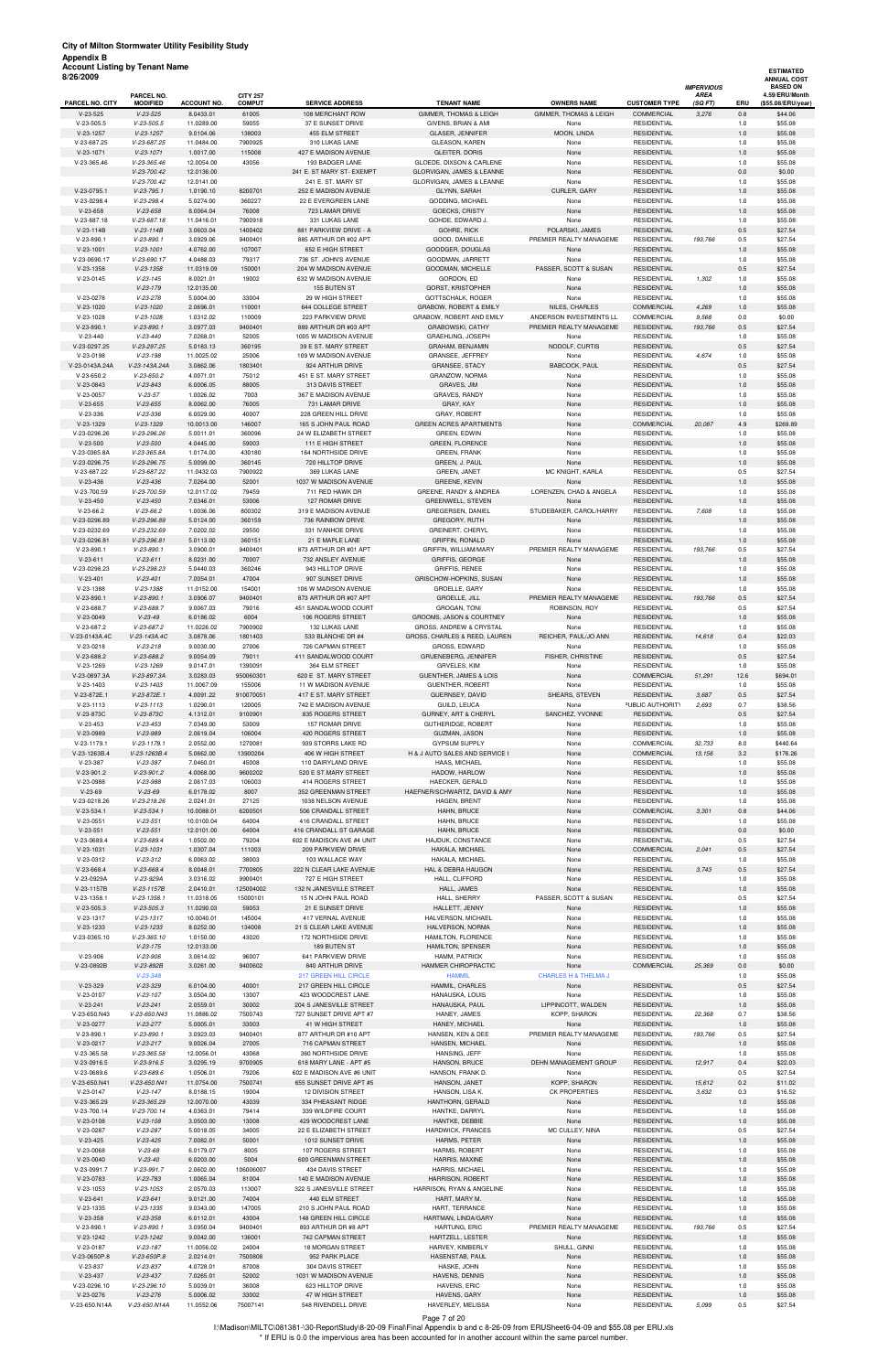**ESTIMATED** 

| 3/26/2009                     |                               |                         |                                  |                                            |                                        |                                 |                                          | <b>IMPERVIOUS</b>      |            | <b>ANNUAL COST</b><br><b>BASED ON</b> |
|-------------------------------|-------------------------------|-------------------------|----------------------------------|--------------------------------------------|----------------------------------------|---------------------------------|------------------------------------------|------------------------|------------|---------------------------------------|
| PARCEL NO. CITY               | PARCEL NO.<br><b>MODIFIED</b> | <b>ACCOUNT NO.</b>      | <b>CITY 257</b><br><b>COMPUT</b> | <b>SERVICE ADDRESS</b>                     | <b>TENANT NAME</b>                     | <b>OWNERS NAME</b>              | <b>CUSTOMER TYPE</b>                     | <b>AREA</b><br>(SQ FT) | ERU        | 4.59/ERU/Month<br>(\$55.08/ERU/year)  |
| $V-23-675$                    | $V-23-675$                    | 8.0070.01               | 78006                            | 702 LAMAR DRIVE                            | HAWKINS, OTIS                          | None                            | <b>RESIDENTIAL</b>                       |                        | 1.0        | \$55.08                               |
| $V-23-1355$                   | $V-23-1355$                   | 11.0326.01              | 149007                           | 232 W MADISON AVENUE                       | HAWKINS, TERRY                         | None                            | <b>RESIDENTIAL</b>                       |                        | 1.0        | \$55.08                               |
| V-23-0987                     | $V-23-987$                    | 2.0615.01               | 106002                           | 408 ROGERS STREET                          | HAWLEY, AARON                          | None                            | <b>RESIDENTIAL</b>                       |                        | 1.0        | \$55.08                               |
| $V-23-806$                    | $V-23-806$                    | 1.0048.00               | 84001                            | 147-149-153 E MADISON AVENUE               | HAYDEN, RICHARD                        | None                            | COMMERCIAL                               | 5,401                  | 1.3        | \$71.60                               |
| V-23-650.N16B2                | V-23-650.N16B2                | 11.0554.00              | 7500716022                       | 344 BREE DRIVE                             | HAYES, RALPH & MARY                    | None                            | <b>RESIDENTIAL</b>                       | 10,217                 | 0.6        | \$33.05                               |
| $V-23-0525$                   | $V-23-525$                    | 8.0432.23               | 61005                            | 106 MERCHANT ROW                           | HAYNES, APRIL                          | GIMMER, THOMAS & LEIGH          | COMMERCIAL                               | 3,276                  | 0.0        | \$0.00                                |
| $V-23-661$                    | $V-23-661$                    | 8.0154.01               | 77002                            | 103 DIVISION STREET                        | HAZELTINE, ERIC                        | None                            | <b>RESIDENTIAL</b>                       |                        | 1.0        | \$55.08                               |
| V-23-1318                     | $V-23-1318$                   | 10.0036.00              | 145005                           | 411 VERNAL AVENUE                          | HEAD, JANE                             | LUKAS, HENRY                    | <b>RESIDENTIAL</b>                       | 4,346                  | 0.5        | \$27.54                               |
| V-23-0296.68                  | $V-23-296.68$                 | 5.0076.01               | 360138                           | 706 SKYVIEW DRIVE                          | HEBERLEIN/MILLER, PAUL/JEAN            | None                            | <b>RESIDENTIAL</b>                       |                        | 1.0        | \$55.08                               |
| $V-23-362$                    | $V-23-362$                    | 6.0116.02               | 43008                            | 214 GREEN HILL CIRCLE                      | HEDER, DANIEL                          | None                            | <b>RESIDENTIAL</b>                       |                        | 1.0        | \$55.08                               |
| $V-23-853$                    | $V-23-853$                    | 4.0731.02               | 89006                            | 410 PLUMB STREET                           | <b>HEGG, STEVEN C.</b>                 | None                            | <b>RESIDENTIAL</b>                       |                        | 1.0        | \$55.08                               |
| $V-23-890.1$                  | $V-23-890.1$                  | 3.0945.01               | 9400401                          | 893 ARTHUR DR #3 APT                       | <b>HEISZ, BRIAN</b>                    | PREMIER REALTY MANAGEME         | <b>RESIDENTIAL</b>                       | 193,766                | 0.5        | \$27.54                               |
| $V-23-676$                    | $V-23-676$                    | 8.0069.00               | 78007                            | 710 LAMAR DRIVE                            | HELGESON, DOROTHY                      | None                            | <b>RESIDENTIAL</b>                       | 2,585                  | 1.0        | \$55.08                               |
| V-23-0296.66                  | $V-23-296.66$                 | 5.0074.00               | 360136                           | 662 SKYVIEW DRIVE                          | HELGESON, JAMES                        | None                            | <b>RESIDENTIAL</b>                       |                        | 1.0        | \$55.08                               |
| $V-23-479$                    | $V-23-479$                    | 7.0410.04               | 56008                            | 221 VINCENT STREET                         | HELGESON, THOMAS/KATHY                 | None                            | <b>RESIDENTIAL</b>                       |                        | 1.0        | \$55.08                               |
| $V-23-890.1$                  | $V-23-890.1$                  | 3.0932.06               | 9400401                          | 885 ARTHUR DR #05 APT                      | <b>HELING, SCOTT</b>                   | PREMIER REALTY MANAGEME         | <b>RESIDENTIAL</b>                       | 193,766                | 0.5        | \$27.54                               |
| V-23-0143A.74<br>$V-23-1291$  | V-23-143A.74<br>$V-23-1291$   | 3.0752.02<br>9.0224.03  | 18084<br>142005                  | 1119 BROWN DRIVE<br>205 S JOHN PAUL ROAD   | HELLMICH, HARRIET<br>HELMUS, HOLLLY    | None<br>None                    | <b>RESIDENTIAL</b><br><b>RESIDENTIAL</b> |                        | 1.0<br>1.0 | \$55.08<br>\$55.08                    |
| $V-23-612$                    | $V-23-612$                    | 8.0233.07               | 70008                            | 736 ANSLEY AVENUE                          | HEMENWAY, DAVID                        | <b>GRIFFIN, PATTY</b>           | <b>RESIDENTIAL</b>                       |                        | 1.0        | \$55.08                               |
| $V-23-0985$                   | $V-23-985$                    | 2.0613.00               | 105009                           | 350 ROGERS STREET                          | HEMENWAY, ELLEN                        | None                            | <b>RESIDENTIAL</b>                       |                        | 1.0        | \$55.08                               |
| V-23-505.17                   | $V-23-505.17$                 | 12.0074.00              | 59067                            | 16 E. SUNSET DRIVE                         | HENNING, ANGELA                        | None                            | <b>RESIDENTIAL</b>                       |                        | 1.0        | \$55.08                               |
| $V-23-0153$                   | $V-23-153$                    | 8.0168.00               | 19010                            | 35 DIVISION STREET                         | HENSLEY, FAYETTE                       | None                            | <b>RESIDENTIAL</b>                       |                        | 1.0        | \$55.08                               |
| V-23-0143A.30                 | V-23-143A.30                  | 3.0704.01               | 18040                            | 1033 ARTHUR DRIVE                          | HERBST, JAMES                          | None                            | <b>RESIDENTIAL</b>                       |                        | 1.0        | \$55.08                               |
| V-23-297.28                   | V-23-297.28                   | 5.0216.12               | 360198                           | 36 E ASH LANE                              | <b>HERGERT, AMY</b>                    | PHALIN, MARC                    | <b>RESIDENTIAL</b>                       |                        | 0.5        | \$27.54                               |
| $V-23-638.1$                  | $V-23-638.1$                  | 9.0116.04               | 7400101                          | 454 ELM STREET                             | HERGERT, BRIAN                         | None                            | <b>RESIDENTIAL</b>                       |                        | 1.0        | \$55.08                               |
| V-23-1378                     | $V-23-1378$                   | 11.0190.06              | 152008                           | 64 N JOHN PAUL ROAD                        | HERGERT, JARED                         | None                            | <b>RESIDENTIAL</b>                       |                        | 1.0        | \$55.08                               |
| $V-23-579$                    | $V-23-579$                    | 10.0158.00              | 67003                            | 19 THIRD STREET                            | <b>HERGERT, STANLEY</b>                | None                            | <b>RESIDENTIAL</b>                       |                        | 1.0        | \$55.08                               |
| V-23-0928B                    | $V-23-928B$                   | 3.0310.02               | 9900302                          | 730 MC EWAN LANE                           | <b>HERITAGE, VICKI</b>                 | None                            | <b>RESIDENTIAL</b>                       |                        | 1.0        | \$55.08                               |
| $V-23-318$                    | $V-23-318$                    | 6.0076.12               | 38009                            | 104 WALLACE WAY                            | <b>HERRLINGER, PAUL</b>                | TUPPER, STEPHEN                 | <b>RESIDENTIAL</b>                       |                        | 0.5        | \$27.54                               |
| V-23-0297.9                   | $V-23-297.9$                  | 5.0127.01               | 360179                           | 34 W ST. MARY STREET                       | HESS, JANET                            | None                            | <b>RESIDENTIAL</b>                       |                        | 1.0        | \$55.08                               |
| V-23-0232.26                  | $V-23-232.26$                 | 7.0135.00               | 29520                            | 108 FOREST LAKE DRIVE                      | HICKE, STEVEN                          | None                            | <b>RESIDENTIAL</b>                       |                        | 1.0        | \$55.08                               |
| V-23-0873B                    | $V-23-873B$                   | 4.0313.03               | 91009                            | 823 ROGERS STREET                          | HICKSTEIN, LAUREN                      | ANDERSON, GARY                  | <b>RESIDENTIAL</b>                       |                        | 0.5        | \$27.54                               |
| V-23-0296.29                  | V-23-296.29                   | 5.0031.02               | 360099                           | 27 W ELIZABETH STREET                      | HILGENDORF, LEE                        | None                            | <b>RESIDENTIAL</b>                       |                        | 1.0        | \$55.08                               |
| V-23-1340                     | $V-23-1340$                   | 10.0185.06              | 148001                           | 20 1/2 S JOHN PAUL ROAD                    | HILKE, MARY                            | PATRICK, ROBERT                 | <b>RESIDENTIAL</b>                       | 4,074                  | 0.5        | \$27.54                               |
| V-23-143a.40                  | V-23-143a.40                  | 3.0834.13               | 18050                            | 1015 SUE LANE                              | HILL, JOSH                             | ANDERSON, DANIELLE              | <b>RESIDENTIAL</b>                       |                        | 0.5        | \$27.54                               |
| $V-23-1021$                   | $V-23-1021$                   | 2.0694.02               | 110002                           | 640 COLLEGE STREET                         | HILL, THOMAS & DANIELLEE               | None                            | <b>RESIDENTIAL</b>                       |                        | 1.0        | \$55.08                               |
| V-23-650.22                   | $V-23-650.22$                 | 4.0108.02               | 75032                            | 876 ROGERS STREET                          | HILLMANN, DAVID                        | None                            | <b>RESIDENTIAL</b>                       |                        | 1.0        | \$55.08                               |
| V-23-0269                     | $V-23-269$                    | 11.0346.00              | 32002                            | 16 WINDSOR COURT                           | HILTON, CORWIN                         | None                            | <b>RESIDENTIAL</b>                       |                        | 1.0        | \$55.08                               |
| V-23-297.24                   | V-23-297.24                   | 5.0188.02               | 360194                           | 31 E ST. MARY STREET                       | HILTON, DREW                           | None                            | <b>RESIDENTIAL</b>                       |                        | 0.5        | \$27.54                               |
| V-23-297.24                   | V-23-297.24                   | 5.0186.05               | 360194                           | 33 E ST. MARY STREET                       | HILTON, JOAN                           | None                            | <b>RESIDENTIAL</b><br><b>RESIDENTIAL</b> |                        | 0.5        | \$27.54                               |
| V-23-0281<br>V-23-0296.45     | $V-23-281$<br>$V-23-296.45$   | 5.0001.00<br>5.0091.02  | 33007<br>360115                  | 507 HILLTOP DRIVE<br>710 RAINBOW DRIVE     | HILTON, RODNEY<br><b>HILTON, TERRY</b> | None<br>None                    | <b>RESIDENTIAL</b>                       |                        | 1.0<br>1.0 | \$55.08<br>\$55.08                    |
| $V-23-857$                    | $V-23-857$                    | 4.0679.00               | 90001                            | 252 E HIGH STREET                          | HINES, ROBERTA                         | None                            | <b>RESIDENTIAL</b>                       |                        | 1.0        | \$55.08                               |
| $V-23-0005$                   | $V-23-5$                      | 6.0142.02               | 1005                             | 603 GREENMAN STREET                        | HINTZ, KERITH & JEFFREY                | None                            | <b>RESIDENTIAL</b>                       |                        | 1.0        | \$55.08                               |
| $V-23-497$                    | $V-23-497$                    | 4.0442.03               | 58007                            | 131 E HIGH STREET                          | HINTZ, ROBERT                          | None                            | <b>RESIDENTIAL</b>                       |                        | 1.0        | \$55.08                               |
| $V-23-455$                    | $V-23-455$                    | 7.0412.02               | 54002                            | 182 ROMAR DRIVE                            | HOARD, RICHARD                         | None                            | <b>RESIDENTIAL</b>                       |                        | 1.0        | \$55.08                               |
| V-23-1387                     | $V-23-1387$                   | 11.0154.15              | 153009                           | 114 W MADISON AVENUE                       | HODGSON, ANDREW                        | MC MILLAN, MALCOLM              | <b>RESIDENTIAL</b>                       |                        | 0.5        | \$27.54                               |
| V-23-0143A.3                  | V-23-143A.3                   | 3.0751.10               | 18013                            | 567 BLANCHE DRIVE                          | HOERL, MONTE                           | PREISS, MRS. ARTHUR             | <b>RESIDENTIAL</b>                       |                        | 0.5        | \$27.54                               |
| $V-23-608$                    | $V-23-608$                    | 8.0373.01               | 70004                            | 739 ANSLEY AVENUE                          | HOFF, JEREMY                           |                                 | <b>RESIDENTIAL</b>                       |                        | 1.0        | \$55.08                               |
| $V-23-331$                    | $V-23-331$                    | 6.0124.00               | 40003                            | 201 GREEN HILL DRIVE                       | HOFF, JR., ARNOLD                      | None                            | <b>RESIDENTIAL</b>                       |                        | 1.0        | \$55.08                               |
| $V-23-589$                    | $V-23-589$                    | 10.0166.01              | 68003                            | 34 THIRD STREET                            | HOFFMAN, MICHAEL                       | None                            | <b>RESIDENTIAL</b>                       |                        | 1.0        | \$55.08                               |
| V-23-0204                     | $V-23-204$                    | 11.0036.00              | 26003                            | 43 MORGAN STREET                           | HOFFMAN, PATRICIA                      | None                            | <b>RESIDENTIAL</b>                       |                        | 1.0        | \$55.08                               |
| $V-23-472$                    | $V-23-472$                    | 7.0401.00               | 56001                            | 1025 AGNEW DRIVE                           | HOGE, WILLIAM                          | None                            | <b>RESIDENTIAL</b>                       |                        | 1.0        | \$55.08                               |
| $V-23-855$                    | $V-23-855$                    | 4.0682.01               | 89008                            | 419 PLUMB STREET                           | HOLLAND, KENNETH                       | None                            | <b>RESIDENTIAL</b>                       |                        | 1.0        | \$55.08                               |
| V-23-689.10                   | $V-23-689.10$                 | 1.0512.01               | 79210                            | 602 E MADISON AVE #10 UNIT                 | HOLLANDER, ROBERT                      | None                            | <b>RESIDENTIAL</b>                       |                        | 0.5        | \$27.54                               |
| V-23-1302.1                   | $V-23-1302.1$                 | 9.0174.02               | 14300601                         | 520 GOLDEN LANE                            | HOLLENBACH, GERALD                     | None                            | <b>RESIDENTIAL</b>                       |                        | 1.0        | \$55.08                               |
| $V-23-941$                    | $V-23-941$                    | 3.0622.02               | 100007                           | 535 PARKVIEW DRIVE                         | HOLLOWAY, DEANNA                       | None                            | <b>RESIDENTIAL</b>                       |                        | 1.0        | \$55.08                               |
| $V-23-422$                    | $V-23-422$                    | 7.0085.01               | 49007                            | 1032 SUNSET DRIVE                          | HOLLOWAY, JEFFREY                      | None<br>PREMIER REALTY MANAGEME | <b>RESIDENTIAL</b>                       |                        | 1.0        | \$55.08                               |
| $V-23-890.1$<br>V-23-0143A.25 | $V-23-890.1$<br>V-23-143A.25  | 3.0968.04<br>3.0848.17  | 9400401<br>18035                 | 881 ARTHUR DR #12 APT<br>1122 ARTHUR DRIVE | HOLLY, RACHEL<br>HOLMAN, MATHEW        | HUML, DEAN                      | <b>RESIDENTIAL</b><br><b>RESIDENTIAL</b> | 193,766                | 0.5<br>0.5 | \$27.54<br>\$27.54                    |
| V-23-1461.02                  | V-23-1461.02                  | 11.0119.00              | 15700702                         | 24 HILLTOP DRIVE                           | HOLMES, DR. JOHN                       | None                            | <b>RESIDENTIAL</b>                       |                        | 1.0        | \$55.08                               |
| V-23-1202                     | V-23-1202                     | 3.0016.00               | 131002                           | 960 E HIGH STREET                          | HOLMES, KATHRYN                        | None                            | <b>RESIDENTIAL</b>                       |                        | 1.0        | \$55.08                               |
| V-23-0296.32                  | $V-23-296.32$                 | 5.0037.03               | 360102                           | 24 W COTTONWOOD LANE                       | HOLMES, ROXANNE                        | None                            | <b>RESIDENTIAL</b>                       |                        | 1.0        | \$55.08                               |
| V-23-0162                     | $V-23-162$                    | 8.0034.01               | 20009                            | 741 BURDICK STREET                         | HOLMES, VIRGIL                         | None                            | <b>RESIDENTIAL</b>                       |                        | 1.0        | \$55.08                               |
| V-23-1290                     | $V-23-1290$                   | 9.0200.00               | 142004                           | 217 GOLDEN LANE                            | HOLTZ, RICHARD                         | None                            | <b>RESIDENTIAL</b>                       |                        | 1.0        | \$55.08                               |
| $V-23-890.1$                  | $V-23-890.1$                  | 3.1007.04               | 9400401                          | 897 ARTHUR DR #15 APT                      | HOLUB, STEPHANIE                       | PREMIER REALTY MANAGEME         | <b>RESIDENTIAL</b>                       | 193,766                | 0.5        | \$27.54                               |
| V-23-0184                     | $V-23-184$                    | 11.0057.00              | 24001                            | 47 W MADISON AVENUE                        | HOOKHAM, FRED                          | None                            | <b>RESIDENTIAL</b>                       |                        | 1.0        | \$55.08                               |
| V-23-0298.8                   | $V-23-298.8$                  | 5.0444.00               | 360231                           | 915 HILLTOP DRIVE                          | HOOKSTEAD, JOETTE                      | None                            | <b>RESIDENTIAL</b>                       |                        | 1.0        | \$55.08                               |
| V-23-1226.3                   | $V-23-1226.3$                 | 7.0052.00               | 13400103                         | 335 DAIRYLAND DRIVE                        | HOPE LUTHERAN CHURCH                   | None                            | <b>COMMERCIAL</b>                        | 65,065                 | 15.9       | \$875.77                              |
| V-23-0792                     | V-23-792                      | 1.0183.01               | 82004                            | 232 E MADISON AVENUE                       | HOPKINSON, WILLIAM                     | None                            | <b>RESIDENTIAL</b>                       |                        | 1.0        | \$55.08                               |
| V-23-0650.N26                 | V-23-650.N26                  | 11.0636.03              | 7500726                          | 743 RIVENDELL DRIVE                        | HOPPER, AMANDA                         | None                            | <b>RESIDENTIAL</b>                       |                        | 1.0        | \$55.08                               |
| $V-23-563$                    | $V-23-563$                    | 10.0125.00              | 65006                            | 105 SECOND STREET                          | HORKAN, ETHEL                          | None                            | <b>RESIDENTIAL</b>                       |                        | 1.0        | \$55.08                               |
| $V-23-547$                    | $V-23-547$                    | 10.0112.01              | 63009                            | 116 FIRST STREET                           | HORN, TIMOTHY M.                       | None                            | <b>RESIDENTIAL</b>                       |                        | 1.0        | \$55.08                               |
| V-23-0296.54<br>V-23-650.N44  | V-23-296.54<br>V-23-650.N44   | 5.0063.01<br>11.0808.02 | 360124<br>7500744                | 20 W BASSWOOD LANE<br>769 SUNSET DR # 3    | HORNUNG, STEVEN<br>HOUFE, HEATHER      | None<br>KOPP, SHARON            | <b>RESIDENTIAL</b><br><b>RESIDENTIAL</b> | 3,223<br>15,188        | 1.0<br>0.5 | \$55.08<br>\$27.54                    |
| V-23-0232.19                  | V-23-232.19                   | 7.0108.02               | 29513                            | 1239 WOODLAND DRIVE                        | HOUGHES, MICHAEL & MARY                | None                            | <b>RESIDENTIAL</b>                       |                        | 1.0        | \$55.08                               |
| V-23-0650.N24                 | V-23-650.N24                  | 11.0628.02              | 7500724                          | 667 RIVENDELL DRIVE                        | HOUSER, JEREMY & HOLLY                 | None                            | <b>RESIDENTIAL</b>                       |                        | 1.0        | \$55.08                               |
| V-23-1248.3                   | $V-23-1248.3$                 | 9.0089.04               | 137002                           | 409 ELM STREET                             | HOUSER, STEPHANIE                      | None                            | <b>RESIDENTIAL</b>                       | 1,839                  | 0.5        | \$27.54                               |
| $V-23-650.3$                  | $V-23-650.3$                  | 4.0072.01               | 75013                            | 445 E ST. MARY STREET                      | HOUSNER, BARBARA                       | None                            | <b>RESIDENTIAL</b>                       |                        | 1.0        | \$55.08                               |
| $V-23-580$                    | $V-23-580$                    | 10.0156.00              | 67004                            | 27 THIRD STREET                            | HOWARD, K. SPENCE                      | None                            | <b>RESIDENTIAL</b>                       |                        | 1.0        | \$55.08                               |
| V-23-0308                     | $V-23-308$                    | 6.0043.03               | 37008                            | 437 GREEN HILL DRIVE                       | HOWARD, RHONDA                         | None                            | <b>RESIDENTIAL</b>                       |                        | 1.0        | \$55.08                               |
|                               | $V-23-1235.3$                 |                         |                                  |                                            | <b>HOWE</b>                            | <b>PATRICK G</b>                |                                          | 28,454                 | 7.0        | \$385.56                              |
| V-23-0297.40                  | V-23-297.40                   | 5.0553.02               | 360210                           | 903 RAINBOW DRIVE                          | HOWE, MARLYS                           | None                            | <b>RESIDENTIAL</b>                       |                        | 1.0        | \$55.08                               |
| $V-23-630$                    | $V-23-630$                    | 8.0248.05               | 72008                            | 728 CRANDALL STREET                        | HOWE, PATRICK                          | None                            | <b>RESIDENTIAL</b>                       |                        | 1.0        | \$55.08                               |
| $V-23-890.1$                  | $V-23-890.1$                  | 3.0938.06               | 9400401                          | 885 ARTHUR DR #11 APT                      | HOYT, ELIZABETH                        | PREMIER REALTY MANAGEME         | <b>RESIDENTIAL</b>                       | 193,766                | 0.5        | \$27.54                               |
| $V-23-375$                    | $V-23-375$                    | 7.0004.00               | 44005                            | 121 N CLEAR LAKE AVENUE                    | HUDSON, GEORGENE                       | None                            | <b>RESIDENTIAL</b>                       |                        | 1.0        | \$55.08                               |
| V-23-1461A.4A                 | V-23-1461A.4A                 | 6.0099.00               | 157008401                        | 46 HOMESTEAD ROAD                          | HUDSON, JANET                          | None                            | <b>RESIDENTIAL</b>                       |                        | 1.0        | \$55.08                               |
| V-23-876                      | $V-23-876$                    | 4.0047.00               | 92003                            | 630 ROGERS STREET                          | HUDSON, LILLIAN                        | None                            | <b>RESIDENTIAL</b>                       |                        | 1.0        | \$55.08                               |

V-23-890.1 V-23-890.1 3.0952.03 9400401 893 ARTHUR DR # 10 APT HUFTON, STEVE PREMIER REALTY MANAGEME RESIDENTIAL 193,766 0.5 \$27.54 V-23-0314 V-23-314 6.0061.02 38005 403 GREEN HILL DRIVE HUGHES, JEFF None RESIDENTIAL 1.0 \$55.08

V-23-0797 V-23-797 1.0194.02 82009 272 E MADISON AVENUE HULBURT, JERRY None None RESIDENTIAL 1.0 \$55.08<br>V-23-531 V-23-531 8.0449.00 62002 12 MERCHANT ROW HULL & WRIGHT AGENCY None None COMMERCIAL 6,254 1.5 \$82.62

207 N CLEAR LAKE AVENUE

| $V-23-531$    | $V - 23 - 531$ | 8.0449.00  | 62002     | 12 MERCHANT ROW            | HULL & WRIGHT AGENCY              | None                         | COMMERCIAL         | 6,254  | 1.5     | \$82.62  |
|---------------|----------------|------------|-----------|----------------------------|-----------------------------------|------------------------------|--------------------|--------|---------|----------|
|               | $V-23-1510.4$  |            |           |                            | <b>HULL FARMS</b>                 |                              |                    | 20.162 | 4.9     | \$269.89 |
| V-23-0022     | $V-23-22$      | 6.0158.02  | 3004      | 203 DUNN STREET            | HUME. GARY AND GLORIA             | None                         | <b>RESIDENTIAL</b> |        | 1.0     | \$55.08  |
| V-23-0083     | $V-23-83$      | 8.0269.00  | 10002     | 816 ANSLEY AVENUE          | HUME, RONALD                      | None                         | <b>RESIDENTIAL</b> |        | 1.0     | \$55.08  |
| V-23-0796     | $V-23-796$     | 1.0192.00  | 82008     | 260 E MADISON AVENUE       | HUME, STEPHEN                     | None                         | <b>RESIDENTIAL</b> |        | 1.0     | \$55.08  |
| V-23-650.N3   | V-23-650.N3    | 11.0508.01 | 7500703   | 756 RIVENDELL DRIVE        | HUML, SHAWN                       | None                         | <b>RESIDENTIAL</b> |        | 1.0     | \$55.08  |
| V-23-0133     | $V-23-133$     | 4.0325.04  | 17001     | 535 ROGERS STREET          | HUNT, JOEL                        | None                         | <b>RESIDENTIAL</b> |        | 1.0     | \$55.08  |
| $V-23-0144$   | $V - 23 - 144$ | 8.0020.03  | 19001     | 624 W MADISON AVENUE       | HURCKMAN, JOSEPH                  | None                         | <b>RESIDENTIAL</b> |        | 1.0     | \$55.08  |
| V-23-0650P.3  | $V-23-650P.3$  | 2.0209.04  | 7500803   | 941 PARK PLACE             | HURLEY, MARY SELLERS & ROBERT     | None                         | <b>RESIDENTIAL</b> |        | 1.0     | \$55.08  |
| V-23-297.30   | V-23-297.30    | 5.0214.14  | 360200    | 22 E ASH LANE              | HUSE, BRAD & TINA                 | JORDAN, ALBERT               | <b>RESIDENTIAL</b> |        | 0.5     | \$27.54  |
| V-23-0297.15  | $V-23-297.15$  | 5.0135.02  | 360185    | 12 E ST. MARY STREET       | <b>IGO, HARVEY &amp; PATRICIA</b> | None                         | <b>RESIDENTIAL</b> |        | 1.0     | \$55.08  |
| V-23-0143A.23 | V-23-143A.23   | 3.0857.06  | 18033     | 1005 SUE LANE              | <b>INGALLS, BECKY</b>             | SHINKAY, SEAN                | <b>RESIDENTIAL</b> |        | 0.5     | \$27.54  |
| $V-23-1367$   | $V-23-1367$    | 11.0356.00 | 151004    | 36 WINDSOR COURT           | INGALLS, MRS. LARRY               | None                         | <b>RESIDENTIAL</b> |        | 1.0     | \$55.08  |
| $V-23-1475$   | $V-23-1475$    | 8.0209.08  | 160008    | 26 FRONT STREET            | <b>INKARNATE TATOO</b>            | PIPER, STEVEN J.             | <b>COMMERCIAL</b>  | 12.637 | 0.0     | \$0.00   |
| V-23-0872G    | $V-23-872G$    | 4.0097.03  | 91007007  | 836 ROGERS STREET          | INWOOD, JAY                       | INWOOD, ESTER                | <b>RESIDENTIAL</b> |        | 1.0     | \$55.08  |
| V-23-0910     | $V-23-910$     | 3.0337.01  | 97002     | 634 PARKVIEW DRIVE         | ISFERDING, JULIE                  | None                         | <b>RESIDENTIAL</b> |        | 1.0     | \$55.08  |
| $V-23-0916.5$ | $V-23-916.5$   | 3.0294.28  | 9700905   | 618 MARY LANE - APT #4     | <b>ISLAM, RAFIQUL</b>             | <b>DEHN MANAGEMENT GROUP</b> | <b>RESIDENTIAL</b> | 12,917 | 0.4     | \$22.03  |
| $V-23-1457.3$ | $V-23-1457.3$  | 11.0111.02 | 15700203  | 108 HILLTOP DRIVE - OFFICE | <b>IVAN RICE &amp; SONS</b>       | RICE BROS, REAL EST PAR      | <b>COMMERCIAL</b>  | 51.227 | 12.6    | \$694.01 |
| $V-23-0100$   | $V-23-100$     | 2.0587.06  | 12002     | 625 COLLEGE STREET         | <b>IVERSON, DARRIN</b>            | None                         | <b>RESIDENTIAL</b> |        | 1.0     | \$55.08  |
| V-23-0129.2   | $V-23-129.2$   | 4.0317.00  | 1600602   | 715 ROGERS STREET          | <b>IVERSON, RAYMOND</b>           | None                         | <b>RESIDENTIAL</b> |        | 1.0     | \$55.08  |
| $V-23-1179.5$ | $V-23-1179.5$  | 3.0051.01  | 127008104 | 411 SUNNYSIDE DRIVE        | J & B PLUMBING                    | BRYAN NELSON PLUMBING        | COMMERCIAL         | 15.851 | 3.9     | \$214.81 |
| V-23-1022     | $V-23-1022$    | 2.0691.14  | 110003    | 630 COLLEGE STREET         | JACKSON, CHRIS & AMY              | SCHUMACHER, DAVID            | <b>RESIDENTIAL</b> |        | 1.0     | \$55.08  |
| $V-23-474$    | $V-23-474$     | 7.0404.01  | 56003     | 187 ROMAR DRIVE            | JACKSON, RANDY                    | None                         | <b>RESIDENTIAL</b> |        | 1.0     | \$55.08  |
| $V-23-0001$   | $V-23-1$       | 2.0689.02  | 1001      | 624 COLLEGE STREET         | JACOBS, DELOS/CAROL               | None                         | <b>RESIDENTIAL</b> |        | 1.0     | \$55.08  |
| V-23-700.34   | V-23-700.34    | 12.0008.00 | 79434     | 676 WILDFIRE LANE          | JACOBS, TIM                       | None                         | <b>RESIDENTIAL</b> |        | 1.0     | \$55.08  |
| V-23-0297.25  | V-23-297.25    | 5.0184.13  | 360195    | 37 E ST. MARY STREET       | JACOBSON, CHAD                    | NODOLF, CURTIS               | <b>RESIDENTIAL</b> |        | 0.5     | \$27.54  |
| V-23-650.N45  | V-23-650.N45   | 11.0840.02 | 7500745   | 787 SUNSET DR #1           | JAEGER, TODD                      | KOPP, SHARON                 | <b>RESIDENTIAL</b> | 19,338 | $0.6\,$ | \$33.05  |
| V-23-0218.16  | $V-23-218.16$  | 2.0249.01  | 27115     | 1025 NELSON AVENUE         | JAEGGI, STEVE & MELISSA           | None                         | <b>RESIDENTIAL</b> |        | 1.0     | \$55.08  |
| V-23-650.N41  | $V-23-650.N41$ | 12.0115.02 | 7500741   | 621 W. SUNSET DR # 8       | <b>JAKUBOWSKI, NICOLE</b>         | KOPP, SHARON                 | <b>RESIDENTIAL</b> | 15.612 | 0.2     | \$11.02  |
| $V-23-1350$   | $V-23-1350$    | 11.0338.01 | 149002    | 410 W MADISON AVENUE       | JANES, DENNIS                     | None                         | <b>RESIDENTIAL</b> |        | 1.0     | \$55.08  |
| $V-23-1069$   | $V-23-1069$    | 1.0014.07  | 115006    | 439 E MADISON AVENUE       | JANES, DONALD                     | None                         | <b>RESIDENTIAL</b> |        | 1.0     | \$55.08  |
| V-23-1296     | $V-23-1296$    | 9.0185.01  | 143001    | 332 GOLDEN LANE            | JANES, DONALD                     | None                         | <b>RESIDENTIAL</b> |        | 1.0     | \$55.08  |

#### Page 8 of 20

I:\Madison\MILTC\081381-\30-ReportStudy\8-20-09 Final\Final Appendix b and c 8-26-09 from ERUSheet6-04-09 and \$55.08 per ERU.xls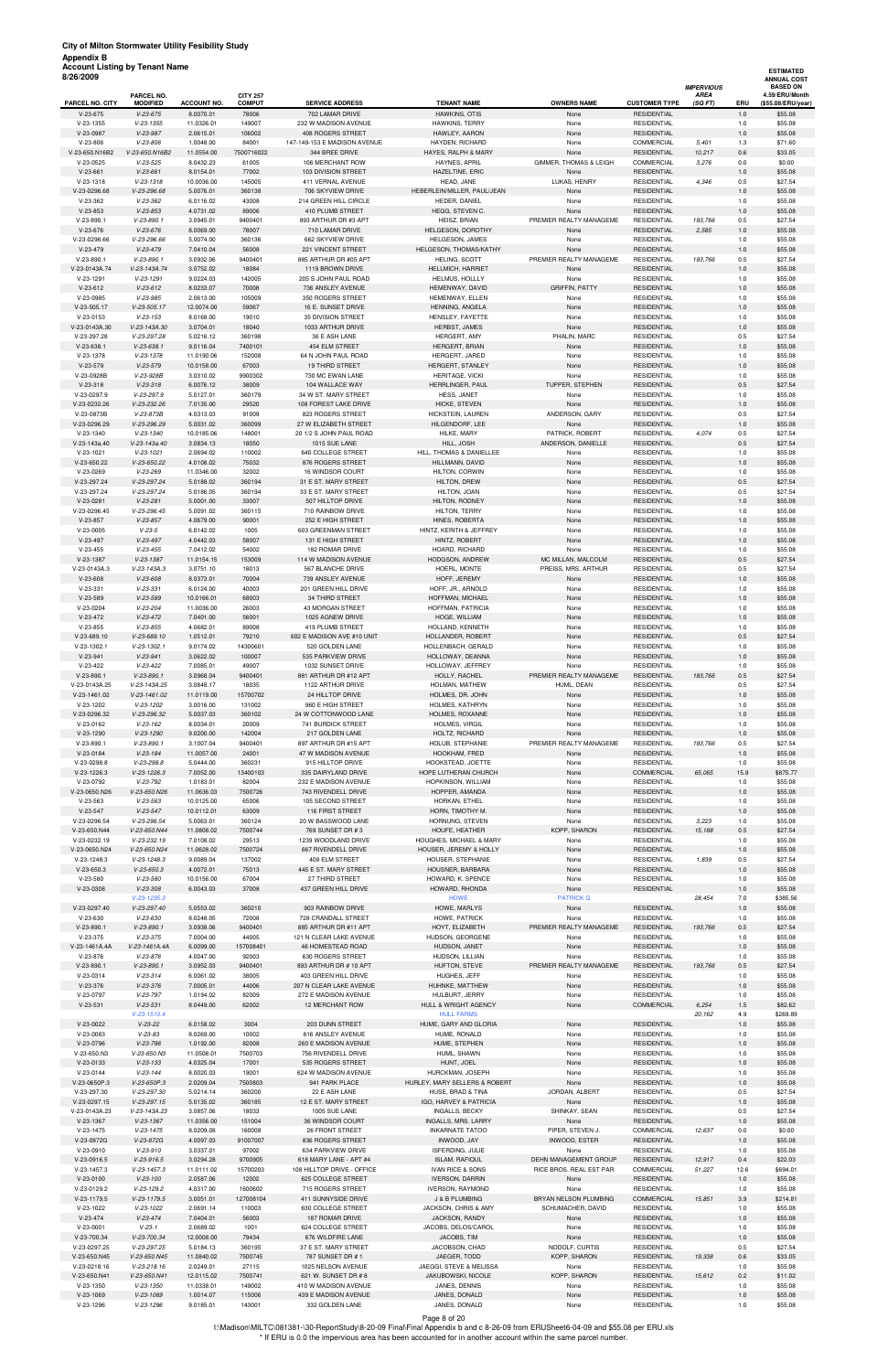| Account Listing by Tenant Name<br>3/26/2009<br>PARCEL NO. CITY | PARCEL NO.<br><b>MODIFIED</b> | <b>ACCOUNT NO.</b> | <b>CITY 257</b><br><b>COMPUT</b> | <b>SERVICE ADDRESS</b>        | <b>TENANT NAME</b>           | <b>OWNERS NAME</b>      | <b>CUSTOMER TYPE</b> | <b>IMPERVIOUS</b><br><b>AREA</b><br>(SQFT) | ERU  | <b>ESTIMATED</b><br><b>ANNUAL COST</b><br><b>BASED ON</b><br>4.59/ERU/Month<br>(\$55.08/ERU/year) |
|----------------------------------------------------------------|-------------------------------|--------------------|----------------------------------|-------------------------------|------------------------------|-------------------------|----------------------|--------------------------------------------|------|---------------------------------------------------------------------------------------------------|
| V-23-1513.2                                                    | $V-23-1513.2$                 | 3.0139.01          | 1630042                          | 1352 E HIGH STREET            | <b>JANESVILLE TOOL &amp;</b> | None                    | <b>INDUSTRIAL</b>    | 47,088                                     | 11.5 | \$633.42                                                                                          |
| V-23-620                                                       | $V-23-620$                    | 8.0215.02          | 71007                            | 109 FRONT STREET              | JANIS, FRANK                 | FRANK, JANIS            | <b>RESIDENTIAL</b>   |                                            | 1.0  | \$55.08                                                                                           |
| $V-23-0650.5$                                                  | $V-23-650.5$                  | 4.0074.04          | 75015                            | 824 NEUMANN COURT             | JANISCH, JEFFREY & KATHERINE | None                    | <b>RESIDENTIAL</b>   |                                            | 1.0  | \$55.08                                                                                           |
| V-23-0143A.4C                                                  | V-23-143A.4C                  | 3.0875.09          | 1801403                          | 533 BLANCHE DR #1             | JANITCH, MICHAEL             | REICHER, PAUL/JO ANN    | <b>RESIDENTIAL</b>   | 14,618                                     | 0.4  | \$22.03                                                                                           |
| $V-23-1301.1$                                                  | $V-23-1301.1$                 | 9.0176.10          | 143006001                        | 506 GOLDEN LANE               | JANSEN, HOLLY WAHL & DUSTIN  | None                    | <b>RESIDENTIAL</b>   |                                            | 1.0  | \$55.08                                                                                           |
| V-23-687.28                                                    | V-23-687.28                   | 11.0472.03         | 7900928                          | 374 LUKAS LANE                | JARMULA, Z.M. & ANNA         | MC KNIGHT, KARLA        | <b>RESIDENTIAL</b>   |                                            | 0.5  | \$27.54                                                                                           |
| $V-23-890.1$                                                   | $V-23-890.1$                  | 3.0988.02          | 9400401                          | 889 ARTHUR DR #14 APT         | JEFFERY, SARAH               | PREMIER REALTY MANAGEME | <b>RESIDENTIAL</b>   | 193,766                                    | 0.5  | \$27.54                                                                                           |
| V-23-0232.20                                                   | $V-23-232.20$                 | 7.0109.01          | 29514                            | 1253 WOODLAND DRIVE           | JENNER, CURTIS               | None                    | <b>RESIDENTIAL</b>   |                                            | 1.0  | \$55.08                                                                                           |
| $V-23-890.1$                                                   | $V-23-890.1$                  | 3.0905.06          | 9400401                          | 873 ARTHUR DR #06 APT         | JENSEN, DEBBIE               | PREMIER REALTY MANAGEME | <b>RESIDENTIAL</b>   | 193,766                                    | 0.5  | \$27.54                                                                                           |
| V-23-823                                                       | $V-23-823$                    | 4.0710.02          | 86002                            | 226 PLUMB STREET              | JENSEN, FRANK                | None                    | <b>RESIDENTIAL</b>   |                                            | 1.0  | \$55.08                                                                                           |
|                                                                | V-23-700.37                   | 12.0162.00         |                                  | 300 E. ST. MARY ST            | JENSEN, FRED                 | None                    | <b>RESIDENTIAL</b>   |                                            | 1.0  | \$55.08                                                                                           |
|                                                                |                               | 12.0163.00         |                                  | 30 E. ST. MARY ST EXEMPT METE | JENSEN, FRED                 | None                    | <b>RESIDENTIAL</b>   |                                            | 0.0  | \$0.00                                                                                            |
| $V-23-0155$                                                    | $V-23-155$                    | 8.0164.00          | 20002                            | 715 BURDICK STREET            | JENSEN, GERALDINE            | None                    | <b>RESIDENTIAL</b>   |                                            | 1.0  | \$55.08                                                                                           |
| V-23-700.25                                                    | $V-23-700.25$                 | 12.0020.00         | 79425                            | 227 WILDFIRE LANE             | JENSEN, JOHN                 | None                    | <b>RESIDENTIAL</b>   |                                            | 1.0  | \$55.08                                                                                           |
| V-23-0232.66                                                   | $V-23-232.66$                 | 7.0219.03          | 29547                            | 1223 SURREY DRIVE             | JENSEN, STEVEN               | None                    | <b>RESIDENTIAL</b>   | 3,714                                      | 1.0  | \$55.08                                                                                           |
| V-23-0971                                                      | $V-23-971$                    | 2.0644.01          | 104004                           | 319 COLLEGE STREET            | JESTER, VINCE                | None                    | <b>RESIDENTIAL</b>   |                                            | 1.0  | \$55.08                                                                                           |
| $V-23-629$                                                     | $V-23-629$                    |                    | 72007                            | 715 W MADISON AVENUE          | JEWELL, KEITH                |                         | <b>RESIDENTIAL</b>   |                                            | 1.0  | \$55.08                                                                                           |
| V-23-687.16                                                    |                               | 8.0010.00          | 7900916                          | 311 LUKAS LANE                | JEWETT, ROBERT               | None                    | <b>RESIDENTIAL</b>   |                                            |      | \$55.08                                                                                           |
|                                                                | $V-23-687.16$                 | 11.0409.00         |                                  |                               |                              | None                    |                      |                                            | 1.0  |                                                                                                   |
| V-23-266A                                                      | V-23-266A                     | 8.0452.01          | 3100701                          | 520 W MADISON AVENUE          | JIM'S TIRE & AUTOMOTIVE      | None                    | <b>COMMERCIAL</b>    | 23,980                                     | 5.9  | \$324.97                                                                                          |
|                                                                | $V-23-1220.1$                 |                    |                                  | <b>525 CHICAGO ST</b>         | <b>JOHNSON</b>               | <b>JUSTIN R</b>         |                      |                                            | 1.0  | \$55.08                                                                                           |
|                                                                | $V-23-505.16$                 | 12.0124.01         |                                  | 304 N. JOHN PAUL RD           | <b>JOHNSON BANK</b>          | None                    | <b>RESIDENTIAL</b>   |                                            | 1.0  | \$55.08                                                                                           |
| V-23-1083                                                      | $V-23-1083$                   | 1.0210.01          | 117002                           | 350 E MADISON AVENUE          | JOHNSON, BRADLEY T.          | None                    | <b>RESIDENTIAL</b>   |                                            | 1.0  | \$55.08                                                                                           |
| $V-23-860$                                                     | $V-23-860$                    | 4.0676.04          | 90004                            | 232 E HIGH STREET             | JOHNSON, BRYCE               | JOHNSON, LARRY          | <b>RESIDENTIAL</b>   |                                            | 1.0  | \$55.08                                                                                           |
| $V-23-333$                                                     | $V-23-333$                    | 6.0017.00          | 40005                            | 222 GARDEN LANE               | JOHNSON, CINDY               | None                    | <b>RESIDENTIAL</b>   |                                            | 1.0  | \$55.08                                                                                           |
| V-23-0633                                                      | $V-23-633$                    | 8.0006.04          | 73002                            | 727 W MADISON AVENUE          | JOHNSON, DEB                 | GILLAND, THOMAS         | <b>RESIDENTIAL</b>   |                                            | 1.0  | \$55.08                                                                                           |
| $V-23-1123$                                                    | $V-23-1123$                   | 2.0014.04          | 121006                           | 65 N JANESVILLE STREET        | JOHNSON, DOUG/JULIE          | None                    | <b>RESIDENTIAL</b>   |                                            | 1.0  | \$55.08                                                                                           |
| V-23-0143A.4D                                                  | V-23-143A.4D                  | 3.0866.11          | 1801404                          | 549 BLANCHE DR #1             | JOHNSON, JAMES & NANCY       | REICHER, PAUL/JO ANN    | <b>RESIDENTIAL</b>   | 14,646                                     | 0.4  | \$22.03                                                                                           |
| V-23-360A                                                      | V-23-360A                     | 6.0114.01          | 4300601                          | 176 GREEN HILL CIRCLE         | JOHNSON, JEFFREY             | None                    | <b>RESIDENTIAL</b>   |                                            | 1.0  | \$55.08                                                                                           |
| V-23-0892.2                                                    | $V-23-892.2$                  | 3.0371.02          | 94008                            | 832 PARKVIEW DRIVE            | JOHNSON, KELLY               | DRAKE, DONALD           | <b>RESIDENTIAL</b>   | 5,360                                      | 0.4  | \$22.03                                                                                           |
| V-23-0143A.4D                                                  | V-23-143A.4D                  | 3.0867.15          | 1801404                          | 549 BLANCHE DR #2             | JOHNSON, KIMBERLY            | REICHER, PAUL/JO ANN    | <b>RESIDENTIAL</b>   | 14,646                                     | 0.4  | \$22.03                                                                                           |
| $V-23-861$                                                     | $V-23-861$                    | 4.0674.00          | 90005                            | 226 E HIGH STREET             | JOHNSON, LARRY               | None                    | <b>RESIDENTIAL</b>   |                                            | 1.0  | \$55.08                                                                                           |
| $V-23-862$                                                     | $V-23-862$                    | 4.0673.00          | 90006                            | 220 E HIGH STREET             | JOHNSON, LEO                 | None                    | <b>RESIDENTIAL</b>   |                                            | 1.0  | \$55.08                                                                                           |
| V-23-0892.2                                                    | $V-23-892.2$                  | 3.0373.04          | 94008                            | 836 PARKVIEW DRIVE            | JOHNSON, LOUISE H.           | DRAKE, DONALD           | <b>RESIDENTIAL</b>   | 5,360                                      | 0.4  | \$22.03                                                                                           |
| $V-23-859$                                                     | $V-23-859$                    | 4.0677.00          | 90003                            | 238 E HIGH STREET             | JOHNSON, LYLE                | None                    | <b>RESIDENTIAL</b>   |                                            | 1.0  | \$55.08                                                                                           |
| $V-23-1301$                                                    | $V-23-1301$                   | 9.0177.03          | 143006                           | 500 GOLDEN LANE               | JOHNSON, RICHARD             | None                    | <b>RESIDENTIAL</b>   |                                            | 1.0  | \$55.08                                                                                           |
| $V-23-585$                                                     | $V-23-585$                    | 10.0144.00         | 67008                            | 308 VERNAL AVENUE             | JOHNSON, RICHARD             | None                    | <b>RESIDENTIAL</b>   |                                            | 1.0  | \$55.08                                                                                           |
| V-23-700.22                                                    | V-23-700.22                   | 4.0371.01          | 79422                            | 617 WILDFIRE LANE             | JOHNSON, ROBERT P.           | None                    | <b>RESIDENTIAL</b>   |                                            | 1.0  | \$55.08                                                                                           |
| V-23-0979                                                      | $V-23-979$                    | 2.0605.00          | 105003                           | 403 COLLEGE STREET            | JOHNSON, ROGER               | None                    | <b>RESIDENTIAL</b>   |                                            | 1.0  | \$55.08                                                                                           |
| V-23-622                                                       | $V-23-622$                    | 8.0208.02          | 71009                            | 23 FRONT STREET               | JOHNSON, RONALD & BEVERLY    | None                    | <b>RESIDENTIAL</b>   |                                            | 1.0  | \$55.08                                                                                           |
| V-23-0650P.4                                                   | $V-23-650P.4$                 | 2.0210.00          | 7500804                          | 931 PARK PLACE                | JOHNSON, RUSSELL             | None                    | <b>RESIDENTIAL</b>   |                                            | 1.0  | \$55.08                                                                                           |
| $V-23-650.26$                                                  | $V-23-650.26$                 | 4.0304.00          | 75036                            | 867 ROGERS STREET             | JOHNSTON, GEORGE             | None                    | <b>RESIDENTIAL</b>   |                                            | 1.0  | \$55.08                                                                                           |
| $V-23-890.1$                                                   | $V-23-890.1$                  | 3.0904.06          | 9400401                          | 873 ARTHUR DR #05 APT         | JOHNSTON, ROBERT &           | PREMIER REALTY MANAGEME | <b>RESIDENTIAL</b>   | 193,766                                    | 0.5  | \$27.54                                                                                           |
| V-23-0104                                                      | $V-23-104$                    | 3.0507.00          | 13004                            | 381 WOODCREST LANE            | JONDALL, LOREN               | None                    | <b>RESIDENTIAL</b>   |                                            | 1.0  | \$55.08                                                                                           |
| $V-23-890.1$                                                   | $V-23-890.1$                  | 3.0948.05          | 9400401                          | 893 ARTHUR DR #6 APT          | JONES, BARBARA               | PREMIER REALTY MANAGEME | <b>RESIDENTIAL</b>   | 193,766                                    | 0.5  | \$27.54                                                                                           |
| V-23-872B                                                      | $V-23-872B$                   | 4.0094.02          | 91007002                         | 824 ROGERS STREET             | JONES, DAVID                 | None                    | <b>RESIDENTIAL</b>   |                                            | 1.0  | \$55.08                                                                                           |
| $V-23-1190$                                                    | $V-23-1190$                   | 3.0035.01          | 129006                           | 224 CHICAGO STREET            | JONES, DON                   | None                    | COMMERCIAL           | 5,724                                      | 1.4  | \$77.11                                                                                           |
| V-23-685                                                       | V-23-685                      | 8.0170.03          | 79007                            | 100 DIVISION STREET           | JONES, EVERETT               | None                    | RESIDENTIAL          |                                            | 1.0  | \$55.08                                                                                           |
| $V-23-568$                                                     | $V-23-568$                    | 10.0142.02         | 66002                            | 320 VERNAL AVENUE             | JONES, HEATHER               | None                    | <b>RESIDENTIAL</b>   |                                            | 1.0  | \$55.08                                                                                           |
| $V-23-351$                                                     | $V-23-351$                    | 6.0107.00          | 42006                            | 183 GREEN HILL CIRCLE         | JONES, JOHN                  | None                    | <b>RESIDENTIAL</b>   |                                            | 1.0  | \$55.08                                                                                           |
| V-23-0143A.25                                                  | V-23-143A.25                  | 3.0847.09          | 18035                            | 1124 ARTHUR DRIVE             | JONES, MARY                  | None                    | <b>RESIDENTIAL</b>   |                                            | 0.5  | \$27.54                                                                                           |
| V-23-0895                                                      | $V-23-895$                    | 3.0349.01          | 95004                            | 726 PARKVIEW DRIVE            | JONES, POLLY                 |                         | <b>RESIDENTIAL</b>   |                                            | 1.0  | \$55.08                                                                                           |
|                                                                |                               |                    |                                  |                               |                              | None                    |                      |                                            |      |                                                                                                   |
| V-23-1364                                                      | $V-23-1364$                   | 11.0334.00         | 150009                           | 332 W MADISON AVENUE          | JONES, ROBERT                | None                    | <b>RESIDENTIAL</b>   |                                            | 1.0  | \$55.08                                                                                           |
| $V-23-1305$                                                    | $V-23-1305$                   | 8.0394.00          | 144001                           | 545 VERNAL AVENUE             | JONUZI, ABIB                 | None                    | <b>RESIDENTIAL</b>   | 4,627                                      | 0.0  | \$0.00                                                                                            |
| V-23-700.40                                                    | $V-23-700.40$                 | 12.0005.00         | 79440                            | 271 E ST MARY ST              | JORDAHL, KEVIN               | None                    | <b>RESIDENTIAL</b>   |                                            | 1.0  | \$55.08                                                                                           |
| V-23-297.30                                                    | $V-23-297.30$                 | 5.0215.01          | 360200                           | 20 E ASH LANE                 | JORDAN, ALBERT               | None                    | <b>RESIDENTIAL</b>   |                                            | 0.5  | \$27.54                                                                                           |
| V-23-0296.9                                                    | $V-23-296.9$                  | 5.0035.00          | 360073                           | 626 RAINBOW DRIVE             | JORDAN, DOUGLAS              | None                    | <b>RESIDENTIAL</b>   |                                            | 1.0  | \$55.08                                                                                           |
| V-23-650.N41                                                   | V-23-650.N41                  | 11.0750.01         | 7500741                          | 655 SUNSET DRIVE APT #1       | JORDAN, SHARON               | KOPP, SHARON            | <b>RESIDENTIAL</b>   | 15,612                                     | 0.2  | \$11.02                                                                                           |
| $V-23-818$                                                     | $V-23-818$                    | 6.0011.00          | 85005                            | 239 LARCH LANE                | JOZEFOWSKI, THERESA          | None                    | <b>RESIDENTIAL</b>   |                                            | 1.0  | \$55.08                                                                                           |

|               |               | 12.0163.00 |             | 30 E. ST. MARY ST EXEMPT METE | JENSEN, FRED                 | None                    | <b>RESIDENTIAL</b> |         | 0.0     | \$0.00   |
|---------------|---------------|------------|-------------|-------------------------------|------------------------------|-------------------------|--------------------|---------|---------|----------|
|               |               |            |             |                               |                              |                         |                    |         |         |          |
| $V-23-0155$   | $V-23-155$    | 8.0164.00  | 20002       | 715 BURDICK STREET            | JENSEN, GERALDINE            | None                    | <b>RESIDENTIAL</b> |         | 1.0     | \$55.08  |
| V-23-700.25   | $V-23-700.25$ | 12.0020.00 | 79425       | 227 WILDFIRE LANE             | JENSEN, JOHN                 | None                    | <b>RESIDENTIAL</b> |         | 1.0     | \$55.08  |
| V-23-0232.66  | $V-23-232.66$ | 7.0219.03  | 29547       | 1223 SURREY DRIVE             | JENSEN, STEVEN               | None                    | <b>RESIDENTIAL</b> | 3,714   | 1.0     | \$55.08  |
| V-23-0971     | $V-23-971$    | 2.0644.01  | 104004      | 319 COLLEGE STREET            | JESTER, VINCE                | None                    | <b>RESIDENTIAL</b> |         | 1.0     | \$55.08  |
| $V-23-629$    | $V-23-629$    | 8.0010.00  | 72007       | 715 W MADISON AVENUE          | JEWELL, KEITH                | None                    | <b>RESIDENTIAL</b> |         | 1.0     | \$55.08  |
| V-23-687.16   | $V-23-687.16$ | 11.0409.00 | 7900916     | 311 LUKAS LANE                | <b>JEWETT, ROBERT</b>        | None                    | <b>RESIDENTIAL</b> |         | 1.0     | \$55.08  |
| V-23-266A     | V-23-266A     | 8.0452.01  | 3100701     | 520 W MADISON AVENUE          | JIM'S TIRE & AUTOMOTIVE      | None                    | COMMERCIAL         | 23,980  | 5.9     | \$324.97 |
|               | $V-23-1220.1$ |            |             | 525 CHICAGO ST                | <b>JOHNSON</b>               | <b>JUSTIN R</b>         |                    |         | 1.0     | \$55.08  |
|               | $V-23-505.16$ | 12.0124.01 |             | 304 N. JOHN PAUL RD           | <b>JOHNSON BANK</b>          | None                    | <b>RESIDENTIAL</b> |         | 1.0     | \$55.08  |
| $V-23-1083$   | $V-23-1083$   | 1.0210.01  | 117002      | 350 E MADISON AVENUE          | JOHNSON, BRADLEY T.          | None                    | <b>RESIDENTIAL</b> |         | 1.0     | \$55.08  |
|               |               |            |             |                               |                              |                         |                    |         |         |          |
| $V-23-860$    | $V-23-860$    | 4.0676.04  | 90004       | 232 E HIGH STREET             | JOHNSON, BRYCE               | JOHNSON, LARRY          | <b>RESIDENTIAL</b> |         | 1.0     | \$55.08  |
| $V-23-333$    | $V-23-333$    | 6.0017.00  | 40005       | 222 GARDEN LANE               | JOHNSON, CINDY               | None                    | <b>RESIDENTIAL</b> |         | 1.0     | \$55.08  |
| V-23-0633     | $V-23-633$    | 8.0006.04  | 73002       | 727 W MADISON AVENUE          | JOHNSON, DEB                 | GILLAND, THOMAS         | <b>RESIDENTIAL</b> |         | 1.0     | \$55.08  |
| $V-23-1123$   | $V-23-1123$   | 2.0014.04  | 121006      | 65 N JANESVILLE STREET        | JOHNSON, DOUG/JULIE          | None                    | <b>RESIDENTIAL</b> |         | 1.0     | \$55.08  |
| V-23-0143A.4D | V-23-143A.4D  | 3.0866.11  | 1801404     | 549 BLANCHE DR #1             | JOHNSON, JAMES & NANCY       | REICHER, PAUL/JO ANN    | <b>RESIDENTIAL</b> | 14,646  | 0.4     | \$22.03  |
| V-23-360A     | V-23-360A     | 6.0114.01  | 4300601     | 176 GREEN HILL CIRCLE         | JOHNSON, JEFFREY             | None                    | <b>RESIDENTIAL</b> |         | 1.0     | \$55.08  |
| V-23-0892.2   | $V-23-892.2$  | 3.0371.02  | 94008       | 832 PARKVIEW DRIVE            | JOHNSON, KELLY               | DRAKE, DONALD           | <b>RESIDENTIAL</b> | 5,360   | 0.4     | \$22.03  |
| V-23-0143A.4D | V-23-143A.4D  |            |             | 549 BLANCHE DR #2             | JOHNSON, KIMBERLY            |                         | <b>RESIDENTIAL</b> | 14,646  |         |          |
|               |               | 3.0867.15  | 1801404     |                               |                              | REICHER, PAUL/JO ANN    |                    |         | 0.4     | \$22.03  |
| $V-23-861$    | $V-23-861$    | 4.0674.00  | 90005       | 226 E HIGH STREET             | JOHNSON, LARRY               | None                    | <b>RESIDENTIAL</b> |         | 1.0     | \$55.08  |
| V-23-862      | $V-23-862$    | 4.0673.00  | 90006       | 220 E HIGH STREET             | JOHNSON, LEO                 | None                    | <b>RESIDENTIAL</b> |         | 1.0     | \$55.08  |
| V-23-0892.2   | $V-23-892.2$  | 3.0373.04  | 94008       | 836 PARKVIEW DRIVE            | JOHNSON, LOUISE H.           | DRAKE, DONALD           | <b>RESIDENTIAL</b> | 5,360   | 0.4     | \$22.03  |
| $V-23-859$    | $V-23-859$    | 4.0677.00  | 90003       | 238 E HIGH STREET             | JOHNSON, LYLE                | None                    | <b>RESIDENTIAL</b> |         | 1.0     | \$55.08  |
| $V-23-1301$   | $V-23-1301$   | 9.0177.03  | 143006      | 500 GOLDEN LANE               | JOHNSON, RICHARD             | None                    | <b>RESIDENTIAL</b> |         | 1.0     | \$55.08  |
| $V-23-585$    | $V-23-585$    | 10.0144.00 | 67008       | 308 VERNAL AVENUE             | JOHNSON, RICHARD             | None                    | <b>RESIDENTIAL</b> |         | 1.0     | \$55.08  |
| V-23-700.22   | $V-23-700.22$ | 4.0371.01  | 79422       | 617 WILDFIRE LANE             | JOHNSON, ROBERT P.           | None                    | <b>RESIDENTIAL</b> |         | 1.0     | \$55.08  |
| V-23-0979     | $V-23-979$    | 2.0605.00  | 105003      | 403 COLLEGE STREET            | JOHNSON, ROGER               | None                    | <b>RESIDENTIAL</b> |         | 1.0     | \$55.08  |
|               |               |            |             |                               |                              |                         |                    |         |         |          |
| $V-23-622$    | $V-23-622$    | 8.0208.02  | 71009       | 23 FRONT STREET               | JOHNSON, RONALD & BEVERLY    | None                    | <b>RESIDENTIAL</b> |         | 1.0     | \$55.08  |
| V-23-0650P.4  | V-23-650P.4   | 2.0210.00  | 7500804     | 931 PARK PLACE                | JOHNSON, RUSSELL             | None                    | <b>RESIDENTIAL</b> |         | 1.0     | \$55.08  |
| V-23-650.26   | $V-23-650.26$ | 4.0304.00  | 75036       | 867 ROGERS STREET             | JOHNSTON, GEORGE             | None                    | <b>RESIDENTIAL</b> |         | 1.0     | \$55.08  |
| V-23-890.1    | $V-23-890.1$  | 3.0904.06  | 9400401     | 873 ARTHUR DR #05 APT         | JOHNSTON, ROBERT &           | PREMIER REALTY MANAGEME | <b>RESIDENTIAL</b> | 193,766 | 0.5     | \$27.54  |
| $V-23-0104$   | $V-23-104$    | 3.0507.00  | 13004       | 381 WOODCREST LANE            | JONDALL, LOREN               | None                    | <b>RESIDENTIAL</b> |         | 1.0     | \$55.08  |
| $V-23-890.1$  | $V-23-890.1$  | 3.0948.05  | 9400401     | 893 ARTHUR DR #6 APT          | JONES, BARBARA               | PREMIER REALTY MANAGEME | <b>RESIDENTIAL</b> | 193,766 | 0.5     | \$27.54  |
| V-23-872B     | $V-23-872B$   | 4.0094.02  | 91007002    | 824 ROGERS STREET             | JONES, DAVID                 | None                    | <b>RESIDENTIAL</b> |         | 1.0     | \$55.08  |
|               |               |            |             |                               |                              |                         |                    |         |         |          |
| V-23-1190     | $V-23-1190$   | 3.0035.01  | 129006      | 224 CHICAGO STREET            | JONES, DON                   | None                    | COMMERCIAL         | 5,724   | 1.4     | \$77.11  |
| $V-23-685$    | $V-23-685$    | 8.0170.03  | 79007       | 100 DIVISION STREET           | JONES, EVERETT               | None                    | <b>RESIDENTIAL</b> |         | 1.0     | \$55.08  |
| $V-23-568$    | $V-23-568$    | 10.0142.02 | 66002       | 320 VERNAL AVENUE             | JONES, HEATHER               | None                    | <b>RESIDENTIAL</b> |         | 1.0     | \$55.08  |
| $V-23-351$    | $V-23-351$    | 6.0107.00  | 42006       | 183 GREEN HILL CIRCLE         | JONES, JOHN                  | None                    | <b>RESIDENTIAL</b> |         | 1.0     | \$55.08  |
| V-23-0143A.25 | V-23-143A.25  | 3.0847.09  | 18035       | 1124 ARTHUR DRIVE             | JONES, MARY                  | None                    | <b>RESIDENTIAL</b> |         | 0.5     | \$27.54  |
| V-23-0895     | $V-23-895$    | 3.0349.01  | 95004       | 726 PARKVIEW DRIVE            | JONES, POLLY                 | None                    | <b>RESIDENTIAL</b> |         | 1.0     | \$55.08  |
| $V-23-1364$   | $V-23-1364$   | 11.0334.00 | 150009      | 332 W MADISON AVENUE          | JONES, ROBERT                | None                    | <b>RESIDENTIAL</b> |         | 1.0     | \$55.08  |
| $V-23-1305$   | $V-23-1305$   | 8.0394.00  | 144001      | 545 VERNAL AVENUE             | JONUZI, ABIB                 | None                    | <b>RESIDENTIAL</b> | 4,627   | 0.0     | \$0.00   |
|               |               |            |             |                               |                              |                         |                    |         |         |          |
| V-23-700.40   | V-23-700.40   | 12.0005.00 | 79440       | 271 E ST MARY ST              | JORDAHL, KEVIN               | None                    | <b>RESIDENTIAL</b> |         | 1.0     | \$55.08  |
| V-23-297.30   | $V-23-297.30$ | 5.0215.01  | 360200      | 20 E ASH LANE                 | JORDAN, ALBERT               | None                    | <b>RESIDENTIAL</b> |         | 0.5     | \$27.54  |
| V-23-0296.9   | $V-23-296.9$  | 5.0035.00  | 360073      | 626 RAINBOW DRIVE             | JORDAN, DOUGLAS              | None                    | <b>RESIDENTIAL</b> |         | 1.0     | \$55.08  |
| V-23-650.N41  | V-23-650.N41  | 11.0750.01 | 7500741     | 655 SUNSET DRIVE APT #1       | JORDAN, SHARON               | KOPP, SHARON            | <b>RESIDENTIAL</b> | 15,612  | 0.2     | \$11.02  |
| $V-23-818$    | $V-23-818$    | 6.0011.00  | 85005       | 239 LARCH LANE                | JOZEFOWSKI, THERESA          | None                    | <b>RESIDENTIAL</b> |         | 1.0     | \$55.08  |
| V-23-0991.5B  | $V-23-991.5B$ | 4.0744.01  | 10600600502 | 510 E HIGH STREET             | JUDSON, JEFF                 | None                    | <b>RESIDENTIAL</b> |         | 1.0     | \$55.08  |
| $V-23-447$    | $V-23-447$    | 7.0342.03  | 53003       | 103 ROMAR DRIVE               | JUHL, WENDELL                | None                    | <b>RESIDENTIAL</b> |         | 1.0     | \$55.08  |
|               | $V-23-1473$   |            | 7007067     | 18 FRONT STREET               | JUNCTION LAUNDROMAT          | None                    | COMMERCIAL         | 4,459   | 0.0     | \$0.00   |
|               |               |            |             | 130 MERCHANT ROW              |                              |                         |                    |         |         |          |
| $V-23-522$    | $V-23-522$    | 8.0422.00  | 61002       |                               | JUNCTION PUB - LORI JACOBSON | LOVELACE, JR., RONALD   | COMMERCIAL         | 2,954   | 0.0     | \$0.00   |
| V-23-267A     | V-23-267A     | 8.0454.03  | 3100801     | 602 W MADISON AVENUE          | JUNCTION STATION             | None                    | COMMERCIAL         | 11,173  | 2.7     | \$148.72 |
| V-23-650.N15A | V-23-650.N15A | 11.0560.04 | 75007151    | 376 BREE DRIVE - UNIT A       | JUREK, TERRY                 | None                    | <b>RESIDENTIAL</b> | 8,698   | 0.5     | \$27.54  |
| V-23-1461D    | $V-23-1461D$  | 11.0089.02 | 15700803    | 248 HILLTOP DRIVE             | JUSTICE, RYAN                | None                    | <b>RESIDENTIAL</b> |         | 1.0     | \$55.08  |
| V-23-0892.3   | $V-23-892.3$  | 3.0375.02  | 940080100   | 842 PARKVIEW DRIVE            | K & G PALMER PROPERTIES LLC  | None                    | COMMERCIAL         | 3,971   | 1.0     | \$55.08  |
|               | $V-23-1139$   |            |             | 331 N JANESVILLE ST           | <b>KABILE</b>                | <b>FADIL</b>            |                    |         | 1.0     | \$55.08  |
| V-23-0930     | $V-23-930$    | 3.0318.03  | 99005       | 723 E HIGH STREET             | KADERLY, BETH                | None                    | <b>RESIDENTIAL</b> |         | 1.0     | \$55.08  |
|               |               |            |             | 306 S JOHN PAUL ROAD          |                              |                         | <b>RESIDENTIAL</b> |         |         |          |
| $V-23-1331$   | $V-23-1331$   | 9.0342.00  | 147001      |                               | KAEHLER, HOWARD              | None                    |                    |         | 1.0     | \$55.08  |
| V-23-1229     | V-23-1229     | 7.0439.00  | 134004      | 911 W MADISON AVENUE          | KALB, MAURICE                | None                    | <b>RESIDENTIAL</b> |         | 1.0     | \$55.08  |
| $V-23-0201$   | $V-23-201$    | 11.0031.08 | 25009       | 23 MORGAN STREET              | KALB, SCOTT & JANE           | None                    | <b>RESIDENTIAL</b> |         | 1.0     | \$55.08  |
| V-23-650.N5   | $V-23-650.N5$ | 11.0516.01 | 7500705     | 740 RIVENDELL DRIVE           | KANABLE, RYAN                | None                    | <b>RESIDENTIAL</b> |         | 1.0     | \$55.08  |
| $V-23-1461G$  | $V-23-1461G$  | 11.0083.00 | 15700806    | 406 HILLTOP DRIVE             | KAPHEIM, LAWRENCE            | None                    | <b>RESIDENTIAL</b> |         | $1.0\,$ | \$55.08  |
| $V-23-650.4$  | $V-23-650.4$  | 4.0073.04  | 75014       | 816 NEUMANN COURT             | KARAS, MICHAEL/AMY           | None                    | <b>RESIDENTIAL</b> |         | 1.0     | \$55.08  |
| $V-23-1104$   | $V-23-1104$   | 1.0268.01  |             | 604 & 606 E. MADISON AVE      | KATH, JOHN                   | None                    | <b>RESIDENTIAL</b> |         | 1.0     | \$55.08  |
| V-23-0974     | $V-23-974$    | 2.0639.00  | 104007      | 341 COLLEGE STREET            | KATH, JOHN                   | None                    | <b>RESIDENTIAL</b> |         | 1.0     | \$55.08  |
|               |               |            |             |                               | KAUKL, TODD & TAMMY          |                         | <b>RESIDENTIAL</b> |         |         |          |
| V-23-0143A.55 | V-23-143A.55  | 3.0804.00  | 18065       | 613 TIGGER COURT              |                              | None                    |                    |         | 0.5     | \$27.54  |
| V-23-0084     | $V-23-84$     | 8.0265.03  | 10003       | 129 S CLEAR LAKE AVENUE       | KAY, SUSAN                   | None                    | <b>RESIDENTIAL</b> |         | 1.0     | \$55.08  |
| V-23-687.11   | $V-23-687.11$ | 11.0201.01 | 7900911     | 133 LUKAS LANE                | KAYE, VERAROSE               | None                    | <b>RESIDENTIAL</b> |         | 1.0     | \$55.08  |
|               | $V-23-522.1$  |            |             | <b>130 MERCHANT ROW</b>       | <b>KB &amp; LJ LLC</b>       |                         |                    | 5,533   | 1.4     | \$77.11  |
| V-23-0354     | $V-23-354$    | 6.0125.01  | 42009       | 137 GREEN HILL CIRCLE         | KEANE, ED                    | None                    | <b>RESIDENTIAL</b> |         | 1.0     | \$55.08  |
| V-23-0395     | $V-23-395$    | 7.0443.01  | 46007       | 115 DAIRYLAND DRIVE           | <b>KEATING, CANDIS</b>       | None                    | <b>RESIDENTIAL</b> |         | 1.0     | \$55.08  |
| $V-23-1201$   | $V-23-1201$   | 3.0018.00  | 131001      | 974 E HIGH STREET             | KEEN-BERG, ANN               | None                    | <b>RESIDENTIAL</b> |         | 1.0     | \$55.08  |
| V-23-0218.19  | $V-23-218.19$ | 2.0238.01  | 27118       | 1022 NELSON AVENUE            | KEHRING, THERESA J.          | None                    | <b>RESIDENTIAL</b> |         | 1.0     | \$55.08  |
|               |               |            |             |                               |                              |                         |                    |         |         |          |
| V-23-0637.12  | $V-23-637.12$ | 2.0029.01  | 73012       | 181 N JANESVILLE STREET       | KEIDEL, JAMES & SHANNON      | None                    | COMMERCIAL         | 10,603  | 2.6     | \$143.21 |
| V-23-0637.13  | $V-23-637.13$ | 2.0027.02  | 73013       | 173 N JANESVILLE STREET       | KEIDEL, JAMES & SHANNON      | None                    | COMMERCIAL         | 11,144  | 2.7     | \$148.72 |
| V-23-0637.14  | $V-23-637.14$ | 2.0026.03  | 73014       | 167 N JANESVILLE STREET       | KEIDEL, JAMES & SHANNON      | None                    | COMMERCIAL         | 9,917   | 2.4     | \$132.19 |
| V-23-0637.1   | $V-23-637.1$  | 2.0033.01  | 73010       | 195 N JANESVILLE STREET       | KEIDEL, SHANNON & JAMES      | None                    | COMMERCIAL         | 10,210  | 2.5     | \$137.70 |
| V-23-0637.11  | $V-23-637.11$ | 2.0031.01  | 73011       | 187 N JANESVILLE STREET       | KEIDEL, SHANNON & JAMES      | None                    | COMMERCIAL         | 10,346  | 2.5     | \$137.70 |
| V-23-0296.71  | V-23-296.71   | 5.0103.03  | 360141      | 711 SKYVIEW DRIVE             | KEIP, KEVIN                  | None                    | <b>RESIDENTIAL</b> |         | 1.0     | \$55.08  |
|               | $V-23-1221.2$ |            |             | <b>1015 E HIGH ST</b>         | <b>KEISTER REV TRUST</b>     | <b>COLETTA P</b>        |                    |         | 1.0     | \$55.08  |
| $V-23-1221.1$ | $V-23-1221.1$ | 3.0140.00  | 133004      | 1015 E HIGH STREET            | KEISTER, COLLETTA            | None                    | <b>RESIDENTIAL</b> |         | 1.0     | \$55.08  |
| V-23-297.53   | $V-23-297.53$ | 5.0260.01  | 360223      | 45 E ASH LANE                 | <b>KELLNER II, ROBERT</b>    | None                    | <b>RESIDENTIAL</b> |         | 1.0     | \$55.08  |
|               |               |            |             |                               |                              |                         |                    |         |         |          |
| V-23-1272A.1  | V-23-1272A.1  | 9.0154.05  | 140004002   | 336 ELM STREET                | KELLY, REBECCA               | DRAKE, DONALD           | <b>RESIDENTIAL</b> |         | 0.5     | \$27.54  |
| V-23-0232.61  | $V-23-232.61$ | 7.0190.03  | 29542       | 336 FOREST LAKE DRIVE         | KELLY, TANYA                 | None                    | <b>RESIDENTIAL</b> |         | 1.0     | \$55.08  |
| V-23-0296.25  | $V-23-296.25$ | 5.0009.03  | 360095      | 30 W ELIZABETH STREET         | KEMPF, MIKE & ERIKA          | None                    | <b>RESIDENTIAL</b> |         | 1.0     | \$55.08  |
| $V-23-457$    | $V-23-457$    | 7.0418.00  | 54004       | 160 ROMAR DRIVE               | KENT, VIRGINIA               | None                    | <b>RESIDENTIAL</b> |         | 1.0     | \$55.08  |
|               | $V-23-433$    |            |             |                               | <b>KERR</b>                  | <b>ANGELA M</b>         |                    |         | 1.0     | \$55.08  |
| V-23-650.N45  | V-23-650.N45  | 11.0864.01 | 7500745     | 787 SUNSET DR # 7             | <b>KERSTEN, VICTORIA</b>     | KOPP, SHARON            | <b>RESIDENTIAL</b> | 19,338  | 0.6     | \$33.05  |
|               | $V-23-1145.1$ |            |             | 382 N JANESVILLE ST           | KETTLE & KOCH                | THELMA J & MICHAEL G    |                    |         | 1.0     | \$55.08  |
|               |               |            |             |                               |                              |                         |                    |         |         |          |
| V-23-1272.2A  | V-23-1272.2A  | 9.0166.06  | 14000402    | 320 ELM STREET                | KEUL, JOSEPH                 | PERNAT, DAN             | <b>RESIDENTIAL</b> |         | 0.5     | \$27.54  |
| V-23-0297.1   | $V-23-297.1$  | 5.0559.00  | 360171      | 107 W ST. MARY STREET         | <b>KEVERN, THOMAS</b>        | None                    | <b>RESIDENTIAL</b> | 3,664   | 1.0     | \$55.08  |
| V-23-143A.23  | V-23-143A.23  | 3.0858.06  | 18033       | 1007 SUE LANE                 | KIEL, JAY & DEBRA            | SHINKAY, SEAN           | <b>RESIDENTIAL</b> |         | 0.5     | \$27.54  |
| V-23-1088.2   | V-23-1088.2   | 1.0220.19  | 11700702    | 384 E MADISON AVE # A         | KIENBAUM, JOSHUA             | PERNAT, DAN             | <b>RESIDENTIAL</b> | 7,757   | 0.4     | \$22.03  |
| $V-23-604$    | $V-23-604$    | 8.0377.00  | 69009       | 201 FRONT STREET              | KIENBAUM, TERRY              | None                    | <b>RESIDENTIAL</b> |         | 1.0     | \$55.08  |
| V-23-143A.56  | V-23-143A.56  | 3.0800.10  | 18066       | 614 TIGGER COURT              | KIENBAUM, WILLIAM            | KIENBAUM, WILLIAM       | <b>RESIDENTIAL</b> | 6,287   | 0.5     | \$27.54  |
| V-23-0668.1   | $V-23-668.1$  | 8.0055.05  | 7700802     | 304 N CLEAR LAKE AVENUE       | KIESOW, FLOYD                | KIESOW, BRIAN           | <b>RESIDENTIAL</b> |         | 1.0     | \$55.08  |
|               |               |            |             | 1204 WOODLAND DRIVE           |                              |                         |                    |         |         |          |
| V-23-0232.51  | $V-23-232.51$ | 7.0201.01  | 29532       |                               | KILCOYNE, ALLEN              | None                    | <b>RESIDENTIAL</b> |         | 1.0     | \$55.08  |
| $V-23-0051$   | $V-23-51$     | 6.0183.00  | 6006        | <b>16 ROGERS STREET</b>       | KILDOW, CHARLES              | None                    | <b>RESIDENTIAL</b> |         | 1.0     | \$55.08  |
| V-23-0298.20  | V-23-298.20   | 5.0461.03  | 360243      | 23 W EVERGREEN LANE           | KILDOW, KEITH & MARGARET     | None                    | <b>RESIDENTIAL</b> |         | 1.0     | \$55.08  |
| V-23-0650.N2  | V-23-650.N2   | 11.0504.04 | 7500702     | 764 RIVENDELL DRIVE           | KILEN, CHRISTOPHER           | None                    | <b>RESIDENTIAL</b> |         | 1.0     | \$55.08  |
| V-23-650.N40  | V-23-650.N40  | 12.0046.01 | 7500740     | 633 SUNSET DRIVE APT 1        | KILIAN, COLLEEN              | KOPP, SHARON            | <b>RESIDENTIAL</b> | 13,389  | 0.4     | \$22.03  |
| V-23-625.2    | $V-23-625.2$  | 8.0014.06  | 7200302     | 701 W MADISON AVENUE          | KILIAN, JERRALD              | None                    | <b>RESIDENTIAL</b> | 4,029   | 1.0     | \$55.08  |
| $V-23-0012$   | $V-23-12$     | 6.0148.00  | 2003        | 209 BABCOCK STREET            | KING, GERALD                 | None                    | <b>RESIDENTIAL</b> |         | 1.0     | \$55.08  |
| V-23-689.22   | $V-23-689.22$ | 12.0080.01 | 79222       | 602 E. MADISON AVE # 22       | KING, MICHAEL                | HORN, RITA              | <b>RESIDENTIAL</b> |         | 0.5     | \$27.54  |
|               |               |            |             |                               |                              |                         |                    |         |         |          |
| V-23-143A.57  | V-23-143A.57  | 3.0799.03  | 18067       | 612 TIGGER COURT              | KINSLEY, GREG                | KIENBAUM, WILLIAM       | <b>RESIDENTIAL</b> |         | 1.0     | \$55.08  |
| V-23-674      | $V-23-674$    | 8.0068.00  | 78005       | 716 LAMAR DRIVE               | KISLING, JENNETTE            | None                    | <b>RESIDENTIAL</b> |         | 1.0     | \$55.08  |
| V-23-0218.14  | $V-23-218.14$ | 2.0250.01  | 27113       | 1007 NELSON AVENUE            | KLAM, MATTHEW                | None                    | <b>RESIDENTIAL</b> |         | 1.0     | \$55.08  |
| V-23-700.28   | V-23-700.28   | 12.0072.00 | 79428       | 190 E. ST. MARY ST            | KLIEFOTH, CHAD & KELLY       | None                    | <b>RESIDENTIAL</b> |         | 1.0     | \$55.08  |
| V-23-0828     | $V-23-828$    | 4.0695.01  | 86008       | 249 PLUMB STREET              | KLIGORA, CHAD/SHANNON        | None                    | <b>RESIDENTIAL</b> |         | 1.0     | \$55.08  |
| V-23-0296.80  | $V-23-296.80$ | 5.0111.00  | 360150      | 27 E MAPLE LANE               | KLINGENMEYER, CLARENCE       | None                    | <b>RESIDENTIAL</b> |         | 1.0     | \$55.08  |
| V-23-1381     | $V-23-1381$   | 11.0194.01 | 153002      | 114 N JOHN PAUL ROAD          | KLITZKE, LAVERNE H.          | None                    | <b>RESIDENTIAL</b> |         | 1.0     | \$55.08  |
|               |               |            |             |                               |                              |                         |                    |         |         |          |
| V-23-365.13   | $V-23-365.13$ | 12.0081.00 | 43023       | 238 NORTHSIDE DRIVE           | KLUG, JAMES                  | None                    | <b>RESIDENTIAL</b> |         | $1.0\,$ | \$55.08  |
| V-23-0535     | $V-23-535$    | 10.0084.02 | 62006       | 513 CRANDALL STREET           | KLUG, JAMES                  | None                    | COMMERCIAL         | 4,331   | 1.1     | \$60.59  |

Page 9 of 20

I:\Madison\MILTC\081381-\30-ReportStudy\8-20-09 Final\Final Appendix b and c 8-26-09 from ERUSheet6-04-09 and \$55.08 per ERU.xls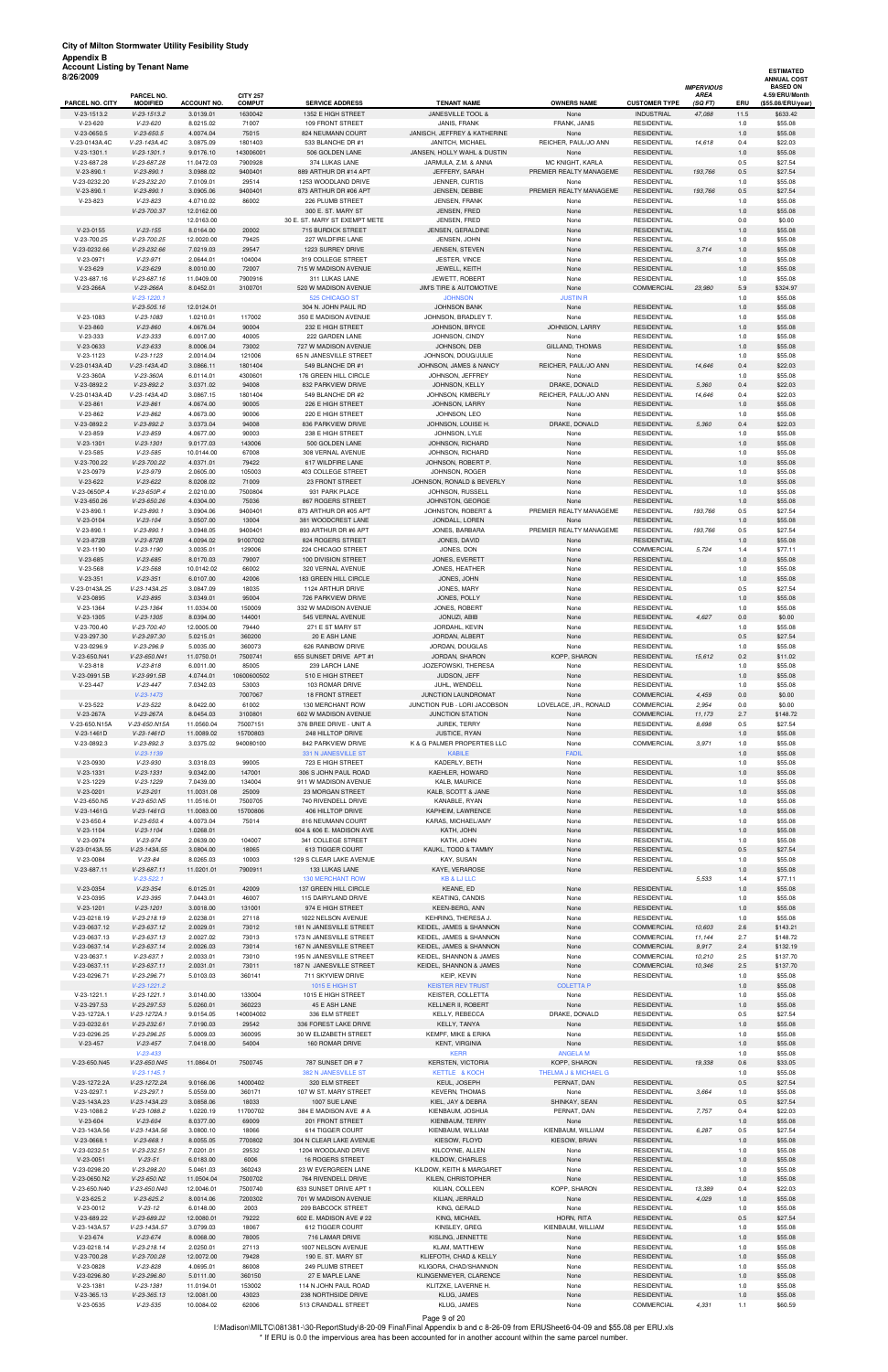|                      |     | <b>ESTIMATED</b>   |
|----------------------|-----|--------------------|
|                      |     | <b>ANNUAL COST</b> |
| <i><b>RVIOUS</b></i> |     | <b>BASED ON</b>    |
| REA                  |     | 4.59/ERU/Month     |
| Q FT)                | ERU | (\$55.08/ERU/year) |
|                      | 1 ດ | \$55.08            |

|                               | PARCEL NO.                    |                          | <b>CITY 257</b>     |                                                     |                                                       |                                                    |                                          | <b>IMPERVIOUS</b><br><b>AREA</b> |            | <b>BASED ON</b><br>4.59/ERU/Month |
|-------------------------------|-------------------------------|--------------------------|---------------------|-----------------------------------------------------|-------------------------------------------------------|----------------------------------------------------|------------------------------------------|----------------------------------|------------|-----------------------------------|
| PARCEL NO. CITY               | <b>MODIFIED</b>               | <b>ACCOUNT NO.</b>       | <b>COMPUT</b>       | <b>SERVICE ADDRESS</b>                              | <b>TENANT NAME</b>                                    | <b>OWNERS NAME</b>                                 | <b>CUSTOMER TYPE</b>                     | (SQFT)                           | <b>ERU</b> | (\$55.08/ERU/year)                |
| V-23-0296.35<br>$V-23-377$    | $V-23-296.35$<br>$V-23-377$   | 5.0057.01<br>7.0006.01   | 360105<br>44007     | 25 W COTTONWOOD LANE<br>215 N CLEAR LAKE AVENUE     | KNAPPENBERGER, MARGUERITE<br>KNIGHT, KATHLEEN         | None<br>None                                       | <b>RESIDENTIAL</b><br><b>RESIDENTIAL</b> |                                  | 1.0<br>1.0 | \$55.08<br>\$55.08                |
| $V-23-647$                    | $V-23-647$                    | 9.0131.16                | 75001               | 414 ELM STREET                                      | KNITTER, MABLE                                        | PEARSON, DONALD                                    | <b>RESIDENTIAL</b>                       |                                  | 0.5        | \$27.54                           |
| $V-23-0115$<br>$V-23-903$     | $V-23-115$<br>$V-23-903$      | 3.0569.02<br>3.0609.03   | 14006<br>96004      | 877 CHAPEL DRIVE<br>715 PARKVIEW DRIVE              | KNOBLE, HOLLY HOLMES & ADAM<br>KNOX, BRYAN            | None<br>None                                       | <b>RESIDENTIAL</b><br><b>RESIDENTIAL</b> |                                  | 1.0<br>1.0 | \$55.08<br>\$55.08                |
| V-23-0002                     | $V-23-2$                      | 2.0687.02                | 1002                | 614 COLLEGE STREET                                  | KNOX, ROBERTA                                         | None                                               | <b>RESIDENTIAL</b>                       |                                  | 1.0        | \$55.08                           |
| V-23-0298.30<br>V-23-0129.3   | $V-23-298.30$<br>$V-23-129.3$ | 5.0320.00<br>4.0318.03   | 360253<br>1600603   | 39 E EVERGREEN LANE<br>703 ROGERS STREET            | KNUTSON, SARA<br>KOBELT, TED                          | None<br>None                                       | <b>RESIDENTIAL</b><br><b>RESIDENTIAL</b> |                                  | 1.0<br>1.0 | \$55.08<br>\$55.08                |
| V-23-0808                     | $V-23-808$                    | 1.0053.01                | 84003               | 129 E MADISON AVENUE                                | KOBS, CHARLES                                         | None                                               | <b>RESIDENTIAL</b>                       |                                  | 1.0        | \$55.08                           |
| $V-23-505.19$                 | $V-23-505.19$                 | 12.0086.01               | 59069               | 32 E. SUNSET DR                                     | KOCH, SHAWN                                           | None                                               | <b>RESIDENTIAL</b>                       |                                  | 1.0        | \$55.08                           |
| $V-23-1326$<br>V-23-1209      | $V-23-1326$<br>$V-23-1209$    | 10.0021.00<br>3.0179.00  | 146004<br>131009    | 229 VERNAL AVENUE<br>903 E HIGH STREET              | <b>KOEFFLER, KRISTIN</b><br>KOELE, JACOB              | None<br>None                                       | <b>RESIDENTIAL</b><br><b>RESIDENTIAL</b> |                                  | 1.0<br>1.0 | \$55.08<br>\$55.08                |
| $V-23-365.55$                 | $V-23-365.55$                 | 12.0001.01               | 43065               | 389 NORTHSIDE DR                                    | KOEPKE, JEREMIE & KELLY                               | None                                               | <b>RESIDENTIAL</b>                       |                                  | 1.0        | \$55.08                           |
| $V-23-890.1$<br>$V-23-890.1$  | $V-23-890.1$<br>$V-23-890.1$  | 3.0901.09<br>3.0924.04   | 9400401<br>9400401  | 873 ARTHUR DR #02 APT<br>877 ARTHUR DR #11 APT      | KOEPSEL, WILLIAM &<br>KOHBERGER, KENNETH              | PREMIER REALTY MANAGEME<br>PREMIER REALTY MANAGEME | <b>RESIDENTIAL</b><br><b>RESIDENTIAL</b> | 193,766<br>193,766               | 0.5<br>0.5 | \$27.54<br>\$27.54                |
| V-23-650.N1                   | $V-23-650.N1$                 | 11.0500.01               | 7500701             | 772 RIVENDELL DRIVE                                 | KOHL, DENNIS                                          | None                                               | <b>RESIDENTIAL</b>                       |                                  | 1.0        | \$55.08                           |
| $V-23-1056.2$<br>$V-23-1129$  | $V-23-1056.2$<br>$V-23-1129$  | 2.0564.13                | 11400102            | 302 S JANESVILLE STREET<br>728 HUDSON STREET        | KOLINSKI, GREG & MICHELLE<br>KONIECKI, SHIRLEY        | KOLINSKI, GREG & MICHEL                            | <b>RESIDENTIAL</b><br><b>RESIDENTIAL</b> |                                  | 1.0        | \$55.08                           |
| V-23-0143A.3                  | $V-23-143A.3$                 | 2.0020.08<br>3.0750.10   | 122003<br>18013     | 565 BLANCHE DRIVE                                   | KOOPMAN, RITA                                         | None<br>PREISS, MRS. ARTHUR                        | <b>RESIDENTIAL</b>                       |                                  | 1.0<br>0.5 | \$55.08<br>\$27.54                |
| V-23-1361A                    | $V-23-1361A$                  | 11.0297.01               | 15000401            | 147 SERNS ROAD                                      | <b>KOPKE, CINDY</b>                                   | None                                               | RESIDENTIAL                              |                                  | 1.0        | \$55.08                           |
| V-23-650.N40<br>V-23-650.N40  | V-23-650.N40<br>V-23-650.N40  | 12.0042.03<br>12.0043.01 | 7500740<br>7500740  | 633 SUNSET DRIVE APT 5<br>633 SUNSET DRIVE APT 8    | KOPP, SHARON<br>KOPP, SHARON                          | KOPP, SHARON<br>KOPP, SHARON                       | <b>RESIDENTIAL</b><br><b>RESIDENTIAL</b> | 13,389<br>13,389                 | 0.4<br>0.4 | \$22.03<br>\$22.03                |
| V-23-650.N40                  | V-23-650.N40                  | 12.0051.01               | 7500740             | 633 SUNSET DR                                       | KOPP, SHARON                                          | KOPP, SHARON                                       | <b>RESIDENTIAL</b>                       |                                  | 0.0        | \$0.00                            |
| V-23-650.N41<br>V-23-650.N41  | V-23-650.N41<br>V-23-650.N41  | 11.0756.01<br>11.0758.01 | 7500741<br>7500741  | 655 SUNSET DRIVE APT #7<br>655 SUNSET DRIVE- EXEMPT | KOPP, SHARON<br>KOPP, SHARON                          | KOPP, SHARON<br>KOPP, SHARON                       | <b>RESIDENTIAL</b><br><b>RESIDENTIAL</b> | 15,612                           | 0.2<br>0.0 | \$11.02<br>\$0.00                 |
| V-23-650.N41                  | V-23-650.N41                  | 12.0107.01               | 7500741             | 621 W. SUNSET DR EXEMPT                             | KOPP, SHARON                                          | KOPP, SHARON                                       | <b>RESIDENTIAL</b>                       |                                  | 0.0        | \$0.00                            |
| V-23-650.N41                  | V-23-650.N41                  | 12.0108.01               | 7500741             | 621 W. SUNSET DR #5                                 | <b>KOPP, SHARON</b>                                   | <b>KOPP, SHARON</b>                                | <b>RESIDENTIAL</b>                       | 15,612                           | 0.2        | \$11.02                           |
| V-23-650.N41<br>V-23-650.N43  | V-23-650.N41<br>V-23-650.N43  | 12.0109.01<br>11.0884.04 | 7500741<br>7500743  | 621 W. SUNSET DR # 6<br>727 SUNSET DRIVE APT #6     | <b>KOPP, SHARON</b><br>KOPP, SHARON                   | KOPP, SHARON<br><b>KOPP, SHARON</b>                | RESIDENTIAL<br><b>RESIDENTIAL</b>        | 15,612<br>22,368                 | 0.2<br>0.7 | \$11.02<br>\$38.56                |
| V-23-650.N43                  | V-23-650.N43                  | 11.0888.02               | 7500743             | 727 SUNSET DRIVE APT #8                             | KOPP, SHARON                                          | KOPP, SHARON                                       | <b>RESIDENTIAL</b>                       | 22,368                           | 0.7        | \$38.56                           |
| V-23-650.N43<br>V-23-650.N44  | V-23-650.N43<br>V-23-650.N44  | 11.0890.01<br>11.0812.03 | 7500743<br>7500744  | 727 SUNSET DRIVE - EXEMPT<br>769 SUNSET DR # 4      | KOPP, SHARON<br>KOPP, SHARON                          | KOPP, SHARON<br>KOPP, SHARON                       | <b>RESIDENTIAL</b><br><b>RESIDENTIAL</b> | 15,188                           | 0.0<br>0.5 | \$0.00<br>\$27.54                 |
| V-23-650.N45                  | V-23-650.N45                  | 11.0872.01               | 7500745             | 787 SUNSET DRIVE - EXEMPT                           | KOPP, SHARON                                          | KOPP, SHARON                                       | <b>RESIDENTIAL</b>                       |                                  | 0.0        | \$0.00                            |
| V-23-650.N44<br>$V-23-183$    | V-23-650.N44<br>$V-23-183$    | 11.0830.01<br>12.0032.06 | 7500744<br>22013    | 769 SUNSET DR EXEMPT<br>119 BUTEN                   | KOPP, SHARON<br>KORBER, THEODORE & DEBRA              | KOPP, SHARON<br>None                               | <b>RESIDENTIAL</b><br><b>RESIDENTIAL</b> |                                  | 0.0<br>1.0 | \$0.00<br>\$55.08                 |
| V-23-0934                     | $V-23-934$                    | 3.0322.00                | 99009               | 701 E HIGH STREET                                   | KORDATZKY INVESTMENT SECURITIE                        | None                                               | COMMERCIAL                               | 3,509                            | 0.9        | \$49.57                           |
| $V-23-1450$                   | $V-23-1450$                   | 11.0120.00               | 156004              | 3 E MADISON AVENUE                                  | KORDATZKY, JOHN                                       | None                                               | <b>RESIDENTIAL</b>                       |                                  | 1.0        | \$55.08                           |
| $V-23-874$<br>V-23-0143A.39   | $V-23-874$<br>V-23-143A.39    | 4.0050.00<br>3.0836.01   | 92001<br>18049      | 704 ROGERS STREET<br>1025 SUE LANE                  | KORTH, EVELYN<br>KOSHAREK, VERNA                      | None<br>None                                       | <b>RESIDENTIAL</b><br><b>RESIDENTIAL</b> |                                  | 1.0<br>1.0 | \$55.08<br>\$55.08                |
| V-23-892B                     | $V-23-892B$                   | 3.0263.02                | 9400602             | 844 ARTHUR DRIVE                                    | KOSHAREK'S FITNESS LLC                                | HAMMER, CHRIS/LESLIE                               | COMMERCIAL                               | 25,369                           | 0.0        | \$0.00                            |
| $V-23-687.1$<br>V-23-0232.87  | $V-23-687.1$<br>V-23-232.87   | 11.0227.00<br>7.0188.02  | 7900901<br>29559    | 124 LUKAS LANE<br>1250 SURREY DRIVE                 | KOTTHAUS, MICHAEL<br>KOTTHAUS, WILFRED & BEVERLY      | None<br>None                                       | <b>RESIDENTIAL</b><br><b>RESIDENTIAL</b> |                                  | 1.0<br>1.0 | \$55.08<br>\$55.08                |
| $V-23-890.1$                  | $V-23-890.1$                  | 3.0996.07                | 9400401             | 897 ARTHUR DR #4 APT                                | KOTWITZ, JESSICA                                      | PREMIER REALTY MANAGEME                            | <b>RESIDENTIAL</b>                       | 193,766                          | 0.5        | \$27.54                           |
| V-23-0999                     | $V-23-999$                    | 4.0758.05                | 107005              | 638 E HIGH STREET                                   | KOVARS, ROLLIN                                        | SPLINTER, GERALD                                   | <b>RESIDENTIAL</b><br><b>RESIDENTIAL</b> |                                  | 1.0        | \$55.08                           |
| V-23-0297.51<br>V-23-0347     | $V-23-297.51$<br>$V-23-347$   | 5.0262.02<br>6.0103.02   | 360221<br>42002     | 33 E ASH LANE<br>225 GREEN HILL CIRCLE              | <b>KOVARS, RYAN</b><br>KRACHT, MARY ELLEN             | None<br>None                                       | <b>RESIDENTIAL</b>                       |                                  | 1.0<br>1.0 | \$55.08<br>\$55.08                |
| $V-23-1096$                   | $V-23-1096$                   | 1.0235.05                | 118006              | 432 E MADISON AVENUE                                | <b>KRAIMER, GERRY</b>                                 | None                                               | <b>RESIDENTIAL</b>                       |                                  | 1.0        | \$55.08                           |
| $V-23-940$<br>V-23-0291       | $V-23-940$<br>$V-23-291$      | 3.0623.04<br>5.0024.00   | 100006<br>34009     | 523 PARKVIEW DRIVE<br>610 SKYVIEW DRIVE             | KRAMER, NICK & TAMARA<br><b>KRAUS, JEFFREY</b>        | None<br>None                                       | <b>RESIDENTIAL</b><br><b>RESIDENTIAL</b> |                                  | 1.0<br>1.0 | \$55.08<br>\$55.08                |
| V-23-0232.84                  | V-23-232.84                   | 7.0213.00                | 29556               | 1224 SURREY DRIVE                                   | KRAUSE, DOUGLAS                                       | None                                               | <b>RESIDENTIAL</b>                       |                                  | 1.0        | \$55.08                           |
| $V-23-1318$<br>V-23-650.N41   | $V-23-1318$<br>V-23-650.N41   | 10.0038.00<br>11.0757.00 | 145005<br>7500741   | 409 VERNAL AVENUE<br>655 SUNSET DRIVE APT #8        | KRAUSS, EVELYN<br>KREBS, DAVID                        | LUKAS, HENRY<br>KOPP, SHARON                       | <b>RESIDENTIAL</b><br><b>RESIDENTIAL</b> | 4,346<br>15,612                  | 0.5<br>0.2 | \$27.54<br>\$11.02                |
| $V-23-650.16$                 | $V-23-650.16$                 | 4.0101.03                | 75026               | 410 PRAIRIE VIEW CIRCLE                             | <b>KREBS, RONALD</b>                                  | None                                               | <b>RESIDENTIAL</b>                       |                                  | 1.0        | \$55.08                           |
|                               | $V-23-365.45$                 | 12.0154.00               |                     | 197 BADGER LANE                                     | KREBSBACH, KURT                                       | None                                               | <b>RESIDENTIAL</b>                       |                                  | 1.0        | \$55.08                           |
| V-23-0039<br>$V-23-539.1$     | $V-23-39$<br>$V-23-539.1$     | 6.0205.00<br>10.0077.03  | 5003<br>630011      | 606 GREENMAN STREET<br>125 FIRST STREET             | KREGER, ALAN<br>KREINZ, JEFF                          | None<br>None                                       | <b>RESIDENTIAL</b><br><b>RESIDENTIAL</b> |                                  | 1.0<br>1.0 | \$55.08<br>\$55.08                |
| V-23-0232.13                  | $V-23-232.13$                 | 7.0101.05                | 29507               | 123 IVANHOE DRIVE                                   | KREKLOW, CLAUDETTE                                    | KREKLOW, ELSON                                     | <b>RESIDENTIAL</b>                       |                                  | 1.0        | \$55.08                           |
| V-23-0296.52<br>V-23-1085     | $V-23-296.52$<br>$V-23-1085$  | 5.0060.02<br>1.0214.10   | 360122<br>117004    | 654 RAINBOW DRIVE<br>366 E MADISON AVENUE           | KRISTENSEN, ADAM<br>KROHN, BRADLEY A.                 | None<br>None                                       | <b>RESIDENTIAL</b><br><b>RESIDENTIAL</b> |                                  | 1.0<br>1.0 | \$55.08<br>\$55.08                |
| V-23-0080                     | $V-23-80$                     | 8.0366.02                | 9008                | 815 ANSLEY AVENUE                                   | KRUCKENBERG, CRAIG                                    | None                                               | <b>RESIDENTIAL</b>                       |                                  | 1.0        | \$55.08                           |
| $V-23-1251$<br>V-23-0280      | $V-23-1251$<br>$V-23-280$     | 9.0094.01<br>5.0002.00   | 137006<br>33006     | 427 ELM STREET<br>17 W HIGH STREET                  | KRUEGER, DOUGLAS<br>KRUEGER, ED                       | None<br>None                                       | <b>RESIDENTIAL</b><br><b>RESIDENTIAL</b> |                                  | 1.0<br>1.0 | \$55.08<br>\$55.08                |
| V-23-0873D                    | V-23-873D                     | 4.0310.15                | 9100902             | 841 ROGERS STREET                                   | KRUEGER, LORIE                                        | GODFREY, JANE                                      | <b>RESIDENTIAL</b>                       |                                  | 0.5        | \$27.54                           |
| $V-23-650.6$<br>V-23-650.N9   | $V-23-650.6$<br>$V-23-650.N9$ | 4.0076.01<br>11.0532.02  | 75016<br>7500709    | 830 NEUMANN COURT<br>640 RIVENDELL DRIVE            | <b>KRUPSKI, NANCY</b><br>KRUSCHEK, JOSEPH G.          | None<br>None                                       | <b>RESIDENTIAL</b><br><b>RESIDENTIAL</b> |                                  | 1.0<br>1.0 | \$55.08<br>\$55.08                |
| V-23-0365.3                   | $V-23-365.3$                  | 1.0177.13                | 43014               | 38 NORTHSIDE DRIVE                                  | KRUSCHEK, MICHELLE                                    | NGOBI, GIDEON & JAY                                | <b>RESIDENTIAL</b>                       |                                  | 0.5        | \$27.54                           |
| V-23-0650.N16B4               | V-23-650.N16B4                | 11.0763.00               | 7500716024          | 476 W SUNSET DRIVE                                  | KUBLY JR., RICHARD                                    | None                                               | <b>RESIDENTIAL</b>                       | 10,217                           | 0.6        | \$33.05                           |
| $V-23-416$<br>V-23-872A.4     | $V-23-416$<br>V-23-872A.4     | 7.0075.03<br>4.0110.00   | 49001<br>9100700104 | 1024 W MADISON AVENUE<br>880 ROGERS STREET          | KUHL, JERRY & KATHLEEN<br>KUHL, MARVIN                | None<br>None                                       | <b>RESIDENTIAL</b><br><b>RESIDENTIAL</b> |                                  | 1.0<br>1.0 | \$55.08<br>\$55.08                |
| $V-23-353.2$                  | $V-23-353.2$                  | 6.0111.01                | 420082              | 145 GREEN HILL CIRCLE                               | KUHL, RONALD & JUDITH                                 | None                                               | RESIDENTIAL                              |                                  | 1.0        | \$55.08                           |
| V-23-650.N17B<br>V-23-0154    | V-23-650.N17B<br>$V-23-154$   | 11.0602.01<br>8.0024.00  | 75007172<br>20001   | 371 BREE DRIVE<br>720 W MADISON AVENUE              | KUHLOW, THOMAS & CAROL<br>KUMLIEN, GENE               | None<br>None                                       | <b>RESIDENTIAL</b><br><b>RESIDENTIAL</b> | 6,498                            | 0.5<br>1.0 | \$27.54<br>\$55.08                |
| V-23-0143A.50A                | V-23-143A.50A                 | 3.0814.00                | 180601              | 1124 SUE LANE                                       | KUMLIEN, JACK                                         | None                                               | <b>RESIDENTIAL</b>                       |                                  | 0.5        | \$27.54                           |
| $V-23-1457.1$<br>V-23-650.N43 | $V-23-1457.1$<br>V-23-650.N43 | 11.0116.04<br>11.0874.00 | 15700201<br>7500743 | 42 HILLTOP DRIVE<br>727 SUNSET DRIVE APT #1         | KUMLIEN, KEVIN<br>KUMLIEN, ROBERT                     | RICE, IVAN<br>KOPP, SHARON                         | <b>RESIDENTIAL</b><br><b>RESIDENTIAL</b> | 4,820<br>22,368                  | 0.5<br>0.7 | \$27.54<br>\$38.56                |
| V-23-0232.59                  | $V-23-232.59$                 | 7.0192.03                | 29540               | 1272 WOODLAND DRIVE                                 | KUMMER, MICHAEL & DAWN                                | None                                               | <b>RESIDENTIAL</b>                       |                                  | 1.0        | \$55.08                           |
| $V-23-826.1$                  | $V-23-826.1$                  | 4.0696.03                | 86006<br>18078      | 243 PLUMB STREET<br>1203 BROWN DRIVE                | KUNDERT, STEPHEN                                      | None                                               | <b>RESIDENTIAL</b><br><b>RESIDENTIAL</b> |                                  | 1.0        | \$55.08                           |
| V-23-0143A.68<br>V-23-0296.13 | V-23-143A.68<br>$V-23-296.13$ | 3.0764.01<br>5.0043.00   | 360083              | 22 E COTTONWOOD LANE                                | KUNDERT, TERRY<br>KUNKEL, COLEEN                      | None<br>None                                       | <b>RESIDENTIAL</b>                       |                                  | 1.0<br>1.0 | \$55.08<br>\$55.08                |
| $V-23-481$                    | $V-23-481$                    | 9.0328.00                | 57001               | 338 S JOHN PAUL ROAD                                | KUNKEL, HERBERT                                       | None                                               | <b>RESIDENTIAL</b>                       |                                  | 1.0        | \$55.08                           |
| V-23-0086<br>V-23-1366.1      | $V-23-86$<br>$V-23-1366.1$    | 8.0262.00<br>11.0352.00  | 10005<br>151002     | 119 S CLEAR LAKE AVENUE<br>34 WINDSOR COURT         | KUNKEL, JEAN<br>KUNKEL, LEE                           | None<br>None                                       | <b>RESIDENTIAL</b><br><b>RESIDENTIAL</b> |                                  | 1.0<br>1.0 | \$55.08<br>\$55.08                |
| $V-23-852.1$                  | $V-23-852.1$                  | 4.0732.01                | 8900501             | 416 PLUMB STREET                                    | KUNKEL, THOMAS                                        | None                                               | <b>RESIDENTIAL</b>                       |                                  | $1.0\,$    | \$55.08                           |
| $V-23-17$<br>V-23-1476.1      | $V-23-17$<br>$V-23-1476.1$    | 12.0120.01<br>8.0451.00  | 2008<br>16100101    | 426 COLLEGE ST<br>603 W MADISON AVENUE              | KUSCH, JENNIFER<br>KWIK TRIP #605-501630              | None<br>None                                       | <b>RESIDENTIAL</b><br>COMMERCIAL         | 17,910                           | 0.5<br>4.4 | \$27.54<br>\$242.35               |
| $V-23-1087$                   | $V-23-1087$                   | 1.0216.12                | 117006              | 380 E MADISON AVE.                                  | KYLE, ALLISON                                         | <b>WESTRICK, DEBORAH</b>                           | <b>RESIDENTIAL</b>                       |                                  | 0.5        | \$27.54                           |
| V-23-0296.77<br>V-23-335      | V-23-296.77<br>$V-23-335$     | 5.0106.01<br>6.0028.00   | 360147<br>40006     | 47 E MAPLE LANE<br>229 GARDEN LANE                  | KYLE, RICHARD<br>LADER, DAVID                         | None<br>None                                       | <b>RESIDENTIAL</b><br><b>RESIDENTIAL</b> |                                  | 1.0<br>1.0 | \$55.08<br>\$55.08                |
| V-23-891.2A                   | V-23-891.2A                   | 3.1379.50                | 940050201           | 848-854 PARKVIEW DR-EXEMPT MT                       | LADER, DAVID                                          | None                                               | <b>RESIDENTIAL</b>                       |                                  | 0.0        | \$0.00                            |
| $V-23-1038$<br>V-23-0650.27   | $V-23-1038$<br>$V-23-650.27$  | 1.0300.03<br>4.0299.03   | 112001<br>75037     | 117 PARKVIEW DRIVE<br>873 ROGERS STREET             | LADER, DAVID & ANN<br>LAFRENIER, ADAM & LYNNETTE      | None<br>None                                       | <b>RESIDENTIAL</b><br><b>RESIDENTIAL</b> |                                  | 1.0<br>1.0 | \$55.08<br>\$55.08                |
| $V-23-615$                    | $V-23-615$                    | 8.0240.03                | 71002               | 102 S CLEAR LAKE AVENUE                             | LAMBERT, TODD/TERESA                                  | None                                               | <b>RESIDENTIAL</b>                       |                                  | 1.0        | \$55.08                           |
| V-23-0650P.9                  | $V-23-650P.9$                 | 2.0215.02                | 7500809             | 353 FAIR WAY                                        | LANDON, EDWARD & MELISSA                              | None                                               | <b>RESIDENTIAL</b>                       |                                  | 1.0        | \$55.08                           |
| V-23-0143A.4B<br>$V-23-1091$  | V-23-143A.4B<br>$V-23-1091$   | 3.0885.09<br>1.0227.23   | 1801402<br>118001   | 517 BLANCHE DR #2<br>400 E MADISON AVE.             | LANDRUM, ANN<br>LANEY, LANA                           | REICHER, PAUL/JO ANN<br>HEDDING, MATT              | <b>RESIDENTIAL</b><br><b>RESIDENTIAL</b> | 14,968                           | 0.5<br>0.5 | \$27.54<br>\$27.54                |
| V-23-365.39                   | $V-23-365.39$                 | 1.1381.01                | 43049               | 381 PHEASANT RIDGE                                  | LANGE, PAUL                                           | None                                               | <b>RESIDENTIAL</b>                       |                                  | 1.0        | \$55.08                           |
| V-23-1203<br>$V-23-410$       | $V-23-1203$<br>$V-23-410$     | 3.0014.03<br>7.0066.01   | 131003<br>48004     | 952 E HIGH STREET<br>207 N CRESCENT DRIVE           | LANGE, WILLIAM<br>LANGER, EDWARD                      | None<br>None                                       | <b>RESIDENTIAL</b><br><b>RESIDENTIAL</b> |                                  | 1.0<br>1.0 | \$55.08<br>\$55.08                |
| $V-23-445$                    | $V-23-445$                    | 7.0275.01                | 53001               | 1036 DICKHOFF DRIVE                                 | LANGER, MARK                                          | None                                               | <b>RESIDENTIAL</b>                       |                                  | 1.0        | \$55.08                           |
| V-23-0143A.79                 | V-23-143A.79                  | 3.0732.03                | 18089<br>29525      | 1148 BROWN DRIVE<br>225 FOREST LAKE DRIVE           | LANMAN, JOHN & AMY                                    | None                                               | <b>RESIDENTIAL</b>                       |                                  | 1.0        | \$55.08                           |
| V-23-0232.35<br>$V-23-511$    | $V-23-232.35$<br>$V-23-511$   | 7.0153.00<br>8.0398.02   | 60001               | 228 MERCHANT ROW                                    | LANNERT, NANCY<br>LARSON, DAVE                        | None<br>DUTCHER, BRAD                              | <b>RESIDENTIAL</b><br>COMMERCIAL         | 3,193                            | 1.0<br>0.0 | \$55.08<br>\$0.00                 |
| $V-23-1461.1$                 | $V-23-1461.1$                 | 6.0074.00                | 157009              | 32 WALLACE WAY                                      | LARSON, DAVID                                         | None                                               | <b>RESIDENTIAL</b>                       |                                  | 1.0        | \$55.08                           |
| V-23-890.1<br>V-23-0297.7     | $V-23-890.1$<br>$V-23-297.7$  | 3.0934.03<br>5.0194.01   | 9400401<br>360177   | 885 ARTHUR DR #07 APT<br>805 HILLTOP DRIVE          | LARSON, KELLY<br>LARSON, SCOTT                        | PREMIER REALTY MANAGEME<br>None                    | <b>RESIDENTIAL</b><br><b>RESIDENTIAL</b> | 193,766                          | 0.5<br>1.0 | \$27.54<br>\$55.08                |
| V-23-650.23                   | $V-23-650.23$                 | 4.0308.01                | 75033               | 847 S ROGERS STREET                                 | LATSCH, KEITH                                         | None                                               | <b>RESIDENTIAL</b>                       |                                  | 1.0        | \$55.08                           |
| V-23-0304<br>V-23-0935        | $V-23-304$<br>$V-23-935$      | 4.0667.04<br>3.0324.07   | 37004<br>100001     | 114 E HIGH STREET<br>508 PARKVIEW DRIVE             | LAWTON, GORDON & LINDA<br>LAYTON, DEBORAH             | None<br>SALTER, FLOYD                              | <b>RESIDENTIAL</b><br><b>RESIDENTIAL</b> |                                  | 1.0<br>1.0 | \$55.08<br>\$55.08                |
| $V-23-890.1$                  | $V-23-890.1$                  | 3.0976.05                | 9400401             | 889 ARTHUR DR #02 APT                               | LE VELLE, MICHELLE                                    | PREMIER REALTY MANAGEME                            | <b>RESIDENTIAL</b>                       | 193,766                          | 0.5        | \$27.54                           |
| V-23-663<br>$V-23-890.1$      | $V-23-663$<br>$V-23-890.1$    | 8.0147.00<br>3.0920.06   | 77004<br>9400401    | 119 DIVISION STREET<br>877 ARTHUR DR #07 APT        | LEACH, LAWRENCE<br>LECH, TERESA &                     | None<br>PREMIER REALTY MANAGEME                    | <b>RESIDENTIAL</b><br><b>RESIDENTIAL</b> | 193,766                          | 1.0<br>0.5 | \$55.08<br>\$27.54                |
| V-23-0365.22                  | V-23-365.22                   | 11.0272.01               | 43032               | 193 E SUNSET DRIVE                                  | LECHER, DANNY                                         | None                                               | <b>RESIDENTIAL</b>                       |                                  | 1.0        | \$55.08                           |
| V-23-0296.95<br>V-23-890.1    | $V-23-296.95$<br>$V-23-890.1$ | 5.0605.04<br>3.0997.05   | 360165<br>9400401   | 725 RAINBOW DRIVE<br>897 ARTHUR DR #05 APT          | LECHMAN, HELEN<br>LEE, BRIDGET                        | None<br>PREMIER REALTY MANAGEME                    | <b>RESIDENTIAL</b><br><b>RESIDENTIAL</b> | 193,766                          | 1.0<br>0.5 | \$55.08<br>\$27.54                |
| $V-23-890.1$                  | $V-23-890.1$                  | 3.0917.07                | 9400401             | 877 ARTHUR DR #04 APT                               | LEE, PHILLIP & JEANENE                                | PREMIER REALTY MANAGEME                            | <b>RESIDENTIAL</b>                       | 193,766                          | 0.5        | \$27.54                           |
| V-23-505.14<br>V-23-700.77    | $V-23-505.14$<br>V-23-700.77  | 11.0279.01<br>12.0104.01 | 59064<br>79477      | 153 E SUNSET DRIVE<br>856 TOWER HILL DR             | LEE, TRAVIS & AMANDA<br>LEEDER, DANIEL & BRIANA RILEY | None<br>None                                       | <b>RESIDENTIAL</b><br><b>RESIDENTIAL</b> |                                  | 1.0<br>1.0 | \$55.08<br>\$55.08                |
| V-23-382                      | $V-23-382$                    | 7.0454.03                | 45003               | 220 DAIRYLAND DRIVE                                 | LEGREID, JAMIE K.                                     | None                                               | <b>RESIDENTIAL</b>                       |                                  | 1.0        | \$55.08                           |
| V-23-1461H                    | $V-23-1461H$                  | 11.0082.00               | 15700807            | 418 HILLTOP DRIVE                                   | LEHMAN, RUSSELL                                       | None                                               | <b>RESIDENTIAL</b>                       |                                  | 1.0        | \$55.08                           |
| V-23-0117<br>$V-23-890.1$     | $V-23-117$<br>$V-23-890.1$    | 3.0566.00<br>3.0971.07   | 14008<br>9400401    | 404 WOODCREST LANE<br>881 ARTHUR DR #15 APT         | LEITEL, DARLENE<br>LELVIS, KRISTEN                    | None<br>PREMIER REALTY MANAGEME                    | <b>RESIDENTIAL</b><br><b>RESIDENTIAL</b> | 193,766                          | 1.0<br>0.5 | \$55.08<br>\$27.54                |
| $V-23-854$                    | $V-23-854$                    | 4.0684.01                | 89007               | 413 PLUMB STREET                                    | LEMKE, JEFFREY                                        | None                                               | <b>RESIDENTIAL</b>                       |                                  | 1.0        | \$55.08                           |
| V-23-143A.13<br>V-23-637      | V-23-143A.13<br>$V-23-637$    | 3.0698.08<br>8.0003.08   | 18023<br>73006      | 925 ARTHUR DRIVE<br>743 W MADISON AVE               | LEONARD, TOM<br>LEONHARD, JOSHUA                      | OSHEL, JIM & RHONDA<br>LUKAS, HENRY                | <b>RESIDENTIAL</b><br><b>RESIDENTIAL</b> |                                  | 0.5<br>0.5 | \$27.54<br>\$27.54                |

Page 10 of 20

I:\Madison\MILTC\081381-\30-ReportStudy\8-20-09 Final\Final Appendix b and c 8-26-09 from ERUSheet6-04-09 and \$55.08 per ERU.xls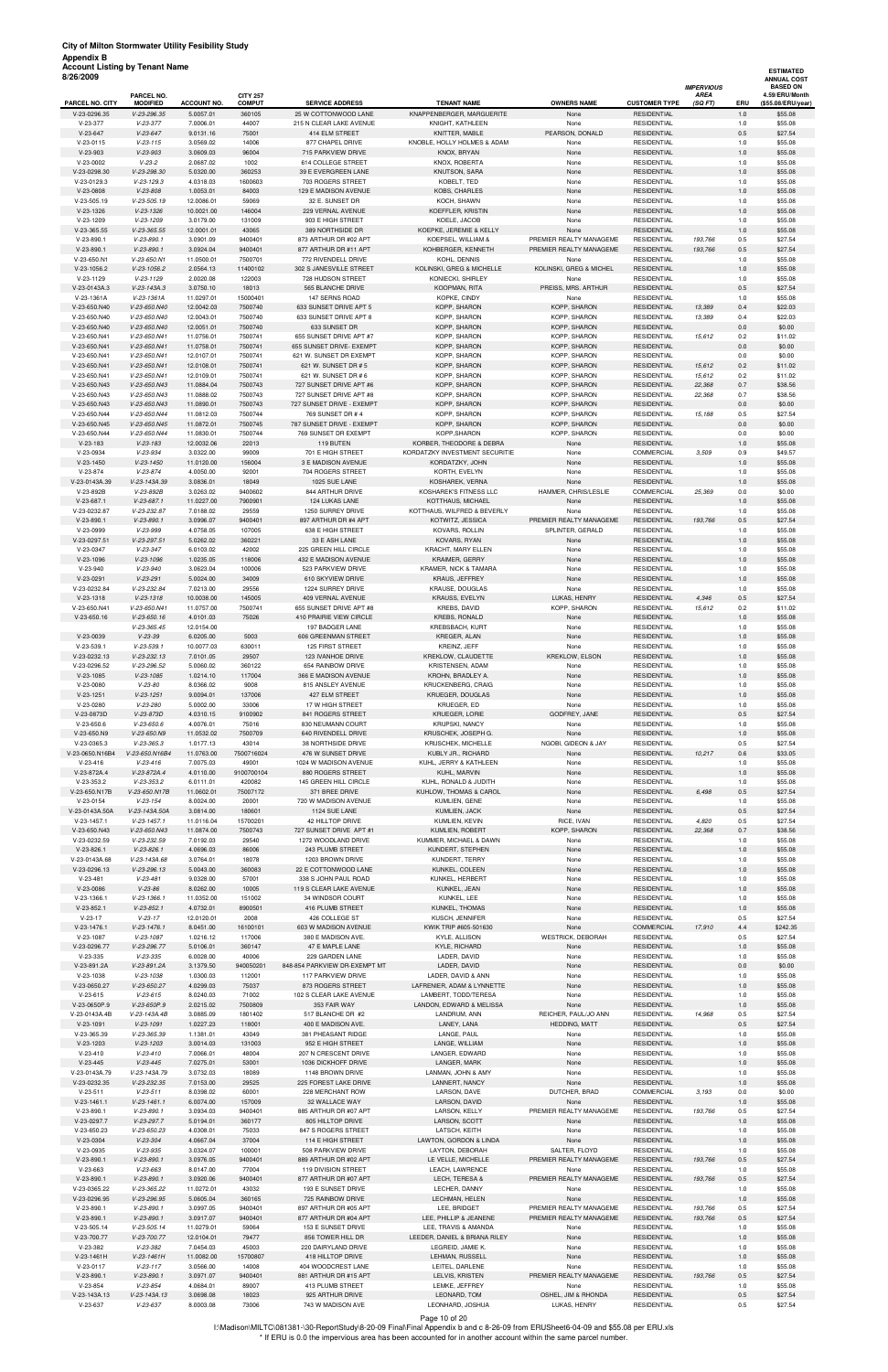| <b>ESTIMATED</b>   |
|--------------------|
| <b>ANNUAL COST</b> |
| <b>BASED ON</b>    |
| 4.59/ERU/Month     |

|                               | PARCEL NO.                     |                          | <b>CITY 257</b>      |                                                          |                                                  |                                                                |                                          | <b>IMPERVIOUS</b><br><b>AREA</b> |                | ANNUAL COST<br><b>BASED ON</b><br>4.59/ERU/Month |
|-------------------------------|--------------------------------|--------------------------|----------------------|----------------------------------------------------------|--------------------------------------------------|----------------------------------------------------------------|------------------------------------------|----------------------------------|----------------|--------------------------------------------------|
| PARCEL NO. CITY               | <b>MODIFIED</b>                | <b>ACCOUNT NO.</b>       | <b>COMPUT</b>        | <b>SERVICE ADDRESS</b>                                   | <b>TENANT NAME</b>                               | <b>OWNERS NAME</b>                                             | <b>CUSTOMER TYPE</b>                     | (SQFT)                           | ERU            | (\$55.08/ERU/year)                               |
| $V-23-890.1$<br>V-23-0143A.45 | $V-23-890.1$<br>V-23-143A.45   | 3.0993.03<br>3.0824.01   | 9400401<br>18055     | 897 ARTHUR DRIVE #1 APT<br>1024 SUE LANE                 | LEPAK, JESSICA<br>LESNIAK, DANIEL                | PREMIER REALTY MANAGEME<br>None                                | <b>RESIDENTIAL</b><br><b>RESIDENTIAL</b> | 193,766                          | 0.5<br>1.0     | \$27.54<br>\$55.08                               |
| $V-23-690.5$                  | $V-23-690.5$                   | 4.0641.01                | 79305                | 645 ST. JOHN'S AVENUE                                    | LEVERENZ, KATHI                                  | None                                                           | <b>RESIDENTIAL</b>                       |                                  | 1.0            | \$55.08                                          |
| $V-23-540.2$<br>V-23-1157A    | $V-23-540.2$<br>$V-23-1157A$   | 10.0076.05<br>2.0418.01  | 6300202<br>125004001 | 129 FIRST STREET<br>116 N JANESVILLE STREET              | LEVY-NAVARRO, ELENA<br>LEWIS, MARVIN             | None<br>None                                                   | <b>RESIDENTIAL</b><br><b>RESIDENTIAL</b> |                                  | 1.0<br>1.0     | \$55.08<br>\$55.08                               |
| V-23-1272A.2                  | V-23-1272A.2                   | 9.0153.10                | 140004003            | 344 ELM STREET                                           | LEWIS, SHAWN                                     | PERNAT, DAN                                                    | <b>RESIDENTIAL</b>                       |                                  | 0.5            | \$27.54                                          |
| V-23-0289<br>$V-23-559$       | $V-23-289$<br>$V-23-559$       | 5.0020.00<br>10.0106.00  | 34007<br>65003       | 40 E ELIZABETH STREET<br>23 SECOND STREET                | LEWISTON, RALPH<br>LEWISTON, WAYNE               | None<br>None                                                   | <b>RESIDENTIAL</b><br><b>RESIDENTIAL</b> |                                  | 1.0<br>1.0     | \$55.08<br>\$55.08                               |
| V-23-0296.46                  | $V-23-296.46$                  | 5.0089.01                | 360116               | 41 W BASSWOOD LANE                                       | LEX, SANDRA                                      | None                                                           | <b>RESIDENTIAL</b>                       |                                  | 1.0            | \$55.08                                          |
| V-23-890.1<br>V-23-1477A      | $V-23-890.1$<br>V-23-1477A     | 3.0915.04<br>8.0384.03   | 9400401<br>16100301  | 877 ARTHUR DR #02 APT<br>231 FRONT STREET                | LEZON, DAVID & SARAI<br><b>LIBERTY STATION</b>   | PREMIER REALTY MANAGEME<br>None                                | <b>RESIDENTIAL</b><br><b>COMMERCIAL</b>  | 193,766<br>11,588                | 0.5<br>2.8     | \$27.54<br>\$154.22                              |
| V-23-0021                     | $V-23-21$                      | 6.0157.00                | 3003                 | 209 DUNN STREET                                          | LIEDER, THOMAS                                   | None                                                           | <b>RESIDENTIAL</b>                       |                                  | 1.0            | \$55.08                                          |
| $V-23-851$<br>$V-23-1095$     | $V-23-851$<br>$V-23-1095$      | 4.0734.00<br>1.0233.02   | 89004<br>118005      | 302 E HIGH STREET<br>422 E MADISON AVENUE                | LIEFKE, CAROL<br>LIEFKE, LON & BECKY             | None<br>None                                                   | <b>RESIDENTIAL</b><br><b>RESIDENTIAL</b> |                                  | 1.0<br>1.0     | \$55.08<br>\$55.08                               |
| V-23-0650.N6                  | V-23-650.N6                    | 11.0520.02               | 7500706              | 732 RIVENDELL DRIVE                                      | LIEN, ROGER & SANDRA                             | None                                                           | <b>RESIDENTIAL</b>                       |                                  | 1.0            | \$55.08                                          |
| V-23-0784<br>$V-23-960$       | $V-23-784$<br>$V-23-960$       | 1.0066.01<br>4.0738.02   | 81005<br>103002      | 146 E MADISON AVENUE<br>334 E HIGH STREET                | LIGMAN, HARLEY & MARLENE<br>LILLY, DALE          | None<br>None                                                   | <b>RESIDENTIAL</b><br><b>RESIDENTIAL</b> |                                  | 1.0<br>1.0     | \$55.08<br>\$55.08                               |
| V-23-890.1                    | $V-23-890.1$                   | 3.1000.03                | 9400401              | 897 ARTHUR DR #08 APT                                    | LIMA, ALBERT                                     | PREMIER REALTY MANAGEME                                        | <b>RESIDENTIAL</b>                       | 193,766                          | 0.5            | \$27.54                                          |
| $V-23-907$<br>$V-23-1315$     | $V-23-907$<br>$V-23-1315$      | 3.0615.02<br>10.0045.00  | 96008<br>145002      | 633 PARKVIEW DRIVE<br>429 VERNAL AVENUE                  | LIMA, JOHN<br>LINTON, WILLIAM                    | None<br>SCHUMACHER, DAVID                                      | <b>RESIDENTIAL</b><br><b>RESIDENTIAL</b> | 1,660                            | 1.0<br>0.5     | \$55.08<br>\$27.54                               |
| V-23-0290                     | $V-23-290$                     | 5.0021.12                | 34008                | 600 SKYVIEW DRIVE                                        | LINTVEDT, ROSS                                   | KLISCZ, JODY                                                   | <b>RESIDENTIAL</b>                       |                                  | 0.5            | \$27.54                                          |
|                               | $V-23-1149$<br>$V-23-1148$     |                          |                      | <b>260 N JANESVILLE ST</b><br><b>260 N JANESVILLE ST</b> | <b>LIPKE TRUST</b><br><b>LIPKE TR</b>            | <b>WILLIAM A &amp; JANET A</b><br><b>WILLIAM A &amp; JANET</b> |                                          |                                  | 1.0<br>1.0     | \$55.08<br>\$55.08                               |
| $V-23-618$<br>V-23-0124.1     | $V-23-618$                     | 8.0243.00                | 71005                | 725 CRANDALL STREET                                      | LIPKE, TED                                       | None<br>None                                                   | <b>RESIDENTIAL</b><br><b>RESIDENTIAL</b> |                                  | 1.0            | \$55.08                                          |
| V-23-867                      | $V-23-124.1$<br>$V-23-867$     | 4.0041.00<br>4.0648.00   | 15006<br>91002       | 409 E HIGH STREET<br>39 E HIGH STREET                    | LIPPINCOTT, BRUCE<br>LIPPINCOTT, GERRY           | None                                                           | <b>RESIDENTIAL</b>                       |                                  | 1.0<br>1.0     | \$55.08<br>\$55.08                               |
| $V-23-505.22$<br>$V-23-468$   | $V-23-505.22$<br>$V-23-468$    | 12.0085.01<br>7.0415.05  | 59072<br>55006       | 58 E. SUNSET DR<br>155 S CRESCENT DRIVE                  | LIPPINCOTT, LOREN & MARY<br>LITTLE, EUGENE       | None<br>None                                                   | <b>RESIDENTIAL</b><br><b>RESIDENTIAL</b> |                                  | 1.0<br>1.0     | \$55.08<br>\$55.08                               |
| $V-23-668.3$                  | $V-23-668.3$                   | 8.0049.01                | 7700804              | 224 N CLEAR LAKE AVENUE                                  | LITTLE, SHARONLEE                                | None                                                           | <b>RESIDENTIAL</b>                       | 3,743                            | 0.5            | \$27.54                                          |
| V-23-1339<br>V-23-899.1B      | $V-23-1339$<br>$V-23-899.1B$   | 10.0182.02<br>3.0277.04  | 147009<br>9500902    | 28 S JOHN PAUL ROAD<br>711 S JANESVILLE STREET           | LOCK, WILLIAM/DAWN<br>LOCKER ROOM LIQUOR         | None<br>None                                                   | <b>RESIDENTIAL</b><br><b>COMMERCIAL</b>  | 192,254                          | 1.0<br>0.0     | \$55.08<br>\$0.00                                |
| V-23-700.47                   | V-23-700.47                    | 5.1160.01                | 79447                | 133 E ST MARY                                            | LOGTERMAN, DERON                                 | None                                                           | <b>RESIDENTIAL</b>                       |                                  | 1.0            | \$55.08                                          |
| V-23-0295<br>$V-23-814$       | $V-23-295$<br>$V-23-814$       | 5.0028.02<br>6.0128.04   | 35004<br>85001       | 609 HILLTOP DRIVE<br>238 LARCH LANE                      | LOHMEIER, WILLIAM<br>LONG, JEROME A & KATHLEEN M | None<br>None                                                   | <b>RESIDENTIAL</b><br><b>RESIDENTIAL</b> |                                  | 1.0<br>1.0     | \$55.08<br>\$55.08                               |
| $V-23-365.41$                 | $V-23-365.41$                  | 12.0123.01               | 43051                | 355 PHEASANT RIDGE                                       | LONNBORG, MARY                                   | None                                                           | <b>RESIDENTIAL</b>                       |                                  | 1.0            | \$55.08                                          |
| V-23-365.40<br>V-23-0296.79   | $V-23-365.40$<br>$V-23-296.79$ | 12.0027.00               | 43050<br>360149      | 373 PHEASANT RIDGE<br>33 E MAPLE LANE                    | LONNBORG, SCOTT AND SUSAN<br>LOOFBORO, DORTHA    | None<br>None                                                   | <b>RESIDENTIAL</b><br><b>RESIDENTIAL</b> |                                  | 1.0<br>1.0     | \$55.08<br>\$55.08                               |
| V-23-0790                     | $V-23-790$                     | 5.0110.05<br>1.0072.10   | 82002                | 216 E MADISON AVENUE                                     | LOOFBORO, JARED                                  | None                                                           | <b>RESIDENTIAL</b>                       |                                  | 1.0            | \$55.08                                          |
| $V-23-650.19$<br>$V-23-555$   | $V-23-650.19$<br>$V-23-555$    | 4.0104.01                | 75029<br>64008       | 860 ROGERS STREET                                        | LOOFBORO, MICHAEL W.                             | None                                                           | <b>RESIDENTIAL</b>                       |                                  | 1.0<br>1.0     | \$55.08                                          |
| $V-23-1255.1$                 | $V-23-1255.1$                  | 11.0384.06<br>9.0072.00  | 1380001              | 419 W MADISON AVENUE<br>434 SANDALWOOD COURT             | LOOFBORO, RODNEY<br>LOPEZ, CHRISTIAN             | None<br>None                                                   | <b>RESIDENTIAL</b><br><b>RESIDENTIAL</b> |                                  | 0.5            | \$55.08<br>\$27.54                               |
| V-23-1215.2                   | $V-23-1215.2$                  | 12.0066.01               | 13200602             | 929 E HIGH STREET                                        | LORENZ, MARK & DENISE                            | None                                                           | <b>RESIDENTIAL</b>                       |                                  | 1.0            | \$55.08                                          |
| $V-23-469$<br>V-23-1090       | $V-23-469$<br>$V-23-1090$      | 7.0414.00<br>1.0225.00   | 55007<br>117009      | 163 S CRESCENT DRIVE<br>396 E MADISON AVENUE             | LOVE, DENNIS<br>LOVE, DONNA                      | None<br>None                                                   | <b>RESIDENTIAL</b><br><b>RESIDENTIAL</b> |                                  | 1.0<br>1.0     | \$55.08<br>\$55.08                               |
| $V-23-679$                    | $V-23-679$                     | 8.0130.00                | 79001                | 638 LAMAR DRIVE                                          | LOVE, JEAN                                       | None                                                           | <b>RESIDENTIAL</b>                       |                                  | 1.0            | \$55.08                                          |
| $V-23-17$<br>V-23-650.11      | $V-23-17$<br>$V-23-650.11$     | 12.0119.03<br>4.0084.00  | 2008<br>75021        | 424 COLLEGE ST<br>837 NEUMANN COURT                      | LOVELACE, DANNIELLE<br>LOVELACE, RONALD          | HEDDING, MATT<br>None                                          | <b>RESIDENTIAL</b><br><b>RESIDENTIAL</b> |                                  | 0.5<br>1.0     | \$27.54<br>\$55.08                               |
| $V-23-890.1$                  | $V-23-890.1$                   | 3.0909.05                | 9400401              | 873 ARTHUR DR #10 APT                                    | LOVELACE, RYAN                                   | PREMIER REALTY MANAGEME                                        | <b>RESIDENTIAL</b>                       | 193,766                          | 0.5            | \$27.54                                          |
| $V-23-438$<br>V-23-1145.2C2   | $V-23-438$<br>V-23-1145.2C2    | 7.0266.01<br>2.0131.03   | 52003<br>124001042   | 1023 W MADISON AVENUE<br>949 BOWERS LAKE ROAD            | LUBKE, NEIL & KATIE<br>LUBKE, WAYNE & BETSY      | None<br>None                                                   | <b>RESIDENTIAL</b><br><b>RESIDENTIAL</b> |                                  | 1.0<br>0.5     | \$55.08<br>\$27.54                               |
| V-23-0296.48                  | $V-23-296.48$                  | 5.0086.03                | 360118               | 23 W BASSWOOD LANE                                       | LUCAS, ROBIN & JENNIFER                          | None                                                           | <b>RESIDENTIAL</b>                       |                                  | 1.0            | \$55.08                                          |
| $V-23-372$<br>$V-23-0303$     | $V-23-372$<br>$V-23-303$       | 7.0462.02<br>4.0668.02   | 44002<br>37003       | 814 W MADISON AVENUE<br>122 E HIGH STREET                | LUDEKING, KURT<br>LUDEMAN, BENJAMIN & KELLY      | None<br>None                                                   | <b>RESIDENTIAL</b><br><b>RESIDENTIAL</b> |                                  | 1.0<br>1.0     | \$55.08<br>\$55.08                               |
| V-23-0218.21                  | $V-23-218.21$                  | 2.0236.04                | 27120                | 308 FAIR WAY                                             | LUEDER, KRISTEN                                  | None                                                           | <b>RESIDENTIAL</b>                       |                                  | 1.0            | \$55.08                                          |
| V-23-0298.29<br>V-23-890.1    | $V-23-298.29$<br>$V-23-890.1$  | 5.0321.00<br>3.1003.08   | 360252<br>9400401    | 37 E EVERGREEN LANE<br>897 ARTHUR DR #11 APT             | LUETHY, TERI<br>LUEVANO, STACI                   | None<br>PREMIER REALTY MANAGEME                                | <b>RESIDENTIAL</b><br><b>RESIDENTIAL</b> | 193,766                          | 1.0<br>0.5     | \$55.08<br>\$27.54                               |
|                               | $V-23-538$                     |                          |                      |                                                          | <b>LUKAS</b>                                     | <b>HENRY A</b>                                                 |                                          | 3,216                            | $0.8\,$        | \$44.06                                          |
| V-23-0442<br>$V-23-1475$      | $V-23-442$<br>$V-23-1475$      | 7.0271.05<br>8.0219.08   | 52007<br>160008      | 1012 DICKHOFF DRIVE<br>100 FRONT STREET                  | LUKAS, CHRISTOPHER L.<br>LUKAS, KEVIN            | None<br>PIPER, STEVEN J.                                       | <b>RESIDENTIAL</b><br>COMMERCIAL         | 12,637                           | 1.0<br>0.0     | \$55.08<br>\$0.00                                |
| $V-23-657$                    | $V-23-657$                     | 8.0158.00                | 76007                | 724 BURDICK STREET                                       | LUKAS, KEVIN                                     | None                                                           | <b>RESIDENTIAL</b>                       |                                  | 1.0            | \$55.08                                          |
| $V-23-1352$<br>V-23-1330      | $V-23-1352$<br>$V-23-1330$     | 11.0333.17<br>10.0014.01 | 149004<br>146008     | 320 W MADISON AVENUE<br>205 VERNAL AVENUE                | LUKAS, SANDRA<br>LUND, SCOTT                     | SCHUMACHER, DAVID<br>None                                      | <b>RESIDENTIAL</b><br><b>RESIDENTIAL</b> |                                  | 1.0<br>1.0     | \$55.08<br>\$55.08                               |
| V-23-0067                     | $V-23-67$                      | 1.0034.01                | 8004                 | 331 E MADISON AVENUE                                     | LUTTON, BRAD & NELSON, REBECCA                   | None                                                           | <b>RESIDENTIAL</b>                       |                                  | 1.0            | \$55.08                                          |
| V-23-0232.43<br>V-23-0159     | V-23-232.43<br>$V-23-159$      | 7.0177.00<br>8.0161.06   | 29528<br>20006       | 325 FOREST LAKE DRIVE<br>729 BURDICK STREET              | LUTTON, GREG<br>LUTTON, TIM                      | None<br>None                                                   | <b>RESIDENTIAL</b><br><b>RESIDENTIAL</b> |                                  | 1.0<br>$1.0$   | \$55.08<br>\$55.08                               |
| V-23-0097                     | $V-23-97$                      | 6.0001.01                | 11007                | 414 COLUMBUS STREET                                      | LYKE, JAMES                                      | None                                                           | <b>RESIDENTIAL</b>                       |                                  | 1.0            | \$55.08                                          |
| V-23-0301<br>V-23-890.1       | $V-23-301$<br>$V-23-890.1$     | 4.0672.00<br>3.0995.05   | 37001<br>9400401     | 212 E HIGH STREET<br>897 ARTHUR DR #3 APT                | LYMAN, BETTIE<br>LYMAN, JANA                     | None<br>PREMIER REALTY MANAGEME                                | <b>RESIDENTIAL</b><br><b>RESIDENTIAL</b> | 193,766                          | 1.0<br>0.5     | \$55.08<br>\$27.54                               |
| V-23-0143A.73                 | V-23-143A.73                   | 3.0754.00                | 18083                | 1127 BROWN DRIVE                                         | LYON, CHARLES                                    | None                                                           | <b>RESIDENTIAL</b>                       |                                  | 1.0            | \$55.08                                          |
| V-23-0143A.76<br>V-23-650.N40 | V-23-143A.76<br>V-23-650.N40   | 3.0737.07<br>12.0049.00  | 18086<br>7500740     | 1126 BROWN DRIVE<br>633 SUNSET DRIVE APT 7               | LYONS, BRENDA<br>MACDONALD, SCOTT                | LINK, JOSEPH<br>KOPP, SHARON                                   | <b>RESIDENTIAL</b><br><b>RESIDENTIAL</b> | 13,389                           | 0.5<br>0.4     | \$27.54<br>\$22.03                               |
| $V-23-475$                    | $V-23-475$                     | 7.0405.02                | 56004                | 193 ROMAR DRIVE                                          | MACHGAN, DAVID                                   | None                                                           | <b>RESIDENTIAL</b>                       |                                  | 1.0            | \$55.08                                          |
| $V-23-1125$<br>$V-23-536$     | $V-23-1125$<br>$V-23-536$      | 2.0022.00<br>10.0080.00  | 121008<br>62007      | 103 N JANESVILLE STREET<br>109 FIRST STREET              | MACIEL, VICTORIA<br>MACKAY, NATHAN               | None<br>None                                                   | <b>RESIDENTIAL</b><br>COMMERCIAL         | 8,668                            | $1.0$<br>2.1   | \$55.08<br>\$115.67                              |
| V-23-0143A.53                 | V-23-143A.53                   | 3.0808.08                | 18063                | 1140 ARTHUR DRIVE                                        | MALLINSON, MARISSA                               | PETERSON, MICHAEL                                              | <b>RESIDENTIAL</b>                       |                                  | 0.5            | \$27.54                                          |
| V-23-365.21<br>V-23-650A      | $V-23-365.21$<br>V-23-650A     | 11.0270.01<br>9.0139.00  | 43031<br>75005       | 205 E SUNSET DRIVE<br>402 ELM STREET                     | MALLON, SCOTT H<br>MANOGUE, JOHN                 | None<br>None                                                   | <b>RESIDENTIAL</b><br><b>RESIDENTIAL</b> |                                  | 1.0<br>1.0     | \$55.08<br>\$55.08                               |
| $V-23-1306$                   | $V-23-1306$                    | 10.0065.09               | 144002               | 539 VERNAL AVENUE                                        | MANOGUE, MARGARET                                | MANOGUE, MARGARET                                              | <b>RESIDENTIAL</b>                       | 2,337                            | 0.0            | \$0.00                                           |
| $V-23-1306$<br>V-23-0689.13   | $V-23-1306$<br>$V-23-689.13$   | 10.0066.02<br>1.0520.01  | 144002<br>79213      | 537 VERNAL AVENUE<br>602 E MADISON AVE #13 UNIT          | MANOGUE, MARGARET<br>MANOGUE, RICHARD            | MANOGUE, MARGARET<br>None                                      | <b>RESIDENTIAL</b><br><b>RESIDENTIAL</b> | 2,337                            | 0.6<br>0.5     | \$33.05<br>\$27.54                               |
| V-23-0143A.28                 | V-23-143A.28                   | 3.0708.01                | 18038                | 1119 ARTHUR DRIVE                                        | MANOGUE, SCOTT                                   | None                                                           | <b>RESIDENTIAL</b>                       |                                  | 1.0            | \$55.08                                          |
| V-23-890.1<br>V-23-1027       | $V-23-890.1$<br>$V-23-1027$    | 3.0954.01<br>6.0134.00   | 9400401<br>110008    | 893 ARTHUR DR #12 APT<br>635 GREENMAN STREET             | MAREK, HELEN<br><b>MAREK'S WELDING</b>           | PREMIER REALTY MANAGEME<br>None                                | <b>RESIDENTIAL</b><br>COMMERCIAL         | 193,766<br>3,562                 | 0.5<br>0.9     | \$27.54<br>\$49.57                               |
| V-23-0192                     | $V-23-192$                     | 11.0049.05               | 24009                | 54 MORGAN STREET                                         | MARHEE, JAMES & KATHRYN                          | None                                                           | <b>RESIDENTIAL</b>                       |                                  | 1.0            | \$55.08                                          |
| V-23-0077                     | $V-23-77$<br>V-23-700.73       | 8.0362.02<br>12.0088.01  | 9005<br>79473        | 208 VINCENT STREET<br>891 TOWER HILL                     | MARHEE, JIM<br>MARKHAM, DALE & GALE              | None<br>None                                                   | <b>RESIDENTIAL</b><br><b>RESIDENTIAL</b> |                                  | 1.0<br>1.0     | \$55.08<br>\$55.08                               |
| V-23-650.N43                  | V-23-650.N43                   | 11.0880.00               | 7500743              | 727 SUNSET DRIVE APT #4                                  | MARQUART, BETTY                                  | KOPP, SHARON                                                   | <b>RESIDENTIAL</b>                       | 22,368                           | 0.7            | \$38.56                                          |
| V-23-0297.4<br>$V-23-345$     | $V-23-297.4$<br>$V-23-345$     | 5.0198.00<br>6.0041.00   | 360174<br>41007      | 31 W ST. MARY STREET<br>438 GREEN HILL DRIVE             | MARQUIS, EARL<br>MARSDEN, LOWELL                 | None<br>None                                                   | <b>RESIDENTIAL</b><br><b>RESIDENTIAL</b> |                                  | 1.0<br>$1.0$   | \$55.08<br>\$55.08                               |
| V-23-397                      | $V-23-397$                     | 7.0449.02                | 46009                | 906 LAMAR DRIVE                                          | MARSDEN, SETH                                    | None                                                           | <b>RESIDENTIAL</b>                       |                                  | 1.0            | \$55.08                                          |
| V-23-687.7<br>V-23-1508A      | $V-23-687.7$<br>V-23-1508A     | 11.0206.00<br>3.0126.01  | 7900907<br>16201001  | 231 LUKAS LANE<br>222 SUNNYSIDE DRIVE                    | MARSH, RANDAL<br>MARSHALL PROPERTIES LLC         | None<br>None                                                   | <b>RESIDENTIAL</b><br><b>INDUSTRIAL</b>  | 26,232                           | $1.0\,$<br>6.4 | \$55.08<br>\$352.51                              |
| V-23-0038                     | $V-23-38$                      | 2.0648.01                | 5002                 | 302 COLLEGE STREET                                       | MARTIN, BRADLEY                                  | None                                                           | <b>RESIDENTIAL</b>                       |                                  | 1.0            | \$55.08                                          |
| V-23-662<br>V-23-297.26       | $V-23-662$<br>$V-23-297.26$    | 8.0150.18<br>5.0180.07   | 77003<br>360196      | 111 DIVISION STREET<br>43 E ST MARY ST.                  | <b>MARTIN, IRENA</b><br>MARTIN, JON              | PATRICK, ROBERT<br>STEPHAN, ROBERT                             | <b>RESIDENTIAL</b><br><b>RESIDENTIAL</b> |                                  | 0.5<br>0.5     | \$27.54<br>\$27.54                               |
| $V-23-1303$                   | $V-23-1303$                    | 9.0172.13                | 143008               | 532 GOLDEN LANE                                          | MARTIN, VAL                                      | PERNAT, MICHAEL                                                | <b>RESIDENTIAL</b>                       |                                  | 1.0            | \$55.08                                          |
| $V-23-880.1$<br>$V-23-493$    | $V-23-880.1$<br>$V-23-493$     | 3.0596.07<br>4.0438.02   | 9300101<br>58003     | 891 PARKVIEW DR #6<br>235 E HIGH STREET                  | MARZAHL, MARI<br>MARZAHL, PAUL                   | None<br>None                                                   | <b>RESIDENTIAL</b><br><b>RESIDENTIAL</b> | 16,122                           | 0.4<br>1.0     | \$22.03<br>\$55.08                               |
| V-23-0916.5                   | $V-23-916.5$                   | 3.0292.20                | 9700905              | 618 MARY LANE - APT #2                                   | MASKE, FRANCIS                                   | DEHN MANAGEMENT GROUP                                          | <b>RESIDENTIAL</b>                       | 12,917                           | 0.4            | \$22.03                                          |
| $V-23-562$<br>V-23-0820       | $V-23-562$<br>$V-23-820$       | 10.0108.00<br>2.0647.03  | 65005<br>85008       | 411 CRANDALL STREET<br>305 COLLEGE STREET                | MASKE, JOHN<br>MASON, NICOLE                     | None<br>None                                                   | <b>RESIDENTIAL</b><br><b>RESIDENTIAL</b> |                                  | 1.0<br>1.0     | \$55.08<br>\$55.08                               |
| V-23-1342                     | $V-23-1342$                    | 11.0001.08               | 148003               | 175 W MADISON AVENUE                                     | MASON, SUSAN                                     | None                                                           | <b>RESIDENTIAL</b>                       |                                  | 1.0            | \$55.08                                          |
| $V-23-542$<br>V-23-1461.01    | $V-23-542$<br>V-23-1461.01     | 10.0070.00<br>11.0122.11 | 63004<br>15700701    | 508 VERNAL AVENUE<br>9 E MADISON AVENUE                  | <b>MASONIC TEMPLE</b><br>MASSEY, DEBORAH         | None<br>None                                                   | COMMERCIAL<br><b>RESIDENTIAL</b>         | 3,141                            | 0.8<br>1.0     | \$44.06<br>\$55.08                               |
| $V-23-392$                    | $V-23-392$                     | 7.0435.01                | 46004                | 930 W MADISON AVENUE                                     | MASSOGLIA, RANDY                                 | None                                                           | <b>RESIDENTIAL</b>                       |                                  | 1.0            | \$55.08                                          |
| V-23-0690.6<br>V-23-0197      | $V-23-690.6$<br>$V-23-197$     | 4.0640.00<br>11.0021.00  | 79306<br>25005       | 657 ST. JOHN'S AVENUE<br>117 W MADISON AVENUE            | MATHESIUS, STEVEN<br>MATHEWS, CHARLES            | None<br>None                                                   | <b>RESIDENTIAL</b><br><b>RESIDENTIAL</b> |                                  | 1.0<br>1.0     | \$55.08<br>\$55.08                               |
| V-23-0232.64                  | V-23-232.64                    | 7.0217.01                | 29545                | 1237 SURREY DRIVE                                        | MATHEWS, RICHARD                                 | None                                                           | <b>RESIDENTIAL</b>                       |                                  | 1.0            | \$55.08                                          |
| V-23-0282<br>V-23-0143A.32    | $V-23-282$<br>V-23-143A.32     | 5.0014.03<br>3.0746.01   | 33008<br>18042       | 521 HILLTOP DRIVE<br>1028 BROWN DRIVE                    | MATKOWSKI, MICHAEL<br>MATTHEWS, DONALD           | None<br>None                                                   | <b>RESIDENTIAL</b><br><b>RESIDENTIAL</b> |                                  | 1.0<br>1.0     | \$55.08<br>\$55.08                               |
| V-23-0143A.69                 | V-23-143A.69                   | 3.0762.03                | 18079                | 1153 BROWN DRIVE                                         | <b>MATTHIAS BIEDERWOLF</b>                       | None                                                           | <b>RESIDENTIAL</b>                       |                                  | 1.0            | \$55.08                                          |
| V-23-0296.90<br>V-23-0650P.2  | V-23-296.90<br>$V-23-650P.2$   | 5.0096.00<br>2.0208.03   | 360160<br>7500802    | 14 W MAPLE LANE<br>951 PARK PLACE                        | MATULLE, TERRY<br>MATZKE, RON & JENNA            | None<br>None                                                   | <b>RESIDENTIAL</b><br><b>RESIDENTIAL</b> |                                  | 1.0<br>0.5     | \$55.08<br>\$27.54                               |
| V-23-1283                     | $V-23-1283$                    | 9.0228.07                | 141006               | 305 S JOHN PAUL ROAD                                     | MAURER, STACY                                    | WYRO, TREVOR                                                   | <b>RESIDENTIAL</b>                       |                                  | 0.5            | \$27.54                                          |
| V-23-650.N41<br>V-23-0143A.4C | V-23-650.N41<br>V-23-143A.4C   | 12.0113.02<br>3.0877.05  | 7500741<br>1801403   | 621 W. SUNSET DR # 4<br>533 BLANCHE DR #3                | MAVES, DUANE<br>MAVES, JILLIAN                   | KOPP, SHARON<br>REICHER, PAUL/JO ANN                           | <b>RESIDENTIAL</b><br><b>RESIDENTIAL</b> | 15,612<br>14,618                 | 0.2<br>0.4     | \$11.02<br>\$22.03                               |
| $V-23-890.1$                  | $V-23-890.1$                   | 3.0999.05                | 9400401              | 897 ARTHUR DR #07 APT                                    | MAWHINNEY, JENNIFER                              | PREMIER REALTY MANAGEME                                        | <b>RESIDENTIAL</b>                       | 193,766                          | 0.5            | \$27.54                                          |
| V-23-0046<br>V-23-0261        | $V-23-46$<br>$V-23-261$        | 6.0190.01<br>11.0350.06  | 6001<br>31002        | 430 GREENMAN STREET                                      | MAYLORD, RICHARD<br>MC AFFEE, TRAVIS             | None                                                           | <b>RESIDENTIAL</b><br><b>RESIDENTIAL</b> |                                  | 1.0<br>1.0     | \$55.08<br>\$55.08                               |
| $V-23-1210$                   | $V-23-1210$                    | 3.0178.00                | 132001               | 30 WINDSOR COURT<br>911 E HIGH STREET                    | MC BRIDE, ROBERT                                 | None<br>None                                                   | <b>RESIDENTIAL</b>                       |                                  | 1.0            | \$55.08                                          |
| $V-23-471$                    | $V-23-471$                     | 7.0400.01                | 55009                | 1035 AGNEW DRIVE                                         | MC CANN, DENNIS                                  | None                                                           | <b>RESIDENTIAL</b>                       |                                  | 1.0            | \$55.08                                          |
| V-23-0297.21<br>V-23-0157     | V-23-297.21<br>$V-23-157$      | 5.0193.01<br>8.0162.00   | 360191<br>20004      | 808 HILLTOP DRIVE<br>723 BURDICK STREET                  | MC CANN, ROBERT<br>MC CARTEN, JAMES              | None<br>None                                                   | <b>RESIDENTIAL</b><br><b>RESIDENTIAL</b> |                                  | 1.0<br>1.0     | \$55.08<br>\$55.08                               |
| V-23-564                      | $V-23-564$                     | 10.0119.00               | 65007                | 408 VERNAL AVENUE                                        | MC CARTHY, JOHN                                  | None                                                           | <b>RESIDENTIAL</b>                       |                                  | 1.0            | \$55.08                                          |

Page 11 of 20

I:\Madison\MILTC\081381-\30-ReportStudy\8-20-09 Final\Final Appendix b and c 8-26-09 from ERUSheet6-04-09 and \$55.08 per ERU.xls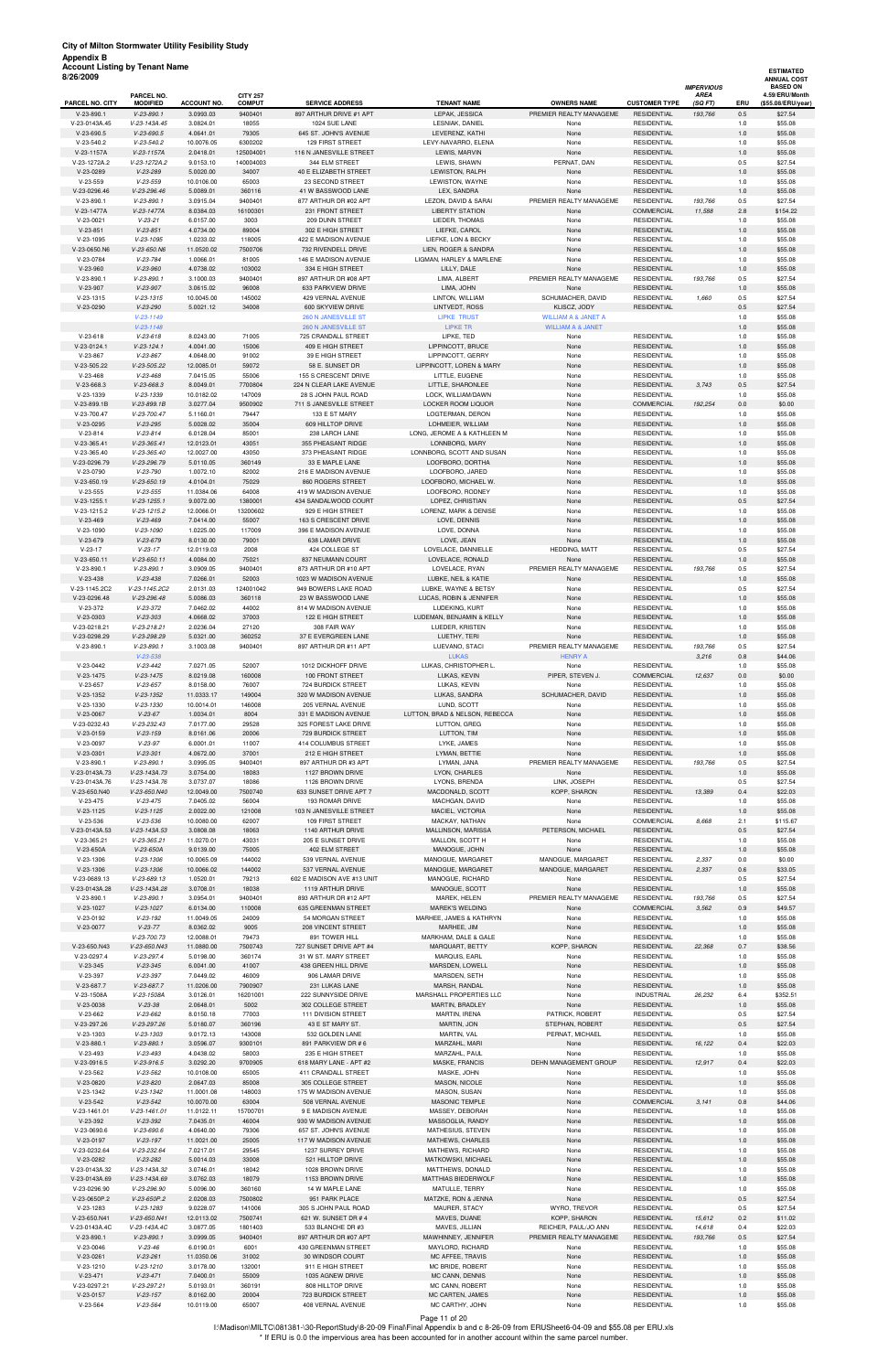| <b>Account Listing by Tenant Name</b><br>8/26/2009 | PARCEL NO.                   |                         | <b>CITY 257</b>   |                                              |                                       |                              |                                          | <b>IMPERVIOUS</b><br><b>AREA</b> |            | <b>ESTIMATED</b><br><b>ANNUAL COST</b><br><b>BASED ON</b><br>4.59/ERU/Month |
|----------------------------------------------------|------------------------------|-------------------------|-------------------|----------------------------------------------|---------------------------------------|------------------------------|------------------------------------------|----------------------------------|------------|-----------------------------------------------------------------------------|
| PARCEL NO. CITY                                    | <b>MODIFIED</b>              | <b>ACCOUNT NO.</b>      | <b>COMPUT</b>     | <b>SERVICE ADDRESS</b>                       | <b>TENANT NAME</b>                    | <b>OWNERS NAME</b>           | <b>CUSTOMER TYPE</b>                     | (SQFT)                           | ERU        | (\$55.08/ERU/year)                                                          |
| V-23-0093                                          | $V-23-93$                    | 4.0752.00               | 11003             | 620 E HIGH STREET<br>549 BLANCHE DR #4       | MC CARTY, GARY                        | None<br>REICHER, PAUL/JO ANN | <b>RESIDENTIAL</b>                       |                                  | 1.0        | \$55.08                                                                     |
| V-23-0143A.4D<br>V-23-0143A.76                     | V-23-143A.4D<br>V-23-143A.76 | 3.0869.02<br>3.0738.08  | 1801404<br>18086  | 1124 BROWN DRIVE                             | MC CASLIN, ROBERT<br>MC CLEAN, GARY   | LINK, JOSEPH                 | <b>RESIDENTIAL</b><br><b>RESIDENTIAL</b> | 14,646                           | 0.4<br>0.5 | \$22.03<br>\$27.54                                                          |
| V-23-0346                                          | $V-23-346$                   | 6.0102.01               | 42001             | 235 GREEN HILL CIRCLE                        | MC CORMICK, SCOTT/DIANNA              | None                         | <b>RESIDENTIAL</b>                       |                                  | 1.0        | \$55.08                                                                     |
| $V-23-605$                                         | $V-23-605$                   | 8.0382.00               | 70001             | 215 FRONT STREET                             | MC CULLOCH, FRANK                     | None                         | <b>RESIDENTIAL</b>                       |                                  | 1.0        | \$55.08                                                                     |
| $V-23-485$                                         | $V-23-485$                   | 9.0322.01               | 57005             | 364 S JOHN PAUL ROAD                         | MC CULLOCH, JEFF                      | None                         | <b>RESIDENTIAL</b>                       |                                  | 1.0        | \$55.08                                                                     |
| V-23-0081                                          | $V-23-81$                    | 8.0367.00               | 9009              | 801 ANSLEY AVENUE                            | MC CULLOCH, KENNETH                   | None                         | <b>RESIDENTIAL</b>                       |                                  | 1.0        | \$55.08                                                                     |
| V-23-1343                                          | $V-23-1343$                  | 11.0005.01              | 148004            | 165 W MADISON AVENUE                         | MC CUTCHAN, THOMAS                    | None                         | <b>RESIDENTIAL</b>                       |                                  | 1.0        | \$55.08                                                                     |
| V-23-687.10                                        | V-23-687.10                  | 11.0202.00              | 7900910           | 151 LUKAS LANE                               | MC DERMOTT, DANIEL                    | None                         | <b>RESIDENTIAL</b>                       |                                  | 1.0        | \$55.08                                                                     |
| V-23-0297.3                                        | V-23-297.3                   | 5.0200.01               | 360173            | 806 RAINBOW DRIVE                            | MC DONALD, TERRENCE                   | None                         | <b>RESIDENTIAL</b>                       |                                  | 1.0        | \$55.08                                                                     |
| V-23-365.19                                        | V-23-365.19                  | 11.0266.01              | 43029             | 237 E SUNSET DRIVE                           | MC GARRY, TODD & KIM                  | None                         | <b>RESIDENTIAL</b>                       |                                  | 1.0        | \$55.08                                                                     |
| V-23-0139                                          | $V-23-139$                   | 6.0009.05               | 18002             | 328 DAVIS STREET                             | MC GINNITY, JOELENE                   | KRESAL, STANLEY              | <b>RESIDENTIAL</b>                       |                                  | 1.0        | \$55.08                                                                     |
| $V-23-0118$                                        | $V-23-118$                   | 3.0565.00               | 14009             | 400 WOODCREST LANE<br>204 WILDFIRE LANE      | MC GLIN, HENRY<br>MC GOVERN, JAMES    | None                         | <b>RESIDENTIAL</b>                       |                                  | 1.0        | \$55.08                                                                     |
| $V-23-700.1$<br>V-23-0296.47                       | $V-23-700.1$<br>V-23-296.47  | 4.0350.02<br>5.0088.00  | 79401<br>360117   | 33 W BASSWOOD LANE                           | MC GUIRE, CAROL                       | None<br>None                 | <b>RESIDENTIAL</b><br><b>RESIDENTIAL</b> |                                  | 1.0<br>1.0 | \$55.08<br>\$55.08                                                          |
| V-23-0460                                          | $V-23-460$                   | 7.0427.02               | 54007             | 128 ROMAR DRIVE                              | MC GUIRE, MATT & TAMMI                | None                         | <b>RESIDENTIAL</b>                       |                                  | 1.0        | \$55.08                                                                     |
|                                                    | $V-23-64$                    |                         |                   |                                              | <b>MC GUIRE-LASSE LLP</b>             |                              |                                          | 57,260                           | 14.0       | \$771.12                                                                    |
| $V-23-803$                                         | $V-23-803$                   | 4.0706.01               | 83005             | 15-35 PLUMB STREET                           | MC GUIRE-LASSE LLP                    | None                         | <b>INDUSTRIAL</b>                        | 166,884                          | 40.9       | \$2,252.77                                                                  |
| V-23-365.36                                        | $V-23-365.36$                | 12.0057.00              | 43046             | 358 PHEASANT RIDGE                           | MC ILWAIN, TIM                        | None                         | <b>RESIDENTIAL</b>                       |                                  | 1.0        | \$55.08                                                                     |
| V-23-700.61                                        | $V-23-700.61$                | 12.0071.01              | 79461             | 746 RED HAWK                                 | MC KEE, LARRY & SHIRLEY               | None                         | <b>RESIDENTIAL</b>                       |                                  | 1.0        | \$55.08                                                                     |
| V-23-0650P.7                                       | V-23-650P.7                  | 2.0213.03               | 7500807           | 940 PARK PLACE                               | MC KEOWN, DENNIS                      | None                         | <b>RESIDENTIAL</b>                       |                                  | 1.0        | \$55.08                                                                     |
| V-23-0298.18                                       | $V-23-298.18$                | 5.0462.00               | 360241            | 31 W EVERGREEN LANE                          | MC KEOWN, ORPHA                       | None                         | <b>RESIDENTIAL</b>                       |                                  | 1.0        | \$55.08                                                                     |
| V-23-0114B                                         | $V-23-114B$                  | 3.0602.00               | 1400402           | 881 PARKVIEW DRIVE                           | MC LAIN, LYLE                         | POLARSKI, JAMES              | <b>RESIDENTIAL</b>                       |                                  | 0.5        | \$27.54                                                                     |
| V-23-1063                                          | $V-23-1063$                  | 1.0003.04               | 114008            | 535 E MADISON AVENUE                         | MC LINN, ROBERT & MELISSA             | None                         | <b>RESIDENTIAL</b>                       |                                  | 1.0        | \$55.08                                                                     |
| $V-23-652$                                         | $V-23-652$                   | 8.0037.10               | 76002             | 112 N CLEAR LAKE AVENUE                      | MC MILLAN, KENNETH                    | SCHUMACHER, DAVID            | <b>RESIDENTIAL</b>                       |                                  | 1.0        | \$55.08                                                                     |
| $V-23-421$                                         | $V-23-421$                   | 7.0087.00               | 49006             | 1038 SUNSET DRIVE                            | MC MILLAN, MALCOLM                    | None                         | <b>RESIDENTIAL</b>                       |                                  | 1.0        | \$55.08                                                                     |
| V-23-1387                                          | $V-23-1387$                  | 11.0155.08              | 153009            | 112 W MADISON AVENUE                         | MC MILLAN, SEAN                       | MC MILLAN, MALCOLM           | <b>RESIDENTIAL</b>                       |                                  | 0.5        | \$27.54                                                                     |
| V-23-0222                                          | $V-23-222$                   | 11.0170.00              | 28004             | 160 W MADISON AVENUE                         | MC MURRAY, PAUL                       | None                         | <b>RESIDENTIAL</b>                       |                                  | 1.0        | \$55.08                                                                     |
| V-23-0232.2                                        | $V-23-232.2$                 | 7.0092.00               | 29501             | 114 IVANHOE DRIVE                            | MC QUILLEN, DONALD                    | None<br>SCHUMACHER, DAVID    | <b>RESIDENTIAL</b>                       |                                  | 1.0        | \$55.08                                                                     |
| $V-23-1315$<br>$V-23-891.4$                        | $V-23-1315$<br>$V-23-891.4$  | 10.0044.17<br>3.0389.14 | 145002<br>9400504 | 427 VERNAL AVENUE<br>870 PARKVIEW DRIVE      | MCCABE, MELISSA<br><b>MCCANN CORI</b> | KAISER PROPERTIES LLC        | <b>RESIDENTIAL</b><br><b>RESIDENTIAL</b> | 1,660<br>6,534                   | 0.5<br>0.4 | \$27.54<br>\$22.03                                                          |
| V-23-297.32                                        | V-23-297.32                  | 5.0210.09               | 360202            | 818 HILLTOP DRIVE                            | MCCANN, CHRISTINA & J.                | THOMPSON, JOE                | <b>RESIDENTIAL</b>                       |                                  | 0.5        | \$27.54                                                                     |
| $V-23-890.1$                                       | $V-23-890.1$                 | 3.0903.13               | 9400401           | 873 ARTHUR DR #04 APT                        | MCCARTHY, JAMES & ALESA               | PREMIER REALTY MANAGEME      | <b>RESIDENTIAL</b>                       | 193,766                          | 0.5        | \$27.54                                                                     |
| V-23-0650P.17                                      | V-23-650P.17                 | 2.0223.06               | 7500817           | 370 FAIR WAY                                 | MCCRAY, KELVIN                        | None                         | <b>RESIDENTIAL</b>                       |                                  | 1.0        | \$55.08                                                                     |
| $V-23-405$                                         | $V-23-405$                   | 7.0448.02               | 47008             | 916 LAMAR DRIVE                              | MCDANIELS, MARK K.                    | None                         | <b>RESIDENTIAL</b>                       |                                  | 1.0        | \$55.08                                                                     |
| V-23-143A.60A                                      | V-23-143A.60A                | 12.0073.01              | 1807001           | 1250 ARTHUR DR                               | MCDONALD'S                            | SHAIKH, AMIN                 | COMMERCIAL                               | 46,029                           | 3.8        | \$209.30                                                                    |
| $V-23-402$                                         | $V-23-402$                   | 7.0055.04               | 47005             | 917 SUNSET DRIVE                             | MCGUIRE, MICHAEL                      | None                         | <b>RESIDENTIAL</b>                       |                                  | 1.0        | \$55.08                                                                     |
| V-23-0228                                          | $V-23-228$                   | 11.0182.03              | 29001             | 36 N JOHN PAUL ROAD                          | MCIVER, WESLEY                        | None                         | <b>RESIDENTIAL</b>                       |                                  | 1.0        | \$55.08                                                                     |
| V-23-1272.1                                        | V-23-1272.1                  | 9.0167.10               | 14000401          | 314 ELM STREET                               | MCKEARN, JAMIE                        | OSHEL, JIM & RHONDA          | <b>RESIDENTIAL</b>                       |                                  | 0.5        | \$27.54                                                                     |
| V-23-1461.7                                        | $V-23-1461.7$                | 4.0663.02               | 158006            | 38 E HIGH STREET                             | MCKNIGHT, CARLA                       | MC KNIGHT, KARLA             | <b>RESIDENTIAL</b>                       |                                  | 1.0        | \$55.08                                                                     |
| $V-23-890.1$                                       | $V-23-890.1$                 | 3.0980.09               | 9400401           | 889 ARTHUR DR #06 APT                        | MCLAUGHLIN, DAVID                     | PREMIER REALTY MANAGEME      | <b>RESIDENTIAL</b>                       | 193,766                          | 0.5        | \$27.54                                                                     |
| V-23-1272A.3                                       | V-23-1272A.3                 | 9.0150.09               | 140004004         | 350 ELM STREET                               | MCMANUS, KELLY                        | DRAKE, DONALD                | <b>RESIDENTIAL</b>                       |                                  | 0.5        | \$27.54                                                                     |
| V-23-1088.2                                        | V-23-1088.2                  | 1.0219.20               | 11700702          | 384 E MADISON AVE #B                         | MCNEAL, SCOTT                         | PERNAT, DAN                  | <b>RESIDENTIAL</b>                       | 7,757                            | 0.4        | \$22.03                                                                     |
| V-23-0030                                          | $V-23-30$                    | 6.0168.00               | 4003              | 351 GREENMAN STREET                          | MECKLENBURG, WILLARD                  | None                         | <b>RESIDENTIAL</b>                       |                                  | 1.0        | \$55.08                                                                     |
| V-23-700.7                                         | $V-23-700.7$                 | 12.0017.01              | 79407             | 248 WILDFIRE LANE<br>17 FRONT STREET         | MEDINA, RAUL                          | None                         | <b>RESIDENTIAL</b>                       |                                  | 1.0        | \$55.08                                                                     |
| $V-23-623$<br>V-23-1239.2                          | $V-23-623$<br>$V-23-1239.2$  | 8.0203.01<br>9.0044.03  | 72001<br>13500702 | 750 CAPMAN STREET                            | MEDRANO, JORGE<br>MEIER, DAVID        | None<br>ROHERTY, THEODORE    | <b>RESIDENTIAL</b><br><b>RESIDENTIAL</b> |                                  | 1.0<br>1.0 | \$55.08<br>\$55.08                                                          |
| V-23-0026                                          | V-23-26                      | 2.0662.00               | 3008              | 352 COLLEGE STREET                           | MEISTER, MARILYN                      | None                         | RESIDENTIAL                              |                                  | 1.0        | \$55.08                                                                     |
| V-23-1067                                          | $V-23-1067$                  | 1.0009.00               | 115004            | 507 E MADISON AVENUE                         | MELVIN, HULDA                         | None                         | <b>RESIDENTIAL</b>                       |                                  | 1.0        | \$55.08                                                                     |
| V-23-0324                                          | $V-23-324$                   | 6.0101.02               | 39006             | 112 HOMESTEAD ROAD                           | MENDENHALL, JEANINE                   | None                         | <b>RESIDENTIAL</b>                       |                                  | 1.0        | \$55.08                                                                     |
| V-23-534A                                          | V-23-534A                    | 10.0094.09              | 62005001          | 17 FIRST STREET                              | MENEHAN, TROY                         | EHRKE, JANNA                 | <b>RESIDENTIAL</b>                       |                                  | 1.0        | \$55.08                                                                     |
| V-23-650.N40                                       | V-23-650.N40                 | 12.0035.00              | 7500740           | 633 SUNSET DRIVE APT 2                       | MENGONI, ROLAND                       | KOPP, SHARON                 | <b>RESIDENTIAL</b>                       | 13,389                           | 0.4        | \$22.03                                                                     |
| V-23-899.1B                                        | $V-23-899.1B$                | 3.0273.04               | 9500902           | 723-725 S JANESVILLE STREET                  | MERCY HEALTH SYSTEMS                  | None                         | COMMERCIAL                               | 192,254                          | 0.0        | \$0.00                                                                      |
| V-23-899.1B                                        | $V-23-899.1B$                | 3.0275.03               | 9500902           | 717 S JANESVILLE STREET                      | MERCY HEALTH SYSTEMS                  | None                         | COMMERCIAL                               | 192,254                          | 0.0        | \$0.00                                                                      |
| V-23-0892.2                                        | $V-23-892.2$                 | 3.0372.04               | 94008             | 834 PARKVIEW DRIVE                           | MESKE, GEORGIA                        | DRAKE, DONALD                | <b>RESIDENTIAL</b>                       | 5,360                            | 0.4        | \$22.03                                                                     |
| V-23-650.25                                        | $V-23-650.25$                | 4.0305.02               | 75035             | 859 ROGERS STREET                            | MESKE, JULIE                          | None                         | <b>RESIDENTIAL</b>                       |                                  | 1.0        | \$55.08                                                                     |
| $V-23-1183$                                        | $V-23-1183$                  | 3.0042.03               | 128005            | 402 CHICAGO STREET                           | METCALF, GINA                         | None                         | <b>RESIDENTIAL</b>                       |                                  | 1.0        | \$55.08                                                                     |
| V-23-0296.76                                       | V-23-296.76                  | 5.0098.01               | 360146            | 719 HILLTOP DRIVE                            | METZGER, ANTHONY                      | None                         | <b>RESIDENTIAL</b>                       |                                  | 1.0        | \$55.08                                                                     |
| V-23-0063                                          | $V-23-63$                    | 1.0032.02               | 7009              | 337 E MADISON AVENUE                         | MEUNIER, DAVID                        | None                         | <b>RESIDENTIAL</b>                       |                                  | 1.0        | \$55.08                                                                     |
| $V-23-423$<br>V-23-650.N43                         | $V-23-423$<br>V-23-650.N43   | 7.0084.02<br>11.0878.00 | 49008<br>7500743  | 1024 SUNSET DRIVE<br>727 SUNSET DRIVE APT #3 | MEYER, JOHN/WENDY<br>MEYER, LISA      | None<br>KOPP, SHARON         | <b>RESIDENTIAL</b><br><b>RESIDENTIAL</b> | 22,368                           | 1.0<br>0.7 | \$55.08<br>\$38.56                                                          |
| V-23-0296.2                                        | $V-23-296.2$                 | 5.0620.01               | 36003             | 527 RAINBOW DRIVE                            | <b>MEYERS, LARRY</b>                  | None                         | <b>RESIDENTIAL</b>                       |                                  | 1.0        | \$55.08                                                                     |
| $V-23-1404$                                        | $V-23-1404$                  | 11.0073.01              | 155007            | 35 HILLTOP DRIVE                             | MICHAEL, JOSEPH                       | None                         | <b>RESIDENTIAL</b>                       |                                  | 1.0        | \$55.08                                                                     |
| V-23-0298.17                                       | V-23-298.17                  | 5.0500.00               | 360240            | 943 RAINBOW DRIVE                            | MIDDLETON, PAM                        | None                         | <b>RESIDENTIAL</b>                       |                                  | 1.0        | \$55.08                                                                     |
|                                                    | $V-23-958.1$                 |                         |                   | <b>CAMPUS ST</b>                             | MIDTBO- MIDTBO - ROETHE               | STAN -LAWR-JEFF-CAROLYN      |                                          | 13,456                           | 3.3        | \$181.76                                                                    |
| V-23-1510.3                                        | $V-23-1510.3$                | 2.0502.00               | 1630013           | 1261 STORRS LAKE ROAD - B                    | MIDWEST GARDEN OFFICE                 | None                         | <b>INDUSTRIAL</b>                        | 210,389                          | 51.6       | \$2,842.13                                                                  |
| $V-23-1510.3$                                      | $V-23-1510.3$                | 2.0500.00               | 1630013           | 1261 STORRS LAKE ROAD                        | MIDWEST GARDENS                       | None                         | <b>INDUSTRIAL</b>                        | 210,389                          | 0.0        | \$0.00                                                                      |
| $V-23-1510.3$                                      | $V-23-1510.3$                | 2.0501.00               | 1630013           | 1261 STORRS LAKE ROAD - A                    | MIDWEST GARDENS                       | None                         | <b>INDUSTRIAL</b>                        | 210,389                          | 0.0        | \$0.00                                                                      |
| V-23-0689.24                                       | V-23-689.24                  | 1.0542.01               | 79224             | 602 E MADISON AVE #24 UNIT                   | MIELKE, ARTHUR/FERN                   | None                         | <b>RESIDENTIAL</b>                       |                                  | 0.5        | \$27.54                                                                     |
| $V-23-890.1$                                       | $V-23-890.1$                 | 3.0921.06               | 9400401           | 877 ARTHUR DR #08 APT                        | MILBRANDT, ANITA & MARQUES            | PREMIER REALTY MANAGEME      | <b>RESIDENTIAL</b>                       | 193,766                          | 0.5        | \$27.54                                                                     |
| $V-23-863$                                         | $V-23-863$                   | 4.0435.02               | 90007             | 261 E HIGH STREET                            | MILES, MICHELLE D.                    | None                         | <b>RESIDENTIAL</b>                       |                                  | 1.0        | \$55.08                                                                     |
| $V-23-700.3$                                       | $V-23-700.3$                 | 4.0352.01               | 79403             | 216 WILDFIRE LANE                            | MILHOUSE, RICHARD & REBECCA           | None                         | <b>RESIDENTIAL</b>                       |                                  | 1.0        | \$55.08                                                                     |
| $V-23-836$                                         | $V-23-836$                   | 4.0726.00               | 87007             | 318 PLUMB STREET                             | MILLARD, ALLEN                        | None                         | <b>RESIDENTIAL</b>                       |                                  | 1.0        | \$55.08                                                                     |
| $V-23-1050$                                        | $V-23-1050$                  | 2.0574.00               | 113004            | 412 S JANESVILLE STREET                      | MILLARD, PAUL                         | None                         | <b>RESIDENTIAL</b>                       |                                  | 1.0        | \$55.08                                                                     |
| V-23-0296.11                                       | V-23-296.11                  | 5.0040.14               | 360081            | 622 HILLTOP DRIVE                            | MILLARD, SCOTT & PENNY                | THOMPSON, JOE                | <b>RESIDENTIAL</b>                       |                                  | 1.0        | \$55.08                                                                     |

V-23-0456 V-23-456 7.0416.03 54003 170 ROMAR DRIVE MILLARD, SCOTT W. & PENNEY J. None RESIDENTIAL 1.0 \$55.08 V-23-1026 MILLER DAVID H COMMERCIAL 1,082 0.3 \$16.52 V-23-0020 V-23-20 2.0665.03 3002 402 COLLEGE STREET MILLER JR., FRED None RESIDENTIAL 1.0 \$55.08 V-23-1186 *V-23-1186* 3.0039.03 128008 318 CHICAGO STREET MILLER, EVELYN None RESIDENTIAL \$55.08 V-23-891.3 V-23-891.3 3.0383.17 9400503 864 PARKVIEW DRIVE MILLER, JOHN KAISER PROPERTIES LLC RESIDENTIAL 5,117 0.3 \$16.52 V-23-473 V-23-473 7.0402.05 56002 181 ROMAR DRIVE MILLER, KERI BERGERON, DOMINIQUE RESIDENTIAL 1.0 \$55.08 V-23-0873B V-23-873B 4.0314.08 91009 821 ROGERS STREET MILLER, LAURA ANDERSON, GARY RESIDENTIAL 0.5 \$27.54 V-23-1461.3 V-23-1461.3 6.0053.01 158002 32 ORCHARD ROW MILLER, ROBERT None RESIDENTIAL 1.0 \$55.08 V-23-0915 V*-23-915* 3.0329.04 97008 602 PARKVIEW DRIVE MILLER, THOMAS None RESIDENTIAL 1.0 \$55.08 V-23-0894.2 V-23-894.2 3.0192.03 9400901 740 S JANESVILLE STREET MILTON AUTO CENTER None COMMERCIAL 17,665 4.3 \$236.84 V-23-482 V-23-482 9.0326.03 57002 342 S JOHN PAUL ROAD MILTON AUTO SERVICE None COMMERCIAL 15,968 3.9 \$214.81 V-23-890.2B V-23-890.2B 12.0011.01 94004022 831 ARTHUR DR MILTON CLINIC HAMMER PROPERTIES LLC RESIDENTIAL 12,071 0.0 \$0.00 V-23-890.2B V-23-890.2B 3.1833.02 94004022 833 ARTHUR DRIVE MILTON CLINIC HAMMER PROPERTIES LLC COMMERCIAL 12,071 0.0 \$0.00 V-23-991.3 V-23-991.3 2.0596.00 106006003 513 COLLEGE STREET MILTON COLLEGE PRESERV SOCIETY None COMMERCIAL 15,140 3.7 \$203.80 V-23-1460 V-23-1460 11.0117.02 157006 36 HILLTOP DRIVE MILTON COMMUNITY ACTION GROUP None COMMERCIAL 12,760 3.1 \$170.75

V-23-1311 V-23-1311 10.0055.00 144007 513 VERNAL AVENUE MILTON COURIER None COMMERCIAL 2,949 0.7 \$38.56 V-23-529 V-23-529 8.0444.02 61009 42 MERCHANT ROW MILTON DENTAL CENTER None COMMERCIAL 3,276 0.8 \$44.06

| $V-23-1305$    | $V-23-1305$    | 8.0392.05  | 144001   | 541 VERNAL AVENUE             | MILTON FAMILY RESTAURANT             | None                    | <b>COMMERCIAL</b>  | 4.627   | 1.1  | \$60.59    |
|----------------|----------------|------------|----------|-------------------------------|--------------------------------------|-------------------------|--------------------|---------|------|------------|
| V-23-1368.2    | $V-23-1368.2$  | 8.0017.00  | 15100601 | 614 W MADISON AVENUE          | <b>MILTON FIRE STATION</b>           | None                    | PUBLIC AUTHORITY   | 12,299  | 3.0  | \$165.24   |
|                | $V-23-1174$    |            |          |                               | <b>MILTON HISTORICAL SOC</b>         |                         |                    | 1.919   | 0.5  | \$27.54    |
|                | $V-23-1175$    |            |          |                               | MILTON HISTORICAL SOC GOODRICH HOUSE |                         |                    | 15,495  | 3.8  | \$209.30   |
| $V-23-1113$    | $V-23-1113$    | 2.0557.01  | 120005   | 32 S JANESVILLE STREET        | MILTON HISTORICAL SOCIETY            | None                    | PUBLIC AUTHORITY   | 8,129   | 2.0  | \$110.16   |
| $V-23-1113$    | $V-23-1113$    | 12.0063.00 | 120005   | 18 S JANESVILLE ST            | MILTON HOUSE MUSEUM                  | None                    | PUBLIC AUTHORITY   | 2,981   | 0.7  | \$38.56    |
| $V-23-810$     | $V - 23 - 810$ | 1.0056.00  | 84006    | 105 E MADISON AVENUE          | MILTON HOUSE OF FLOWERS              | None                    | <b>COMMERCIAL</b>  | 23,211  | 5.7  | \$313.96   |
|                | $V-23-1359$    |            |          | <b>164 NORTHSIDE DR</b>       | <b>MILTON JUNCTION CEMETERY</b>      | <b>ASSOCIATION</b>      |                    | 26,390  | 6.5  | \$358.02   |
| $V-23-1282$    | $V-23-1282$    | 9.0236.06  | 141005   | 347 S JOHN PAUL ROAD          | MILTON PRESCHOOL INC.                | <b>KRAUS, RICHARD</b>   | <b>COMMERCIAL</b>  | 8,963   | 2.2  | \$121.18   |
|                | $V-23-1461.34$ |            |          | 3992 E VINCENT ST             | <b>MILTON PROPANE INC</b>            |                         |                    | 77.701  | 19.0 | \$1,046.52 |
|                | $V-23-1461.36$ |            |          | 3992 E VINCENT ST             | <b>MILTON PROPANE INC</b>            |                         |                    | 12,096  | 3.0  | \$165.24   |
| $V-23-1058$    | $V-23-1058$    | 1.0342.00  | 114003   | 110 PARKVIEW DRIVE            | <b>MILTON SAVINGS BANK</b>           | None                    | COMMERCIAL         | 29,451  | 7.2  | \$396.58   |
|                | V-23-1461.25A  |            |          | 430 E HIGH ST                 | <b>MILTON SCHOOL DISTRICT</b>        |                         |                    | 5,053   | 1.2  | \$66.10    |
| V-23-650.N32   | V-23-650.N32   | 11.0770.00 | 7500731  | 600 W SUNSET DRIVE            | <b>MILTON SENIOR CENTER</b>          | None                    | COMMERCIAL         | 80,568  | 19.7 | \$1,085.08 |
|                | $V-23-1235C$   |            |          | 6641 N KENNEDY RD             | <b>MILTON STORAGE LLC</b>            |                         |                    | 16,047  | 3.9  | \$214.81   |
|                | $V-23-1235D$   |            |          | 6641 N KENNEDY RD             | <b>MILTON STORAGE LLC</b>            |                         |                    | 44.510  | 10.9 | \$600.37   |
| V-23-0143A.60A | V-23-143A.60A  | 3.0254.01  | 1807001  | 1262 ARTHUR DRIVE             | <b>MILTON TRAVEL CENTER</b>          | None                    | COMMERCIAL         | 46,029  | 3.8  | \$209.30   |
| $V-23-1185$    | $V-23-1185$    | 3.0040.05  | 128007   | 326 CHICAGO ST.(METH.CHUR.PAR | MILTON UNITED METHODIST CHURCH       | MILTON UNITED METHODIST | <b>RESIDENTIAL</b> |         | 1.0  | \$55.08    |
|                | $V-23-365.17$  | 12.0134.00 |          | 241 NORTHSIDE DR              | MILTON UNITED METHODIST CHURCH       | None                    | <b>RESIDENTIAL</b> | 48.014  | 11.8 | \$649.94   |
| V-23-0143A.88  | V-23-143A.88   | 3.0714.04  | 18098    | 1141 ARTHUR DRIVE             | MINNICK, LEE                         | None                    | <b>RESIDENTIAL</b> |         | 1.0  | \$55.08    |
| $V-23-0045$    | $V-23-45$      | 6.0194.01  | 5009     | 504 GREENMAN STREET           | MISHLEAU, MICHAEL                    | None                    | <b>RESIDENTIAL</b> |         | 1.0  | \$55.08    |
| $V-23-670$     | $V-23-670$     | 8.0060.00  | 78001    | 730 LAMAR DRIVE               | MITCHELL, DAROLD                     | None                    | <b>RESIDENTIAL</b> |         | 1.0  | \$55.08    |
| V-23-0902      | $V-23-902$     | 3.0608.04  | 96003    | 725 PARKVIEW DRIVE            | MITCHELL, IVA                        | None                    | <b>RESIDENTIAL</b> |         | 1.0  | \$55.08    |
| $V-23-890.1$   | $V-23-890.1$   | 3.0984.05  | 9400401  | 889 ARTHUR DR #10 APT         | MOEN, STACY & JON NICHOLS            | PREMIER REALTY MANAGEME | <b>RESIDENTIAL</b> | 193,766 | 0.5  | \$27.54    |
| V-23-689.21    | $V-23-689.21$  | 12.0079.03 | 79221    | 602 E. MADISON AVE # 21       | MOLOITOR, CHRISTIN                   | HORN, RITA              | <b>RESIDENTIAL</b> |         | 0.5  | \$27.54    |
| V-23-0268      | $V-23-268$     | 11.0376.01 | 32001    | 514 W MADISON AVENUE          | MONK, JEFFREY                        | None                    | <b>RESIDENTIAL</b> |         | 1.0  | \$55.08    |
| $V-23-0164$    | $V - 23 - 164$ | 10.0008.10 | 21002    | 100 S JOHN PAUL ROAD          | <b>MONONA STATE BANK</b>             | None                    | <b>RESIDENTIAL</b> |         | 1.0  | \$55.08    |
| $V-23-384$     | $V-23-384$     | 7.0456.00  | 45005    | 820 LAMAR DRIVE               | MONTANYE, ROBERT                     | None                    | <b>RESIDENTIAL</b> |         | 1.0  | \$55.08    |
| V-23-687.27    | $V-23-687.27$  | 11.0476.01 | 7900937  | 344 LUKAS LANE                | MONTE, ROBERT/PENNY                  | None                    | <b>RESIDENTIAL</b> |         | 1.0  | \$55.08    |
|                | $V-23-1143.1$  |            |          | 387 N JANESVILLE ST           | <b>MOORE SR</b>                      | MICHAEL M & DONNA B     |                    |         | 1.0  | \$55.08    |
| V-23-0143A.54A | V-23-143A.54A  | 3.0806.05  | 1806401  | 1150 ARTHUR DRIVE             | MOORE, JOAN                          | None                    | <b>RESIDENTIAL</b> |         | 0.5  | \$27.54    |
| $V-23-890.1$   | $V-23-890.1$   | 3.0902.05  | 9400401  | 873 ARTHUR DR #03 APT         | <b>MORAREND ISAAC &amp;</b>          | PREMIER REALTY MANAGEME | <b>RESIDENTIAL</b> | 193.766 | 0.5  | \$27.54    |

Page 12 of 20

I:\Madison\MILTC\081381-\30-ReportStudy\8-20-09 Final\Final Appendix b and c 8-26-09 from ERUSheet6-04-09 and \$55.08 per ERU.xls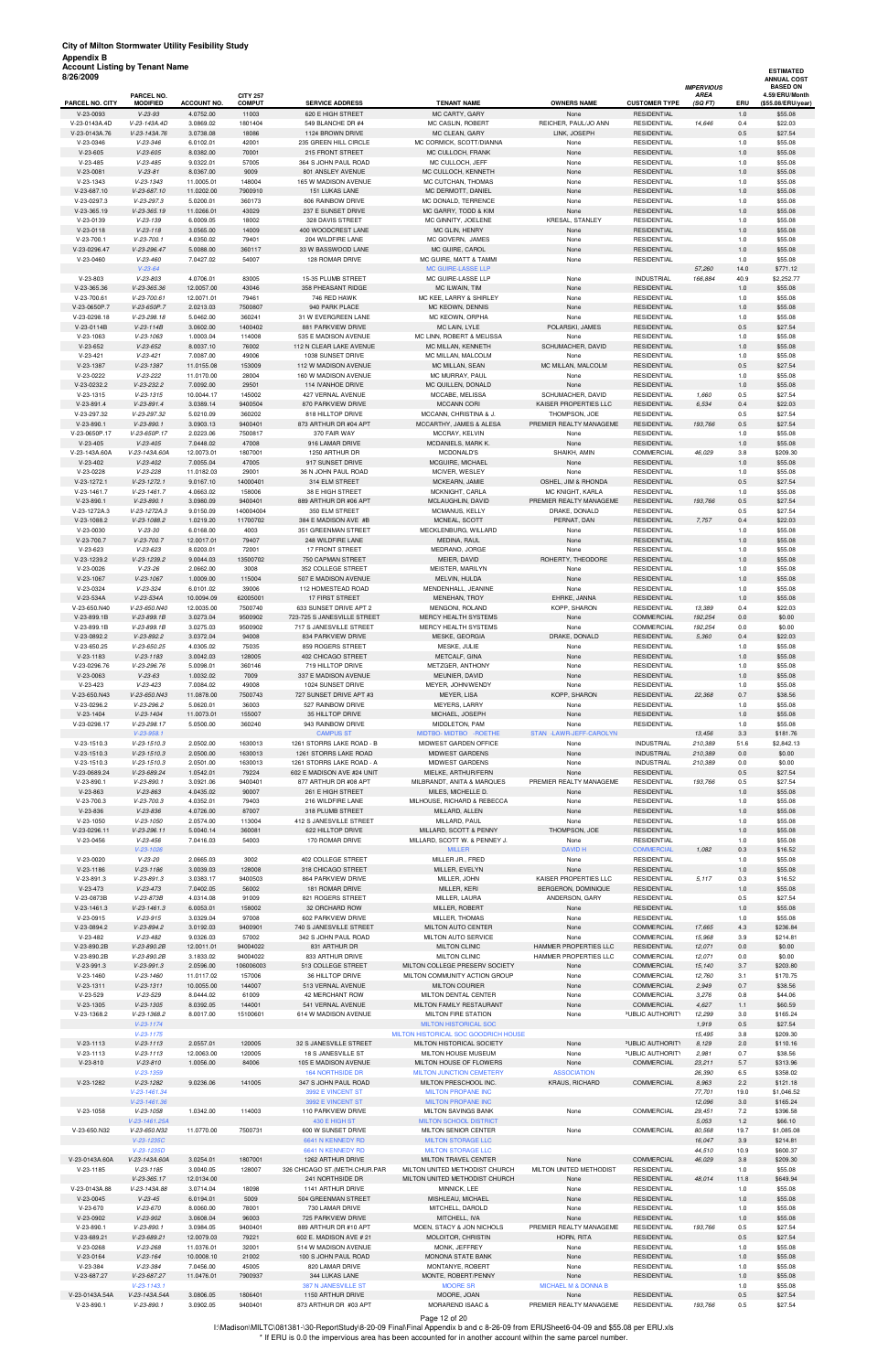| Appendix B<br><b>Account Listing by Tenant Name</b><br>3/26/2009 |                               |                    |                                  |                           |                              |                                 |                      | <b>IMPERVIOUS</b>      |     | <b>ESTIMATED</b><br><b>ANNUAL COST</b><br><b>BASED ON</b> |
|------------------------------------------------------------------|-------------------------------|--------------------|----------------------------------|---------------------------|------------------------------|---------------------------------|----------------------|------------------------|-----|-----------------------------------------------------------|
| PARCEL NO. CITY                                                  | PARCEL NO.<br><b>MODIFIED</b> | <b>ACCOUNT NO.</b> | <b>CITY 257</b><br><b>COMPUT</b> | <b>SERVICE ADDRESS</b>    | <b>TENANT NAME</b>           | <b>OWNERS NAME</b>              | <b>CUSTOMER TYPE</b> | <b>AREA</b><br>(SQ FT) | ERU | 4.59/ERU/Month<br>(\$55.08/ERU/year)                      |
| $V-23-1099$                                                      | $V-23-1099$                   | 1.0242.01          | 118009                           | 510 E MADISON AVENUE      | MOREA, DIANE M.              | None                            | <b>RESIDENTIAL</b>   |                        | 1.0 | \$55.08                                                   |
| $V-23-822$                                                       | $V-23-822$                    | 4.0708.00          | 86001                            | 220 PLUMB STREET          | MOREHART, ALICE              | None                            | <b>RESIDENTIAL</b>   |                        | 1.0 | \$55.08                                                   |
| V-23-0163                                                        | $V-23-163$                    | 10.0010.03         | 21001                            | 46 S JOHN PAUL ROAD       | MOREHART, DEREK & LINDA      | None                            | <b>RESIDENTIAL</b>   |                        | 1.0 | \$55.08                                                   |
| V-23-0220                                                        | $V-23-220$                    | 11.0166.00         | 28002                            | 144 W MADISON AVENUE      | MOREHART, GARY               | None                            | <b>RESIDENTIAL</b>   |                        | 1.0 | \$55.08                                                   |
| $V-23-1341$                                                      | $V-23-1341$                   | 10.0187.01         | 148002                           | 14 S JOHN PAUL ROAD       | MOREHART, LEE                | None                            | <b>RESIDENTIAL</b>   |                        | 1.0 | \$55.08                                                   |
| V-23-0689.3                                                      | $V-23-689.3$                  | 1.0500.01          | 79203                            | 602 E MADISON AVE #3 UNIT | MORIARITY, LINDA             | None                            | <b>RESIDENTIAL</b>   |                        | 0.5 | \$27.54                                                   |
| V-23-650.N40                                                     | V-23-650.N40                  | 12.0048.00         | 7500740                          | 633 SUNSET DRIVE APT 6    | MORRIS, RUTH                 | KOPP, SHARON                    | <b>RESIDENTIAL</b>   | 13,389                 | 0.4 | \$22.03                                                   |
|                                                                  |                               |                    |                                  |                           |                              |                                 |                      |                        |     |                                                           |
| V-23-0143A.87                                                    | V-23-143A.87                  | 3.0716.06          | 18097                            | 1145 ARTHUR DRIVE         | <b>MORRIS, SARAH</b>         | None                            | <b>RESIDENTIAL</b>   |                        | 1.0 | \$55.08                                                   |
| V-23-0650P.11                                                    | V-23-650P.11                  | 2.0217.02          | 7500811                          | 365 FAIR WAY              | MORRIS, SUZANNE              | None                            | <b>RESIDENTIAL</b>   |                        | 1.0 | \$55.08                                                   |
| $V-23-890.1$                                                     | $V-23-890.1$                  | 3.0961.04          | 9400401                          | 881 ARTHUR DR #05 APT     | MORS, KATHERINE              | PREMIER REALTY MANAGEME         | <b>RESIDENTIAL</b>   | 193,766                | 0.5 | \$27.54                                                   |
| $V-23-419$                                                       | $V-23-419$                    | 7.0089.03          | 49004                            | 1052 SUNSET DRIVE         | MORY, PETER & WENDY          | None                            | <b>RESIDENTIAL</b>   |                        | 1.0 | \$55.08                                                   |
| V-23-0232.58                                                     | $V-23-232.58$                 | 7.0193.02          | 29539                            | 1264 WOODLAND DRIVE       | MOSHER, JAMES                | None                            | <b>RESIDENTIAL</b>   |                        | 1.0 | \$55.08                                                   |
| V-23-0143A.44B                                                   | V-23-143A.44B                 | 3.0825.06          | 1805402                          | 1020 SUE LANE             | MOSHER, PATRICIA             | None                            | <b>RESIDENTIAL</b>   |                        | 0.5 | \$27.54                                                   |
| V-23-650.N12                                                     | V-23-650.N12                  | 11.0544.02         | 7500712                          | 582 RIVENDELL DRIVE       | MOUNGEY, COREY               | None                            | <b>RESIDENTIAL</b>   |                        | 1.0 | \$55.08                                                   |
| V-23-899.1A                                                      | V-23-899.1A                   | 3.0286.00          | 9500901                          | 679 S JANESVILLE STREET   | MOVIE GALLERY                | None                            | <b>COMMERCIAL</b>    | 19,369                 | 0.0 | \$0.00                                                    |
| V-23-0296.57                                                     | $V-23-296.57$                 | 5.0068.00          | 360127                           | 8 E BASSWOOD LANE         | MUELLER, DENE                | None                            | <b>RESIDENTIAL</b>   |                        | 1.0 | \$55.08                                                   |
| V-23-650.N15D                                                    | V-23-650.N15D                 | 11.0566.01         | 75007154                         | 370 BREE DRIVE - UNIT #D  | MUELLER, GARY                | None                            | <b>RESIDENTIAL</b>   | 8,698                  | 0.5 | \$27.54                                                   |
| V-23-1272A.3                                                     | V-23-1272A.3                  | 9.0151.04          | 140004004                        | 348 ELM STREET            | MULLEN, JOE                  | DRAKE, DONALD                   | <b>RESIDENTIAL</b>   |                        | 0.5 | \$27.54                                                   |
| V-23-0786                                                        | $V-23-786$                    | 1.0068.00          | 81007                            | 160 E MADISON AVENUE      | MULLEN, JOHN                 | None                            | <b>RESIDENTIAL</b>   |                        | 1.0 | \$55.08                                                   |
| V-23-911.2B                                                      | $V-23-911.2B$                 | 3.0302.02          | 970040202                        | 645 S JANESVILLE STREET   | MULLER, DAVID                | None                            | <b>RESIDENTIAL</b>   | 15.472                 | 1.3 | \$71.60                                                   |
| $V-23-890.1$                                                     | $V-23-890.1$                  | 3.0910.05          | 9400401                          | 873 ARTHUR DR #11 APT     | MULTACK, JOSH & ANNA         | PREMIER REALTY MANAGEME         | <b>RESIDENTIAL</b>   | 193,766                | 0.5 | \$27.54                                                   |
| $V-23-1218$                                                      | $V-23-1218$                   | 3.0172.01          | 132009                           | 949 E HIGH STREET         | MUNGER, BART                 | None                            | <b>RESIDENTIAL</b>   |                        | 1.0 | \$55.08                                                   |
| $V-23-1321$                                                      | $V-23-1321$                   | 10.0030.08         | 145008                           | 329 VERNAL AVENUE         | MUNGER, RICHARD              | None                            | <b>RESIDENTIAL</b>   |                        | 1.0 | \$55.08                                                   |
| $V-23-890.1$                                                     | $V-23-890.1$                  | 3.1004.04          | 9400401                          | 897 ARTHUR DR 12 APT      | MUNGOVAN, LEAH               | PREMIER REALTY MANAGEME         | <b>RESIDENTIAL</b>   | 193,766                | 0.5 | \$27.54                                                   |
|                                                                  | $V-23-1143A$                  |                    |                                  | 371 N JANESVILLE ST       | <b>MUNNS</b>                 | <b>DONALD M</b>                 |                      |                        | 1.0 | \$55.08                                                   |
| $V-23-614$                                                       | $V-23-614$                    | 8.0236.01          | 71001                            | 122 S CLEAR LAKE AVENUE   | MUNNS, DANIEL                | None                            | <b>RESIDENTIAL</b>   |                        | 1.0 | \$55.08                                                   |
| $V-23-1065$                                                      | $V-23-1065$                   | 1.0005.02          | 115002                           | 521 E MADISON AVENUE      | MUNOZ, GUADALUPE             | STRITZEL, TERRY                 | <b>RESIDENTIAL</b>   |                        | 0.5 | \$27.54                                                   |
| V-23-1338                                                        | $V-23-1338$                   | 10.0012.00         | 147008                           | 38 S JOHN PAUL ROAD       | MUNSON, E                    | None                            | <b>RESIDENTIAL</b>   |                        | 1.0 | \$55.08                                                   |
| $V-23-363$                                                       | $V - 23 - 363$                | 6.0117.00          | 43009                            | 224 GREEN HILL CIRCLE     | <b>MURPHY, PATRICK</b>       | None                            | <b>RESIDENTIAL</b>   |                        | 1.0 | \$55.08                                                   |
| $V-23-617$                                                       | $V-23-617$                    | 8.0242.00          | 71004                            | 731 CRANDALL STREET       | MURPHY, RICHARD              | None                            | <b>RESIDENTIAL</b>   |                        | 1.0 | \$55.08                                                   |
| V-23-0296.37                                                     | $V-23-296.37$                 | 5.0059.00          | 360107                           | 644 RAINBOW DRIVE         | MURPHY, ROBERT               | None                            | <b>RESIDENTIAL</b>   |                        | 1.0 | \$55.08                                                   |
| $V-23-0101$                                                      | $V - 23 - 101$                | 3.0501.00          | 13001                            | 921 PARKVIEW DRIVE        | MURPHY, THOMAS               | None                            | <b>RESIDENTIAL</b>   |                        | 1.0 | \$55.08                                                   |
| V-23-0997                                                        | $V-23-997$                    | 2.0584.00          | 107003                           | 637 COLLEGE STREET        | MURRAY, WILLIAM              | None                            | <b>RESIDENTIAL</b>   |                        | 1.0 | \$55.08                                                   |
| $V-23-647$                                                       | $V-23-647$                    | 9.0134.21          | 75001                            | 416 ELM STREET            | MURSA, ERIC                  | PEARSON, DONALD                 | <b>RESIDENTIAL</b>   |                        | 0.5 | \$27.54                                                   |
| $V-23-389$                                                       | $V-23-389$                    | 7.0442.01          | 46001                            | 105 DAIRYLAND DRIVE       | MUTH, MARK                   | None                            | <b>RESIDENTIAL</b>   |                        | 1.0 | \$55.08                                                   |
| $V-23-1162$                                                      | $V-23-1162$                   | 2.0431.02          | 126001                           | 56 N JANESVILLE STREET    | MYERS, JOSHUA                | None                            | <b>RESIDENTIAL</b>   |                        | 1.0 | \$55.08                                                   |
| V-23-0781                                                        | $V-23-781$                    | 1.0062.02          | 81002                            | 110 E MADISON AVENUE      | NASSEY, MICHAEL              | None                            | <b>RESIDENTIAL</b>   |                        | 1.0 | \$55.08                                                   |
|                                                                  | $V-23-1504.2B$                |                    |                                  | <b>737 FOREST LAKE DR</b> | <b>NASTALA</b>               | <b>DALE S &amp; LORRI L</b>     |                      |                        | 1.0 | \$55.08                                                   |
| $V-23-1215.1$                                                    | $V-23-1215.1$                 | 3.0174.03          | 13200601                         | 941 E HIGH STREET         | NAVEJAS, BEATRIZ             | None                            | <b>RESIDENTIAL</b>   |                        | 1.0 | \$55.08                                                   |
| $V-23-890.1$                                                     | $V-23-890.1$                  | 3.0944.05          | 9400401                          | 893 ARTHUR DR #2 APT      | NEBLE, LINDSAY & ANNA MULLER | PREMIER REALTY MANAGEME         | <b>RESIDENTIAL</b>   | 193,766                | 0.5 | \$27.54                                                   |
| V-23-700.63                                                      | $V-23-700.63$                 | 12.0095.01         | 79463                            | 722 RED HAWK              | NEIDERMEIER, EUGENE          | None                            | <b>RESIDENTIAL</b>   |                        | 1.0 | \$55.08                                                   |
| $V-23-1272.1$                                                    |                               |                    |                                  | 312 ELM STREET            | NEIDLINGER, MICHAEL          |                                 | <b>RESIDENTIAL</b>   |                        |     |                                                           |
|                                                                  | $V-23-1272.1$                 | 9.0168.13          | 14000401                         |                           | <b>NELSON</b>                | OSHEL, JIM & RHONDA             |                      |                        | 0.5 | \$27.54                                                   |
|                                                                  | $V-23-1147.2$                 |                    |                                  | 340 N JANESVILLE ST       |                              | <b>CHARLES A &amp; CONNIE R</b> |                      |                        | 1.0 | \$55.08                                                   |
| V-23-0112                                                        | $V-23-112$                    | 3.0582.17          | 1400201                          | 428 WOODCREST LANE        | NELSON, CHARLES & AMY        | NELSON, CHARLES & AMY           | <b>RESIDENTIAL</b>   |                        | 0.5 | \$27.54                                                   |
| $V-23-112$                                                       | $V-23-112$                    | 3.0583.15          | 1400201                          | 430 WOODCREST LANE        | NELSON, CHARLES & AMY        | None                            | <b>RESIDENTIAL</b>   |                        | 0.5 | \$27.54                                                   |
| V-23-0297.36                                                     | $V-23-297.36$                 | 5.0203.01          | 360206                           | 30 W ASH LANE             | NELSON, DAVID & DENICE       | None                            | <b>RESIDENTIAL</b>   |                        | 1.0 | \$55.08                                                   |
| $V-23-558$                                                       | $V-23-558$                    | 10.0129.01         | 65002                            | 17 SECOND STREET          | NELSON, DAVID E.             | None                            | <b>RESIDENTIAL</b>   |                        | 1.0 | \$55.08                                                   |
| $V-23-352$                                                       | $V - 23 - 352$                | 6.0108.03          | 42007                            | 175 GREEN HILL CIRCLE     | NELSON, DEBRA                | None                            | <b>RESIDENTIAL</b>   |                        | 1.0 | \$55.08                                                   |
| V-23-650.N45                                                     | V-23-650.N45                  | 11.0860.02         | 7500745                          | 787 SUNSET DR # 6         | NELSON, MARK                 | KOPP, SHARON                    | <b>RESIDENTIAL</b>   | 19,338                 | 0.6 | \$33.05                                                   |

| $V-23-0163$                   |                                |                         |                       |                                                   |                                                       |                                           |                                          |                   |            |                     |
|-------------------------------|--------------------------------|-------------------------|-----------------------|---------------------------------------------------|-------------------------------------------------------|-------------------------------------------|------------------------------------------|-------------------|------------|---------------------|
|                               | $V-23-163$                     | 10.0010.03              | 21001                 | 46 S JOHN PAUL ROAD                               | MOREHART, DEREK & LINDA                               | None                                      | <b>RESIDENTIAL</b>                       |                   | 1.0        | \$55.08             |
| V-23-0220                     | $V-23-220$                     | 11.0166.00              | 28002                 | 144 W MADISON AVENUE                              | MOREHART, GARY                                        | None                                      | <b>RESIDENTIAL</b>                       |                   | 1.0        | \$55.08             |
| $V-23-1341$                   | $V-23-1341$                    | 10.0187.01              | 148002                | 14 S JOHN PAUL ROAD<br>602 E MADISON AVE #3 UNIT  | MOREHART, LEE                                         | None                                      | <b>RESIDENTIAL</b>                       |                   | 1.0        | \$55.08             |
| V-23-0689.3<br>V-23-650.N40   | $V-23-689.3$<br>V-23-650.N40   | 1.0500.01<br>12.0048.00 | 79203<br>7500740      | 633 SUNSET DRIVE APT 6                            | MORIARITY, LINDA<br>MORRIS, RUTH                      | None<br>KOPP, SHARON                      | <b>RESIDENTIAL</b><br><b>RESIDENTIAL</b> | 13,389            | 0.5<br>0.4 | \$27.54<br>\$22.03  |
| V-23-0143A.87                 | V-23-143A.87                   | 3.0716.06               | 18097                 | 1145 ARTHUR DRIVE                                 | MORRIS, SARAH                                         | None                                      | <b>RESIDENTIAL</b>                       |                   | 1.0        | \$55.08             |
| V-23-0650P.11                 | V-23-650P.11                   | 2.0217.02               | 7500811               | 365 FAIR WAY                                      | MORRIS, SUZANNE                                       | None                                      | <b>RESIDENTIAL</b>                       |                   | 1.0        | \$55.08             |
| V-23-890.1                    | $V-23-890.1$                   | 3.0961.04               | 9400401               | 881 ARTHUR DR #05 APT                             | MORS, KATHERINE                                       | PREMIER REALTY MANAGEME                   | <b>RESIDENTIAL</b>                       | 193,766           | 0.5        | \$27.54             |
| $V-23-419$                    | $V-23-419$                     | 7.0089.03               | 49004                 | 1052 SUNSET DRIVE                                 | MORY, PETER & WENDY                                   | None                                      | <b>RESIDENTIAL</b>                       |                   | 1.0        | \$55.08             |
| V-23-0232.58                  | $V-23-232.58$                  | 7.0193.02               | 29539                 | 1264 WOODLAND DRIVE                               | MOSHER, JAMES                                         | None                                      | <b>RESIDENTIAL</b>                       |                   | 1.0        | \$55.08             |
| V-23-0143A.44B                | V-23-143A.44B                  | 3.0825.06               | 1805402               | 1020 SUE LANE                                     | MOSHER, PATRICIA                                      | None                                      | <b>RESIDENTIAL</b>                       |                   | 0.5        | \$27.54             |
| V-23-650.N12                  | V-23-650.N12                   | 11.0544.02              | 7500712               | 582 RIVENDELL DRIVE                               | MOUNGEY, COREY                                        | None                                      | <b>RESIDENTIAL</b>                       |                   | 1.0        | \$55.08             |
| V-23-899.1A                   | V-23-899.1A                    | 3.0286.00               | 9500901               | 679 S JANESVILLE STREET                           | MOVIE GALLERY                                         | None                                      | COMMERCIAL                               | 19,369            | 0.0        | \$0.00              |
| V-23-0296.57<br>V-23-650.N15D | $V-23-296.57$<br>V-23-650.N15D | 5.0068.00<br>11.0566.01 | 360127<br>75007154    | 8 E BASSWOOD LANE<br>370 BREE DRIVE - UNIT #D     | MUELLER, DENE<br>MUELLER, GARY                        | None<br>None                              | <b>RESIDENTIAL</b><br><b>RESIDENTIAL</b> | 8,698             | 1.0<br>0.5 | \$55.08<br>\$27.54  |
| V-23-1272A.3                  | V-23-1272A.3                   | 9.0151.04               | 140004004             | 348 ELM STREET                                    | MULLEN, JOE                                           | DRAKE, DONALD                             | <b>RESIDENTIAL</b>                       |                   | 0.5        | \$27.54             |
| V-23-0786                     | $V-23-786$                     | 1.0068.00               | 81007                 | 160 E MADISON AVENUE                              | MULLEN, JOHN                                          | None                                      | <b>RESIDENTIAL</b>                       |                   | 1.0        | \$55.08             |
| V-23-911.2B                   | $V-23-911.2B$                  | 3.0302.02               | 970040202             | 645 S JANESVILLE STREET                           | MULLER, DAVID                                         | None                                      | <b>RESIDENTIAL</b>                       | 15,472            | 1.3        | \$71.60             |
| $V-23-890.1$                  | $V-23-890.1$                   | 3.0910.05               | 9400401               | 873 ARTHUR DR #11 APT                             | MULTACK, JOSH & ANNA                                  | PREMIER REALTY MANAGEME                   | <b>RESIDENTIAL</b>                       | 193,766           | 0.5        | \$27.54             |
| $V-23-1218$                   | $V-23-1218$                    | 3.0172.01               | 132009                | 949 E HIGH STREET                                 | MUNGER, BART                                          | None                                      | <b>RESIDENTIAL</b>                       |                   | 1.0        | \$55.08             |
| $V-23-1321$                   | $V-23-1321$                    | 10.0030.08              | 145008                | 329 VERNAL AVENUE                                 | MUNGER, RICHARD                                       | None                                      | <b>RESIDENTIAL</b>                       |                   | 1.0        | \$55.08             |
| $V-23-890.1$                  | $V-23-890.1$                   | 3.1004.04               | 9400401               | 897 ARTHUR DR 12 APT                              | MUNGOVAN, LEAH                                        | PREMIER REALTY MANAGEME                   | <b>RESIDENTIAL</b>                       | 193,766           | 0.5        | \$27.54             |
|                               | V-23-1143A                     |                         |                       | 371 N JANESVILLE ST                               | <b>MUNNS</b>                                          | <b>DONALD M</b>                           |                                          |                   | 1.0        | \$55.08             |
| $V-23-614$                    | $V-23-614$                     | 8.0236.01               | 71001                 | 122 S CLEAR LAKE AVENUE                           | MUNNS, DANIEL                                         | None                                      | <b>RESIDENTIAL</b>                       |                   | 1.0        | \$55.08             |
| $V-23-1065$                   | $V-23-1065$                    | 1.0005.02               | 115002                | 521 E MADISON AVENUE                              | MUNOZ, GUADALUPE                                      | STRITZEL, TERRY                           | <b>RESIDENTIAL</b>                       |                   | 0.5        | \$27.54             |
| $V-23-1338$                   | $V-23-1338$                    | 10.0012.00              | 147008                | 38 S JOHN PAUL ROAD                               | MUNSON, E                                             | None                                      | <b>RESIDENTIAL</b>                       |                   | 1.0        | \$55.08             |
| $V-23-363$                    | $V-23-363$                     | 6.0117.00               | 43009                 | 224 GREEN HILL CIRCLE                             | MURPHY, PATRICK                                       | None                                      | <b>RESIDENTIAL</b>                       |                   | 1.0        | \$55.08             |
| $V-23-617$                    | $V-23-617$                     | 8.0242.00               | 71004                 | 731 CRANDALL STREET<br>644 RAINBOW DRIVE          | MURPHY, RICHARD                                       | None<br>None                              | <b>RESIDENTIAL</b><br><b>RESIDENTIAL</b> |                   | 1.0        | \$55.08             |
| V-23-0296.37<br>V-23-0101     | V-23-296.37<br>$V-23-101$      | 5.0059.00<br>3.0501.00  | 360107<br>13001       | 921 PARKVIEW DRIVE                                | MURPHY, ROBERT<br>MURPHY, THOMAS                      | None                                      | <b>RESIDENTIAL</b>                       |                   | 1.0<br>1.0 | \$55.08<br>\$55.08  |
| V-23-0997                     | $V-23-997$                     | 2.0584.00               | 107003                | 637 COLLEGE STREET                                | MURRAY, WILLIAM                                       | None                                      | <b>RESIDENTIAL</b>                       |                   | 1.0        | \$55.08             |
| V-23-647                      | $V-23-647$                     | 9.0134.21               | 75001                 | 416 ELM STREET                                    | MURSA, ERIC                                           | PEARSON, DONALD                           | <b>RESIDENTIAL</b>                       |                   | 0.5        | \$27.54             |
| $V-23-389$                    | $V-23-389$                     | 7.0442.01               | 46001                 | 105 DAIRYLAND DRIVE                               | MUTH, MARK                                            | None                                      | <b>RESIDENTIAL</b>                       |                   | 1.0        | \$55.08             |
| $V-23-1162$                   | $V-23-1162$                    | 2.0431.02               | 126001                | 56 N JANESVILLE STREET                            | MYERS, JOSHUA                                         | None                                      | <b>RESIDENTIAL</b>                       |                   | 1.0        | \$55.08             |
| V-23-0781                     | $V-23-781$                     | 1.0062.02               | 81002                 | 110 E MADISON AVENUE                              | NASSEY, MICHAEL                                       | None                                      | <b>RESIDENTIAL</b>                       |                   | 1.0        | \$55.08             |
|                               | V-23-1504.2B                   |                         |                       | 737 FOREST LAKE DR                                | <b>NASTALA</b>                                        | DALE S & LORRI L                          |                                          |                   | 1.0        | \$55.08             |
| $V-23-1215.1$                 | $V-23-1215.1$                  | 3.0174.03               | 13200601              | 941 E HIGH STREET                                 | NAVEJAS, BEATRIZ                                      | None                                      | <b>RESIDENTIAL</b>                       |                   | 1.0        | \$55.08             |
| $V-23-890.1$                  | $V-23-890.1$                   | 3.0944.05               | 9400401               | 893 ARTHUR DR #2 APT                              | NEBLE, LINDSAY & ANNA MULLER                          | PREMIER REALTY MANAGEME                   | <b>RESIDENTIAL</b>                       | 193,766           | 0.5        | \$27.54             |
| V-23-700.63                   | $V-23-700.63$                  | 12.0095.01              | 79463                 | 722 RED HAWK                                      | NEIDERMEIER, EUGENE                                   | None                                      | <b>RESIDENTIAL</b>                       |                   | 1.0        | \$55.08             |
| V-23-1272.1                   | $V-23-1272.1$                  | 9.0168.13               | 14000401              | 312 ELM STREET                                    | NEIDLINGER, MICHAEL                                   | OSHEL, JIM & RHONDA                       | <b>RESIDENTIAL</b>                       |                   | 0.5        | \$27.54             |
|                               | $V-23-1147.2$                  |                         |                       | 340 N JANESVILLE ST                               | <b>NELSON</b>                                         | <b>CHARLES A &amp; CONNIE R</b>           |                                          |                   | 1.0        | \$55.08             |
| V-23-0112                     | $V-23-112$                     | 3.0582.17               | 1400201               | 428 WOODCREST LANE                                | NELSON, CHARLES & AMY                                 | NELSON, CHARLES & AMY                     | <b>RESIDENTIAL</b>                       |                   | 0.5        | \$27.54             |
| $V-23-112$                    | $V-23-112$                     | 3.0583.15               | 1400201               | 430 WOODCREST LANE                                | NELSON, CHARLES & AMY                                 | None                                      | <b>RESIDENTIAL</b>                       |                   | 0.5        | \$27.54             |
| V-23-0297.36<br>$V-23-558$    | V-23-297.36<br>$V-23-558$      | 5.0203.01<br>10.0129.01 | 360206<br>65002       | 30 W ASH LANE<br>17 SECOND STREET                 | NELSON, DAVID & DENICE<br>NELSON, DAVID E.            | None<br>None                              | <b>RESIDENTIAL</b><br><b>RESIDENTIAL</b> |                   | 1.0<br>1.0 | \$55.08<br>\$55.08  |
| $V-23-352$                    | $V-23-352$                     | 6.0108.03               | 42007                 | 175 GREEN HILL CIRCLE                             | NELSON, DEBRA                                         | None                                      | <b>RESIDENTIAL</b>                       |                   | 1.0        | \$55.08             |
| V-23-650.N45                  | $V-23-650.N45$                 | 11.0860.02              | 7500745               | 787 SUNSET DR # 6                                 | NELSON, MARK                                          | KOPP, SHARON                              | <b>RESIDENTIAL</b>                       | 19,338            | 0.6        | \$33.05             |
| $V-23-25$                     | $V-23-25$                      | 2.0663.21               | 3007                  | 221 ROGERS STREET                                 | NELSON, SARA                                          | GARLOCK, BRANDON                          | <b>RESIDENTIAL</b>                       |                   | 0.5        | \$27.54             |
| V-23-0143A.7                  | V-23-143A.7                    | 3.0688.03               | 18017                 | 1023 BROWN DRIVE                                  | NELSON, THOMAS & TRICIA                               | None                                      | <b>RESIDENTIAL</b>                       |                   | 1.0        | \$55.08             |
| $V-23-0218.5$                 | $V-23-218.5$                   | 2.0203.00               | 27104                 | 916 NELSON AVENUE                                 | NELSON, THURLOW                                       | None                                      | <b>RESIDENTIAL</b>                       |                   | 1.0        | \$55.08             |
| $V-23-413$                    | $V-23-413$                     | 7.0079.01               | 48007                 | 1023 SUNSET DRIVE                                 | NEUBAUER, JOHN                                        | None                                      | <b>RESIDENTIAL</b>                       |                   | 1.0        | \$55.08             |
|                               | $V-23-365.52$                  | 12.0145.00              |                       | 349 NORTHSIDE DR                                  | NEUENSCHWANDER, RYAN & ANGELA                         | None                                      | <b>RESIDENTIAL</b>                       |                   | 1.0        | \$55.08             |
| $V-23-890.1$                  | $V-23-890.1$                   | 3.0937.05               | 9400401               | 885 ARTHUR DR #10 APT                             | NEUMANN, APRIL & ADAM PLISKA                          | PREMIER REALTY MANAGEME                   | <b>RESIDENTIAL</b>                       | 193,766           | 0.5        | \$27.54             |
| V-23-650.N41                  | V-23-650.N41                   | 11.0755.00              | 7500741               | 655 SUNSET DRIVE APT #6                           | NEUMANN, CONSTANCE                                    | KOPP, SHARON                              | <b>RESIDENTIAL</b>                       | 15,612            | 0.2        | \$11.02             |
| V-23-1298                     | $V-23-1298$                    | 9.0179.05               | 143003                | 416 GOLDEN LANE                                   | NEVESTICH, JOHN A                                     | None                                      | <b>RESIDENTIAL</b>                       |                   | 1.0        | \$55.08             |
| V-23-0650P.1                  | $V-23-650P.1$                  | 2.0235.03               | 7500801               | 326 FAIR WAY                                      | NEVIN, LAVERN                                         | None                                      | <b>RESIDENTIAL</b>                       |                   | 1.0        | \$55.08             |
| V-23-1509B1                   | V-23-1509B1                    | 3.0136.00               | 162011003             | 1264 E HIGH STREET                                | NEW ENGLAND EXTRUSION                                 | None                                      | <b>INDUSTRIAL</b>                        | 121,225           | 29.7       | \$1,635.88          |
| V-23-1509B1<br>V-23-0936.2    | V-23-1509B1<br>$V-23-936.2$    | 3.0138.00<br>3.0304.10  | 162011003<br>10000202 | 1264 E HIGH ST - EXEMPT METER<br>702 MC EWAN LANE | NEW ENGLAND EXTRUSION<br>NEWCOMB, JEFF & J. LACOUSIER | None<br>WOODMAN, LAWRENCE                 | <b>INDUSTRIAL</b><br><b>RESIDENTIAL</b>  |                   | 0.0<br>1.0 | \$0.00<br>\$55.08   |
| $V-23-1001.1$                 | $V-23-1001.1$                  | 4.0763.21               | 10700701              | 656 E HIGH STREET                                 | NHEM, YAN                                             | ARNDT, JAMES                              | <b>RESIDENTIAL</b>                       |                   | 0.5        | \$27.54             |
| V-23-650.N41                  | V-23-650.N41                   | 12.0112.02              | 7500741               | 621 W. SUNSET DR #3                               | NICKOLS, GAYLE                                        | KOPP, SHARON                              | <b>RESIDENTIAL</b>                       | 15,612            | 0.2        | \$11.02             |
| V-23-0190                     | $V-23-190$                     | 11.0051.03              | 24007                 | 40 MORGAN STREET                                  | NILES, JEFF                                           | None                                      | <b>RESIDENTIAL</b>                       |                   | 1.0        | \$55.08             |
| V-23-0218.17                  | $V-23-218.17$                  | 2.0248.00               | 27116                 | 1031 NELSON AVENUE                                | NIMMO-KIRCHER, JOYCE                                  | None                                      | <b>RESIDENTIAL</b>                       |                   | 1.0        | \$55.08             |
| V-23-0297.17                  | V-23-297.17                    | 5.0138.00               | 360187                | 26 E ST. MARY STREET                              | NOFSINGER, DAVID                                      | None                                      | <b>RESIDENTIAL</b>                       |                   | 1.0        | \$55.08             |
| V-23-0061                     | $V-23-61$                      | 1.0029.03               | 7007                  | 353 E MADISON AVENUE                              | NOFSINGER, DAWN                                       | None                                      | <b>RESIDENTIAL</b>                       |                   | 1.0        | \$55.08             |
|                               | $V-23-842$                     |                         | 88004                 | 406 PLUMB STREET                                  | NOFSINGER, JEROME                                     | None                                      | <b>RESIDENTIAL</b>                       |                   | 1.0        | \$55.08             |
| $V-23-842$                    |                                | 4.0730.04               |                       |                                                   |                                                       |                                           |                                          |                   |            |                     |
| $V-23-0801$                   | $V-23-801$                     | 1.0042.03               | 83003                 | 237 E MADISON AVENUE                              | NOFSINGER, PHILIP & JUDITH                            | None                                      | <b>RESIDENTIAL</b>                       |                   | 1.0        | \$55.08             |
| $V-23-690.9$                  | $V-23-690.9$                   | 12.0021.01              | 79309                 | 715 ST JOHNS                                      | NOONAN, BILL AND CINDY                                | None                                      | <b>RESIDENTIAL</b>                       |                   | 1.0        | \$55.08             |
| V-23-690.26                   | $V-23-690.26$                  | 4.0446.00               | 79326                 | 550 ST. JOHN'S AVENUE                             | NORDER, TED                                           | None                                      | <b>RESIDENTIAL</b>                       |                   | 1.0        | \$55.08             |
| V-23-1152                     | $V-23-1152$                    | 2.0385.02               | 124008                | 216 N JANESVILLE ST                               | NORDING, GINGER                                       | None                                      | <b>RESIDENTIAL</b>                       |                   | 0.5        | \$27.54             |
| $V-23-0243$                   | $V-23-243$                     | 2.0562.03               | 30004                 | 220 S JANESVILLE STREET                           | NORDLOF, JOHN & GAIL                                  | None                                      | <b>RESIDENTIAL</b>                       | 4,408             | 1.0        | \$55.08             |
| V-23-143A.56                  | $V-23-143A.56$                 | 3.0801.07               | 18066                 | 622 TIGGER COURT                                  | NORMAND, CAROL                                        | WHITNEY, HAROLD                           | <b>RESIDENTIAL</b>                       | 6,287             | 0.5        | \$27.54             |
|                               | $V-23-1056.1$                  | 12.0152.00              |                       | 232 S. JANESVILLE ST                              | NORTHLEAF WINERY                                      | None                                      | COMMERCIAL                               | 7,248             | 1.8        | \$99.14             |
| V-23-1232                     | V-23-1232                      | 8.0253.11               | 134007                | 27 1/2 S CLEAR LAKE AVENUE                        | NOVAK, PETER                                          | NOVAK, PETER                              | <b>RESIDENTIAL</b>                       |                   | 0.5        | \$27.54             |
| V-23-1232<br>$V-23-1135.1$    | $V-23-1232$<br>$V-23-1135.1$   | 8.0254.03<br>2.0080.04  | 134007<br>122010      | 27 S CLEAR LAKE AVENUE<br>229 N JANESVILLE STREET | NOVAK, PETER<br>OAK RIDGE CADDY SHACK                 | None<br>ROUSH, ROBERT                     | <b>RESIDENTIAL</b><br>COMMERCIAL         | 25,548            | 0.5<br>6.3 | \$27.54<br>\$347.00 |
|                               | $V-23-1500$                    |                         |                       | 8026 N STATE RD 26                                | OAK RIDGE GOLF COURSE                                 | <b>LLC</b>                                |                                          | 88,539            | 21.7       | \$1,195.24          |
| V-23-0296.28                  | V-23-296.28                    | 5.0032.00               | 360098                | 35 W ELIZABETH STREET                             | O'BRIEN, SUE                                          | None                                      | <b>RESIDENTIAL</b>                       |                   | 1.0        | \$55.08             |
| $V-23-365.50$                 | $V-23-365.50$                  | 12.0006.00              | 43060                 | 313 NORTHSIDE DR                                  | OCASIO, NEREIDA                                       | None                                      | <b>RESIDENTIAL</b>                       |                   | 1.0        | \$55.08             |
| V-23-700.32                   | V-23-700.32                    | 4.0669.02               | 79432                 | 669 WILDFIRE                                      | OCHS, RON & RENEE                                     | None                                      | <b>RESIDENTIAL</b>                       |                   | 1.0        | \$55.08             |
| V-23-1279.2                   | $V-23-1279.2$                  | 9.0211.07               | 1410022               | 423 GOLDEN LANE                                   | O'CONNELL, TERRANCE                                   | None                                      | <b>RESIDENTIAL</b>                       |                   | 1.0        | \$55.08             |
| V-23-687.24                   | V-23-687.24                    | 11.0488.01              | 7900924               | 244 LUKAS LANE                                    | O'CONNELL, WILLIAM                                    | None                                      | <b>RESIDENTIAL</b>                       |                   | 1.0        | \$55.08             |
| $V-23-350$                    | $V-23-350$                     | 6.0106.00               |                       | 195 GREEN HILL CIRCLE                             | O'CONNOR, PATRICK                                     | None                                      | <b>RESIDENTIAL</b>                       |                   | 1.0        | \$55.08             |
| $V-23-1463$                   | $V-23-1463$                    | 3.0472.13               | 159002                | 936 PARKVIEW DRIVE                                | OFSTIE, DANIEL                                        | None                                      | <b>RESIDENTIAL</b>                       |                   | 1.0        | \$55.08             |
| $V-23-833$                    | $V-23-833$                     | 4.0723.08               | 87004                 | 302 PLUMB STREET                                  | OGG, CHARLES                                          | None                                      | <b>RESIDENTIAL</b>                       |                   | 1.0        | \$55.08             |
| V-23-0189<br>V-23-0297.46     | $V-23-189$<br>$V-23-297.46$    | 11.0053.01<br>5.0446.00 | 24006<br>360216       | 32 MORGAN STREET<br>907 HILLTOP DRIVE             | O'LEARY, ROGER<br>O'LEARY, RUSSELL                    | None<br>None                              | <b>RESIDENTIAL</b><br><b>RESIDENTIAL</b> |                   | 1.0<br>1.0 | \$55.08<br>\$55.08  |
| V-23-0650P.13                 | V-23-650P.13                   | 2.0219.03               | 7500813               | 377 FAIR WAY                                      | O'LEARY, WILLIAM                                      | None                                      | <b>RESIDENTIAL</b>                       |                   | 1.0        | \$55.08             |
| $V-23-487$                    | $V-23-487$                     | 9.0320.00               | 57007                 | 378 S JOHN PAUL ROAD                              | OLMSTEAD, RICK                                        | None                                      | <b>RESIDENTIAL</b>                       |                   | $1.0\,$    | \$55.08             |
| V-23-0232.57                  | V-23-232.57                    | 7.0194.02               | 29538                 | 1256 WOODLAND DRIVE                               | OLSON, BRADD & SARAH                                  | None                                      | <b>RESIDENTIAL</b>                       |                   | 1.0        | \$55.08             |
| $V-23-10$                     | $V-23-10$                      | 12.0040.02              | 2001                  | 512 COLLEGE ST                                    | OLSON, CARL                                           | OLSON, CARL                               | <b>RESIDENTIAL</b>                       | 4,293             | 0.4        | \$22.03             |
| $V-23-0010$                   | $V-23-10$                      | 2.0679.04               | 2001                  | 510 COLLEGE STREET                                | OLSON, CARL                                           | OLSON, CARL                               | <b>RESIDENTIAL</b>                       | 4,293             | 0.4        | \$22.03             |
| V-23-0143A.62                 | V-23-143A.62                   | 3.0776.03               | 18072                 | 1243 BROWN DRIVE                                  | OLSON, CHAD & TERI                                    | None                                      | <b>RESIDENTIAL</b>                       |                   | 1.0        | \$55.08             |
| V-23-0807                     | $V-23-807$                     | 1.0054.01               | 84002                 | 119 E MADISON AVENUE                              | OLSON, CURTIS                                         | None                                      | <b>RESIDENTIAL</b>                       |                   | 1.0        | \$55.08             |
| V-23-0024                     | $V-23-24$                      | 6.0164.01               | 3006                  | 204 ROGERS STREET                                 | OLSON, DENNIS                                         | None                                      | <b>RESIDENTIAL</b>                       |                   | 1.0        | \$55.08             |
| $V-23-343$                    | $V-23-343$                     | 6.0038.04               | 41005                 | 418 GREEN HILL DRIVE                              | OLSON, JUDY                                           | None                                      | <b>RESIDENTIAL</b>                       |                   | 1.0        | \$55.08             |
|                               | $V-23-700.20$                  | 12.0161.00              |                       | 645 WILDFIRE LN                                   | OLSON, JUSTIN                                         | None                                      | <b>RESIDENTIAL</b>                       |                   | 1.0        | \$55.08             |
| V-23-0227                     | $V-23-227$                     | 11.0180.02              | 28009                 | 30 N JOHN PAUL ROAD                               | OLSON, MARK                                           | None                                      | <b>RESIDENTIAL</b>                       |                   | 1.0        | \$55.08             |
| V-23-365.23                   | $V-23-365.23$                  | 11.1185.00              | 43033                 | 185 E SUNSET DRIVE                                | OLSON, ROGER & CHRISTINE<br>OPDAHL, MICHAEL & PENNIE  | None                                      | <b>RESIDENTIAL</b>                       |                   | 1.0        | \$55.08             |
| V-23-650P.19                  | V-23-650P.19<br>$V-23-1037$    | 2.0225.01               | 7500819               | 1004 PARK PLACE<br>618 GREENMAN STREET            |                                                       | None                                      | <b>RESIDENTIAL</b>                       |                   | 1.0        | \$55.08             |
| $V-23-1037$<br>V-23-0152      | $V-23-152$                     | 6.0207.07<br>8.0196.05  | 111009<br>19009       | 25 DIVISION STREET                                | O'ROURKE, SHANNON<br>ORTON, BRYAN                     | None<br>None                              | <b>RESIDENTIAL</b><br><b>RESIDENTIAL</b> |                   | 1.0<br>1.0 | \$55.08<br>\$55.08  |
| $V-23-1150.1$                 | $V-23-1150.1$                  | 2.0380.00               | 1240061               | 244 N JANESVILLE STREET                           | ORTON, TIMOTHY                                        | None                                      | <b>RESIDENTIAL</b>                       |                   | 1.0        | \$55.08             |
| V-23-0129.1                   | $V-23-129.1$                   | 4.0316.01               | 1600601               | 721 ROGERS STREET                                 | OSBORN, JOEL & DONETA                                 | None                                      | <b>RESIDENTIAL</b>                       |                   | 1.0        | \$55.08             |
| V-23-632                      | $V-23-632$                     | 8.0008.01               | 73001                 | 719 W MADISON AVENUE                              | OSHEL, DAVID & EVA                                    | None                                      | <b>RESIDENTIAL</b>                       |                   | 1.0        | \$55.08             |
| V-23-650.N21                  | V-23-650.N21                   | 11.0616.03              | 7500721               | 633 RIVENDELL DRIVE                               | OSMOND, ANDREW & KERRY                                | None                                      | <b>RESIDENTIAL</b>                       |                   | 1.0        | \$55.08             |
| V-23-0143A.19                 | V-23-143A.19                   | 3.0850.02               | 18029                 | 1114 ARTHUR DRIVE                                 | OSTERBERG, ANDREW                                     | None                                      | <b>RESIDENTIAL</b>                       |                   | 1.0        | \$55.08             |
| V-23-0143A.11                 | V-23-143A.11                   | 3.0694.00               | 18021                 | 1011 BROWN DRIVE                                  | OSTROWSKI, DAVID                                      | None                                      | <b>RESIDENTIAL</b>                       |                   | 1.0        | \$55.08             |
| $V-23-1466.5$                 | $V-23-1466.5$                  | 12.0047.00              | 7010129               | 616 GATEWAY DR                                    | OTT SCHWEITZER DIST                                   | None                                      | <b>INDUSTRIAL</b>                        | 393,659           | 96.5       | \$5,315.22          |
| V-23-0146                     | $V-23-146$                     | 8.0191.04               | 19003                 | 10 DIVISION STREET                                | OUTHOUSE, STEVEN                                      | None                                      | <b>RESIDENTIAL</b>                       |                   | 1.0        | \$55.08             |
| $V-23-592$                    | $V-23-592$                     | 10.0159.01              | 68006                 | 14 THIRD STREET                                   | OUTLAND, KEVIN                                        | None                                      | <b>RESIDENTIAL</b>                       |                   | 1.0        | \$55.08             |
| V-23-1179.9                   | $V-23-1179.9$                  | 3.0058.04               | 127008108             | 117 SUNNYSIDE DRIVE                               | POSSL                                                 | RITEWAY BUS CO                            | COMMERCIAL                               | 45,123            | 11.1       | \$611.39            |
| V-23-1392                     | $V-23-1392$                    | 11.0142.03              | 154005                | 26 W MADISON AVENUE                               | PAGNIELLO, NICHOLAS                                   | None                                      | <b>RESIDENTIAL</b>                       |                   | 1.0        | \$55.08             |
| V-23-1120                     | $V-23-1120$                    | 2.0016.00               | 121003                | 725 HUDSON STREET                                 | PAKE, BETTY                                           | None                                      | <b>RESIDENTIAL</b>                       |                   | 1.0        | \$55.08             |
| $V-23-890.1$<br>$V-23-810$    | $V-23-890.1$<br>$V-23-810$     | 3.0983.03<br>1.0055.01  | 9400401<br>84006      | 889 ARTHUR DR #09 APT<br>103 E MADISON AVENUE     | PALAN, GENNA & MATHEW<br>PAMELA'S BOUTIQUE            | PREMIER REALTY MANAGEME<br>KRAUS, RICHARD | <b>RESIDENTIAL</b><br>COMMERCIAL         | 193,766<br>23,211 | 0.5<br>0.0 | \$27.54<br>\$0.00   |
| $V-23-1281$                   | $V-23-1281$                    | 9.0206.03               | 141004                | 327 GOLDEN LANE                                   | PAN, FEI RI & GUO, MEI NA                             | None                                      | <b>RESIDENTIAL</b>                       |                   | 1.0        | \$55.08             |
| V-23-0689.14                  | $V-23-689.14$                  | 1.0522.01               | 79214                 | 602 E MADISON AVE #14 UNIT                        | PARKER, CORINNE                                       | None                                      | RESIDENTIAL                              |                   | 0.5        | \$27.54             |
| V-23-0650.N41                 | V-23-650.N41                   | 11.0753.00              | 7500741               | 655 SUNSET DRIVE APT #4                           | PARKER, JEREMY                                        | KOPP, SHARON                              | <b>RESIDENTIAL</b>                       | 15,612            | 0.2        | \$11.02             |
|                               | V-23-700.72                    | 12.0082.00              | 79472                 | 883 TOWER HILL DR                                 | PARKER, KEVIN                                         | None                                      | <b>RESIDENTIAL</b>                       |                   | 1.0        | \$55.08             |
| $V-23-1009$<br>V-23-1030      | $V-23-1009$<br>V-23-1030       | 1.0328.03<br>1.0309.03  | 108007<br>111002      | 315 PARKVIEW DRIVE<br>213 PARKVIEW DRIVE          | PARKVIEW CAFE<br>PARKVIEW PLACE L.L.C                 | None<br>None                              | COMMERCIAL<br>COMMERCIAL                 | 2,565<br>1,601    | 0.6<br>0.4 | \$33.05<br>\$22.03  |

Page 13 of 20

I:\Madison\MILTC\081381-\30-ReportStudy\8-20-09 Final\Final Appendix b and c 8-26-09 from ERUSheet6-04-09 and \$55.08 per ERU.xls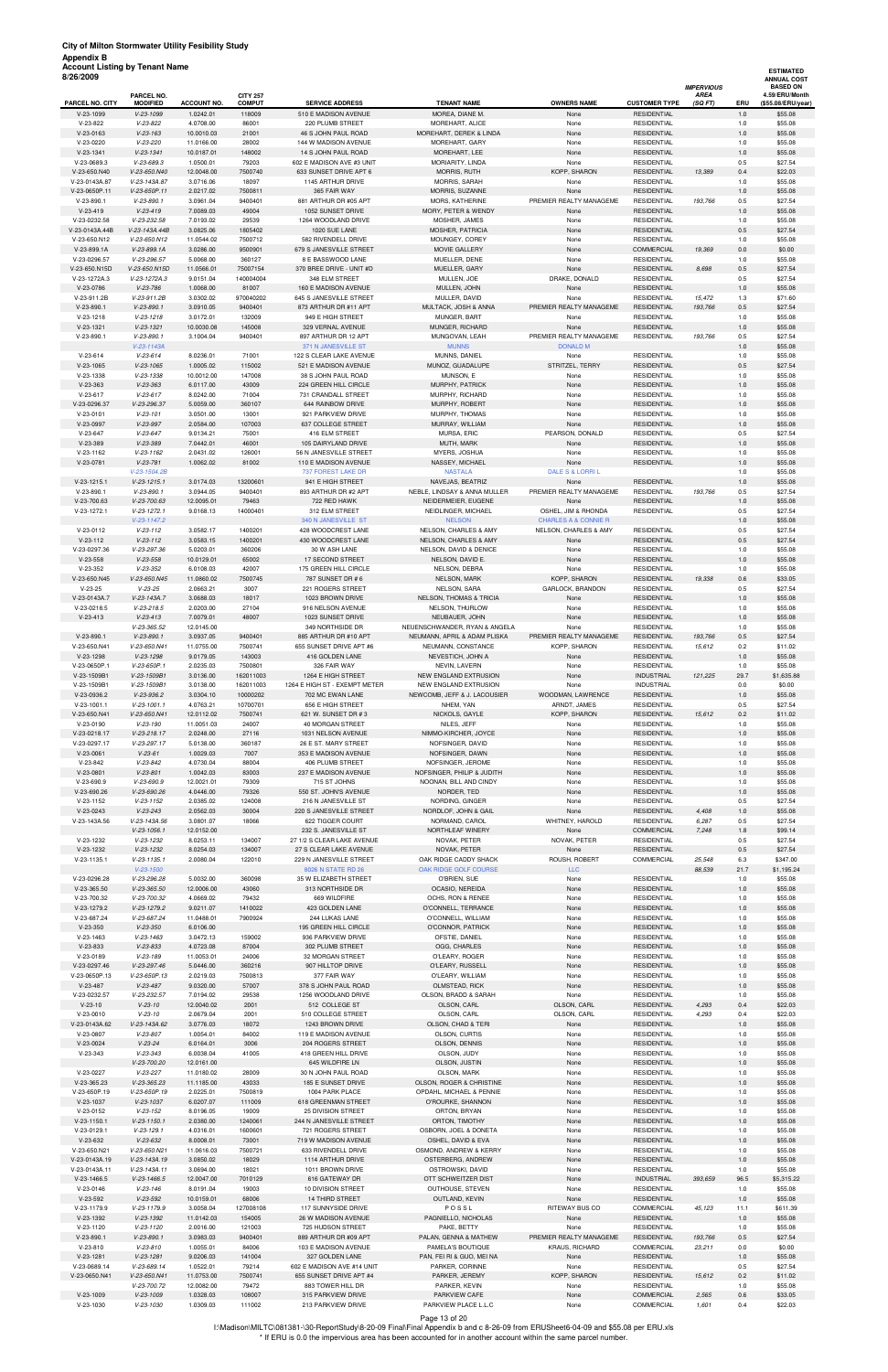| <b>Account Listing by Tenant Name</b><br>3/26/2009 |                               |                    |                                  |                               |                               |                       |                      | <b>IMPERVIOUS</b>      |      | <b>ESTIMATED</b><br><b>ANNUAL COST</b><br><b>BASED ON</b> |
|----------------------------------------------------|-------------------------------|--------------------|----------------------------------|-------------------------------|-------------------------------|-----------------------|----------------------|------------------------|------|-----------------------------------------------------------|
| PARCEL NO. CITY                                    | PARCEL NO.<br><b>MODIFIED</b> | <b>ACCOUNT NO.</b> | <b>CITY 257</b><br><b>COMPUT</b> | <b>SERVICE ADDRESS</b>        | <b>TENANT NAME</b>            | <b>OWNERS NAME</b>    | <b>CUSTOMER TYPE</b> | <b>AREA</b><br>(SQ FT) | ERU  | 4.59/ERU/Month<br>(\$55.08/ERU/year)                      |
| $V-23-1108$                                        | $V-23-1108$                   | 1.0279.00          | 119009                           | 79 PARKVIEW TER # 9 BLDG      | PARKVIEW TERRACE              | None                  | COMMERCIAL           | 108,340                | 4.4  | \$242.35                                                  |
| $V-23-1108$                                        | $V-23-1108$                   | 1.0280.00          | 119009                           | 73 PARKVIEW TERRACE - #8 BLDG | PARKVIEW TERRACE              | None                  | COMMERCIAL           | 108,340                | 4.4  | \$242.35                                                  |
| $V-23-1108$                                        | $V-23-1108$                   | 1.0281.00          | 119009                           | 67 PARKVIEW TERRACE - #4 BLDG | PARKVIEW TERRACE              | None                  | <b>COMMERCIAL</b>    | 108,340                | 4.4  | \$242.35                                                  |
| $V-23-1108$                                        | $V-23-1108$                   | 1.0282.00          | 119009                           | 51 PARKVIEW TERRACE - #3 BLDG | PARKVIEW TERRACE              | None                  | COMMERCIAL           | 108,340                | 4.4  | \$242.35                                                  |
| $V-23-1108$                                        | $V-23-1108$                   | 1.0283.00          | 119009                           | 45 PARKVIEW TERRACE - #2 BLDG | PARKVIEW TERRACE              | None                  | <b>COMMERCIAL</b>    | 108,340                | 4.4  | \$242.35                                                  |
| $V-23-1108$                                        | $V-23-1108$                   | 1.0284.00          | 119009                           | 39 PARKVIEW TERRACE - #1 BLDG | PARKVIEW TERRACE              | None                  | COMMERCIAL           | 108,340                | 4.4  | \$242.35                                                  |
| $V-23-1108.1$                                      | $V-23-1108.1$                 | 1.0273.00          | 11900901                         | 58 PARKVIEW TERRACE - #5 BLDG | PARKVIEW TERRACE              | None                  | <b>COMMERCIAL</b>    | 40,858                 | 1.7  | \$93.64                                                   |
| V-23-1108.1                                        | $V-23-1108.1$                 | 1.0274.00          | 11900901                         | 62 PARKVIEW TERRACE - #6 BLDG | PARKVIEW TERRACE              | None                  | COMMERCIAL           | 40,858                 | 1.7  | \$93.64                                                   |
| $V-23-1108.1$                                      | $V-23-1108.1$                 | 1.0275.00          | 11900901                         | 66 PARKVIEW TERRACE - #7 BLDG | PARKVIEW TERRACE              | None                  | <b>COMMERCIAL</b>    | 40,858                 | 1.7  | \$93.64                                                   |
| V-23-1108.1                                        | $V-23-1108.1$                 | 1.0276.00          | 11900901                         | 72 PARKVIEW TERRACE - #12 BLD | PARKVIEW TERRACE              | None                  | <b>COMMERCIAL</b>    | 40,858                 | 1.7  | \$93.64                                                   |
| $V-23-1108.1$                                      | $V-23-1108.1$                 | 1.0277.00          | 11900901                         | 78 PARKVIEW TER # 11 BLDG     | PARKVIEW TERRACE              | None                  | <b>COMMERCIAL</b>    | 40,858                 | 1.7  | \$93.64                                                   |
| $V-23-1108.1$                                      | $V-23-1108.1$                 | 1.0278.00          | 11900901                         | 84 PARKVIEW TERRACE - #10 BLD | PARKVIEW TERRACE              | None                  | <b>COMMERCIAL</b>    | 40,858                 | 1.7  | \$93.64                                                   |
| V-23-0932                                          | $V-23-932$                    | 3.0319.10          | 99007                            | 717 E HIGH STREET             | PARNES, FELICIA               | None                  | <b>RESIDENTIAL</b>   |                        | 1.0  | \$55.08                                                   |
| V-23-1077                                          | $V-23-1077$                   | 1.0198.00          | 116005                           | 314 E MADISON AVENUE          | PARR, CARROLL                 | None                  | <b>RESIDENTIAL</b>   |                        | 1.0  | \$55.08                                                   |
| $V-23-656$                                         | $V-23-656$                    | 8.0159.00          | 76006                            | 730 BURDICK STREET            | PARR, DUANE                   | None                  | <b>RESIDENTIAL</b>   |                        | 1.0  | \$55.08                                                   |
| V-23-0689.8                                        | $V-23-689.8$                  | 1.0510.01          | 79208                            | 602 E MADISON AVE #8 UNIT     | PARR, JANET                   | None                  | <b>RESIDENTIAL</b>   |                        | 0.5  | \$27.54                                                   |
| $V-23-432$                                         | $V-23-432$                    | 7.0009.03          | 50008                            | 804 SUNSET DRIVE              | PARR, SHAWN                   | None                  | <b>RESIDENTIAL</b>   |                        | 1.0  | \$55.08                                                   |
| $V-23-650.10$                                      | $V-23-650.10$                 | 4.0083.00          | 75020                            | 839 NEUMANN COURT             | PARRISH, KARLA                | None                  | <b>RESIDENTIAL</b>   |                        | 1.0  | \$55.08                                                   |
| $V-23-337$                                         |                               |                    | 40008                            | 242 GREEN HILL DRIVE          | PARSON, NELSON                |                       | <b>RESIDENTIAL</b>   |                        | 1.0  |                                                           |
|                                                    | $V-23-337$                    | 6.0030.00          |                                  |                               |                               | None                  |                      |                        |      | \$55.08                                                   |
| $V-23-700.8$                                       | $V-23-700.8$                  | 4.0357.00          | 79408                            | 254 WILDFIRE LANE             | PARSONS, RON                  | None                  | <b>RESIDENTIAL</b>   |                        | 1.0  | \$55.08                                                   |
| $V-23-166$                                         | $V-23-166$                    | 12.0030.01         | 21004                            | 188 BUTEN ST                  | PASKE, BRIAN                  | None                  | <b>RESIDENTIAL</b>   |                        | 1.0  | \$55.08                                                   |
| $V-23-1358.1$                                      | $V-23-1358.1$                 | 11.0316.11         | 15000101                         | 13 N JOHN PAUL ROAD           | PASSER, COREY                 | PASSER, SCOTT & SUSAN | <b>RESIDENTIAL</b>   |                        | 0.5  | \$27.54                                                   |
| V-23-0188                                          | $V-23-188$                    | 11.0055.03         | 24005                            | 26 MORGAN STREET              | PASSER, GERALD                | None                  | <b>RESIDENTIAL</b>   |                        | 1.0  | \$55.08                                                   |
| V-23-0232.72                                       | V-23-232.72                   | 7.0205.00          | 29552                            | 342 IVANHOE DRIVE             | PASSER, KAY                   | None                  | <b>RESIDENTIAL</b>   |                        | 1.0  | \$55.08                                                   |
| $V-23-0043$                                        | $V - 23 - 43$                 | 6.0198.06          | 5007                             | 514 GREENMAN STREET           | PASTORIUS, LONNY              | PASTORIUS, LONNY      | <b>RESIDENTIAL</b>   |                        | 0.5  | \$27.54                                                   |
| V-23-650.N41                                       | V-23-650.N41                  | 12.0114.02         | 7500741                          | 621 W. SUNSET DR #7           | PASTORIUS, PATRICIA           | KOPP, SHARON          | <b>RESIDENTIAL</b>   | 15,612                 | 0.2  | \$11.02                                                   |
| $V-23-687.3$                                       | $V-23-687.3$                  | 11.0225.00         | 7900903                          | 154 LUKAS LANE                | PASTORIUS, RICHARD            | None                  | <b>RESIDENTIAL</b>   |                        | 1.0  | \$55.08                                                   |
| $V-23-1254$                                        | $V-23-1254$                   | 9.0098.03          | 13700801                         | 439 ELM STREET                | PASTORIUS, RODNEY             | None                  | <b>RESIDENTIAL</b>   |                        | 1.0  | \$55.08                                                   |
| $V-23-1340$                                        | $V-23-1340$                   | 10.0184.06         | 148001                           | 20 S JOHN PAUL ROAD           | PATRICK, ROBERT               | PATRICK, ROBERT       | <b>RESIDENTIAL</b>   | 4,074                  | 0.5  | \$27.54                                                   |
| V-23-0296.85                                       | $V-23-296.85$                 | 5.0119.01          | 360155                           | 13 W MAPLE LANE               | PAUL, TAMARA                  | None                  | <b>RESIDENTIAL</b>   |                        | 1.0  | \$55.08                                                   |
| $V-23-0003$                                        | $V-23-3$                      | 2.0685.00          | 1003                             | 606 COLLEGE STREET            | PAUTZ, DR. ZANE               | None                  | <b>RESIDENTIAL</b>   |                        | 1.0  | \$55.08                                                   |
| $V-23-1509.2$                                      | $V-23-1509.2$                 | 3.0130.00          | 16201102                         | 310 SUNNYSIDE DRIVE           | PAVLIK BROS HEATING & COOLING | None                  | COMMERCIAL           | 64,226                 | 15.7 | \$864.76                                                  |
| $V-23-1178$                                        | $V-23-1178$                   | 2.0554.02          | 127007                           | 931 STORRS LAKE ROAD          | PCI PLUMBING                  | NOTTINGHAM, RALPH     | <b>COMMERCIAL</b>    | 21,755                 | 5.3  | \$291.92                                                  |
| V-23-0298.27                                       | V-23-298.27                   | 5.0323.00          | 360250                           | 21 E EVERGREEN LANE           | PEABODY, CHARLENE             | None                  | <b>RESIDENTIAL</b>   |                        | 1.0  | \$55.08                                                   |
| V-23-1243                                          | $V-23-1243$                   | 9.0034.00          | 136002                           | 732 CAPMAN STREET             | PEABODY, MELODY               | None                  | <b>RESIDENTIAL</b>   |                        | 1.0  | \$55.08                                                   |
| V-23-0137                                          | $V-23-137$                    | 4.0330.00          | 17005                            | 327 E HIGH STREET             | PEABODY, ROSE MARIE           | None                  | <b>RESIDENTIAL</b>   |                        | 1.0  | \$55.08                                                   |
| V-23-0232.52                                       | $V-23-232.52$                 | 7.0200.01          | 29533                            | 1214 WOODLAND DRIVE           | PEARSALL, NANCY               | None                  | <b>RESIDENTIAL</b>   |                        | 1.0  | \$55.08                                                   |
| V-23-0296.72                                       | V-23-296.72                   | 5.0101.01          | 360142                           | 28 E MAPLE LANE               | PELZ, BONNIE                  | None                  | <b>RESIDENTIAL</b>   |                        | 1.0  | \$55.08                                                   |
|                                                    | V-23-368.101                  | 12.0158.00         |                                  | 322 E. SUNSET DR              | PELZ, RYAN & EMILY            | None                  | <b>RESIDENTIAL</b>   |                        | 1.0  | \$55.08                                                   |
|                                                    | V-23-368.101                  | 12.0159.00         |                                  | 322 E. SUNSET DR- EXEMPT      | PELZ, RYAN & EMILY            | None                  | <b>RESIDENTIAL</b>   |                        | 0.0  | \$0.00                                                    |
| V-23-0872A.1                                       | V-23-872A.1                   | 4.0301.02          | 9100700101                       | 877 ROGERS STREET             | PENNY, ERIKA & JOSH NILES     | None                  | <b>RESIDENTIAL</b>   |                        | 1.0  | \$55.08                                                   |
| V-23-1182                                          | $V-23-1182$                   | 3.0043.01          | 128003                           | 408 CHICAGO STREET            | PENNYCOOK, ADAM & AUDRA       | None                  | <b>RESIDENTIAL</b>   |                        | 1.0  | \$55.08                                                   |
| V-23-0296.24                                       | V-23-296.24                   | 5.0008.03          | 360094                           | 38 W ELIZABETH STREET         | PEPPER, ANDREA                | None                  | <b>RESIDENTIAL</b>   |                        | 1.0  | \$55.08                                                   |
| V-23-0143A.29                                      | V-23-143A.29                  | 3.0706.02          | 18039                            | 1109 ARTHUR DRIVE             | PERDELWITZ, MONTE & RHONDA    | None                  | <b>RESIDENTIAL</b>   |                        | 1.0  | \$55.08                                                   |
| $V-23-0035$                                        | $V-23-35$                     | 2.0653.00          | 4008                             | 320 COLLEGE STREET            | PERDELWITZ, THEODORE          | None                  | <b>RESIDENTIAL</b>   |                        | 1.0  | \$55.08                                                   |
| V-23-0296.96                                       | $V-23-296.96$                 | 5.0604.02          | 360166                           | 735 RAINBOW DRIVE             | PERKIN, CHARLES               | None                  | <b>RESIDENTIAL</b>   |                        | 1.0  | \$55.08                                                   |
| V-23-0296.61                                       | $V-23-296.61$                 | 5.0070.02          | 360131                           | 661 SKYVIEW DRIVE             | PERKINS, MARK                 | None                  | <b>RESIDENTIAL</b>   |                        | 1.0  | \$55.08                                                   |
| V-23-1088.2                                        | $V-23-1088.2$                 | 1.0218.00          | 11700702                         | 384 E MADISON AVE             | PERNAT, DAN                   | None                  | <b>RESIDENTIAL</b>   | 7,757                  | 0.4  | \$22.03                                                   |
| $V-23-700.15$                                      | $V-23-700.15$                 | 12.0092.01         | 79415                            | 345 WILDFIRE CT               | PERNAU, JAMES & KRISTYNE      | None                  | <b>RESIDENTIAL</b>   |                        | 1.0  | \$55.08                                                   |
| V-23-0230                                          | $V-23-230$                    | 11.0186.03         | 29003                            | 50 N JOHN PAUL ROAD           | PERONA, DARCY                 | None                  | <b>RESIDENTIAL</b>   |                        | 1.0  | \$55.08                                                   |
| $V-23-814.1$                                       | $V-23-814.1$                  | 6.0127.00          | 850010010                        | 230 LARCH LANE                | PERREN, RICHARD               |                       | <b>RESIDENTIAL</b>   |                        | 1.0  | \$55.08                                                   |
| $V-23-650.1$                                       | $V-23-650.1$                  | 4.0070.00          | 75011                            | 505 E ST. MARY STREET         | PERRY, FORREST                | None<br>None          | <b>RESIDENTIAL</b>   |                        | 1.0  | \$55.08                                                   |
| V-23-0290                                          | $V - 23 - 290$                | 5.0022.01          | 34008                            | 602 SKYVIEW DRIVE             | PERSONS, DAVID                |                       | <b>RESIDENTIAL</b>   |                        |      |                                                           |
|                                                    |                               |                    |                                  |                               |                               | KLISCZ, JODY          |                      |                        | 0.5  | \$27.54                                                   |

| $V-23-1108$                    | $V-23-1108$                    | 1.0283.00               | 119009               | 45 PARKVIEW TERRACE - #2 BLDG                                  | PARKVIEW TERRACE                                       | None                                               | <b>COMMERCIAL</b>                        | 108,340          | 4.4         | \$242.35            |
|--------------------------------|--------------------------------|-------------------------|----------------------|----------------------------------------------------------------|--------------------------------------------------------|----------------------------------------------------|------------------------------------------|------------------|-------------|---------------------|
| $V-23-1108$                    | $V-23-1108$                    | 1.0284.00               | 119009               | 39 PARKVIEW TERRACE - #1 BLDG                                  | PARKVIEW TERRACE                                       | None                                               | COMMERCIAL                               | 108,340          | 4.4         | \$242.35            |
| $V-23-1108.1$<br>$V-23-1108.1$ | $V-23-1108.1$<br>$V-23-1108.1$ | 1.0273.00<br>1.0274.00  | 11900901<br>11900901 | 58 PARKVIEW TERRACE - #5 BLDG<br>62 PARKVIEW TERRACE - #6 BLDG | PARKVIEW TERRACE<br>PARKVIEW TERRACE                   | None<br>None                                       | <b>COMMERCIAL</b><br><b>COMMERCIAL</b>   | 40,858<br>40,858 | 1.7<br>1.7  | \$93.64<br>\$93.64  |
| $V-23-1108.1$                  | $V-23-1108.1$                  | 1.0275.00               | 11900901             | 66 PARKVIEW TERRACE - #7 BLDG                                  | PARKVIEW TERRACE                                       | None                                               | COMMERCIAL                               | 40,858           | 1.7         | \$93.64             |
| V-23-1108.1                    | $V-23-1108.1$                  | 1.0276.00               | 11900901             | 72 PARKVIEW TERRACE - #12 BLD                                  | PARKVIEW TERRACE                                       | None                                               | COMMERCIAL                               | 40,858           | 1.7         | \$93.64             |
| $V-23-1108.1$                  | $V-23-1108.1$                  | 1.0277.00               | 11900901             | 78 PARKVIEW TER # 11 BLDG                                      | PARKVIEW TERRACE                                       | None                                               | <b>COMMERCIAL</b>                        | 40,858           | 1.7         | \$93.64             |
| $V-23-1108.1$                  | $V-23-1108.1$                  | 1.0278.00               | 11900901             | 84 PARKVIEW TERRACE - #10 BLD                                  | PARKVIEW TERRACE                                       | None                                               | <b>COMMERCIAL</b>                        | 40,858           | 1.7         | \$93.64             |
| V-23-0932                      | $V-23-932$                     | 3.0319.10               | 99007                | 717 E HIGH STREET                                              | PARNES, FELICIA                                        | None                                               | <b>RESIDENTIAL</b>                       |                  | 1.0         | \$55.08             |
| V-23-1077                      | $V-23-1077$                    | 1.0198.00               | 116005               | 314 E MADISON AVENUE                                           | PARR, CARROLL                                          | None                                               | <b>RESIDENTIAL</b>                       |                  | 1.0         | \$55.08             |
| $V-23-656$                     | $V-23-656$                     | 8.0159.00               | 76006                | 730 BURDICK STREET                                             | PARR, DUANE                                            | None                                               | <b>RESIDENTIAL</b>                       |                  | 1.0         | \$55.08             |
| V-23-0689.8                    | $V-23-689.8$                   | 1.0510.01               | 79208                | 602 E MADISON AVE #8 UNIT                                      | PARR, JANET                                            | None                                               | <b>RESIDENTIAL</b>                       |                  | 0.5         | \$27.54             |
| $V-23-432$                     | $V-23-432$                     | 7.0009.03               | 50008                | 804 SUNSET DRIVE                                               | PARR, SHAWN                                            | None                                               | <b>RESIDENTIAL</b>                       |                  | 1.0         | \$55.08             |
| V-23-650.10                    | $V-23-650.10$                  | 4.0083.00               | 75020                | 839 NEUMANN COURT                                              | PARRISH, KARLA                                         | None                                               | <b>RESIDENTIAL</b><br><b>RESIDENTIAL</b> |                  | 1.0         | \$55.08             |
| $V-23-337$<br>$V-23-700.8$     | $V-23-337$<br>$V-23-700.8$     | 6.0030.00<br>4.0357.00  | 40008<br>79408       | 242 GREEN HILL DRIVE<br>254 WILDFIRE LANE                      | PARSON, NELSON<br>PARSONS, RON                         | None<br>None                                       | <b>RESIDENTIAL</b>                       |                  | 1.0<br>1.0  | \$55.08<br>\$55.08  |
| $V-23-166$                     | $V-23-166$                     | 12.0030.01              | 21004                | 188 BUTEN ST                                                   | PASKE, BRIAN                                           | None                                               | <b>RESIDENTIAL</b>                       |                  | 1.0         | \$55.08             |
| V-23-1358.1                    | $V-23-1358.1$                  | 11.0316.11              | 15000101             | 13 N JOHN PAUL ROAD                                            | PASSER, COREY                                          | PASSER, SCOTT & SUSAN                              | <b>RESIDENTIAL</b>                       |                  | 0.5         | \$27.54             |
| V-23-0188                      | $V-23-188$                     | 11.0055.03              | 24005                | 26 MORGAN STREET                                               | PASSER, GERALD                                         | None                                               | <b>RESIDENTIAL</b>                       |                  | 1.0         | \$55.08             |
| V-23-0232.72                   | V-23-232.72                    | 7.0205.00               | 29552                | 342 IVANHOE DRIVE                                              | PASSER, KAY                                            | None                                               | <b>RESIDENTIAL</b>                       |                  | 1.0         | \$55.08             |
| $V-23-0043$                    | $V-23-43$                      | 6.0198.06               | 5007                 | 514 GREENMAN STREET                                            | PASTORIUS, LONNY                                       | PASTORIUS, LONNY                                   | <b>RESIDENTIAL</b>                       |                  | 0.5         | \$27.54             |
| V-23-650.N41                   | V-23-650.N41                   | 12.0114.02              | 7500741              | 621 W. SUNSET DR #7                                            | PASTORIUS, PATRICIA                                    | KOPP, SHARON                                       | <b>RESIDENTIAL</b>                       | 15,612           | 0.2         | \$11.02             |
| V-23-687.3                     | $V-23-687.3$                   | 11.0225.00              | 7900903              | 154 LUKAS LANE                                                 | PASTORIUS, RICHARD                                     | None                                               | <b>RESIDENTIAL</b>                       |                  | 1.0         | \$55.08             |
| $V-23-1254$                    | $V-23-1254$                    | 9.0098.03               | 13700801             | 439 ELM STREET                                                 | PASTORIUS, RODNEY                                      | None                                               | <b>RESIDENTIAL</b>                       |                  | 1.0         | \$55.08             |
| $V-23-1340$                    | $V-23-1340$                    | 10.0184.06              | 148001               | 20 S JOHN PAUL ROAD                                            | PATRICK, ROBERT                                        | PATRICK, ROBERT                                    | <b>RESIDENTIAL</b>                       | 4,074            | 0.5         | \$27.54             |
| V-23-0296.85                   | $V-23-296.85$                  | 5.0119.01               | 360155               | 13 W MAPLE LANE                                                | PAUL, TAMARA                                           | None                                               | <b>RESIDENTIAL</b>                       |                  | 1.0         | \$55.08             |
| $V-23-0003$<br>$V-23-1509.2$   | $V-23-3$<br>$V-23-1509.2$      | 2.0685.00<br>3.0130.00  | 1003<br>16201102     | 606 COLLEGE STREET<br>310 SUNNYSIDE DRIVE                      | PAUTZ, DR. ZANE<br>PAVLIK BROS HEATING & COOLING       | None<br>None                                       | <b>RESIDENTIAL</b><br><b>COMMERCIAL</b>  | 64,226           | 1.0<br>15.7 | \$55.08<br>\$864.76 |
| $V-23-1178$                    | $V-23-1178$                    | 2.0554.02               | 127007               | 931 STORRS LAKE ROAD                                           | PCI PLUMBING                                           | NOTTINGHAM, RALPH                                  | <b>COMMERCIAL</b>                        | 21,755           | 5.3         | \$291.92            |
| V-23-0298.27                   | V-23-298.27                    | 5.0323.00               | 360250               | 21 E EVERGREEN LANE                                            | PEABODY, CHARLENE                                      | None                                               | <b>RESIDENTIAL</b>                       |                  | 1.0         | \$55.08             |
| $V-23-1243$                    | $V-23-1243$                    | 9.0034.00               | 136002               | 732 CAPMAN STREET                                              | PEABODY, MELODY                                        | None                                               | <b>RESIDENTIAL</b>                       |                  | 1.0         | \$55.08             |
| V-23-0137                      | $V-23-137$                     | 4.0330.00               | 17005                | 327 E HIGH STREET                                              | PEABODY, ROSE MARIE                                    | None                                               | <b>RESIDENTIAL</b>                       |                  | 1.0         | \$55.08             |
| V-23-0232.52                   | $V-23-232.52$                  | 7.0200.01               | 29533                | 1214 WOODLAND DRIVE                                            | PEARSALL, NANCY                                        | None                                               | <b>RESIDENTIAL</b>                       |                  | 1.0         | \$55.08             |
| V-23-0296.72                   | V-23-296.72                    | 5.0101.01               | 360142               | 28 E MAPLE LANE                                                | PELZ, BONNIE                                           | None                                               | <b>RESIDENTIAL</b>                       |                  | 1.0         | \$55.08             |
|                                | V-23-368.101                   | 12.0158.00              |                      | 322 E. SUNSET DR                                               | PELZ, RYAN & EMILY                                     | None                                               | <b>RESIDENTIAL</b>                       |                  | 1.0         | \$55.08             |
|                                | V-23-368.101                   | 12.0159.00              |                      | 322 E. SUNSET DR- EXEMPT                                       | PELZ, RYAN & EMILY                                     | None                                               | <b>RESIDENTIAL</b>                       |                  | 0.0         | \$0.00              |
| V-23-0872A.1                   | V-23-872A.1                    | 4.0301.02               | 9100700101           | 877 ROGERS STREET                                              | PENNY, ERIKA & JOSH NILES                              | None                                               | <b>RESIDENTIAL</b>                       |                  | 1.0         | \$55.08             |
| V-23-1182<br>V-23-0296.24      | V-23-1182<br>V-23-296.24       | 3.0043.01<br>5.0008.03  | 128003<br>360094     | 408 CHICAGO STREET<br>38 W ELIZABETH STREET                    | PENNYCOOK, ADAM & AUDRA<br>PEPPER, ANDREA              | None<br>None                                       | <b>RESIDENTIAL</b><br><b>RESIDENTIAL</b> |                  | 1.0<br>1.0  | \$55.08<br>\$55.08  |
| V-23-0143A.29                  | V-23-143A.29                   | 3.0706.02               | 18039                | 1109 ARTHUR DRIVE                                              | PERDELWITZ, MONTE & RHONDA                             | None                                               | <b>RESIDENTIAL</b>                       |                  | 1.0         | \$55.08             |
| $V-23-0035$                    | $V-23-35$                      | 2.0653.00               | 4008                 | 320 COLLEGE STREET                                             | PERDELWITZ, THEODORE                                   | None                                               | <b>RESIDENTIAL</b>                       |                  | 1.0         | \$55.08             |
| V-23-0296.96                   | $V-23-296.96$                  | 5.0604.02               | 360166               | 735 RAINBOW DRIVE                                              | PERKIN, CHARLES                                        | None                                               | <b>RESIDENTIAL</b>                       |                  | 1.0         | \$55.08             |
| V-23-0296.61                   | $V-23-296.61$                  | 5.0070.02               | 360131               | 661 SKYVIEW DRIVE                                              | PERKINS, MARK                                          | None                                               | <b>RESIDENTIAL</b>                       |                  | 1.0         | \$55.08             |
| V-23-1088.2                    | $V-23-1088.2$                  | 1.0218.00               | 11700702             | 384 E MADISON AVE                                              | PERNAT, DAN                                            | None                                               | <b>RESIDENTIAL</b>                       | 7,757            | 0.4         | \$22.03             |
| V-23-700.15                    | $V-23-700.15$                  | 12.0092.01              | 79415                | 345 WILDFIRE CT                                                | PERNAU, JAMES & KRISTYNE                               | None                                               | <b>RESIDENTIAL</b>                       |                  | 1.0         | \$55.08             |
| $V-23-0230$                    | $V-23-230$                     | 11.0186.03              | 29003                | 50 N JOHN PAUL ROAD                                            | PERONA, DARCY                                          | None                                               | <b>RESIDENTIAL</b>                       |                  | 1.0         | \$55.08             |
| $V-23-814.1$                   | $V-23-814.1$                   | 6.0127.00               | 850010010            | 230 LARCH LANE                                                 | PERREN, RICHARD                                        | None                                               | <b>RESIDENTIAL</b>                       |                  | 1.0         | \$55.08             |
| $V-23-650.1$                   | $V-23-650.1$                   | 4.0070.00               | 75011                | 505 E ST. MARY STREET                                          | PERRY, FORREST                                         | None                                               | <b>RESIDENTIAL</b>                       |                  | 1.0         | \$55.08             |
| V-23-0290                      | $V-23-290$                     | 5.0022.01               | 34008                | 602 SKYVIEW DRIVE                                              | PERSONS, DAVID                                         | KLISCZ, JODY                                       | <b>RESIDENTIAL</b>                       |                  | 0.5         | \$27.54             |
| $V-23-890.1$                   | $V-23-890.1$                   | 3.0972.01               | 9400401              | 881 ARTHUR DR #16 APT                                          | PETERNELL, MICHELLE                                    | PREMIER REALTY MANAGEME                            | <b>RESIDENTIAL</b>                       | 193,766          | 0.5         | \$27.54             |
| $V-23-660$<br>V-23-0232.46     | $V-23-660$<br>V-23-232.46      | 8.0156.01               | 77001<br>29531       | 716 BURDICK STREET<br>405 FOREST LAKE DRIVE                    | PETERS, KEVIN<br>PETERS, RICHARD                       | None<br>None                                       | <b>RESIDENTIAL</b><br><b>RESIDENTIAL</b> |                  | 1.0         | \$55.08<br>\$55.08  |
| V-23-0322                      | $V-23-322$                     | 7.0181.00<br>6.0080.03  | 39004                | 309 GREEN HILL DRIVE                                           | PETERSON, J. RYAN                                      | None                                               | <b>RESIDENTIAL</b>                       |                  | 1.0<br>1.0  | \$55.08             |
| V-23-0296.97                   | $V-23-296.97$                  | 5.0602.01               | 360167               | 743 RAINBOW DRIVE                                              | PETERSON, JAMES                                        | None                                               | <b>RESIDENTIAL</b>                       |                  | 1.0         | \$55.08             |
| V-23-700.48                    | $V-23-700.48$                  | 12.0022.02              | 79448                | 121 E ST MARYS ST                                              | PETERSON, JOAN                                         | None                                               | <b>RESIDENTIAL</b>                       |                  | 1.0         | \$55.08             |
| V-23-650.N15C                  | V-23-650.N15C                  | 11.0564.03              | 75007153             | 372 BREE DRIVE                                                 | PETERSON, NANCY                                        | None                                               | <b>RESIDENTIAL</b>                       | 8,698            | 0.5         | \$27.54             |
| V-23-650.N40                   | V-23-650.N40                   | 12.0050.00              | 7500740              | 633 SUNSET DRIVE APT 3                                         | PETERSON, SHIRLEY                                      | KOPP, SHARON                                       | <b>RESIDENTIAL</b>                       | 13,389           | 0.4         | \$22.03             |
| $V-23-891.4$                   | $V-23-891.4$                   | 3.0390.07               | 9400504              | 872 PARKVIEW DRIVE                                             | PETITT. RACHEL & MCCANN. KATIE                         | KAISER PROPERTIES LLC                              | <b>RESIDENTIAL</b>                       | 6,534            | 0.4         | \$22.03             |
| V-23-0296.56                   | $V-23-296.56$                  | 5.0064.00               | 360126               | 10 W BASSWOOD LANE                                             | PETITT, RUTH                                           | None                                               | <b>RESIDENTIAL</b>                       |                  | 1.0         | \$55.08             |
| V-23-0688.1                    | $V-23-688.1$                   | 9.0051.18               | 79010                | 817 CAPMAN STREET                                              | PETITT, TERRY                                          | MALONE, MICHELLE                                   | <b>RESIDENTIAL</b>                       |                  | 0.5         | \$27.54             |
| $V-23-595$                     | $V-23-595$                     | 10.0188.01              | 68009                | 5 S JOHN PAUL ROAD                                             | PETROFF, PETER                                         | None                                               | <b>RESIDENTIAL</b>                       |                  | 1.0         | \$55.08             |
| V-23-297.28                    | $V-23-297.28$                  | 5.0218.07               | 360198               | 34 E ASH LANE                                                  | PHALIN, MARC                                           | PHALIN, MARC                                       | <b>RESIDENTIAL</b>                       |                  | 0.5         | \$27.54             |
| V-23-899.1A                    | V-23-899.1A                    | 3.0288.04               | 9500901              | 691 S JANESVILLE STREET                                        | PHAM, ALEXANDER                                        | SUTER, GARY                                        | <b>COMMERCIAL</b>                        | 19,369           | 0.0         | \$0.00              |
| V-23-0689.26<br>V-23-0232.55   | V-23-689.26<br>$V-23-232.55$   | 1.0546.01               | 79226<br>29536       | 602 E MADISON AVE #26 UNIT<br>1238 WOODLAND DRIVE              | PHILLIPS, BARBARA<br>PHILLIPS, EVA                     | None<br>None                                       | <b>RESIDENTIAL</b><br><b>RESIDENTIAL</b> |                  | 0.5<br>1.0  | \$27.54<br>\$55.08  |
| V-23-690.19                    | $V-23-690.19$                  | 7.0196.00<br>4.0485.00  | 79319                | 716 ST. JOHN'S AVENUE                                          | PICKETT, ROBERT                                        | None                                               | <b>RESIDENTIAL</b>                       |                  | 1.0         | \$55.08             |
| V-23-1292                      | $V-23-1292$                    | 9.0195.02               | 142006               | 216 GOLDEN LANE                                                | PIERCE, AMANDA                                         | None                                               | <b>RESIDENTIAL</b>                       |                  | 1.0         | \$55.08             |
| $V-23-383$                     | $V-23-383$                     | 7.0455.00               | 45004                | 210 DAIRYLAND DRIVE                                            | PIERCE, HENRIETTA                                      | None                                               | <b>RESIDENTIAL</b>                       |                  | 1.0         | \$55.08             |
| V-23-1088.2                    | V-23-1088.2                    | 1.0222.10               | 11700702             | 384 E MADISON AVE #D                                           | PIERCE, KARLA                                          | PERNAT, DAN                                        | <b>RESIDENTIAL</b>                       | 7,757            | 0.4         | \$22.03             |
| $V-23-550$                     | $V-23-550$                     | 10.0099.00              | 64003                | 424 CRANDALL STREET                                            | PIETEREK JR., RICHARD                                  | None                                               | <b>RESIDENTIAL</b>                       |                  | 0.5         | \$27.54             |
| $V-23-550$                     | $V-23-550$                     | 10.0098.00              | 64003                | 22 FIRST STREET                                                | PIETEREK, JR., RICHARD                                 | None                                               | <b>RESIDENTIAL</b>                       |                  | 0.5         | \$27.54             |
| V-23-0899.1B                   | $V-23-899.1B$                  | 3.0271.01               | 9500902              | 727 S JANESVILLE STREET                                        | PIGGLY-WIGGLY                                          | None                                               | COMMERCIAL                               | 192,254          | 0.0         | \$0.00              |
| $V-23-1475$                    | $V-23-1475$                    | 8.0217.04               | 160008               | 100 N FRONT STREET                                             | PIPER, STEVEN                                          | PIPER, STEVEN J.                                   | COMMERCIAL                               | 12,637           | 3.1         | \$170.75            |
| $V-23-454$                     | $V-23-454$                     | 7.0350.03               | 54001                | 167 ROMAR DRIVE                                                | PIPER, STEVEN                                          | None                                               | <b>RESIDENTIAL</b>                       |                  | 1.0         | \$55.08             |
| $V-23-1475$<br>V-23-0143A.26   | $V-23-1475$<br>V-23-143A.26    | 8.0211.12<br>3.0712.02  | 160008<br>18036      | 28 N FRONT STREET<br>1135 ARTHUR DRIVE                         | PIPER, STEVEN J.<br>PIPITONE, PAUL                     | PIPER, STEVEN J.<br>None                           | <b>COMMERCIAL</b><br><b>RESIDENTIAL</b>  | 12,637           | 0.0<br>1.0  | \$0.00<br>\$55.08   |
| $V-23-167$                     | $V-23-167$                     | 12.0033.04              | 21005                | 176 BUTEN                                                      | PLATT, GARY & KELLY                                    | FULL COMPASS BUILDERS                              | <b>RESIDENTIAL</b>                       |                  | 1.0         | \$55.08             |
| $V-23-0143$                    | $V-23-143$                     | 2.0633.00               | 18006                | 329 ROGERS STREET                                              | PLATTS, JON                                            | None                                               | <b>RESIDENTIAL</b>                       |                  | 1.0         | \$55.08             |
| V-23-687.12                    | $V-23-687.12$                  | 11.0200.00              | 7900912              | 125 LUKAS LANE                                                 | PLAUTZ, RICHARD                                        | None                                               | <b>RESIDENTIAL</b>                       |                  | 1.0         | \$55.08             |
| V-23-0143A.52                  | V-23-143A.52                   | 3.0810.02               | 18062                | 1134 SUE LANE                                                  | PLOSZAJ, BRYAN                                         | None                                               | <b>RESIDENTIAL</b>                       |                  | 1.0         | \$55.08             |
| V-23-0218.18                   | $V-23-218.18$                  | 2.0240.01               | 27117                | 1030 NELSON AVENUE                                             | PLOSZAJ, JR., RAYMOND                                  | None                                               | <b>RESIDENTIAL</b>                       |                  | 1.0         | \$55.08             |
| V-23-0900.1                    | $V-23-900.1$                   | 3.0347.00               | 960010010            | 720 PARKVIEW DRIVE                                             | POLARSKI, JAMES                                        | None                                               | <b>RESIDENTIAL</b>                       |                  | 1.0         | \$55.08             |
| V-23-0296.17                   | V-23-296.17                    | 5.0048.00               | 360087               | 636 SKYVIEW DRIVE                                              | POLGLAZE, STEVEN                                       | None                                               | <b>RESIDENTIAL</b>                       |                  | 1.0         | \$55.08             |
| V-23-0298.25<br>$V-23-1461.9$  | $V-23-298.25$<br>$V-23-1461.9$ | 5.0326.01<br>6.0047.00  | 360248<br>158008     | 942 HILLTOP DRIVE<br>47 ORCHARD ROW                            | POLLENTIER, DAVID & JULIE<br>POMPLUN, HARVEY           | None<br>None                                       | <b>RESIDENTIAL</b><br><b>RESIDENTIAL</b> |                  | 1.0<br>1.0  | \$55.08<br>\$55.08  |
| V-23-365.38                    | $V-23-365.38$                  | 1.1384.02               | 43048                | 384 PHEASANT RIDGE                                             | POVOLO, DANIEL & KATHY                                 | None                                               | <b>RESIDENTIAL</b>                       |                  | 1.0         | \$55.08             |
| $V-23-403$                     | $V-23-403$                     | 7.0062.00               | 47006                | 222 N CRESCENT DRIVE                                           | POWELL, JR., DAVID                                     | None                                               | <b>RESIDENTIAL</b>                       |                  | 1.0         | \$55.08             |
| $V-23-569$                     | $V-23-569$                     | 10.0138.00              | 66003                | 106 SECOND STREET                                              | POWELL, WILLIAM                                        | None                                               | <b>RESIDENTIAL</b>                       |                  | 1.0         | \$55.08             |
| $V-23-1204$                    | $V-23-1204$                    | 3.0012.01               | 131004               | 946 E HIGH STREET                                              | POWER, KYLE                                            | None                                               | <b>RESIDENTIAL</b>                       |                  | 1.0         | \$55.08             |
| $V-23-1346$                    | $V-23-1346$                    | 11.0013.00              | 148007               | 141 W MADISON AVENUE                                           | POWER, MARY JANE                                       | None                                               | <b>RESIDENTIAL</b>                       |                  | 1.0         | \$55.08             |
| V-23-0232.41                   | $V-23-232.41$                  | 7.0175.03               | 29526                | 305 FOREST LAKE DRIVE                                          | POWERS, JAMES AND KIMBERLY                             | None                                               | <b>RESIDENTIAL</b>                       |                  | 1.0         | \$55.08             |
| V-23-650.N27                   | V-23-650.N27                   | 11.0640.01              | 7500727              | 749 RIVENDELL DRIVE                                            | PRATT, DENNIS                                          | None                                               | <b>RESIDENTIAL</b>                       |                  | 1.0         | \$55.08             |
| V-23-0787                      | $V-23-787$                     | 1.0070.04               | 81008                | 208 E MADISON AVENUE                                           | PRECOURT, FRANKLIN                                     | None                                               | <b>RESIDENTIAL</b>                       |                  | 1.0         | \$55.08             |
| $V-23-890.1$                   | $V-23-890.1$                   | 3.0946.03               | 9400401              | 893 ARTHUR DR #4 APT<br>881 ARTHUR DR #06 APT                  | PREMIER REALTY<br>PREMIER REALTY                       | PREMIER REALTY MANAGEME<br>PREMIER REALTY MANAGEME | <b>RESIDENTIAL</b><br><b>RESIDENTIAL</b> | 193,766          | 0.5         | \$27.54             |
| $V-23-890.1$<br>$V-23-890.1$   | $V-23-890.1$<br>$V-23-890.1$   | 3.0962.09<br>3.0912.00  | 9400401<br>9400401   | 873 ARTHUR DR-EXEMPT                                           | PREMIER REALTY MANAGEMENT                              | PREMIER REALTY MANAGEME                            | <b>RESIDENTIAL</b>                       | 193,766          | 0.5<br>0.0  | \$27.54<br>\$0.00   |
| $V-23-890.1$                   | $V-23-890.1$                   | 3.0913.00               | 9400401              | 873 ARTHUR DR - SOFTNER                                        | PREMIER REALTY MANAGEMENT                              | PREMIER REALTY MANAGEME                            | <b>RESIDENTIAL</b>                       |                  | 0.0         | \$0.00              |
| $V-23-890.1$                   | $V-23-890.1$                   | 3.0926.00               | 9400401              | 877 ARTHUR DRIVE-EXEMPT                                        | PREMIER REALTY MANAGEMENT                              | PREMIER REALTY MANAGEME                            | <b>RESIDENTIAL</b>                       |                  | 0.0         | \$0.00              |
| $V-23-890.1$                   | $V-23-890.1$                   | 3.0927.00               | 9400401              | 877 ARTHUR DR - SOFTNER                                        | PREMIER REALTY MANAGEMENT                              | PREMIER REALTY MANAGEME                            | <b>RESIDENTIAL</b>                       |                  | 0.0         | \$0.00              |
| $V-23-890.1$                   | $V-23-890.1$                   | 3.0928.00               | 9400401              | 885 ARTHUR DR #01 APT                                          | PREMIER REALTY MANAGEMENT                              | PREMIER REALTY MANAGEME                            | <b>RESIDENTIAL</b>                       | 193,766          | 0.5         | \$27.54             |
| $V-23-890.1$                   | $V-23-890.1$                   | 3.0940.00               | 9400401              | 885 ARTHUR DR EXEMPT METER                                     | PREMIER REALTY MANAGEMENT                              | PREMIER REALTY MANAGEME                            | <b>RESIDENTIAL</b>                       |                  | 0.0         | \$0.00              |
| V-23-890.1                     | $V-23-890.1$                   | 3.0941.00               | 9400401              | 885 ARTHUR DR - SOFTNER                                        | PREMIER REALTY MANAGEMENT                              | PREMIER REALTY MANAGEME                            | <b>RESIDENTIAL</b>                       |                  | 0.0         | \$0.00              |
| $V-23-890.1$                   | $V-23-890.1$                   | 3.0955.00               | 9400401              | 893 ARTHUR DR - EXEMPT                                         | PREMIER REALTY MANAGEMENT                              | PREMIER REALTY MANAGEME                            | <b>RESIDENTIAL</b>                       |                  | 0.0         | \$0.00              |
| $V-23-890.1$                   | $V-23-890.1$                   | 3.0956.00               | 9400401              | 893 ARTHUR DR - SOFTNER                                        | PREMIER REALTY MANAGEMENT                              | PREMIER REALTY MANAGEME                            | <b>RESIDENTIAL</b>                       |                  | 0.0         | \$0.00              |
| $V-23-890.1$                   | $V-23-890.1$                   | 3.0973.00               | 9400401              | 881 ARTHUR DR - EXEMPT METER                                   | PREMIER REALTY MANAGEMENT                              | PREMIER REALTY MANAGEME                            | <b>RESIDENTIAL</b>                       |                  | 0.0         | \$0.00              |
| $V-23-890.1$                   | $V-23-890.1$                   | 3.0974.00               | 9400401              | 881 ARTHUR DR - SOFTNER                                        | PREMIER REALTY MANAGEMENT                              | PREMIER REALTY MANAGEME                            | <b>RESIDENTIAL</b>                       |                  | 0.0         | \$0.00              |
| $V-23-890.1$<br>$V-23-890.1$   | $V-23-890.1$<br>$V-23-890.1$   | 3.0991.00<br>3.0992.00  | 9400401<br>9400401   | 889 ARTHUR DR - EXEMPT METER<br>889 ARTHUR DR SOFTNER          | PREMIER REALTY MANAGEMENT<br>PREMIER REALTY MANAGEMENT | PREMIER REALTY MANAGEME<br>PREMIER REALTY MANAGEME | <b>RESIDENTIAL</b><br><b>RESIDENTIAL</b> |                  | 0.0<br>0.0  | \$0.00<br>\$0.00    |
| $V-23-890.1$                   | $V-23-890.1$                   | 3.1009.00               | 9400401              | 897 ARTHUR DR- EXEMPT                                          | PREMIER REALTY MANAGEMENT                              | PREMIER REALTY MANAGEME                            | <b>RESIDENTIAL</b>                       |                  | 0.0         | \$0.00              |
| V-23-890.1                     | $V-23-890.1$                   | 3.1010.00               | 9400401              | 897 ARTHUR DR SOFTNER                                          | PREMIER REALTY MANAGEMENT                              | PREMIER REALTY MANAGEME                            | <b>RESIDENTIAL</b>                       |                  | 0.0         | \$0.00              |
| V-23-0143A.75                  | V-23-143A.75                   | 3.0740.01               | 18085                | 1118 BROWN DRIVE                                               | PRESTON, VINCENT                                       | None                                               | <b>RESIDENTIAL</b>                       |                  | 1.0         | \$55.08             |
| V-23-1199                      | $V-23-1199$                    | 3.0020.04               | 130008               | 411 CHICAGO STREET                                             | PRICE, LEANNE                                          | None                                               | <b>RESIDENTIAL</b>                       |                  | 1.0         | \$55.08             |
| V-23-687.30.1                  | V-23-687.30.1                  | 12.0061.01              | 7900930001           | 380 W SUNSET DRIVE                                             | PRISK, SHERRY                                          | None                                               | <b>RESIDENTIAL</b>                       |                  | 0.5         | \$27.54             |
| V-23-0365.12                   | V-23-365.12                    | 1.0142.03               | 43022                | 188 NORTHSIDE DRIVE                                            | PROCHAZKA, DEBORAH L.                                  | None                                               | <b>RESIDENTIAL</b>                       |                  | 1.0         | \$55.08             |
| $V-23-1164$                    | $V-23-1164$                    | 2.0435.00               | 126003               | 44 N JANESVILLE STREET                                         | PURNELL JR., JAMES                                     | None                                               | <b>RESIDENTIAL</b>                       |                  | 1.0         | \$55.08             |
| V-23-0088                      | $V-23-88$                      | 8.0260.02               | 10007                | 113 S CLEAR LAKE AVENUE                                        | PURTLEBAUGH, RACHEL                                    | None                                               | <b>RESIDENTIAL</b>                       |                  | 1.0         | \$55.08             |
| $V-23-0120$                    | $V-23-120$                     | 3.0562.02               | 15002                | 392 WOODCREST LANE                                             | PUTZ, VICKI                                            | None                                               | <b>RESIDENTIAL</b>                       |                  | 1.0         | \$55.08             |
| V-23-0311                      | $V-23-311$                     | 6.0057.00               | 38002                | 104 ORCHARD ROW                                                | QUADE, DEAN                                            | None                                               | <b>RESIDENTIAL</b>                       |                  | 1.0         | \$55.08             |
| V-23-650.N45                   | V-23-650.N45<br>$V-23-1068$    | 11.0844.00<br>1.0010.01 | 7500745<br>115005    | 787 SUNSET DR # 2<br>501 E MADISON AVENUE                      | QUADE, GLADYS<br>QUADE, JENNIFER                       | KOPP, SHARON<br>None                               | <b>RESIDENTIAL</b><br><b>RESIDENTIAL</b> | 19,338           | 0.6<br>1.0  | \$33.05             |
| V-23-1068                      |                                |                         |                      |                                                                |                                                        |                                                    |                                          |                  |             | \$55.08             |

Page 14 of 20

I:\Madison\MILTC\081381-\30-ReportStudy\8-20-09 Final\Final Appendix b and c 8-26-09 from ERUSheet6-04-09 and \$55.08 per ERU.xls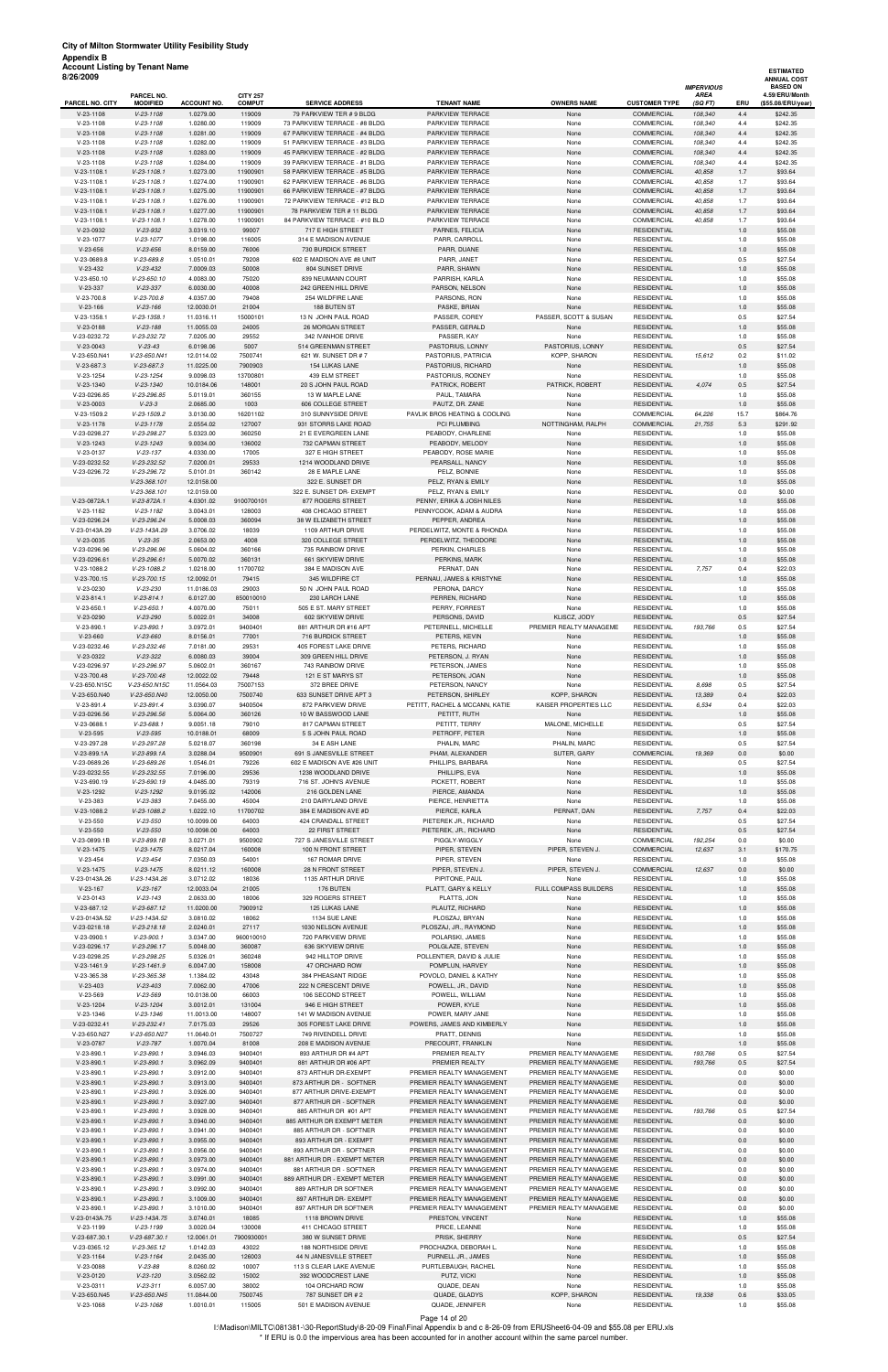| Account Listing by Tenant Name<br>3/26/2009 |                                |                         |                                  |                                                     |                                                              |                                 |                                          | <b>IMPERVIOUS</b>     |            | <b>ESTIMATED</b><br><b>ANNUAL COST</b><br><b>BASED ON</b> |
|---------------------------------------------|--------------------------------|-------------------------|----------------------------------|-----------------------------------------------------|--------------------------------------------------------------|---------------------------------|------------------------------------------|-----------------------|------------|-----------------------------------------------------------|
| <b>PARCEL NO. CITY</b>                      | PARCEL NO.<br><b>MODIFIED</b>  | <b>ACCOUNT NO.</b>      | <b>CITY 257</b><br><b>COMPUT</b> | <b>SERVICE ADDRESS</b>                              | <b>TENANT NAME</b>                                           | <b>OWNERS NAME</b>              | <b>CUSTOMER TYPE</b>                     | <b>AREA</b><br>(SQFT) | ERU        | 4.59/ERU/Month<br>(\$55.08/ERU/year)                      |
| V-23-0317                                   | $V-23-317$                     | 6.0078.07               | 38008                            | 110 WALLACE WAY                                     | QUALE, KEVIN                                                 | QUALE, KEVIN                    | <b>RESIDENTIAL</b>                       |                       | 0.5        | \$27.54                                                   |
| V-23-0610                                   | $V-23-610$                     | 8.0229.08               | 70006                            | 726 ANSLEY AVENUE                                   | QUINN, MICHAEL & LINDA MIK                                   | None                            | <b>RESIDENTIAL</b>                       |                       | 1.0        | \$55.08                                                   |
| $V-23-1508.1$                               | $V-23-1508.1$                  | 3.0124.01               | 1620101                          | 124 SUNNYSIDE DRIVE                                 | R & M MANUFACTURING                                          | R & B PROPERTIES LLC            | <b>COMMERCIAL</b>                        | 78,511                | 19.2       | \$1,057.54                                                |
| V-23-1107A                                  | V-23-1107A                     | 1.0272.02               | 11900801                         | 700 E MADISON AVENUE                                | R & W HEATING                                                | None                            | COMMERCIAL                               | 10,574                | 2.6        | \$143.21                                                  |
| $V-23-1105$                                 | $V-23-1105$<br>$V-23-917$      | 1.0270.00               | 119006                           | 610 E MADISON AVENUE<br>941 BOWERS LAKE RD          | R & W HEATING & COOLING INC<br><b>R&amp;B PROPERTIES LLC</b> | None                            | <b>COMMERCIAL</b>                        | 17,447<br>5,694       | 4.3<br>1.4 | \$236.84<br>\$77.11                                       |
|                                             | $V-23-918$                     |                         |                                  | 941 BOWERS LAKE RD                                  | <b>R&amp;B PROPERTIES LLC</b>                                |                                 |                                          | 14,567                | 3.6        | \$198.29                                                  |
|                                             | $V-23-922$                     |                         |                                  | 941 E BOWERS LAKE RD                                | <b>R&amp;B PROPERTIES LLC</b>                                |                                 |                                          | 2,106                 | 0.5        | \$27.54                                                   |
| V-23-1189.1                                 | $V-23-1189.1$                  | 3.0036.03               | 12900501                         | 302 CHICAGO STREET                                  | R.K. SMITH REALTY                                            | R & K SMITH REALTY GROU         | <b>RESIDENTIAL</b>                       |                       | 0.5        | \$27.54                                                   |
| $V-23-880.1$                                | $V-23-880.1$                   | 3.0597.04               | 9300101                          | 891 PARKVIEW DR #7                                  | R.K. SMITH REALTY                                            | None                            | <b>RESIDENTIAL</b>                       | 16,122                | 0.4        | \$22.03                                                   |
| V-23-0993                                   | $V-23-993$                     | 2.0589.04               | 106008                           | 619 COLLEGE STREET                                  | R.K. SMITH REALTY                                            | None                            | <b>COMMERCIAL</b>                        | 14,531                | 3.6        | \$198.29                                                  |
| $V-23-880.1$                                | $V-23-880.1$                   | 3.0591.02               | 9300101                          | 891 PARKVIEW DR #1                                  | R.K. SMITH REALTY LLC                                        | None                            | <b>RESIDENTIAL</b>                       | 16,122                | 0.4        | \$22.03                                                   |
| $V-23-880.1$                                | $V-23-880.1$                   | 3.0592.06               | 9300101                          | 891 PARKVIEW DR #2                                  | R.K. SMITH REALTY LLC                                        | None                            | <b>RESIDENTIAL</b>                       | 16,122                | 0.4        | \$22.03                                                   |
| $V-23-880.1$<br>$V-23-880.1$                | $V-23-880.1$<br>$V-23-880.1$   | 3.0593.03<br>3.0594.02  | 9300101<br>9300101               | 891 PARKVIEW DR #3<br>891 PARKVIEW DR #4            | R.K. SMITH REALTY LLC<br>R.K. SMITH REALTY LLC               | None<br>None                    | <b>RESIDENTIAL</b><br><b>RESIDENTIAL</b> | 16,122<br>16,122      | 0.4<br>0.4 | \$22.03<br>\$22.03                                        |
| $V-23-880.1$                                | $V-23-880.1$                   | 3.0595.07               | 9300101                          | 891 PARKVIEW DRIVE - APT #5                         | R.K. SMITH REALTY LLC                                        | None                            | <b>RESIDENTIAL</b>                       | 16,122                | 0.4        | \$22.03                                                   |
| $V-23-880.1$                                | $V-23-880.1$                   | 3.0598.04               | 9300101                          | 891 PARKVIEW DR #8                                  | R.K. SMITH REALTY LLC                                        | None                            | <b>RESIDENTIAL</b>                       | 16,122                | 0.4        | \$22.03                                                   |
| $V-23-880.1$                                | $V-23-880.1$                   | 3.0599.09               | 9300101                          | 891 PARKVIEW DR # 9                                 | R.K. SMITH REALTY LLC                                        | None                            | <b>RESIDENTIAL</b>                       | 16,122                | 0.4        | \$22.03                                                   |
| $V-23-880.1$                                | $V-23-880.1$                   | 3.0600.05               | 9300101                          | 891 PARKVIEW DR # 10                                | R.K. SMITH REALTY LLC                                        | None                            | <b>RESIDENTIAL</b>                       | 16,122                | 0.4        | \$22.03                                                   |
| $V-23-880.1$                                | $V-23-880.1$                   | 3.0601.02               | 9300101                          | 891 PARKVIEW DR # 11- LAUNDRY                       | R.K. SMITH REALTY LLC                                        | None                            | <b>RESIDENTIAL</b>                       |                       | 0.0        | \$0.00                                                    |
| V-23-0297.37                                | V-23-297.37                    | 5.0201.01               | 360207                           | 820 RAINBOW DRIVE                                   | RADEMACHER, PETE                                             | None                            | <b>RESIDENTIAL</b>                       |                       | 1.0        | \$55.08                                                   |
|                                             | V-23-650P.20                   |                         |                                  | 1018 PARK PLACE                                     | <b>RADICE</b>                                                | <b>CHRISTINE A</b>              |                                          |                       | 1.0        | \$55.08                                                   |
| V-23-0650P.2<br>$V-23-891.3$                | $V-23-650P.2$<br>$V-23-891.3$  | 2.0226.02<br>3.0382.15  | 7500802<br>9400503               | 1018 PARK PLACE<br>862 PARKVIEW DRIVE               | RADICE, CHRISTINE<br>RADKE, JOYCE                            | None<br>KAISER PROPERTIES LLC   | <b>RESIDENTIAL</b><br><b>RESIDENTIAL</b> | 5,117                 | 0.5<br>0.3 | \$27.54<br>\$16.52                                        |
| V-23-1272A.1                                | V-23-1272A.1                   | 9.0155.13               | 140004002                        | 334 ELM STREET                                      | RADLOFF, JOSH                                                | DRAKE, DONALD                   | <b>RESIDENTIAL</b>                       |                       | 0.5        | \$27.54                                                   |
| $V-23-1161$                                 | $V-23-1161$                    | 2.0430.00               | 125009                           | 62 N JANESVILLE STREET                              | RADLOFF, LEONA                                               | MICKELSON, PATRICIA             | <b>RESIDENTIAL</b>                       |                       | 1.0        | \$55.08                                                   |
| $V-23-1091$                                 | $V-23-1091$                    | 1.0228.18               | 118001                           | 402 E MADISON AVENUE                                | RADLOFF, WILLIAM & PENNY                                     | HEDDING, MATT                   | <b>RESIDENTIAL</b>                       |                       | 0.5        | \$27.54                                                   |
| $V-23-890.1$                                | $V-23-890.1$                   | 3.0933.01               | 9400401                          | 885 ARTHUR DR #06 APT                               | RAETHZ, CATHY                                                | PREMIER REALTY MANAGEME         | <b>RESIDENTIAL</b>                       | 193,766               | 0.5        | \$27.54                                                   |
| $V-23-1369$                                 | $V-23-1369$                    | 8.0180.02               | 151007                           | <b>624 BURDICK STREET</b>                           | RALPH, JASON AND CARRIE                                      | None                            | <b>RESIDENTIAL</b>                       |                       | 1.0        | \$55.08                                                   |
| $V-23-890.1$                                | $V-23-890.1$                   | 3.0953.08               | 9400401                          | 893 ARTHUR DR #11 APT                               | RAMIREZ, KANDI & LUIS CALDERON                               | PREMIER REALTY MANAGEME         | <b>RESIDENTIAL</b>                       | 193,766               | 0.5        | \$27.54                                                   |
| V-23-0296.31                                | $V-23-296.31$                  | 5.0038.01               | 360101                           | 16 W COTTONWOOD LANE                                | RANDELL, JANET                                               | None                            | <b>RESIDENTIAL</b>                       |                       | 1.0        | \$55.08                                                   |
| V-23-0062                                   | $V-23-62$                      | 1.0030.02               | 7008                             | 345 E MADISON AVENUE                                | RANDELL, WERNER                                              | None                            | <b>RESIDENTIAL</b>                       |                       | 1.0        | \$55.08                                                   |
| $V-23-613$                                  | $V-23-613$<br>V-23-700.57      | 8.0235.00<br>12.0146.00 | 70009                            | 744 ANSLEY AVENUE<br>741 RED HAWK DR                | RANDLES, BARBARA<br>RANSOM, LUCAS                            | None<br>None                    | <b>RESIDENTIAL</b><br><b>RESIDENTIAL</b> |                       | 1.0<br>1.0 | \$55.08<br>\$55.08                                        |
| V-23-0877A                                  | V-23-877A                      | 4.0057.08               | 92004001                         | 428 E ST. MARY STREET                               | RANUM, DENA                                                  | None                            | <b>RESIDENTIAL</b>                       |                       | 0.5        | \$27.54                                                   |
| V-23-0143A.4B                               | V-23-143A.4B                   | 3.0884.08               | 1801402                          | 517 BLANCHE DR #1                                   | RASMUSSEN, GALE                                              | REICHER, PAUL/JO ANN            | <b>RESIDENTIAL</b>                       | 14,968                | 0.5        | \$27.54                                                   |
| $V-23-904$                                  | $V-23-904$                     | 3.0611.04               | 96005                            | 709 PARKVIEW DRIVE                                  | RATEIKE, CHAD & SHARON                                       | None                            | <b>RESIDENTIAL</b>                       |                       | 1.0        | \$55.08                                                   |
| V-23-1254.1                                 | $V-23-1254.1$                  | 9.0096.00               | 137009                           | 435 ELM STREET                                      | RAUSCHER, TERESA                                             | None                            | <b>RESIDENTIAL</b>                       |                       | 1.0        | \$55.08                                                   |
| V-23-0298.16                                | $V-23-298.16$                  | 5.0501.01               | 360239                           | 109 W EVERGREEN LANE                                | RAY, TONY                                                    | None                            | <b>RESIDENTIAL</b>                       |                       | 1.0        | \$55.08                                                   |
| $V-23-1470$                                 | $V-23-1470$                    | 8.0202.02               | 160001                           | 613 W MADISON AVENUE                                | <b>RED ROOSTER</b>                                           | None                            | COMMERCIAL                               | 7,459                 | 1.8        | \$99.14                                                   |
| $V-23-0050$                                 | $V-23-50$                      | 6.0185.01               | 6005                             | 22 ROGERS STREET                                    | REE, DEBRA                                                   | None                            | <b>RESIDENTIAL</b>                       |                       | 1.0        | \$55.08                                                   |
| V-23-0232.60<br>V-23-0689.23                | $V-23-232.60$<br>$V-23-689.23$ | 7.0191.02<br>1.0540.05  | 29541<br>79223                   | 326 FOREST LAKE DRIVE<br>602 E MADISON AVE #23 UNIT | REED, ADAM<br>REED, RICHARD AND MARLA                        | None<br>None                    | <b>RESIDENTIAL</b><br><b>RESIDENTIAL</b> |                       | 1.0<br>0.5 | \$55.08<br>\$27.54                                        |
| V-23-0297.8                                 | $V-23-297.8$                   | 5.0126.01               | 360178                           | 42 W ST. MARY STREET                                | REED, STEVEN                                                 | None                            | <b>RESIDENTIAL</b>                       |                       | 1.0        | \$55.08                                                   |
| $V-23-0105$                                 | $V-23-105$                     | 3.0506.00               | 13005                            | 395 WOODCREST LANE                                  | REESE, JOHN                                                  | None                            | <b>RESIDENTIAL</b>                       |                       | 1.0        | \$55.08                                                   |
| $V-23-1510.2$                               | $V-23-1510.2$                  | 12.0077.00              | 1630012                          | 1223 STORRS LAKE RD SUITE 1                         | <b>REFTON LLC</b>                                            | None                            | <b>RESIDENTIAL</b>                       | 22,931                | 0.0        | \$0.00                                                    |
| $V-23-680$                                  | $V-23-680$                     | 8.0132.04               | 79002                            | 632 LAMAR DRIVE                                     | <b>REFTON, LLC</b>                                           | None                            | COMMERCIAL                               | 7,534                 | 1.8        | \$99.14                                                   |
| V-23-0143A.4D                               | V-23-143A.4D                   | 3.0874.01               | 1801404                          | 549 BLANCHE DRIVE- EXEMPT                           | REICHER, PAUL & JO ANN                                       | None                            | <b>RESIDENTIAL</b>                       |                       | 0.0        | \$0.00                                                    |
| V-23-0143A.4B                               | V-23-143A.4B                   | 3.0892.01               | 1801402                          | 517 BLANCHE DRIVE - EXEMPT                          | REICHER, PAUL & JOANN                                        | None                            | <b>RESIDENTIAL</b>                       |                       | 0.0        | \$0.00                                                    |
| V-23-0143A.4C                               | V-23-143A.4C                   | 3.0880.05               | 1801403                          | 533 BLANCHE DR #6                                   | REICHER, PAUL & JOANN                                        | REICHER, PAUL/JO ANN            | <b>RESIDENTIAL</b>                       | 14,618                | 0.4        | \$22.03                                                   |
| V-23-0143A.4D                               | V-23-143A.4D                   | 3.0873.09               | 1801404                          | 549 BLANCHE DR #8                                   | REICHER, PAUL & JOANN                                        | REICHER, PAUL/JO ANN            | <b>RESIDENTIAL</b>                       | 14,646                | 0.4        | \$22.03                                                   |
| V-23-0824<br>$V-23-444$                     | $V-23-824$<br>$V-23-444$       | 4.0712.06<br>7.0274.00  | 86003<br>52009                   | 234 PLUMB STREET<br>1026 DICKHOFF DRIVE             | REID, MATTHEW<br>REIF, JERALD                                | None<br>None                    | <b>RESIDENTIAL</b><br><b>RESIDENTIAL</b> |                       | 1.0<br>1.0 | \$55.08<br>\$55.08                                        |
| $V-23-505.12$                               | $V-23-505.12$                  | 11.0281.00              | 59062                            | 127 E SUNSET DRIVE                                  | REIF, SHAWN/TRICIA                                           | None                            | <b>RESIDENTIAL</b>                       |                       | 1.0        | \$55.08                                                   |
| V-23-0868                                   | $V-23-868$                     | 4.0649.09               | 91003                            | 25 E HIGH STREET                                    | REILLY, NANCY                                                | DRAKE, DONALD                   | <b>RESIDENTIAL</b>                       |                       | 0.5        | \$27.54                                                   |
| V-23-0321                                   | $V-23-321$                     | 6.0081.00               | 39003                            | 303 GREEN HILL DRIVE                                | RENNISON, KENNETH                                            | None                            | <b>RESIDENTIAL</b>                       |                       | 1.0        | \$55.08                                                   |
| V-23-0690.13                                | $V-23-690.13$                  | 4.0629.01               | 79313                            | 757 ST. JOHN'S AVENUE                               | REVELS, MICHAEL & JENNIFER                                   | None                            | <b>RESIDENTIAL</b>                       |                       | 1.0        | \$55.08                                                   |
| $V-23-0150$                                 | $V-23-150$                     | 8.0172.02               | 19007                            | 36 DIVISION STREET                                  | REX, THEODORE & JAMIE                                        | None                            | <b>RESIDENTIAL</b>                       |                       | 1.0        | \$55.08                                                   |
| V-23-1309                                   | $V-23-1309$                    | 10.0058.02              | 144005                           | 521 VERNAL AVENUE                                   | REYNEL, SILVIO                                               | None                            | <b>RESIDENTIAL</b>                       |                       | 1.0        | \$55.08                                                   |
| V-23-687.14                                 | $V-23-687.14$                  | 11.0197.06              | 7900914                          | 105 LUKAS LANE                                      | REYNOLDS, SCOTT                                              | LUKAS, HENRY                    | <b>RESIDENTIAL</b>                       |                       | 0.5        | \$27.54                                                   |
| $V-23-1457.3$<br>V-23-0143A.70A             | $V-23-1457.3$<br>V-23-143A.70A | 11.0112.18<br>3.0760.05 | 15700203<br>1808001              | 106 HILLTOP DRIVE<br>1147 BROWN DRIVE               | RICE BROTHERS REAL ESTATE<br>RICE, BERNICE                   | RICE BROS, REAL EST PAR<br>None | <b>RESIDENTIAL</b><br><b>RESIDENTIAL</b> | 51,227                | 0.0<br>0.5 | \$0.00<br>\$27.54                                         |
| V-23-1145.2D2                               | V-23-1145.2D2                  | 2.0135.02               | 124001052                        | 1007 BOWERS LAKE ROAD                               | RICE, GLORIA                                                 | None                            | <b>RESIDENTIAL</b>                       |                       | 0.5        | \$27.54                                                   |
| V-23-143A.41                                | V-23-143A.41                   | 3.0831.02               | 18051                            | 1008 SUE LANE                                       | RICE, IVAN                                                   | None                            | <b>RESIDENTIAL</b>                       |                       | 0.5        | \$27.54                                                   |
| $V-23-1457.2$                               | $V-23-1457.2$                  | 11.0114.02              | 15700202                         | 54 HILLTOP DRIVE                                    | RICE, RANDY                                                  | None                            | <b>RESIDENTIAL</b>                       |                       | 1.0        | \$55.08                                                   |
| V-23-0296.60                                | $V-23-296.60$                  | 5.0072.03               | 360130                           | 653 SKYVIEW DRIVE                                   | RICE, RYAN & TINA                                            | None                            | <b>RESIDENTIAL</b>                       |                       | 1.0        | \$55.08                                                   |
| $V-23-1457.3$                               | $V-23-1457.3$                  | 11.0113.12              | 15700203                         | 104 HILLTOP DRIVE                                   | RICE, VANESSA                                                | RICE BROS. REAL EST PAR         | <b>RESIDENTIAL</b>                       | 51,227                | 0.0        | \$0.00                                                    |
| V-23-0185                                   | $V-23-185$                     | 11.0059.01              | 24002                            | 39 W MADISON AVENUE                                 | RICHARDS, DEBRA K.                                           | None                            | <b>RESIDENTIAL</b>                       |                       | 1.0        | \$55.08                                                   |
| V-23-0689.20                                | $V-23-689.20$                  | 1.0534.00               | 79220                            | 602 E MADISON AVE #20 UNIT                          | RICHARDSON, CLAUDE                                           | None                            | <b>RESIDENTIAL</b>                       |                       | 0.5        | \$27.54                                                   |
| V-23-0232.56                                | $V-23-232.56$                  | 7.0195.02               | 29537                            | 1246 WOODLAND DRIVE                                 | RICHMOND, J.ANTHONY                                          | None                            | <b>RESIDENTIAL</b>                       |                       | 1.0        | \$55.08                                                   |
|                                             | V-23-143A.5A                   | 12.0028.00              |                                  | 1010 PARKVIEW DRIVE                                 | RICK HAMMER DEVELOPMENT                                      | None                            | <b>RESIDENTIAL</b>                       | 19,144                | 4.7        | \$258.88                                                  |
| V-23-0297.6<br>V-23-0143A.50B               | V-23-297.6                     | 5.0195.01               | 360176                           | 15 W ST. MARY STREET                                | RICKMAN, LEE                                                 | None                            | <b>RESIDENTIAL</b><br><b>RESIDENTIAL</b> |                       | 1.0        | \$55.08                                                   |
| $V-23-1115$                                 | V-23-143A.50B<br>$V-23-1115$   | 3.0813.02<br>2.0006.10  | 180602<br>120007                 | 1126 SUE LANE<br>31 1/2 N JANESVILLE STREET         | RIEGE, MARK<br>RIES, SARAH                                   | None<br>VAN HORN, PETE          | <b>RESIDENTIAL</b>                       |                       | 0.5<br>0.5 | \$27.54<br>\$27.54                                        |
| $V-23-890.1$                                | $V-23-890.1$                   | 3.0986.06               | 9400401                          | 889 ARTHUR DR #12 APT                               | RIESTERER, JOSEPH                                            | PREMIER REALTY MANAGEME         | <b>RESIDENTIAL</b>                       | 193,766               | 0.5        | \$27.54                                                   |
| V-23-0992                                   | $V-23-992$                     | 2.0591.01               | 106007                           | 605 COLLEGE STREET                                  | RILEY, FREDERICK                                             | None                            | <b>RESIDENTIAL</b>                       |                       | 1.0        | \$55.08                                                   |
| $V-23-1126$                                 | $V-23-1126$                    | 2.0023.14               | 121009                           | 107 N JANESVILLE STREET                             | RIOS, NATALIE                                                | PEARSON, DONALD                 | <b>RESIDENTIAL</b>                       |                       | 1.0        | \$55.08                                                   |
| V-23-0143A.63                               | V-23-143A.63                   | 3.0774.04               | 18073                            | 1235 BROWN DRIVE                                    | RIPPE, CHRISTIAN                                             | SHADEL, KELLY                   | <b>RESIDENTIAL</b>                       |                       | 1.0        | \$55.08                                                   |
| V-23-0143A.34                               | V-23-143A.34                   | 3.0742.03               | 18044                            | 1110 BROWN DRIVE                                    | RIPPETO, JOSEPH                                              | None                            | <b>RESIDENTIAL</b>                       |                       | 1.0        | \$55.08                                                   |
| V-23-1179.8                                 | $V-23-1179.8$                  | 2.0545.00               | 127008107                        | 1021 STORRS LAKE ROAD                               | RITEWAY BUS CO.                                              | None                            | COMMERCIAL                               | 56,366                | 13.8       | \$760.10                                                  |
| $V-23-1408$                                 | $V-23-1408$                    | 11.0071.05              | 156002                           | 17 HILLTOP DRIVE                                    | RITTENHOUSE, SHANE                                           | None                            | <b>RESIDENTIAL</b>                       |                       | 1.0        | \$55.08                                                   |
| V-23-0650P.23<br>V-23-1145.2B2              | V-23-650P.23<br>V-23-1145.2B2  | 2.0229.00<br>2.0127.00  | 7500823<br>124001032             | 1042 PARK PLACE<br>941 BOWERS LAKE ROAD             | ROACH, CHRISTOPHER<br>ROACH, KENNETH                         | None<br>None                    | <b>RESIDENTIAL</b><br><b>RESIDENTIAL</b> |                       | 1.0<br>0.5 | \$55.08<br>\$27.54                                        |
|                                             |                                |                         |                                  |                                                     |                                                              |                                 |                                          |                       |            |                                                           |

V-23-667 V-23-667 8.0047.07 77007 218 N CLEAR LAKE AVENUE ROBBINS, JULIE PERNAT, DAN RESIDENTIAL 0.5 \$27.54 V-23-0216 *V-23-216* 9.0014.00 27004 361 ELM STREET ROBBINS, ROGER None RESIDENTIAL 1.0 \$55.08 V-23-0143A.85 V-23-143A.85 3.0720.03 18095 1201 ARTHUR DRIVE ROBERTS, DONALD & KATHLEEN None RESIDENTIAL 1.0 \$55.08 V-23-0809 *V-23-809* 1.0052.00 84005 135 E MADISON AVENUE ROBERTS, JACK None RESIDENTIAL 1.0 \$55.08 V-23-700.76 V-23-700.76 12.0023.03 79476 465 SANDLEWOOD ROBERTS, NICHOLE SCHULTZ, ANDREW RESIDENTIAL 0.5 \$27.54 V-23-1016 V-23-1016 1.0320.02 109005 247 PARKVIEW DRIVE ROBIN'S NEST V STYLING SALON CONGDON, BARBARA COMMERCIAL 4,051 1.0 \$55.08

V-23-826 *V-23-826* 4.0698.01 86005 237 PLUMB STREET ROBINSON, HOWARD None RESIDENTIAL 1.0 \$55.08 V-23-0296.70 V-23-296.70 5.0105.04 360140 46 E MAPLE LANE ROBLES, ALFONSO None RESIDENTIAL 1.0 \$55.08 V-23-1179.3 V-23-1179.3 3.0052.01 127008102 365 SUNNYSIDE DRIVE ROCK DISTRIBUTING CO CHUGER LLC INDUSTRIAL 84,665 20.7 \$1,140.16

V-23-688.9 ROBINSON ROY A & MARY LYNNE 1.0 \$55.08

| V-23-1179.3   | $V-23-1179.3$  | 3.0053.00  | 127008102 | 365 SUNNYSIDE EXEMPT METER | ROCK DISTRIBUTING CO       | None                 | <b>INDUSTRIAL</b>  |        | 0.0 | \$0.00  |
|---------------|----------------|------------|-----------|----------------------------|----------------------------|----------------------|--------------------|--------|-----|---------|
| V-23-0297.45  | $V-23-297.45$  | 5.0447.04  | 360215    | 13 W ASH LANE              | ROCKSTRON, DANIEL & ANGELA | None                 | <b>RESIDENTIAL</b> |        | 1.0 | \$55.08 |
| V-23-368.118  | $V-23-368.118$ | 12.0122.01 | 43318     | 327 E. SUNSET DR           | ROEHL, NICHOLAS            | None                 | <b>RESIDENTIAL</b> |        | 1.0 | \$55.08 |
| V-23-0297.20  | V-23-297.20    | 5.0141.01  | 360190    | 46 E ST. MARY STREET       | ROENNEBURG, KIMBERLY       | None                 | <b>RESIDENTIAL</b> |        | 1.0 | \$55.08 |
| V-23-0852     | $V-23-852$     | 4.0733.09  | 89005     | 424 PLUMB STREET           | ROGERS, TYLER              | None                 | <b>RESIDENTIAL</b> |        | 1.0 | \$55.08 |
| V-23-650.N41  | V-23-650.N41   | 12.0105.00 | 7500741   | 621 W. SUNSET DR #1        | ROHERTY, JOAN              | KOPP, SHARON         | <b>RESIDENTIAL</b> | 15.612 | 0.2 | \$11.02 |
| V-23-0298.19  | $V-23-298.19$  | 5.0463.00  | 360242    | 944 RAINBOW DRIVE          | ROHERTY, ROBERT            | None                 | <b>RESIDENTIAL</b> |        | 1.0 | \$55.08 |
| V-23-0297.26  | $V-23-297.26$  | 5.0181.09  | 360196    | 45 E ST MARY ST            | ROLON, JILL                | STEPHAN, ROBERT      | <b>RESIDENTIAL</b> |        | 0.5 | \$27.54 |
| V-23-1284     | $V-23-1284$    | 9.0230.02  | 141007    | 315 S JOHN PAUL ROAD       | ROMACK, DUWAYNE            | None                 | <b>RESIDENTIAL</b> |        | 1.0 | \$55.08 |
| $V-23-0151$   | $V-23-151$     | 8.0200.00  | 19008     | 7 DIVISION STREET          | RONDE, GORDON              | None                 | <b>RESIDENTIAL</b> |        | 1.0 | \$55.08 |
| V-23-690.18   | $V-23-690.18$  | 4.0487.01  | 79318     | 726 ST. JOHN'S AVENUE      | ROSS, PAM/GARY             | None                 | <b>RESIDENTIAL</b> |        | 1.0 | \$55.08 |
| V-23-872E.2   | V-23-872E.2    | 4.0090.19  | 910070052 | 419 E ST. MARY STREET      | ROTZOLL. TOM & TARA JENSON | SHEARS, STEVEN       | <b>RESIDENTIAL</b> | 3.687  | 0.5 | \$27.54 |
| $V-23-606$    | $V-23-606$     | 8.0375.00  | 70002     | 731 ANSLEY AVENUE          | ROZELLE, JOSEPH            | None                 | <b>RESIDENTIAL</b> |        | 1.0 | \$55.08 |
| V-23-1288     | $V-23-1288$    | 9.0204.04  | 142002    | 317 GOLDEN LANE            | RUBITSKY, TAMMY            | STREIB, JIM          | <b>RESIDENTIAL</b> |        | 1.0 | \$55.08 |
| $V-23-0309$   | $V-23-309$     | 6.0059.02  | 37009     | 419 GREEN HILL DRIVE       | RUBLE, MICHAEL L.          | None                 | <b>RESIDENTIAL</b> |        | 1.0 | \$55.08 |
| $V-23-942$    | $V-23-942$     | 3.0620.01  | 100008    | 601 PARKVIEW DRIVE         | RUDNITZKI, JAMIE           | None                 | <b>RESIDENTIAL</b> |        | 1.0 | \$55.08 |
| V-23-0296.27  | V-23-296.27    | 5.0013.01  | 360097    | 16 W ELIZABETH STREET      | RUDNITZKI, JOEL & DAWN     | RUDNITZKI, JOEL      | <b>RESIDENTIAL</b> |        | 1.0 | \$55.08 |
| $V-23-0103$   | $V - 23 - 103$ | 3.0508.00  | 13003     | 373 WOODCREST LANE         | RUDNITZKI, RICHARD         | None                 | <b>RESIDENTIAL</b> |        | 1.0 | \$55.08 |
| $V-23-650.13$ | $V-23-650.13$  | 4.0087.01  | 75023     | 823 NEUMANN COURT          | RUDOLPH, NICK & LISA       | None                 | <b>RESIDENTIAL</b> |        | 1.0 | \$55.08 |
| V-23-0218.22  | $V-23-218.22$  | 2.0247.02  | 27121     | 1039 NELSON AVENUE         | RUH, BOB                   | None                 | <b>RESIDENTIAL</b> |        | 1.0 | \$55.08 |
| V-23-1032     | $V-23-1032$    | 1.0306.05  | 111004    | 201 PARKVIEW DRIVE         | RUIZ, RAY                  | None                 | <b>COMMERCIAL</b>  | 4.244  | 1.0 | \$55.08 |
| V-23-0296.6   | $V-23-296.6$   | 5.0007.00  | 36007     | 524 RAINBOW DRIVE          | RUNAAS, STANLEY            | None                 | <b>RESIDENTIAL</b> |        | 1.0 | \$55.08 |
| V-23-0134     | $V - 23 - 134$ | 4.0326.03  | 17002     | 527 ROGERS STREET          | RUOSCH, JOHN               | None                 | <b>RESIDENTIAL</b> |        | 1.0 | \$55.08 |
| V-23-365.26   | $V-23-365.26$  | 11.0246.00 | 43036     | 178 E SUNSET DRIVE         | RUPPE, MATTHEW             | None                 | <b>RESIDENTIAL</b> | 5.839  | 1.0 | \$55.08 |
| V-23-0252     | V-23-252       | 3.0028.01  | 30005     | 211 CHICAGO STREET         | RUSCH, DON                 | None                 | <b>RESIDENTIAL</b> |        | 1.0 | \$55.08 |
| V-23-365.42   | $V-23-365.42$  | 11.1176.00 | 43052     | 176 BADGER LANE            | RUSCH, JAMES               | None                 | <b>RESIDENTIAL</b> |        | 1.0 | \$55.08 |
| V-23-690.20   | V-23-690.20    | 4.0484.01  | 79320     | 706 ST. JOHN'S AVENUE      | RUSCH, RICHARD             | None                 | <b>RESIDENTIAL</b> |        | 1.0 | \$55.08 |
| V-23-0232.22  | $V-23-232.22$  | 7.0131.00  | 29516     | 1269 WOODLAND DRIVE        | RUSCH, WILLIAM             | None                 | <b>RESIDENTIAL</b> |        | 1.0 | \$55.08 |
| $V-23-690.1$  | $V-23-690.1$   | 4.0638.00  | 79301     | 601 ST. JOHN'S AVENUE      | RUSCH/ASTIN, LORI/MIKE     | None                 | <b>RESIDENTIAL</b> |        | 1.0 | \$55.08 |
| V-23-0143A.4B | V-23-143A.4B   | 3.0886.08  | 1801402   | 517 BLANCHE DR #3          | RUSSELL, SCOTT             | REICHER, PAUL/JO ANN | <b>RESIDENTIAL</b> | 14,968 | 0.5 | \$27.54 |
| $V-23-0011$   | $V - 23 - 11$  | 2.0675.00  | 2002      | 502 COLLEGE STREET         | RUSZCZYK, HENRY            | None                 | <b>RESIDENTIAL</b> |        | 1.0 | \$55.08 |

Page 15 of 20

I:\Madison\MILTC\081381-\30-ReportStudy\8-20-09 Final\Final Appendix b and c 8-26-09 from ERUSheet6-04-09 and \$55.08 per ERU.xls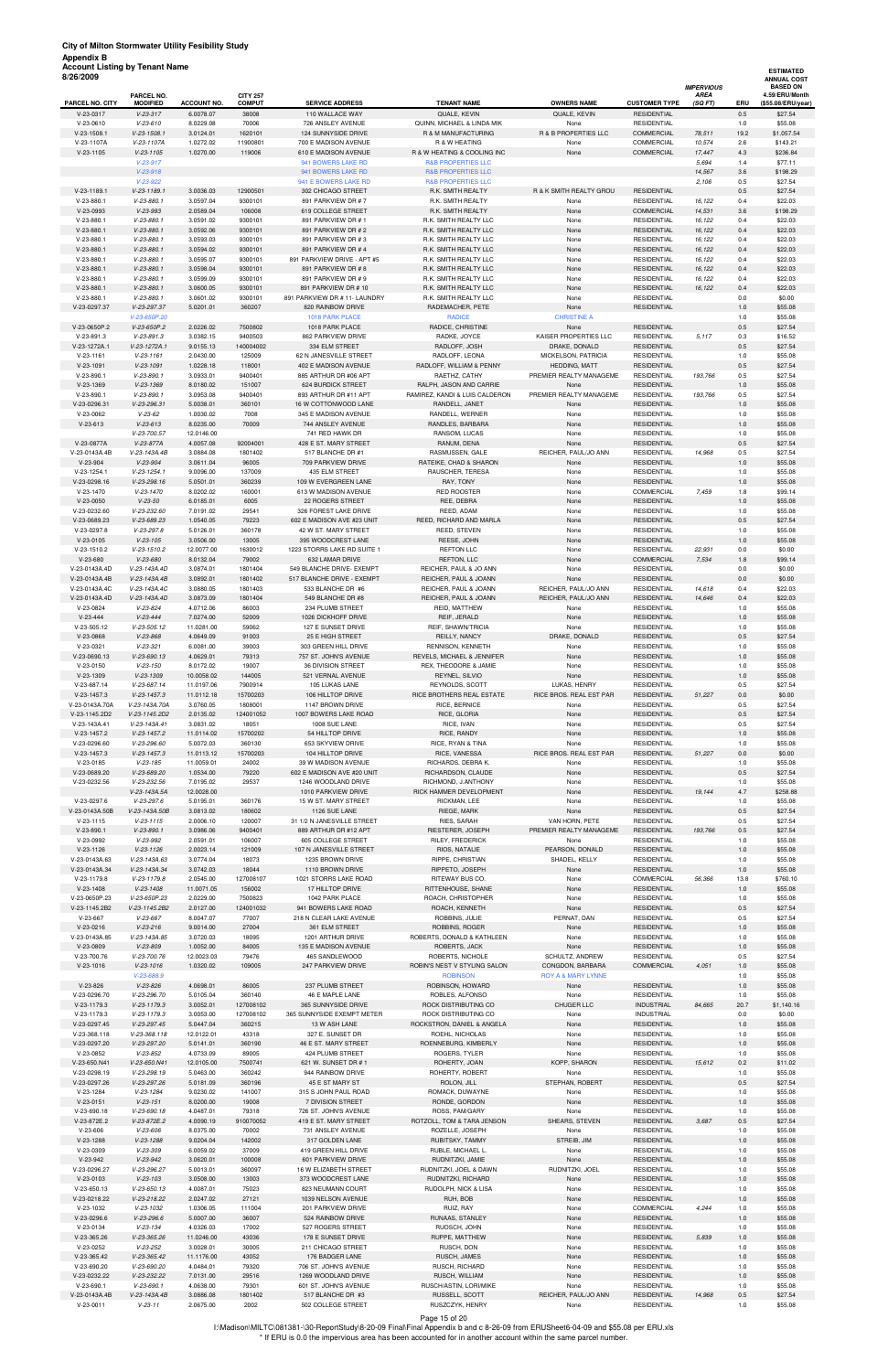| Account Listing by Tenant Name<br>3/26/2009 | PARCEL NO.                     |                          | <b>CITY 257</b>    |                                                        |                                                        |                                                |                                          | <b>IMPERVIOUS</b><br><b>AREA</b> |            | <b>ESTIMATED</b><br><b>ANNUAL COST</b><br><b>BASED ON</b><br>4.59/ERU/Month |
|---------------------------------------------|--------------------------------|--------------------------|--------------------|--------------------------------------------------------|--------------------------------------------------------|------------------------------------------------|------------------------------------------|----------------------------------|------------|-----------------------------------------------------------------------------|
| PARCEL NO. CITY                             | <b>MODIFIED</b>                | <b>ACCOUNT NO.</b>       | <b>COMPUT</b>      | <b>SERVICE ADDRESS</b>                                 | <b>TENANT NAME</b>                                     | <b>OWNERS NAME</b>                             | <b>CUSTOMER TYPE</b>                     | (SQ FT)                          | ERU        | (\$55.08/ERU/year)                                                          |
| $V-23-0019$                                 | $V-23-19$                      | 2.0667.02                | 3001               | 408 COLLEGE STREET                                     | RUSZCZYK, THOMAS                                       | None                                           | <b>RESIDENTIAL</b>                       |                                  | 1.0        | \$55.08                                                                     |
| $V-23-890.1$                                | $V-23-890.1$                   | 3.0978.09                | 9400401            | 889 ARTHUR DR #04 APT                                  | RYAN, ANGELICA                                         | PREMIER REALTY MANAGEME                        | <b>RESIDENTIAL</b>                       | 193,766                          | 0.5        | \$27.54                                                                     |
| $V-23-528$<br>V-23-0008                     | $V-23-528$<br>$V-23-8$         | 8.0440.02<br>2.0680.02   | 61008<br>1008      | 46 MERCHANT ROW<br>518 COLLEGE STREET                  | RYAN, JAMES<br>RYAN, MICHAEL                           | None<br>None                                   | <b>COMMERCIAL</b><br><b>RESIDENTIAL</b>  | 2,481                            | 0.6<br>1.0 | \$33.05<br>\$55.08                                                          |
| V-23-0143A.37                               | V-23-143A.37                   | 3.0840.01                | 18047              | 1105 SUE LANE                                          | RYAN, PATRICK                                          | None                                           | <b>RESIDENTIAL</b>                       |                                  | 1.0        | \$55.08                                                                     |
| V-23-143A.37                                | V-23-143A.37                   | 3.0841.01                | 18047              | 1105 SUE LANE - EXEMPT METER                           | RYAN, PATRICK                                          | None                                           | <b>RESIDENTIAL</b>                       |                                  | 0.0        | \$0.00                                                                      |
| V-23-0079                                   | $V-23-79$                      | 8.0364.05                | 9007               | 823 ANSLEY AVENUE                                      | RYCZEK, NATHAN                                         | LUKAS, HENRY                                   | <b>RESIDENTIAL</b>                       |                                  | 1.0        | \$55.08                                                                     |
| $V-23-353.3$<br>$V-23-0055$                 | $V-23-353.3$<br>$V-23-55$      | 6.0126.00<br>6.0182.00   | 420082010<br>7001  | 220 LARCH LANE<br>17 ROGERS STREET                     | RYDER, MICHAEL<br>RYNES, MRS. JOE                      | None                                           | <b>RESIDENTIAL</b><br><b>RESIDENTIAL</b> |                                  | 1.0<br>1.0 | \$55.08<br>\$55.08                                                          |
| $V-23-1017$                                 | $V-23-1017$                    | 1.0316.06                | 109006             | 237 PARKVIEW DRIVE                                     | S.D. REAL ESTATE                                       | None<br>S.D. REAL ESTATE                       | COMMERCIAL                               | 8,274                            | 2.0        | \$110.16                                                                    |
| V-23-1028                                   | $V-23-1028$                    | 1.0313.02                | 110009             | 223-225 PARKVIEW DR.-APTS/OFF                          | S.D. REAL ESTATE                                       | None                                           | <b>COMMERCIAL</b>                        | 9,568                            | 0.0        | \$0.00                                                                      |
| V-23-0143A.12                               | V-23-143A.12                   | 3.0695.01                | 18022              | 1005 BROWN DRIVE                                       | SAARI, LE ROY                                          | None                                           | <b>RESIDENTIAL</b>                       |                                  | 1.0        | \$55.08                                                                     |
| $V-23-1213$                                 | $V-23-1213$                    | 3.0177.03                | 132004             | 919 E HIGH STREET                                      | SAGATIS, RHONDA                                        | None                                           | <b>RESIDENTIAL</b>                       |                                  | 1.0        | \$55.08                                                                     |
| V-23-0218.9                                 | $V-23-218.9$                   | 2.0256.00                | 27108              | 921 NELSON AVENUE                                      | SALEM, RANDY                                           | None                                           | <b>RESIDENTIAL</b>                       |                                  | 1.0        | \$55.08                                                                     |
| V-23-0302<br>V-23-365.3                     | $V-23-302$<br>$V-23-365.3$     | 4.0671.05<br>1.0176.16   | 37002<br>43014     | 448 GREENHILL DRIVE<br>40 NORTHSIDE DRIVE              | SALYERS, JOE<br>SALYERS, SUSAN                         | KINCADE, GERALD AND JEA<br>NGOBI, GIDEON & JAY | <b>RESIDENTIAL</b><br><b>RESIDENTIAL</b> |                                  | 0.5<br>0.5 | \$27.54<br>\$27.54                                                          |
| V-23-1034                                   | $V-23-1034$                    | 1.0303.02                | 111006             | 125 PARKVIEW DRIVE                                     | SALZMAN, SHAWN                                         | None                                           | <b>RESIDENTIAL</b>                       |                                  | 1.0        | \$55.08                                                                     |
| V-23-0262                                   | $V-23-262$                     | 11.0360.01               | 31003              | 52 WINDSOR COURT                                       | SAMUELSEN, DAVID                                       | None                                           | <b>RESIDENTIAL</b>                       |                                  | 1.0        | \$55.08                                                                     |
|                                             | V-23-1363A                     |                          |                    | 52 WINDSOR CT                                          | <b>SAMUELSON - ETAL</b>                                | <b>THOR A &amp; BIRGIT E</b>                   |                                          |                                  | 1.0        | \$55.08                                                                     |
| $V-23-567$                                  | $V-23-567$                     | 10.0140.01               | 66001              | 326 VERNAL AVENUE                                      | SANDEE, DIANE                                          | None                                           | <b>RESIDENTIAL</b>                       |                                  | 1.0        | \$55.08                                                                     |
| V-23-1360A.1                                | V-23-1360A.1                   | 11.0304.05               | 15000303           | 125 N JOHN PAUL ROAD                                   | SANDING, RUSSELL                                       | PASSER, KAY                                    | <b>RESIDENTIAL</b>                       |                                  | 0.5        | \$27.54                                                                     |
| V-23-0027<br>V-23-0296.19                   | $V-23-27$<br>$V-23-296.19$     | 2.0661.00<br>5.0050.01   | 3009<br>360089     | 346 COLLEGE STREET<br>641 SKYVIEW DRIVE                | SANFORD, REV. DON<br>SARGENT, DANIEL P.                | None<br>None                                   | <b>RESIDENTIAL</b><br><b>RESIDENTIAL</b> | 2,868                            | 1.0<br>1.0 | \$55.08<br>\$55.08                                                          |
| V-23-0916.5                                 | $V-23-916.5$                   | 3.0296.28                | 9700905            | 618 MARY LANE - APT #6                                 | SARKAR, HELAL                                          | <b>DEHN MANAGEMENT GROUP</b>                   | <b>RESIDENTIAL</b>                       | 12,917                           | 0.4        | \$22.03                                                                     |
| V-23-689.29                                 | V-23-689.29                    | 12.0002.00               | 79229              | 602 E MADISON AVE UNIT 29                              | SATHER, ELWYN & SHARON                                 | None                                           | <b>RESIDENTIAL</b>                       |                                  | 0.5        | \$27.54                                                                     |
| $V-23-374$                                  | $V-23-374$                     | 7.0003.01                | 44004              | 109 N CLEAR LAKE AVENUE                                | SAUER, DALE                                            | None                                           | <b>RESIDENTIAL</b>                       |                                  | 1.0        | \$55.08                                                                     |
| $V-23-1313$                                 | $V-23-1313$                    | 10.0050.17               | 144009             | 503 VERNAL AVENUE                                      | SAUNDERS, DENNIS & NORMA                               | LUKAS, HENRY                                   | <b>RESIDENTIAL</b>                       | 4,010                            | 0.5        | \$27.54                                                                     |
| V-23-0963                                   | $V-23-963$                     | 2.0623.01                | 103005             | 409 ROGERS STREET                                      | SAUNDERS, REV.HERBERT                                  | None                                           | <b>RESIDENTIAL</b>                       |                                  | 1.0        | \$55.08                                                                     |
| V-23-1297<br>V-23-650.14                    | $V-23-1297$<br>$V-23-650.14$   | 9.0183.00<br>4.0088.04   | 143002<br>75024    | 404 GOLDEN LANE<br>815 NEUMANN COURT                   | SAUNDERS, ROGER<br>SAYNOR, JEFFREY & ANNA              | None<br>None                                   | <b>RESIDENTIAL</b><br><b>RESIDENTIAL</b> |                                  | 1.0<br>1.0 | \$55.08<br>\$55.08                                                          |
| V-23-1137A                                  | V-23-1137A                     | 2.0083.02                | 12300201           | 267 N JANESVILLE STREET                                | SAYRE, JOHN OR MAUREEN                                 | SAYRE, JOHN                                    | <b>RESIDENTIAL</b>                       |                                  | 1.0        | \$55.08                                                                     |
| $V-23-841$                                  | $V-23-841$                     | 4.0685.00                | 88003              | 401 PLUMB STREET                                       | SAYRE, MARGARET                                        | None                                           | <b>RESIDENTIAL</b>                       |                                  | 1.0        | \$55.08                                                                     |
| V-23-0537                                   | $V-23-537$                     | 10.0083.16               | 62008              | 505 CRANDALL STREET                                    | SCHANTZ, DERRICK                                       | STRITZEL, TERRY                                | <b>RESIDENTIAL</b>                       |                                  | 0.5        | \$27.54                                                                     |
| $V-23-587$                                  | $V-23-587$                     | 10.0168.17               | 68001              | 228 VERNAL AVENUE                                      | SCHANTZ, STEPHAN                                       | STRITZEL, TERRY                                | <b>RESIDENTIAL</b>                       | 3,171                            | 0.5        | \$27.54                                                                     |
| V-23-877C                                   | V-23-877C                      | 4.0060.05                | 92004003           | 739 CAMPUS STREET                                      | SCHARINE, CHARLES                                      | SCHARINE, CHARLES                              | <b>RESIDENTIAL</b>                       |                                  | 1.0        | \$55.08                                                                     |
| $V-23-831$<br>V-23-0983                     | $V-23-831$<br>$V-23-983$       | 4.0691.00<br>2.0610.00   | 87002<br>105007    | 301 PLUMB STREET<br>336 ROGERS STREET                  | SCHEEHLE, CAROL<br>SCHERWITZ, WILLIAM                  | None<br>None                                   | <b>RESIDENTIAL</b><br><b>RESIDENTIAL</b> |                                  | 1.0<br>1.0 | \$55.08<br>\$55.08                                                          |
| V-23-298.2                                  | $V-23-298.2$                   | 5.0276.00                | 360225             | 38 E EVERGREEN LANE                                    | SCHIEFELBEIN, RAMON                                    | None                                           | <b>RESIDENTIAL</b>                       |                                  | 1.0        | \$55.08                                                                     |
| $V-23-429$                                  | $V-23-429$                     | 7.0056.02                | 50005              | 303 DAIRYLAND DRIVE                                    | SCHILLING, AARON & TRACY                               | None                                           | <b>RESIDENTIAL</b>                       |                                  | 1.0        | \$55.08                                                                     |
| V-23-873C                                   | $V-23-873C$                    | 4.0312.12                | 9100901            | 833 ROGERS STREET                                      | SCHLENDER, KIMBERLY                                    | SANCHEZ, YVONNE                                | <b>RESIDENTIAL</b>                       |                                  | 0.5        | \$27.54                                                                     |
| $V-23-1135$                                 | $V-23-1135$                    | 2.0081.16                | 122009             | 241 N JANESVILLE STREET                                | SCHLENDER, STEVEN                                      | None                                           | <b>RESIDENTIAL</b>                       |                                  | 1.0        | \$55.08                                                                     |
| V-23-0218.20                                | V-23-218.20                    | 2.0237.02                | 27119              | 1014 NELSON AVENUE                                     | SCHLIEM, DAWN                                          | None                                           | <b>RESIDENTIAL</b>                       |                                  | 1.0        | \$55.08                                                                     |
| $V-23-467$<br>V-23-1145.2A1                 | $V-23-467$<br>V-23-1145.2A1    | 7.0422.00<br>2.0121.03   | 55005<br>124001021 | 145 S CRESCENT DRIVE<br>925 BOWERS LAKE ROAD           | SCHLIEM, GERALD<br><b>SCHMELING, HENRY</b>             | None<br>None                                   | <b>RESIDENTIAL</b><br><b>RESIDENTIAL</b> |                                  | 1.0<br>0.5 | \$55.08<br>\$27.54                                                          |
| $V-23-505.11$                               | $V-23-505.11$                  | 11.0282.00               | 59061              | 119 E SUNSET DRIVE                                     | SCHMELING, JAY & JENNY                                 | None                                           | <b>RESIDENTIAL</b>                       |                                  | 1.0        | \$55.08                                                                     |
| $V-23-0856$                                 | $V-23-856$                     | 4.0680.08                | 89009              | 258 E HIGH STREET                                      | SCHMELING, KENNETH & ARDYS                             | None                                           | <b>RESIDENTIAL</b>                       |                                  | 1.0        | \$55.08                                                                     |
| V-23-0297.16                                | $V-23-297.16$                  | 5.0136.03                | 360186             | 20 E ST. MARY STREET                                   | SCHMIDT, CINDY                                         | None                                           | <b>RESIDENTIAL</b>                       |                                  | 1.0        | \$55.08                                                                     |
| V-23-0232.67                                | V-23-232.67                    | 7.0220.03                | 29548              | 1217 SURREY DRIVE                                      | SCHMIDT, TODD                                          | None                                           | <b>RESIDENTIAL</b>                       |                                  | 1.0        | \$55.08                                                                     |
| V-23-0284                                   | $V-23-284$                     | 4.0652.00                | 34001              | 11 E HIGH STREET<br>106 W ST. MARY STREET              | <b>SCHNEIDER, CHARLES</b>                              | None                                           | <b>RESIDENTIAL</b><br><b>RESIDENTIAL</b> |                                  | 1.0        | \$55.08                                                                     |
| V-23-0297<br>$V-23-1181$                    | $V-23-297$<br>$V-23-1181$      | 5.0601.02<br>3.0045.04   | 360170<br>128001   | 422 CHICAGO STREET                                     | SCHNEIDER, DARREN & SHEILA<br>SCHNUCK, GERALD          | None<br>None                                   | <b>RESIDENTIAL</b>                       |                                  | 1.0<br>1.0 | \$55.08<br>\$55.08                                                          |
| $V-23-439$                                  | $V-23-439$                     | 7.0267.01                | 52004              | 1015 W MADISON AVENUE                                  | SCHOEN, CATRINA                                        | None                                           | <b>RESIDENTIAL</b>                       |                                  | 1.0        | \$55.08                                                                     |
| V-23-1382                                   | $V-23-1382$                    | 11.0196.00               | 153003             | 122 N JOHN PAUL ROAD                                   | SCHOFF, WILBUR                                         | None                                           | <b>RESIDENTIAL</b>                       |                                  | 1.0        | \$55.08                                                                     |
| V-23-0143A.59B                              | V-23-143A.59B                  | 3.0794.05                | 1806902            | 1222 ARTHUR DRIVE                                      | SCHOLL, KENNETH                                        | None                                           | <b>RESIDENTIAL</b>                       |                                  | 0.5        | \$27.54                                                                     |
| V-23-0272                                   | $V-23-272$                     | 11.0342.01               | 32005              | 426 W MADISON AVENUE                                   | SCHOLL, MARY                                           | None                                           | <b>RESIDENTIAL</b>                       |                                  | 1.0        | \$55.08                                                                     |
| V-23-1060.2                                 | $V-23-1231$<br>$V-23-1060.2$   | 1.0338.00                | 11400502           | 725 GREENMAN STREET                                    | <b>SCHOOL DISTRICT #1</b><br>SCHOOL DISTRICT OF MILTON | <b>JOINT COMMON</b><br>None                    | PUBLIC AUTHORITY                         | 26,629                           | 6.5<br>0.0 | \$358.02<br>\$0.00                                                          |
| V-23-1060.2                                 | $V-23-1060.2$                  | 1.1338.00                | 11400502           | 725 GREENMAN STREET - A                                | SCHOOL DISTRICT OF MILTON                              | None                                           | PUBLIC AUTHORITY                         | 109,169                          | 26.8       | \$1,476.14                                                                  |
| $V-23-1231$                                 | $V-23-1231$                    | 5.0698.00                | 134006             | CONCESSIONS-FOOTBALL FIELD                             | SCHOOL DISTRICT OF MILTON                              | None                                           | PUBLIC AUTHORITY                         |                                  | 0.0        | \$0.00                                                                      |
| V-23-1231                                   | $V-23-1231$                    | 5.0699.00                | 134006             | 301 HILLTOP DRIVE-FOOTBALL FL                          | SCHOOL DISTRICT OF MILTON                              | None                                           | PUBLIC AUTHORITY                         |                                  | 0.0        | \$0.00                                                                      |
| V-23-1231                                   | $V-23-1231$                    | 5.0700.00                | 134006             | 114 W HIGH STREET                                      | SCHOOL DISTRICT OF MILTON                              | None                                           | PUBLIC AUTHORITY                         | 618,640                          | 151.6      | \$8,350.13                                                                  |
| V-23-1231<br>V-23-1461.25                   | $V-23-1231$<br>$V-23-1461.25$  | 5.0701.00<br>5.0648.00   | 134006<br>158025   | 114 W HIGH STREET - A<br>W HIGH ST-RESTROOMS/CONCESSIO | SCHOOL DISTRICT OF MILTON                              | None<br>None                                   | PUBLIC AUTHORITY<br>PUBLIC AUTHORITY     |                                  | 0.0<br>0.0 | \$0.00<br>\$0.00                                                            |
| V-23-1461.25                                | $V-23-1461.25$                 | 5.0649.00                | 158025             | 301 W HIGH STREET                                      | SCHOOL DISTRICT OF MILTON<br>SCHOOL DISTRICT OF MILTON | None                                           | PUBLIC AUTHORITY                         | 259,083                          | 63.5       | \$3,497.58                                                                  |
| $V-23-435$                                  | $V - 23 - 435$                 | 8.0001.00                | 51003              | 825 W MADISON AVENUE                                   | SCHOOL DISTRICT OF MILTON                              | None                                           | PUBLIC AUTHORITY                         | 93,125                           | 22.8       | \$1,255.82                                                                  |
| $V-23-777.1$                                | $V-23-777.1$                   | 1.0078.00                | 8000701            | 159 NORTHSIDE DRIVE                                    | SCHOOL DISTRICT OF MILTON                              | None                                           | PUBLIC AUTHORITY                         | 237,651                          | 58.2       | \$3,205.66                                                                  |
| $V-23-779$                                  | $V-23-779$                     | 11.0131.00               | 80009              | 20 E MADISON AVENUE                                    | SCHOOL DISTRICT OF MILTON                              | None                                           | PUBLIC AUTHORITY                         | 126,532                          | 31.0       | \$1,707.48                                                                  |
| V-23-650.N44                                | V-23-650.N44                   | 11.0816.00               | 7500744            | 769 SUNSET DR # 5                                      | SCHROEDEL, CARRIE                                      | KOPP, SHARON                                   | <b>RESIDENTIAL</b>                       | 15,188                           | 0.5        | \$27.54                                                                     |
| $V-23-0415$                                 | $V-23-415$                     | 7.0077.01                | 48009              | 1053 SUNSET DRIVE                                      | SCHROEDER, CHRISTINE                                   | None                                           | <b>RESIDENTIAL</b>                       |                                  | 1.0        | \$55.08                                                                     |
| V-23-650.N45<br>$V-23-835$                  | V-23-650.N45<br>$V - 23 - 835$ | 11.0856.00<br>6.0008.01  | 7500745<br>87006   | 787 SUNSET DR # 5<br>322 DAVIS STREET                  | SCHROEDER, KRISTI<br>SCHROEDER, LISA                   | KOPP, SHARON<br>None                           | <b>RESIDENTIAL</b><br><b>RESIDENTIAL</b> | 19,338                           | 0.6<br>1.0 | \$33.05<br>\$55.08                                                          |
| V-23-0091                                   | $V-23-91$                      | 4.0756.00                | 11001              | 632 E HIGH STREET                                      | SCHROEDER, MARIAN                                      | None                                           | <b>RESIDENTIAL</b>                       |                                  | 1.0        | \$55.08                                                                     |
| $V-23-408$                                  | $V-23-408$                     | 7.0074.01                | 48002              | 1016 W MADISON AVENUE                                  | SCHUETTE, ERWIN                                        | None                                           | <b>RESIDENTIAL</b>                       |                                  | 1.0        | \$55.08                                                                     |
| V-23-700.19                                 | V-23-700.19                    | 4.0368.02                | 79419              | 659 WILDFIRE LANE                                      | SCHUETZ, JEROLD                                        | None                                           | <b>RESIDENTIAL</b>                       |                                  | 1.0        | \$55.08                                                                     |
| V-23-949                                    | $V-23-949$                     | 4.0011.01                | 101006             | 611 E HIGH STREET                                      | SCHULER, LYNN                                          | None                                           | <b>RESIDENTIAL</b>                       |                                  | 1.0        | \$55.08                                                                     |
| $V-23-168$                                  | $V-23-168$                     | 12.0012.01               | 21006              | 170 BUTEN                                              | SCHULTE, RICHARD                                       | None                                           | <b>RESIDENTIAL</b>                       |                                  | 1.0        | \$55.08                                                                     |
| V-23-688.8<br>V-23-0365.32                  | $V-23-688.8$<br>V-23-365.32    | 12.0024.00<br>11.0258.00 | 79017<br>43042     | 463 SANDLEWOOD<br>254 E SUNSET DRIVE                   | SCHULTZ, ANDREW<br>SCHULTZ, BEVERLY                    | SCHULTZ, ANDREW<br>None                        | <b>RESIDENTIAL</b><br><b>RESIDENTIAL</b> |                                  | 1.0<br>1.0 | \$55.08<br>\$55.08                                                          |
| V-23-0126                                   | $V-23-126$                     | 4.0044.00                | 16003              | 602 ROGERS STREET                                      | SCHULTZ, CARL                                          | None                                           | <b>RESIDENTIAL</b>                       |                                  | 1.0        | \$55.08                                                                     |
| $V-23-306$                                  | $V-23-306$                     | 6.0046.16                | 37006              | 103 ORCHARD ROW                                        | SCHULTZ, CHRISTA                                       | LADER, DAVID                                   | <b>RESIDENTIAL</b>                       |                                  | 0.5        | \$27.54                                                                     |
| V-23-0298.11                                | V-23-298.11                    | 5.0456.04                | 360234             | 24 W EVERGREEN LANE                                    | SCHULTZ, GARRETT                                       | None                                           | <b>RESIDENTIAL</b>                       |                                  | 1.0        | \$55.08                                                                     |
| V-23-0298.5                                 | $V-23-298.5$                   | 5.0273.00                | 360228             | 16 E EVERGREEN LANE                                    | SCHULTZ, JAMES                                         | None                                           | <b>RESIDENTIAL</b>                       |                                  | 1.0        | \$55.08                                                                     |
| $V-23-476$                                  | $V-23-476$                     | 7.0406.00                | 56005              | 199 ROMAR DRIVE                                        | SCHULTZ, JAMES                                         | None                                           | <b>RESIDENTIAL</b>                       |                                  | 1.0        | \$55.08                                                                     |
| V-23-1170<br>$V-23-412$                     | $V-23-1170$<br>$V-23-412$      | 2.0445.02<br>7.0080.01   | 126009<br>48006    | 2 N JANESVILLE STREET<br>1015 SUNSET DRIVE             | SCHULTZ, JASON<br>SCHULTZ, JEFFREY                     | None<br>None                                   | <b>RESIDENTIAL</b><br><b>RESIDENTIAL</b> |                                  | 1.0<br>1.0 | \$55.08<br>\$55.08                                                          |

V-23-0927A V-23-927A 3.0315.00 9900201 733 E HIGH STREET SCHULTZ, JOHN None RESIDENTIAL 1.0 \$55.08 V-23-0981 *V-23-981* 2.0607.02 105005 324 ROGERS STREET SCHULTZ, KEVIN None RESIDENTIAL 1.0 \$55.08 V-23-0297.44 V-23-297.44 5.0448.02 360214 21 W ASH LANE SCHULTZ, LARRY None RESIDENTIAL 1.0 \$55.08 V-23-1048 V-23-1048 2.0576.09 113002 422 S JANESVILLE STREET SCHULTZ, LAURIE VOLK, JOSEPH RESIDENTIAL 1.0 \$55.08 V-23-890.1 V-23-*890.1* 3.0975.09 9400401 889 ARTHUR DR #01 APT SCHULTZ, LEROY & ALICE PREMIER REALTY MANAGEME RESIDENTIAL *193,766* 0.5 \$27.54<br>V-23-1152 V-23-*1152* 2.0384.01 124008 218 N JANESVILLE ST SCHULTZ, MARVIN N V-23-1152 V-23-1152 2.0384.01 124008 218 N JANESVILLE ST SCHULTZ, MARVIN None RESIDENTIAL 0.5 \$27.54 V-23-891.4 V-23-891.4 3.0391.10 9400504 874 PARKVIEW DRIVE SCHULTZ, MICHELLE KAISER PROPERTIES LLC RESIDENTIAL 6,534 0.4 \$22.03 V-23-0232.25 V-23-232.25 7.0134.03 29519 122 FOREST LAKE DRIVE SCHULTZ, RICHARD None RESIDENTIAL 1.0 \$55.08

| V-23-0891.2B  | $V-23-891.2B$  | 3.0377.15  | 940050202 | 850 PARKVIEW DRIVE      | SCHULTZ, TERRANCE                 | LADER, DAVID            | <b>RESIDENTIAL</b> | 6,084   | 0.4 | \$22.03  |
|---------------|----------------|------------|-----------|-------------------------|-----------------------------------|-------------------------|--------------------|---------|-----|----------|
| V-23-0298.6   | $V-23-298.6$   | 5.0270.00  | 360229    | 916 HILLTOP DRIVE       | SCHULTZ, WILLIAM                  | None                    | <b>RESIDENTIAL</b> |         | 1.0 | \$55.08  |
| $V-23-1196$   | $V-23-1196$    | 3.0021.02  | 130005    | 403 CHICAGO STREET      | SCHUMACHER, BRAD                  | SCHUMACHER, DAVID       | <b>RESIDENTIAL</b> |         | 1.0 | \$55.08  |
| V-23-690.23   | $V-23-690.23$  | 4.0480.00  | 79323     | 642 ST. JOHN'S AVENUE   | SCHUMACHER, BRYON                 | None                    | <b>RESIDENTIAL</b> |         | 1.0 | \$55.08  |
| V-23-373      | $V-23-373$     | 7.0002.00  | 44003     | 101 N CLEAR LAKE AVENUE | SCHUMACHER, DAVID                 | None                    | <b>RESIDENTIAL</b> |         | 1.0 | \$55.08  |
| $V-23-1369.1$ | $V-23-1369.1$  | 8.0144.04  | 151008    | 619 LAMAR DRIVE         | SCHUMACHER, JIM                   | None                    | <b>RESIDENTIAL</b> |         | 1.0 | \$55.08  |
| $V-23-136$    | $V-23-136$     | 4.0328.20  | 17004     | 513 ROGERS STREET       | SCHUMACHER, NICHOLAS              | GREENWOOD, GREG         | <b>RESIDENTIAL</b> |         | 0.5 | \$27.54  |
| V-23-650.N18  | $V-23-650.N18$ | 11.0604.01 | 7500718   | 569 RIVENDELL DRIVE     | SCHUMACHER, ROBERT                | None                    | <b>RESIDENTIAL</b> |         | 1.0 | \$55.08  |
| $V-23-0053$   | $V-23-53$      | 1.0021.02  | 6008      | 405 E MADISON AVENUE    | SCHUMACHER, WILLIAM               | None                    | <b>RESIDENTIAL</b> |         | 1.0 | \$55.08  |
| V-23-0296.78  | $V-23-296.78$  | 5.0108.05  | 360148    | 41 E MAPLE LANE         | SCHUREN, KATIE                    | None                    | <b>RESIDENTIAL</b> |         | 1.0 | \$55.08  |
| V-23-650.N22  | V-23-650.N22   | 11.0620.02 | 7500722   | 641 RIVENDELL DRIVE     | SCHWANKE, LARRY/MARTHA            | None                    | <b>RESIDENTIAL</b> |         | 1.0 | \$55.08  |
| $V-23-1312$   | $V-23-1312$    | 10.0051.03 | 144008    | 509 VERNAL AVENUE       | SCHWARTZ, AMY                     | SCHWARTZ, AMY           | <b>RESIDENTIAL</b> | 8.646   | 2.1 | \$115.67 |
| $V-23-400$    | $V-23-400$     | 7.0452.00  | 47003     | 227 DAIRYLAND DRIVE     | SCHWARTZ, LOIS                    | None                    | <b>RESIDENTIAL</b> |         | 1.0 | \$55.08  |
| $V-23-890.1$  | $V-23-890.1$   | 3.0963.05  | 9400401   | 881 ARTHUR DR #07 APT   | SCHWARTZLOW, TINA                 | PREMIER REALTY MANAGEME | <b>RESIDENTIAL</b> | 193,766 | 0.5 | \$27.54  |
| $V-23-1312$   | $V-23-1312$    | 10.0052.01 | 144008    | 505-507 VERNAL AVENUE   | SCHWARZ, AMY                      | None                    | <b>COMMERCIAL</b>  | 8.646   | 0.0 | \$0.00   |
| V-23-297.19   | $V-23-297.19$  | 5.0140.00  | 360189    | 40 E ST. MARY STREET    | SCHYVINCK, WILLIAM                | None                    | <b>RESIDENTIAL</b> |         | 1.0 | \$55.08  |
| $V-23-526$    | $V-23-526$     | 8.0434.04  | 61006     | 100 MERCHANT ROW        | <b>SCOREBOARD BAR &amp; GRILL</b> | CLARK, STEVE            | COMMERCIAL         | 3,276   | 0.8 | \$44.06  |
| $V-23-0016$   | $V-23-16$      | 6.0156.06  | 2007      | 208 DUNN STREET         | SCOTT, BRIDGET AND BRENDA         | None                    | <b>RESIDENTIAL</b> |         | 1.0 | \$55.08  |
| V-23-0143A.4D | V-23-143A.4D   | 3.0872.16  | 1801404   | 549 BLANCHE DR #7       | SCOTT, JONATHON                   | REICHER, PAUL/JO ANN    | <b>RESIDENTIAL</b> | 14.646  | 0.4 | \$22.03  |
| V-23-0143A.56 | $V-23-143A.56$ | 3.0802.01  | 18066     | 624 TIGGER COURT        | SCOVILLE, MARILYN                 | WHITNEY, HAROLD         | <b>RESIDENTIAL</b> | 6,287   | 0.5 | \$27.54  |
| $V-23-462$    | V-23-462       | 7.0429.02  | 54009     | 106 ROMAR DRIVE         | SCOVILLE, MARILYN                 | None                    | <b>RESIDENTIAL</b> |         | 1.0 | \$55.08  |
| $V-23-0313$   | $V - 23 - 313$ | 6.0062.01  | 38004     | 109 WALLACE WAY         | SCOVILLE, SCOTT                   | None                    | <b>RESIDENTIAL</b> |         | 1.0 | \$55.08  |
| $V-23-690.3$  | $V-23-690.3$   | 4.0625.01  | 79303     | 625 ST. JOHN'S AVENUE   | SEALES, ROBERT                    | None                    | <b>RESIDENTIAL</b> |         | 1.0 | \$55.08  |
| V-23-0886     | $V-23-886$     | 3.0470.02  | 93009     | 916 PARKVIEW DRIVE      | SEESE, CLARICY                    | None                    | <b>RESIDENTIAL</b> |         | 1.0 | \$55.08  |
| V-23-0036     | $V-23-36$      | 2.0652.12  | 4009      | 314 COLLEGE STREET      | SEGURA, ELIAS & JESSICA           | None                    | <b>RESIDENTIAL</b> |         | 1.0 | \$55.08  |
| V-23-872H     | V-23-872H      | 4.0099.00  | 91007008  | 840 ROGERS STREET       | SEIBERT, NANCY                    | None                    | <b>RESIDENTIAL</b> |         | 1.0 | \$55.08  |
| V-23-0224     | $V-23-224$     | 11.0175.07 | 28006     | 4 N JOHN PAUL ROAD      | SELBREDE, KIRK                    | STRITZEL, TERRY         | <b>RESIDENTIAL</b> |         | 0.5 | \$27.54  |
| $V-23-0232.1$ | $V-23-232.1$   | 7.0091.02  | 29500     | 104 IVANHOE DRIVE       | SELBREDE, KIRK                    | None                    | <b>RESIDENTIAL</b> |         | 1.0 | \$55.08  |
| V-23-0092     | $V-23-92$      | 4.0754.03  | 11002     | 626 E HIGH STREET       | SELENSKE, DAVID                   | None                    | <b>RESIDENTIAL</b> |         | 1.0 | \$55.08  |
| V-23-0297.14  | $V-23-297.14$  | 5.0133.00  | 360184    | 752 HILLTOP DRIVE       | SELGREN, DAVID                    | None                    | <b>RESIDENTIAL</b> |         | 1.0 | \$55.08  |
| $V-23-505.20$ | $V-23-505.20$  | 12.0087.01 | 59070     | 40 E. SUNSET DR         | SELLERS, DARREN & TERI            | None                    | <b>RESIDENTIAL</b> |         | 1.0 | \$55.08  |

#### Page 16 of 20

I:\Madison\MILTC\081381-\30-ReportStudy\8-20-09 Final\Final Appendix b and c 8-26-09 from ERUSheet6-04-09 and \$55.08 per ERU.xls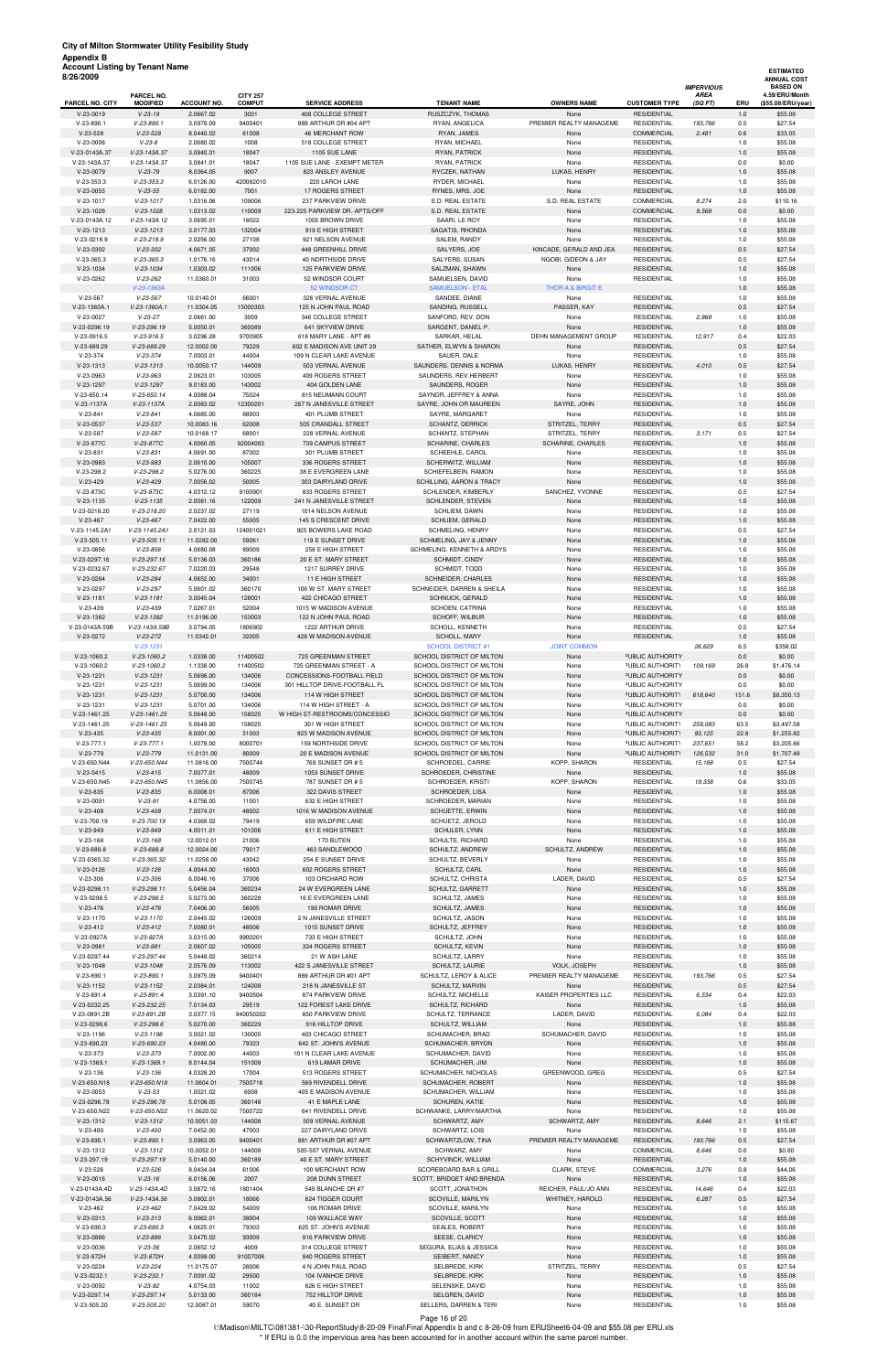| <b>Account Listing by Tenant Name</b><br>8/26/2009 | PARCEL NO.                       |                           | <b>CITY 257</b>           |                                                   |                                                  |                                   |                                            | <b>IMPERVIOUS</b><br><b>AREA</b> |            | <b>ESTIMATED</b><br><b>ANNUAL COST</b><br><b>BASED ON</b><br>4.59/ERU/Month |
|----------------------------------------------------|----------------------------------|---------------------------|---------------------------|---------------------------------------------------|--------------------------------------------------|-----------------------------------|--------------------------------------------|----------------------------------|------------|-----------------------------------------------------------------------------|
| PARCEL NO. CITY<br>$V-23-1358.2$                   | <b>MODIFIED</b><br>$V-23-1358.2$ | ACCOUNT NO.<br>11.0312.13 | <b>COMPUT</b><br>15000102 | <b>SERVICE ADDRESS</b><br>25 N JOHN PAUL ROAD     | <b>TENANT NAME</b><br>SELOVER, ALICIA            | <b>OWNERS NAME</b><br>PASSER, KAY | <b>CUSTOMER TYPE</b><br><b>RESIDENTIAL</b> | (SQFT)                           | ERU<br>0.5 | (\$55.08/ERU/year)<br>\$27.54                                               |
| V-23-0232.11                                       | $V-23-232.11$                    | 7.0099.02                 | 29505                     | 105 IVANHOE DRIVE                                 | SENGER, KARL                                     | None                              | <b>RESIDENTIAL</b>                         |                                  | 1.0        | \$55.08                                                                     |
| V-23-0297.42                                       | $V-23-297.42$                    | 5.0451.00                 | 360212                    | 35 W ASH LANE                                     | SERSCH, RONALD                                   | None                              | <b>RESIDENTIAL</b>                         |                                  | 1.0        | \$55.08                                                                     |
| V-23-650.N29                                       | V-23-650.N29                     | 11.0648.01                | 7500729                   | 763 RIVENDELL DRIVE                               | SERVIN, BRAD                                     | None                              | <b>RESIDENTIAL</b>                         |                                  | 1.0        | \$55.08                                                                     |
| V-23-0232.65                                       | $V-23-232.65$                    | 7.0218.03                 | 29546                     | 1229 SURREY DRIVE                                 | SESSLER, BRENDA                                  | None                              | <b>RESIDENTIAL</b>                         |                                  | 1.0        | \$55.08                                                                     |
| $V-23-1255$<br>$V-23-1256$                         | $V-23-1255$<br>$V-23-1256$       | 9.0100.02<br>9.0102.00    | 138001<br>13800101        | 445 ELM STREET<br>451 ELM STREET                  | SESSLER, HARVEY<br><b>SESSLER, HARVEY</b>        | SESSLER, HARVEY<br>None           | <b>RESIDENTIAL</b><br><b>RESIDENTIAL</b>   |                                  | 1.0<br>1.0 | \$55.08<br>\$55.08                                                          |
| V-23-1295                                          | $V-23-1295$                      | 9.0187.00                 | 142009                    | 318 GOLDEN LANE                                   | SESSLER, MICHAEL                                 | None                              | <b>RESIDENTIAL</b>                         |                                  | 1.0        | \$55.08                                                                     |
| $V-23-1109$                                        | $V-23-1109$                      | 1.0286.00                 | 120001                    | 720 E MADISON AVE.-CHURCH                         | SEVENTH DAY BAPTIST CHURCH                       | None                              | COMMERCIAL                                 | 54,930                           | 13.5       | \$743.58                                                                    |
| $V-23-1112$                                        | $V-23-1112$                      | 1.0285.02                 | 120004                    | 712 E MADISON AVE.-PARSONAGE                      | SEVENTH DAY BAPTIST CHURCH                       | None                              | <b>RESIDENTIAL</b>                         |                                  | 1.0        | \$55.08                                                                     |
| $V-23-390$<br>V-23-0143A.44A                       | $V-23-390$<br>V-23-143A.44A      | 7.0438.00<br>3.0826.05    | 46002<br>1805401          | 914 W MADISON AVENUE<br>1018 SUE LANE             | SEVERANCE, MARJORIE<br>SEWELL, MEL & DOROTHY     | None<br>MALEWICKI, ROBERT & DEB   | <b>RESIDENTIAL</b><br><b>RESIDENTIAL</b>   |                                  | 1.0<br>0.5 | \$55.08<br>\$27.54                                                          |
|                                                    | $V-23-505.1$                     |                           |                           | 232 N JOHN PAUL RD                                | <b>SEXE</b>                                      | <b>STEVEN P &amp; BECKY L</b>     |                                            |                                  | 1.0        | \$55.08                                                                     |
| V-23-365.49                                        | $V-23-365.49$                    | 12.0060.00                | 43059                     | 175 BADGER LANE                                   | SHADEL, KELLY                                    | None                              | <b>RESIDENTIAL</b>                         |                                  | 1.0        | \$55.08                                                                     |
| $V-23-1451$                                        | $V-23-1451$                      | 11.0124.00                | 156005                    | 19 E MADISON AVENUE                               | SHADEL, MRS. STUART                              | None                              | <b>RESIDENTIAL</b>                         |                                  | 1.0        | \$55.08                                                                     |
| V-23-143A.60A                                      | V-23-143A.60A                    | 12.0065.00                | 1807001                   | 1244 ARTHUR DRIVE                                 | SHAIKH, AMIN (CAR WASH)                          | None                              | COMMERCIAL                                 | 46,029                           | 3.8        | \$209.30                                                                    |
| V-23-700.36                                        | $V-23-700.36$                    | 12.0052.00<br>12.0130.00  | 79436                     | 272 E ST MARY STREET<br>272 E. ST. MARY ST-EXEMPT | SHALER, JAN<br>SHALER, JAN                       | None<br>None                      | <b>RESIDENTIAL</b><br><b>RESIDENTIAL</b>   |                                  | 1.0<br>0.0 | \$55.08<br>\$0.00                                                           |
| $V-23-0891.5$                                      | $V-23-891.5$                     | 3.0385.10                 | 9400505                   | 878 PARKVIEW DRIVE                                | SHANKLAND, CHRIS                                 | SHANKLAND, CHRIS                  | <b>RESIDENTIAL</b>                         |                                  | 0.5        | \$27.54                                                                     |
| $V-23-891.5$                                       | $V-23-891.5$                     | 3.0386.08                 | 9400505                   | 880 PARKVIEW DRIVE                                | SHANKLAND, CHRIS                                 | SHANKLAND, CHRIS                  | <b>RESIDENTIAL</b>                         |                                  | 0.5        | \$27.54                                                                     |
| V-23-690.11                                        | $V-23-690.11$                    | 4.0632.01                 | 79311                     | 54 E MAPLE LANE                                   | SHARER, LAVERNE                                  | None                              | <b>RESIDENTIAL</b>                         |                                  | 1.0        | \$55.08                                                                     |
| $V-23-327$                                         | $V-23-327$                       | 6.0121.00                 | 39009                     | 231 GREEN HILL DRIVE                              | SHAW, EDWIN                                      | None                              | <b>RESIDENTIAL</b>                         |                                  | 1.0        | \$55.08                                                                     |
| V-23-890.2B<br>$V-23-505.8$                        | V-23-890.2B<br>$V-23-505.8$      | 3.1835.02<br>11.0285.01   | 94004022<br>59058         | 835 ARTHUR DRIVE<br>65 E SUNSET DRIVE             | SHEAR IMPULSE<br>SHEEHY, MICHAEL                 | HAMMER PROPERTIES LLC<br>None     | <b>COMMERCIAL</b><br><b>RESIDENTIAL</b>    | 12,071                           | 0.0<br>1.0 | \$0.00<br>\$55.08                                                           |
| V-23-0106                                          | $V-23-106$                       | 3.0505.05                 | 13006                     | 413 WOODCREST LANE                                | SHEFFIELD, DAWN                                  | None                              | <b>RESIDENTIAL</b>                         |                                  | 1.0        | \$55.08                                                                     |
| $V-23-1116$                                        | $V-23-1116$                      | 2.0007.03                 | 120008                    | 39 N JANESVILLE STREET                            | SHELDON, JEFFREY                                 | None                              | <b>RESIDENTIAL</b>                         |                                  | 1.0        | \$55.08                                                                     |
| $V-23-645$                                         | $V-23-645$                       | 9.0127.01                 | 74008                     | 422 ELM STREET                                    | SHEPHERD, MICHAEL                                | None                              | <b>RESIDENTIAL</b>                         |                                  | 1.0        | \$55.08                                                                     |
| V-23-872A.2                                        | V-23-872A.2                      | 4.0297.04                 | 9100700102                | 883 ROGERS STREET                                 | SHEPPARD, NEAL                                   | None                              | <b>RESIDENTIAL</b>                         |                                  | 1.0        | \$55.08                                                                     |
| $V-23-650.15$                                      | $V-23-650.15$                    | 4.0100.04                 | 75025                     | 404 PRAIRIE VIEW CIRCLE                           | SHIPLER, ERIC                                    | GROSS, CHRIS                      | <b>RESIDENTIAL</b>                         |                                  | 1.0        | \$55.08                                                                     |
| $V-23-443$<br>$V-23-0004$                          | $V-23-443$<br>$V-23-4$           | 7.0272.05<br>2.0683.02    | 52008<br>1004             | 1020 DICKHOFF DRIVE<br>600 COLLEGE STREET         | SHOCKLEY, KIRK<br>SHOLTZ, STEPHANIE              | None<br>None                      | <b>RESIDENTIAL</b><br><b>RESIDENTIAL</b>   |                                  | 1.0<br>1.0 | \$55.08<br>\$55.08                                                          |
| V-23-143A.43A                                      | V-23-143A.43A                    | 12.0036.00                | 1805301                   | 1014 SUE LANE                                     | SHORE, PAUL                                      | SHORE, PAUL                       | <b>RESIDENTIAL</b>                         |                                  | 0.5        | \$27.54                                                                     |
|                                                    | $V-23-505.21$                    | 12.0131.01                |                           | 52 E. SUNSET DR                                   | SHOREWEST REALTY                                 | None                              | <b>RESIDENTIAL</b>                         |                                  | 1.0        | \$55.08                                                                     |
| $V-23-858$                                         | $V-23-858$                       | 4.0678.01                 | 90002                     | 244 E HIGH STREET                                 | SHORTREED, NATHAN & GRETCHEN                     | None                              | <b>RESIDENTIAL</b>                         |                                  | 1.0        | \$55.08                                                                     |
| V-23-143A.43B                                      | V-23-143A.43B                    | 12.0003.04                | 1805302                   | 1016 SUE LANE                                     | SHULER, DR CARL                                  | SHORE, PAUL                       | <b>RESIDENTIAL</b>                         |                                  | 0.5        | \$27.54                                                                     |
| V-23-0297.12                                       | V-23-297.12                      | 5.0131.02<br>2.0255.03    | 360182<br>27109           | 14 W ST. MARY STREET<br>931 NELSON AVENUE         | SHULT, BENJAMIN<br>SHULTZ, TED                   | None                              | <b>RESIDENTIAL</b><br><b>RESIDENTIAL</b>   |                                  | 1.0<br>1.0 | \$55.08<br>\$55.08                                                          |
| V-23-0218.10<br>V-23-0916.1                        | $V-23-218.10$<br>$V-23-916.1$    | 3.0186.00                 | 9700901                   | 612 S JANESVILLE STREET                           | SHUMWAY APPLIANCE                                | None<br>None                      | COMMERCIAL                                 | 29,963                           | 7.3        | \$402.08                                                                    |
| $V-23-512$                                         | $V-23-512$                       | 8.0402.04                 | 60002                     | 218 MERCHANT ROW                                  | SIMMONS, MARY E.                                 | DUTCHER, BRAD                     | <b>RESIDENTIAL</b>                         | 2,629                            | 0.0        | \$0.00                                                                      |
| $V-23-890.1$                                       | $V-23-890.1$                     | 3.0957.01                 | 9400401                   | 881 ARTHUR DR #01 APT                             | SIMONS, IRENE                                    | PREMIER REALTY MANAGEME           | <b>RESIDENTIAL</b>                         | 193,766                          | 0.5        | \$27.54                                                                     |
| $V-23-1148.1$                                      | $V-23-1148.1$                    | 2.0260.02                 | 12400401                  | 290 N JANESVILLE ST                               | SINGKOFER, JAMES                                 | None                              | <b>RESIDENTIAL</b>                         |                                  | 1.0        | \$55.08                                                                     |
| V-23-1324<br>V-23-668.2                            | $V-23-1324$<br>$V-23-668.2$      | 10.0025.00<br>8.0051.07   | 146002<br>7700803         | 309 VERNAL AVENUE<br>234 N CLEAR LAKE AVENUE      | SITTER, DENNIS<br>SITTER, MARY KATE              | None<br>BROWN, DALE               | <b>RESIDENTIAL</b><br><b>RESIDENTIAL</b>   |                                  | 1.0<br>0.5 | \$55.08<br>\$27.54                                                          |
| V-23-0009                                          | $V-23-9$                         | 6.0146.00                 | 1009                      | 215 BABCOCK STREET                                | SIVERLY, PHYLLIS                                 | None                              | <b>RESIDENTIAL</b>                         |                                  | 1.0        | \$55.08                                                                     |
| $V-23-0205$                                        | $V-23-205$                       | 11.0037.04                | 26004                     | 49 MORGAN STREET                                  | SKATRUD, LEAH L.                                 | None                              | <b>RESIDENTIAL</b>                         |                                  | 1.0        | \$55.08                                                                     |
| $V-23-178$                                         | $V-23-178$                       | 12.0014.01                | 22008                     | 169 BUTEN                                         | SKEELS, BENJAMIN AND EMILY                       | None                              | <b>RESIDENTIAL</b>                         |                                  | 1.0        | \$55.08                                                                     |
| $V-23-1198.1$                                      | $V-23-1198.1$                    | 3.0024.00                 | 13000701                  | 309 CHICAGO STREET                                | SKELLY, CHARLOTTE                                | None                              | <b>RESIDENTIAL</b>                         |                                  | 1.0        | \$55.08                                                                     |
| V-23-143A.66<br>V-23-0296.87                       | V-23-143A.66                     | 3.0768.00                 | 18076                     | 1217 BROWN DRIVE                                  | SKELLY, ROBERT                                   | None                              | RESIDENTIAL                                |                                  | 1.0        | \$55.08                                                                     |
| V-23-0297.13                                       | V-23-296.87<br>$V-23-297.13$     | 5.0121.00<br>5.0132.01    | 360152<br>360183          | 29 W MAPLE LANE<br>4 W ST. MARY STREET            | SLATEN, VICKI<br>SLATTER, RICHARD                | None<br>None                      | <b>RESIDENTIAL</b><br><b>RESIDENTIAL</b>   |                                  | 1.0<br>1.0 | \$55.08<br>\$55.08                                                          |
| V-23-650.N16B                                      | V-23-650.N16B                    | 11.1348.01                | 750071602                 | 348 BREE DRIVE                                    | SLOWEY, JAMES                                    | None                              | <b>RESIDENTIAL</b>                         | 10,217                           | 0.6        | \$33.05                                                                     |
| V-23-890.1                                         | $V-23-890.1$                     | 3.0964.07                 | 9400401                   | 881 ARTHUR DR #08 APT                             | SLOWEY, SHELLY                                   | PREMIER REALTY MANAGEME           | <b>RESIDENTIAL</b>                         | 193,766                          | 0.5        | \$27.54                                                                     |
| V-23-0102                                          | $V-23-102$                       | 3.0500.00                 | 13002                     | 931 PARKVIEW DRIVE                                | SLOWEY, TOM                                      | None                              | <b>RESIDENTIAL</b>                         |                                  | 1.0        | \$55.08                                                                     |
| V-23-0918                                          | $V-23-918$                       | 3.0180.01                 | 98002<br>98004            | 819 E HIGH STREET                                 | SMALL WONDERS CHILD CARE LTD                     | None                              | COMMERCIAL                                 | 16,881                           | 4.1        | \$225.83                                                                    |
| V-23-0920<br>V-23-365.44                           | $V-23-920$<br>$V-23-365.44$      | 3.0182.01<br>11.1194.00   | 43054                     | 811 E HIGH STREET<br>194 BADGER LANE              | SMALL WONDERS DAY CARE<br>SMITH, ANDREW & NICOLE | None<br>None                      | COMMERCIAL<br><b>RESIDENTIAL</b>           | 3,512                            | 0.9<br>1.0 | \$49.57<br>\$55.08                                                          |
| V-23-687.15                                        | $V-23-687.15$                    | 11.0404.02                | 7900915                   | 243 LUKAS LANE                                    | SMITH, BARBARA                                   | None                              | <b>RESIDENTIAL</b>                         |                                  | 1.0        | \$55.08                                                                     |
| V-23-0218.23                                       | $V-23-218.23$                    | 2.0246.00                 | 27122                     | 1045 NELSON AVENUE                                | SMITH, CHRISTINE                                 | None                              | <b>RESIDENTIAL</b>                         |                                  | 1.0        | \$55.08                                                                     |
| $V-23-353$                                         | $V-23-353$                       | 6.0109.03                 | 42008                     | 165 GREEN HILL CIRCLE                             | SMITH, DARYL & JOAN                              | None                              | <b>RESIDENTIAL</b>                         |                                  | 1.0        | \$55.08                                                                     |
| $V-23-1163$<br>V-23-1230                           | $V-23-1163$<br>$V-23-1230$       | 2.0433.07                 | 126002                    | 48 N JANESVILLE STREET                            | SMITH, GENEVA                                    | None<br>None                      | <b>RESIDENTIAL</b><br><b>RESIDENTIAL</b>   |                                  | 1.0<br>1.0 | \$55.08                                                                     |
| V-23-0060                                          | $V-23-60$                        | 7.0440.00<br>1.0028.02    | 134005<br>7006            | 901 W MADISON AVENUE<br>359 E MADISON AVENUE      | SMITH, GERALDINE<br>SMITH, HARVEY                | None                              | <b>RESIDENTIAL</b>                         |                                  | 1.0        | \$55.08<br>\$55.08                                                          |
| $V-23-329$                                         | $V-23-329$                       | 6.0122.03                 | 40001                     | 217 GREEN HILL DRIVE                              | SMITH, J. SCOTT                                  | None                              | <b>RESIDENTIAL</b>                         |                                  | 0.5        | \$27.54                                                                     |
| $V-23-420$                                         | $V-23-420$                       | 7.0088.01                 | 49005                     | 1044 SUNSET DRIVE                                 | SMITH, KENNETH                                   | None                              | <b>RESIDENTIAL</b>                         |                                  | 1.0        | \$55.08                                                                     |
| $V-23-890.1$                                       | $V-23-890.1$                     | 3.0925.01                 | 9400401                   | 877 ARTHUR DR #12 APT                             | SMITH, LAUREL C                                  | PREMIER REALTY MANAGEME           | <b>RESIDENTIAL</b>                         | 193,766                          | 0.5        | \$27.54                                                                     |
| V-23-0143A.4D<br>V-23-0059                         | V-23-143A.4D<br>$V-23-59$        | 3.0868.03<br>1.0024.00    | 1801404<br>7005           | 549 BLANCHE DR #3<br>381 E MADISON AVENUE         | SMITH, LINDA J.<br>SMITH, LOIS                   | REICHER, PAUL/JO ANN<br>None      | <b>RESIDENTIAL</b><br><b>RESIDENTIAL</b>   | 14,646                           | 0.4<br>1.0 | \$22.03<br>\$55.08                                                          |
| $V-23-817$                                         | $V-23-817$                       | 6.0012.04                 | 85004                     | 231 LARCH LANE                                    | SMITH, NICK & SARAH                              | None                              | <b>RESIDENTIAL</b>                         |                                  | 1.0        | \$55.08                                                                     |
| V-23-687.28                                        | $V-23-687.28$                    | 11.0474.05                | 7900928                   | 368 LUKAS LANE                                    | SNELL, CHAD                                      | MC KNIGHT, KARLA                  | <b>RESIDENTIAL</b>                         |                                  | 0.5        | \$27.54                                                                     |
| V-23-0795.3                                        | $V-23-795.3$                     | 1.0181.15                 | 8200703                   | 22 NORTHSIDE DRIVE                                | SNELL, CHAD AND DONNEL                           | CURLER, GARY                      | <b>RESIDENTIAL</b>                         |                                  | 0.5        | \$27.54                                                                     |
| V-23-947                                           | $V-23-947$                       | 4.0007.03                 | 101004                    | 627 E HIGH STREET                                 | SNELL, SCOTT                                     | None                              | <b>RESIDENTIAL</b>                         |                                  | 1.0        | \$55.08                                                                     |
| V-23-1052<br>V-23-0232.4                           | $V-23-1052$<br>$V-23-232.4$      | 2.0571.01<br>7.0094.04    | 113006<br>29503           | 330 S JANESVILLE STREET<br>206 IVANHOE DRIVE      | SNOREK, GARY<br>SNOW, DAVID & TRESSA             | None<br>None                      | <b>RESIDENTIAL</b><br><b>RESIDENTIAL</b>   |                                  | 1.0<br>1.0 | \$55.08<br>\$55.08                                                          |
| V-23-0296.64                                       | V-23-296.64                      | 5.0078.00                 | 360134                    | 31 E BASSWOOD LANE                                | SNOW, IRVIN                                      | None                              | <b>RESIDENTIAL</b>                         |                                  | 1.0        | \$55.08                                                                     |
| V-23-650.17                                        | $V-23-650.17$                    | 4.0102.02                 | 75027                     | 411 PRAIRIE VIEW CIRCLE                           | SNYDER, PAUL                                     | None                              | <b>RESIDENTIAL</b>                         |                                  | 1.0        | \$55.08                                                                     |
| $V-23-541$                                         | $V-23-541$                       | 10.0074.05                | 63003                     | 133 FIRST STREET                                  | SOCKNESS, JON                                    | None                              | COMMERCIAL                                 | 5,783                            | 1.4        | \$77.11                                                                     |
| $V-23-1181.1$                                      | $V-23-1181.1$                    | 3.0044.02                 | 128002                    | 418 CHICAGO STREET                                | SOERGEL, DONNA                                   | None                              | <b>RESIDENTIAL</b>                         |                                  | 1.0        | \$55.08                                                                     |
| V-23-0033                                          | $V-23-33$                        | 6.0173.00                 | 4006                      | 335 GREENMAN STREET                               | SOERGEL, GEORGE                                  | None                              | <b>RESIDENTIAL</b>                         |                                  | 1.0        | \$55.08                                                                     |
| V-23-0032<br>V-23-0640                             | $V-23-32$<br>$V-23-640$          | 6.0172.00<br>9.0120.02    | 4005<br>74003             | 341 GREENMAN STREET<br>444 ELM STREET             | SOERGEL, THOMAS<br>SOETAERT, NERONE              | SOERGEL, GEORGE<br>None           | <b>RESIDENTIAL</b><br><b>RESIDENTIAL</b>   |                                  | 1.0<br>1.0 | \$55.08<br>\$55.08                                                          |
| V-23-0196                                          | $V-23-196$                       | 11.0019.05                | 25004                     | 125 W MADISON AVENUE                              | SOLEM, RONALD & JENNIFER                         | None                              | <b>RESIDENTIAL</b>                         |                                  | 1.0        | \$55.08                                                                     |
|                                                    | $V-23-214.1$                     |                           |                           |                                                   | <b>SOMMERS</b>                                   | ROBERT J & DEBRA J                |                                            |                                  | 1.0        | \$55.08                                                                     |
| V-23-0214                                          | $V-23-214$                       | 9.0018.06                 | 27003                     | 373 ELM STREET                                    | SOMMERS, BOB & DEBRA                             | <b>GLOWACKI SR., LOUIS</b>        | <b>RESIDENTIAL</b>                         |                                  | 1.0        | \$55.08                                                                     |
| V-23-0897A                                         | V-23-897A                        | 3.0270.00                 | 95006001                  | 740 E ST.MARY STREET                              | SOUTHERN WISCONSIN FOODS LLC                     | None                              | COMMERCIAL                                 | 29,947                           | 7.3        | \$402.08                                                                    |
| V-23-0129<br>V-23-0296.65                          | $V-23-129$<br>V-23-296.65        | 4.0321.00<br>5.0073.02    | 16006<br>360135           | 625 ROGERS STREET<br>654 SKYVIEW DRIVE            | SOWLES, RONALD<br>SPAULDING, CHARLENE & G. GAGE  | None<br>None                      | <b>RESIDENTIAL</b><br><b>RESIDENTIAL</b>   |                                  | 1.0<br>1.0 | \$55.08<br>\$55.08                                                          |
| V-23-1509.102                                      | V-23-1509.102                    | 3.0132.02                 | 1620110102                | 364 SUNNYSIDE DRIVE                               | SPECTRUM COATING LLC                             | TATE INVESTMENTS LLC              | <b>INDUSTRIAL</b>                          | 24,560                           | 6.0        | \$330.48                                                                    |
| V-23-890.1                                         | $V-23-890.1$                     | 3.0936.05                 | 9400401                   | 885 ARTHUR DR #09 APT                             | SPENCER, NICK                                    | PREMIER REALTY MANAGEME           | <b>RESIDENTIAL</b>                         | 193,766                          | 0.5        | \$27.54                                                                     |
| V-23-0143A.84                                      | V-23-143A.84                     | 3.0721.08                 | 18094                     | 1213 ARTHUR DRIVE                                 | SPETH DAVID & KAREN                              | None                              | <b>RESIDENTIAL</b>                         |                                  | 0.5        | \$27.54                                                                     |
| V-23-1333                                          | $V-23-1333$                      | 9.0340.01                 | 147003                    | 324 S JOHN PAUL ROAD                              | SPINHIRNE, ALLEN                                 | None                              | <b>RESIDENTIAL</b>                         |                                  | 1.0        | \$55.08                                                                     |
| V-23-0294<br>V-23-0014                             | $V-23-294$<br>$V-23-14$          | 5.0027.02<br>6.0152.07    | 35003<br>2005             | 608 HILLTOP DRIVE<br>515 GREENMAN STREET          | SPLINTER, GERALD & JACKIE<br>SPRISSLER, KELLY    | None<br>PASTORIUS, LONNY          | <b>RESIDENTIAL</b><br><b>RESIDENTIAL</b>   |                                  | 1.0<br>1.0 | \$55.08<br>\$55.08                                                          |
|                                                    |                                  |                           |                           |                                                   |                                                  |                                   |                                            |                                  |            |                                                                             |

| $V-23-0014$   | $V-23-14$      | 6.0152.07  | 2005      | 515 GREENMAN STREET     | SPRISSLER, KELLY              | PASTORIUS, LONNY        | <b>RESIDENTIAL</b> |         | 1.0  | \$55.08    |
|---------------|----------------|------------|-----------|-------------------------|-------------------------------|-------------------------|--------------------|---------|------|------------|
| $V-23-1471$   | $V-23-1471$    | 8.0226.01  | 160002    | 130 FRONT STREET        | SPRUCE PINE INVESTMENTS       | None                    | <b>COMMERCIAL</b>  | 7,509   | 1.8  | \$99.14    |
| $V-23-1061$   | $V-23-1061$    | 1.0293.01  | 114006    | 7 PARKVIEW DRIVE        | SRB WASH, LLC.                | None                    | <b>COMMERCIAL</b>  | 20,378  | 2.5  | \$137.70   |
| $V-23-1061$   | $V-23-1061$    | 1.0294.01  | 114006    | 15 PARKVIEW DRIVE       | SRB WASH, LLC.                | None                    | COMMERCIAL         | 20,378  | 2.5  | \$137.70   |
|               | $V-23-1207$    |            |           | 910 E HIGH ST           | ST JOHN'S EV LUTH CHURCH      |                         |                    | 1,042   | 0.3  | \$16.52    |
| $V-23-650.7$  | $V-23-650.7$   | 4.0078.02  | 75017     | 836 NEUMANN COURT       | ST MARY CONGREGATION          | None                    | <b>RESIDENTIAL</b> |         | 1.0  | \$55.08    |
|               | $V-23-1258A$   |            |           | <b>837 PARKVIEW DR</b>  | <b>ST MARY'S CATH CHURCH</b>  |                         |                    | 25,446  | 6.2  | \$341.50   |
|               | $V-23-1260A$   |            |           | 837 PARKVIEW DR         | <b>ST MARY'S CATH CHURCH</b>  | % FATHER UPPENA         |                    | 3,753   | 0.9  | \$49.57    |
|               | $V-23-892.1A$  |            |           | <b>837 PARK VIEW DR</b> | <b>ST MARY'S CONGREGATION</b> |                         |                    | 11,284  | 2.8  | \$154.22   |
| V-23-1145.2C1 | V-23-1145.2C1  | 2.0129.03  | 124001041 | 947 BOWERS LAKE ROAD    | ST MICHAEL, PHYLLIS           | None                    | <b>RESIDENTIAL</b> |         | 0.5  | \$27.54    |
| $V-23-1193$   | $V-23-1193$    | 3.0005.00  | 130002    | 910 E HIGH STREET       | ST. JOHN'S LUTHERAN CHURCH    | None                    | <b>COMMERCIAL</b>  | 51,007  | 12.5 | \$688.50   |
| $V-23-878$    | $V-23-878$     | 3.0604.00  | 92005     | 837 PARKVIEW DRIVE      | ST. MARY'S CATHOLIC CHURCH    | None                    | <b>COMMERCIAL</b>  | 110,308 | 27.0 | \$1,487.16 |
| V-23-0123     | $V-23-123$     | 3.0558.00  | 15005     | 372 WOODCREST LANE      | ST. MICHAEL, FRANK            | None                    | <b>RESIDENTIAL</b> |         | 1.0  | \$55.08    |
| $V-23-890.1$  | $V-23-890.1$   | 3.0919.03  | 9400401   | 877 ARTHUR DR #06 APT   | ST.CLAIR, RONDA               | PREMIER REALTY MANAGEME | <b>RESIDENTIAL</b> | 193,766 | 0.5  | \$27.54    |
| $V-23-409$    | $V-23-409$     | 7.0068.01  | 48003     | 127 N CRESCENT DRIVE    | STALKER, MATTHEW              | None                    | <b>RESIDENTIAL</b> |         | 1.0  | \$55.08    |
| V-23-650.N41  | $V-23-650.N41$ | 11.0751.02 | 7500741   | 655 SUNSET DRIVE APT #2 | STALL, CURTIS L.              | KOPP, SHARON            | <b>RESIDENTIAL</b> | 15,612  | 0.2  | \$11.02    |
| V-23-700.78   | V-23-700.78    | 12.0094.00 | 79478     | 844 TOWER HILL DR       | STALL, LAURENCE & JUDY        | None                    | <b>RESIDENTIAL</b> |         | 1.0  | \$55.08    |
| V-23-0264     | $V-23-264$     | 11.0368.03 | 31005     | 23 WINDSOR COURT        | STANELLE, JONATHAN            | None                    | <b>RESIDENTIAL</b> |         | 1.0  | \$55.08    |
| $V-23-1361.1$ | $V-23-1361.1$  | 11.0302.07 | 15000402  | 135 N JOHN PAUL ROAD    | STANFORD, THOMAS              | None                    | <b>RESIDENTIAL</b> |         | 1.0  | \$55.08    |
| V-23-1322     | $V-23-1322$    | 10.0029.01 | 145009    | 321 VERNAL AVENUE       | <b>STARKS, ROBERT</b>         | None                    | <b>RESIDENTIAL</b> |         | 1.0  | \$55.08    |
| $V-23-1250$   | $V-23-1250$    | 9.0080.00  | 137005    | 731 CAPMAN STREET       | STASKAL, REDGIE               | None                    | <b>RESIDENTIAL</b> |         | 1.0  | \$55.08    |
| V-23-0296.58  | $V-23-296.58$  | 5.0066.03  | 360128    | 650 HILLTOP DRIVE       | STEBBINS, JAMES & PATRICIA    | None                    | <b>RESIDENTIAL</b> |         | 1.0  | \$55.08    |
| $V-23-1055$   | $V-23-1055$    | 2.0566.01  | 113009    | 310 S JANESVILLE STREET | STEELE, DENNIS                | None                    | <b>RESIDENTIAL</b> |         | 1.0  | \$55.08    |
| $V-23-1249$   | $V-23-1249$    | 9.0079.03  | 137003    | 741 CAPMAN STREET       | STEELE, JASON                 | None                    | <b>RESIDENTIAL</b> |         | 1.0  | \$55.08    |
| V-23-0087     | $V-23-87$      | 8.0264.02  | 10006     | 123 S CLEAR LAKE AVENUE | STEELE, MARJORIE              | None                    | <b>RESIDENTIAL</b> |         | 1.0  | \$55.08    |
| $V-23-890.1$  | $V-23-890.1$   | 3.1006.06  | 9400401   | 897 ARTHUR DR 14 APT    | STEFANSKI, COURTNEY           | PREMIER REALTY MANAGEME | <b>RESIDENTIAL</b> | 193.766 | 0.5  | \$27.54    |
| V-23-0232.82  | V-23-232.82    | 7.0211.00  | 29554     | 1212 SURREY DRIVE       | STEINBICER, JOHN              | None                    | <b>RESIDENTIAL</b> |         | 1.0  | \$55.08    |
| V-23-0232.62  | $V-23-232.62$  | 7.0189.00  | 29543     | 346 FOREST LAKE DRIVE   | STEINDL, DALE                 | None                    | <b>RESIDENTIAL</b> |         | 1.0  | \$55.08    |
| $V-23-441$    | $V-23-441$     | 7.0270.02  | 52006     | 15 S CRESCENT DRIVE     | STEINDL, KENNETH              | None                    | <b>RESIDENTIAL</b> |         | 1.0  | \$55.08    |
| V-23-911.2A   | $V-23-911.2A$  | 3.0301.04  | 970040201 | 641 S JANESVILLE STREET | STEINDL, WALTER               | None                    | <b>RESIDENTIAL</b> | 15,472  | 1.3  | \$71.60    |
| $V-23-1473$   | $V-23-1473$    | 8.1016.05  | 257160004 | 16 FRONT STREET         | STEINHOFF, JAMES              | STEINHOFF, JAMES        | COMMERCIAL         | 4.459   | 1.1  | \$60.59    |
| V-23-365.28   | $V-23-365.28$  | 11.0250.00 | 43038     | 196 E SUNSET DRIVE      | STEINHOFF, JAMES              | None                    | <b>RESIDENTIAL</b> |         | 1.0  | \$55.08    |
| V-23-0962     | $V-23-962$     | 2.0621.03  | 103004    | 417 ROGERS STREET       | STEINKE, JOHN                 | None                    | <b>RESIDENTIAL</b> |         | 1.0  | \$55.08    |

Page 17 of 20

I:\Madison\MILTC\081381-\30-ReportStudy\8-20-09 Final\Final Appendix b and c 8-26-09 from ERUSheet6-04-09 and \$55.08 per ERU.xls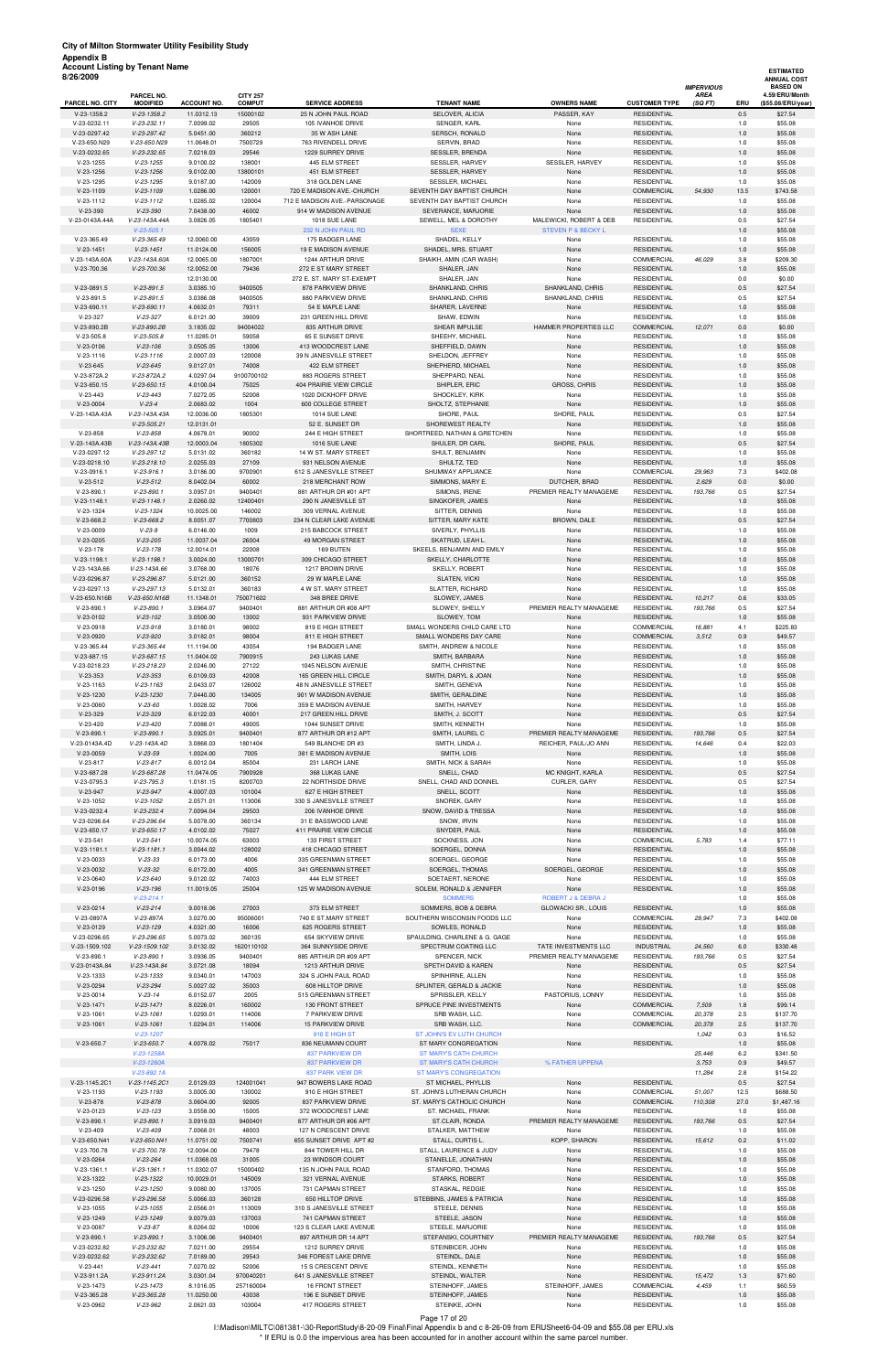| <b>CUSTOMER TYPE</b> | <b>IMPERVIOUS</b><br><b>AREA</b><br>(SQ FT) | ERU | ESTIMATED<br><b>ANNUAL COST</b><br><b>BASED ON</b><br>4.59/ERU/Month<br>(\$55.08/ERU/year) |
|----------------------|---------------------------------------------|-----|--------------------------------------------------------------------------------------------|
| <b>RESIDENTIAL</b>   |                                             | 1.0 | \$55.08                                                                                    |
| <b>RESIDENTIAL</b>   |                                             | 1.0 | \$55.08                                                                                    |
| <b>RESIDENTIAL</b>   | 193,766                                     | 0.5 | \$27.54                                                                                    |
| <b>RESIDENTIAL</b>   | 14.646                                      | 0.4 | \$22.03                                                                                    |
| <b>RESIDENTIAL</b>   |                                             | 1.0 | \$55.08                                                                                    |
| <b>RESIDENTIAL</b>   |                                             | 1.0 | \$55.08                                                                                    |
| <b>COMMERCIAL</b>    | 22.945                                      | 5.6 | \$308.45                                                                                   |
| <b>RESIDENTIAL</b>   |                                             | 1.0 | \$55.08                                                                                    |
| <b>RESIDENTIAL</b>   |                                             | 1.0 | \$55.08                                                                                    |
| <b>RESIDENTIAL</b>   |                                             | 1.0 | \$55.08                                                                                    |
| <b>RESIDENTIAL</b>   |                                             | 1.0 | \$55.08                                                                                    |
| <b>RESIDENTIAL</b>   |                                             | 1.0 | \$55.08                                                                                    |
|                      |                                             |     |                                                                                            |

| PARCEL NO. CITY               | <b>PARCEL NO.</b><br><b>MODIFIED</b> | <b>ACCOUNT NO.</b>       | <b>CITY 257</b><br><b>COMPUT</b> | <b>SERVICE ADDRESS</b>                              | <b>TENANT NAME</b>                                     | <b>OWNERS NAME</b>                              | <b>CUSTOMER TYPE</b>                     | --------<br><b>AREA</b><br>(SQFT) | <b>ERU</b> | 4.59/ERU/Month<br>(\$55.08/ERU/year) |
|-------------------------------|--------------------------------------|--------------------------|----------------------------------|-----------------------------------------------------|--------------------------------------------------------|-------------------------------------------------|------------------------------------------|-----------------------------------|------------|--------------------------------------|
| V-23-0297.47                  | $V-23-297.47$                        | 5.0268.01                | 360217                           | 906 HILLTOP DRIVE                                   | STEINKE, RYAN & JENNIFER                               | None                                            | <b>RESIDENTIAL</b>                       |                                   | 1.0        | \$55.08                              |
| V-23-1279.1<br>$V-23-890.1$   | $V-23-1279.1$<br>$V-23-890.1$        | 9.0210.01<br>3.0935.04   | 1410021<br>9400401               | 413 GOLDEN LANE<br>885 ARTHUR DR #08 APT            | STEINMETZ, GREG<br>STENBERG, REBECCA                   | None<br>PREMIER REALTY MANAGEME                 | <b>RESIDENTIAL</b><br><b>RESIDENTIAL</b> | 193,766                           | 1.0<br>0.5 | \$55.08<br>\$27.54                   |
| V-23-0143A.4D                 | V-23-143A.4D                         | 3.0871.08                | 1801404                          | 549 BLANCHE DR #6                                   | STEPHENS, KYLE &                                       | REICHER, PAUL/JO ANN                            | <b>RESIDENTIAL</b>                       | 14,646                            | 0.4        | \$22.03                              |
| V-23-0143A.81<br>$V-23-839$   | V-23-143A.81<br>$V-23-839$           | 3.0728.05<br>4.0688.00   | 18091<br>88001                   | 1204 BROWN DRIVE<br>317 PLUMB STREET                | STERK, MARK<br>STERNER, ROBERT                         | None<br>None                                    | <b>RESIDENTIAL</b><br><b>RESIDENTIAL</b> |                                   | 1.0<br>1.0 | \$55.08<br>\$55.08                   |
| V-23-1179.2                   | $V-23-1179.2$                        | 2.0550.00                | 127008101                        | 961 STORRS LAKE ROAD                                | STEVEN LUND DRYWALL                                    | None                                            | COMMERCIAL                               | 22,945                            | 5.6        | \$308.45                             |
| V-23-365.31<br>V-23-1248      | $V-23-365.31$<br>$V-23-1248$         | 11.0256.00<br>9.0086.03  | 43041<br>136008                  | 248 E SUNSET DRIVE<br>405 ELM STREET                | STEVENSON, JOYCE<br>STEWART, GARY                      | None<br>None                                    | <b>RESIDENTIAL</b><br><b>RESIDENTIAL</b> |                                   | 1.0<br>1.0 | \$55.08<br>\$55.08                   |
| $V-23-639$                    | $V-23-639$                           | 9.0118.03                | 74002                            | 448 ELM STREET                                      | STEWART, JAMES                                         | None                                            | <b>RESIDENTIAL</b>                       |                                   | 1.0        | \$55.08                              |
| $V-23-365.59$<br>V-23-0296.15 | $V-23-365.59$<br>$V-23-296.15$       | 12.0067.01<br>5.0045.00  | 43069<br>360085                  | 350 NORTHSIDE DRIVE<br>620 SKYVIEW DRIVE            | <b>STIFF, CHARLES</b><br>STIMPFL, CHARLES              | None<br>None                                    | <b>RESIDENTIAL</b><br><b>RESIDENTIAL</b> |                                   | 1.0<br>1.0 | \$55.08<br>\$55.08                   |
| V-23-0296.21                  | $V-23-296.21$                        | 5.0052.00                | 360091                           | 13 E COTTONWOOD LANE                                | STIMPFL, GERALD                                        | None                                            | <b>RESIDENTIAL</b>                       |                                   | 1.0        | \$55.08                              |
| V-23-0977<br>V-23-0232.18     | $V-23-977$<br>$V-23-232.18$          | 2.0634.00<br>7.0106.02   | 105001<br>29512                  | 321 ROGERS STREET<br>1231 WOODLAND DRIVE            | STINSKI, HERBERT<br>STIVARIUS, JOSEPH                  | None<br>None                                    | <b>RESIDENTIAL</b><br><b>RESIDENTIAL</b> |                                   | 1.0<br>1.0 | \$55.08<br>\$55.08                   |
| $V-23-1464$                   | $V-23-1464$                          | 3.0141.05                | 159003                           | 1141 E HIGH STREET                                  | STLUKA, LEANN                                          | None                                            | COMMERCIAL                               | 7,971                             | 2.0        | \$110.16                             |
| $V-23-1127$<br>V-23-0296.86   | $V-23-1127$<br>$V-23-296.86$         | 2.0024.13<br>5.0120.00   | 122001<br>360156                 | 113 N JANESVILLE STREET<br>23 W MAPLE LANE          | STOCK, JOHN<br>STOCK, JOHN                             | STOCK SR., JOHN<br>None                         | <b>RESIDENTIAL</b><br><b>RESIDENTIAL</b> |                                   | 1.0<br>1.0 | \$55.08<br>\$55.08                   |
| $V-23-527$                    | $V-23-527$                           | 8.0438.04                | 61007                            | 50-52-54 MERCHANT ROW                               | STOCKMAN PROPERTIES                                    | None                                            | COMMERCIAL                               | 3,276                             | 0.8        | \$44.06                              |
| V-23-365.20<br>$V-23-519$     | $V-23-365.20$<br>$V-23-519$          | 11.0268.00<br>8.0414.01  | 43030<br>60008                   | 221 E SUNSET DRIVE<br>144 MERCHANT ROW              | STOCKMAN, ERIC<br>STOCKMAN, RACHAEL & ERIC             | None<br>None                                    | <b>RESIDENTIAL</b><br>COMMERCIAL         | 4,173                             | 1.0<br>1.0 | \$55.08<br>\$55.08                   |
| V-23-365.33                   | $V-23-365.33$                        | 11.0260.01               | 43043                            | 262 E SUNSET DRIVE                                  | STOCKS, CHRISTINE                                      | None                                            | <b>RESIDENTIAL</b>                       |                                   | 1.0        | \$55.08                              |
| V-23-0232.44<br>$V-23-1169$   | V-23-232.44<br>$V-23-1169$           | 7.0179.04<br>2.0443.00   | 29529<br>126008                  | 335 FOREST LAKE DRIVE<br>12 N JANESVILLE STREET     | STOFFLET, KENNETH & MARTHA<br>STONE, RICHARD           | None<br>None                                    | <b>RESIDENTIAL</b><br><b>RESIDENTIAL</b> |                                   | 1.0<br>1.0 | \$55.08<br>\$55.08                   |
| V-23-700.16                   | $V-23-700.16$                        | 12.0013.00               | 79416                            | 357 WILDFIRE LANE                                   | STORLID, SCOTT & KARLA                                 | None                                            | <b>RESIDENTIAL</b>                       |                                   | 1.0        | \$55.08                              |
| V-23-0323<br>$V-23-1337.1$    | $V-23-323$<br>$V-23-1337.1$          | 6.0100.01<br>11.1078.03  | 39005<br>14700701                | 102 HOMESTEAD ROAD<br>121 HILLTOP DRIVE             | STOWE, MICHAEL & EMMA<br>STOWERS, ALLEN                | None<br>None                                    | <b>RESIDENTIAL</b><br><b>RESIDENTIAL</b> |                                   | 1.0<br>1.0 | \$55.08<br>\$55.08                   |
| V-23-0986                     | $V-23-986$                           | 2.0614.02                | 106001                           | 402 ROGERS STREET                                   | STRAND, BEN & CARI BORNE                               | None                                            | <b>RESIDENTIAL</b>                       |                                   | 1.0        | \$55.08                              |
| V-23-0889<br>V-23-0325        | $V-23-889$<br>$V-23-325$             | 3.0397.01<br>6.0119.02   | 94003<br>39007                   | 522 LOMBARD DRIVE<br>124 HOMESTEAD ROAD             | <b>STRICKER, DOUGLAS</b><br>STRICKER, STANLEY          | None<br>None                                    | <b>RESIDENTIAL</b><br><b>RESIDENTIAL</b> |                                   | 1.0<br>1.0 | \$55.08<br>\$55.08                   |
| V-23-0143A.42                 | V-23-143A.42                         | 3.0830.01                | 18052                            | 1012 SUE LANE                                       | STRIEGL, MAXINE                                        | None                                            | <b>RESIDENTIAL</b>                       |                                   | 1.0        | \$55.08                              |
| V-23-1509A                    | V-23-1509A<br>$V-23-94$              | 3.0135.00                | 162011001                        | 1162 E HIGH STREET<br>614 E HIGH STREET             | STRIEGL, MIKE                                          | None<br>STRITZEL, TERRY                         | <b>INDUSTRIAL</b><br><b>RESIDENTIAL</b>  | 15,242                            | 3.7        | \$203.80                             |
| V-23-0094<br>V-23-650.N43     | V-23-650.N43                         | 4.0750.02<br>11.0882.03  | 11004<br>7500743                 | 727 SUNSET DRIVE APT #5                             | STRITZEL, TERRY<br>STRONACH, BRENDA                    | KOPP, SHARON                                    | <b>RESIDENTIAL</b>                       | 22,368                            | 1.0<br>0.7 | \$55.08<br>\$38.56                   |
|                               | $V-23-688.3$                         | 12.0128.03               |                                  | 415 SANDLEWOOD                                      | STUBBENDICK, AMANDA                                    | STREIB, JIM                                     | <b>RESIDENTIAL</b>                       |                                   | 0.5        | \$27.54                              |
| $V-23-700.5$<br>$V-23-1156$   | $V-23-700.5$<br>$V-23-1156$          | 4.0354.01<br>2.0400.00   | 79405<br>125003                  | 228 WILDFIRE LANE<br>176 N JANESVILLE STREET        | STUCKEY, PETER<br>STUDEBAKER, HARRY                    | None<br>None                                    | <b>RESIDENTIAL</b><br><b>RESIDENTIAL</b> |                                   | 1.0<br>1.0 | \$55.08<br>\$55.08                   |
| $V-23-1080$                   | $V-23-1080$                          | 1.0204.01                | 116008                           | 332 E MADISON AVENUE                                | STUDEBAKER, JACQUELINE                                 | None                                            | <b>RESIDENTIAL</b>                       |                                   | 1.0        | \$55.08                              |
| V-23-0135<br>V-23-899.1B      | $V-23-135$<br>$V-23-899.1B$          | 4.0327.04<br>3.0278.02   | 17003<br>9500902                 | 519 ROGERS STREET<br>709 S JANESVILLE STREET        | STURDIVANT, MICHAEL<br>SUBWAY                          | None<br>None                                    | <b>RESIDENTIAL</b><br>COMMERCIAL         | 192,254                           | 1.0<br>0.0 | \$55.08<br>\$0.00                    |
| V-23-0885.2                   | $V-23-885.2$                         | 3.0395.01                | 93008                            | 904 PARKVIEW DRIVE                                  | SUCHANEK, PAUL                                         | None                                            | <b>RESIDENTIAL</b>                       |                                   | 1.0        | \$55.08                              |
| V-23-700.54<br>V-23-0297.41   | V-23-700.54<br>$V-23-297.41$         | 12.0118.01<br>5.0452.02  | 79454<br>360211                  | 220 FOXGLOVE<br>908 RAINBOW DRIVE                   | SULLIVAN, CHAD A.<br>SULLIVAN, LAURA                   | None<br>None                                    | <b>RESIDENTIAL</b><br><b>RESIDENTIAL</b> |                                   | 1.0<br>1.0 | \$55.08<br>\$55.08                   |
| V-23-0802                     | $V-23-802$                           | 1.0043.00                | 83004                            | 229 E MADISON AVENUE                                | SUNBY, LOUIS                                           | None                                            | <b>RESIDENTIAL</b>                       |                                   | 1.0        | \$55.08                              |
| V-23-687.20<br>$V-23-1510.2$  | $V-23-687.20$<br>$V-23-1510.2$       | 11.0422.00<br>12.0078.00 | 7900920<br>1630012               | 345 LUKAS LANE<br>1223 STORRS LAKE RD SUITE 2       | SUNDBY, DAVID<br>SUPERIOR BUILDERS                     | None<br>None                                    | <b>RESIDENTIAL</b><br><b>RESIDENTIAL</b> | 22,931                            | 1.0<br>0.0 | \$55.08<br>\$0.00                    |
| $V-23-890.1$                  | $V-23-890.1$                         | 3.0907.04                | 9400401                          | 873 ARTHUR DR #08 APT                               | SUTHERLAND, DYANNA                                     | PREMIER REALTY MANAGEME                         | <b>RESIDENTIAL</b>                       | 193,766                           | 0.5        | \$27.54                              |
| $V-23-1252.2$<br>V-23-0047    | $V-23-1252.2$<br>$V-23-47$           | 9.0090.01<br>6.0189.06   | 13700702<br>6002                 | 413 ELM STREET<br>424 GREENMAN STREET               | SUTHERLAND, KENT<br>SVEUM, ANGELA                      | None<br>None                                    | <b>RESIDENTIAL</b><br><b>RESIDENTIAL</b> |                                   | 1.0<br>1.0 | \$55.08<br>\$55.08                   |
| $V-23-431$                    | $V-23-431$                           | 7.0050.00                | 50007                            | 814 SUNSET DRIVE                                    | SWAAG, PAULINE                                         | None                                            | <b>RESIDENTIAL</b>                       |                                   | 1.0        | \$55.08                              |
| $V-23-1167$<br>V-23-0296.38   | $V-23-1167$<br>$V-23-296.38$         | 2.0440.00<br>5.0614.00   | 126006<br>360108                 | 22 N JANESVILLE STREET<br>635 RAINBOW DRIVE         | SWAIM, ANITA<br>SWAIM, MAURICE                         | None<br>None                                    | <b>RESIDENTIAL</b><br><b>RESIDENTIAL</b> |                                   | 1.0<br>1.0 | \$55.08<br>\$55.08                   |
| V-23-0007                     | $V-23-7$                             | 2.0682.03                | 1007                             | 522 COLLEGE STREET                                  | SWAIN, TIM                                             | None                                            | <b>RESIDENTIAL</b>                       |                                   | 1.0        | \$55.08                              |
| V-23-0143A.4C<br>V-23-1092    | V-23-143A.4C<br>$V-23-1092$          | 3.0879.10<br>1.0229.00   | 1801403<br>118002                | 533 BLANCHE DR #5<br>410 E MADISON AVENUE           | SWANSON, DIANE<br>SWANSON, JOHN                        | REICHER, PAUL/JO ANN<br>None                    | <b>RESIDENTIAL</b><br><b>RESIDENTIAL</b> | 14,618                            | 0.4<br>1.0 | \$22.03<br>\$55.08                   |
| $V-23-1165$                   | $V-23-1165$                          | 2.0436.01                | 126004                           | 38 N JANESVILLE STREET                              | SWEENEY, EVAN                                          | None                                            | <b>RESIDENTIAL</b>                       |                                   | 1.0        | \$55.08                              |
| $V-23-523$                    | $V-23-524$<br>$V-23-523$             | 8.0420.04                | 61003                            | 118 MERCHANT ROW                                    | <b>SWENEY'S PROPERTIES LLC</b><br>SWENEY'S SUPPER CLUB | None                                            | COMMERCIAL                               | 1,467<br>3,276                    | 0.4<br>0.8 | \$22.03<br>\$44.06                   |
| $V-23-449$                    | $V-23-449$                           | 7.0345.00                | 53005                            | 117 ROMAR DRIVE                                     | SWENSON, FRANCIS & BETSY                               | None                                            | <b>RESIDENTIAL</b>                       |                                   | 1.0        | \$55.08                              |
| $V-23-945$<br>$V-23-687.5$    | $V-23-945$<br>$V-23-687.5$           | 4.0003.01<br>11.0222.00  | 101002<br>7900905                | 643 E HIGH STREET<br>224 LUKAS LANE                 | SWICK, TERESA J.<br>SWINEHART, MARK                    | None<br>None                                    | <b>RESIDENTIAL</b><br><b>RESIDENTIAL</b> |                                   | 1.0<br>1.0 | \$55.08<br>\$55.08                   |
| $V-23-1014$                   | $V-23-1014$                          | 2.0581.00                | 109003                           | 649 COLLEGE STREET                                  | SYKORA, DR. TED                                        | None                                            | COMMERCIAL                               | 2,134                             | 0.5        | \$27.54                              |
| V-23-0143A.47B<br>V-23-0689.9 | V-23-143A.47B<br>$V-23-689.9$        | 3.0819.05<br>1.0511.00   | 1805702<br>79209                 | 1106 SUE LANE<br>602 E MADISON AVE #9 UNIT          | SZAMBELAN, CONRAD & PATTI<br>TACKETT, JANET            | None<br>None                                    | <b>RESIDENTIAL</b><br><b>RESIDENTIAL</b> |                                   | 0.5<br>0.5 | \$27.54<br>\$27.54                   |
| $V-23-667$                    | $V-23-667$                           | 8.0046.02                | 77007                            | 216 N CLEAR LAKE AVENUE                             | TADDER, WILLIAM & SHARON                               | PERNAT, DAN                                     | <b>RESIDENTIAL</b>                       |                                   | 0.5        | \$27.54                              |
| V-23-0650.8<br>$V-23-1353$    | $V-23-650.8$<br>$V-23-1353$          | 4.0079.03<br>11.0330.02  | 75018<br>149005                  | 840 NEUMANN COURT<br>314 W MADISON AVENUE           | TALLY, JOHN<br>TANIS, AARON & JENNIFER                 | None<br>None                                    | <b>RESIDENTIAL</b><br><b>RESIDENTIAL</b> |                                   | 1.0<br>1.0 | \$55.08<br>\$55.08                   |
| $V-23-0041$                   | $V-23-41$                            | 6.0201.00                | 5005                             | 526 GREENMAN STREET                                 | TATROE, KEITH                                          | None                                            | <b>RESIDENTIAL</b>                       |                                   | 1.0        | \$55.08                              |
| V-23-0805.3<br>V-23-0296.69   | $V-23-805.3$<br>$V-23-296.69$        | 1.0046.01<br>5.0104.02   | 8300901<br>360139                | 205 E MADISON AVENUE<br>712 SKYVIEW DRIVE           | <b>TAYLOR, KENT</b><br>TAYLOR, MATTHEW & MICHELLE      | None<br>None                                    | <b>RESIDENTIAL</b><br><b>RESIDENTIAL</b> |                                   | 1.0<br>1.0 | \$55.08<br>\$55.08                   |
| $V-23-890.1$                  | $V-23-890.1$                         | 3.0990.01                | 9400401                          | 889 ARTHUR DR #16 APT                               | TAYLOR, RON                                            | PREMIER REALTY MANAGEME                         | <b>RESIDENTIAL</b>                       | 193,766                           | 0.5        | \$27.54                              |
| $V-23-603$<br>$V-23-621$      | $V-23-603$<br>$V-23-621$             | 8.0380.00<br>8.0212.03   | 69008<br>71008                   | 209 FRONT STREET<br>105 FRONT STREET                | TEGT, LINDA<br>TELLEFSON, OSCAR                        | None<br>COPPERS, WILLIAM                        | <b>RESIDENTIAL</b><br><b>RESIDENTIAL</b> |                                   | 1.0<br>0.5 | \$55.08<br>\$27.54                   |
| V-23-365.48                   | $V-23-365.48$                        | 11.1181.01               | 43058                            | 181 BADGER LANE                                     | TENORIO-DIAZ, JORGE                                    | None                                            | <b>RESIDENTIAL</b>                       |                                   | 1.0        | \$55.08                              |
| $V-23-890.1$                  | $V-23-890.1$                         | 3.0930.03                | 9400401                          | 885 ARTHUR DR #03 APT<br>24 W MAPLE                 | TERESE, SHARON                                         | PREMIER REALTY MANAGEME<br>EDGAR W & MARGARET A | <b>RESIDENTIAL</b>                       | 193,766                           | 0.5        | \$27.54                              |
|                               | V-23-1461.33A2<br>$V-23-891.1$       |                          |                                  | <b>24 W MAPLE LANE</b>                              | <b>TERNEUS</b><br><b>TERNEUS</b>                       | <b>EDGAR W</b>                                  |                                          | 31,643                            | 1.0<br>7.8 | \$55.08<br>\$429.62                  |
| V-23-0296.91                  | $V-23-296.91$                        | 5.0095.01                | 360161                           | 24 W MAPLE LANE                                     | TERNEUS, ED                                            | None                                            | <b>RESIDENTIAL</b>                       |                                   | 1.0        | \$55.08                              |
| $V-23-511$<br>V-23-650P.14    | $V-23-511$<br>V-23-650P.14           | 12.0084.04<br>2.0392.00  | 60001<br>7500814                 | 226 MERCHANTS ROW<br>392 FAIR WAY                   | TEUBERT, MATT<br>TEUSCHER, DEAN                        | DUTCHER, BRAD<br>None                           | <b>RESIDENTIAL</b><br><b>RESIDENTIAL</b> | 3,193                             | 0.0<br>1.0 | \$0.00<br>\$55.08                    |
|                               | $V-23-522$                           |                          | 61002                            | 136 MERCHANT ROW                                    | THE BEVERAGE MART                                      | LOVELACE, JR., RONALD                           | COMMERCIAL                               | 2,954                             | 0.7        | \$38.56                              |
| $V-23-1008$<br>V-23-958.2C    | $V-23-1008$<br>V-23-958.2C           | 1.0330.00<br>4.0031.00   | 800302<br>10201503               | 319 PARKVIEW DRIVE<br>715 CAMPUS STREET-EXEMPT METE | THE COVE<br>THE GATHERING PLACE                        | None<br>None                                    | COMMERCIAL<br>COMMERCIAL                 | 2,677                             | 0.7<br>0.0 | \$38.56<br>\$0.00                    |
| V-23-958.2C                   | V-23-958.2C                          | 4.0032.00                | 10201503                         | 715 CAMPUS STREET                                   | THE GATHERING PLACE                                    | None                                            | COMMERCIAL                               | 26,773                            | 6.6        | \$363.53                             |
| V-23-1398<br>$V-23-1121$      | $V-23-1398$<br>$V-23-1121$           | 1.0057.00<br>2.0013.04   | 155002<br>121004                 | 48 E MADISON AVENUE<br>61 N JANESVILLE STREET       | THE SPINNING WHEEL<br>THIEL, JESSICA                   | None<br>None                                    | COMMERCIAL<br><b>RESIDENTIAL</b>         |                                   | 1.0<br>1.0 | \$55.08<br>\$55.08                   |
|                               | V-23-650.N16A                        | 12.0137.00               |                                  | 360 BREE DR                                         | THIELE, TODD                                           | None                                            | <b>RESIDENTIAL</b>                       | 10,084                            | 0.6        | \$33.05                              |
|                               | V-23-650.N16A<br>V-23-650.N16A       | 12.0139.00<br>12.0140.00 |                                  | 364 BREE DR<br>366 BREE DR                          | THIELE, TODD<br>THIELE, TODD                           | None<br>None                                    | <b>RESIDENTIAL</b><br><b>RESIDENTIAL</b> | 10,084<br>10,084                  | 0.6<br>0.6 | \$33.05<br>\$33.05                   |
| V-23-1098                     | $V-23-1098$                          | 1.0240.03                | 118008                           | 502 E MADISON AVENUE                                | THOMAS, CRAIG & PAM                                    | None                                            | <b>RESIDENTIAL</b>                       |                                   | 1.0        | \$55.08                              |
| V-23-0975<br>$V-23-505.9$     | $V-23-975$<br>$V-23-505.9$           | 2.0637.01<br>11.0284.00  | 104008<br>59059                  | 313 ROGERS STREET<br>105 E SUNSET DRIVE             | THOMAS, JONATHAN<br>THOMAS, PETER                      | None<br>None                                    | <b>RESIDENTIAL</b><br><b>RESIDENTIAL</b> |                                   | 1.0<br>1.0 | \$55.08<br>\$55.08                   |
|                               | V-23-700.74                          | 12.0150.01               |                                  | 897 TOWER HILL DR                                   | THOMAS, SCOTT J.                                       | None                                            | <b>RESIDENTIAL</b>                       |                                   | 1.0        | \$55.08                              |
| V-23-650.N45<br>V-23-1362     | V-23-650.N45<br>$V-23-1362$          | 11.0848.06<br>11.0296.00 | 7500745<br>150005                | 787 SUNSET DR # 3<br>155 SERNS ROAD                 | THOMPSON, NORMA<br>THOMS, MALCOLM                      | KOPP, SHARON<br>None                            | <b>RESIDENTIAL</b><br><b>RESIDENTIAL</b> | 19,338                            | 0.6<br>1.0 | \$33.05<br>\$55.08                   |
| $V-23-576$                    | $V-23-576$                           | 11.0392.02               | 66009                            | 319 W MADISON AVENUE                                | THOMSON, KEN                                           | None                                            | <b>RESIDENTIAL</b>                       |                                   | 1.0        | \$55.08                              |
| $V-23-659$<br>V-23-0288       | $V-23-659$<br>$V-23-288$             | 8.0066.00<br>5.0019.00   | 76009<br>34006                   | 717 LAMAR DRIVE<br>32 E ELIZABETH STREET            | THORP, DAVID<br>THOSTENSON, GARY                       | None<br>None                                    | <b>RESIDENTIAL</b><br><b>RESIDENTIAL</b> |                                   | 1.0<br>1.0 | \$55.08<br>\$55.08                   |
| V-23-1259A                    | V-23-1259A                           | 9.0106.02                | 13800501                         | 467 ELM STREET                                      | TIJERINA, DORA                                         | ANDERSON, MARK                                  | <b>RESIDENTIAL</b>                       |                                   | 1.0        | \$55.08                              |
| V-23-1122<br>$V-23-850$       | $V-23-1122$<br>$V-23-850$            | 2.0015.06<br>4.0735.01   | 121005<br>89003                  | 729 HUDSON STREET<br>308 E HIGH STREET              | TIJERINA, MELANIE<br>TIMM, GAIL                        | TIJERINA, ANTONIO<br>TIMM, GAIL                 | <b>RESIDENTIAL</b><br><b>RESIDENTIAL</b> |                                   | 1.0<br>1.0 | \$55.08<br>\$55.08                   |
| V-23-650.N10                  | V-23-650.N10                         | 11.0536.00               | 7500710                          | 632 RIVENDELL DRIVE                                 | TINKER, DAVID                                          | None                                            | <b>RESIDENTIAL</b>                       |                                   | 1.0        | \$55.08                              |
| $V-23-590$<br>V-23-0143A.80   | $V-23-590$<br>V-23-143A.80           | 10.0164.00<br>3.0730.06  | 68004<br>18090                   | 30 THIRD STREET<br>1154 BROWN DRIVE                 | TIPPING, JERRY<br>TIPTON, GAYTHEL                      | None<br>FEGGESTAD, HAROLD                       | <b>RESIDENTIAL</b><br><b>RESIDENTIAL</b> | 3,732                             | 1.0<br>1.0 | \$55.08<br>\$55.08                   |
| V-23-0143A.77                 | V-23-143A.77                         | 3.0736.12                | 18087                            | 1132 BROWN DRIVE                                    | TITUS, SUSAN                                           | LINK, JOSEPH                                    | <b>RESIDENTIAL</b>                       |                                   | 0.5        | \$27.54                              |
| $V-23-1159$<br>V-23-0687.19   | $V-23-1159$<br>$V-23-687.19$         | 2.0420.01<br>11.0418.00  | 125006<br>7900919                | 104 N JANESVILLE STREET<br>339 LUKAS LANE           | TOMTEN, CATHY<br>TOMTEN, RICHARD                       | None<br>None                                    | <b>RESIDENTIAL</b><br><b>RESIDENTIAL</b> |                                   | 1.0<br>1.0 | \$55.08<br>\$55.08                   |
| V-23-689.30                   | V-23-689.30                          | 12.0121.00               | 79230                            | 602 E. MADISON AVE UNIT 30                          | TOPP, CHERYL                                           | None                                            | <b>RESIDENTIAL</b>                       |                                   | 0.5        | \$27.54                              |
| V-23-143A.55<br>V-23-0203     | V-23-143A.55<br>$V-23-203$           | 3.0803.00<br>11.0035.05  | 18065<br>26002                   | 615 TIGGER COURT<br>37 MORGAN STREET                | TOPP, JOHN<br>TOPP, MARK                               | None<br>None                                    | <b>RESIDENTIAL</b><br><b>RESIDENTIAL</b> |                                   | 0.5<br>1.0 | \$27.54<br>\$55.08                   |
| $V-23-1088.1$                 | $V-23-1088.1$                        | 1.0223.04                | 11700701                         | 392 E MADISON AVENUE                                | TORNOW, JAMES                                          | None                                            | <b>RESIDENTIAL</b>                       |                                   | 1.0        | \$55.08                              |
| V-23-1145.2B1<br>$V-23-534$   | V-23-1145.2B1<br>$V-23-534$          | 2.0125.01<br>10.0092.00  | 124001031<br>62005               | 939 BOWERS LAKE ROAD<br>23 FIRST STREET             | TORSTVEIT, JOHN<br>TOWN OF MILTON HALL                 | None<br>None                                    | <b>RESIDENTIAL</b><br>PUBLIC AUTHORITY   | 12,398                            | 0.5<br>3.0 | \$27.54<br>\$165.24                  |
| V-23-0650P.26                 | V-23-650P.26                         | 2.0232.00                | 7500826                          | 1037 PARK PLACE                                     | TRACEY, MICHAEL                                        | None                                            | <b>RESIDENTIAL</b>                       |                                   | 1.0        | \$55.08                              |
| $V-23-1154$<br>V-23-0218.6    | $V-23-1154$                          | 2.0388.04                | 125001                           | 200 N JANESVILLE STREET                             | TRACEY, MIRENDA                                        | TRACEY, MIRENDA                                 | <b>RESIDENTIAL</b>                       |                                   | 0.5        | \$27.54                              |
| $V-23-1154$                   | $V-23-218.6$<br>$V-23-1154$          | 2.0202.02<br>2.0386.01   | 27105<br>30002                   | 908 NELSON AVENUE<br>204 N JANESVILLE STREET        | TRACY, ANTHONY & KAREN<br>TRACY, MIRENDA               | None<br>None                                    | <b>RESIDENTIAL</b><br><b>RESIDENTIAL</b> |                                   | 1.0<br>0.5 | \$55.08<br>\$27.54                   |
| V-23-890.1                    | $V-23-890.1$                         | 3.0982.05                | 9400401                          | 889 ARTHUR DR #08 APT                               | TRAVER, MICHAEL                                        | PREMIER REALTY MANAGEME                         | <b>RESIDENTIAL</b>                       | 193,766                           | 0.5        | \$27.54                              |
| V-23-1072<br>V-23-1461A.2     | $V-23-1072$<br>$V-23-1461A.2$        | 1.0019.00<br>6.0090.01   | 115009<br>157008301              | 419 E MADISON AVENUE<br>31 HOMESTEAD ROAD           | TRAVIS, HARRY M.<br>TRAVIS, ROY                        | None<br>None                                    | <b>RESIDENTIAL</b><br><b>RESIDENTIAL</b> |                                   | 1.0<br>1.0 | \$55.08<br>\$55.08                   |
| $V-23-1316$                   | $V-23-1316$                          | 10.0042.02               | 145003                           | 423 VERNAL AVENUE                                   | TRAXLER, CURTIS                                        | None                                            | <b>RESIDENTIAL</b>                       |                                   | 1.0        | \$55.08                              |
| V-23-0213<br>V-23-0096        | $V-23-213$<br>$V-23-96$              | 9.0022.02<br>4.0746.01   | 27002<br>11006                   | 383 ELM STREET<br>600 E HIGH STREET                 | TREWYN, IRVING<br>TRIER, MARIA                         | None<br>None                                    | <b>RESIDENTIAL</b><br><b>RESIDENTIAL</b> |                                   | 1.0<br>1.0 | \$55.08<br>\$55.08                   |
| V-23-0296.20                  | V-23-296.20                          | 5.0051.00                | 36009                            | 21 E COTTONWOOD LANE                                | TROEMEL, KATHY                                         | None                                            | <b>RESIDENTIAL</b>                       |                                   | 1.0        | \$55.08                              |

Page 18 of 20

I:\Madison\MILTC\081381-\30-ReportStudy\8-20-09 Final\Final Appendix b and c 8-26-09 from ERUSheet6-04-09 and \$55.08 per ERU.xls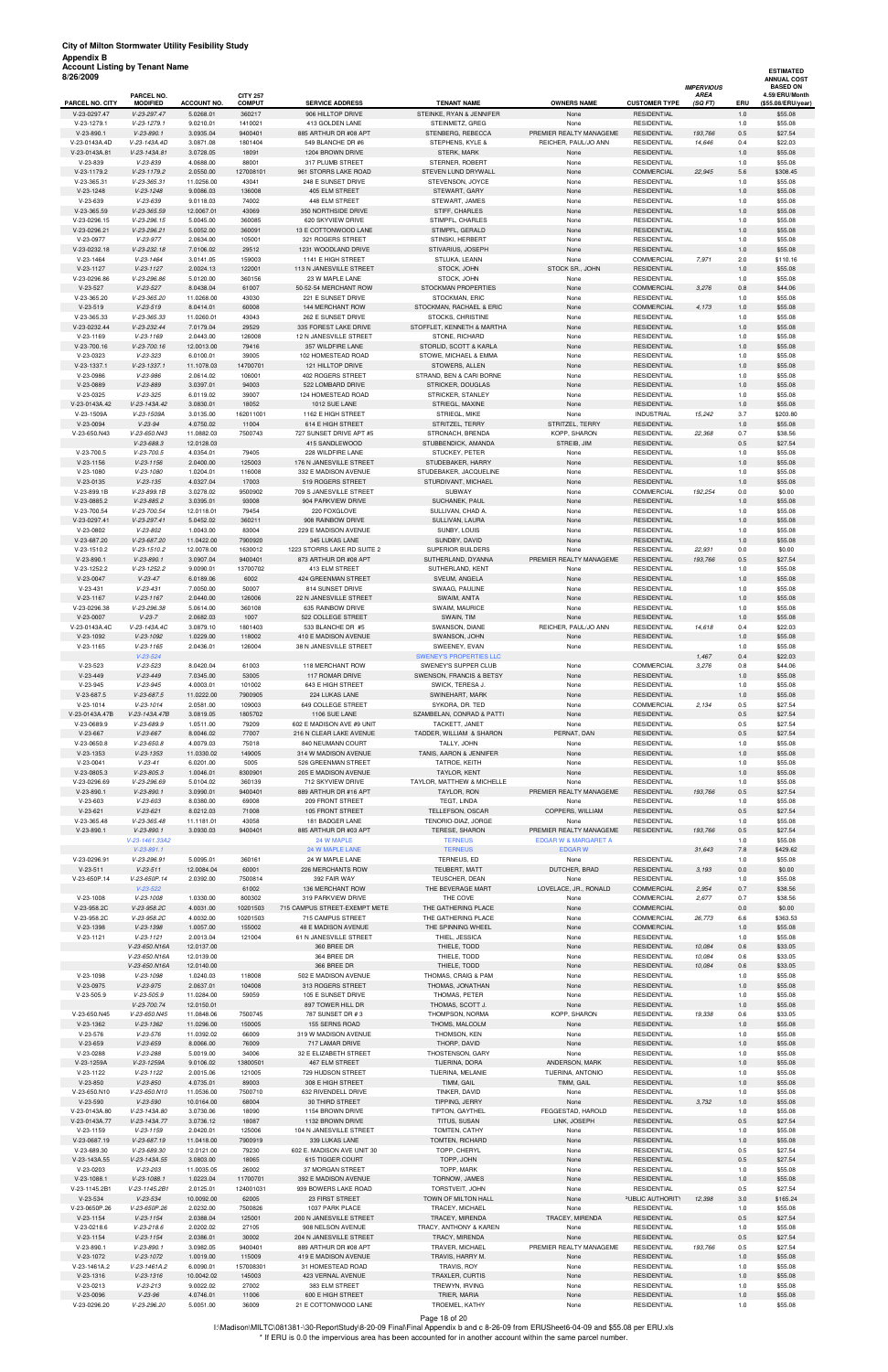| <b>Account Listing by Tenant Name</b><br>8/26/2009 | PARCEL NO.                      |                          | <b>CITY 257</b>    |                                             |                                                  |                                             |                                          | <b>IMPERVIOUS</b><br><b>AREA</b> |            | <b>ESTIMATED</b><br><b>ANNUAL COST</b><br><b>BASED ON</b><br>4.59/ERU/Month |
|----------------------------------------------------|---------------------------------|--------------------------|--------------------|---------------------------------------------|--------------------------------------------------|---------------------------------------------|------------------------------------------|----------------------------------|------------|-----------------------------------------------------------------------------|
| PARCEL NO. CITY                                    | <b>MODIFIED</b>                 | <b>ACCOUNT NO.</b>       | <b>COMPUT</b>      | <b>SERVICE ADDRESS</b>                      | <b>TENANT NAME</b>                               | <b>OWNERS NAME</b>                          | <b>CUSTOMER TYPE</b>                     | (SQ FT)                          | ERU        | (\$55.08/ERU/year)                                                          |
| $V-23-0305$                                        | $V-23-305$<br>$V-23-1280$       | 4.0666.04                | 37005              | 104 E HIGH STREET<br>137 ROMAR DR           | TROESTLER, MICHAEL & NICOLE<br><b>TROON</b>      | None<br>RICHARD J & DOROTHY J               | <b>RESIDENTIAL</b>                       |                                  | 1.0<br>1.0 | \$55.08<br>\$55.08                                                          |
| V-23-0232.45                                       | $V-23-232.45$                   | 7.0180.00                | 29530              | 345 FOREST LAKE DRIVE                       | TROON JR, RICHARD                                | None                                        | <b>RESIDENTIAL</b>                       |                                  | 1.0        | \$55.08                                                                     |
| $V-23-458$                                         | $V-23-458$                      | 7.0419.02                | 54005              | 150 ROMAR DRIVE                             | TROON, DAVID                                     | TROON, DAVID                                | <b>RESIDENTIAL</b>                       |                                  | 1.0        | \$55.08                                                                     |
| $V-23-451$                                         | $V-23-451$                      | 7.0347.00                | 53007              | 137 ROMAR DRIVE                             | TROON, RICHARD                                   | None                                        | <b>RESIDENTIAL</b>                       |                                  | 1.0        | \$55.08                                                                     |
| $V-23-829$<br>V-23-650.N23                         | $V-23-829$<br>V-23-650.N23      | 4.0714.03<br>11.0624.01  | 86009<br>7500723   | 252 PLUMB STREET<br>653 RIVENDELL DRIVE     | TROON, RICHARD<br>TROST, DEAN E                  | TROON, RICHARD<br>None                      | <b>RESIDENTIAL</b><br><b>RESIDENTIAL</b> |                                  | 1.0<br>1.0 | \$55.08<br>\$55.08                                                          |
| $V-23-478$                                         | $V-23-478$                      | 7.0408.10                | 56007              | 193 S CRESCENT DRIVE                        | TRUITT, DENISE                                   | VERHOEVEN, BERNARD                          | <b>RESIDENTIAL</b>                       |                                  | 0.5        | \$27.54                                                                     |
| $V-23-532$                                         | $V-23-532$                      | 11.0378.05               | 62003              | 511 W MADISON AVENUE                        | <b>TUBBS, LARRY</b>                              | None                                        | <b>RESIDENTIAL</b>                       |                                  | 1.0        | \$55.08                                                                     |
| V-23-650.N45                                       | V-23-650.N45                    | 11.0852.00               | 7500745            | 787 SUNSET DR # 4                           | TUCHOLKE, JEFFREY                                | KOPP, SHARON                                | <b>RESIDENTIAL</b>                       | 19,338                           | 0.6        | \$33.05                                                                     |
| $V-23-0173$<br>$V-23-505.2$                        | $V-23-173$<br>$V-23-505.2$      | 10.0006.05               | 22002<br>59052     | 112 S JOHN PAUL ROAD<br>15 E SUNSET DRIVE   | TUESCHER, BRANDY<br>TULLIS, NATHAN & CHRISTA     | TUESCHER, GEORGE<br>DORSEY, KATHLEEN        | <b>RESIDENTIAL</b><br><b>RESIDENTIAL</b> |                                  | 1.0        | \$55.08<br>\$55.08                                                          |
| V-23-0143A.46                                      | V-23-143A.46                    | 11.0291.02<br>3.0821.11  | 18056              | 1034 SUE LANE                               | TULLY, JANET                                     | TULLY, JANET                                | <b>RESIDENTIAL</b>                       |                                  | 1.0<br>0.5 | \$27.54                                                                     |
| $V-23-0546$                                        | $V-23-546$                      | 10.0116.02               | 63008              | 418 VERNAL AVE.                             | TUPPER, STEPHEN                                  | None                                        | <b>RESIDENTIAL</b>                       |                                  | 1.0        | \$55.08                                                                     |
| $V-23-1391$                                        | $V-23-1391$                     | 11.0146.00               | 154004             | 40 W MADISON AVENUE                         | TUPPER, STEVE                                    | None                                        | <b>RESIDENTIAL</b>                       |                                  | 1.0        | \$55.08                                                                     |
| V-23-700.5.5                                       | $V-23-700.55$                   | 12.0090.01               | 79455              | 214 FOX GLOVE                               | TURKE, JEFF & JESSICA                            | None                                        | <b>RESIDENTIAL</b>                       |                                  | 1.0        | \$55.08                                                                     |
| V-23-0650P.16                                      | V-23-650P.16                    | 2.0222.00                | 7500816            | 378 FAIR WAY                                | TURKOWSKI, JOHN                                  | None                                        | <b>RESIDENTIAL</b>                       |                                  | 1.0        | \$55.08                                                                     |
| V-23-1279.3<br>V-23-0297.43                        | $V-23-1279.3$<br>$V-23-297.43$  | 9.0212.00<br>5.0449.00   | 1410023<br>360213  | 433 GOLDEN LANE<br>29 W ASH LANE            | TURNER, DOROTHY<br><b>TURNER, GERALD</b>         | None<br>None                                | <b>RESIDENTIAL</b><br><b>RESIDENTIAL</b> |                                  | 1.0<br>1.0 | \$55.08<br>\$55.08                                                          |
| $V-23-505.4$                                       | $V-23-505.4$                    | 11.0292.00               | 59054              | 29 E SUNSET DRIVE                           | <b>TWIST, ROBERT</b>                             | None                                        | <b>RESIDENTIAL</b>                       |                                  | 1.0        | \$55.08                                                                     |
| $V-23-430$                                         | $V-23-430$                      | 7.0051.02                | 50006              | 818 SUNSET DRIVE                            | TYLER, JASON                                     | None                                        | <b>RESIDENTIAL</b>                       |                                  | 1.0        | \$55.08                                                                     |
| V-23-1461AA                                        | V-23-1461AA                     | 11.0108.00               | 157008001          | 150 HILLTOP DRIVE                           | U.S. POST OFFICE                                 | None                                        | PUBLIC AUTHORITY                         | 16,833                           | 4.1        | \$225.83                                                                    |
| $V-23-627$                                         | $V-23-627$                      | 8.0246.01                | 72005              | 720 CRANDALL STREET                         | UHLMANN, MATHEW & ALEXANDRA                      | None                                        | <b>RESIDENTIAL</b>                       |                                  | 1.0        | \$55.08                                                                     |
| V-23-1029<br>$V-23-434$                            | $V-23-1029$                     | 1.0311.05                | 111001             | 217-219 PARKVIEW DRIVE<br>832 ANSLEY AVENUE | <b>ULBRICH, RODNEY</b>                           | None                                        | COMMERCIAL<br><b>RESIDENTIAL</b>         | 2,596                            | 0.6        | \$33.05                                                                     |
| $V-23-477$                                         | $V-23-434$<br>$V-23-477$        | 8.0272.02<br>7.0407.02   | 51002<br>56006     | 187 S CRESCENT DRIVE                        | ULLIUS, PHILIP<br>UNCAPHER, SAM/KIM              | None<br>None                                | <b>RESIDENTIAL</b>                       |                                  | 1.0<br>1.0 | \$55.08<br>\$55.08                                                          |
| $V-23-1467$                                        | $V-23-1467$                     | 12.0103.00               | 7500740            | 1250 CHICAGO ST                             | UNITED ETHANOL- ADMIN BLDG                       | None                                        | <b>INDUSTRIAL</b>                        | 433,164                          | 106.1      | \$5,843.99                                                                  |
| $V-23-1467$                                        | $V-23-1467$                     | 12.0110.00               | 7007331            | 1250 CHICAGO ST-EXEMPT                      | UNITED ETHANOL PRODUCTION                        | None                                        | <b>INDUSTRIAL</b>                        |                                  | 0.0        | \$0.00                                                                      |
| V-23-0891.3                                        | $V-23-891.3$                    | 3.0380.15                | 9400503            | 858 PARKVIEW DRIVE                          | UPDIKE, LISA                                     | KAISER PROPERTIES LLC                       | <b>RESIDENTIAL</b>                       | 5,117                            | 0.3        | \$16.52                                                                     |
| V-23-1407                                          | $V-23-1407$                     | 11.0072.11               | 156001             | 27 HILLTOP DRIVE                            | UPHOFF, SARAH                                    | None                                        | <b>RESIDENTIAL</b>                       |                                  | 1.0        | \$55.08                                                                     |
| V-23-700.2<br>V-23-0128                            | $V-23-700.2$<br>$V-23-128$      | 4.0351.02<br>4.0046.10   | 79402<br>16005     | 212 WILDFIRE LANE<br>622 ROGERS STREET      | USHER, GREGORY & MARIA<br>USHER, HEATHER         | None<br>USHER, SUSAN                        | <b>RESIDENTIAL</b><br><b>RESIDENTIAL</b> |                                  | 1.0<br>1.0 | \$55.08<br>\$55.08                                                          |
| V-23-0296.44                                       | $V-23-296.44$                   | 5.0608.01                | 360114             | 711 RAINBOW DRIVE                           | VAAGE, JOHN                                      | None                                        | <b>RESIDENTIAL</b>                       |                                  | 1.0        | \$55.08                                                                     |
| V-23-650.12                                        | $V-23-650.12$                   | 4.0086.02                | 75022              | 829 NEUMANN COURT                           | VALE, RANDY                                      | None                                        | <b>RESIDENTIAL</b>                       |                                  | 1.0        | \$55.08                                                                     |
| V-23-0296.62                                       | $V-23-296.62$                   | 5.0080.00                | 360132             | 5 E BASSWOOD LANE                           | VALENTINE, BRADLEY                               | None                                        | <b>RESIDENTIAL</b>                       |                                  | 1.0        | \$55.08                                                                     |
| V-23-700.71                                        | V-23-700.71                     | 12.0089.00               | 79471              | 875 TOWER HILL DR                           | VALENTINE, JEFF                                  | None                                        | <b>RESIDENTIAL</b>                       |                                  | 1.0        | \$55.08                                                                     |
| V-23-690.10                                        | $V-23-690.10$                   | 4.0634.01                | 79310              | 727 ST JOHN'S AVENUE                        | VAN HANDEL, IAN                                  | None                                        | <b>RESIDENTIAL</b>                       |                                  | 1.0        | \$55.08                                                                     |
| $V-23-1219$                                        | $V-23-1047$<br>$V-23-1219$      | 3.0170.01                | 133001             | <b>804 PARKVIEW DR</b><br>957 E HIGH STREET | <b>VAN HORN TRUST</b><br>VAN HORN, BRYAN C       | <b>PETER &amp; PATRICIA</b><br>None         | <b>RESIDENTIAL</b>                       |                                  | 1.0<br>1.0 | \$55.08<br>\$55.08                                                          |
| V-23-0296.33                                       | $V-23-296.33$                   | 5.0036.04                | 360103             | 30 W COTTONWOOD LANE                        | VAN HORN, JASON & AMY                            | None                                        | <b>RESIDENTIAL</b>                       |                                  | 1.0        | \$55.08                                                                     |
| $V-23-1200.1$                                      | $V-23-1200.1$                   | 3.0048.02                | 130010             | 442 CHICAGO STREET                          | VAN HORN, JOHN                                   | None                                        | <b>RESIDENTIAL</b>                       |                                  | 1.0        | \$55.08                                                                     |
| V-23-1275                                          | $V-23-1275$                     | 9.0220.02                | 140007             | 523 GOLDEN LANE                             | VAN HORN, JOHN                                   | None                                        | <b>RESIDENTIAL</b>                       |                                  | 1.0        | \$55.08                                                                     |
| $V-23-1118$                                        | $V-23-1118$                     | 2.0010.00                | 121001             | 53 N JANESVILLE STREET                      | VAN HORN, PETE                                   | None                                        | <b>RESIDENTIAL</b>                       |                                  | 1.0        | \$55.08                                                                     |
| $V-23-0044$<br>V-23-0898.1                         | $V-23-44$<br>$V-23-898.1$       | 6.0195.01<br>3.0351.00   | 5008<br>9500701    | 508 GREENMAN STREET<br>804 PARKVIEW DRIVE   | VAN HORN, PETE<br>VAN HORN, PETE                 | VAN HORN, PETE<br>None                      | <b>RESIDENTIAL</b><br><b>RESIDENTIAL</b> |                                  | 1.0<br>1.0 | \$55.08<br>\$55.08                                                          |
|                                                    | $V-23-892.1$                    | 12.0149.00               |                    | 814-820 PARKVIEW DR                         | VAN HORN, PETER                                  | VAN HORN, PETE                              | <b>RESIDENTIAL</b>                       |                                  | 1.0        | \$55.08                                                                     |
| V-23-948                                           | $V-23-948$                      | 4.0009.00                | 101005             | 621 E HIGH STREET                           | VAN HORN, RUTH R                                 | None                                        | <b>RESIDENTIAL</b>                       |                                  | 1.0        | \$55.08                                                                     |
| V-23-465                                           | V-23-465                        | 7.0425.00                | 55003              | 129 S CRESCENT DRIVE                        | VAN KIRK, CALVIN                                 | None                                        | RESIDENTIAL                              |                                  | 1.0        | \$55.08                                                                     |
| V-23-700.23                                        | V-23-700.23                     | 4.0372.01                | 79423              | 605 WILDFIRE LANE                           | VAN KIRK, KEVIN                                  | None                                        | <b>RESIDENTIAL</b>                       |                                  | 1.0        | \$55.08                                                                     |
| V-23-0143A.48<br>$V-23-1255.1$                     | V-23-143A.48                    | 3.0818.01                | 18058              | 1114 SUE LANE                               | VAN MATRE, DONALD                                | None                                        | <b>RESIDENTIAL</b>                       |                                  | 1.0        | \$55.08                                                                     |
|                                                    | $V-23-1255.1$<br>$V-23-700.50$  | 12.0100.00<br>12.0155.00 | 1380001            | 430 SANDLEWOOD<br>57 E. ST MARY ST          | VANACKER, CURT<br>VANDEBERG, JASON               | None<br>None                                | <b>RESIDENTIAL</b><br><b>RESIDENTIAL</b> |                                  | 0.5<br>1.0 | \$27.54<br>\$55.08                                                          |
| V-23-0297.27                                       | V-23-297.27                     | 5.0219.06                | 360197             | 44 E ASH LANE                               | VANDERHEI, SCOTT & DEANNA                        | None                                        | <b>RESIDENTIAL</b>                       |                                  | 1.0        | \$55.08                                                                     |
| V-23-0232.68                                       | $V-23-232.68$                   | 7.0222.00                | 29549              | 1211 SURREY DRIVE                           | VANGALDER, ESTHER                                | None                                        | <b>RESIDENTIAL</b>                       |                                  | 1.0        | \$55.08                                                                     |
| V-23-1263B.5B                                      | V-23-1263B.5B                   | 9.0298.01                | 139002052          | 450 S JOHN PAUL ROAD                        | <b>VARSITY LANES</b>                             | None                                        | COMMERCIAL                               | 57,639                           | 14.1       | \$776.63                                                                    |
| $V-23-424$                                         | $V-23-424$                      | 7.0083.00                | 49009              | 1014 SUNSET DRIVE                           | VAUGHN, WILLIAM                                  | None                                        | <b>RESIDENTIAL</b>                       |                                  | 1.0        | \$55.08                                                                     |
| V-23-0023<br>$V-23-1385$                           | $V-23-23$<br>$V-23-1385$        | 6.0160.01<br>11.0160.02  | 3005<br>153007     | 417 GREENMAN STREET<br>128 W MADISON AVENUE | <b>VEITENHEIMER, ROSS</b><br>VERGENZ, KRISTOFFER | None<br>None                                | <b>RESIDENTIAL</b><br><b>RESIDENTIAL</b> |                                  | 1.0<br>1.0 | \$55.08<br>\$55.08                                                          |
| V-23-298.22                                        | V-23-298.22                     | 5.0441.01                | 360245             | 7 W EVERGREEN LANE                          | VERHALEN, DUANE & JULIE                          | None                                        | <b>RESIDENTIAL</b>                       |                                  | 1.0        | \$55.08                                                                     |
| $V-23-819$                                         | $V-23-819$                      | 4.0702.02                | 85007              | 211 PLUMB STREET                            | VERNON, JERRY                                    | None                                        | <b>RESIDENTIAL</b>                       |                                  | 1.0        | \$55.08                                                                     |
| $V-23-378$                                         | $V-23-378$                      | 7.0007.12                | 44008              | 225 N CLEAR LAKE AVENUE                     | <b>VERNON, WILLIAM</b>                           | None                                        | <b>RESIDENTIAL</b>                       |                                  | 1.0        | \$55.08                                                                     |
| $V-23-890.1$                                       | $V-23-890.1$                    | 3.0916.07                | 9400401            | 877 ARTHUR DR #03 APT                       | VERRAN, MICHAEL & VANESSA                        | PREMIER REALTY MANAGEME                     | <b>RESIDENTIAL</b>                       | 193,766                          | 0.5        | \$27.54                                                                     |
| $V-23-890.1$<br>V-23-687.23                        | $V-23-890.1$<br>V-23-687.23     | 3.0931.08<br>11.0434.03  | 9400401<br>7900923 | 885 ARTHUR DR #04 APT<br>373 W SUNSET DRIVE | VERTZ, VIRGINIA<br>VICKERS, DANIEL &             | PREMIER REALTY MANAGEME<br>MC KNIGHT, KARLA | <b>RESIDENTIAL</b><br><b>RESIDENTIAL</b> | 193,766                          | 0.5<br>0.5 | \$27.54<br>\$27.54                                                          |
| V-23-0149                                          | $V-23-149$                      | 8.0184.03                | 19006              | 28 DIVISION STREET                          | VIERCK, COLLEEN                                  | None                                        | <b>RESIDENTIAL</b>                       |                                  | 1.0        | \$55.08                                                                     |
| $V-23-838$                                         | $V-23-838$                      | 6.0007.03                | 87009              | 314 DAVIS STREET                            | VIERCK, DAVID                                    | None                                        | <b>RESIDENTIAL</b>                       |                                  | 1.0        | \$55.08                                                                     |
| V-23-0232.16                                       | V-23-232.16                     | 7.0104.01                | 29510              | 1215 WOODLAND DRIVE                         | VIERCK, HENRY/IRENE                              | None                                        | <b>RESIDENTIAL</b>                       |                                  | 1.0        | \$55.08                                                                     |
| $V-23-448$                                         | $V-23-448$                      | 7.0344.00                | 53004              | 111 ROMAR DRIVE                             | VIERCK, KENNETH                                  | None                                        | <b>RESIDENTIAL</b>                       |                                  | 1.0        | \$55.08                                                                     |
| V-23-1337                                          | $V-23-1337$                     | 11.0078.01               | 147007             | 119 HILLTOP DRIVE                           | <b>VIERCK, RUSSELL</b>                           | None                                        | <b>RESIDENTIAL</b><br><b>RESIDENTIAL</b> |                                  | 1.0        | \$55.08                                                                     |
| V-23-0143A.15<br>$V-23-498$                        | V-23-143A.15<br>$V-23-498$      | 3.0748.03<br>4.0443.01   | 18025<br>59001     | 1014 BROWN DRIVE<br>123 E HIGH STREET       | VILBRANDT, MARK<br>VINEY, KATHLEEN               | None<br>None                                | <b>RESIDENTIAL</b>                       |                                  | 1.0<br>1.0 | \$55.08<br>\$55.08                                                          |
| V-23-0650P.25                                      | V-23-650P.25                    | 2.0231.00                | 7500825            | 1043 PARK PLACE                             | VINEY, RANDY                                     | None                                        | <b>RESIDENTIAL</b>                       |                                  | 1.0        | \$55.08                                                                     |
| $V-23-1114$                                        | $V-23-1114$                     | 2.0003.05                | 120006             | 19 N JANESVILLE STREET                      | VOGEL, KURT                                      | SHAIKH, AMIN                                | <b>RESIDENTIAL</b>                       |                                  | 1.0        | \$55.08                                                                     |
| V-23-0143A.77                                      | V-23-143A.77                    | 3.0735.01                | 18087              | 1134 BROWN DRIVE                            | VOGEL, LEO                                       | LINK, JOSEPH                                | <b>RESIDENTIAL</b>                       |                                  | 0.5        | \$27.54                                                                     |
| V-23-0232.83                                       | $V-23-232.83$                   | 7.0212.08                | 29555              | 1218 SURREY DRIVE                           | VOGEL, MICHAEL                                   | None                                        | <b>RESIDENTIAL</b>                       |                                  | 1.0        | \$55.08                                                                     |
| V-23-1328<br>V-23-0297.35                          | $V-23-1328$<br>$V-23-297.35$    | 10.0016.02<br>5.0204.00  | 146006<br>360205   | 215 VERNAL AVENUE<br>24 W ASH LANE          | VOLLMAR, JODI<br>VRUWINK, DON                    | None<br>None                                | <b>RESIDENTIAL</b><br><b>RESIDENTIAL</b> |                                  | 1.0<br>1.0 | \$55.08<br>\$55.08                                                          |
| V-23-365.47                                        | V-23-365.47                     | 12.0031.02               | 43057              | 189 BADGER LANE                             | VRYDAGHS, JOSEPH                                 | None                                        | <b>RESIDENTIAL</b>                       |                                  | 1.0        | \$55.08                                                                     |
| V-23-690.4                                         | $V-23-690.4$                    | 4.0642.00                | 79304              | 637 ST. JOHN'S AVENUE                       | VRYDAGHS, KATHY                                  | None                                        | <b>RESIDENTIAL</b>                       |                                  | 1.0        | \$55.08                                                                     |
| V-23-0668.2                                        | $V-23-668.2$                    | 8.0050.01                | 7700803            | 232 N CLEAR LAKE AVENUE                     | WACHTENDONK, WILLIAM                             | BROWN, DALE                                 | <b>RESIDENTIAL</b>                       |                                  | 0.5        | \$27.54                                                                     |
|                                                    | V-23-700.49                     | 12.0127.00               |                    | 69 E. ST. MARYS ST                          | WACHTER, CHARLES                                 | None                                        | <b>RESIDENTIAL</b>                       |                                  | 1.0        | \$55.08                                                                     |
| V-23-0143A.64                                      | V-23-143A.64                    | 3.0772.00                | 18074              | 1229 BROWN DRIVE                            | WACHTER, MELODY                                  | None                                        | <b>RESIDENTIAL</b>                       |                                  | 1.0        | \$55.08                                                                     |
| V-23-624<br>$V-23-1308$                            | $V-23-624$<br>$V-23-1308$       | 8.0016.01<br>10.0060.00  | 72002<br>144004    | 629 W MADISON AVENUE<br>525 VERNAL AVENUE   | WACHUTA, MATTHEW<br>WADE, DALE                   | None<br>None                                | <b>RESIDENTIAL</b><br>COMMERCIAL         | 2,380                            | 1.0<br>0.6 | \$55.08<br>\$33.05                                                          |
| V-23-690.16                                        | $V-23-690.16$                   | 4.0489.01                | 79316              | 746 ST. JOHN'S AVENUE                       | WAGNER, CARL                                     | None                                        | <b>RESIDENTIAL</b>                       |                                  | 1.0        | \$55.08                                                                     |
| V-23-1253.2                                        | V-23-1253.2                     | 9.0092.04                | 137008002          | 419 ELM STREET                              | WAGNER, RYAN                                     | None                                        | <b>RESIDENTIAL</b>                       |                                  | 1.0        | \$55.08                                                                     |
| $V-23-651$                                         | $V-23-651$                      | 8.0035.01                | 76001              | 104 N CLEAR LAKE AVENUE                     | WAKEFIELD, ROBERT                                | None                                        | <b>RESIDENTIAL</b>                       |                                  | 1.0        | \$55.08                                                                     |
| V-23-0143A.58B                                     | V-23-143A.58B                   | 3.0797.03                | 1806802            | 1212 ARTHUR DRIVE                           | WALHOVD, GARY                                    | None                                        | <b>RESIDENTIAL</b>                       |                                  | 0.5        | \$27.54                                                                     |
| V-23-1461A.3<br>V-23-650.21                        | $V-23-1461A.3$<br>$V-23-650.21$ | 6.0093.08<br>4.0106.00   | 1570083<br>75031   | 24 HOMESTEAD ROAD<br>870 ROGERS STREET      | WALKER, DONNA<br>WALLISCH, WILLIAM               | HONOLD, DANIEL<br>None                      | <b>RESIDENTIAL</b><br><b>RESIDENTIAL</b> |                                  | 0.5<br>1.0 | \$27.54<br>\$55.08                                                          |
| V-23-1145.2A2                                      | V-23-1145.2A2                   | 2.0123.02                | 124001022          | 927 BOWERS LAKE ROAD                        | WALTERS SR., RUSSELL                             | None                                        | <b>RESIDENTIAL</b>                       |                                  | 0.5        | \$27.54                                                                     |

| $V-23-671$     | $V-23-671$     | 8.0061.03  | 78002     | 722 LAMAR DRIVE            | WALTERS, CHARLES J.        | None                     | <b>RESIDENTIAL</b> |         | 1.0 | \$55.08 |
|----------------|----------------|------------|-----------|----------------------------|----------------------------|--------------------------|--------------------|---------|-----|---------|
| V-23-0296.93   | $V-23-296.93$  | 5.0092.01  | 360163    | 42 W MAPLE LANE            | WALTERS, GREGORY           | None                     | <b>RESIDENTIAL</b> |         | 1.0 | \$55.08 |
| V-23-0650P.27  | V-23-650P.27   | 2.0233.00  | 7500827   | 1025 PARK PLACE            | WALTERS, RANDY             | None                     | <b>RESIDENTIAL</b> |         | 1.0 | \$55.08 |
| $V-23-1390$    | $V-23-1390$    | 11.0148.03 | 154003    | <b>46 W MADISON AVENUE</b> | <b>WALTON, JASON</b>       | None                     | <b>RESIDENTIAL</b> |         | 1.0 | \$55.08 |
| V-23-0226      | $V-23-226$     | 11.0178.02 | 28008     | 24 N JOHN PAUL ROAD        | WANLESS, DEAN              | None                     | <b>RESIDENTIAL</b> |         | 1.0 | \$55.08 |
| V-23-0928C     | V-23-928C      | 3.0309.02  | 9900303   | 740 MC EWAN LANE           | WARD, DONALD               | None                     | <b>RESIDENTIAL</b> |         | 1.0 | \$55.08 |
| $V-23-1019$    | $V-23-1019$    | 2.0698.01  | 109009    | 650 COLLEGE STREET         | WARREN, JIM                | None                     | COMMERCIAL         | 4,380   | 0.0 | \$0.00  |
| $V-23-1019$    | $V-23-1019$    | 2.0699.01  | 109009    | 650 1/2 COLLEGE STREET     | WARREN, JIM                | None                     | <b>RESIDENTIAL</b> | 4.380   | 0.0 | \$0.00  |
| $V-23-339$     | $V-23-339$     | 6.0032.00  | 41001     | 314 GREEN HILL DRIVE       | WARREN, MARK               | None                     | <b>RESIDENTIAL</b> |         | 1.0 | \$55.08 |
| V-23-0298.24   | V-23-298.24    | 5.0325.03  | 360247    | 5 E EVERGREEN LANE         | WARTGOW, GREGORY           | None                     | <b>RESIDENTIAL</b> |         | 1.0 | \$55.08 |
| V-23-890.1     | $V-23-890.1$   | 3.1001.06  | 9400401   | 897 ARTHUR DR #09 APT      | WATKINS, EMMETT D.         | PREMIER REALTY MANAGEME  | <b>RESIDENTIAL</b> | 193,766 | 0.5 | \$27.54 |
| $V-23-1461.8$  | $V-23-1461.8$  | 6.0049.00  | 158007    | 37 ORCHARD ROW             | <b>WATKINS, REX</b>        | None                     | <b>RESIDENTIAL</b> |         | 1.0 | \$55.08 |
| V-23-0887      | $V-23-887$     | 3.0468.03  | 94001     | 527 LOMBARD DRIVE          | <b>WATSON, CRAIG</b>       | None                     | <b>RESIDENTIAL</b> |         | 1.0 | \$55.08 |
| $V-23-0600$    | $V-23-600$     | 10.0172.05 | 69005     | 210 VERNAL AVENUE          | <b>WATSON, PHIL</b>        | None                     | <b>RESIDENTIAL</b> |         | 0.5 | \$27.54 |
| $V-23-600$     | $V-23-600$     | 10.0173.05 | 69005     | 212 VERNAL AVENUE          | WATSON, PHIL               | None                     | <b>RESIDENTIAL</b> |         | 0.5 | \$27.54 |
| V-23-865A      | $V-23-865A$    | 4.0333.01  | 90010     | 313 E HIGH STREET          | <b>WATSON, PHIL</b>        | None                     | <b>RESIDENTIAL</b> |         | 1.0 | \$55.08 |
| $V-23-110$     | $V - 23 - 110$ | 3.0589.06  | 14001     | 446 WOODCREST LANE         | <b>WEATHERS, TERRY</b>     | POLARSKI, JAMES          | <b>RESIDENTIAL</b> |         | 0.5 | \$27.54 |
|                | $V-23-1106A$   |            |           |                            | <b>WEBB PROPERTIES LLC</b> | % JAMES S & JULIE A WEBB |                    | 5,808   | 1.4 | \$77.11 |
| V-23-877.1B    | $V-23-877.1B$  | 4.0062.00  | 9200403   | 508 E ST.MARY STREET       | WEBERPAL, DOROTHEA         | None                     | <b>RESIDENTIAL</b> |         | 1.0 | \$55.08 |
| V-23-0689.25   | $V-23-689.25$  | 1.0544.01  | 79225     | 602 E MADISON AVE #25 UNIT | <b>WECKER, EVERETT</b>     | None                     | <b>RESIDENTIAL</b> |         | 0.5 | \$27.54 |
| V-23-0891.2D   | V-23-891.2D    | 3.0379.20  | 940050204 | 854 PARKVIEW DRIVE         | WECKERLY, SALLY            | LADER, DAVID             | <b>RESIDENTIAL</b> | 6,084   | 0.4 | \$22.03 |
| V-23-0143A.54B | V-23-143A.54B  | 3.0805.04  | 1806402   | 603 TIGGER COURT           | WEEKS, JUANITA             | None                     | <b>RESIDENTIAL</b> |         | 0.5 | \$27.54 |
| V-23-890.1     | $V-23-890.1$   | 3.1002.01  | 9400401   | 897 ARTHUR DR #10 APT      | WEGENER, JOANNE            | PREMIER REALTY MANAGEME  | <b>RESIDENTIAL</b> | 193,766 | 0.5 | \$27.54 |
| V-23-0296.18   | $V-23-296.18$  | 5.0049.00  | 360088    | 644 SKYVIEW DRIVE          | <b>WEIMER, RODNEY</b>      | None                     | <b>RESIDENTIAL</b> |         | 1.0 | \$55.08 |
| $V-23-869$     | $V-23-869$     | 4.0651.03  | 91004     | 17 E HIGH STREET           | <b>WEINSHROTT, PETER</b>   | None                     | <b>RESIDENTIAL</b> |         | 1.0 | \$55.08 |
| $V-23-890.1$   | $V-23-890.1$   | 3.0908.04  | 9400401   | 873 ARTHUR DR #09 APT      | WEISBROD, DEBRA            | PREMIER REALTY MANAGEME  | <b>RESIDENTIAL</b> | 193.766 | 0.5 | \$27.54 |
| V-23-0232.71   | V-23-232.71    | 7.0204.02  | 29551     | 330 IVANHOE DRIVE          | WEISS, JESSE AND TARA      | None                     | <b>RESIDENTIAL</b> |         | 1.0 | \$55.08 |
| $V-23-349$     | $V - 23 - 349$ | 6.0105.01  | 42004     | 205 GREEN HILL CIRCLE      | <b>WEITZEL, MARK</b>       | None                     | <b>RESIDENTIAL</b> |         | 1.0 | \$55.08 |
| $V-23-890.1$   | $V-23-890.1$   | 3.0979.05  | 9400401   | 889 ARTHUR DR #05 APT      | WEIX, PAUL                 | PREMIER REALTY MANAGEME  | <b>RESIDENTIAL</b> | 193,766 | 0.5 | \$27.54 |
| $V-23-1351$    | $V-23-1351$    | 11.0336.09 | 149003    | 404 W MADISON AVENUE       | WELCH, ANISSA M            | None                     | <b>RESIDENTIAL</b> |         | 1.0 | \$55.08 |
| V-23-0296.84   | V-23-296.84    | 5.0117.02  | 360154    | 737 HILLTOP DRIVE          | WELLS, MAX R.              | None                     | <b>RESIDENTIAL</b> |         | 1.0 | \$55.08 |
| V-23-297.32    | V-23-297.32    | 5.0211.11  | 360202    | 820 HILLTOP DRIVE          | <b>WENDT, MICHAEL</b>      | THOMPSON, JOE            | <b>RESIDENTIAL</b> |         | 0.5 | \$27.54 |
| $V-23-700.4$   | $V-23-700.4$   | 4.0353.01  | 79404     | 222 WILDFIRE LANE          | <b>WENDT, MICHAEL</b>      | None                     | <b>RESIDENTIAL</b> |         | 1.0 | \$55.08 |

Page 19 of 20

I:\Madison\MILTC\081381-\30-ReportStudy\8-20-09 Final\Final Appendix b and c 8-26-09 from ERUSheet6-04-09 and \$55.08 per ERU.xls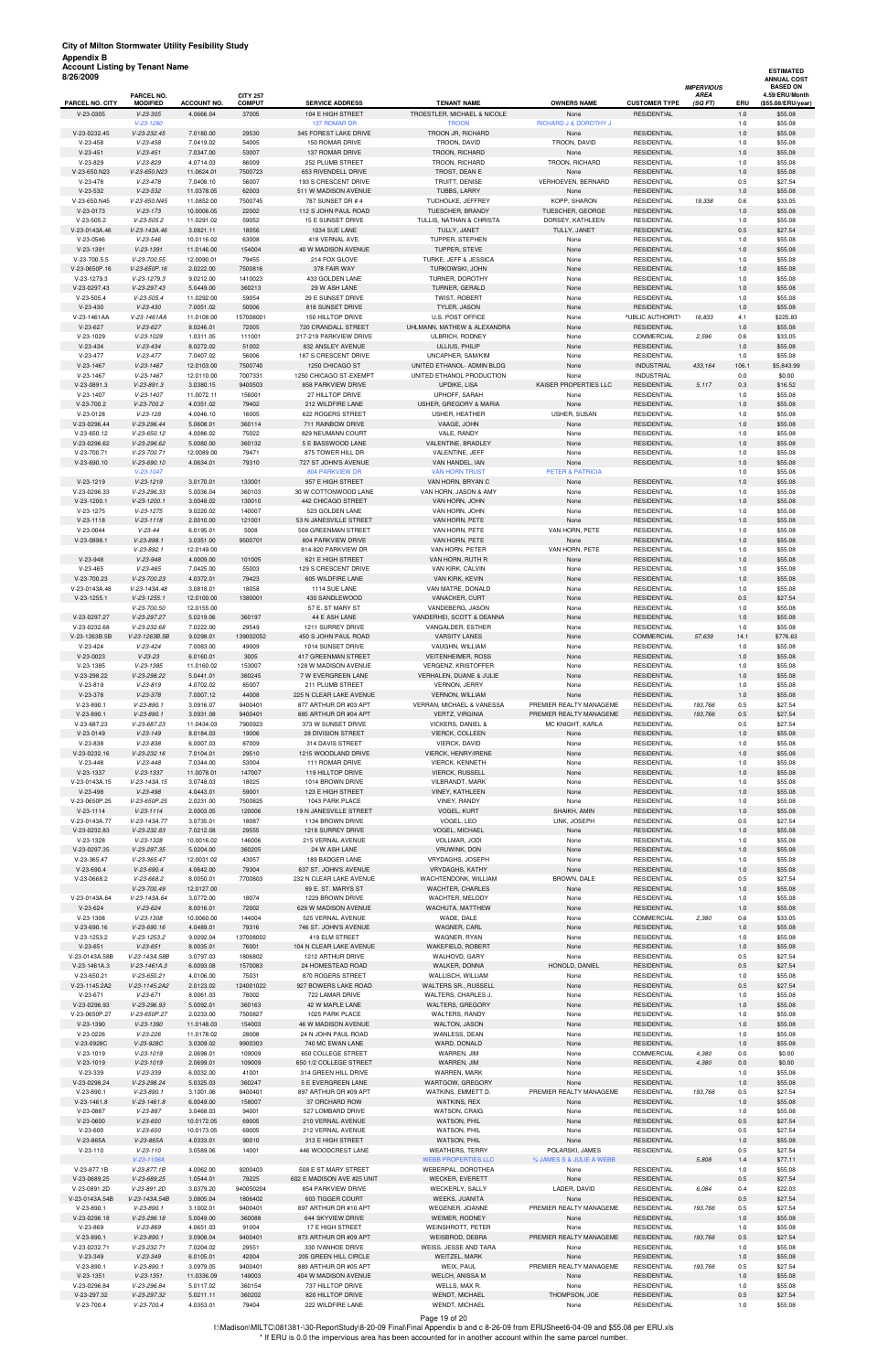| Account Listing by Tenant Name<br>8/26/2009<br>PARCEL NO. CITY | PARCEL NO.<br><b>MODIFIED</b> | <b>ACCOUNT NO.</b>       | <b>CITY 257</b><br><b>COMPUT</b> | <b>SERVICE ADDRESS</b>                          | <b>TENANT NAME</b>                                     | <b>OWNERS NAME</b>                                      | <b>CUSTOMER TYPE</b>                     | <b>IMPERVIOUS</b><br><b>AREA</b><br>(SQFT) | ERU               | <b>ESTIMATED</b><br><b>ANNUAL COST</b><br><b>BASED ON</b><br>4.59/ERU/Month<br>(\$55.08/ERU/year) |
|----------------------------------------------------------------|-------------------------------|--------------------------|----------------------------------|-------------------------------------------------|--------------------------------------------------------|---------------------------------------------------------|------------------------------------------|--------------------------------------------|-------------------|---------------------------------------------------------------------------------------------------|
| $V-23-495$                                                     | $V-23-495$                    | 4.0440.01                | 58005                            | 209 E HIGH STREET                               | WENDT, MICHAEL & KAREN                                 | None                                                    | <b>RESIDENTIAL</b>                       |                                            | 1.0               | \$55.08                                                                                           |
| V-23-0785                                                      | $V-23-785$                    | 1.0067.01                | 81006                            | 154 E MADISON AVENUE                            | <b>WENDT, SUSAN</b>                                    | None                                                    | <b>RESIDENTIAL</b>                       |                                            | 1.0               | \$55.08                                                                                           |
| V-23-0310                                                      | $V-23-310$                    | 6.0058.00                | 38001                            | 110 ORCHARD ROW                                 | <b>WENHAM, GORDON</b>                                  | None                                                    | <b>RESIDENTIAL</b>                       |                                            | 1.0               | \$55.08                                                                                           |
| $V-23-1461.4$                                                  | $V-23-1461.4$                 | 6.0055.00                | 158003                           | 44 ORCHARD ROW                                  | WENHAM, RAYMOND                                        | None                                                    | <b>RESIDENTIAL</b>                       |                                            | 1.0               | \$55.08                                                                                           |
| $V-23-890.1$<br>V-23-0297.39                                   | $V-23-890.1$<br>V-23-297.39   | 3.0970.04<br>5.0554.01   | 9400401<br>360209                | 881 ARTHUR DR #14 APT<br>825 RAINBOW DRIVE      | WENZEL, GARRETT<br>WENZEL, SHAWN                       | None<br>None                                            | <b>RESIDENTIAL</b><br><b>RESIDENTIAL</b> | 193,766                                    | 0.5<br>1.0        | \$27.54<br>\$55.08                                                                                |
| V-23-0218.25                                                   | $V-23-218.25$                 | 2.0242.00                | 27124                            | 1046 NELSON AVENUE                              | <b>WERFAL, FRANK</b>                                   | None                                                    | <b>RESIDENTIAL</b>                       |                                            | 1.0               | \$55.08                                                                                           |
| V-23-0218.25                                                   | V-23-218.25                   | 2.0243.00                | 27124                            | 1046 NELSON AVE.-EXEMPT METER                   | <b>WERFAL, FRANK</b>                                   | None                                                    | <b>RESIDENTIAL</b>                       |                                            | 0.0               | \$0.00                                                                                            |
| V-23-0048                                                      | $V-23-48$                     | 6.0188.06                | 6003                             | 416 GREENMAN STREET                             | WERNER, JILL                                           | JOHNSON, RHONDA                                         | <b>RESIDENTIAL</b>                       |                                            | 1.0               | \$55.08                                                                                           |
| $V-23-890.1$                                                   | $V-23-890.1$                  | 3.0998.05                | 9400401                          | 897 ARTHUR DR #06 APT                           | <b>WERTZ, ERIK</b>                                     | PREMIER REALTY MANAGEME                                 | <b>RESIDENTIAL</b>                       | 193,766                                    | 0.5               | \$27.54                                                                                           |
| V-23-0297.50<br>$V-23-0964$                                    | $V-23-297.50$<br>$V-23-964$   | 5.0263.04<br>2.0624.00   | 360220<br>103006                 | 27 E ASH LANE<br>403 ROGERS STREET              | <b>WESTBY, RONALD</b><br><b>WESTLUND, ELLEN</b>        | None<br>None                                            | <b>RESIDENTIAL</b><br><b>RESIDENTIAL</b> |                                            | 1.0<br>1.0        | \$55.08<br>\$55.08                                                                                |
| V-23-1087                                                      | $V-23-1087$                   | 1.0217.34                | 117006                           | 378 E MADISON AVE.                              | <b>WESTRICK, DEB</b>                                   | <b>WESTRICK, DEBORAH</b>                                | <b>RESIDENTIAL</b>                       |                                            | 0.5               | \$27.54                                                                                           |
| V-23-0818.1                                                    | $V-23-818.1$                  | 4.0701.02                | 85006                            | 217 PLUMB STREET                                | <b>WESTRICK, GARY</b>                                  | None                                                    | <b>RESIDENTIAL</b>                       |                                            | 1.0               | \$55.08                                                                                           |
| $V-23-505.6$                                                   | $V-23-505.6$                  | 11.0287.00               | 59056                            | 41 E SUNSET DRIVE                               | <b>WESTRICK, MICHAEL</b>                               | None                                                    | <b>RESIDENTIAL</b>                       |                                            | 1.0               | \$55.08                                                                                           |
| V-23-1097                                                      | $V-23-1097$                   | 1.0238.00                | 118007                           | 442 E MADISON AVENUE                            | <b>WESTRICK, RICHARD</b>                               | None                                                    | <b>RESIDENTIAL</b>                       |                                            | 1.0               | \$55.08                                                                                           |
| $V-23-666$                                                     | $V-23-666$                    | 8.0045.00                | 77006                            | 210 N CLEAR LAKE AVENUE                         | <b>WESTRICK, ROBERT</b>                                | None                                                    | <b>RESIDENTIAL</b>                       |                                            | 1.0               | \$55.08                                                                                           |
| $V-23-393$<br>V-23-1263D                                       | $V-23-393$<br>V-23-1263D      | 7.0446.01<br>5.0702.02   | 46005                            | 116 N CRESCENT DRIVE<br>445 HILLTOP DRIVE       | <b>WESTRICK, THOMAS</b><br>WHEELER, JOANNE             | None<br>None                                            | <b>RESIDENTIAL</b><br><b>RESIDENTIAL</b> |                                            | 1.0               | \$55.08                                                                                           |
| V-23-0143A.46                                                  | V-23-143A.46                  | 3.0822.15                | 139004<br>18056                  | 1032 SUE LANE                                   | WHITE, HAROLD & MELISSA EDWARD                         | TULLY, JANET                                            | <b>RESIDENTIAL</b>                       |                                            | 1.0<br>0.5        | \$55.08<br>\$27.54                                                                                |
| V-23-0991.4                                                    | $V-23-991.4$                  | 2.0593.00                | 106006004                        | 525 COLLEGE STREET                              | WHITFORD HALL ANTIQUES                                 | None                                                    | COMMERCIAL                               | 13,395                                     | 3.3               | \$181.76                                                                                          |
| V-23-0296.67                                                   | V-23-296.67                   | 5.0075.01                | 360137                           | 670 SKYVIEW DRIVE                               | WHITFORD, KENNETH & JACI                               | None                                                    | <b>RESIDENTIAL</b>                       |                                            | 1.0               | \$55.08                                                                                           |
| V-23-0978                                                      | $V-23-978$                    | 2.0635.00                | 105002                           | 305 ROGERS STREET                               | WHITFORD, MRS. WILLIAM                                 | None                                                    | <b>RESIDENTIAL</b>                       |                                            | 1.0               | \$55.08                                                                                           |
| $V-23-407$                                                     | $V-23-407$                    | 7.0073.26                | 48001                            | 1006 W MADISON AVENUE                           | WICKLINE, JEFF & LISA                                  | None                                                    | <b>RESIDENTIAL</b>                       |                                            | 1.0               | \$55.08                                                                                           |
| V-23-700.41                                                    | $V-23-700.41$                 | 12.0010.01               | 79441                            | 259 E ST MARY ST                                | WIEDERRECHT, DAVID & MELISSA                           | None                                                    | <b>RESIDENTIAL</b>                       |                                            | 1.0               | \$55.08                                                                                           |
| V-23-944                                                       | $V-23-944$<br>$V-23-1501$     | 3.0617.09                | 101001                           | 621 PARKVIEW DRIVE<br>1280 E BOWERS LAKE RD     | WIEDMER, TASHA<br><b>WIELAND</b>                       | PARTNERSHIP, CAMPUS PAR<br><b>KIRK J &amp; ANDREA L</b> | <b>RESIDENTIAL</b>                       |                                            | 1.0<br>1.0        | \$55.08<br>\$55.08                                                                                |
| $V-23-816$                                                     | $V-23-816$                    | 6.0014.04                | 85003                            | 205 LARCH LANE                                  | <b>WIERSMA, TIMOTHY</b>                                | None                                                    | <b>RESIDENTIAL</b>                       |                                            | 1.0               | \$55.08                                                                                           |
| V-23-365.27                                                    | $V-23-365.27$                 | 12.0018.01               | 43037                            | 188 E SUNSET DR                                 | WILCOX, ROBERT AND ANITA                               | None                                                    | <b>RESIDENTIAL</b>                       |                                            | 1.0               | \$55.08                                                                                           |
| V-23-0202                                                      | $V-23-202$                    | 11.0033.01               | 26001                            | 31 MORGAN STREET                                | WILEMAN, DAWN                                          | None                                                    | <b>RESIDENTIAL</b>                       |                                            | 1.0               | \$55.08                                                                                           |
| $V-23-398$                                                     | $V-23-398$                    | 7.0450.03                | 47001                            | 211 DAIRYLAND DRIVE                             | <b>WILKENS, PAULA</b>                                  | None                                                    | <b>RESIDENTIAL</b>                       |                                            | 1.0               | \$55.08                                                                                           |
| V-23-0296.59                                                   | $V-23-296.59$                 | 5.0069.03                | 360129                           | 18 E BASSWOOD LANE                              | WILLE, DELORES                                         | None                                                    | <b>RESIDENTIAL</b>                       |                                            | 1.0               | \$55.08                                                                                           |
| $V-23-653$                                                     | $V-23-653$                    | 8.0039.01                | 76003                            | 116 N CLEAR LAKE AVENUE                         | WILLE, GRACE                                           | None                                                    | <b>RESIDENTIAL</b>                       |                                            | 1.0               | \$55.08                                                                                           |
| V-23-0265<br>$V-23-905$                                        | $V-23-265$<br>$V-23-905$      | 11.0370.00<br>3.0612.01  | 31006<br>96006                   | 17 WINDSOR COURT<br>703 PARKVIEW DRIVE          | WILLETT, ROBERT<br><b>WILLETTS, JAMES</b>              | None<br>None                                            | <b>RESIDENTIAL</b><br><b>RESIDENTIAL</b> |                                            | 1.0<br>1.0        | \$55.08<br>\$55.08                                                                                |
|                                                                | $V-23-830$                    |                          |                                  | 239 LARCH LN                                    | <b>WILLIAMS</b>                                        | <b>KEVIN J</b>                                          |                                          |                                            | 1.0               | \$55.08                                                                                           |
| V-23-0296.7                                                    | $V-23-296.7$                  | 5.0033.02                | 360071                           | 47 W ELIZABETH STREET                           | <b>WILLIAMS TRACY</b>                                  | None                                                    | <b>RESIDENTIAL</b>                       |                                            | 1.0               | \$55.08                                                                                           |
| $V-23-344$                                                     | $V-23-344$                    | 6.0040.00                | 41006                            | 428 GREEN HILL DRIVE                            | WILLIAMS, ANN                                          | None                                                    | <b>RESIDENTIAL</b>                       |                                            | 1.0               | \$55.08                                                                                           |
| $V-23-1452$                                                    | $V-23-1452$                   | 11.0128.12               | 156006                           | 35 E MADISON AVENUE                             | WILLIAMS, BRENDA                                       | TEUBERT, MATTHEW & JILL                                 | <b>RESIDENTIAL</b>                       |                                            | 1.0               | \$55.08                                                                                           |
| $V-23-565$                                                     | $V-23-565$                    | 10.0123.08               | 65008                            | 117 SECOND STREET                               | WILLIAMS, CHAD                                         | None                                                    | <b>RESIDENTIAL</b>                       |                                            | 1.0               | \$55.08                                                                                           |
| $V-23-414$<br>$V-23-890.1$                                     | $V-23-414$<br>$V-23-890.1$    | 7.0078.01<br>3.0960.01   | 48008<br>9400401                 | 1045 SUNSET DRIVE<br>881 ARTHUR DR #04 APT      | WILLIAMS, CHRIS/AMY<br>WILLIAMS, DARROL                | None<br>PREMIER REALTY MANAGEME                         | <b>RESIDENTIAL</b><br><b>RESIDENTIAL</b> | 193,766                                    | 1.0<br>0.5        | \$55.08<br>\$27.54                                                                                |
| $V-23-952$                                                     | $V-23-952$                    | 4.0017.06                | 102001                           | 529 E HIGH STREET                               | WILLIAMS, GAIL                                         | LIN, ERIC                                               | <b>RESIDENTIAL</b>                       |                                            | 1.0               | \$55.08                                                                                           |
| V-23-0296.5                                                    | $V-23-296.5$                  | 5.0616.01                | 36006                            | 623 RAINBOW DRIVE                               | <b>WILLIAMS, JAMES</b>                                 | None                                                    | <b>RESIDENTIAL</b>                       |                                            | 1.0               | \$55.08                                                                                           |
| $V-23-548$                                                     | $V-23-548$                    | 10.0111.00               | 64001                            | 110 FIRST STREET                                | <b>WILLIAMS, JAMES</b>                                 | None                                                    | <b>RESIDENTIAL</b>                       |                                            | 1.0               | \$55.08                                                                                           |
| V-23-0298.15                                                   | $V-23-298.15$                 | 5.0551.05                | 360238                           | 106 W EVERGREEN LANE                            | WILLIAMS, JAMES Q & SANDRA                             | None                                                    | <b>RESIDENTIAL</b>                       |                                            | 1.0               | \$55.08                                                                                           |
| V-23-0132                                                      | $V-23-132$                    | 4.1324.02                | 16009                            | 601 ROGERS STREET                               | WILLIAMS, KEVIN                                        | GILLAND, THOMAS                                         | <b>RESIDENTIAL</b>                       |                                            | 0.5               | \$27.54                                                                                           |
| V-23-890.1<br>$V-23-1168$                                      | V-23-890.1<br>$V-23-1168$     | 3.0914.06<br>2.0441.02   | 9400401<br>126007                | 877 ARTHUR DR #01 APT<br>18 N JANESVILLE STREET | WILLIAMS, ROBERT & PHYLISS<br>WILLIAMS, TIMOTHY        | PREMIER REALTY MANAGEME<br>None                         | RESIDENTIAL<br><b>RESIDENTIAL</b>        | 193,766                                    | <b>U.5</b><br>1.0 | 321.54<br>\$55.08                                                                                 |
| V-23-0872C                                                     | V-23-872C                     | 4.0093.02                | 91007003                         | 814 ROGERS STREET                               | WILLIAMSON, GLENDA                                     | None                                                    | <b>RESIDENTIAL</b>                       |                                            | 1.0               | \$55.08                                                                                           |
| V-23-0991.2                                                    | $V-23-991.2$                  | 2.0598.02                | 106006002                        | 501 COLLEGE STREET                              | WILLIAMSON, JOSEPH                                     | None                                                    | COMMERCIAL                               | 4,408                                      | 1.1               | \$60.59                                                                                           |
| V-23-635                                                       | $V-23-635$                    | 8.0222.02                | 73004                            | 113 FRONT STREET                                | WILLISON, WILLARD                                      | None                                                    | <b>RESIDENTIAL</b>                       |                                            | 1.0               | \$55.08                                                                                           |
| $V-23-890.1$                                                   | $V-23-890.1$                  | 3.0947.07                | 9400401                          | 893 ARTHUR DR #5 APT                            | WILLS, CERISSA                                         | PREMIER REALTY MANAGEME                                 | <b>RESIDENTIAL</b>                       | 193,766                                    | 0.5               | \$27.54                                                                                           |
| V-23-0143A.86                                                  | V-23-143A.86                  | 3.0718.05                | 18096                            | 1153 ARTHUR DRIVE                               | <b>WILSON, KENNETH</b>                                 | None                                                    | <b>RESIDENTIAL</b>                       |                                            | 1.0               | \$55.08                                                                                           |
| V-23-0296.92<br>V-23-0124.2                                    | V-23-296.92<br>$V-23-124.2$   | 5.0093.00<br>4.0039.01   | 360162<br>15007                  | 30 W MAPLE LANE<br>417 E HIGH STREET            | WILSON, LYSABETH<br>WILSON, WILLIAM                    | None<br>None                                            | <b>RESIDENTIAL</b><br><b>RESIDENTIAL</b> |                                            | 1.0<br>1.0        | \$55.08<br>\$55.08                                                                                |
| $V-23-417$                                                     | $V-23-417$                    | 7.0076.01                | 49002                            | 1063 SUNSET DRIVE                               | WINDLE, EDWARD                                         | None                                                    | <b>RESIDENTIAL</b>                       |                                            | 1.0               | \$55.08                                                                                           |
| V-23-0218.4                                                    | $V-23-218.4$                  | 2.0204.01                | 27103                            | 926 NELSON AVENUE                               | WINGER, DOUGLAS                                        | None                                                    | <b>RESIDENTIAL</b>                       |                                            | 1.0               | \$55.08                                                                                           |
| V-23-0143A.71                                                  | V-23-143A.71                  | 3.0758.01                | 18081                            | 1141 BROWN DRIVE                                | WINKELMAN, JOHN                                        | None                                                    | <b>RESIDENTIAL</b>                       |                                            | 1.0               | \$55.08                                                                                           |
| $V-23-317$                                                     | $V-23-317$                    | 6.0077.19                | 38008                            | 112 WALLACE WAY                                 | WINTER, KYLE                                           | QUALE, KEVIN                                            | <b>RESIDENTIAL</b>                       |                                            | 0.5               | \$27.54                                                                                           |
| V-23-1277                                                      | $V-23-1277$                   | 9.0216.02                | 140009                           | 509 GOLDEN LANE                                 | WIRTS, LORETA                                          | None                                                    | <b>RESIDENTIAL</b>                       |                                            | 1.0               | \$55.08                                                                                           |
| V-23-0298.1A                                                   | $V-23-1262$<br>V-23-298.1A    | 5.0278.05                | 36022401                         | 42 E EVERGREEN LANE                             | <b>WIS POWER &amp; LIGHT CO</b><br>WISCH, COLLEEN      | None                                                    | <b>RESIDENTIAL</b>                       | 20,543<br>3,324                            | 5.0<br>0.5        | \$275.40<br>\$27.54                                                                               |
| V-23-0916.3                                                    | $V-23-916.3$                  | 3.0300.00                | 9700903                          | 609 - 615 MARY LANE                             | WISCONSIN MANAGEMENT COMPANY                           | None                                                    | COMMERCIAL                               | 21,343                                     | 5.2               | \$286.42                                                                                          |
| $V-23-607$                                                     | $V-23-607$                    | 8.0371.00                | 70003                            | 212 S CLEAR LAKE AVENUE                         | <b>WOLF, RICHARD</b>                                   | None                                                    | <b>RESIDENTIAL</b>                       |                                            | 1.0               | \$55.08                                                                                           |
| V-23-287                                                       | $V-23-287$                    | 5.0017.08                | 34005                            | 20 E ELIZABETH STREET                           | WOLTER, TOM                                            | MC CULLEY, NINA                                         | <b>RESIDENTIAL</b>                       |                                            | 0.5               | \$27.54                                                                                           |
| V-23-0298.28                                                   | V-23-298.28                   | 5.0322.00                | 360251                           | 33 E EVERGREEN LANE                             | WOLTER, WILLIAM                                        | None                                                    | <b>RESIDENTIAL</b>                       |                                            | 1.0               | \$55.08                                                                                           |
| V-23-688.1                                                     | $V-23-688.1$                  | 9.0050.15                | 79010                            | 819 CAPMAN STREET                               | WOODFORD, BRYCE                                        | MALONE, MICHELLE                                        | <b>RESIDENTIAL</b>                       |                                            | 0.5               | \$27.54                                                                                           |
| $V-23-1325$                                                    | $V-23-1325$                   | 10.0022.00               | 146003                           | 303 VERNAL AVENUE - CHURCH                      | WOODLAND COMM SEVENTH DAY ADV                          | None                                                    | COMMERCIAL                               | 18,143                                     | 2.2               | \$121.18                                                                                          |
| V-23-1325                                                      | $V-23-1325$<br>$V-23-700.68$  | 10.0023.00<br>12.0151.00 | 146003                           | 237 VERNAL AVENUE- SCHOOL<br>847 TOWER HILL DR  | WOODLAND COMM SEVENTH DAY ADV<br><b>WOODRICH HOMES</b> | None<br>None                                            | COMMERCIAL<br><b>RESIDENTIAL</b>         | 18,143                                     | 2.2<br>1.0        | \$121.18<br>\$55.08                                                                               |
|                                                                | V-23-700.69                   | 12.0132.00               |                                  | 855 TOWER HILL DR                               | WOODRIDGE HOMES                                        | None                                                    | <b>RESIDENTIAL</b>                       |                                            | 1.0               | \$55.08                                                                                           |
| V-23-0143A.35A                                                 | V-23-143A.35A                 | 3.0844.00                | 1804501                          | 1125 SUE LANE                                   | WOODRING, WILLIAM                                      | None                                                    | <b>RESIDENTIAL</b>                       |                                            | 0.5               | \$27.54                                                                                           |
| V-23-0296.88                                                   | V-23-296.88                   | 5.0122.00                | 360158                           | 35 W MAPLE LANE                                 | WOPAT, MARVIN                                          | None                                                    | <b>RESIDENTIAL</b>                       |                                            | 1.0               | \$55.08                                                                                           |
| V-23-0296.88                                                   | $V-23-296.88$                 | 5.0123.00                | 360158                           | 35 W MAPLE LA - EXEMPT METER                    | WOPAT, MARVIN                                          | None                                                    | <b>RESIDENTIAL</b>                       |                                            | 0.0               | \$0.00                                                                                            |
| V-23-0232.23                                                   | V-23-232.23                   | 7.0132.02                | 29517                            | 222 FOREST LAKE DRIVE                           | WRIGHT, CINDY/STEVE                                    | None                                                    | <b>RESIDENTIAL</b>                       |                                            | 1.0               | \$55.08                                                                                           |
| V-23-687.29A<br>V-23-0365.11                                   | V-23-687.29A<br>$V-23-365.11$ | 11.3720.02<br>1.0146.01  | 79009291<br>43021                | 372 W. SUNSET DR<br>180 NORTHSIDE DRIVE         | WRIGHT, STEPHEN & CINDY<br>WURSLIN, CHRISTOPHER        | None<br>None                                            | <b>RESIDENTIAL</b><br><b>RESIDENTIAL</b> | 6,478                                      | 0.5<br>1.0        | \$27.54<br>\$55.08                                                                                |
| $V-23-0156$                                                    | $V-23-156$                    | 8.0026.00                | 20003                            | 726 W MADISON AVENUE                            | WURTH, BETTY                                           | None                                                    | <b>RESIDENTIAL</b>                       |                                            | 1.0               | \$55.08                                                                                           |
| $V-23-176$                                                     | $V-23-176$                    | 12.0015.01               | 22006                            | 177 BUTEN                                       | WURTINGER, TYLER AND RAVEN                             | None                                                    | <b>RESIDENTIAL</b>                       |                                            | 1.0               | \$55.08                                                                                           |
| V-23-1283                                                      | $V-23-1283$                   | 9.0226.03                | 141006                           | 205 GOLDEN LANE                                 | WYRO, JEFF                                             | WYRO, TREVOR                                            | <b>RESIDENTIAL</b>                       |                                            | 0.5               | \$27.54                                                                                           |
| $V-23-452$                                                     | $V-23-452$                    | 7.0348.00                | 53008                            | 147 ROMAR DRIVE                                 | WYRO, KENNETH                                          | None                                                    | <b>RESIDENTIAL</b>                       |                                            | 1.0               | \$55.08                                                                                           |
| $V-23-588$                                                     | $V-23-588$                    | 10.0171.01               | 68002                            | 222 VERNAL AVENUE                               | YAHN, AMY & DAVID                                      | None                                                    | <b>RESIDENTIAL</b>                       |                                            | 1.0               | \$55.08                                                                                           |
| V-23-0119                                                      | $V-23-119$                    | 3.0563.01                | 15001                            | 398 WOODCREST LANE                              | YESKE, BRUCE/NANCY                                     | None                                                    | <b>RESIDENTIAL</b>                       |                                            | 1.0               | \$55.08                                                                                           |
| V-23-899.1B                                                    | $V-23-899.1B$                 | 3.0281.03                | 9500902                          | 703 S JANESVILLE STREET                         | <b>YMCA</b>                                            | None                                                    | COMMERCIAL                               | 192,254                                    | 0.0               | \$0.00                                                                                            |
| V-23-899.1B<br>V-23-1266                                       | $V-23-899.1B$<br>$V-23-1266$  | 3.0282.04<br>9.0143.00   | 9500902<br>139007                | 701 S JANESVILLE STREET<br>386 ELM STREET       | <b>YMCA</b><br>YOUNG, EARL                             | MILTON DEVELOPMENT<br>None                              | COMMERCIAL<br><b>RESIDENTIAL</b>         | 192,254                                    | 0.0<br>1.0        | \$0.00<br>\$55.08                                                                                 |
| $V-23-1253.1$                                                  | $V-23-1253.1$                 | 9.0081.02                | 137008001                        | 418 SANDALWOOD COURT                            | YOUNG, WILLIAM JR                                      | FORD, MICHAEL & LAURA                                   | <b>RESIDENTIAL</b>                       |                                            | 0.5               | \$27.54                                                                                           |
| V-23-0029                                                      | $V-23-29$                     | 6.0166.00                | 4002                             | 205 ROGERS STREET                               | YTTRI, DWAIN                                           | None                                                    | <b>RESIDENTIAL</b>                       |                                            | 1.0               | \$55.08                                                                                           |
| V-23-1086                                                      | $V-23-1086$                   | 1.0215.00                | 117005                           | 372 E MADISON AVENUE                            | <b>YTTRI, RICK</b>                                     | None                                                    | <b>RESIDENTIAL</b>                       |                                            | 1.0               | \$55.08                                                                                           |

V-23-1360A.1 *V-23-1360A.1* 11.0303.09 15000303 127 N JOHN PAUL RD ZANZOW, RON PASSER, KAY RESIDENTIAL 0.5 \$27.54<br>V-23-1049 *V-23-1049* 3.0003.00 113003 820 E HIGH STREET ZASTOUPIL, KAY None RESIDENTIAL 1.0 \$55.08 V-23-1049 V-23-1049 3.0003.00 113003 820 E HIGH STREET ZASTOUPIL, KAY None RESIDENTIAL 1.0 \$55.08 V-23-650.N25 V-23-650.N25 11.0632.01 7500725 731 RIVENDELL DRIVE ZASTOUPIL, TODD None RESIDENTIAL 1.0 \$55.08

Total 4043.1 \$222,693.95

| V-23-650.N45  | V-23-650.N45   | 11.0868.00 | 7500745 | 787 SUNSET DR # 8    | ZELLNER, JOHN & LINDA GRAVES | KOPP, SHARON                  | <b>RESIDENTIAL</b> | 19,338  | 0.6  | \$33.05    |
|---------------|----------------|------------|---------|----------------------|------------------------------|-------------------------------|--------------------|---------|------|------------|
| $V-23-530$    | $V - 23 - 530$ | 8.0446.01  | 62001   | 30 MERCHANT ROW      | ZHAO GUO, ZHEN               | <b>J.D.C. INVESTMENTS LLC</b> | <b>COMMERCIAL</b>  | 10.621  | 2.6  | \$143.21   |
| $V-23-113$    | $V-23-113$     | 3.0580.06  | 14003   | 884 CHAPEL DRIVE     | ZIELINSKI, DAVID             | DRAKE, DONALD                 | <b>RESIDENTIAL</b> |         | 0.5  | \$27.54    |
| $V-23-1461.2$ | $V-23-1461.2$  | 6.0052.00  | 158001  | 26 ORCHARD ROW       | ZIGLER, JACK                 | None                          | <b>RESIDENTIAL</b> |         | 1.0  | \$55.08    |
| V-23-0298.21  | $V-23-298.21$  | 5.0460.02  | 360244  | 17 W EVERGREEN LANE  | ZIMMER, BRIAN & CARRIE       | None                          | <b>RESIDENTIAL</b> |         | 1.0  | \$55.08    |
| V-23-650.N19  | $V-23-650.N19$ | 11.0608.02 | 7500719 | 575 RIVENDELL DRIVE  | ZIMMERMAN, AMY               | None                          | <b>RESIDENTIAL</b> |         | 1.0  | \$55.08    |
| $V-23-700.6$  | $V-23-700.6$   | 4.0355.01  | 79406   | 240 N WILDFIRE LANE  | ZIMMERMAN, JOEL & ANDREA     | None                          | <b>RESIDENTIAL</b> |         | 1.0  | \$55.08    |
| $V-23-0271$   | $V-23-271$     | 11.0344.00 | 32004   | 432 W MADISON AVENUE | ZIMMERMAN, LYLE              | None                          | <b>RESIDENTIAL</b> |         | 1.0  | \$55.08    |
| V-23-0972     | V-23-972       | 2.0642.02  | 104005  | 327 COLLEGE STREET   | ZINK, PATRICA                | None                          | <b>RESIDENTIAL</b> |         | 1.0  | \$55.08    |
| $V-23-1187$   | $V-23-1187$    | 3.0038.01  | 129001  | 312 CHICAGO STREET   | ZINK, THEODORE               | None                          | <b>RESIDENTIAL</b> |         | 1.0  | \$55.08    |
| $V-23-845$    | $V-23-845$     | 6.0003.01  | 88007   | 325 DAVIS STREET     | ZINZOW, JASON                | None                          | <b>RESIDENTIAL</b> |         | 1.0  | \$55.08    |
| V-23-0298.26  | $V-23-298.26$  | 5.0324.02  | 360249  | 15 E EVERGREEN LANE  | ZIRKEL, ROBERT B.            | None                          | <b>RESIDENTIAL</b> |         | 1.0  | \$55.08    |
| V-23-0650P.10 | V-23-650P.10   | 2.0216.01  | 7500810 | 359 FAIR WAY         | ZITZKE, WILLIAM/DEB          | None                          | <b>RESIDENTIAL</b> |         | 1.0  | \$55.08    |
| V-23-650.24   | $V-23-650.24$  | 4.0307.00  | 75034   | 851 ROGERS STREET    | ZWIEG, SARA                  | None                          | <b>RESIDENTIAL</b> |         | 1.0  | \$55.08    |
| V-23-1028     | $V-23-1028$    |            |         |                      |                              |                               |                    | 9,568   | 2.3  | \$126.68   |
| $V-23-1510.2$ | $V-23-1510.2$  |            |         |                      |                              |                               |                    | 22,931  | 5.6  | \$308.45   |
| $V-23-511$    | $V-23-511$     |            |         |                      |                              | DUTCHER, BRAD                 |                    | 3,193   | 0.8  | \$44.06    |
|               | V-23-650.N39   |            |         |                      |                              |                               |                    | 6,931   | 0.2  | \$11.02    |
|               | V-23-650.N39   |            |         |                      |                              |                               |                    | 6,931   | 0.2  | \$11.02    |
|               | $V-23-650.N39$ |            |         |                      |                              |                               |                    | 6,931   | 0.2  | \$11.02    |
|               | V-23-650.N39   |            |         |                      |                              |                               |                    | 6,931   | 0.2  | \$11.02    |
|               | V-23-650.N39   |            |         |                      |                              |                               |                    | 6,931   | 0.2  | \$11.02    |
|               | $V-23-650.N39$ |            |         |                      |                              |                               |                    | 6.931   | 0.2  | \$11.02    |
|               | V-23-650.N39   |            |         |                      |                              |                               |                    | 6,931   | 0.2  | \$11.02    |
| V-23-890.2B   | $V-23-890.2B$  |            |         |                      |                              |                               |                    | 12,071  | 3.0  | \$165.24   |
|               | $V-23-892B$    |            |         |                      |                              |                               |                    | 25,369  | 6.2  | \$341.50   |
|               | V-23-899.1A    |            |         |                      |                              |                               |                    | 19,369  | 4.7  | \$258.88   |
|               | $V-23-899.1B$  |            |         |                      |                              |                               |                    | 192,254 | 47.1 | \$2,594.27 |

Page 20 of 20 I:\Madison\MILTC\081381-\30-ReportStudy\8-20-09 Final\Final Appendix b and c 8-26-09 from ERUSheet6-04-09 and \$55.08 per ERU.xls \* If ERU is 0.0 the impervious area has been accounted for in another account within the same parcel number.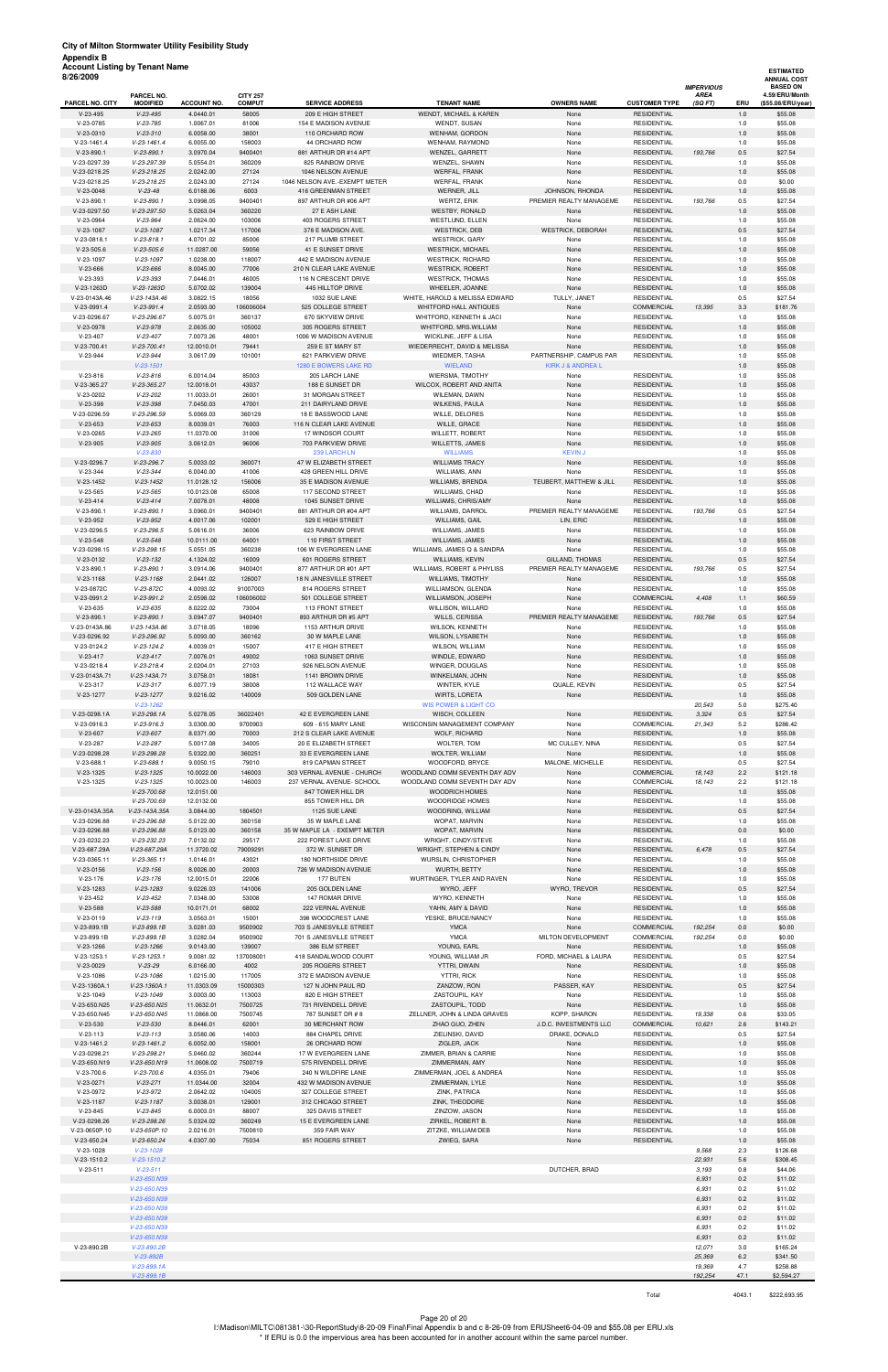| 8/26/2009                  | <b>Account Listing by Parcel Number</b> |                        |                                  |                                                     |                                                    |                                 |                                          |                                             |            | <b>ESTIMATED</b><br><b>ANNUAL COST</b>                  |
|----------------------------|-----------------------------------------|------------------------|----------------------------------|-----------------------------------------------------|----------------------------------------------------|---------------------------------|------------------------------------------|---------------------------------------------|------------|---------------------------------------------------------|
| PARCEL NO.<br><b>CITY</b>  | PARCEL NO.<br><b>MODIFIED</b>           | <b>ACCOUNT NO.</b>     | <b>CITY 257</b><br><b>COMPUT</b> | <b>SERVICE ADDRESS</b>                              | <b>TENANT NAME</b>                                 | <b>OWNERS NAME</b>              | <b>CUSTOMER TYPE</b>                     | <b>IMPERVIOUS</b><br><b>AREA</b><br>(SQ FT) | ERU        | <b>BASED ON</b><br>4.59/ERU/Month<br>(\$55.08/ERU/year) |
| $V-23-0001$                | $V-23-1$                                | 2.0689.02              | 1001                             | 624 COLLEGE STREET                                  | JACOBS, DELOS/CAROL                                | None                            | <b>RESIDENTIAL</b>                       |                                             | 1.0        | \$55.08                                                 |
| $V-23-10$                  | $V-23-10$                               | 12.0040.02             | 2001                             | 512 COLLEGE ST                                      | OLSON, CARL                                        | OLSON, CARL                     | <b>RESIDENTIAL</b>                       | 4,293                                       | 0.4        | \$22.03                                                 |
| $V-23-0010$                | $V - 23 - 10$                           | 2.0677.09              | 2001                             | 508 COLLEGE STREET                                  | GAMBLE, YVONNE                                     | OLSON, CARL                     | <b>RESIDENTIAL</b>                       | 4,293                                       | 0.4        | \$22.03                                                 |
| V-23-0010                  | $V-23-10$                               | 2.0679.04              | 2001                             | 510 COLLEGE STREET                                  | OLSON, CARL                                        | OLSON, CARL                     | <b>RESIDENTIAL</b>                       | 4,293                                       | 0.4        | \$22.03                                                 |
| $V-23-0100$                | $V-23-100$                              | 2.0587.06              | 12002                            | 625 COLLEGE STREET                                  | <b>IVERSON, DARRIN</b>                             | None                            | <b>RESIDENTIAL</b>                       |                                             | 1.0        | \$55.08                                                 |
| $V-23-1000$                | $V-23-1000$                             | 4.0760.00              | 107006                           | 646 E HIGH STREET                                   | BORGWARDT, DONALD                                  | None                            | <b>RESIDENTIAL</b>                       |                                             | 1.0        | \$55.08                                                 |
| $V-23-1001$                | $V-23-1001$                             | 4.0762.00              | 107007                           | 652 E HIGH STREET                                   | GOODGER, DOUGLAS                                   | None                            | <b>RESIDENTIAL</b>                       |                                             | 1.0        | \$55.08                                                 |
| $V-23-1001.1$              | $V-23-1001.1$                           | 4.0763.21              | 10700701                         | 656 E HIGH STREET                                   | NHEM, YAN                                          | ARNDT, JAMES                    | <b>RESIDENTIAL</b>                       |                                             | 0.5        | \$27.54                                                 |
| $V-23-1001.1$              | $V-23-1001.1$                           | 4.0764.15              | 10700701                         | 658 E HIGH STREET                                   | ARDNT, JAMES                                       | ARNDT, JAMES                    | <b>RESIDENTIAL</b>                       |                                             | 0.5        | \$27.54                                                 |
| V-23-1002.1                | $V-23-1002.1$                           | 2.0582.00              | 10700801                         | 645 COLLEGE STREET                                  | <b>CAPTAIN CLEAN</b>                               | TEUSCHER, DEAN                  | COMMERCIAL                               | 9,365                                       | 2.3        | \$126.68                                                |
| V-23-1002.2<br>$V-23-1003$ | $V-23-1002.2$<br>$V-23-1003$            | 1.0332.00<br>1.0336.00 | 10700802<br>108001               | 323 PARKVIEW DRIVE<br>423 PARKVIEW DRIVE            | <b>BANK OF MILTON</b><br><b>ARNDT'S MINI MART</b>  | None<br>None                    | <b>COMMERCIAL</b><br>COMMERCIAL          | 32,986<br>5,946                             | 8.1<br>1.5 | \$446.15<br>\$82.62                                     |
| $V-23-1008$                | $V-23-1008$                             | 1.0330.00              | 800302                           | 319 PARKVIEW DRIVE                                  | THE COVE                                           | None                            | <b>COMMERCIAL</b>                        | 2,677                                       | 0.7        | \$38.56                                                 |
| $V-23-1009$                | $V-23-1009$                             | 1.0328.03              | 108007                           | 315 PARKVIEW DRIVE                                  | PARKVIEW CAFE                                      | None                            | <b>COMMERCIAL</b>                        | 2,565                                       | 0.6        | \$33.05                                                 |
| V-23-0101                  | $V-23-101$                              | 3.0501.00              | 13001                            | 921 PARKVIEW DRIVE                                  | MURPHY, THOMAS                                     | None                            | <b>RESIDENTIAL</b>                       |                                             | 1.0        | \$55.08                                                 |
| $V-23-1010$                | $V-23-1010$                             | 1.0327.00              | 108008                           | 311 PARKVIEW DRIVE                                  | DUBATS DDS J.J.                                    | None                            | COMMERCIAL                               | 2,003                                       | 0.5        | \$27.54                                                 |
| $V-23-1011$                | $V-23-1011$                             | 1.0324.01              | 108009                           | 301 PARKVIEW DRIVE                                  | <b>GEORGIO'S</b>                                   | ELMER, BERNARD                  | <b>COMMERCIAL</b>                        | 1,606                                       | 0.4        | \$22.03                                                 |
| $V-23-1012$                | $V-23-1012$                             | 2.0580.02              | 109001                           | 655 COLLEGE STREET                                  | BAXTER & WOODMAN INC.                              | None                            | COMMERCIAL                               | 1,843                                       | 0.5        | \$27.54                                                 |
| $V-23-1014$                | $V-23-1014$                             | 2.0581.00              | 109003                           | 649 COLLEGE STREET                                  | SYKORA, DR. TED                                    | None                            | <b>COMMERCIAL</b>                        | 2,134                                       | 0.5        | \$27.54                                                 |
| $V-23-1016$                | $V-23-1016$                             | 1.0320.02              | 109005                           | 247 PARKVIEW DRIVE                                  | ROBIN'S NEST V STYLING SALON                       | CONGDON, BARBARA                | <b>COMMERCIAL</b>                        | 4,051                                       | 1.0        | \$55.08                                                 |
| $V-23-1016$                | $V-23-1016$                             | 1.0322.02              | 109005                           | 658 COLLEGE STREET                                  | CONGDON, BARBARA                                   | None                            | <b>COMMERCIAL</b>                        | 4,051                                       | 0.0        | \$0.00                                                  |
| $V-23-1017$                | $V-23-1017$                             | 1.0316.06              | 109006                           | 237 PARKVIEW DRIVE                                  | S.D. REAL ESTATE                                   | S.D. REAL ESTATE                | <b>COMMERCIAL</b>                        | 8,274                                       | 2.0        | \$110.16                                                |
| $V-23-1019$                | $V-23-1019$                             | 2.0697.02              | 109009                           | 648 COLLEGE STREET                                  | AMERICAN AWARDS & PROMOTIONS L                     | None                            | <b>COMMERCIAL</b>                        | 4,380                                       | 1.1        | \$60.59                                                 |
| $V-23-1019$                | $V-23-1019$                             | 2.0698.01              | 109009                           | 650 COLLEGE STREET                                  | WARREN, JIM                                        | None                            | COMMERCIAL                               | 4,380                                       | 0.0        | \$0.00                                                  |
| $V-23-1019$                | $V-23-1019$                             | 2.0699.01              | 109009                           | 650 1/2 COLLEGE STREET                              | WARREN, JIM                                        | None                            | <b>RESIDENTIAL</b>                       | 4,380                                       | 0.0        | \$0.00                                                  |
| $V-23-0102$                | $V-23-102$                              | 3.0500.00              | 13002                            | 931 PARKVIEW DRIVE                                  | SLOWEY, TOM                                        | None                            | <b>RESIDENTIAL</b>                       |                                             | 1.0        | \$55.08                                                 |
| V-23-1020                  | $V-23-1020$                             | 2.0696.01              | 110001                           | 644 COLLEGE STREET                                  | GRABOW, ROBERT & EMILY                             | NILES, CHARLES                  | <b>COMMERCIAL</b>                        | 4,269                                       | 1.0        | \$55.08                                                 |
| V-23-1021                  | $V-23-1021$                             | 2.0694.02              | 110002                           | 640 COLLEGE STREET                                  | HILL, THOMAS & DANIELLEE                           | None                            | <b>RESIDENTIAL</b>                       |                                             | 1.0        | \$55.08                                                 |
| V-23-1022                  | $V-23-1022$                             | 2.0691.14              | 110003                           | 630 COLLEGE STREET                                  | JACKSON, CHRIS & AMY                               | SCHUMACHER, DAVID               | <b>RESIDENTIAL</b>                       |                                             | 1.0        | \$55.08                                                 |
| $V-23-1023$                | $V-23-1023$                             | 6.0139.12              | 110004                           | 617 1/2 GREENMAN STREET                             | BABCOCK, JANICE                                    | GETCHEL, GARY & CHERYL          | <b>RESIDENTIAL</b>                       | 3.640                                       | 0.5        | \$27.54                                                 |
| V-23-1023                  | $V-23-1023$                             | 6.0140.12              | 110004                           | 617 GREENMAN STREET                                 | GETCHEL, GARY                                      | GETCHEL, GARY & CHERYL          | <b>RESIDENTIAL</b>                       | 3.640                                       | 0.5        | \$27.54                                                 |
| V-23-1024                  | $V-23-1024$                             | 6.0138.00              | 110005                           | 621 GREENMAN STREET                                 | BURR, CHARLOTTE                                    | None                            | <b>RESIDENTIAL</b>                       |                                             | 1.0        | \$55.08                                                 |
| $V-23-1025$                | $V-23-1025$                             | 6.0136.05              | 110006                           | 627 GREENMAN STREET                                 | <b>BROWN, MARK</b>                                 | None                            | <b>RESIDENTIAL</b>                       |                                             | 1.0        | \$55.08                                                 |
|                            | $V-23-1026$                             |                        |                                  |                                                     | <b>MILLER</b>                                      | <b>DAVID H</b>                  | <b>COMMERCIAL</b>                        | 1,082                                       | 0.3        | \$16.52                                                 |
| V-23-1027                  | $V-23-1027$                             | 6.0134.00              | 110008                           | 635 GREENMAN STREET                                 | <b>MAREK'S WELDING</b><br>GRABOW, ROBERT AND EMILY | None<br>ANDERSON INVESTMENTS LL | <b>COMMERCIAL</b><br>COMMERCIAL          | 3.562<br>9,568                              | 0.9        | \$49.57                                                 |
| V-23-1028<br>V-23-1028     | $V-23-1028$<br>$V-23-1028$              | 1.0312.02<br>1.0313.02 | 110009<br>110009                 | 223 PARKVIEW DRIVE<br>223-225 PARKVIEW DR.-APTS/OFF | S.D. REAL ESTATE                                   | None                            | <b>COMMERCIAL</b>                        | 9,568                                       | 0.0<br>0.0 | \$0.00<br>\$0.00                                        |
| V-23-1028                  | $V-23-1028$                             | 1.0318.02              | 110009                           | 233 PARKVIEW DR.-APT ABOVE                          | CORWIN DEAN & MARY RENZ                            | ANDERSON INVESTMENTS LL         | <b>RESIDENTIAL</b>                       | 9,568                                       | 0.0        | \$0.00                                                  |
| $V-23-1028$                | $V-23-1028$                             |                        |                                  |                                                     |                                                    |                                 |                                          | 9.568                                       | 2.3        | \$126.68                                                |
| V-23-1029                  | $V-23-1029$                             | 1.0311.05              | 111001                           | 217-219 PARKVIEW DRIVE                              | ULBRICH, RODNEY                                    | None                            | COMMERCIAL                               | 2,596                                       | 0.6        | \$33.05                                                 |
| V-23-0103                  | $V-23-103$                              | 3.0508.00              | 13003                            | 373 WOODCREST LANE                                  | RUDNITZKI, RICHARD                                 | None                            | <b>RESIDENTIAL</b>                       |                                             | 1.0        | \$55.08                                                 |
| $V-23-1030$                | $V-23-1030$                             | 1.0309.03              | 111002                           | 213 PARKVIEW DRIVE                                  | PARKVIEW PLACE L.L.C                               | None                            | <b>COMMERCIAL</b>                        | 1,601                                       | 0.4        | \$22.03                                                 |
| $V-23-1031$                | $V-23-1031$                             | 1.0307.04              | 111003                           | 209 PARKVIEW DRIVE                                  | HAKALA, MICHAEL                                    | None                            | COMMERCIAL                               | 2,041                                       | 0.5        | \$27.54                                                 |
| V-23-1032                  | $V-23-1032$                             | 1.0306.05              | 111004                           | 201 PARKVIEW DRIVE                                  | RUIZ, RAY                                          | None                            | COMMERCIAL                               | 4,244                                       | 1.0        | \$55.08                                                 |
| V-23-1033                  | $V-23-1033$                             | 1.0305.03              | 111005                           | 133 PARKVIEW DRIVE                                  | BYRNE, MARY                                        | None                            | <b>COMMERCIAL</b>                        |                                             | 1.0        | \$55.08                                                 |
| $V-23-1034$                | $V-23-1034$                             | 1.0303.02              | 111006                           | 125 PARKVIEW DRIVE                                  | SALZMAN, SHAWN                                     | None                            | <b>RESIDENTIAL</b>                       |                                             | 1.0        | \$55.08                                                 |
| $V-23-1035$                | $V-23-1035$                             | 6.0210.05              | 111007                           | 632 GREENMAN STREET                                 | FRANK, DONALD                                      | None                            | <b>RESIDENTIAL</b>                       |                                             | 1.0        | \$55.08                                                 |
| $V-23-1036$                | $V-23-1036$                             | 6.0209.00              | 111008                           | 626 GREENMAN STREET                                 | APTED, ROGER                                       | None                            | <b>RESIDENTIAL</b>                       |                                             | 1.0        | \$55.08                                                 |
| V-23-1037                  | $V-23-1037$                             | 6.0207.07              | 111009                           | 618 GREENMAN STREET                                 | O'ROURKE, SHANNON                                  | None                            | <b>RESIDENTIAL</b>                       |                                             | 1.0        | \$55.08                                                 |
| V-23-1038                  | $V-23-1038$                             | 1.0300.03              | 112001                           | 117 PARKVIEW DRIVE                                  | LADER, DAVID & ANN                                 | None                            | <b>RESIDENTIAL</b>                       |                                             | 1.0        | \$55.08                                                 |
| $V-23-1039$                | $V-23-1039$                             | 1.0298.02              | 112002                           | 111 PARKVIEW DRIVE                                  | BERLANGA, EDWARD                                   | None                            | <b>RESIDENTIAL</b>                       |                                             | 1.0        | \$55.08                                                 |
| V-23-0104                  | $V-23-104$                              | 3.0507.00              | 13004                            | 381 WOODCREST LANE                                  | JONDALL, LOREN                                     | None                            | <b>RESIDENTIAL</b>                       |                                             | 1.0        | \$55.08                                                 |
| $V-23-1040$                | $V-23-1040$                             | 1.0297.03              | 112003                           | 107 PARKVIEW DRIVE                                  | BECK, BARBARA                                      | None                            | <b>RESIDENTIAL</b>                       |                                             | 1.0        | \$55.08                                                 |
| $V-23-1041$                | $V-23-1041$                             | 1.0296.02              | 112004                           | 101 PARKVIEW DRIVE                                  | FORTE, SHAWN F                                     | None                            | <b>RESIDENTIAL</b>                       |                                             | 1.0        | \$55.08                                                 |
|                            | $V-23-1047$                             |                        |                                  | 804 PARKVIEW DR                                     | <b>VAN HORN TRUST</b>                              | <b>PETER &amp; PATRICIA</b>     |                                          | 0                                           | 1.0        | \$55.08                                                 |
| V-23-1048                  | $V-23-1048$                             | 2.0576.09              | 113002                           | 422 S JANESVILLE STREET                             | SCHULTZ, LAURIE                                    | VOLK, JOSEPH                    | <b>RESIDENTIAL</b>                       |                                             | 1.0        | \$55.08                                                 |
| V-23-1049                  | $V-23-1049$                             | 3.0003.00              | 113003                           | 820 E HIGH STREET                                   | ZASTOUPIL, KAY                                     | None                            | <b>RESIDENTIAL</b>                       |                                             | 1.0        | \$55.08                                                 |
| $V-23-0105$                | $V-23-105$                              | 3.0506.00              | 13005                            | 395 WOODCREST LANE                                  | REESE, JOHN                                        | None                            | <b>RESIDENTIAL</b>                       |                                             | 1.0        | \$55.08                                                 |
| $V-23-1050$                | $V-23-1050$                             | 2.0574.00              | 113004                           | 412 S JANESVILLE STREET                             | MILLARD, PAUL                                      | None                            | <b>RESIDENTIAL</b>                       |                                             | 1.0        | \$55.08                                                 |
| $V-23-1051$                | $V-23-1051$                             | 2.0573.00              | 113005                           | 404 S JANESVILLE STREET                             | AUSTIN, DALE                                       | None                            | <b>RESIDENTIAL</b>                       |                                             | 1.0        | \$55.08                                                 |
| V-23-1052<br>$V-23-1053$   | $V-23-1052$<br>$V-23-1053$              | 2.0571.01<br>2.0570.03 | 113006<br>113007                 | 330 S JANESVILLE STREET<br>322 S JANESVILLE STREET  | SNOREK, GARY<br>HARRISON, RYAN & ANGELINE          | None<br>None                    | <b>RESIDENTIAL</b><br><b>RESIDENTIAL</b> |                                             | 1.0<br>1.0 | \$55.08<br>\$55.08                                      |
| $V-23-1054$                | $V-23-1054$                             | 2.0568.02              | 113008                           | 316 S JANESVILLE STREET                             | <b>BRIKOWSKI, NANCY</b>                            | None                            | <b>RESIDENTIAL</b>                       |                                             | 1.0        | \$55.08                                                 |
| $V-23-1055$                | $V-23-1055$                             | 2.0566.01              | 113009                           | 310 S JANESVILLE STREET                             | STEELE, DENNIS                                     | None                            | <b>RESIDENTIAL</b>                       |                                             | 1.0        | \$55.08                                                 |
|                            | $V-23-1056.1$                           | 12.0152.00             |                                  | 232 S. JANESVILLE ST                                | NORTHLEAF WINERY                                   | None                            | COMMERCIAL                               | 7,248                                       | 1.8        | \$99.14                                                 |
| V-23-1056.2                | $V-23-1056.2$                           | 2.0564.13              | 11400102                         | 302 S JANESVILLE STREET                             | KOLINSKI, GREG & MICHELLE                          | KOLINSKI, GREG & MICHEL         | <b>RESIDENTIAL</b>                       |                                             | 1.0        | \$55.08                                                 |
| $V-23-1057$                | $V-23-1057$                             | 1.0340.00              | 114002                           | 120 PARKVIEW DRIVE                                  | <b>CITY OF MILTON</b>                              | None                            | PUBLIC AUTHORITY                         | 12,190                                      | 3.0        | \$165.24                                                |
| $V-23-1058$                | $V-23-1058$                             | 1.0342.00              | 114003                           | 110 PARKVIEW DRIVE                                  | MILTON SAVINGS BANK                                | None                            | COMMERCIAL                               | 29,451                                      | 7.2        | \$396.58                                                |
| $V-23-1059$                | $V-23-1059$                             | 1.0344.00              | 114004                           | 20 PARKVIEW DRIVE (COMM.HOUSE                       | CITY OF MILTON                                     | None                            | PUBLIC AUTHORITY                         | 12,848                                      | 3.1        | \$170.75                                                |
|                            | $V-23-1059.1$                           |                        |                                  | 430 E HIGH ST                                       | <b>CITY OF MILTON</b>                              |                                 | PUBLIC AUTHORITY                         | 4,410                                       | 1.1        | \$60.59                                                 |
|                            | $V-23-1059.2$                           |                        |                                  | 430 E HIGH ST                                       | <b>CITY OF MILTON</b>                              |                                 | <b>PUBLIC AUTHORITY</b>                  | 5,544                                       | 1.4        | \$77.11                                                 |
| $V-23-0106$                | $V-23-106$                              | 3.0505.05              | 13006                            | 413 WOODCREST LANE                                  | SHEFFIELD, DAWN                                    | None                            | <b>RESIDENTIAL</b>                       |                                             | 1.0        | \$55.08                                                 |
|                            | $V-23-1060$                             |                        |                                  | 430 E HIGH ST                                       | <b>CITY OF MILTON</b>                              |                                 | <b>PUBLIC AUTHORITY</b>                  | 4,820                                       | 1.2        | \$66.10                                                 |
| V-23-1060.1                | $V-23-1060.1$                           | 1.0337.00              | 11400501                         | 404 PARKVIEW DR-BUBBLER/GAZEB                       | CITY OF MILTON                                     | None                            | PUBLIC AUTHORITY                         | 33,534                                      | 8.2        | \$451.66                                                |
| V-23-1060.2                | $V-23-1060.2$                           | 1.0338.00              | 11400502                         | 725 GREENMAN STREET                                 | SCHOOL DISTRICT OF MILTON                          | None                            | PUBLIC AUTHORITY                         |                                             | 0.0        | \$0.00                                                  |
| V-23-1060.2                | $V-23-1060.2$                           | 1.1338.00              | 11400502                         | 725 GREENMAN STREET - A                             | SCHOOL DISTRICT OF MILTON                          | None                            | PUBLIC AUTHORITY                         | 109,169                                     | 26.8       | \$1,476.14                                              |
| $V-23-1061$                | $V-23-1061$                             | 1.0293.01              | 114006                           | 7 PARKVIEW DRIVE                                    | SRB WASH, LLC.                                     | None                            | COMMERCIAL                               | 20,378                                      | 2.5        | \$137.70                                                |
| $V-23-1061$                | $V-23-1061$                             | 1.0294.01              | 114006                           | 15 PARKVIEW DRIVE                                   | SRB WASH, LLC.                                     | None                            | COMMERCIAL                               | 20,378                                      | 2.5        | \$137.70                                                |
| $V-23-1063$                | $V-23-1063$                             | 1.0003.04              | 114008                           | 535 E MADISON AVENUE                                | MC LINN, ROBERT & MELISSA                          | None                            | <b>RESIDENTIAL</b>                       |                                             | 1.0        | \$55.08                                                 |
| $V-23-1064$                | $V-23-1064$                             | 1.0004.00              | 115001                           | 529 E MADISON AVENUE                                | BESTUL, JAMES                                      | None                            | <b>RESIDENTIAL</b>                       |                                             | 1.0        | \$55.08                                                 |
| $V-23-1065$                | $V-23-1065$                             | 1.0005.02              | 115002                           | 521 E MADISON AVENUE                                | MUNOZ, GUADALUPE                                   | STRITZEL, TERRY                 | <b>RESIDENTIAL</b>                       |                                             | 0.5        | \$27.54                                                 |
| $V-23-1065$                | $V-23-1065$                             | 1.0006.07              | 115002                           | 523 E MADISON AVENUE                                | FARRELL, SHAUN & AMBER                             | STRITZEL, TERRY                 | <b>RESIDENTIAL</b>                       |                                             | 0.5        | \$27.54                                                 |
| $V-23-1066$                | $V-23-1066$                             | 1.0007.15              | 115003                           | 515 E MADISON AVENUE                                | DULL, KRISTA                                       | STRITZEL, TERRY                 | <b>RESIDENTIAL</b>                       | 8,075                                       | 0.5        | \$27.54                                                 |
| $V-23-1066$                | $V-23-1066$                             | 1.0008.07              | 115003                           | 511 E MADISON AVENUE                                | CLARK, DANIEL                                      | STRITZEL, TERRY                 | <b>RESIDENTIAL</b>                       | 8.075                                       | 0.5        | \$27.54                                                 |
| $V-23-1067$                | $V-23-1067$                             | 1.0009.00              | 115004                           | 507 E MADISON AVENUE                                | MELVIN, HULDA                                      | None                            | <b>RESIDENTIAL</b>                       |                                             | 1.0        | \$55.08                                                 |
| $V-23-1068$                | $V-23-1068$                             | 1.0010.01              | 115005                           | 501 E MADISON AVENUE                                | QUADE, JENNIFER                                    | None                            | <b>RESIDENTIAL</b>                       |                                             | 1.0        | \$55.08                                                 |
| V-23-1069                  | $V-23-1069$                             | 1.0014.07              | 115006                           | 439 E MADISON AVENUE                                | JANES, DONALD                                      | None                            | <b>RESIDENTIAL</b>                       |                                             | 1.0        | \$55.08                                                 |
| V-23-0107                  | $V-23-107$                              | 3.0504.00              | 13007                            | 423 WOODCREST LANE                                  | HANAUSKA, LOUIS                                    | None                            | <b>RESIDENTIAL</b>                       |                                             | 1.0        | \$55.08                                                 |
| V-23-1070                  | $V-23-1070$                             | 1.0015.01              | 115007                           | 433 E MADISON AVENUE                                | DOHS, RODNEY                                       | None                            | <b>RESIDENTIAL</b>                       |                                             | 0.5        | \$27.54                                                 |
| V-23-1070                  | $V-23-1070$                             | 1.0016.12              | 115007                           | 431 E MADISON AVENUE                                | DAVIDSON, MELANIE                                  | DOHS, RODNEY                    | <b>RESIDENTIAL</b>                       |                                             | 0.5        | \$27.54                                                 |
| $V-23-1071$                | $V-23-1071$                             | 1.0017.00              | 115008                           | 427 E MADISON AVENUE                                | GLEITER, DORIS                                     | None                            | <b>RESIDENTIAL</b>                       |                                             | 1.0        | \$55.08                                                 |
| V-23-1072                  | V-23-1072                               | 1.0019.00              | 115009                           | 419 E MADISON AVENUE                                | TRAVIS, HARRY M.                                   | None                            | <b>RESIDENTIAL</b>                       |                                             | 1.0        | \$55.08                                                 |

| $V-23-1073$ | $V-23-1073$   | 1.0196.05 | 116001   | 302 E MADISON AVENUE  | COOK, JODY A.            | None                     | <b>RESIDENTIAL</b>      |        | 0.5  | \$27.54  |
|-------------|---------------|-----------|----------|-----------------------|--------------------------|--------------------------|-------------------------|--------|------|----------|
| V-23-1073   | $V-23-1073$   | 1.0197.06 | 116001   | 300 E MADISON AVE     | COOK, JODY A.            | None                     | <b>RESIDENTIAL</b>      |        | 0.5  | \$27.54  |
| V-23-1077   | $V-23-1077$   | 1.0198.00 | 116005   | 314 E MADISON AVENUE  | PARR, CARROLL            | None                     | <b>RESIDENTIAL</b>      |        | 1.0  | \$55.08  |
|             | $V-23-1078$   |           |          | 430 E HIGH ST         | <b>CITY OF MILTON</b>    |                          | <b>PUBLIC AUTHORITY</b> | 55,335 | 13.6 | \$749.09 |
| $V-23-0108$ | $V-23-108$    | 3.0503.00 | 13008    | 429 WOODCREST LANE    | HANTKE, DEBBIE           | None                     | <b>RESIDENTIAL</b>      |        | 1.0  | \$55.08  |
| $V-23-1080$ | $V-23-1080$   | 1.0204.01 | 116008   | 332 E MADISON AVENUE  | STUDEBAKER, JACQUELINE   | None                     | <b>RESIDENTIAL</b>      |        | 1.0  | \$55.08  |
| V-23-1082   | $V-23-1082$   | 1.0206.04 | 117001   | 340 E MADISON AVENUE  | ADAMS, BLAINE            | None                     | <b>RESIDENTIAL</b>      |        | 1.0  | \$55.08  |
| $V-23-1083$ | $V-23-1083$   | 1.0210.01 | 117002   | 350 E MADISON AVENUE  | JOHNSON, BRADLEY T.      | None                     | <b>RESIDENTIAL</b>      |        | 1.0  | \$55.08  |
| $V-23-1085$ | $V-23-1085$   | 1.0214.10 | 117004   | 366 E MADISON AVENUE  | KROHN, BRADLEY A.        | None                     | <b>RESIDENTIAL</b>      |        | 1.0  | \$55.08  |
| $V-23-1086$ | $V-23-1086$   | 1.0215.00 | 117005   | 372 E MADISON AVENUE  | <b>YTTRI, RICK</b>       | None                     | <b>RESIDENTIAL</b>      |        | 1.0  | \$55.08  |
| $V-23-1087$ | $V-23-1087$   | 1.0216.12 | 117006   | 380 E MADISON AVE.    | KYLE, ALLISON            | <b>WESTRICK, DEBORAH</b> | <b>RESIDENTIAL</b>      |        | 0.5  | \$27.54  |
| $V-23-1087$ | $V-23-1087$   | 1.0217.34 | 117006   | 378 E MADISON AVE.    | <b>WESTRICK, DEB</b>     | <b>WESTRICK, DEBORAH</b> | <b>RESIDENTIAL</b>      |        | 0.5  | \$27.54  |
| V-23-1088.1 | $V-23-1088.1$ | 1.0223.04 | 11700701 | 392 E MADISON AVENUE  | TORNOW, JAMES            | None                     | <b>RESIDENTIAL</b>      |        | 1.0  | \$55.08  |
| V-23-1088.2 | $V-23-1088.2$ | 1.0218.00 | 11700702 | 384 E MADISON AVE     | PERNAT, DAN              | None                     | <b>RESIDENTIAL</b>      | 7,757  | 0.4  | \$22.03  |
| V-23-1088.2 | $V-23-1088.2$ | 1.0219.20 | 11700702 | 384 E MADISON AVE #B  | MCNEAL, SCOTT            | PERNAT, DAN              | <b>RESIDENTIAL</b>      | 7,757  | 0.4  | \$22.03  |
| V-23-1088.2 | V-23-1088.2   | 1.0220.19 | 11700702 | 384 E MADISON AVE # A | KIENBAUM, JOSHUA         | PERNAT, DAN              | <b>RESIDENTIAL</b>      | 7,757  | 0.4  | \$22.03  |
| V-23-1088.2 | $V-23-1088.2$ | 1.0221.02 | 11700702 | 384 E MADISON AVE #C  | DARR, DAVID              | PERNAT, DAN              | <b>RESIDENTIAL</b>      | 7,757  | 0.4  | \$22.03  |
| V-23-1088.2 | $V-23-1088.2$ | 1.0222.10 | 11700702 | 384 E MADISON AVE #D  | PIERCE, KARLA            | PERNAT, DAN              | <b>RESIDENTIAL</b>      | 7,757  | 0.4  | \$22.03  |
|             | $V-23-1088.3$ |           |          | 430 E HIGH ST         | <b>CITY OF MILTON</b>    |                          | <b>PUBLIC AUTHORITY</b> | 1,866  | 0.5  | \$27.54  |
| V-23-0109   | $V-23-109$    | 3.0502.02 | 13009    | 909 PARKVIEW DRIVE    | BUSH, JOHN               | None                     | <b>RESIDENTIAL</b>      |        | 1.0  | \$55.08  |
| $V-23-1090$ | $V-23-1090$   | 1.0225.00 | 117009   | 396 E MADISON AVENUE  | LOVE, DONNA              | None                     | <b>RESIDENTIAL</b>      |        | 1.0  | \$55.08  |
| $V-23-1091$ | $V-23-1091$   | 1.0227.23 | 118001   | 400 E MADISON AVE.    | LANEY, LANA              | HEDDING, MATT            | <b>RESIDENTIAL</b>      |        | 0.5  | \$27.54  |
| $V-23-1091$ | $V-23-1091$   | 1.0228.18 | 118001   | 402 E MADISON AVENUE  | RADLOFF, WILLIAM & PENNY | <b>HEDDING, MATT</b>     | <b>RESIDENTIAL</b>      |        | 0.5  | \$27.54  |
| V-23-1092   | $V-23-1092$   | 1.0229.00 | 118002   | 410 E MADISON AVENUE  | SWANSON, JOHN            | None                     | <b>RESIDENTIAL</b>      |        | 1.0  | \$55.08  |
| V-23-1093A  | V-23-1093A    | 1.0231.00 | 11800301 | 416 E MADISON AVENUE  | BOSTON, MARY K.          | None                     | <b>RESIDENTIAL</b>      |        | 1.0  | \$55.08  |
| $V-23-1095$ | $V-23-1095$   | 1.0233.02 | 118005   | 422 E MADISON AVENUE  | LIEFKE, LON & BECKY      | None                     | <b>RESIDENTIAL</b>      |        | 1.0  | \$55.08  |
| $V-23-1096$ | $V-23-1096$   | 1.0235.05 | 118006   | 432 E MADISON AVENUE  | <b>KRAIMER, GERRY</b>    | None                     | <b>RESIDENTIAL</b>      |        | 1.0  | \$55.08  |
| V-23-1097   | $V-23-1097$   | 1.0238.00 | 118007   | 442 E MADISON AVENUE  | <b>WESTRICK, RICHARD</b> | None                     | <b>RESIDENTIAL</b>      |        | 1.0  | \$55.08  |
| $V-23-1098$ | $V-23-1098$   | 1.0240.03 | 118008   | 502 E MADISON AVENUE  | THOMAS, CRAIG & PAM      | None                     | <b>RESIDENTIAL</b>      |        | 1.0  | \$55.08  |
| V-23-1099   | $V-23-1099$   | 1.0242.01 | 118009   | 510 E MADISON AVENUE  | MOREA, DIANE M.          | None                     | <b>RESIDENTIAL</b>      |        | 1.0  | \$55.08  |
| $V-23-0011$ | $V-23-11$     | 2.0675.00 | 2002     | 502 COLLEGE STREET    | RUSZCZYK, HENRY          | None                     | <b>RESIDENTIAL</b>      |        | 1.0  | \$55.08  |
| $V-23-110$  | $V-23-110$    | 3.0588.04 | 14001    | 448 WOODCREST LANE    | <b>FRANKS, MELISSA</b>   | POLARSKI, JAMES          | <b>RESIDENTIAL</b>      |        | 0.5  | \$27.54  |
|             |               |           |          |                       |                          |                          |                         |        |      |          |

Page 1 of 20

I:\Madison\MILTC\081381-\30-ReportStudy\8-20-09 Final\Final Appendix b and c 8-26-09 from ERUSheet6-04-09 and \$55.08 per ERU.xls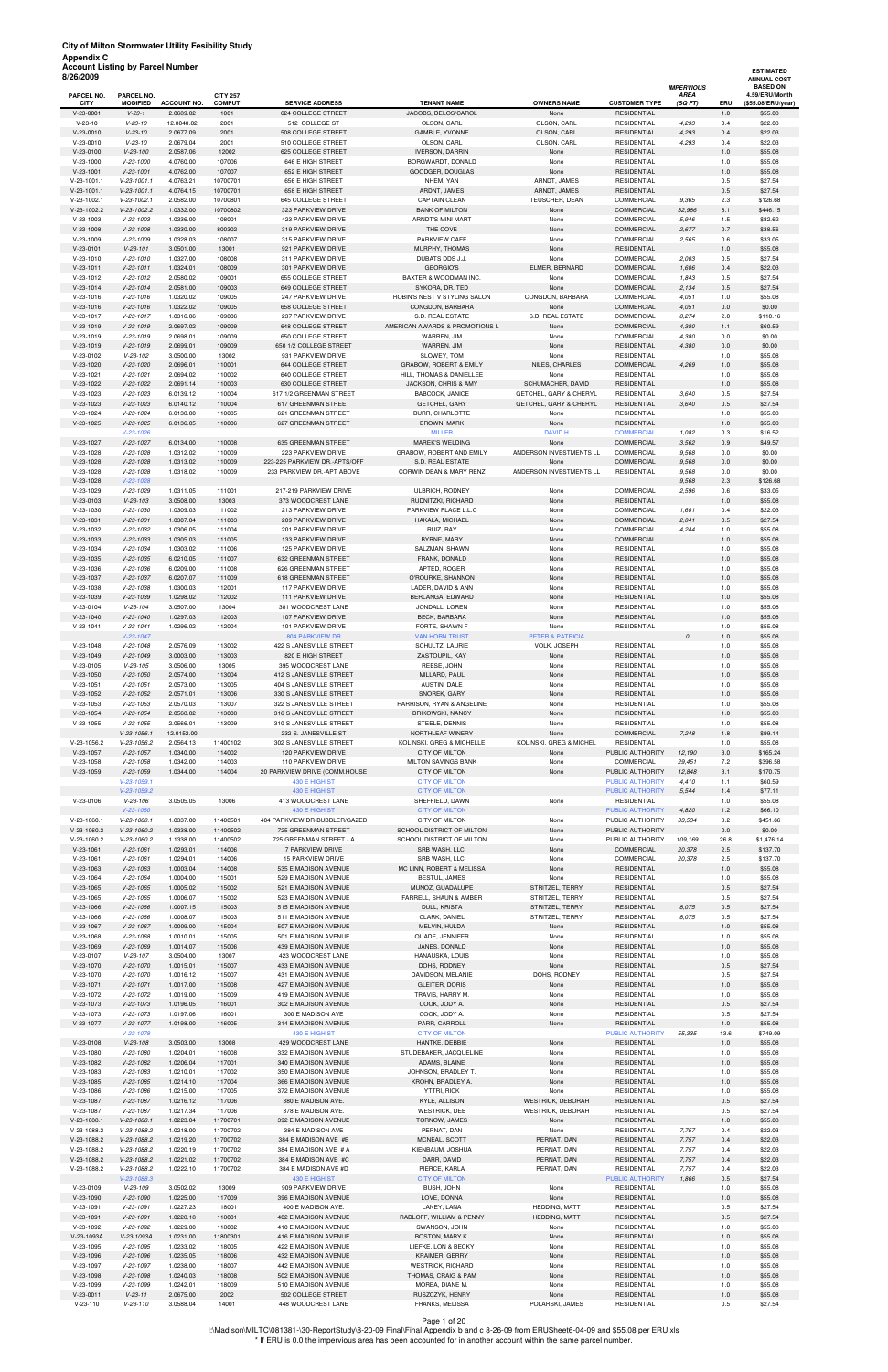| 8/26/2009                      | <b>Account Listing by Parcel Number</b> |                                |                        |                                                                |                                                               |                                                   |                                            |                                  |              | <b>ESTIMATED</b><br><b>ANNUAL COST</b> |
|--------------------------------|-----------------------------------------|--------------------------------|------------------------|----------------------------------------------------------------|---------------------------------------------------------------|---------------------------------------------------|--------------------------------------------|----------------------------------|--------------|----------------------------------------|
| PARCEL NO.                     | PARCEL NO.                              |                                | <b>CITY 257</b>        |                                                                |                                                               |                                                   |                                            | <b>IMPERVIOUS</b><br><b>AREA</b> |              | <b>BASED ON</b><br>4.59/ERU/Month      |
| <b>CITY</b><br>$V-23-110$      | <b>MODIFIED</b><br>$V-23-110$           | <b>ACCOUNT NO</b><br>3.0589.06 | <b>COMPUT</b><br>14001 | <b>SERVICE ADDRESS</b><br>446 WOODCREST LANE                   | <b>TENANT NAME</b><br><b>WEATHERS, TERRY</b>                  | <b>OWNERS NAME</b><br>POLARSKI, JAMES             | <b>CUSTOMER TYPE</b><br><b>RESIDENTIAL</b> | (SQ FT)                          | ERU<br>0.5   | (\$55.08/ERU/year)<br>\$27.54          |
| $V-23-1100$<br>$V-23-1100$     | $V-23-1100$<br>$V-23-1100$              | 1.0243.21<br>1.0244.14         | 119001<br>119001       | 516 E MADISON AVENUE<br>516 1/2 E MADISON AVENUE               | AURIT, PHILIP<br>AURIT, PHILLIP                               | AURIT, PHILIP<br>AURIT, PHILIP                    | <b>RESIDENTIAL</b><br><b>RESIDENTIAL</b>   |                                  | 0.5<br>0.5   | \$27.54<br>\$27.54                     |
| $V-23-1101$<br>$V-23-1101$     | $V-23-1101$<br>$V-23-1101$              | 1.0245.08<br>1.0246.11         | 119002<br>119002       | 524 E MADISON AVENUE<br>522 E MADISON AVENUE                   | CUTRARA, BRANDY<br><b>ATKINSON, NIKKI</b>                     | CUTRARA, BRANDY<br>CUTRARA, BRANDY                | <b>RESIDENTIAL</b><br><b>RESIDENTIAL</b>   |                                  | 0.5<br>0.5   | \$27.54<br>\$27.54                     |
| $V-23-1102$                    | $V-23-1102$                             | 1.0247.02                      | 119003                 | 528 E MADISON AVENUE                                           | DORR, JAMES                                                   | None                                              | <b>RESIDENTIAL</b>                         |                                  | 1.0          | \$55.08                                |
| $V-23-1104$<br>$V-23-1105$     | $V-23-1104$<br>$V-23-1105$              | 1.0268.01<br>1.0270.00         | 119006                 | 604 & 606 E. MADISON AVE<br>610 E MADISON AVENUE               | KATH, JOHN<br>R & W HEATING & COOLING INC                     | None<br>None                                      | <b>RESIDENTIAL</b><br>COMMERCIAL           | 17,447                           | 1.0<br>4.3   | \$55.08<br>\$236.84                    |
| V-23-1107A                     | V-23-1106A<br>V-23-1107A                | 1.0272.02                      | 11900801               | 700 E MADISON AVENUE                                           | <b>WEBB PROPERTIES LLC</b><br>R & W HEATING                   | % JAMES S & JULIE A WEBB<br>None                  | COMMERCIAL                                 | 5,808<br>10,574                  | 1.4<br>2.6   | \$77.11<br>\$143.21                    |
| $V-23-1108$                    | $V-23-1108$                             | 1.0279.00                      | 119009                 | 79 PARKVIEW TER # 9 BLDG                                       | PARKVIEW TERRACE                                              | None                                              | <b>COMMERCIAL</b>                          | 108,340                          | 4.4          | \$242.35                               |
| $V-23-1108$<br>$V-23-1108$     | $V-23-1108$<br>$V-23-1108$              | 1.0280.00<br>1.0281.00         | 119009<br>119009       | 73 PARKVIEW TERRACE - #8 BLDG<br>67 PARKVIEW TERRACE - #4 BLDG | PARKVIEW TERRACE<br>PARKVIEW TERRACE                          | None<br>None                                      | COMMERCIAL<br><b>COMMERCIAL</b>            | 108,340<br>108,340               | 4.4<br>4.4   | \$242.35<br>\$242.35                   |
| $V-23-1108$<br>$V-23-1108$     | $V-23-1108$<br>$V-23-1108$              | 1.0282.00<br>1.0283.00         | 119009<br>119009       | 51 PARKVIEW TERRACE - #3 BLDG<br>45 PARKVIEW TERRACE - #2 BLDG | PARKVIEW TERRACE<br>PARKVIEW TERRACE                          | None<br>None                                      | COMMERCIAL<br><b>COMMERCIAL</b>            | 108,340<br>108,340               | 4.4<br>4.4   | \$242.35<br>\$242.35                   |
| $V-23-1108$                    | $V-23-1108$                             | 1.0284.00                      | 119009                 | 39 PARKVIEW TERRACE - #1 BLDG                                  | PARKVIEW TERRACE                                              | None                                              | COMMERCIAL                                 | 108,340                          | 4.4          | \$242.35                               |
| V-23-1108.1<br>V-23-1108.1     | $V-23-1108.1$<br>$V-23-1108.1$          | 1.0273.00<br>1.0274.00         | 11900901<br>11900901   | 58 PARKVIEW TERRACE - #5 BLDG<br>62 PARKVIEW TERRACE - #6 BLDG | PARKVIEW TERRACE<br>PARKVIEW TERRACE                          | None<br>None                                      | <b>COMMERCIAL</b><br>COMMERCIAL            | 40,858<br>40,858                 | 1.7<br>1.7   | \$93.64<br>\$93.64                     |
| V-23-1108.1<br>V-23-1108.1     | $V-23-1108.1$<br>$V-23-1108.1$          | 1.0275.00<br>1.0276.00         | 11900901<br>11900901   | 66 PARKVIEW TERRACE - #7 BLDG<br>72 PARKVIEW TERRACE - #12 BLD | PARKVIEW TERRACE<br>PARKVIEW TERRACE                          | None<br>None                                      | <b>COMMERCIAL</b><br>COMMERCIAL            | 40,858<br>40,858                 | 1.7<br>1.7   | \$93.64<br>\$93.64                     |
| V-23-1108.1<br>$V-23-1108.1$   | $V-23-1108.1$<br>$V-23-1108.1$          | 1.0277.00<br>1.0278.00         | 11900901<br>11900901   | 78 PARKVIEW TER # 11 BLDG<br>84 PARKVIEW TERRACE - #10 BLD     | PARKVIEW TERRACE<br>PARKVIEW TERRACE                          | None<br>None                                      | <b>COMMERCIAL</b><br>COMMERCIAL            | 40,858<br>40,858                 | 1.7<br>1.7   | \$93.64<br>\$93.64                     |
| $V-23-1109$                    | $V-23-1109$                             | 1.0286.00                      | 120001                 | 720 E MADISON AVE.-CHURCH                                      | SEVENTH DAY BAPTIST CHURCH                                    | None                                              | <b>COMMERCIAL</b>                          | 54,930                           | 13.5         | \$743.58                               |
| $V-23-0111$<br>$V-23-0111$     | $V-23-111$<br>$V-23-111$                | 3.0585.12<br>3.0586.18         | 14002<br>14002         | 436 WOODCREST LANE<br>438 WOODCREST LANE                       | AMUNDSON, LAURA<br><b>BONE, LORI</b>                          | JOHNSON, TOM<br>JOHNSON, TOM                      | <b>RESIDENTIAL</b><br><b>RESIDENTIAL</b>   |                                  | 0.5<br>0.5   | \$27.54<br>\$27.54                     |
| $V-23-1112$<br>$V-23-1113$     | $V-23-1112$<br>$V-23-1113$              | 1.0285.02<br>1.0290.01         | 120004<br>120005       | 712 E MADISON AVE.-PARSONAGE<br>742 E MADISON AVENUE           | SEVENTH DAY BAPTIST CHURCH<br>GUILD, LEUCA                    | None<br>None                                      | <b>RESIDENTIAL</b><br>PUBLIC AUTHORITY     | 2,693                            | 1.0<br>0.7   | \$55.08<br>\$38.56                     |
| $V-23-1113$<br>$V-23-1113$     | $V-23-1113$<br>$V-23-1113$              | 12.0063.00                     | 120005                 | 18 S JANESVILLE ST<br>32 S JANESVILLE STREET                   | MILTON HOUSE MUSEUM<br>MILTON HISTORICAL SOCIETY              | None<br>None                                      | PUBLIC AUTHORITY<br>PUBLIC AUTHORITY       | 2,981<br>8.129                   | 0.7<br>2.0   | \$38.56                                |
| $V-23-1114$                    | $V-23-1114$                             | 2.0557.01<br>2.0003.05         | 120005<br>120006       | 19 N JANESVILLE STREET                                         | <b>VOGEL, KURT</b>                                            | SHAIKH, AMIN                                      | <b>RESIDENTIAL</b>                         |                                  | 1.0          | \$110.16<br>\$55.08                    |
| $V-23-1115$<br>$V-23-1115$     | $V-23-1115$<br>$V-23-1115$              | 2.0005.00<br>2.0006.10         | 120007<br>120007       | 31 N JANESVILLE STREET<br>31 1/2 N JANESVILLE STREET           | <b>ERICKSON, MICHAEL</b><br>RIES, SARAH                       | VAN HORN, PETE<br>VAN HORN, PETE                  | <b>RESIDENTIAL</b><br><b>RESIDENTIAL</b>   |                                  | 0.5<br>0.5   | \$27.54<br>\$27.54                     |
| $V-23-1116$<br>$V-23-1117$     | $V-23-1116$<br>$V-23-1117$              | 2.0007.03<br>2.0009.04         | 120008<br>120009       | 39 N JANESVILLE STREET<br>47 N JANESVILLE STREET               | SHELDON, JEFFREY<br>BUSSE, MICHEAL & JAMIE                    | None<br>None                                      | <b>RESIDENTIAL</b><br><b>RESIDENTIAL</b>   |                                  | 1.0<br>1.0   | \$55.08<br>\$55.08                     |
| $V-23-1118$                    | $V-23-1118$                             | 2.0010.00                      | 121001                 | 53 N JANESVILLE STREET                                         | VAN HORN, PETE                                                | None                                              | <b>RESIDENTIAL</b>                         |                                  | 1.0          | \$55.08                                |
| V-23-0112<br>$V-23-112$        | $V-23-112$<br>$V-23-112$                | 3.0582.17<br>3.0583.15         | 1400201<br>1400201     | 428 WOODCREST LANE<br>430 WOODCREST LANE                       | NELSON, CHARLES & AMY<br>NELSON, CHARLES & AMY                | NELSON, CHARLES & AMY<br>None                     | <b>RESIDENTIAL</b><br><b>RESIDENTIAL</b>   |                                  | 0.5<br>0.5   | \$27.54<br>\$27.54                     |
| $V-23-1120$<br>$V-23-1121$     | $V-23-1120$<br>$V-23-1121$              | 2.0016.00<br>2.0013.04         | 121003<br>121004       | 725 HUDSON STREET<br>61 N JANESVILLE STREET                    | PAKE, BETTY<br>THIEL, JESSICA                                 | None<br>None                                      | <b>RESIDENTIAL</b><br><b>RESIDENTIAL</b>   |                                  | 1.0<br>1.0   | \$55.08<br>\$55.08                     |
| V-23-1122                      | $V-23-1122$                             | 2.0015.06                      | 121005                 | 729 HUDSON STREET                                              | TIJERINA, MELANIE                                             | TIJERINA, ANTONIO                                 | <b>RESIDENTIAL</b>                         |                                  | 1.0          | \$55.08                                |
| $V-23-1123$<br>$V-23-1125$     | $V-23-1123$<br>$V-23-1125$              | 2.0014.04<br>2.0022.00         | 121006<br>121008       | 65 N JANESVILLE STREET<br>103 N JANESVILLE STREET              | JOHNSON, DOUG/JULIE<br>MACIEL, VICTORIA                       | None<br>None                                      | <b>RESIDENTIAL</b><br><b>RESIDENTIAL</b>   |                                  | 1.0<br>1.0   | \$55.08<br>\$55.08                     |
| $V-23-1126$<br>V-23-1127       | $V-23-1126$<br>$V-23-1127$              | 2.0023.14<br>2.0024.13         | 121009<br>122001       | 107 N JANESVILLE STREET<br>113 N JANESVILLE STREET             | RIOS, NATALIE<br>STOCK, JOHN                                  | PEARSON, DONALD<br>STOCK SR., JOHN                | <b>RESIDENTIAL</b><br><b>RESIDENTIAL</b>   |                                  | 1.0<br>1.0   | \$55.08<br>\$55.08                     |
| $V-23-1128$                    | $V-23-1128$                             | 2.0021.01                      | 122002                 | 732 HUDSON STREET                                              | BROWN, RAYMOND                                                | None                                              | <b>RESIDENTIAL</b>                         |                                  | 1.0          | \$55.08                                |
| V-23-1129<br>$V-23-113$        | $V-23-1129$<br>$V-23-113$               | 2.0020.08<br>3.0580.06         | 122003<br>14003        | 728 HUDSON STREET<br>884 CHAPEL DRIVE                          | KONIECKI, SHIRLEY<br>ZIELINSKI, DAVID                         | None<br>DRAKE, DONALD                             | <b>RESIDENTIAL</b><br><b>RESIDENTIAL</b>   |                                  | 1.0<br>0.5   | \$55.08<br>\$27.54                     |
| $V-23-0113$                    | V-23-113<br>$V-23-1131A$                | 3.0581.00                      | 14003                  | 886 CHAPEL DRIVE<br>430 E HIGH ST                              | FLOOD, TERRY<br><b>CITY OF MILTON</b>                         | DRAKE, DONALD                                     | RESIDENTIAL<br>PUBLIC AUTHORITY            | 61,735                           | 0.5<br>15.1  | \$27.54<br>\$831.71                    |
| $V-23-1133$<br>$V-23-1134$     | $V-23-1133$<br>$V-23-1134$              | 1.0202.00<br>1.0200.00         | 122007<br>122008       | 49 NORTH ST. - WASTEWATER LAB<br>49 NORTH STREET - STP         | <b>CITY OF MILTON</b><br><b>CITY OF MILTON</b>                | None<br>None                                      | PUBLIC AUTHORITY<br>PUBLIC AUTHORITY       | 31,409                           | 0.0<br>7.7   | \$0.00<br>\$424.12                     |
| $V-23-1135$                    | $V-23-1135$                             | 2.0081.16                      | 122009                 | 241 N JANESVILLE STREET                                        | SCHLENDER, STEVEN                                             | None                                              | <b>RESIDENTIAL</b>                         |                                  | 1.0          | \$55.08                                |
| $V-23-1135.1$<br>$V-23-1137$   | $V-23-1135.1$<br>$V-23-1137$            | 2.0080.04<br>2.0082.05         | 122010<br>123002       | 229 N JANESVILLE STREET<br>265 N JANESVILLE STREET             | OAK RIDGE CADDY SHACK<br>EAST SIDE FABRIC & ENGINEERING       | ROUSH, ROBERT<br>SAYRE, JOHN                      | <b>COMMERCIAL</b><br><b>INDUSTRIAL</b>     | 25,548<br>98,353                 | 6.3<br>24.1  | \$347.00<br>\$1,327.43                 |
| V-23-1137A                     | V-23-1137A<br>$V-23-1139$               | 2.0083.02                      | 12300201               | 267 N JANESVILLE STREET<br>331 N JANESVILLE ST                 | SAYRE, JOHN OR MAUREEN<br><b>KABILE</b>                       | SAYRE, JOHN<br><b>FADIL</b>                       | <b>RESIDENTIAL</b>                         | $\cal O$                         | 1.0<br>1.0   | \$55.08<br>\$55.08                     |
|                                | $V-23-1143.1$                           |                                |                        | 387 N JANESVILLE ST                                            | <b>MOORE SR</b>                                               | MICHAEL M & DONNA B                               |                                            | $\mathcal{O}$                    | 1.0          | \$55.08                                |
|                                | V-23-1143A<br>$V-23-1143B$              |                                |                        | 371 N JANESVILLE ST                                            | <b>MUNNS</b><br><b>DICK</b>                                   | <b>DONALD M</b><br><b>RICHARD G</b>               |                                            | 0<br>$\mathcal{O}$               | 1.0<br>1.0   | \$55.08<br>\$55.08                     |
| V-23-1145.2A1                  | $V-23-1145.1$<br>V-23-1145.2A1          | 2.0121.03                      | 124001021              | 382 N JANESVILLE ST<br>925 BOWERS LAKE ROAD                    | KETTLE & KOCH<br>SCHMELING, HENRY                             | THELMA J & MICHAEL G<br>None                      | <b>RESIDENTIAL</b>                         | 0                                | 1.0<br>0.5   | \$55.08<br>\$27.54                     |
| V-23-1145.2A2<br>V-23-1145.2B1 | V-23-1145.2A2<br>V-23-1145.2B1          | 2.0123.02<br>2.0125.01         | 124001022<br>124001031 | 927 BOWERS LAKE ROAD<br>939 BOWERS LAKE ROAD                   | WALTERS SR., RUSSELL<br>TORSTVEIT, JOHN                       | None<br>None                                      | <b>RESIDENTIAL</b><br><b>RESIDENTIAL</b>   |                                  | 0.5<br>0.5   | \$27.54<br>\$27.54                     |
| V-23-1145.2B2                  | V-23-1145.2B2                           | 2.0127.00                      | 124001032              | 941 BOWERS LAKE ROAD                                           | ROACH, KENNETH                                                | None                                              | <b>RESIDENTIAL</b>                         |                                  | 0.5          | \$27.54                                |
| V-23-1145.2C1<br>V-23-1145.2C2 | V-23-1145.2C1<br>V-23-1145.2C2          | 2.0129.03<br>2.0131.03         | 124001041<br>124001042 | 947 BOWERS LAKE ROAD<br>949 BOWERS LAKE ROAD                   | ST MICHAEL, PHYLLIS<br>LUBKE, WAYNE & BETSY                   | None<br>None                                      | <b>RESIDENTIAL</b><br><b>RESIDENTIAL</b>   |                                  | 0.5<br>0.5   | \$27.54<br>\$27.54                     |
| V-23-1145.2D1<br>V-23-1145.2D2 | V-23-1145.2D1<br>V-23-1145.2D2          | 2.0133.03<br>2.0135.02         | 124001051<br>124001052 | 1005 BOWERS LAKE ROAD<br>1007 BOWERS LAKE ROAD                 | FRY, RICHARD & PHYLLIS<br>RICE, GLORIA                        | None<br>None                                      | <b>RESIDENTIAL</b><br><b>RESIDENTIAL</b>   |                                  | 0.5<br>0.5   | \$27.54<br>\$27.54                     |
|                                | $V-23-1146$                             |                                |                        |                                                                | FEDERAL NATIONAL MTG                                          |                                                   |                                            | 3,468                            | 0.8          | \$44.06                                |
|                                | $V-23-1147.2$<br>$V-23-1147.4$          |                                |                        | 340 N JANESVILLE ST<br>1061 E BOWERS LAKE RD                   | <b>NELSON</b><br><b>DE WAR</b>                                | <b>CHARLES A &amp; CONNIE R</b><br><b>DAVID J</b> |                                            | 0<br>$\mathcal{O}$               | 1.0<br>1.0   | \$55.08<br>\$55.08                     |
| $V-23-1148.1$                  | $V-23-1148$<br>$V-23-1148.1$            | 2.0260.02                      | 12400401               | 260 N JANESVILLE ST<br>290 N JANESVILLE ST                     | <b>LIPKE TR</b><br>SINGKOFER, JAMES                           | <b>WILLIAM A &amp; JANET</b><br>None              | <b>RESIDENTIAL</b>                         | $\cal O$                         | 1.0<br>1.0   | \$55.08<br>\$55.08                     |
| V-23-0114A                     | $V-23-1149$<br>$V-23-114A$              | 3.0570.04                      | 1400401                | 260 N JANESVILLE ST<br>876 CHAPEL DRIVE                        | <b>LIPKE TRUST</b><br>CAPRIOLI, BRYAN                         | <b>WILLIAM A &amp; JANET A</b><br>None            | <b>COMMERCIAL</b>                          | $\cal O$<br>15,356               | 1.0<br>3.8   | \$55.08<br>\$209.30                    |
| V-23-0114B                     | $V-23-114B$                             | 3.0602.00                      | 1400402                | 881 PARKVIEW DRIVE                                             | MC LAIN, LYLE                                                 | POLARSKI, JAMES                                   | <b>RESIDENTIAL</b>                         |                                  | 0.5          | \$27.54                                |
| $V-23-114B$<br>$V-23-0115$     | $V-23-114B$<br>$V-23-115$               | 3.0603.04<br>3.0569.02         | 1400402<br>14006       | 881 PARKVIEW DRIVE - A<br>877 CHAPEL DRIVE                     | GOHRE, RICK<br>KNOBLE, HOLLY HOLMES & ADAM                    | POLARSKI, JAMES<br>None                           | <b>RESIDENTIAL</b><br><b>RESIDENTIAL</b>   |                                  | 0.5<br>1.0   | \$27.54<br>\$55.08                     |
| $V-23-1150.1$                  | $V-23-1150.1$<br>$V-23-1151B$           | 2.0380.00                      | 1240061                | 244 N JANESVILLE STREET<br>430 E HIGH ST                       | ORTON, TIMOTHY<br><b>CITY OF MILTON</b>                       | None<br><b>WATER UTILITY</b>                      | <b>RESIDENTIAL</b>                         | 17,117                           | 1.0<br>4.2   | \$55.08<br>\$231.34                    |
| $V-23-1152$<br>$V-23-1152$     | $V-23-1152$<br>$V-23-1152$              | 2.0384.01<br>2.0385.02         | 124008<br>124008       | 218 N JANESVILLE ST<br>216 N JANESVILLE ST                     | SCHULTZ, MARVIN<br>NORDING, GINGER                            | None<br>None                                      | <b>RESIDENTIAL</b><br><b>RESIDENTIAL</b>   |                                  | 0.5<br>0.5   | \$27.54<br>\$27.54                     |
| $V-23-1154$                    | $V-23-1154$                             | 2.0386.01                      | 30002                  | 204 N JANESVILLE STREET                                        | TRACY, MIRENDA                                                | None                                              | <b>RESIDENTIAL</b>                         |                                  | 0.5          | \$27.54                                |
| $V-23-1154$<br>$V-23-1156$     | $V-23-1154$<br>$V-23-1156$              | 2.0388.04<br>2.0400.00         | 125001<br>125003       | 200 N JANESVILLE STREET<br>176 N JANESVILLE STREET             | TRACEY, MIRENDA<br>STUDEBAKER, HARRY                          | TRACEY, MIRENDA<br>None                           | <b>RESIDENTIAL</b><br><b>RESIDENTIAL</b>   |                                  | 0.5<br>1.0   | \$27.54<br>\$55.08                     |
| V-23-1157A<br>V-23-1157B       | V-23-1157A<br>$V-23-1157B$              | 2.0418.01<br>2.0410.01         | 125004001<br>125004002 | 116 N JANESVILLE STREET<br>132 N JANESVILLE STREET             | LEWIS, MARVIN<br>HALL, JAMES                                  | None<br>None                                      | <b>RESIDENTIAL</b><br><b>RESIDENTIAL</b>   |                                  | 1.0<br>1.0   | \$55.08<br>\$55.08                     |
| V-23-1157C<br>$V-23-1159$      | $V-23-1157C$<br>$V-23-1159$             | 2.0414.00<br>2.0420.01         | 12500401<br>125006     | 124 N JANESVILLE STREET<br>104 N JANESVILLE STREET             | BROOKHISER, ANDREW<br>TOMTEN, CATHY                           | None<br>None                                      | <b>RESIDENTIAL</b><br><b>RESIDENTIAL</b>   |                                  | 1.0<br>1.0   | \$55.08<br>\$55.08                     |
| $V-23-0116$                    | $V-23-116$                              | 3.0567.00                      | 14007                  | 891 CHAPEL DRIVE                                               | DRADA, RICHARD                                                | None                                              | <b>RESIDENTIAL</b>                         |                                  | 1.0          | \$55.08                                |
| $V-23-1161$<br>V-23-1162       | $V-23-1161$<br>$V-23-1162$              | 2.0430.00<br>2.0431.02         | 125009<br>126001       | 62 N JANESVILLE STREET<br>56 N JANESVILLE STREET               | RADLOFF, LEONA<br>MYERS, JOSHUA                               | MICKELSON, PATRICIA<br>None                       | <b>RESIDENTIAL</b><br><b>RESIDENTIAL</b>   |                                  | 1.0<br>1.0   | \$55.08<br>\$55.08                     |
| $V-23-1163$<br>$V-23-1164$     | $V-23-1163$<br>$V-23-1164$              | 2.0433.07<br>2.0435.00         | 126002<br>126003       | 48 N JANESVILLE STREET<br>44 N JANESVILLE STREET               | SMITH, GENEVA<br>PURNELL JR., JAMES                           | None<br>None                                      | <b>RESIDENTIAL</b><br><b>RESIDENTIAL</b>   |                                  | 1.0<br>1.0   | \$55.08<br>\$55.08                     |
| $V-23-1165$                    | $V-23-1165$                             | 2.0436.01                      | 126004                 | 38 N JANESVILLE STREET                                         | SWEENEY, EVAN                                                 | None                                              | <b>RESIDENTIAL</b>                         |                                  | 1.0          | \$55.08                                |
| $V-23-1166$<br>$V-23-1167$     | $V-23-1166$<br>$V-23-1167$              | 2.0438.04<br>2.0440.00         | 126005<br>126006       | 28 N JANESVILLE STREET<br>22 N JANESVILLE STREET               | FIEREK, ROBERT<br>SWAIM, ANITA                                | None<br>None                                      | <b>RESIDENTIAL</b><br><b>RESIDENTIAL</b>   |                                  | 1.0<br>1.0   | \$55.08<br>\$55.08                     |
| $V-23-1168$<br>$V-23-1169$     | $V-23-1168$<br>$V-23-1169$              | 2.0441.02<br>2.0443.00         | 126007<br>126008       | 18 N JANESVILLE STREET<br>12 N JANESVILLE STREET               | WILLIAMS, TIMOTHY<br>STONE, RICHARD                           | None<br>None                                      | <b>RESIDENTIAL</b><br><b>RESIDENTIAL</b>   |                                  | 1.0<br>1.0   | \$55.08<br>\$55.08                     |
| V-23-0117                      | $V-23-117$                              | 3.0566.00                      | 14008                  | 404 WOODCREST LANE                                             | LEITEL, DARLENE<br>SCHULTZ, JASON                             | None                                              | RESIDENTIAL                                |                                  | 1.0          | \$55.08                                |
| $V-23-1170$                    | $V-23-1170$<br>$V-23-1174$              | 2.0445.02                      | 126009                 | 2 N JANESVILLE STREET                                          | MILTON HISTORICAL SOC                                         | None                                              | <b>RESIDENTIAL</b>                         | 1,919                            | 1.0<br>0.5   | \$55.08<br>\$27.54                     |
|                                | $V-23-1175$<br>$V-23-1177$              |                                |                        | 430 E HIGH ST                                                  | MILTON HISTORICAL SOC GOODRICH HOUSE<br><b>CITY OF MILTON</b> |                                                   |                                            | 15,495<br>3,581                  | 3.8<br>0.9   | \$209.30<br>\$49.57                    |
| $V-23-1178$                    | $V-23-1177$<br>$V-23-1178$              | 2.0554.02                      | 127007                 | 430 E HIGH ST<br>931 STORRS LAKE ROAD                          | <b>CITY OF MILTON</b><br>PCI PLUMBING                         | NOTTINGHAM, RALPH                                 | COMMERCIAL                                 | 5,189<br>21,755                  | 1.3<br>5.3   | \$71.60<br>\$291.92                    |
| $V-23-1179$                    | $V-23-1179$                             | 3.0055.00                      | 127008                 | 257 SUNNYSIDE DRIVE                                            | FRANK MANAGEMENTINC                                           | None                                              | <b>COMMERCIAL</b>                          | 134,756                          | 33.0         | \$1,817.64                             |
| V-23-1179<br>V-23-1179.1       | $V-23-1179$<br>$V-23-1179.1$            | 3.0056.00<br>2.0552.00         | 127008<br>1270081      | 257 SUNNYSIDE DR.-EXEMPT METE<br>939 STORRS LAKE RD            | FRANK MANAGEMENTINC<br><b>GYPSUM SUPPLY</b>                   | None<br>None                                      | COMMERCIAL<br><b>COMMERCIAL</b>            | 32,733                           | 0.0<br>8.0   | \$0.00<br>\$440.64                     |
| V-23-1179.10<br>V-23-1179.2    | V-23-1179.10<br>$V-23-1179.2$           | 3.0057.00<br>2.0550.00         | 127008109<br>127008101 | 201 SUNNYSIDE DRIVE<br>961 STORRS LAKE ROAD                    | GENERAL CASE COMPANY<br>STEVEN LUND DRYWALL                   | None<br>None                                      | <b>INDUSTRIAL</b><br><b>COMMERCIAL</b>     | 33,386<br>22,945                 | 8.2<br>5.6   | \$451.66<br>\$308.45                   |
| V-23-1179.3                    | $V-23-1179.3$                           | 3.0052.01                      | 127008102              | 365 SUNNYSIDE DRIVE                                            | ROCK DISTRIBUTING CO                                          | CHUGER LLC                                        | <b>INDUSTRIAL</b>                          | 84,665                           | 20.7         | \$1,140.16                             |
| V-23-1179.3<br>V-23-1179.4     | $V-23-1179.3$<br>$V-23-1179.4$          | 3.0053.00<br>3.0050.00         | 127008102<br>127008103 | 365 SUNNYSIDE EXEMPT METER<br>421 SUNNYSIDE DRIVE              | ROCK DISTRIBUTING CO<br><b>BART'S REPAIR</b>                  | None<br>None                                      | <b>INDUSTRIAL</b><br>COMMERCIAL            | 19,831                           | 0.0<br>4.9   | \$0.00<br>\$269.89                     |
| V-23-1179.5<br>V-23-1179.6     | $V-23-1179.5$<br>$V-23-1179.6$          | 3.0051.01<br>12.0111.00        | 127008104<br>127008105 | 411 SUNNYSIDE DRIVE<br>311 SUNNYSIDE DR-ADDITION               | J & B PLUMBING<br>FERTILIZER DEALER SUPPLY                    | BRYAN NELSON PLUMBING<br>None                     | COMMERCIAL<br><b>RESIDENTIAL</b>           | 15,851                           | 3.9<br>0.0   | \$214.81<br>\$0.00                     |
| V-23-1179.6<br>V-23-1179.8     | $V-23-1179.6$<br>$V-23-1179.8$          | 3.0054.00<br>2.0545.00         | 127008105<br>127008107 | 311 SUNNYSIDE DRIVE<br>1021 STORRS LAKE ROAD                   | FERTILIZER DEALER SUPPLY CO.<br>RITEWAY BUS CO.               | None<br>None                                      | <b>COMMERCIAL</b><br>COMMERCIAL            | 49,098<br>56,366                 | 12.0<br>13.8 | \$660.96<br>\$760.10                   |
| V-23-1179.9                    | $V-23-1179.9$                           | 3.0058.04                      | 127008108              | 117 SUNNYSIDE DRIVE                                            | POSSL                                                         | RITEWAY BUS CO                                    | <b>COMMERCIAL</b>                          | 45,123                           | 11.1         | \$611.39                               |
| $V-23-0118$                    | $V-23-118$<br>$V-23-1180$               | 3.0565.00                      | 14009                  | 400 WOODCREST LANE<br><b>432 CHICAGO ST</b>                    | MC GLIN, HENRY<br><b>CZERWINSKI</b>                           | None<br>DAVID J & TARA L                          | <b>RESIDENTIAL</b>                         | 0                                | 1.0<br>1.0   | \$55.08<br>\$55.08                     |
| $V-23-1181$<br>V-23-1181.1     | $V-23-1181$<br>$V-23-1181.1$            | 3.0045.04<br>3.0044.02         | 128001<br>128002       | 422 CHICAGO STREET<br>418 CHICAGO STREET                       | SCHNUCK, GERALD<br>SOERGEL, DONNA                             | None<br>None                                      | <b>RESIDENTIAL</b><br><b>RESIDENTIAL</b>   |                                  | 1.0<br>1.0   | \$55.08<br>\$55.08                     |
| V-23-1182                      | $V-23-1182$                             | 3.0043.01                      | 128003                 | 408 CHICAGO STREET                                             | PENNYCOOK, ADAM & AUDRA                                       | None                                              | <b>RESIDENTIAL</b>                         |                                  | 1.0          | \$55.08                                |

Page 2 of 20

I:\Madison\MILTC\081381-\30-ReportStudy\8-20-09 Final\Final Appendix b and c 8-26-09 from ERUSheet6-04-09 and \$55.08 per ERU.xls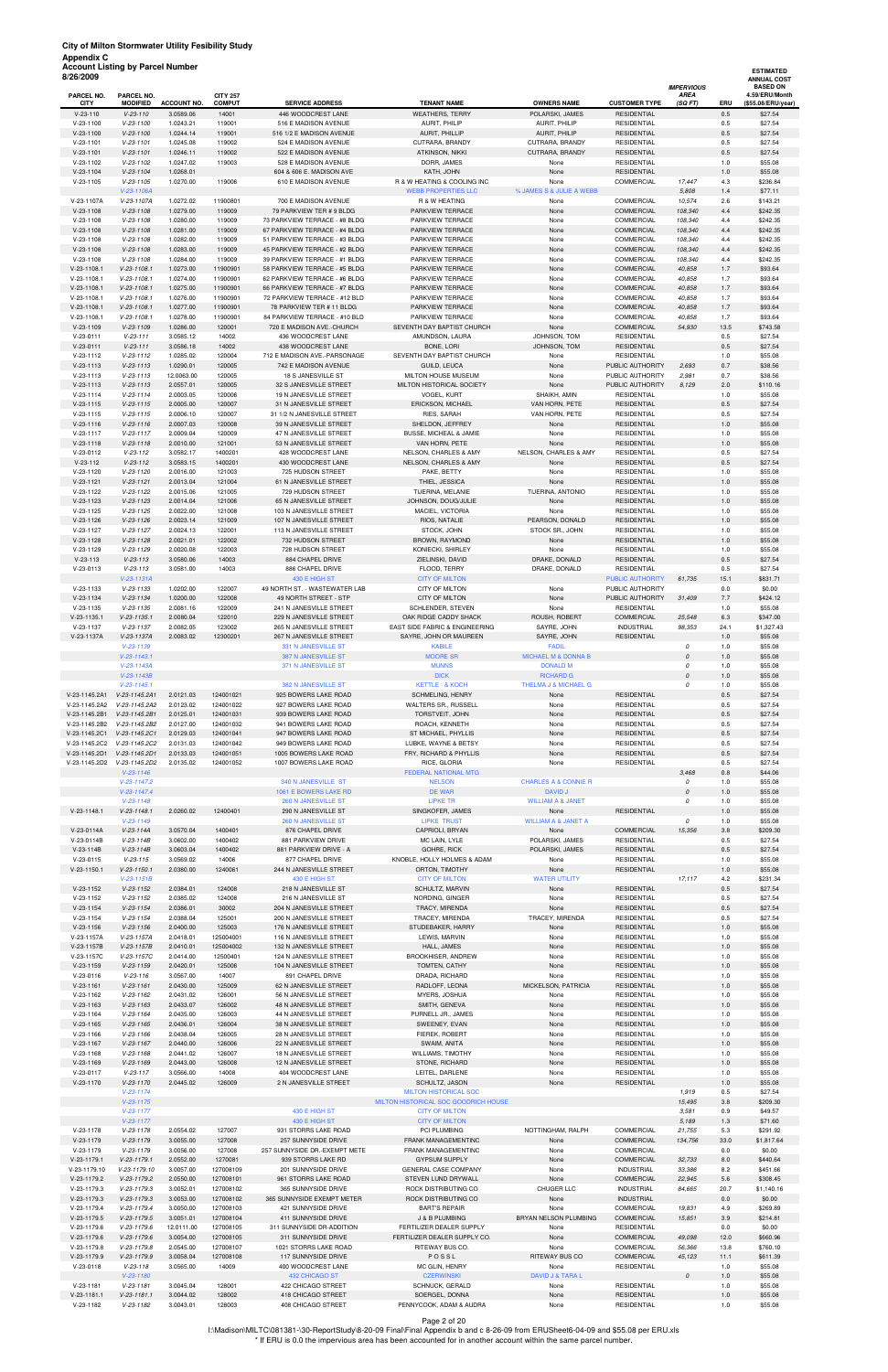| 8/26/2009                  |                               |                        |                                  |                                                   |                                                              |                             |                                          |                                            |              | <b>ESTIMATED</b><br><b>ANNUAL COST</b>                  |
|----------------------------|-------------------------------|------------------------|----------------------------------|---------------------------------------------------|--------------------------------------------------------------|-----------------------------|------------------------------------------|--------------------------------------------|--------------|---------------------------------------------------------|
| PARCEL NO.                 | PARCEL NO.<br><b>MODIFIED</b> | <b>ACCOUNT NO.</b>     | <b>CITY 257</b><br><b>COMPUT</b> | <b>SERVICE ADDRESS</b>                            | <b>TENANT NAME</b>                                           | <b>OWNERS NAME</b>          | <b>CUSTOMER TYPE</b>                     | <b>IMPERVIOUS</b><br><b>AREA</b><br>(SQFT) | ERU          | <b>BASED ON</b><br>4.59/ERU/Month<br>(\$55.08/ERU/year) |
| <b>CITY</b><br>$V-23-1183$ | $V-23-1183$                   | 3.0042.03              | 128005                           | 402 CHICAGO STREET                                | METCALF, GINA                                                | None                        | <b>RESIDENTIAL</b>                       |                                            | 1.0          | \$55.08                                                 |
| $V-23-1184$                | $V-23-1184$                   | 3.0041.00              | 128006                           | 334 CHICAGO STREET                                | DABSON, BETTY                                                | None                        | <b>RESIDENTIAL</b>                       |                                            | 1.0          | \$55.08                                                 |
| $V-23-1185$                | $V-23-1185$                   | 3.0040.05              | 128007                           | 326 CHICAGO ST.(METH.CHUR.PAR                     | MILTON UNITED METHODIST CHURCH                               | MILTON UNITED METHODIST     | <b>RESIDENTIAL</b>                       |                                            | 1.0          | \$55.08                                                 |
| $V-23-1186$                | $V-23-1186$                   | 3.0039.03              | 128008                           | 318 CHICAGO STREET                                | MILLER. EVELYN                                               | None                        | <b>RESIDENTIAL</b>                       |                                            | 1.0          | \$55.08                                                 |
| $V-23-1187$                | $V-23-1187$                   | 3.0038.01              | 129001                           | 312 CHICAGO STREET                                | ZINK, THEODORE                                               | None                        | <b>RESIDENTIAL</b>                       |                                            | 1.0          | \$55.08                                                 |
| V-23-1189.1                | $V-23-1189.1$                 | 3.0036.03              | 12900501                         | 302 CHICAGO STREET                                | R.K. SMITH REALTY                                            | R & K SMITH REALTY GROU     | <b>RESIDENTIAL</b>                       |                                            | 0.5          | \$27.54                                                 |
| V-23-1189.2                | $V-23-1189.2$                 | 3.0037.01              | 12900502                         | 304 CHICAGO STREET                                | <b>BLASER, CONNIE</b>                                        | None                        | <b>RESIDENTIAL</b>                       |                                            | 0.5          | \$27.54                                                 |
| $V-23-0119$                | $V-23-119$                    | 3.0563.01              | 15001                            | 398 WOODCREST LANE                                | YESKE, BRUCE/NANCY                                           | None                        | <b>RESIDENTIAL</b>                       |                                            | 1.0          | \$55.08                                                 |
| $V-23-1190$                | $V-23-1190$<br>$V-23-1191$    | 3.0035.01              | 129006                           | 224 CHICAGO STREET                                | JONES, DON<br><b>COUNTY OF ROCK</b>                          | None                        | <b>COMMERCIAL</b>                        | 5,724<br>30,775                            | 1.4<br>7.5   | \$77.11<br>\$413.10                                     |
| V-23-1193                  | $V-23-1193$                   | 3.0005.00              | 130002                           | 910 E HIGH STREET                                 | ST. JOHN'S LUTHERAN CHURCH                                   | None                        | <b>COMMERCIAL</b>                        | 51,007                                     | 12.5         | \$688.50                                                |
| $V-23-1196$                | $V-23-1196$                   | 3.0021.02              | 130005                           | 403 CHICAGO STREET                                | SCHUMACHER, BRAD                                             | SCHUMACHER, DAVID           | <b>RESIDENTIAL</b>                       |                                            | 1.0          | \$55.08                                                 |
| V-23-1197.1                | $V-23-1197.1$                 | 3.0023.00              | 13000601                         | 321 CHICAGO STREET                                | DAVIDSON, MRS. WAYNE                                         | None                        | <b>RESIDENTIAL</b>                       |                                            | 1.0          | \$55.08                                                 |
| V-23-1197.2                | V-23-1197.2                   | 3.0022.01              | 13000602                         | 333 CHICAGO STREET                                | DASKAM, ALLEN & KARA                                         | None                        | <b>RESIDENTIAL</b>                       |                                            | 1.0          | \$55.08                                                 |
| V-23-1198.1                | $V-23-1198.1$                 | 3.0024.00              | 13000701                         | 309 CHICAGO STREET                                | SKELLY, CHARLOTTE                                            | None                        | <b>RESIDENTIAL</b>                       |                                            | 1.0          | \$55.08                                                 |
| $V-23-1199$                | $V-23-1199$                   | 3.0020.04              | 130008                           | 411 CHICAGO STREET                                | PRICE, LEANNE                                                | None                        | <b>RESIDENTIAL</b>                       |                                            | 1.0          | \$55.08                                                 |
| $V-23-0012$                | $V-23-12$<br>$V-23-120$       | 6.0148.00              | 2003                             | 209 BABCOCK STREET                                | KING, GERALD<br>PUTZ, VICKI                                  | None                        | RESIDENTIAL<br><b>RESIDENTIAL</b>        |                                            | 1.0          | \$55.08                                                 |
| V-23-0120<br>V-23-1200.1   | $V-23-1200.1$                 | 3.0562.02<br>3.0048.02 | 15002<br>130010                  | 392 WOODCREST LANE<br>442 CHICAGO STREET          | VAN HORN, JOHN                                               | None<br>None                | <b>RESIDENTIAL</b>                       |                                            | 1.0<br>1.0   | \$55.08<br>\$55.08                                      |
| V-23-1201                  | $V-23-1201$                   | 3.0018.00              | 131001                           | 974 E HIGH STREET                                 | KEEN-BERG, ANN                                               | None                        | <b>RESIDENTIAL</b>                       |                                            | 1.0          | \$55.08                                                 |
| V-23-1202                  | $V-23-1202$                   | 3.0016.00              | 131002                           | 960 E HIGH STREET                                 | HOLMES, KATHRYN                                              | None                        | <b>RESIDENTIAL</b>                       |                                            | 1.0          | \$55.08                                                 |
| $V-23-1203$                | $V-23-1203$                   | 3.0014.03              | 131003                           | 952 E HIGH STREET                                 | LANGE, WILLIAM                                               | None                        | <b>RESIDENTIAL</b>                       |                                            | 1.0          | \$55.08                                                 |
| $V-23-1204$                | $V-23-1204$                   | 3.0012.01              | 131004                           | 946 E HIGH STREET                                 | POWER, KYLE                                                  | None                        | <b>RESIDENTIAL</b>                       |                                            | 1.0          | \$55.08                                                 |
| $V-23-1205$                | $V-23-1205$                   | 3.0009.01              | 131005                           | 932 E HIGH STREET                                 | DORSEY, TIMOTHY                                              | None                        | <b>RESIDENTIAL</b>                       |                                            | 1.0          | \$55.08                                                 |
| V-23-1206                  | $V-23-1206$                   | 3.0007.00              | 131006                           | 926 E HIGH STREET                                 | BLUM, DORA                                                   | None                        | <b>RESIDENTIAL</b>                       |                                            | 1.0          | \$55.08                                                 |
|                            | $V-23-1207$                   |                        |                                  | 910 E HIGH ST                                     | <b>ST JOHN'S EV LUTH CHURCH</b>                              |                             |                                          | 1,042                                      | 0.3          | \$16.52                                                 |
| V-23-1209<br>V-23-0121     | $V-23-1209$<br>$V-23-121$     | 3.0179.00<br>3.0560.02 | 131009<br>15003                  | 903 E HIGH STREET<br>390 WOODCREST LANE           | KOELE, JACOB<br>FAMILETTI, SCOTT                             | None<br>None                | <b>RESIDENTIAL</b><br><b>RESIDENTIAL</b> |                                            | 1.0<br>1.0   | \$55.08<br>\$55.08                                      |
| $V-23-1210$                | $V-23-1210$                   | 3.0178.00              | 132001                           | 911 E HIGH STREET                                 | MC BRIDE, ROBERT                                             | None                        | <b>RESIDENTIAL</b>                       |                                            | 1.0          | \$55.08                                                 |
| V-23-1212.1                | $V-23-1212.1$                 | 3.0185.00              | 13200301                         | 904 MC EWAN LANE                                  | <b>BECKER, VICKIE</b>                                        | R & B PROPERTIES LLC        | <b>RESIDENTIAL</b>                       |                                            | 1.0          | \$55.08                                                 |
| $V-23-1213$                | $V-23-1213$                   | 3.0177.03              | 132004                           | 919 E HIGH STREET                                 | SAGATIS, RHONDA                                              | None                        | <b>RESIDENTIAL</b>                       |                                            | 1.0          | \$55.08                                                 |
| $V-23-1214$                | $V-23-1214$                   | 3.0176.02              | 132005                           | 925 E HIGH STREET                                 | BENNETT, JAMES K                                             | None                        | <b>RESIDENTIAL</b>                       |                                            | 1.0          | \$55.08                                                 |
| $V-23-1215.1$              | $V-23-1215.1$                 | 3.0174.03              | 13200601                         | 941 E HIGH STREET                                 | NAVEJAS, BEATRIZ                                             | None                        | <b>RESIDENTIAL</b>                       |                                            | 1.0          | \$55.08                                                 |
| V-23-1215.2                | $V-23-1215.2$                 | 12.0066.01             | 13200602                         | 929 E HIGH STREET                                 | LORENZ, MARK & DENISE                                        | None                        | RESIDENTIAL                              |                                            | 1.0          | \$55.08                                                 |
| $V-23-1218$                | $V-23-1218$                   | 3.0172.01              | 132009                           | 949 E HIGH STREET                                 | MUNGER, BART                                                 | None                        | <b>RESIDENTIAL</b>                       |                                            | 1.0          | \$55.08                                                 |
| $V-23-1219$<br>V-23-0122   | $V-23-1219$<br>$V-23-122$     | 3.0170.01<br>3.0559.00 | 133001<br>15004                  | 957 E HIGH STREET<br>380 WOODCREST LANE           | VAN HORN, BRYAN C<br><b>BRADEN, RON</b>                      | None<br>None                | <b>RESIDENTIAL</b><br><b>RESIDENTIAL</b> |                                            | 1.0<br>1.0   | \$55.08<br>\$55.08                                      |
|                            | $V-23-1220.1$                 |                        |                                  | 525 CHICAGO ST                                    | <b>JOHNSON</b>                                               | <b>JUSTIN R</b>             |                                          | $\cal O$                                   | 1.0          | \$55.08                                                 |
| $V-23-1221.1$              | $V-23-1221.1$                 | 3.0140.00              | 133004                           | 1015 E HIGH STREET                                | KEISTER, COLLETTA                                            | None                        | <b>RESIDENTIAL</b>                       |                                            | 1.0          | \$55.08                                                 |
|                            | $V-23-1221.2$                 |                        |                                  | 1015 E HIGH ST                                    | <b>KEISTER REV TRUST</b>                                     | <b>COLETTA P</b>            |                                          | 0                                          | 1.0          | \$55.08                                                 |
| $V-23-1225$                | $V-23-1225$                   | 7.0413.00              | 133008                           | S LAMAR-CRESCENT DR-BUBBLER                       | CITY OF MILTON                                               | None                        | PUBLIC AUTHORITY                         |                                            | 0.0          | \$0.00                                                  |
| $V-23-1225$                | $V-23-1225$                   | 7.0431.00              | 133008                           | 130 S CRESCENT DR-LAMAR PARK                      | CITY OF MILTON                                               | None                        | PUBLIC AUTHORITY                         | 10,090                                     | 2.5          | \$137.70                                                |
|                            | $V-23-1226$                   |                        |                                  | 341 N CLEAR LAKE AVE                              | <b>AGNEW</b>                                                 | <b>WILLIAM &amp; HELEN</b>  |                                          | $\mathcal O$                               | 1.0          | \$55.08                                                 |
| V-23-1226.3                | $V-23-1226.3$                 | 7.0052.00              | 13400103                         | 335 DAIRYLAND DRIVE                               | HOPE LUTHERAN CHURCH                                         | None                        | COMMERCIAL<br><b>RESIDENTIAL</b>         | 65,065                                     | 15.9         | \$875.77                                                |
| V-23-1227<br>V-23-1228     | $V-23-1227$<br>$V-23-1228$    | 7.0432.00<br>7.0434.01 | 134002<br>134003                 | 931 W MADISON AVENUE<br>919 W MADISON AVENUE      | ANDERSON, C. RICHARD<br><b>BROWN, GAIL</b>                   | None<br>None                | <b>RESIDENTIAL</b>                       |                                            | 1.0<br>1.0   | \$55.08<br>\$55.08                                      |
| V-23-1229                  | $V-23-1229$                   | 7.0439.00              | 134004                           | 911 W MADISON AVENUE                              | KALB, MAURICE                                                | None                        | <b>RESIDENTIAL</b>                       |                                            | 1.0          | \$55.08                                                 |
| V-23-0123                  | $V-23-123$                    | 3.0558.00              | 15005                            | 372 WOODCREST LANE                                | ST. MICHAEL, FRANK                                           | None                        | <b>RESIDENTIAL</b>                       |                                            | 1.0          | \$55.08                                                 |
| V-23-1230                  | $V-23-1230$                   | 7.0440.00              | 134005                           | 901 W MADISON AVENUE                              | SMITH, GERALDINE                                             | None                        | <b>RESIDENTIAL</b>                       |                                            | 1.0          | \$55.08                                                 |
| V-23-1231                  | $V-23-1231$                   | 5.0698.00              | 134006                           | CONCESSIONS-FOOTBALL FIELD                        | SCHOOL DISTRICT OF MILTON                                    | None                        | PUBLIC AUTHORITY                         |                                            | 0.0          | \$0.00                                                  |
| $V-23-1231$                | $V-23-1231$                   | 5.0699.00              | 134006                           | 301 HILLTOP DRIVE-FOOTBALL FL                     | SCHOOL DISTRICT OF MILTON                                    | None                        | PUBLIC AUTHORITY                         |                                            | 0.0          | \$0.00                                                  |
| V-23-1231                  | $V-23-1231$                   | 5.0700.00              | 134006                           | 114 W HIGH STREET                                 | SCHOOL DISTRICT OF MILTON                                    | None                        | PUBLIC AUTHORITY                         | 618,640                                    | 151.6        | \$8,350.13                                              |
| V-23-1231                  | $V-23-1231$<br>$V-23-1231$    | 5.0701.00              | 134006                           | 114 W HIGH STREET - A                             | SCHOOL DISTRICT OF MILTON<br><b>SCHOOL DISTRICT #1</b>       | None<br><b>JOINT COMMON</b> | PUBLIC AUTHORITY                         |                                            | 0.0          | \$0.00                                                  |
| V-23-1232                  | $V-23-1232$                   | 8.0253.11              | 134007                           | 27 1/2 S CLEAR LAKE AVENUE                        | NOVAK, PETER                                                 | NOVAK, PETER                | <b>RESIDENTIAL</b>                       | 26,629                                     | 6.5<br>0.5   | \$358.02<br>\$27.54                                     |
| V-23-1232                  | V-23-1232                     | 8.0254.03              | 134007                           | 27 S CLEAR LAKE AVENUE                            | NOVAK, PETER                                                 | None                        | <b>RESIDENTIAL</b>                       |                                            | 0.5          | \$27.54                                                 |
| V-23-1233                  | $V-23-1233$                   | 8.0252.00              | 134008                           | 21 S CLEAR LAKE AVENUE                            | HALVERSON, NORMA                                             | None                        | <b>RESIDENTIAL</b>                       |                                            | 1.0          | \$55.08                                                 |
| V-23-1235                  | $V-23-1235$                   | 12.0059.00             | 135001                           | 1015 TERRA DRIVE - LAB                            | AIR PRODUCT PERFORMANCE MANU                                 | None                        | <b>INDUSTRIAL</b>                        | 484,547                                    | 13.2         | \$727.06                                                |
| $V-23-1235$                | $V-23-1235$                   | 8.0274.02              | 135001                           | 303 VINCENT STREET                                | AIR PRODUCTS PERFORMANCE MANU                                | None                        | <b>INDUSTRIAL</b>                        | 484,547                                    | 13.2         | \$727.06                                                |
| V-23-1235                  | $V-23-1235$                   | 8.0275.01              | 135001                           | 1012 TERRA DRIVE - A                              | AIR PRODUCT PERFORMANCE MANU                                 | None                        | <b>INDUSTRIAL</b>                        | 484,547                                    | 13.2         | \$727.06                                                |
| $V-23-1235$                | $V-23-1235$                   | 8.0276.01              | 135001                           | 1012 TERRA DRIVE - B                              | AIR PRODUCT PERFORMANCE MANU                                 | None                        | <b>INDUSTRIAL</b>                        | 484,547                                    | 13.2         | \$727.06                                                |
| V-23-1235<br>$V-23-1235$   | $V-23-1235$<br>$V-23-1235$    | 8.0278.02<br>8.0281.02 | 135001<br>135001                 | 1012 TERRA DRIVE-COOLING TOWE<br>1036 TERRA DRIVE | AIR PRODUCT PERFORMANCE MANU<br>AIR PRODUCT PERFORMANCE MANU | None<br>None                | <b>INDUSTRIAL</b><br><b>INDUSTRIAL</b>   | 484,547<br>484,547                         | 13.2<br>13.2 | \$727.06<br>\$727.06                                    |
| $V-23-1235$                | $V-23-1235$                   | 8.0323.01              | 135001                           | 1015 TERRA DRIVE                                  | AIR PRODUCT PERFORMANCE MANU                                 | None                        | <b>INDUSTRIAL</b>                        | 484,547                                    | 13.2         | \$727.06                                                |
| $V-23-1235$                | $V-23-1235$                   | 8.0324.01              | 135001                           | 1012 TERRA DRIVE - PP ONLY                        | AIR PRODUCTS PERFORMANCE MANU                                | None                        | <b>INDUSTRIAL</b>                        | 484,547                                    | 13.2         | \$727.06                                                |
| V-23-1235                  | $V-23-1235$                   | 8.0325.01              | 135001                           | 1012 TERRA DRIVE - PP ONLY -                      | AIR PRODUCT PERFORMANCE MANU                                 | None                        | <b>INDUSTRIAL</b>                        | 484,547                                    | 13.2         | \$727.06                                                |
| V-23-1235.1A               | V-23-1235.1A                  | 8.0360.00              | 135001004                        | 302 VINCENT STREET                                | FARM-CITY ELEVATORINC                                        | None                        | <b>INDUSTRIAL</b>                        | 110,012                                    | 27.0         | \$1,487.16                                              |
|                            | $V-23-1235.3$                 |                        |                                  |                                                   | <b>HOWE</b>                                                  | <b>PATRICK G</b>            |                                          | 28,454                                     | 7.0          | \$385.56                                                |
| V-23-1235B                 | $V-23-1235B$                  | 8.0326.00              | 135001002                        | 337 VINCENT STREET                                | AIR PRODUCT PERFORMANCE MANU                                 | KING HOLDINGS LLC           | <b>INDUSTRIAL</b>                        | 43,345                                     | 10.6         | \$583.85                                                |
|                            | $V-23-1235C$                  |                        |                                  | 6641 N KENNEDY RD                                 | <b>MILTON STORAGE LLC</b>                                    |                             |                                          | 16,047                                     | 3.9          | \$214.81                                                |
| $V-23-1238$                | $V-23-1235D$<br>$V-23-1238$   | 9.0040.03              | 135006                           | 6641 N KENNEDY RD<br>736 CAPMAN STREET            | <b>MILTON STORAGE LLC</b><br>BURZINSKI, RICHARD              | None                        | <b>RESIDENTIAL</b>                       | 44,510                                     | 10.9<br>1.0  | \$600.37<br>\$55.08                                     |
| V-23-1239.2                | $V-23-1239.2$                 | 9.0044.03              | 13500702                         | 750 CAPMAN STREET                                 | MEIER, DAVID                                                 | ROHERTY, THEODORE           | <b>RESIDENTIAL</b>                       |                                            | 1.0          | \$55.08                                                 |
| V-23-0124.1                | $V-23-124.1$                  | 4.0041.00              | 15006                            | 409 E HIGH STREET                                 | LIPPINCOTT, BRUCE                                            | None                        | <b>RESIDENTIAL</b>                       |                                            | 1.0          | \$55.08                                                 |
| V-23-0124.2                | $V-23-124.2$                  | 4.0039.01              | 15007                            | 417 E HIGH STREET                                 | <b>WILSON, WILLIAM</b>                                       | None                        | <b>RESIDENTIAL</b>                       |                                            | 1.0          | \$55.08                                                 |
| V-23-1242                  | $V-23-1242$                   | 9.0042.00              | 136001                           | 742 CAPMAN STREET                                 | HARTZELL, LESTER                                             | None                        | <b>RESIDENTIAL</b>                       |                                            | 1.0          | \$55.08                                                 |
| V-23-1243                  | $V-23-1243$                   | 9.0034.00              | 136002                           | 732 CAPMAN STREET                                 | PEABODY, MELODY                                              | None                        | <b>RESIDENTIAL</b>                       |                                            | 1.0          | \$55.08                                                 |
|                            | $V-23-1245.1$                 |                        |                                  | <b>419 VINCENT ST</b>                             | <b>CARROLL</b>                                               | <b>STEVEN J</b>             |                                          | 0                                          | 1.0          | \$55.08                                                 |
|                            | $V-23-1246$                   |                        |                                  | <b>429 VINCENT ST</b>                             | <b>CHESHER &amp; BOETTGE</b>                                 | PHILIP & JACQUELINE         |                                          | $\cal O$                                   | 1.0          | \$55.08                                                 |
| $V-23-1248$<br>V-23-1248.3 | $V-23-1248$<br>$V-23-1248.3$  | 9.0086.03<br>9.0089.04 | 136008<br>137002                 | 405 ELM STREET<br>409 ELM STREET                  | STEWART, GARY<br>HOUSER, STEPHANIE                           | None<br>None                | <b>RESIDENTIAL</b><br><b>RESIDENTIAL</b> | 1,839                                      | 1.0<br>0.5   | \$55.08<br>\$27.54                                      |
| V-23-1249                  | $V-23-1249$                   | 9.0079.03              | 137003                           | 741 CAPMAN STREET                                 | STEELE, JASON                                                | None                        | <b>RESIDENTIAL</b>                       |                                            | 1.0          | \$55.08                                                 |
| V-23-0125                  | $V-23-125$                    | 4.0042.02              | 16002                            | 534 ROGERS STREET                                 | FISHER, ELIZABETH                                            | None                        | <b>RESIDENTIAL</b>                       |                                            | 1.0          | \$55.08                                                 |
| $V-23-1250$                | $V-23-1250$                   | 9.0080.00              | 137005                           | 731 CAPMAN STREET                                 | STASKAL, REDGIE                                              | None                        | <b>RESIDENTIAL</b>                       |                                            | 1.0          | \$55.08                                                 |
| $V-23-1251$                | $V-23-1251$                   | 9.0094.01              | 137006                           | 427 ELM STREET                                    | KRUEGER, DOUGLAS                                             | None                        | <b>RESIDENTIAL</b>                       |                                            | 1.0          | \$55.08                                                 |
| V-23-1252.2                | $V-23-1252.2$                 | 9.0090.01              | 13700702                         | 413 ELM STREET                                    | SUTHERLAND, KENT                                             | None                        | <b>RESIDENTIAL</b>                       |                                            | 1.0          | \$55.08                                                 |
| $V-23-1253.1$              | $V-23-1253.1$                 | 9.0081.02              | 137008001                        | 418 SANDALWOOD COURT                              | YOUNG, WILLIAM JR                                            | FORD, MICHAEL & LAURA       | <b>RESIDENTIAL</b>                       |                                            | 0.5          | \$27.54                                                 |
| V-23-1253.1                | $V-23-1253.1$                 | 9.0082.00              | 137008001                        | 420 SANDALWOOD COURT                              | FORD, MICHAEL & LAURA                                        | FORD, MICHAEL & LAURA       | <b>RESIDENTIAL</b>                       |                                            | 0.5          | \$27.54                                                 |
| V-23-1253.2                | $V-23-1253.2$                 | 9.0092.04              | 137008002                        | 419 ELM STREET                                    | WAGNER, RYAN                                                 | None                        | <b>RESIDENTIAL</b>                       |                                            | 1.0          | \$55.08                                                 |
| $V-23-1254$<br>V-23-1254.1 | $V-23-1254$<br>$V-23-1254.1$  | 9.0098.03<br>9.0096.00 | 13700801<br>137009               | 439 ELM STREET<br>435 ELM STREET                  | PASTORIUS, RODNEY<br>RAUSCHER, TERESA                        | None<br>None                | <b>RESIDENTIAL</b><br><b>RESIDENTIAL</b> |                                            | 1.0<br>1.0   | \$55.08<br>\$55.08                                      |
| $V-23-1255$                | $V-23-1255$                   | 9.0100.02              | 138001                           | 445 ELM STREET                                    | SESSLER, HARVEY                                              | SESSLER, HARVEY             | <b>RESIDENTIAL</b>                       |                                            | 1.0          | \$55.08                                                 |

V-23-1255.1 V-23-1255.1 12.0100.00 1380001 430 SANDLEWOOD VANACKER, CURT None RESIDENTIAL 0.5 \$27.54

| $V-23-1255.1$ | $V-23-1255.1$  | 9.0072.00 | 1380001   | 434 SANDALWOOD COURT               | LOPEZ, CHRISTIAN                | None                     | <b>RESIDENTIAL</b> |               | 0.5  | \$27.54  |
|---------------|----------------|-----------|-----------|------------------------------------|---------------------------------|--------------------------|--------------------|---------------|------|----------|
| $V-23-1256$   | $V-23-1256$    | 9.0102.00 | 13800101  | 451 ELM STREET                     | <b>SESSLER, HARVEY</b>          | None                     | <b>RESIDENTIAL</b> |               | 1.0  | \$55.08  |
| $V-23-1257$   | $V-23-1257$    | 9.0104.06 | 138003    | 455 ELM STREET                     | GLASER, JENNIFER                | MOON, LINDA              | <b>RESIDENTIAL</b> |               | 1.0  | \$55.08  |
|               | $V-23-1258A$   |           |           | <b>837 PARKVIEW DR</b>             | <b>ST MARY'S CATH CHURCH</b>    |                          |                    | 25,446        | 6.2  | \$341.50 |
| V-23-1259A    | V-23-1259A     | 9.0106.02 | 13800501  | 467 ELM STREET                     | TIJERINA, DORA                  | ANDERSON, MARK           | <b>RESIDENTIAL</b> |               | 1.0  | \$55.08  |
|               | $V-23-1259B$   |           |           | 828 W HIGH ST                      | <b>BERGENDAL</b>                | <b>BARRY &amp; VICKI</b> |                    | $\mathcal{O}$ | 1.0  | \$55.08  |
| V-23-0126     | $V-23-126$     | 4.0044.00 | 16003     | 602 ROGERS STREET                  | SCHULTZ, CARL                   | None                     | <b>RESIDENTIAL</b> |               | 1.0  | \$55.08  |
|               | $V-23-1260A$   |           |           | <b>837 PARKVIEW DR</b>             | <b>ST MARY'S CATH CHURCH</b>    | % FATHER UPPENA          |                    | 3.753         | 0.9  | \$49.57  |
|               | $V-23-1262$    |           |           |                                    | <b>WIS POWER &amp; LIGHT CO</b> |                          |                    | 20,543        | 5.0  | \$275.40 |
| V-23-1263B.1  | V-23-1263B.1   | 5.0650.01 | 13900201  | <b>SCHILBERG PARK - IRRIGATION</b> | <b>CITY OF MILTON</b>           | None                     | PUBLIC AUTHORITY   |               | 0.0  | \$0.00   |
| V-23-1263B.4  | V-23-1263B.4   | 5.0662.00 | 13900204  | 406 W HIGH STREET                  | H & J AUTO SALES AND SERVICE I  | None                     | COMMERCIAL         | 13,156        | 3.2  | \$176.26 |
| V-23-1263B.5A | V-23-1263B.5A  | 9.0296.00 | 139002051 | 464 S JOHN PAUL ROAD               | CASEY'S GENERAL STORE #1992     | None                     | <b>COMMERCIAL</b>  | 20.431        | 5.0  | \$275.40 |
| V-23-1263B.5B | V-23-1263B.5B  | 9.0298.01 | 139002052 | 450 S JOHN PAUL ROAD               | <b>VARSITY LANES</b>            | None                     | COMMERCIAL         | 57,639        | 14.1 | \$776.63 |
| V-23-1263C    | $V-23-1263C$   | 9.0300.00 | 139003    | 430 S JOHN PAUL ROAD               | DAVE'S MILTON ACE HARDWARE      | None                     | <b>COMMERCIAL</b>  | 61.571        | 15.1 | \$831.71 |
| V-23-1263D    | V-23-1263D     | 5.0702.02 | 139004    | 445 HILLTOP DRIVE                  | WHEELER, JOANNE                 | None                     | <b>RESIDENTIAL</b> |               | 1.0  | \$55.08  |
| V-23-1265.2   | $V-23-1265.2$  | 9.0240.00 | 13900602  | 357 S JOHN PAUL ROAD               | "THE" CAR WASH                  | None                     | <b>COMMERCIAL</b>  | 20,782        | 5.1  | \$280.91 |
| $V-23-1265.3$ | $V-23-1265.3$  | 9.0250.00 | 13900603  | 383 S JOHN PAUL ROAD               | DOLLAR GENERAL # 6787           | None                     | COMMERCIAL         | 28.840        | 7.1  | \$391.07 |
| $V-23-1266$   | $V-23-1266$    | 9.0143.00 | 139007    | 386 ELM STREET                     | YOUNG, EARL                     | None                     | <b>RESIDENTIAL</b> |               | 1.0  | \$55.08  |
| $V-23-1268$   | $V-23-1268$    | 9.0145.04 | 139009    | 376 ELM STREET                     | CAJVA, CHADWICK                 | None                     | <b>RESIDENTIAL</b> |               | 1.0  | \$55.08  |
| $V-23-1269$   | $V-23-1269$    | 9.0147.01 | 1390091   | 364 ELM STREET                     | GRVELES, KIM                    | None                     | <b>RESIDENTIAL</b> |               | 1.0  | \$55.08  |
| V-23-0127     | $V - 23 - 127$ | 4.0045.03 | 16004     | 616 ROGERS STREET                  | ANDERSON, BRANDY & AMBER AURIT  | None                     | <b>RESIDENTIAL</b> |               | 1.0  | \$55.08  |
| $V-23-1272.1$ | $V-23-1272.1$  | 9.0167.10 | 14000401  | 314 ELM STREET                     | MCKEARN, JAMIE                  | OSHEL, JIM & RHONDA      | <b>RESIDENTIAL</b> |               | 0.5  | \$27.54  |
| $V-23-1272.1$ | $V-23-1272.1$  | 9.0168.13 | 14000401  | 312 ELM STREET                     | NEIDLINGER, MICHAEL             | OSHEL, JIM & RHONDA      | <b>RESIDENTIAL</b> |               | 0.5  | \$27.54  |
| V-23-1272.2A  | V-23-1272.2A   | 9.0166.06 | 14000402  | 320 ELM STREET                     | KEUL, JOSEPH                    | PERNAT, DAN              | <b>RESIDENTIAL</b> |               | 0.5  | \$27.54  |
| V-23-1272.2B  | V-23-1272.2B   | 9.0165.02 | 14000403  | 322 ELM STREET                     | FULTZ, L. MICHAEL               | None                     | <b>RESIDENTIAL</b> |               | 0.5  | \$27.54  |
| V-23-1272.3   | $V-23-1272.3$  | 9.0157.13 | 14000404  | 328 ELM STREET                     | FRY, SHANNON                    | CRISP, CHRIS & SUE       | <b>RESIDENTIAL</b> |               | 0.5  | \$27.54  |
| V-23-1272.3   | $V-23-1272.3$  | 9.0158.01 | 14000404  | 326 ELM STREET                     | CRISP, CHRISTOPHER              | DRAKE, DONALD            | <b>RESIDENTIAL</b> |               | 0.5  | \$27.54  |
| V-23-1272.4   | $V-23-1272.4$  | 9.0148.03 | 14000405  | 352 ELM STREET                     | <b>D M R ENTERPRISE</b>         | None                     | <b>RESIDENTIAL</b> |               | 1.0  | \$55.08  |
| V-23-1272A.1  | V-23-1272A.1   | 9.0154.05 | 140004002 | 336 ELM STREET                     | KELLY, REBECCA                  | DRAKE, DONALD            | <b>RESIDENTIAL</b> |               | 0.5  | \$27.54  |
| V-23-1272A.1  | V-23-1272A.1   | 9.0155.13 | 140004002 | 334 ELM STREET                     | RADLOFF, JOSH                   | DRAKE, DONALD            | <b>RESIDENTIAL</b> |               | 0.5  | \$27.54  |
| V-23-1272A.2  | V-23-1272A.2   | 9.0152.03 | 140004003 | 346 ELM STREET                     | <b>BIRKENESS, LISA</b>          | PERNAT, DAN              | <b>RESIDENTIAL</b> |               | 0.5  | \$27.54  |

Page 3 of 20

I:\Madison\MILTC\081381-\30-ReportStudy\8-20-09 Final\Final Appendix b and c 8-26-09 from ERUSheet6-04-09 and \$55.08 per ERU.xls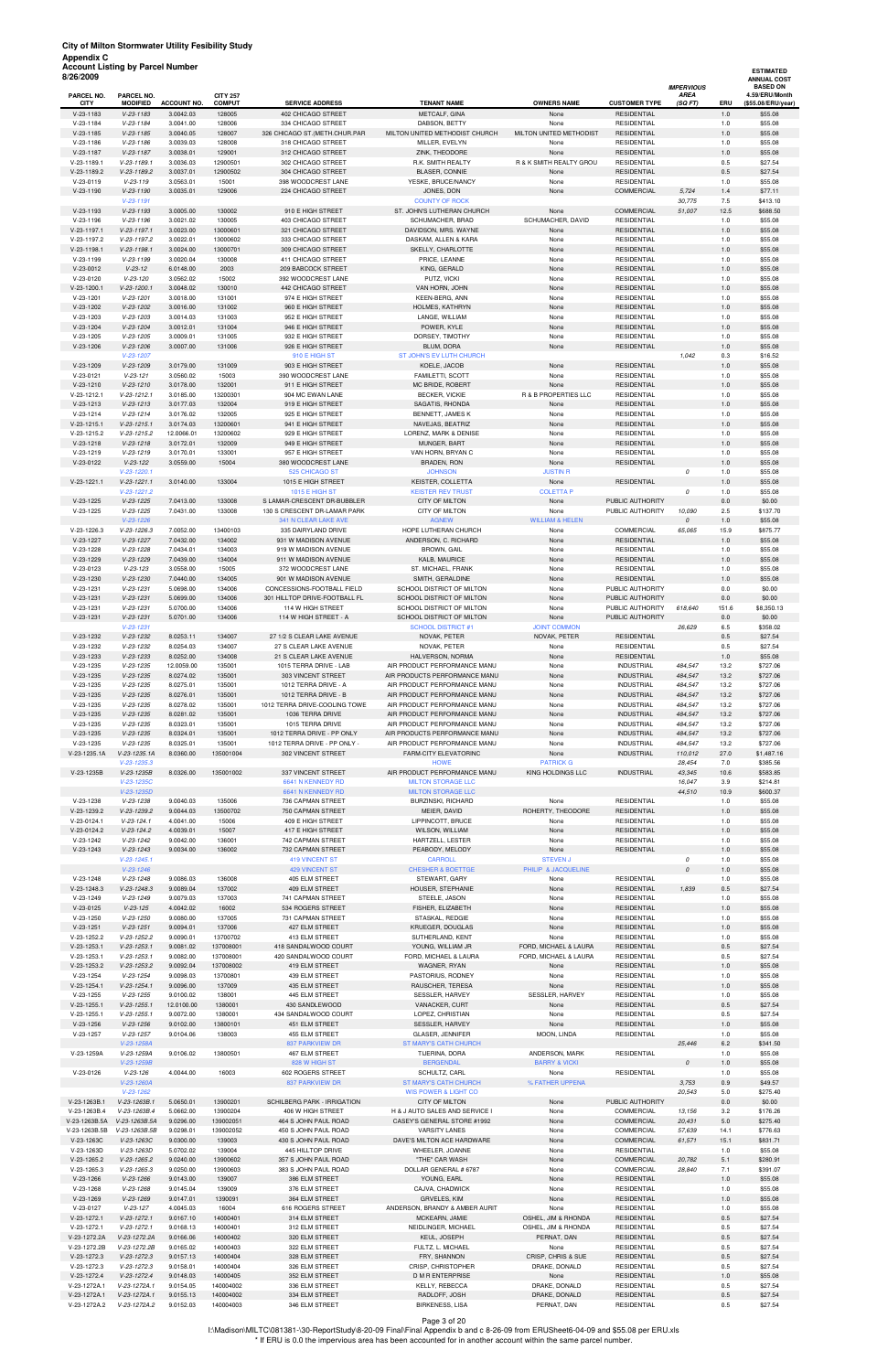| 8/26/2009                    | Proceeding Library Py Turbon Number |                          |                        |                                              |                                                |                              |                                          |                                  |            | <b>ESTIMATED</b><br><b>ANNUAL COST</b> |
|------------------------------|-------------------------------------|--------------------------|------------------------|----------------------------------------------|------------------------------------------------|------------------------------|------------------------------------------|----------------------------------|------------|----------------------------------------|
| PARCEL NO.                   | PARCEL NO.                          |                          | <b>CITY 257</b>        |                                              |                                                |                              |                                          | <b>IMPERVIOUS</b><br><b>AREA</b> |            | <b>BASED ON</b><br>4.59/ERU/Month      |
| <b>CITY</b>                  | <b>MODIFIED</b>                     | <b>ACCOUNT NO.</b>       | <b>COMPUT</b>          | <b>SERVICE ADDRESS</b>                       | <b>TENANT NAME</b>                             | <b>OWNERS NAME</b>           | <b>CUSTOMER TYPE</b>                     | (SQ FT)                          | ERU        | (\$55.08/ERU/year)                     |
| V-23-1272A.2<br>V-23-1272A.3 | V-23-1272A.2<br>V-23-1272A.3        | 9.0153.10<br>9.0150.09   | 140004003<br>140004004 | 344 ELM STREET<br>350 ELM STREET             | LEWIS, SHAWN<br>MCMANUS, KELLY                 | PERNAT, DAN<br>DRAKE, DONALD | <b>RESIDENTIAL</b><br><b>RESIDENTIAL</b> |                                  | 0.5<br>0.5 | \$27.54<br>\$27.54                     |
| V-23-1272A.3                 | V-23-1272A.3                        | 9.0151.04                | 140004004              | 348 ELM STREET                               | MULLEN, JOE                                    | DRAKE, DONALD                | <b>RESIDENTIAL</b>                       |                                  | 0.5        | \$27.54                                |
| V-23-1273                    | $V-23-1273$                         | 9.0010.00                | 140005                 | 345 ELM STREET                               | CHESMORE, THOMAS                               | None                         | <b>RESIDENTIAL</b>                       |                                  | 1.0        | \$55.08                                |
| $V-23-1274$                  | $V-23-1274$                         | 9.0003.10                | 140006                 | 301 ELM STREET                               | <b>BROWN, JASON</b>                            | None                         | <b>RESIDENTIAL</b>                       |                                  | 1.0        | \$55.08                                |
| $V-23-1275$                  | $V-23-1275$                         | 9.0220.02                | 140007                 | 523 GOLDEN LANE                              | VAN HORN, JOHN                                 | None                         | <b>RESIDENTIAL</b>                       |                                  | 1.0        | \$55.08                                |
| V-23-1276                    | $V-23-1276$                         | 9.0218.01                | 140008                 | 515 GOLDEN LANE                              | GATES, JANE                                    | None                         | <b>RESIDENTIAL</b>                       |                                  | 1.0        | \$55.08                                |
| V-23-1277                    | $V-23-1277$                         | 9.0216.02                | 140009                 | 509 GOLDEN LANE                              | WIRTS, LORETA                                  | None                         | <b>RESIDENTIAL</b>                       |                                  | 1.0        | \$55.08                                |
| $V-23-1278$                  | $V-23-1278$                         | 9.0214.04                | 141001                 | 503 GOLDEN LANE                              | ASPLUND, JACOB & ERIKA                         | None                         | <b>RESIDENTIAL</b>                       |                                  | 1.0        | \$55.08                                |
| $V-23-1278$<br>V-23-1279.1   | $V-23-1278$<br>$V-23-1279.1$        | 9.0215.02<br>9.0210.01   | 141001<br>1410021      | 503 GOLDEN LANE - GARAGE<br>413 GOLDEN LANE  | ASPLUND, JACOB & ERIKA<br>STEINMETZ, GREG      | None<br>None                 | <b>RESIDENTIAL</b><br><b>RESIDENTIAL</b> |                                  | 0.0<br>1.0 | \$0.00<br>\$55.08                      |
| V-23-1279.2                  | $V-23-1279.2$                       | 9.0211.07                | 1410022                | 423 GOLDEN LANE                              | O'CONNELL, TERRANCE                            | None                         | <b>RESIDENTIAL</b>                       |                                  | 1.0        | \$55.08                                |
| V-23-1279.3                  | $V-23-1279.3$                       | 9.0212.00                | 1410023                | 433 GOLDEN LANE                              | TURNER, DOROTHY                                | None                         | <b>RESIDENTIAL</b>                       |                                  | 1.0        | \$55.08                                |
| $V-23-0128$                  | $V-23-128$                          | 4.0046.10                | 16005                  | 622 ROGERS STREET                            | USHER, HEATHER                                 | USHER, SUSAN                 | <b>RESIDENTIAL</b>                       |                                  | 1.0        | \$55.08                                |
|                              | $V-23-1280$                         |                          |                        | 137 ROMAR DR                                 | <b>TROON</b>                                   | RICHARD J & DOROTHY J        |                                          | $\cal O$                         | 1.0        | \$55.08                                |
| V-23-1280.1                  | $V-23-1280.1$                       | 9.0208.03                | 14100301               | 403 GOLDEN LANE                              | GARBER, LARRY                                  | None                         | <b>RESIDENTIAL</b>                       |                                  | 1.0        | \$55.08                                |
| $V-23-1281$                  | $V-23-1281$                         | 9.0206.03                | 141004                 | 327 GOLDEN LANE                              | PAN, FEI RI & GUO, MEI NA                      | None                         | <b>RESIDENTIAL</b>                       |                                  | 1.0        | \$55.08                                |
| V-23-1282                    | $V-23-1282$                         | 9.0236.06                | 141005                 | 347 S JOHN PAUL ROAD                         | MILTON PRESCHOOL INC.                          | KRAUS, RICHARD               | <b>COMMERCIAL</b>                        | 8,963                            | 2.2        | \$121.18                               |
| $V-23-1283$                  | $V-23-1283$                         | 9.0226.03                | 141006                 | 205 GOLDEN LANE                              | WYRO, JEFF                                     | WYRO, TREVOR                 | <b>RESIDENTIAL</b>                       |                                  | 0.5        | \$27.54                                |
| $V-23-1283$                  | $V-23-1283$                         | 9.0228.07                | 141006                 | 305 S JOHN PAUL ROAD                         | MAURER, STACY                                  | WYRO, TREVOR                 | <b>RESIDENTIAL</b>                       |                                  | 0.5        | \$27.54                                |
| V-23-1284<br>V-23-1285       | $V-23-1284$<br>$V-23-1285$          | 9.0230.02<br>9.0232.05   | 141007<br>141008       | 315 S JOHN PAUL ROAD<br>323 S JOHN PAUL ROAD | ROMACK, DUWAYNE<br>GATHING, LINDA              | None<br>DONAHUE, RICHARD     | <b>RESIDENTIAL</b><br><b>RESIDENTIAL</b> |                                  | 1.0<br>1.0 | \$55.08<br>\$55.08                     |
| $V-23-1286$                  | $V-23-1286$                         | 9.0234.01                | 141009                 | 329 S JOHN PAUL ROAD                         | <b>CUSTOM CLASSICS AUTO BODY</b>               | RUBITSKY, RONNIE & DORO      | <b>COMMERCIAL</b>                        | 2,827                            | 0.7        | \$38.56                                |
|                              | $V-23-1287$                         |                          |                        | 430 E HIGH ST                                | <b>CITY OF MILTON</b>                          |                              |                                          | 761                              | 0.2        | \$11.02                                |
| V-23-1288                    | $V-23-1288$                         | 9.0204.04                | 142002                 | 317 GOLDEN LANE                              | RUBITSKY, TAMMY                                | STREIB, JIM                  | <b>RESIDENTIAL</b>                       |                                  | 1.0        | \$55.08                                |
| V-23-1289                    | $V-23-1289$                         | 9.0202.02                | 142003                 | 311 GOLDEN LANE                              | <b>BAKER, BRIAN</b>                            | None                         | <b>RESIDENTIAL</b>                       |                                  | 1.0        | \$55.08                                |
| $V-23-0129$                  | $V-23-129$                          | 4.0321.00                | 16006                  | 625 ROGERS STREET                            | SOWLES, RONALD                                 | None                         | <b>RESIDENTIAL</b>                       |                                  | 1.0        | \$55.08                                |
| V-23-0129.1                  | $V-23-129.1$                        | 4.0316.01                | 1600601                | 721 ROGERS STREET                            | OSBORN, JOEL & DONETA                          | None                         | <b>RESIDENTIAL</b>                       |                                  | 1.0        | \$55.08                                |
| V-23-0129.2                  | $V-23-129.2$                        | 4.0317.00                | 1600602                | 715 ROGERS STREET                            | <b>IVERSON, RAYMOND</b>                        | None                         | <b>RESIDENTIAL</b>                       |                                  | 1.0        | \$55.08                                |
| V-23-0129.3                  | $V-23-129.3$                        | 4.0318.03                | 1600603                | 703 ROGERS STREET                            | KOBELT, TED                                    | None                         | <b>RESIDENTIAL</b>                       |                                  | 1.0        | \$55.08                                |
| V-23-0129.4                  | $V-23-129.4$                        | 4.0319.00                | 1600604                | 643 ROGERS STREET                            | <b>BERGSBAKEN, MARK</b>                        | None                         | <b>RESIDENTIAL</b>                       |                                  | 1.0        | \$55.08                                |
| V-23-1290<br>V-23-1291       | $V-23-1290$<br>$V-23-1291$          | 9.0200.00<br>9.0224.03   | 142004<br>142005       | 217 GOLDEN LANE<br>205 S JOHN PAUL ROAD      | HOLTZ, RICHARD<br>HELMUS, HOLLLY               | None<br>None                 | <b>RESIDENTIAL</b><br><b>RESIDENTIAL</b> |                                  | 1.0<br>1.0 | \$55.08<br>\$55.08                     |
| V-23-1292                    | $V-23-1292$                         | 9.0195.02                | 142006                 | 216 GOLDEN LANE                              | PIERCE, AMANDA                                 | None                         | <b>RESIDENTIAL</b>                       |                                  | 1.0        | \$55.08                                |
| $V-23-1293$                  | $V-23-1293$                         | 9.0193.04                | 142007                 | 306 GOLDEN LANE                              | CULVER, CHRIS                                  | SHAIKH, NAHEED               | <b>RESIDENTIAL</b>                       |                                  | 1.0        | \$55.08                                |
| V-23-1294                    | $V-23-1294$                         | 9.0189.16                | 142008                 | 310 GOLDEN LANE                              | APPLEBECK, DONALD                              | LUKAS, HENRY                 | <b>RESIDENTIAL</b>                       |                                  | 0.5        | \$27.54                                |
| V-23-1294                    | $V-23-1294$                         | 9.0191.10                | 142008                 | 312 GOLDEN LANE                              | FANNING, JAN                                   | LUKAS, HENRY                 | <b>RESIDENTIAL</b>                       |                                  | 0.5        | \$27.54                                |
| $V-23-1295$                  | $V-23-1295$                         | 9.0187.00                | 142009                 | 318 GOLDEN LANE                              | SESSLER, MICHAEL                               | None                         | <b>RESIDENTIAL</b>                       |                                  | 1.0        | \$55.08                                |
| $V-23-1296$                  | $V-23-1296$                         | 9.0185.01                | 143001                 | 332 GOLDEN LANE                              | JANES, DONALD                                  | None                         | <b>RESIDENTIAL</b>                       |                                  | 1.0        | \$55.08                                |
| V-23-1297                    | V-23-1297                           | 9.0183.00                | 143002                 | 404 GOLDEN LANE                              | SAUNDERS, ROGER                                | None                         | <b>RESIDENTIAL</b>                       |                                  | 1.0        | \$55.08                                |
| V-23-1298                    | $V-23-1298$                         | 9.0179.05                | 143003                 | 416 GOLDEN LANE                              | NEVESTICH, JOHN A                              | None                         | <b>RESIDENTIAL</b>                       |                                  | 1.0        | \$55.08                                |
| V-23-1299<br>$V-23-13$       | $V-23-1299$<br>$V-23-13$            | 9.0178.00<br>6.0150.01   | 143004<br>2004         | 424 GOLDEN LANE<br>203 BABCOCK STREET        | ABRAHAMSON, GERALD<br><b>BROKMEIER, JOHN</b>   | None<br>None                 | <b>RESIDENTIAL</b><br><b>RESIDENTIAL</b> |                                  | 1.0<br>1.0 | \$55.08<br>\$55.08                     |
| $V-23-0130$                  | $V-23-130$                          | 4.0323.05                | 16007                  | 607 ROGERS STREET                            | BINGHAM, MICHAEL/LYNN                          | None                         | <b>RESIDENTIAL</b>                       |                                  | 1.0        | \$55.08                                |
| $V-23-1300$                  | $V-23-1300$                         | 9.0181.00                | 143005                 | 408 GOLDEN LANE                              | DRAKE, DONALD                                  | None                         | <b>RESIDENTIAL</b>                       |                                  | 1.0        | \$55.08                                |
| $V-23-1301$                  | $V-23-1301$                         | 9.0177.03                | 143006                 | 500 GOLDEN LANE                              | JOHNSON, RICHARD                               | None                         | <b>RESIDENTIAL</b>                       |                                  | 1.0        | \$55.08                                |
| $V-23-1301.1$                | $V-23-1301.1$                       | 9.0176.10                | 143006001              | 506 GOLDEN LANE                              | JANSEN, HOLLY WAHL & DUSTIN                    | None                         | <b>RESIDENTIAL</b>                       |                                  | 1.0        | \$55.08                                |
| V-23-1302.1                  | $V-23-1302.1$                       | 9.0174.02                | 14300601               | 520 GOLDEN LANE                              | HOLLENBACH, GERALD                             | None                         | <b>RESIDENTIAL</b>                       |                                  | 1.0        | \$55.08                                |
| V-23-1302.2                  | $V-23-1302.2$                       | 9.0175.00                | 14300602               | 510 GOLDEN LANE                              | FIELD, NANCY                                   | None                         | <b>RESIDENTIAL</b>                       |                                  | 1.0        | \$55.08                                |
| $V-23-1303$                  | $V-23-1303$                         | 9.0172.13                | 143008                 | 532 GOLDEN LANE                              | MARTIN, VAL                                    | PERNAT, MICHAEL              | <b>RESIDENTIAL</b>                       |                                  | 1.0        | \$55.08                                |
| $V-23-1304$                  | $V-23-1304$                         | 9.0001.03                | 143009                 | 250 ELM STREET                               | FIELD, WILLIAM                                 | None                         | <b>RESIDENTIAL</b>                       |                                  | 1.0        | \$55.08                                |
| $V-23-1305$                  | $V-23-1305$                         | 8.0392.05                | 144001                 | 541 VERNAL AVENUE                            | MILTON FAMILY RESTAURANT                       | None                         | <b>COMMERCIAL</b>                        | 4,627                            | 1.1        | \$60.59                                |
| $V-23-1305$<br>$V-23-1306$   | $V-23-1305$<br>$V-23-1306$          | 8.0394.00<br>10.0065.09  | 144001<br>144002       | 545 VERNAL AVENUE<br>539 VERNAL AVENUE       | JONUZI, ABIB<br>MANOGUE, MARGARET              | None<br>MANOGUE, MARGARET    | <b>RESIDENTIAL</b><br><b>RESIDENTIAL</b> | 4,627<br>2,337                   | 0.0<br>0.0 | \$0.00<br>\$0.00                       |
| $V-23-1306$                  | $V-23-1306$                         | 10.0066.02               | 144002                 | 537 VERNAL AVENUE                            | MANOGUE, MARGARET                              | MANOGUE, MARGARET            | <b>RESIDENTIAL</b>                       | 2,337                            | 0.6        | \$33.05                                |
| V-23-1307                    | $V-23-1307$                         | 10.0062.09               | 144003                 | 533 VERNAL AVENUE                            | BBC INVESTMENTS L.L.C                          | None                         | <b>COMMERCIAL</b>                        | 1,928                            | 0.5        | \$27.54                                |
| $V-23-1308$                  | $V-23-1308$                         | 10.0060.00               | 144004                 | 525 VERNAL AVENUE                            | WADE, DALE                                     | None                         | <b>COMMERCIAL</b>                        | 2,380                            | 0.6        | \$33.05                                |
| V-23-1309                    | $V-23-1309$                         | 10.0058.02               | 144005                 | 521 VERNAL AVENUE                            | REYNEL, SILVIO                                 | None                         | <b>RESIDENTIAL</b>                       |                                  | 1.0        | \$55.08                                |
| $V-23-1310$                  | $V-23-1310$                         | 10.0057.06               | 144006                 | 517 VERNAL AVENUE                            | FRYDA, CARL & HEATHER                          | None                         | <b>RESIDENTIAL</b>                       |                                  | 1.0        | \$55.08                                |
| $V-23-1311$                  | $V-23-1311$                         | 10.0055.00               | 144007                 | 513 VERNAL AVENUE                            | <b>MILTON COURIER</b>                          | None                         | COMMERCIAL                               | 2,949                            | 0.7        | \$38.56                                |
| V-23-1312                    | $V-23-1312$                         | 10.0051.03               | 144008                 | 509 VERNAL AVENUE                            | SCHWARTZ, AMY                                  | SCHWARTZ, AMY                | <b>RESIDENTIAL</b>                       | 8,646                            | 2.1        | \$115.67                               |
| V-23-1312                    | $V-23-1312$                         | 10.0052.01               | 144008                 | 505-507 VERNAL AVENUE                        | SCHWARZ, AMY                                   | None                         | COMMERCIAL                               | 8,646                            | 0.0        | \$0.00                                 |
| $V-23-1313$<br>V-23-1313     | $V-23-1313$<br>$V-23-1313$          | 10.0049.05<br>10.0050.17 | 144009<br>144009       | 501 VERNAL AVENUE<br>503 VERNAL AVENUE       | BUCHANAN, BARBARA<br>SAUNDERS, DENNIS & NORMA  | LUKAS, HENRY<br>LUKAS, HENRY | <b>RESIDENTIAL</b><br><b>RESIDENTIAL</b> | 4,010<br>4,010                   | 0.5<br>0.5 | \$27.54<br>\$27.54                     |
| $V-23-1314$                  | $V-23-1314$                         | 10.0047.01               | 145001                 | 433 VERNAL AVENUE                            | BURT, JASON & JENNIE                           | None                         | <b>RESIDENTIAL</b>                       |                                  | 1.0        | \$55.08                                |
| $V-23-1315$                  | $V-23-1315$                         | 10.0044.17               | 145002                 | 427 VERNAL AVENUE                            | MCCABE, MELISSA                                | SCHUMACHER, DAVID            | <b>RESIDENTIAL</b>                       | 1,660                            | 0.5        | \$27.54                                |
| $V-23-1315$                  | $V-23-1315$                         | 10.0045.00               | 145002                 | 429 VERNAL AVENUE                            | LINTON, WILLIAM                                | SCHUMACHER, DAVID            | <b>RESIDENTIAL</b>                       | 1,660                            | 0.5        | \$27.54                                |
| V-23-1316                    | $V-23-1316$                         | 10.0042.02               | 145003                 | 423 VERNAL AVENUE                            | TRAXLER, CURTIS                                | None                         | <b>RESIDENTIAL</b>                       |                                  | 1.0        | \$55.08                                |
| $V-23-1317$                  | $V-23-1317$                         | 10.0040.01               | 145004                 | 417 VERNAL AVENUE                            | HALVERSON, MICHAEL                             | None                         | <b>RESIDENTIAL</b>                       |                                  | 1.0        | \$55.08                                |
| $V-23-1318$                  | $V-23-1318$                         | 10.0036.00               | 145005                 | 411 VERNAL AVENUE                            | HEAD, JANE                                     | LUKAS, HENRY                 | <b>RESIDENTIAL</b>                       | 4,346                            | 0.5        | \$27.54                                |
| $V-23-1318$                  | $V-23-1318$                         | 10.0038.00               | 145005                 | 409 VERNAL AVENUE                            | KRAUSS, EVELYN                                 | LUKAS, HENRY                 | <b>RESIDENTIAL</b>                       | 4,346                            | 0.5        | \$27.54                                |
| $V-23-1319$                  | $V-23-1319$                         | 10.0034.03               | 145006                 | 405 VERNAL AVENUE                            | GILMORE, BEAUMONT                              | None                         | <b>RESIDENTIAL</b>                       |                                  | 1.0        | \$55.08                                |
| $V-23-132$                   | $V-23-132$                          | 4.0324.00                | 16009                  | 603 ROGERS STREET                            | GILLAND, THOMAS                                | None                         | <b>RESIDENTIAL</b>                       |                                  | 0.5        | \$27.54                                |
| V-23-0132<br>V-23-1320       | $V-23-132$<br>$V-23-1320$           | 4.1324.02<br>10.0032.00  | 16009<br>145007        | 601 ROGERS STREET<br>335 VERNAL AVENUE       | WILLIAMS, KEVIN<br>DR. JULIA FOSTER            | GILLAND, THOMAS<br>None      | <b>RESIDENTIAL</b><br>COMMERCIAL         | 2,092                            | 0.5<br>0.5 | \$27.54<br>\$27.54                     |
| V-23-1321                    | $V-23-1321$                         | 10.0030.08               | 145008                 | 329 VERNAL AVENUE                            | MUNGER, RICHARD                                | None                         | <b>RESIDENTIAL</b>                       |                                  | 1.0        | \$55.08                                |
| $V-23-1322$                  | $V-23-1322$                         | 10.0029.01               | 145009                 | 321 VERNAL AVENUE                            | <b>STARKS, ROBERT</b>                          | None                         | <b>RESIDENTIAL</b>                       |                                  | 1.0        | \$55.08                                |
| V-23-1323                    | $V-23-1323$                         | 10.0027.00               | 146001                 | 315 VERNAL AVENUE                            | BAUMAN, ROBERT                                 | None                         | <b>RESIDENTIAL</b>                       |                                  | 1.0        | \$55.08                                |
| V-23-1324                    | $V-23-1324$                         | 10.0025.00               | 146002                 | 309 VERNAL AVENUE                            | SITTER, DENNIS                                 | None                         | <b>RESIDENTIAL</b>                       |                                  | 1.0        | \$55.08                                |
| $V-23-1325$                  | $V-23-1325$                         | 10.0022.00               | 146003                 | 303 VERNAL AVENUE - CHURCH                   | WOODLAND COMM SEVENTH DAY ADV                  | None                         | <b>COMMERCIAL</b>                        | 18,143                           | 2.2        | \$121.18                               |
| $V-23-1325$                  | $V-23-1325$                         | 10.0023.00               | 146003                 | 237 VERNAL AVENUE- SCHOOL                    | WOODLAND COMM SEVENTH DAY ADV                  | None                         | <b>COMMERCIAL</b>                        | 18,143                           | 2.2        | \$121.18                               |
| $V-23-1326$                  | $V-23-1326$                         | 10.0021.00               | 146004                 | 229 VERNAL AVENUE                            | KOEFFLER, KRISTIN                              | None                         | <b>RESIDENTIAL</b>                       |                                  | 1.0        | \$55.08                                |
| V-23-1327                    | $V-23-1327$                         | 10.0018.00               | 146005                 | 223 VERNAL AVENUE                            | CLARKE, DAVID                                  | None                         | <b>RESIDENTIAL</b>                       |                                  | 1.0        | \$55.08                                |
| V-23-1328<br>$V-23-1329$     | $V-23-1328$<br>$V-23-1329$          | 10.0016.02<br>10.0013.00 | 146006<br>146007       | 215 VERNAL AVENUE<br>165 S JOHN PAUL ROAD    | VOLLMAR, JODI<br><b>GREEN ACRES APARTMENTS</b> | None<br>None                 | <b>RESIDENTIAL</b><br><b>COMMERCIAL</b>  | 20,087                           | 1.0<br>4.9 | \$55.08<br>\$269.89                    |
| V-23-0133                    | $V-23-133$                          | 4.0325.04                | 17001                  | 535 ROGERS STREET                            | HUNT, JOEL                                     | None                         | <b>RESIDENTIAL</b>                       |                                  | 1.0        | \$55.08                                |
| $V-23-1330$                  | $V-23-1330$                         | 10.0014.01               | 146008                 | 205 VERNAL AVENUE                            | LUND, SCOTT                                    | None                         | <b>RESIDENTIAL</b>                       |                                  | 1.0        | \$55.08                                |
| V-23-1331                    | $V-23-1331$                         | 9.0342.00                | 147001                 | 306 S JOHN PAUL ROAD                         | KAEHLER, HOWARD                                | None                         | <b>RESIDENTIAL</b>                       |                                  | 1.0        | \$55.08                                |
| $V-23-1333$                  | $V-23-1333$                         | 9.0340.01                | 147003                 | 324 S JOHN PAUL ROAD                         | SPINHIRNE, ALLEN                               | None                         | <b>RESIDENTIAL</b>                       |                                  | 1.0        | \$55.08                                |
| V-23-1335                    | $V-23-1335$                         | 9.0343.00                | 147005                 | 210 S JOHN PAUL ROAD                         | HART, TERRANCE                                 | None                         | <b>RESIDENTIAL</b>                       |                                  | 1.0        | \$55.08                                |
| $V-23-1336$                  | $V-23-1336$                         | 9.0345.02                | 147006                 | 204 S JOHN PAUL ROAD                         | BORNEMAN, DARAND                               | None                         | <b>RESIDENTIAL</b>                       |                                  | 1.0        | \$55.08                                |
| V-23-1337                    | $V-23-1337$                         | 11.0078.01               | 147007                 | 119 HILLTOP DRIVE                            | <b>VIERCK, RUSSELL</b>                         | None                         | <b>RESIDENTIAL</b>                       | 0                                | 1.0        | \$55.08                                |
| V-23-1337.1                  | $V-23-1337.1$                       | 11.1078.03               | 14700701               | 121 HILLTOP DRIVE                            | STOWERS, ALLEN                                 | None                         | <b>RESIDENTIAL</b>                       |                                  | $1.0$      | \$55.08                                |

| $V-23-1338$   | $V-23-1338$     | 10.0012.00 | 147008   | 38 S JOHN PAUL ROAD     | MUNSON, E                | None                       | <b>RESIDENTIAL</b> |        | 1.0 | \$55.08  |
|---------------|-----------------|------------|----------|-------------------------|--------------------------|----------------------------|--------------------|--------|-----|----------|
| $V-23-1339$   | $V-23-1339$     | 10.0182.02 | 147009   | 28 S JOHN PAUL ROAD     | LOCK. WILLIAM/DAWN       | None                       | <b>RESIDENTIAL</b> |        | 1.0 | \$55.08  |
| $V-23-0134$   | $V - 23 - 134$  | 4.0326.03  | 17002    | 527 ROGERS STREET       | RUOSCH, JOHN             | None                       | <b>RESIDENTIAL</b> |        | 1.0 | \$55.08  |
| $V-23-1340$   | $V - 23 - 1340$ | 10.0184.06 | 148001   | 20 S JOHN PAUL ROAD     | PATRICK, ROBERT          | PATRICK, ROBERT            | <b>RESIDENTIAL</b> | 4,074  | 0.5 | \$27.54  |
| $V-23-1340$   | $V - 23 - 1340$ | 10.0185.06 | 148001   | 20 1/2 S JOHN PAUL ROAD | HILKE, MARY              | PATRICK, ROBERT            | <b>RESIDENTIAL</b> | 4,074  | 0.5 | \$27.54  |
| $V-23-1341$   | $V - 23 - 1341$ | 10.0187.01 | 148002   | 14 S JOHN PAUL ROAD     | MOREHART, LEE            | None                       | <b>RESIDENTIAL</b> |        | 1.0 | \$55.08  |
| V-23-1342     | $V-23-1342$     | 11.0001.08 | 148003   | 175 W MADISON AVENUE    | MASON, SUSAN             | None                       | <b>RESIDENTIAL</b> |        | 1.0 | \$55.08  |
| $V-23-1343$   | $V - 23 - 1343$ | 11.0005.01 | 148004   | 165 W MADISON AVENUE    | MC CUTCHAN, THOMAS       | None                       | <b>RESIDENTIAL</b> |        | 1.0 | \$55.08  |
| V-23-1344     | $V-23-1344$     | 11.0009.01 | 148005   | 157 W MADISON AVENUE    | FISHER, SUSAN            | None                       | <b>RESIDENTIAL</b> |        | 1.0 | \$55.08  |
| $V-23-1345$   | $V-23-1345$     | 11.0011.00 | 148006   | 151 W MADISON AVENUE    | AUSTIN, KEN              | None                       | <b>RESIDENTIAL</b> |        | 1.0 | \$55.08  |
| $V-23-1346$   | $V - 23 - 1346$ | 11.0013.00 | 148007   | 141 W MADISON AVENUE    | POWER, MARY JANE         | None                       | <b>RESIDENTIAL</b> |        | 1.0 | \$55.08  |
| $V-23-1347$   | $V-23-1347$     | 11.0016.06 | 148008   | 135 W MADISON AVE       | <b>BLANK JR, JAMES</b>   | <b>VECHINSKY, MARGARET</b> | <b>RESIDENTIAL</b> |        | 1.0 | \$55.08  |
| $V-23-1348$   | $V-23-1348$     | 11.0017.00 | 148009   | 129 W MADISON AVENUE    | GETCHEL, GLEN            | None                       | <b>RESIDENTIAL</b> |        | 1.0 | \$55.08  |
| $V-23-1349$   | $V-23-1349$     | 11.0340.03 | 149001   | 418 W MADISON AVENUE    | DI PASQUALE, ANNA        | None                       | <b>RESIDENTIAL</b> |        | 1.0 | \$55.08  |
| $V-23-0135$   | $V - 23 - 135$  | 4.0327.04  | 17003    | 519 ROGERS STREET       | STURDIVANT, MICHAEL      | None                       | <b>RESIDENTIAL</b> |        | 1.0 | \$55.08  |
| $V-23-1350$   | $V-23-1350$     | 11.0338.01 | 149002   | 410 W MADISON AVENUE    | JANES, DENNIS            | None                       | <b>RESIDENTIAL</b> |        | 1.0 | \$55.08  |
| $V-23-1351$   | $V-23-1351$     | 11.0336.09 | 149003   | 404 W MADISON AVENUE    | WELCH, ANISSA M          | None                       | <b>RESIDENTIAL</b> |        | 1.0 | \$55.08  |
| $V-23-1352$   | $V-23-1352$     | 11.0333.17 | 149004   | 320 W MADISON AVENUE    | LUKAS, SANDRA            | SCHUMACHER, DAVID          | <b>RESIDENTIAL</b> |        | 1.0 | \$55.08  |
| $V-23-1353$   | $V-23-1353$     | 11.0330.02 | 149005   | 314 W MADISON AVENUE    | TANIS, AARON & JENNIFER  | None                       | <b>RESIDENTIAL</b> |        | 1.0 | \$55.08  |
| $V-23-1354$   | $V-23-1354$     | 11.0328.00 | 149006   | 306 W MADISON AVENUE    | AMBROSE, ETHEL           | None                       | <b>RESIDENTIAL</b> |        | 1.0 | \$55.08  |
| $V-23-1355$   | $V-23-1355$     | 11.0326.01 | 149007   | 232 W MADISON AVENUE    | <b>HAWKINS, TERRY</b>    | None                       | <b>RESIDENTIAL</b> |        | 1.0 | \$55.08  |
| $V-23-1356$   | $V-23-1356$     | 11.0324.00 | 149008   | 224 W MADISON AVENUE    | COURTNEY, MRS. GEORGE    | None                       | <b>RESIDENTIAL</b> |        | 1.0 | \$55.08  |
| $V-23-1357$   | $V-23-1357$     | 11.0322.00 | 149009   | 214 W MADISON AVENUE    | <b>CUMMINGS, THERESA</b> | None                       | <b>RESIDENTIAL</b> |        | 1.0 | \$55.08  |
| $V-23-1358$   | $V-23-1358$     | 11.0319.09 | 150001   | 204 W MADISON AVENUE    | GOODMAN, MICHELLE        | PASSER, SCOTT & SUSAN      | <b>RESIDENTIAL</b> |        | 0.5 | \$27.54  |
| $V-23-1358$   | $V-23-1358$     | 11.0320.03 | 150001   | 206 W MADISON AVENUE    | BILLS, CHRISTINA         | PASSER, SCOTT & SUSAN      | <b>RESIDENTIAL</b> |        | 0.5 | \$27.54  |
| $V-23-1358.1$ | $V-23-1358.1$   | 11.0316.11 | 15000101 | 13 N JOHN PAUL ROAD     | PASSER, COREY            | PASSER, SCOTT & SUSAN      | <b>RESIDENTIAL</b> |        | 0.5 | \$27.54  |
| $V-23-1358.1$ | $V-23-1358.1$   | 11.0318.05 | 15000101 | 15 N JOHN PAUL ROAD     | HALL, SHERRY             | PASSER, SCOTT & SUSAN      | RESIDENTIAL        |        | 0.5 | \$27.54  |
| $V-23-1358.2$ | $V-23-1358.2$   | 11.0311.06 | 15000102 | 23 N JOHN PAUL ROAD     | <b>BECKER, CHASITY</b>   | PASSER, KAY                | <b>RESIDENTIAL</b> |        | 0.5 | \$27.54  |
| V-23-1358.2   | $V-23-1358.2$   | 11.0312.13 | 15000102 | 25 N JOHN PAUL ROAD     | SELOVER, ALICIA          | PASSER, KAY                | <b>RESIDENTIAL</b> |        | 0.5 | \$27.54  |
|               | $V-23-1359$     |            |          | <b>164 NORTHSIDE DR</b> | MILTON JUNCTION CEMETERY | <b>ASSOCIATION</b>         |                    | 26,390 | 6.5 | \$358.02 |
| $V-23-136$    | $V-23-136$      | 4.0328.20  | 17004    | 513 ROGERS STREET       | SCHUMACHER, NICHOLAS     | GREENWOOD, GREG            | <b>RESIDENTIAL</b> |        | 0.5 | \$27.54  |

Page 4 of 20

I:\Madison\MILTC\081381-\30-ReportStudy\8-20-09 Final\Final Appendix b and c 8-26-09 from ERUSheet6-04-09 and \$55.08 per ERU.xls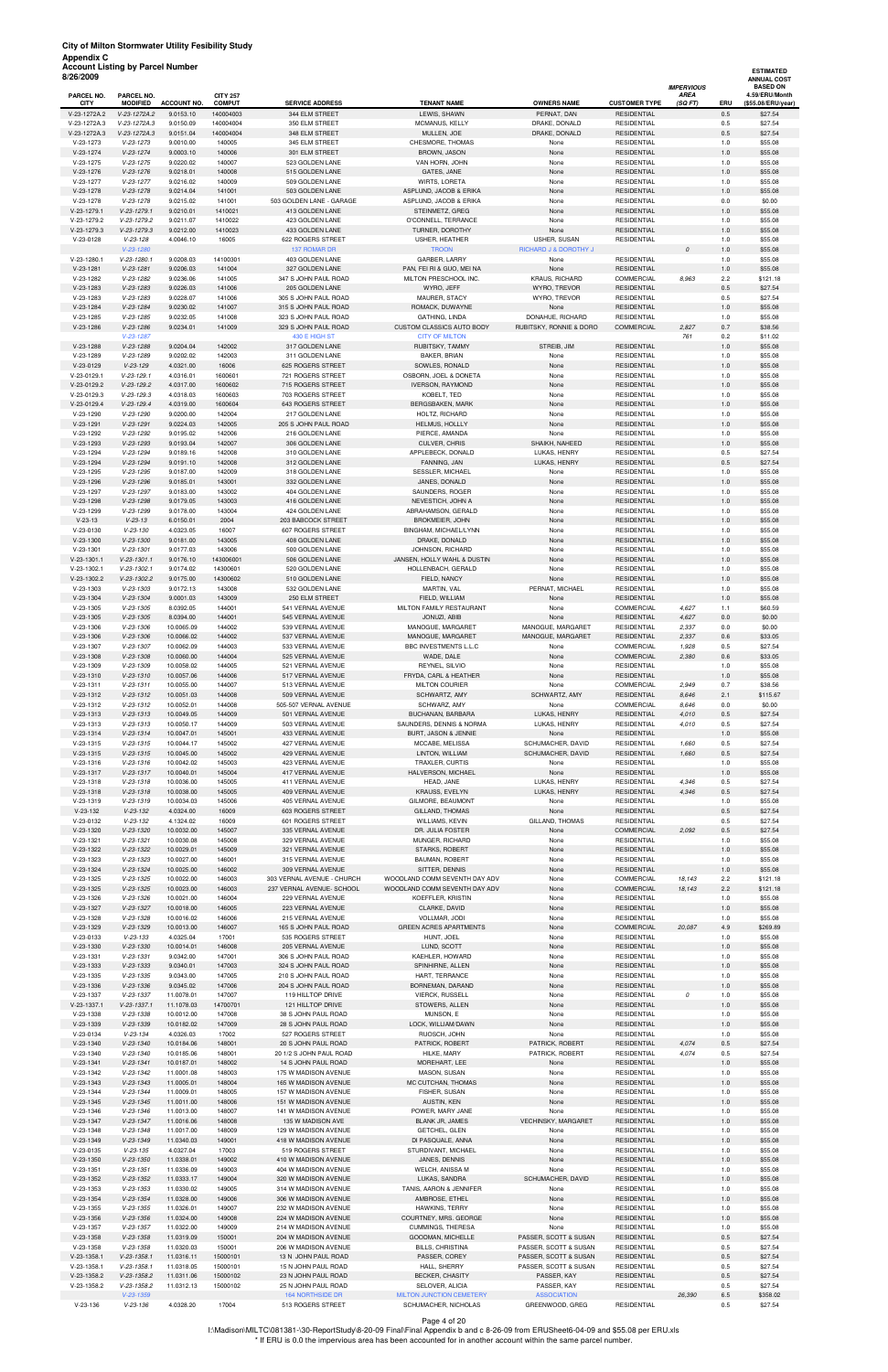| ACCOUNT LISHING DY FAILEI NUMBER<br>8/26/2009  |                                |                                 |                        |                                               |                                                                 |                                              |                                            |                                  |             | <b>ESTIMATED</b><br><b>ANNUAL COST</b> |
|------------------------------------------------|--------------------------------|---------------------------------|------------------------|-----------------------------------------------|-----------------------------------------------------------------|----------------------------------------------|--------------------------------------------|----------------------------------|-------------|----------------------------------------|
| PARCEL NO.                                     | PARCEL NO.                     |                                 | <b>CITY 257</b>        |                                               |                                                                 |                                              |                                            | <b>IMPERVIOUS</b><br><b>AREA</b> |             | <b>BASED ON</b><br>4.59/ERU/Month      |
| <b>CITY</b><br>V-23-0136                       | <b>MODIFIED</b><br>$V-23-136$  | <b>ACCOUNT NO.</b><br>4.0329.15 | <b>COMPUT</b><br>17004 | <b>SERVICE ADDRESS</b><br>337 E HIGH STREET   | <b>TENANT NAME</b><br>CASTRO, JESSICA                           | <b>OWNERS NAME</b><br>GREENWOOD, GREG        | <b>CUSTOMER TYPE</b><br><b>RESIDENTIAL</b> | (SQ FT)                          | ERU<br>0.5  | (\$55.08/ERU/year)<br>\$27.54          |
| V-23-1360A.1                                   | V-23-1360A.1                   | 11.0303.09                      | 15000303               | 127 N JOHN PAUL RD                            | ZANZOW, RON                                                     | PASSER, KAY                                  | <b>RESIDENTIAL</b>                         |                                  | 0.5         | \$27.54                                |
| V-23-1360A.1<br>V-23-1360A.2                   | V-23-1360A.1<br>V-23-1360A.2   | 11.0304.05<br>11.0305.00        | 15000303<br>15000304   | 125 N JOHN PAUL ROAD<br>113 N JOHN PAUL ROAD  | SANDING, RUSSELL<br>ELLEFSON, STEWART                           | PASSER, KAY<br>None                          | <b>RESIDENTIAL</b><br><b>RESIDENTIAL</b>   |                                  | 0.5<br>1.0  | \$27.54<br>\$55.08                     |
| $V-23-1361.1$                                  | $V-23-1361.1$                  | 11.0302.07                      | 15000402               | 135 N JOHN PAUL ROAD                          | STANFORD, THOMAS                                                | None                                         | <b>RESIDENTIAL</b>                         |                                  | 1.0         | \$55.08                                |
| V-23-1361A                                     | V-23-1361A                     | 11.0297.01                      | 15000401               | 147 SERNS ROAD                                | KOPKE, CINDY                                                    | None                                         | <b>RESIDENTIAL</b>                         |                                  | 1.0         | \$55.08                                |
| $V-23-1362$                                    | $V-23-1362$<br>V-23-1363A      | 11.0296.00                      | 150005                 | 155 SERNS ROAD<br>52 WINDSOR CT               | THOMS, MALCOLM<br><b>SAMUELSON - ETAL</b>                       | None<br><b>THOR A &amp; BIRGIT E</b>         | <b>RESIDENTIAL</b>                         | 0                                | 1.0<br>1.0  | \$55.08<br>\$55.08                     |
|                                                | V-23-1363B                     |                                 |                        | <b>40 WINDSOR CT</b>                          | <b>BROCK</b>                                                    | KENNETH H & PAMELA S                         |                                            | $\mathcal{O}$                    | 1.0         | \$55.08                                |
| V-23-1364<br>$V-23-1366.1$                     | $V-23-1364$<br>$V-23-1366.1$   | 11.0334.00<br>11.0352.00        | 150009<br>151002       | 332 W MADISON AVENUE<br>34 WINDSOR COURT      | JONES, ROBERT<br>KUNKEL. LEE                                    | None<br>None                                 | <b>RESIDENTIAL</b><br><b>RESIDENTIAL</b>   |                                  | 1.0<br>1.0  | \$55.08<br>\$55.08                     |
| $V-23-1367$                                    | $V-23-1367$                    | 11.0356.00                      | 151004                 | 36 WINDSOR COURT                              | INGALLS, MRS. LARRY                                             | None                                         | <b>RESIDENTIAL</b>                         |                                  | 1.0         | \$55.08                                |
| V-23-1368.1<br>V-23-1368.2                     | $V-23-1368.1$<br>$V-23-1368.2$ | 8.0018.00<br>8.0017.00          | 151006<br>15100601     | 620 W MADISON AVENUE<br>614 W MADISON AVENUE  | <b>CITY OF MILTON</b><br>MILTON FIRE STATION                    | None<br>None                                 | PUBLIC AUTHORITY<br>PUBLIC AUTHORITY       | 44,833<br>12,299                 | 11.0<br>3.0 | \$605.88<br>\$165.24                   |
|                                                | $V-23-1368.3$                  |                                 |                        | 430 E HIGH ST                                 | <b>CITY OF MILTON</b>                                           |                                              |                                            | 11,353                           | 2.8         | \$154.22                               |
| $V-23-1369$                                    | $V-23-1369$                    | 8.0180.02                       | 151007                 | <b>624 BURDICK STREET</b>                     | RALPH, JASON AND CARRIE                                         | None                                         | <b>RESIDENTIAL</b>                         |                                  | 1.0         | \$55.08                                |
| V-23-1369.1<br>V-23-0137                       | $V-23-1369.1$<br>$V-23-137$    | 8.0144.04<br>4.0330.00          | 151008<br>17005        | 619 LAMAR DRIVE<br>327 E HIGH STREET          | SCHUMACHER, JIM<br>PEABODY, ROSE MARIE                          | None<br>None                                 | <b>RESIDENTIAL</b><br><b>RESIDENTIAL</b>   |                                  | 1.0<br>1.0  | \$55.08<br>\$55.08                     |
| V-23-1373                                      | $V-23-1373$                    | 8.0140.04                       | 152003                 | 516 LAMAR DRIVE                               | DOERR, RICHARD                                                  | None                                         | <b>RESIDENTIAL</b>                         |                                  | 1.0         | \$55.08                                |
| V-23-1374<br>$V-23-1377$                       | $V-23-1374$<br>$V-23-1377$     | 8.0138.07<br>11.0188.05         | 152004<br>152007       | 506 LAMAR DRIVE<br>58 N JOHN PAUL ROAD        | BORGWARDT, TROY<br>ELLEFSON, ANTHONY                            | None<br>None                                 | <b>RESIDENTIAL</b><br><b>RESIDENTIAL</b>   |                                  | 1.0<br>1.0  | \$55.08<br>\$55.08                     |
| V-23-1378                                      | $V-23-1378$                    | 11.0190.06                      | 152008                 | 64 N JOHN PAUL ROAD                           | HERGERT, JARED                                                  | None                                         | <b>RESIDENTIAL</b>                         |                                  | 1.0         | \$55.08                                |
| V-23-1379                                      | $V-23-1379$                    | 11.0192.08                      | 152009                 | 104 N JOHN PAUL ROAD<br>357 ROGERS STREET     | DAHM, DENNIS                                                    | None                                         | <b>RESIDENTIAL</b>                         |                                  | 1.0         | \$55.08                                |
| V-23-0138<br>$V-23-1381$                       | $V-23-138$<br>$V-23-1381$      | 2.0626.03<br>11.0194.01         | 18001<br>153002        | 114 N JOHN PAUL ROAD                          | <b>BASCOM, SCOTT</b><br>KLITZKE, LAVERNE H.                     | None<br>None                                 | <b>RESIDENTIAL</b><br><b>RESIDENTIAL</b>   |                                  | 1.0<br>1.0  | \$55.08<br>\$55.08                     |
| V-23-1382                                      | $V-23-1382$                    | 11.0196.00                      | 153003                 | 122 N JOHN PAUL ROAD                          | SCHOFF, WILBUR                                                  | None                                         | <b>RESIDENTIAL</b>                         |                                  | 1.0         | \$55.08                                |
| $V-23-1385$<br>V-23-1386                       | $V-23-1385$<br>$V-23-1386$     | 11.0160.02<br>11.0156.01        | 153007<br>153008       | 128 W MADISON AVENUE<br>116 W MADISON AVENUE  | VERGENZ, KRISTOFFER<br>ANDERSON, PAUL                           | None<br>ANDERSON, C. RICHARD                 | <b>RESIDENTIAL</b><br><b>RESIDENTIAL</b>   |                                  | 1.0<br>1.0  | \$55.08<br>\$55.08                     |
| V-23-1387                                      | $V - 23 - 1387$                | 11.0154.15                      | 153009                 | 114 W MADISON AVENUE                          | <b>HODGSON, ANDREW</b>                                          | MC MILLAN, MALCOLM                           | <b>RESIDENTIAL</b>                         |                                  | 0.5         | \$27.54                                |
| V-23-1387<br>V-23-1388                         | V-23-1387<br>$V-23-1388$       | 11.0155.08<br>11.0152.00        | 153009<br>154001       | 112 W MADISON AVENUE<br>106 W MADISON AVENUE  | MC MILLAN, SEAN<br>GROELLE, GARY                                | MC MILLAN, MALCOLM<br>None                   | <b>RESIDENTIAL</b><br><b>RESIDENTIAL</b>   |                                  | 0.5<br>1.0  | \$27.54<br>\$55.08                     |
| V-23-1389                                      | $V-23-1389$                    | 11.0150.01                      | 154002                 | 54 W MADISON AVENUE                           | BRISSETTE, CHRISTOPHER & LESLI                                  | None                                         | <b>RESIDENTIAL</b>                         |                                  | 1.0         | \$55.08                                |
| V-23-0139                                      | $V-23-139$                     | 6.0009.05                       | 18002                  | 328 DAVIS STREET                              | MC GINNITY, JOELENE                                             | KRESAL, STANLEY                              | <b>RESIDENTIAL</b>                         |                                  | 1.0         | \$55.08                                |
| V-23-1390<br>V-23-1391                         | $V-23-1390$<br>$V-23-1391$     | 11.0148.03<br>11.0146.00        | 154003<br>154004       | 46 W MADISON AVENUE<br>40 W MADISON AVENUE    | WALTON, JASON<br>TUPPER, STEVE                                  | None<br>None                                 | <b>RESIDENTIAL</b><br><b>RESIDENTIAL</b>   |                                  | 1.0<br>1.0  | \$55.08<br>\$55.08                     |
| $V-23-1391.1$                                  | $V-23-1391.1$                  | 11.0143.01                      | 15400401               | 30 W MADISON AVENUE                           | GILMORE, LINDA                                                  | None                                         | <b>RESIDENTIAL</b>                         |                                  | 1.0         | \$55.08                                |
| $V-23-1392$<br>V-23-1394                       | $V-23-1392$<br>$V-23-1394$     | 11.0142.03<br>11.0138.03        | 154005<br>154007       | 26 W MADISON AVENUE<br>14 W MADISON AVENUE    | PAGNIELLO, NICHOLAS<br><b>BECKER, PHILLIP</b>                   | None<br>None                                 | <b>RESIDENTIAL</b><br><b>RESIDENTIAL</b>   |                                  | 1.0<br>1.0  | \$55.08<br>\$55.08                     |
| V-23-1395                                      | $V-23-1395$                    | 11.0136.00                      | 154008                 | 2 E MADISON AVENUE                            | CASAROTTO, DAVID                                                | None                                         | <b>RESIDENTIAL</b>                         |                                  | 1.0         | \$55.08                                |
| $V-23-1398$                                    | $V-23-1398$                    | 1.0057.00                       | 155002                 | 48 E MADISON AVENUE                           | THE SPINNING WHEEL                                              | None                                         | COMMERCIAL                                 |                                  | 1.0         | \$55.08                                |
| $V-23-0014$<br>V-23-0140                       | $V-23-14$<br>$V-23-140$        | 6.0152.07<br>2.0628.03          | 2005<br>18003          | 515 GREENMAN STREET<br>349 ROGERS STREET      | SPRISSLER, KELLY<br>CRANDALL, BRANDON & KATHY                   | PASTORIUS, LONNY<br>None                     | <b>RESIDENTIAL</b><br><b>RESIDENTIAL</b>   |                                  | 1.0<br>1.0  | \$55.08<br>\$55.08                     |
| $V-23-1401$                                    | $V-23-1401$                    | 11.0063.04                      | 155004                 | 25 W MADISON AVENUE                           | BUERGER, MICHAEL & ANGELA                                       | None                                         | <b>RESIDENTIAL</b>                         |                                  | 1.0         | \$55.08                                |
| $V-23-1402$<br>$V-23-1403$                     | $V-23-1402$<br>$V - 23 - 1403$ | 11.0065.01<br>11.0067.09        | 155005<br>155006       | 17 W MADISON AVENUE<br>11 W MADISON AVENUE    | GEISSLER, KYLE<br><b>GUENTHER, ROBERT</b>                       | None<br>None                                 | <b>RESIDENTIAL</b><br><b>RESIDENTIAL</b>   |                                  | 1.0<br>1.0  | \$55.08<br>\$55.08                     |
| $V-23-1404$                                    | $V-23-1404$                    | 11.0073.01                      | 155007                 | 35 HILLTOP DRIVE                              | MICHAEL, JOSEPH                                                 | None                                         | <b>RESIDENTIAL</b>                         |                                  | 1.0         | \$55.08                                |
| $V-23-1405$                                    | $V-23-1405$                    | 11.0074.04                      | 155008                 | 45 HILLTOP DRIVE                              | CURRAN, STEVEN AND KATHERINE                                    | None                                         | <b>RESIDENTIAL</b>                         |                                  | 1.0         | \$55.08                                |
| $V-23-1406$                                    | $V-23-1405.1$<br>$V-23-1406$   | 11.0076.00                      | 155009                 | 101 HILLTOP DRIVE                             | <b>CENCOM OF WISCONSIN INC</b><br>CENTURY TELEPHONE ENTERPRISES | None                                         | <b>COMMERCIAL</b>                          | 5,924<br>22,704                  | 1.5<br>5.6  | \$82.62<br>\$308.45                    |
| $V-23-1406$                                    | $V-23-1406$                    | 11.0077.00                      | 155009                 | 101 HILLTOP DR.-EXEMPT METER                  | CENTURY TELEPHONE ENTERPRISES                                   | None                                         | COMMERCIAL                                 |                                  | 0.0         | \$0.00                                 |
| $V-23-1407$<br>$V-23-1408$                     | $V-23-1407$<br>$V-23-1408$     | 11.0072.11<br>11.0071.05        | 156001<br>156002       | 27 HILLTOP DRIVE<br>17 HILLTOP DRIVE          | UPHOFF, SARAH<br>RITTENHOUSE, SHANE                             | None<br>None                                 | <b>RESIDENTIAL</b><br><b>RESIDENTIAL</b>   |                                  | 1.0<br>1.0  | \$55.08<br>\$55.08                     |
| $V-23-0141$                                    | $V-23-141$                     | 2.0629.02                       | 18004                  | 343 ROGERS STREET                             | DEAN, KENNETH                                                   | None                                         | <b>RESIDENTIAL</b>                         |                                  | 1.0         | \$55.08                                |
| V-23-0142<br>$V-23-0143$                       | $V-23-142$<br>$V-23-143$       | 2.0631.03<br>2.0633.00          | 18004<br>18006         | 337 ROGERS STREET<br>329 ROGERS STREET        | BAKER JR., HARROLLE E.<br>PLATTS, JON                           | None<br>None                                 | <b>RESIDENTIAL</b><br><b>RESIDENTIAL</b>   |                                  | 1.0<br>1.0  | \$55.08<br>\$55.08                     |
| V-23-0143A.10                                  | V-23-143A.10                   | 3.0692.02                       | 18020                  | 1015 BROWN DRIVE                              | CLARK, SCOTT                                                    | None                                         | <b>RESIDENTIAL</b>                         |                                  | 1.0         | \$55.08                                |
| V-23-0143A.11<br>V-23-0143A.12                 | V-23-143A.11<br>V-23-143A.12   | 3.0694.00<br>3.0695.01          | 18021<br>18022         | 1011 BROWN DRIVE                              | <b>OSTROWSKI, DAVID</b><br>SAARI, LE ROY                        | None                                         | <b>RESIDENTIAL</b><br><b>RESIDENTIAL</b>   |                                  | 1.0<br>1.0  | \$55.08<br>\$55.08                     |
| V-23-143A.13                                   | V-23-143A.13                   | 3.0698.08                       | 18023                  | 1005 BROWN DRIVE<br>925 ARTHUR DRIVE          | LEONARD, TOM                                                    | None<br>OSHEL, JIM & RHONDA                  | <b>RESIDENTIAL</b>                         |                                  | 0.5         | \$27.54                                |
| V-23-143A.13                                   | V-23-143A.13                   | 3.0699.11                       | 18023                  | 927 ARTHUR DRIVE                              | ANDERSON, LOGAN & BRIANNE                                       | OSHEL, JIM & RHONDA                          | <b>RESIDENTIAL</b>                         |                                  | 0.5         | \$27.54                                |
| V-23-0143A.14<br>V-23-0143A.15                 | V-23-143A.14<br>V-23-143A.15   | 3.0700.00<br>3.0748.03          | 18024<br>18025         | 1004 BROWN DRIVE<br>1014 BROWN DRIVE          | BEEBE, DEAN<br>VILBRANDT, MARK                                  | None<br>None                                 | <b>RESIDENTIAL</b><br><b>RESIDENTIAL</b>   |                                  | 1.0<br>1.0  | \$55.08<br>\$55.08                     |
| V-23-0143A.19                                  | V-23-143A.19                   | 3.0850.02                       | 18029                  | 1114 ARTHUR DRIVE                             | OSTERBERG, ANDREW                                               | None                                         | <b>RESIDENTIAL</b>                         |                                  | 1.0         | \$55.08                                |
| V-23-0143A.20<br>V-23-0143A.21                 | V-23-143A.20<br>V-23-143A.21   | 3.0852.02<br>3.0854.02          | 18030<br>18031         | 1104 ARTHUR DRIVE<br>1030 ARTHUR DRIVE        | ARNOLD, LEE & CHRISTINE<br>GALICA, ROBERT/SANDY                 | None<br>None                                 | <b>RESIDENTIAL</b><br><b>RESIDENTIAL</b>   |                                  | 1.0<br>1.0  | \$55.08<br>\$55.08                     |
| V-23-0143A.22                                  | V-23-143A.22                   | 3.0856.01                       | 18032                  | 1024 ARTHUR DRIVE                             | BITTNER, JOHN                                                   | None                                         | <b>RESIDENTIAL</b>                         |                                  | 1.0         | \$55.08                                |
| V-23-0143A.23                                  | V-23-143A.23                   | 3.0857.06                       | 18033                  | 1005 SUE LANE                                 | <b>INGALLS, BECKY</b>                                           | SHINKAY, SEAN                                | <b>RESIDENTIAL</b>                         |                                  | 0.5         | \$27.54                                |
| V-23-143A.23<br>V-23-0143A.24A                 | V-23-143A.23<br>V-23-143A.24A  | 3.0858.06<br>3.0862.06          | 18033<br>1803401       | 1007 SUE LANE<br>924 ARTHUR DRIVE             | KIEL, JAY & DEBRA<br>GRANSEE, STACY                             | SHINKAY, SEAN<br><b>BABCOCK, PAUL</b>        | <b>RESIDENTIAL</b><br><b>RESIDENTIAL</b>   |                                  | 0.5<br>0.5  | \$27.54<br>\$27.54                     |
| V-23-0143A.24B                                 | V-23-143A.24B                  | 3.0860.03                       | 1803402                | 926 ARTHUR DRIVE                              | CORBIN, KEVIN                                                   | None                                         | <b>RESIDENTIAL</b>                         |                                  | 0.5         | \$27.54                                |
| V-23-0143A.25<br>V-23-0143A.25                 | V-23-143A.25<br>V-23-143A.25   | 3.0847.09<br>3.0848.17          | 18035<br>18035         | 1124 ARTHUR DRIVE<br>1122 ARTHUR DRIVE        | JONES, MARY<br>HOLMAN, MATHEW                                   | None<br>HUML, DEAN                           | <b>RESIDENTIAL</b><br><b>RESIDENTIAL</b>   |                                  | 0.5<br>0.5  | \$27.54<br>\$27.54                     |
| V-23-0143A.26                                  | V-23-143A.26                   | 3.0712.02                       | 18036                  | 1135 ARTHUR DRIVE                             | PIPITONE, PAUL                                                  | None                                         | <b>RESIDENTIAL</b>                         |                                  | 1.0         | \$55.08                                |
| V-23-0143A.27<br>V-23-0143A.28                 | V-23-143A.27<br>V-23-143A.28   | 3.0710.02<br>3.0708.01          | 18037<br>18038         | 1127 ARTHUR DRIVE<br>1119 ARTHUR DRIVE        | DEMOE, GLORIA<br>MANOGUE, SCOTT                                 | None<br>None                                 | <b>RESIDENTIAL</b><br><b>RESIDENTIAL</b>   |                                  | 1.0<br>1.0  | \$55.08<br>\$55.08                     |
| V-23-0143A.29                                  | V-23-143A.29                   | 3.0706.02                       | 18039                  | 1109 ARTHUR DRIVE                             | PERDELWITZ, MONTE & RHONDA                                      | None                                         | <b>RESIDENTIAL</b>                         |                                  | 1.0         | \$55.08                                |
| V-23-0143A.3                                   | $V-23-143A.3$                  | 3.0750.10                       | 18013                  | 565 BLANCHE DRIVE                             | KOOPMAN, RITA                                                   | PREISS, MRS. ARTHUR                          | <b>RESIDENTIAL</b>                         |                                  | 0.5         | \$27.54                                |
| V-23-0143A.3<br>V-23-0143A.30                  | $V-23-143A.3$<br>V-23-143A.30  | 3.0751.10<br>3.0704.01          | 18013<br>18040         | 567 BLANCHE DRIVE<br>1033 ARTHUR DRIVE        | HOERL, MONTE<br>HERBST, JAMES                                   | PREISS, MRS. ARTHUR<br>None                  | <b>RESIDENTIAL</b><br><b>RESIDENTIAL</b>   |                                  | 0.5<br>1.0  | \$27.54<br>\$55.08                     |
| V-23-0143A.31                                  | V-23-143A.31                   | 3.0702.01                       | 18041                  | 1027 ARTHUR DRIVE                             | FELTZ, RUSSELL                                                  | None                                         | <b>RESIDENTIAL</b>                         |                                  | 1.0         | \$55.08                                |
| V-23-0143A.32<br>V-23-0143A.33                 | V-23-143A.32<br>V-23-143A.33   | 3.0746.01<br>3.0744.02          | 18042<br>18043         | 1028 BROWN DRIVE<br>1034 BROWN DRIVE          | MATTHEWS, DONALD<br>CRAMER, DONNY                               | None<br>None                                 | <b>RESIDENTIAL</b><br><b>RESIDENTIAL</b>   |                                  | 1.0<br>1.0  | \$55.08<br>\$55.08                     |
| V-23-0143A.34                                  | V-23-143A.34                   | 3.0742.03                       | 18044                  | 1110 BROWN DRIVE                              | RIPPETO, JOSEPH                                                 | None                                         | <b>RESIDENTIAL</b>                         |                                  | 1.0         | \$55.08                                |
| V-23-0143A.35A                                 | V-23-143A.35A                  | 3.0844.00                       | 1804501                | 1125 SUE LANE                                 | WOODRING, WILLIAM                                               | None                                         | <b>RESIDENTIAL</b>                         |                                  | 0.5<br>0.5  | \$27.54                                |
| V-23-0143A.35B<br>V-23-0143A.36                | V-23-143A.35B<br>V-23-143A.36  | 3.0843.03<br>3.0842.02          | 1804502<br>18046       | 1123 SUE LANE<br>1115 SUE LANE                | FALK, JAMES<br><b>BORNICK, NICK</b>                             | None<br>None                                 | <b>RESIDENTIAL</b><br><b>RESIDENTIAL</b>   |                                  | 1.0         | \$27.54<br>\$55.08                     |
| V-23-0143A.37                                  | V-23-143A.37                   | 3.0840.01                       | 18047                  | 1105 SUE LANE                                 | RYAN, PATRICK                                                   | None                                         | <b>RESIDENTIAL</b>                         |                                  | 1.0         | \$55.08                                |
| V-23-143A.37<br>V-23-0143A.38                  | V-23-143A.37<br>V-23-143A.38   | 3.0841.01<br>3.0838.02          | 18047<br>18048         | 1105 SUE LANE - EXEMPT METER<br>1033 SUE LANE | RYAN, PATRICK<br>CASE, TORY & MELISSA                           | None<br>None                                 | <b>RESIDENTIAL</b><br><b>RESIDENTIAL</b>   |                                  | 0.0<br>1.0  | \$0.00<br>\$55.08                      |
| V-23-0143A.39                                  | V-23-143A.39                   | 3.0836.01                       | 18049                  | 1025 SUE LANE                                 | KOSHAREK, VERNA                                                 | None                                         | <b>RESIDENTIAL</b>                         |                                  | 1.0         | \$55.08                                |
| V-23-143a.40<br>V-23-0143A.40                  | V-23-143a.40<br>V-23-143A.40   | 3.0834.13<br>3.0835.13          | 18050<br>18050         | 1015 SUE LANE<br>1017 SUE LANE                | HILL, JOSH<br>ANDERSON, DANIELLE                                | ANDERSON, DANIELLE<br>ANDERSON, DANIELLE     | <b>RESIDENTIAL</b><br><b>RESIDENTIAL</b>   |                                  | 0.5<br>0.5  | \$27.54<br>\$27.54                     |
| V-23-143A.41                                   | V-23-143A.41                   | 3.0831.02                       | 18051                  | 1008 SUE LANE                                 | RICE, IVAN                                                      | None                                         | <b>RESIDENTIAL</b>                         |                                  | 0.5         | \$27.54                                |
| V-23-0143A.41<br>V-23-0143A.42                 | V-23-143A.41<br>$V-23-143A.42$ | 3.0832.02<br>3.0830.01          | 18051<br>18052         | 1006 SUE LANE<br>1012 SUE LANE                | BROCKMAN, JASON<br>STRIEGL, MAXINE                              | RICE, IVAN<br>None                           | <b>RESIDENTIAL</b><br><b>RESIDENTIAL</b>   |                                  | 0.5<br>1.0  | \$27.54<br>\$55.08                     |
| V-23-143A.43A                                  | V-23-143A.43A                  | 12.0036.00                      | 1805301                | 1014 SUE LANE                                 | SHORE, PAUL                                                     | SHORE, PAUL                                  | <b>RESIDENTIAL</b>                         |                                  | 0.5         | \$27.54                                |
| V-23-143A.43B                                  | V-23-143A.43B                  | 12.0003.04                      | 1805302                | 1016 SUE LANE                                 | SHULER, DR CARL                                                 | SHORE, PAUL                                  | <b>RESIDENTIAL</b>                         |                                  | 0.5         | \$27.54                                |
| V-23-0143A.44A<br>V-23-0143A.44B V-23-143A.44B | V-23-143A.44A                  | 3.0826.05<br>3.0825.06          | 1805401<br>1805402     | 1018 SUE LANE<br>1020 SUE LANE                | SEWELL, MEL & DOROTHY<br><b>MOSHER, PATRICIA</b>                | MALEWICKI, ROBERT & DEB<br>None              | <b>RESIDENTIAL</b><br><b>RESIDENTIAL</b>   |                                  | 0.5<br>0.5  | \$27.54<br>\$27.54                     |
| V-23-0143A.45                                  | V-23-143A.45                   | 3.0824.01                       | 18055                  | 1024 SUE LANE                                 | LESNIAK, DANIEL                                                 | None                                         | <b>RESIDENTIAL</b>                         |                                  | 1.0         | \$55.08                                |
| V-23-0143A.46<br>V-23-0143A.46                 | V-23-143A.46<br>V-23-143A.46   | 3.0821.11<br>3.0822.15          | 18056<br>18056         | 1034 SUE LANE<br>1032 SUE LANE                | TULLY, JANET<br>WHITE, HAROLD & MELISSA EDWARD                  | TULLY, JANET<br>TULLY, JANET                 | <b>RESIDENTIAL</b><br><b>RESIDENTIAL</b>   |                                  | 0.5<br>0.5  | \$27.54<br>\$27.54                     |
| V-23-0143A.47A V-23-143A.47A                   |                                | 3.0820.15                       | 1805701                | 1104 SUE LANE                                 | BELMONTES, VENANCIO                                             | None                                         | <b>RESIDENTIAL</b>                         |                                  | 0.5         | \$27.54                                |
| V-23-0143A.47B                                 | V-23-143A.47B                  | 3.0819.05                       | 1805702                | 1106 SUE LANE                                 | SZAMBELAN, CONRAD & PATTI                                       | None                                         | <b>RESIDENTIAL</b>                         |                                  | 0.5         | \$27.54                                |
| V-23-0143A.48<br>V-23-143A.49                  | V-23-143A.48<br>V-23-143A.49   | 3.0818.01<br>3.0815.01          | 18058<br>18059         | 1114 SUE LANE<br>1122 SUE LANE                | VAN MATRE, DONALD<br>CLARKE, RICHARD E.                         | None<br>PASSER, KAY                          | <b>RESIDENTIAL</b><br><b>RESIDENTIAL</b>   |                                  | 1.0<br>0.5  | \$55.08<br>\$27.54                     |
| V-23-0143A.49                                  | V-23-143A.49                   | 3.0816.06                       | 18059                  | 1120 SUE LANE                                 | DORN, KATHRYN                                                   | PASSER, KAY                                  | <b>RESIDENTIAL</b>                         |                                  | 0.5         | \$27.54                                |
| V-23-0143A.4A<br>V-23-0143A.4A                 | V-23-143A.4A<br>V-23-143A.4A   | 3.0893.09<br>3.0894.11          | 1801401<br>1801401     | 1116 PARKVIEW DR #1<br>1116 PARKVIEW DR #2    | BECHTOL, LAURA<br>ANDERSON, HOLLY                               | REICHER, PAUL/JO ANN<br>REICHER, PAUL/JO ANN | <b>RESIDENTIAL</b><br><b>RESIDENTIAL</b>   | 8,404<br>8,404                   | 0.5<br>0.5  | \$27.54<br>\$27.54                     |
| V-23-0143A.4A                                  | V-23-143A.4A                   | 3.0895.11                       | 1801401                | 1116 PARKVIEW DR #3                           | DOBSON, BENJAMIN                                                | REICHER, PAUL/JO ANN                         | <b>RESIDENTIAL</b>                         | 8,404                            | 0.5         | \$27.54                                |
| V-23-0143A.4A<br>V-23-0143A.4B                 | V-23-143A.4A<br>V-23-143A.4B   | 3.0896.14<br>3.0884.08          | 1801401<br>1801402     | 1116 PARKVIEW DR #4<br>517 BLANCHE DR #1      | CURRY, MELISSA<br>RASMUSSEN, GALE                               | REICHER, PAUL/JO ANN<br>REICHER, PAUL/JO ANN | <b>RESIDENTIAL</b><br><b>RESIDENTIAL</b>   | 8,404<br>14,968                  | 0.5<br>0.5  | \$27.54<br>\$27.54                     |
| V-23-0143A.4B                                  | V-23-143A.4B                   | 3.0885.09                       | 1801402                | 517 BLANCHE DR #2                             | LANDRUM, ANN                                                    | REICHER, PAUL/JO ANN                         | <b>RESIDENTIAL</b>                         | 14,968                           | 0.5         | \$27.54                                |
| V-23-0143A.4B                                  | V-23-143A.4B                   | 3.0886.08                       | 1801402                | 517 BLANCHE DR #3                             | RUSSELL, SCOTT                                                  | REICHER, PAUL/JO ANN                         | <b>RESIDENTIAL</b>                         | 14,968                           | 0.5         | \$27.54                                |
| V-23-0143A.4B<br>V-23-0143A.4B                 | V-23-143A.4B<br>V-23-143A.4B   | 3.0887.11<br>3.0888.06          | 1801402<br>1801402     | 517 BLANCHE DR #4<br>517 BLANCHE DR #5        | <b>BROYIER, SALLY</b><br>FELTENBERGER, CONNIE                   | REICHER, PAUL/JO ANN<br>REICHER, PAUL/JO ANN | <b>RESIDENTIAL</b><br><b>RESIDENTIAL</b>   | 14,968<br>14,968                 | 0.5<br>0.5  | \$27.54<br>\$27.54                     |
| V-23-0143A.4B                                  | V-23-143A.4B                   | 3.0889.08                       | 1801402                | 517 BLANCHE DR #6                             | COX, KATHLEEN                                                   | REICHER, PAUL/JO ANN                         | <b>RESIDENTIAL</b>                         | 14,968                           | 0.5         | \$27.54                                |
| V-23-0143A.4B<br>V-23-0143A.4B                 | V-23-143A.4B<br>V-23-143A.4B   | 3.0890.04<br>3.0891.10          | 1801402<br>1801402     | 517 BLANCHE DR #7<br>517 BLANCHE DR #8        | CHUDZIAK, LOUIE<br>DREW, BRETT                                  | REICHER, PAUL/JO ANN<br>REICHER, PAUL/JO ANN | <b>RESIDENTIAL</b><br><b>RESIDENTIAL</b>   | 14,968<br>14,968                 | 0.5<br>0.5  | \$27.54<br>\$27.54                     |
| V-23-0143A.4B                                  | V-23-143A.4B                   | 3.0892.01                       | 1801402                | 517 BLANCHE DRIVE - EXEMPT                    | REICHER, PAUL & JOANN                                           | None                                         | <b>RESIDENTIAL</b>                         |                                  | 0.0         | \$0.00                                 |
| V-23-0143A.4C<br>V-23-0143A.4C                 | V-23-143A.4C<br>V-23-143A.4C   | 3.0875.09<br>3.0876.02          | 1801403<br>1801403     | 533 BLANCHE DR #1<br>533 BLANCHE DR #2        | JANITCH, MICHAEL<br><b>BURROWS, PHIL</b>                        | REICHER, PAUL/JO ANN<br>REICHER, PAUL/JO ANN | <b>RESIDENTIAL</b><br><b>RESIDENTIAL</b>   | 14,618<br>14,618                 | 0.4<br>0.4  | \$22.03<br>\$22.03                     |
| V-23-0143A.4C                                  | V-23-143A.4C                   | 3.0877.05                       | 1801403                | 533 BLANCHE DR #3                             | MAVES, JILLIAN                                                  | REICHER, PAUL/JO ANN                         | <b>RESIDENTIAL</b>                         | 14,618                           | 0.4         | \$22.03                                |
| V-23-0143A.4C                                  | V-23-143A.4C                   | 3.0878.06                       | 1801403                | 533 BLANCHE DR #4                             | GROSS, CHARLES & REED, LAUREN                                   | REICHER, PAUL/JO ANN                         | <b>RESIDENTIAL</b>                         | 14,618                           | 0.4         | \$22.03                                |

Page 5 of 20

I:\Madison\MILTC\081381-\30-ReportStudy\8-20-09 Final\Final Appendix b and c 8-26-09 from ERUSheet6-04-09 and \$55.08 per ERU.xls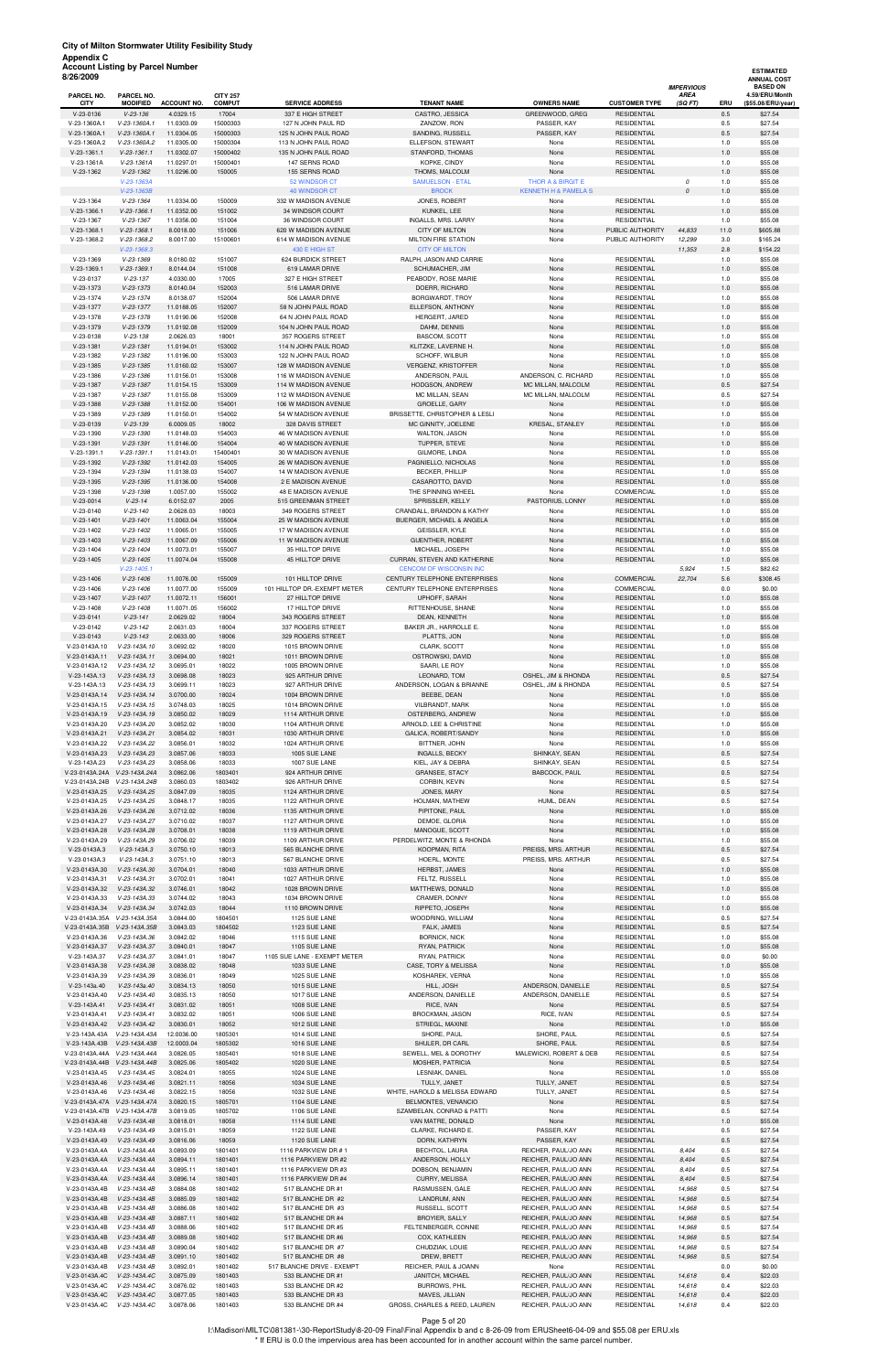| 8/26/2009                       |                                |                          |                                  |                                                |                                                        |                                              |                                          |                                             |             | <b>ESTIMATED</b><br><b>ANNUAL COST</b>                  |
|---------------------------------|--------------------------------|--------------------------|----------------------------------|------------------------------------------------|--------------------------------------------------------|----------------------------------------------|------------------------------------------|---------------------------------------------|-------------|---------------------------------------------------------|
| PARCEL NO.<br><b>CITY</b>       | PARCEL NO.<br><b>MODIFIED</b>  | <b>ACCOUNT NO.</b>       | <b>CITY 257</b><br><b>COMPUT</b> | <b>SERVICE ADDRESS</b>                         | <b>TENANT NAME</b>                                     | <b>OWNERS NAME</b>                           | <b>CUSTOMER TYPE</b>                     | <b>IMPERVIOUS</b><br><b>AREA</b><br>(SQ FT) | ERU         | <b>BASED ON</b><br>4.59/ERU/Month<br>(\$55.08/ERU/year) |
| V-23-0143A.4C                   | V-23-143A.4C                   | 3.0879.10                | 1801403                          | 533 BLANCHE DR #5                              | SWANSON, DIANE                                         | REICHER, PAUL/JO ANN                         | <b>RESIDENTIAL</b>                       | 14,618                                      | 0.4         | \$22.03                                                 |
| V-23-0143A.4C                   | V-23-143A.4C                   | 3.0880.05                | 1801403                          | 533 BLANCHE DR #6                              | REICHER, PAUL & JOANN                                  | REICHER, PAUL/JO ANN                         | <b>RESIDENTIAL</b>                       | 14,618                                      | 0.4         | \$22.03                                                 |
| V-23-0143A.4C                   | V-23-143A.4C                   | 3.0881.09                | 1801403                          | 533 BLANCHE DR #7                              | CUTLER, DEBRA                                          | REICHER, PAUL/JO ANN                         | <b>RESIDENTIAL</b>                       | 14,618                                      | 0.4         | \$22.03                                                 |
| V-23-0143A.4C                   | V-23-143A.4C                   | 3.0882.13                | 1801403                          | 533 BLANCHE DR #8                              | DANKS, JASON & FRIEND CHARLY                           | REICHER, PAUL/JO ANN                         | <b>RESIDENTIAL</b>                       | 14,618                                      | 0.4         | \$22.03                                                 |
| V-23-0143A.4D                   | V-23-143A.4D                   | 3.0866.11                | 1801404                          | 549 BLANCHE DR #1                              | JOHNSON, JAMES & NANCY                                 | REICHER, PAUL/JO ANN                         | <b>RESIDENTIAL</b>                       | 14,646                                      | 0.4         | \$22.03                                                 |
| V-23-0143A.4D                   | V-23-143A.4D                   | 3.0867.15                | 1801404                          | 549 BLANCHE DR #2                              | JOHNSON, KIMBERLY                                      | REICHER, PAUL/JO ANN                         | <b>RESIDENTIAL</b>                       | 14,646                                      | 0.4         | \$22.03                                                 |
| V-23-0143A.4D<br>V-23-0143A.4D  | V-23-143A.4D<br>V-23-143A.4D   | 3.0868.03<br>3.0869.02   | 1801404<br>1801404               | 549 BLANCHE DR #3<br>549 BLANCHE DR #4         | SMITH, LINDA J.<br><b>MC CASLIN, ROBERT</b>            | REICHER, PAUL/JO ANN<br>REICHER, PAUL/JO ANN | <b>RESIDENTIAL</b><br><b>RESIDENTIAL</b> | 14,646<br>14,646                            | 0.4<br>0.4  | \$22.03<br>\$22.03                                      |
| V-23-0143A.4D                   | V-23-143A.4D                   | 3.0870.11                | 1801404                          | 549 BLANCHE DR #5                              | CLARK, STEVE                                           | REICHER, PAUL/JO ANN                         | <b>RESIDENTIAL</b>                       | 14,646                                      | 0.4         | \$22.03                                                 |
| V-23-0143A.4D                   | V-23-143A.4D                   | 3.0871.08                | 1801404                          | 549 BLANCHE DR #6                              | STEPHENS, KYLE &                                       | REICHER, PAUL/JO ANN                         | <b>RESIDENTIAL</b>                       | 14,646                                      | 0.4         | \$22.03                                                 |
| V-23-0143A.4D                   | V-23-143A.4D                   | 3.0872.16                | 1801404                          | 549 BLANCHE DR #7                              | SCOTT, JONATHON                                        | REICHER, PAUL/JO ANN                         | <b>RESIDENTIAL</b>                       | 14,646                                      | 0.4         | \$22.03                                                 |
| V-23-0143A.4D                   | V-23-143A.4D                   | 3.0873.09                | 1801404                          | 549 BLANCHE DR #8                              | REICHER, PAUL & JOANN                                  | REICHER, PAUL/JO ANN                         | <b>RESIDENTIAL</b>                       | 14,646                                      | 0.4         | \$22.03                                                 |
| V-23-0143A.4D                   | V-23-143A.4D                   | 3.0874.01                | 1801404                          | 549 BLANCHE DRIVE- EXEMPT                      | REICHER, PAUL & JO ANN                                 | None                                         | <b>RESIDENTIAL</b>                       |                                             | 0.0         | \$0.00                                                  |
| V-23-0143A.50A                  | V-23-143A.50A                  | 3.0814.00                | 180601                           | 1124 SUE LANE                                  | KUMLIEN, JACK                                          | None                                         | <b>RESIDENTIAL</b>                       |                                             | 0.5         | \$27.54                                                 |
| V-23-0143A.50B<br>V-23-0143A.51 | V-23-143A.50B<br>V-23-143A.51  | 3.0813.02<br>3.0812.01   | 180602<br>18061                  | 1126 SUE LANE<br>1130 SUE LANE                 | RIEGE, MARK<br><b>BOOTH, DWIGHT</b>                    | None<br>None                                 | <b>RESIDENTIAL</b><br><b>RESIDENTIAL</b> |                                             | 0.5<br>1.0  | \$27.54<br>\$55.08                                      |
| V-23-0143A.52                   | V-23-143A.52                   | 3.0810.02                | 18062                            | 1134 SUE LANE                                  | PLOSZAJ, BRYAN                                         | None                                         | <b>RESIDENTIAL</b>                       |                                             | 1.0         | \$55.08                                                 |
| V-23-0143A.53                   | V-23-143A.53                   | 3.0808.08                | 18063                            | 1140 ARTHUR DRIVE                              | <b>MALLINSON, MARISSA</b>                              | PETERSON, MICHAEL                            | <b>RESIDENTIAL</b>                       |                                             | 0.5         | \$27.54                                                 |
| V-23-0143A.53                   | $V-23-143A.53$                 | 3.0809.11                | 18063                            | 1138 ARTHUR DRIVE                              | <b>BURDICK, MARK</b>                                   | PETERSON, MICHAEL                            | <b>RESIDENTIAL</b>                       |                                             | 0.5         | \$27.54                                                 |
| V-23-0143A.54A                  | V-23-143A.54A                  | 3.0806.05                | 1806401                          | 1150 ARTHUR DRIVE                              | MOORE, JOAN                                            | None                                         | <b>RESIDENTIAL</b>                       |                                             | 0.5         | \$27.54                                                 |
| V-23-0143A.54B                  | V-23-143A.54B                  | 3.0805.04                | 1806402                          | 603 TIGGER COURT                               | <b>WEEKS, JUANITA</b>                                  | None                                         | <b>RESIDENTIAL</b>                       |                                             | 0.5         | \$27.54                                                 |
| V-23-143A.55                    | V-23-143A.55                   | 3.0803.00                | 18065                            | 615 TIGGER COURT                               | TOPP, JOHN                                             | None                                         | <b>RESIDENTIAL</b>                       |                                             | 0.5         | \$27.54                                                 |
| V-23-0143A.55<br>V-23-143A.56   | V-23-143A.55<br>V-23-143A.56   | 3.0804.00<br>3.0800.10   | 18065<br>18066                   | 613 TIGGER COURT<br>614 TIGGER COURT           | KAUKL, TODD & TAMMY<br>KIENBAUM, WILLIAM               | None<br>KIENBAUM, WILLIAM                    | <b>RESIDENTIAL</b><br><b>RESIDENTIAL</b> | 6,287                                       | 0.5<br>0.5  | \$27.54<br>\$27.54                                      |
| V-23-143A.56                    | $V-23-143A.56$                 | 3.0801.07                | 18066                            | 622 TIGGER COURT                               | NORMAND, CAROL                                         | WHITNEY, HAROLD                              | <b>RESIDENTIAL</b>                       | 6,287                                       | 0.5         | \$27.54                                                 |
| V-23-0143A.56                   | V-23-143A.56                   | 3.0802.01                | 18066                            | 624 TIGGER COURT                               | SCOVILLE, MARILYN                                      | WHITNEY, HAROLD                              | <b>RESIDENTIAL</b>                       | 6,287                                       | 0.5         | \$27.54                                                 |
| V-23-143A.57                    | V-23-143A.57                   | 3.0799.03                | 18067                            | 612 TIGGER COURT                               | KINSLEY, GREG                                          | KIENBAUM, WILLIAM                            | <b>RESIDENTIAL</b>                       |                                             | 1.0         | \$55.08                                                 |
| V-23-0143A.58A                  | V-23-143A.58A                  | 3.0798.06                | 1806801                          | 1210 ARTHUR DRIVE                              | DANNENBERG, PATRICE A.                                 | None                                         | <b>RESIDENTIAL</b>                       |                                             | 0.5         | \$27.54                                                 |
| V-23-0143A.58B                  | V-23-143A.58B                  | 3.0797.03                | 1806802                          | 1212 ARTHUR DRIVE                              | WALHOVD, GARY                                          | None                                         | <b>RESIDENTIAL</b>                       |                                             | 0.5         | \$27.54                                                 |
| V-23-0143A.59A                  | V-23-143A.59A                  | 3.0796.01                | 1806901                          | 1220 ARTHUR DRIVE                              | CHOJNACKI, LORRAINE                                    | None                                         | <b>RESIDENTIAL</b>                       |                                             | 0.5         | \$27.54                                                 |
| V-23-0143A.59B                  | V-23-143A.59B<br>V-23-143A.5A  | 3.0794.05<br>12.0028.00  | 1806902                          | 1222 ARTHUR DRIVE<br>1010 PARKVIEW DRIVE       | SCHOLL, KENNETH<br>RICK HAMMER DEVELOPMENT             | None<br>None                                 | <b>RESIDENTIAL</b><br><b>RESIDENTIAL</b> | 19,144                                      | 0.5<br>4.7  | \$27.54<br>\$258.88                                     |
| V-23-143A.60A                   | V-23-143A.60A                  | 12.0065.00               | 1807001                          | 1244 ARTHUR DRIVE                              | SHAIKH, AMIN (CAR WASH)                                | None                                         | COMMERCIAL                               | 46,029                                      | 3.8         | \$209.30                                                |
| V-23-143A.60A                   | V-23-143A.60A                  | 12.0073.01               | 1807001                          | 1250 ARTHUR DR                                 | MCDONALD'S                                             | SHAIKH, AMIN                                 | COMMERCIAL                               | 46,029                                      | 3.8         | \$209.30                                                |
| V-23-0143A.60A                  | V-23-143A.60A                  | 3.0254.01                | 1807001                          | 1262 ARTHUR DRIVE                              | MILTON TRAVEL CENTER                                   | None                                         | <b>COMMERCIAL</b>                        | 46,029                                      | 3.8         | \$209.30                                                |
| V-23-0143A.62                   | V-23-143A.62                   | 3.0776.03                | 18072                            | 1243 BROWN DRIVE                               | OLSON, CHAD & TERI                                     | None                                         | <b>RESIDENTIAL</b>                       |                                             | 1.0         | \$55.08                                                 |
| V-23-0143A.63                   | V-23-143A.63                   | 3.0774.04                | 18073                            | 1235 BROWN DRIVE                               | RIPPE, CHRISTIAN                                       | SHADEL, KELLY                                | <b>RESIDENTIAL</b>                       |                                             | 1.0         | \$55.08                                                 |
| V-23-0143A.64                   | V-23-143A.64                   | 3.0772.00                | 18074                            | 1229 BROWN DRIVE                               | WACHTER, MELODY                                        | None                                         | <b>RESIDENTIAL</b>                       |                                             | 1.0         | \$55.08                                                 |
| V-23-0143A.65<br>V-23-143A.66   | V-23-143A.65<br>V-23-143A.66   | 3.0770.00<br>3.0768.00   | 18075<br>18076                   | 1223 BROWN DRIVE<br>1217 BROWN DRIVE           | DAHL, JERRY<br>SKELLY, ROBERT                          | None<br>None                                 | <b>RESIDENTIAL</b><br><b>RESIDENTIAL</b> |                                             | 1.0<br>1.0  | \$55.08<br>\$55.08                                      |
| V-23-0143A.67A                  | V-23-143A.67A                  | 3.0767.02                | 1807701                          | 1211 BROWN DRIVE                               | DAVIS, DAVE                                            | None                                         | <b>RESIDENTIAL</b>                       |                                             | 0.5         | \$27.54                                                 |
| V-23-0143A.67B                  | V-23-143A.67B                  | 3.0766.02                | 1807702                          | 1209 BROWN DRIVE                               | <b>FULLER, PATRICIA</b>                                | None                                         | <b>RESIDENTIAL</b>                       |                                             | 0.5         | \$27.54                                                 |
| V-23-0143A.68                   | V-23-143A.68                   | 3.0764.01                | 18078                            | 1203 BROWN DRIVE                               | KUNDERT, TERRY                                         | None                                         | <b>RESIDENTIAL</b>                       |                                             | 1.0         | \$55.08                                                 |
| V-23-0143A.69                   | V-23-143A.69                   | 3.0762.03                | 18079                            | 1153 BROWN DRIVE                               | MATTHIAS BIEDERWOLF                                    | None                                         | <b>RESIDENTIAL</b>                       |                                             | 1.0         | \$55.08                                                 |
| V-23-143A.6A                    | V-23-143A.6A                   | 3.0686.03                | 1801601                          | 1029 BROWN DRIVE                               | BENASH-GIBSON, BEVERLY                                 | SHORE, PAUL                                  | <b>RESIDENTIAL</b>                       |                                             | 0.5         | \$27.54                                                 |
| V-23-0143A.6B<br>V-23-0143A.7   | V-23-143A.6B<br>$V-23-143A.7$  | 3.0684.07<br>3.0688.03   | 1801602<br>18017                 | 566 BLANCHE DRIVE<br>1023 BROWN DRIVE          | DAVIS. WILLIAM D<br><b>NELSON, THOMAS &amp; TRICIA</b> | None<br>None                                 | <b>RESIDENTIAL</b><br><b>RESIDENTIAL</b> |                                             | 0.5<br>1.0  | \$27.54<br>\$55.08                                      |
| V-23-0143A.70A                  | V-23-143A.70A                  | 3.0760.05                | 1808001                          | 1147 BROWN DRIVE                               | RICE, BERNICE                                          | None                                         | <b>RESIDENTIAL</b>                       |                                             | 0.5         | \$27.54                                                 |
| V-23-0143A.70B                  | V-23-143A.70B                  | 3.0761.04                | 1808002                          | 1149 BROWN DRIVE                               | CROSS, LEAH                                            | None                                         | <b>RESIDENTIAL</b>                       |                                             | 0.5         | \$27.54                                                 |
| V-23-0143A.71                   | V-23-143A.71                   | 3.0758.01                | 18081                            | 1141 BROWN DRIVE                               | WINKELMAN, JOHN                                        | None                                         | <b>RESIDENTIAL</b>                       |                                             | 1.0         | \$55.08                                                 |
| V-23-0143A.72                   | V-23-143A.72                   | 3.0756.01                | 18082                            | 1135 BROWN DRIVE                               | <b>FRISQUE, ROBERT</b>                                 | None                                         | <b>RESIDENTIAL</b>                       |                                             | 1.0         | \$55.08                                                 |
| V-23-0143A.73                   | V-23-143A.73                   | 3.0754.00                | 18083                            | 1127 BROWN DRIVE                               | LYON, CHARLES                                          | None                                         | <b>RESIDENTIAL</b>                       |                                             | 1.0         | \$55.08                                                 |
| V-23-0143A.74<br>V-23-0143A.75  | V-23-143A.74<br>$V-23-143A.75$ | 3.0752.02<br>3.0740.01   | 18084<br>18085                   | 1119 BROWN DRIVE<br>1118 BROWN DRIVE           | <b>HELLMICH, HARRIET</b><br>PRESTON, VINCENT           | None<br>None                                 | <b>RESIDENTIAL</b><br><b>RESIDENTIAL</b> |                                             | 1.0<br>1.0  | \$55.08<br>\$55.08                                      |
| V-23-0143A.76                   | V-23-143A.76                   | 3.0737.07                | 18086                            | 1126 BROWN DRIVE                               | LYONS, BRENDA                                          | LINK, JOSEPH                                 | <b>RESIDENTIAL</b>                       |                                             | 0.5         | \$27.54                                                 |
| V-23-0143A.76                   | V-23-143A.76                   | 3.0738.08                | 18086                            | 1124 BROWN DRIVE                               | MC CLEAN, GARY                                         | LINK, JOSEPH                                 | <b>RESIDENTIAL</b>                       |                                             | 0.5         | \$27.54                                                 |
| V-23-0143A.77                   | V-23-143A.77                   | 3.0735.01                | 18087                            | 1134 BROWN DRIVE                               | VOGEL, LEO                                             | LINK, JOSEPH                                 | <b>RESIDENTIAL</b>                       |                                             | 0.5         | \$27.54                                                 |
| V-23-0143A.77                   | V-23-143A.77                   | 3.0736.12                | 18087                            | 1132 BROWN DRIVE                               | TITUS, SUSAN                                           | LINK, JOSEPH                                 | <b>RESIDENTIAL</b>                       |                                             | 0.5         | \$27.54                                                 |
| V-23-0143A.78                   | V-23-143A.78                   | 3.0734.04                | 18088                            | 1142 BROWN DRIVE                               | BERGSBAKEN, CHAD                                       | None                                         | <b>RESIDENTIAL</b>                       |                                             | 1.0         | \$55.08                                                 |
| V-23-0143A.79                   | V-23-143A.79                   | 3.0732.03                | 18089                            | 1148 BROWN DRIVE                               | LANMAN, JOHN & AMY                                     | None                                         | <b>RESIDENTIAL</b>                       |                                             | 1.0         | \$55.08                                                 |
| V-23-0143A.8<br>V-23-0143A.80   | $V-23-143A.8$<br>V-23-143A.80  | 3.0690.00<br>3.0730.06   | 18018<br>18090                   | 1019 BROWN DRIVE<br>1154 BROWN DRIVE           | GAUGER, DEAN<br>TIPTON, GAYTHEL                        | None<br>FEGGESTAD, HAROLD                    | <b>RESIDENTIAL</b><br><b>RESIDENTIAL</b> |                                             | 1.0<br>1.0  | \$55.08<br>\$55.08                                      |
| V-23-0143A.81                   | $V-23-143A.81$                 | 3.0728.05                | 18091                            | 1204 BROWN DRIVE                               | STERK, MARK                                            | None                                         | <b>RESIDENTIAL</b>                       |                                             | 1.0         | \$55.08                                                 |
| V-23-0143A.82                   | V-23-143A.82                   | 3.0726.00                | 18092                            | 1216 BROWN DRIVE                               | CLARK, BENJAMIN                                        | None                                         | <b>RESIDENTIAL</b>                       |                                             | 1.0         | \$55.08                                                 |
| V-23-0143A.83                   | V-23-143A.83                   | 3.0724.01                | 18093                            | 1232 BROWN DRIVE                               | GETCHEL, GLENN                                         | None                                         | <b>RESIDENTIAL</b>                       |                                             | 1.0         | \$55.08                                                 |
| V-23-0143A.84                   | V-23-143A.84                   | 3.0721.08                | 18094                            | 1213 ARTHUR DRIVE                              | SPETH DAVID & KAREN                                    | None                                         | <b>RESIDENTIAL</b>                       |                                             | 0.5         | \$27.54                                                 |
| V-23-143A.84                    | V-23-143A.84                   | 3.0722.03                | 18094                            | 1215 ARTHUR DRIVE                              | BRUMMOND, RYAN                                         | None                                         | <b>RESIDENTIAL</b>                       |                                             | 0.5         | \$27.54                                                 |
| V-23-0143A.85                   | V-23-143A.85                   | 3.0720.03                | 18095                            | 1201 ARTHUR DRIVE                              | ROBERTS, DONALD & KATHLEEN                             | None                                         | <b>RESIDENTIAL</b>                       |                                             | 1.0         | \$55.08                                                 |
| V-23-0143A.86<br>V-23-0143A.87  | V-23-143A.86<br>V-23-143A.87   | 3.0718.05<br>3.0716.06   | 18096<br>18097                   | 1153 ARTHUR DRIVE<br>1145 ARTHUR DRIVE         | WILSON, KENNETH<br>MORRIS, SARAH                       | None<br>None                                 | <b>RESIDENTIAL</b><br><b>RESIDENTIAL</b> |                                             | 1.0<br>1.0  | \$55.08<br>\$55.08                                      |
| V-23-0143A.88                   | V-23-143A.88                   | 3.0714.04                | 18098                            | 1141 ARTHUR DRIVE                              | MINNICK, LEE                                           | None                                         | <b>RESIDENTIAL</b>                       |                                             | 1.0         | \$55.08                                                 |
| V-23-0143A.9                    | $V-23-143A.9$                  | 3.0473.12                | 18019                            | 926 PARKVIEW DRIVE                             | DUOSS, AARON                                           | DRAKE, DONALD                                | <b>RESIDENTIAL</b>                       |                                             | 0.5         | \$27.54                                                 |
| V-23-143A.9                     | $V-23-143A.9$                  | 3.0474.06                | 18019                            | 928 PARKVIEW DRIVE                             | DUOSS, CAITLYN                                         | DRAKE, DONALD                                | <b>RESIDENTIAL</b>                       |                                             | 0.5         | \$27.54                                                 |
| V-23-0144                       | $V-23-144$                     | 8.0020.03                | 19001                            | 624 W MADISON AVENUE                           | HURCKMAN, JOSEPH                                       | None                                         | <b>RESIDENTIAL</b>                       |                                             | 1.0         | \$55.08                                                 |
| $V-23-1449$                     | $V-23-1449$                    | 11.0069.00               | 156003                           | 1 W MADISON AVENUE                             | BAN, BETTY JO                                          | None                                         | <b>RESIDENTIAL</b>                       |                                             | 1.0         | \$55.08                                                 |
| $V-23-0145$<br>$V-23-1450$      | $V-23-145$<br>$V-23-1450$      | 8.0021.01<br>11.0120.00  | 19002<br>156004                  | 632 W MADISON AVENUE<br>3 E MADISON AVENUE     | GORDON, ED<br>KORDATZKY, JOHN                          | None<br>None                                 | <b>RESIDENTIAL</b><br><b>RESIDENTIAL</b> | 1,302                                       | 1.0<br>1.0  | \$55.08<br>\$55.08                                      |
| $V-23-1451$                     | $V-23-1451$                    | 11.0124.00               | 156005                           | 19 E MADISON AVENUE                            | SHADEL, MRS. STUART                                    | None                                         | <b>RESIDENTIAL</b>                       |                                             | 1.0         | \$55.08                                                 |
| $V-23-1452$                     | $V-23-1452$                    | 11.0128.12               | 156006                           | 35 E MADISON AVENUE                            | WILLIAMS, BRENDA                                       | TEUBERT, MATTHEW & JILL                      | <b>RESIDENTIAL</b>                       |                                             | 1.0         | \$55.08                                                 |
| $V-23-1453$                     | $V-23-1453$                    | 11.0130.01               | 156008                           | 41 E MADISON AVENUE                            | ANDERSON, KEVIN                                        | None                                         | <b>RESIDENTIAL</b>                       |                                             | 1.0         | \$55.08                                                 |
| $V-23-1455$                     | $V-23-1455$                    | 11.0126.11               | 156009                           | 29 E MADISON AVENUE                            | DRAVIS-MEDINA, PATRICIA                                | None                                         | <b>RESIDENTIAL</b>                       |                                             | 1.0         | \$55.08                                                 |
| V-23-1457.1                     | $V-23-1457.1$                  | 11.0115.03               | 15700201                         | 44 HILLTOP DRIVE                               | ELLIOTT, DAWN                                          | RICE, IVAN                                   | <b>RESIDENTIAL</b>                       | 4,820                                       | 0.5         | \$27.54                                                 |
| $V-23-1457.1$                   | $V-23-1457.1$                  | 11.0116.04               | 15700201                         | 42 HILLTOP DRIVE                               | KUMLIEN, KEVIN                                         | RICE, IVAN                                   | <b>RESIDENTIAL</b>                       | 4,820                                       | 0.5         | \$27.54                                                 |
| V-23-1457.2<br>V-23-1457.3      | V-23-1457.2<br>$V-23-1457.3$   | 11.0114.02<br>11.0111.02 | 15700202<br>15700203             | 54 HILLTOP DRIVE<br>108 HILLTOP DRIVE - OFFICE | RICE, RANDY<br><b>IVAN RICE &amp; SONS</b>             | None<br>RICE BROS. REAL EST PAR              | <b>RESIDENTIAL</b><br><b>COMMERCIAL</b>  | 51,227                                      | 1.0<br>12.6 | \$55.08<br>\$694.01                                     |
| V-23-1457.3                     | $V-23-1457.3$                  | 11.0112.18               | 15700203                         | 106 HILLTOP DRIVE                              | RICE BROTHERS REAL ESTATE                              | RICE BROS. REAL EST PAR                      | <b>RESIDENTIAL</b>                       | 51,227                                      | 0.0         | \$0.00                                                  |
| V-23-1457.3                     | $V-23-1457.3$                  | 11.0113.12               | 15700203                         | 104 HILLTOP DRIVE                              | RICE, VANESSA                                          | RICE BROS. REAL EST PAR                      | <b>RESIDENTIAL</b>                       | 51,227                                      | 0.0         | \$0.00                                                  |
| V-23-0146                       | $V-23-146$                     | 8.0191.04                | 19003                            | 10 DIVISION STREET                             | OUTHOUSE, STEVEN                                       | None                                         | <b>RESIDENTIAL</b>                       |                                             | 1.0         | \$55.08                                                 |
| $V-23-1460$                     | $V-23-1460$                    | 11.0117.02               | 157006                           | 36 HILLTOP DRIVE                               | MILTON COMMUNITY ACTION GROUP                          | None                                         | COMMERCIAL                               | 12,760                                      | 3.1         | \$170.75                                                |
| V-23-1461.01<br>V-23-1461.02    | $V-23-1461.01$<br>V-23-1461.02 | 11.0122.11<br>11.0119.00 | 15700701<br>15700702             | 9 E MADISON AVENUE<br>24 HILLTOP DRIVE         | MASSEY, DEBORAH<br>HOLMES, DR. JOHN                    | None<br>None                                 | <b>RESIDENTIAL</b><br><b>RESIDENTIAL</b> |                                             | 1.0<br>1.0  | \$55.08<br>\$55.08                                      |
|                                 |                                |                          |                                  |                                                |                                                        |                                              |                                          |                                             |             |                                                         |

V-23-1461.1 V-23-1461.1 6.0074.00 157009 32 WALLACE WAY LARSON, DAVID None RESIDENTIAL 1.0 \$55.08 V-23-1461.2 V-23-1461.2 6.0052.00 158001 26 ORCHARD ROW ZIGLER, JACK None RESIDENTIAL 1.0 \$55.08

| V-23-1461.20   | V-23-1461.20   | 5.0655.04  | 158020    | 403 W HIGH ST                 | FLADHAMMER, AL & JUDY         | None                           | COMMERCIAL         | 27,172        | 6.7  | \$369.04   |
|----------------|----------------|------------|-----------|-------------------------------|-------------------------------|--------------------------------|--------------------|---------------|------|------------|
| $V-23-1461.25$ | $V-23-1461.25$ | 5.0648.00  | 158025    | W HIGH ST-RESTROOMS/CONCESSIO | SCHOOL DISTRICT OF MILTON     | None                           | PUBLIC AUTHORITY   |               | 0.0  | \$0.00     |
| V-23-1461.25   | $V-23-1461.25$ | 5.0649.00  | 158025    | 301 W HIGH STREET             | SCHOOL DISTRICT OF MILTON     | None                           | PUBLIC AUTHORITY   | 259,083       | 63.5 | \$3,497.58 |
|                | V-23-1461.25A  |            |           | 430 E HIGH ST                 | <b>MILTON SCHOOL DISTRICT</b> |                                |                    | 5.053         | 1.2  | \$66.10    |
| V-23-1461.26   | V-23-1461.26   | 5.0642.06  | 158026    | 183 W HIGH ST                 | CERVANTES, LOUIS              | <b>SCHOOL DISTRICT OF MILT</b> | <b>RESIDENTIAL</b> |               | 1.0  | \$55.08    |
| $V-23-1461.3$  | $V-23-1461.3$  | 6.0053.01  | 158002    | 32 ORCHARD ROW                | MILLER, ROBERT                | None                           | <b>RESIDENTIAL</b> |               | 1.0  | \$55.08    |
|                | V-23-1461.33A1 |            |           | 330 ROGERS ST                 | <b>DOSCH</b>                  | <b>THERON E &amp; TAMI R</b>   |                    | 13,572        | 3.3  | \$181.76   |
|                | V-23-1461.33A2 |            |           | 24 W MAPLE                    | <b>TERNEUS</b>                | EDGAR W & MARGARET A           |                    | $\mathcal{O}$ | 1.0  | \$55.08    |
|                | $V-23-1461.34$ |            |           | 3992 E VINCENT ST             | <b>MILTON PROPANE INC</b>     |                                |                    | 77,701        | 19.0 | \$1,046.52 |
|                | $V-23-1461.36$ |            |           | 3992 E VINCENT ST             | <b>MILTON PROPANE INC</b>     |                                |                    | 12,096        | 3.0  | \$165.24   |
| $V-23-1461.4$  | $V-23-1461.4$  | 6.0055.00  | 158003    | 44 ORCHARD ROW                | <b>WENHAM, RAYMOND</b>        | None                           | <b>RESIDENTIAL</b> |               | 1.0  | \$55.08    |
| $V-23-1461.6$  | $V-23-1461.6$  | 4.0665.05  | 158005    | 46 E HIGH STREET              | GAFFEY, JAMES                 | None                           | <b>RESIDENTIAL</b> |               | 1.0  | \$55.08    |
| $V-23-1461.7$  | $V-23-1461.7$  | 4.0663.02  | 158006    | 38 E HIGH STREET              | MCKNIGHT, CARLA               | MC KNIGHT, KARLA               | <b>RESIDENTIAL</b> |               | 1.0  | \$55.08    |
| $V-23-1461.8$  | $V-23-1461.8$  | 6.0049.00  | 158007    | 37 ORCHARD ROW                | <b>WATKINS, REX</b>           | None                           | <b>RESIDENTIAL</b> |               | 1.0  | \$55.08    |
| V-23-1461.9    | $V-23-1461.9$  | 6.0047.00  | 158008    | 47 ORCHARD ROW                | POMPLUN, HARVEY               | None                           | <b>RESIDENTIAL</b> |               | 1.0  | \$55.08    |
| V-23-1461A     | $V-23-1461A$   | 11.0079.00 | 157008    | CENTRAL PARK-SOFTBALL FIELD   | <b>CITY OF MILTON</b>         | None                           | PUBLIC AUTHORITY   | 81.725        | 20.0 | \$1,101.60 |
| $V-23-1461A$   | $V-23-1461A$   | 11.0080.00 | 157008    | 201 HILLTOP DRIVE - RESTROOM  | CITY OF MILTON                | None                           | PUBLIC AUTHORITY   |               | 0.0  | \$0.00     |
| $V-23-1461A$   | $V-23-1461A$   | 11.0105.11 | 157008    | 214 HILLTOP DRIVE             | CITY OF MILTON - BUBBLER      | None                           | PUBLIC AUTHORITY   |               | 0.0  | \$0.00     |
| V-23-1461A     | $V-23-1461A$   | 4.0655.00  | 157008002 | HILLTOP PARK-BUBBLER          | CITY OF MILTON                | None                           | PUBLIC AUTHORITY   |               | 0.0  | \$0.00     |
| V-23-1461A.1   | $V-23-1461A.1$ | 6.0089.00  | 1570081   | <b>45 HOMESTEAD ROAD</b>      | GARBE, WILLIAM                | LAUER, WILLIS                  | <b>RESIDENTIAL</b> |               | 1.0  | \$55.08    |
| V-23-1461A.2   | V-23-1461A.2   | 6.0090.01  | 157008301 | 31 HOMESTEAD ROAD             | TRAVIS, ROY                   | None                           | <b>RESIDENTIAL</b> |               | 1.0  | \$55.08    |
| V-23-1461A.3   | $V-23-1461A.3$ | 6.0093.08  | 1570083   | 24 HOMESTEAD ROAD             | WALKER, DONNA                 | HONOLD, DANIEL                 | <b>RESIDENTIAL</b> |               | 0.5  | \$27.54    |
| V-23-1461A.3   | $V-23-1461A.3$ | 6.0094.01  | 1570083   | 26 HOMESTEAD ROAD             | <b>BURDICK, WILLIAM</b>       | HONOLD, DANIEL                 | <b>RESIDENTIAL</b> |               | 0.5  | \$27.54    |
| V-23-1461A.4A  | V-23-1461A.4A  | 6.0099.00  | 157008401 | <b>46 HOMESTEAD ROAD</b>      | HUDSON, JANET                 | None                           | <b>RESIDENTIAL</b> |               | 1.0  | \$55.08    |
| V-23-1461AA    | V-23-1461AA    | 11.0108.00 | 157008001 | 150 HILLTOP DRIVE             | U.S. POST OFFICE              | None                           | PUBLIC AUTHORITY   | 16.833        | 4.1  | \$225.83   |
|                | $V-23-1461AB$  |            |           | 430 E HIGH ST                 | <b>CITY OF MILTON</b>         |                                |                    | 8.587         | 2.1  | \$115.67   |
| V-23-1461C     | $V-23-1461C$   | 11.0090.01 | 15700802  | 242 HILLTOP DRIVE             | <b>CULLEN, ROBERT</b>         | None                           | <b>RESIDENTIAL</b> |               | 1.0  | \$55.08    |
| V-23-1461D     | $V-23-1461D$   | 11.0089.02 | 15700803  | 248 HILLTOP DRIVE             | JUSTICE, RYAN                 | None                           | <b>RESIDENTIAL</b> |               | 1.0  | \$55.08    |
| V-23-1461E     | $V-23-1461E$   | 11.0087.00 | 15700804  | 306 HILLTOP DRIVE             | FURLANO, JAMES                | None                           | <b>RESIDENTIAL</b> |               | 1.0  | \$55.08    |
| V-23-1461F     | $V-23-1461F$   | 11.0085.04 | 15700805  | 318 HILLTOP DRIVE             | ANDERSON, TRACY               | None                           | <b>RESIDENTIAL</b> |               | 1.0  | \$55.08    |
| $V-23-1461G$   | $V-23-1461G$   | 11.0083.00 | 15700806  | 406 HILLTOP DRIVE             | KAPHEIM. LAWRENCE             | None                           | <b>RESIDENTIAL</b> |               | 1.0  | \$55.08    |

Page 6 of 20

I:\Madison\MILTC\081381-\30-ReportStudy\8-20-09 Final\Final Appendix b and c 8-26-09 from ERUSheet6-04-09 and \$55.08 per ERU.xls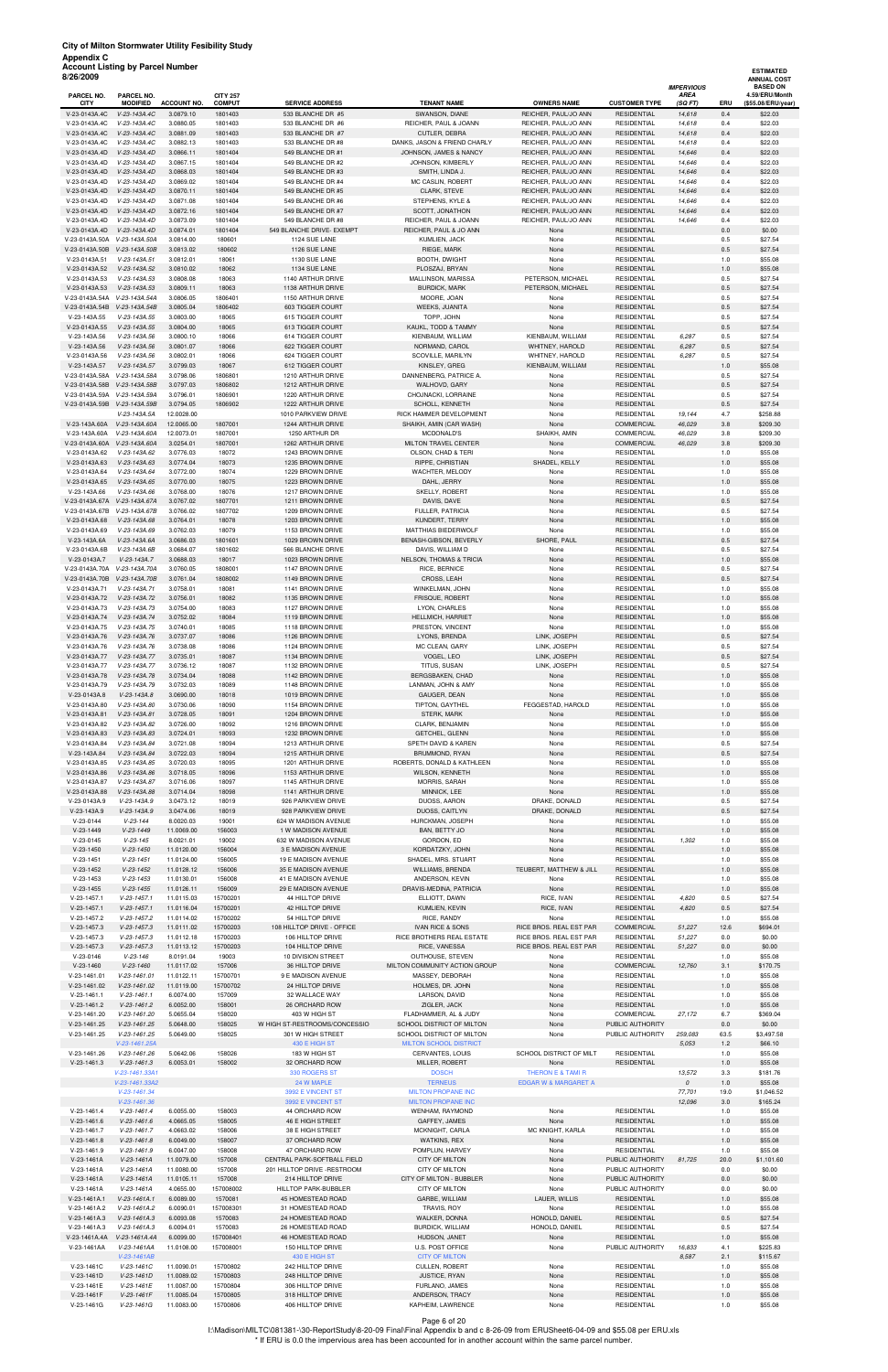| ACCOUNT LISHING DY FAILEI NUMBER<br>8/26/2009 |                                 |                          |                                  |                                                            |                                                      |                                                                  |                                          |                                             |              | <b>ESTIMATED</b><br><b>ANNUAL COST</b>                  |
|-----------------------------------------------|---------------------------------|--------------------------|----------------------------------|------------------------------------------------------------|------------------------------------------------------|------------------------------------------------------------------|------------------------------------------|---------------------------------------------|--------------|---------------------------------------------------------|
| PARCEL NO.<br><b>CITY</b>                     | PARCEL NO.<br><b>MODIFIED</b>   | <b>ACCOUNT NO.</b>       | <b>CITY 257</b><br><b>COMPUT</b> | <b>SERVICE ADDRESS</b>                                     | <b>TENANT NAME</b>                                   | <b>OWNERS NAME</b>                                               | <b>CUSTOMER TYPE</b>                     | <b>IMPERVIOUS</b><br><b>AREA</b><br>(SQ FT) | ERU          | <b>BASED ON</b><br>4.59/ERU/Month<br>(\$55.08/ERU/year) |
| V-23-1461H                                    | $V-23-1461H$                    | 11.0082.00               | 15700807                         | 418 HILLTOP DRIVE                                          | LEHMAN, RUSSELL                                      | None                                                             | <b>RESIDENTIAL</b>                       |                                             | 1.0          | \$55.08                                                 |
|                                               | $V-23-1462.1$                   |                          |                                  | 430 E HIGH ST                                              | <b>CITY OF MILTON</b>                                |                                                                  |                                          | 34,906                                      | 8.6          | \$473.69                                                |
| $V-23-1463$                                   | $V-23-1463$<br>V-23-1463.2A     | 3.0472.13                | 159002                           | 936 PARKVIEW DRIVE                                         | OFSTIE, DANIEL<br><b>BEST PROPERTIES LLC</b>         | None<br>% S CARPENTER                                            | <b>RESIDENTIAL</b>                       | 41,314                                      | 1.0<br>10.1  | \$55.08<br>\$556.31                                     |
| V-23-1463.2B                                  | V-23-1463.2B                    | 3.0260.00                | 1590020202                       | 1101 S JANESVILLE STREET                                   | FREEDOM GRAPHIC SYSTEMS INC                          | None                                                             | <b>INDUSTRIAL</b>                        | 303,287                                     | 74.3         | \$4,092.44                                              |
| $V-23-1464$                                   | $V-23-1464$                     | 3.0141.05                | 159003                           | 1141 E HIGH STREET                                         | STLUKA, LEANN                                        | None                                                             | COMMERCIAL                               | 7,971                                       | 2.0          | \$110.16                                                |
|                                               | $V-23-1464.1$                   |                          |                                  | 1155 E HIGH ST                                             | <b>BUA REV TRUST</b>                                 | <b>FRANK</b>                                                     |                                          | $\mathcal O$                                | 1.0          | \$55.08                                                 |
|                                               | $V-23-1465$<br>$V-23-1466.1$    | 12.0148.00               |                                  | <b>1115 E HIGH ST</b><br>1475 E. HIGH ST                   | <b>BROWNTOWN MILL INC</b><br><b>FREEDOM GRAPHICS</b> | None                                                             | <b>INDUSTRIAL</b>                        | 66,676<br>250,599                           | 16.3<br>61.4 | \$897.80<br>\$3,381.91                                  |
| V-23-1466.2                                   | $V-23-1466.2$                   | 3.1425.00                | 159102                           | 1425 E HIGH STREET                                         | CARGILL                                              | None                                                             | <b>INDUSTRIAL</b>                        | 209,388                                     | 51.3         | \$2,825.60                                              |
| V-23-1466.4A                                  | V-23-1466.4A                    | 12.0097.00               | 159100101                        | 621 GATEWAY DR                                             | <b>BARON STYLES, INC</b>                             | None                                                             | <b>RESIDENTIAL</b>                       | 78,574                                      | 19.3         | \$1,063.04                                              |
| $V-23-1466.5$                                 | $V-23-1466.5$                   | 12.0047.00               | 7010129                          | 616 GATEWAY DR                                             | OTT SCHWEITZER DIST                                  | None                                                             | <b>INDUSTRIAL</b>                        | 393,659                                     | 96.5         | \$5,315.22                                              |
| V-23-1467                                     | $V-23-1467$                     | 12.0103.00               | 7500740                          | 1250 CHICAGO ST                                            | UNITED ETHANOL- ADMIN BLDG                           | None                                                             | <b>INDUSTRIAL</b>                        | 433,164                                     | 106.1        | \$5,843.99                                              |
| V-23-1467                                     | $V-23-1467$                     | 12.0110.00               | 7007331                          | 1250 CHICAGO ST-EXEMPT                                     | UNITED ETHANOL PRODUCTION                            | None                                                             | <b>INDUSTRIAL</b>                        |                                             | 0.0          | \$0.00                                                  |
| $V-23-0147$<br>V-23-0147                      | $V-23-147$<br>$V-23-147$        | 8.0188.15<br>8.0189.16   | 19004<br>19004                   | 12 DIVISION STREET<br><b>14 DIVISION STREET</b>            | HANSON, LISA K.<br>ARTHUR, ANGELEA                   | <b>CK PROPERTIES</b><br><b>CK PROPERTIES</b>                     | <b>RESIDENTIAL</b><br><b>RESIDENTIAL</b> | 3,632<br>3.632                              | 0.3<br>0.3   | \$16.52<br>\$16.52                                      |
| $V-23-147$                                    | $V-23-147$                      | 8.0190.13                | 19004                            | 16 DIVISION STREET                                         | C K PROPERTIES                                       | <b>CK PROPERTIES</b>                                             | <b>RESIDENTIAL</b>                       | 3,632                                       | 0.3          | \$16.52                                                 |
| $V-23-1470$                                   | $V-23-1470$                     | 8.0202.02                | 160001                           | 613 W MADISON AVENUE                                       | <b>RED ROOSTER</b>                                   | None                                                             | COMMERCIAL                               | 7,459                                       | 1.8          | \$99.14                                                 |
| $V-23-1471$                                   | $V-23-1471$                     | 8.0226.01                | 160002                           | 130 FRONT STREET                                           | SPRUCE PINE INVESTMENTS                              | None                                                             | <b>COMMERCIAL</b>                        | 7,509                                       | 1.8          | \$99.14                                                 |
| $V-23-1473$                                   | $V-23-1473$                     | 8.1016.05                | 257160004                        | 16 FRONT STREET                                            | STEINHOFF, JAMES                                     | STEINHOFF, JAMES                                                 | COMMERCIAL                               | 4,459                                       | 1.1          | \$60.59                                                 |
|                                               | $V-23-1473$                     |                          | 7007067                          | <b>18 FRONT STREET</b>                                     | <b>JUNCTION LAUNDROMAT</b>                           | None                                                             | <b>COMMERCIAL</b>                        | 4,459                                       | 0.0          | \$0.00                                                  |
|                                               | $V-23-1474$<br>$V-23-1474$      |                          |                                  | 430 E HIGH ST<br>430 E HIGH ST                             | <b>CITY OF MILTON</b><br><b>CITY OF MILTON</b>       | <b>COMMUNITY DEV AUTHORITY</b><br><b>COMMUNITY DEV AUTHORITY</b> |                                          | 20,236<br>37,725                            | 5.0<br>9.2   | \$275.40<br>\$506.74                                    |
|                                               | $V-23-1474.1$                   |                          |                                  | 430 E HIGH ST                                              | <b>CITY OF MILTON</b>                                |                                                                  |                                          | 1,590                                       | 0.4          | \$22.03                                                 |
| V-23-1474.2A                                  | $V-23-1474.2A$                  | 8.0379.00                | 16000702                         | 202 FRONT STREET - BUBBLER                                 | CITY OF MILTON                                       | None                                                             | PUBLIC AUTHORITY                         | 7,808                                       | 1.9          | \$104.65                                                |
| $V-23-1475$                                   | $V-23-1475$                     | 8.0209.08                | 160008                           | 26 FRONT STREET                                            | <b>INKARNATE TATOO</b>                               | PIPER, STEVEN J.                                                 | COMMERCIAL                               | 12,637                                      | 0.0          | \$0.00                                                  |
| $V-23-1475$                                   | $V-23-1475$                     | 8.0210.13                | 160008                           | 24 FRONT STREET                                            | GARTHWAITE, DENNIS                                   | PIPER, STEVEN J.                                                 | COMMERCIAL                               | 12,637                                      | 0.0          | \$0.00                                                  |
| $V-23-1475$<br>$V-23-1475$                    | $V-23-1475$<br>$V-23-1475$      | 8.0211.12<br>8.0217.04   | 160008<br>160008                 | 28 N FRONT STREET<br>100 N FRONT STREET                    | PIPER, STEVEN J.<br>PIPER, STEVEN                    | PIPER, STEVEN J.<br>PIPER, STEVEN J.                             | COMMERCIAL<br><b>COMMERCIAL</b>          | 12,637<br>12,637                            | 0.0<br>3.1   | \$0.00                                                  |
| $V-23-1475$                                   | $V-23-1475$                     | 8.0219.08                | 160008                           | 100 FRONT STREET                                           | LUKAS, KEVIN                                         | PIPER, STEVEN J.                                                 | COMMERCIAL                               | 12,637                                      | 0.0          | \$170.75<br>\$0.00                                      |
| $V-23-1476.1$                                 | $V-23-1476.1$                   | 8.0451.00                | 16100101                         | 603 W MADISON AVENUE                                       | KWIK TRIP #605-501630                                | None                                                             | <b>COMMERCIAL</b>                        | 17,910                                      | 4.4          | \$242.35                                                |
|                                               | $V-23-1476.2$                   |                          |                                  | 430 E HIGH ST                                              | <b>CITY OF MILTON</b>                                | <b>COMMUNITY DEV AUTHORITY</b>                                   |                                          | 6,360                                       | 1.6          | \$88.13                                                 |
|                                               | $V-23-1476.3$                   |                          |                                  | 430 E HIGH ST                                              | <b>CITY OF MILTON</b>                                | <b>COMMUNITY DEV AUTHORITY</b>                                   |                                          | 8,215                                       | 2.0          | \$110.16                                                |
| V-23-1477A                                    | V-23-1477A                      | 8.0384.03                | 16100301                         | 231 FRONT STREET                                           | <b>LIBERTY STATION</b>                               | None                                                             | COMMERCIAL                               | 11,588                                      | 2.8          | \$154.22                                                |
| V-23-0148<br>V-23-0149                        | $V-23-148$<br>$V-23-149$        | 8.0186.00                | 19005<br>19006                   | 22 DIVISION STREET<br>28 DIVISION STREET                   | ASTIN, ALBERT<br><b>VIERCK, COLLEEN</b>              | None                                                             | <b>RESIDENTIAL</b><br><b>RESIDENTIAL</b> |                                             | 1.0          | \$55.08<br>\$55.08                                      |
| $V-23-0015$                                   | $V-23-15$                       | 8.0184.03<br>6.0155.05   | 2006                             | 503 GREENMAN STREET                                        | ADAMSKI, DELOS & MELISSA                             | None<br>None                                                     | <b>RESIDENTIAL</b>                       |                                             | 1.0<br>1.0   | \$55.08                                                 |
| $V-23-0150$                                   | $V-23-150$                      | 8.0172.02                | 19007                            | 36 DIVISION STREET                                         | REX, THEODORE & JAMIE                                | None                                                             | <b>RESIDENTIAL</b>                       |                                             | 1.0          | \$55.08                                                 |
|                                               | $V-23-1500$                     |                          |                                  | 8026 N STATE RD 26                                         | OAK RIDGE GOLF COURSE                                | <b>LLC</b>                                                       |                                          | 88,539                                      | 21.7         | \$1,195.24                                              |
|                                               | $V-23-1501$                     |                          |                                  | 1280 E BOWERS LAKE RD                                      | <b>WIELAND</b>                                       | KIRK J & ANDREA L                                                |                                          | 0                                           | 1.0          | \$55.08                                                 |
|                                               | V-23-1504.2A                    |                          |                                  | 601 FOREST LAKE DR                                         | <b>DUECKER</b>                                       | <b>KENNETH J &amp; CYNTHIA A</b>                                 |                                          | 0                                           | 1.0          | \$55.08                                                 |
| $V-23-1508.1$                                 | $V-23-1504.2B$<br>$V-23-1508.1$ | 3.0124.01                | 1620101                          | 737 FOREST LAKE DR<br>124 SUNNYSIDE DRIVE                  | <b>NASTALA</b><br>R & M MANUFACTURING                | <b>DALE S &amp; LORRI L</b><br>R & B PROPERTIES LLC              | <b>COMMERCIAL</b>                        | 0<br>78,511                                 | 1.0<br>19.2  | \$55.08<br>\$1,057.54                                   |
| V-23-1508A                                    | V-23-1508A                      | 3.0126.01                | 16201001                         | 222 SUNNYSIDE DRIVE                                        | MARSHALL PROPERTIES LLC                              | None                                                             | <b>INDUSTRIAL</b>                        | 26,232                                      | 6.4          | \$352.51                                                |
| V-23-1509.101                                 | V-23-1509.101                   | 3.0134.00                | 1620110102                       | 416 SUNNYSIDE DRIVE                                        | ALL-FAB INC.                                         | SCHIEFELBEIN, GUY                                                | <b>INDUSTRIAL</b>                        | 49,087                                      | 12.0         | \$660.96                                                |
| V-23-1509.102                                 | V-23-1509.102                   | 3.0132.02                | 1620110102                       | 364 SUNNYSIDE DRIVE                                        | SPECTRUM COATING LLC                                 | TATE INVESTMENTS LLC                                             | <b>INDUSTRIAL</b>                        | 24,560                                      | 6.0          | \$330.48                                                |
| V-23-1509.2                                   | $V-23-1509.2$                   | 3.0130.00                | 16201102                         | 310 SUNNYSIDE DRIVE                                        | PAVLIK BROS HEATING & COOLING                        | None                                                             | <b>COMMERCIAL</b>                        | 64,226                                      | 15.7         | \$864.76                                                |
| V-23-1509A<br>V-23-1509B1                     | V-23-1509A<br>V-23-1509B1       | 3.0135.00<br>3.0136.00   | 162011001<br>162011003           | 1162 E HIGH STREET<br>1264 E HIGH STREET                   | STRIEGL, MIKE<br>NEW ENGLAND EXTRUSION               | None                                                             | <b>INDUSTRIAL</b><br><b>INDUSTRIAL</b>   | 15,242<br>121,225                           | 3.7<br>29.7  | \$203.80                                                |
| V-23-1509B1                                   | V-23-1509B1                     | 3.0138.00                | 162011003                        | 1264 E HIGH ST - EXEMPT METER                              | NEW ENGLAND EXTRUSION                                | None<br>None                                                     | <b>INDUSTRIAL</b>                        |                                             | 0.0          | \$1,635.88<br>\$0.00                                    |
| $V-23-0151$                                   | $V-23-151$                      | 8.0200.00                | 19008                            | 7 DIVISION STREET                                          | RONDE, GORDON                                        | None                                                             | <b>RESIDENTIAL</b>                       |                                             | 1.0          | \$55.08                                                 |
| $V-23-1510$                                   | $V-23-1510$                     | 12.0098.00               | 163001                           | 1389 STORRS LAKE RD                                        | CITY OF MILTON- WELL #6                              | None                                                             | PUBLIC AUTHORITY                         | 21,704                                      | 5.3          | \$291.92                                                |
| $V-23-1510.1$                                 | $V-23-1510.1$                   | 2.0520.00                | 1630011                          | 1211 STORRS LAKE ROAD                                      | CAP ELECTRIC                                         | None                                                             | <b>COMMERCIAL</b>                        | 12,602                                      | 3.1          | \$170.75                                                |
| V-23-1510.2                                   | $V-23-1510.2$<br>$V-23-1510.2$  | 12.0077.00<br>12.0078.00 | 1630012<br>1630012               | 1223 STORRS LAKE RD SUITE 1<br>1223 STORRS LAKE RD SUITE 2 | <b>REFTON LLC</b>                                    | None                                                             | <b>RESIDENTIAL</b><br><b>RESIDENTIAL</b> | 22,931                                      | 0.0          | \$0.00                                                  |
| V-23-1510.2<br>V-23-1510.2                    | $V-23-1510.2$                   |                          |                                  |                                                            | SUPERIOR BUILDERS                                    | None                                                             |                                          | 22,931<br>22,931                            | 0.0<br>5.6   | \$0.00<br>\$308.45                                      |
| $V-23-1510.3$                                 | $V-23-1510.3$                   | 2.0500.00                | 1630013                          | 1261 STORRS LAKE ROAD                                      | MIDWEST GARDENS                                      | None                                                             | <b>INDUSTRIAL</b>                        | 210,389                                     | 0.0          | \$0.00                                                  |
| $V-23-1510.3$                                 | $V-23-1510.3$                   | 2.0501.00                | 1630013                          | 1261 STORRS LAKE ROAD - A                                  | <b>MIDWEST GARDENS</b>                               | None                                                             | <b>INDUSTRIAL</b>                        | 210,389                                     | 0.0          | \$0.00                                                  |
| $V-23-1510.3$                                 | $V-23-1510.3$                   | 2.0502.00                | 1630013                          | 1261 STORRS LAKE ROAD - B                                  | MIDWEST GARDEN OFFICE                                | None                                                             | <b>INDUSTRIAL</b>                        | 210,389                                     | 51.6         | \$2,842.13                                              |
|                                               | $V-23-1510.4$                   |                          |                                  |                                                            | <b>HULL FARMS</b>                                    |                                                                  |                                          | 20,162                                      | 4.9          | \$269.89                                                |
| $V-23-1512$<br>V-23-1513.2                    | $V-23-1512$<br>$V-23-1513.2$    | 7.0097.02<br>3.0139.01   | 163003<br>1630042                | 1210 W MADISON AVENUE<br>1352 E HIGH STREET                | CALL, LANCE<br>JANESVILLE TOOL &                     | None<br>None                                                     | <b>RESIDENTIAL</b><br><b>INDUSTRIAL</b>  | 47,088                                      | 1.0<br>11.5  | \$55.08<br>\$633.42                                     |
| V-23-0152                                     | $V-23-152$                      | 8.0196.05                | 19009                            | 25 DIVISION STREET                                         | ORTON, BRYAN                                         | None                                                             | <b>RESIDENTIAL</b>                       |                                             | 1.0          | \$55.08                                                 |
| $V-23-0153$                                   | $V-23-153$                      | 8.0168.00                | 19010                            | 35 DIVISION STREET                                         | HENSLEY, FAYETTE                                     | None                                                             | <b>RESIDENTIAL</b>                       |                                             | 1.0          | \$55.08                                                 |
| $V-23-0154$                                   | $V-23-154$                      | 8.0024.00                | 20001                            | 720 W MADISON AVENUE                                       | KUMLIEN, GENE                                        | None                                                             | <b>RESIDENTIAL</b>                       |                                             | 1.0          | \$55.08                                                 |
| $V-23-0155$                                   | $V-23-155$                      | 8.0164.00                | 20002                            | 715 BURDICK STREET                                         | JENSEN, GERALDINE                                    | None                                                             | <b>RESIDENTIAL</b>                       |                                             | 1.0          | \$55.08                                                 |
| V-23-0156<br>V-23-0157                        | $V-23-156$<br>$V-23-157$        | 8.0026.00<br>8.0162.00   | 20003<br>20004                   | 726 W MADISON AVENUE<br>723 BURDICK STREET                 | WURTH, BETTY<br>MC CARTEN, JAMES                     | None<br>None                                                     | <b>RESIDENTIAL</b><br><b>RESIDENTIAL</b> |                                             | 1.0<br>1.0   | \$55.08<br>\$55.08                                      |
| V-23-0158                                     | $V-23-158$                      | 8.0028.06                | 20005                            | 736 W MADISON AVENUE                                       | ANDERSON, JEREMY                                     | None                                                             | <b>RESIDENTIAL</b>                       |                                             | 1.0          | \$55.08                                                 |
| V-23-0159                                     | $V-23-159$                      | 8.0161.06                | 20006                            | 729 BURDICK STREET                                         | LUTTON, TIM                                          | None                                                             | <b>RESIDENTIAL</b>                       |                                             | 1.0          | \$55.08                                                 |
| $V-23-0016$                                   | $V-23-16$                       | 6.0156.06                | 2007                             | 208 DUNN STREET                                            | SCOTT, BRIDGET AND BRENDA                            | None                                                             | <b>RESIDENTIAL</b>                       |                                             | 1.0          | \$55.08                                                 |
| V-23-0160                                     | $V-23-160$                      | 8.0032.00                | 20007                            | 26 N CLEAR LAKE AVENUE                                     | CRANDALL, JAMES                                      | None                                                             | <b>RESIDENTIAL</b>                       |                                             | 1.0          | \$55.08                                                 |
| V-23-0162                                     | $V-23-162$                      | 8.0034.01                | 20009                            | 741 BURDICK STREET                                         | HOLMES, VIRGIL                                       | None                                                             | <b>RESIDENTIAL</b>                       |                                             | 1.0          | \$55.08                                                 |
| V-23-0163<br>V-23-0164                        | $V-23-163$<br>$V-23-164$        | 10.0010.03<br>10.0008.10 | 21001<br>21002                   | 46 S JOHN PAUL ROAD<br>100 S JOHN PAUL ROAD                | MOREHART, DEREK & LINDA<br><b>MONONA STATE BANK</b>  | None<br>None                                                     | <b>RESIDENTIAL</b><br><b>RESIDENTIAL</b> |                                             | 1.0<br>1.0   | \$55.08<br>\$55.08                                      |
| $V-23-166$                                    | $V-23-166$                      | 12.0030.01               | 21004                            | 188 BUTEN ST                                               | PASKE, BRIAN                                         | None                                                             | <b>RESIDENTIAL</b>                       |                                             | 1.0          | \$55.08                                                 |
| $V-23-167$                                    | $V-23-167$                      | 12.0033.04               | 21005                            | 176 BUTEN                                                  | PLATT, GARY & KELLY                                  | FULL COMPASS BUILDERS                                            | <b>RESIDENTIAL</b>                       |                                             | 1.0          | \$55.08                                                 |
| $V-23-168$                                    | $V-23-168$                      | 12.0012.01               | 21006                            | 170 BUTEN                                                  | SCHULTE, RICHARD                                     | None                                                             | <b>RESIDENTIAL</b>                       |                                             | 1.0          | \$55.08                                                 |
| $V-23-17$                                     | $V-23-17$                       | 12.0119.03               | 2008                             | 424 COLLEGE ST                                             | LOVELACE, DANNIELLE                                  | <b>HEDDING, MATT</b>                                             | <b>RESIDENTIAL</b>                       |                                             | 0.5          | \$27.54                                                 |
| $V-23-17$                                     | $V-23-17$                       | 12.0120.01               | 2008                             | 426 COLLEGE ST                                             | KUSCH, JENNIFER                                      | None                                                             | <b>RESIDENTIAL</b>                       |                                             | 0.5          | \$27.54                                                 |
| $V-23-172$<br>V-23-0173                       | $V-23-172$<br>$V-23-173$        | 12.0016.02<br>10.0006.05 | 21010<br>22002                   | 138 BUTEN<br>112 S JOHN PAUL ROAD                          | BLASER, DALE JR & STEPH<br>TUESCHER, BRANDY          | None<br>TUESCHER, GEORGE                                         | <b>RESIDENTIAL</b><br><b>RESIDENTIAL</b> |                                             | 1.0<br>1.0   | \$55.08<br>\$55.08                                      |
| V-23-0174                                     | $V-23-174$                      | 10.0001.01               | 22003                            | 120 S JOHN PAUL ROAD                                       | ADRION, BRUCE                                        | None                                                             | <b>RESIDENTIAL</b>                       |                                             | 1.0          | \$55.08                                                 |
|                                               | $V-23-175$                      | 12.0133.00               |                                  | 189 BUTEN ST                                               | HAMILTON, SPENSER                                    | None                                                             | <b>RESIDENTIAL</b>                       | 0                                           | 1.0          | \$55.08                                                 |
| $V-23-176$                                    | $V-23-176$                      | 12.0015.01               | 22006                            | 177 BUTEN                                                  | WURTINGER, TYLER AND RAVEN                           | None                                                             | <b>RESIDENTIAL</b>                       |                                             | 1.0          | \$55.08                                                 |
| $V-23-177$                                    | $V-23-177$                      | 12.0037.00               | 22007                            | 173 BUTEN                                                  | DEROCHE, SHERRY                                      | None                                                             | <b>RESIDENTIAL</b>                       | 0                                           | 1.0          | \$55.08                                                 |
| $V-23-178$                                    | $V-23-178$                      | 12.0014.01               | 22008                            | 169 BUTEN                                                  | SKEELS, BENJAMIN AND EMILY                           | None                                                             | <b>RESIDENTIAL</b>                       |                                             | 1.0          | \$55.08                                                 |
| V-23-0018                                     | $V-23-179$<br>$V-23-18$         | 12.0135.00<br>2.0669.03  | 2009                             | 155 BUTEN ST<br>414 COLLEGE STREET                         | <b>GORST, KRISTOPHER</b><br>DRADA, JOHNATHAN         | None<br>None                                                     | <b>RESIDENTIAL</b><br><b>RESIDENTIAL</b> | 0                                           | 1.0<br>1.0   | \$55.08<br>\$55.08                                      |
| $V-23-180$                                    | $V-23-180$                      | 12.0034.01               | 22010                            | 147 BUTEN                                                  | FIORVANTI, F RAYMOND                                 | None                                                             | <b>RESIDENTIAL</b>                       |                                             | 1.0          | \$55.08                                                 |
|                                               | $V-23-182$                      |                          |                                  |                                                            | <b>DMR REAL EST ENTERPRISES</b>                      |                                                                  |                                          | 0                                           | 1.0          | \$55.08                                                 |
| $V-23-183$                                    | $V-23-183$                      | 12.0032.06               | 22013                            | 119 BUTEN                                                  | KORBER, THEODORE & DEBRA                             | None                                                             | <b>RESIDENTIAL</b>                       |                                             | 1.0          | \$55.08                                                 |
| V-23-0184                                     | $V-23-184$                      | 11.0057.00               | 24001                            | 47 W MADISON AVENUE                                        | HOOKHAM, FRED                                        | None                                                             | <b>RESIDENTIAL</b>                       |                                             | 1.0          | \$55.08                                                 |

| $V-23-0185$ | $V-23-185$     | 11.0059.01 | 24002 | 39 W MADISON AVENUE     | RICHARDS, DEBRA K.       | None                              | <b>RESIDENTIAL</b> |       | 1.0 | \$55.08 |
|-------------|----------------|------------|-------|-------------------------|--------------------------|-----------------------------------|--------------------|-------|-----|---------|
| $V-23-186$  | $V - 23 - 186$ | 11.0060.04 | 24003 | 33 W MADISON AVENUE     | <b>GETCHELL, GARY</b>    | GETCHEL, GARY & CHERYL            | <b>RESIDENTIAL</b> | 1,987 | 0.5 | \$27.54 |
| V-23-0186   | $V - 23 - 186$ | 11.0061.03 | 24003 | 31 W MADISON AVENUE     | GETCHEL, GARY & CHERYL   | <b>GETCHEL, GARY &amp; CHERYL</b> | <b>RESIDENTIAL</b> | 1,987 | 0.5 | \$27.54 |
| V-23-0187   | $V - 23 - 187$ | 11.0056.02 | 24004 | <b>18 MORGAN STREET</b> | HARVEY, KIMBERLY         | SHULL, GINNI                      | <b>RESIDENTIAL</b> |       | 1.0 | \$55.08 |
| $V-23-0188$ | $V - 23 - 188$ | 11.0055.03 | 24005 | 26 MORGAN STREET        | PASSER, GERALD           | None                              | <b>RESIDENTIAL</b> |       | 1.0 | \$55.08 |
| V-23-0189   | $V-23-189$     | 11.0053.01 | 24006 | 32 MORGAN STREET        | O'LEARY, ROGER           | None                              | <b>RESIDENTIAL</b> |       | 1.0 | \$55.08 |
| $V-23-0019$ | $V - 23 - 19$  | 2.0667.02  | 3001  | 408 COLLEGE STREET      | RUSZCZYK, THOMAS         | None                              | <b>RESIDENTIAL</b> |       | 1.0 | \$55.08 |
| $V-23-0190$ | $V - 23 - 190$ | 11.0051.03 | 24007 | 40 MORGAN STREET        | NILES, JEFF              | None                              | <b>RESIDENTIAL</b> |       | 1.0 | \$55.08 |
| $V-23-0191$ | $V - 23 - 191$ | 11.0050.00 | 24008 | <b>46 MORGAN STREET</b> | ALBRECHT, ROBERT         | None                              | <b>RESIDENTIAL</b> |       | 1.0 | \$55.08 |
| V-23-0192   | $V - 23 - 192$ | 11.0049.05 | 24009 | 54 MORGAN STREET        | MARHEE, JAMES & KATHRYN  | None                              | <b>RESIDENTIAL</b> |       | 1.0 | \$55.08 |
| V-23-0193   | $V - 23 - 193$ | 11.0048.00 | 25001 | 102 MORGAN STREET       | BRATVOLD, RANDY          | None                              | <b>RESIDENTIAL</b> |       | 1.0 | \$55.08 |
| V-23-0196   | $V - 23 - 196$ | 11.0019.05 | 25004 | 125 W MADISON AVENUE    | SOLEM, RONALD & JENNIFER | None                              | <b>RESIDENTIAL</b> |       | 1.0 | \$55.08 |
| V-23-0197   | $V - 23 - 197$ | 11.0021.00 | 25005 | 117 W MADISON AVENUE    | MATHEWS, CHARLES         | None                              | <b>RESIDENTIAL</b> |       | 1.0 | \$55.08 |
| V-23-0198   | $V - 23 - 198$ | 11.0025.02 | 25006 | 109 W MADISON AVENUE    | GRANSEE, JEFFREY         | None                              | <b>RESIDENTIAL</b> | 4,674 | 1.0 | \$55.08 |
| $V-23-199$  | $V - 23 - 199$ | 11.0027.03 | 25007 | 101 W MADISON AVENUE    | BROOKS, RODNEY AND CARYN | BROOKS, RODNEY AND CARY           | <b>RESIDENTIAL</b> |       | 0.5 | \$27.54 |
| $V-23-199$  | $V-23-199$     | 11.0028.00 | 25007 | 103 W MADISON AVENUE    | BROOKS, RODNEY & CARYN   | None                              | <b>RESIDENTIAL</b> |       | 0.5 | \$27.54 |
| $V-23-0002$ | $V-23-2$       | 2.0687.02  | 1002  | 614 COLLEGE STREET      | KNOX, ROBERTA            | None                              | <b>RESIDENTIAL</b> |       | 1.0 | \$55.08 |
| $V-23-0020$ | $V-23-20$      | 2.0665.03  | 3002  | 402 COLLEGE STREET      | MILLER JR., FRED         | None                              | <b>RESIDENTIAL</b> |       | 1.0 | \$55.08 |
| $V-23-0201$ | $V - 23 - 201$ | 11.0031.08 | 25009 | 23 MORGAN STREET        | KALB, SCOTT & JANE       | None                              | <b>RESIDENTIAL</b> |       | 1.0 | \$55.08 |
| V-23-0202   | $V - 23 - 202$ | 11.0033.01 | 26001 | 31 MORGAN STREET        | <b>WILEMAN, DAWN</b>     | None                              | <b>RESIDENTIAL</b> |       | 1.0 | \$55.08 |
| $V-23-0203$ | $V - 23 - 203$ | 11.0035.05 | 26002 | 37 MORGAN STREET        | TOPP, MARK               | None                              | <b>RESIDENTIAL</b> |       | 1.0 | \$55.08 |
| V-23-0204   | $V - 23 - 204$ | 11.0036.00 | 26003 | <b>43 MORGAN STREET</b> | HOFFMAN, PATRICIA        | None                              | <b>RESIDENTIAL</b> |       | 1.0 | \$55.08 |
| $V-23-0205$ | $V - 23 - 205$ | 11.0037.04 | 26004 | <b>49 MORGAN STREET</b> | SKATRUD, LEAH L.         | None                              | <b>RESIDENTIAL</b> |       | 1.0 | \$55.08 |
| V-23-0207   | $V - 23 - 207$ | 11.0047.03 | 26006 | 105 MORGAN STREET       | DILLON, DAVID            | None                              | <b>RESIDENTIAL</b> |       | 1.0 | \$55.08 |
| $V-23-0021$ | $V - 23 - 21$  | 6.0157.00  | 3003  | 209 DUNN STREET         | LIEDER. THOMAS           | None                              | <b>RESIDENTIAL</b> |       | 1.0 | \$55.08 |
| V-23-0212   | $V-23-212$     | 9.0024.10  | 27001 | 710 CAPMAN STREET       | FRANK, ROBERT            | None                              | <b>RESIDENTIAL</b> |       | 1.0 | \$55.08 |
| V-23-0213   | $V - 23 - 213$ | 9.0022.02  | 27002 | 383 ELM STREET          | TREWYN, IRVING           | None                              | <b>RESIDENTIAL</b> |       | 1.0 | \$55.08 |
| V-23-0214   | $V - 23 - 214$ | 9.0018.06  | 27003 | 373 ELM STREET          | SOMMERS, BOB & DEBRA     | GLOWACKI SR., LOUIS               | <b>RESIDENTIAL</b> |       | 1.0 | \$55.08 |
|             | $V-23-214.1$   |            |       |                         | <b>SOMMERS</b>           | ROBERT J & DEBRA J                |                    | 0     | 1.0 | \$55.08 |
| $V-23-0216$ | $V-23-216$     | 9.0014.00  | 27004 | 361 ELM STREET          | ROBBINS, ROGER           | None                              | <b>RESIDENTIAL</b> |       | 1.0 | \$55.08 |
| $V-23-0217$ | $V-23-217$     | 9.0026.04  | 27005 | 716 CAPMAN STREET       | <b>HANSEN, MICHAEL</b>   | None                              | <b>RESIDENTIAL</b> |       | 1.0 | \$55.08 |

Page 7 of 20

I:\Madison\MILTC\081381-\30-ReportStudy\8-20-09 Final\Final Appendix b and c 8-26-09 from ERUSheet6-04-09 and \$55.08 per ERU.xls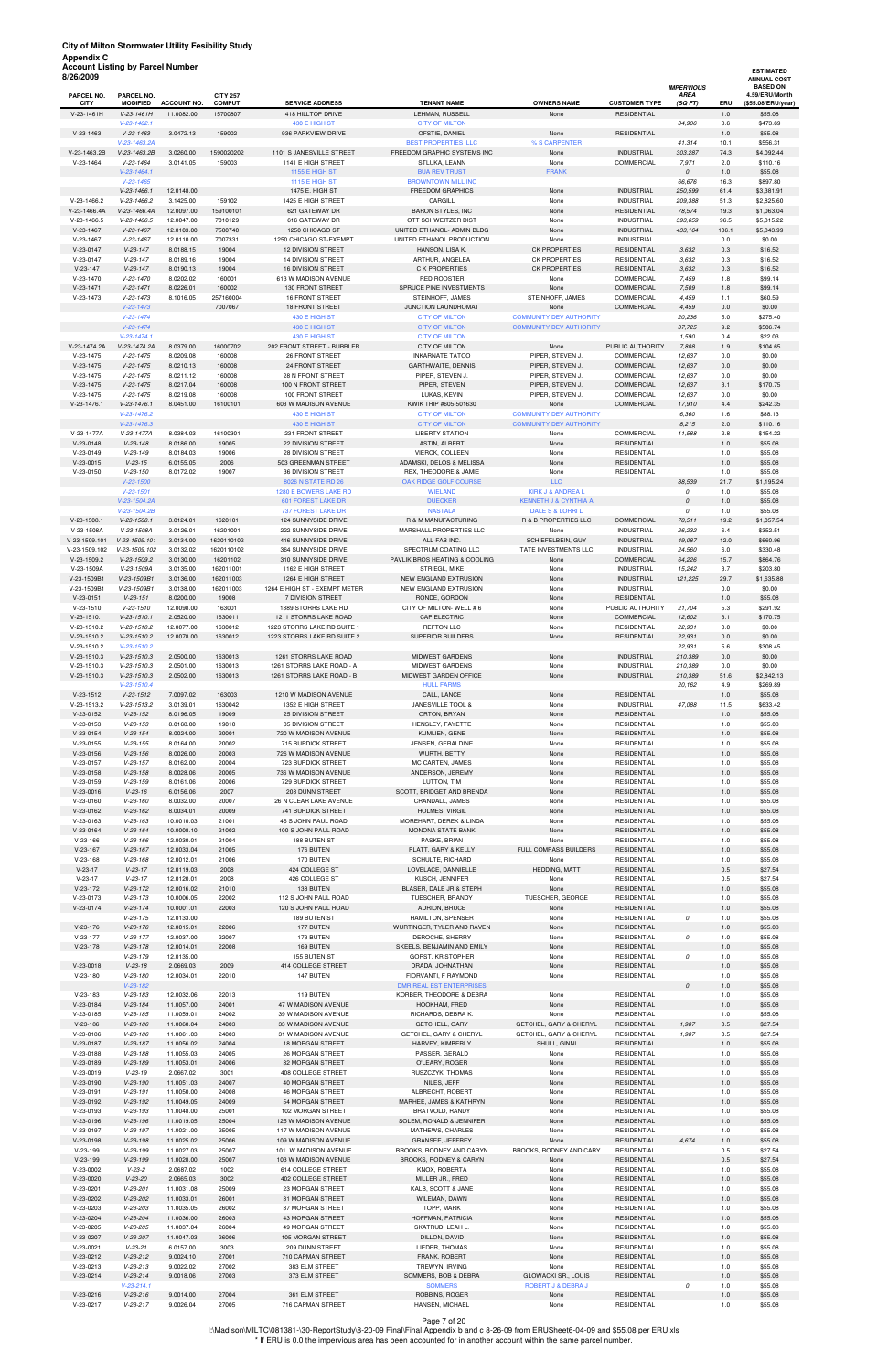| 8/26/2009                    | <b>Account Listing by Parcel Number</b> |                        |                                  |                                                |                                                |                    |                                          |                                      |            | <b>ESTIMATED</b><br><b>ANNUAL COST</b>                  |
|------------------------------|-----------------------------------------|------------------------|----------------------------------|------------------------------------------------|------------------------------------------------|--------------------|------------------------------------------|--------------------------------------|------------|---------------------------------------------------------|
| PARCEL NO.<br><b>CITY</b>    | PARCEL NO.<br><b>MODIFIED</b>           | <b>ACCOUNT NO.</b>     | <b>CITY 257</b><br><b>COMPUT</b> | <b>SERVICE ADDRESS</b>                         | <b>TENANT NAME</b>                             | <b>OWNERS NAME</b> | <b>CUSTOMER TYPE</b>                     | <b>IMPERVIOUS</b><br>AREA<br>(SQ FT) | ERU        | <b>BASED ON</b><br>4.59/ERU/Month<br>(\$55.08/ERU/year) |
| V-23-0218                    | $V-23-218$                              | 9.0030.00              | 27006                            | 726 CAPMAN STREET                              | GROSS, EDWARD                                  | None               | <b>RESIDENTIAL</b>                       |                                      | 1.0        | \$55.08                                                 |
| V-23-0218.1                  | $V-23-218.1$                            | 2.0207.04              | 27100                            | 950 NELSON AVENUE                              | DAILEY, JONATHAN & JENNIE HENRY                | None               | <b>RESIDENTIAL</b>                       |                                      | 1.0        | \$55.08                                                 |
| V-23-0218.10                 | $V-23-218.10$                           | 2.0255.03              | 27109                            | 931 NELSON AVENUE                              | SHULTZ, TED                                    | None               | <b>RESIDENTIAL</b>                       |                                      | 1.0        | \$55.08                                                 |
| V-23-0218.12                 | $V-23-218.12$                           | 2.0253.01              | 27110                            | 943 NELSON AVENUE                              | BOYNTON, MARIE                                 | None               | <b>RESIDENTIAL</b>                       |                                      | 1.0        | \$55.08                                                 |
| V-23-0218.13                 | $V-23-218.13$                           | 2.0252.01              | 27112                            | 951 NELSON AVENUE                              | <b>BARLASS, ELLEN</b>                          | None               | <b>RESIDENTIAL</b>                       |                                      | 1.0        | \$55.08                                                 |
| V-23-0218.14<br>V-23-0218.15 | $V-23-218.14$<br>$V-23-218.15$          | 2.0250.01<br>2.0251.00 | 27113<br>27114                   | 1007 NELSON AVENUE<br>1017 NELSON AVENUE       | KLAM, MATTHEW                                  | None<br>None       | <b>RESIDENTIAL</b><br><b>RESIDENTIAL</b> |                                      | 1.0<br>1.0 | \$55.08<br>\$55.08                                      |
| V-23-0218.16                 | $V-23-218.16$                           | 2.0249.01              | 27115                            | 1025 NELSON AVENUE                             | <b>BODIN, CAROL</b><br>JAEGGI, STEVE & MELISSA | None               | <b>RESIDENTIAL</b>                       |                                      | 1.0        | \$55.08                                                 |
| V-23-0218.17                 | $V-23-218.17$                           | 2.0248.00              | 27116                            | 1031 NELSON AVENUE                             | NIMMO-KIRCHER, JOYCE                           | None               | <b>RESIDENTIAL</b>                       |                                      | 1.0        | \$55.08                                                 |
| V-23-0218.18                 | $V-23-218.18$                           | 2.0240.01              | 27117                            | 1030 NELSON AVENUE                             | PLOSZAJ, JR., RAYMOND                          | None               | <b>RESIDENTIAL</b>                       |                                      | 1.0        | \$55.08                                                 |
| V-23-0218.19                 | $V-23-218.19$                           | 2.0238.01              | 27118                            | 1022 NELSON AVENUE                             | KEHRING, THERESA J.                            | None               | <b>RESIDENTIAL</b>                       |                                      | 1.0        | \$55.08                                                 |
| V-23-0218.2                  | $V-23-218.2$                            | 2.0206.01              | 27101                            | 942 NELSON AVENUE                              | <b>BOLDEN, KAREN</b>                           | None               | <b>RESIDENTIAL</b>                       |                                      | 1.0        | \$55.08                                                 |
| V-23-0218.20                 | $V-23-218.20$                           | 2.0237.02              | 27119                            | 1014 NELSON AVENUE                             | SCHLIEM, DAWN                                  | None               | <b>RESIDENTIAL</b>                       |                                      | 1.0        | \$55.08                                                 |
| V-23-0218.21                 | $V-23-218.21$                           | 2.0236.04              | 27120                            | 308 FAIR WAY                                   | LUEDER, KRISTEN                                | None               | <b>RESIDENTIAL</b>                       |                                      | 1.0        | \$55.08                                                 |
| V-23-0218.22                 | $V-23-218.22$                           | 2.0247.02              | 27121                            | 1039 NELSON AVENUE                             | RUH, BOB                                       | None               | <b>RESIDENTIAL</b>                       |                                      | 1.0        | \$55.08                                                 |
| V-23-0218.23                 | V-23-218.23                             | 2.0246.00              | 27122                            | 1045 NELSON AVENUE                             | SMITH, CHRISTINE                               | None               | <b>RESIDENTIAL</b>                       |                                      | 1.0        | \$55.08                                                 |
| V-23-0218.24                 | $V-23-218.24$                           | 2.0244.02              | 27123                            | 1053 NELSON AVENUE                             | ANDERSON, DENNIS                               | None               | <b>RESIDENTIAL</b>                       |                                      | 1.0        | \$55.08                                                 |
| V-23-0218.24                 | V-23-218.24                             | 2.0245.02              | 27123                            | 1053 NELSON AVE.-EXEMPT METER                  | ANDERSON, DENNIS                               | None               | <b>RESIDENTIAL</b>                       |                                      | 0.0        | \$0.00                                                  |
| V-23-0218.25                 | $V-23-218.25$                           | 2.0242.00              | 27124                            | 1046 NELSON AVENUE                             | <b>WERFAL, FRANK</b>                           | None               | <b>RESIDENTIAL</b>                       |                                      | 1.0        | \$55.08                                                 |
| V-23-0218.25                 | $V-23-218.25$                           | 2.0243.00              | 27124                            | 1046 NELSON AVE.-EXEMPT METER                  | <b>WERFAL, FRANK</b>                           | None               | <b>RESIDENTIAL</b>                       |                                      | 0.0        | \$0.00                                                  |
| V-23-0218.26                 | $V-23-218.26$                           | 2.0241.01              | 27125                            | 1038 NELSON AVENUE                             | HAGEN, BRENT                                   | None               | <b>RESIDENTIAL</b>                       |                                      | 1.0        | \$55.08                                                 |
| V-23-0218.3                  | $V-23-218.3$                            | 2.0205.00              | 27102                            | 932 NELSON AVENUE                              | BOETTCHER, STEVE                               | None               | <b>RESIDENTIAL</b>                       |                                      | 1.0        | \$55.08                                                 |
| V-23-0218.4                  | $V-23-218.4$                            | 2.0204.01              | 27103                            | 926 NELSON AVENUE                              | WINGER, DOUGLAS                                | None               | <b>RESIDENTIAL</b>                       |                                      | 1.0        | \$55.08                                                 |
| V-23-0218.5                  | $V-23-218.5$                            | 2.0203.00              | 27104                            | 916 NELSON AVENUE                              | NELSON, THURLOW                                | None               | <b>RESIDENTIAL</b>                       |                                      | 1.0        | \$55.08                                                 |
| V-23-0218.6                  | $V-23-218.6$                            | 2.0202.02              | 27105                            | 908 NELSON AVENUE<br>905 NELSON AVENUE         | TRACY, ANTHONY & KAREN<br>GARBE, STEVEN        | None               | <b>RESIDENTIAL</b>                       |                                      | 1.0        | \$55.08                                                 |
| V-23-0218.7<br>V-23-0218.8   | $V-23-218.7$<br>$V-23-218.8$            | 2.0258.03<br>2.0257.04 | 27106<br>27107                   | 915 NELSON AVENUE                              | AMES, PRESTON AND LISA                         | None<br>None       | <b>RESIDENTIAL</b><br><b>RESIDENTIAL</b> |                                      | 1.0<br>1.0 | \$55.08<br>\$55.08                                      |
| V-23-0218.9                  | $V-23-218.9$                            | 2.0256.00              | 27108                            | 921 NELSON AVENUE                              | SALEM, RANDY                                   | None               | <b>RESIDENTIAL</b>                       |                                      | 1.0        | \$55.08                                                 |
| V-23-0219                    | $V-23-219$                              | 11.0162.01             | 28001                            | 134 W MADISON AVENUE                           | FITZ-RANDOLPH, MERRY ETTA                      | None               | <b>RESIDENTIAL</b>                       |                                      | 1.0        | \$55.08                                                 |
| V-23-0022                    | $V-23-22$                               | 6.0158.02              | 3004                             | 203 DUNN STREET                                | HUME, GARY AND GLORIA                          | None               | <b>RESIDENTIAL</b>                       |                                      | 1.0        | \$55.08                                                 |
| V-23-0220                    | $V-23-220$                              | 11.0166.00             | 28002                            | 144 W MADISON AVENUE                           | MOREHART, GARY                                 | None               | <b>RESIDENTIAL</b>                       |                                      | 1.0        | \$55.08                                                 |
| V-23-0221                    | $V-23-221$                              | 11.0168.02             | 28003                            | 152 W MADISON AVENUE                           | CAGNEY, CHRISTOPHER                            | None               | <b>RESIDENTIAL</b>                       |                                      | 1.0        | \$55.08                                                 |
| V-23-0222                    | $V-23-222$                              | 11.0170.00             | 28004                            | 160 W MADISON AVENUE                           | MC MURRAY, PAUL                                | None               | <b>RESIDENTIAL</b>                       |                                      | 1.0        | \$55.08                                                 |
| V-23-0223                    | $V-23-223$                              | 11.0172.02             | 28005                            | 168 W MADISON AVENUE                           | AURIT, CINDY                                   | None               | <b>RESIDENTIAL</b>                       |                                      | 1.0        | \$55.08                                                 |
| V-23-0224                    | $V-23-224$                              | 11.0174.11             | 28006                            | 172 W MADISON AVENUE                           | CAGNEY, ROBERT                                 | STRITZEL, TERRY    | <b>RESIDENTIAL</b>                       |                                      | 0.5        | \$27.54                                                 |
| V-23-0224                    | $V-23-224$                              | 11.0175.07             | 28006                            | 4 N JOHN PAUL ROAD                             | SELBREDE, KIRK                                 | STRITZEL, TERRY    | <b>RESIDENTIAL</b>                       |                                      | 0.5        | \$27.54                                                 |
| V-23-0225                    | $V-23-225$                              | 11.0176.00             | 28007                            | 16 N JOHN PAUL ROAD                            | FITZ RANDOLPH, IVAN                            | None               | <b>RESIDENTIAL</b>                       |                                      | 1.0        | \$55.08                                                 |
| V-23-0226                    | $V-23-226$                              | 11.0178.02             | 28008                            | 24 N JOHN PAUL ROAD                            | WANLESS, DEAN                                  | None               | <b>RESIDENTIAL</b>                       |                                      | 1.0        | \$55.08                                                 |
| V-23-0227                    | $V-23-227$                              | 11.0180.02             | 28009                            | 30 N JOHN PAUL ROAD                            | OLSON, MARK                                    | None               | <b>RESIDENTIAL</b>                       |                                      | 1.0        | \$55.08                                                 |
| V-23-0228                    | $V-23-228$                              | 11.0182.03             | 29001                            | 36 N JOHN PAUL ROAD                            | MCIVER, WESLEY                                 | None               | <b>RESIDENTIAL</b>                       |                                      | 1.0        | \$55.08                                                 |
| V-23-0229                    | $V-23-229$                              | 11.0184.01             | 29002                            | 42 N JOHN PAUL ROAD                            | FISH, JAMES B                                  | None               | <b>RESIDENTIAL</b>                       |                                      | 1.0        | \$55.08                                                 |
| V-23-0023                    | $V-23-23$                               | 6.0160.01              | 3005                             | 417 GREENMAN STREET                            | <b>VEITENHEIMER, ROSS</b>                      | None               | <b>RESIDENTIAL</b>                       |                                      | 1.0        | \$55.08                                                 |
| V-23-0230                    | $V-23-230$                              | 11.0186.03             | 29003                            | 50 N JOHN PAUL ROAD<br>104 IVANHOE DRIVE       | PERONA, DARCY                                  | None               | <b>RESIDENTIAL</b>                       |                                      | 1.0        | \$55.08                                                 |
| V-23-0232.1<br>V-23-0232.11  | $V-23-232.1$<br>$V-23-232.11$           | 7.0091.02<br>7.0099.02 | 29500<br>29505                   | 105 IVANHOE DRIVE                              | SELBREDE, KIRK<br>SENGER, KARL                 | None<br>None       | <b>RESIDENTIAL</b><br><b>RESIDENTIAL</b> |                                      | 1.0<br>1.0 | \$55.08                                                 |
| V-23-0232.12                 | V-23-232.12                             | 7.0100.02              | 29506                            | 115 IVANHOE DRIVE                              | BLADE, EUGENE & LINDA                          | None               | <b>RESIDENTIAL</b>                       |                                      | 1.0        | \$55.08<br>\$55.08                                      |
| V-23-0232.13                 | $V-23-232.13$                           | 7.0101.05              | 29507                            | 123 IVANHOE DRIVE                              | KREKLOW, CLAUDETTE                             | KREKLOW, ELSON     | <b>RESIDENTIAL</b>                       |                                      | 1.0        | \$55.08                                                 |
| V-23-0232.14                 | V-23-232.14                             | 7.0102.00              | 59208                            | 203 IVANHOE DRIVE                              | ELIASON, MRS. ED                               | None               | RESIDENTIAL                              |                                      | 1.0        | \$55.08                                                 |
| V-23-0232.15                 | $V-23-232.15$                           | 7.0103.04              | 29509                            | 1207 WOODLAND DRIVE                            | ESQUIVEL, JOSE                                 | None               | <b>RESIDENTIAL</b>                       |                                      | 1.0        | \$55.08                                                 |
| V-23-0232.16                 | $V-23-232.16$                           | 7.0104.01              | 29510                            | 1215 WOODLAND DRIVE                            | VIERCK, HENRY/IRENE                            | None               | <b>RESIDENTIAL</b>                       |                                      | 1.0        | \$55.08                                                 |
| V-23-0232.17                 | V-23-232.17                             | 7.0105.01              | 29511                            | 1225 WOODLAND DRIVE                            | FULLER, ALAN                                   | None               | <b>RESIDENTIAL</b>                       |                                      | 1.0        | \$55.08                                                 |
| V-23-0232.18                 | $V-23-232.18$                           | 7.0106.02              | 29512                            | 1231 WOODLAND DRIVE                            | STIVARIUS, JOSEPH                              | None               | <b>RESIDENTIAL</b>                       |                                      | 1.0        | \$55.08                                                 |
| V-23-0232.19                 | $V-23-232.19$                           | 7.0108.02              | 29513                            | 1239 WOODLAND DRIVE                            | HOUGHES, MICHAEL & MARY                        | None               | <b>RESIDENTIAL</b>                       |                                      | 1.0        | \$55.08                                                 |
| V-23-0232.2                  | $V-23-232.2$                            | 7.0092.00              | 29501                            | 114 IVANHOE DRIVE                              | MC QUILLEN, DONALD                             | None               | <b>RESIDENTIAL</b>                       |                                      | 1.0        | \$55.08                                                 |
| V-23-0232.20                 | V-23-232.20                             | 7.0109.01              | 29514                            | 1253 WOODLAND DRIVE                            | JENNER, CURTIS                                 | None               | <b>RESIDENTIAL</b>                       |                                      | 1.0        | \$55.08                                                 |
| V-23-0232.21                 | V-23-232.21                             | 7.0130.02              | 29515                            | 1259 WOODLAND DRIVE                            | AGNEW, KRISTOPHER                              | None               | <b>RESIDENTIAL</b>                       |                                      | 1.0        | \$55.08                                                 |
| V-23-0232.22                 | $V-23-232.22$                           | 7.0131.00              | 29516                            | 1269 WOODLAND DRIVE                            | RUSCH, WILLIAM                                 | None               | <b>RESIDENTIAL</b>                       |                                      | 1.0        | \$55.08                                                 |
| V-23-0232.23                 | V-23-232.23                             | 7.0132.02              | 29517                            | 222 FOREST LAKE DRIVE                          | WRIGHT, CINDY/STEVE                            | None               | <b>RESIDENTIAL</b>                       |                                      | 1.0        | \$55.08                                                 |
| V-23-0232.24                 | $V-23-232.24$                           | 7.0133.00              | 29518                            | 208 FOREST LAKE DRIVE                          | AU, GIANG                                      | None               | <b>RESIDENTIAL</b>                       |                                      | 1.0        | \$55.08                                                 |
| V-23-0232.25                 | $V-23-232.25$<br>$V-23-232.26$          | 7.0134.03              | 29519                            | 122 FOREST LAKE DRIVE<br>108 FOREST LAKE DRIVE | SCHULTZ, RICHARD                               | None               | <b>RESIDENTIAL</b>                       |                                      | 1.0        | \$55.08                                                 |
| V-23-0232.26<br>V-23-0232.3  | $V-23-232.3$                            | 7.0135.00              | 29520<br>29502                   |                                                | HICKE, STEVEN<br>COLLINS, DAVID                | None               | <b>RESIDENTIAL</b><br><b>RESIDENTIAL</b> |                                      | 1.0        | \$55.08                                                 |
| V-23-0232.31                 | $V-23-232.31$                           | 7.0093.02<br>7.0136.00 | 29521                            | 122 IVANHOE DRIVE<br>1304 W MADISON AVENUE     | DAVIS, AARON                                   | None<br>None       | <b>RESIDENTIAL</b>                       |                                      | 1.0<br>1.0 | \$55.08<br>\$55.08                                      |
| V-23-0232.32                 | V-23-232.32                             | 7.0150.01              | 29522                            | 123 FOREST LAKE DRIVE                          | CHADY, EDWARD                                  | None               | <b>RESIDENTIAL</b>                       |                                      | 1.0        | \$55.08                                                 |
| V-23-0232.33                 | $V-23-232.33$                           | 7.0151.00              | 29523                            | 205 FOREST LAKE DRIVE                          | GILMOUR, ROY                                   | None               | <b>RESIDENTIAL</b>                       |                                      | 1.0        | \$55.08                                                 |
| V-23-0232.34                 | V-23-232.34                             | 7.0152.03              | 29524                            | 215 FOREST LAKE DRIVE                          | BENJAMIN, MICHELLE                             | None               | <b>RESIDENTIAL</b>                       |                                      | 1.0        | \$55.08                                                 |
| V-23-0232.35                 | $V-23-232.35$                           | 7.0153.00              | 29525                            | 225 FOREST LAKE DRIVE                          | LANNERT, NANCY                                 | None               | <b>RESIDENTIAL</b>                       |                                      | 1.0        | \$55.08                                                 |
| V-23-0232.4                  | $V-23-232.4$                            | 7.0094.04              | 29503                            | 206 IVANHOE DRIVE                              | SNOW, DAVID & TRESSA                           | None               | <b>RESIDENTIAL</b>                       |                                      | 1.0        | \$55.08                                                 |
| V-23-0232.41                 | $V-23-232.41$                           | 7.0175.03              | 29526                            | 305 FOREST LAKE DRIVE                          | POWERS, JAMES AND KIMBERLY                     | None               | <b>RESIDENTIAL</b>                       |                                      | 1.0        | \$55.08                                                 |
| V-23-0232.43                 | $V-23-232.43$                           | 7.0177.00              | 29528                            | 325 FOREST LAKE DRIVE                          | LUTTON, GREG                                   | None               | <b>RESIDENTIAL</b>                       |                                      | 1.0        | \$55.08                                                 |
| V-23-0232.44                 | V-23-232.44                             | 7.0179.04              | 29529                            | 335 FOREST LAKE DRIVE                          | STOFFLET, KENNETH & MARTHA                     | None               | <b>RESIDENTIAL</b>                       |                                      | 1.0        | \$55.08                                                 |
| V-23-0232.45                 | $V-23-232.45$                           | 7.0180.00              | 29530                            | 345 FOREST LAKE DRIVE                          | TROON JR, RICHARD                              | None               | <b>RESIDENTIAL</b>                       |                                      | 1.0        | \$55.08                                                 |
| V-23-0232.46                 | $V-23-232.46$                           | 7.0181.00              | 29531                            | 405 FOREST LAKE DRIVE                          | PETERS, RICHARD                                | None               | <b>RESIDENTIAL</b>                       |                                      | 1.0        | \$55.08                                                 |
| V-23-0232.51                 | $V-23-232.51$                           | 7.0201.01              | 29532                            | 1204 WOODLAND DRIVE                            | KILCOYNE, ALLEN                                | None               | <b>RESIDENTIAL</b>                       |                                      | 1.0        | \$55.08                                                 |
| V-23-0232.52                 | $V-23-232.52$                           | 7.0200.01              | 29533                            | 1214 WOODLAND DRIVE                            | PEARSALL, NANCY                                | None               | <b>RESIDENTIAL</b>                       |                                      | 1.0        | \$55.08                                                 |
| V-23-0232.53                 | $V-23-232.53$                           | 7.0199.01              | 29534                            | 1222 WOODLAND DRIVE                            | ADDIE, RICHARD                                 | None               | <b>RESIDENTIAL</b>                       |                                      | 1.0        | \$55.08                                                 |
| V-23-0232.54                 | $V-23-232.54$                           | 7.0198.06              | 29535                            | 1230 WOODLAND DRIVE                            | DAUM, HOLLY                                    | None               | <b>RESIDENTIAL</b>                       |                                      | 1.0        | \$55.08                                                 |
| V-23-0232.55                 | $V-23-232.55$                           | 7.0196.00              | 29536                            | 1238 WOODLAND DRIVE                            | PHILLIPS, EVA                                  | None               | <b>RESIDENTIAL</b>                       |                                      | 1.0        | \$55.08                                                 |
| V-23-0232.56                 | $V-23-232.56$                           | 7.0195.02              | 29537                            | 1246 WOODLAND DRIVE                            | RICHMOND, J.ANTHONY                            | None               | <b>RESIDENTIAL</b>                       |                                      | 1.0        | \$55.08                                                 |
| V-23-0232.57                 | V-23-232.57                             | 7.0194.02              | 29538                            | 1256 WOODLAND DRIVE                            | OLSON, BRADD & SARAH                           | None               | <b>RESIDENTIAL</b>                       |                                      | 1.0        | \$55.08                                                 |
| V-23-0232.58<br>V-23-0232.59 | $V-23-232.58$<br>$V-23-232.59$          | 7.0193.02              | 29539<br>29540                   | 1264 WOODLAND DRIVE<br>1272 WOODLAND DRIVE     | MOSHER, JAMES<br>KUMMER, MICHAEL & DAWN        | None               | <b>RESIDENTIAL</b><br><b>RESIDENTIAL</b> |                                      | 1.0<br>1.0 | \$55.08                                                 |
| V-23-0232.60                 | $V-23-232.60$                           | 7.0192.03<br>7.0191.02 | 29541                            | 326 FOREST LAKE DRIVE                          | REED, ADAM                                     | None<br>None       | <b>RESIDENTIAL</b>                       |                                      | 1.0        | \$55.08<br>\$55.08                                      |
| V-23-0232.61                 | $V-23-232.61$                           | 7.0190.03              | 29542                            | 336 FOREST LAKE DRIVE                          | KELLY, TANYA                                   | None               | <b>RESIDENTIAL</b>                       |                                      | 1.0        | \$55.08                                                 |
| V-23-0232.62                 | V-23-232.62                             | 7.0189.00              | 29543                            | 346 FOREST LAKE DRIVE                          | STEINDL, DALE                                  | None               | <b>RESIDENTIAL</b>                       |                                      | 1.0        | \$55.08                                                 |
| V-23-0232.63                 | $V-23-232.63$                           | 7.0216.00              | 29544                            | 1243 SURREY DRIVE                              | EKEDAHL, PEGGY A.                              | None               | <b>RESIDENTIAL</b>                       |                                      | 1.0        | \$55.08                                                 |
| V-23-0232.64                 | V-23-232.64                             | 7.0217.01              | 29545                            | 1237 SURREY DRIVE                              | MATHEWS, RICHARD                               | None               | <b>RESIDENTIAL</b>                       |                                      | 1.0        | \$55.08                                                 |
| V-23-0232.65                 | $V-23-232.65$                           | 7.0218.03              | 29546                            | 1229 SURREY DRIVE                              | SESSLER, BRENDA                                | None               | <b>RESIDENTIAL</b>                       |                                      | 1.0        | \$55.08                                                 |
| V-23-0232.66                 | $V-23-232.66$                           | 7.0219.03              | 29547                            | 1223 SURREY DRIVE                              | JENSEN, STEVEN                                 | None               | <b>RESIDENTIAL</b>                       | 3,714                                | 1.0        | \$55.08                                                 |
| V-23-0232.67                 | $V-23-232.67$                           | 7.0220.03              | 29548                            | 1217 SURREY DRIVE                              | SCHMIDT, TODD                                  | None               | <b>RESIDENTIAL</b>                       |                                      | 1.0        | \$55.08                                                 |
| V-23-0232.68                 | $V-23-232.68$                           | 7.0222.00              | 29549                            | 1211 SURREY DRIVE                              | VANGALDER, ESTHER                              | None               | <b>RESIDENTIAL</b>                       |                                      | 1.0        | \$55.08                                                 |

V-23-0232.69 V-23-232.69 7.0202.02 29550 331 IVANHOE DRIVE GREINERT, CHERYL None RESIDENTIAL 1.0 \$55.08 V-23-0232.71 V-23-232.71 7.0204.02 29551 330 IVANHOE DRIVE WEISS, JESSE AND TARA None RESIDENTIAL 1.0 \$55.08

| V-23-0232.72 | V-23-232.72    | 7.0205.00  | 29552   | 342 IVANHOE DRIVE             | PASSER, KAY                 | None                    | <b>RESIDENTIAL</b> |        | 1.0 | \$55.08  |
|--------------|----------------|------------|---------|-------------------------------|-----------------------------|-------------------------|--------------------|--------|-----|----------|
| V-23-0232.82 | $V-23-232.82$  | 7.0211.00  | 29554   | 1212 SURREY DRIVE             | STEINBICER, JOHN            | None                    | <b>RESIDENTIAL</b> |        | 1.0 | \$55.08  |
| V-23-0232.83 | $V-23-232.83$  | 7.0212.08  | 29555   | 1218 SURREY DRIVE             | <b>VOGEL, MICHAEL</b>       | None                    | <b>RESIDENTIAL</b> |        | 1.0 | \$55.08  |
| V-23-0232.84 | $V-23-232.84$  | 7.0213.00  | 29556   | 1224 SURREY DRIVE             | KRAUSE, DOUGLAS             | None                    | <b>RESIDENTIAL</b> |        | 1.0 | \$55.08  |
| V-23-0232.85 | $V-23-232.85$  | 7.0214.00  | 29557   | 1232 SURREY DRIVE             | <b>BARNETT, THOMAS</b>      | None                    | <b>RESIDENTIAL</b> |        | 1.0 | \$55.08  |
| V-23-232.85  | $V-23-232.85$  | 7.0215.00  | 29557   | 1232 SURREY DRIVE/EXEMPT METE | <b>BARNETT, THOMAS</b>      | None                    | <b>RESIDENTIAL</b> |        | 0.0 | \$0.00   |
| V-23-0232.87 | V-23-232.87    | 7.0188.02  | 29559   | 1250 SURREY DRIVE             | KOTTHAUS, WILFRED & BEVERLY | None                    | <b>RESIDENTIAL</b> |        | 1.0 | \$55.08  |
| $V-23-0024$  | $V-23-24$      | 6.0164.01  | 3006    | 204 ROGERS STREET             | OLSON, DENNIS               | None                    | <b>RESIDENTIAL</b> |        | 1.0 | \$55.08  |
| $V-23-241$   | $V - 23 - 241$ | 2.0559.01  | 30002   | 204 S JANESVILLE STREET       | HANAUSKA, PAUL              | LIPPINCOTT, WALDEN      | <b>RESIDENTIAL</b> |        | 1.0 | \$55.08  |
| V-23-0242    | $V - 23 - 242$ | 2.0560.00  | 30003   | 210 S JANESVILLE STREET       | AMBROSE, RON                | None                    | <b>RESIDENTIAL</b> |        | 1.0 | \$55.08  |
| $V-23-0243$  | $V - 23 - 243$ | 2.0562.03  | 30004   | 220 S JANESVILLE STREET       | NORDLOF, JOHN & GAIL        | None                    | <b>RESIDENTIAL</b> | 4,408  | 1.0 | \$55.08  |
| $V-23-25$    | $V - 23 - 25$  | 2.0663.21  | 3007    | 221 ROGERS STREET             | NELSON, SARA                | <b>GARLOCK, BRANDON</b> | <b>RESIDENTIAL</b> |        | 0.5 | \$27.54  |
| $V-23-0025$  | $V-23-25$      | 2.0664.16  | 3007    | 219 ROGERS STREET             | GARLOCK, BRANDON            | GARLOCK, BRANDON        | <b>RESIDENTIAL</b> |        | 0.5 | \$27.54  |
| V-23-0252    | $V-23-252$     | 3.0028.01  | 30005   | 211 CHICAGO STREET            | RUSCH, DON                  | None                    | <b>RESIDENTIAL</b> |        | 1.0 | \$55.08  |
| $V-23-0253$  | $V - 23 - 253$ | 3.0026.02  | 30006   | 225 CHICAGO STREET            | CARROLL, JILL               | None                    | <b>RESIDENTIAL</b> |        | 1.0 | \$55.08  |
| V-23-0026    | $V - 23 - 26$  | 2.0662.00  | 3008    | 352 COLLEGE STREET            | MEISTER, MARILYN            | None                    | <b>RESIDENTIAL</b> |        | 1.0 | \$55.08  |
| $V-23-0260$  | $V-23-260$     | 11.0348.01 | 31001   | 22 WINDSOR COURT              | ADAMS, JOHN                 | None                    | <b>RESIDENTIAL</b> |        | 1.0 | \$55.08  |
| $V-23-0261$  | $V - 23 - 261$ | 11.0350.06 | 31002   | 30 WINDSOR COURT              | MC AFFEE, TRAVIS            | None                    | <b>RESIDENTIAL</b> |        | 1.0 | \$55.08  |
| V-23-0262    | $V-23-262$     | 11.0360.01 | 31003   | 52 WINDSOR COURT              | SAMUELSEN, DAVID            | None                    | <b>RESIDENTIAL</b> |        | 1.0 | \$55.08  |
| $V-23-0263$  | $V-23-263$     | 11.0364.04 | 31004   | 33 WINDSOR COURT              | <b>BAKER, ELAINE</b>        | None                    | <b>RESIDENTIAL</b> |        | 1.0 | \$55.08  |
| $V-23-0264$  | $V - 23 - 264$ | 11.0368.03 | 31005   | 23 WINDSOR COURT              | STANELLE, JONATHAN          | None                    | <b>RESIDENTIAL</b> |        | 1.0 | \$55.08  |
| $V-23-0265$  | $V-23-265$     | 11.0370.00 | 31006   | 17 WINDSOR COURT              | WILLETT, ROBERT             | None                    | <b>RESIDENTIAL</b> |        | 1.0 | \$55.08  |
| V-23-266A    | $V-23-266A$    | 8.0452.01  | 3100701 | 520 W MADISON AVENUE          | JIM'S TIRE & AUTOMOTIVE     | None                    | COMMERCIAL         | 23,980 | 5.9 | \$324.97 |
| V-23-267A    | V-23-267A      | 8.0454.03  | 3100801 | 602 W MADISON AVENUE          | <b>JUNCTION STATION</b>     | None                    | <b>COMMERCIAL</b>  | 11,173 | 2.7 | \$148.72 |
| $V-23-0268$  | $V - 23 - 268$ | 11.0376.01 | 32001   | 514 W MADISON AVENUE          | MONK, JEFFREY               | None                    | <b>RESIDENTIAL</b> |        | 1.0 | \$55.08  |
| $V-23-0269$  | $V-23-269$     | 11.0346.00 | 32002   | 16 WINDSOR COURT              | <b>HILTON, CORWIN</b>       | None                    | <b>RESIDENTIAL</b> |        | 1.0 | \$55.08  |
| $V-23-0027$  | $V - 23 - 27$  | 2.0661.00  | 3009    | 346 COLLEGE STREET            | SANFORD, REV. DON           | None                    | <b>RESIDENTIAL</b> | 2,868  | 1.0 | \$55.08  |
| V-23-0270    | $V-23-270$     | 11.0372.24 | 32003   | 5 WINDSOR COURT               | ARDNT, JAMES                | ARNDT, JAMES            | <b>RESIDENTIAL</b> | 2,252  | 0.5 | \$27.54  |
| V-23-0270    | $V-23-270$     | 11.0373.01 | 32003   | 506-508 W MADISON AVENUE      | ARNDT INVESTMENTS LLC       | None                    | <b>RESIDENTIAL</b> | 2,252  | 0.5 | \$27.54  |
| $V-23-0271$  | $V - 23 - 271$ | 11.0344.00 | 32004   | 432 W MADISON AVENUE          | ZIMMERMAN, LYLE             | None                    | <b>RESIDENTIAL</b> |        | 1.0 | \$55.08  |
| V-23-0272    | $V - 23 - 272$ | 11.0342.01 | 32005   | 426 W MADISON AVENUE          | <b>SCHOLL, MARY</b>         | None                    | <b>RESIDENTIAL</b> |        | 1.0 | \$55.08  |

Page 8 of 20

I:\Madison\MILTC\081381-\30-ReportStudy\8-20-09 Final\Final Appendix b and c 8-26-09 from ERUSheet6-04-09 and \$55.08 per ERU.xls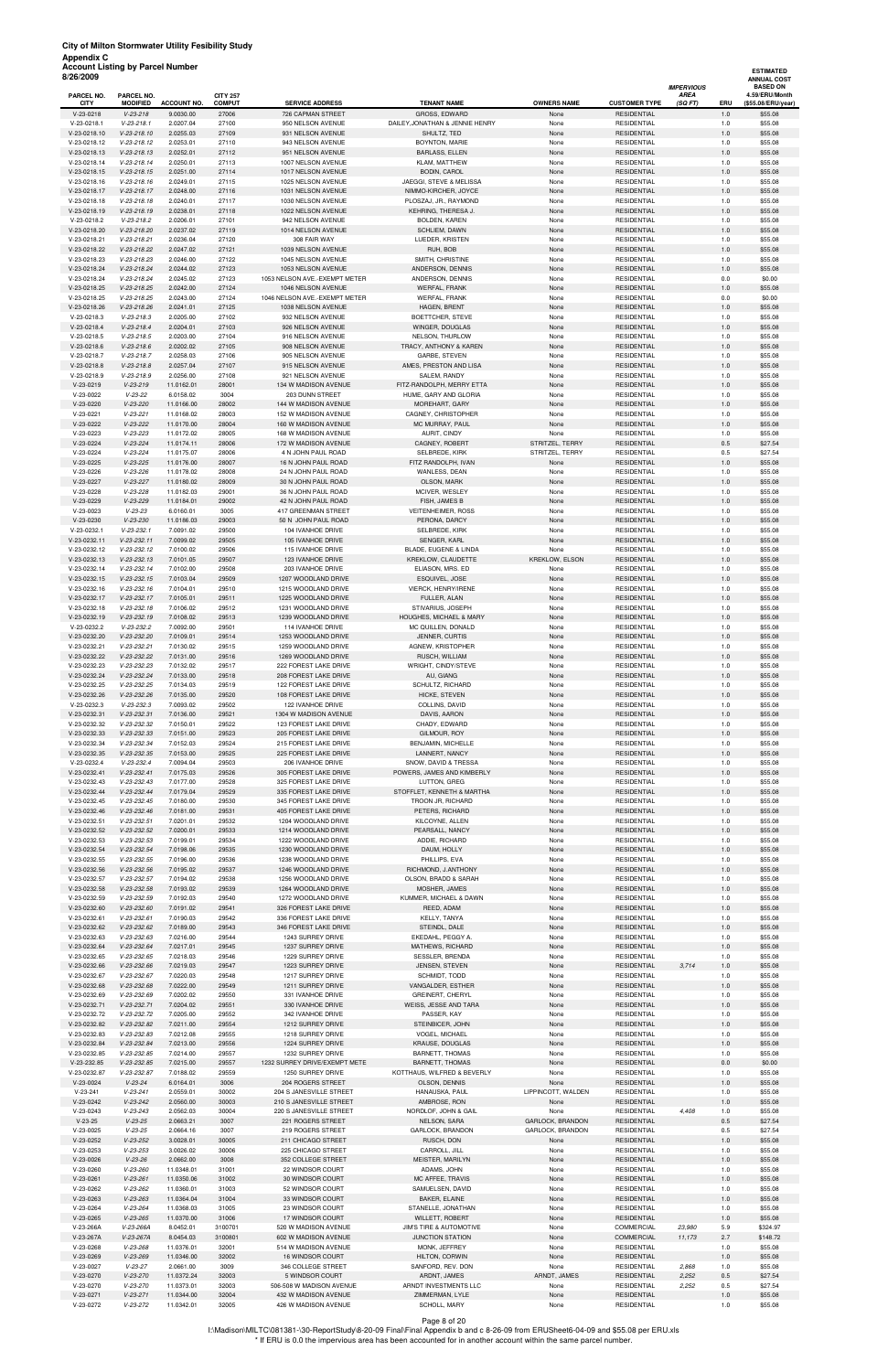| 8/26/2009                    |                                |                        |                  |                                                |                                             |                    |                                          |                                  | <b>ESTIMATED</b><br><b>ANNUAL COST</b> |
|------------------------------|--------------------------------|------------------------|------------------|------------------------------------------------|---------------------------------------------|--------------------|------------------------------------------|----------------------------------|----------------------------------------|
| PARCEL NO.                   | PARCEL NO.                     |                        | <b>CITY 257</b>  |                                                |                                             |                    |                                          | <b>IMPERVIOUS</b><br><b>AREA</b> | <b>BASED ON</b><br>4.59/ERU/Month      |
| <b>CITY</b>                  | <b>MODIFIED</b>                | <b>ACCOUNT NO.</b>     | <b>COMPUT</b>    | <b>SERVICE ADDRESS</b>                         | <b>TENANT NAME</b>                          | <b>OWNERS NAME</b> | <b>CUSTOMER TYPE</b>                     | (SQFT)<br>ERU                    | (\$55.08/ERU/year)                     |
| V-23-0275                    | $V-23-275$                     | 5.0623.01              | 33001            | 105 W HIGH STREET                              | CLIFT, CARLA                                | None               | <b>RESIDENTIAL</b>                       | 1.0                              | \$55.08                                |
| V-23-0276                    | $V-23-276$                     | 5.0006.02              | 33002            | 47 W HIGH STREET                               | HAVENS, GARY                                | None               | <b>RESIDENTIAL</b>                       | 1.0                              | \$55.08                                |
| V-23-0277<br>V-23-0278       | $V-23-277$<br>$V-23-278$       | 5.0005.01<br>5.0004.00 | 33003<br>33004   | 41 W HIGH STREET<br>29 W HIGH STREET           | HANEY, MICHAEL<br>GOTTSCHALK, ROGER         | None<br>None       | <b>RESIDENTIAL</b><br><b>RESIDENTIAL</b> | 1.0<br>1.0                       | \$55.08<br>\$55.08                     |
| V-23-0279                    | $V-23-279$                     | 5.0003.02              | 33005            | 21 W HIGH STREET                               | ALEXANDER, ROBERT                           | SISSON, WENDELL    | <b>RESIDENTIAL</b>                       | 1.0                              | \$55.08                                |
| V-23-0028                    | $V-23-28$                      | 2.0659.02              | 4001             | 338 COLLEGE STREET                             | COPUS, EUGENE                               | SCHUMACHER, DAVID  | <b>RESIDENTIAL</b>                       | 0.5                              | \$27.54                                |
| V-23-0028                    | $V-23-28$                      | 2.0660.04              | 4001             | 338 1/2 COLLEGE STREET                         | COPUS, MIKE                                 | SCHUMACHER, DAVID  | <b>RESIDENTIAL</b>                       | 0.5                              | \$27.54                                |
| V-23-0280                    | $V-23-280$                     | 5.0002.00              | 33006            | 17 W HIGH STREET                               | KRUEGER, ED                                 | None               | <b>RESIDENTIAL</b>                       | 1.0                              | \$55.08                                |
| $V-23-0281$                  | $V-23-281$                     | 5.0001.00              | 33007            | 507 HILLTOP DRIVE                              | <b>HILTON, RODNEY</b>                       | None               | <b>RESIDENTIAL</b>                       | 1.0                              | \$55.08                                |
| V-23-0282                    | $V-23-282$                     | 5.0014.03              | 33008            | 521 HILLTOP DRIVE                              | MATKOWSKI, MICHAEL                          | None               | <b>RESIDENTIAL</b>                       | 1.0                              | \$55.08                                |
| V-23-0283                    | $V-23-283$                     | 4.0653.00              | 33009            | 3 E HIGH STREET                                | <b>BRUCE, NATHAN</b>                        | None               | <b>RESIDENTIAL</b>                       | 1.0                              | \$55.08                                |
| V-23-0284                    | $V-23-284$                     | 4.0652.00              | 34001            | 11 E HIGH STREET                               | SCHNEIDER, CHARLES                          | None               | <b>RESIDENTIAL</b>                       | 1.0                              | \$55.08                                |
| V-23-0285                    | $V-23-285$                     | 5.0015.00              | 34003            | 520 HILLTOP DRIVE                              | COLEMAN, JUDITH/MIKE                        | None               | <b>RESIDENTIAL</b>                       | 1.0                              | \$55.08                                |
| V-23-0286                    | $V-23-286$                     | 5.0016.00              | 34004            | 14 E ELIZABETH STREET                          | CLEMO, GARY                                 | None               | <b>RESIDENTIAL</b>                       | 1.0                              | \$55.08                                |
| V-23-287                     | $V-23-287$                     | 5.0017.08              | 34005            | 20 E ELIZABETH STREET                          | WOLTER, TOM                                 | MC CULLEY, NINA    | <b>RESIDENTIAL</b>                       | 0.5                              | \$27.54                                |
| V-23-0287                    | $V-23-287$                     | 5.0018.05              | 34005            | 22 E ELIZABETH STREET                          | HARDWICK, FRANCES                           | MC CULLEY, NINA    | <b>RESIDENTIAL</b>                       | 0.5                              | \$27.54                                |
| V-23-0288                    | $V-23-288$<br>$V-23-289$       | 5.0019.00              | 34006            | 32 E ELIZABETH STREET<br>40 E ELIZABETH STREET | THOSTENSON, GARY                            | None               | RESIDENTIAL                              | 1.0                              | \$55.08                                |
| V-23-0289                    | $V-23-29$                      | 5.0020.00              | 34007<br>4002    | 205 ROGERS STREET                              | LEWISTON, RALPH<br>YTTRI, DWAIN             | None<br>None       | <b>RESIDENTIAL</b><br><b>RESIDENTIAL</b> | 1.0<br>1.0                       | \$55.08                                |
| V-23-0029<br>V-23-0290       | $V-23-290$                     | 6.0166.00<br>5.0021.12 | 34008            | 600 SKYVIEW DRIVE                              | LINTVEDT, ROSS                              | KLISCZ, JODY       | <b>RESIDENTIAL</b>                       | 0.5                              | \$55.08<br>\$27.54                     |
| V-23-0290                    | $V-23-290$                     | 5.0022.01              | 34008            | 602 SKYVIEW DRIVE                              | PERSONS, DAVID                              | KLISCZ, JODY       | <b>RESIDENTIAL</b>                       | 0.5                              | \$27.54                                |
| V-23-0291                    | $V-23-291$                     | 5.0024.00              | 34009            | 610 SKYVIEW DRIVE                              | KRAUS, JEFFREY                              | None               | <b>RESIDENTIAL</b>                       | 1.0                              | \$55.08                                |
| V-23-0292                    | $V-23-292$                     | 5.0025.01              | 35001            | 607 SKYVIEW DRIVE                              | DORCEY, DAVID & KIMBERLY                    | None               | <b>RESIDENTIAL</b>                       | 1.0                              | \$55.08                                |
| V-23-0293                    | $V-23-293$                     | 5.0026.04              | 35002            | 15 E ELIZABETH STREET                          | AARSTAD, JENNIFER                           | None               | <b>RESIDENTIAL</b>                       | 1.0                              | \$55.08                                |
| V-23-0294                    | $V-23-294$                     | 5.0027.02              | 35003            | 608 HILLTOP DRIVE                              | SPLINTER, GERALD & JACKIE                   | None               | <b>RESIDENTIAL</b>                       | 1.0                              | \$55.08                                |
| $V-23-0295$                  | $V-23-295$                     | 5.0028.02              | 35004            | 609 HILLTOP DRIVE                              | LOHMEIER, WILLIAM                           | None               | <b>RESIDENTIAL</b>                       | 1.0                              | \$55.08                                |
| V-23-0296                    | $V-23-296$                     | 5.0625.00              | 36001            | 111 W HIGH STREET                              | <b>BURRI, SHARON</b>                        | None               | <b>RESIDENTIAL</b>                       | 1.0                              | \$55.08                                |
| V-23-0296.1                  | $V-23-296.1$                   | 5.0622.00              | 36002            | 519 RAINBOW DRIVE                              | CARLSON, RODNEY                             | None               | <b>RESIDENTIAL</b>                       | 1.0                              | \$55.08                                |
| V-23-0296.10                 | $V-23-296.10$                  | 5.0039.01              | 36008            | 623 HILLTOP DRIVE                              | <b>HAVENS, ERIC</b>                         | None               | <b>RESIDENTIAL</b>                       | 1.0                              | \$55.08                                |
| V-23-0296.11                 | $V-23-296.11$                  | 5.0040.14              | 360081           | 622 HILLTOP DRIVE                              | MILLARD, SCOTT & PENNY                      | THOMPSON, JOE      | <b>RESIDENTIAL</b>                       | 1.0                              | \$55.08                                |
| V-23-0296.12                 | $V-23-296.12$                  | 5.0042.00              | 360082           | 14 E COTTONWOOD LANE                           | FLADHAMMER, ALAN                            | None               | <b>RESIDENTIAL</b>                       | 1.0                              | \$55.08                                |
| V-23-0296.13                 | $V-23-296.13$                  | 5.0043.00              | 360083           | 22 E COTTONWOOD LANE                           | KUNKEL, COLEEN                              | None               | <b>RESIDENTIAL</b>                       | 1.0                              | \$55.08                                |
| V-23-0296.14                 | $V-23-296.14$                  | 5.0044.00              | 360084           | 623 SKYVIEW DRIVE                              | COUNTER, CAROL                              | None               | <b>RESIDENTIAL</b>                       | 1.0                              | \$55.08                                |
| V-23-0296.15                 | $V-23-296.15$                  | 5.0045.00              | 360085           | 620 SKYVIEW DRIVE                              | STIMPFL, CHARLES                            | None               | <b>RESIDENTIAL</b>                       | 1.0                              | \$55.08                                |
| V-23-0296.16                 | $V-23-296.16$                  | 5.0046.04              | 360086           | 628 SKYVIEW DRIVE                              | ALVIZAR, JORGE & THERESA                    | None               | <b>RESIDENTIAL</b>                       | 1.0                              | \$55.08                                |
| V-23-0296.17                 | V-23-296.17                    | 5.0048.00              | 360087           | 636 SKYVIEW DRIVE                              | POLGLAZE, STEVEN                            | None               | <b>RESIDENTIAL</b>                       | 1.0                              | \$55.08                                |
| V-23-0296.18<br>V-23-0296.19 | $V-23-296.18$<br>$V-23-296.19$ | 5.0049.00<br>5.0050.01 | 360088<br>360089 | 644 SKYVIEW DRIVE<br>641 SKYVIEW DRIVE         | <b>WEIMER, RODNEY</b><br>SARGENT, DANIEL P. | None<br>None       | <b>RESIDENTIAL</b><br><b>RESIDENTIAL</b> | 1.0<br>1.0                       | \$55.08<br>\$55.08                     |
| V-23-0296.2                  | $V-23-296.2$                   | 5.0620.01              | 36003            | 527 RAINBOW DRIVE                              | <b>MEYERS, LARRY</b>                        | None               | <b>RESIDENTIAL</b>                       | 1.0                              | \$55.08                                |
| V-23-0296.20                 | V-23-296.20                    | 5.0051.00              | 36009            | 21 E COTTONWOOD LANE                           | TROEMEL, KATHY                              | None               | <b>RESIDENTIAL</b>                       | 1.0                              | \$55.08                                |
| V-23-0296.21                 | $V-23-296.21$                  | 5.0052.00              | 360091           | 13 E COTTONWOOD LANE                           | STIMPFL, GERALD                             | None               | <b>RESIDENTIAL</b>                       | 1.0                              | \$55.08                                |
| V-23-0296.22                 | V-23-296.22                    | 5.0053.00              | 360092           | 640 HILLTOP DRIVE                              | DYER, VICTOR                                | None               | <b>RESIDENTIAL</b>                       | 1.0                              | \$55.08                                |
| V-23-0296.23                 | $V-23-296.23$                  | 5.0054.00              | 360093           | 641 HILLTOP DRIVE                              | DANKS, LORRAINE                             | None               | <b>RESIDENTIAL</b>                       | 1.0                              | \$55.08                                |
| V-23-0296.24                 | $V-23-296.24$                  | 5.0008.03              | 360094           | 38 W ELIZABETH STREET                          | PEPPER, ANDREA                              | None               | <b>RESIDENTIAL</b>                       | 1.0                              | \$55.08                                |
| V-23-0296.25                 | $V-23-296.25$                  | 5.0009.03              | 360095           | 30 W ELIZABETH STREET                          | KEMPF, MIKE & ERIKA                         | None               | <b>RESIDENTIAL</b>                       | 1.0                              | \$55.08                                |
| V-23-0296.26                 | $V-23-296.26$                  | 5.0011.01              | 360096           | 24 W ELIZABETH STREET                          | <b>GREEN, EDWIN</b>                         | None               | <b>RESIDENTIAL</b>                       | 1.0                              | \$55.08                                |
| V-23-0296.27                 | V-23-296.27                    | 5.0013.01              | 360097           | 16 W ELIZABETH STREET                          | RUDNITZKI, JOEL & DAWN                      | RUDNITZKI, JOEL    | <b>RESIDENTIAL</b>                       | 1.0                              | \$55.08                                |
| V-23-0296.28                 | V-23-296.28                    | 5.0032.00              | 360098           | 35 W ELIZABETH STREET                          | O'BRIEN, SUE                                | None               | <b>RESIDENTIAL</b>                       | 1.0                              | \$55.08                                |
| V-23-0296.29                 | $V-23-296.29$                  | 5.0031.02              | 360099           | 27 W ELIZABETH STREET                          | HILGENDORF, LEE                             | None               | <b>RESIDENTIAL</b>                       | 1.0                              | \$55.08                                |
| V-23-0296.3                  | $V-23-296.3$                   | 5.0618.00              | 36004            | 605 RAINBOW DRIVE                              | FISHER, GARY                                | None               | <b>RESIDENTIAL</b>                       | 1.0                              | \$55.08                                |
| V-23-0296.30                 | $V-23-296.30$                  | 5.0030.00              | 36010            | 19 W ELIZABETH STREET                          | CRAWFORD, JAMES                             | None               | <b>RESIDENTIAL</b>                       | 1.0<br>4,026                     | \$55.08                                |
| V-23-0296.31                 | $V-23-296.31$                  | 5.0038.01              | 360101           | 16 W COTTONWOOD LANE                           | RANDELL, JANET                              | None               | <b>RESIDENTIAL</b>                       | 1.0                              | \$55.08                                |
| V-23-0296.32<br>V-23-0296.33 | $V-23-296.32$<br>$V-23-296.33$ | 5.0037.03<br>5.0036.04 | 360102<br>360103 | 24 W COTTONWOOD LANE<br>30 W COTTONWOOD LANE   | HOLMES, ROXANNE<br>VAN HORN, JASON & AMY    | None<br>None       | <b>RESIDENTIAL</b><br><b>RESIDENTIAL</b> | 1.0<br>1.0                       | \$55.08<br>\$55.08                     |
| V-23-0296.34                 | $V-23-296.34$                  | 5.0055.04              | 360104           | 17 W COTTONWOOD LANE                           | DOWNING, TRAVIS                             | None               | <b>RESIDENTIAL</b>                       | 1.0                              | \$55.08                                |
| V-23-0296.35                 | $V-23-296.35$                  | 5.0057.01              | 360105           | 25 W COTTONWOOD LANE                           | KNAPPENBERGER, MARGUERITE                   | None               | <b>RESIDENTIAL</b>                       | 1.0                              | \$55.08                                |
| V-23-0296.36                 | $V-23-296.36$                  | 5.0058.01              | 360106           | 33 W COTTONWOOD LANE                           | GIDDLEY, JAMIE                              | None               | <b>RESIDENTIAL</b>                       | 1.0                              | \$55.08                                |
| V-23-0296.37                 | V-23-296.37                    | 5.0059.00              | 360107           | 644 RAINBOW DRIVE                              | MURPHY, ROBERT                              | None               | <b>RESIDENTIAL</b>                       | 1.0                              | \$55.08                                |
| V-23-0296.38                 | $V-23-296.38$                  | 5.0614.00              | 360108           | 635 RAINBOW DRIVE                              | <b>SWAIM, MAURICE</b>                       | None               | <b>RESIDENTIAL</b>                       | 1.0                              | \$55.08                                |
| V-23-0296.39                 | $V-23-296.39$                  | 5.0613.00              | 360109           | 645 RAINBOW DRIVE                              | FRUTIGER, CONNIE                            | None               | <b>RESIDENTIAL</b>                       | 1.0                              | \$55.08                                |
| V-23-0296.4                  | $V-23-296.4$                   | 5.0617.01              | 36005            | 615 RAINBOW DRIVE                              | <b>BERAN, ARCHIE</b>                        | None               | <b>RESIDENTIAL</b>                       | 1.0                              | \$55.08                                |
| V-23-0296.40                 | $V-23-296.40$                  | 5.0612.01              | 360110           | 653 RAINBOW DRIVE                              | BROWNE, DONNA                               | None               | <b>RESIDENTIAL</b>                       | 1.0                              | \$55.08                                |
|                              | $V-23-296.41$                  |                        |                  | 430 E HIGH ST                                  | <b>CITY OF MILTON</b>                       |                    |                                          | 3.944<br>1.0                     | \$55.08                                |
| V-23-0296.42                 | V-23-296.42                    | 5.0609.02              | 360112           | 705 RAINBOW DRIVE                              | DILLINDER, SHANE & JANICE                   | None               | <b>RESIDENTIAL</b>                       | 1.0                              | \$55.08                                |
| V-23-0296.44                 | V-23-296.44                    | 5.0608.01              | 360114           | 711 RAINBOW DRIVE                              | VAAGE, JOHN                                 | None               | <b>RESIDENTIAL</b>                       | 1.0                              | \$55.08                                |
| V-23-0296.45<br>V-23-0296.46 | $V-23-296.45$                  | 5.0091.02              | 360115           | 710 RAINBOW DRIVE                              | <b>HILTON, TERRY</b><br>LEX, SANDRA         | None               | <b>RESIDENTIAL</b>                       | 1.0                              | \$55.08                                |
|                              | $V-23-296.46$<br>V-23-296.47   | 5.0089.01              | 360116           | 41 W BASSWOOD LANE<br>33 W BASSWOOD LANE       | MC GUIRE, CAROL                             | None               | <b>RESIDENTIAL</b>                       | 1.0                              | \$55.08                                |
| V-23-0296.47                 | $V-23-296.48$                  | 5.0088.00              | 360117           | 23 W BASSWOOD LANE                             |                                             | None               | <b>RESIDENTIAL</b><br><b>RESIDENTIAL</b> | 1.0                              | \$55.08                                |
| V-23-0296.48<br>V-23-0296.49 | $V-23-296.49$                  | 5.0086.03<br>5.0084.01 | 360118<br>360119 | 15 W BASSWOOD LANE                             | LUCAS, ROBIN & JENNIFER<br>COX, LINDA       | None<br>None       | <b>RESIDENTIAL</b>                       | 1.0<br>1.0                       | \$55.08<br>\$55.08                     |
| V-23-0296.5                  | $V-23-296.5$                   | 5.0616.01              | 36006            | 623 RAINBOW DRIVE                              | WILLIAMS, JAMES                             | None               | <b>RESIDENTIAL</b>                       | 1.0                              | \$55.08                                |
| V-23-0296.50                 | $V-23-296.50$                  | 5.0083.04              | 360120           | 705 HILLTOP DRIVE                              | <b>BANKS JR., EARL</b>                      | None               | <b>RESIDENTIAL</b>                       | 1.0                              | \$55.08                                |
| V-23-0296.51                 | $V-23-296.51$                  | 5.0061.00              | 360121           | 40 W BASSWOOD LANE                             | DIECK, TERRY                                | None               | <b>RESIDENTIAL</b>                       | 1.0                              | \$55.08                                |
| V-23-0296.52                 | $V-23-296.52$                  | 5.0060.02              | 360122           | 654 RAINBOW DRIVE                              | KRISTENSEN, ADAM                            | None               | <b>RESIDENTIAL</b>                       | 1.0                              | \$55.08                                |
| V-23-0296.53                 | $V-23-296.53$                  | 5.0062.00              | 360123           | 30 W BASSWOOD LANE                             | ERICKSON, GEORGIA                           | None               | <b>RESIDENTIAL</b>                       | 1.0                              | \$55.08                                |
| V-23-0296.54                 | $V-23-296.54$                  | 5.0063.01              | 360124           | 20 W BASSWOOD LANE                             | HORNUNG, STEVEN                             | None               | RESIDENTIAL                              | 3,223<br>1.0                     | \$55.08                                |
| V-23-0296.55                 | $V-23-296.55$                  | 5.0065.02              | 360125           | 651 HILLTOP DRIVE                              | GAMBREL, DONALD                             | None               | <b>RESIDENTIAL</b>                       | 1.0                              | \$55.08                                |
| V-23-0296.56                 | $V-23-296.56$                  | 5.0064.00              | 360126           | 10 W BASSWOOD LANE                             | PETITT, RUTH                                | None               | <b>RESIDENTIAL</b>                       | 1.0                              | \$55.08                                |
| V-23-0296.57                 | $V-23-296.57$                  | 5.0068.00              | 360127           | 8 E BASSWOOD LANE                              | MUELLER, DENE                               | None               | <b>RESIDENTIAL</b>                       | 1.0                              | \$55.08                                |
| V-23-0296.58                 | $V-23-296.58$                  | 5.0066.03              | 360128           | 650 HILLTOP DRIVE                              | STEBBINS, JAMES & PATRICIA                  | None               | <b>RESIDENTIAL</b>                       | 1.0                              | \$55.08                                |
| V-23-0296.59                 | $V-23-296.59$                  | 5.0069.03              | 360129           | 18 E BASSWOOD LANE                             | WILLE, DELORES                              | None               | <b>RESIDENTIAL</b>                       | 1.0                              | \$55.08                                |
| V-23-0296.6                  | $V-23-296.6$                   | 5.0007.00              | 36007            | 524 RAINBOW DRIVE                              | RUNAAS, STANLEY                             | None               | <b>RESIDENTIAL</b>                       | 1.0                              | \$55.08                                |
| V-23-0296.60                 | $V-23-296.60$                  | 5.0072.03              | 360130           | 653 SKYVIEW DRIVE                              | RICE, RYAN & TINA                           | None               | <b>RESIDENTIAL</b>                       | 1.0                              | \$55.08                                |
| V-23-0296.61                 | $V-23-296.61$                  | 5.0070.02              | 360131           | 661 SKYVIEW DRIVE                              | PERKINS, MARK                               | None               | RESIDENTIAL                              | 1.0                              | \$55.08                                |
| V-23-0296.62                 | $V-23-296.62$                  | 5.0080.00              | 360132           | 5 E BASSWOOD LANE                              | VALENTINE, BRADLEY                          | None               | <b>RESIDENTIAL</b>                       | 1.0                              | \$55.08                                |
| V-23-0296.63                 | $V-23-296.63$<br>$V-23-296.64$ | 5.0079.00              | 360133           | 19 E BASSWOOD DRIVE<br>31 E BASSWOOD LANE      | COOKSON, JACQUELYN<br>SNOW, IRVIN           | None               | <b>RESIDENTIAL</b><br><b>RESIDENTIAL</b> | 1.0                              | \$55.08                                |
| V-23-0296.64<br>V-23-0296.65 | $V-23-296.65$                  | 5.0078.00<br>5.0073.02 | 360134<br>360135 | 654 SKYVIEW DRIVE                              | SPAULDING, CHARLENE & G. GAGE               | None<br>None       | <b>RESIDENTIAL</b>                       | 1.0<br>1.0                       | \$55.08<br>\$55.08                     |
| V-23-0296.66                 | $V-23-296.66$                  | 5.0074.00              | 360136           | 662 SKYVIEW DRIVE                              | HELGESON, JAMES                             | None               | <b>RESIDENTIAL</b>                       | 1.0                              | \$55.08                                |
| V-23-0296.67                 | V-23-296.67                    | 5.0075.01              | 360137           | 670 SKYVIEW DRIVE                              | WHITFORD, KENNETH & JACI                    | None               | <b>RESIDENTIAL</b>                       | 1.0                              | \$55.08                                |
| V-23-0296.68                 | $V-23-296.68$                  | 5.0076.01              | 360138           | 706 SKYVIEW DRIVE                              | HEBERLEIN/MILLER, PAUL/JEAN                 | None               | <b>RESIDENTIAL</b>                       | 1.0                              | \$55.08                                |
| V-23-0296.69                 | $V-23-296.69$                  | 5.0104.02              | 360139           | 712 SKYVIEW DRIVE                              | TAYLOR, MATTHEW & MICHELLE                  | None               | <b>RESIDENTIAL</b>                       | 1.0                              | \$55.08                                |
| V-23-0296.7                  | $V-23-296.7$                   | 5.0033.02              | 360071           | 47 W ELIZABETH STREET                          | <b>WILLIAMS TRACY</b>                       | None               | <b>RESIDENTIAL</b>                       | 1.0                              | \$55.08                                |

| V-23-0296.70 | V-23-296.70   | 5.0105.04 | 360140 | 46 E MAPLE LANE              | ROBLES, ALFONSO         | None | <b>RESIDENTIAL</b> | 1.0 | \$55.08 |
|--------------|---------------|-----------|--------|------------------------------|-------------------------|------|--------------------|-----|---------|
| V-23-0296.71 | $V-23-296.71$ | 5.0103.03 | 360141 | 711 SKYVIEW DRIVE            | <b>KEIP, KEVIN</b>      | None | <b>RESIDENTIAL</b> | 1.0 | \$55.08 |
| V-23-0296.72 | V-23-296.72   | 5.0101.01 | 360142 | 28 E MAPLE LANE              | PELZ, BONNIE            | None | <b>RESIDENTIAL</b> | 1.0 | \$55.08 |
| V-23-0296.73 | V-23-296.73   | 5.0100.01 | 360143 | 18 E MAPLE LANE              | DENNISTON, CHRISTOPHER  | None | <b>RESIDENTIAL</b> | 1.0 | \$55.08 |
| V-23-0296.74 | V-23-296.74   | 5.0081.02 | 360144 | 710 HILLTOP DRIVE            | <b>CUMMINGS, BRIAN</b>  | None | <b>RESIDENTIAL</b> | 1.0 | \$55.08 |
| V-23-0296.75 | $V-23-296.75$ | 5.0099.00 | 360145 | 720 HILLTOP DRIVE            | GREEN, J. PAUL          | None | <b>RESIDENTIAL</b> | 1.0 | \$55.08 |
| V-23-0296.76 | V-23-296.76   | 5.0098.01 | 360146 | 719 HILLTOP DRIVE            | METZGER, ANTHONY        | None | <b>RESIDENTIAL</b> | 1.0 | \$55.08 |
| V-23-0296.77 | V-23-296.77   | 5.0106.01 | 360147 | 47 E MAPLE LANE              | KYLE, RICHARD           | None | <b>RESIDENTIAL</b> | 1.0 | \$55.08 |
| V-23-0296.78 | $V-23-296.78$ | 5.0108.05 | 360148 | 41 E MAPLE LANE              | SCHUREN, KATIE          | None | <b>RESIDENTIAL</b> | 1.0 | \$55.08 |
| V-23-0296.79 | V-23-296.79   | 5.0110.05 | 360149 | 33 E MAPLE LANE              | LOOFBORO, DORTHA        | None | <b>RESIDENTIAL</b> | 1.0 | \$55.08 |
| V-23-0296.8  | $V-23-296.8$  | 5.0034.01 | 360072 | 618 RAINBOW DRIVE            | <b>BROWN JR.</b>        | None | <b>RESIDENTIAL</b> | 1.0 | \$55.08 |
| V-23-0296.80 | $V-23-296.80$ | 5.0111.00 | 360150 | 27 E MAPLE LANE              | KLINGENMEYER, CLARENCE  | None | <b>RESIDENTIAL</b> | 1.0 | \$55.08 |
| V-23-0296.81 | $V-23-296.81$ | 5.0113.00 | 360151 | 21 E MAPLE LANE              | <b>GRIFFIN, RONALD</b>  | None | <b>RESIDENTIAL</b> | 1.0 | \$55.08 |
| V-23-0296.82 | V-23-296.82   | 5.0114.00 | 360152 | 15 E MAPLE LANE              | FINLEY, DENNIS          | None | <b>RESIDENTIAL</b> | 1.0 | \$55.08 |
| V-23-0296.83 | V-23-296.83   | 5.0115.00 | 360153 | 3 E MAPLE LANE               | APPLEGATE, KEN          | None | <b>RESIDENTIAL</b> | 1.0 | \$55.08 |
| V-23-0296.84 | $V-23-296.84$ | 5.0117.02 | 360154 | 737 HILLTOP DRIVE            | WELLS, MAX R.           | None | <b>RESIDENTIAL</b> | 1.0 | \$55.08 |
| V-23-0296.85 | $V-23-296.85$ | 5.0119.01 | 360155 | 13 W MAPLE LANE              | PAUL, TAMARA            | None | <b>RESIDENTIAL</b> | 1.0 | \$55.08 |
| V-23-0296.86 | $V-23-296.86$ | 5.0120.00 | 360156 | 23 W MAPLE LANE              | STOCK, JOHN             | None | <b>RESIDENTIAL</b> | 1.0 | \$55.08 |
| V-23-0296.87 | V-23-296.87   | 5.0121.00 | 360152 | 29 W MAPLE LANE              | <b>SLATEN, VICKI</b>    | None | <b>RESIDENTIAL</b> | 1.0 | \$55.08 |
| V-23-0296.88 | $V-23-296.88$ | 5.0122.00 | 360158 | 35 W MAPLE LANE              | WOPAT, MARVIN           | None | <b>RESIDENTIAL</b> | 1.0 | \$55.08 |
| V-23-0296.88 | V-23-296.88   | 5.0123.00 | 360158 | 35 W MAPLE LA - EXEMPT METER | WOPAT, MARVIN           | None | <b>RESIDENTIAL</b> | 0.0 | \$0.00  |
| V-23-0296.89 | V-23-296.89   | 5.0124.00 | 360159 | 736 RAINBOW DRIVE            | GREGORY, RUTH           | None | <b>RESIDENTIAL</b> | 1.0 | \$55.08 |
| V-23-0296.9  | $V-23-296.9$  | 5.0035.00 | 360073 | 626 RAINBOW DRIVE            | JORDAN, DOUGLAS         | None | <b>RESIDENTIAL</b> | 1.0 | \$55.08 |
| V-23-0296.90 | $V-23-296.90$ | 5.0096.00 | 360160 | 14 W MAPLE LANE              | MATULLE, TERRY          | None | <b>RESIDENTIAL</b> | 1.0 | \$55.08 |
| V-23-0296.91 | $V-23-296.91$ | 5.0095.01 | 360161 | 24 W MAPLE LANE              | TERNEUS, ED             | None | <b>RESIDENTIAL</b> | 1.0 | \$55.08 |
| V-23-0296.92 | $V-23-296.92$ | 5.0093.00 | 360162 | 30 W MAPLE LANE              | <b>WILSON, LYSABETH</b> | None | <b>RESIDENTIAL</b> | 1.0 | \$55.08 |
| V-23-0296.93 | V-23-296.93   | 5.0092.01 | 360163 | 42 W MAPLE LANE              | WALTERS, GREGORY        | None | <b>RESIDENTIAL</b> | 1.0 | \$55.08 |
| V-23-0296.94 | $V-23-296.94$ | 5.0606.00 | 360164 | 717 RAINBOW DRIVE            | ADAMS, DAVID            | None | <b>RESIDENTIAL</b> | 1.0 | \$55.08 |
| V-23-0296.95 | $V-23-296.95$ | 5.0605.04 | 360165 | 725 RAINBOW DRIVE            | LECHMAN, HELEN          | None | <b>RESIDENTIAL</b> | 1.0 | \$55.08 |
| V-23-0296.96 | $V-23-296.96$ | 5.0604.02 | 360166 | 735 RAINBOW DRIVE            | PERKIN, CHARLES         | None | <b>RESIDENTIAL</b> | 1.0 | \$55.08 |
| V-23-0296.97 | V-23-296.97   | 5.0602.01 | 360167 | 743 RAINBOW DRIVE            | PETERSON, JAMES         | None | <b>RESIDENTIAL</b> | 1.0 | \$55.08 |

Page 9 of 20

I:\Madison\MILTC\081381-\30-ReportStudy\8-20-09 Final\Final Appendix b and c 8-26-09 from ERUSheet6-04-09 and \$55.08 per ERU.xls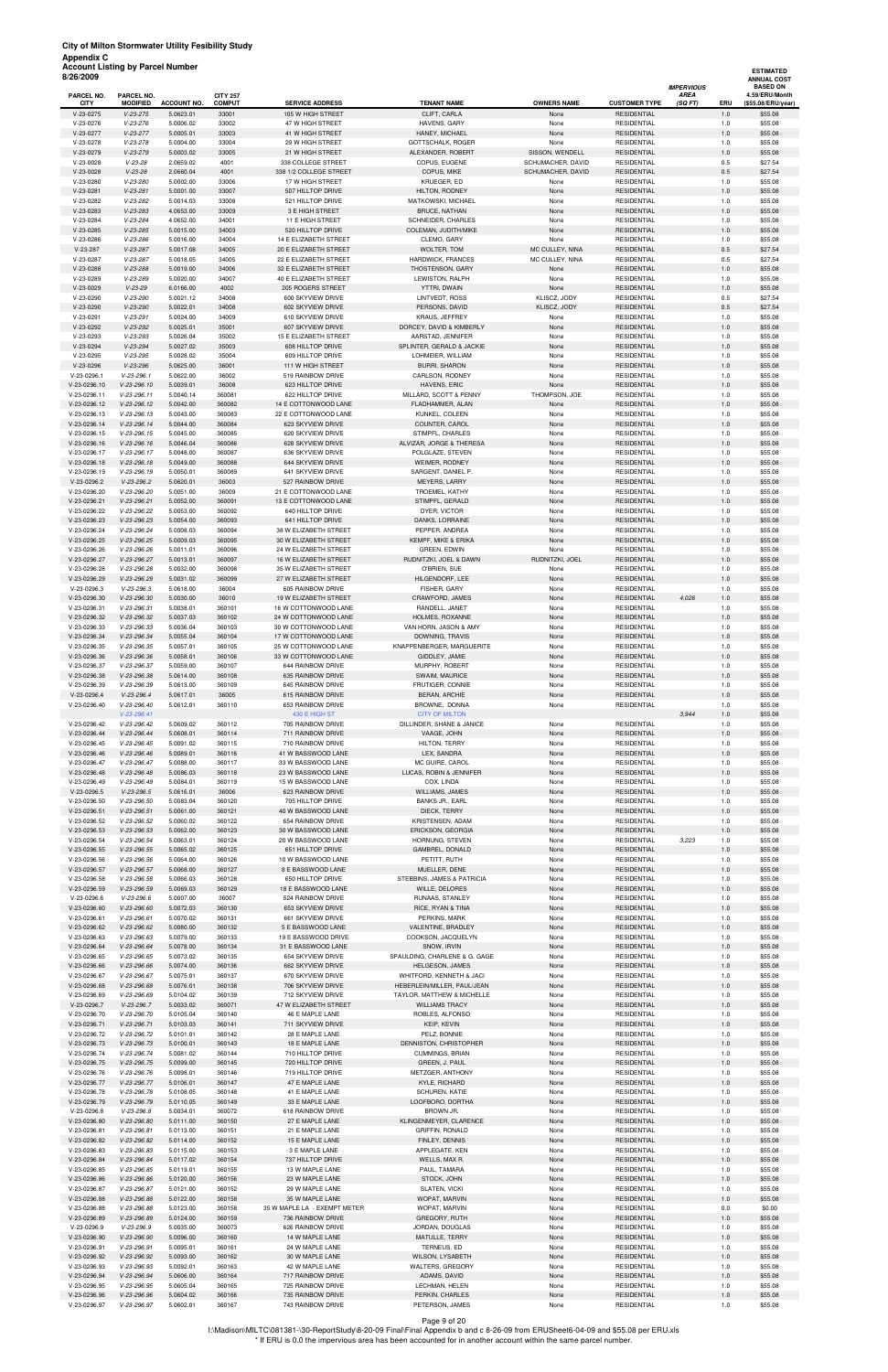V-23-0298.9 V-23-298.9 5.0443.01 360232 923 HILLTOP DRIVE ALDRICH, KIMBERLY None RESIDENTIAL 1.0 \$55.08 V-23-0003 V-23-3 2.0685.00 1003 606 COLLEGE STREET PAUTZ, DR. ZANE None None RESIDENTIAL 1.0 \$55.08

| 8/26/2009                    | <b>Account Listing by Parcel Number</b> |                        |                                  |                                              |                                                 |                                |                                          |                                            |            | <b>ESTIMATED</b><br><b>ANNUAL COST</b>                  |
|------------------------------|-----------------------------------------|------------------------|----------------------------------|----------------------------------------------|-------------------------------------------------|--------------------------------|------------------------------------------|--------------------------------------------|------------|---------------------------------------------------------|
| PARCEL NO.<br><b>CITY</b>    | PARCEL NO.<br><b>MODIFIED</b>           | <b>ACCOUNT NO.</b>     | <b>CITY 257</b><br><b>COMPUT</b> | <b>SERVICE ADDRESS</b>                       | <b>TENANT NAME</b>                              | <b>OWNERS NAME</b>             | <b>CUSTOMER TYPE</b>                     | <b>IMPERVIOUS</b><br><b>AREA</b><br>(SQFT) | ERU        | <b>BASED ON</b><br>4.59/ERU/Month<br>(\$55.08/ERU/year) |
| V-23-0297                    | $V-23-297$                              | 5.0601.02              | 360170                           | 106 W ST. MARY STREET                        | SCHNEIDER, DARREN & SHEILA                      | None                           | <b>RESIDENTIAL</b>                       |                                            | 1.0        | \$55.08                                                 |
| V-23-0297.1                  | $V-23-297.1$                            | 5.0559.00              | 360171                           | 107 W ST. MARY STREET                        | <b>KEVERN, THOMAS</b>                           | None                           | <b>RESIDENTIAL</b>                       | 3,664                                      | 1.0        | \$55.08                                                 |
| V-23-0297.10                 | $V-23-297.10$                           | 5.0128.02              | 360180                           | 28 W ST. MARY STREET                         | <b>ERICKSON, AMI</b>                            | None                           | <b>RESIDENTIAL</b>                       |                                            | 1.0        | \$55.08                                                 |
| V-23-0297.11                 | $V-23-297.11$<br>$V-23-297.12$          | 5.0130.01<br>5.0131.02 | 360181<br>360182                 | 22 W ST. MARY STREET<br>14 W ST. MARY STREET | BEILHARZ, SUSAN M.                              | None                           | <b>RESIDENTIAL</b><br><b>RESIDENTIAL</b> |                                            | 1.0<br>1.0 | \$55.08                                                 |
| V-23-0297.12<br>V-23-0297.13 | $V-23-297.13$                           | 5.0132.01              | 360183                           | 4 W ST. MARY STREET                          | SHULT, BENJAMIN<br>SLATTER, RICHARD             | None<br>None                   | <b>RESIDENTIAL</b>                       |                                            | 1.0        | \$55.08<br>\$55.08                                      |
| V-23-0297.14                 | $V-23-297.14$                           | 5.0133.00              | 360184                           | 752 HILLTOP DRIVE                            | SELGREN, DAVID                                  | None                           | <b>RESIDENTIAL</b>                       |                                            | 1.0        | \$55.08                                                 |
| V-23-0297.15                 | V-23-297.15                             | 5.0135.02              | 360185                           | 12 E ST. MARY STREET                         | IGO, HARVEY & PATRICIA                          | None                           | <b>RESIDENTIAL</b>                       |                                            | 1.0        | \$55.08                                                 |
| V-23-0297.16                 | $V-23-297.16$                           | 5.0136.03              | 360186                           | 20 E ST. MARY STREET                         | SCHMIDT, CINDY                                  | None                           | <b>RESIDENTIAL</b>                       |                                            | 1.0        | \$55.08                                                 |
| V-23-0297.17                 | V-23-297.17                             | 5.0138.00              | 360187                           | 26 E ST. MARY STREET                         | NOFSINGER, DAVID                                | None                           | <b>RESIDENTIAL</b>                       |                                            | 1.0        | \$55.08                                                 |
| V-23-0297.18                 | $V-23-297.18$                           | 5.0139.01              | 360188                           | 36 E ST. MARY STREET                         | EMERY, MARY A.                                  | None                           | <b>RESIDENTIAL</b>                       |                                            | 1.0        | \$55.08                                                 |
| V-23-297.19                  | $V-23-297.19$                           | 5.0140.00              | 360189                           | 40 E ST. MARY STREET                         | SCHYVINCK, WILLIAM                              | None                           | <b>RESIDENTIAL</b>                       |                                            | 1.0        | \$55.08                                                 |
| V-23-0297.2                  | $V-23-297.2$                            | 5.0557.01              | 360172                           | 811 RAINBOW DRIVE                            | FERNAN, STEVEN                                  | None                           | <b>RESIDENTIAL</b>                       |                                            | 1.0        | \$55.08                                                 |
| V-23-0297.20<br>V-23-0297.21 | V-23-297.20<br>$V-23-297.21$            | 5.0141.01<br>5.0193.01 | 360190<br>360191                 | 46 E ST. MARY STREET<br>808 HILLTOP DRIVE    | ROENNEBURG, KIMBERLY<br>MC CANN, ROBERT         | None<br>None                   | <b>RESIDENTIAL</b><br><b>RESIDENTIAL</b> |                                            | 1.0<br>1.0 | \$55.08<br>\$55.08                                      |
| V-23-0297.22                 | V-23-297.22                             | 5.0192.00              | 360192                           | 17 E ST. MARY STREET                         | FORNEY, V.A.                                    | None                           | <b>RESIDENTIAL</b>                       |                                            | 1.0        | \$55.08                                                 |
| V-23-0297.23                 | V-23-297.23                             | 5.0190.01              | 360193                           | 25 E ST. MARY STREET                         | FIELDS, FRED                                    | None                           | <b>RESIDENTIAL</b>                       |                                            | 1.0        | \$55.08                                                 |
| V-23-297.24                  | V-23-297.24                             | 5.0186.05              | 360194                           | 33 E ST. MARY STREET                         | HILTON, JOAN                                    | None                           | <b>RESIDENTIAL</b>                       |                                            | 0.5        | \$27.54                                                 |
| V-23-297.24                  | V-23-297.24                             | 5.0188.02              | 360194                           | 31 E ST. MARY STREET                         | <b>HILTON, DREW</b>                             | None                           | <b>RESIDENTIAL</b>                       |                                            | 0.5        | \$27.54                                                 |
| V-23-0297.25                 | V-23-297.25                             | 5.0183.13              | 360195                           | 39 E ST. MARY STREET                         | GRAHAM, BENJAMIN                                | NODOLF, CURTIS                 | <b>RESIDENTIAL</b>                       |                                            | 0.5        | \$27.54                                                 |
| V-23-0297.25                 | $V-23-297.25$                           | 5.0184.13              | 360195                           | 37 E ST. MARY STREET                         | JACOBSON, CHAD                                  | NODOLF, CURTIS                 | <b>RESIDENTIAL</b>                       |                                            | 0.5        | \$27.54                                                 |
| V-23-297.26                  | V-23-297.26                             | 5.0180.07              | 360196                           | 43 E ST MARY ST.                             | MARTIN, JON                                     | STEPHAN, ROBERT                | <b>RESIDENTIAL</b>                       |                                            | 0.5        | \$27.54                                                 |
| V-23-0297.26<br>V-23-0297.27 | $V-23-297.26$<br>V-23-297.27            | 5.0181.09<br>5.0219.06 | 360196<br>360197                 | 45 E ST MARY ST<br>44 E ASH LANE             | ROLON, JILL<br>VANDERHEI, SCOTT & DEANNA        | STEPHAN, ROBERT<br>None        | <b>RESIDENTIAL</b><br><b>RESIDENTIAL</b> |                                            | 0.5<br>1.0 | \$27.54<br>\$55.08                                      |
| V-23-297.28                  | V-23-297.28                             | 5.0216.12              | 360198                           | 36 E ASH LANE                                | HERGERT, AMY                                    | PHALIN, MARC                   | <b>RESIDENTIAL</b>                       |                                            | 0.5        | \$27.54                                                 |
| V-23-297.28                  | V-23-297.28                             | 5.0218.07              | 360198                           | 34 E ASH LANE                                | PHALIN, MARC                                    | PHALIN, MARC                   | <b>RESIDENTIAL</b>                       |                                            | 0.5        | \$27.54                                                 |
| V-23-297.29                  | $V-23-297.29$                           | 5.0221.13              | 360199                           | 28 E ASH LANE                                | <b>BREWER, MELISSA</b>                          | JORDAN, ALBERT                 | <b>RESIDENTIAL</b>                       |                                            | 0.5        | \$27.54                                                 |
| V-23-297.29                  | V-23-297.29                             | 5.0222.09              | 360199                           | 30 E ASH LANE                                | FIEBIG, AMBER                                   | JORDAN, ALBERT                 | <b>RESIDENTIAL</b>                       |                                            | 0.5        | \$27.54                                                 |
| V-23-0297.3                  | $V-23-297.3$                            | 5.0200.01              | 360173                           | 806 RAINBOW DRIVE                            | MC DONALD, TERRENCE                             | None                           | <b>RESIDENTIAL</b>                       |                                            | 1.0        | \$55.08                                                 |
| V-23-297.30                  | V-23-297.30                             | 5.0214.14              | 360200                           | 22 E ASH LANE                                | HUSE, BRAD & TINA                               | JORDAN, ALBERT                 | <b>RESIDENTIAL</b>                       |                                            | 0.5        | \$27.54                                                 |
| V-23-297.30                  | $V-23-297.30$                           | 5.0215.01              | 360200                           | 20 E ASH LANE                                | JORDAN, ALBERT                                  | None                           | <b>RESIDENTIAL</b>                       |                                            | 0.5        | \$27.54                                                 |
| V-23-0297.31                 | $V-23-297.31$                           | 5.0212.00              | 360201                           | 16 E ASH LANE                                | <b>BROWN, SHERRY</b>                            | None                           | <b>RESIDENTIAL</b>                       |                                            | 1.0        | \$55.08                                                 |
| V-23-297.32<br>V-23-297.32   | V-23-297.32<br>V-23-297.32              | 5.0210.09<br>5.0211.11 | 360202<br>360202                 | 818 HILLTOP DRIVE<br>820 HILLTOP DRIVE       | MCCANN, CHRISTINA & J.<br><b>WENDT, MICHAEL</b> | THOMPSON, JOE<br>THOMPSON, JOE | <b>RESIDENTIAL</b><br><b>RESIDENTIAL</b> |                                            | 0.5<br>0.5 | \$27.54<br>\$27.54                                      |
| V-23-0297.33                 | $V-23-297.33$                           | 5.0207.03              | 360203                           | 819 HILLTOP DRIVE                            | CARREL, JOSHUA & BOBBI                          | None                           | <b>RESIDENTIAL</b>                       |                                            | 1.0        | \$55.08                                                 |
| V-23-0297.34                 | V-23-297.34                             | 5.0206.00              | 360204                           | 14 W ASH LANE                                | DUTCHER, DALE                                   | None                           | <b>RESIDENTIAL</b>                       |                                            | 1.0        | \$55.08                                                 |
| V-23-0297.35                 | $V-23-297.35$                           | 5.0204.00              | 360205                           | 24 W ASH LANE                                | VRUWINK, DON                                    | None                           | <b>RESIDENTIAL</b>                       |                                            | 1.0        | \$55.08                                                 |
| V-23-0297.36                 | V-23-297.36                             | 5.0203.01              | 360206                           | 30 W ASH LANE                                | NELSON, DAVID & DENICE                          | None                           | <b>RESIDENTIAL</b>                       |                                            | 1.0        | \$55.08                                                 |
| V-23-0297.37                 | V-23-297.37                             | 5.0201.01              | 360207                           | 820 RAINBOW DRIVE                            | RADEMACHER, PETE                                | None                           | <b>RESIDENTIAL</b>                       |                                            | 1.0        | \$55.08                                                 |
| V-23-0297.38                 | $V-23-297.38$                           | 5.0556.07              | 360208                           | 819 RAINBOW DRIVE                            | GARBER, LEE                                     | WENHAM, EUGENE                 | <b>RESIDENTIAL</b>                       |                                            | 1.0        | \$55.08                                                 |
| V-23-0297.39                 | $V-23-297.39$                           | 5.0554.01              | 360209                           | 825 RAINBOW DRIVE                            | WENZEL, SHAWN                                   | None                           | <b>RESIDENTIAL</b>                       |                                            | 1.0        | \$55.08                                                 |
| V-23-0297.4<br>V-23-0297.40  | $V-23-297.4$<br>$V-23-297.40$           | 5.0198.00<br>5.0553.02 | 360174<br>360210                 | 31 W ST. MARY STREET<br>903 RAINBOW DRIVE    | MARQUIS, EARL<br>HOWE, MARLYS                   | None<br>None                   | <b>RESIDENTIAL</b><br><b>RESIDENTIAL</b> |                                            | 1.0<br>1.0 | \$55.08<br>\$55.08                                      |
| V-23-0297.41                 | $V-23-297.41$                           | 5.0452.02              | 360211                           | 908 RAINBOW DRIVE                            | SULLIVAN, LAURA                                 | None                           | <b>RESIDENTIAL</b>                       |                                            | 1.0        | \$55.08                                                 |
| V-23-0297.42                 | V-23-297.42                             | 5.0451.00              | 360212                           | 35 W ASH LANE                                | <b>SERSCH, RONALD</b>                           | None                           | <b>RESIDENTIAL</b>                       |                                            | 1.0        | \$55.08                                                 |
| V-23-0297.43                 | V-23-297.43                             | 5.0449.00              | 360213                           | 29 W ASH LANE                                | TURNER, GERALD                                  | None                           | <b>RESIDENTIAL</b>                       |                                            | 1.0        | \$55.08                                                 |
| V-23-0297.44                 | V-23-297.44                             | 5.0448.02              | 360214                           | 21 W ASH LANE                                | SCHULTZ, LARRY                                  | None                           | <b>RESIDENTIAL</b>                       |                                            | 1.0        | \$55.08                                                 |
| V-23-0297.45                 | V-23-297.45                             | 5.0447.04              | 360215                           | 13 W ASH LANE                                | ROCKSTRON, DANIEL & ANGELA                      | None                           | RESIDENTIAL                              |                                            | 1.0        | \$55.08                                                 |
| V-23-0297.46                 | V-23-297.46                             | 5.0446.00              | 360216                           | 907 HILLTOP DRIVE                            | O'LEARY, RUSSELL                                | None                           | <b>RESIDENTIAL</b>                       |                                            | 1.0        | \$55.08                                                 |
| V-23-0297.47                 | V-23-297.47                             | 5.0268.01              | 360217                           | 906 HILLTOP DRIVE                            | STEINKE, RYAN & JENNIFER                        | None                           | <b>RESIDENTIAL</b>                       |                                            | 1.0        | \$55.08                                                 |
| V-23-0297.48                 | $V-23-297.48$                           | 5.0266.03              | 360218                           | 11 E ASH LANE                                | <b>BASTIEN, ANTHONY</b>                         | None                           | <b>RESIDENTIAL</b><br><b>RESIDENTIAL</b> |                                            | 1.0        | \$55.08                                                 |
| V-23-0297.49<br>V-23-0297.5  | V-23-297.49<br>$V-23-297.5$             | 5.0265.03<br>5.0196.00 | 360219<br>360175                 | 19 E ASH LANE<br>23 W ST. MARY STREET        | ATWOOD, GEORGE<br>CHRISINGER, DARRELL           | None<br>None                   | <b>RESIDENTIAL</b>                       |                                            | 1.0<br>1.0 | \$55.08<br>\$55.08                                      |
| V-23-0297.50                 | $V-23-297.50$                           | 5.0263.04              | 360220                           | 27 E ASH LANE                                | WESTBY, RONALD                                  | None                           | <b>RESIDENTIAL</b>                       |                                            | 1.0        | \$55.08                                                 |
| V-23-0297.51                 | $V-23-297.51$                           | 5.0262.02              | 360221                           | 33 E ASH LANE                                | KOVARS, RYAN                                    | None                           | <b>RESIDENTIAL</b>                       |                                            | 1.0        | \$55.08                                                 |
| V-23-0297.52                 | V-23-297.52                             | 5.0261.04              | 360222                           | 39 E ASH LANE                                | ALLEN, JENNIFER                                 | None                           | <b>RESIDENTIAL</b>                       |                                            | 1.0        | \$55.08                                                 |
| V-23-297.53                  | $V-23-297.53$                           | 5.0260.01              | 360223                           | 45 E ASH LANE                                | KELLNER II, ROBERT                              | None                           | <b>RESIDENTIAL</b>                       |                                            | 1.0        | \$55.08                                                 |
| V-23-0297.6                  | $V-23-297.6$                            | 5.0195.01              | 360176                           | 15 W ST. MARY STREET                         | RICKMAN, LEE                                    | None                           | <b>RESIDENTIAL</b>                       |                                            | 1.0        | \$55.08                                                 |
| V-23-0297.7                  | $V-23-297.7$                            | 5.0194.01              | 360177                           | 805 HILLTOP DRIVE                            | LARSON, SCOTT                                   | None                           | <b>RESIDENTIAL</b>                       |                                            | 1.0        | \$55.08                                                 |
| V-23-0297.8                  | $V-23-297.8$                            | 5.0126.01              | 360178                           | 42 W ST. MARY STREET                         | REED, STEVEN                                    | None                           | <b>RESIDENTIAL</b>                       |                                            | 1.0        | \$55.08                                                 |
| V-23-0297.9<br>V-23-0298.10  | $V-23-297.9$<br>V-23-298.10             | 5.0127.01<br>5.0458.00 | 360179<br>360233                 | 34 W ST. MARY STREET<br>18 W EVERGREEN LANE  | HESS, JANET<br><b>BROWN, DANIEL</b>             | None<br>None                   | <b>RESIDENTIAL</b><br><b>RESIDENTIAL</b> |                                            | 1.0<br>1.0 | \$55.08<br>\$55.08                                      |
| V-23-0298.11                 | $V-23-298.11$                           | 5.0456.04              | 360234                           | 24 W EVERGREEN LANE                          | SCHULTZ, GARRETT                                | None                           | <b>RESIDENTIAL</b>                       |                                            | 1.0        | \$55.08                                                 |
| V-23-0298.12                 | V-23-298.12                             | 5.0453.00              | 360235                           | 918 RAINBOW DRIVE                            | <b>BRIGGS, TIM</b>                              | None                           | <b>RESIDENTIAL</b>                       |                                            | 1.0        | \$55.08                                                 |
| V-23-0298.13                 | $V-23-298.13$                           | 5.0455.07              | 360236                           | 34 W EVERGREEN LANE                          | DAUPER, SCOTT                                   | PIRARO, ROBERT                 | <b>RESIDENTIAL</b>                       |                                            | 1.0        | \$55.08                                                 |
| V-23-0298.14                 | V-23-298.14                             | 5.0552.01              | 360237                           | 913 RAINBOW DRIVE                            | FARLOW, MARY ANN                                | None                           | <b>RESIDENTIAL</b>                       |                                            | 1.0        | \$55.08                                                 |
| V-23-0298.15                 | $V-23-298.15$                           | 5.0551.05              | 360238                           | 106 W EVERGREEN LANE                         | WILLIAMS, JAMES Q & SANDRA                      | None                           | <b>RESIDENTIAL</b>                       |                                            | 1.0        | \$55.08                                                 |
| V-23-0298.16                 | $V-23-298.16$                           | 5.0501.01              | 360239                           | 109 W EVERGREEN LANE                         | RAY, TONY                                       | None                           | <b>RESIDENTIAL</b>                       |                                            | 1.0        | \$55.08                                                 |
| V-23-0298.17                 | V-23-298.17                             | 5.0500.00              | 360240                           | 943 RAINBOW DRIVE                            | MIDDLETON, PAM                                  | None                           | <b>RESIDENTIAL</b>                       |                                            | 1.0        | \$55.08                                                 |
| V-23-0298.18                 | $V-23-298.18$                           | 5.0462.00              | 360241                           | 31 W EVERGREEN LANE                          | MC KEOWN, ORPHA                                 | None                           | <b>RESIDENTIAL</b>                       |                                            | 1.0        | \$55.08                                                 |
| V-23-0298.19<br>V-23-0298.1A | $V-23-298.19$<br>V-23-298.1A            | 5.0463.00<br>5.0278.05 | 360242<br>36022401               | 944 RAINBOW DRIVE<br>42 E EVERGREEN LANE     | ROHERTY, ROBERT<br>WISCH, COLLEEN               | None<br>None                   | <b>RESIDENTIAL</b><br><b>RESIDENTIAL</b> | 3,324                                      | 1.0<br>0.5 | \$55.08<br>\$27.54                                      |
| V-23-0298.1B                 | $V-23-298.1B$                           | 5.0279.06              | 36022402                         | 44 E EVERGREEN LANE                          | AURIT, KYLE & JENNIFER                          | WISCH, COLLEEN                 | <b>RESIDENTIAL</b>                       | 3,324                                      | 0.5        | \$27.54                                                 |
| V-23-298.2                   | $V-23-298.2$                            | 5.0276.00              | 360225                           | 38 E EVERGREEN LANE                          | SCHIEFELBEIN, RAMON                             | None                           | <b>RESIDENTIAL</b>                       |                                            | 1.0        | \$55.08                                                 |
| V-23-0298.20                 | V-23-298.20                             | 5.0461.03              | 360243                           | 23 W EVERGREEN LANE                          | KILDOW, KEITH & MARGARET                        | None                           | <b>RESIDENTIAL</b>                       |                                            | 1.0        | \$55.08                                                 |
| V-23-0298.21                 | V-23-298.21                             | 5.0460.02              | 360244                           | 17 W EVERGREEN LANE                          | ZIMMER, BRIAN & CARRIE                          | None                           | <b>RESIDENTIAL</b>                       |                                            | 1.0        | \$55.08                                                 |
| V-23-298.22                  | V-23-298.22                             | 5.0441.01              | 360245                           | 7 W EVERGREEN LANE                           | VERHALEN, DUANE & JULIE                         | None                           | <b>RESIDENTIAL</b>                       |                                            | 1.0        | \$55.08                                                 |
| V-23-0298.23                 | V-23-298.23                             | 5.0440.03              | 360246                           | 943 HILLTOP DRIVE                            | <b>GRIFFIS, RENEE</b>                           | None                           | <b>RESIDENTIAL</b>                       |                                            | 1.0        | \$55.08                                                 |
| V-23-0298.24                 | V-23-298.24                             | 5.0325.03              | 360247                           | 5 E EVERGREEN LANE                           | WARTGOW, GREGORY                                | None                           | <b>RESIDENTIAL</b>                       |                                            | 1.0        | \$55.08                                                 |
| V-23-0298.25                 | $V-23-298.25$                           | 5.0326.01              | 360248                           | 942 HILLTOP DRIVE                            | POLLENTIER, DAVID & JULIE                       | None                           | <b>RESIDENTIAL</b>                       |                                            | 1.0        | \$55.08                                                 |
| V-23-0298.26<br>V-23-0298.27 | V-23-298.26<br>V-23-298.27              | 5.0324.02<br>5.0323.00 | 360249<br>360250                 | 15 E EVERGREEN LANE<br>21 E EVERGREEN LANE   | ZIRKEL, ROBERT B.<br>PEABODY, CHARLENE          | None<br>None                   | <b>RESIDENTIAL</b><br><b>RESIDENTIAL</b> |                                            | 1.0<br>1.0 | \$55.08<br>\$55.08                                      |
| V-23-0298.28                 | V-23-298.28                             | 5.0322.00              | 360251                           | 33 E EVERGREEN LANE                          | WOLTER, WILLIAM                                 | None                           | <b>RESIDENTIAL</b>                       |                                            | 1.0        | \$55.08                                                 |
| V-23-0298.29                 | V-23-298.29                             | 5.0321.00              | 360252                           | 37 E EVERGREEN LANE                          | LUETHY, TERI                                    | None                           | <b>RESIDENTIAL</b>                       |                                            | 1.0        | \$55.08                                                 |
| V-23-0298.3                  | $V-23-298.3$                            | 5.0275.03              | 360226                           | 32 E EVERGREEN LANE                          | <b>BURNS, DEBORAH</b>                           | None                           | <b>RESIDENTIAL</b>                       |                                            | 1.0        | \$55.08                                                 |
| V-23-0298.30                 | $V-23-298.30$                           | 5.0320.00              | 360253                           | 39 E EVERGREEN LANE                          | KNUTSON, SARA                                   | None                           | <b>RESIDENTIAL</b>                       |                                            | 1.0        | \$55.08                                                 |
| V-23-0298.4                  | $V-23-298.4$                            | 5.0274.00              | 360227                           | 22 E EVERGREEN LANE                          | GODDING, MICHAEL                                | None                           | <b>RESIDENTIAL</b>                       |                                            | 1.0        | \$55.08                                                 |
| V-23-0298.5                  | $V-23-298.5$                            | 5.0273.00              | 360228                           | 16 E EVERGREEN LANE                          | SCHULTZ, JAMES                                  | None                           | <b>RESIDENTIAL</b>                       |                                            | 1.0        | \$55.08                                                 |
| V-23-0298.6                  | $V-23-298.6$                            | 5.0270.00              | 360229                           | 916 HILLTOP DRIVE                            | SCHULTZ, WILLIAM                                | None                           | <b>RESIDENTIAL</b>                       |                                            | 1.0        | \$55.08                                                 |
| V-23-0298.7<br>V-23-0298.8   | $V-23-298.7$<br>$V-23-298.8$            | 5.0271.04<br>5.0444.00 | 360230<br>360231                 | 6 E EVERGREEN LANE<br>915 HILLTOP DRIVE      | DEXTER, STERLE<br>HOOKSTEAD, JOETTE             | None<br>None                   | <b>RESIDENTIAL</b><br><b>RESIDENTIAL</b> |                                            | 1.0<br>1.0 | \$55.08<br>\$55.08                                      |
|                              |                                         |                        |                                  |                                              |                                                 |                                |                                          |                                            |            |                                                         |

| $V-23-0030$ | $V-23-30$       | 6.0168.00 | 4003    | 351 GREENMAN STREET  | MECKLENBURG, WILLARD          | None                    | <b>RESIDENTIAL</b> | 1.0 | \$55.08 |
|-------------|-----------------|-----------|---------|----------------------|-------------------------------|-------------------------|--------------------|-----|---------|
| $V-23-0301$ | $V - 23 - 301$  | 4.0672.00 | 37001   | 212 E HIGH STREET    | LYMAN, BETTIE                 | None                    | <b>RESIDENTIAL</b> | 1.0 | \$55.08 |
| $V-23-302$  | $V - 23 - 302$  | 4.0670.19 | 37002   | 204 E HIGH STREET    | <b>BURTON, KELLY</b>          | KINCADE, GERALD AND JEA | <b>RESIDENTIAL</b> | 0.5 | \$27.54 |
| V-23-0302   | $V-23-302$      | 4.0671.05 | 37002   | 448 GREENHILL DRIVE  | SALYERS, JOE                  | KINCADE, GERALD AND JEA | <b>RESIDENTIAL</b> | 0.5 | \$27.54 |
| $V-23-0303$ | $V-23-303$      | 4.0668.02 | 37003   | 122 E HIGH STREET    | LUDEMAN, BENJAMIN & KELLY     | None                    | <b>RESIDENTIAL</b> | 1.0 | \$55.08 |
| $V-23-0304$ | $V - 23 - 304$  | 4.0667.04 | 37004   | 114 E HIGH STREET    | LAWTON, GORDON & LINDA        | None                    | <b>RESIDENTIAL</b> | 1.0 | \$55.08 |
| $V-23-0305$ | $V - 23 - 305$  | 4.0666.04 | 37005   | 104 E HIGH STREET    | TROESTLER. MICHAEL & NICOLE   | None                    | <b>RESIDENTIAL</b> | 1.0 | \$55.08 |
| $V-23-306$  | $V-23-306$      | 6.0045.03 | 37006   | 107 ORCHARD ROW      | COURTNEY, JIM                 | LADER, DAVID            | <b>RESIDENTIAL</b> | 0.5 | \$27.54 |
| $V-23-306$  | $V - 23 - 306$  | 6.0046.16 | 37006   | 103 ORCHARD ROW      | SCHULTZ, CHRISTA              | LADER, DAVID            | <b>RESIDENTIAL</b> | 0.5 | \$27.54 |
| V-23-0307   | $V - 23 - 307$  | 6.0044.00 | 37007   | 113 ORCHARD ROW      | GARBER, GEORGE                | None                    | <b>RESIDENTIAL</b> | 1.0 | \$55.08 |
| $V-23-0308$ | $V - 23 - 308$  | 6.0043.03 | 37008   | 437 GREEN HILL DRIVE | HOWARD, RHONDA                | None                    | <b>RESIDENTIAL</b> | 1.0 | \$55.08 |
| $V-23-0309$ | $V - 23 - 309$  | 6.0059.02 | 37009   | 419 GREEN HILL DRIVE | RUBLE, MICHAEL L.             | None                    | <b>RESIDENTIAL</b> | 1.0 | \$55.08 |
| V-23-0031   | $V-23-31$       | 6.0170.05 | 4004    | 345 GREENMAN STREET  | ARNOLD, CHRIS & MEGHAN HUNTER | None                    | <b>RESIDENTIAL</b> | 1.0 | \$55.08 |
| $V-23-0310$ | $V-23-310$      | 6.0058.00 | 38001   | 110 ORCHARD ROW      | WENHAM, GORDON                | None                    | <b>RESIDENTIAL</b> | 1.0 | \$55.08 |
| $V-23-0311$ | $V - 23 - 311$  | 6.0057.00 | 38002   | 104 ORCHARD ROW      | QUADE, DEAN                   | None                    | <b>RESIDENTIAL</b> | 1.0 | \$55.08 |
| V-23-0312   | $V - 23 - 312$  | 6.0063.02 | 38003   | 103 WALLACE WAY      | HAKALA, MICHAEL               | None                    | <b>RESIDENTIAL</b> | 1.0 | \$55.08 |
| V-23-0313   | $V - 23 - 313$  | 6.0062.01 | 38004   | 109 WALLACE WAY      | SCOVILLE, SCOTT               | None                    | <b>RESIDENTIAL</b> | 1.0 | \$55.08 |
| $V-23-0314$ | $V - 23 - 314$  | 6.0061.02 | 38005   | 403 GREEN HILL DRIVE | HUGHES, JEFF                  | None                    | <b>RESIDENTIAL</b> | 1.0 | \$55.08 |
| $V-23-0315$ | $V - 23 - 315$  | 6.0060.05 | 38006   | 409 GREEN HILL DRIVE | FRITZ, JENNY & MATTHEW        | MC GUIRE, AUDRA         | <b>RESIDENTIAL</b> | 1.0 | \$55.08 |
| $V-23-0316$ | $V - 23 - 316$  | 6.0079.03 | 38007   | 317 GREEN HILL DRIVE | BOYD, JUDITH H.               | None                    | <b>RESIDENTIAL</b> | 1.0 | \$55.08 |
| $V-23-317$  | $V - 23 - 317$  | 6.0077.19 | 38008   | 112 WALLACE WAY      | WINTER, KYLE                  | QUALE, KEVIN            | <b>RESIDENTIAL</b> | 0.5 | \$27.54 |
| V-23-0317   | $V - 23 - 317$  | 6.0078.07 | 38008   | 110 WALLACE WAY      | QUALE, KEVIN                  | QUALE, KEVIN            | <b>RESIDENTIAL</b> | 0.5 | \$27.54 |
| $V-23-318$  | $V - 23 - 318$  | 6.0075.10 | 38009   | 102 WALLACE WAY      | DOXEY, ROBERT                 | TUPPER, STEPHEN         | <b>RESIDENTIAL</b> | 0.5 | \$27.54 |
| $V-23-318$  | $V - 23 - 318$  | 6.0076.12 | 38009   | 104 WALLACE WAY      | HERRLINGER, PAUL              | TUPPER, STEPHEN         | <b>RESIDENTIAL</b> | 0.5 | \$27.54 |
| V-23-0319A  | $V-23-319A$     | 6.0084.00 | 3900101 | 105 HOMESTEAD ROAD   | ARMSTRONG, ROBERT             | None                    | <b>RESIDENTIAL</b> | 1.0 | \$55.08 |
| V-23-319B   | $V - 23 - 319B$ | 6.0082.11 | 3900102 | 113 HOMESTEAD ROAD   | FARRAR, LARRY                 | FARRAR, LARRY           | <b>RESIDENTIAL</b> | 0.5 | \$27.54 |
| V-23-319B   | $V-23-319B$     | 6.0083.15 | 3900102 | 111 HOMESTEAD ROAD   | <b>FARRAR, LARRY</b>          | <b>FARRAR, LARRY</b>    | <b>RESIDENTIAL</b> | 0.5 | \$27.54 |
| V-23-0032   | $V-23-32$       | 6.0172.00 | 4005    | 341 GREENMAN STREET  | SOERGEL, THOMAS               | SOERGEL, GEORGE         | <b>RESIDENTIAL</b> | 1.0 | \$55.08 |
| $V-23-0321$ | $V-23-321$      | 6.0081.00 | 39003   | 303 GREEN HILL DRIVE | RENNISON, KENNETH             | None                    | <b>RESIDENTIAL</b> | 1.0 | \$55.08 |
| V-23-0322   | $V - 23 - 322$  | 6.0080.03 | 39004   | 309 GREEN HILL DRIVE | PETERSON, J. RYAN             | None                    | <b>RESIDENTIAL</b> | 1.0 | \$55.08 |
| V-23-0323   | $V - 23 - 323$  | 6.0100.01 | 39005   | 102 HOMESTEAD ROAD   | STOWE, MICHAEL & EMMA         | None                    | <b>RESIDENTIAL</b> | 1.0 | \$55.08 |

Page 10 of 20

I:\Madison\MILTC\081381-\30-ReportStudy\8-20-09 Final\Final Appendix b and c 8-26-09 from ERUSheet6-04-09 and \$55.08 per ERU.xls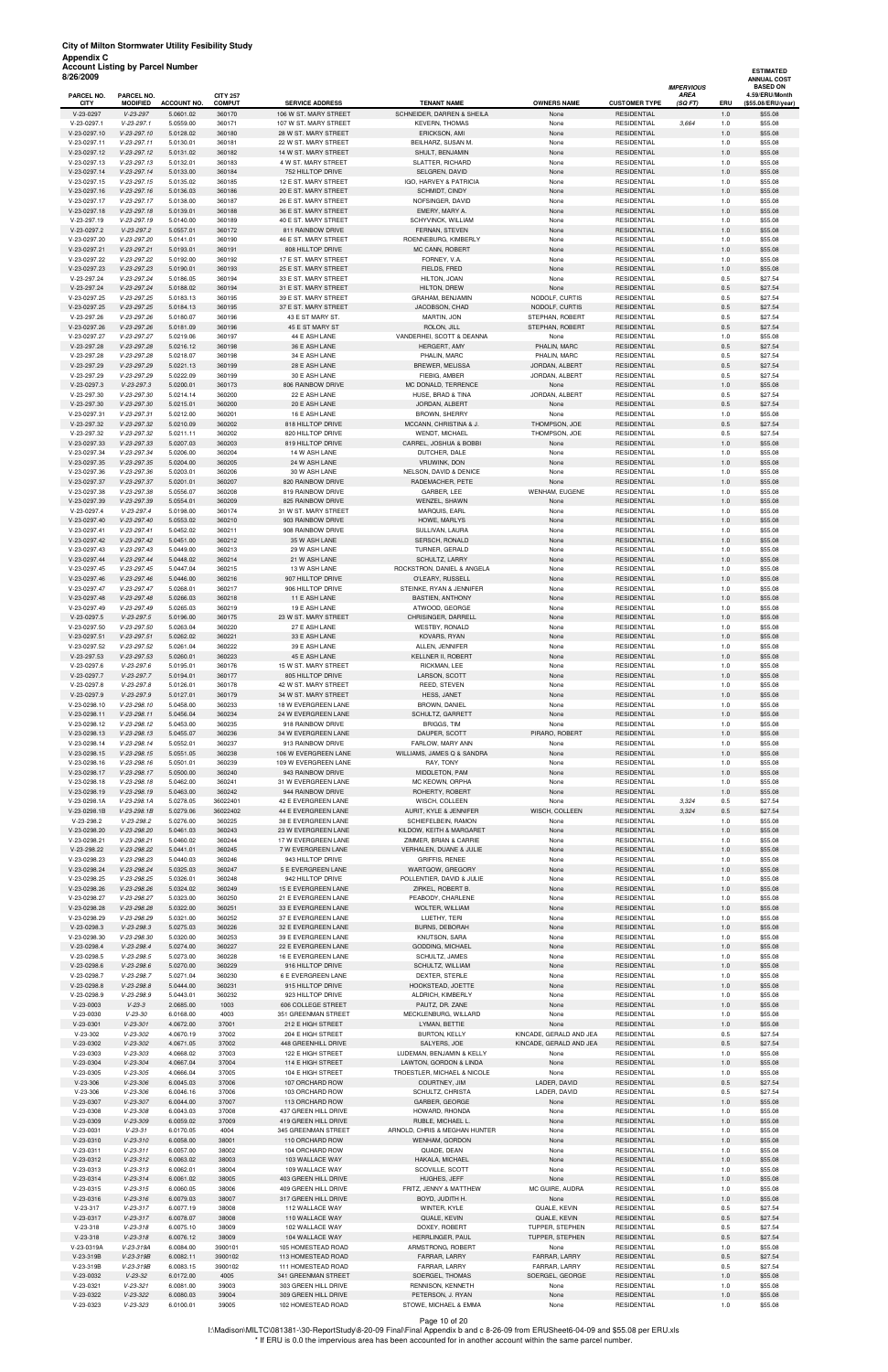# **COMMON COUNCIL of the CITY of MILTON**

# **ORDINANCE #296**

# **CITY OF MILTON MUNICIPAL CODE**

# **CHAPTER 74 UTILITIES**

# **ARTICLE IV. STORM WATER UTILITY**

# **DIVISION 1. GENERALLY**

Secs. 74-272 – 74-300 Reserved.

# **DIVISION 2. STORM WATER UTILITY**

## **Sec. 74-301 Purpose and Necessity**

Whereas, the City Council of the City of Milton, Rock County, Wisconsin, does hereby find that the management of storm water and other surface water discharges to bodies of water within the City of Milton is a matter that affects the public health, safety and welfare of the City of Milton, its citizens and businesses and others in the surrounding area.

Whereas, failure to effectively manage storm water affects the operations of the City of Milton Sanitary Sewer Utility by, among other things, increasing the likelihood of infiltration and inflow into the sanitary sewer system. Whereas, surface water runoff may cause erosion of lands, threaten residences and businesses with water damage, and create environmental damage to the rivers, streams and other bodies of water within and adjacent to the municipality.

Whereas, a system for the collection and disposal of storm water provides services to all properties within the City of Milton and surrounding areas, including those properties not currently served by the systems.

Whereas, the cost of operating and maintaining the City of Milton's storm water management system and financing necessary repairs, replacements, improvements, and extensions thereof should, to the extent practicable, be allocated in relationship to the services received from the system.

Whereas, the City Council of the City of Milton, Rock County, Wisconsin finds that the provisions herein are required by and consistent with the Federal Clean Water Act (33 U.S.C.S. 1251 et seq.) and Wisconsin Statutes, both as amended from time to time, the regulations set out thereunder and the WPDES permit issued to the municipality by the State of Wisconsin Department of Natural Resources.

Whereas, in order to protect the health, safety and welfare of the public, the City Council of the City of Milton, Rock County, Wisconsin hereby exercises its authority to establish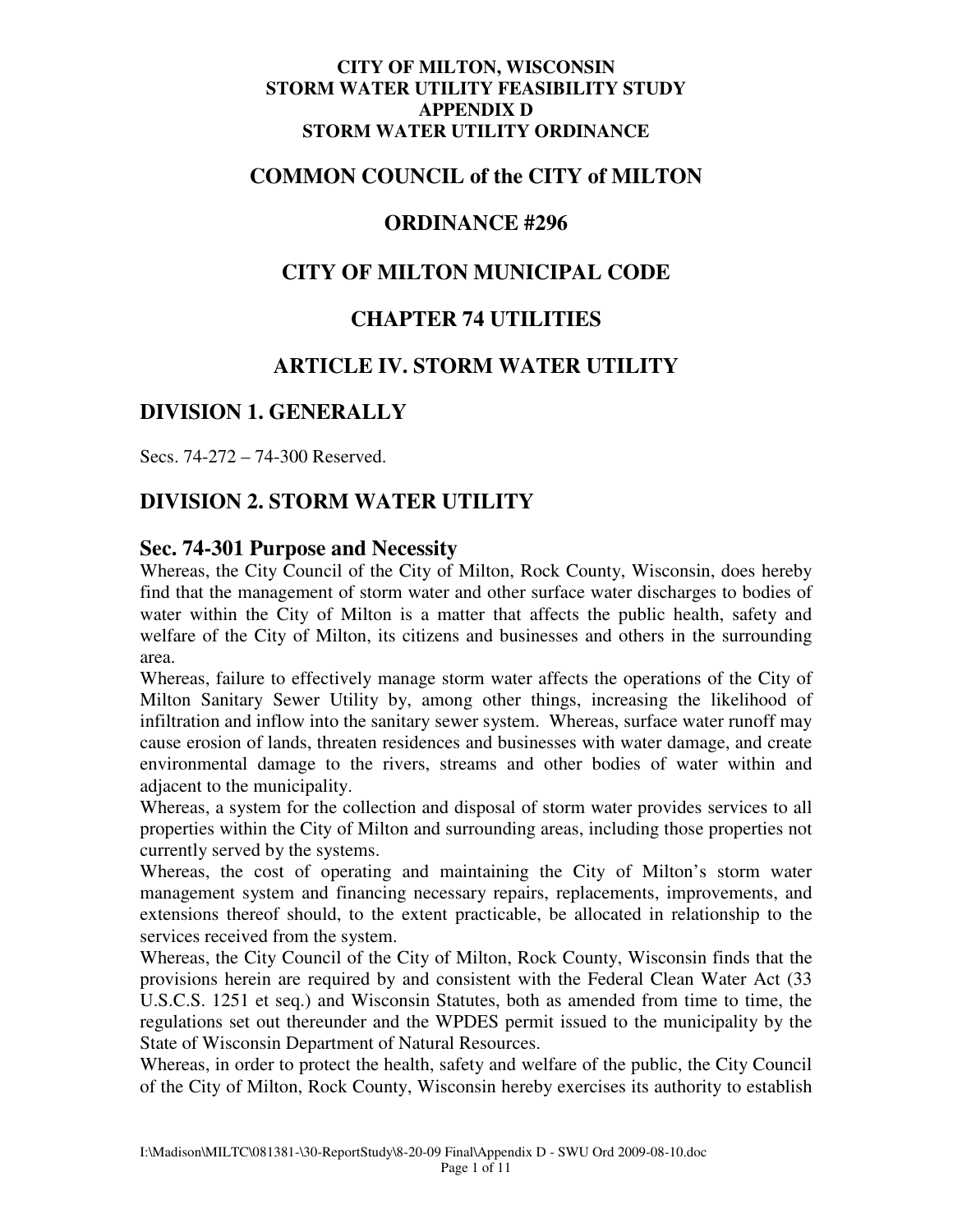a Storm Water Management Utility and establish the rates for storm water management services.

Whereas, by adopting and publishing as required by law the regulations contained in this chapter, the City Council of the City of Milton, Rock County, Wisconsin is acting pursuant to authority granted by Chapters 62 and 66, Wisconsin Statutes.

# **Sec. 74-302 Authority**

The City Council of the City of Milton, Rock County, Wisconsin, acting through the Storm Water Management Utility, may acquire, construct, lease, own, operate, maintain, improve, modify, extend, expand, replace, clean, dredge, repair, conduct and manage programs, finance, borrow monies, assess and/or levy fees for such facilities, operations, and activities, as are deemed by the City Council of the City of Milton, Rock County, Wisconsin to be proper and reasonably necessary for a system of storm and surface water management and to obtain compliance with applicable local, state and federal storm water management requirements with which the City of Milton must comply. Facilities may include, without limitation due to enumeration, surface and underground drainage facilities, inlets, manholes, catch basins, sewers, channels, watercourses, retaining walls, ponds, detention and retention basins, infiltration facilities, streets, roads, ditches and such other facilities as will support a storm water management system.

# **Sec. 74-303 Establishment of Storm Water Management Utility**

In order to protect the health, safety, and welfare of the public, the City Council of the City of Milton, Rock County, Wisconsin is exercising its authority to establish the City of Milton Storm Water Management Utility and set the rates for storm water management services.

The Public Works Director or Administrator shall be in charge of the day-to-day operation of the Storm Water Management Utility, subject to the supervision of the City Council of the City of Milton, Rock County, Wisconsin.

The City Council of the City of Milton, Rock County, Wisconsin is acting under the authority of Chapters 60 and 66 of the Wisconsin Statutes.

# **Sec. 74-304 Powers and Duties of Utility**

(1) Facilities. The City of Milton through the Storm Water Management Utility may acquire, construct, lease, own, operate, maintain, extend, expand, replace, clean, dredge, repair, conduct, manage, and finance such facilities as are deemed by the City of Milton, Wisconsin to be proper and reasonably necessary for a system of storm and surface water management. These facilities may include, without limitation by enumeration, surface and underground drainage facilities, sewers, watercourses,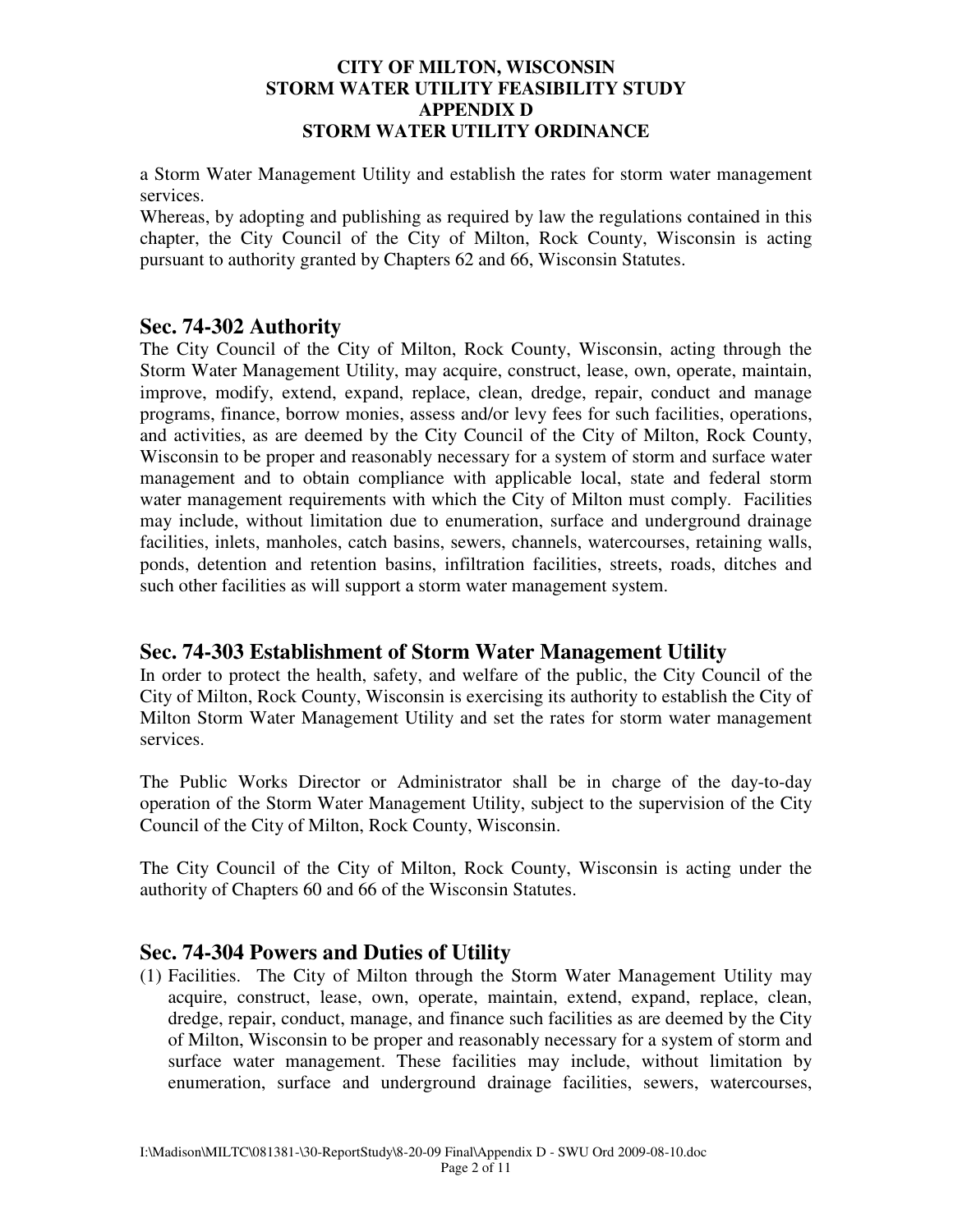retaining walls, and ponds and such other facilities as will support a storm water management system.

- (2) Rates and Charges. The City of Milton through the Storm Water Management Utility may establish such rates and charges as are necessary to finance planning, design, construction, maintenance, and operation of the facilities and to conduct necessary storm water programs and activities in accordance with the procedures set forth in this ordinance.
- (3) Budgeting Process. The City of Milton through the Storm Water Management Utility shall prepare an annual budget, which is to include all operation and maintenance costs, debt service, and other costs related to the operation of the Storm Water Management Utility. The costs shall be spread over the rate classifications as determined by the City Council of the City of Milton, Rock County, Wisconsin.
- (4) Excess Revenues. The City of Milton will retain any excess of revenues over expenditures in a year in a segregated Storm Water Enterprise Fund which shall be used exclusively for purposes consistent with this ordinance.

# **Sec. 74-305 Definitions**

Words not defined herein shall be construed to have the meaning given by common and ordinary use as defined in the latest edition of Webster's Dictionary. The word "shall" is mandatory and the word "may" is permissive.

*Administrator*. The City of Milton, City Administrator or designee.

*City Council*. The City Council of the City of Milton, Rock County, Wisconsin or designee.

*Condominium*. Property subject to a condominium declaration established under Ch. 703, Wisconsin Statutes.

*Duplex*. A residential space containing two dwelling units.

*Dwelling Unit*. One or more rooms that are arranged, designed, or used as living quarters for occupancy by a single-family unit or as classified by the City of Milton's Zoning Codes. Individual bathrooms and complete kitchen facilities, permanently installed, shall always be included for each dwelling unit.

*Equivalent Runoff Unit or ERU*. The basic unit by which the Storm Water Management Utility charge is calculated; it is based upon the average amount of impervious area on a single-family residential parcel as determined from a representative sample of fully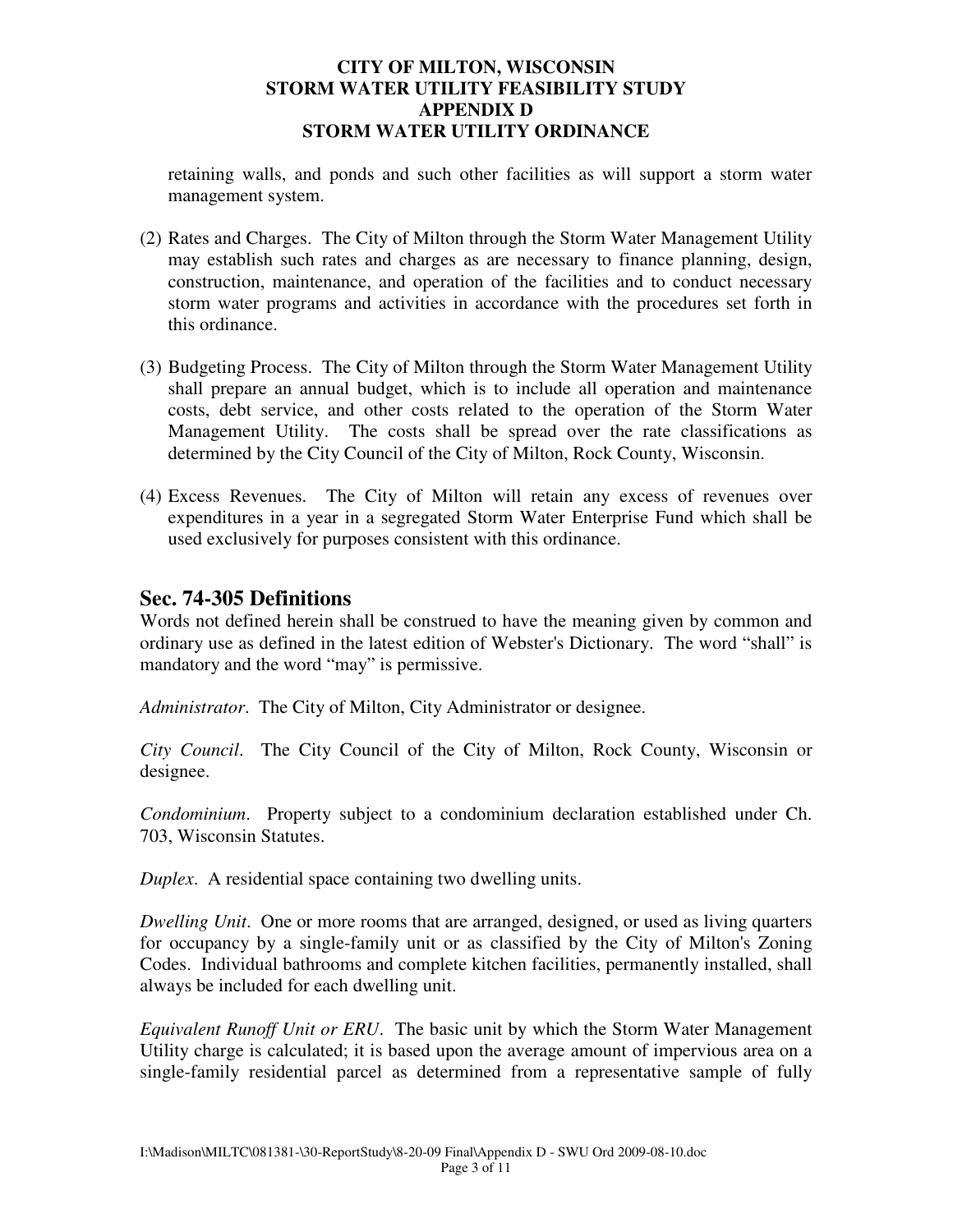developed single-family parcels within the municipality. An ERU is established as 4081 square feet.

*Farmstead Home Site*. That portion of any agricultural property which contains one or more dwelling units, regardless of whether the dwelling units are on a separate lot or parcel.

*Impervious Area or Impervious Surface*. A horizontal surface that has been compacted or covered with a layer of material so that it is highly resistant to infiltration by rainwater or the runoff from snow melt. It includes, but is not limited to, semi-impervious surfaces such as compacted clay or gravel, as well as streets, roofs, roof extensions, patios, decks, porches, sidewalks, loading docks, parking lots, driveways and other similar surfaces.

*Lot*. A parcel of land having a width and depth sufficient for one principal building and its accessory building together with open spaces required by the City of Milton's Zoning Ordinance and abutting a public street or access easement.

*Multi-family Residential*. A residential space consisting of three or more dwelling units.

*City of Milton*. The City of Milton, Rock County, Wisconsin.

*Non-Residential Property*. Any developed lot or parcel not exclusively residential property as defined herein, including, but not limited to, transient rentals (such as hotels and motels), mobile home parks, commercial, industrial, institutional, governmental property, and parking lots.

*Person*. Each and every property owner, including, but not limited to, natural persons, partnerships, corporations, limited liability companies, limited liability partnerships, joint ventures, and all other legal entities of any kind or nature.

*Public Works Director*. The duly appointed Public Works Director or designee.

*Residential Property*. Any lot, parcel, or farmstead home site developed exclusively for residential purposes including, but not limited to, single family homes, manufactured homes, duplex units, multifamily apartment and condominium units, but not including transient rentals (such as hotels and motels).

*Single Family Home*. Any residential property consisting of a single dwelling unit.

*Storm Water Management Program*. Activities required to control storm water runoff to protect the health, safety, and welfare of the public, and to comply with state and federal regulations. It includes construction and maintenance of physical infrastructure as well development, implementation and management of policies, procedures and programs necessary for regulatory compliance. It includes but is not limited to street sweeping, erosion control, storm water basin improvements and maintenance, culvert and storm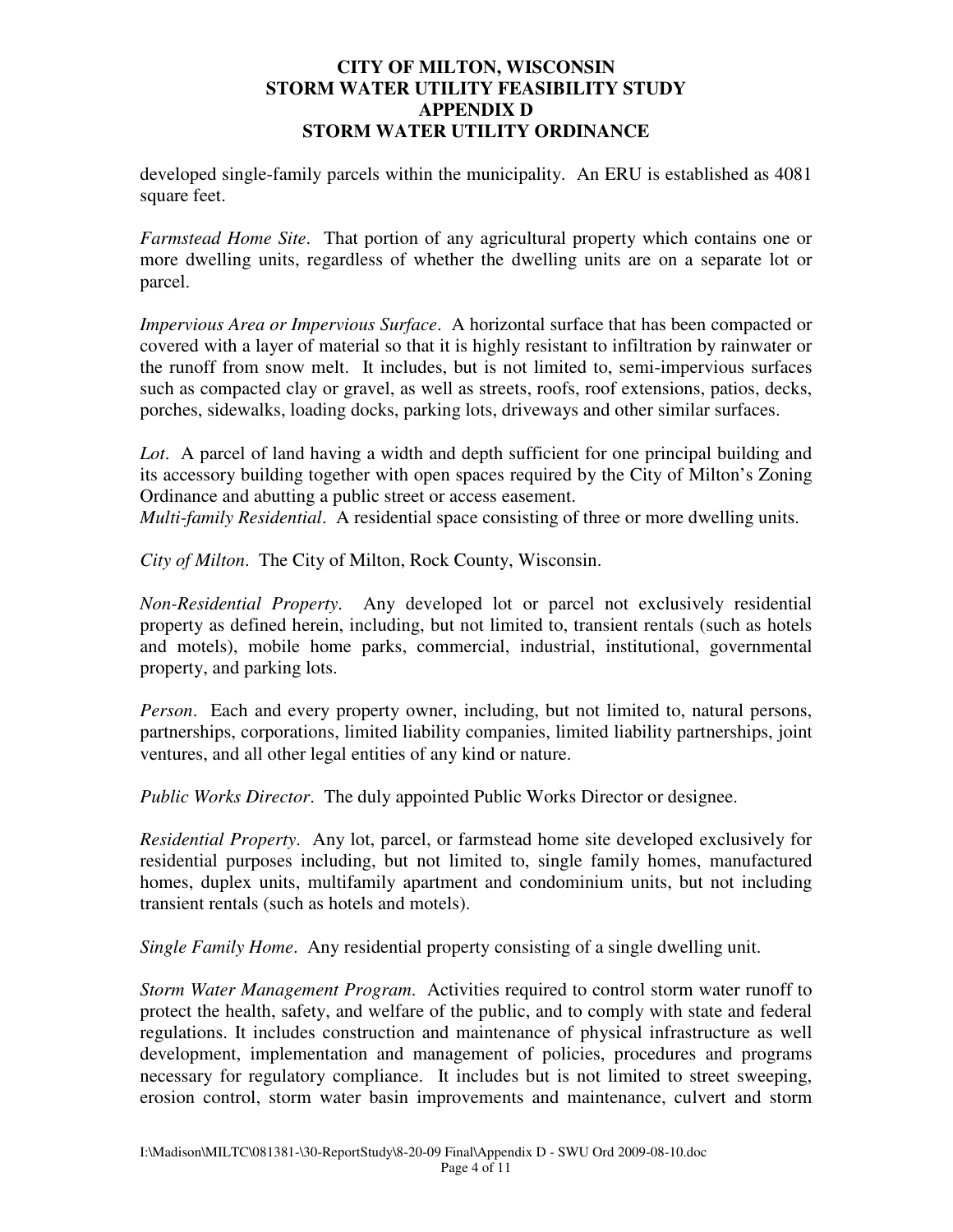sewer maintenance, storm water testing, storm water management planning and related public education.

*Storm Water System*. The system of streets, curbs, gutters, berms, swales, detention and retention ponds or basins, infiltration basins, pipes, outfalls, inlets, and other components of infrastructure owned and/or maintained by the municipality for the purpose of managing, gathering, transmitting, treating or conveying storm water. This term includes tributaries, creeks, rivers, and streams.

*Storm Water Management Utility*. The utility established under this ordinance for the purpose of managing storm water and imposing charges for the recovery of costs connected with such storm water management.

*Storm Water Management Utility Charge*. The fee imposed under this ordinance for the rendering of services by the Storm Water Management Utility.

*Undeveloped Property*. Property that has not been altered from its natural state by the addition of any improvements such as a building, structure, impervious surface, change of grade or landscaping; agricultural use of property; or property that has been graded for residential or commercial development but does not contain buildings, structures, or other improvements. For new construction, a property shall be considered developed upon issuance of a building permit.

# **Sec. 74-306 Utility Rates and Charges**

- (1) By this Ordinance, the City of Milton is establishing the basis for the rates that will be used to calculate and impose a charge upon each developed lot or parcel within the City of Milton for services and facilities provided by the City Council consistent with this ordinance.
- (2) The actual rate of charges to be imposed and any future changes in those rates for each customer classification shall be made by resolution. All rates established pursuant to this ordinance shall be fair and reasonable. A schedule of current charges shall be maintained and on file in the office of the Municipal Clerk.
- (3) Charges shall be imposed to recover all or a portion of the costs incurred by the City of Milton for storm water management. Such charges may include the following components:
	- (a) Equivalent Runoff Unit (ERU) Charge. The ERU charge shall be assessed for each developed property in the City of Milton based upon the amount of impervious area as reasonably determined by the Administrator. The Administrator shall be responsible for determining the impervious area based on the best available information, including, but not limited to, data supplied by the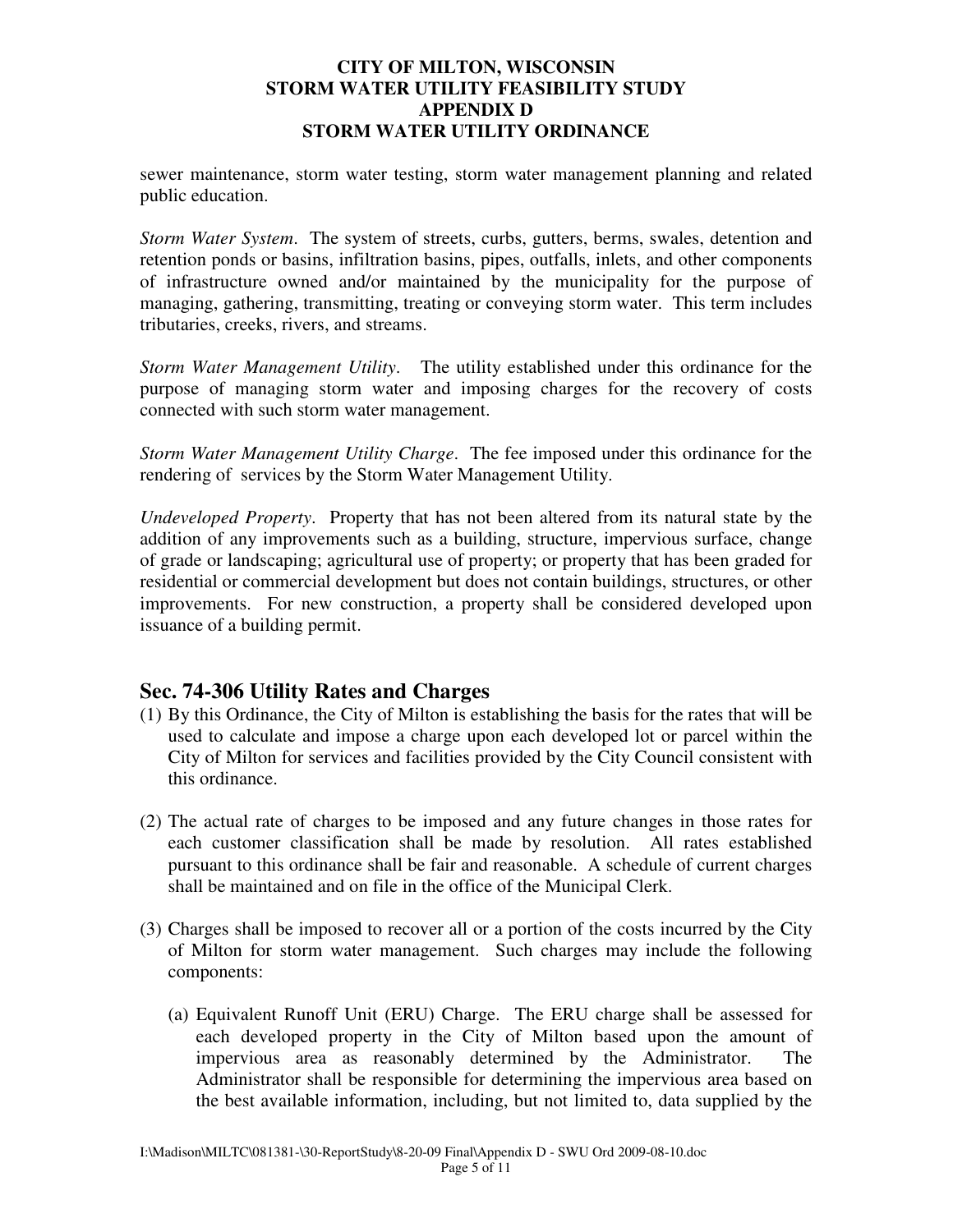Municipal Assessor, aerial photography, satellite imagery, the property owner, tenant, or developer. The formula for the ERU charge shall reflect that of a typical single-family unit.

- 1. The charge imposed for a single-family structure shall be the rate for one ERU.
- 2. The charge imposed for duplex residential properties shall be the rate of onehalf (0.5) ERU for each individual dwelling unit existing on the property.
- 3. The charge imposed for each unit in a multifamily residential property will be the rate of the ERUs for that property (based on the total impervious area) divided by the number of units.
- 4. Other units of property (Non-Residential, Commercial, Industrial and Tax Exempt) will be charged multiples of the ERU based on the impervious area. The factor shall be rounded to the nearest 0.1. The minimum charges for any nonresidential parcel shall be equal to the rate for one ERU.
- 5. All unoccupied developed lots and parcels shall be subject to the Storm Water Management Utility charges.
- 6. Owners of multi-unit, non-residential properties wishing to have the utility fee billed to the individual units within the property shall provide the City Milton with documentation demonstrating the equitable distribution of the fee to the individual units.
- (b) Special Charge (SC). A Special Charge or Assessment may be imposed on property that is in a specific area benefited by a particular storm water management facility pursuant to Section 66.0627, Wisconsin Statutes. The special charge will be developed to reflect the benefits/services in a particular area that may not be appropriate to spread to property throughout the City of Milton.

# **Sec. 74-307 Customer Classifications**

- (1) For purposes of imposing the Storm Water Management Utility charges, all lots and parcels within the City of Milton are classified into the following customer classes:
	- (a) Residential Single-Family including Farmstead Home Sites.
	- (b) Residential Duplex.
	- (c) Residential Multifamily
	- (d) Nonresidential.
	- (e) Agricultural.
	- (f) Undeveloped.
- (2) The Administrator shall prepare a list of lots and parcels within the City of Milton and assign such appropriate classification to each lot or parcel. The billing amount shall be updated by the Administrator based on any additions to the impervious area as approved through the building permit process.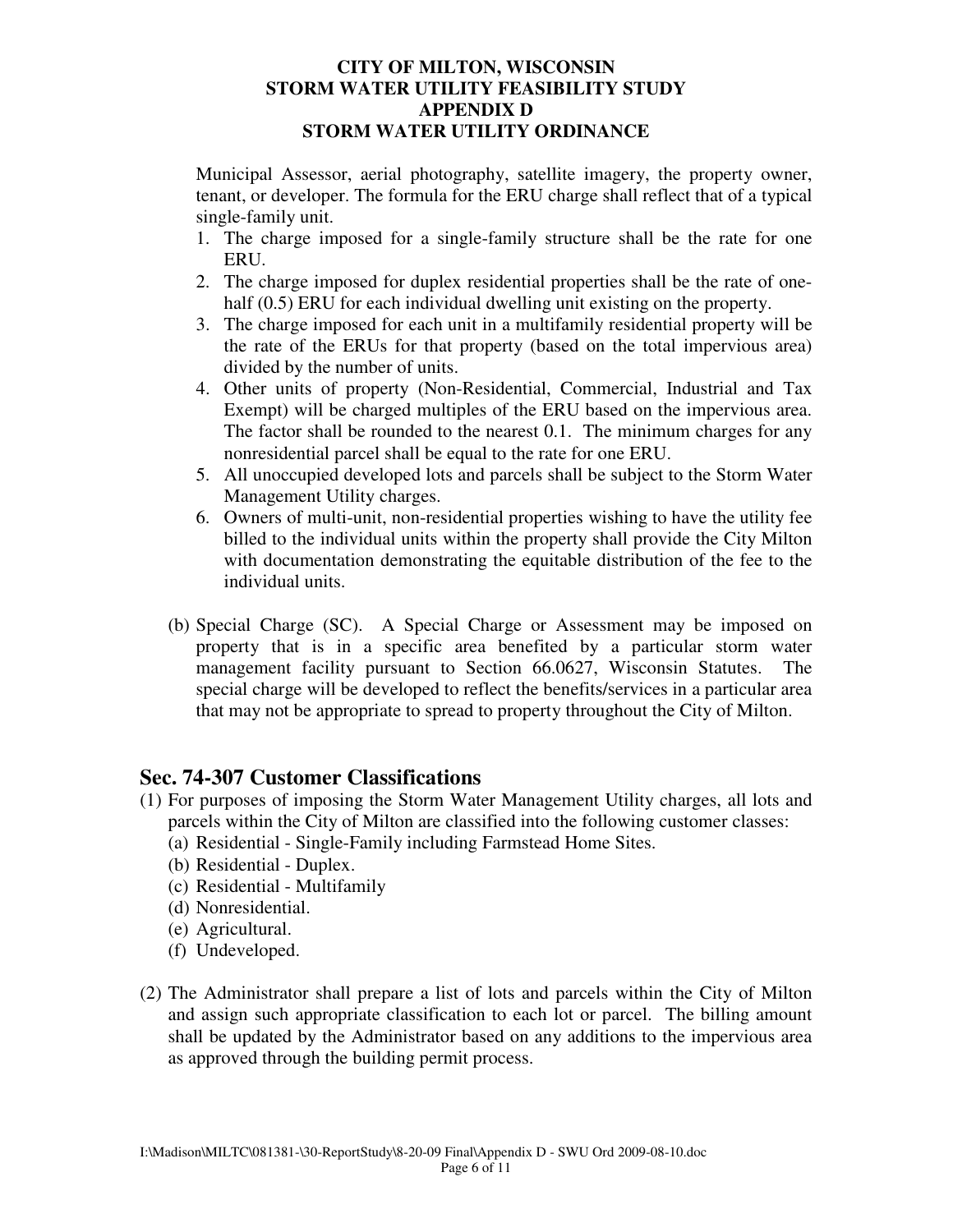(3) The City Council may make such other classifications in accordance with this ordinance as will be likely to provide reasonable and fair distribution of the costs of the Storm Water Management Utility.

## **Sec. 74-308 Billing**

- (1) The City of Milton's Clerk/Treasurer shall take all steps necessary to invoice all charges and collect all Storm Water Management Utility payments for the Storm Water Management Utility. The Clerk/Treasurer may contract for the billing and collection of storm water fees. The Clerk/Treasurer shall allocate the actual cost incurred of billing and collecting to the expense of system-wide management and administration of the Storm Water Management Utility.
- (2) Storm Water Management Utility charges shall be allocated to the property served and included on the monthly utility bill for each property. Billings for Storm Water Management Utility charges shall be mailed to the designated utility bill recipient, but this mailing shall not relieve the owner of the property from liability for rental property in the event payment is not made as required in this article. The owner of any property served which is occupied by tenants shall have the right to examine collection records of the Municipality for the purpose of determining whether such charges have been paid by such tenants, provided that such examination shall be made at the office at which the records are kept and during the hours that such office is open for business. Billings for Storm Water Management Utility charges shall be mailed to owners of record for tax-exempt property.

# **Sec. 74-309 Penalties; Lien**

Storm Water Management Utility charges shall not be payable in installments. If Storm Water Management Utility charges remain unpaid after a period of 30 days from the date the utility bill was mailed, such bill shall be determined delinquent. The City of Milton may collect delinquent charges under Wis. Stat. §§ 66.0821(4) and 66.0809(3). All delinquent charges shall be subject to a three (3%) percent penalty per quarter in addition to all other charges, including prior penalties or interest that exist when the delinquent charge is extended upon the tax roll as a delinquent tax against the real property.

## **Sec. 74-310 Credits and Adjustments**

Credits and adjustments may be available to individual nonresidential property owners. It shall be the burden of the nonresidential property owner to request such a credit and/or adjustment and to demonstrate to a reasonable degree of certainty with evidence that a fee credit and/or adjustment is warranted. All applications for credits and adjustments shall be reviewed by the Administrator.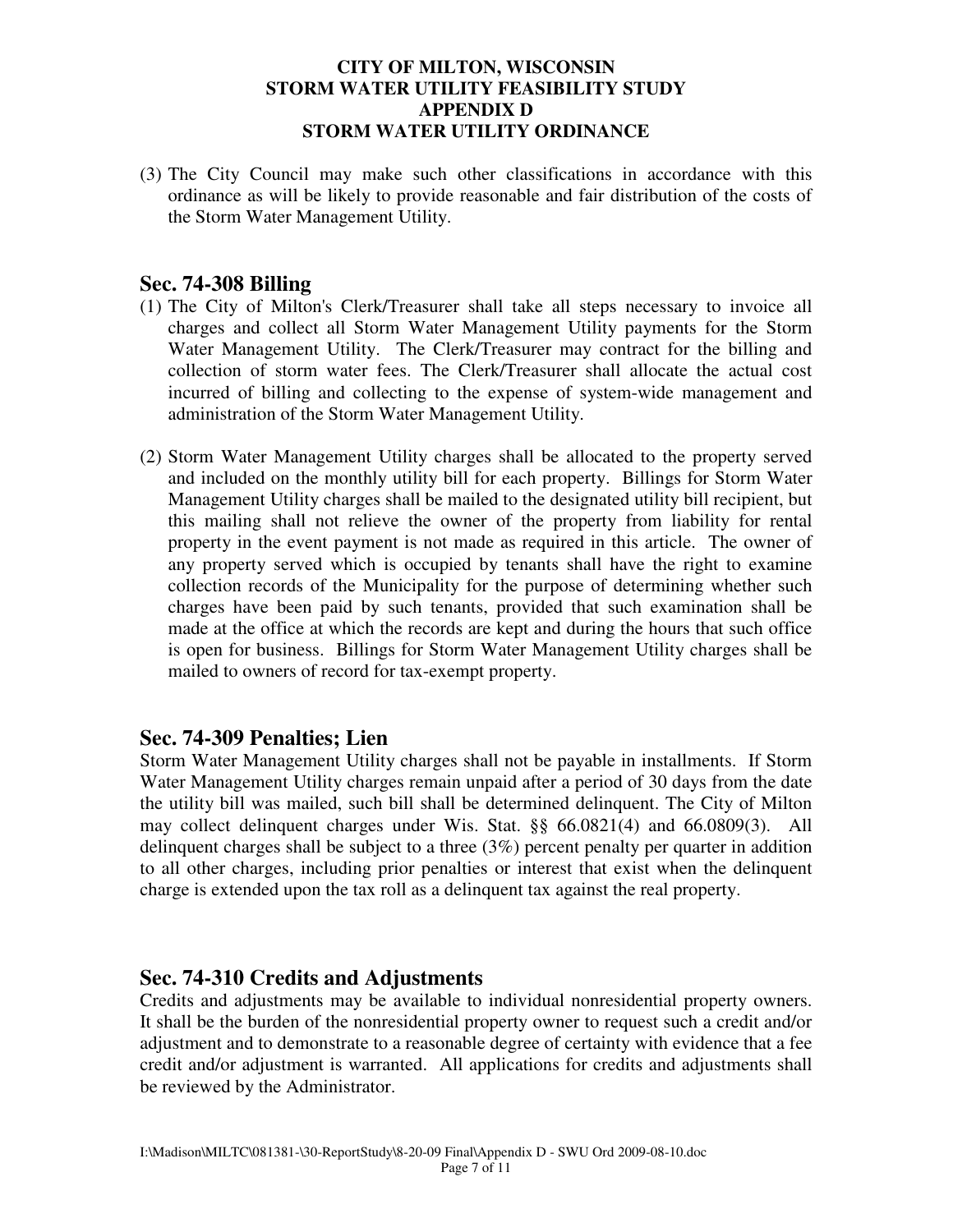### A. Credits

- 1. Eligibility. A property owner may be eligible for a credit, in the form of a reduced ERU multiplier, for a property where all of the following conditions apply subject to the discretion, authority and approval of the Common Council.
	- a. The City of Milton's cost of providing service or making service available to the property has been lessened.
	- b. The property conforms to all applicable codes and standards of the City of Milton in effect at the time of parcel development.
	- c. The property has been assigned a nonresidential or multi-family residential user classification by the Administrator.
- 2. Maximum Credit. The maximum aggregate credit for any individual property is 50% of its ERU charge, regardless of how many credits the property may otherwise be qualified to receive.
- 3. Credit Types. The following credits may be available for a property that meets all eligibility requirements.
	- a. Zero Discharge Credit. Credits shall be considered for properties that discharge storm water directly into a water body not maintained in any way by the City of Milton, or directly into a water body downstream of where it is maintained by the City of Milton, or is otherwise contained entirely upon the property.
	- b. Peak Discharge Credit. Credits shall be considered for owners who maintain private storm water management facilities such as retention or detention basins that exceed state and local discharge rate requirements applicable to the site.
	- c. Water Quality Credit. Credits shall be considered for owners who maintain private storm water management facilities that improve the quality of runoff from the property to a degree that exceeds state and local water quality requirements applicable to the site.
- B. Adjustments. An owner may be eligible to have the number of ERUs assigned to the owner's property adjusted under the following conditions:
	- 1. Nonresidential Property. The owner of a nonresidential property who believes the number of ERUs allocated to such property to be incorrect may submit an adjustment request to the Administrator. The allocated ERUs may be adjusted if the owner can provide information showing that the impervious area measurement is incorrect.
	- 2. Undeveloped Property. The owner of any property that can show the property to be in an undeveloped natural state with no built impervious area may request that the property status be changed to exempt.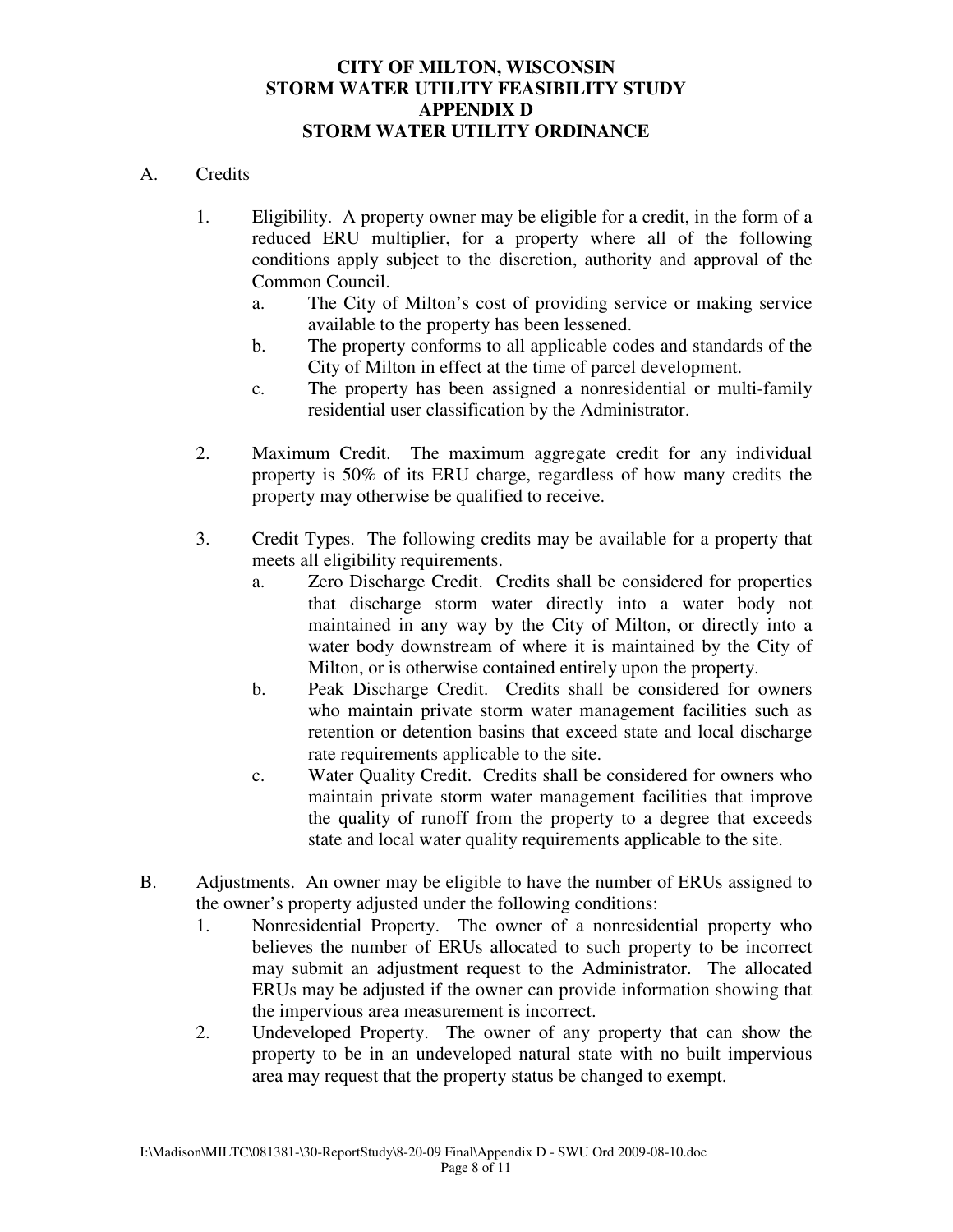# **Sec. 74-311 Exemptions**

Public rights-of-way and railroad rights-of-way are considered part of the City of Milton's storm water conveyance system and is therefore exempt from the Storm Water Utility Management fee. However, municipal and railroad facilities, including buildings, parking lot, storage yards, or other developed land are not exempt from the Storm Water Utility Management fee.

# **Sec. 74-312 New Construction**

- (1) Except for single-family structures, a property owner shall be responsible for submitting a Storm Water Management Utility service application at the time a building permit application is submitted or a site plan review is conducted, whichever occurs sooner. The application shall be made on a form prescribed by the City of Milton and provided with each application for a building permit or application for site plan review. No building permit shall be issued until such application is submitted and approved by the Administrator or his designee.
- (2) The property owner shall be responsible for submitting record drawings and/or site inspections to prove improvements have been constructed per approved plan. Any deficiencies may result in site improvements and/or revocation of Storm Water Management Utility credits.
- (3) The property owner shall be liable for all storm water charges attributable to such property from the date of commencement of construction.

# **Sec. 74-313 Method of Appeal**

Appeals shall be limited to the customer classification determination, a determination of ERU's, or ERU credits made for the calculation of total impervious area for nonresidential properties. There shall be no right of appeal as to the underlying findings and necessity of this ordinance or the single-family unit charge as applied to any singlefamily, duplex, residential - multifamily, or residential condominium properties.

- (1) The Storm Water Management Utility charge may be appealed as follows:
	- (a) A written appeal shall be filed with the City Clerk prior to the Storm Water Management Utility charge due date; or
	- (b) Within thirty (30) days of payment, a written challenge to the Storm Water Management Utility charge must be filed with the City Clerk on behalf of the customer, specifying all bases for the challenge and the amount of the Storm Water Management Utility charge the customer asserts is inappropriate. Failure to file a challenge within thirty (30) days of payment waives all right to later challenge the charge.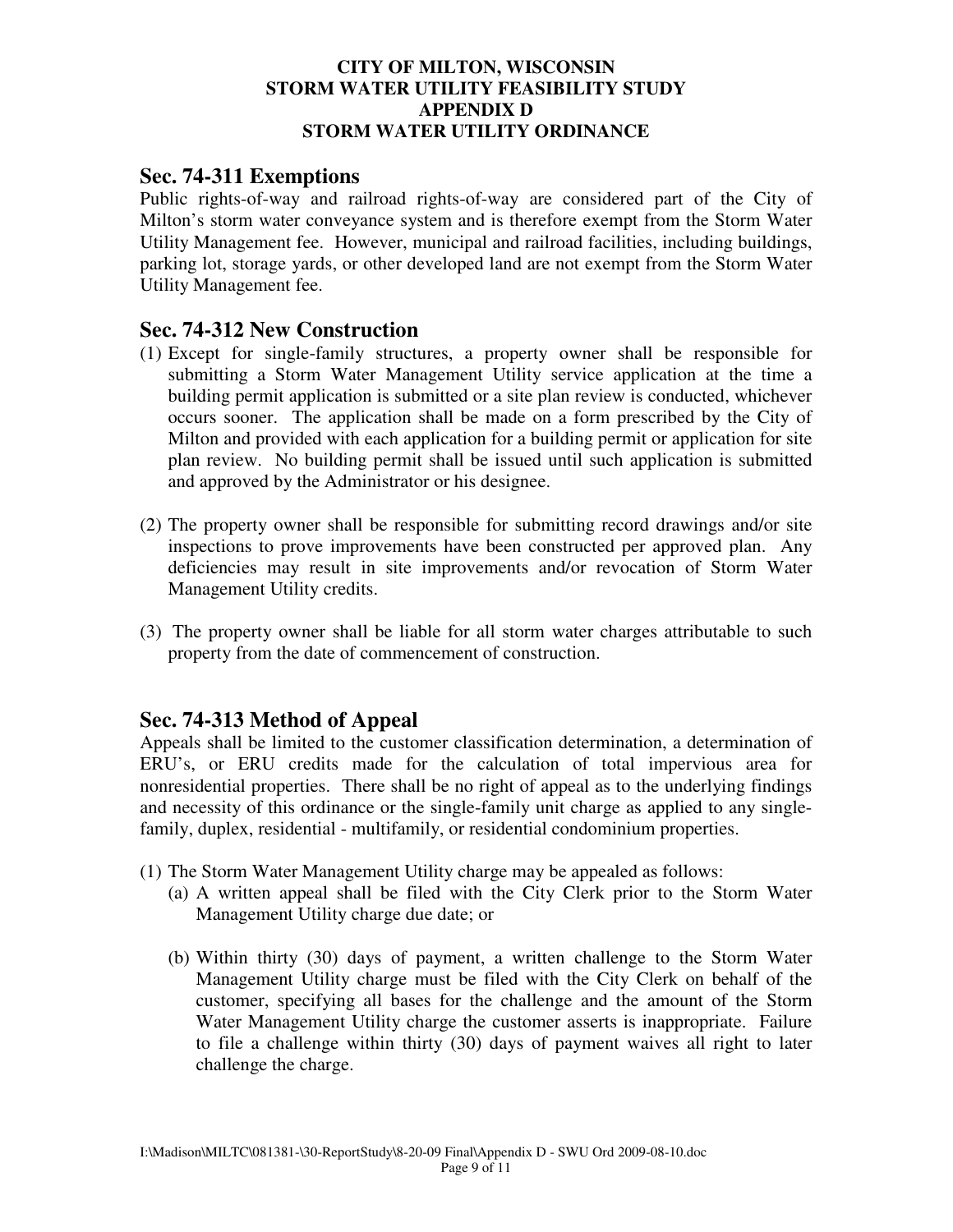- (c) The disputed charge shall be held in abeyance until the Administrator has made a determination pursuant to this section.
- (2) The Administrator will determine whether the Storm Water Management Utility charge is fair and reasonable, or whether a refund is due the customer. The Administrator may act with or without a hearing and will inform the customer in writing of its decision. The Administrator or his designee may, at its discretion, require access to the property to assist in its determination.
- (3) The customer has thirty (30) days from the decision of the Administrator to file a written appeal to the City Council.
- (4) If the City Council or Administrator determines that a refund is due the customer, the refund will be applied as a credit on the customer's next monthly storm water management billing, if the refund will not exceed the customer's next quarterly storm water management billing, or will be refunded at the discretion of the City Clerk.

# **Sec. 74-314 Budget Excess Revenues/Reserves**

The Storm Water Management Utility revenues shall be accounted for in a separate storm water special revenue fund and upon the completion of a detailed accounting of all assets in a separate storm water enterprises fund maintained by the City of Milton. The utility shall prepare an annual budget, which is to include all administration, management, operation, maintenance, debt service, capital improvement, and other costs related to the operation of the Storm Water Management Utility. The budget is subject to approval by the City Council. The costs shall be spread over the rate classifications as determined by the City Council. Any excess of revenues over expenditures in a year will be retained in a segregated Storm Water Enterprise Fund which shall be used exclusively for purposes consistent with this ordinance for subsequent years' needs.

# **Sec. 74-315 Severability**

If any provision of this ordinance is found to be illegal, the remaining provisions shall remain in effect. In the event any section, subsection, clause, phrase, or portion of this ordinance is for any reason held illegal, invalid, or unconstitutional by any court of competent jurisdiction, such portion shall be deemed a separate, distinct, and independent provision, and such holding shall not affect the validity of the remainder of this ordinance. It is the legislative intent of the City Council that this ordinance would have been adopted if such illegal provision had not been included or any illegal application had not been made.

# **Sec. 74-316 Repeal**

All ordinances or parts of ordinances and resolutions in conflict herewith are hereby repealed.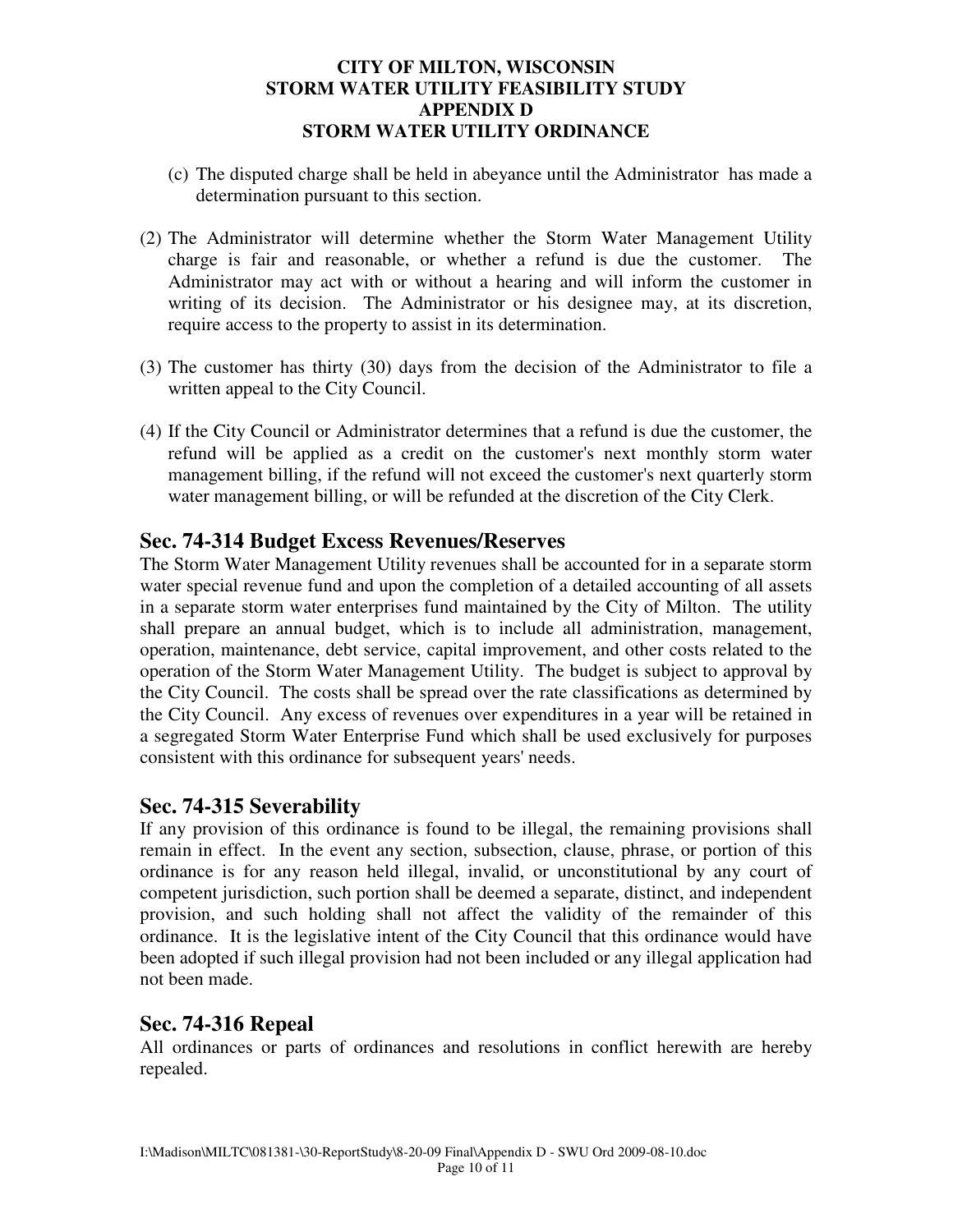# **Sec. 74-317 Amendments**

This Ordinance may be amended in accordance with the adopted rules of the City Council. Amendments to this Ordinance shall take effect after a public hearing with a Class I notice is held before the City Council and adopted by the City Council.

# **Sec. 74-318 Effective Date**

This Ordinance shall take full effect for all purposes on September 1, 2009.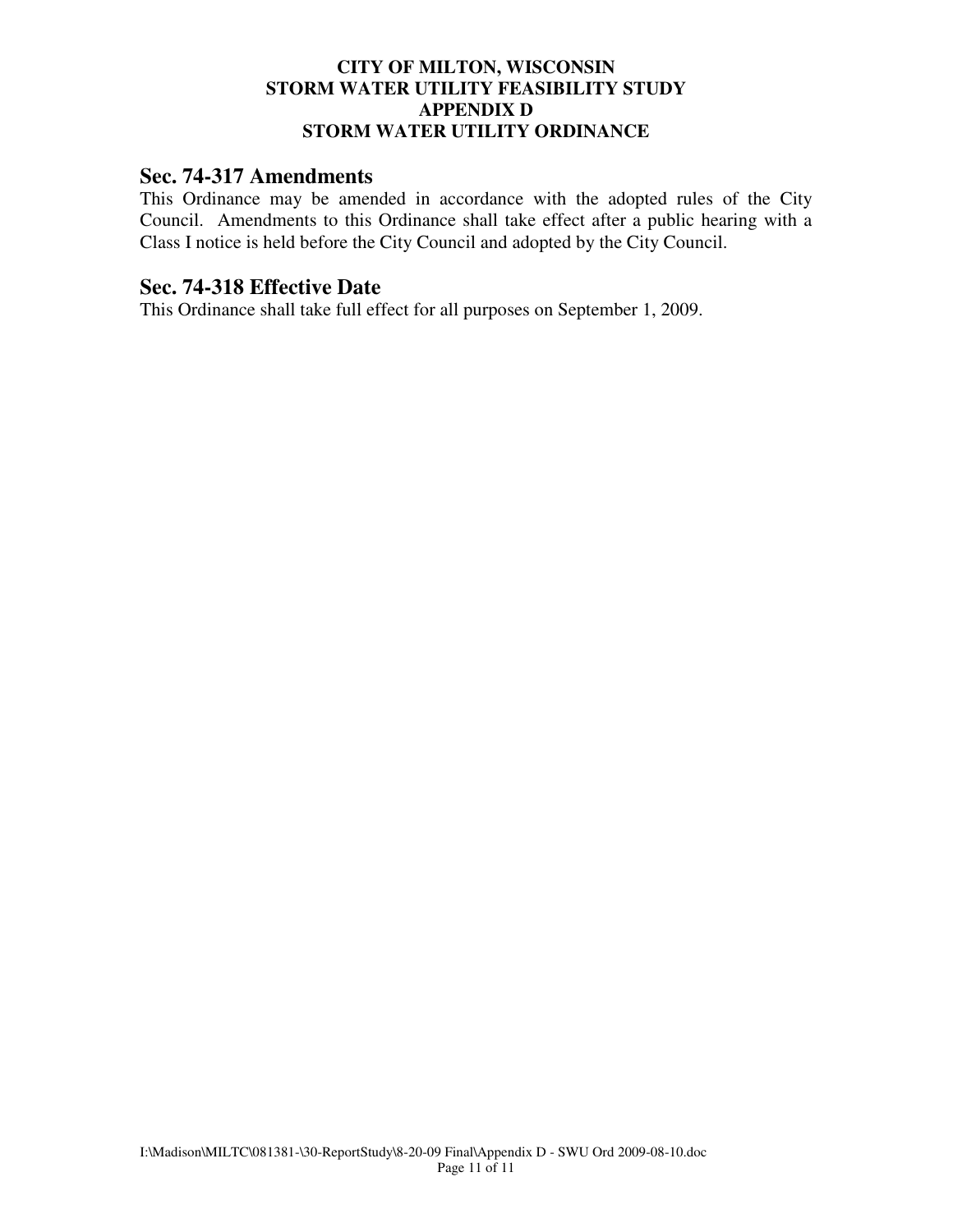| 8/26/2009                  | -                              |                          |                    |                                                 |                                                           |                                 |                                          |                                  | <b>ESTIMATED</b><br><b>ANNUAL COST</b> |
|----------------------------|--------------------------------|--------------------------|--------------------|-------------------------------------------------|-----------------------------------------------------------|---------------------------------|------------------------------------------|----------------------------------|----------------------------------------|
| PARCEL NO.                 | PARCEL NO.                     |                          | <b>CITY 257</b>    |                                                 |                                                           |                                 |                                          | <b>IMPERVIOUS</b><br><b>AREA</b> | <b>BASED ON</b><br>4.59/ERU/Month      |
| <b>CITY</b>                | <b>MODIFIED</b>                | <b>ACCOUNT NO.</b>       | <b>COMPUT</b>      | <b>SERVICE ADDRESS</b>                          | <b>TENANT NAME</b>                                        | <b>OWNERS NAME</b>              | <b>CUSTOMER TYPE</b>                     | (SQFT)<br>ERU                    | (\$55.08/ERU/year)                     |
| $V-23-0324$                | $V-23-324$                     | 6.0101.02                | 39006              | 112 HOMESTEAD ROAD                              | MENDENHALL, JEANINE                                       | None                            | <b>RESIDENTIAL</b>                       | 1.0                              | \$55.08                                |
| V-23-0325<br>$V-23-326$    | $V-23-325$<br>$V-23-326$       | 6.0119.02<br>6.0120.02   | 39007<br>39008     | 124 HOMESTEAD ROAD<br>241 GREEN HILL DRIVE      | STRICKER, STANLEY<br>BERENTSEN, THOMAS                    | None<br>None                    | <b>RESIDENTIAL</b><br><b>RESIDENTIAL</b> | 1.0<br>1.0                       | \$55.08<br>\$55.08                     |
| $V-23-327$                 | $V-23-327$                     | 6.0121.00                | 39009              | 231 GREEN HILL DRIVE                            | SHAW, EDWIN                                               | None                            | <b>RESIDENTIAL</b>                       | 1.0                              | \$55.08                                |
| $V-23-329$                 | $V-23-329$                     | 6.0104.00                | 40001              | 217 GREEN HILL CIRCLE                           | HAMMIL, CHARLES                                           | None                            | <b>RESIDENTIAL</b>                       | 0.5                              | \$27.54                                |
| $V-23-329$                 | $V-23-329$                     | 6.0122.03                | 40001              | 217 GREEN HILL DRIVE                            | SMITH, J. SCOTT                                           | None                            | <b>RESIDENTIAL</b>                       | 0.5                              | \$27.54                                |
| V-23-0033                  | $V - 23 - 33$                  | 6.0173.00                | 4006               | 335 GREENMAN STREET                             | SOERGEL, GEORGE                                           | None                            | <b>RESIDENTIAL</b>                       | 1.0                              | \$55.08                                |
| V-23-0330                  | $V-23-330$                     | 6.0123.05                | 40002              | 209 GREEN HILL DRIVE                            | <b>BREITBACH, TIMOTHY</b>                                 | None                            | <b>RESIDENTIAL</b>                       | 1.0                              | \$55.08                                |
| $V-23-331$                 | $V-23-331$                     | 6.0124.00                | 40003              | 201 GREEN HILL DRIVE<br>210 GREEN HILL DRIVE    | HOFF, JR., ARNOLD                                         | None                            | <b>RESIDENTIAL</b><br><b>RESIDENTIAL</b> | 1.0                              | \$55.08                                |
| V-23-0332<br>$V-23-333$    | $V-23-332$<br>$V-23-333$       | 6.0016.05<br>6.0017.00   | 40004<br>40005     | 222 GARDEN LANE                                 | BENDER, TIM & BRENDA<br>JOHNSON, CINDY                    | None<br>None                    | <b>RESIDENTIAL</b>                       | 1.0<br>1.0                       | \$55.08<br>\$55.08                     |
| $V-23-335$                 | $V-23-335$                     | 6.0028.00                | 40006              | 229 GARDEN LANE                                 | LADER, DAVID                                              | None                            | <b>RESIDENTIAL</b>                       | 1.0                              | \$55.08                                |
| $V-23-336$                 | $V-23-336$                     | 6.0029.00                | 40007              | 228 GREEN HILL DRIVE                            | <b>GRAY, ROBERT</b>                                       | None                            | <b>RESIDENTIAL</b>                       | 1.0                              | \$55.08                                |
| $V-23-337$                 | $V-23-337$                     | 6.0030.00                | 40008              | 242 GREEN HILL DRIVE                            | PARSON, NELSON                                            | None                            | <b>RESIDENTIAL</b>                       | 1.0                              | \$55.08                                |
| $V-23-338$                 | $V-23-338$                     | 6.0031.00                | 40009              | 304 GREEN HILL DRIVE                            | BEALL, JOHN                                               | None                            | <b>RESIDENTIAL</b>                       | 1.0                              | \$55.08                                |
| $V-23-339$                 | $V-23-339$                     | 6.0032.00                | 41001              | 314 GREEN HILL DRIVE                            | <b>WARREN, MARK</b>                                       | None                            | <b>RESIDENTIAL</b>                       | 1.0                              | \$55.08                                |
| $V-23-0034$                | $V - 23 - 34$<br>$V-23-340$    | 2.0655.00                | 4007               | 326 COLLEGE STREET                              | ASH, CLEMENT                                              | None                            | <b>RESIDENTIAL</b>                       | 1.0                              | \$55.08                                |
| $V-23-340$<br>$V-23-341$   | $V-23-341$                     | 6.0033.01<br>6.0035.00   | 41002<br>41003     | 324 GREEN HILL DRIVE<br>400 GREEN HILL DRIVE    | <b>BARRIAGE, JOHN</b><br>DUNN, ROBERT                     | None<br>None                    | <b>RESIDENTIAL</b><br><b>RESIDENTIAL</b> | 1.0<br>1.0                       | \$55.08<br>\$55.08                     |
| $V-23-342$                 | $V-23-342$                     | 6.0037.02                | 41004              | 410 GREEN HILL DRIVE                            | FENRICK, JENNIFER                                         | None                            | <b>RESIDENTIAL</b>                       | 1.0                              | \$55.08                                |
| $V-23-343$                 | $V-23-343$                     | 6.0038.04                | 41005              | 418 GREEN HILL DRIVE                            | OLSON, JUDY                                               | None                            | <b>RESIDENTIAL</b>                       | 1.0                              | \$55.08                                |
| $V-23-344$                 | $V-23-344$                     | 6.0040.00                | 41006              | 428 GREEN HILL DRIVE                            | WILLIAMS, ANN                                             | None                            | <b>RESIDENTIAL</b>                       | 1.0                              | \$55.08                                |
| $V-23-345$                 | $V-23-345$                     | 6.0041.00                | 41007              | 438 GREEN HILL DRIVE                            | MARSDEN, LOWELL                                           | None                            | <b>RESIDENTIAL</b>                       | 1.0                              | \$55.08                                |
| V-23-0346                  | $V-23-346$                     | 6.0102.01                | 42001              | 235 GREEN HILL CIRCLE                           | MC CORMICK, SCOTT/DIANNA                                  | None                            | <b>RESIDENTIAL</b>                       | 1.0                              | \$55.08                                |
| V-23-0347                  | $V-23-347$                     | 6.0103.02                | 42002              | 225 GREEN HILL CIRCLE                           | KRACHT, MARY ELLEN                                        | None                            | <b>RESIDENTIAL</b>                       | 1.0                              | \$55.08                                |
|                            | $V-23-348$<br>$V-23-349$       |                          | 42004              | 217 GREEN HILL CIRCLE<br>205 GREEN HILL CIRCLE  | <b>HAMMIL</b><br><b>WEITZEL, MARK</b>                     | <b>CHARLES H &amp; THELMA J</b> | <b>RESIDENTIAL</b>                       | 1.0<br>0<br>1.0                  | \$55.08<br>\$55.08                     |
| $V-23-349$<br>V-23-0035    | $V - 23 - 35$                  | 6.0105.01<br>2.0653.00   | 4008               | 320 COLLEGE STREET                              | PERDELWITZ, THEODORE                                      | None<br>None                    | <b>RESIDENTIAL</b>                       | 1.0                              | \$55.08                                |
| $V-23-350$                 | $V-23-350$                     | 6.0106.00                |                    | 195 GREEN HILL CIRCLE                           | O'CONNOR, PATRICK                                         | None                            | <b>RESIDENTIAL</b>                       | 1.0                              | \$55.08                                |
| $V-23-351$                 | $V-23-351$                     | 6.0107.00                | 42006              | 183 GREEN HILL CIRCLE                           | JONES, JOHN                                               | None                            | <b>RESIDENTIAL</b>                       | 1.0                              | \$55.08                                |
| $V-23-352$                 | $V-23-352$                     | 6.0108.03                | 42007              | 175 GREEN HILL CIRCLE                           | NELSON, DEBRA                                             | None                            | <b>RESIDENTIAL</b>                       | $1.0$                            | \$55.08                                |
| $V-23-353$                 | $V-23-353$                     | 6.0109.03                | 42008              | 165 GREEN HILL CIRCLE                           | SMITH, DARYL & JOAN                                       | None                            | <b>RESIDENTIAL</b>                       | 1.0                              | \$55.08                                |
| $V-23-353.1$               | $V-23-353.1$                   | 6.0110.00                | 420081             | 153 GREEN HILL CIRCLE                           | EVANS, DAVE                                               | None                            | <b>RESIDENTIAL</b>                       | 1.0                              | \$55.08                                |
| $V-23-353.2$               | $V-23-353.2$<br>$V-23-353.3$   | 6.0111.01                | 420082             | 145 GREEN HILL CIRCLE                           | KUHL, RONALD & JUDITH                                     | None                            | <b>RESIDENTIAL</b><br><b>RESIDENTIAL</b> | 1.0                              | \$55.08                                |
| $V-23-353.3$<br>V-23-0354  | $V-23-354$                     | 6.0126.00<br>6.0125.01   | 420082010<br>42009 | 220 LARCH LANE<br>137 GREEN HILL CIRCLE         | RYDER, MICHAEL<br>KEANE, ED                               | None<br>None                    | <b>RESIDENTIAL</b>                       | 1.0<br>1.0                       | \$55.08<br>\$55.08                     |
| $V-23-358$                 | $V-23-358$                     | 6.0112.01                | 43004              | 148 GREEN HILL CIRCLE                           | HARTMAN, LINDA/GARY                                       | None                            | <b>RESIDENTIAL</b>                       | 1.0                              | \$55.08                                |
| $V-23-0036$                | $V-23-36$                      | 2.0652.12                | 4009               | 314 COLLEGE STREET                              | SEGURA, ELIAS & JESSICA                                   | None                            | <b>RESIDENTIAL</b>                       | 1.0                              | \$55.08                                |
| V-23-360A                  | $V-23-360A$                    | 6.0114.01                | 4300601            | 176 GREEN HILL CIRCLE                           | JOHNSON, JEFFREY                                          | None                            | <b>RESIDENTIAL</b>                       | 1.0                              | \$55.08                                |
| $V-23-361$                 | $V-23-361$                     | 6.0115.00                | 43007              | 200 GREEN HILL CIRCLE                           | FLAHERTY, JANET                                           | None                            | <b>RESIDENTIAL</b>                       | 1.0                              | \$55.08                                |
| $V-23-362$                 | $V-23-362$                     | 6.0116.02                | 43008              | 214 GREEN HILL CIRCLE                           | HEDER, DANIEL                                             | None                            | <b>RESIDENTIAL</b>                       | 1.0                              | \$55.08                                |
| $V-23-363$                 | $V-23-363$                     | 6.0117.00                | 43009              | 224 GREEN HILL CIRCLE<br>234 GREEN HILL CIRCLE  | MURPHY, PATRICK                                           | None                            | <b>RESIDENTIAL</b>                       | 1.0                              | \$55.08                                |
| $V-23-364$<br>V-23-0365.10 | $V-23-364$<br>$V-23-365.10$    | 6.0118.00<br>1.0150.00   | 43010<br>43020     | 172 NORTHSIDE DRIVE                             | <b>BINGHAM, CHARLES</b><br>HAMILTON, FLORENCE             | None<br>None                    | <b>RESIDENTIAL</b><br><b>RESIDENTIAL</b> | 1.0<br>1.0                       | \$55.08<br>\$55.08                     |
| V-23-0365.11               | $V-23-365.11$                  | 1.0146.01                | 43021              | 180 NORTHSIDE DRIVE                             | WURSLIN, CHRISTOPHER                                      | None                            | <b>RESIDENTIAL</b>                       | 1.0                              | \$55.08                                |
| V-23-0365.12               | $V-23-365.12$                  | 1.0142.03                | 43022              | 188 NORTHSIDE DRIVE                             | PROCHAZKA, DEBORAH L.                                     | None                            | <b>RESIDENTIAL</b>                       | 1.0                              | \$55.08                                |
| $V-23-365.13$              | $V-23-365.13$                  | 12.0081.00               | 43023              | 238 NORTHSIDE DRIVE                             | KLUG, JAMES                                               | None                            | <b>RESIDENTIAL</b>                       | 1.0                              | \$55.08                                |
| V-23-365.14                | $V-23-365.14$                  | 1.1246.01                | 43024              | 246 NORTHSIDE DRIVE                             | BENWAY, TYSON & AMANDA                                    | None                            | <b>RESIDENTIAL</b>                       | 3,970<br>1.0                     | \$55.08                                |
| V-23-365.15                | $V-23-365.15$                  | 1.1268.01                | 43025              | 268 NORTHSIDE DRIVE                             | BILHORN, SAMUEL & MELINDA                                 | None                            | <b>RESIDENTIAL</b>                       | 1.0                              | \$55.08                                |
| V-23-365.16                | $V-23-365.16$                  | 1.1282.01                | 43026              | 282 NORTHSIDE DRIVE                             | BILHORN, JOSHUA & OPALA                                   | None                            | <b>RESIDENTIAL</b>                       | 1.0                              | \$55.08                                |
| V-23-365.18                | $V-23-365.17$<br>$V-23-365.18$ | 12.0134.00<br>11.0264.01 | 43028              | 241 NORTHSIDE DR<br>249 E SUNSET DRIVE          | MILTON UNITED METHODIST CHURCH<br>CUMMINGS, DAVID & NANCY | None<br>None                    | <b>RESIDENTIAL</b><br><b>RESIDENTIAL</b> | 11.8<br>48,014<br>1.0            | \$649.94<br>\$55.08                    |
| V-23-365.19                | $V-23-365.19$                  | 11.0266.01               | 43029              | 237 E SUNSET DRIVE                              | MC GARRY, TODD & KIM                                      | None                            | <b>RESIDENTIAL</b>                       | 1.0                              | \$55.08                                |
| V-23-0365.2                | $V-23-365.2$                   | 1.0178.06                | 43013              | 32 NORTHSIDE DRIVE                              | EIDMAN, WENDY                                             | CURLER, GARY                    | <b>RESIDENTIAL</b>                       | 0.5                              | \$27.54                                |
| V-23-0365.2                | $V-23-365.2$                   | 1.0179.13                | 43013              | 30 NORTHSIDE DRIVE                              | DOHMS, BENJAMIN                                           | CURLER, GARY                    | <b>RESIDENTIAL</b>                       | 0.5                              | \$27.54                                |
| V-23-365.20                | V-23-365.20                    | 11.0268.00               | 43030              | 221 E SUNSET DRIVE                              | STOCKMAN, ERIC                                            | None                            | <b>RESIDENTIAL</b>                       | 1.0                              | \$55.08                                |
| V-23-365.21                | $V-23-365.21$                  | 11.0270.01               | 43031              | 205 E SUNSET DRIVE                              | MALLON, SCOTT H                                           | None                            | <b>RESIDENTIAL</b>                       | 1.0                              | \$55.08                                |
| V-23-0365.22               | $V-23-365.22$                  | 11.0272.01               | 43032              | 193 E SUNSET DRIVE                              | LECHER, DANNY                                             | None                            | <b>RESIDENTIAL</b>                       | 1.0                              | \$55.08                                |
| V-23-365.23<br>V-23-365.25 | $V-23-365.23$<br>$V-23-365.25$ | 11.1185.00<br>11.0244.01 | 43033<br>43035     | 185 E SUNSET DRIVE                              | OLSON, ROGER & CHRISTINE<br>BADERTSCHER, JAMES            | None                            | <b>RESIDENTIAL</b><br><b>RESIDENTIAL</b> | 1.0<br>1.0                       | \$55.08                                |
| V-23-365.26                | $V-23-365.26$                  | 11.0246.00               | 43036              | 174 E SUNSET DRIVE<br>178 E SUNSET DRIVE        | RUPPE, MATTHEW                                            | None<br>None                    | <b>RESIDENTIAL</b>                       | 5,839<br>1.0                     | \$55.08<br>\$55.08                     |
| V-23-365.27                | $V-23-365.27$                  | 12.0018.01               | 43037              | 188 E SUNSET DR                                 | WILCOX, ROBERT AND ANITA                                  | None                            | <b>RESIDENTIAL</b>                       | 1.0                              | \$55.08                                |
| V-23-365.28                | $V-23-365.28$                  | 11.0250.00               | 43038              | 196 E SUNSET DRIVE                              | STEINHOFF, JAMES                                          | None                            | <b>RESIDENTIAL</b>                       | 1.0                              | \$55.08                                |
| V-23-365.29                | V-23-365.29                    | 12.0070.00               | 43039              | 334 PHEASANT RIDGE                              | HANTHORN, GERALD                                          | None                            | <b>RESIDENTIAL</b>                       | 1.0                              | \$55.08                                |
| $V-23-365.3$               | $V-23-365.3$                   | 1.0176.16                | 43014              | 40 NORTHSIDE DRIVE                              | SALYERS, SUSAN                                            | NGOBI, GIDEON & JAY             | <b>RESIDENTIAL</b>                       | 0.5                              | \$27.54                                |
| V-23-0365.3                | $V-23-365.3$                   | 1.0177.13                | 43014              | 38 NORTHSIDE DRIVE                              | KRUSCHEK, MICHELLE                                        | NGOBI, GIDEON & JAY             | <b>RESIDENTIAL</b>                       | 0.5                              | \$27.54                                |
| V-23-365.30<br>V-23-365.31 | $V-23-365.30$<br>$V-23-365.31$ | 11.0254.01<br>11.0256.00 | 43040<br>43041     | 240 E SUNSET<br>248 E SUNSET DRIVE              | ESTATE OF MARIAN GILSTRAP<br>STEVENSON, JOYCE             | None<br>None                    | <b>RESIDENTIAL</b><br><b>RESIDENTIAL</b> | 1.0<br>1.0                       | \$55.08<br>\$55.08                     |
| V-23-0365.32               | V-23-365.32                    | 11.0258.00               | 43042              | 254 E SUNSET DRIVE                              | SCHULTZ, BEVERLY                                          | None                            | <b>RESIDENTIAL</b>                       | 1.0                              | \$55.08                                |
| V-23-365.33                | $V-23-365.33$                  | 11.0260.01               | 43043              | 262 E SUNSET DRIVE                              | STOCKS, CHRISTINE                                         | None                            | <b>RESIDENTIAL</b>                       | 1.0                              | \$55.08                                |
| V-23-365.34                | $V-23-365.34$                  | 11.0262.00               | 43044              | 278 E SUNSET DRIVE                              | DEMPSEY, BRIAN                                            | None                            | <b>RESIDENTIAL</b>                       | 1.0                              | \$55.08                                |
| V-23-365.35                | $V-23-365.35$                  | 1.1346.01                | 43045              | 346 PHEASANT RIDGE                              | CARTER, DEREK & CINDY                                     | None                            | <b>RESIDENTIAL</b>                       | 1.0                              | \$55.08                                |
| V-23-365.36                | $V-23-365.36$                  | 12.0057.00               | 43046              | 358 PHEASANT RIDGE                              | MC ILWAIN, TIM                                            | None                            | <b>RESIDENTIAL</b>                       | 1.0                              | \$55.08                                |
| V-23-365.37                | $V-23-365.37$                  | 12.0004.00               | 43047              | 370 PHEASANT RIDGE                              | EIDMAN, KIRK                                              | None                            | <b>RESIDENTIAL</b>                       | 1.0                              | \$55.08                                |
| V-23-365.38                | $V-23-365.38$                  | 1.1384.02                | 43048              | 384 PHEASANT RIDGE                              | POVOLO, DANIEL & KATHY                                    | None                            | <b>RESIDENTIAL</b>                       | 1.0                              | \$55.08                                |
| V-23-365.39<br>V-23-0365.4 | $V-23-365.39$<br>$V-23-365.4$  | 1.1381.01<br>1.0074.14   | 43049<br>43015     | 381 PHEASANT RIDGE<br><b>19 NORTHSIDE DRIVE</b> | LANGE, PAUL<br>BENASH, SHARON & BRADLEY                   | None<br><b>BARTELS, HAROLD</b>  | <b>RESIDENTIAL</b><br><b>RESIDENTIAL</b> | 1.0<br>0.5                       | \$55.08<br>\$27.54                     |
| $V-23-365.4$               | $V-23-365.4$                   | 1.0075.00                | 43015              | 21 NORTHSIDE DRIVE                              | FIELD, RUTH                                               | <b>BARTELS, HAROLD</b>          | <b>RESIDENTIAL</b>                       | 0.5                              | \$27.54                                |
| V-23-365.40                | $V-23-365.40$                  | 12.0027.00               | 43050              | 373 PHEASANT RIDGE                              | LONNBORG, SCOTT AND SUSAN                                 | None                            | <b>RESIDENTIAL</b>                       | 1.0                              | \$55.08                                |
| V-23-365.41                | $V-23-365.41$                  | 12.0123.01               | 43051              | 355 PHEASANT RIDGE                              | LONNBORG, MARY                                            | None                            | <b>RESIDENTIAL</b>                       | 1.0                              | \$55.08                                |
| V-23-365.42                | $V-23-365.42$                  | 11.1176.00               | 43052              | 176 BADGER LANE                                 | RUSCH, JAMES                                              | None                            | <b>RESIDENTIAL</b>                       | 1.0                              | \$55.08                                |
| V-23-365.43                | $V-23-365.43$                  | 12.0026.01               | 43053              | 184 BADGER LANE                                 | BEHRENS, JEFF & CARMEN                                    | None                            | <b>RESIDENTIAL</b>                       | 1.0                              | \$55.08                                |
| V-23-365.44                | $V-23-365.44$                  | 11.1194.00               | 43054              | 194 BADGER LANE                                 | SMITH, ANDREW & NICOLE                                    | None                            | <b>RESIDENTIAL</b>                       | 1.0                              | \$55.08                                |
|                            | $V-23-365.45$                  | 12.0154.00               |                    | 197 BADGER LANE                                 | <b>KREBSBACH, KURT</b>                                    | None                            | <b>RESIDENTIAL</b>                       | 1.0<br>0                         | \$55.08                                |
| V-23-365.46<br>V-23-365.47 | $V-23-365.46$<br>V-23-365.47   | 12.0054.00<br>12.0031.02 | 43056<br>43057     | 193 BADGER LANE<br>189 BADGER LANE              | GLOEDE, DIXSON & CARLENE<br>VRYDAGHS, JOSEPH              | None<br>None                    | <b>RESIDENTIAL</b><br><b>RESIDENTIAL</b> | 1.0<br>1.0                       | \$55.08<br>\$55.08                     |
| V-23-365.48                | $V-23-365.48$                  | 11.1181.01               | 43058              | 181 BADGER LANE                                 | TENORIO-DIAZ, JORGE                                       | None                            | <b>RESIDENTIAL</b>                       | 1.0                              | \$55.08                                |
| V-23-365.49                | $V-23-365.49$                  | 12.0060.00               | 43059              | 175 BADGER LANE                                 | SHADEL, KELLY                                             | None                            | <b>RESIDENTIAL</b>                       | 1.0                              | \$55.08                                |
| V-23-0365.5                | $V-23-365.5$                   | 1.0076.01                | 43016              | 33 NORTHSIDE DRIVE                              | <b>CARRIAGE HILL APTS.</b>                                | None                            | <b>COMMERCIAL</b>                        | 19,498<br>4.8                    | \$264.38                               |
| V-23-365.50                | $V-23-365.50$                  | 12.0006.00               | 43060              | 313 NORTHSIDE DR                                | OCASIO, NEREIDA                                           | None                            | <b>RESIDENTIAL</b>                       | 1.0                              | \$55.08                                |
| V-23-365.51                | $V-23-365.51$                  | 12.0093.00               | 43061              | 327 NORTHSIDE DR                                | BLOOM, JEFF                                               | None                            | <b>RESIDENTIAL</b>                       | 1.0                              | \$55.08                                |
|                            | $V-23-365.52$                  | 12.0145.00               |                    | 349 NORTHSIDE DR                                | NEUENSCHWANDER, RYAN & ANGELA                             | None                            | <b>RESIDENTIAL</b>                       | 0<br>1.0                         | \$55.08                                |
| V-23-365.54                | $V-23-365.54$                  | 12.0039.02               | 43064              | 375 NORTHSIDE DR                                | CLAPPER, SAM & AMY RIVERA                                 | None                            | <b>RESIDENTIAL</b>                       | 1.0                              | \$55.08                                |

| V-23-365.55  | $V-23-365.55$  | 12.0001.01 | 43065  | 389 NORTHSIDE DR         | KOEPKE, JEREMIE & KELLY           | None | <b>RESIDENTIAL</b> |               | 1.0 | \$55.08 |
|--------------|----------------|------------|--------|--------------------------|-----------------------------------|------|--------------------|---------------|-----|---------|
| V-23-365.57  | $V-23-365.57$  | 12.0019.02 | 43067  | 372 NORTHSIDE DR         | DEMORE, DUANE AND JENNIFER        | None | <b>RESIDENTIAL</b> |               | 1.0 | \$55.08 |
| V-23-365.58  | $V-23-365.58$  | 12.0056.01 | 43068  | 360 NORTHSIDE DRIVE      | HANSING, JEFF                     | None | <b>RESIDENTIAL</b> |               | 1.0 | \$55.08 |
| V-23-365.59  | $V-23-365.59$  | 12.0067.01 | 43069  | 350 NORTHSIDE DRIVE      | STIFF, CHARLES                    | None | <b>RESIDENTIAL</b> |               | 1.0 | \$55.08 |
| V-23-0365.8A | V-23-365.8A    | 1.0174.00  | 430180 | 164 NORTHSIDE DRIVE      | <b>GREEN, FRANK</b>               | None | <b>RESIDENTIAL</b> |               | 1.0 | \$55.08 |
|              | $V-23-368.101$ | 12.0158.00 |        | 322 E. SUNSET DR         | PELZ. RYAN & EMILY                | None | <b>RESIDENTIAL</b> | $\mathcal{O}$ | 1.0 | \$55.08 |
|              | V-23-368.101   | 12.0159.00 |        | 322 E. SUNSET DR- EXEMPT | PELZ, RYAN & EMILY                | None | <b>RESIDENTIAL</b> |               | 0.0 | \$0.00  |
|              | V-23-368.107   | 12.0156.01 |        | 388 E. SUNSET DR EXEMPT  | BADTKE, COREY & ERIN              | None | <b>RESIDENTIAL</b> |               | 0.0 | \$0.00  |
|              | V-23-368.107   | 12.0157.01 |        | 388 E. SUNSET DR         | BADTKE, COREY & ERIN              | None | <b>RESIDENTIAL</b> | 0             | 1.0 | \$55.08 |
|              | V-23-368.109   | 12.0142.00 |        | 404 E. SUNSET DR         | <b>BAKER, ANDREW &amp; TERESA</b> | None | <b>RESIDENTIAL</b> | $\mathcal{O}$ | 1.0 | \$55.08 |
|              | $V-23-368.112$ |            |        |                          | <b>BERINGER HOMES INC</b>         |      |                    | 0             | 1.0 | \$55.08 |
|              | $V-23-368.114$ | 12.0153.01 |        | 373 E. SUNSET DR         | BRACKETT, MARY KAY                | None | <b>RESIDENTIAL</b> | $\mathcal{O}$ | 1.0 | \$55.08 |
|              | $V-23-368.115$ |            |        |                          | <b>BERINGER HOMES INC</b>         |      |                    | $\Omega$      | 1.0 | \$55.08 |
| V-23-368.118 | $V-23-368.118$ | 12.0122.01 | 43318  | 327 E. SUNSET DR         | ROEHL, NICHOLAS                   | None | <b>RESIDENTIAL</b> | 0             | 1.0 | \$55.08 |
| V-23-368.119 | V-23-368.119   | 12.0076.01 | 43319  | 319 E. SUNSET DR         | EMANN, JAMES                      | None | <b>RESIDENTIAL</b> | 0             | 1.0 | \$55.08 |
| V-23-0037    | $V - 23 - 37$  | 2.0650.02  | 5001   | 308 COLLEGE STREET       | FAHRNEY, BRIAN                    | None | <b>RESIDENTIAL</b> |               | 1.0 | \$55.08 |
| $V-23-371$   | $V - 23 - 371$ | 7.0464.02  | 44001  | 806 W MADISON AVENUE     | <b>BROOKER, BRIAN</b>             | None | <b>RESIDENTIAL</b> |               | 1.0 | \$55.08 |
| $V-23-372$   | $V-23-372$     | 7.0462.02  | 44002  | 814 W MADISON AVENUE     | LUDEKING, KURT                    | None | <b>RESIDENTIAL</b> |               | 1.0 | \$55.08 |
| $V-23-373$   | $V - 23 - 373$ | 7.0002.00  | 44003  | 101 N CLEAR LAKE AVENUE  | SCHUMACHER, DAVID                 | None | <b>RESIDENTIAL</b> |               | 1.0 | \$55.08 |
| $V-23-374$   | $V - 23 - 374$ | 7.0003.01  | 44004  | 109 N CLEAR LAKE AVENUE  | SAUER, DALE                       | None | <b>RESIDENTIAL</b> |               | 1.0 | \$55.08 |
| $V-23-375$   | $V - 23 - 375$ | 7.0004.00  | 44005  | 121 N CLEAR LAKE AVENUE  | HUDSON, GEORGENE                  | None | <b>RESIDENTIAL</b> |               | 1.0 | \$55.08 |
| $V-23-376$   | $V - 23 - 376$ | 7.0005.01  | 44006  | 207 N CLEAR LAKE AVENUE  | HUHNKE, MATTHEW                   | None | <b>RESIDENTIAL</b> |               | 1.0 | \$55.08 |
| $V-23-377$   | $V - 23 - 377$ | 7.0006.01  | 44007  | 215 N CLEAR LAKE AVENUE  | KNIGHT, KATHLEEN                  | None | <b>RESIDENTIAL</b> |               | 1.0 | \$55.08 |
| $V-23-378$   | $V-23-378$     | 7.0007.12  | 44008  | 225 N CLEAR LAKE AVENUE  | <b>VERNON, WILLIAM</b>            | None | <b>RESIDENTIAL</b> |               | 1.0 | \$55.08 |
| $V-23-379$   | $V - 23 - 379$ | 7.0008.01  | 44009  | 235 N CLEAR LAKE AVENUE  | FURLANO, LINN                     | None | <b>RESIDENTIAL</b> |               | 1.0 | \$55.08 |
| $V-23-0038$  | $V - 23 - 38$  | 2.0648.01  | 5002   | 302 COLLEGE STREET       | MARTIN, BRADLEY                   | None | <b>RESIDENTIAL</b> |               | 1.0 | \$55.08 |
| $V-23-380$   | $V-23-380$     | 7.0053.00  | 45001  | 817 SUNSET DRIVE         | CHESMORE, DONALD                  | None | <b>RESIDENTIAL</b> |               | 1.0 | \$55.08 |
| $V-23-381$   | $V - 23 - 381$ | 7.0453.01  | 45002  | 228 DAIRYLAND DRIVE      | CONLIN, HEATHER                   | None | <b>RESIDENTIAL</b> |               | 1.0 | \$55.08 |
| $V-23-382$   | $V-23-382$     | 7.0454.03  | 45003  | 220 DAIRYLAND DRIVE      | LEGREID, JAMIE K.                 | None | <b>RESIDENTIAL</b> |               | 1.0 | \$55.08 |
| $V-23-383$   | $V - 23 - 383$ | 7.0455.00  | 45004  | 210 DAIRYLAND DRIVE      | PIERCE, HENRIETTA                 | None | <b>RESIDENTIAL</b> |               | 1.0 | \$55.08 |
| $V-23-384$   | $V - 23 - 384$ | 7.0456.00  | 45005  | 820 LAMAR DRIVE          | MONTANYE, ROBERT                  | None | <b>RESIDENTIAL</b> |               | 1.0 | \$55.08 |

Page 11 of 20

I:\Madison\MILTC\081381-\30-ReportStudy\8-20-09 Final\Final Appendix b and c 8-26-09 from ERUSheet6-04-09 and \$55.08 per ERU.xls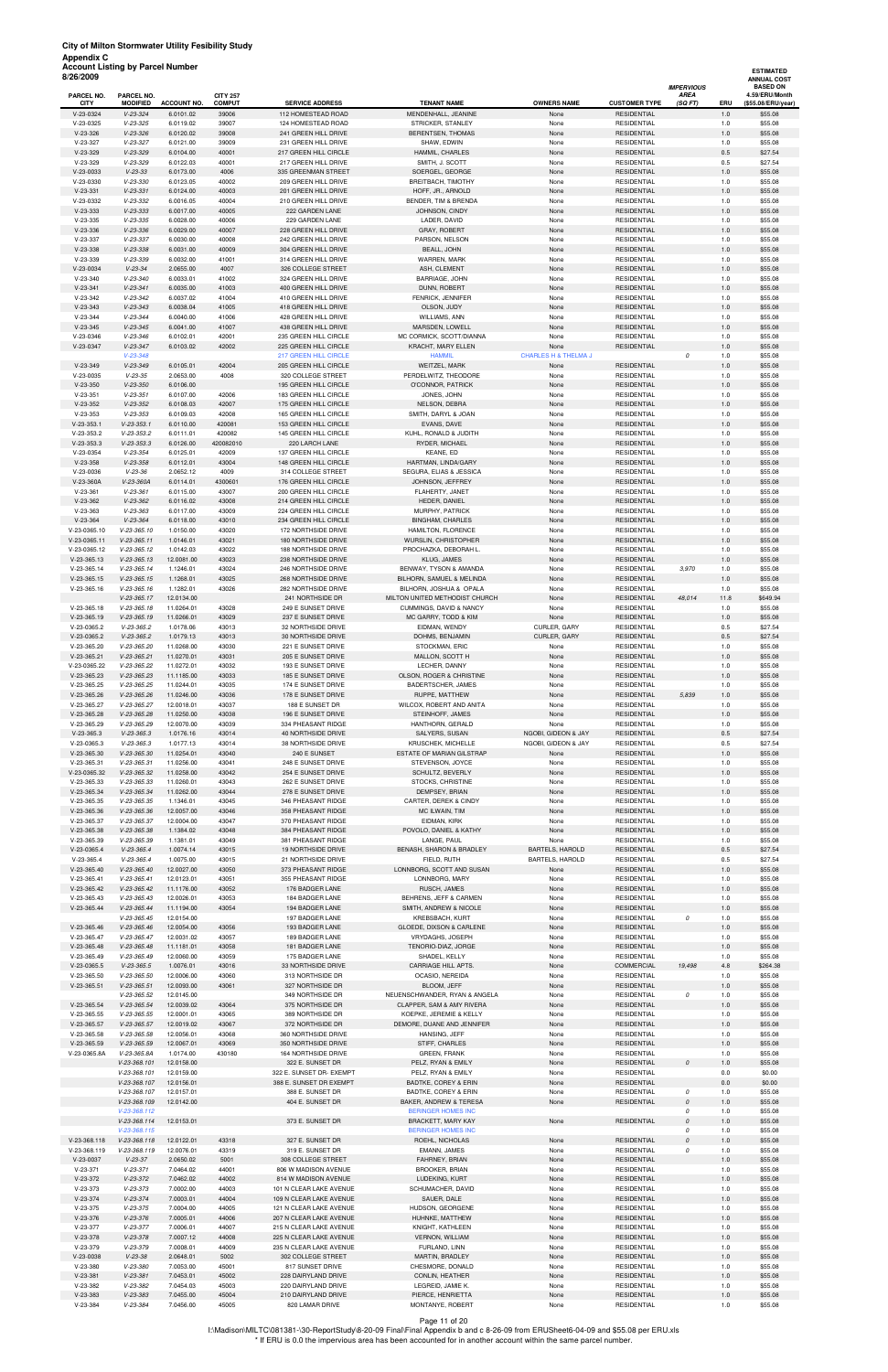| <b>Account Listing by Parcel Number</b><br>8/26/2009 |                               |                        |                                  |                                                |                                                  |                              |                                          | <b>IMPERVIOUS</b>      |            | <b>ESTIMATED</b><br><b>ANNUAL COST</b><br><b>BASED ON</b> |
|------------------------------------------------------|-------------------------------|------------------------|----------------------------------|------------------------------------------------|--------------------------------------------------|------------------------------|------------------------------------------|------------------------|------------|-----------------------------------------------------------|
| PARCEL NO.<br><b>CITY</b>                            | PARCEL NO.<br><b>MODIFIED</b> | <b>ACCOUNT NO.</b>     | <b>CITY 257</b><br><b>COMPUT</b> | <b>SERVICE ADDRESS</b>                         | <b>TENANT NAME</b>                               | <b>OWNERS NAME</b>           | <b>CUSTOMER TYPE</b>                     | <b>AREA</b><br>(SQ FT) | ERU        | 4.59/ERU/Month<br>(\$55.08/ERU/year)                      |
| $V-23-385$                                           | $V-23-385$                    | 7.0458.00              | 45006                            | 124 DAIRYLAND DRIVE                            | FISH, JOHN                                       | None                         | <b>RESIDENTIAL</b>                       |                        | 1.0        | \$55.08                                                   |
| $V-23-386$<br>$V-23-387$                             | $V-23-386$<br>$V-23-387$      | 7.0459.03<br>7.0460.01 | 45007<br>45008                   | 118 DAIRYLAND DRIVE<br>110 DAIRYLAND DRIVE     | FUGATE, DOUG/SUE<br>HAAS, MICHAEL                | None<br>None                 | <b>RESIDENTIAL</b><br><b>RESIDENTIAL</b> |                        | 1.0<br>1.0 | \$55.08<br>\$55.08                                        |
| $V-23-388$                                           | $V-23-388$                    | 7.0461.03              | 45009                            | 826 W MADISON AVENUE                           | BAKKE, CAMERON & EMILY                           | None                         | <b>RESIDENTIAL</b>                       |                        | 1.0        | \$55.08                                                   |
| $V-23-389$                                           | $V-23-389$                    | 7.0442.01              | 46001                            | 105 DAIRYLAND DRIVE                            | MUTH, MARK                                       | None                         | <b>RESIDENTIAL</b>                       |                        | 1.0        | \$55.08                                                   |
| V-23-0039                                            | $V-23-39$                     | 6.0205.00              | 5003                             | 606 GREENMAN STREET                            | KREGER, ALAN                                     | None                         | <b>RESIDENTIAL</b>                       |                        | 1.0        | \$55.08                                                   |
| $V-23-390$                                           | $V-23-390$                    | 7.0438.00              | 46002                            | 914 W MADISON AVENUE                           | SEVERANCE, MARJORIE                              | None                         | <b>RESIDENTIAL</b>                       |                        | 1.0        | \$55.08                                                   |
| $V-23-391$                                           | $V-23-391$                    | 7.0436.02              | 46003                            | 922 W MADISON AVENUE                           | GESKE, JOHN                                      | None                         | <b>RESIDENTIAL</b>                       |                        | 1.0        | \$55.08                                                   |
| V-23-392                                             | $V-23-392$                    | 7.0435.01              | 46004                            | 930 W MADISON AVENUE                           | MASSOGLIA, RANDY                                 | None                         | <b>RESIDENTIAL</b>                       |                        | 1.0        | \$55.08                                                   |
| $V-23-393$<br>$V-23-394$                             | $V-23-393$<br>$V-23-394$      | 7.0446.01<br>7.0445.02 | 46005<br>46006                   | 116 N CRESCENT DRIVE<br>917 LAMAR DRIVE        | <b>WESTRICK, THOMAS</b><br>FOSTER, WILLIAM J.    | None<br>None                 | <b>RESIDENTIAL</b><br><b>RESIDENTIAL</b> |                        | 1.0<br>1.0 | \$55.08<br>\$55.08                                        |
| V-23-0395                                            | $V-23-395$                    | 7.0443.01              | 46007                            | 115 DAIRYLAND DRIVE                            | KEATING, CANDIS                                  | None                         | <b>RESIDENTIAL</b>                       |                        | 1.0        | \$55.08                                                   |
| $V-23-396$                                           | $V-23-396$                    | 7.0444.00              | 46008                            | 907 LAMAR DRIVE                                | FRANK, DONALD                                    | None                         | <b>RESIDENTIAL</b>                       |                        | 1.0        | \$55.08                                                   |
| $V-23-397$                                           | $V-23-397$                    | 7.0449.02              | 46009                            | 906 LAMAR DRIVE                                | MARSDEN, SETH                                    | None                         | <b>RESIDENTIAL</b>                       |                        | 1.0        | \$55.08                                                   |
| $V-23-398$                                           | $V-23-398$                    | 7.0450.03              | 47001                            | 211 DAIRYLAND DRIVE                            | <b>WILKENS, PAULA</b>                            | None                         | <b>RESIDENTIAL</b>                       |                        | 1.0        | \$55.08                                                   |
| V-23-399                                             | $V-23-399$                    | 7.0451.03              | 47002                            | 219 DAIRYLAND DRIVE                            | <b>BRIGGS, TONYA</b>                             | None                         | <b>RESIDENTIAL</b>                       |                        | 1.0        | \$55.08                                                   |
| $V-23-0004$                                          | $V-23-4$                      | 2.0683.02              | 1004                             | 600 COLLEGE STREET                             | SHOLTZ, STEPHANIE                                | None                         | <b>RESIDENTIAL</b>                       |                        | 1.0        | \$55.08                                                   |
| V-23-0040                                            | $V-23-40$                     | 6.0203.00              | 5004                             | 600 GREENMAN STREET<br>227 DAIRYLAND DRIVE     | HARRIS, MAXINE                                   | None                         | <b>RESIDENTIAL</b><br><b>RESIDENTIAL</b> |                        | 1.0        | \$55.08                                                   |
| $V-23-400$<br>$V-23-401$                             | $V-23-400$<br>$V-23-401$      | 7.0452.00<br>7.0054.01 | 47003<br>47004                   | 907 SUNSET DRIVE                               | <b>SCHWARTZ, LOIS</b><br>GRISCHOW-HOPKINS, SUSAN | None<br>None                 | <b>RESIDENTIAL</b>                       |                        | 1.0<br>1.0 | \$55.08<br>\$55.08                                        |
| $V-23-402$                                           | $V-23-402$                    | 7.0055.04              | 47005                            | 917 SUNSET DRIVE                               | MCGUIRE, MICHAEL                                 | None                         | <b>RESIDENTIAL</b>                       |                        | 1.0        | \$55.08                                                   |
| $V-23-403$                                           | $V-23-403$                    | 7.0062.00              | 47006                            | 222 N CRESCENT DRIVE                           | POWELL, JR., DAVID                               | None                         | <b>RESIDENTIAL</b>                       |                        | 1.0        | \$55.08                                                   |
| $V-23-404$                                           | $V-23-404$                    | 7.0063.00              | 47007                            | 214 N CRESCENT DRIVE                           | BERG, GERALD                                     | None                         | <b>RESIDENTIAL</b>                       |                        | 1.0        | \$55.08                                                   |
| $V-23-405$                                           | $V-23-405$                    | 7.0448.02              | 47008                            | 916 LAMAR DRIVE                                | MCDANIELS, MARK K.                               | None                         | <b>RESIDENTIAL</b>                       |                        | 1.0        | \$55.08                                                   |
| $V-23-406$                                           | $V-23-406$                    | 7.0065.00              | 47009                            | 204 N CRESCENT DRIVE                           | FRANK, RONNA                                     | None                         | <b>RESIDENTIAL</b>                       |                        | $1.0$      | \$55.08                                                   |
| $V-23-407$                                           | $V-23-407$                    | 7.0073.26              | 48001                            | 1006 W MADISON AVENUE                          | WICKLINE, JEFF & LISA                            | None                         | <b>RESIDENTIAL</b>                       |                        | 1.0        | \$55.08                                                   |
| $V-23-408$<br>$V-23-409$                             | $V-23-408$<br>$V - 23 - 409$  | 7.0074.01<br>7.0068.01 | 48002<br>48003                   | 1016 W MADISON AVENUE<br>127 N CRESCENT DRIVE  | SCHUETTE, ERWIN<br>STALKER, MATTHEW              | None<br>None                 | <b>RESIDENTIAL</b><br>RESIDENTIAL        |                        | 1.0<br>1.0 | \$55.08<br>\$55.08                                        |
| $V-23-0041$                                          | $V-23-41$                     | 6.0201.00              | 5005                             | 526 GREENMAN STREET                            | TATROE, KEITH                                    | None                         | <b>RESIDENTIAL</b>                       |                        | 1.0        | \$55.08                                                   |
| $V-23-410$                                           | $V-23-410$                    | 7.0066.01              | 48004                            | 207 N CRESCENT DRIVE                           | LANGER, EDWARD                                   | None                         | <b>RESIDENTIAL</b>                       |                        | 1.0        | \$55.08                                                   |
| $V-23-411$                                           | $V-23-411$                    | 7.0061.00              | 48005                            | 219 N CRESCENT DRIVE                           | <b>BIRKNESS, DEAN</b>                            | None                         | <b>RESIDENTIAL</b>                       |                        | 1.0        | \$55.08                                                   |
| $V-23-412$                                           | $V-23-412$                    | 7.0080.01              | 48006                            | 1015 SUNSET DRIVE                              | SCHULTZ, JEFFREY                                 | None                         | <b>RESIDENTIAL</b>                       |                        | 1.0        | \$55.08                                                   |
| $V-23-413$                                           | $V-23-413$                    | 7.0079.01              | 48007                            | 1023 SUNSET DRIVE                              | NEUBAUER, JOHN                                   | None                         | <b>RESIDENTIAL</b>                       |                        | 1.0        | \$55.08                                                   |
| $V-23-414$                                           | $V-23-414$                    | 7.0078.01              | 48008                            | 1045 SUNSET DRIVE                              | WILLIAMS, CHRIS/AMY                              | None                         | <b>RESIDENTIAL</b>                       |                        | 1.0        | \$55.08                                                   |
| $V-23-0415$                                          | $V-23-415$                    | 7.0077.01              | 48009                            | 1053 SUNSET DRIVE                              | SCHROEDER, CHRISTINE                             | None                         | <b>RESIDENTIAL</b>                       |                        | 1.0        | \$55.08                                                   |
| $V-23-416$                                           | $V-23-416$<br>$V-23-417$      | 7.0075.03              | 49001<br>49002                   | 1024 W MADISON AVENUE<br>1063 SUNSET DRIVE     | KUHL, JERRY & KATHLEEN<br>WINDLE, EDWARD         | None                         | <b>RESIDENTIAL</b><br><b>RESIDENTIAL</b> |                        | 1.0<br>1.0 | \$55.08<br>\$55.08                                        |
| $V-23-417$<br>$V-23-418$                             | $V-23-418$                    | 7.0076.01<br>7.0090.01 | 49003                            | 1062 SUNSET DRIVE                              | DAVIS, CHRIS                                     | None<br>None                 | <b>RESIDENTIAL</b>                       |                        | 1.0        | \$55.08                                                   |
| $V-23-419$                                           | $V-23-419$                    | 7.0089.03              | 49004                            | 1052 SUNSET DRIVE                              | MORY, PETER & WENDY                              | None                         | <b>RESIDENTIAL</b>                       |                        | 1.0        | \$55.08                                                   |
| $V-23-0042$                                          | $V-23-42$                     | 6.0199.00              | 5006                             | 520 GREENMAN STREET                            | CARLSON, VALERIA                                 | None                         | <b>RESIDENTIAL</b>                       |                        | 1.0        | \$55.08                                                   |
| $V-23-420$                                           | $V-23-420$                    | 7.0088.01              | 49005                            | 1044 SUNSET DRIVE                              | SMITH, KENNETH                                   | None                         | <b>RESIDENTIAL</b>                       |                        | $1.0$      | \$55.08                                                   |
| $V-23-421$                                           | $V-23-421$                    | 7.0087.00              | 49006                            | 1038 SUNSET DRIVE                              | MC MILLAN, MALCOLM                               | None                         | <b>RESIDENTIAL</b>                       |                        | 1.0        | \$55.08                                                   |
| $V-23-422$                                           | $V-23-422$                    | 7.0085.01              | 49007                            | 1032 SUNSET DRIVE                              | HOLLOWAY, JEFFREY                                | None                         | <b>RESIDENTIAL</b>                       |                        | 1.0        | \$55.08                                                   |
| $V-23-423$                                           | $V-23-423$                    | 7.0084.02              | 49008                            | 1024 SUNSET DRIVE                              | MEYER, JOHN/WENDY                                | None                         | <b>RESIDENTIAL</b>                       |                        | 1.0        | \$55.08                                                   |
| $V-23-424$<br>$V-23-425$                             | $V - 23 - 424$<br>$V-23-425$  | 7.0083.00<br>7.0082.01 | 49009<br>50001                   | 1014 SUNSET DRIVE<br>1012 SUNSET DRIVE         | <b>VAUGHN, WILLIAM</b><br><b>HARMS, PETER</b>    | None<br>None                 | <b>RESIDENTIAL</b><br><b>RESIDENTIAL</b> |                        | 1.0<br>1.0 | \$55.08<br>\$55.08                                        |
| $V-23-426$                                           | $V-23-426$                    | 7.0060.03              | 50002                            | 930 SUNSET DRIVE                               | FRIEND, DAVID                                    | None                         | <b>RESIDENTIAL</b>                       |                        | 1.0        | \$55.08                                                   |
| $V - 23 - 421$                                       | V-23-427                      | 1.0099.00              | 50003                            | 920 SUNSET DRIVE                               | ARNOLD, RICHARD                                  | None                         | RESIDENTIAL                              |                        | 1.0        | \$55.08                                                   |
| $V-23-428$                                           | $V-23-428$                    | 7.0058.00              | 50004                            | 912 SUNSET DRIVE                               | CARWARDINE, JOSEPH                               | None                         | <b>RESIDENTIAL</b>                       |                        | 1.0        | \$55.08                                                   |
| $V-23-429$                                           | $V-23-429$                    | 7.0056.02              | 50005                            | 303 DAIRYLAND DRIVE                            | SCHILLING, AARON & TRACY                         | None                         | <b>RESIDENTIAL</b>                       |                        | 1.0        | \$55.08                                                   |
| $V-23-43$                                            | $V-23-43$                     | 6.0197.24              | 5007                             | 512 GREENMAN STREET                            | EDWARDSON, CHRISTINE                             | PASTORIUS, LONNY             | <b>RESIDENTIAL</b>                       |                        | 0.5        | \$27.54                                                   |
| V-23-0043                                            | $V-23-43$                     | 6.0198.06              | 5007                             | 514 GREENMAN STREET                            | PASTORIUS, LONNY                                 | PASTORIUS, LONNY             | <b>RESIDENTIAL</b>                       |                        | 0.5        | \$27.54                                                   |
| $V-23-430$<br>$V-23-431$                             | $V-23-430$<br>$V-23-431$      | 7.0051.02<br>7.0050.00 | 50006<br>50007                   | 818 SUNSET DRIVE<br>814 SUNSET DRIVE           | TYLER, JASON<br>SWAAG, PAULINE                   | None<br>None                 | <b>RESIDENTIAL</b><br><b>RESIDENTIAL</b> |                        | 1.0<br>1.0 | \$55.08<br>\$55.08                                        |
| $V-23-432$                                           | $V-23-432$                    | 7.0009.03              | 50008                            | 804 SUNSET DRIVE                               | PARR, SHAWN                                      | None                         | <b>RESIDENTIAL</b>                       |                        | 1.0        | \$55.08                                                   |
|                                                      | $V-23-433$                    |                        |                                  |                                                | <b>KERR</b>                                      | <b>ANGELA M</b>              |                                          | 0                      | 1.0        | \$55.08                                                   |
| $V-23-434$                                           | $V-23-434$                    | 8.0272.02              | 51002                            | 832 ANSLEY AVENUE                              | ULLIUS, PHILIP                                   | None                         | <b>RESIDENTIAL</b>                       |                        | 1.0        | \$55.08                                                   |
| $V-23-435$                                           | $V-23-435$                    | 8.0001.00              | 51003                            | 825 W MADISON AVENUE                           | SCHOOL DISTRICT OF MILTON                        | None                         | PUBLIC AUTHORITY                         | 93,125                 | 22.8       | \$1,255.82                                                |
| $V-23-436$                                           | $V-23-436$                    | 7.0264.00              | 52001                            | 1037 W MADISON AVENUE                          | GREENE, KEVIN                                    | None                         | <b>RESIDENTIAL</b>                       |                        | 1.0        | \$55.08                                                   |
| $V-23-437$                                           | $V-23-437$                    | 7.0265.01              | 52002                            | 1031 W MADISON AVENUE                          | HAVENS, DENNIS                                   | None                         | <b>RESIDENTIAL</b>                       |                        | 1.0        | \$55.08                                                   |
| $V-23-438$<br>$V-23-439$                             | $V-23-438$<br>$V-23-439$      | 7.0266.01<br>7.0267.01 | 52003<br>52004                   | 1023 W MADISON AVENUE<br>1015 W MADISON AVENUE | LUBKE, NEIL & KATIE<br>SCHOEN, CATRINA           | None<br>None                 | <b>RESIDENTIAL</b><br><b>RESIDENTIAL</b> |                        | 1.0<br>1.0 | \$55.08<br>\$55.08                                        |
| V-23-0044                                            | $V-23-44$                     | 6.0195.01              | 5008                             | 508 GREENMAN STREET                            | VAN HORN, PETE                                   | VAN HORN, PETE               | <b>RESIDENTIAL</b>                       |                        | 1.0        | \$55.08                                                   |
| $V-23-440$                                           | $V-23-440$                    | 7.0268.01              | 52005                            | 1005 W MADISON AVENUE                          | GRAEHLING, JOSEPH                                | None                         | <b>RESIDENTIAL</b>                       |                        | 1.0        | \$55.08                                                   |
| $V-23-441$                                           | $V-23-441$                    | 7.0270.02              | 52006                            | 15 S CRESCENT DRIVE                            | STEINDL, KENNETH                                 | None                         | <b>RESIDENTIAL</b>                       |                        | 1.0        | \$55.08                                                   |
| V-23-0442                                            | $V-23-442$                    | 7.0271.05              | 52007                            | 1012 DICKHOFF DRIVE                            | LUKAS, CHRISTOPHER L.                            | None                         | <b>RESIDENTIAL</b>                       |                        | 1.0        | \$55.08                                                   |
| $V-23-443$                                           | $V-23-443$                    | 7.0272.05              | 52008                            | 1020 DICKHOFF DRIVE                            | SHOCKLEY, KIRK                                   | None                         | <b>RESIDENTIAL</b>                       |                        | 1.0        | \$55.08                                                   |
| $V-23-444$                                           | $V-23-444$                    | 7.0274.00              | 52009                            | 1026 DICKHOFF DRIVE                            | REIF, JERALD                                     | None                         | <b>RESIDENTIAL</b>                       |                        | 1.0        | \$55.08                                                   |
| $V-23-445$                                           | $V-23-445$                    | 7.0275.01              | 53001                            | 1036 DICKHOFF DRIVE                            | LANGER, MARK                                     | None                         | <b>RESIDENTIAL</b>                       |                        | 1.0        | \$55.08                                                   |
| $V-23-446$<br>$V-23-446$                             | $V-23-446$<br>$V-23-446$      | 7.0340.19<br>7.0341.04 | 53002<br>53002                   | 1033 DICKHOFF DRIVE<br>1031 DICKHOFF DRIVE     | FISCHER, HEATHER<br>CRANDALL, PETER              | MC KAY, LISA<br>MC KAY, LISA | <b>RESIDENTIAL</b><br><b>RESIDENTIAL</b> |                        | 0.5<br>0.5 | \$27.54<br>\$27.54                                        |
| $V-23-447$                                           | $V-23-447$                    | 7.0342.03              | 53003                            | 103 ROMAR DRIVE                                | JUHL, WENDELL                                    | None                         | <b>RESIDENTIAL</b>                       |                        | 1.0        | \$55.08                                                   |
| $V-23-448$                                           | $V-23-448$                    | 7.0344.00              | 53004                            | 111 ROMAR DRIVE                                | VIERCK, KENNETH                                  | None                         | <b>RESIDENTIAL</b>                       |                        | 1.0        | \$55.08                                                   |
| $V-23-449$                                           | $V-23-449$                    | 7.0345.00              | 53005                            | 117 ROMAR DRIVE                                | SWENSON, FRANCIS & BETSY                         | None                         | RESIDENTIAL                              |                        | 1.0        | \$55.08                                                   |
| $V-23-0045$                                          | $V - 23 - 45$                 | 6.0194.01              | 5009                             | 504 GREENMAN STREET                            | MISHLEAU, MICHAEL                                | None                         | <b>RESIDENTIAL</b>                       |                        | 1.0        | \$55.08                                                   |
| $V-23-450$                                           | $V-23-450$                    | 7.0346.01              | 53006                            | 127 ROMAR DRIVE                                | GREENWELL, STEVEN                                | None                         | <b>RESIDENTIAL</b>                       |                        | 1.0        | \$55.08                                                   |
| $V-23-451$                                           | $V-23-451$                    | 7.0347.00              | 53007                            | 137 ROMAR DRIVE                                | TROON, RICHARD                                   | None                         | <b>RESIDENTIAL</b>                       |                        | 1.0        | \$55.08                                                   |
| $V-23-452$                                           | $V-23-452$                    | 7.0348.00              | 53008                            | 147 ROMAR DRIVE                                | WYRO, KENNETH                                    | None                         | <b>RESIDENTIAL</b>                       |                        | 1.0        | \$55.08                                                   |
| $V-23-453$<br>$V-23-454$                             | $V-23-453$<br>$V-23-454$      | 7.0349.00<br>7.0350.03 | 53009<br>54001                   | 157 ROMAR DRIVE<br>167 ROMAR DRIVE             | GUTHERIDGE, ROBERT<br>PIPER, STEVEN              | None<br>None                 | <b>RESIDENTIAL</b><br><b>RESIDENTIAL</b> |                        | 1.0<br>1.0 | \$55.08<br>\$55.08                                        |
| $V-23-455$                                           | $V-23-455$                    | 7.0412.02              | 54002                            | 182 ROMAR DRIVE                                | HOARD, RICHARD                                   | None                         | <b>RESIDENTIAL</b>                       |                        | 1.0        | \$55.08                                                   |
| V-23-0456                                            | $V-23-456$                    | 7.0416.03              | 54003                            | 170 ROMAR DRIVE                                | MILLARD, SCOTT W. & PENNEY J.                    | None                         | <b>RESIDENTIAL</b>                       |                        | 1.0        | \$55.08                                                   |
| $V-23-457$                                           | $V-23-457$                    | 7.0418.00              | 54004                            | 160 ROMAR DRIVE                                | <b>KENT, VIRGINIA</b>                            | None                         | <b>RESIDENTIAL</b>                       |                        | 1.0        | \$55.08                                                   |
| $V-23-458$                                           | $V-23-458$                    | 7.0419.02              | 54005                            | 150 ROMAR DRIVE                                | TROON, DAVID                                     | TROON, DAVID                 | <b>RESIDENTIAL</b>                       |                        | 1.0        | \$55.08                                                   |
| $V-23-459$                                           | $V-23-459$                    | 7.0420.01              | 54006                            | 138 ROMAR DRIVE                                | BIERMEIER, JOHN                                  | None                         | <b>RESIDENTIAL</b>                       |                        | 1.0        | \$55.08                                                   |
| V-23-0046                                            | $V-23-46$                     | 6.0190.01              | 6001                             | 430 GREENMAN STREET                            | MAYLORD, RICHARD                                 | None                         | <b>RESIDENTIAL</b>                       |                        | 1.0        | \$55.08                                                   |
| V-23-0460                                            | $V-23-460$                    | 7.0427.02              | 54007                            | 128 ROMAR DRIVE                                | MC GUIRE, MATT & TAMMI                           | None                         | <b>RESIDENTIAL</b>                       |                        | 1.0        | \$55.08                                                   |
| $V-23-461$<br>$V-23-462$                             | $V-23-461$<br>$V-23-462$      | 7.0428.00<br>7.0429.02 | 54008<br>54009                   | 118 ROMAR DRIVE<br>106 ROMAR DRIVE             | BRUNS, EDWARD<br>SCOVILLE, MARILYN               | None<br>None                 | <b>RESIDENTIAL</b><br><b>RESIDENTIAL</b> |                        | 1.0<br>1.0 | \$55.08<br>\$55.08                                        |
| $V-23-463$                                           | $V-23-463$                    | 7.0430.01              | 55001                            | 109 S CRESCENT DRIVE                           | ANDERSON, DAVID                                  | None                         | RESIDENTIAL                              |                        | 1.0        | \$55.08                                                   |
| $V-23-464$                                           | $V-23-464$                    | 7.0426.00              | 55002                            | 119 S CRESCENT DRIVE                           | DOWNING, PENNY                                   | None                         | <b>RESIDENTIAL</b>                       |                        | 1.0        | \$55.08                                                   |
| $V-23-465$                                           | $V-23-465$                    | 7.0425.00              | 55003                            | 129 S CRESCENT DRIVE                           | VAN KIRK, CALVIN                                 | None                         | <b>RESIDENTIAL</b>                       |                        | 1.0        | \$55.08                                                   |
| $V-23-466$                                           | $V-23-466$                    | 7.0423.02              | 55004                            | 139 S CRESCENT DRIVE                           | FRUTIGER, MISTY                                  | None                         | <b>RESIDENTIAL</b>                       |                        | 1.0        | \$55.08                                                   |

| $V-23-467$  | $V - 23 - 467$ | 7.0422.00 | 55005 | 145 S CRESCENT DRIVE | SCHLIEM, GERALD          | None                | <b>RESIDENTIAL</b> |        | 1.0 | \$55.08  |
|-------------|----------------|-----------|-------|----------------------|--------------------------|---------------------|--------------------|--------|-----|----------|
| $V-23-468$  | $V - 23 - 468$ | 7.0415.05 | 55006 | 155 S CRESCENT DRIVE | LITTLE, EUGENE           | None                | <b>RESIDENTIAL</b> |        | 1.0 | \$55.08  |
| $V-23-469$  | $V - 23 - 469$ | 7.0414.00 | 55007 | 163 S CRESCENT DRIVE | LOVE, DENNIS             | None                | <b>RESIDENTIAL</b> |        | 1.0 | \$55.08  |
| $V-23-0047$ | $V-23-47$      | 6.0189.06 | 6002  | 424 GREENMAN STREET  | SVEUM, ANGELA            | None                | <b>RESIDENTIAL</b> |        | 1.0 | \$55.08  |
| $V-23-470$  | $V - 23 - 470$ | 7.0411.03 | 55008 | 198 ROMAR DRIVE      | COLE. MICHAEL & REBECCA  | None                | <b>RESIDENTIAL</b> |        | 1.0 | \$55.08  |
| $V-23-471$  | $V - 23 - 471$ | 7.0400.01 | 55009 | 1035 AGNEW DRIVE     | <b>MC CANN, DENNIS</b>   | None                | <b>RESIDENTIAL</b> |        | 1.0 | \$55.08  |
| $V-23-472$  | $V-23-472$     | 7.0401.00 | 56001 | 1025 AGNEW DRIVE     | HOGE, WILLIAM            | None                | <b>RESIDENTIAL</b> |        | 1.0 | \$55.08  |
| $V-23-473$  | $V-23-473$     | 7.0402.05 | 56002 | 181 ROMAR DRIVE      | MILLER, KERI             | BERGERON, DOMINIQUE | <b>RESIDENTIAL</b> |        | 1.0 | \$55.08  |
| $V-23-474$  | $V - 23 - 474$ | 7.0404.01 | 56003 | 187 ROMAR DRIVE      | JACKSON, RANDY           | None                | <b>RESIDENTIAL</b> |        | 1.0 | \$55.08  |
| $V-23-475$  | $V-23-475$     | 7.0405.02 | 56004 | 193 ROMAR DRIVE      | MACHGAN, DAVID           | None                | <b>RESIDENTIAL</b> |        | 1.0 | \$55.08  |
| $V-23-476$  | $V-23-476$     | 7.0406.00 | 56005 | 199 ROMAR DRIVE      | SCHULTZ, JAMES           | None                | <b>RESIDENTIAL</b> |        | 1.0 | \$55.08  |
| $V-23-477$  | $V - 23 - 477$ | 7.0407.02 | 56006 | 187 S CRESCENT DRIVE | UNCAPHER, SAM/KIM        | None                | <b>RESIDENTIAL</b> |        | 1.0 | \$55.08  |
| $V-23-478$  | $V - 23 - 478$ | 7.0408.10 | 56007 | 193 S CRESCENT DRIVE | TRUITT, DENISE           | VERHOEVEN, BERNARD  | <b>RESIDENTIAL</b> |        | 0.5 | \$27.54  |
| $V-23-478$  | $V-23-478$     | 7.0409.02 | 56007 | 197 S CRESCENT DRIVE | <b>BERG, ERIK</b>        | VERHOEVEN, BERNARD  | <b>RESIDENTIAL</b> |        | 0.5 | \$27.54  |
| $V-23-479$  | $V - 23 - 479$ | 7.0410.04 | 56008 | 221 VINCENT STREET   | HELGESON, THOMAS/KATHY   | None                | <b>RESIDENTIAL</b> |        | 1.0 | \$55.08  |
| $V-23-0048$ | $V - 23 - 48$  | 6.0188.06 | 6003  | 416 GREENMAN STREET  | WERNER, JILL             | JOHNSON, RHONDA     | <b>RESIDENTIAL</b> |        | 1.0 | \$55.08  |
| $V-23-481$  | $V-23-481$     | 9.0328.00 | 57001 | 338 S JOHN PAUL ROAD | KUNKEL, HERBERT          | None                | <b>RESIDENTIAL</b> |        | 1.0 | \$55.08  |
| $V-23-482$  | $V-23-482$     | 9.0326.03 | 57002 | 342 S JOHN PAUL ROAD | MILTON AUTO SERVICE      | None                | <b>COMMERCIAL</b>  | 15,968 | 3.9 | \$214.81 |
| $V-23-485$  | $V - 23 - 485$ | 9.0322.01 | 57005 | 364 S JOHN PAUL ROAD | MC CULLOCH, JEFF         | None                | <b>RESIDENTIAL</b> |        | 1.0 | \$55.08  |
| $V-23-487$  | $V - 23 - 487$ | 9.0320.00 | 57007 | 378 S JOHN PAUL ROAD | OLMSTEAD, RICK           | None                | <b>RESIDENTIAL</b> |        | 1.0 | \$55.08  |
| V-23-0049   | $V - 23 - 49$  | 6.0186.02 | 6004  | 106 ROGERS STREET    | GROOMS, JASON & COURTNEY | None                | <b>RESIDENTIAL</b> |        | 1.0 | \$55.08  |
| $V-23-491$  | $V-23-491$     | 4.0436.00 | 58001 | 249 E HIGH STREET    | DAVIS, PAUL              | None                | <b>RESIDENTIAL</b> |        | 1.0 | \$55.08  |
| $V-23-492$  | $V-23-492$     | 4.0437.00 | 58002 | 243 E HIGH STREET    | <b>BOLDEN, JEFF</b>      | None                | <b>RESIDENTIAL</b> |        | 1.0 | \$55.08  |
| $V-23-493$  | $V-23-493$     | 4.0438.02 | 58003 | 235 E HIGH STREET    | MARZAHL, PAUL            | None                | <b>RESIDENTIAL</b> |        | 1.0 | \$55.08  |
| $V-23-494$  | $V-23-494$     | 4.0439.01 | 58004 | 225 E HIGH STREET    | CLEGG, CHARLES           | None                | <b>RESIDENTIAL</b> |        | 1.0 | \$55.08  |
| $V-23-495$  | $V - 23 - 495$ | 4.0440.01 | 58005 | 209 E HIGH STREET    | WENDT, MICHAEL & KAREN   | None                | <b>RESIDENTIAL</b> |        | 1.0 | \$55.08  |
| $V-23-496$  | $V-23-496$     | 4.0441.06 | 58006 | 203 E HIGH STREET    | <b>BURKE, JEROMY</b>     | None                | <b>RESIDENTIAL</b> |        | 1.0 | \$55.08  |
| $V-23-497$  | $V - 23 - 497$ | 4.0442.03 | 58007 | 131 E HIGH STREET    | HINTZ, ROBERT            | None                | <b>RESIDENTIAL</b> |        | 1.0 | \$55.08  |
| $V-23-498$  | $V - 23 - 498$ | 4.0443.01 | 59001 | 123 E HIGH STREET    | <b>VINEY, KATHLEEN</b>   | None                | <b>RESIDENTIAL</b> |        | 1.0 | \$55.08  |
| $V-23-499$  | $V-23-499$     | 4.0444.02 | 59002 | 117 E HIGH STREET    | CHERRY, LESLIE           | None                | <b>RESIDENTIAL</b> |        | 1.0 | \$55.08  |
| $V-23-0005$ | $V - 23 - 5$   | 6.0142.02 | 1005  | 603 GREENMAN STREET  | HINTZ, KERITH & JEFFREY  | None                | <b>RESIDENTIAL</b> |        | 1.0 | \$55.08  |

Page 12 of 20

I:\Madison\MILTC\081381-\30-ReportStudy\8-20-09 Final\Final Appendix b and c 8-26-09 from ERUSheet6-04-09 and \$55.08 per ERU.xls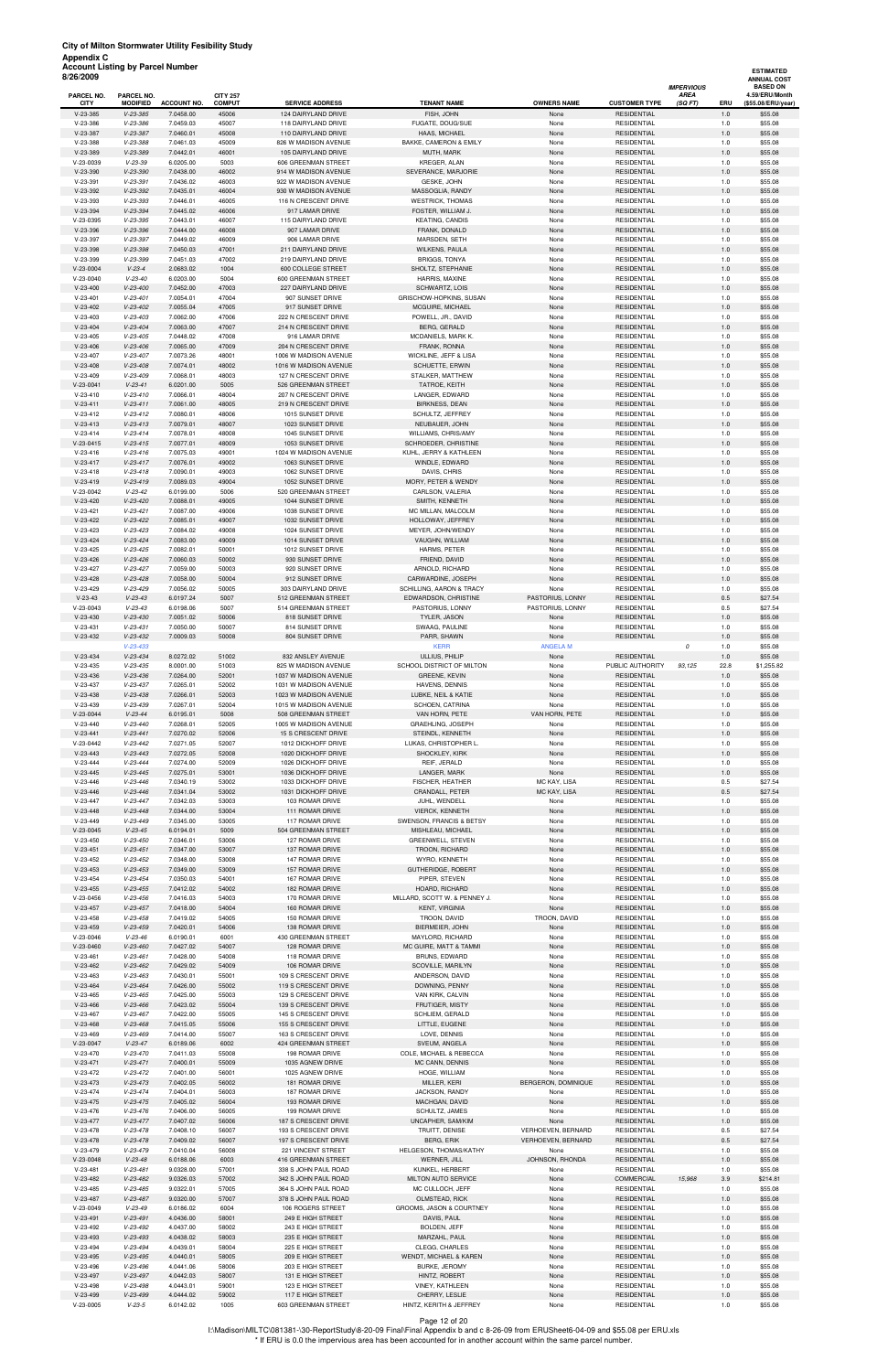| 8/26/2009<br>PARCEL NO.<br><b>CITY</b> | ACCOUNT LISTING DY FAILER NUMBER<br>PARCEL NO.<br><b>MODIFIED</b> | <b>ACCOUNT NO.</b>       | <b>CITY 257</b><br><b>COMPUT</b> | <b>SERVICE ADDRESS</b>                        | <b>TENANT NAME</b>                               | <b>OWNERS NAME</b>                     | <b>CUSTOMER TYPE</b>                     | <b>IMPERVIOUS</b><br><b>AREA</b><br>(SQFT) | ERU        | <b>ESTIMATED</b><br><b>ANNUAL COST</b><br><b>BASED ON</b><br>4.59/ERU/Month<br>(\$55.08/ERU/year) |
|----------------------------------------|-------------------------------------------------------------------|--------------------------|----------------------------------|-----------------------------------------------|--------------------------------------------------|----------------------------------------|------------------------------------------|--------------------------------------------|------------|---------------------------------------------------------------------------------------------------|
| V-23-0050                              | $V-23-50$                                                         | 6.0185.01                | 6005                             | 22 ROGERS STREET                              | REE, DEBRA                                       | None                                   | <b>RESIDENTIAL</b>                       |                                            | 1.0        | \$55.08                                                                                           |
| $V-23-500$                             | $V-23-500$                                                        | 4.0445.00                | 59003                            | 111 E HIGH STREET                             | GREEN, FLORENCE                                  | None                                   | <b>RESIDENTIAL</b>                       |                                            | 1.0        | \$55.08                                                                                           |
|                                        | $V-23-505.1$                                                      |                          |                                  | 232 N JOHN PAUL RD                            | <b>SEXE</b>                                      | <b>STEVEN P &amp; BECKY L</b>          |                                          | $\mathcal{O}$                              | 1.0        | \$55.08                                                                                           |
| $V-23-505.10$                          | $V-23-505.10$                                                     | 11.0283.00               | 59060                            | 111 E SUNSET DRIVE                            | BENTZ, DEBORAH                                   | None                                   | <b>RESIDENTIAL</b>                       |                                            | 1.0        | \$55.08                                                                                           |
| $V-23-505.11$                          | $V-23-505.11$                                                     | 11.0282.00               | 59061                            | 119 E SUNSET DRIVE                            | SCHMELING, JAY & JENNY                           | None                                   | <b>RESIDENTIAL</b>                       |                                            | 1.0        | \$55.08                                                                                           |
| V-23-505.12<br>V-23-0505.13            | $V-23-505.12$<br>$V-23-505.13$                                    | 11.0281.00<br>11.0280.00 | 59062<br>59063                   | 127 E SUNSET DRIVE<br>139 E SUNSET DRIVE      | REIF, SHAWN/TRICIA<br><b>BROWN, DEAN</b>         | None<br>None                           | <b>RESIDENTIAL</b><br><b>RESIDENTIAL</b> |                                            | 1.0<br>1.0 | \$55.08<br>\$55.08                                                                                |
| V-23-505.14                            | $V-23-505.14$                                                     | 11.0279.01               | 59064                            | 153 E SUNSET DRIVE                            | LEE, TRAVIS & AMANDA                             | None                                   | <b>RESIDENTIAL</b>                       |                                            | 1.0        | \$55.08                                                                                           |
| $V-23-505.15$                          | $V-23-505.15$                                                     | 11.0278.03               | 59065                            | 161 E SUNSET DRIVE                            | FLYNN, JASON                                     | None                                   | <b>RESIDENTIAL</b>                       |                                            | 1.0        | \$55.08                                                                                           |
|                                        | $V-23-505.16$                                                     | 12.0124.01               |                                  | 304 N. JOHN PAUL RD                           | <b>JOHNSON BANK</b>                              | None                                   | <b>RESIDENTIAL</b>                       | 0                                          | 1.0        | \$55.08                                                                                           |
| V-23-505.17                            | $V-23-505.17$                                                     | 12.0074.00               | 59067                            | 16 E. SUNSET DRIVE                            | HENNING, ANGELA                                  | None                                   | <b>RESIDENTIAL</b>                       | $\cal O$                                   | 1.0        | \$55.08                                                                                           |
| $V-23-505.19$                          | $V-23-505.19$                                                     | 12.0086.01               | 59069                            | 32 E. SUNSET DR                               | KOCH, SHAWN                                      | None                                   | <b>RESIDENTIAL</b>                       | 0                                          | 1.0        | \$55.08                                                                                           |
| $V-23-505.2$                           | $V-23-505.2$                                                      | 11.0291.02               | 59052                            | 15 E SUNSET DRIVE                             | TULLIS, NATHAN & CHRISTA                         | DORSEY, KATHLEEN                       | <b>RESIDENTIAL</b>                       |                                            | 1.0        | \$55.08                                                                                           |
| V-23-505.20                            | $V-23-505.20$                                                     | 12.0087.01               | 59070                            | 40 E. SUNSET DR                               | SELLERS, DARREN & TERI                           | None                                   | <b>RESIDENTIAL</b>                       | 0                                          | 1.0        | \$55.08                                                                                           |
| V-23-505.22                            | $V-23-505.21$<br>$V-23-505.22$                                    | 12.0131.01<br>12.0085.01 | 59072                            | 52 E. SUNSET DR<br>58 E. SUNSET DR            | SHOREWEST REALTY<br>LIPPINCOTT, LOREN & MARY     | None<br>None                           | <b>RESIDENTIAL</b><br><b>RESIDENTIAL</b> | $\cal O$<br>0                              | 1.0<br>1.0 | \$55.08<br>\$55.08                                                                                |
|                                        | $V-23-505.27$                                                     |                          |                                  | 8006 N JOHN PAUL RD                           | <b>EXODUS FARMS LLC</b>                          |                                        |                                          | 4,651                                      | 1.1        | \$60.59                                                                                           |
|                                        | $V-23-505.28$                                                     |                          |                                  | 8006 N JOHN PAUL RD                           | <b>EXODUS FARMS LLC</b>                          |                                        |                                          | 4,955                                      | 1.2        | \$66.10                                                                                           |
| $V-23-505.3$                           | $V-23-505.3$                                                      | 11.0290.03               | 59053                            | 21 E SUNSET DRIVE                             | HALLETT, JENNY                                   | None                                   | <b>RESIDENTIAL</b>                       |                                            | 1.0        | \$55.08                                                                                           |
| $V-23-505.4$                           | $V-23-505.4$                                                      | 11.0292.00               | 59054                            | 29 E SUNSET DRIVE                             | <b>TWIST, ROBERT</b>                             | None                                   | <b>RESIDENTIAL</b>                       |                                            | 1.0        | \$55.08                                                                                           |
| $V-23-505.5$                           | $V-23-505.5$                                                      | 11.0289.00               | 59055                            | 37 E SUNSET DRIVE                             | GIVENS, BRIAN & AMI                              | None                                   | <b>RESIDENTIAL</b>                       |                                            | 1.0        | \$55.08                                                                                           |
| $V-23-505.6$                           | $V-23-505.6$                                                      | 11.0287.00               | 59056                            | 41 E SUNSET DRIVE                             | <b>WESTRICK, MICHAEL</b>                         | None                                   | <b>RESIDENTIAL</b>                       |                                            | 1.0        | \$55.08                                                                                           |
| $V-23-505.7$                           | $V-23-505.7$                                                      | 11.0286.00               | 59057                            | 53 E SUNSET DRIVE                             | FOLK, ROBERT                                     | None                                   | <b>RESIDENTIAL</b>                       |                                            | 1.0        | \$55.08                                                                                           |
| $V-23-505.8$                           | $V-23-505.8$<br>$V-23-505.9$                                      | 11.0285.01               | 59058                            | 65 E SUNSET DRIVE                             | SHEEHY, MICHAEL                                  | None                                   | <b>RESIDENTIAL</b>                       |                                            | 1.0        | \$55.08                                                                                           |
| $V-23-505.9$<br>$V-23-0051$            | $V-23-51$                                                         | 11.0284.00<br>6.0183.00  | 59059<br>6006                    | 105 E SUNSET DRIVE<br>16 ROGERS STREET        | THOMAS, PETER<br>KILDOW, CHARLES                 | None<br>None                           | <b>RESIDENTIAL</b><br><b>RESIDENTIAL</b> |                                            | 1.0<br>1.0 | \$55.08<br>\$55.08                                                                                |
| $V-23-511$                             | $V-23-511$                                                        | 12.0084.04               | 60001                            | 226 MERCHANTS ROW                             | TEUBERT, MATT                                    | DUTCHER, BRAD                          | <b>RESIDENTIAL</b>                       | 3,193                                      | 0.0        | \$0.00                                                                                            |
| $V-23-511$                             | $V-23-511$                                                        | 8.0396.04                | 60001                            | 230 MERCHANT ROW                              | DESIGNER WEST LLC                                | DUTCHER, BRAD                          | <b>COMMERCIAL</b>                        | 3,193                                      | 0.0        | \$0.00                                                                                            |
| $V-23-511$                             | $V-23-511$                                                        | 8.0398.02                | 60001                            | 228 MERCHANT ROW                              | LARSON, DAVE                                     | DUTCHER, BRAD                          | <b>COMMERCIAL</b>                        | 3,193                                      | 0.0        | \$0.00                                                                                            |
| $V-23-511$                             | $V-23-511$                                                        |                          |                                  |                                               |                                                  | DUTCHER, BRAD                          |                                          | 3,193                                      | 0.8        | \$44.06                                                                                           |
| $V-23-512$                             | $V-23-512$                                                        | 12.0083.03               | 60002                            | 224 MERCHANTS ROW                             | FOSBURGH, JAMES                                  | DUTCHER, BRAD                          | <b>RESIDENTIAL</b>                       | 2,629                                      | 0.0        | \$0.00                                                                                            |
| $V-23-512$                             | $V-23-512$                                                        | 8.0399.05                | 60002                            | 220 MERCHANT ROW                              | DUTCHER, BRAD & DONA                             | DUTCHER, BRAD                          | <b>COMMERCIAL</b>                        | 2,629                                      | 0.6        | \$33.05                                                                                           |
| $V-23-512$                             | $V-23-512$                                                        | 8.0402.04                | 60002                            | 218 MERCHANT ROW                              | SIMMONS, MARY E.                                 | DUTCHER, BRAD                          | <b>RESIDENTIAL</b>                       | 2,629                                      | 0.0        | \$0.00                                                                                            |
| $V-23-513$                             | $V-23-513$                                                        | 8.0404.05                | 60003                            | 216 MERCHANT ROW                              | FIRST COMMUNITY BANK                             | None                                   | COMMERCIAL                               | 2,382                                      | 0.6        | \$33.05                                                                                           |
| $V-23-516.1$<br>$V-23-519$             | $V-23-516.1$<br>$V-23-519$                                        | 8.0409.00<br>8.0414.01   | 60004<br>60008                   | 202 MERCHANT ROW<br>144 MERCHANT ROW          | FIRST COMMUNITY BANK<br>STOCKMAN, RACHAEL & ERIC | None<br>None                           | COMMERCIAL<br>COMMERCIAL                 | 16,378<br>4,173                            | 4.0<br>1.0 | \$220.32<br>\$55.08                                                                               |
| $V-23-0052$                            | $V-23-52$                                                         | 1.0020.02                | 6007                             | 411 E MADISON AVENUE                          | COLLINS, RICHARD                                 | None                                   | <b>RESIDENTIAL</b>                       |                                            | 1.0        | \$55.08                                                                                           |
| $V-23-522$                             | $V-23-522$                                                        | 8.0422.00                | 61002                            | 130 MERCHANT ROW                              | JUNCTION PUB - LORI JACOBSON                     | LOVELACE, JR., RONALD                  | COMMERCIAL                               | 2,954                                      | 0.0        | \$0.00                                                                                            |
|                                        | $V-23-522$                                                        |                          | 61002                            | 136 MERCHANT ROW                              | THE BEVERAGE MART                                | LOVELACE, JR., RONALD                  | <b>COMMERCIAL</b>                        | 2,954                                      | 0.7        | \$38.56                                                                                           |
|                                        | $V-23-522.1$                                                      |                          |                                  | <b>130 MERCHANT ROW</b>                       | <b>KB &amp; LJ LLC</b>                           |                                        |                                          | 5,533                                      | 1.4        | \$77.11                                                                                           |
| $V-23-523$                             | $V-23-523$                                                        | 8.0420.04                | 61003                            | 118 MERCHANT ROW                              | SWENEY'S SUPPER CLUB                             | None                                   | <b>COMMERCIAL</b>                        | 3,276                                      | 0.8        | \$44.06                                                                                           |
|                                        | $V-23-524$                                                        |                          |                                  |                                               | <b>SWENEY'S PROPERTIES LLC</b>                   |                                        |                                          | 1,467                                      | 0.4        | \$22.03                                                                                           |
| V-23-0525                              | $V-23-525$                                                        | 8.0432.23                | 61005                            | 106 MERCHANT ROW                              | HAYNES, APRIL                                    | GIMMER, THOMAS & LEIGH                 | <b>COMMERCIAL</b>                        | 3,276                                      | 0.0        | \$0.00                                                                                            |
| $V-23-525$<br>$V-23-526$               | $V-23-525$<br>$V-23-526$                                          | 8.0433.01<br>8.0434.04   | 61005<br>61006                   | 108 MERCHANT ROW<br>100 MERCHANT ROW          | GIMMER, THOMAS & LEIGH<br>SCOREBOARD BAR & GRILL | GIMMER, THOMAS & LEIGH<br>CLARK, STEVE | COMMERCIAL<br><b>COMMERCIAL</b>          | 3,276<br>3,276                             | 0.8<br>0.8 | \$44.06<br>\$44.06                                                                                |
| $V-23-527$                             | $V-23-527$                                                        | 8.0438.04                | 61007                            | 50-52-54 MERCHANT ROW                         | STOCKMAN PROPERTIES                              | None                                   | COMMERCIAL                               | 3,276                                      | 0.8        | \$44.06                                                                                           |
| $V-23-528$                             | $V-23-528$                                                        | 8.0440.02                | 61008                            | <b>46 MERCHANT ROW</b>                        | RYAN, JAMES                                      | None                                   | COMMERCIAL                               | 2,481                                      | 0.6        | \$33.05                                                                                           |
| $V-23-529$                             | $V-23-529$                                                        | 8.0444.02                | 61009                            | 42 MERCHANT ROW                               | MILTON DENTAL CENTER                             | None                                   | COMMERCIAL                               | 3,276                                      | 0.8        | \$44.06                                                                                           |
| $V-23-0053$                            | $V-23-53$                                                         | 1.0021.02                | 6008                             | 405 E MADISON AVENUE                          | SCHUMACHER, WILLIAM                              | None                                   | <b>RESIDENTIAL</b>                       |                                            | 1.0        | \$55.08                                                                                           |
| $V-23-530$                             | $V-23-530$                                                        | 8.0445.09                | 62001                            | 34 MERCHANT ROW                               | C & J GRANSEE LIMITED                            | PAN, FEI RI                            | <b>COMMERCIAL</b>                        | 10,621                                     | 0.0        | \$0.00                                                                                            |
| $V-23-530$                             | $V-23-530$                                                        | 8.0446.01                | 62001                            | 30 MERCHANT ROW                               | ZHAO GUO, ZHEN                                   | J.D.C. INVESTMENTS LLC                 | COMMERCIAL                               | 10,621                                     | 2.6        | \$143.21                                                                                          |
| V-23-0530                              | $V-23-530$                                                        | 8.0447.04                | 62001                            | 28 MERCHANT ROW<br><b>12 MERCHANT ROW</b>     | C & J GRANSEE LIMITED                            | PAN, FEI RI                            | COMMERCIAL<br>COMMERCIAL                 | 10,621                                     | 0.0        | \$0.00                                                                                            |
| $V-23-531$<br>$V-23-532$               | $V-23-531$<br>$V-23-532$                                          | 8.0449.00<br>11.0378.05  | 62002<br>62003                   | 511 W MADISON AVENUE                          | HULL & WRIGHT AGENCY<br>TUBBS, LARRY             | None<br>None                           | <b>RESIDENTIAL</b>                       | 6,254                                      | 1.5<br>1.0 | \$82.62<br>\$55.08                                                                                |
| $V-23-533$                             | $V-23-533$                                                        | 11.0380.00               | 62004                            | 503 W MADISON AVENUE                          | DAVIDSON, JOHN                                   | None                                   | <b>RESIDENTIAL</b>                       |                                            | 1.0        | \$55.08                                                                                           |
| $V-23-534$                             | $V-23-534$                                                        | 10.0092.00               | 62005                            | 23 FIRST STREET                               | TOWN OF MILTON HALL                              | None                                   | PUBLIC AUTHORITY                         | 12,398                                     | 3.0        | \$165.24                                                                                          |
| $V-23-534.1$                           | $V-23-534.1$                                                      | 10.0088.01               | 6200501                          | 506 CRANDALL STREET                           | HAHN, BRUCE                                      | None                                   | <b>COMMERCIAL</b>                        | 3,301                                      | 0.8        | \$44.06                                                                                           |
| V-23-534A                              | $V-23-534A$                                                       | 10.0094.09               | 62005001                         | 17 FIRST STREET                               | MENEHAN, TROY                                    | EHRKE, JANNA                           | <b>RESIDENTIAL</b>                       |                                            | 1.0        | \$55.08                                                                                           |
| $V-23-0535$                            | $V-23-535$                                                        | 10.0084.02               | 62006                            | 513 CRANDALL STREET                           | KLUG, JAMES                                      | None                                   | <b>COMMERCIAL</b>                        | 4,331                                      | 1.1        | \$60.59                                                                                           |
| $V-23-536$                             | $V-23-536$                                                        | 10.0080.00               | 62007                            | 109 FIRST STREET                              | MACKAY, NATHAN                                   | None                                   | COMMERCIAL                               | 8,668                                      | 2.1        | \$115.67                                                                                          |
| V-23-0537<br>V-23-0537                 | $V-23-537$<br>$V-23-537$                                          | 10.0082.12<br>10.0083.16 | 62008<br>62008                   | 101 FIRST STREET<br>505 CRANDALL STREET       | <b>BRIGGS, KRISTY</b><br>SCHANTZ, DERRICK        | STRITZEL, TERRY<br>STRITZEL, TERRY     | <b>RESIDENTIAL</b><br><b>RESIDENTIAL</b> |                                            | 0.5<br>0.5 | \$27.54<br>\$27.54                                                                                |
|                                        | $V-23-538$                                                        |                          |                                  |                                               | <b>LUKAS</b>                                     | <b>HENRY A</b>                         |                                          | 3,216                                      | 0.8        | \$44.06                                                                                           |
| $V-23-538.1$                           | $V-23-538.1$                                                      | 10.0079.05               | 620091                           | 115 FIRST STREET                              | AMBROSE, SHAWN & KIM RYNES                       | None                                   | <b>RESIDENTIAL</b>                       |                                            | 1.0        | \$55.08                                                                                           |
| $V-23-539.1$                           | $V-23-539.1$                                                      | 10.0077.03               | 630011                           | 125 FIRST STREET                              | KREINZ, JEFF                                     | None                                   | <b>RESIDENTIAL</b>                       |                                            | 1.0        | \$55.08                                                                                           |
| $V-23-0054$                            | $V-23-54$                                                         | 6.0181.11                | 6009                             | <b>25 ROGERS STREET</b>                       | <b>BROWN, RODNEY</b>                             | FITTERER, TRACI                        | <b>RESIDENTIAL</b>                       |                                            | 1.0        | \$55.08                                                                                           |
| $V-23-540.1$                           | $V-23-540.1$                                                      | 8.0412.06                | 6300201                          | 154 FIRST LANE                                | BRANZ, DONALD                                    | None                                   | COMMERCIAL                               | 1,790                                      | 0.4        | \$22.03                                                                                           |
| $V-23-540.2$                           | $V-23-540.2$                                                      | 10.0076.05               | 6300202                          | 129 FIRST STREET                              | LEVY-NAVARRO, ELENA                              | None                                   | <b>RESIDENTIAL</b>                       |                                            | 1.0        | \$55.08                                                                                           |
| $V-23-541$                             | $V-23-541$                                                        | 10.0074.05               | 63003                            | 133 FIRST STREET                              | SOCKNESS, JON                                    | None                                   | <b>COMMERCIAL</b>                        | 5,783                                      | 1.4        | \$77.11                                                                                           |
| $V-23-542$<br>$V-23-543$               | $V-23-542$<br>$V-23-543$                                          | 10.0070.00               | 63004<br>63005                   | 508 VERNAL AVENUE<br>162 FIRST LANE           | <b>MASONIC TEMPLE</b>                            | None<br>None                           | COMMERCIAL<br><b>RESIDENTIAL</b>         | 3,141                                      | 0.8        | \$44.06                                                                                           |
| $V-23-544$                             | $V-23-544$                                                        | 12.0102.00<br>10.0114.01 | 63006                            | 426 VERNAL AVENUE                             | ADAMS, BLAINE<br>FASSL, JOSEPH                   | None                                   | <b>RESIDENTIAL</b>                       |                                            | 1.0<br>1.0 | \$55.08<br>\$55.08                                                                                |
| $V-23-0546$                            | $V-23-546$                                                        | 10.0116.02               | 63008                            | 418 VERNAL AVE.                               | TUPPER, STEPHEN                                  | None                                   | <b>RESIDENTIAL</b>                       |                                            | 1.0        | \$55.08                                                                                           |
| $V-23-547$                             | $V-23-547$                                                        | 10.0112.01               | 63009                            | 116 FIRST STREET                              | HORN, TIMOTHY M.                                 | None                                   | <b>RESIDENTIAL</b>                       |                                            | 1.0        | \$55.08                                                                                           |
| $V-23-548$                             | $V-23-548$                                                        | 10.0111.00               | 64001                            | 110 FIRST STREET                              | <b>WILLIAMS, JAMES</b>                           | None                                   | <b>RESIDENTIAL</b>                       |                                            | 1.0        | \$55.08                                                                                           |
| $V-23-549$                             | $V-23-549$                                                        | 10.0109.12               | 64002                            | 102 FIRST STREET                              | BOMGAARS, C.FINN                                 | POLGLAZE, ELLEN                        | <b>RESIDENTIAL</b>                       |                                            | 1.0        | \$55.08                                                                                           |
| $V-23-0055$                            | $V-23-55$                                                         | 6.0182.00                | 7001                             | 17 ROGERS STREET                              | RYNES, MRS. JOE                                  | None                                   | <b>RESIDENTIAL</b>                       |                                            | 1.0        | \$55.08                                                                                           |
| $V-23-550$                             | $V-23-550$                                                        | 10.0098.00               | 64003                            | 22 FIRST STREET                               | PIETEREK, JR., RICHARD                           | None                                   | <b>RESIDENTIAL</b>                       |                                            | 0.5        | \$27.54                                                                                           |
| $V-23-550$                             | $V-23-550$                                                        | 10.0099.00               | 64003                            | 424 CRANDALL STREET                           | PIETEREK JR., RICHARD                            | None                                   | <b>RESIDENTIAL</b>                       |                                            | 0.5        | \$27.54                                                                                           |
| $V-23-0551$<br>$V-23-551$              | $V-23-551$<br>$V-23-551$                                          | 10.0100.04<br>12.0101.00 | 64004<br>64004                   | 416 CRANDALL STREET<br>416 CRANDALL ST GARAGE | HAHN, BRUCE<br>HAHN, BRUCE                       | None<br>None                           | <b>RESIDENTIAL</b><br><b>RESIDENTIAL</b> |                                            | 1.0<br>0.0 | \$55.08<br>\$0.00                                                                                 |
| $V-23-552$                             | $V-23-552$                                                        | 10.0096.03               | 64005                            | 14 FIRST STREET                               | BONGLE, DONALD                                   | None                                   | <b>RESIDENTIAL</b>                       |                                            | 1.0        | \$55.08                                                                                           |
| $V-23-554$                             | $V-23-554$                                                        | 11.0382.00               | 64007                            | 425 W MADISON AVENUE                          | CARWARDINE, CONNIE                               | None                                   | <b>RESIDENTIAL</b>                       |                                            | 1.0        | \$55.08                                                                                           |
| $V-23-555$                             | $V-23-555$                                                        | 11.0384.06               | 64008                            | 419 W MADISON AVENUE                          | LOOFBORO, RODNEY                                 | None                                   | <b>RESIDENTIAL</b>                       |                                            | 1.0        | \$55.08                                                                                           |
| $V-23-556$                             | $V-23-556$                                                        | 11.0386.00               | 64009                            | 411 W MADISON AVENUE                          | ADAMS, BLAINE                                    | None                                   | <b>RESIDENTIAL</b>                       |                                            | 1.0        | \$55.08                                                                                           |
| $V-23-557$                             | $V-23-557$                                                        | 11.0388.08               | 65001                            | 403 W MADISON AVENUE                          | <b>BARSNESS, KELLI</b>                           | SCHRANK, WILLIAM                       | <b>RESIDENTIAL</b>                       |                                            | 1.0        | \$55.08                                                                                           |
| $V-23-558$                             | $V-23-558$                                                        | 10.0129.01               | 65002                            | 17 SECOND STREET                              | NELSON, DAVID E.                                 | None                                   | <b>RESIDENTIAL</b>                       |                                            | 1.0        | \$55.08                                                                                           |
| $V-23-559$                             | $V-23-559$                                                        | 10.0106.00               | 65003                            | 23 SECOND STREET                              | LEWISTON, WAYNE                                  | None                                   | <b>RESIDENTIAL</b>                       |                                            | 1.0        | \$55.08                                                                                           |
| $V-23-0056$<br>$V-23-561$              | $V-23-56$<br>$V-23-561$                                           | 1.0025.00<br>10.0127.00  | 7002<br>65004                    | 373 E MADISON AVENUE<br>33 SECOND STREET      | CORNWELL, WAYNE<br>DISRUDE, GLENN                | None<br>None                           | <b>RESIDENTIAL</b><br><b>RESIDENTIAL</b> |                                            | 1.0<br>1.0 | \$55.08<br>\$55.08                                                                                |
| $V-23-562$                             | $V-23-562$                                                        | 10.0108.00               | 65005                            | 411 CRANDALL STREET                           | MASKE, JOHN                                      | None                                   | <b>RESIDENTIAL</b>                       |                                            | 1.0        | \$55.08                                                                                           |
| $V-23-563$                             | $V-23-563$                                                        | 10.0125.00               | 65006                            | 105 SECOND STREET                             | HORKAN, ETHEL                                    | None                                   | <b>RESIDENTIAL</b>                       |                                            | 1.0        | \$55.08                                                                                           |

V-23-563 V-23-563 10.0125.00 65006 105 SECOND STREET HORKAN, ETHEL None RESIDENTIAL 1.0 \$55.08 V-23-564 V-23-564 10.0119.00 65007 408 VERNAL AVENUE MC CARTHY, JOHN None RESIDENTIAL 1.0 \$55.08

| $V-23-565$  | $V-23-565$     | 10.0123.08 | 65008 | 117 SECOND STREET       | <b>WILLIAMS, CHAD</b>              | None                   | <b>RESIDENTIAL</b> |        | 1.0 | \$55.08  |
|-------------|----------------|------------|-------|-------------------------|------------------------------------|------------------------|--------------------|--------|-----|----------|
| $V-23-566$  | $V - 23 - 566$ | 10.0121.00 | 65009 | 400 VERNAL AVENUE       | ASTIN, MRS, MALCOLM                | None                   | <b>RESIDENTIAL</b> |        | 1.0 | \$55.08  |
| $V-23-567$  | $V - 23 - 567$ | 10.0140.01 | 66001 | 326 VERNAL AVENUE       | SANDEE, DIANE                      | None                   | <b>RESIDENTIAL</b> |        | 1.0 | \$55.08  |
| $V-23-568$  | $V-23-568$     | 10.0142.02 | 66002 | 320 VERNAL AVENUE       | JONES, HEATHER                     | None                   | <b>RESIDENTIAL</b> |        | 1.0 | \$55.08  |
| $V-23-569$  | $V - 23 - 569$ | 10.0138.00 | 66003 | 106 SECOND STREET       | POWELL, WILLIAM                    | None                   | <b>RESIDENTIAL</b> |        | 1.0 | \$55.08  |
| V-23-0057   | $V-23-57$      | 1.0026.02  | 7003  | 367 E MADISON AVENUE    | GRAVES, RANDY                      | None                   | <b>RESIDENTIAL</b> |        | 1.0 | \$55.08  |
| $V-23-0571$ | $V - 23 - 571$ | 10.0136.11 | 66005 | 36 SECOND STREET        | DONNELLY, DONALD                   | None                   | <b>RESIDENTIAL</b> | 22,305 | 5.5 | \$302.94 |
| $V-23-571$  | $V - 23 - 571$ | 10.0137.01 | 66005 | 44 SECOND STREET        | CROSS POINT COMMUNITY CHURCH       | None                   | <b>COMMERCIAL</b>  | 22.305 | 0.0 | \$0.00   |
| $V-23-573$  | $V - 23 - 573$ | 10.0134.04 | 66006 | 24 SECOND STREET        | FAIRBERT, BARBARA                  | None                   | <b>RESIDENTIAL</b> |        | 1.0 | \$55.08  |
| $V-23-0574$ | $V - 23 - 574$ | 10.0131.06 | 66007 | <b>16 SECOND STREET</b> | BROWN, RAYMOND                     | None                   | <b>RESIDENTIAL</b> |        | 1.0 | \$55.08  |
| $V-23-575$  | $V - 23 - 575$ | 11.0390.07 | 66008 | 327 W MADISON AVENUE    | GAILEY, DEBRA                      | None                   | <b>RESIDENTIAL</b> |        | 0.5 | \$27.54  |
| $V-23-575$  | $V-23-575$     | 11.0391.10 | 66008 | 6 SECOND STREET         | GAILEY, DEBRA                      | None                   | <b>RESIDENTIAL</b> |        | 0.5 | \$27.54  |
| $V-23-576$  | $V-23-576$     | 11.0392.02 | 66009 | 319 W MADISON AVENUE    | THOMSON, KEN                       | None                   | <b>RESIDENTIAL</b> |        | 1.0 | \$55.08  |
| $V-23-577$  | $V - 23 - 577$ | 11.0396.02 | 67001 | 305 W MADISON AVENUE    | <b>BAILEY, BURNIE</b>              | None                   | <b>RESIDENTIAL</b> |        | 1.0 | \$55.08  |
| $V-23-579$  | $V-23-579$     | 10.0158.00 | 67003 | <b>19 THIRD STREET</b>  | HERGERT, STANLEY                   | None                   | <b>RESIDENTIAL</b> |        | 1.0 | \$55.08  |
| $V-23-58$   | $V-23-58$      | 1.0022.02  | 7004  | 393 E MADISON AVENUE    | CRISP, KENNETH                     | None                   | <b>RESIDENTIAL</b> |        | 1.0 | \$55.08  |
| $V-23-580$  | $V - 23 - 580$ | 10.0156.00 | 67004 | 27 THIRD STREET         | HOWARD, K. SPENCE                  | None                   | <b>RESIDENTIAL</b> |        | 1.0 | \$55.08  |
| $V-23-585$  | $V - 23 - 585$ | 10.0144.00 | 67008 | 308 VERNAL AVENUE       | JOHNSON, RICHARD                   | None                   | <b>RESIDENTIAL</b> |        | 1.0 | \$55.08  |
| $V-23-586$  | $V - 23 - 586$ | 10.0146.05 | 67009 | 304 VERNAL AVENUE       | <b>GETCHELL, NICK &amp; TERESA</b> | PENN, BLAKE & PAULETTE | <b>RESIDENTIAL</b> |        | 1.0 | \$55.08  |
| $V-23-587$  | $V-23-587$     | 10.0168.17 | 68001 | 228 VERNAL AVENUE       | SCHANTZ, STEPHAN                   | STRITZEL, TERRY        | <b>RESIDENTIAL</b> | 3,171  | 0.5 | \$27.54  |
| $V-23-587$  | $V - 23 - 587$ | 10.0170.14 | 68001 | 226 VERNAL AVENUE       | <b>GILLE, PATRICK</b>              | STRITZEL, TERRY        | <b>RESIDENTIAL</b> | 3,171  | 0.5 | \$27.54  |
| $V-23-588$  | $V-23-588$     | 10.0171.01 | 68002 | 222 VERNAL AVENUE       | YAHN, AMY & DAVID                  | None                   | <b>RESIDENTIAL</b> |        | 1.0 | \$55.08  |
| $V-23-589$  | $V - 23 - 589$ | 10.0166.01 | 68003 | 34 THIRD STREET         | HOFFMAN, MICHAEL                   | None                   | <b>RESIDENTIAL</b> |        | 1.0 | \$55.08  |
| $V-23-0059$ | $V - 23 - 59$  | 1.0024.00  | 7005  | 381 E MADISON AVENUE    | SMITH, LOIS                        | None                   | <b>RESIDENTIAL</b> |        | 1.0 | \$55.08  |
| $V-23-590$  | $V - 23 - 590$ | 10.0164.00 | 68004 | 30 THIRD STREET         | TIPPING, JERRY                     | None                   | <b>RESIDENTIAL</b> | 3,732  | 1.0 | \$55.08  |
| $V-23-591$  | $V-23-591$     | 10.0162.03 | 68005 | 22 THIRD STREET         | <b>FUGATE, THOMAS</b>              | None                   | <b>RESIDENTIAL</b> |        | 1.0 | \$55.08  |
| $V-23-592$  | $V-23-592$     | 10.0159.01 | 68006 | <b>14 THIRD STREET</b>  | OUTLAND, KEVIN                     | None                   | <b>RESIDENTIAL</b> |        | 1.0 | \$55.08  |
| $V-23-593$  | $V - 23 - 593$ | 11.0398.03 | 68007 | 227 W MADISON AVENUE    | ALBRECHT, ADAM &                   | None                   | <b>RESIDENTIAL</b> |        | 1.0 | \$55.08  |
| $V-23-594$  | $V - 23 - 594$ | 11.0400.01 | 68008 | 221 W MADISON AVENUE    | COOK, JOHN                         | None                   | <b>RESIDENTIAL</b> |        | 1.0 | \$55.08  |
| $V-23-595$  | $V - 23 - 595$ | 10.0188.01 | 68009 | 5 S JOHN PAUL ROAD      | PETROFF, PETER                     | None                   | <b>RESIDENTIAL</b> |        | 1.0 | \$55.08  |
| $V-23-597$  | $V - 23 - 597$ | 10.0179.01 | 69002 | 27 S JOHN PAUL ROAD     | DAY, JAMES                         | None                   | <b>RESIDENTIAL</b> |        | 1.0 | \$55.08  |

Page 13 of 20

I:\Madison\MILTC\081381-\30-ReportStudy\8-20-09 Final\Final Appendix b and c 8-26-09 from ERUSheet6-04-09 and \$55.08 per ERU.xls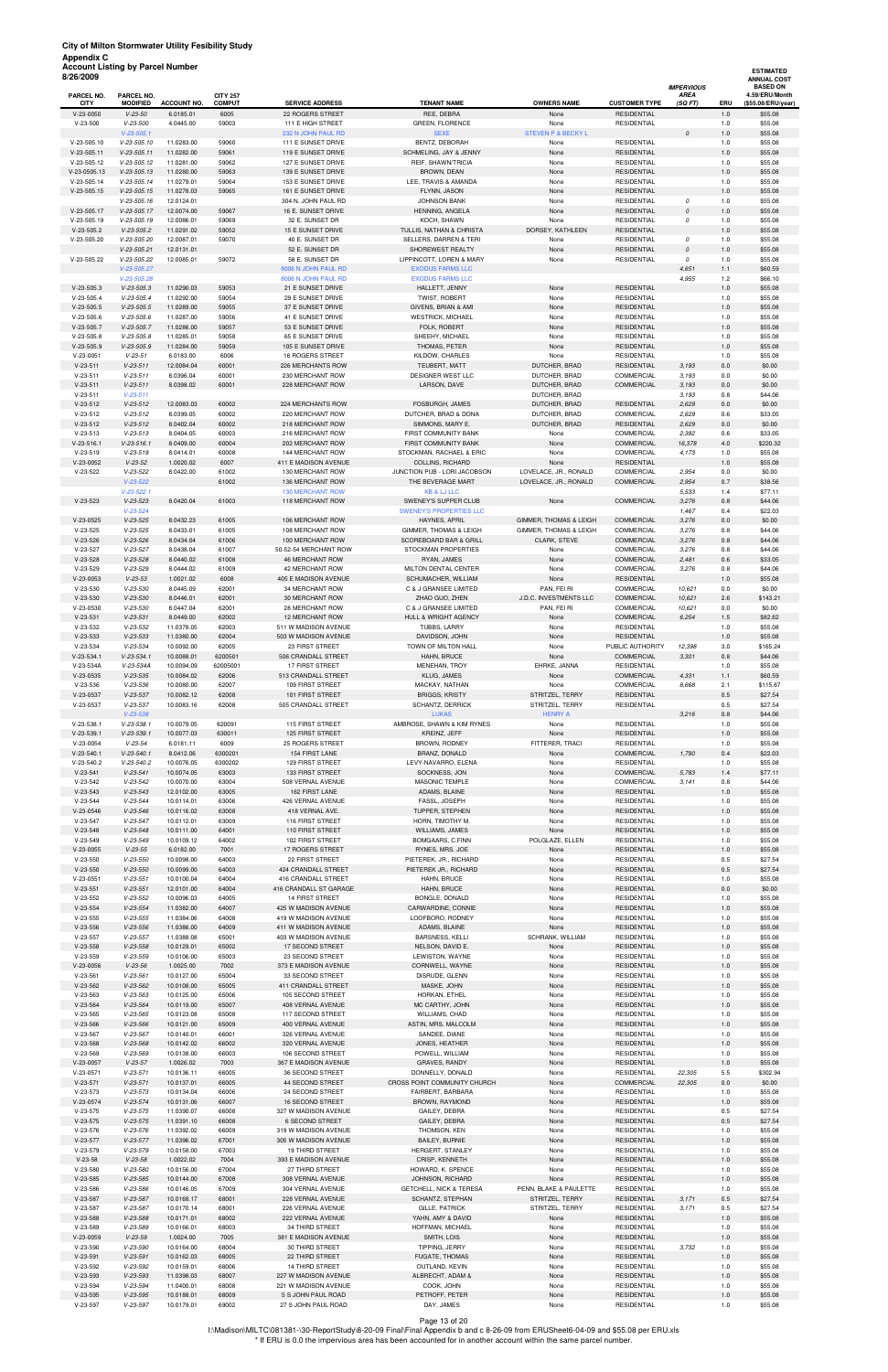| 8/26/2009                    |                                |                        |                 |                                                |                                                       |                         |                                          |                                  |            | <b>ESTIMATED</b><br><b>ANNUAL COST</b> |
|------------------------------|--------------------------------|------------------------|-----------------|------------------------------------------------|-------------------------------------------------------|-------------------------|------------------------------------------|----------------------------------|------------|----------------------------------------|
| PARCEL NO.                   | PARCEL NO.                     |                        | <b>CITY 257</b> |                                                |                                                       |                         |                                          | <b>IMPERVIOUS</b><br><b>AREA</b> |            | <b>BASED ON</b><br>4.59/ERU/Month      |
| <b>CITY</b>                  | <b>MODIFIED</b>                | <b>ACCOUNT NO.</b>     | <b>COMPUT</b>   | <b>SERVICE ADDRESS</b>                         | <b>TENANT NAME</b>                                    | <b>OWNERS NAME</b>      | <b>CUSTOMER TYPE</b>                     | (SQFT)                           | ERU        | (\$55.08/ERU/year)                     |
| $V-23-599$                   | $V-23-599$                     | 10.0175.02             | 69004           | 218 VERNAL AVENUE                              | <b>BUNKER, CRAIG</b>                                  | None                    | <b>RESIDENTIAL</b>                       |                                  | 1.0        | \$55.08                                |
| $V-23-0006$<br>V-23-0060     | $V-23-6$<br>$V-23-60$          | 6.0144.00<br>1.0028.02 | 1006<br>7006    | 212 BABCOCK STREET<br>359 E MADISON AVENUE     | BESTUL, DEAN<br>SMITH, HARVEY                         | None<br>None            | <b>RESIDENTIAL</b><br><b>RESIDENTIAL</b> |                                  | 1.0<br>1.0 | \$55.08<br>\$55.08                     |
| V-23-0600                    | $V-23-600$                     | 10.0172.05             | 69005           | 210 VERNAL AVENUE                              | <b>WATSON, PHIL</b>                                   | None                    | <b>RESIDENTIAL</b>                       |                                  | 0.5        | \$27.54                                |
| $V-23-600$                   | $V-23-600$                     | 10.0173.05             | 69005           | 212 VERNAL AVENUE                              | <b>WATSON, PHIL</b>                                   | None                    | <b>RESIDENTIAL</b>                       |                                  | 0.5        | \$27.54                                |
| $V-23-603$                   | $V-23-603$                     | 8.0380.00              | 69008           | 209 FRONT STREET                               | TEGT, LINDA                                           | None                    | <b>RESIDENTIAL</b>                       |                                  | 1.0        | \$55.08                                |
| $V-23-604$                   | $V-23-604$                     | 8.0377.00              | 69009           | 201 FRONT STREET                               | KIENBAUM, TERRY                                       | None                    | <b>RESIDENTIAL</b>                       |                                  | 1.0        | \$55.08                                |
| $V-23-605$                   | $V-23-605$                     | 8.0382.00              | 70001           | 215 FRONT STREET                               | MC CULLOCH, FRANK                                     | None                    | <b>RESIDENTIAL</b>                       |                                  | 1.0        | \$55.08                                |
| $V-23-606$                   | $V-23-606$                     | 8.0375.00              | 70002           | 731 ANSLEY AVENUE                              | ROZELLE, JOSEPH                                       | None                    | <b>RESIDENTIAL</b>                       |                                  | 1.0        | \$55.08                                |
| $V-23-607$<br>$V-23-608$     | $V-23-607$<br>$V-23-608$       | 8.0371.00<br>8.0373.01 | 70003<br>70004  | 212 S CLEAR LAKE AVENUE<br>739 ANSLEY AVENUE   | WOLF, RICHARD<br>HOFF, JEREMY                         | None                    | <b>RESIDENTIAL</b><br><b>RESIDENTIAL</b> |                                  | 1.0<br>1.0 | \$55.08<br>\$55.08                     |
| V-23-0609                    | $V-23-609$                     | 8.0228.06              | 70005           | 127 FRONT STREET                               | COOK, TRACY & JAMES                                   | None<br>None            | <b>RESIDENTIAL</b>                       |                                  | 1.0        | \$55.08                                |
| $V-23-0061$                  | $V-23-61$                      | 1.0029.03              | 7007            | 353 E MADISON AVENUE                           | NOFSINGER, DAWN                                       | None                    | <b>RESIDENTIAL</b>                       |                                  | 1.0        | \$55.08                                |
| $V-23-0610$                  | $V-23-610$                     | 8.0229.08              | 70006           | 726 ANSLEY AVENUE                              | QUINN, MICHAEL & LINDA MIK                            | None                    | <b>RESIDENTIAL</b>                       |                                  | 1.0        | \$55.08                                |
| $V-23-611$                   | $V-23-611$                     | 8.0231.00              | 70007           | 732 ANSLEY AVENUE                              | <b>GRIFFIS, GEORGE</b>                                | None                    | <b>RESIDENTIAL</b>                       |                                  | 1.0        | \$55.08                                |
| $V-23-612$                   | $V-23-612$                     | 8.0233.07              | 70008           | 736 ANSLEY AVENUE                              | HEMENWAY, DAVID                                       | <b>GRIFFIN, PATTY</b>   | <b>RESIDENTIAL</b>                       |                                  | 1.0        | \$55.08                                |
| $V-23-613$                   | $V-23-613$                     | 8.0235.00              | 70009           | 744 ANSLEY AVENUE                              | RANDLES, BARBARA                                      | None                    | <b>RESIDENTIAL</b>                       |                                  | 1.0        | \$55.08                                |
| $V-23-614$                   | $V - 23 - 614$                 | 8.0236.01              | 71001           | 122 S CLEAR LAKE AVENUE                        | MUNNS, DANIEL                                         | None                    | <b>RESIDENTIAL</b><br><b>RESIDENTIAL</b> |                                  | 1.0        | \$55.08                                |
| $V-23-615$<br>$V-23-617$     | $V-23-615$<br>$V-23-617$       | 8.0240.03<br>8.0242.00 | 71002<br>71004  | 102 S CLEAR LAKE AVENUE<br>731 CRANDALL STREET | LAMBERT, TODD/TERESA<br>MURPHY, RICHARD               | None<br>None            | <b>RESIDENTIAL</b>                       |                                  | 1.0<br>1.0 | \$55.08<br>\$55.08                     |
| $V-23-618$                   | $V-23-618$                     | 8.0243.00              | 71005           | 725 CRANDALL STREET                            | LIPKE, TED                                            | None                    | <b>RESIDENTIAL</b>                       |                                  | 1.0        | \$55.08                                |
| $V-23-619$                   | $V-23-619$                     | 8.0244.00              | 71006           | 717 CRANDALL STREET                            | CASHORE, DOUGLAS                                      | None                    | <b>RESIDENTIAL</b>                       |                                  | 1.0        | \$55.08                                |
| V-23-0062                    | $V-23-62$                      | 1.0030.02              | 7008            | 345 E MADISON AVENUE                           | RANDELL, WERNER                                       | None                    | <b>RESIDENTIAL</b>                       |                                  | 1.0        | \$55.08                                |
| $V-23-620$                   | $V-23-620$                     | 8.0215.02              | 71007           | 109 FRONT STREET                               | JANIS, FRANK                                          | FRANK, JANIS            | <b>RESIDENTIAL</b>                       |                                  | 1.0        | \$55.08                                |
| $V-23-621$                   | $V-23-621$                     | 12.0069.05             | 71008           | 105 1/2 FRONT STREET                           | GIGLIO, JENNIFER                                      | COPPERS, WILLIAM        | <b>RESIDENTIAL</b>                       |                                  | 0.5        | \$27.54                                |
| $V-23-621$                   | $V-23-621$                     | 8.0212.03              | 71008           | 105 FRONT STREET                               | <b>TELLEFSON, OSCAR</b>                               | COPPERS, WILLIAM        | RESIDENTIAL                              |                                  | 0.5        | \$27.54                                |
| V-23-622<br>$V-23-623$       | $V-23-622$<br>$V-23-623$       | 8.0208.02<br>8.0203.01 | 71009<br>72001  | 23 FRONT STREET<br>17 FRONT STREET             | JOHNSON, RONALD & BEVERLY<br>MEDRANO, JORGE           | None<br>None            | <b>RESIDENTIAL</b><br><b>RESIDENTIAL</b> |                                  | 1.0<br>1.0 | \$55.08<br>\$55.08                     |
| $V-23-624$                   | $V-23-624$                     | 8.0016.01              | 72002           | 629 W MADISON AVENUE                           | WACHUTA, MATTHEW                                      | None                    | <b>RESIDENTIAL</b>                       |                                  | 1.0        | \$55.08                                |
| $V-23-625.2$                 | $V-23-625.2$                   | 8.0014.06              | 7200302         | 701 W MADISON AVENUE                           | KILIAN, JERRALD                                       | None                    | RESIDENTIAL                              | 4,029                            | 1.0        | \$55.08                                |
| V-23-0626                    | $V-23-626$                     | 8.0205.06              | 72004           | 714 CRANDALL STREET                            | DOBSON, MICHAEL                                       | None                    | <b>RESIDENTIAL</b>                       |                                  | 1.0        | \$55.08                                |
| $V-23-627$                   | $V-23-627$                     | 8.0246.01              | 72005           | 720 CRANDALL STREET                            | UHLMANN, MATHEW & ALEXANDRA                           | None                    | <b>RESIDENTIAL</b>                       |                                  | 1.0        | \$55.08                                |
| $V-23-629$                   | $V-23-629$                     | 8.0010.00              | 72007           | 715 W MADISON AVENUE                           | JEWELL, KEITH                                         | None                    | <b>RESIDENTIAL</b>                       |                                  | 1.0        | \$55.08                                |
| $V-23-0063$                  | $V - 23 - 63$                  | 1.0032.02              | 7009            | 337 E MADISON AVENUE                           | MEUNIER, DAVID                                        | None                    | RESIDENTIAL                              |                                  | 1.0        | \$55.08                                |
| $V-23-630$<br>$V-23-631$     | $V-23-630$<br>$V-23-631$       | 8.0248.05<br>8.0249.02 | 72008<br>72009  | 728 CRANDALL STREET<br>736 CRANDALL STREET     | HOWE, PATRICK<br>DISCH, KAREN                         | None<br>None            | <b>RESIDENTIAL</b><br><b>RESIDENTIAL</b> |                                  | 1.0<br>1.0 | \$55.08<br>\$55.08                     |
| $V-23-632$                   | $V-23-632$                     | 8.0008.01              | 73001           | 719 W MADISON AVENUE                           | OSHEL, DAVID & EVA                                    | None                    | <b>RESIDENTIAL</b>                       |                                  | 1.0        | \$55.08                                |
| $V-23-0633$                  | $V - 23 - 633$                 | 8.0006.04              | 73002           | 727 W MADISON AVENUE                           | JOHNSON, DEB                                          | GILLAND, THOMAS         | <b>RESIDENTIAL</b>                       |                                  | 1.0        | \$55.08                                |
| $V-23-634$                   | $V-23-634$                     | 8.0250.00              | 73003           | 24 S CLEAR LAKE AVENUE                         | COPPERS, WILLIAM                                      | None                    | <b>RESIDENTIAL</b>                       |                                  | 1.0        | \$55.08                                |
| $V-23-635$                   | $V-23-635$                     | 8.0222.02              | 73004           | 113 FRONT STREET                               | WILLISON, WILLARD                                     | None                    | <b>RESIDENTIAL</b>                       |                                  | 1.0        | \$55.08                                |
|                              | $V-23-636$                     |                        |                 | <b>603 ROGERS ST</b>                           | <b>GILLAND</b>                                        | <b>THOMAS A</b>         |                                          | $\Omega$                         | 1.0        | \$55.08                                |
| $V-23-637$                   | $V - 23 - 637$                 | 8.0002.09              | 73006           | 745 W MADISON AVE                              | <b>BRAND, ASHLEY</b>                                  | LUKAS, HENRY            | <b>RESIDENTIAL</b>                       |                                  | 0.5        | \$27.54                                |
| $V-23-637$                   | $V-23-637$<br>$V-23-637.1$     | 8.0003.08              | 73006           | 743 W MADISON AVE<br>195 N JANESVILLE STREET   | LEONHARD, JOSHUA                                      | LUKAS, HENRY            | <b>RESIDENTIAL</b>                       |                                  | 0.5        | \$27.54                                |
| V-23-0637.1<br>V-23-0637.11  | $V-23-637.11$                  | 2.0033.01<br>2.0031.01 | 73010<br>73011  | 187 N JANESVILLE STREET                        | KEIDEL, SHANNON & JAMES<br>KEIDEL, SHANNON & JAMES    | None<br>None            | COMMERCIAL<br><b>COMMERCIAL</b>          | 10,210<br>10,346                 | 2.5<br>2.5 | \$137.70<br>\$137.70                   |
| V-23-0637.12                 | V-23-637.12                    | 2.0029.01              | 73012           | 181 N JANESVILLE STREET                        | KEIDEL, JAMES & SHANNON                               | None                    | COMMERCIAL                               | 10,603                           | 2.6        | \$143.21                               |
| V-23-0637.13                 | $V-23-637.13$                  | 2.0027.02              | 73013           | 173 N JANESVILLE STREET                        | KEIDEL, JAMES & SHANNON                               | None                    | <b>COMMERCIAL</b>                        | 11,144                           | 2.7        | \$148.72                               |
| V-23-0637.14                 | V-23-637.14                    | 2.0026.03              | 73014           | 167 N JANESVILLE STREET                        | KEIDEL, JAMES & SHANNON                               | None                    | COMMERCIAL                               | 9,917                            | 2.4        | \$132.19                               |
| $V-23-638.1$                 | $V-23-638.1$                   | 9.0116.04              | 7400101         | 454 ELM STREET                                 | HERGERT, BRIAN                                        | None                    | <b>RESIDENTIAL</b>                       |                                  | 1.0        | \$55.08                                |
| $V-23-639$                   | $V-23-639$                     | 9.0118.03              | 74002           | 448 ELM STREET                                 | STEWART, JAMES                                        | None                    | <b>RESIDENTIAL</b>                       |                                  | 1.0        | \$55.08                                |
|                              | $V-23-64$                      |                        |                 |                                                | <b>MC GUIRE-LASSE LLP</b>                             |                         |                                          | 57,260                           | 14.0       | \$771.12                               |
| $V-23-0640$<br>$V-23-641$    | $V-23-640$<br>$V-23-641$       | 9.0120.02<br>9.0121.00 | 74003<br>74004  | 444 ELM STREET<br>440 ELM STREET               | SOETAERT, NERONE<br>HART, MARY M.                     | None<br>None            | <b>RESIDENTIAL</b><br><b>RESIDENTIAL</b> |                                  | 1.0<br>1.0 | \$55.08<br>\$55.08                     |
| $V-23-643$                   | $V-23-643$                     | 9.0123.00              | 74006           | 432 ELM STREET                                 | BORGWARDT, JAMES                                      | None                    | <b>RESIDENTIAL</b>                       |                                  | 1.0        | \$55.08                                |
| $V-23-644$                   | $V-23-644$                     | 9.0125.12              | 74007           | 428 ELM STREET                                 | BLABAUM, MICHELLE                                     | DRAKE, DONALD           | <b>RESIDENTIAL</b>                       |                                  | 0.5        | \$27.54                                |
| V-23-0644                    | $V-23-644$                     | 9.0126.18              | 74007           | 426 ELM STREET                                 | CANNISTRA, BENJAMIN                                   | DRAKE, DONALD           | <b>RESIDENTIAL</b>                       |                                  | 0.5        | \$27.54                                |
| $V-23-645$                   | $V-23-645$                     | 9.0127.01              | 74008           | 422 ELM STREET                                 | SHEPHERD, MICHAEL                                     | None                    | <b>RESIDENTIAL</b>                       |                                  | 1.0        | \$55.08                                |
| V-23-0646                    | $V-23-646$                     | 9.0129.05              | 74009           | 418 ELM STREET                                 | DEGROOT, ERIC J.                                      | None                    | <b>RESIDENTIAL</b>                       |                                  | 1.0        | \$55.08                                |
| $V-23-647$                   | $V-23-647$                     | 9.0131.16              | 75001           | 414 ELM STREET                                 | KNITTER, MABLE                                        | PEARSON, DONALD         | <b>RESIDENTIAL</b>                       |                                  | 0.5        | \$27.54                                |
| V-23-647<br>$V-23-648$       | $V-23-647$<br>$V-23-648$       | 9.0134.21<br>9.0136.02 | 75001<br>75002  | 416 ELM STREET<br>410 ELM STREET               | <b>MURSA, ERIC</b><br>BOSTWICK, JAMES                 | PEARSON, DONALD<br>None | <b>RESIDENTIAL</b><br><b>RESIDENTIAL</b> |                                  | 0.5<br>1.0 | \$27.54<br>\$55.08                     |
| $V-23-649$                   | $V-23-649$                     | 9.0137.02              | 75003           | 406 ELM STREET                                 | CONKLIN, LOIS                                         | None                    | <b>RESIDENTIAL</b>                       |                                  | 1.0        | \$55.08                                |
| $V-23-650.1$                 | $V-23-650.1$                   | 4.0070.00              | 75011           | 505 E ST. MARY STREET                          | PERRY, FORREST                                        | None                    | <b>RESIDENTIAL</b>                       |                                  | 1.0        | \$55.08                                |
| V-23-650.10                  | $V-23-650.10$                  | 4.0083.00              | 75020           | 839 NEUMANN COURT                              | PARRISH, KARLA                                        | None                    | <b>RESIDENTIAL</b>                       |                                  | 1.0        | \$55.08                                |
| V-23-650.11                  | $V-23-650.11$                  | 4.0084.00              | 75021           | 837 NEUMANN COURT                              | LOVELACE, RONALD                                      | None                    | <b>RESIDENTIAL</b>                       |                                  | 1.0        | \$55.08                                |
| V-23-650.12                  | $V-23-650.12$                  | 4.0086.02              | 75022           | 829 NEUMANN COURT                              | VALE, RANDY                                           | None                    | <b>RESIDENTIAL</b>                       |                                  | 1.0        | \$55.08                                |
| $V-23-650.13$                | $V-23-650.13$                  | 4.0087.01              | 75023           | 823 NEUMANN COURT                              | RUDOLPH, NICK & LISA                                  | None                    | <b>RESIDENTIAL</b>                       |                                  | 1.0        | \$55.08                                |
| V-23-650.14                  | $V-23-650.14$                  | 4.0088.04              | 75024<br>75025  | 815 NEUMANN COURT<br>404 PRAIRIE VIEW CIRCLE   | SAYNOR, JEFFREY & ANNA<br>SHIPLER, ERIC               | None<br>GROSS, CHRIS    | <b>RESIDENTIAL</b><br><b>RESIDENTIAL</b> |                                  | 1.0        | \$55.08                                |
| V-23-650.15<br>V-23-650.16   | $V-23-650.15$<br>$V-23-650.16$ | 4.0100.04<br>4.0101.03 | 75026           | 410 PRAIRIE VIEW CIRCLE                        | KREBS, RONALD                                         | None                    | <b>RESIDENTIAL</b>                       |                                  | 1.0<br>1.0 | \$55.08<br>\$55.08                     |
| V-23-650.17                  | $V-23-650.17$                  | 4.0102.02              | 75027           | 411 PRAIRIE VIEW CIRCLE                        | SNYDER, PAUL                                          | None                    | <b>RESIDENTIAL</b>                       |                                  | 1.0        | \$55.08                                |
| $V-23-650.18$                | $V-23-650.18$                  | 4.0103.03              | 75028           | 409 PRAIRIE VIEW CIRCLE                        | FEARON, DOUGLAS                                       | None                    | <b>RESIDENTIAL</b>                       |                                  | 1.0        | \$55.08                                |
| V-23-650.19                  | $V-23-650.19$                  | 4.0104.01              | 75029           | 860 ROGERS STREET                              | LOOFBORO, MICHAEL W.                                  | None                    | <b>RESIDENTIAL</b>                       |                                  | 1.0        | \$55.08                                |
| V-23-650.2                   | $V-23-650.2$                   | 4.0071.01              | 75012           | 451 E ST. MARY STREET                          | GRANZOW, NORMA                                        | None                    | <b>RESIDENTIAL</b>                       |                                  | 1.0        | \$55.08                                |
| V-23-650.20                  | $V-23-650.20$                  | 4.0105.01              | 75030           | 864 ROGERS STREET                              | BLOOM, STEVEN                                         | None                    | <b>RESIDENTIAL</b>                       |                                  | 1.0        | \$55.08                                |
| V-23-650.21                  | $V-23-650.21$                  | 4.0106.00              | 75031           | 870 ROGERS STREET                              | WALLISCH, WILLIAM                                     | None                    | <b>RESIDENTIAL</b>                       |                                  | 1.0        | \$55.08                                |
| V-23-650.22<br>V-23-650.23   | $V-23-650.22$<br>$V-23-650.23$ | 4.0108.02<br>4.0308.01 | 75032<br>75033  | 876 ROGERS STREET<br>847 S ROGERS STREET       | HILLMANN, DAVID<br>LATSCH, KEITH                      | None<br>None            | <b>RESIDENTIAL</b><br><b>RESIDENTIAL</b> |                                  | 1.0<br>1.0 | \$55.08<br>\$55.08                     |
| V-23-650.24                  | $V-23-650.24$                  | 4.0307.00              | 75034           | 851 ROGERS STREET                              | ZWIEG, SARA                                           | None                    | <b>RESIDENTIAL</b>                       |                                  | 1.0        | \$55.08                                |
| V-23-650.25                  | $V-23-650.25$                  | 4.0305.02              | 75035           | 859 ROGERS STREET                              | MESKE, JULIE                                          | None                    | <b>RESIDENTIAL</b>                       |                                  | 1.0        | \$55.08                                |
| V-23-650.26                  | $V-23-650.26$                  | 4.0304.00              | 75036           | 867 ROGERS STREET                              | JOHNSTON, GEORGE                                      | None                    | <b>RESIDENTIAL</b>                       |                                  | 1.0        | \$55.08                                |
| V-23-0650.27                 | $V-23-650.27$                  | 4.0299.03              | 75037           | 873 ROGERS STREET                              | LAFRENIER, ADAM & LYNNETTE                            | None                    | <b>RESIDENTIAL</b>                       |                                  | 1.0        | \$55.08                                |
| $V-23-650.3$                 | $V-23-650.3$                   | 4.0072.01              | 75013           | 445 E ST. MARY STREET                          | HOUSNER, BARBARA                                      | None                    | <b>RESIDENTIAL</b>                       |                                  | 1.0        | \$55.08                                |
| $V-23-650.4$                 | $V-23-650.4$                   | 4.0073.04              | 75014           | 816 NEUMANN COURT                              | KARAS, MICHAEL/AMY                                    | None                    | <b>RESIDENTIAL</b>                       |                                  | 1.0        | \$55.08                                |
| V-23-0650.5                  | $V-23-650.5$                   | 4.0074.04              | 75015           | 824 NEUMANN COURT                              | JANISCH, JEFFREY & KATHERINE<br><b>KRUPSKI, NANCY</b> | None                    | <b>RESIDENTIAL</b>                       |                                  | 1.0        | \$55.08                                |
| $V-23-650.6$<br>$V-23-650.7$ | $V-23-650.6$<br>$V-23-650.7$   | 4.0076.01<br>4.0078.02 | 75016<br>75017  | 830 NEUMANN COURT<br>836 NEUMANN COURT         | ST MARY CONGREGATION                                  | None<br>None            | <b>RESIDENTIAL</b><br><b>RESIDENTIAL</b> |                                  | 1.0<br>1.0 | \$55.08<br>\$55.08                     |
| $V-23-0650.8$                | $V-23-650.8$                   | 4.0079.03              | 75018           | 840 NEUMANN COURT                              | TALLY, JOHN                                           | None                    | <b>RESIDENTIAL</b>                       |                                  | 1.0        | \$55.08                                |
| $V-23-650.9$                 | $V-23-650.9$                   | 4.0081.05              | 75019           | 844 NEUMANN COURT                              | FRY, JEFFREY                                          | None                    | <b>RESIDENTIAL</b>                       |                                  | 1.0        | \$55.08                                |
|                              | V-23-650.N02                   |                        |                 | 430 E HIGH ST                                  | <b>CITY OF MILTON</b>                                 |                         |                                          | 3,093                            | 0.8        | \$44.06                                |
| V-23-650.N1                  | $V-23-650.N1$                  | 11.0500.01             | 7500701         | 772 RIVENDELL DRIVE                            | KOHL, DENNIS                                          | None                    | <b>RESIDENTIAL</b>                       |                                  | 1.0        | \$55.08                                |
| V-23-650.N10                 | V-23-650.N10                   | 11.0536.00             | 7500710         | 632 RIVENDELL DRIVE                            | TINKER, DAVID                                         | None                    | <b>RESIDENTIAL</b>                       |                                  | 1.0        | \$55.08                                |
| V-23-0650.N11                | V-23-650.N11                   | 11.0540.01             | 7500711         | 624 RIVENDELL DRIVE                            | CAMPBELL, JEREMY                                      | None                    | <b>RESIDENTIAL</b>                       |                                  | 1.0        | \$55.08                                |

| V-23-650.N12                   | V-23-650.N12   | 11.0544.02 | 7500712    | 582 RIVENDELL DRIVE      | MOUNGEY, COREY            | None | <b>RESIDENTIAL</b> |        | 1.0 | \$55.08 |
|--------------------------------|----------------|------------|------------|--------------------------|---------------------------|------|--------------------|--------|-----|---------|
| V-23-650.N13                   | V-23-650.N13   | 11.0548.01 | 7500713    | 570 RIVENDELL DRIVE      | COOLEY, GARY/LISA         | None | <b>RESIDENTIAL</b> |        | 1.0 | \$55.08 |
| V-23-650.N14A                  | V-23-650.N14A  | 11.0552.06 | 75007141   | 548 RIVENDELL DRIVE      | HAVERLEY, MELISSA         | None | <b>RESIDENTIAL</b> | 5.099  | 0.5 | \$27.54 |
| V-23-065.N14B V-23-650.N14B    |                | 11.0550.06 | 75007142   | 552 RIVENDELL DRIVE      | BARREAU, RICHARD & KAREN  | None | <b>RESIDENTIAL</b> | 5,099  | 0.5 | \$27.54 |
| V-23-650.N15A                  | V-23-650.N15A  | 11.0560.04 | 75007151   | 376 BREE DRIVE - UNIT A  | JUREK, TERRY              | None | <b>RESIDENTIAL</b> | 8.698  | 0.5 | \$27.54 |
| V-23-0650.N15B V-23-650.N15B   |                | 11.0562.05 | 75007152   | 374 BREE DRIVE           | BALLARD, LARRY            | None | <b>RESIDENTIAL</b> | 8.698  | 0.5 | \$27.54 |
| V-23-650.N15C V-23-650.N15C    |                | 11.0564.03 | 75007153   | 372 BREE DRIVE           | PETERSON, NANCY           | None | <b>RESIDENTIAL</b> | 8.698  | 0.5 | \$27.54 |
| V-23-650.N15D V-23-650.N15D    |                | 11.0566.01 | 75007154   | 370 BREE DRIVE - UNIT #D | MUELLER, GARY             | None | <b>RESIDENTIAL</b> | 8.698  | 0.5 | \$27.54 |
|                                | V-23-650.N16A  | 12.0137.00 |            | 360 BREE DR              | THIELE, TODD              | None | <b>RESIDENTIAL</b> | 10.084 | 0.6 | \$33.05 |
|                                | V-23-650.N16A  | 12.0138.01 |            | 362 BREE DR              | <b>GAUSS, RUSSELL</b>     | None | <b>RESIDENTIAL</b> | 10,084 | 0.6 | \$33.05 |
|                                | V-23-650.N16A  | 12.0139.00 |            | 364 BREE DR              | THIELE, TODD              | None | <b>RESIDENTIAL</b> | 10,084 | 0.6 | \$33.05 |
|                                | V-23-650.N16A  | 12.0140.00 |            | 366 BREE DR              | THIELE, TODD              | None | <b>RESIDENTIAL</b> | 10,084 | 0.6 | \$33.05 |
| V-23-650.N16B V-23-650.N16B    |                | 11.1348.01 | 750071602  | 348 BREE DRIVE           | SLOWEY, JAMES             | None | <b>RESIDENTIAL</b> | 10.217 | 0.6 | \$33.05 |
| V-23-650.N16B2 V-23-650.N16B2  |                | 11.0554.00 | 7500716022 | 344 BREE DRIVE           | HAYES, RALPH & MARY       | None | <b>RESIDENTIAL</b> | 10,217 | 0.6 | \$33.05 |
| V-23-650.N16B3 V-23-650.N16B3  |                | 11.0768.01 | 7500716023 | 480 W SUNSET DRIVE       | ANDERSON, CINDY L         | None | <b>RESIDENTIAL</b> | 10,217 | 0.6 | \$33.05 |
| V-23-0650.N16B4 V-23-650.N16B4 |                | 11.0763.00 | 7500716024 | 476 W SUNSET DRIVE       | KUBLY JR., RICHARD        | None | <b>RESIDENTIAL</b> | 10,217 | 0.6 | \$33.05 |
| V-23-650.N17A V-23-650.N17A    |                | 11.0600.00 | 75007171   | 551 RIVENDELL DRIVE      | <b>FICHTNER, DAVID</b>    | None | <b>RESIDENTIAL</b> | 6,498  | 0.5 | \$27.54 |
| V-23-650.N17B                  | V-23-650.N17B  | 11.0602.01 | 75007172   | 371 BREE DRIVE           | KUHLOW, THOMAS & CAROL    | None | <b>RESIDENTIAL</b> | 6,498  | 0.5 | \$27.54 |
| V-23-650.N18                   | V-23-650.N18   | 11.0604.01 | 7500718    | 569 RIVENDELL DRIVE      | SCHUMACHER, ROBERT        | None | <b>RESIDENTIAL</b> |        | 1.0 | \$55.08 |
| V-23-650.N19                   | $V-23-650.N19$ | 11.0608.02 | 7500719    | 575 RIVENDELL DRIVE      | ZIMMERMAN, AMY            | None | <b>RESIDENTIAL</b> |        | 1.0 | \$55.08 |
| V-23-0650.N2                   | V-23-650.N2    | 11.0504.04 | 7500702    | 764 RIVENDELL DRIVE      | KILEN, CHRISTOPHER        | None | <b>RESIDENTIAL</b> |        | 1.0 | \$55.08 |
| V-23-650.N20                   | V-23-650.N20   | 11.0612.04 | 7500720    | 621 RIVENDELL DRIVE      | GALLEGOS, RICHARD & DIANE | None | <b>RESIDENTIAL</b> |        | 1.0 | \$55.08 |
| V-23-650.N21                   | V-23-650.N21   | 11.0616.03 | 7500721    | 633 RIVENDELL DRIVE      | OSMOND, ANDREW & KERRY    | None | <b>RESIDENTIAL</b> |        | 1.0 | \$55.08 |
| V-23-650.N22                   | V-23-650.N22   | 11.0620.02 | 7500722    | 641 RIVENDELL DRIVE      | SCHWANKE, LARRY/MARTHA    | None | <b>RESIDENTIAL</b> |        | 1.0 | \$55.08 |
| V-23-650.N23                   | V-23-650.N23   | 11.0624.01 | 7500723    | 653 RIVENDELL DRIVE      | TROST, DEAN E             | None | <b>RESIDENTIAL</b> |        | 1.0 | \$55.08 |
| V-23-0650.N24                  | V-23-650.N24   | 11.0628.02 | 7500724    | 667 RIVENDELL DRIVE      | HOUSER, JEREMY & HOLLY    | None | <b>RESIDENTIAL</b> |        | 1.0 | \$55.08 |
| V-23-650.N25                   | V-23-650.N25   | 11.0632.01 | 7500725    | 731 RIVENDELL DRIVE      | ZASTOUPIL, TODD           | None | <b>RESIDENTIAL</b> |        | 1.0 | \$55.08 |
| V-23-0650.N26                  | V-23-650.N26   | 11.0636.03 | 7500726    | 743 RIVENDELL DRIVE      | HOPPER, AMANDA            | None | <b>RESIDENTIAL</b> |        | 1.0 | \$55.08 |
| V-23-650.N27                   | V-23-650.N27   | 11.0640.01 | 7500727    | 749 RIVENDELL DRIVE      | PRATT, DENNIS             | None | <b>RESIDENTIAL</b> |        | 1.0 | \$55.08 |
| V-23-650.N28                   | V-23-650.N28   | 11.0644.00 | 7500728    | 757 RIVENDELL DRIVE      | FORTIN, TONY              | None | <b>RESIDENTIAL</b> |        | 1.0 | \$55.08 |
| V-23-650.N29                   | V-23-650.N29   | 11.0648.01 | 7500729    | 763 RIVENDELL DRIVE      | <b>SERVIN, BRAD</b>       | None | <b>RESIDENTIAL</b> |        | 1.0 | \$55.08 |

Page 14 of 20

I:\Madison\MILTC\081381-\30-ReportStudy\8-20-09 Final\Final Appendix b and c 8-26-09 from ERUSheet6-04-09 and \$55.08 per ERU.xls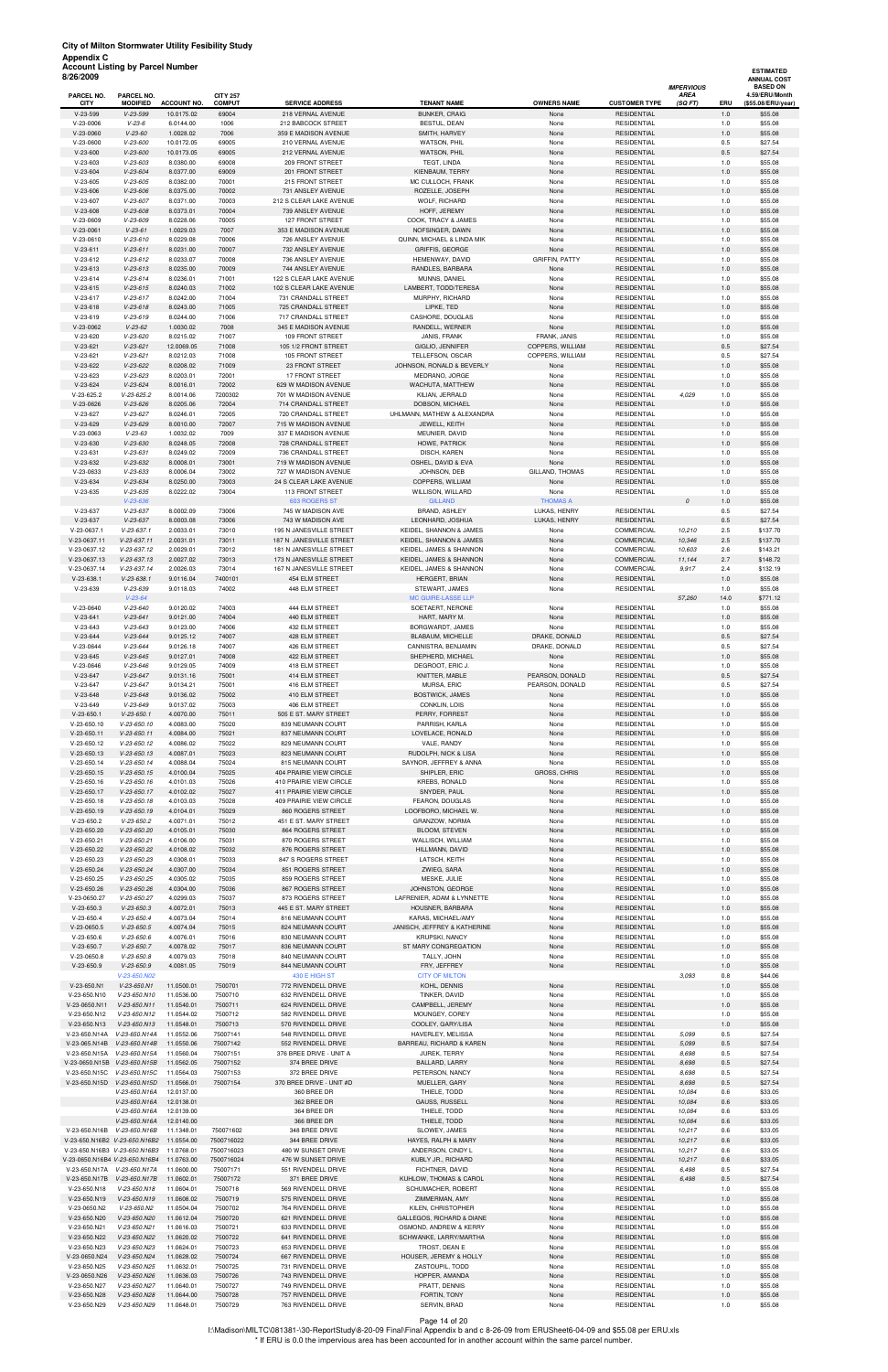| Account Listing by Parcel Number<br>8/26/2009 |                               |                          |                                  |                                                    |                                               |                               |                                          | <b>IMPERVIOUS</b>      |            | <b>ESTIMATED</b><br><b>ANNUAL COST</b><br><b>BASED ON</b> |
|-----------------------------------------------|-------------------------------|--------------------------|----------------------------------|----------------------------------------------------|-----------------------------------------------|-------------------------------|------------------------------------------|------------------------|------------|-----------------------------------------------------------|
| PARCEL NO.<br><b>CITY</b>                     | PARCEL NO.<br><b>MODIFIED</b> | <b>ACCOUNT NO.</b>       | <b>CITY 257</b><br><b>COMPUT</b> | <b>SERVICE ADDRESS</b>                             | <b>TENANT NAME</b>                            | <b>OWNERS NAME</b>            | <b>CUSTOMER TYPE</b>                     | <b>AREA</b><br>(SQ FT) | ERU        | 4.59/ERU/Month<br>(\$55.08/ERU/year)                      |
| V-23-650.N3<br>V-23-650.N30                   | $V-23-650.N3$<br>V-23-650.N30 | 11.0508.01<br>11.0652.03 | 7500703<br>7500730               | 756 RIVENDELL DRIVE<br>771 RIVENDELL DRIVE         | HUML, SHAWN<br>DILLENBECK, SCOTT A.           | None<br>None                  | <b>RESIDENTIAL</b><br><b>RESIDENTIAL</b> |                        | 1.0<br>1.0 | \$55.08<br>\$55.08                                        |
| V-23-650.N32                                  | V-23-650.N32                  | 11.0770.00               | 7500731                          | 600 W SUNSET DRIVE                                 | <b>MILTON SENIOR CENTER</b>                   | None                          | <b>COMMERCIAL</b>                        | 80,568                 | 19.7       | \$1,085.08                                                |
|                                               | V-23-650.N39                  |                          |                                  |                                                    | CAREY - CAREY                                 | <b>WILLIAM T - HELEN KUHN</b> |                                          | 6,931                  | 0.2        | \$11.02                                                   |
|                                               | V-23-650.N39                  |                          |                                  |                                                    |                                               |                               |                                          | 6,931                  | 0.2        | \$11.02                                                   |
|                                               | V-23-650.N39<br>V-23-650.N39  |                          |                                  |                                                    |                                               |                               |                                          | 6,931<br>6.931         | 0.2<br>0.2 | \$11.02<br>\$11.02                                        |
|                                               | V-23-650.N39                  |                          |                                  |                                                    |                                               |                               |                                          | 6,931                  | 0.2        | \$11.02                                                   |
|                                               | V-23-650.N39                  |                          |                                  |                                                    |                                               |                               |                                          | 6,931                  | 0.2        | \$11.02                                                   |
|                                               | V-23-650.N39                  |                          |                                  |                                                    |                                               |                               |                                          | 6,931                  | 0.2        | \$11.02                                                   |
| V-23-650.N4                                   | V-23-650.N39<br>V-23-650.N4   | 11.0512.00               | 7500704                          | 750 RIVENDELL DRIVE                                | FERFECKI, KURT/SUSAN                          | None                          | <b>RESIDENTIAL</b>                       | 6.931                  | 0.2<br>1.0 | \$11.02<br>\$55.08                                        |
| V-23-650.N40                                  | V-23-650.N40                  | 12.0035.00               | 7500740                          | 633 SUNSET DRIVE APT 2                             | MENGONI, ROLAND                               | KOPP, SHARON                  | <b>RESIDENTIAL</b>                       | 13,389                 | 0.4        | \$22.03                                                   |
| V-23-650.N40                                  | V-23-650.N40                  | 12.0041.00               | 7500740                          | 633 SUNSET DRIVE APT 4                             | COUGHLIN, ANNMARIE                            | KOPP, SHARON                  | <b>RESIDENTIAL</b>                       | 13,389                 | 0.4        | \$22.03                                                   |
| V-23-650.N40                                  | V-23-650.N40                  | 12.0042.03               | 7500740                          | 633 SUNSET DRIVE APT 5                             | KOPP, SHARON                                  | KOPP, SHARON                  | <b>RESIDENTIAL</b>                       | 13,389                 | 0.4        | \$22.03                                                   |
| V-23-650.N40<br>V-23-650.N40                  | V-23-650.N40<br>V-23-650.N40  | 12.0043.01<br>12.0046.01 | 7500740<br>7500740               | 633 SUNSET DRIVE APT 8<br>633 SUNSET DRIVE APT 1   | KOPP, SHARON<br>KILIAN, COLLEEN               | KOPP, SHARON<br>KOPP, SHARON  | <b>RESIDENTIAL</b><br><b>RESIDENTIAL</b> | 13,389<br>13,389       | 0.4<br>0.4 | \$22.03<br>\$22.03                                        |
| V-23-650.N40                                  | V-23-650.N40                  | 12.0048.00               | 7500740                          | 633 SUNSET DRIVE APT 6                             | <b>MORRIS, RUTH</b>                           | KOPP, SHARON                  | <b>RESIDENTIAL</b>                       | 13,389                 | 0.4        | \$22.03                                                   |
| V-23-650.N40                                  | V-23-650.N40                  | 12.0049.00               | 7500740                          | 633 SUNSET DRIVE APT 7                             | MACDONALD, SCOTT                              | KOPP, SHARON                  | <b>RESIDENTIAL</b>                       | 13,389                 | 0.4        | \$22.03                                                   |
| V-23-650.N40                                  | V-23-650.N40                  | 12.0050.00               | 7500740                          | 633 SUNSET DRIVE APT 3                             | PETERSON, SHIRLEY                             | KOPP, SHARON                  | <b>RESIDENTIAL</b>                       | 13,389                 | 0.4        | \$22.03                                                   |
| V-23-650.N40                                  | V-23-650.N40                  | 12.0051.01               | 7500740                          | 633 SUNSET DR                                      | KOPP, SHARON                                  | KOPP, SHARON                  | <b>RESIDENTIAL</b>                       |                        | 0.0        | \$0.00                                                    |
| V-23-650.N41<br>V-23-650.N41                  | V-23-650.N41<br>V-23-650.N41  | 11.0750.01<br>11.0751.02 | 7500741<br>7500741               | 655 SUNSET DRIVE APT #1<br>655 SUNSET DRIVE APT #2 | JORDAN, SHARON<br>STALL, CURTIS L.            | KOPP, SHARON<br>KOPP, SHARON  | <b>RESIDENTIAL</b><br><b>RESIDENTIAL</b> | 15,612<br>15,612       | 0.2<br>0.2 | \$11.02<br>\$11.02                                        |
| V-23-650.N41                                  | V-23-650.N41                  | 11.0752.00               | 7500741                          | 655 SUNSET DRIVE APT #3                            | CHHUM, LISA                                   | KOPP, SHARON                  | <b>RESIDENTIAL</b>                       | 15,612                 | 0.2        | \$11.02                                                   |
| V-23-0650.N41                                 | V-23-650.N41                  | 11.0753.00               | 7500741                          | 655 SUNSET DRIVE APT #4                            | PARKER, JEREMY                                | KOPP, SHARON                  | <b>RESIDENTIAL</b>                       | 15,612                 | 0.2        | \$11.02                                                   |
| V-23-650.N41                                  | V-23-650.N41                  | 11.0754.00               | 7500741                          | 655 SUNSET DRIVE APT #5                            | HANSON, JANET                                 | KOPP, SHARON                  | <b>RESIDENTIAL</b>                       | 15,612                 | 0.2        | \$11.02                                                   |
| V-23-650.N41                                  | V-23-650.N41                  | 11.0755.00               | 7500741                          | 655 SUNSET DRIVE APT #6                            | NEUMANN, CONSTANCE                            | KOPP, SHARON                  | <b>RESIDENTIAL</b>                       | 15,612                 | 0.2        | \$11.02                                                   |
| V-23-650.N41                                  | V-23-650.N41                  | 11.0756.01               | 7500741                          | 655 SUNSET DRIVE APT #7<br>655 SUNSET DRIVE APT #8 | KOPP, SHARON                                  | KOPP, SHARON                  | <b>RESIDENTIAL</b>                       | 15,612                 | 0.2        | \$11.02                                                   |
| V-23-650.N41<br>V-23-650.N41                  | V-23-650.N41<br>V-23-650.N41  | 11.0757.00<br>11.0758.01 | 7500741<br>7500741               | 655 SUNSET DRIVE- EXEMPT                           | KREBS, DAVID<br>KOPP, SHARON                  | KOPP, SHARON<br>KOPP, SHARON  | <b>RESIDENTIAL</b><br><b>RESIDENTIAL</b> | 15,612                 | 0.2<br>0.0 | \$11.02<br>\$0.00                                         |
| V-23-650.N41                                  | V-23-650.N41                  | 12.0105.00               | 7500741                          | 621 W. SUNSET DR #1                                | ROHERTY, JOAN                                 | KOPP, SHARON                  | <b>RESIDENTIAL</b>                       | 15,612                 | 0.2        | \$11.02                                                   |
| V-23-650.N41                                  | V-23-650.N41                  | 12.0106.00               | 7500741                          | 621 W. SUNSET DR # 2                               | FIELD, ROBERT                                 | KOPP, SHARON                  | <b>RESIDENTIAL</b>                       | 15,612                 | 0.2        | \$11.02                                                   |
| V-23-650.N41                                  | V-23-650.N41                  | 12.0107.01               | 7500741                          | 621 W. SUNSET DR EXEMPT                            | KOPP, SHARON                                  | KOPP, SHARON                  | <b>RESIDENTIAL</b>                       |                        | 0.0        | \$0.00                                                    |
| V-23-650.N41                                  | V-23-650.N41                  | 12.0108.01               | 7500741                          | 621 W. SUNSET DR #5                                | KOPP, SHARON                                  | KOPP, SHARON                  | <b>RESIDENTIAL</b>                       | 15,612                 | 0.2        | \$11.02                                                   |
| V-23-650.N41<br>V-23-650.N41                  | V-23-650.N41<br>V-23-650.N41  | 12.0109.01<br>12.0112.02 | 7500741<br>7500741               | 621 W. SUNSET DR # 6<br>621 W. SUNSET DR #3        | KOPP, SHARON<br>NICKOLS, GAYLE                | KOPP, SHARON<br>KOPP, SHARON  | <b>RESIDENTIAL</b><br><b>RESIDENTIAL</b> | 15,612<br>15,612       | 0.2<br>0.2 | \$11.02<br>\$11.02                                        |
| V-23-650.N41                                  | V-23-650.N41                  | 12.0113.02               | 7500741                          | 621 W. SUNSET DR # 4                               | MAVES, DUANE                                  | KOPP, SHARON                  | <b>RESIDENTIAL</b>                       | 15,612                 | 0.2        | \$11.02                                                   |
| V-23-650.N41                                  | V-23-650.N41                  | 12.0114.02               | 7500741                          | 621 W. SUNSET DR #7                                | PASTORIUS, PATRICIA                           | KOPP, SHARON                  | <b>RESIDENTIAL</b>                       | 15,612                 | 0.2        | \$11.02                                                   |
| V-23-650.N41                                  | V-23-650.N41                  | 12.0115.02               | 7500741                          | 621 W. SUNSET DR #8                                | JAKUBOWSKI, NICOLE                            | KOPP, SHARON                  | <b>RESIDENTIAL</b>                       | 15,612                 | 0.2        | \$11.02                                                   |
|                                               | V-23-650.N42                  |                          |                                  |                                                    | CAREY - CAREY                                 | <b>WILLIAM T - HELEN KUHN</b> | <b>RESIDENTIAL</b>                       | 2,333                  | 0.6        | \$33.05                                                   |
| V-23-650.N43<br>V-23-650.N43                  | V-23-650.N43<br>V-23-650.N43  | 11.0874.00<br>11.0876.03 | 7500743<br>7500743               | 727 SUNSET DRIVE APT #1<br>727 SUNSET DRIVE APT #2 | KUMLIEN, ROBERT<br>CLARK, WILLIAM             | KOPP, SHARON<br>KOPP, SHARON  | <b>RESIDENTIAL</b>                       | 22,368<br>22,368       | 0.7<br>0.7 | \$38.56<br>\$38.56                                        |
| V-23-650.N43                                  | V-23-650.N43                  | 11.0878.00               | 7500743                          | 727 SUNSET DRIVE APT #3                            | MEYER, LISA                                   | KOPP, SHARON                  | <b>RESIDENTIAL</b>                       | 22,368                 | 0.7        | \$38.56                                                   |
| V-23-650.N43                                  | V-23-650.N43                  | 11.0880.00               | 7500743                          | 727 SUNSET DRIVE APT #4                            | MARQUART, BETTY                               | KOPP, SHARON                  | <b>RESIDENTIAL</b>                       | 22,368                 | 0.7        | \$38.56                                                   |
| V-23-650.N43                                  | V-23-650.N43                  | 11.0882.03               | 7500743                          | 727 SUNSET DRIVE APT #5                            | STRONACH, BRENDA                              | KOPP, SHARON                  | <b>RESIDENTIAL</b>                       | 22,368                 | 0.7        | \$38.56                                                   |
| V-23-650.N43                                  | V-23-650.N43                  | 11.0884.04<br>11.0886.02 | 7500743                          | 727 SUNSET DRIVE APT #6                            | KOPP, SHARON                                  | KOPP, SHARON                  | <b>RESIDENTIAL</b>                       | 22,368                 | 0.7        | \$38.56                                                   |
| V-23-650.N43<br>V-23-650.N43                  | V-23-650.N43<br>V-23-650.N43  | 11.0888.02               | 7500743<br>7500743               | 727 SUNSET DRIVE APT #7<br>727 SUNSET DRIVE APT #8 | HANEY, JAMES<br>KOPP, SHARON                  | KOPP, SHARON<br>KOPP, SHAHUN  | <b>RESIDENTIAL</b><br>RESIDENTIAL        | 22,368<br>22,368       | 0.7<br>0.7 | \$38.56<br>\$38.56                                        |
| V-23-650.N43                                  | V-23-650.N43                  | 11.0890.01               | 7500743                          | 727 SUNSET DRIVE - EXEMPT                          | KOPP, SHARON                                  | KOPP, SHARON                  | <b>RESIDENTIAL</b>                       |                        | 0.0        | \$0.00                                                    |
| V-23-650.N44                                  | V-23-650.N44                  | 11.0800.02               | 7500744                          | 769 SUNSET DR #1                                   | FELDHAUSEN, CATHY & EARL MCDON                | KOPP, SHARON                  | <b>RESIDENTIAL</b>                       | 15,188                 | 0.5        | \$27.54                                                   |
| V-23-650.N44                                  | V-23-650.N44                  | 11.0804.00               | 7500744                          | 769 SUNSET DR # 2                                  | EDWARDSON, SNORT                              | KOPP, SHARON                  | <b>RESIDENTIAL</b>                       | 15,188                 | 0.5        | \$27.54                                                   |
| V-23-650.N44<br>V-23-650.N44                  | V-23-650.N44<br>V-23-650.N44  | 11.0808.02<br>11.0812.03 | 7500744<br>7500744               | 769 SUNSET DR # 3                                  | HOUFE, HEATHER<br>KOPP, SHARON                | KOPP, SHARON<br>KOPP, SHARON  | <b>RESIDENTIAL</b><br><b>RESIDENTIAL</b> | 15,188                 | 0.5<br>0.5 | \$27.54<br>\$27.54                                        |
| V-23-650.N44                                  | V-23-650.N44                  | 11.0816.00               | 7500744                          | 769 SUNSET DR # 4<br>769 SUNSET DR # 5             | SCHROEDEL, CARRIE                             | KOPP, SHARON                  | <b>RESIDENTIAL</b>                       | 15,188<br>15,188       | 0.5        | \$27.54                                                   |
| V-23-650.N44                                  | V-23-650.N44                  | 11.0820.01               | 7500744                          | 769 SUNSET DR # 6                                  | CEDARS, DAVID & ALIS                          | KOPP, SHARON                  | <b>RESIDENTIAL</b>                       | 15,188                 | 0.5        | \$27.54                                                   |
| V-23-650.N44                                  | V-23-650.N44                  | 11.0824.04               | 7500744                          | 769 SUNSET DR # 7                                  | FLOCK, KATRINA                                | KOPP, SHARON                  | <b>RESIDENTIAL</b>                       | 15,188                 | 0.5        | \$27.54                                                   |
| V-23-650.N44                                  | V-23-650.N44                  | 11.0828.02               | 7500744                          | 769 SUNSET DR # 8                                  | ASHENFELTER, JOHN                             | KOPP, SHARON                  | <b>RESIDENTIAL</b>                       | 15,188                 | 0.5        | \$27.54                                                   |
| V-23-650.N44<br>V-23-650.N45                  | V-23-650.N44<br>V-23-650.N45  | 11.0830.01<br>11.0840.02 | 7500744<br>7500745               | 769 SUNSET DR EXEMPT<br>787 SUNSET DR #1           | KOPP, SHARON<br>JAEGER, TODD                  | KOPP, SHARON<br>KOPP, SHARON  | <b>RESIDENTIAL</b><br><b>RESIDENTIAL</b> | 19,338                 | 0.0<br>0.6 | \$0.00<br>\$33.05                                         |
| V-23-650.N45                                  | V-23-650.N45                  | 11.0844.00               | 7500745                          | 787 SUNSET DR # 2                                  | QUADE, GLADYS                                 | KOPP, SHARON                  | <b>RESIDENTIAL</b>                       | 19,338                 | 0.6        | \$33.05                                                   |
| V-23-650.N45                                  | V-23-650.N45                  | 11.0848.06               | 7500745                          | 787 SUNSET DR # 3                                  | THOMPSON, NORMA                               | KOPP, SHARON                  | <b>RESIDENTIAL</b>                       | 19,338                 | 0.6        | \$33.05                                                   |
| V-23-650.N45                                  | V-23-650.N45                  | 11.0852.00               | 7500745                          | 787 SUNSET DR # 4                                  | TUCHOLKE, JEFFREY                             | KOPP, SHARON                  | <b>RESIDENTIAL</b>                       | 19,338                 | 0.6        | \$33.05                                                   |
| V-23-650.N45                                  | V-23-650.N45                  | 11.0856.00               | 7500745                          | 787 SUNSET DR # 5                                  | SCHROEDER, KRISTI                             | KOPP, SHARON                  | <b>RESIDENTIAL</b>                       | 19,338                 | 0.6        | \$33.05                                                   |
| V-23-650.N45<br>V-23-650.N45                  | V-23-650.N45<br>V-23-650.N45  | 11.0860.02<br>11.0864.01 | 7500745<br>7500745               | 787 SUNSET DR # 6<br>787 SUNSET DR # 7             | NELSON, MARK<br>KERSTEN, VICTORIA             | KOPP, SHARON<br>KOPP, SHARON  | <b>RESIDENTIAL</b><br><b>RESIDENTIAL</b> | 19,338<br>19,338       | 0.6<br>0.6 | \$33.05<br>\$33.05                                        |
| V-23-650.N45                                  | V-23-650.N45                  | 11.0868.00               | 7500745                          | 787 SUNSET DR # 8                                  | ZELLNER, JOHN & LINDA GRAVES                  | KOPP, SHARON                  | <b>RESIDENTIAL</b>                       | 19,338                 | 0.6        | \$33.05                                                   |
| V-23-650.N45                                  | V-23-650.N45                  | 11.0872.01               | 7500745                          | 787 SUNSET DRIVE - EXEMPT                          | KOPP, SHARON                                  | KOPP, SHARON                  | <b>RESIDENTIAL</b>                       |                        | 0.0        | \$0.00                                                    |
| V-23-650.N5                                   | $V-23-650.N5$                 | 11.0516.01               | 7500705                          | 740 RIVENDELL DRIVE                                | KANABLE, RYAN                                 | None                          | <b>RESIDENTIAL</b>                       |                        | 1.0        | \$55.08                                                   |
| V-23-0650.N6                                  | $V-23-650.N6$                 | 11.0520.02               | 7500706                          | 732 RIVENDELL DRIVE                                | LIEN, ROGER & SANDRA                          | None                          | <b>RESIDENTIAL</b>                       |                        | 1.0        | \$55.08                                                   |
| V-23-650.N7<br>V-23-650.N8                    | V-23-650.N7<br>$V-23-650.N8$  | 11.0524.01<br>11.0528.01 | 7500707<br>7500708               | 668 RIVENDELL DRIVE<br>654 RIVENDELL DRIVE         | ANDERSON, TAMMY<br>CRABTREE, HEATHER          | None<br>None                  | <b>RESIDENTIAL</b><br><b>RESIDENTIAL</b> |                        | 1.0<br>1.0 | \$55.08<br>\$55.08                                        |
| V-23-650.N9                                   | V-23-650.N9                   | 11.0532.02               | 7500709                          | 640 RIVENDELL DRIVE                                | KRUSCHEK, JOSEPH G.                           | None                          | <b>RESIDENTIAL</b>                       |                        | 1.0        | \$55.08                                                   |
| V-23-650A                                     | $V-23-650A$                   | 9.0139.00                | 75005                            | 402 ELM STREET                                     | MANOGUE, JOHN                                 | None                          | <b>RESIDENTIAL</b>                       |                        | 1.0        | \$55.08                                                   |
| V-23-0650P.1                                  | $V-23-650P.1$                 | 2.0235.03                | 7500801                          | 326 FAIR WAY                                       | NEVIN, LAVERN                                 | None                          | <b>RESIDENTIAL</b>                       |                        | 1.0        | \$55.08                                                   |
| V-23-0650P.10                                 | V-23-650P.10                  | 2.0216.01                | 7500810                          | 359 FAIR WAY                                       | ZITZKE, WILLIAM/DEB                           | None                          | <b>RESIDENTIAL</b>                       |                        | 1.0        | \$55.08                                                   |
| V-23-0650P.11<br>V-23-0650P.12                | V-23-650P.11<br>V-23-650P.12  | 2.0217.02<br>2.0218.02   | 7500811<br>7500812               | 365 FAIR WAY<br>371 FAIR WAY                       | MORRIS, SUZANNE<br>FLADHAMMER, SHAWN & CHELSY | None<br>None                  | <b>RESIDENTIAL</b><br><b>RESIDENTIAL</b> |                        | 1.0<br>1.0 | \$55.08<br>\$55.08                                        |
| V-23-0650P.13                                 | V-23-650P.13                  | 2.0219.03                | 7500813                          | 377 FAIR WAY                                       | O'LEARY, WILLIAM                              | None                          | <b>RESIDENTIAL</b>                       |                        | 1.0        | \$55.08                                                   |
| V-23-650P.14                                  | V-23-650P.14                  | 2.0392.00                | 7500814                          | 392 FAIR WAY                                       | TEUSCHER, DEAN                                | None                          | <b>RESIDENTIAL</b>                       |                        | 1.0        | \$55.08                                                   |
| V-23-0650P.15                                 | V-23-650P.15                  | 2.0221.01                | 7500815                          | 384 FAIR WAY                                       | GALLAGHER, MORRIS                             | None                          | <b>RESIDENTIAL</b>                       |                        | 1.0        | \$55.08                                                   |
| V-23-0650P.16                                 | V-23-650P.16                  | 2.0222.00                | 7500816                          | 378 FAIR WAY                                       | TURKOWSKI, JOHN                               | None                          | <b>RESIDENTIAL</b>                       |                        | 1.0        | \$55.08                                                   |
| V-23-0650P.17<br>V-23-0650P.18                | V-23-650P.17<br>V-23-650P.18  | 2.0223.06<br>2.0224.01   | 7500817<br>7500818               | 370 FAIR WAY<br>362 FAIR WAY                       | MCCRAY, KELVIN<br>EDMUNDSON, ALLEN            | None<br>None                  | <b>RESIDENTIAL</b><br><b>RESIDENTIAL</b> |                        | 1.0<br>1.0 | \$55.08<br>\$55.08                                        |
| V-23-650P.19                                  | V-23-650P.19                  | 2.0225.01                | 7500819                          | 1004 PARK PLACE                                    | OPDAHL, MICHAEL & PENNIE                      | None                          | <b>RESIDENTIAL</b>                       |                        | 1.0        | \$55.08                                                   |
| V-23-0650P.2                                  | $V-23-650P.2$                 | 2.0208.03                | 7500802                          | 951 PARK PLACE                                     | MATZKE, RON & JENNA                           | None                          | <b>RESIDENTIAL</b>                       |                        | 0.5        | \$27.54                                                   |
| V-23-0650P.2                                  | V-23-650P.2                   | 2.0226.02                | 7500802                          | 1018 PARK PLACE                                    | RADICE, CHRISTINE                             | None                          | <b>RESIDENTIAL</b>                       |                        | 0.5        | \$27.54                                                   |
|                                               | V-23-650P.20                  |                          |                                  | 1018 PARK PLACE                                    | <b>RADICE</b>                                 | <b>CHRISTINE A</b>            |                                          | $\mathcal{O}$          | 1.0        | \$55.08                                                   |
| V-23-0650P.21<br>V-23-0650P.23                | V-23-650P.21<br>V-23-650P.23  | 2.0227.01<br>2.0229.00   | 7500821<br>7500823               | 1024 PARK PLACE<br>1042 PARK PLACE                 | BEEBE, LEON<br>ROACH, CHRISTOPHER             | None<br>None                  | <b>RESIDENTIAL</b><br><b>RESIDENTIAL</b> |                        | 1.0<br>1.0 | \$55.08<br>\$55.08                                        |
| V-23-0650P.24                                 | V-23-650P.24                  | 2.0230.01                | 7500824                          | 1050 PARK PLACE                                    | DROESSLER, BARTHOLOMEW                        | None                          | <b>RESIDENTIAL</b>                       |                        | 1.0        | \$55.08                                                   |
| V-23-0650P.25                                 | V-23-650P.25                  | 2.0231.00                | 7500825                          | 1043 PARK PLACE                                    | VINEY, RANDY                                  | None                          | <b>RESIDENTIAL</b>                       |                        | 1.0        | \$55.08                                                   |
| V-23-0650P.26                                 | V-23-650P.26                  | 2.0232.00                | 7500826                          | 1037 PARK PLACE                                    | TRACEY, MICHAEL                               | None                          | <b>RESIDENTIAL</b>                       |                        | 1.0        | \$55.08                                                   |
| V-23-0650P.27                                 | V-23-650P.27                  | 2.0233.00                | 7500827                          | 1025 PARK PLACE                                    | WALTERS, RANDY                                | None                          | <b>RESIDENTIAL</b>                       |                        | 1.0        | \$55.08                                                   |

| V-23-0650P.28 | V-23-650P.28   | 2.0234.00 | 7500828 | 1019 PARK PLACE            | DIXON, THOMAS                 | None                    | <b>RESIDENTIAL</b> |       | 1.0 | \$55.08 |
|---------------|----------------|-----------|---------|----------------------------|-------------------------------|-------------------------|--------------------|-------|-----|---------|
| V-23-0650P.29 | V-23-650P.29   | 2.0200.01 | 7500829 | 1011 PARK PLACE            | COWLEY, JASON/ANGELA          | None                    | <b>RESIDENTIAL</b> |       | 1.0 | \$55.08 |
| V-23-0650P.3  | $V-23-650P.3$  | 2.0209.04 | 7500803 | 941 PARK PLACE             | HURLEY, MARY SELLERS & ROBERT | None                    | <b>RESIDENTIAL</b> |       | 1.0 | \$55.08 |
| V-23-0650P.4  | $V-23-650P.4$  | 2.0210.00 | 7500804 | 931 PARK PLACE             | JOHNSON, RUSSELL              | None                    | <b>RESIDENTIAL</b> |       | 1.0 | \$55.08 |
| V-23-0650P.5  | $V-23-650P.5$  | 2.0211.01 | 7500805 | 926 PARK PLACE             | ASLESON, KEVIN & AMY SALTER   | None                    | <b>RESIDENTIAL</b> |       | 1.0 | \$55.08 |
| V-23-0650P.6  | $V-23-650P.6$  | 2.0212.01 | 7500806 | 932 PARK PLACE             | DUARTE, JENNIFER              | None                    | <b>RESIDENTIAL</b> |       | 1.0 | \$55.08 |
| V-23-0650P.7  | V-23-650P.7    | 2.0213.03 | 7500807 | 940 PARK PLACE             | MC KEOWN, DENNIS              | None                    | <b>RESIDENTIAL</b> |       | 1.0 | \$55.08 |
| V-23-0650P.8  | $V-23-650P.8$  | 2.0214.01 | 7500808 | 952 PARK PLACE             | HASENSTAB, PAUL               | None                    | <b>RESIDENTIAL</b> |       | 1.0 | \$55.08 |
| V-23-0650P.9  | $V-23-650P.9$  | 2.0215.02 | 7500809 | 353 FAIR WAY               | LANDON. EDWARD & MELISSA      | None                    | <b>RESIDENTIAL</b> |       | 1.0 | \$55.08 |
| $V-23-651$    | $V - 23 - 651$ | 8.0035.01 | 76001   | 104 N CLEAR LAKE AVENUE    | WAKEFIELD, ROBERT             | None                    | <b>RESIDENTIAL</b> |       | 1.0 | \$55.08 |
| $V-23-652$    | $V - 23 - 652$ | 8.0037.10 | 76002   | 112 N CLEAR LAKE AVENUE    | MC MILLAN, KENNETH            | SCHUMACHER, DAVID       | <b>RESIDENTIAL</b> |       | 1.0 | \$55.08 |
| $V-23-653$    | $V-23-653$     | 8.0039.01 | 76003   | 116 N CLEAR LAKE AVENUE    | WILLE, GRACE                  | None                    | <b>RESIDENTIAL</b> |       | 1.0 | \$55.08 |
| V-23-0654     | $V - 23 - 654$ | 8.0041.04 | 76004   | 124 N CLEAR LAKE AVENUE    | <b>BAKER, STACEY L</b>        | None                    | <b>RESIDENTIAL</b> |       | 1.0 | \$55.08 |
| $V-23-655$    | $V - 23 - 655$ | 8.0062.00 | 76005   | 731 LAMAR DRIVE            | GRAY, KAY                     | None                    | <b>RESIDENTIAL</b> |       | 1.0 | \$55.08 |
| $V-23-656$    | $V - 23 - 656$ | 8.0159.00 | 76006   | 730 BURDICK STREET         | PARR. DUANE                   | None                    | <b>RESIDENTIAL</b> |       | 1.0 | \$55.08 |
| $V-23-657$    | $V - 23 - 657$ | 8.0158.00 | 76007   | 724 BURDICK STREET         | LUKAS, KEVIN                  | None                    | <b>RESIDENTIAL</b> |       | 1.0 | \$55.08 |
| $V-23-658$    | $V - 23 - 658$ | 8.0064.04 | 76008   | 723 LAMAR DRIVE            | <b>GOECKS, CRISTY</b>         | None                    | <b>RESIDENTIAL</b> |       | 1.0 | \$55.08 |
| $V-23-659$    | $V - 23 - 659$ | 8.0066.00 | 76009   | 717 LAMAR DRIVE            | THORP, DAVID                  | None                    | <b>RESIDENTIAL</b> |       | 1.0 | \$55.08 |
| $V-23-0066.1$ | $V-23-66.1$    | 1.0038.05 | 800301  | 305 E MADISON AVENUE       | BAUM, WAYNE                   | None                    | <b>COMMERCIAL</b>  | 7,109 | 1.7 | \$93.64 |
| $V-23-66.2$   | $V-23-66.2$    | 1.0036.06 | 800302  | 319 E MADISON AVENUE       | GREGERSEN, DANIEL             | STUDEBAKER, CAROL/HARRY | <b>RESIDENTIAL</b> | 7,608 | 1.0 | \$55.08 |
| $V-23-660$    | $V - 23 - 660$ | 8.0156.01 | 77001   | 716 BURDICK STREET         | PETERS, KEVIN                 | None                    | <b>RESIDENTIAL</b> |       | 1.0 | \$55.08 |
| $V-23-661$    | $V - 23 - 661$ | 8.0154.01 | 77002   | 103 DIVISION STREET        | HAZELTINE, ERIC               | None                    | <b>RESIDENTIAL</b> |       | 1.0 | \$55.08 |
| V-23-0662     | $V - 23 - 662$ | 8.0149.14 | 77003   | 109 DIVISION STREET        | DUOSS, GARY                   | PATRICK, ROBERT         | <b>RESIDENTIAL</b> |       | 0.5 | \$27.54 |
| $V-23-662$    | $V - 23 - 662$ | 8.0150.18 | 77003   | 111 DIVISION STREET        | MARTIN, IRENA                 | PATRICK, ROBERT         | <b>RESIDENTIAL</b> |       | 0.5 | \$27.54 |
| $V-23-663$    | $V - 23 - 663$ | 8.0147.00 | 77004   | <b>119 DIVISION STREET</b> | LEACH. LAWRENCE               | None                    | <b>RESIDENTIAL</b> |       | 1.0 | \$55.08 |
| $V-23-665$    | $V-23-665$     | 8.0042.14 | 77005   | 742 LAMAR DRIVE            | FEIST, FRANK                  | LUKAS, HENRY            | <b>RESIDENTIAL</b> |       | 0.5 | \$27.54 |
| $V-23-665$    | $V - 23 - 665$ | 8.0043.13 | 77005   | 740 LAMAR DRIVE            | BARTLETT, KRYSTAL             | LUKAS, HENRY            | <b>RESIDENTIAL</b> |       | 0.5 | \$27.54 |
| $V-23-666$    | $V - 23 - 666$ | 8.0045.00 | 77006   | 210 N CLEAR LAKE AVENUE    | <b>WESTRICK, ROBERT</b>       | None                    | <b>RESIDENTIAL</b> |       | 1.0 | \$55.08 |
| $V-23-667$    | $V - 23 - 667$ | 8.0046.02 | 77007   | 216 N CLEAR LAKE AVENUE    | TADDER, WILLIAM & SHARON      | PERNAT, DAN             | <b>RESIDENTIAL</b> |       | 0.5 | \$27.54 |
| $V-23-667$    | $V - 23 - 667$ | 8.0047.07 | 77007   | 218 N CLEAR LAKE AVENUE    | ROBBINS, JULIE                | PERNAT, DAN             | <b>RESIDENTIAL</b> |       | 0.5 | \$27.54 |
| $V-23-0668.1$ | $V-23-668.1$   | 8.0055.05 | 7700802 | 304 N CLEAR LAKE AVENUE    | KIESOW. FLOYD                 | KIESOW, BRIAN           | <b>RESIDENTIAL</b> |       | 1.0 | \$55.08 |

Page 15 of 20

I:\Madison\MILTC\081381-\30-ReportStudy\8-20-09 Final\Final Appendix b and c 8-26-09 from ERUSheet6-04-09 and \$55.08 per ERU.xls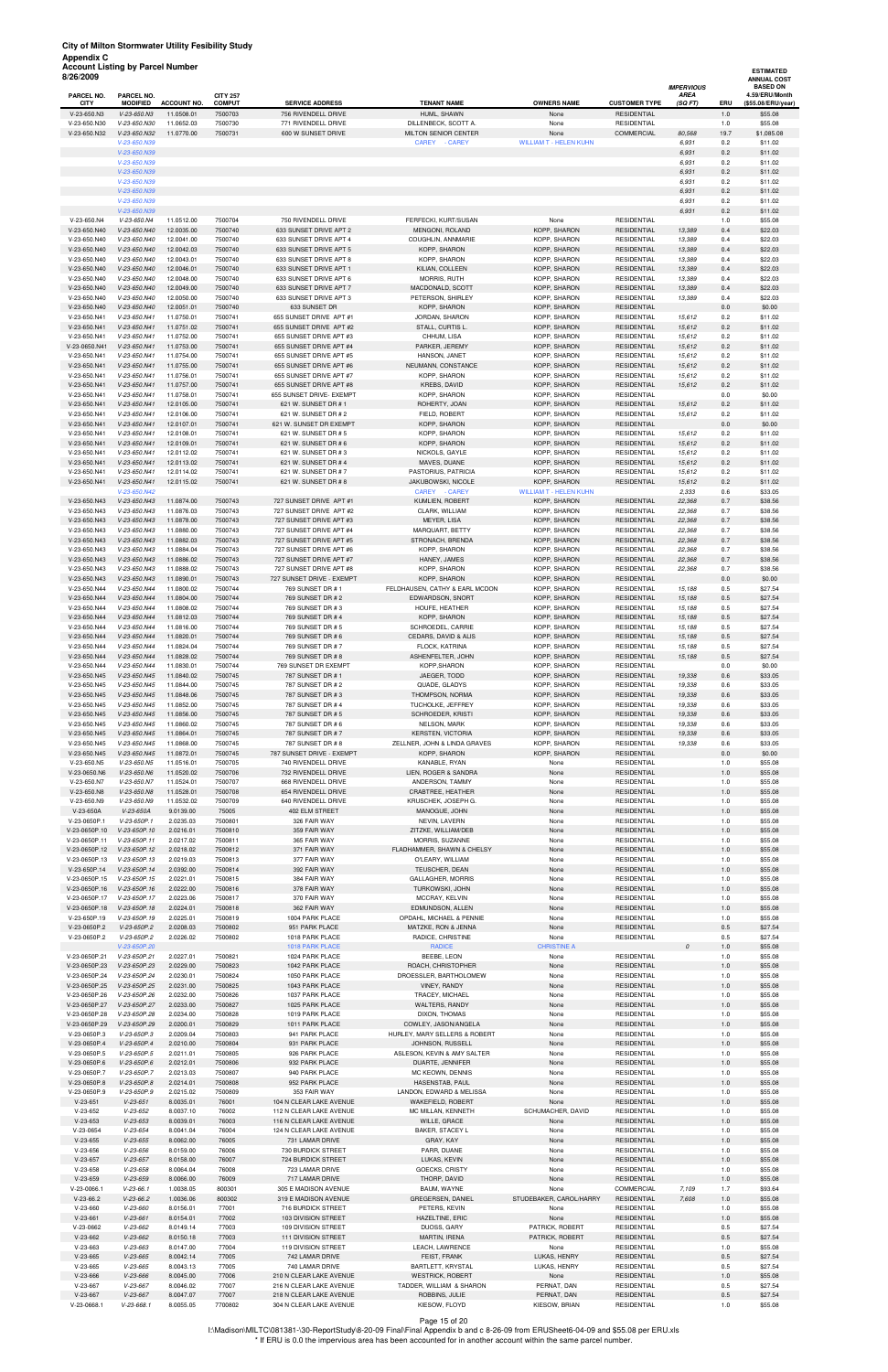| <b>Account Listing by Parcel Number</b><br>8/26/2009 |                                |                          |                                  |                                                        |                                          |                                  |                                          | <b>IMPERVIOUS</b> |            | <b>ESTIMATED</b><br><b>ANNUAL COST</b><br><b>BASED ON</b> |
|------------------------------------------------------|--------------------------------|--------------------------|----------------------------------|--------------------------------------------------------|------------------------------------------|----------------------------------|------------------------------------------|-------------------|------------|-----------------------------------------------------------|
| PARCEL NO.<br><b>CITY</b>                            | PARCEL NO.<br><b>MODIFIED</b>  | <b>ACCOUNT NO.</b>       | <b>CITY 257</b><br><b>COMPUT</b> | <b>SERVICE ADDRESS</b>                                 | <b>TENANT NAME</b>                       | <b>OWNERS NAME</b>               | <b>CUSTOMER TYPE</b>                     | AREA<br>(SQ FT)   | ERU        | 4.59/ERU/Month<br>(\$55.08/ERU/year)                      |
| V-23-0668.2                                          | $V-23-668.2$                   | 8.0050.01                | 7700803                          | 232 N CLEAR LAKE AVENUE                                | WACHTENDONK, WILLIAM                     | BROWN, DALE                      | <b>RESIDENTIAL</b>                       |                   | 0.5        | \$27.54                                                   |
| $V-23-668.2$<br>$V-23-668.3$                         | $V-23-668.2$<br>$V-23-668.3$   | 8.0051.07<br>8.0049.01   | 7700803<br>7700804               | 234 N CLEAR LAKE AVENUE<br>224 N CLEAR LAKE AVENUE     | SITTER, MARY KATE<br>LITTLE, SHARONLEE   | BROWN, DALE<br>None              | <b>RESIDENTIAL</b><br><b>RESIDENTIAL</b> | 3,743             | 0.5<br>0.5 | \$27.54<br>\$27.54                                        |
| V-23-668.4                                           | $V-23-668.4$                   | 8.0048.01                | 7700805                          | 222 N CLEAR LAKE AVENUE                                | HAL & DEBRA HAUGON                       | None                             | <b>RESIDENTIAL</b>                       | 3,743             | 0.5        | \$27.54                                                   |
| V-23-0067                                            | $V-23-67$                      | 1.0034.01                | 8004                             | 331 E MADISON AVENUE                                   | LUTTON, BRAD & NELSON, REBECCA           | None                             | <b>RESIDENTIAL</b>                       |                   | 1.0        | \$55.08                                                   |
| $V-23-670$                                           | $V-23-670$                     | 8.0060.00                | 78001                            | 730 LAMAR DRIVE                                        | MITCHELL, DAROLD                         | None                             | <b>RESIDENTIAL</b>                       |                   | 1.0        | \$55.08                                                   |
| $V-23-671$                                           | $V-23-671$                     | 8.0061.03                | 78002                            | 722 LAMAR DRIVE                                        | WALTERS, CHARLES J                       | None                             | <b>RESIDENTIAL</b>                       |                   | 1.0        | \$55.08                                                   |
| $V-23-674$                                           | $V-23-674$                     | 8.0068.00                | 78005                            | 716 LAMAR DRIVE                                        | KISLING, JENNETTE                        | None                             | <b>RESIDENTIAL</b>                       |                   | 1.0        | \$55.08                                                   |
| $V-23-675$                                           | $V-23-675$                     | 8.0070.01                | 78006                            | 702 LAMAR DRIVE                                        | HAWKINS, OTIS                            | None                             | <b>RESIDENTIAL</b>                       |                   | 1.0        | \$55.08                                                   |
| V-23-676<br>$V-23-679$                               | $V-23-676$<br>$V-23-679$       | 8.0069.00<br>8.0130.00   | 78007<br>79001                   | 710 LAMAR DRIVE<br>638 LAMAR DRIVE                     | HELGESON, DOROTHY<br>LOVE, JEAN          | None<br>None                     | <b>RESIDENTIAL</b><br><b>RESIDENTIAL</b> | 2,585             | 1.0<br>1.0 | \$55.08<br>\$55.08                                        |
| V-23-0068                                            | $V-23-68$                      | 6.0179.07                | 8005                             | 107 ROGERS STREET                                      | HARMS, ROBERT                            | None                             | <b>RESIDENTIAL</b>                       |                   | 1.0        | \$55.08                                                   |
| $V-23-680$                                           | $V-23-680$                     | 8.0132.04                | 79002                            | 632 LAMAR DRIVE                                        | <b>REFTON, LLC</b>                       | None                             | <b>COMMERCIAL</b>                        | 7,534             | 1.8        | \$99.14                                                   |
| V-23-682A                                            | V-23-682A                      | 8.0136.04                | 79003                            | 624 LAMAR DRIVE                                        | ARLENE WRIGHT LIVING TRUST               | WRIGHT, H. NELS                  | <b>RESIDENTIAL</b>                       |                   | 1.0        | \$55.08                                                   |
| $V-23-685$                                           | $V-23-685$                     | 8.0170.03                | 79007                            | 100 DIVISION STREET                                    | JONES, EVERETT                           | None                             | <b>RESIDENTIAL</b>                       |                   | 1.0        | \$55.08                                                   |
| V-23-0686                                            | $V-23-686$                     | 8.0151.04                | 79008                            | 110 DIVISION STREET                                    | BROWN, RYAN                              | None                             | <b>RESIDENTIAL</b>                       |                   | 1.0        | \$55.08                                                   |
| V-23-0687                                            | $V-23-687$                     | 8.0145.03                | 79009                            | 122 DIVISION STREET                                    | FLEISCHMANN, JONATHON & CLARA            | None                             | <b>RESIDENTIAL</b>                       |                   | 1.0        | \$55.08                                                   |
| $V-23-687.1$<br>V-23-687.10                          | $V-23-687.1$<br>$V-23-687.10$  | 11.0227.00<br>11.0202.00 | 7900901<br>7900910               | 124 LUKAS LANE<br><b>151 LUKAS LANE</b>                | KOTTHAUS, MICHAEL<br>MC DERMOTT, DANIEL  | None                             | <b>RESIDENTIAL</b><br><b>RESIDENTIAL</b> |                   | 1.0<br>1.0 | \$55.08<br>\$55.08                                        |
| V-23-687.11                                          | $V-23-687.11$                  | 11.0201.01               | 7900911                          | 133 LUKAS LANE                                         | KAYE, VERAROSE                           | None<br>None                     | <b>RESIDENTIAL</b>                       |                   | 1.0        | \$55.08                                                   |
| V-23-687.12                                          | $V-23-687.12$                  | 11.0200.00               | 7900912                          | 125 LUKAS LANE                                         | PLAUTZ, RICHARD                          | None                             | <b>RESIDENTIAL</b>                       |                   | 1.0        | \$55.08                                                   |
| V-23-687.13                                          | $V-23-687.13$                  | 11.0199.01               | 7900913                          | 115 LUKAS LANE                                         | FOSTER, DAVID M.                         | None                             | <b>RESIDENTIAL</b>                       |                   | 1.0        | \$55.08                                                   |
| V-23-687.14                                          | $V-23-687.14$                  | 11.0197.06               | 7900914                          | 105 LUKAS LANE                                         | REYNOLDS, SCOTT                          | LUKAS, HENRY                     | <b>RESIDENTIAL</b>                       |                   | 0.5        | \$27.54                                                   |
| V-23-687.14                                          | $V-23-687.14$                  | 11.0198.02               | 7900914                          | 107 LUKAS LANE                                         | EGGEN, JEFFREY                           | LUKAS, HENRY                     | <b>RESIDENTIAL</b>                       |                   | 0.5        | \$27.54                                                   |
| V-23-687.15                                          | $V-23-687.15$                  | 11.0404.02               | 7900915                          | 243 LUKAS LANE                                         | SMITH, BARBARA                           | None                             | <b>RESIDENTIAL</b>                       |                   | 1.0        | \$55.08                                                   |
| V-23-687.16                                          | $V-23-687.16$                  | 11.0409.00               | 7900916                          | 311 LUKAS LANE                                         | JEWETT, ROBERT                           | None                             | <b>RESIDENTIAL</b>                       |                   | 1.0        | \$55.08                                                   |
| V-23-687.17<br>V-23-687.18                           | $V-23-687.17$<br>$V-23-687.18$ | 11.0412.02<br>11.0416.01 | 7900917<br>7900918               | 323 LUKAS LANE<br>331 LUKAS LANE                       | FUREY, BENJAMIN<br>GOHDE, EDWARD J.      | None<br>None                     | <b>RESIDENTIAL</b><br><b>RESIDENTIAL</b> |                   | 1.0<br>1.0 | \$55.08<br>\$55.08                                        |
| V-23-0687.19                                         | $V-23-687.19$                  | 11.0418.00               | 7900919                          | 339 LUKAS LANE                                         | <b>TOMTEN, RICHARD</b>                   | None                             | <b>RESIDENTIAL</b>                       |                   | 1.0        | \$55.08                                                   |
| V-23-687.2                                           | $V-23-687.2$                   | 11.0226.02               | 7900902                          | 132 LUKAS LANE                                         | GROSS, ANDREW & CRYSTAL                  | None                             | <b>RESIDENTIAL</b>                       |                   | 1.0        | \$55.08                                                   |
| V-23-687.20                                          | V-23-687.20                    | 11.0422.00               | 7900920                          | 345 LUKAS LANE                                         | SUNDBY, DAVID                            | None                             | <b>RESIDENTIAL</b>                       |                   | 1.0        | \$55.08                                                   |
| V-23-687.21                                          | $V-23-687.21$                  | 11.0428.00               | 7900921                          | 357 LUKAS LANE                                         | DREES, ROBERT/NANCY                      | None                             | <b>RESIDENTIAL</b>                       |                   | 1.0        | \$55.08                                                   |
| V-23-0687.22                                         | V-23-687.22                    | 11.0430.05               | 7900922                          | 365 LUKAS LANE                                         | <b>BAUCH, KRISTOFER</b>                  | MC KNIGHT, KARLA                 | <b>RESIDENTIAL</b>                       |                   | 0.5        | \$27.54                                                   |
| V-23-687.22                                          | V-23-687.22                    | 11.0432.03               | 7900922                          | 369 LUKAS LANE                                         | GREEN, JANET                             | MC KNIGHT, KARLA                 | <b>RESIDENTIAL</b>                       |                   | 0.5        | \$27.54                                                   |
| V-23-687.23                                          | $V-23-687.23$                  | 11.0434.03               | 7900923                          | 373 W SUNSET DRIVE                                     | VICKERS, DANIEL &                        | MC KNIGHT, KARLA                 | <b>RESIDENTIAL</b>                       |                   | 0.5        | \$27.54                                                   |
| V-23-687.23                                          | $V-23-687.23$<br>V-23-687.24   | 11.0436.03<br>11.0488.01 | 7900923<br>7900924               | 379 N SUNSET DRIVE                                     | FLECK, WAYNE & JEAN                      | MC KNIGHT, KARLA                 | <b>RESIDENTIAL</b><br><b>RESIDENTIAL</b> |                   | 0.5<br>1.0 | \$27.54                                                   |
| V-23-687.24<br>V-23-687.25                           | $V-23-687.25$                  | 11.0484.00               | 7900925                          | 244 LUKAS LANE<br>310 LUKAS LANE                       | O'CONNELL, WILLIAM<br>GLEASON, KAREN     | None<br>None                     | <b>RESIDENTIAL</b>                       |                   | 1.0        | \$55.08<br>\$55.08                                        |
| V-23-687.26                                          | $V-23-687.26$                  | 11.0480.01               | 7900926                          | 326 LUKAS LANE                                         | DASSOW, ANTHONY                          | None                             | <b>RESIDENTIAL</b>                       |                   | 1.0        | \$55.08                                                   |
| V-23-687.27                                          | V-23-687.27                    | 11.0476.01               | 7900937                          | 344 LUKAS LANE                                         | MONTE, ROBERT/PENNY                      | None                             | <b>RESIDENTIAL</b>                       |                   | 1.0        | \$55.08                                                   |
| V-23-687.28                                          | $V-23-687.28$                  | 11.0472.03               | 7900928                          | 374 LUKAS LANE                                         | JARMULA, Z.M. & ANNA                     | MC KNIGHT, KARLA                 | <b>RESIDENTIAL</b>                       |                   | 0.5        | \$27.54                                                   |
| V-23-687.28                                          | V-23-687.28                    | 11.0474.05               | 7900928                          | 368 LUKAS LANE                                         | SNELL, CHAD                              | MC KNIGHT, KARLA                 | <b>RESIDENTIAL</b>                       |                   | 0.5        | \$27.54                                                   |
| V-23-687.29A                                         | V-23-687.29A                   | 11.3720.02               | 79009291                         | 372 W. SUNSET DR                                       | WRIGHT, STEPHEN & CINDY                  | None                             | <b>RESIDENTIAL</b>                       | 6,478             | 0.5        | \$27.54                                                   |
| V-23-687.29B                                         | V-23-687.29B                   | 11.3760.01               | 79009292                         | 376 W. SUNSET                                          | BARRY, TODD W.                           | None                             | <b>RESIDENTIAL</b>                       | 6,478             | 0.5        | \$27.54                                                   |
| $V-23-687.3$<br>V-23-687.30.1                        | $V-23-687.3$<br>V-23-687.30.1  | 11.0225.00<br>12.0061.01 | 7900903<br>7900930001            | <b>154 LUKAS LANE</b><br>380 W SUNSET DRIVE            | PASTORIUS, RICHARD<br>PRISK, SHERRY      | None<br>None                     | <b>RESIDENTIAL</b><br><b>RESIDENTIAL</b> |                   | 1.0<br>0.5 | \$55.08<br>\$27.54                                        |
| V-23-687.30.2                                        | V-23-687.30.2                  | 12.0062.01               | 7900930002                       | 384 W SUNSET DRIVE                                     | <b>BENSON, DAVID &amp; MARIE</b>         | None                             | <b>RESIDENTIAL</b>                       |                   | 0.5        | \$27.54                                                   |
| V-23-687.4                                           | V-23-687.4                     | 11.0224.02               | 7900904                          | 218 LUKAS LANE                                         | BENNETT, BRIAN                           | None                             | RESIDENTIAL                              |                   | 1.0        | \$55.08                                                   |
| V-23-687.5                                           | $V-23-687.5$                   | 11.0222.00               | 7900905                          | 224 LUKAS LANE                                         | SWINEHART, MARK                          | None                             | <b>RESIDENTIAL</b>                       |                   | 1.0        | \$55.08                                                   |
| V-23-687.6                                           | $V-23-687.6$                   | 11.0220.00               | 7900906                          | 236 LUKAS LANE                                         | DIBBLE, JOHN                             | None                             | <b>RESIDENTIAL</b>                       |                   | 1.0        | \$55.08                                                   |
| V-23-687.7                                           | $V-23-687.7$                   | 11.0206.00               | 7900907                          | 231 LUKAS LANE                                         | MARSH, RANDAL                            | None                             | <b>RESIDENTIAL</b>                       |                   | 1.0        | \$55.08                                                   |
| V-23-687.8                                           | $V-23-687.8$                   | 11.0204.01               | 7900908                          | 223 LUKAS LANE                                         | BREY, DAN                                | None                             | <b>RESIDENTIAL</b>                       |                   | 1.0        | \$55.08                                                   |
| V-23-687.9<br>V-23-688.1                             | $V-23-687.9$<br>$V-23-688.1$   | 11.0203.00<br>9.0050.15  | 7900909<br>79010                 | 217 LUKAS LANE<br>819 CAPMAN STREET                    | DEMPSEY, ROSEMARY<br>WOODFORD, BRYCE     | None<br>MALONE, MICHELLE         | <b>RESIDENTIAL</b><br><b>RESIDENTIAL</b> |                   | 1.0<br>0.5 | \$55.08<br>\$27.54                                        |
| V-23-0688.1                                          | $V-23-688.1$                   | 9.0051.18                | 79010                            | 817 CAPMAN STREET                                      | PETITT, TERRY                            | MALONE, MICHELLE                 | <b>RESIDENTIAL</b>                       |                   | 0.5        | \$27.54                                                   |
| V-23-688.2                                           | $V-23-688.2$                   | 9.0053.06                | 79011                            | 409 SANDALWOOD COURT                                   | GERBER, CARRIE A                         | FISHER, CHRISTINE                | <b>RESIDENTIAL</b>                       |                   | 0.5        | \$27.54                                                   |
| V-23-688.2                                           | $V-23-688.2$                   | 9.0054.09                | 79011                            | 411 SANDALWOOD COURT                                   | GRUENEBERG, JENNIFER                     | FISHER, CHRISTINE                | <b>RESIDENTIAL</b>                       |                   | 0.5        | \$27.54                                                   |
|                                                      | $V-23-688.3$                   | 12.0128.03               |                                  | 415 SANDLEWOOD                                         | STUBBENDICK, AMANDA                      | STREIB, JIM                      | <b>RESIDENTIAL</b>                       | 0                 | 0.5        | \$27.54                                                   |
|                                                      | $V-23-688.3$                   | 12.0129.01               |                                  | 417 SANDLEWOOD                                         | DEHNERT, ELIZABETH                       | STREIB, JIM                      | <b>RESIDENTIAL</b>                       | $\mathcal{O}$     | 0.5        | \$27.54                                                   |
| V-23-0688.7                                          | $V-23-688.7$                   | 9.0066.05                | 79016                            | 449 SANDALWOOD COURT                                   | <b>BARB, TRICIA</b>                      | ROBINSON, ROY                    | <b>RESIDENTIAL</b>                       |                   | 0.5        | \$27.54                                                   |
| V-23-688.7<br>V-23-688.8                             | $V-23-688.7$<br>$V-23-688.8$   | 9.0067.03<br>12.0024.00  | 79016<br>79017                   | 451 SANDALWOOD COURT<br>463 SANDLEWOOD                 | <b>GROGAN, TONI</b><br>SCHULTZ, ANDREW   | ROBINSON, ROY<br>SCHULTZ, ANDREW | <b>RESIDENTIAL</b><br><b>RESIDENTIAL</b> |                   | 0.5<br>1.0 | \$27.54<br>\$55.08                                        |
|                                                      | $V-23-688.9$                   |                          |                                  |                                                        | <b>ROBINSON</b>                          | <b>ROY A &amp; MARY LYNNE</b>    |                                          | $\cal O$          | 1.0        | \$55.08                                                   |
| V-23-689.10                                          | $V-23-689.10$                  | 1.0512.01                | 79210                            | 602 E MADISON AVE #10 UNIT                             | HOLLANDER, ROBERT                        | None                             | <b>RESIDENTIAL</b>                       |                   | 0.5        | \$27.54                                                   |
| V-23-0689.13                                         | $V-23-689.13$                  | 1.0520.01                | 79213                            | 602 E MADISON AVE #13 UNIT                             | MANOGUE, RICHARD                         | None                             | <b>RESIDENTIAL</b>                       |                   | 0.5        | \$27.54                                                   |
| V-23-0689.14                                         | V-23-689.14                    | 1.0522.01                | 79214                            | 602 E MADISON AVE #14 UNIT                             | PARKER, CORINNE                          | None                             | <b>RESIDENTIAL</b>                       |                   | 0.5        | \$27.54                                                   |
| V-23-689.19                                          | $V-23-689.19$                  | 1.0532.00                | 79219                            | 602 E MADISON AVE #19                                  | EVERETTE, BRENDA M                       | None                             | <b>RESIDENTIAL</b>                       |                   | 0.5        | \$27.54                                                   |
| V-23-0689.20                                         | $V-23-689.20$                  | 1.0534.00                | 79220                            | 602 E MADISON AVE #20 UNIT                             | RICHARDSON, CLAUDE                       | None                             | <b>RESIDENTIAL</b>                       |                   | 0.5        | \$27.54                                                   |
| V-23-689.21                                          | $V-23-689.21$                  | 12.0079.03               | 79221                            | 602 E. MADISON AVE # 21                                | MOLOITOR, CHRISTIN                       | HORN, RITA                       | <b>RESIDENTIAL</b>                       |                   | 0.5        | \$27.54                                                   |
| V-23-689.22<br>V-23-0689.23                          | V-23-689.22<br>$V-23-689.23$   | 12.0080.01<br>1.0540.05  | 79222<br>79223                   | 602 E. MADISON AVE # 22<br>602 E MADISON AVE #23 UNIT  | KING, MICHAEL<br>REED, RICHARD AND MARLA | HORN, RITA<br>None               | <b>RESIDENTIAL</b><br><b>RESIDENTIAL</b> |                   | 0.5<br>0.5 | \$27.54<br>\$27.54                                        |
| V-23-0689.24                                         | V-23-689.24                    | 1.0542.01                | 79224                            | 602 E MADISON AVE #24 UNIT                             | MIELKE, ARTHUR/FERN                      | None                             | <b>RESIDENTIAL</b>                       |                   | 0.5        | \$27.54                                                   |
| V-23-0689.25                                         | $V-23-689.25$                  | 1.0544.01                | 79225                            | 602 E MADISON AVE #25 UNIT                             | <b>WECKER, EVERETT</b>                   | None                             | <b>RESIDENTIAL</b>                       |                   | 0.5        | \$27.54                                                   |
| V-23-0689.26                                         | $V-23-689.26$                  | 1.0546.01                | 79226                            | 602 E MADISON AVE #26 UNIT                             | PHILLIPS, BARBARA                        | None                             | <b>RESIDENTIAL</b>                       |                   | 0.5        | \$27.54                                                   |
| V-23-689.29                                          | V-23-689.29                    | 12.0002.00               | 79229                            | 602 E MADISON AVE UNIT 29                              | SATHER, ELWYN & SHARON                   | None                             | <b>RESIDENTIAL</b>                       |                   | 0.5        | \$27.54                                                   |
| V-23-0689.3                                          | $V-23-689.3$                   | 1.0500.01                | 79203                            | 602 E MADISON AVE #3 UNIT                              | MORIARITY, LINDA                         | None                             | <b>RESIDENTIAL</b>                       |                   | 0.5        | \$27.54                                                   |
| V-23-689.30                                          | $V-23-689.30$                  | 12.0121.00               | 79230                            | 602 E. MADISON AVE UNIT 30                             | TOPP, CHERYL                             | None                             | <b>RESIDENTIAL</b>                       |                   | 0.5        | \$27.54                                                   |
| V-23-0689.4                                          | $V-23-689.4$                   | 1.0502.00                | 79204                            | 602 E MADISON AVE #4 UNIT                              | HAJDUK, CONSTANCE                        | None                             | <b>RESIDENTIAL</b>                       |                   | 0.5        | \$27.54                                                   |
| V-23-0689.5<br>V-23-0689.6                           | $V-23-689.5$<br>$V-23-689.6$   | 1.0504.02<br>1.0506.01   | 79205<br>79206                   | 602 E MADISON AVE #5 UNIT<br>602 E MADISON AVE #6 UNIT | BLOMGREN, CAROL<br>HANSON, FRANK D.      | None<br>None                     | <b>RESIDENTIAL</b><br><b>RESIDENTIAL</b> |                   | 0.5<br>0.5 | \$27.54<br>\$27.54                                        |
| V-23-0689.7                                          | $V-23-689.7$                   | 1.0508.01                | 79207                            | 602 E MADISON AVE #7 UNIT                              | DONAVON, EDWARD                          | None                             | <b>RESIDENTIAL</b>                       |                   | 0.5        | \$27.54                                                   |
| V-23-0689.8                                          | $V-23-689.8$                   | 1.0510.01                | 79208                            | 602 E MADISON AVE #8 UNIT                              | PARR, JANET                              | None                             | <b>RESIDENTIAL</b>                       |                   | 0.5        | \$27.54                                                   |
| V-23-0689.9                                          | $V-23-689.9$                   | 1.0511.00                | 79209                            | 602 E MADISON AVE #9 UNIT                              | TACKETT, JANET                           | None                             | <b>RESIDENTIAL</b>                       |                   | 0.5        | \$27.54                                                   |
| $V-23-69$                                            | $V-23-69$                      | 6.0178.02                | 8007                             | 352 GREENMAN STREET                                    | HAEFNER/SCHWARTZ, DAVID & AMY            | None                             | <b>RESIDENTIAL</b>                       |                   | 1.0        | \$55.08                                                   |
| $V-23-690.1$                                         | $V-23-690.1$                   | 4.0638.00                | 79301                            | 601 ST. JOHN'S AVENUE                                  | RUSCH/ASTIN, LORI/MIKE                   | None                             | <b>RESIDENTIAL</b>                       |                   | 1.0        | \$55.08                                                   |
| V-23-690.10                                          | $V-23-690.10$                  | 4.0634.01                | 79310                            | 727 ST JOHN'S AVENUE                                   | VAN HANDEL, IAN                          | None                             | <b>RESIDENTIAL</b>                       |                   | 1.0        | \$55.08                                                   |
| V-23-690.11<br>V-23-690.12                           | $V-23-690.11$<br>V-23-690.12   | 4.0632.01<br>4.0630.00   | 79311<br>79312                   | 54 E MAPLE LANE<br>55 E MAPLE LANE                     | SHARER, LAVERNE<br>BORGWARDT, TODD       | None<br>None                     | <b>RESIDENTIAL</b><br><b>RESIDENTIAL</b> |                   | 1.0<br>1.0 | \$55.08<br>\$55.08                                        |
| V-23-0690.13                                         | $V-23-690.13$                  | 4.0629.01                | 79313                            | 757 ST. JOHN'S AVENUE                                  | REVELS, MICHAEL & JENNIFER               | None                             | <b>RESIDENTIAL</b>                       |                   | 1.0        | \$55.08                                                   |
| V-23-690.14                                          | $V-23-690.14$                  | 4.0628.00                | 79314                            | 54 E ST. MARY STREET                                   | ARROWOOD, MARK                           | None                             | <b>RESIDENTIAL</b>                       |                   | 1.0        | \$55.08                                                   |
| V-23-690.15                                          | $V-23-690.15$                  | 4.0490.00                | 79315                            | 754 ST. JOHN'S AVENUE                                  | ADAM, EDWARD                             | None                             | <b>RESIDENTIAL</b>                       |                   | 1.0        | \$55.08                                                   |
| V-23-690.16                                          | $V-23-690.16$                  | 4.0489.01                | 79316                            | 746 ST. JOHN'S AVENUE                                  | WAGNER, CARL                             | None                             | <b>RESIDENTIAL</b>                       |                   | 1.0        | \$55.08                                                   |
| V-23-0690.17                                         | V-23-690.17                    | 4.0488.03                | 79317                            | 736 ST. JOHN'S AVENUE                                  | GOODMAN, JARRETT                         | None                             | <b>RESIDENTIAL</b>                       |                   | 1.0        | \$55.08                                                   |

| V-23-690.18  | $V-23-690.18$ | 4.0487.01  | 79318 | 726 ST. JOHN'S AVENUE | ROSS, PAM/GARY           | None | <b>RESIDENTIAL</b> | 1.0 | \$55.08 |
|--------------|---------------|------------|-------|-----------------------|--------------------------|------|--------------------|-----|---------|
| V-23-690.19  | $V-23-690.19$ | 4.0485.00  | 79319 | 716 ST. JOHN'S AVENUE | PICKETT, ROBERT          | None | <b>RESIDENTIAL</b> | 1.0 | \$55.08 |
| $V-23-690.2$ | $V-23-690.2$  | 4.0645.01  | 79302 | 615 ST. JOHN'S AVENUE | APPEL, ROBERT            | None | <b>RESIDENTIAL</b> | 1.0 | \$55.08 |
| V-23-690.20  | $V-23-690.20$ | 4.0484.01  | 79320 | 706 ST. JOHN'S AVENUE | RUSCH, RICHARD           | None | <b>RESIDENTIAL</b> | 1.0 | \$55.08 |
| V-23-690.21  | $V-23-690.21$ | 4.0482.00  | 79321 | 668 ST. JOHN'S AVENUE | <b>BRADEN, RANDY</b>     | None | <b>RESIDENTIAL</b> | 1.0 | \$55.08 |
| V-23-690.22  | $V-23-690.22$ | 4.0481.00  | 79322 | 656 ST. JOHN'S AVENUE | BENDLIN, DAVID           | None | <b>RESIDENTIAL</b> | 1.0 | \$55.08 |
| V-23-690.23  | $V-23-690.23$ | 4.0480.00  | 79323 | 642 ST. JOHN'S AVENUE | SCHUMACHER, BRYON        | None | <b>RESIDENTIAL</b> | 1.0 | \$55.08 |
| V-23-690.24  | V-23-690.24   | 4.0465.03  | 79324 | 624 ST. JOHN'S AVENUE | BRADFORD, BILL & JODI    | None | <b>RESIDENTIAL</b> | 1.0 | \$55.08 |
| V-23-690.25  | $V-23-690.25$ | 4.0464.02  | 79325 | 610 ST. JOHN'S AVENUE | ASTIN, JONATHAN          | None | <b>RESIDENTIAL</b> | 1.0 | \$55.08 |
| V-23-690.26  | $V-23-690.26$ | 4.0446.00  | 79326 | 550 ST. JOHN'S AVENUE | NORDER, TED              | None | <b>RESIDENTIAL</b> | 1.0 | \$55.08 |
| $V-23-690.3$ | $V-23-690.3$  | 4.0625.01  | 79303 | 625 ST. JOHN'S AVENUE | <b>SEALES, ROBERT</b>    | None | <b>RESIDENTIAL</b> | 1.0 | \$55.08 |
| $V-23-690.4$ | $V-23-690.4$  | 4.0642.00  | 79304 | 637 ST. JOHN'S AVENUE | <b>VRYDAGHS, KATHY</b>   | None | <b>RESIDENTIAL</b> | 1.0 | \$55.08 |
| $V-23-690.5$ | $V-23-690.5$  | 4.0641.01  | 79305 | 645 ST. JOHN'S AVENUE | LEVERENZ, KATHI          | None | <b>RESIDENTIAL</b> | 1.0 | \$55.08 |
| V-23-0690.6  | $V-23-690.6$  | 4.0640.00  | 79306 | 657 ST. JOHN'S AVENUE | MATHESIUS, STEVEN        | None | <b>RESIDENTIAL</b> | 1.0 | \$55.08 |
| $V-23-690.7$ | $V-23-690.7$  | 4.0646.00  | 79307 | 661 ST. JOHN'S AVENUE | CONGER, JOHN             | None | <b>RESIDENTIAL</b> | 1.0 | \$55.08 |
| $V-23-690.9$ | $V-23-690.9$  | 12.0021.01 | 79309 | 715 ST JOHNS          | NOONAN, BILL AND CINDY   | None | <b>RESIDENTIAL</b> | 1.0 | \$55.08 |
| V-23-0007    | $V-23-7$      | 2.0682.03  | 1007  | 522 COLLEGE STREET    | SWAIN, TIM               | None | <b>RESIDENTIAL</b> | 1.0 | \$55.08 |
| $V-23-700.1$ | $V-23-700.1$  | 4.0350.02  | 79401 | 204 WILDFIRE LANE     | MC GOVERN, JAMES         | None | <b>RESIDENTIAL</b> | 1.0 | \$55.08 |
| V-23-700.10  | $V-23-700.10$ | 4.0359.00  | 79410 | 300 WILDFIRE COURT    | FEGGESTAD, HAL & LINDA   | None | <b>RESIDENTIAL</b> | 1.0 | \$55.08 |
| V-23-700.12  | V-23-700.12   | 12.0044.00 | 79412 | 360 WILDFIRE COURT    | <b>BOLDT, ROBERT</b>     | None | <b>RESIDENTIAL</b> | 1.0 | \$55.08 |
| V-23-700.14  | V-23-700.14   | 4.0363.01  | 79414 | 339 WILDFIRE COURT    | HANTKE, DARRYL           | None | <b>RESIDENTIAL</b> | 1.0 | \$55.08 |
| V-23-700.15  | $V-23-700.15$ | 12.0092.01 | 79415 | 345 WILDFIRE CT       | PERNAU, JAMES & KRISTYNE | None | <b>RESIDENTIAL</b> | 1.0 | \$55.08 |
| V-23-700.16  | $V-23-700.16$ | 12.0013.00 | 79416 | 357 WILDFIRE LANE     | STORLID, SCOTT & KARLA   | None | <b>RESIDENTIAL</b> | 1.0 | \$55.08 |
| V-23-700.19  | $V-23-700.19$ | 4.0368.02  | 79419 | 659 WILDFIRE LANE     | SCHUETZ, JEROLD          | None | <b>RESIDENTIAL</b> | 1.0 | \$55.08 |
| $V-23-700.2$ | $V-23-700.2$  | 4.0351.02  | 79402 | 212 WILDFIRE LANE     | USHER, GREGORY & MARIA   | None | <b>RESIDENTIAL</b> | 1.0 | \$55.08 |
|              | $V-23-700.20$ | 12.0161.00 |       | 645 WILDFIRE LN       | OLSON, JUSTIN            | None | <b>RESIDENTIAL</b> | 1.0 | \$55.08 |
| V-23-700.21  | $V-23-700.21$ | 4.0370.01  | 79421 | 631 WILDFIRE LANE     | DEHNERT, PETER           | None | <b>RESIDENTIAL</b> | 1.0 | \$55.08 |
| V-23-700.22  | V-23-700.22   | 4.0371.01  | 79422 | 617 WILDFIRE LANE     | JOHNSON, ROBERT P.       | None | <b>RESIDENTIAL</b> | 1.0 | \$55.08 |
| V-23-700.23  | V-23-700.23   | 4.0372.01  | 79423 | 605 WILDFIRE LANE     | VAN KIRK, KEVIN          | None | <b>RESIDENTIAL</b> | 1.0 | \$55.08 |
| V-23-700.24  | V-23-700.24   | 4.0373.00  | 79424 | 259 WILDFIRE LANE     | <b>BEATY, DALE M</b>     | None | <b>RESIDENTIAL</b> | 1.0 | \$55.08 |
| V-23-700.25  | $V-23-700.25$ | 12.0020.00 | 79425 | 227 WILDFIRE LANE     | JENSEN, JOHN             | None | <b>RESIDENTIAL</b> | 1.0 | \$55.08 |

Page 16 of 20

I:\Madison\MILTC\081381-\30-ReportStudy\8-20-09 Final\Final Appendix b and c 8-26-09 from ERUSheet6-04-09 and \$55.08 per ERU.xls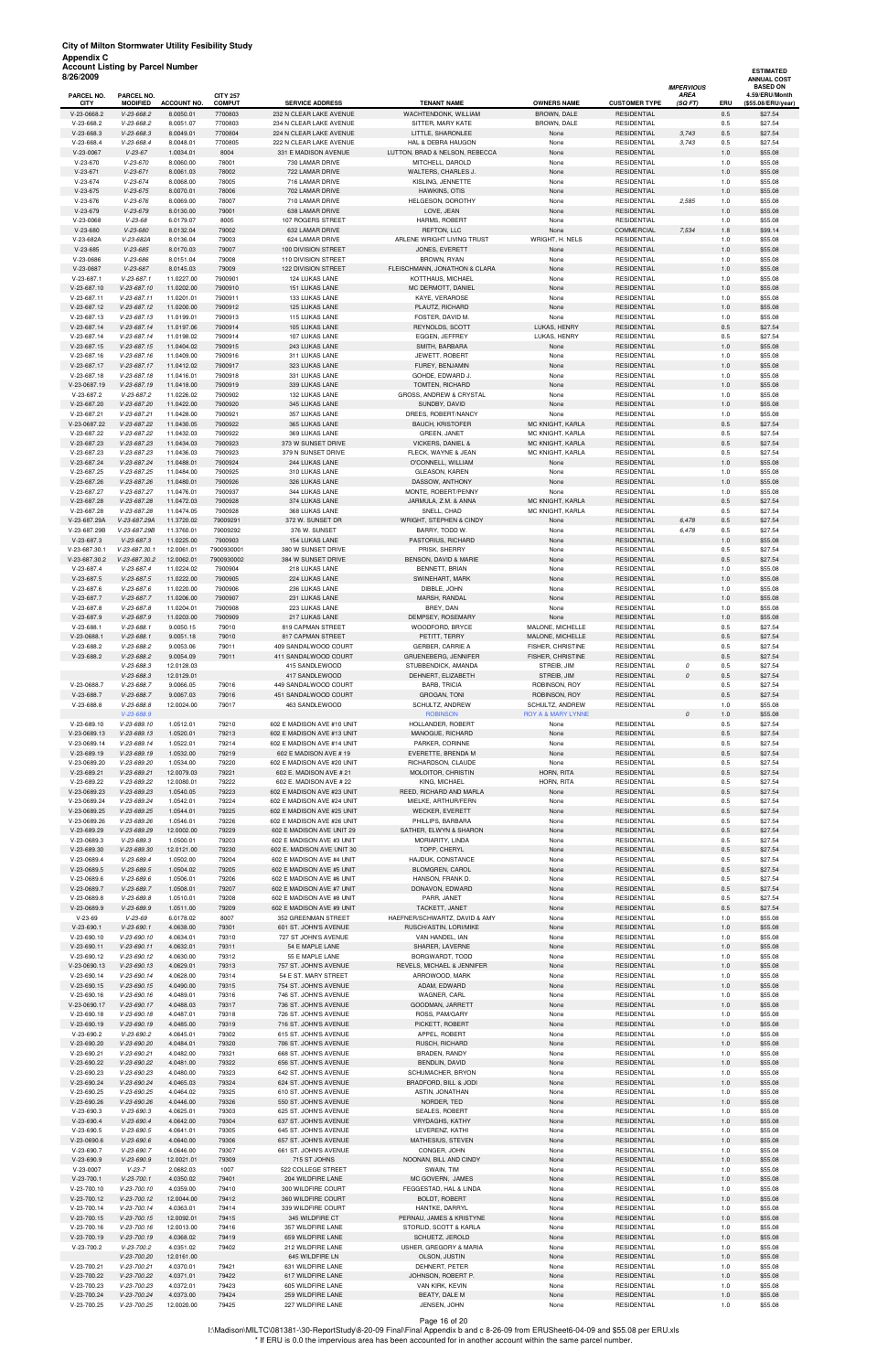| 8/26/2009                  |                              |                          |                    |                                              |                                                         |                              |                                          |                                  |             | <b>ESTIMATED</b><br><b>ANNUAL COST</b> |
|----------------------------|------------------------------|--------------------------|--------------------|----------------------------------------------|---------------------------------------------------------|------------------------------|------------------------------------------|----------------------------------|-------------|----------------------------------------|
| PARCEL NO.                 | PARCEL NO.                   |                          | <b>CITY 257</b>    |                                              |                                                         |                              |                                          | <b>IMPERVIOUS</b><br><b>AREA</b> |             | <b>BASED ON</b><br>4.59/ERU/Month      |
| <b>CITY</b>                | <b>MODIFIED</b>              | <b>ACCOUNT NO.</b>       | <b>COMPUT</b>      | <b>SERVICE ADDRESS</b>                       | <b>TENANT NAME</b>                                      | <b>OWNERS NAME</b>           | <b>CUSTOMER TYPE</b>                     | (SQ FT)                          | ERU         | (\$55.08/ERU/year)                     |
| V-23-700.26                | V-23-700.26                  | 4.0375.01                | 79426              | 219 WILDFIRE LANE                            | GARRY, THOMAS J.                                        | None                         | <b>RESIDENTIAL</b>                       |                                  | 1.0         | \$55.08                                |
| V-23-700.27                | V-23-700.27                  | 4.0376.01                | 79427              | 211 WILDFIRE LANE                            | <b>BICHANICH, JUDY</b>                                  | None                         | <b>RESIDENTIAL</b>                       |                                  | 1.0         | \$55.08                                |
| V-23-700.28<br>V-23-700.29 | $V-23-700.28$<br>V-23-700.29 | 12.0072.00<br>12.0025.02 | 79428<br>79429     | 190 E. ST. MARY ST<br>210 E ST MARY ST       | KLIEFOTH, CHAD & KELLY<br>DEHNERT, THOMAS & LINDSEY     | None<br>None                 | <b>RESIDENTIAL</b><br><b>RESIDENTIAL</b> |                                  | 1.0<br>1.0  | \$55.08<br>\$55.08                     |
| $V-23-700.3$               | $V-23-700.3$                 | 4.0352.01                | 79403              | 216 WILDFIRE LANE                            | MILHOUSE, RICHARD & REBECCA                             | None                         | <b>RESIDENTIAL</b>                       |                                  | 1.0         | \$55.08                                |
|                            | $V-23-700.30$                |                          |                    | 673 WILDFIRE LN                              | <b>ATCHISON</b>                                         | JAMES E & JILL M             |                                          | $\mathcal O$                     | 1.0         | \$55.08                                |
| V-23-700.31                | $V-23-700.31$                | 12.0045.01               | 79431              | 673 WILDFIRE LANE                            | ATCHISON, JAMES                                         | None                         | <b>RESIDENTIAL</b>                       |                                  | 1.0         | \$55.08                                |
| V-23-700.32                | V-23-700.32                  | 4.0669.02                | 79432              | 669 WILDFIRE                                 | OCHS, RON & RENEE                                       | None                         | <b>RESIDENTIAL</b>                       |                                  | 1.0         | \$55.08                                |
| V-23-700.34                | $V-23-700.34$                | 12.0008.00               | 79434              | 676 WILDFIRE LANE                            | <b>JACOBS, TIM</b>                                      | None                         | <b>RESIDENTIAL</b>                       |                                  | 1.0         | \$55.08                                |
| V-23-700.35                | $V-23-700.35$                | 12.0009.01               | 79435              | 266 E ST MARY ST                             | DUMMER, JOHN AND REGINA                                 | None                         | <b>RESIDENTIAL</b>                       |                                  | 1.0         | \$55.08                                |
| V-23-700.36                | $V-23-700.36$<br>V-23-700.37 | 12.0052.00<br>12.0162.00 | 79436              | 272 E ST MARY STREET<br>300 E. ST. MARY ST   | SHALER, JAN<br>JENSEN, FRED                             | None<br>None                 | <b>RESIDENTIAL</b><br><b>RESIDENTIAL</b> |                                  | 1.0<br>1.0  | \$55.08<br>\$55.08                     |
| $V-23-700.4$               | $V-23-700.4$                 | 4.0353.01                | 79404              | 222 WILDFIRE LANE                            | <b>WENDT, MICHAEL</b>                                   | None                         | <b>RESIDENTIAL</b>                       |                                  | 1.0         | \$55.08                                |
| V-23-700.40                | V-23-700.40                  | 12.0005.00               | 79440              | 271 E ST MARY ST                             | JORDAHL, KEVIN                                          | None                         | <b>RESIDENTIAL</b>                       |                                  | 1.0         | \$55.08                                |
| V-23-700.41                | $V-23-700.41$                | 12.0010.01               | 79441              | 259 E ST MARY ST                             | WIEDERRECHT, DAVID & MELISSA                            | None                         | <b>RESIDENTIAL</b>                       |                                  | 1.0         | \$55.08                                |
|                            | V-23-700.42                  | 12.0136.00               |                    | 241 E. ST MARY ST- EXEMPT                    | GLORVIGAN, JAMES & LEANNE                               | None                         | <b>RESIDENTIAL</b>                       |                                  | 0.0         | \$0.00                                 |
|                            | V-23-700.42                  | 12.0141.00               |                    | 241 E. ST. MARY ST                           | GLORVIGAN, JAMES & LEANNE                               | None                         | <b>RESIDENTIAL</b>                       | $\mathcal{O}$                    | 1.0         | \$55.08                                |
| V-23-700.43                | V-23-700.43                  | 12.0064.01               | 79443              | 704 RED HAWK                                 | GAFFNEY, SCOTT                                          | None                         | <b>RESIDENTIAL</b>                       |                                  | 1.0         | \$55.08                                |
| V-23-700.44                | V-23-700.44<br>$V-23-700.45$ | 12.0053.01               | 79444<br>79445     | 167 E ST MARYS<br>155 E ST MARY              | CHARLES JR, ET<br>BOE, RYAN & LESLIE                    | None                         | <b>RESIDENTIAL</b><br><b>RESIDENTIAL</b> |                                  | 1.0<br>1.0  | \$55.08                                |
| V-23-700.45<br>V-23-700.46 | $V-23-700.46$                | 5.1155.01<br>12.0038.01  | 79446              | 147 E ST MARYS ST                            | COUPAR, MATTHEW                                         | None<br>None                 | <b>RESIDENTIAL</b>                       |                                  | 1.0         | \$55.08<br>\$55.08                     |
| V-23-700.47                | V-23-700.47                  | 5.1160.01                | 79447              | 133 E ST MARY                                | LOGTERMAN, DERON                                        | None                         | <b>RESIDENTIAL</b>                       |                                  | 1.0         | \$55.08                                |
| V-23-700.48                | $V-23-700.48$                | 12.0022.02               | 79448              | 121 E ST MARYS ST                            | PETERSON, JOAN                                          | None                         | <b>RESIDENTIAL</b>                       |                                  | 1.0         | \$55.08                                |
|                            | V-23-700.49                  | 12.0127.00               |                    | 69 E. ST. MARYS ST                           | WACHTER, CHARLES                                        | None                         | <b>RESIDENTIAL</b>                       | 0                                | 1.0         | \$55.08                                |
| $V-23-700.5$               | $V-23-700.5$                 | 4.0354.01                | 79405              | 228 WILDFIRE LANE                            | STUCKEY, PETER                                          | None                         | <b>RESIDENTIAL</b>                       |                                  | 1.0         | \$55.08                                |
|                            | $V-23-700.50$                | 12.0155.00               |                    | 57 E. ST MARY ST                             | VANDEBERG, JASON                                        | None                         | <b>RESIDENTIAL</b>                       | 0                                | 1.0         | \$55.08                                |
| V-23-700.52                | $V-23-700.52$                | 12.0029.01               | 79452              | 217 FOXGLOVE                                 | CARROLL, RUSSELL AND KATHY                              | None                         | <b>RESIDENTIAL</b>                       |                                  | 1.0         | \$55.08                                |
| V-23-700.53<br>V-23-700.54 | V-23-700.53<br>$V-23-700.54$ | 12.0055.00<br>12.0118.01 | 79453<br>79454     | 229 FOXGLOVE<br>220 FOXGLOVE                 | BALCH, KEN & STEPHANIE<br>SULLIVAN, CHAD A.             | None<br>None                 | <b>RESIDENTIAL</b><br><b>RESIDENTIAL</b> |                                  | 1.0<br>1.0  | \$55.08<br>\$55.08                     |
| V-23-700.5.5               | V-23-700.55                  | 12.0090.01               | 79455              | 214 FOX GLOVE                                | TURKE, JEFF & JESSICA                                   | None                         | <b>RESIDENTIAL</b>                       |                                  | 1.0         | \$55.08                                |
|                            | $V-23-700.56$                | 12.0160.01               |                    | 753 RED HAWK DR                              | BLAESIUS, JAMES & MARY                                  | None                         | <b>RESIDENTIAL</b>                       | 0                                | 1.0         | \$55.08                                |
|                            | V-23-700.57                  | 12.0146.00               |                    | 741 RED HAWK DR                              | RANSOM, LUCAS                                           | None                         | <b>RESIDENTIAL</b>                       | 0                                | 1.0         | \$55.08                                |
|                            | $V-23-700.58$                | 12.0126.01               |                    | 733 RED HAWK DR                              | <b>BUTLER, MELANIE</b>                                  | None                         | <b>RESIDENTIAL</b>                       | $\Omega$                         | 1.0         | \$55.08                                |
| V-23-700.59                | V-23-700.59                  | 12.0117.02               | 79459              | 711 RED HAWK DR                              | GREENE, RANDY & ANDREA                                  | LORENZEN, CHAD & ANGELA      | <b>RESIDENTIAL</b>                       |                                  | 1.0         | \$55.08                                |
| $V-23-700.6$               | $V-23-700.6$                 | 4.0355.01                | 79406              | 240 N WILDFIRE LANE                          | ZIMMERMAN, JOEL & ANDREA                                | None                         | <b>RESIDENTIAL</b>                       |                                  | 1.0         | \$55.08                                |
| V-23-700.60<br>V-23-700.61 | V-23-700.60<br>$V-23-700.61$ | 12.0091.00<br>12.0071.01 | 79460<br>79461     | 754 RED HAWK<br>746 RED HAWK                 | BROWN, PATRICK AND SHELLY<br>MC KEE, LARRY & SHIRLEY    | None<br>None                 | <b>RESIDENTIAL</b><br><b>RESIDENTIAL</b> |                                  | 1.0<br>1.0  | \$55.08<br>\$55.08                     |
| V-23-700.62                | V-23-700.62                  | 12.0068.00               | 79462              | 738 RED HAWK                                 | FALK, AARON                                             | None                         | <b>RESIDENTIAL</b>                       |                                  | 1.0         | \$55.08                                |
| V-23-700.63                | $V-23-700.63$                | 12.0095.01               | 79463              | 722 RED HAWK                                 | NEIDERMEIER, EUGENE                                     | None                         | <b>RESIDENTIAL</b>                       |                                  | 1.0         | \$55.08                                |
| V-23-700.64                | V-23-700.64                  | 12.0096.01               | 79464              | 714 RED HAWK                                 | APPEL, DONALD & BEVERLY                                 | None                         | <b>RESIDENTIAL</b>                       |                                  | 1.0         | \$55.08                                |
|                            | $V-23-700.65$                | 12.0147.00               |                    | 809 TOWER HILL DR                            | FACKENTHALL, KRISTIAN                                   | None                         | <b>RESIDENTIAL</b>                       | $\mathcal{O}$                    | 1.0         | \$55.08                                |
|                            | $V-23-700.68$                | 12.0151.00               |                    | 847 TOWER HILL DR                            | <b>WOODRICH HOMES</b>                                   | None                         | <b>RESIDENTIAL</b>                       | 0                                | 1.0         | \$55.08                                |
|                            | $V-23-700.69$                | 12.0132.00               |                    | 855 TOWER HILL DR                            | <b>WOODRIDGE HOMES</b>                                  | None                         | <b>RESIDENTIAL</b>                       | $\mathcal{O}$                    | 1.0         | \$55.08                                |
| V-23-700.7                 | $V-23-700.7$                 | 12.0017.01               | 79407              | 248 WILDFIRE LANE                            | MEDINA, RAUL                                            | None                         | <b>RESIDENTIAL</b>                       |                                  | 1.0         | \$55.08                                |
| V-23-700.70<br>V-23-700.71 | V-23-700.70<br>V-23-700.71   | 12.0099.01<br>12.0089.00 | 79470<br>79471     | 869 TOWER HILL DR<br>875 TOWER HILL DR       | BEYER, SHANA<br>VALENTINE, JEFF                         | None<br>None                 | <b>RESIDENTIAL</b><br><b>RESIDENTIAL</b> |                                  | 1.0<br>1.0  | \$55.08<br>\$55.08                     |
|                            | V-23-700.72                  | 12.0082.00               | 79472              | 883 TOWER HILL DR                            | PARKER, KEVIN                                           | None                         | <b>RESIDENTIAL</b>                       | 0                                | 1.0         | \$55.08                                |
|                            | V-23-700.73                  | 12.0088.01               | 79473              | 891 TOWER HILL                               | MARKHAM, DALE & GALE                                    | None                         | <b>RESIDENTIAL</b>                       | 0                                | 1.0         | \$55.08                                |
|                            | V-23-700.74                  | 12.0150.01               |                    | 897 TOWER HILL DR                            | THOMAS, SCOTT J.                                        | None                         | <b>RESIDENTIAL</b>                       | $\cal O$                         | 1.0         | \$55.08                                |
| V-23-700.76                | $V-23-700.76$                | 12.0023.03               | 79476              | 465 SANDLEWOOD                               | ROBERTS, NICHOLE                                        | SCHULTZ, ANDREW              | <b>RESIDENTIAL</b>                       |                                  | 0.5         | \$27.54                                |
| V-23-700.76                | $V-23-700.76$                | 12.0116.00               | 79476              | 868 TOWER HILL DR                            | BUTTCHEN, SHANE & MICHELLE                              | None                         | <b>RESIDENTIAL</b>                       |                                  | 0.5         | \$27.54                                |
| V-23-700.77<br>V-23-700.78 | V-23-700.77<br>V-23-700.78   | 12.0104.01<br>12.0094.00 | 79477<br>79478     | 856 TOWER HILL DR<br>844 TOWER HILL DR       | LEEDER, DANIEL & BRIANA RILEY<br>STALL, LAURENCE & JUDY | None<br>None                 | <b>RESIDENTIAL</b><br><b>RESIDENTIAL</b> |                                  | 1.0<br>1.0  | \$55.08<br>\$55.08                     |
| $V-23-700.8$               | $V-23-700.8$                 | 4.0357.00                | 79408              | 254 WILDFIRE LANE                            | PARSONS, RON                                            | None                         | <b>RESIDENTIAL</b>                       |                                  | 1.0         | \$55.08                                |
| V-23-700.9                 | $V-23-700.9$                 | 4.0358.02                | 79409              | 262 WILDFIRE LANE                            | EICHTER, CARL & JULIE                                   | None                         | <b>RESIDENTIAL</b>                       |                                  | 1.0         | \$55.08                                |
| $V-23-72$                  | $V-23-72$                    | 8.0370.00                | 9001               | 230 S CLEAR LAKE-LIBERTY PARK                | <b>CITY OF MILTON</b>                                   | None                         | PUBLIC AUTHORITY                         | 976                              | 0.2         | \$11.02                                |
| V-23-0077                  | $V-23-77$                    | 8.0362.02                | 9005               | 208 VINCENT STREET                           | MARHEE, JIM                                             | None                         | <b>RESIDENTIAL</b>                       |                                  | 1.0         | \$55.08                                |
| $V-23-777.1$               | $V-23-777.1$                 | 1.0078.00                | 8000701            | 159 NORTHSIDE DRIVE                          | SCHOOL DISTRICT OF MILTON                               | None                         | PUBLIC AUTHORITY                         | 237,651                          | 58.2        | \$3,205.66                             |
| V-23-0778                  | $V-23-778$                   | 1.0063.00                | 80008              | 120 E MADISON AVENUE                         | DREW, STEPHEN K.                                        | None                         | <b>RESIDENTIAL</b>                       |                                  | 1.0         | \$55.08                                |
| $V-23-779$<br>V-23-0078    | $V-23-779$<br>$V-23-78$      | 11.0131.00<br>8.0363.05  | 80009<br>9006      | 20 E MADISON AVENUE<br>835 ANSLEY AVENUE     | SCHOOL DISTRICT OF MILTON<br>BEDWELL, GERALD            | None<br>None                 | PUBLIC AUTHORITY<br><b>RESIDENTIAL</b>   | 126,532                          | 31.0<br>1.0 | \$1,707.48<br>\$55.08                  |
| V-23-0780                  | $V-23-780$                   | 1.0059.07                | 81001              | 102 E MADISON AVENUE                         | DIX, TODD                                               | None                         | <b>RESIDENTIAL</b>                       |                                  | 1.0         | \$55.08                                |
| V-23-0781                  | $V-23-781$                   | 1.0062.02                | 81002              | 110 E MADISON AVENUE                         | NASSEY, MICHAEL                                         | None                         | <b>RESIDENTIAL</b>                       |                                  | 1.0         | \$55.08                                |
| V-23-0782                  | $V-23-782$                   | 1.0061.07                | 81003              | 106 E MADISON AVENUE                         | <b>BARTLE, THOMAS</b>                                   | None                         | <b>RESIDENTIAL</b>                       |                                  | 1.0         | \$55.08                                |
| V-23-0783                  | $V-23-783$                   | 1.0065.04                | 81004              | 140 E MADISON AVENUE                         | HARRISON, ROBERT                                        | None                         | <b>RESIDENTIAL</b>                       |                                  | 1.0         | \$55.08                                |
| V-23-0784                  | $V-23-784$                   | 1.0066.01                | 81005              | 146 E MADISON AVENUE                         | LIGMAN, HARLEY & MARLENE                                | None                         | <b>RESIDENTIAL</b>                       |                                  | 1.0         | \$55.08                                |
| V-23-0785                  | $V-23-785$                   | 1.0067.01                | 81006              | 154 E MADISON AVENUE                         | <b>WENDT, SUSAN</b>                                     | None                         | <b>RESIDENTIAL</b>                       |                                  | 1.0         | \$55.08                                |
| V-23-0786<br>V-23-0787     | $V-23-786$<br>$V-23-787$     | 1.0068.00<br>1.0070.04   | 81007<br>81008     | 160 E MADISON AVENUE<br>208 E MADISON AVENUE | MULLEN, JOHN<br>PRECOURT, FRANKLIN                      | None<br>None                 | <b>RESIDENTIAL</b><br><b>RESIDENTIAL</b> |                                  | 1.0<br>1.0  | \$55.08                                |
| V-23-0788                  | $V-23-788$                   | 1.0069.00                | 81009              | 202 E MADISON AVENUE                         | BLUMER, SUSAN                                           | None                         | <b>RESIDENTIAL</b>                       |                                  | 1.0         | \$55.08<br>\$55.08                     |
| V-23-0079                  | $V-23-79$                    | 8.0364.05                | 9007               | 823 ANSLEY AVENUE                            | RYCZEK, NATHAN                                          | LUKAS, HENRY                 | <b>RESIDENTIAL</b>                       |                                  | 1.0         | \$55.08                                |
| V-23-0790                  | $V-23-790$                   | 1.0072.10                | 82002              | 216 E MADISON AVENUE                         | LOOFBORO, JARED                                         | None                         | <b>RESIDENTIAL</b>                       |                                  | 1.0         | \$55.08                                |
| V-23-0792                  | $V-23-792$                   | 1.0183.01                | 82004              | 232 E MADISON AVENUE                         | HOPKINSON, WILLIAM                                      | None                         | <b>RESIDENTIAL</b>                       |                                  | 1.0         | \$55.08                                |
| V-23-0795.1                | $V-23-795.1$                 | 1.0190.10                | 8200701            | 252 E MADISON AVENUE                         | GLYNN, SARAH                                            | CURLER, GARY                 | <b>RESIDENTIAL</b>                       |                                  | 1.0         | \$55.08                                |
| V-23-0795.2                | $V-23-795.2$                 | 1.0185.00                | 8200702            | 238 E MADISON AVENUE                         | CURLER, GARY                                            | None                         | <b>COMMERCIAL</b>                        | 21,177                           | 2.6         | \$143.21                               |
| $V-23-795.2$               | $V-23-795.2$                 | 1.0187.04                | 8200702            | 246 E MADISON AVENUE                         | <b>CURLER HOME</b>                                      | None                         | COMMERCIAL                               | 21,177                           | 2.6         | \$143.21                               |
| V-23-0795.3<br>V-23-0795.3 | $V-23-795.3$<br>$V-23-795.3$ | 1.0180.10<br>1.0181.15   | 8200703<br>8200703 | 24 NORTHSIDE DRIVE<br>22 NORTHSIDE DRIVE     | ELLEFSON, KRIS<br>SNELL, CHAD AND DONNEL                | CURLER, GARY<br>CURLER, GARY | <b>RESIDENTIAL</b><br><b>RESIDENTIAL</b> |                                  | 0.5<br>0.5  | \$27.54<br>\$27.54                     |
| V-23-0796                  | $V-23-796$                   | 1.0192.00                | 82008              | 260 E MADISON AVENUE                         | HUME, STEPHEN                                           | None                         | <b>RESIDENTIAL</b>                       |                                  | 1.0         | \$55.08                                |
| V-23-0797                  | $V-23-797$                   | 1.0194.02                | 82009              | 272 E MADISON AVENUE                         | HULBURT, JERRY                                          | None                         | <b>RESIDENTIAL</b>                       |                                  | 1.0         | \$55.08                                |
| $V-23-0008$                | $V - 23 - 8$                 | 2.0680.02                | 1008               | 518 COLLEGE STREET                           | RYAN, MICHAEL                                           | None                         | <b>RESIDENTIAL</b>                       |                                  | 1.0         | \$55.08                                |
| V-23-0080                  | $V-23-80$                    | 8.0366.02                | 9008               | 815 ANSLEY AVENUE                            | KRUCKENBERG, CRAIG                                      | None                         | <b>RESIDENTIAL</b>                       |                                  | 1.0         | \$55.08                                |
| $V-23-0801$                | $V-23-801$                   | 1.0042.03                | 83003              | 237 E MADISON AVENUE                         | NOFSINGER, PHILIP & JUDITH                              | None                         | <b>RESIDENTIAL</b>                       |                                  | 1.0         | \$55.08                                |
| $V-23-0802$                | $V-23-802$                   | 1.0043.00                | 83004              | 229 E MADISON AVENUE                         | SUNBY, LOUIS                                            | None                         | <b>RESIDENTIAL</b>                       |                                  | 1.0         | \$55.08                                |
| $V-23-803$<br>V-23-0804    | $V-23-803$<br>$V-23-804$     | 4.0706.01<br>1.0044.01   | 83005<br>83006     | 15-35 PLUMB STREET<br>219 E MADISON AVENUE   | MC GUIRE-LASSE LLP<br>CALHOUN, GEORGE                   | None<br>None                 | <b>INDUSTRIAL</b><br><b>RESIDENTIAL</b>  | 166,884                          | 40.9<br>1.0 | \$2,252.77<br>\$55.08                  |
| $V-23-0805$                | $V-23-805$                   | 1.0047.01                | 83007              | 161 E MADISON AVENUE                         | COCKERHAM, FRANK & CAROL                                | None                         | <b>RESIDENTIAL</b>                       | 6,659                            | 1.0         | \$55.08                                |
| V-23-0805.3                | $V-23-805.3$                 | 1.0046.01                | 8300901            | 205 E MADISON AVENUE                         | TAYLOR, KENT                                            | None                         | <b>RESIDENTIAL</b>                       |                                  | 1.0         | \$55.08                                |
| $V-23-806$                 | $V-23-806$                   | 1.0048.00                | 84001              | 147-149-153 E MADISON AVENUE                 | HAYDEN, RICHARD                                         | None                         | <b>COMMERCIAL</b>                        | 5,401                            | 1.3         | \$71.60                                |
| V-23-0807                  | $V-23-807$                   | 1.0054.01                | 84002              | 119 E MADISON AVENUE                         | OLSON, CURTIS                                           | None                         | <b>RESIDENTIAL</b>                       |                                  | 1.0         | \$55.08                                |
| V-23-0808                  | $V-23-808$                   | 1.0053.01                | 84003              | 129 E MADISON AVENUE                         | KOBS, CHARLES                                           | None                         | <b>RESIDENTIAL</b>                       |                                  | 1.0         | \$55.08                                |
| V-23-0809                  | $V-23-809$                   | 1.0052.00                | 84005              | 135 E MADISON AVENUE                         | ROBERTS, JACK                                           | None                         | <b>RESIDENTIAL</b>                       |                                  | 1.0         | \$55.08                                |
| V-23-0081                  | $V-23-81$                    | 8.0367.00                | 9009               | 801 ANSLEY AVENUE                            | MC CULLOCH, KENNETH                                     | None                         | <b>RESIDENTIAL</b>                       |                                  | 1.0         | \$55.08                                |

| $V-23-810$    | $V - 23 - 810$ | 1.0055.01 | 84006     | 103 E MADISON AVENUE    | PAMELA'S BOUTIQUE           | <b>KRAUS, RICHARD</b> | COMMERCIAL         | 23,211 | 0.0 | \$0.00   |
|---------------|----------------|-----------|-----------|-------------------------|-----------------------------|-----------------------|--------------------|--------|-----|----------|
| $V-23-810$    | $V-23-810$     | 1.0056.00 | 84006     | 105 E MADISON AVENUE    | MILTON HOUSE OF FLOWERS     | None                  | <b>COMMERCIAL</b>  | 23,211 | 5.7 | \$313.96 |
| $V-23-813.1$  | $V-23-813.1$   | 6.0129.00 | 84010     | 248 LARCH LANE          | FORSTER, RICHARD            | None                  | <b>RESIDENTIAL</b> |        | 1.0 | \$55.08  |
| $V-23-814$    | $V - 23 - 814$ | 6.0128.04 | 85001     | 238 LARCH LANE          | LONG. JEROME A & KATHLEEN M | None                  | <b>RESIDENTIAL</b> |        | 1.0 | \$55.08  |
| $V-23-814.1$  | $V-23-814.1$   | 6.0127.00 | 850010010 | 230 LARCH LANE          | PERREN, RICHARD             | None                  | <b>RESIDENTIAL</b> |        | 1.0 | \$55.08  |
| $V-23-815$    | $V - 23 - 815$ | 6.0013.00 | 85002     | 217 LARCH LANE          | DUBATS, DR. JOHN            | None                  | <b>RESIDENTIAL</b> |        | 1.0 | \$55.08  |
| $V-23-816$    | $V-23-816$     | 6.0014.04 | 85003     | 205 LARCH LANE          | WIERSMA, TIMOTHY            | None                  | <b>RESIDENTIAL</b> |        | 1.0 | \$55.08  |
| $V-23-817$    | $V-23-817$     | 6.0012.04 | 85004     | 231 LARCH LANE          | SMITH, NICK & SARAH         | None                  | <b>RESIDENTIAL</b> |        | 1.0 | \$55.08  |
| $V-23-818$    | $V-23-818$     | 6.0011.00 | 85005     | 239 LARCH LANE          | JOZEFOWSKI, THERESA         | None                  | <b>RESIDENTIAL</b> |        | 1.0 | \$55.08  |
| $V-23-0818.1$ | $V-23-818.1$   | 4.0701.02 | 85006     | 217 PLUMB STREET        | <b>WESTRICK, GARY</b>       | None                  | <b>RESIDENTIAL</b> |        | 1.0 | \$55.08  |
| $V-23-819$    | $V - 23 - 819$ | 4.0702.02 | 85007     | 211 PLUMB STREET        | <b>VERNON, JERRY</b>        | None                  | <b>RESIDENTIAL</b> |        | 1.0 | \$55.08  |
| V-23-0082     | $V - 23 - 82$  | 8.0369.07 | 10001     | 213 S CLEAR LAKE AVENUE | FOSBURGH, CATHERINE         | None                  | <b>RESIDENTIAL</b> |        | 1.0 | \$55.08  |
| V-23-0820     | $V-23-820$     | 2.0647.03 | 85008     | 305 COLLEGE STREET      | MASON, NICOLE               | None                  | <b>RESIDENTIAL</b> |        | 1.0 | \$55.08  |
| $V-23-822$    | $V - 23 - 822$ | 4.0708.00 | 86001     | 220 PLUMB STREET        | MOREHART, ALICE             | None                  | <b>RESIDENTIAL</b> |        | 1.0 | \$55.08  |
| $V-23-823$    | $V - 23 - 823$ | 4.0710.02 | 86002     | 226 PLUMB STREET        | JENSEN, FRANK               | None                  | <b>RESIDENTIAL</b> |        | 1.0 | \$55.08  |
| V-23-0824     | $V - 23 - 824$ | 4.0712.06 | 86003     | 234 PLUMB STREET        | REID. MATTHEW               | None                  | <b>RESIDENTIAL</b> |        | 1.0 | \$55.08  |
| $V-23-825$    | $V - 23 - 825$ | 4.0700.02 | 86004     | 225 PLUMB STREET        | DUOSS, DENNIS & SHERRIE     | None                  | <b>RESIDENTIAL</b> |        | 1.0 | \$55.08  |
| $V-23-826$    | $V-23-826$     | 4.0698.01 | 86005     | 237 PLUMB STREET        | ROBINSON, HOWARD            | None                  | <b>RESIDENTIAL</b> |        | 1.0 | \$55.08  |
| $V-23-826.1$  | $V-23-826.1$   | 4.0696.03 | 86006     | 243 PLUMB STREET        | KUNDERT, STEPHEN            | None                  | <b>RESIDENTIAL</b> |        | 1.0 | \$55.08  |
| V-23-0828     | $V-23-828$     | 4.0695.01 | 86008     | 249 PLUMB STREET        | KLIGORA, CHAD/SHANNON       | None                  | <b>RESIDENTIAL</b> |        | 1.0 | \$55.08  |
| $V-23-829$    | $V - 23 - 829$ | 4.0714.03 | 86009     | 252 PLUMB STREET        | TROON, RICHARD              | TROON, RICHARD        | <b>RESIDENTIAL</b> |        | 1.0 | \$55.08  |
| V-23-0083     | $V - 23 - 83$  | 8.0269.00 | 10002     | 816 ANSLEY AVENUE       | HUME, RONALD                | None                  | <b>RESIDENTIAL</b> |        | 1.0 | \$55.08  |
|               | $V - 23 - 830$ |           |           | 239 LARCH LN            | <b>WILLIAMS</b>             | <b>KEVIN J</b>        |                    | 0      | 1.0 | \$55.08  |
| $V-23-831$    | $V-23-831$     | 4.0691.00 | 87002     | 301 PLUMB STREET        | SCHEEHLE, CAROL             | None                  | <b>RESIDENTIAL</b> |        | 1.0 | \$55.08  |
| $V-23-832$    | $V - 23 - 832$ | 4.0689.00 | 87003     | 307 PLUMB STREET        | FRY, ERVIN                  | None                  | <b>RESIDENTIAL</b> |        | 1.0 | \$55.08  |
| $V-23-833$    | $V - 23 - 833$ | 4.0723.08 | 87004     | 302 PLUMB STREET        | OGG. CHARLES                | None                  | <b>RESIDENTIAL</b> |        | 1.0 | \$55.08  |
| $V-23-835$    | $V-23-835$     | 6.0008.01 | 87006     | 322 DAVIS STREET        | SCHROEDER, LISA             | None                  | <b>RESIDENTIAL</b> |        | 1.0 | \$55.08  |
| $V-23-836$    | $V-23-836$     | 4.0726.00 | 87007     | 318 PLUMB STREET        | MILLARD, ALLEN              | None                  | <b>RESIDENTIAL</b> |        | 1.0 | \$55.08  |
| $V-23-837$    | $V - 23 - 837$ | 4.0728.01 | 87008     | 304 DAVIS STREET        | HASKE, JOHN                 | None                  | <b>RESIDENTIAL</b> |        | 1.0 | \$55.08  |
| $V-23-838$    | $V - 23 - 838$ | 6.0007.03 | 87009     | 314 DAVIS STREET        | <b>VIERCK, DAVID</b>        | None                  | <b>RESIDENTIAL</b> |        | 1.0 | \$55.08  |
| $V-23-839$    | $V - 23 - 839$ | 4.0688.00 | 88001     | 317 PLUMB STREET        | STERNER, ROBERT             | None                  | <b>RESIDENTIAL</b> |        | 1.0 | \$55.08  |

Page 17 of 20

I:\Madison\MILTC\081381-\30-ReportStudy\8-20-09 Final\Final Appendix b and c 8-26-09 from ERUSheet6-04-09 and \$55.08 per ERU.xls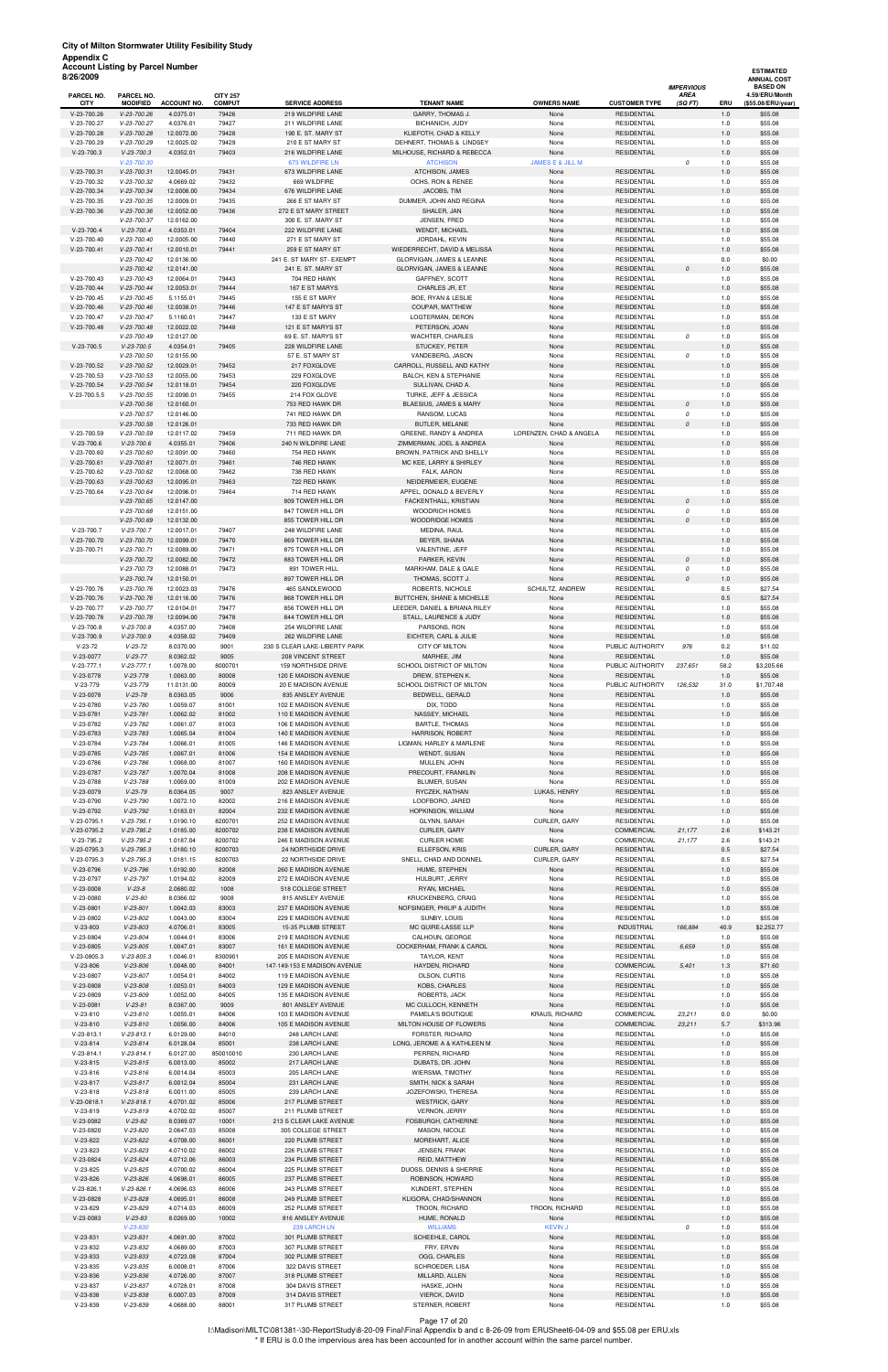| 8/26/2009                    | <b>Account Listing by Parcel Number</b> |                        |                                  |                                                     |                                                     |                                                    |                                          |                                            |            | <b>ESTIMATED</b><br><b>ANNUAL COST</b>                  |
|------------------------------|-----------------------------------------|------------------------|----------------------------------|-----------------------------------------------------|-----------------------------------------------------|----------------------------------------------------|------------------------------------------|--------------------------------------------|------------|---------------------------------------------------------|
| PARCEL NO.<br><b>CITY</b>    | PARCEL NO.<br><b>MODIFIED</b>           | <b>ACCOUNT NO.</b>     | <b>CITY 257</b><br><b>COMPUT</b> | <b>SERVICE ADDRESS</b>                              | <b>TENANT NAME</b>                                  | <b>OWNERS NAME</b>                                 | <b>CUSTOMER TYPE</b>                     | <b>IMPERVIOUS</b><br><b>AREA</b><br>(SQFT) | ERU        | <b>BASED ON</b><br>4.59/ERU/Month<br>(\$55.08/ERU/year) |
| V-23-0084                    | $V - 23 - 84$                           | 8.0265.03              | 10003                            | 129 S CLEAR LAKE AVENUE                             | KAY, SUSAN                                          | None                                               | <b>RESIDENTIAL</b>                       |                                            | 1.0        | \$55.08                                                 |
| V-23-0840                    | $V-23-840$                              | 4.0686.09              | 88002                            | 321 PLUMB STREET                                    | FISCHER, DONALD                                     | MILLER III. LARRY                                  | <b>RESIDENTIAL</b>                       |                                            | 0.5        | \$27.54                                                 |
| V-23-0840                    | $V-23-840$<br>$V-23-841$                | 4.0687.05<br>4.0685.00 | 88002<br>88003                   | 323 PLUMB STREET<br>401 PLUMB STREET                | BOWERS, LORI<br>SAYRE, MARGARET                     | MILLER III, LARRY                                  | <b>RESIDENTIAL</b><br><b>RESIDENTIAL</b> |                                            | 0.5<br>1.0 | \$27.54<br>\$55.08                                      |
| $V-23-841$<br>$V-23-842$     | $V-23-842$                              | 4.0730.04              | 88004                            | 406 PLUMB STREET                                    | NOFSINGER, JEROME                                   | None<br>None                                       | <b>RESIDENTIAL</b>                       |                                            | 1.0        | \$55.08                                                 |
| V-23-0843                    | $V-23-843$                              | 6.0006.05              | 88005                            | 313 DAVIS STREET                                    | GRAVES, JIM                                         | None                                               | <b>RESIDENTIAL</b>                       |                                            | 1.0        | \$55.08                                                 |
| $V-23-844$                   | $V-23-844$                              | 6.0004.01              | 88006                            | 319 DAVIS STREET                                    | DRAKE, MARK                                         | None                                               | <b>RESIDENTIAL</b>                       |                                            | 1.0        | \$55.08                                                 |
| $V-23-845$                   | $V-23-845$                              | 6.0003.01              | 88007                            | 325 DAVIS STREET                                    | ZINZOW, JASON                                       | None                                               | <b>RESIDENTIAL</b>                       |                                            | 1.0        | \$55.08                                                 |
| $V-23-848$                   | $V-23-848$                              | 4.0736.01              | 89001                            | 316 E HIGH STREET                                   | DAVIS, STEVEN                                       | None                                               | <b>RESIDENTIAL</b>                       |                                            | 1.0        | \$55.08                                                 |
| V-23-0085                    | $V-23-85$<br>$V-23-850$                 | 8.0266.10<br>4.0735.01 | 10004                            | 133 S CLEAR LAKE AVENUE                             | CALVERT, WILLIAM AND SARAH                          | <b>WESTRICK, THOMAS</b><br>TIMM, GAIL              | <b>RESIDENTIAL</b><br><b>RESIDENTIAL</b> |                                            | 1.0<br>1.0 | \$55.08                                                 |
| $V-23-850$<br>$V-23-851$     | $V-23-851$                              | 4.0734.00              | 89003<br>89004                   | 308 E HIGH STREET<br>302 E HIGH STREET              | TIMM, GAIL<br>LIEFKE, CAROL                         | None                                               | <b>RESIDENTIAL</b>                       |                                            | 1.0        | \$55.08<br>\$55.08                                      |
| V-23-0852                    | $V-23-852$                              | 4.0733.09              | 89005                            | 424 PLUMB STREET                                    | ROGERS, TYLER                                       | None                                               | <b>RESIDENTIAL</b>                       |                                            | 1.0        | \$55.08                                                 |
| $V-23-852.1$                 | $V-23-852.1$                            | 4.0732.01              | 8900501                          | 416 PLUMB STREET                                    | KUNKEL, THOMAS                                      | None                                               | <b>RESIDENTIAL</b>                       |                                            | 1.0        | \$55.08                                                 |
| $V-23-853$                   | $V-23-853$                              | 4.0731.02              | 89006                            | 410 PLUMB STREET                                    | HEGG, STEVEN C.                                     | None                                               | <b>RESIDENTIAL</b>                       |                                            | 1.0        | \$55.08                                                 |
| $V-23-854$                   | $V-23-854$                              | 4.0684.01              | 89007                            | 413 PLUMB STREET                                    | LEMKE, JEFFREY                                      | None                                               | <b>RESIDENTIAL</b>                       |                                            | 1.0        | \$55.08                                                 |
| $V-23-855$                   | $V-23-855$                              | 4.0682.01              | 89008                            | 419 PLUMB STREET                                    | HOLLAND, KENNETH                                    | None                                               | <b>RESIDENTIAL</b>                       |                                            | 1.0        | \$55.08                                                 |
| V-23-0856                    | $V-23-856$                              | 4.0680.08              | 89009                            | 258 E HIGH STREET<br>252 E HIGH STREET              | SCHMELING, KENNETH & ARDYS                          | None                                               | <b>RESIDENTIAL</b><br><b>RESIDENTIAL</b> |                                            | 1.0        | \$55.08                                                 |
| $V-23-857$<br>$V-23-858$     | $V-23-857$<br>$V-23-858$                | 4.0679.00<br>4.0678.01 | 90001<br>90002                   | 244 E HIGH STREET                                   | HINES, ROBERTA<br>SHORTREED, NATHAN & GRETCHEN      | None<br>None                                       | <b>RESIDENTIAL</b>                       |                                            | 1.0<br>1.0 | \$55.08<br>\$55.08                                      |
| $V-23-859$                   | $V-23-859$                              | 4.0677.00              | 90003                            | 238 E HIGH STREET                                   | JOHNSON, LYLE                                       | None                                               | <b>RESIDENTIAL</b>                       |                                            | 1.0        | \$55.08                                                 |
| V-23-0086                    | $V-23-86$                               | 8.0262.00              | 10005                            | 119 S CLEAR LAKE AVENUE                             | KUNKEL, JEAN                                        | None                                               | <b>RESIDENTIAL</b>                       |                                            | 1.0        | \$55.08                                                 |
| $V-23-860$                   | $V-23-860$                              | 4.0676.04              | 90004                            | 232 E HIGH STREET                                   | JOHNSON, BRYCE                                      | JOHNSON, LARRY                                     | <b>RESIDENTIAL</b>                       |                                            | 1.0        | \$55.08                                                 |
| $V-23-861$                   | $V-23-861$                              | 4.0674.00              | 90005                            | 226 E HIGH STREET                                   | JOHNSON, LARRY                                      | None                                               | <b>RESIDENTIAL</b>                       |                                            | 1.0        | \$55.08                                                 |
| $V-23-862$                   | $V-23-862$                              | 4.0673.00              | 90006                            | 220 E HIGH STREET                                   | JOHNSON, LEO                                        | None                                               | <b>RESIDENTIAL</b>                       |                                            | 1.0        | \$55.08                                                 |
| $V-23-863$                   | $V-23-863$<br>$V-23-865A$               | 4.0435.02              | 90007<br>90010                   | 261 E HIGH STREET                                   | MILES, MICHELLE D.<br><b>WATSON, PHIL</b>           | None                                               | <b>RESIDENTIAL</b><br><b>RESIDENTIAL</b> |                                            | 1.0<br>1.0 | \$55.08<br>\$55.08                                      |
| V-23-865A<br>$V-23-866$      | $V-23-866$                              | 4.0333.01<br>4.0647.00 | 91001                            | 313 E HIGH STREET<br>47 E HIGH STREET               | FRAILEY, JERRY                                      | None<br>None                                       | <b>RESIDENTIAL</b>                       |                                            | 1.0        | \$55.08                                                 |
| $V-23-867$                   | $V-23-867$                              | 4.0648.00              | 91002                            | 39 E HIGH STREET                                    | LIPPINCOTT, GERRY                                   | None                                               | <b>RESIDENTIAL</b>                       |                                            | 1.0        | \$55.08                                                 |
| V-23-0868                    | $V-23-868$                              | 4.0649.09              | 91003                            | 25 E HIGH STREET                                    | REILLY, NANCY                                       | DRAKE, DONALD                                      | <b>RESIDENTIAL</b>                       |                                            | 0.5        | \$27.54                                                 |
| V-23-0868                    | $V-23-868$                              | 4.0650.10              | 91003                            | 27 E HIGH STREET                                    | <b>DUOSS, CHRISTOPHER</b>                           | DRAKE, DONALD                                      | <b>RESIDENTIAL</b>                       |                                            | 0.5        | \$27.54                                                 |
| $V-23-869$                   | $V-23-869$                              | 4.0651.03              | 91004                            | 17 E HIGH STREET                                    | WEINSHROTT, PETER                                   | None                                               | <b>RESIDENTIAL</b>                       |                                            | 1.0        | \$55.08                                                 |
| V-23-0087                    | $V-23-87$                               | 8.0264.02              | 10006                            | 123 S CLEAR LAKE AVENUE                             | STEELE, MARJORIE                                    | None                                               | <b>RESIDENTIAL</b>                       |                                            | 1.0        | \$55.08                                                 |
| V-23-0872A.1<br>V-23-872A.2  | V-23-872A.1<br>V-23-872A.2              | 4.0301.02<br>4.0297.04 | 9100700101                       | 877 ROGERS STREET<br>883 ROGERS STREET              | PENNY, ERIKA & JOSH NILES<br>SHEPPARD, NEAL         | None<br>None                                       | <b>RESIDENTIAL</b><br><b>RESIDENTIAL</b> |                                            | 1.0<br>1.0 | \$55.08<br>\$55.08                                      |
| V-23-872A.3                  | V-23-872A.3                             | 4.0111.00              | 9100700102<br>9100700103         | 884 ROGERS STREET                                   | ALLRED, MELODY                                      | None                                               | <b>RESIDENTIAL</b>                       |                                            | 1.0        | \$55.08                                                 |
| V-23-872A.4                  | V-23-872A.4                             | 4.0110.00              | 9100700104                       | 880 ROGERS STREET                                   | KUHL, MARVIN                                        | None                                               | <b>RESIDENTIAL</b>                       |                                            | 1.0        | \$55.08                                                 |
|                              | $V-23-872A.9$                           |                        |                                  | 430 E HIGH ST                                       | <b>CITY OF MILTON</b>                               |                                                    |                                          | 7,052                                      | 1.7        | \$93.64                                                 |
| V-23-872B                    | $V-23-872B$                             | 4.0094.02              | 91007002                         | 824 ROGERS STREET                                   | JONES, DAVID                                        | None                                               | <b>RESIDENTIAL</b>                       |                                            | 1.0        | \$55.08                                                 |
| V-23-0872C                   | V-23-872C                               | 4.0093.02              | 91007003                         | 814 ROGERS STREET                                   | WILLIAMSON, GLENDA                                  | None                                               | <b>RESIDENTIAL</b>                       |                                            | 1.0        | \$55.08                                                 |
| V-23-872D                    | $V-23-872D$                             | 4.0092.00              | 91007004                         | 405 E ST. MARY STREET                               | CZERNECKI, GARY                                     | None                                               | <b>RESIDENTIAL</b>                       |                                            | 1.0        | \$55.08                                                 |
| V-23-872E.1<br>V-23-872E.2   | V-23-872E.1<br>V-23-872E.2              | 4.0091.22<br>4.0090.19 | 910070051<br>910070052           | 417 E ST. MARY STREET<br>419 E ST. MARY STREET      | GUERNSEY, DAVID<br>ROTZOLL, TOM & TARA JENSON       | SHEARS, STEVEN<br>SHEARS, STEVEN                   | <b>RESIDENTIAL</b><br><b>RESIDENTIAL</b> | 3,687<br>3.687                             | 0.5<br>0.5 | \$27.54<br>\$27.54                                      |
| V-23-872F                    | V-23-872F                               | 4.0095.02              | 91007006                         | 830 ROGERS STREET                                   | BAKER, KIM                                          | None                                               | <b>RESIDENTIAL</b>                       |                                            | 1.0        | \$55.08                                                 |
| V-23-0872G                   | $V-23-872G$                             | 4.0097.03              | 91007007                         | 836 ROGERS STREET                                   | INWOOD, JAY                                         | <b>INWOOD, ESTER</b>                               | <b>RESIDENTIAL</b>                       |                                            | 1.0        | \$55.08                                                 |
| V-23-872H                    | V-23-872H                               | 4.0099.00              | 91007008                         | 840 ROGERS STREET                                   | SEIBERT, NANCY                                      | None                                               | <b>RESIDENTIAL</b>                       |                                            | 1.0        | \$55.08                                                 |
| V-23-873A                    | V-23-873A                               | 4.0315.04              | 91008                            | 803 ROGERS STREET - 8 UNIT                          | BEULAH BEACH INC.                                   | None                                               | COMMERCIAL                               | 13,331                                     | 3.3        | \$181.76                                                |
| V-23-0873B                   | $V-23-873B$                             | 4.0313.03              | 91009                            | 823 ROGERS STREET                                   | HICKSTEIN, LAUREN                                   | ANDERSON, GARY                                     | RESIDENTIAL                              |                                            | <b>0.5</b> | 321.54                                                  |
| V-23-0873B                   | $V-23-873B$                             | 4.0314.08              | 91009                            | 821 ROGERS STREET                                   | MILLER, LAURA                                       | ANDERSON, GARY<br>SANCHEZ, YVONNE                  | <b>RESIDENTIAL</b>                       |                                            | 0.5        | \$27.54                                                 |
| V-23-873C<br>V-23-873C       | V-23-873C<br>$V-23-873C$                | 4.0312.12<br>4.1312.01 | 9100901<br>9100901               | 833 ROGERS STREET<br>835 ROGERS STREET              | SCHLENDER, KIMBERLY<br>GURNEY, ART & CHERYL         | SANCHEZ, YVONNE                                    | <b>RESIDENTIAL</b><br><b>RESIDENTIAL</b> |                                            | 0.5<br>0.5 | \$27.54<br>\$27.54                                      |
| V-23-0873D                   | V-23-873D                               | 4.0310.15              | 9100902                          | 841 ROGERS STREET                                   | KRUEGER, LORIE                                      | GODFREY, JANE                                      | <b>RESIDENTIAL</b>                       |                                            | 0.5        | \$27.54                                                 |
| V-23-873D                    | $V-23-873D$                             | 4.0311.08              | 9100902                          | 839 ROGERS STREET                                   | BROWN, BRENDA                                       | GODFREY, JANE                                      | <b>RESIDENTIAL</b>                       |                                            | 0.5        | \$27.54                                                 |
| $V-23-874$                   | $V-23-874$                              | 4.0050.00              | 92001                            | 704 ROGERS STREET                                   | KORTH, EVELYN                                       | None                                               | <b>RESIDENTIAL</b>                       |                                            | 1.0        | \$55.08                                                 |
| $V-23-876$                   | $V-23-876$                              | 4.0047.00              | 92003                            | 630 ROGERS STREET                                   | HUDSON, LILLIAN                                     | None                                               | <b>RESIDENTIAL</b>                       |                                            | 1.0        | \$55.08                                                 |
| V-23-877.1A                  | V-23-877.1A                             | 4.0029.00              | 9200402                          | 710 CAMPUS STREET                                   | CAMPUS PARK INC.                                    | None                                               | <b>COMMERCIAL</b>                        | 25,572                                     | 6.3        | \$347.00                                                |
| V-23-877.1B                  | $V-23-877.1B$                           | 4.0062.00              | 9200403                          | 508 E ST.MARY STREET                                | WEBERPAL, DOROTHEA                                  | None                                               | <b>RESIDENTIAL</b>                       |                                            | 1.0        | \$55.08                                                 |
| V-23-0877A<br>V-23-877A      | V-23-877A<br>V-23-877A                  | 4.0057.08<br>4.0058.09 | 92004001<br>92004001             | 428 E ST. MARY STREET<br>430 E ST MARY STREET       | RANUM, DENA<br>GEGARE, DEBORAH                      | None<br>None                                       | <b>RESIDENTIAL</b><br><b>RESIDENTIAL</b> |                                            | 0.5<br>0.5 | \$27.54<br>\$27.54                                      |
| V-23-877B                    | $V-23-877B$                             | 4.0059.00              | 92004002                         | 436 E ST. MARY STREET                               | DEYER, DOROTHY M L                                  | None                                               | <b>RESIDENTIAL</b>                       |                                            | 1.0        | \$55.08                                                 |
| V-23-877C                    | $V-23-877C$                             | 4.0060.05              | 92004003                         | 739 CAMPUS STREET                                   | SCHARINE, CHARLES                                   | <b>SCHARINE, CHARLES</b>                           | <b>RESIDENTIAL</b>                       |                                            | 1.0        | \$55.08                                                 |
| $V-23-878$                   | $V-23-878$                              | 3.0604.00              | 92005                            | 837 PARKVIEW DRIVE                                  | ST. MARY'S CATHOLIC CHURCH                          | None                                               | COMMERCIAL                               | 110,308                                    | 27.0       | \$1,487.16                                              |
| V-23-0088                    | $V-23-88$                               | 8.0260.02              | 10007                            | 113 S CLEAR LAKE AVENUE                             | PURTLEBAUGH, RACHEL                                 | None                                               | <b>RESIDENTIAL</b>                       |                                            | 1.0        | \$55.08                                                 |
| V-23-880.1                   | $V-23-880.1$                            | 3.0591.02              | 9300101                          | 891 PARKVIEW DR #1                                  | R.K. SMITH REALTY LLC                               | None                                               | <b>RESIDENTIAL</b>                       | 16,122                                     | 0.4        | \$22.03                                                 |
| $V-23-880.1$<br>V-23-880.1   | $V-23-880.1$<br>$V-23-880.1$            | 3.0592.06<br>3.0593.03 | 9300101<br>9300101               | 891 PARKVIEW DR # 2<br>891 PARKVIEW DR #3           | R.K. SMITH REALTY LLC<br>R.K. SMITH REALTY LLC      | None<br>None                                       | <b>RESIDENTIAL</b><br><b>RESIDENTIAL</b> | 16,122<br>16,122                           | 0.4<br>0.4 | \$22.03<br>\$22.03                                      |
| $V-23-880.1$                 | $V-23-880.1$                            | 3.0594.02              | 9300101                          | 891 PARKVIEW DR # 4                                 | R.K. SMITH REALTY LLC                               | None                                               | <b>RESIDENTIAL</b>                       | 16,122                                     | 0.4        | \$22.03                                                 |
| V-23-880.1                   | $V-23-880.1$                            | 3.0595.07              | 9300101                          | 891 PARKVIEW DRIVE - APT #5                         | R.K. SMITH REALTY LLC                               | None                                               | <b>RESIDENTIAL</b>                       | 16,122                                     | 0.4        | \$22.03                                                 |
| $V-23-880.1$                 | $V-23-880.1$                            | 3.0596.07              | 9300101                          | 891 PARKVIEW DR # 6                                 | MARZAHL, MARI                                       | None                                               | <b>RESIDENTIAL</b>                       | 16,122                                     | 0.4        | \$22.03                                                 |
| V-23-880.1                   | $V-23-880.1$                            | 3.0597.04              | 9300101                          | 891 PARKVIEW DR # 7                                 | R.K. SMITH REALTY                                   | None                                               | <b>RESIDENTIAL</b>                       | 16,122                                     | 0.4        | \$22.03                                                 |
| $V-23-880.1$                 | $V-23-880.1$                            | 3.0598.04              | 9300101                          | 891 PARKVIEW DR # 8                                 | R.K. SMITH REALTY LLC                               | None                                               | <b>RESIDENTIAL</b>                       | 16,122                                     | 0.4        | \$22.03                                                 |
| V-23-880.1                   | $V-23-880.1$                            | 3.0599.09              | 9300101                          | 891 PARKVIEW DR # 9                                 | R.K. SMITH REALTY LLC                               | None                                               | <b>RESIDENTIAL</b>                       | 16,122                                     | 0.4        | \$22.03                                                 |
| $V-23-880.1$                 | $V-23-880.1$<br>$V-23-880.1$            | 3.0600.05              | 9300101<br>9300101               | 891 PARKVIEW DR #10                                 | R.K. SMITH REALTY LLC                               | None<br>None                                       | <b>RESIDENTIAL</b><br><b>RESIDENTIAL</b> | 16,122                                     | 0.4<br>0.0 | \$22.03                                                 |
| $V-23-880.1$<br>V-23-0885.2  | $V-23-885.2$                            | 3.0601.02<br>3.0395.01 | 93008                            | 891 PARKVIEW DR # 11- LAUNDRY<br>904 PARKVIEW DRIVE | R.K. SMITH REALTY LLC<br>SUCHANEK, PAUL             | None                                               | <b>RESIDENTIAL</b>                       |                                            | 1.0        | \$0.00<br>\$55.08                                       |
| V-23-0886                    | $V-23-886$                              | 3.0470.02              | 93009                            | 916 PARKVIEW DRIVE                                  | SEESE, CLARICY                                      | None                                               | <b>RESIDENTIAL</b>                       |                                            | 1.0        | \$55.08                                                 |
| V-23-0887                    | $V-23-887$                              | 3.0468.03              | 94001                            | 527 LOMBARD DRIVE                                   | WATSON, CRAIG                                       | None                                               | <b>RESIDENTIAL</b>                       |                                            | 1.0        | \$55.08                                                 |
| V-23-0889                    | $V-23-889$                              | 3.0397.01              | 94003                            | 522 LOMBARD DRIVE                                   | STRICKER, DOUGLAS                                   | None                                               | <b>RESIDENTIAL</b>                       |                                            | 1.0        | \$55.08                                                 |
| V-23-0089                    | $V-23-89$                               | 8.0256.03              | 10008                            | 103 S CLEAR LAKE AVENUE                             | CRABTREE, NEAL                                      | None                                               | <b>RESIDENTIAL</b>                       |                                            | 1.0        | \$55.08                                                 |
| $V-23-890.1$                 | $V-23-890.1$                            | 3.0900.01              | 9400401                          | 873 ARTHUR DR #01 APT                               | GRIFFIN, WILLIAM/MARY                               | PREMIER REALTY MANAGEME                            | <b>RESIDENTIAL</b>                       | 193,766                                    | 0.5        | \$27.54                                                 |
| $V-23-890.1$                 | $V-23-890.1$                            | 3.0901.09              | 9400401                          | 873 ARTHUR DR #02 APT                               | KOEPSEL, WILLIAM &                                  | PREMIER REALTY MANAGEME                            | <b>RESIDENTIAL</b>                       | 193,766                                    | 0.5        | \$27.54                                                 |
| $V-23-890.1$<br>$V-23-890.1$ | $V-23-890.1$<br>$V-23-890.1$            | 3.0902.05<br>3.0903.13 | 9400401<br>9400401               | 873 ARTHUR DR #03 APT<br>873 ARTHUR DR #04 APT      | MORAREND ISAAC &<br>MCCARTHY, JAMES & ALESA         | PREMIER REALTY MANAGEME<br>PREMIER REALTY MANAGEME | <b>RESIDENTIAL</b><br><b>RESIDENTIAL</b> | 193,766<br>193,766                         | 0.5<br>0.5 | \$27.54<br>\$27.54                                      |
| $V-23-890.1$                 | $V-23-890.1$                            | 3.0904.06              | 9400401                          | 873 ARTHUR DR #05 APT                               | JOHNSTON, ROBERT &                                  | PREMIER REALTY MANAGEME                            | <b>RESIDENTIAL</b>                       | 193,766                                    | 0.5        | \$27.54                                                 |
| $V-23-890.1$                 | $V-23-890.1$                            | 3.0905.06              | 9400401                          | 873 ARTHUR DR #06 APT                               | JENSEN, DEBBIE                                      | PREMIER REALTY MANAGEME                            | <b>RESIDENTIAL</b>                       | 193,766                                    | 0.5        | \$27.54                                                 |
| $V-23-890.1$                 | $V-23-890.1$                            | 3.0906.07              | 9400401                          | 873 ARTHUR DR #07 APT                               | GROELLE, JILL                                       | PREMIER REALTY MANAGEME                            | <b>RESIDENTIAL</b>                       | 193,766                                    | 0.5        | \$27.54                                                 |
| $V-23-890.1$                 | $V-23-890.1$                            | 3.0907.04              | 9400401                          | 873 ARTHUR DR #08 APT                               | SUTHERLAND, DYANNA                                  | PREMIER REALTY MANAGEME                            | <b>RESIDENTIAL</b>                       | 193,766                                    | 0.5        | \$27.54                                                 |
| $V-23-890.1$                 | $V-23-890.1$                            | 3.0908.04              | 9400401                          | 873 ARTHUR DR #09 APT                               | WEISBROD, DEBRA                                     | PREMIER REALTY MANAGEME                            | <b>RESIDENTIAL</b>                       | 193,766                                    | 0.5        | \$27.54                                                 |
| $V-23-890.1$                 | $V-23-890.1$                            | 3.0909.05              | 9400401                          | 873 ARTHUR DR #10 APT                               | LOVELACE, RYAN                                      | PREMIER REALTY MANAGEME                            | <b>RESIDENTIAL</b>                       | 193,766                                    | 0.5        | \$27.54                                                 |
| $V-23-890.1$<br>$V-23-890.1$ | $V-23-890.1$<br>$V-23-890.1$            | 3.0910.05<br>3.0911.09 | 9400401<br>9400401               | 873 ARTHUR DR #11 APT<br>873 ARTHUR DR #12 APT      | MULTACK, JOSH & ANNA<br>EDWARDSON, DONALD & ROBERTA | PREMIER REALTY MANAGEME<br>PREMIER REALTY MANAGEME | <b>RESIDENTIAL</b><br><b>RESIDENTIAL</b> | 193,766<br>193,766                         | 0.5<br>0.5 | \$27.54<br>\$27.54                                      |
| $V-23-890.1$                 | $V-23-890.1$                            | 3.0912.00              | 9400401                          | 873 ARTHUR DR-EXEMPT                                | PREMIER REALTY MANAGEMENT                           | PREMIER REALTY MANAGEME                            | <b>RESIDENTIAL</b>                       |                                            | 0.0        | \$0.00                                                  |
| $V-23-890.1$                 | $V-23-890.1$                            | 3.0913.00              | 9400401                          | 873 ARTHUR DR - SOFTNER                             | PREMIER REALTY MANAGEMENT                           | PREMIER REALTY MANAGEME                            | <b>RESIDENTIAL</b>                       |                                            | 0.0        | \$0.00                                                  |
|                              |                                         |                        |                                  |                                                     |                                                     |                                                    |                                          |                                            |            |                                                         |

| $V-23-890.1$ | $V-23-890.1$ | 3.0914.06 | 9400401 | 877 ARTHUR DR #01 APT      | WILLIAMS, ROBERT & PHYLISS           | PREMIER REALTY MANAGEME | <b>RESIDENTIAL</b> | 193,766 | 0.5 | \$27.54 |
|--------------|--------------|-----------|---------|----------------------------|--------------------------------------|-------------------------|--------------------|---------|-----|---------|
| $V-23-890.1$ | $V-23-890.1$ | 3.0915.04 | 9400401 | 877 ARTHUR DR #02 APT      | LEZON, DAVID & SARAI                 | PREMIER REALTY MANAGEME | <b>RESIDENTIAL</b> | 193,766 | 0.5 | \$27.54 |
| $V-23-890.1$ | $V-23-890.1$ | 3.0916.07 | 9400401 | 877 ARTHUR DR #03 APT      | <b>VERRAN, MICHAEL &amp; VANESSA</b> | PREMIER REALTY MANAGEME | <b>RESIDENTIAL</b> | 193.766 | 0.5 | \$27.54 |
| $V-23-890.1$ | $V-23-890.1$ | 3.0917.07 | 9400401 | 877 ARTHUR DR #04 APT      | LEE, PHILLIP & JEANENE               | PREMIER REALTY MANAGEME | <b>RESIDENTIAL</b> | 193,766 | 0.5 | \$27.54 |
| $V-23-890.1$ | $V-23-890.1$ | 3.0918.05 | 9400401 | 877 ARTHUR DR #05 APT      | <b>BROOKS, BRITTANY &amp;</b>        | PREMIER REALTY MANAGEME | <b>RESIDENTIAL</b> | 193,766 | 0.5 | \$27.54 |
| $V-23-890.1$ | $V-23-890.1$ | 3.0919.03 | 9400401 | 877 ARTHUR DR #06 APT      | ST.CLAIR. RONDA                      | PREMIER REALTY MANAGEME | <b>RESIDENTIAL</b> | 193.766 | 0.5 | \$27.54 |
| $V-23-890.1$ | $V-23-890.1$ | 3.0920.06 | 9400401 | 877 ARTHUR DR #07 APT      | LECH, TERESA &                       | PREMIER REALTY MANAGEME | <b>RESIDENTIAL</b> | 193,766 | 0.5 | \$27.54 |
| $V-23-890.1$ | $V-23-890.1$ | 3.0921.06 | 9400401 | 877 ARTHUR DR #08 APT      | MILBRANDT, ANITA & MARQUES           | PREMIER REALTY MANAGEME | <b>RESIDENTIAL</b> | 193,766 | 0.5 | \$27.54 |
| $V-23-890.1$ | $V-23-890.1$ | 3.0922.13 | 9400401 | 877 ARTHUR DR #09 APT      | <b>ELAINE NYNUS</b>                  | PREMIER REALTY MANAGEME | <b>RESIDENTIAL</b> | 193.766 | 0.5 | \$27.54 |
| $V-23-890.1$ | $V-23-890.1$ | 3.0923.03 | 9400401 | 877 ARTHUR DR #10 APT      | HANSEN, KEN & DEE                    | PREMIER REALTY MANAGEME | <b>RESIDENTIAL</b> | 193,766 | 0.5 | \$27.54 |
| $V-23-890.1$ | $V-23-890.1$ | 3.0924.04 | 9400401 | 877 ARTHUR DR #11 APT      | KOHBERGER, KENNETH                   | PREMIER REALTY MANAGEME | <b>RESIDENTIAL</b> | 193,766 | 0.5 | \$27.54 |
| $V-23-890.1$ | $V-23-890.1$ | 3.0925.01 | 9400401 | 877 ARTHUR DR #12 APT      | SMITH, LAUREL C                      | PREMIER REALTY MANAGEME | <b>RESIDENTIAL</b> | 193.766 | 0.5 | \$27.54 |
| $V-23-890.1$ | $V-23-890.1$ | 3.0926.00 | 9400401 | 877 ARTHUR DRIVE-EXEMPT    | PREMIER REALTY MANAGEMENT            | PREMIER REALTY MANAGEME | <b>RESIDENTIAL</b> |         | 0.0 | \$0.00  |
| $V-23-890.1$ | $V-23-890.1$ | 3.0927.00 | 9400401 | 877 ARTHUR DR - SOFTNER    | PREMIER REALTY MANAGEMENT            | PREMIER REALTY MANAGEME | <b>RESIDENTIAL</b> |         | 0.0 | \$0.00  |
| $V-23-890.1$ | $V-23-890.1$ | 3.0928.00 | 9400401 | 885 ARTHUR DR #01 APT      | PREMIER REALTY MANAGEMENT            | PREMIER REALTY MANAGEME | <b>RESIDENTIAL</b> | 193,766 | 0.5 | \$27.54 |
| $V-23-890.1$ | $V-23-890.1$ | 3.0929.06 | 9400401 | 885 ARTHUR DR #02 APT      | GOOD, DANIELLE                       | PREMIER REALTY MANAGEME | <b>RESIDENTIAL</b> | 193,766 | 0.5 | \$27.54 |
| $V-23-890.1$ | $V-23-890.1$ | 3.0930.03 | 9400401 | 885 ARTHUR DR #03 APT      | TERESE, SHARON                       | PREMIER REALTY MANAGEME | <b>RESIDENTIAL</b> | 193.766 | 0.5 | \$27.54 |
| $V-23-890.1$ | $V-23-890.1$ | 3.0931.08 | 9400401 | 885 ARTHUR DR #04 APT      | <b>VERTZ, VIRGINIA</b>               | PREMIER REALTY MANAGEME | <b>RESIDENTIAL</b> | 193.766 | 0.5 | \$27.54 |
| $V-23-890.1$ | $V-23-890.1$ | 3.0932.06 | 9400401 | 885 ARTHUR DR #05 APT      | <b>HELING, SCOTT</b>                 | PREMIER REALTY MANAGEME | <b>RESIDENTIAL</b> | 193,766 | 0.5 | \$27.54 |
| $V-23-890.1$ | $V-23-890.1$ | 3.0933.01 | 9400401 | 885 ARTHUR DR #06 APT      | RAETHZ, CATHY                        | PREMIER REALTY MANAGEME | <b>RESIDENTIAL</b> | 193,766 | 0.5 | \$27.54 |
| $V-23-890.1$ | $V-23-890.1$ | 3.0934.03 | 9400401 | 885 ARTHUR DR #07 APT      | LARSON, KELLY                        | PREMIER REALTY MANAGEME | <b>RESIDENTIAL</b> | 193.766 | 0.5 | \$27.54 |
| $V-23-890.1$ | $V-23-890.1$ | 3.0935.04 | 9400401 | 885 ARTHUR DR #08 APT      | STENBERG, REBECCA                    | PREMIER REALTY MANAGEME | <b>RESIDENTIAL</b> | 193,766 | 0.5 | \$27.54 |
| $V-23-890.1$ | $V-23-890.1$ | 3.0936.05 | 9400401 | 885 ARTHUR DR #09 APT      | SPENCER, NICK                        | PREMIER REALTY MANAGEME | <b>RESIDENTIAL</b> | 193.766 | 0.5 | \$27.54 |
| $V-23-890.1$ | $V-23-890.1$ | 3.0937.05 | 9400401 | 885 ARTHUR DR #10 APT      | NEUMANN, APRIL & ADAM PLISKA         | PREMIER REALTY MANAGEME | <b>RESIDENTIAL</b> | 193.766 | 0.5 | \$27.54 |
| $V-23-890.1$ | $V-23-890.1$ | 3.0938.06 | 9400401 | 885 ARTHUR DR #11 APT      | HOYT, ELIZABETH                      | PREMIER REALTY MANAGEME | <b>RESIDENTIAL</b> | 193,766 | 0.5 | \$27.54 |
| $V-23-890.1$ | $V-23-890.1$ | 3.0939.01 | 9400401 | 885 ARTHUR DR #12 APT      | FISHER, CORLOTTA                     | PREMIER REALTY MANAGEME | <b>RESIDENTIAL</b> | 193,766 | 0.5 | \$27.54 |
| $V-23-890.1$ | $V-23-890.1$ | 3.0940.00 | 9400401 | 885 ARTHUR DR EXEMPT METER | PREMIER REALTY MANAGEMENT            | PREMIER REALTY MANAGEME | <b>RESIDENTIAL</b> |         | 0.0 | \$0.00  |
| $V-23-890.1$ | $V-23-890.1$ | 3.0941.00 | 9400401 | 885 ARTHUR DR - SOFTNER    | PREMIER REALTY MANAGEMENT            | PREMIER REALTY MANAGEME | <b>RESIDENTIAL</b> |         | 0.0 | \$0.00  |
| $V-23-890.1$ | $V-23-890.1$ | 3.0943.01 | 9400401 | 893 ARTHUR DR #1 APT       | CARROLL, CLIFF                       | PREMIER REALTY MANAGEME | <b>RESIDENTIAL</b> | 193,766 | 0.5 | \$27.54 |
| $V-23-890.1$ | $V-23-890.1$ | 3.0944.05 | 9400401 | 893 ARTHUR DR #2 APT       | NEBLE, LINDSAY & ANNA MULLER         | PREMIER REALTY MANAGEME | <b>RESIDENTIAL</b> | 193,766 | 0.5 | \$27.54 |
| $V-23-890.1$ | $V-23-890.1$ | 3.0945.01 | 9400401 | 893 ARTHUR DR #3 APT       | HEISZ, BRIAN                         | PREMIER REALTY MANAGEME | <b>RESIDENTIAL</b> | 193.766 | 0.5 | \$27.54 |

Page 18 of 20

I:\Madison\MILTC\081381-\30-ReportStudy\8-20-09 Final\Final Appendix b and c 8-26-09 from ERUSheet6-04-09 and \$55.08 per ERU.xls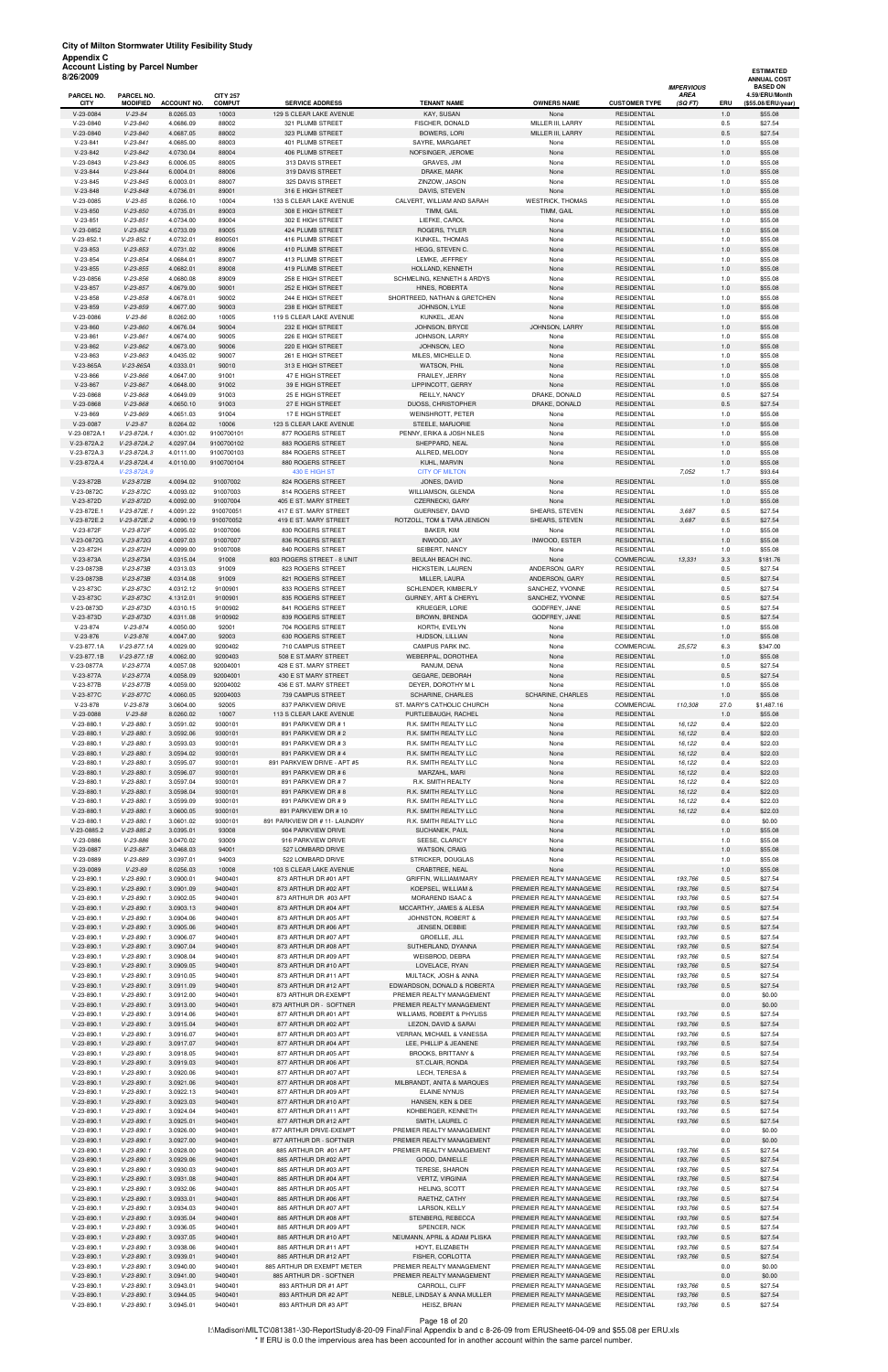| 8/26/2009                    |                              |                         |                      |                                                |                                                 |                                                    |                                          |                           |            | ᇢᄖᄢᄊᄖ<br>ANNUAL COST              |
|------------------------------|------------------------------|-------------------------|----------------------|------------------------------------------------|-------------------------------------------------|----------------------------------------------------|------------------------------------------|---------------------------|------------|-----------------------------------|
| PARCEL NO.                   | PARCEL NO.                   |                         | <b>CITY 257</b>      |                                                |                                                 |                                                    |                                          | <b>IMPERVIOUS</b><br>AREA |            | <b>BASED ON</b><br>4.59/ERU/Month |
| <b>CITY</b>                  | <b>MODIFIED</b>              | <b>ACCOUNT NO.</b>      | <b>COMPUT</b>        | <b>SERVICE ADDRESS</b>                         | <b>TENANT NAME</b>                              | <b>OWNERS NAME</b>                                 | <b>CUSTOMER TYPE</b>                     | (SQ FT)                   | ERU        | (\$55.08/ERU/year)                |
| $V-23-890.1$                 | $V-23-890.1$                 | 3.0946.03               | 9400401              | 893 ARTHUR DR #4 APT                           | PREMIER REALTY                                  | PREMIER REALTY MANAGEME                            | <b>RESIDENTIAL</b>                       | 193,766                   | 0.5        | \$27.54                           |
| $V-23-890.1$                 | $V-23-890.1$                 | 3.0947.07               | 9400401              | 893 ARTHUR DR #5 APT                           | WILLS, CERISSA                                  | PREMIER REALTY MANAGEME                            | <b>RESIDENTIAL</b>                       | 193,766                   | 0.5        | \$27.54                           |
| $V-23-890.1$                 | $V-23-890.1$                 | 3.0948.05               | 9400401              | 893 ARTHUR DR #6 APT                           | JONES, BARBARA                                  | PREMIER REALTY MANAGEME                            | <b>RESIDENTIAL</b>                       | 193,766                   | 0.5        | \$27.54                           |
| $V-23-890.1$<br>$V-23-890.1$ | $V-23-890.1$<br>$V-23-890.1$ | 3.0949.03<br>3.0950.04  | 9400401<br>9400401   | 893 ARTHUR DR # 7 APT<br>893 ARTHUR DR #8 APT  | CHRISTOPHERSON, MELISSA<br><b>HARTUNG, ERIC</b> | PREMIER REALTY MANAGEME<br>PREMIER REALTY MANAGEME | <b>RESIDENTIAL</b><br><b>RESIDENTIAL</b> | 193,766<br>193,766        | 0.5<br>0.5 | \$27.54<br>\$27.54                |
| $V-23-890.1$                 | $V-23-890.1$                 | 3.0951.01               | 9400401              | 893 ARTHUR DR #9 APT                           | BOWERS, DONALD & DARLENE                        | PREMIER REALTY MANAGEME                            | <b>RESIDENTIAL</b>                       | 193,766                   | 0.5        | \$27.54                           |
| $V-23-890.1$                 | $V-23-890.1$                 | 3.0952.03               | 9400401              | 893 ARTHUR DR # 10 APT                         | HUFTON, STEVE                                   | PREMIER REALTY MANAGEME                            | <b>RESIDENTIAL</b>                       | 193,766                   | 0.5        | \$27.54                           |
| $V-23-890.1$                 | $V-23-890.1$                 | 3.0953.08               | 9400401              | 893 ARTHUR DR #11 APT                          | RAMIREZ, KANDI & LUIS CALDERON                  | PREMIER REALTY MANAGEME                            | <b>RESIDENTIAL</b>                       | 193,766                   | 0.5        | \$27.54                           |
| V-23-890.1                   | $V-23-890.1$                 | 3.0954.01               | 9400401              | 893 ARTHUR DR #12 APT                          | MAREK, HELEN                                    | PREMIER REALTY MANAGEME                            | <b>RESIDENTIAL</b>                       | 193,766                   | 0.5        | \$27.54                           |
| $V-23-890.1$                 | $V-23-890.1$                 | 3.0955.00               | 9400401              | 893 ARTHUR DR - EXEMPT                         | PREMIER REALTY MANAGEMENT                       | PREMIER REALTY MANAGEME                            | <b>RESIDENTIAL</b>                       |                           | 0.0        | \$0.00                            |
| $V-23-890.1$                 | $V-23-890.1$                 | 3.0956.00               | 9400401              | 893 ARTHUR DR - SOFTNER                        | PREMIER REALTY MANAGEMENT                       | PREMIER REALTY MANAGEME                            | <b>RESIDENTIAL</b>                       |                           | 0.0        | \$0.00                            |
| $V-23-890.1$                 | $V-23-890.1$                 | 3.0957.01               | 9400401              | 881 ARTHUR DR #01 APT                          | SIMONS, IRENE                                   | PREMIER REALTY MANAGEME                            | <b>RESIDENTIAL</b>                       | 193,766                   | 0.5        | \$27.54                           |
| $V-23-890.1$<br>$V-23-890.1$ | $V-23-890.1$<br>$V-23-890.1$ | 3.0958.07<br>3.0959.05  | 9400401<br>9400401   | 881 ARTHUR DR #02 APT<br>881 ARTHUR DR #03 APT | DELOZA, FELIPE<br>GEORGE, MONICA & ADAM KREY    | PREMIER REALTY MANAGEME<br>PREMIER REALTY MANAGEME | <b>RESIDENTIAL</b><br><b>RESIDENTIAL</b> | 193,766                   | 0.5<br>0.5 | \$27.54<br>\$27.54                |
| V-23-890.1                   | $V-23-890.1$                 | 3.0960.01               | 9400401              | 881 ARTHUR DR #04 APT                          | WILLIAMS, DARROL                                | PREMIER REALTY MANAGEME                            | <b>RESIDENTIAL</b>                       | 193,766<br>193,766        | 0.5        | \$27.54                           |
| $V-23-890.1$                 | $V-23-890.1$                 | 3.0961.04               | 9400401              | 881 ARTHUR DR #05 APT                          | MORS, KATHERINE                                 | PREMIER REALTY MANAGEME                            | <b>RESIDENTIAL</b>                       | 193,766                   | 0.5        | \$27.54                           |
| V-23-890.1                   | $V-23-890.1$                 | 3.0962.09               | 9400401              | 881 ARTHUR DR #06 APT                          | PREMIER REALTY                                  | PREMIER REALTY MANAGEME                            | <b>RESIDENTIAL</b>                       | 193,766                   | 0.5        | \$27.54                           |
| $V-23-890.1$                 | $V-23-890.1$                 | 3.0963.05               | 9400401              | 881 ARTHUR DR #07 APT                          | SCHWARTZLOW, TINA                               | PREMIER REALTY MANAGEME                            | <b>RESIDENTIAL</b>                       | 193,766                   | 0.5        | \$27.54                           |
| $V-23-890.1$                 | $V-23-890.1$                 | 3.0964.07               | 9400401              | 881 ARTHUR DR #08 APT                          | SLOWEY, SHELLY                                  | PREMIER REALTY MANAGEME                            | <b>RESIDENTIAL</b>                       | 193,766                   | 0.5        | \$27.54                           |
| $V-23-890.1$                 | $V-23-890.1$                 | 3.0965.07               | 9400401              | 881 ARTHUR DR #09 APT                          | FREEMAN, TRACY                                  | PREMIER REALTY MANAGEME                            | <b>RESIDENTIAL</b>                       | 193,766                   | 0.5        | \$27.54                           |
| $V-23-890.1$                 | $V-23-890.1$                 | 3.0966.06               | 9400401              | 881 ARTHUR DR #10 APT                          | FOX, CARRIE                                     | PREMIER REALTY MANAGEME                            | <b>RESIDENTIAL</b>                       | 193,766                   | 0.5        | \$27.54                           |
| $V-23-890.1$                 | $V-23-890.1$                 | 3.0967.07               | 9400401              | 881 ARTHUR DR #11 APT                          | CULLER, ANDRA                                   | PREMIER REALTY MANAGEME                            | <b>RESIDENTIAL</b>                       | 193,766                   | 0.5        | \$27.54                           |
| $V-23-890.1$<br>$V-23-890.1$ | $V-23-890.1$<br>$V-23-890.1$ | 3.0968.04<br>3.0969.08  | 9400401<br>9400401   | 881 ARTHUR DR #12 APT<br>881 ARTHUR DR #13 APT | HOLLY, RACHEL<br>BRACE, JANICE & RALPH          | PREMIER REALTY MANAGEME<br>PREMIER REALTY MANAGEME | <b>RESIDENTIAL</b><br><b>RESIDENTIAL</b> | 193,766<br>193,766        | 0.5<br>0.5 | \$27.54<br>\$27.54                |
| V-23-890.1                   | $V-23-890.1$                 | 3.0970.04               | 9400401              | 881 ARTHUR DR #14 APT                          | WENZEL, GARRETT                                 | None                                               | <b>RESIDENTIAL</b>                       | 193,766                   | 0.5        | \$27.54                           |
| $V-23-890.1$                 | $V-23-890.1$                 | 3.0971.07               | 9400401              | 881 ARTHUR DR #15 APT                          | LELVIS, KRISTEN                                 | PREMIER REALTY MANAGEME                            | <b>RESIDENTIAL</b>                       | 193,766                   | 0.5        | \$27.54                           |
| $V-23-890.1$                 | $V-23-890.1$                 | 3.0972.01               | 9400401              | 881 ARTHUR DR #16 APT                          | PETERNELL, MICHELLE                             | PREMIER REALTY MANAGEME                            | <b>RESIDENTIAL</b>                       | 193,766                   | 0.5        | \$27.54                           |
| $V-23-890.1$                 | $V-23-890.1$                 | 3.0973.00               | 9400401              | 881 ARTHUR DR - EXEMPT METER                   | PREMIER REALTY MANAGEMENT                       | PREMIER REALTY MANAGEME                            | <b>RESIDENTIAL</b>                       |                           | 0.0        | \$0.00                            |
| $V-23-890.1$                 | $V-23-890.1$                 | 3.0974.00               | 9400401              | 881 ARTHUR DR - SOFTNER                        | PREMIER REALTY MANAGEMENT                       | PREMIER REALTY MANAGEME                            | <b>RESIDENTIAL</b>                       |                           | 0.0        | \$0.00                            |
| $V-23-890.1$                 | $V-23-890.1$                 | 3.0975.09               | 9400401              | 889 ARTHUR DR #01 APT                          | SCHULTZ, LEROY & ALICE                          | PREMIER REALTY MANAGEME                            | <b>RESIDENTIAL</b>                       | 193,766                   | 0.5        | \$27.54                           |
| $V-23-890.1$                 | $V-23-890.1$                 | 3.0976.05               | 9400401              | 889 ARTHUR DR #02 APT                          | LE VELLE, MICHELLE                              | PREMIER REALTY MANAGEME                            | <b>RESIDENTIAL</b>                       | 193,766                   | 0.5        | \$27.54                           |
| $V-23-890.1$<br>$V-23-890.1$ | $V-23-890.1$<br>$V-23-890.1$ | 3.0977.03<br>3.0978.09  | 9400401<br>9400401   | 889 ARTHUR DR #03 APT<br>889 ARTHUR DR #04 APT | GRABOWSKI, CATHY<br>RYAN, ANGELICA              | PREMIER REALTY MANAGEME<br>PREMIER REALTY MANAGEME | <b>RESIDENTIAL</b><br><b>RESIDENTIAL</b> | 193,766<br>193,766        | 0.5<br>0.5 | \$27.54<br>\$27.54                |
| $V-23-890.1$                 | $V-23-890.1$                 | 3.0979.05               | 9400401              | 889 ARTHUR DR #05 APT                          | WEIX, PAUL                                      | PREMIER REALTY MANAGEME                            | <b>RESIDENTIAL</b>                       | 193,766                   | 0.5        | \$27.54                           |
| V-23-890.1                   | $V-23-890.1$                 | 3.0980.09               | 9400401              | 889 ARTHUR DR #06 APT                          | MCLAUGHLIN, DAVID                               | PREMIER REALTY MANAGEME                            | <b>RESIDENTIAL</b>                       | 193,766                   | 0.5        | \$27.54                           |
| $V-23-890.1$                 | $V-23-890.1$                 | 3.0981.06               | 9400401              | 889 ARTHUR DR #07 APT                          | ANDRESEN, NICOLE                                | PREMIER REALTY MANAGEME                            | <b>RESIDENTIAL</b>                       | 193,766                   | 0.5        | \$27.54                           |
| $V-23-890.1$                 | $V-23-890.1$                 | 3.0982.05               | 9400401              | 889 ARTHUR DR #08 APT                          | TRAVER, MICHAEL                                 | PREMIER REALTY MANAGEME                            | <b>RESIDENTIAL</b>                       | 193,766                   | 0.5        | \$27.54                           |
| $V-23-890.1$                 | $V-23-890.1$                 | 3.0983.03               | 9400401              | 889 ARTHUR DR #09 APT                          | PALAN, GENNA & MATHEW                           | PREMIER REALTY MANAGEME                            | <b>RESIDENTIAL</b>                       | 193,766                   | 0.5        | \$27.54                           |
| $V-23-890.1$                 | $V-23-890.1$                 | 3.0984.05               | 9400401              | 889 ARTHUR DR #10 APT                          | MOEN, STACY & JON NICHOLS                       | PREMIER REALTY MANAGEME                            | <b>RESIDENTIAL</b>                       | 193,766                   | 0.5        | \$27.54                           |
| $V-23-890.1$<br>V-23-890.1   | $V-23-890.1$<br>$V-23-890.1$ | 3.0985.09               | 9400401              | 889 ARTHUR DR #11 APT                          | GILBERTSON, JAMES & EMILY<br>RIESTERER, JOSEPH  | PREMIER REALTY MANAGEME<br>PREMIER REALTY MANAGEME | <b>RESIDENTIAL</b><br><b>RESIDENTIAL</b> | 193,766                   | 0.5<br>0.5 | \$27.54<br>\$27.54                |
| $V-23-890.1$                 | $V-23-890.1$                 | 3.0986.06<br>3.0987.08  | 9400401<br>9400401   | 889 ARTHUR DR #12 APT<br>889 ARTHUR DR #13 APT | ESSER, ANNA & MATT BINKLEY                      | PREMIER REALTY MANAGEME                            | <b>RESIDENTIAL</b>                       | 193,766<br>193,766        | 0.5        | \$27.54                           |
| $V-23-890.1$                 | $V-23-890.1$                 | 3.0988.02               | 9400401              | 889 ARTHUR DR #14 APT                          | JEFFERY, SARAH                                  | PREMIER REALTY MANAGEME                            | <b>RESIDENTIAL</b>                       | 193,766                   | 0.5        | \$27.54                           |
| $V-23-890.1$                 | $V-23-890.1$                 | 3.0989.06               | 9400401              | 889 ARTHUR DR #15 APT                          | EGELHOFF, ANDREW                                | PREMIER REALTY MANAGEME                            | <b>RESIDENTIAL</b>                       | 193,766                   | 0.5        | \$27.54                           |
| $V-23-890.1$                 | $V-23-890.1$                 | 3.0990.01               | 9400401              | 889 ARTHUR DR #16 APT                          | TAYLOR, RON                                     | PREMIER REALTY MANAGEME                            | <b>RESIDENTIAL</b>                       | 193,766                   | 0.5        | \$27.54                           |
| $V-23-890.1$                 | $V-23-890.1$                 | 3.0991.00               | 9400401              | 889 ARTHUR DR - EXEMPT METER                   | PREMIER REALTY MANAGEMENT                       | PREMIER REALTY MANAGEME                            | <b>RESIDENTIAL</b>                       |                           | 0.0        | \$0.00                            |
| $V-23-890.1$                 | $V-23-890.1$                 | 3.0992.00               | 9400401              | 889 ARTHUR DR SOFTNER                          | PREMIER REALTY MANAGEMENT                       | PREMIER REALTY MANAGEME                            | <b>RESIDENTIAL</b>                       |                           | 0.0        | \$0.00                            |
| $V-23-890.1$                 | $V-23-890.1$                 | 3.0993.03               | 9400401              | 897 ARTHUR DRIVE #1 APT                        | LEPAK, JESSICA                                  | PREMIER REALTY MANAGEME                            | <b>RESIDENTIAL</b>                       | 193,766                   | 0.5        | \$27.54                           |
| $V-23-890.1$<br>$V-23-890.1$ | $V-23-890.1$<br>$V-23-890.1$ | 3.0994.06               | 9400401<br>9400401   | 897 ARTHUR DR #2 APT<br>897 ARTHUR DR #3 APT   | DOERR, KRISTA                                   | PREMIER REALTY MANAGEME<br>PREMIER REALTY MANAGEME | <b>RESIDENTIAL</b><br><b>RESIDENTIAL</b> | 193,766                   | 0.5<br>0.5 | \$27.54<br>\$27.54                |
| $V-23-890.1$                 | $V-23-890.1$                 | 3.0995.05<br>3.0996.07  | 9400401              | 897 ARTHUR DR #4 APT                           | LYMAN, JANA<br>KOTWITZ, JESSICA                 | PREMIER REALTY MANAGEME                            | <b>RESIDENTIAL</b>                       | 193,766<br>193,766        | 0.5        | \$27.54                           |
| $V-23-890.1$                 | $V-23-890.1$                 | 3.0997.05               | 9400401              | 897 ARTHUR DR #05 APT                          | LEE, BRIDGET                                    | PREMIER REALTY MANAGEME                            | <b>RESIDENTIAL</b>                       | 193,766                   | 0.5        | \$27.54                           |
| $V-23-890.1$                 | $V-23-890.1$                 | 3.0998.05               | 9400401              | 897 ARTHUR DR #06 APT                          | <b>WERTZ, ERIK</b>                              | PREMIER REALTY MANAGEME                            | <b>RESIDENTIAL</b>                       | 193,766                   | 0.5        | \$27.54                           |
| $V-23-890.1$                 | $V-23-890.1$                 | 3.0999.05               | 9400401              | 897 ARTHUR DR #07 APT                          | MAWHINNEY, JENNIFER                             | PREMIER REALTY MANAGEME                            | <b>RESIDENTIAL</b>                       | 193,766                   | 0.5        | \$27.54                           |
| $V-23-890.1$                 | $V-23-890.1$                 | 3.1000.03               | 9400401              | 897 ARTHUR DR #08 APT                          | LIMA, ALBERT                                    | PREMIER REALTY MANAGEME                            | <b>RESIDENTIAL</b>                       | 193,766                   | 0.5        | \$27.54                           |
| $V-23-890.1$                 | $V-23-890.1$                 | 3.1001.06               | 9400401              | 897 ARTHUR DR #09 APT                          | WATKINS, EMMETT D.                              | PREMIER REALTY MANAGEME                            | <b>RESIDENTIAL</b>                       | 193,766                   | 0.5        | \$27.54                           |
| $V-23-890.1$                 | $V-23-890.1$                 | 3.1002.01               | 9400401              | 897 ARTHUR DR #10 APT                          | WEGENER, JOANNE                                 | PREMIER REALTY MANAGEME                            | <b>RESIDENTIAL</b>                       | 193,766                   | 0.5        | \$27.54                           |
| $V-23-890.1$<br>$V-23-890.1$ | $V-23-890.1$<br>$V-23-890.1$ | 3.1003.08<br>3.1004.04  | 9400401<br>9400401   | 897 ARTHUR DR #11 APT<br>897 ARTHUR DR 12 APT  | LUEVANO, STACI<br>MUNGOVAN, LEAH                | PREMIER REALTY MANAGEME<br>PREMIER REALTY MANAGEME | <b>RESIDENTIAL</b><br><b>RESIDENTIAL</b> | 193,766                   | 0.5<br>0.5 | \$27.54<br>\$27.54                |
| $V-23-890.1$                 | $V-23-890.1$                 | 3.1005.07               | 9400401              | 897 ARTHUR DR #13 APT                          | <b>BREDISEN, PAUL</b>                           | PREMIER REALTY MANAGEME                            | <b>RESIDENTIAL</b>                       | 193,766<br>193,766        | 0.5        | \$27.54                           |
| $V-23-890.1$                 | $V-23-890.1$                 | 3.1006.06               | 9400401              | 897 ARTHUR DR 14 APT                           | STEFANSKI, COURTNEY                             | PREMIER REALTY MANAGEME                            | <b>RESIDENTIAL</b>                       | 193,766                   | 0.5        | \$27.54                           |
| $V-23-890.1$                 | $V-23-890.1$                 | 3.1007.04               | 9400401              | 897 ARTHUR DR #15 APT                          | HOLUB, STEPHANIE                                | PREMIER REALTY MANAGEME                            | <b>RESIDENTIAL</b>                       | 193,766                   | 0.5        | \$27.54                           |
| $V-23-890.1$                 | $V-23-890.1$                 | 3.1008.05               | 9400401              | 897 ARTHUR DR #16 APT                          | FRAZER-WILLIAMS, JUANITA                        | PREMIER REALTY MANAGEME                            | <b>RESIDENTIAL</b>                       | 193,766                   | 0.5        | \$27.54                           |
| $V-23-890.1$                 | $V-23-890.1$                 | 3.1009.00               | 9400401              | 897 ARTHUR DR- EXEMPT                          | PREMIER REALTY MANAGEMENT                       | PREMIER REALTY MANAGEME                            | <b>RESIDENTIAL</b>                       |                           | 0.0        | \$0.00                            |
| $V-23-890.1$                 | $V-23-890.1$                 | 3.1010.00               | 9400401              | 897 ARTHUR DR SOFTNER                          | PREMIER REALTY MANAGEMENT                       | PREMIER REALTY MANAGEME                            | <b>RESIDENTIAL</b>                       |                           | 0.0        | \$0.00                            |
| V-23-890.2B                  | $V-23-890.2B$                | 12.0011.01              | 94004022             | 831 ARTHUR DR                                  | <b>MILTON CLINIC</b>                            | HAMMER PROPERTIES LLC                              | <b>RESIDENTIAL</b>                       | 12,071                    | 0.0        | \$0.00                            |
| V-23-890.2B<br>V-23-890.2B   | $V-23-890.2B$<br>V-23-890.2B | 3.1833.02<br>3.1835.02  | 94004022<br>94004022 | 833 ARTHUR DRIVE<br>835 ARTHUR DRIVE           | <b>MILTON CLINIC</b><br>SHEAR IMPULSE           | HAMMER PROPERTIES LLC<br>HAMMER PROPERTIES LLC     | COMMERCIAL<br>COMMERCIAL                 | 12,071<br>12,071          | 0.0<br>0.0 | \$0.00<br>\$0.00                  |
| V-23-890.2B                  | $V-23-890.2B$                |                         |                      |                                                |                                                 |                                                    |                                          | 12,071                    | 3.0        | \$165.24                          |
|                              | V-23-890.4A                  | 12.0143.00              |                      | 858 ARTHUR DR                                  | AGARD AND LIPKER                                | None                                               | COMMERCIAL                               | 21,168                    | 5.2        | \$286.42                          |
|                              | V-23-890.4A                  | 12.0144.00              |                      | 858 ARTHUR DR- EXEMPT METER                    | AGARD AND LIPKER-EXEMPT                         | None                                               | <b>COMMERCIAL</b>                        |                           | 0.0        | \$0.00                            |
|                              | $V-23-891.1$                 |                         |                      | <b>24 W MAPLE LANE</b>                         | <b>TERNEUS</b>                                  | <b>EDGAR W</b>                                     |                                          | 31,643                    | 7.8        | \$429.62                          |
| V-23-0891.2A                 | V-23-891.2A                  | 3.0376.11               | 940050201            | 848 PARKVIEW DRIVE                             | BRUMMOND, WILLIAM F.                            | LADER, DAVID                                       | <b>RESIDENTIAL</b>                       | 6.084                     | 0.4        | \$22.03                           |
| V-23-891.2A                  | V-23-891.2A                  | 3.1379.50               | 940050201            | 848-854 PARKVIEW DR-EXEMPT MT                  | LADER, DAVID                                    | None                                               | <b>RESIDENTIAL</b>                       |                           | 0.0        | \$0.00                            |
| V-23-0891.2B                 | $V-23-891.2B$                | 3.0377.15               | 940050202            | 850 PARKVIEW DRIVE                             | SCHULTZ, TERRANCE                               | LADER, DAVID                                       | <b>RESIDENTIAL</b>                       | 6.084                     | 0.4        | \$22.03                           |
| V-23-891.2C                  | V-23-891.2C                  | 3.0378.14               | 940050203            | 852 PARKVIEW DRIVE                             | COLLINS, PAM                                    | LADER, DAVID                                       | <b>RESIDENTIAL</b>                       | 6,084                     | 0.4        | \$22.03                           |
| V-23-0891.2D<br>V-23-0891.3  | V-23-891.2D<br>$V-23-891.3$  | 3.0379.20<br>3.0380.15  | 940050204<br>9400503 | 854 PARKVIEW DRIVE<br>858 PARKVIEW DRIVE       | WECKERLY, SALLY<br>UPDIKE, LISA                 | LADER, DAVID<br>KAISER PROPERTIES LLC              | <b>RESIDENTIAL</b><br><b>RESIDENTIAL</b> | 6,084<br>5.117            | 0.4<br>0.3 | \$22.03<br>\$16.52                |
| $V-23-891.3$                 | $V-23-891.3$                 | 3.0381.01               | 9400503              | 860 PARKVIEW DRIVE                             | FINN, DEBBIE                                    | KAISER PROPERTIES LLC                              | <b>RESIDENTIAL</b>                       | 5,117                     | 0.3        | \$16.52                           |
| V-23-891.3                   | $V-23-891.3$                 | 3.0382.15               | 9400503              | 862 PARKVIEW DRIVE                             | RADKE, JOYCE                                    | KAISER PROPERTIES LLC                              | <b>RESIDENTIAL</b>                       | 5,117                     | 0.3        | \$16.52                           |
| $V-23-891.3$                 | $V-23-891.3$                 | 3.0383.17               | 9400503              | 864 PARKVIEW DRIVE                             | MILLER, JOHN                                    | KAISER PROPERTIES LLC                              | <b>RESIDENTIAL</b>                       | 5,117                     | 0.3        | \$16.52                           |
| V-23-0891.4                  | $V-23-891.4$                 | 3.0388.06               | 9400504              | 868 PARKVIEW DRIVE                             | <b>BRIGGS, CHERYL</b>                           | KAISER PROPERTIES LLC                              | <b>RESIDENTIAL</b>                       | 6,534                     | 0.4        | \$22.03                           |
| $V-23-891.4$                 | $V-23-891.4$                 | 3.0389.14               | 9400504              | 870 PARKVIEW DRIVE                             | <b>MCCANN CORI</b>                              | KAISER PROPERTIES LLC                              | <b>RESIDENTIAL</b>                       | 6,534                     | 0.4        | \$22.03                           |
| V-23-891.4                   | $V-23-891.4$                 | 3.0390.07               | 9400504              | 872 PARKVIEW DRIVE                             | PETITT, RACHEL & MCCANN, KATIE                  | KAISER PROPERTIES LLC                              | <b>RESIDENTIAL</b>                       | 6,534                     | 0.4        | \$22.03                           |
| $V-23-891.4$                 | $V-23-891.4$                 | 3.0391.10               | 9400504              | 874 PARKVIEW DRIVE                             | SCHULTZ, MICHELLE                               | KAISER PROPERTIES LLC                              | <b>RESIDENTIAL</b>                       | 6,534                     | 0.4        | \$22.03                           |
| $V-23-0891.5$                | $V-23-891.5$                 | 3.0385.10               | 9400505              | 878 PARKVIEW DRIVE                             | SHANKLAND, CHRIS                                | SHANKLAND, CHRIS<br>SHANKLAND, CHRIS               | <b>RESIDENTIAL</b>                       |                           | 0.5        | \$27.54                           |
| $V-23-891.5$                 | $V-23-891.5$<br>V-23-892.1   | 3.0386.08<br>12.0149.00 | 9400505              | 880 PARKVIEW DRIVE<br>814-820 PARKVIEW DR      | SHANKLAND, CHRIS<br>VAN HORN, PETER             | VAN HORN, PETE                                     | <b>RESIDENTIAL</b><br><b>RESIDENTIAL</b> |                           | 0.5<br>1.0 | \$27.54<br>\$55.08                |
|                              | V-23-892.1A                  |                         |                      | 837 PARK VIEW DR                               | <b>ST MARY'S CONGREGATION</b>                   |                                                    |                                          | 11,284                    | 2.8        | \$154.22                          |
| V-23-0892.2                  | $V-23-892.2$                 | 3.0371.02               | 94008                | 832 PARKVIEW DRIVE                             | JOHNSON, KELLY                                  | DRAKE, DONALD                                      | <b>RESIDENTIAL</b>                       | 5,360                     | 0.4        | \$22.03                           |
| V-23-0892.2                  | $V-23-892.2$                 | 3.0372.04               | 94008                | 834 PARKVIEW DRIVE                             | MESKE, GEORGIA                                  | DRAKE, DONALD                                      | <b>RESIDENTIAL</b>                       | 5,360                     | 0.4        | \$22.03                           |
| V-23-0892.2                  | V-23-892.2                   | 3.0373.04               | 94008                | 836 PARKVIEW DRIVE                             | JOHNSON, LOUISE H.                              | DRAKE, DONALD                                      | <b>RESIDENTIAL</b>                       | 5,360                     | 0.4        | \$22.03                           |

 $F$ 

V-23-0892.3 V-23-892.3 3.0375.02 940080100 842 PARKVIEW DRIVE K & G PALMER PROPERTIES LLC None COMMERCIAL 3,971 1.0 \$55.08

| V-23-0892B    | $V-23-892B$    | 3.0261.00 | 9400602   | 840 ARTHUR DRIVE            | <b>HAMMER CHIROPRACTIC</b>        | None                 | <b>COMMERCIAL</b>  | 25,369  | 0.0  | \$0.00     |
|---------------|----------------|-----------|-----------|-----------------------------|-----------------------------------|----------------------|--------------------|---------|------|------------|
| V-23-892B     | $V-23-892B$    | 3.0262.00 | 9400602   | 848 ARTHUR DRIVE            | EDWARD JONES INVESTMENT           | None                 | <b>COMMERCIAL</b>  | 25.369  | 0.0  | \$0.00     |
| V-23-892B     | $V-23-892B$    | 3.0263.02 | 9400602   | 844 ARTHUR DRIVE            | KOSHAREK'S FITNESS LLC            | HAMMER, CHRIS/LESLIE | COMMERCIAL         | 25,369  | 0.0  | \$0.00     |
|               | $V-23-892B$    |           |           |                             |                                   |                      |                    | 25,369  | 6.2  | \$341.50   |
| V-23-0894.2   | $V-23-894.2$   | 3.0192.03 | 9400901   | 740 S JANESVILLE STREET     | MILTON AUTO CENTER                | None                 | <b>COMMERCIAL</b>  | 17,665  | 4.3  | \$236.84   |
| V-23-0894.4A  | $V-23-894.4A$  | 3.0226.00 | 9401101   | 828 S JANESVILLE STREET     | ALBRECHT FUNERAL HOME             | None                 | <b>COMMERCIAL</b>  | 35,506  | 8.7  | \$479.20   |
| V-23-0895     | $V - 23 - 895$ | 3.0349.01 | 95004     | 726 PARKVIEW DRIVE          | JONES, POLLY                      | None                 | <b>RESIDENTIAL</b> |         | 1.0  | \$55.08    |
| V-23-0897.2   | $V-23-897.2$   | 3.0350.01 | 9500602   | 641 E ST MARY STREET        | DR. MICHAEL J. LONG               | None                 | <b>COMMERCIAL</b>  | 8,809   | 2.2  | \$121.18   |
| V-23-0897.3A  | $V-23-897.3A$  | 3.0283.03 | 950060301 | 620 E ST. MARY STREET       | <b>GUENTHER, JAMES &amp; LOIS</b> | None                 | <b>COMMERCIAL</b>  | 51.291  | 12.6 | \$694.01   |
| V-23-0897A    | $V-23-897A$    | 3.0270.00 | 95006001  | 740 E ST.MARY STREET        | SOUTHERN WISCONSIN FOODS LLC      | None                 | <b>COMMERCIAL</b>  | 29.947  | 7.3  | \$402.08   |
| V-23-0898.1   | $V-23-898.1$   | 3.0351.00 | 9500701   | 804 PARKVIEW DRIVE          | VAN HORN, PETE                    | None                 | <b>RESIDENTIAL</b> |         | 1.0  | \$55.08    |
| V-23-0899     | $V - 23 - 899$ | 3.0284.02 | 95008     | 631 S JANESVILLE STREET     | DAVID W. ZENTGREBE, LLC.          | None                 | <b>COMMERCIAL</b>  | 12.594  | 3.1  | \$170.75   |
| $V-23-899.1A$ | V-23-899.1A    | 3.0286.00 | 9500901   | 679 S JANESVILLE STREET     | MOVIE GALLERY                     | None                 | <b>COMMERCIAL</b>  | 19.369  | 0.0  | \$0.00     |
| V-23-899.1A   | $V-23-899.1A$  | 3.0288.04 | 9500901   | 691 S JANESVILLE STREET     | PHAM, ALEXANDER                   | SUTER, GARY          | <b>COMMERCIAL</b>  | 19.369  | 0.0  | \$0.00     |
|               | $V-23-899.1A$  |           |           |                             |                                   |                      |                    | 19,369  | 4.7  | \$258.88   |
| V-23-0899.1B  | $V-23-899.1B$  | 3.0271.01 | 9500902   | 727 S JANESVILLE STREET     | PIGGLY-WIGGLY                     | None                 | <b>COMMERCIAL</b>  | 192.254 | 0.0  | \$0.00     |
| V-23-899.1B   | $V-23-899.1B$  | 3.0273.04 | 9500902   | 723-725 S JANESVILLE STREET | <b>MERCY HEALTH SYSTEMS</b>       | None                 | <b>COMMERCIAL</b>  | 192,254 | 0.0  | \$0.00     |
| V-23-899.1B   | $V-23-899.1B$  | 3.0275.03 | 9500902   | 717 S JANESVILLE STREET     | <b>MERCY HEALTH SYSTEMS</b>       | None                 | <b>COMMERCIAL</b>  | 192,254 | 0.0  | \$0.00     |
| V-23-899.1B   | $V-23-899.1B$  | 3.0277.04 | 9500902   | 711 S JANESVILLE STREET     | <b>LOCKER ROOM LIQUOR</b>         | None                 | <b>COMMERCIAL</b>  | 192,254 | 0.0  | \$0.00     |
| V-23-899.1B   | $V-23-899.1B$  | 3.0278.02 | 9500902   | 709 S JANESVILLE STREET     | <b>SUBWAY</b>                     | None                 | <b>COMMERCIAL</b>  | 192,254 | 0.0  | \$0.00     |
| V-23-899.1B   | $V-23-899.1B$  | 3.0280.03 | 9500902   | 705 S JANESVILLE STREET     | DOMINQUEZ, JESSIE & PATTY         | None                 | <b>COMMERCIAL</b>  | 192.254 | 0.0  | \$0.00     |
| V-23-899.1B   | $V-23-899.1B$  | 3.0281.03 | 9500902   | 703 S JANESVILLE STREET     | <b>YMCA</b>                       | None                 | <b>COMMERCIAL</b>  | 192,254 | 0.0  | \$0.00     |
| V-23-899.1B   | $V-23-899.1B$  | 3.0282.04 | 9500902   | 701 S JANESVILLE STREET     | <b>YMCA</b>                       | MILTON DEVELOPMENT   | <b>COMMERCIAL</b>  | 192,254 | 0.0  | \$0.00     |
|               | $V-23-899.1B$  |           |           |                             |                                   |                      |                    | 192.254 | 47.1 | \$2,594.27 |
| $V-23-0009$   | $V-23-9$       | 6.0146.00 | 1009      | 215 BABCOCK STREET          | SIVERLY, PHYLLIS                  | None                 | <b>RESIDENTIAL</b> |         | 1.0  | \$55.08    |
| V-23-0900.1   | $V-23-900.1$   | 3.0347.00 | 960010010 | 720 PARKVIEW DRIVE          | POLARSKI, JAMES                   | None                 | <b>RESIDENTIAL</b> |         | 1.0  | \$55.08    |
| $V-23-901.1$  | $V-23-901.1$   | 3.0606.01 | 9600201   | 739 PARKVIEW DRIVE          | <b>BROWN, LONNIE</b>              | None                 | <b>RESIDENTIAL</b> |         | 1.0  | \$55.08    |
| $V-23-901.2$  | $V-23-901.2$   | 4.0068.00 | 9600202   | 520 E ST.MARY STREET        | HADOW, HARLOW                     | None                 | <b>RESIDENTIAL</b> |         | 1.0  | \$55.08    |
| V-23-0902     | $V-23-902$     | 3.0608.04 | 96003     | 725 PARKVIEW DRIVE          | MITCHELL, IVA                     | None                 | <b>RESIDENTIAL</b> |         | 1.0  | \$55.08    |
| $V-23-903$    | $V-23-903$     | 3.0609.03 | 96004     | 715 PARKVIEW DRIVE          | KNOX, BRYAN                       | None                 | <b>RESIDENTIAL</b> |         | 1.0  | \$55.08    |
| $V-23-904$    | $V-23-904$     | 3.0611.04 | 96005     | 709 PARKVIEW DRIVE          | RATEIKE, CHAD & SHARON            | None                 | <b>RESIDENTIAL</b> |         | 1.0  | \$55.08    |

Page 19 of 20

I:\Madison\MILTC\081381-\30-ReportStudy\8-20-09 Final\Final Appendix b and c 8-26-09 from ERUSheet6-04-09 and \$55.08 per ERU.xls